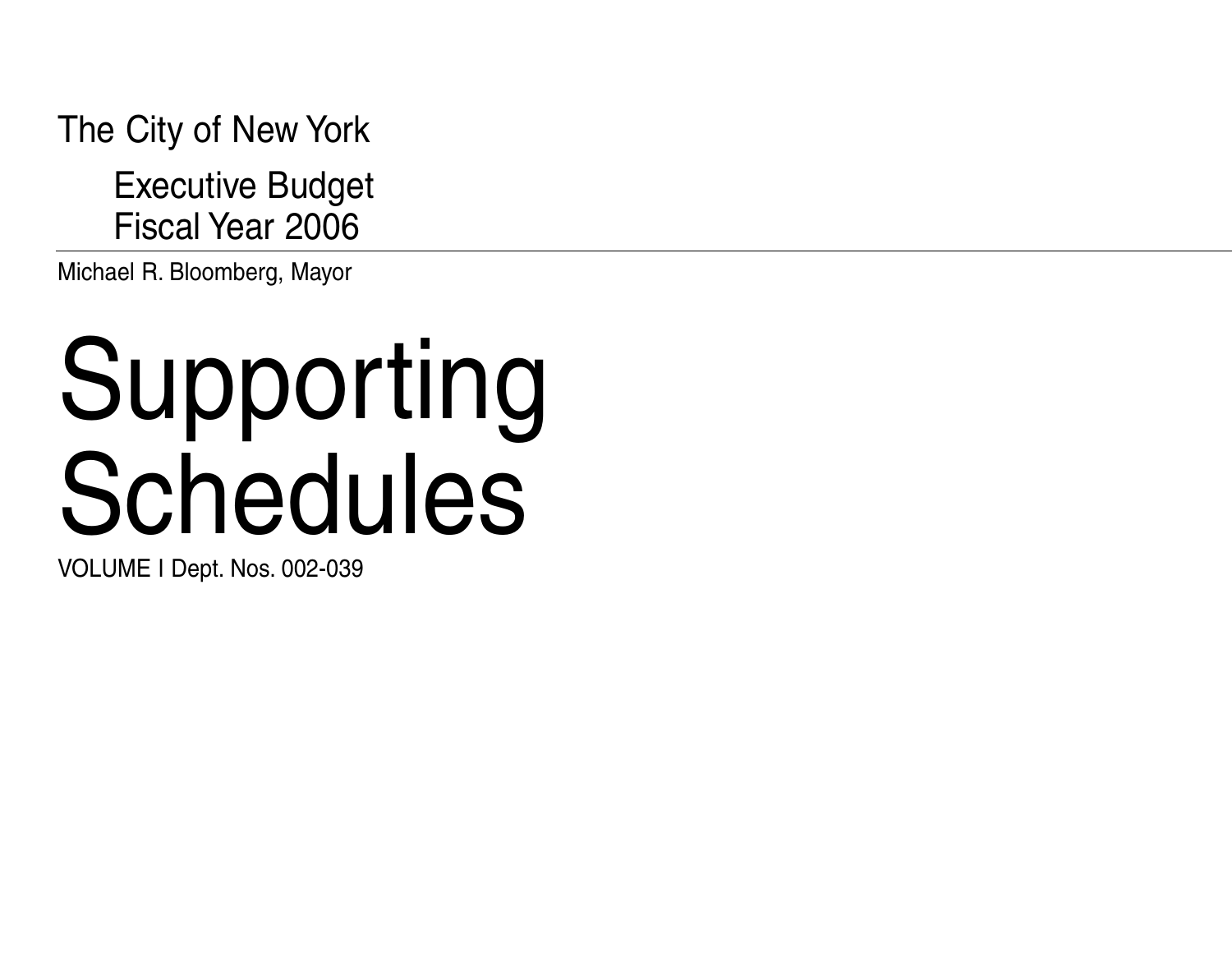|                |                                                       | <b>EXPENSE</b>     | <b>REVENUE</b>     |
|----------------|-------------------------------------------------------|--------------------|--------------------|
| DEPARTMENT NO. | DEPARTMENT NAME                                       | <b>VOLUME/PAGE</b> | <b>VOLUME/PAGE</b> |
|                |                                                       |                    |                    |
|                | <b>INDEX</b>                                          | i                  |                    |
|                | TERMS AND CONDITIONS, GOVERNING PAYMENTS TO VOLUNTARY |                    |                    |
|                | <b>INSTITUTIONS FOR THE FISCALS YEAR 2006</b>         | vii                |                    |
|                | OBJECT CODES/REVENUE SOURCES                          |                    |                    |
|                |                                                       | $\bf{I}$<br>/1     |                    |
| 008            |                                                       | /135               |                    |
| 125            |                                                       | IV / 1506          | IX / 59R           |
| 381            |                                                       | VI / 1932          |                    |
| 382            |                                                       | VI / 1942          |                    |
| 383            |                                                       | VI / 1952          |                    |
| 384            |                                                       | VI / 1962          |                    |
| 385            |                                                       | VI / 1972          | IX / 77R           |
| 386            |                                                       | VI / 1981          |                    |
| 387            |                                                       | VI / 1990          |                    |
| 388            |                                                       | VI / 2001          |                    |
| 389            |                                                       | VI / 2012          |                    |
| 390            |                                                       | V1 / 2022          |                    |
| 391            |                                                       | VI / 2032          |                    |
| 392            |                                                       | VI / 2042          |                    |
| 471            |                                                       | VI / 2195          |                    |
| 472            |                                                       | VI / 2206          |                    |
| 473            |                                                       | VI / 2216          |                    |
| 474            |                                                       | VI / 2227          |                    |
| 475            |                                                       | VI / 2237          |                    |
| 476            |                                                       | VI / 2245          | IX / 80R           |
| 477            |                                                       | VI / 2256          |                    |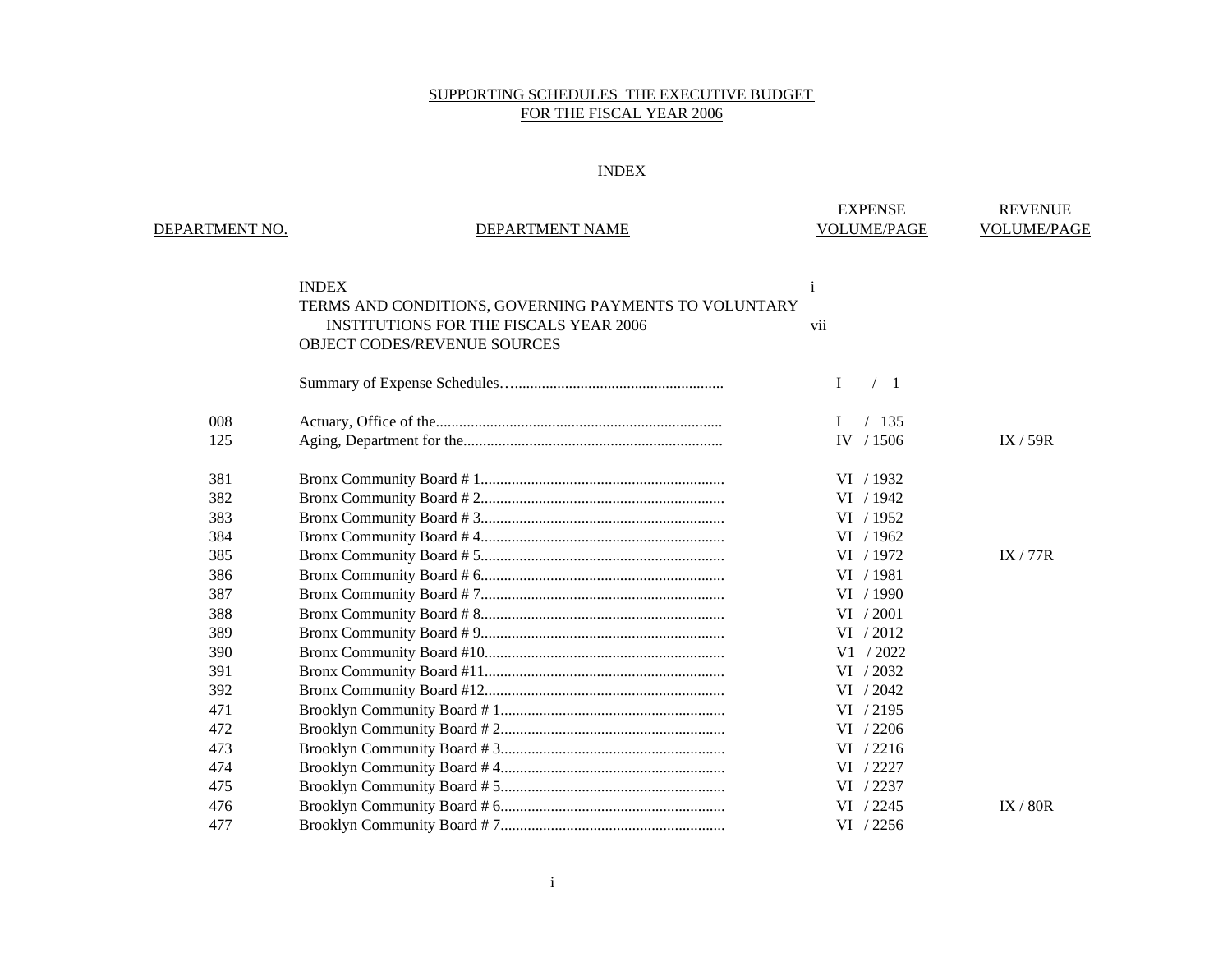|                |                                                 | <b>EXPENSE</b>       | <b>REVENUE</b>     |
|----------------|-------------------------------------------------|----------------------|--------------------|
| DEPARTMENT NO. | DEPARTMENT NAME                                 | <b>VOLUME/PAGE</b>   | <b>VOLUME/PAGE</b> |
| 478            |                                                 | VI / 2264            |                    |
| 479            |                                                 | VI / 2274            |                    |
| 480            |                                                 | VI / 2285            |                    |
| 481            |                                                 | VI / 2293            |                    |
| 482            |                                                 | $V$ / 2303           |                    |
| 483            |                                                 | VI / 2313            |                    |
| 484            |                                                 | VI / 2324            |                    |
| 485            |                                                 | VI / 2334            |                    |
| 486            |                                                 | VI / 2342            |                    |
| 487            |                                                 | VI / 2352            |                    |
| 488            |                                                 | VI / 2363            |                    |
| 810            |                                                 | VII / 2626           | IX / 89R           |
| 829            |                                                 | VII / 3046           | IX/104R            |
| 004            |                                                 | /124<br>L            | IX / 9R            |
| 068            |                                                 | $III$ / 1036         | IX/42R             |
| 103            |                                                 | IV / 1497            | IX / 586R          |
| 102            |                                                 | IV $/1348$           |                    |
| 030            |                                                 | /288<br>Ι.           | IX $/22R$          |
| 042            |                                                 | /705<br>$\mathbf{H}$ | IX / 31R           |
| 856            | Citywide Administrative Services, Department of | VIII / 3491          | IX/117R            |
| 134            |                                                 | V / 1708             |                    |
| 054            |                                                 | III / 761            | IX / 33R           |
| 313            |                                                 | /1804<br>V           | IX / 74R           |
| 226            |                                                 | /1741<br>V           | IX / 69R           |
| 015            |                                                 | /200<br>L            | IX / 16R           |
| 312            |                                                 | V / 1795             | IX/73R             |
| 866            |                                                 | VIII / 3662          | IX / 124R          |
| 073            |                                                 | IV / 1288            |                    |
| 072            |                                                 | IV / 1237            | IX / 50R           |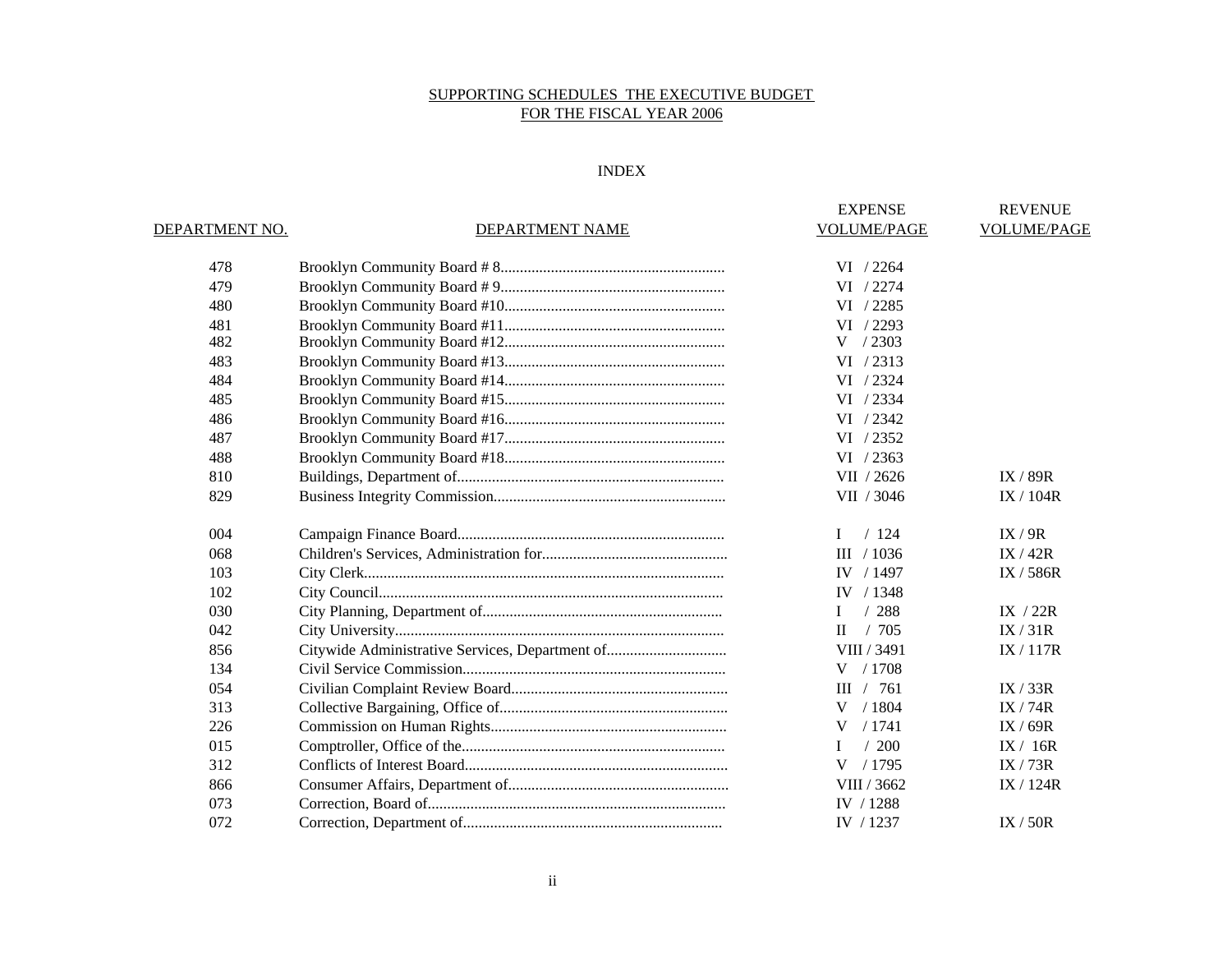| DEPARTMENT NO. | DEPARTMENT NAME                                             | <b>EXPENSE</b><br>VOLUME/PAGE | <b>REVENUE</b><br><b>VOLUME/PAGE</b> |
|----------------|-------------------------------------------------------------|-------------------------------|--------------------------------------|
| 126            |                                                             | V / 1552                      | IX / 620R                            |
| 099            |                                                             | IV / 1324                     | IX / 57R                             |
| 850            |                                                             | VIII / 3461                   | IX/115R                              |
| 902            |                                                             | VIII / 3707                   | IX $/129R$                           |
| 903            |                                                             | VIII / 3727                   | IX / 132R                            |
| 901            |                                                             | VIII / 3686                   | IX/126R                              |
| 904            |                                                             | VIII / 3743                   | IX/135R                              |
| 905            |                                                             | VIII / 3757                   | IX/137R                              |
| 040            |                                                             | $II \quad / \quad 363$        | IX / 26R                             |
| 003            |                                                             | /109<br>Ι                     | IX / 8R                              |
| 017            |                                                             | /237                          | IX/18R                               |
| 826            |                                                             | VII /2838                     | IX / 98R                             |
| 133            |                                                             | /1700<br>V                    |                                      |
| 836            |                                                             | VII /3056                     | IX/105R                              |
| 127            |                                                             | $V$ /1641                     | IX / 63R                             |
| 057            |                                                             | III / 956                     | IX / 39R                             |
| 819            |                                                             | VII /2832                     | IX / 97R                             |
| 816            |                                                             | VII /2651                     | IX/91R                               |
| 071            |                                                             | IV /1178                      | IX / 48R                             |
| 806            | Housing Preservation and Development, Department of         | VII /2484                     | IX / 86R                             |
| 132            |                                                             | V<br>/1691                    |                                      |
| 858            | Information Technology & Telecommunications, Department of. | VIII /3610                    | IX / 120R                            |
| 032            |                                                             | /314<br>Ι                     | IX $/24R$                            |
| 130            |                                                             | /1653<br>V                    | IX $/64R$                            |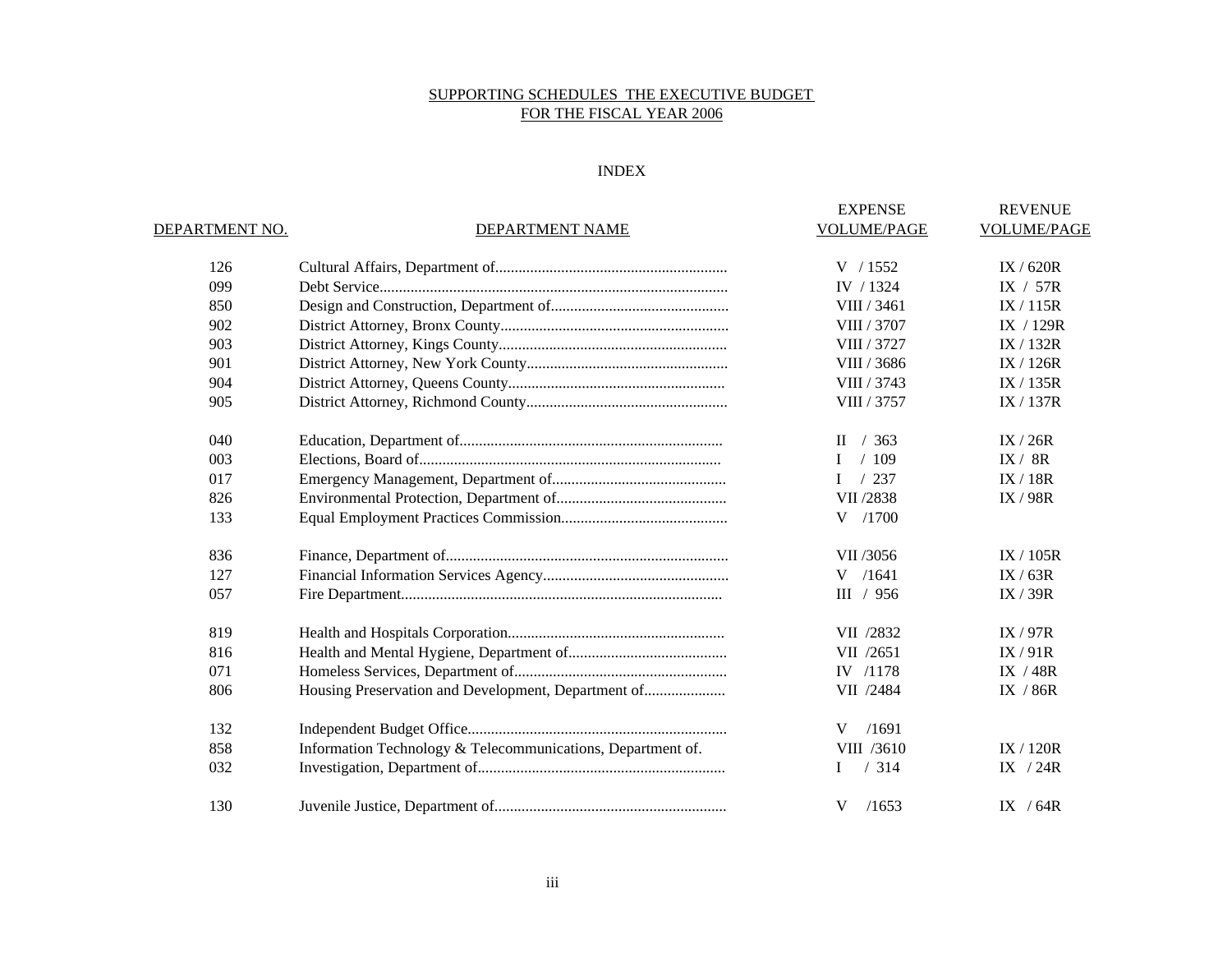|                |                                                 | <b>EXPENSE</b> | <b>REVENUE</b>     |
|----------------|-------------------------------------------------|----------------|--------------------|
| DEPARTMENT NO. | DEPARTMENT NAME                                 | VOLUME/PAGE    | <b>VOLUME/PAGE</b> |
| 136            |                                                 | /1716<br>V     | IX $/67R$          |
| 025            |                                                 | /266<br>L      | IX / 20R           |
| 038            |                                                 | /355<br>I      |                    |
| 037            |                                                 | /343<br>I      |                    |
| 035            | Library, New York Public - The Research Library | /339<br>I      |                    |
| 039            |                                                 | I<br>/359      |                    |
| 341            |                                                 | VI /1813       | <b>VII</b> / 75R   |
| 342            |                                                 | VI /1822       |                    |
| 343            |                                                 | VI /1832       |                    |
| 344            |                                                 | VI /1842       |                    |
| 345            |                                                 | VI /1852       |                    |
| 346            |                                                 | VI /1862       |                    |
| 347            |                                                 | VI /1872       |                    |
| 348            |                                                 | VI /1883       |                    |
| 349            |                                                 | VI /1893       |                    |
| 350            |                                                 | VI /1903       |                    |
| 351            |                                                 | VI /1913       |                    |
| 352            |                                                 | VI /1923       |                    |
| 002            |                                                 | L<br>2         | IX / IR            |
| 098            |                                                 | IV /1307       | IX / 55R           |
| 100            |                                                 | IV /1336       |                    |
| 156            |                                                 | V<br>/1728     | IX / $68R$         |
| 846            |                                                 | VIII /3337     | IX / 111R          |
| 131            |                                                 | $V$ /1677      | IX / $66R$         |
| 095            |                                                 | IV /1297       | IX $/$ 54R         |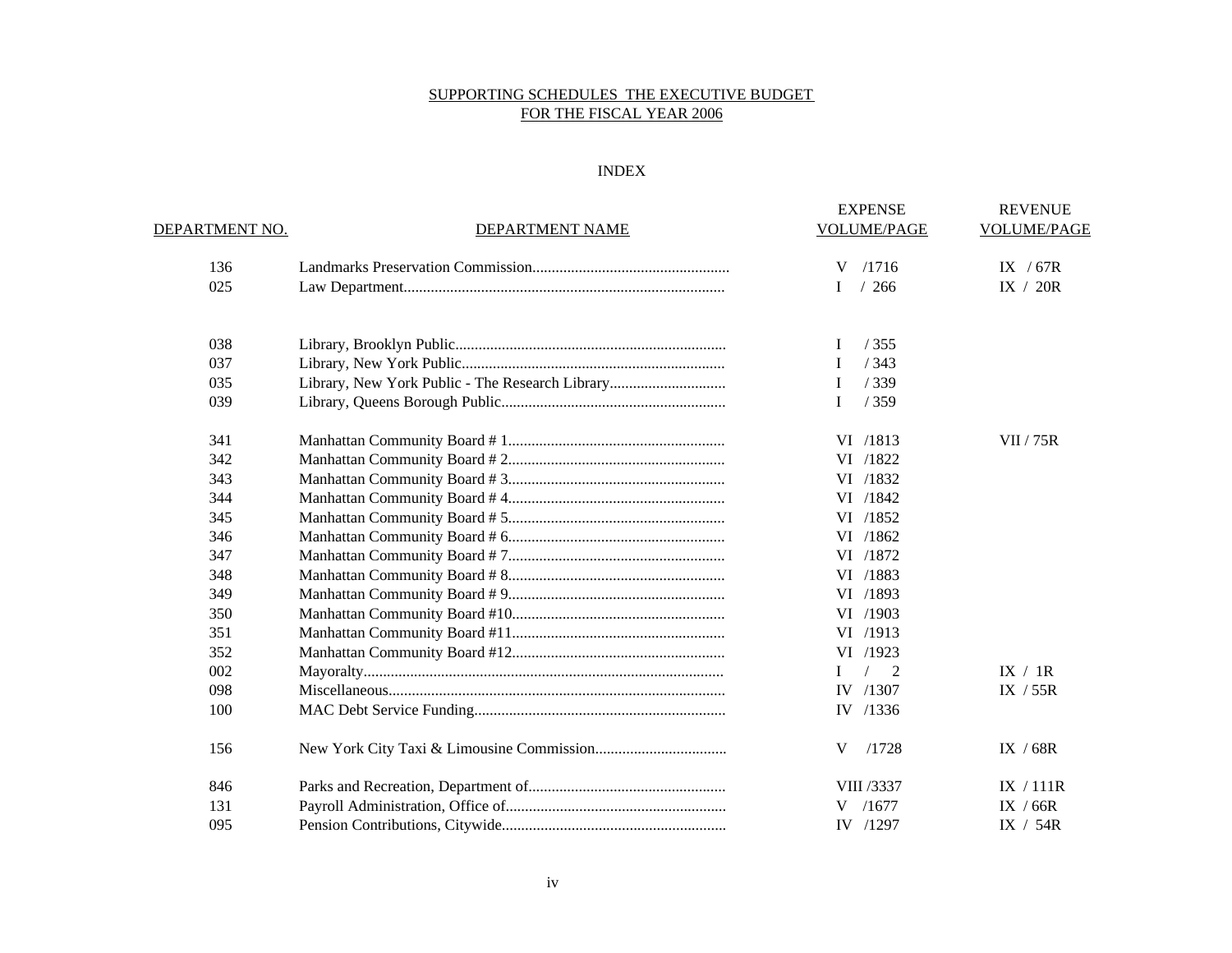|                |                 | <b>EXPENSE</b>       | <b>REVENUE</b>     |
|----------------|-----------------|----------------------|--------------------|
| DEPARTMENT NO. | DEPARTMENT NAME | <b>VOLUME/PAGE</b>   | <b>VOLUME/PAGE</b> |
| 056            |                 | III / 770            | IX / 34R           |
| 012            |                 | /165                 | IX / 12R           |
| 010            |                 | /144<br>$\mathbf{I}$ | IX / 10R           |
| 013            |                 | /177<br>L            | IX $/$ 13R         |
| 014            |                 | /189<br>$\mathbf{I}$ | IX $/15R$          |
| 011            |                 | /153<br>L            | IX / 11R           |
| 781            |                 | VII /2405            | IX / 81R           |
| 906            |                 | VIII /3771           | IX $/139R$         |
| 942            |                 | VIII /3792           | IX $/141R$         |
| 943            |                 | VIII /3800           | IX / 142R          |
| 941            |                 | VIII /3784           | IX $/140R$         |
| 944            |                 | VIII /3808           | IX $/143R$         |
| 945            |                 | VIII /3816           | IX $/144R$         |
| 101            |                 | IV $/1340$           |                    |
| 431            |                 | VI /2050             | IX / 78R           |
| 432            |                 | VI /2061             |                    |
| 433            |                 | VI /2072             |                    |
| 434            |                 | VI /2083             |                    |
| 435            |                 | VI /2093             |                    |
| 436            |                 | VI /2104             |                    |
| 437            |                 | VI /2114             |                    |
| 438            |                 | VI /2214             | IX $/79R$          |
| 439            |                 | VI<br>/2135          |                    |
| 440            |                 | /2143<br>VI          |                    |
| 441            |                 | VI /2153             |                    |
| 442            |                 | VI /2164             |                    |
| 443            |                 | VI /2174             |                    |
| 444            |                 | VI /2185             |                    |
|                |                 |                      |                    |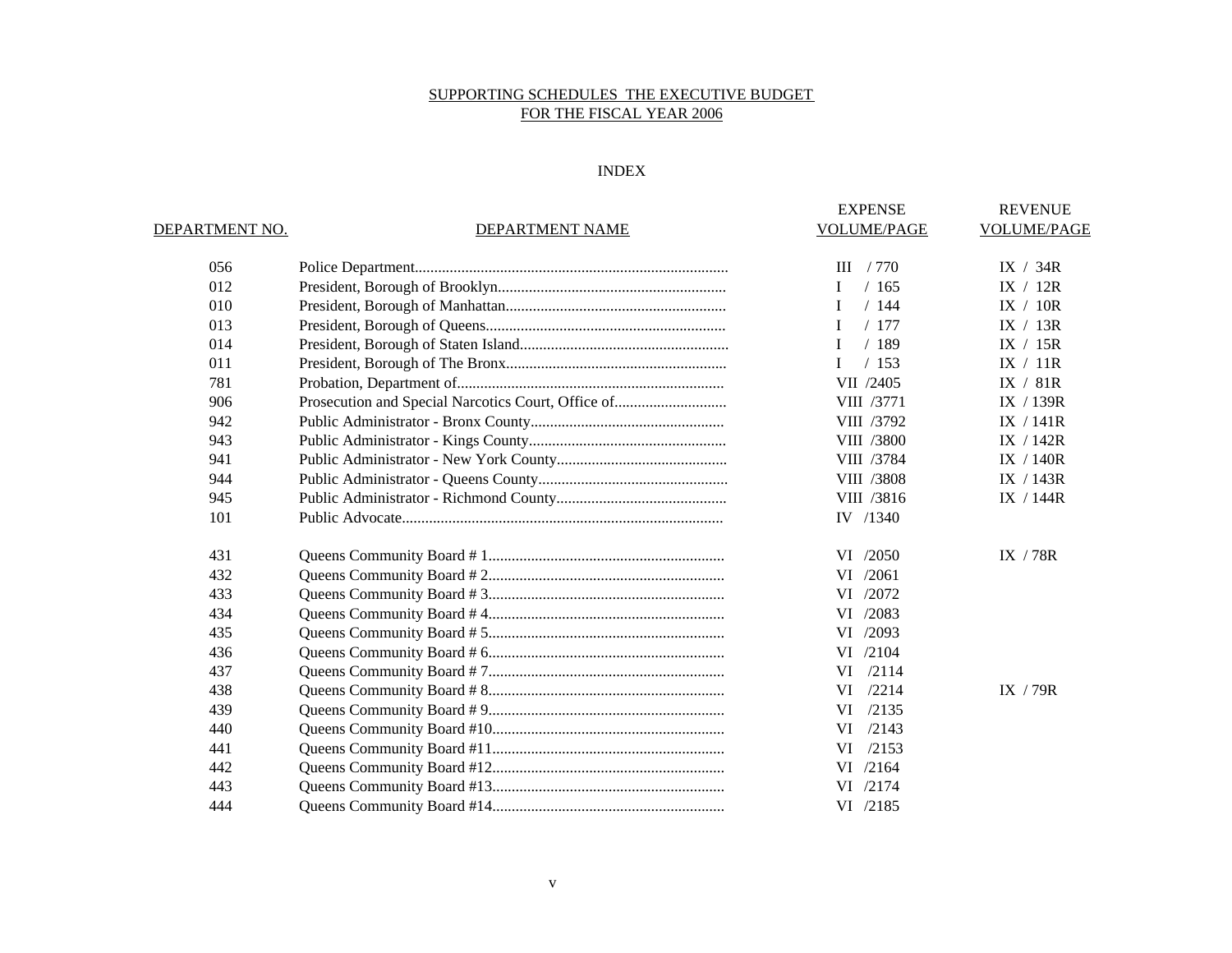| DEPARTMENT NO. | <b>DEPARTMENT NAME</b>                         | <b>EXPENSE</b><br><b>VOLUME/PAGE</b> | <b>REVENUE</b><br><b>VOLUME/PAGE</b> |
|----------------|------------------------------------------------|--------------------------------------|--------------------------------------|
| 860            |                                                | VIII /3648                           | IX/122R                              |
| 827            |                                                | VII /2940                            | XI/101R                              |
| 801            |                                                | VII /2434                            | XI / 83R                             |
| 069            |                                                | IV /1098                             | IX $/45R$                            |
| 491            |                                                | VI /2374                             |                                      |
| 492            |                                                | VI /2385                             |                                      |
| 493            |                                                | VI /2395                             |                                      |
| 021            |                                                | 257                                  |                                      |
| 841            |                                                | VIII /3145                           | 108R<br>IX.                          |
| 260            | Youth and Community Development, Department of | V /1763                              | 70R                                  |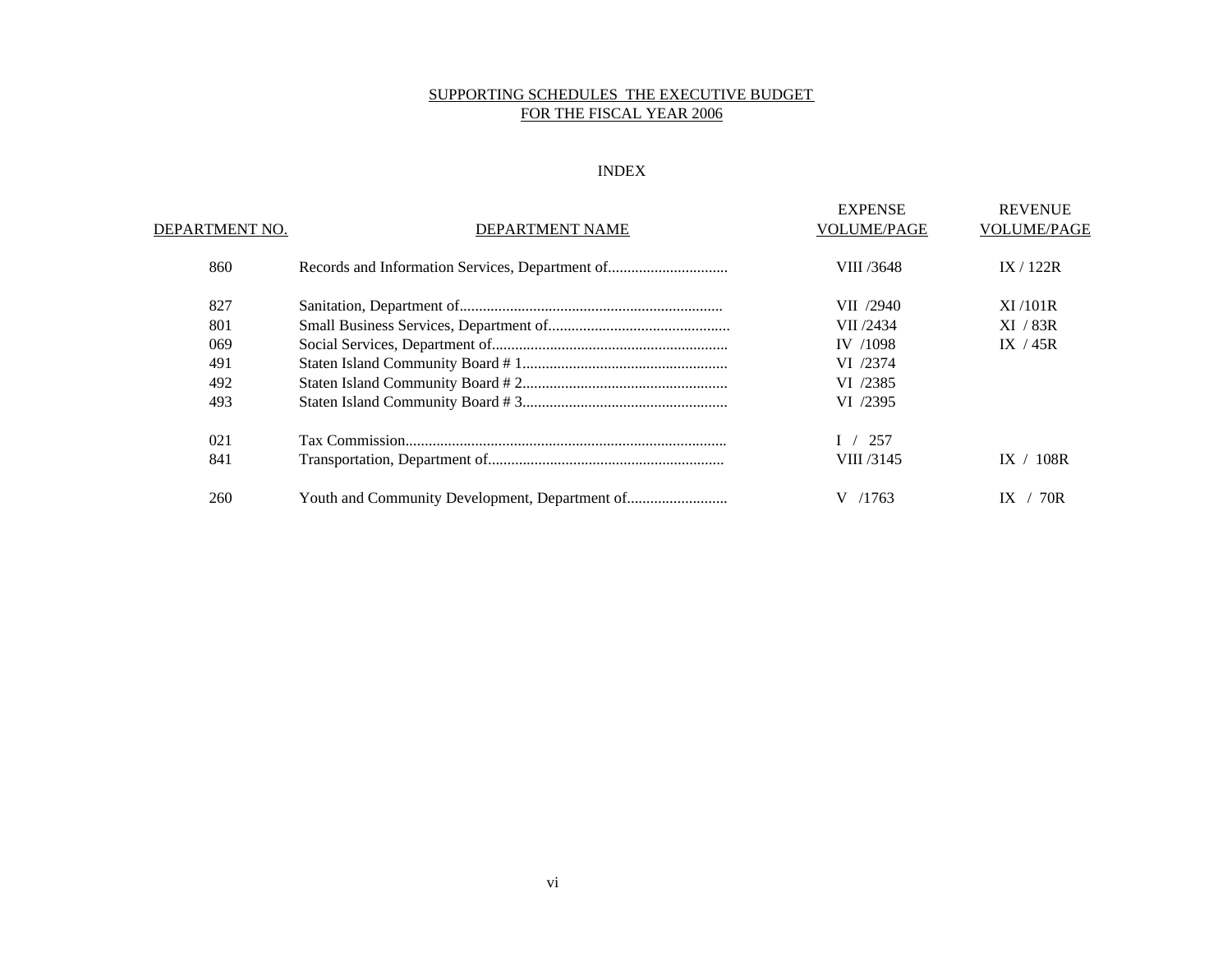#### SOCIAL SERVICES DEPARTMENT

SOCIAL SERVICES DEPARTMENT<br>DEPAR<mark>TMENT OF SOCIAL SERVICES (DSS) Terms and Conditions, Governing Payments to</mark>

DEPARTMENT OF SOCIAL SERVICES (DSS) Terms and Conditions, Governing Payments to Voluntary Institutions for the Fiscal Year 2006<br>NOTE – The funds appropriated in DSS (Department 069) Codes 518, and 519 for the fiscal year 2 with the following terms and conditions:

**the following terms and conditions: Conditions**

Conditions Governing Payments to or for Voluntary Not for Profit Hospitals -<br>All appropriations made in Department 069 budget to charitable institutions **appropriations made in Department <sup>069</sup> budget to charitable institutions are hereby declared to be subject to the following regulations:**

- **institutional**1. The accounts and records of all such institutions shall be kept so as to show their receipts and expenditures pertaining to all . The accounts and records of all such institutions shall be kept so as to show their receipts and expenditures pertaining to all<br>institutional activities, and a record shall be maintained in which their expenses shall be **activities, and <sup>a</sup> record shall be maintained in which their expenses shall be recorded under the various** classifications in the form required by the Comptroller of the City of New York and as far as practicable such accounts and<br>records shall be kept on an income and expense basis.<br>... records shall be kept on an income and expense basis.
- **shall be kept on an income and expense basis. 2.**. All payments made to or for institutions, in pursuance of the said appropriations, shall be used by such institutions only for<br>expenses incurred by the institutions for the care, support, and maintenance of person duly c **expenses**expenses incurred by the institutions for the care, support, and maintenance of person duly committed by a Court of appropriate<br>jurisdiction, the Commissioner of Social Services, or accepted by the Commissioner of Social S **jurisdiction,**, the Commissioner of Social Services, or accepted by the Commissioner of Social Services or the Commissioner of<br>blic charges, but they shall not include include any payments on account of principal or mortgage nor any exp h as public charges, but they shall not include include any payments on account of principal or mortgage nor any expense for<br>vements or additions to plant or equipment, except as stated. Expense for improvements or additio **improvements**s or additions to plant or equipment, except as stated. Expense for improvements or additions to plant or equipment<br>lowed only as deemed necessary for start-up of a program and for care, support, and maintenance of persons **shall**l be allowed only as deemed necessary for start-up of a program and for care, support, and maintenance of persons<br>ementioned. Inclusion of such expense shall require prior approval from the Department of Social Services, a **aforementioned.**. Inclusion of such expense shall require prior approval from the Department of Social Services, and for expense of<br>r bed, from the Office of Management and Budget. Voluntary hospitals are under the regulations and rates m **over \$5,000 per bed, from the Office of Management and Budget. Voluntary hospitals are under the regulations and rates mandated** and paid by New York State.
- **paid by New York State. 3.**. All institutions receiving funds by appropriations from the City of New York and their books of record and account, so far as<br>they relate to institutional activities, shall be open at reasonable times to the visitation, **they**y relate to institutional activities, shall be open at reasonable times to the visitation, inspection and examination of the<br>ptroller, the Director of Management and Budget, the Department of Social Services and the Depart **Comptroller,**, the Director of Management and Budget, the Department of Social Services and the Department of Health, by their duly<br>commissioners, officers or inspectors, excepting, however that the accounts pertaining to the activitie authorized commissioners, officers or inspectors, excepting, however that the accounts pertaining to the activities of any **commissioners, officers or inspectors, excepting, however that the accounts pertaining to the activities of any religious order which may be in charge of any institution shall be segregated from the other accounts and shall not be subject to this**
- this regulation.<br>4. Upon its appeari . Upon its appearing to the satisfaction of the Comptroller or the Commissioner of Social Services that it would be to the public<br>interest to withhold payments out of any appropriation made to any institution, he may, in h interest to withhold payments out of any appropriation made to any institution, he may, in his discretion, withhold the same, t to withhold payments out of any appropriation made to any institution, he may, in his discretion, withhold the same,<br>tely giving written notice thereof to such institution and of his intention to apply to the City's chie **immediately**y giving written notice thereof to such institution and of his intention to apply to the City's chief procurement<br>thority to cease further payments. Upon the determination of said Board that such payments shall terminate, officer authority to cease further payments. Upon the determination of said Board that such payments shall terminate, the right<br>of any such institution to receive payment from any such appropriation shall thereupon end.<br>.. of any such institution to receive payment from any such appropriation shall thereupon end.
- **any such institution to receive payment from any such appropriation shall thereupon end. 5.**No money shall be paid out of any appropriation to any charitable institution which shall deny or limit admission to any destitute, neglected or delinquent clients duly committed by the Commissioner of Social Services, or **destitute,**, neglected or delinquent clients duly committed by the Commissioner of Social Services, or a Court of appropriate<br>ion, because of race, color, religion, gender, sexual orientation, disability, national origin, age or mart **jurisdiction, because of race, color, religion, gender, sexual orientation, disability, national origin, age or martial status. An**n institution of a particular religious faith shall accept clients adhering to a religious faith other than its own to the<br>xtent required in accordance with any settlement, decree or order approved or issued by a court of **extent**
- extent required in accordance with any settlement, decree or order approved or issued by a court of competent jurisdiction.<br>6. Payments to or for voluntary hospitals, unless otherwise specifically provided for, are made by **schedules mandated by New York State, subject to audit by the Comptroller of the City of New York.**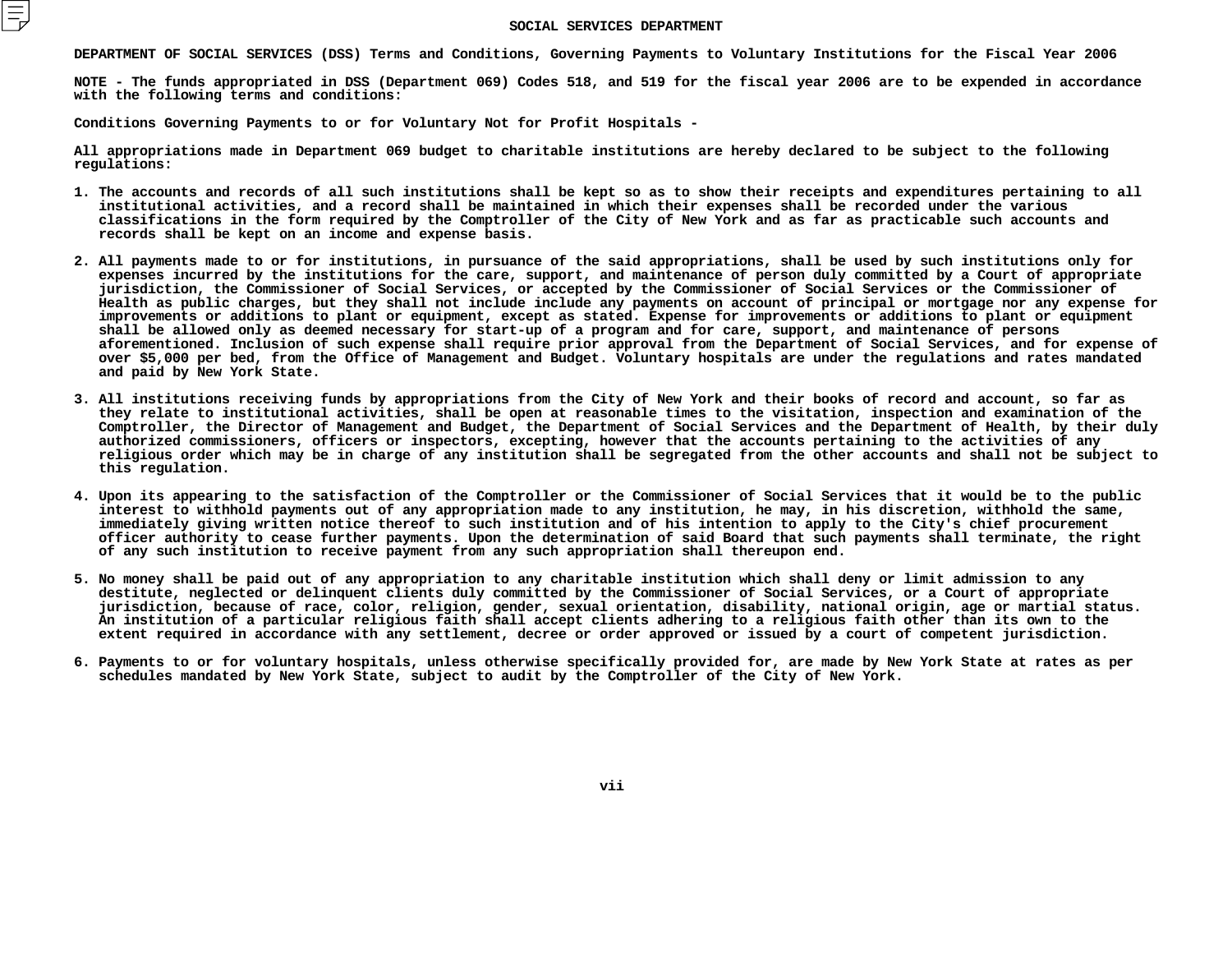| OBJECT     | <b>DESCRIPTION</b>             | OBJECT            | <b>DESCRIPTION</b>             |
|------------|--------------------------------|-------------------|--------------------------------|
| ------     | -----------                    | -------           | -----------                    |
|            | PERSONAL SERVICES              | 072               | CONTINGENT RESERVE FUND        |
|            | -----------------              | 073               | VOLUNTARY VACATION WORK        |
|            |                                | 075               | SUPPLEMENTAL PENSION FUND      |
| <b>X41</b> | PY ASSIGNMENT DIFFERENTIAL     | 076               | CULTURAL INSTITUT PENSION FUND |
| <b>X42</b> | PY LONGEVITY DIFFERENTIAL      | 077               | TEACH RET SYS PENS FND RES #2  |
| <b>X43</b> | PY SHIFT DIFFERENTIAL          | 079               | TEACH RET SYS CONTINGNT RES SY |
| <b>X45</b> | PY HOLIDAY PAY                 | 080               | TIAA-COLLEGE RET EQUITY FUND   |
| <b>X46</b> | PY TERMINAL LEAVE              | 081               | ANNUITY CONTRIBUTIONS          |
| <b>X47</b> | PY OVERTIME                    | 082               | POLICE ACTUARIAL PENSION FUND  |
| X52        | PY SALARY ADJUSTMENT           | 083               | FIRE ACTUARIAL PENSION FUND    |
| X56        | PY EARLY RET. TERMINAL LEAVE   | 084               | BOARD OF EDUCATION RETIRE. SYS |
| X57        | <b>BONUS- NONPENSIONABLE</b>   | 085               | AWARDS/EXPENSES-WORKMENS COMP  |
| 001        | FULL YEAR POSITIONS            | 086               | WORKMAN'S COMPENSATION OTHER   |
| 004        | FULL TIME UNIFORMED PERSONNEL  | 087               | FRINGE BENEFITS-CETA           |
| 005        | FULL TIME PEDAGOGICAL PRSONNEL | 089               | FRINGE BENEFITS-OTHER          |
| 009        | REGULAR GROSS HOLDING CODE     | 091 -             | PAYMENTS PER SESSION           |
| 021        | PART-TIME POSITIONS            | 094               | ADDITIONAL PENSION ACCRUAL     |
| 022        | SEASONAL POSITIONS             | 099               | ADD GROSS(& FRINGES) HOLD CODE |
| 031        | UNSALARIED                     |                   |                                |
| 035        | CUSTODIAL ALLOWANCES           |                   | OTHER THAN PERSONAL SERVICES   |
| 040        | EDUC AND LICENCE DIFFERENTIAL  |                   | -----------------------------  |
| 041        | ASSIGNMENT DIFFERENTIAL        |                   |                                |
| 042        | LONGEVITY DIFFERENTIAL         | 10E               | AUTOMOTIVE SUPPLIES & MATERIAL |
| 043        | SHIFT DIFFERENTIAL             | 10F               | MOTOR VEHICLE FUEL             |
| 045        | HOLIDAY PAY                    |                   | MEDICAL, SURGICAL & LAB SUPPLY |
| 046        | TERMINAL LEAVE                 | $\frac{10G}{10X}$ | SUPPLIES + MATERIALS - GENERAL |
| 047        | <b>OVERTIME</b>                | 100               | SUPPLIES + MATERIALS - GENERAL |
| 048        | <b>OVERTIME UNIFORM FORCES</b> | 101               | PRINTING SUPPLIES              |
| 049        | <b>BACKPAY - PRIOR YEARS</b>   | 105               | AUTOMOTIVE SUPPLIES & MATERIAL |
| 050        | PMTS TO BENEFIC DECSD EMPLOYES | 106               | MOTOR VEHICLE FUEL             |
| 051        | SALARY ADJUSTMENTS             | 107               | MEDICAL, SURGICAL & LAB SUPPLY |
| 052        | SEVERANCE PAYMENT              | 109               | FUEL OIL                       |
| 053        | AMOUNT TO BE SCHEDULED-PS      | 11x               | FOOD & FORAGE SUPPLIES         |
| 054        | SALARY REVIEW ADJUSTMENTS      | 110               | FOOD & FORAGE SUPPLIES         |
| 055        | SALARY ADJUSTMENTS LABOR RSRVE | 117               | <b>POSTAGE</b>                 |
| 056        | EARLY RET. TERMINAL LEAVE      | 130               | INSTRUCTIONL SUPPLIES-BOE ONLY |
| 057        | <b>BONUS PAYMENTS</b>          | 132               | EXPENSES RELATIVE TO COMMISRY  |
| 058        | NON-PENSIONABLE-PREPARATION PD | 133               | EXPENSE RELA TO MANU INDUSTRY  |
| 060        | INT ON DEF WAGES/LATE WAGE ADJ | 169               | MAINTENANCE SUPPLIES           |
| 061        | SUPPER MONEY                   | 170               | <b>CLEANING SUPPLIES</b>       |
| 062        | HEALTH INSURANCE PLAN CITY EMP | 199               | DATA PROCESSING SUPPLIES       |
| 063        | DISABILITY BENEFITS INSURANCE  | 300               | <b>EQUIPMENT GENERAL</b>       |
| 064        | ALLOWANCE FOR UNIFORMS         | 302               | TELECOMMUNICATIONS EQUIPMENT   |
| 065        | SOCIAL SECURITY CONTRIBUTIONS  | 304               | MOTOR VEHICLE EQUIPMENT        |
| 066        | UNEMPLOYMENT INSURANCE         | 305               | MOTOR VEHICLES                 |
| 067        | SUPPLEMENTAL EMPLOYEE WELF BEN | 307               | MEDICAL, SURGICAL & LAB EQUIP  |
| 068        | FACULTY WELFARE BENEFITS       | 312               | IMPROVEMENTS OTHER THAN BLDGS  |
| 070        | ACTUARIAL PENSION COSTS        | 314               | OFFICE FURITURE                |
| 071        | NON-ACTUARIAL PENSION COSTS    | 315               | OFFICE EQUIPMENT               |
|            |                                |                   |                                |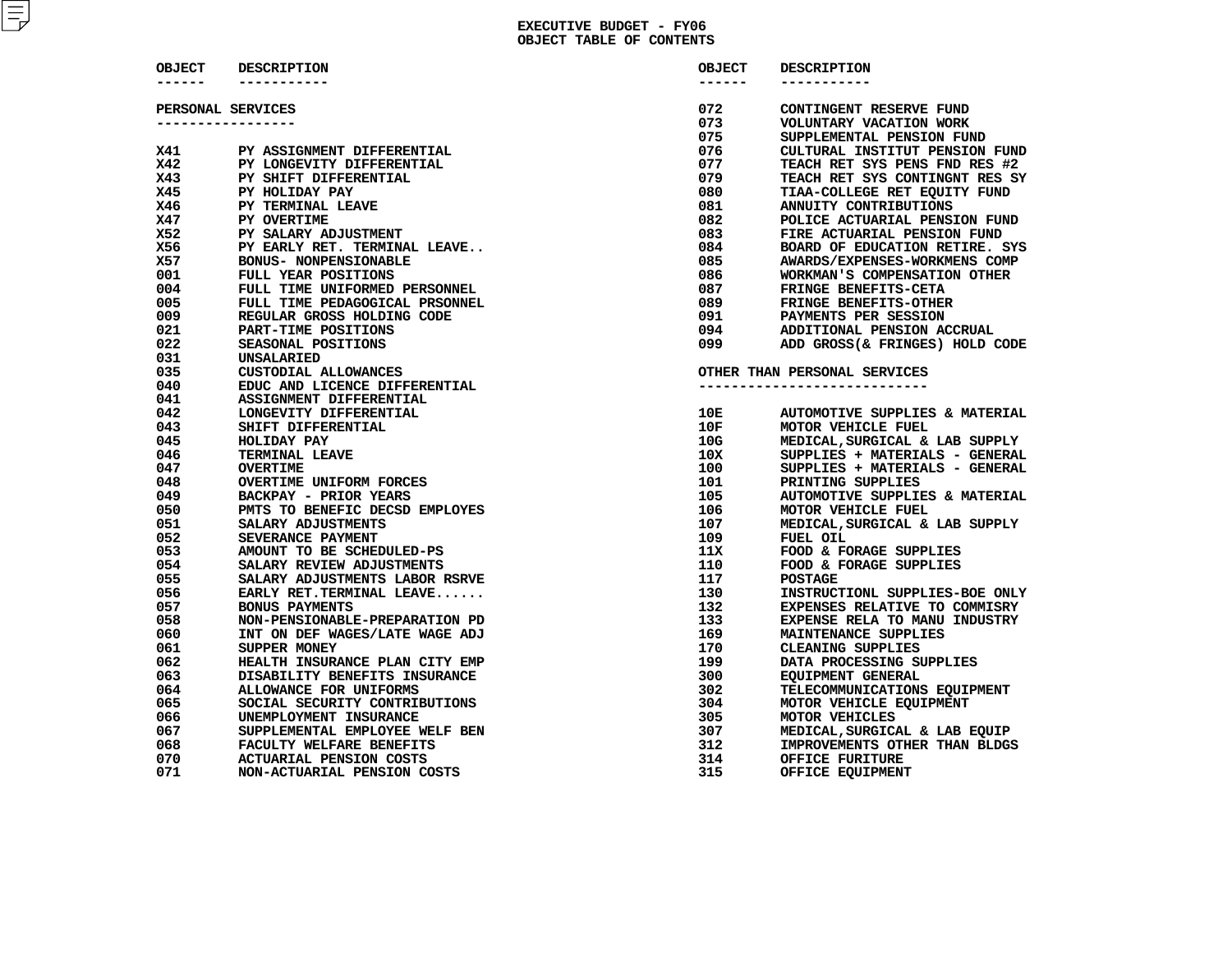### **EXECUTIVE BUDGET - FY06 OBJECT TABLE OF CONTENTS**

| ------<br>319<br>330<br>332<br>337<br>338<br>40B<br>40G | -----------<br>SECURITY EQUIPMENT<br>INSTRUCTIONL EQUIPMNT-BOE ONLY<br>PURCH DATA PROCESSING EQUIPT | ------<br>501<br>504 | ----------<br>CHARITABLE INSTIT - HOSPITALS |
|---------------------------------------------------------|-----------------------------------------------------------------------------------------------------|----------------------|---------------------------------------------|
|                                                         |                                                                                                     |                      |                                             |
|                                                         |                                                                                                     |                      |                                             |
|                                                         |                                                                                                     |                      | DIRECT FOSTER CARE OF CHILDREN              |
|                                                         |                                                                                                     | 505                  | SUBSIDIZED ADOPTION                         |
|                                                         | <b>BOOKS-OTHER</b>                                                                                  | 509                  | NON-GRANT CHARGES                           |
|                                                         | LIBRARY BOOKS                                                                                       | 51 <sub>B</sub>      | EMPLOYMENT SERVICES                         |
|                                                         | TELEPHONE & OTHER COMMUNICATNS                                                                      | 51D                  | AID TO DEPENDENT CHILDREN-FAMILY AS         |
|                                                         | MAINT & REP OF MOTOR VEH EQUIP                                                                      | 51F                  | PAYMENTS FOR HOME RELIEF-SAFETY NET         |
| 40X                                                     | CONTRACTUAL SERVICES-GENERAL                                                                        | 51X                  | HOMELESS FAMILY SERVICES                    |
| 400                                                     | CONTRACTUAL SERVICES-GENERAL                                                                        | 510                  | HOMELESS FAMILY SERVICES                    |
| 402                                                     | TELEPHONE & OTHER COMMUNICATNS                                                                      | 511                  | AIDS SERVICES                               |
| 403                                                     | OFFICE SERVICES                                                                                     | 512                  | EMPLOYMENT SERVICES                         |
| 404                                                     | TRAVELING EXPENSES                                                                                  | 513                  | HOME ENERGY ASSISTANCE PROGRAM              |
| 407                                                     | MAINT & REP OF MOTOR VEH EQUIP                                                                      | 514                  | AID TO DEPENDENT CHILDREN                   |
| 41B                                                     | RENTALS OF MISC. EQUIP                                                                              | 515                  | PAYMTS FOR TUBERCULOSIS TRTMNT              |
| 41D                                                     | RENTALS - LAND BLDGS & STRUCTS                                                                      | 516                  | PAYMENTS FOR HOME RELIEF                    |
| 412                                                     | RENTALS OF MISC. EQUIP                                                                              | 518                  | MEDICAL ASSISTANCE                          |
| 413                                                     | RENTAL-DATA PROCESSING EQUIP                                                                        | 519                  | CHILDREN'S VOL AGENCY MEDICAID              |
| 414                                                     | RENTALS - LAND BLDGS & STRUCTS                                                                      | 53B                  | MENTAL HEALTH SERVICES HHC                  |
| 417                                                     | <b>ADVERTISING</b>                                                                                  | 532                  | MENTAL HEALTH SERVICES HHC                  |
| 419                                                     | SECURITY SERVICES                                                                                   | 543                  | SPEC ED FACIL INST FOST CARE                |
| 42C                                                     | HEAT LIGHT & POWER                                                                                  | 55B                  | DAY CARE OF CHILDREN                        |
| 42G                                                     | DATA PROCESSING SERVICES                                                                            | 552                  | DAY CARE OF CHILDREN                        |
| 423                                                     | HEAT LIGHT & POWER                                                                                  | 571                  | DONAT PAT INMATE & DISCHG PRIS              |
| 427                                                     |                                                                                                     | 58D                  |                                             |
|                                                         | DATA PROCESSING SERVICES                                                                            |                      | HOMELESS INDIVIDUAL SERVICES                |
| 431                                                     | LEASING OF MISC EQUIP                                                                               | 600                  | CONTRACTUAL SERVICES GENERAL                |
| 432                                                     | LEASING OF DATA PROC EQUIP                                                                          | 602                  | TELECOMMUNICATIONS MAINT                    |
| 451                                                     | NON OVERNIGHT TRVL EXP-GENERAL                                                                      | 607                  | MAINT & REP MOTOR VEH EQUIP                 |
| 452                                                     | NON OVERNIGHT TRVL EXP-SPECIAL                                                                      | 608                  | MAINT & REP GENERAL                         |
| 453                                                     | OVERNIGHT TRVL EXP-GENERAL                                                                          | 612                  | OFFICE EQUIPMENT MAINTENANCE                |
| 454                                                     | OVERNIGHT TRVL EXP-SPECIAL                                                                          | 613                  | DATA PROCESSING EQUIPMENT                   |
| 456                                                     | HIGHER ED STUDENT ASSISTANCE                                                                        | 615                  | PRINTING CONTRACTS                          |
| 46X                                                     | SPECIAL EXPENSE                                                                                     | 616                  | COMMUNITY CONSULTANT CONTRACTS              |
| 460                                                     | SPECIAL EXPENSE                                                                                     | 617                  | PAYMENTS TO COUNTERPARTIES                  |
| 464                                                     | COURT COSTS DURING STATE TKOVR                                                                      | 618                  | COSTS ASSOC WITH FINANCING                  |
| 465                                                     | OBLIGATORY COUNTY EXPENSES                                                                          | 619                  | SECURITY SERVICES                           |
| 469                                                     | LEGAL AID SPEC NARCOTICS CORTS                                                                      | 620                  | <b>WASTE DISPOSAL</b>                       |
| 470                                                     | PYMT TO THE STATE DIV OF YOUTH                                                                      | 622                  | TEMPORARY SERVICES                          |
| 473                                                     | SNOW REMOVAL SERVICES                                                                               | 624                  | CLEANING SERVICES                           |
| 486                                                     | CONTRIBUTIONS NYC NATION SHRIN                                                                      | 626                  | INVESTMENT COSTS                            |
| 490                                                     | SPECIAL SERVICES                                                                                    | 629                  | IN REM MAINTENANCE COSTS                    |
| 493                                                     | FINAN ASSIST COLLEGE STUDENTS                                                                       | 633                  | TRANSPORTATION EXPENDITURES                 |
| 494                                                     | PMNTS STUDNTS COM COLL OUT CTY                                                                      | 640                  | SOCIAL SERVICES GENERAL                     |
| 495                                                     | ED/RECREAT EXP YOUTH PROGRAM                                                                        | 641                  | PROTECTIVE SERVICES FOR ADULTS              |
| 496                                                     | ALLOWANCES TO PARTICIPANTS                                                                          | 642                  | CHILDRENS CHARITABLE INSTITUTN              |
| 499                                                     | OTHER EXPENSES - GENERAL                                                                            | 643                  | CHILD WELFARE SERVICES                      |
| 50D                                                     | DIRECT FOSTER CARE OF CHILDREN                                                                      | 644                  | DIRECT FOSTER CARE OF CHILDREN              |
| 50I                                                     | NON-GRANT CHARGES                                                                                   | 647                  | HOME CARE SERVICES                          |
| 50X                                                     | SOCIAL SERVICES - GENERAL                                                                           | 648                  | HOMEMAKING SERVICES                         |
| 500                                                     | SOCIAL SERVICES - GENERAL                                                                           | 649                  | NON GRANT CHARGES                           |

| JECT | <b>DESCRIPTION</b>             | <b>OBJECT</b> | DESCRIPTION                              |
|------|--------------------------------|---------------|------------------------------------------|
| ---- | -----------                    | ------        | ---------                                |
| 9    | SECURITY EQUIPMENT             | 501           | CHARITABLE INSTIT - HOSPITALS            |
| 0    | INSTRUCTIONL EQUIPMNT-BOE ONLY | 504           | DIRECT FOSTER CARE OF CHILDREN           |
| 2    | PURCH DATA PROCESSING EQUIPT   | 505           | SUBSIDIZED ADOPTION                      |
| 7    | <b>BOOKS-OTHER</b>             | 509           | NON-GRANT CHARGES                        |
| 8    | <b>LIBRARY BOOKS</b>           | 51B           | EMPLOYMENT SERVICES                      |
| в    | TELEPHONE & OTHER COMMUNICATNS | 51D           | AID TO DEPENDENT CHILDREN-FAMILY ASSIST. |
| G    | MAINT & REP OF MOTOR VEH EQUIP | 51F           | PAYMENTS FOR HOME RELIEF-SAFETY NET      |
| x    | CONTRACTUAL SERVICES-GENERAL   | 51X           | HOMELESS FAMILY SERVICES                 |
| 0    | CONTRACTUAL SERVICES-GENERAL   | 510           | HOMELESS FAMILY SERVICES                 |
| 2    | TELEPHONE & OTHER COMMUNICATNS | 511           | AIDS SERVICES                            |
| 3    | OFFICE SERVICES                | 512           | EMPLOYMENT SERVICES                      |
| 4    | TRAVELING EXPENSES             | 513           | HOME ENERGY ASSISTANCE PROGRAM           |
| 7    | MAINT & REP OF MOTOR VEH EQUIP | 514           | AID TO DEPENDENT CHILDREN                |
| в    | RENTALS OF MISC. EQUIP         | 515           | PAYMTS FOR TUBERCULOSIS TRTMNT           |
| D    | RENTALS - LAND BLDGS & STRUCTS | 516           | PAYMENTS FOR HOME RELIEF                 |
| 2    | RENTALS OF MISC. EQUIP         | 518           | MEDICAL ASSISTANCE                       |
| 3    | RENTAL-DATA PROCESSING EQUIP   | 519           | CHILDREN'S VOL AGENCY MEDICAID           |
| 4    | RENTALS - LAND BLDGS & STRUCTS | 53B           | MENTAL HEALTH SERVICES HHC               |
| 7    | <b>ADVERTISING</b>             | 532           | MENTAL HEALTH SERVICES HHC               |
| 9    | SECURITY SERVICES              | 543           | SPEC ED FACIL INST FOST CARE             |
| c    | HEAT LIGHT & POWER             | 55B           | DAY CARE OF CHILDREN                     |
| G    | DATA PROCESSING SERVICES       | 552           | DAY CARE OF CHILDREN                     |
| 3    | HEAT LIGHT & POWER             | 571           | DONAT PAT INMATE & DISCHG PRIS           |
| 7    | DATA PROCESSING SERVICES       | 58D           | HOMELESS INDIVIDUAL SERVICES             |
| 1    | LEASING OF MISC EQUIP          | 600           | CONTRACTUAL SERVICES GENERAL             |
| 2    | LEASING OF DATA PROC EQUIP     | 602           | TELECOMMUNICATIONS MAINT                 |
| 1    | NON OVERNIGHT TRVL EXP-GENERAL | 607           | MAINT & REP MOTOR VEH EQUIP              |
| 2    | NON OVERNIGHT TRVL EXP-SPECIAL | 608           | MAINT & REP GENERAL                      |
| 3    | OVERNIGHT TRVL EXP-GENERAL     | 612           | OFFICE EQUIPMENT MAINTENANCE             |
| 4    | OVERNIGHT TRVL EXP-SPECIAL     | 613           | DATA PROCESSING EQUIPMENT                |
| 6    | HIGHER ED STUDENT ASSISTANCE   | 615           | PRINTING CONTRACTS                       |
| x    | SPECIAL EXPENSE                | 616           | COMMUNITY CONSULTANT CONTRACTS           |
| 0    | SPECIAL EXPENSE                | 617           | PAYMENTS TO COUNTERPARTIES               |
| 4    |                                | 618           |                                          |
| 5    | COURT COSTS DURING STATE TKOVR | 619           | COSTS ASSOC WITH FINANCING               |
|      | OBLIGATORY COUNTY EXPENSES     | 620           | SECURITY SERVICES                        |
| 9    | LEGAL AID SPEC NARCOTICS CORTS |               | WASTE DISPOSAL                           |
| 0    | PYMT TO THE STATE DIV OF YOUTH | 622<br>624    | TEMPORARY SERVICES                       |
| з    | SNOW REMOVAL SERVICES          |               | CLEANING SERVICES                        |
| 6    | CONTRIBUTIONS NYC NATION SHRIN | 626           | INVESTMENT COSTS                         |
| 0    | SPECIAL SERVICES               | 629<br>633    | IN REM MAINTENANCE COSTS                 |
| 3    | FINAN ASSIST COLLEGE STUDENTS  |               | TRANSPORTATION EXPENDITURES              |
| 4    | PMNTS STUDNTS COM COLL OUT CTY | 640           | SOCIAL SERVICES GENERAL                  |
| 5    | ED/RECREAT EXP YOUTH PROGRAM   | 641           | PROTECTIVE SERVICES FOR ADULTS           |
| 6    | ALLOWANCES TO PARTICIPANTS     | 642           | CHILDRENS CHARITABLE INSTITUTN           |
| 9    | OTHER EXPENSES - GENERAL       | 643           | CHILD WELFARE SERVICES                   |
| D    | DIRECT FOSTER CARE OF CHILDREN | 644           | DIRECT FOSTER CARE OF CHILDREN           |
| I    | NON-GRANT CHARGES              | 647           | HOME CARE SERVICES                       |
| x.   | SOCIAL SERVICES - GENERAL      | 648<br>649    | HOMEMAKING SERVICES                      |
| n    | COCTAI CEPUICES - CENEDAI.     |               | NON CRANT CHARCES                        |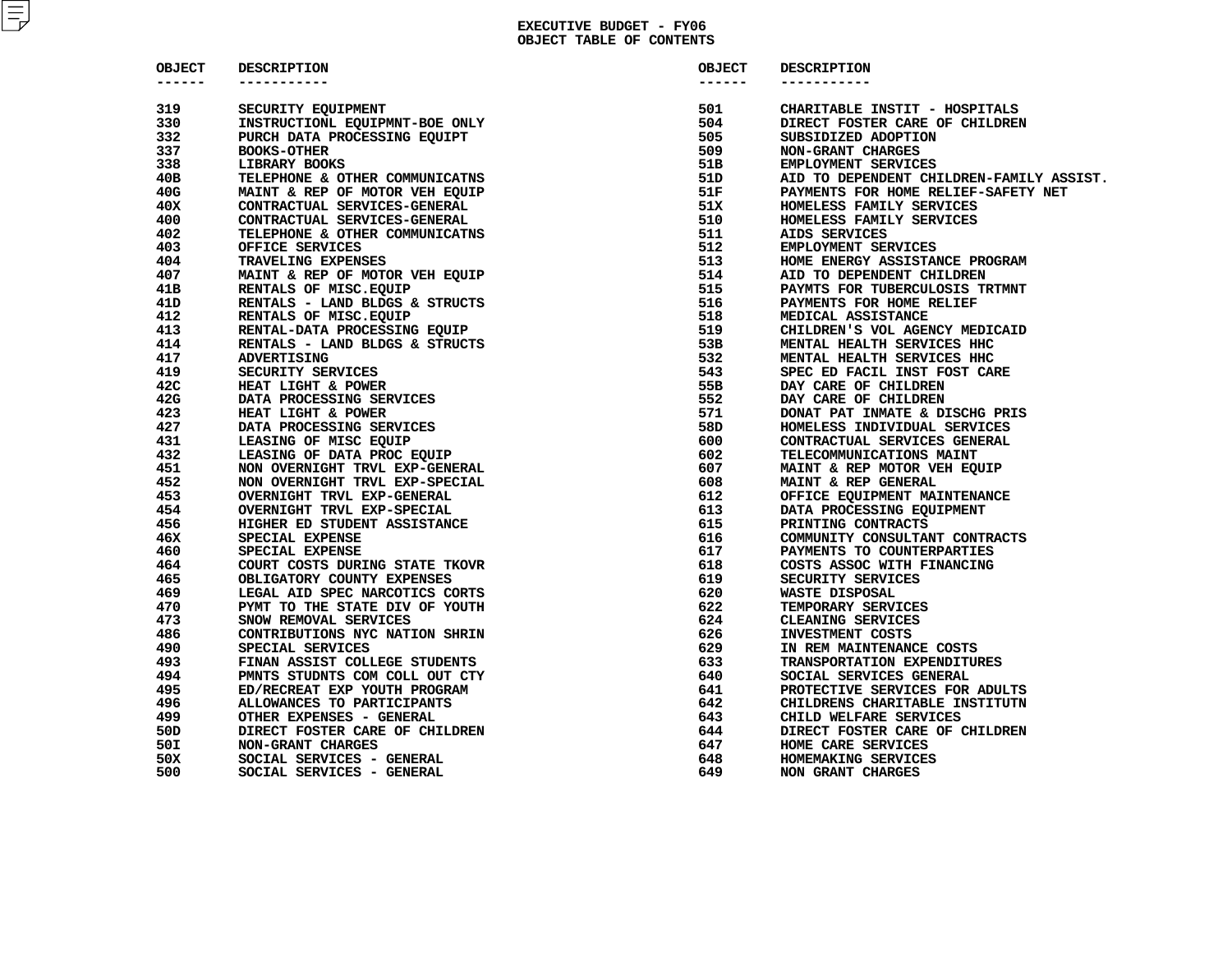## **EXECUTIVEBUDGET - FY06**

| <b>OBJECT</b><br>------ | <b>DESCRIPTION</b>                                                                                                                                                                                                                                                                          | OBJECT  |                                   |
|-------------------------|---------------------------------------------------------------------------------------------------------------------------------------------------------------------------------------------------------------------------------------------------------------------------------------------|---------|-----------------------------------|
|                         | -----------                                                                                                                                                                                                                                                                                 | ------- | <b>DESCRIPTION</b><br>----------- |
|                         |                                                                                                                                                                                                                                                                                             |         |                                   |
| 650                     | HOMELESS FAMILY SERVICES<br>HOMELESS FAMILY SERVICES<br>AIDS SERVICES<br>AIDS SERVICES<br>DAY CARE OF CHILDREN<br>HEAD START<br>HEAD START<br>SERVICALS CONTRACTS<br>SPECIAL CLINICAL SERVICES<br>HOMELESS INDIVIDUAL SERVICES<br>HOMELESS INDIVIDUAL SERVICES<br>ECONOMIC DEVELOPMENT<br>L | 716     | PAYMENTS TO LIBRARIES             |
| 651                     |                                                                                                                                                                                                                                                                                             | 717     | PENSIONS- HEAD START              |
| 652                     |                                                                                                                                                                                                                                                                                             | 718     | PMNT SPEC SCHOOL HANDICAP CHLD    |
| 653                     |                                                                                                                                                                                                                                                                                             | 719     | JUDGEMENTS AND CLAIMS             |
| 655                     |                                                                                                                                                                                                                                                                                             | 724     | <b>JTPA-WAGES</b>                 |
| 657                     |                                                                                                                                                                                                                                                                                             | 725     | <b>JTPA-FRINGES</b>               |
| 658                     |                                                                                                                                                                                                                                                                                             | 730     | TUITION PAYMENTS FOR FOSTER CARE  |
| 659                     |                                                                                                                                                                                                                                                                                             | 731     | HEALTH SERV CHRGS OUT CTY CARE    |
| 660                     |                                                                                                                                                                                                                                                                                             | 732     | MISCELLANEOUS AWARDS              |
| 662                     |                                                                                                                                                                                                                                                                                             | 735     | PAYMTS FR CULT PROGS / SERVICES   |
| 665                     |                                                                                                                                                                                                                                                                                             | 736     | PAYMENTS FOR WATER SEWER USAGE    |
| 667                     |                                                                                                                                                                                                                                                                                             | 745     | IRT RELIEF/LIRR GRADE CROSSNGS    |
| 668                     |                                                                                                                                                                                                                                                                                             | 758     | FED SEC 8 RENT SUBSIDY            |
| 669                     |                                                                                                                                                                                                                                                                                             | 759     | BUS TRANS FOR REIMBURSE PROGMS    |
| 670                     |                                                                                                                                                                                                                                                                                             | 760     | REDUCED FARES FOR THE ELDERLY     |
| 671                     |                                                                                                                                                                                                                                                                                             | 762     | SUBSIDY PRIVATE BUS COMPANIES     |
| 676                     |                                                                                                                                                                                                                                                                                             | 763     | MTA FOR STATION MAINTENANCE       |
| 678                     |                                                                                                                                                                                                                                                                                             | 767     | TA OPERATING ASSISTANCE 18B       |
| 681                     |                                                                                                                                                                                                                                                                                             | 77I     | TRANSPORTATION OF PUPILS          |
| 682                     |                                                                                                                                                                                                                                                                                             | 770     | PAY TO NYC HOUSING AUTHORITY      |
| 683                     |                                                                                                                                                                                                                                                                                             | 771     | PAYMENTS TO MILITARY AND OTHER    |
| 684                     |                                                                                                                                                                                                                                                                                             | 772     | NYC TRNST AUTH RED FR SCHL CHD    |
| 685                     |                                                                                                                                                                                                                                                                                             | 773     | PRIV BUS COMP RED FR SCHL CHLD    |
| 686                     |                                                                                                                                                                                                                                                                                             | 776     | PAY TO METRO TRANSPORT AUTHOR     |
| 688                     | BANK CHARGES PUBLIC ASST ACCT                                                                                                                                                                                                                                                               | 778     | PAYMNTS PRIVATE BUS COMPANIES     |
| 689                     | PROF SERV CURRIC & PROF DEVEL                                                                                                                                                                                                                                                               | 779     | TRANSPORTATION OF PUPILS          |
| 695                     | EDUCATION & REC FOR YOUTH PRGM                                                                                                                                                                                                                                                              | 780     | <b>CAMPAIGN FINANCES</b>          |
| 700                     | FIXED CHARGES - GENERAL                                                                                                                                                                                                                                                                     | 782     | UNALLOCATED CONTINGENCY RESER     |
| 701                     | TAXES AND LICENSES                                                                                                                                                                                                                                                                          | 79D     | TRAINING CITY EMPLOYEES           |
| 702                     | PMYT STATEN IS RAPID TRNS SYS                                                                                                                                                                                                                                                               | 791     | TUITION TO OTHER SCHOOL DISTRT    |
| 703                     | ADV TO STNY FR CUNY SR COL EXP                                                                                                                                                                                                                                                              | 793     | PMNTS FASHION INSTITUT TECHNOL    |
| 704                     | PAY FOR SURETY BOND/INSUR PREM                                                                                                                                                                                                                                                              | 794     | TRAINING CITY EMPLOYEES           |
| 706                     | PROMPT PAYMENT INTEREST                                                                                                                                                                                                                                                                     | 801     | SALES TAX ALLOCATED TO MAC        |
| 707                     | CRIME PREVENTION INJURY AWARD                                                                                                                                                                                                                                                               | 810     | INTEREST ON BONDS - GENERAL       |
| 708                     | AWARDS WIDOW/OTH DEPND EMP KLD                                                                                                                                                                                                                                                              | 830     | INTEREST ON NOTES-FUNDED DEBT     |
| 709                     | AWARD TO BEN OF POLICE/FIREMEN                                                                                                                                                                                                                                                              | 850     | REDEMPTION SERIAL BONDS GENERL    |
| 712                     | HEALTH INSURANCE PAYMENTS                                                                                                                                                                                                                                                                   | 870     | BLENDED COMPONENT UNITS           |
| 714                     | PAYMENTS TO HHC                                                                                                                                                                                                                                                                             | 999     | OTPS HOLDING CODE                 |
| 715                     | PAYMENTS TO CULTURAL INSTITUTN                                                                                                                                                                                                                                                              |         |                                   |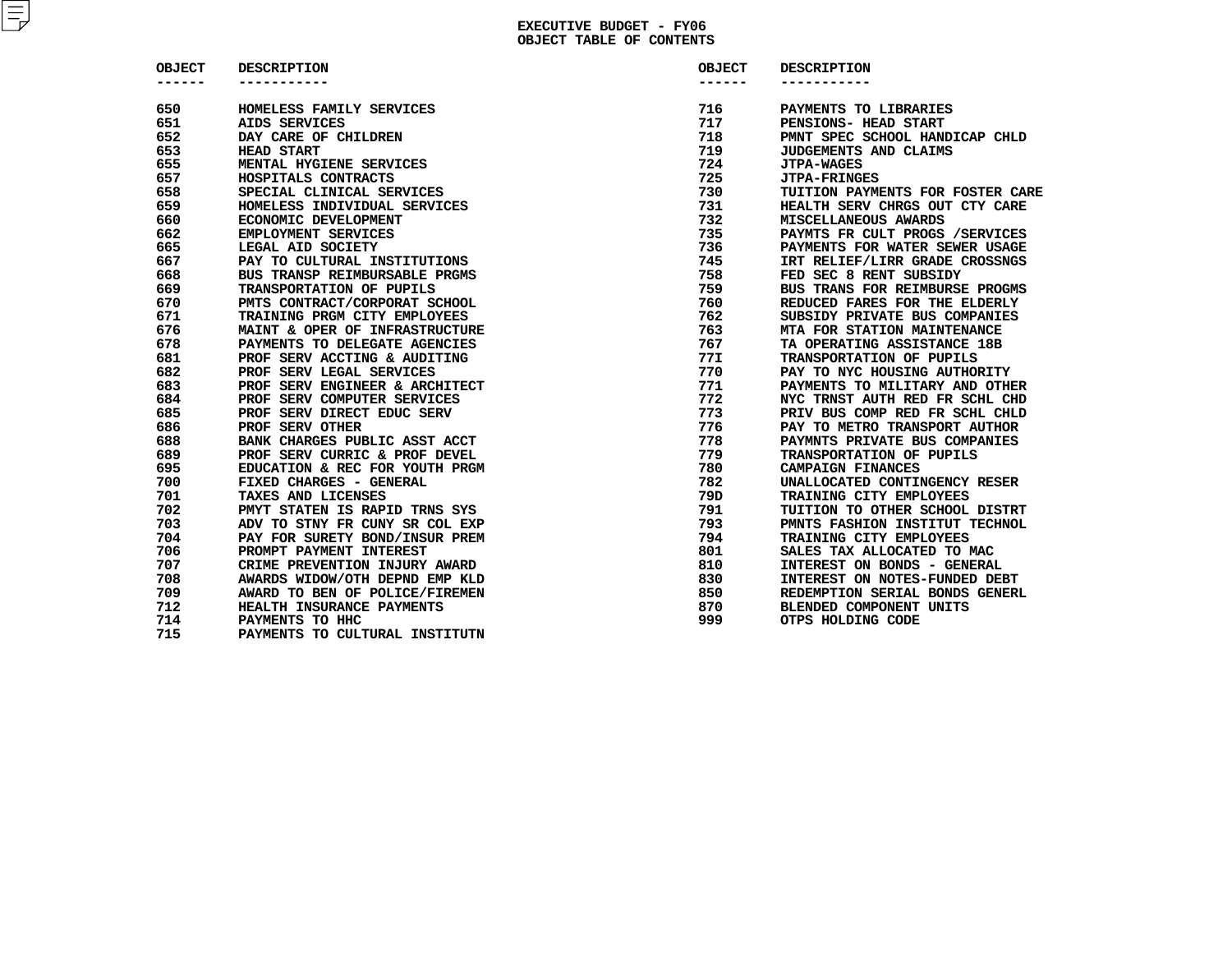### **EXECUTIVE BUDGET - FY06 REVENUE SOURCE TABLE OF CONTENTS**

| SOURCE  | <b>DESCRIPTION</b>              | SOURCE  | <b>DESCRIPTION</b>               |
|---------|---------------------------------|---------|----------------------------------|
| ------- | -----------                     | ------- | -----------                      |
| 00001   | REAL PROP TAX 1ST QUART         | 00450   | CULTURE-RECREATION SERVICE/FEE   |
| 00002   | REAL PROP TAX 2ND QUART         | 00460   | EDUCATION SERVICES/FEES          |
| 00003   | REAL PROP TAX 3RD QUART         | 00461   | HIGHER EDUC SER/FEES COMM COLL   |
| 00004   | REAL PROP TAX 4TH QUART         | 00470   | OTHER SERVICES AND FEES          |
| 00021   | REAL ESTATE TAX REFUNDS         | 00472   | PARKING METER REVENUES           |
| 00026   | STATE AID SCHOOL TAX RELIEF     | 00476   | ADMINISTRATIVE SERV TO PUBLIC    |
| 00033   | INTEREST ON TAX RECEIVABLE      | 00477   | ADMIN SERV TO TBTA               |
| 00034   | REAL PROPERTY TAX LIEN SALES    | 00478   | ADMIN SERV METRO TRANSPORT AUT   |
| 00049   | ACCRUED REAL ESTATE TAX REVENUE | 00482   | <b>COMMISSARY FUNDS</b>          |
| 00050   | GENERAL SALES TAX               | 00521   | REIMBURSEMENT FROM WATER BOARD   |
| 00070   | <b>CIGARETTE TAX</b>            | 00522   | PAYMENT FROM WATER BOARD         |
| 00073   | COMMERCIAL MOTOR VEHICLE TAX    | 00551   | <b>ADMINISTRATIVE CHARGES</b>    |
| 00077   | MORTGAGE TAX                    | 00573   | <b>AUTO FUEL SUPPLIES</b>        |
| 00079   | AUTO USE TAX                    | 00574   | AUTO SUPPLIES AND MATERIALS      |
| 00088   | STATE AID PIT RELIEF SCHOOLAID  | 00576   | STOREHOUSE SALES                 |
| 00090   | PERSONAL INCOME TAX             | 00578   | GAS AND ELECTRIC                 |
| 00091   | REFUNDS OF PERSONAL INCOME TAX  | 00579   | <b>TELEPHONE</b>                 |
| 00093   | GENERAL CORPORATION TAX         | 00583   | DATA PROCESSING                  |
| 00094   | REFUNDS OF GENERAL CORP TAX     | 00589   | HEALTH SERVICES/FEES             |
| 00095   | FINANCIAL CORPORATION TAX       | 00590   | SOCIAL SERVICES/FEES             |
| 00096   | REFUNDS OF FINANCIAL CORP TAX   | 00591   | CULTURE-RECREATION SERVICE/FEE   |
| 00099   | UNINCORPORATED BUSINESS INC TX  | 00592   | EDUCATION SERVICES/FEES          |
| 00100   | REFUNDS OF UNICORP BUSN TAX     | 00593   | ADMINISTRATIVE SERVICES/FEES     |
| 00102   | PERS INC TAX CTY EMP NON-RES    | 00595   | OTHER SERVICES/FEES              |
| 00103   | UTILITY TAX                     | 00596   | INTRA-CITY RENTALS               |
| 00110   | PAYMENT IN LIEU OF TAXES        | 00597   | INTRA-CITY AUTO MAINTENANCE      |
| 00112   | TAX ON OCCUPANCY OF HOTEL ROOM  | 00600   | <b>FINES-GENERAL</b>             |
| 00113   | TX ON COMMERCIAL RENTS - OCCUP  | 00602   | FINES - PVB                      |
| 00114   | REFUNDS OF ALL OTHER TAXES      | 00603   | FINES - ECB                      |
| 00115   | TAX ON HORSE RACE ADMISSIONS    | 00650   | FORFEITURES - GENERAL            |
| 00121   | OFF TRACK BETTING - SURTAX      | 00752   | RENTALS: AIRPORT-PORT NY AUTH    |
| 00122   | CONVEYANCE OF REAL PROPERTY TX  | 00753   | RENTALS: DOCK SHIP WHARFAGE      |
| 00124   | BEER + LIQUOR EXCISE TAX        | 00754   | RENTALS: MARKET                  |
| 00125   | TAXI MEDALION TRANSFER TAX      | 00755   | RENTALS: YANKEE STADIUM          |
| 00126   | SURCHARGE ON LIQUOR LICENSES    | 00756   | RENTALS: SHEA STADIUM            |
| 00130   | PEN & INT-GEN PROP TAX          | 00760   | RENTALS: OTHER                   |
| 00134   | REFUNDS ON PEN & INT-OTHER TAX  | 00815   | SALES OF IN REM PROPERTY         |
| 00135   | TAX AUDIT REVENUE               | 00817   | MORTGAGE PAYMENTS                |
| 00200   | LICENSES - GENERAL              | 00820   | SALES OF CITY REAL PROPERTY      |
| 00201   | MARRIAGE LICENSES               | 00822   | <b>MINOR SALES</b>               |
| 00250   | PERMITS - GENERAL               | 00828   | BATTERY PARK CITY                |
| 00251   | <b>CONSTRUCTION PERMITS</b>     | 00846   | AWARDS FROM LITIGATION           |
| 00304   | <b>DUMPING PRIVILEGES</b>       | 00847   | E-911 SURCHARGES                 |
| 00320   | <b>FRANCHISES - OTHER</b>       | 00848   | WIRELESS / CELL PHONE SURCHARGES |
| 00325   | PRIVILEGES - OTHER              | 00854   | PRIOR YEARS REFUNDS MED ASST     |
| 00400   | PUBLIC SAFETY SERVICES/FEES     | 00859   | <b>SUNDRIES</b>                  |
| 00410   | HIGHWAYS & STREET SERVICE/FEES  | 00887   | DAYCARE & SENIOR CENTERS         |
| 00420   | SANITATION SERVICES/FEES        | 00888   | MEDICD MGT INFO SYS BRADFD COR   |
|         | HEALTH SERVICES/FEES            |         |                                  |
| 00430   |                                 | 00923   | EMERGENCY SHELTER GRANTS PROGRAM |

| CE        | <b>DESCRIPTION</b>                     | SOURCE          | <b>DESCRIPTION</b>                               |
|-----------|----------------------------------------|-----------------|--------------------------------------------------|
| $--$<br>1 | -----------<br>REAL PROP TAX 1ST QUART | ------<br>00450 | -----------<br>CULTURE-RECREATION SERVICE/FEE    |
| 2         | REAL PROP TAX 2ND QUART                |                 | EDUCATION SERVICES/FEES                          |
| 3         | REAL PROP TAX 3RD QUART                | 00460<br>00461  | HIGHER EDUC SER/FEES COMM COLL                   |
| 4         | REAL PROP TAX 4TH QUART                | 00470           | OTHER SERVICES AND FEES                          |
| 1         | REAL ESTATE TAX REFUNDS                | 00472           | PARKING METER REVENUES                           |
| 6         | STATE AID SCHOOL TAX RELIEF            | 00476           | ADMINISTRATIVE SERV TO PUBLIC                    |
| 3         | INTEREST ON TAX RECEIVABLE             | 00477           | ADMIN SERV TO TBTA                               |
| 4         | REAL PROPERTY TAX LIEN SALES           | 00478           | ADMIN SERV METRO TRANSPORT AUT                   |
| 9         | ACCRUED REAL ESTATE TAX REVENUE        | 00482           | COMMISSARY FUNDS                                 |
| 0         | GENERAL SALES TAX                      | 00521           | REIMBURSEMENT FROM WATER BOARD                   |
| 0         | <b>CIGARETTE TAX</b>                   | 00522           | PAYMENT FROM WATER BOARD                         |
| 3         | COMMERCIAL MOTOR VEHICLE TAX           | 00551           | ADMINISTRATIVE CHARGES                           |
| 7         | MORTGAGE TAX                           | 00573           | <b>AUTO FUEL SUPPLIES</b>                        |
| 9         | AUTO USE TAX                           | 00574           | AUTO SUPPLIES AND MATERIALS                      |
| 8         | STATE AID PIT RELIEF SCHOOLAID         | 00576           | STOREHOUSE SALES                                 |
| 0         | PERSONAL INCOME TAX                    | 00578           | GAS AND ELECTRIC                                 |
| 1         | REFUNDS OF PERSONAL INCOME TAX         | 00579           | <b>TELEPHONE</b>                                 |
| 3         | GENERAL CORPORATION TAX                | 00583           | DATA PROCESSING                                  |
| 4         | REFUNDS OF GENERAL CORP TAX            | 00589           | HEALTH SERVICES/FEES                             |
| 5         | FINANCIAL CORPORATION TAX              | 00590           | SOCIAL SERVICES/FEES                             |
| 6         | REFUNDS OF FINANCIAL CORP TAX          | 00591           | CULTURE-RECREATION SERVICE/FEE                   |
| 9         | UNINCORPORATED BUSINESS INC TX         | 00592           | EDUCATION SERVICES/FEES                          |
| 0         | REFUNDS OF UNICORP BUSN TAX            | 00593           | ADMINISTRATIVE SERVICES/FEES                     |
| 2         | PERS INC TAX CTY EMP NON-RES           | 00595           | OTHER SERVICES/FEES                              |
| 3         | UTILITY TAX                            | 00596           | INTRA-CITY RENTALS                               |
| 0         | PAYMENT IN LIEU OF TAXES               | 00597           | INTRA-CITY AUTO MAINTENANCE                      |
| 2         | TAX ON OCCUPANCY OF HOTEL ROOM         | 00600           | <b>FINES-GENERAL</b>                             |
| 3         | TX ON COMMERCIAL RENTS - OCCUP         | 00602           | FINES - PVB                                      |
| 4         |                                        | 00603           |                                                  |
|           | REFUNDS OF ALL OTHER TAXES             |                 | FINES - ECB                                      |
| 5         | TAX ON HORSE RACE ADMISSIONS           | 00650           | FORFEITURES - GENERAL                            |
| 1         | OFF TRACK BETTING - SURTAX             | 00752<br>00753  | RENTALS: AIRPORT-PORT NY AUTH                    |
| 2         | CONVEYANCE OF REAL PROPERTY TX         |                 | RENTALS: DOCK SHIP WHARFAGE<br>RENTALS: MARKET   |
| 4         | BEER + LIQUOR EXCISE TAX               | 00754           |                                                  |
| 5         | TAXI MEDALION TRANSFER TAX             | 00755           | RENTALS: YANKEE STADIUM<br>RENTALS: SHEA STADIUM |
| 6<br>0    | SURCHARGE ON LIQUOR LICENSES           | 00756           |                                                  |
|           | PEN & INT-GEN PROP TAX                 | 00760           | RENTALS: OTHER                                   |
| 4         | REFUNDS ON PEN & INT-OTHER TAX         | 00815           | SALES OF IN REM PROPERTY                         |
| 5         | TAX AUDIT REVENUE                      | 00817           | MORTGAGE PAYMENTS                                |
| 0         | LICENSES - GENERAL                     | 00820           | SALES OF CITY REAL PROPERTY                      |
| 1         | MARRIAGE LICENSES                      | 00822           | <b>MINOR SALES</b>                               |
| 0         | PERMITS - GENERAL                      | 00828           | <b>BATTERY PARK CITY</b>                         |
| 1         | <b>CONSTRUCTION PERMITS</b>            | 00846           | AWARDS FROM LITIGATION                           |
| 4         | <b>DUMPING PRIVILEGES</b>              | 00847           | E-911 SURCHARGES                                 |
| 0         | FRANCHISES - OTHER                     | 00848           | WIRELESS / CELL PHONE SURCHARGES                 |
| 5         | PRIVILEGES - OTHER                     | 00854           | PRIOR YEARS REFUNDS MED ASST                     |
| 0         | PUBLIC SAFETY SERVICES/FEES            | 00859           | <b>SUNDRIES</b>                                  |
| 0         | HIGHWAYS & STREET SERVICE/FEES         | 00887           | DAYCARE & SENIOR CENTERS                         |
| 0         | SANITATION SERVICES/FEES               | 00888           | MEDICD MGT INFO SYS BRADFD COR                   |
| O         | HEALTH SERVICES/FEES                   | 00923           | EMERGENCY SHELTER GRANTS PROGRAM                 |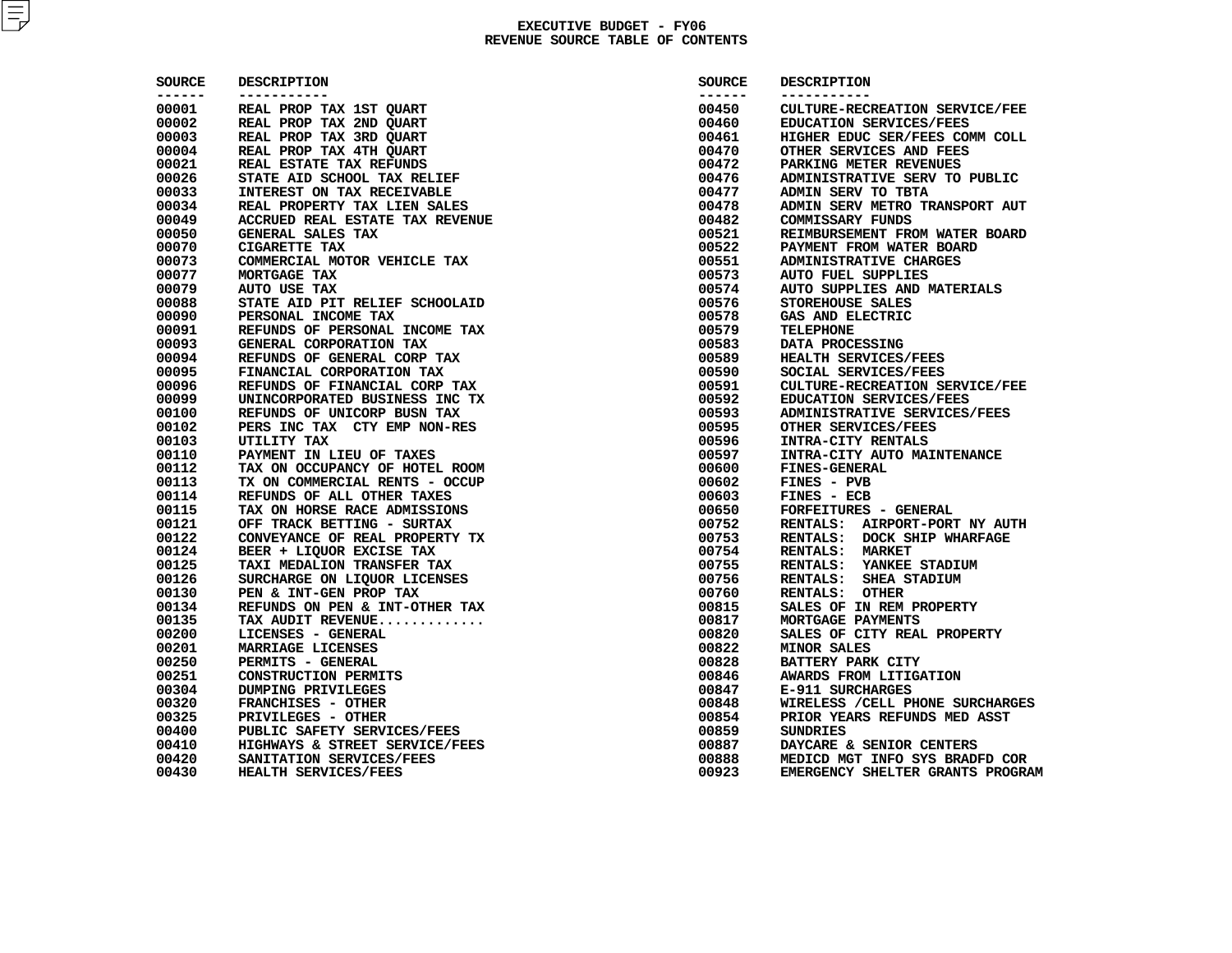| SOURCE           | <b>DESCRIPTION</b>                                                                                      | SOURCE         | <b>DESCRIPTION</b>                     |
|------------------|---------------------------------------------------------------------------------------------------------|----------------|----------------------------------------|
| -------<br>00931 | -----------                                                                                             |                | -----------<br>DATA CENTER PROJECT     |
| 01207            |                                                                                                         |                | BULLETPROOF VEST PROGRAM               |
| 01208            |                                                                                                         |                | BARRIER FREE JUSTICE PROGRAM           |
| 01209            |                                                                                                         |                | DJJ POST DETENTION RESPONSIBILITY      |
| 01214            |                                                                                                         |                | COMMUNITY PROSECUTION                  |
| 01232            |                                                                                                         |                | INTERNET CRIMES AGAINST CHILDREN PROSE |
| 01233            |                                                                                                         |                | PROJECT SAFE NEIGHBORHOODS             |
| 01234            |                                                                                                         |                | ARREST POLICIES&ENFORCEMENT PROTECTION |
| 01235            |                                                                                                         |                | ED BYRNE-COLD CASE                     |
| 01236            |                                                                                                         |                | HIDTA RENTAL PROGRAM                   |
| 03002            |                                                                                                         |                | DOJ COMMUNICATION GRANT                |
| 03004            |                                                                                                         |                | CONSPIRACY INVESTIGATION UNIT          |
| 03005            |                                                                                                         |                | JUVENILE ACCOUNABILITY INCENTIVE       |
| 03059            |                                                                                                         |                | URBAN HIGH CRIME NEIGHBORHOOD INITIATI |
| 03100            |                                                                                                         |                | IMMIGRATION RELATED EMPLOYMNET DISCRIM |
| 03200            |                                                                                                         |                | TRAINING GRANTS TO STOP ELDER ABUSE    |
| 03250            |                                                                                                         |                | PROJECT SENTRY                         |
| 03255            |                                                                                                         |                | SEXUAL ASSAULT IN THE MR/DD COMMUNITY  |
| 03259            |                                                                                                         |                | URBAN AREAS SECURITY INITIATIVE        |
| 03265            |                                                                                                         |                | VICTIMS OF CHILD ABUSE                 |
| 03266            |                                                                                                         |                | MISSING CHILDREN'S ASSISTANCE PROGRAM  |
| 03267            |                                                                                                         |                | NAT INST JUSTICE RESEARCH EVAL DEV PRO |
| 03268            |                                                                                                         |                | DOMESTIC PREPAREDNESS EOUIPMENT SUPPOR |
| 03269            |                                                                                                         |                | PUBLIC SAFETY PARTNRSHIP & COMUTY POLC |
| 03270            |                                                                                                         |                | SUPERVISED VISITATION SAFE HAVENS CHIL |
| 03271            |                                                                                                         |                |                                        |
|                  |                                                                                                         |                | BYRNE STATE & LOCAL LAW ENFORCEMNT ASS |
| 03272            |                                                                                                         |                | BYRNE FORMULA GRANT PROGRAM            |
| 03805            |                                                                                                         |                | CRIME LABORARORY IMPROVEMENT PROGRAM   |
| 03875            |                                                                                                         |                | STATE AND LOCAL ANTI-TERRORISM TRAININ |
| 04011            |                                                                                                         |                | NATIONAL INSTITUTE OF JUSTICE RESEARCH |
| 04017            |                                                                                                         |                | GRANTS TO ENCOURAGE ARREST POLICIES    |
| 04028            |                                                                                                         |                | GANG-FREE SCHOOLS AND COMMUNITIES      |
| 04032            |                                                                                                         |                | ANTITERRORISM & EMERGENCY ASSITANCE PG |
| 04044            |                                                                                                         |                | <b>QUEENSBOROUGH BRIDGE</b>            |
| 04101            |                                                                                                         |                | WILLIAMSBURGH BRIDGE                   |
| 04139            |                                                                                                         |                | PURCHASE OF TRANSIT BUSES              |
| 04141            |                                                                                                         |                | <b>MANHATTAN BRIDGE</b>                |
| 04148            |                                                                                                         |                | INTERMODAL SURFACE TRANSPORT           |
| 04155            |                                                                                                         |                | CONGESTION MITIGATION AIR              |
| 04166            |                                                                                                         |                | TRAFFIC INJURY PREVENTION              |
| 04167            |                                                                                                         |                | WHITEHALL FERRY TERMINAL               |
| 04169            |                                                                                                         |                | ST GEARGE TERMINAL IMPROVMENT          |
| 04175            |                                                                                                         |                | FEDERAL TRANSIT METROPOLITAN PLANNING  |
| 04176            |                                                                                                         |                | FEDERAL TRANSIT FORMULA GRANTS         |
| 04190            |                                                                                                         |                | HIGHWAY PLANNING AND CONSTRUCTION      |
| 04191            |                                                                                                         | 06015          | HAZARDOUS MATERIALS PUBLIC SECTOR      |
| 04192            | <b>DOMESTIC VIOLENCE LINKED DATAB<br/>FEDERAL ANTI-TERRORIST AID<br/>STATE CRIMINAL ALIENS ASSISTAN</b> | 06903<br>06906 | <b>PEDESTRIAN SAFETY</b>               |
| 04196            |                                                                                                         |                | FEDERAL HIGHWAY EMERGENCY RELIEF       |
| 04197            |                                                                                                         | 06907          | FEDERAL TRANSIT METROPOLITAN PLANNING  |

| CE    | <b>DESCRIPTION</b>                                                                                                                                                                                                                                                                                                                                                                                                                                               | SOURCE  | <b>DESCRIPTION</b>                       |
|-------|------------------------------------------------------------------------------------------------------------------------------------------------------------------------------------------------------------------------------------------------------------------------------------------------------------------------------------------------------------------------------------------------------------------------------------------------------------------|---------|------------------------------------------|
| $- -$ |                                                                                                                                                                                                                                                                                                                                                                                                                                                                  | ------- |                                          |
| 1     | COMMUNITY DEVELOPMENT BLOCK GRANTS                                                                                                                                                                                                                                                                                                                                                                                                                               | 04208   | DATA CENTER PROJECT                      |
| 7     | HOME INVESTMENT PARTNERSHIP                                                                                                                                                                                                                                                                                                                                                                                                                                      | 04213   | BULLETPROOF VEST PROGRAM                 |
| 8     | HOUSING OPPORTUNITIES FOR PEOPLE WITH AI<br>LEAD BASED PAINT ABATEMENT<br>FAIR WOUGING TOOL                                                                                                                                                                                                                                                                                                                                                                      | 04214   | BARRIER FREE JUSTICE PROGRAM             |
| 9     |                                                                                                                                                                                                                                                                                                                                                                                                                                                                  | 04216   | DJJ POST DETENTION RESPONSIBILITY        |
| 4     |                                                                                                                                                                                                                                                                                                                                                                                                                                                                  |         | COMMUNITY PROSECUTION                    |
| 2     | FAIR HOUSING INITIATIVES PROGRAM<br>LEAD OUTREACH GRANTS<br>LEAD HAZARD PEDICTED ON PROGRAM<br>LEAD HAZARD PEDICTED ON PROGRAM                                                                                                                                                                                                                                                                                                                                   |         | INTERNET CRIMES AGAINST CHILDREN PROSECU |
| 3     |                                                                                                                                                                                                                                                                                                                                                                                                                                                                  |         | PROJECT SAFE NEIGHBORHOODS               |
| 4     |                                                                                                                                                                                                                                                                                                                                                                                                                                                                  |         | ARREST POLICIES&ENFORCEMENT PROTECTION   |
| 5     |                                                                                                                                                                                                                                                                                                                                                                                                                                                                  |         | ED BYRNE-COLD CASE                       |
| 6     |                                                                                                                                                                                                                                                                                                                                                                                                                                                                  |         | HIDTA RENTAL PROGRAM                     |
| 2     |                                                                                                                                                                                                                                                                                                                                                                                                                                                                  |         | DOJ COMMUNICATION GRANT                  |
| 4     |                                                                                                                                                                                                                                                                                                                                                                                                                                                                  |         | CONSPIRACY INVESTIGATION UNIT            |
| 5     |                                                                                                                                                                                                                                                                                                                                                                                                                                                                  |         | JUVENILE ACCOUNABILITY INCENTIVE         |
| 9     | FAR ROUSE IN HITAIT DEMONSTRATION OF THE DUTREACH GRANTS<br>LEAD OUTREACH GRANTS<br>LEAD HAZARD REDUCTION DEMONSTRATION GT  04229<br>COMMUNITY DEVELOPMENT BLOCK GRANT<br>CHENNAL RESERVENT AND TECHNOLOGY ACTIVITY 04231<br>CHILD AND                                                                                                                                                                                                                           |         | URBAN HIGH CRIME NEIGHBORHOOD INITIATIVE |
| 0     |                                                                                                                                                                                                                                                                                                                                                                                                                                                                  |         | IMMIGRATION RELATED EMPLOYMNET DISCRIMIN |
| 0     |                                                                                                                                                                                                                                                                                                                                                                                                                                                                  |         | TRAINING GRANTS TO STOP ELDER ABUSE      |
| 0     |                                                                                                                                                                                                                                                                                                                                                                                                                                                                  |         | PROJECT SENTRY                           |
| 5     |                                                                                                                                                                                                                                                                                                                                                                                                                                                                  |         | SEXUAL ASSAULT IN THE MR/DD COMMUNITY    |
| 9     |                                                                                                                                                                                                                                                                                                                                                                                                                                                                  |         | URBAN AREAS SECURITY INITIATIVE          |
| 5     |                                                                                                                                                                                                                                                                                                                                                                                                                                                                  |         | VICTIMS OF CHILD ABUSE                   |
| 6     |                                                                                                                                                                                                                                                                                                                                                                                                                                                                  |         | MISSING CHILDREN'S ASSISTANCE PROGRAM    |
| 7     |                                                                                                                                                                                                                                                                                                                                                                                                                                                                  |         | NAT INST JUSTICE RESEARCH EVAL DEV PROJ  |
| 8     |                                                                                                                                                                                                                                                                                                                                                                                                                                                                  |         | DOMESTIC PREPAREDNESS EQUIPMENT SUPPORT  |
| 9     |                                                                                                                                                                                                                                                                                                                                                                                                                                                                  |         | PUBLIC SAFETY PARTNRSHIP & COMUTY POLCY  |
| 0     | ASSISTANCE TO FIREFIGEIRON CONTRAINS (94250)<br>PRE-DISASTER MITIGATION PREVENTION PGM (94250)<br>LAW ENFORCEMENT TERRORISM PREVENTION PGM (94251)<br>FEMA Debris Removal Insurance Program (94252)<br>METROPPOLITAN MEDICAL RESPONSE                                                                                                                                                                                                                            |         | SUPERVISED VISITATION SAFE HAVENS CHILD  |
| 1     |                                                                                                                                                                                                                                                                                                                                                                                                                                                                  |         | BYRNE STATE & LOCAL LAW ENFORCEMNT ASSIS |
| 2     |                                                                                                                                                                                                                                                                                                                                                                                                                                                                  |         | BYRNE FORMULA GRANT PROGRAM              |
| 5     |                                                                                                                                                                                                                                                                                                                                                                                                                                                                  |         | CRIME LABORARORY IMPROVEMENT PROGRAM     |
| 5     |                                                                                                                                                                                                                                                                                                                                                                                                                                                                  |         | STATE AND LOCAL ANTI-TERRORISM TRAINING  |
| 1     |                                                                                                                                                                                                                                                                                                                                                                                                                                                                  |         | NATIONAL INSTITUTE OF JUSTICE RESEARCH   |
| 7     |                                                                                                                                                                                                                                                                                                                                                                                                                                                                  |         | GRANTS TO ENCOURAGE ARREST POLICIES      |
| 8     |                                                                                                                                                                                                                                                                                                                                                                                                                                                                  |         | GANG-FREE SCHOOLS AND COMMUNITIES        |
| 2     | ENFORCEMENT OVERTIME DRUG<br>GATEWAY NATIONAL PARK PROTECTI (1993)<br>CJCC REGIONAL PLANNING BOARD (1993)<br>BYRNE FORMULA GRANT PROGRAM - DRUG LAW E (1993)<br>19935 (1993)                                                                                                                                                                                                                                                                                     |         | ANTITERRORISM & EMERGENCY ASSITANCE PGM  |
| 4     |                                                                                                                                                                                                                                                                                                                                                                                                                                                                  |         | OUEENSBOROUGH BRIDGE                     |
| 1     |                                                                                                                                                                                                                                                                                                                                                                                                                                                                  |         | WILLIAMSBURGH BRIDGE                     |
| 9     |                                                                                                                                                                                                                                                                                                                                                                                                                                                                  |         | PURCHASE OF TRANSIT BUSES                |
| 1     |                                                                                                                                                                                                                                                                                                                                                                                                                                                                  |         | MANHATTAN BRIDGE                         |
| 8     |                                                                                                                                                                                                                                                                                                                                                                                                                                                                  |         | INTERMODAL SURFACE TRANSPORT             |
| 5     |                                                                                                                                                                                                                                                                                                                                                                                                                                                                  |         | CONGESTION MITIGATION AIR                |
| 6     |                                                                                                                                                                                                                                                                                                                                                                                                                                                                  |         | TRAFFIC INJURY PREVENTION                |
| 7     |                                                                                                                                                                                                                                                                                                                                                                                                                                                                  |         | WHITEHALL FERRY TERMINAL                 |
| 9     | LOCAL LAW ENFORCEMENT BLOCK<br>LOCAL LAW ENFORCEMENT BLOCK GRANTS PROGR                                                                                                                                                                                                                                                                                                                                                                                          |         |                                          |
|       |                                                                                                                                                                                                                                                                                                                                                                                                                                                                  | 06009   | ST GEARGE TERMINAL IMPROVMENT            |
| 5     | VIOLENCE AGAINST WOMEN                                                                                                                                                                                                                                                                                                                                                                                                                                           | 06012   | FEDERAL TRANSIT METROPOLITAN PLANNING GT |
| 6     | LOCAL LAW ENFORCEMENT BLOCK GRANTS PROGR                                                                                                                                                                                                                                                                                                                                                                                                                         | 06013   | FEDERAL TRANSIT FORMULA GRANTS           |
| 0     | COPS ADVANCING COMMUNITY POLIC                                                                                                                                                                                                                                                                                                                                                                                                                                   | 06014   | HIGHWAY PLANNING AND CONSTRUCTION        |
| 1     | COPS MORE GRANT                                                                                                                                                                                                                                                                                                                                                                                                                                                  | 06015   | HAZARDOUS MATERIALS PUBLIC SECTOR        |
| 2     | DOMESTIC VIOLENCE LINKED DATAB                                                                                                                                                                                                                                                                                                                                                                                                                                   | 06903   | PEDESTRIAN SAFETY                        |
| 6     | FEDERAL ANTI-TERRORIST AID<br>$\begin{array}{ccccccccc}\n\text{ORAB} & \text{ORB} & \text{ORB} & \text{ORB} & \text{ORB} & \text{ORB} & \text{ORB} & \text{ORB} & \text{ORB} & \text{ORB} & \text{ORB} & \text{ORB} & \text{ORB} & \text{ORB} & \text{ORB} & \text{ORB} & \text{ORB} & \text{ORB} & \text{ORB} & \text{ORB} & \text{ORB} & \text{ORB} & \text{ORB} & \text{ORB} & \text{ORB} & \text{ORB} & \text{ORB} & \text{ORB} & \text{ORB} & \text{ORB} &$ | 06906   | FEDERAL HIGHWAY EMERGENCY RELIEF         |
|       |                                                                                                                                                                                                                                                                                                                                                                                                                                                                  |         |                                          |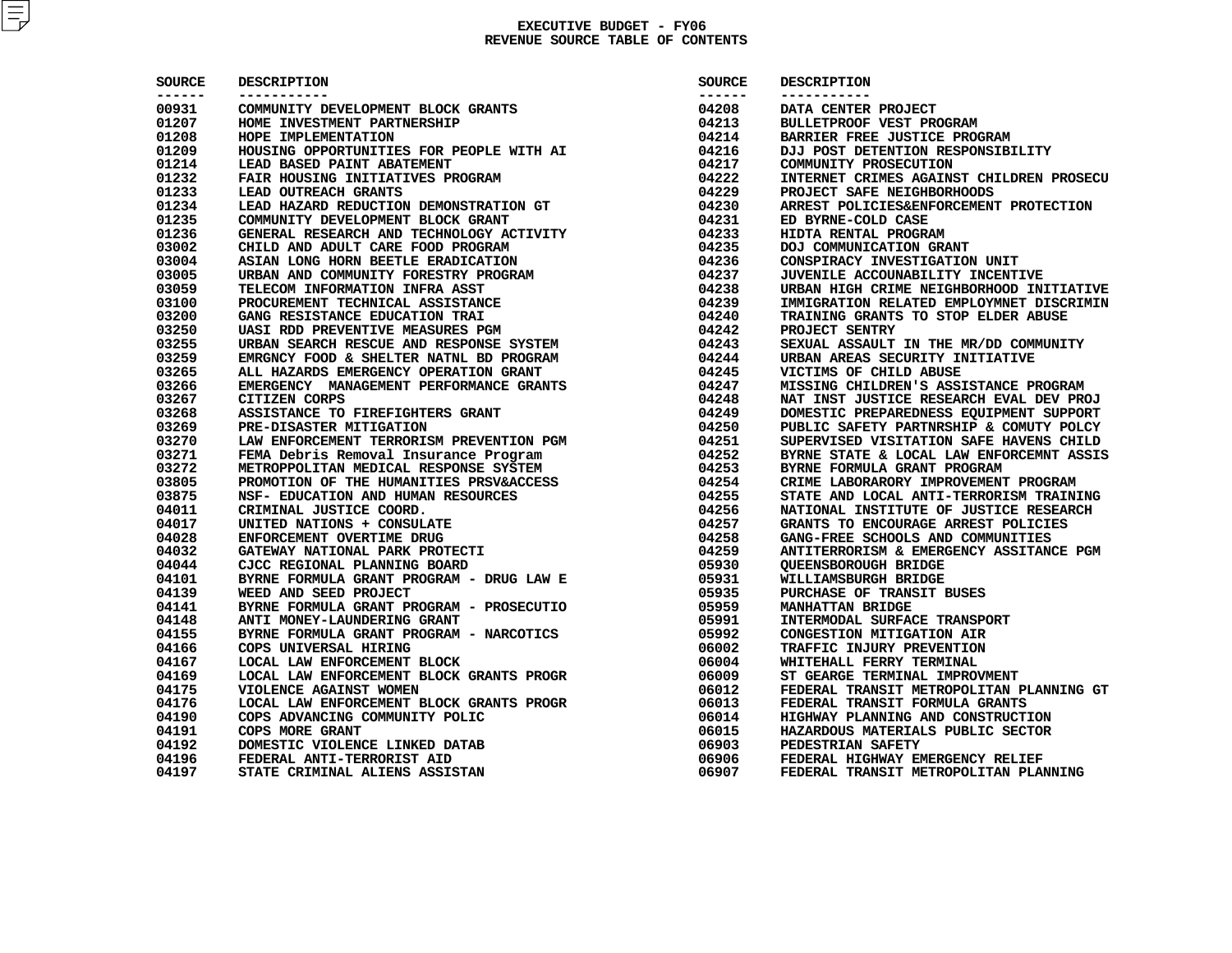| <b>SOURCE</b>    | <b>DESCRIPTION</b><br>DESCRIPTION CONTROL GRANT THE SERVENTION CONTROL INFORMATION IN THE CONTROL THE SERVES EXAMPLE TO BREAD TO BROW THE CONTROL AND REPORTED AND REPORTED AND REPORT ON THE CASE MANAGEMENT -HIGA<br>CASE MANAGEMENT -HIGA ENTER DIS | SOURCE           | <b>DESCRIPTION</b>                       |
|------------------|--------------------------------------------------------------------------------------------------------------------------------------------------------------------------------------------------------------------------------------------------------|------------------|------------------------------------------|
| -------<br>07906 | -----------                                                                                                                                                                                                                                            | -------<br>11914 | -----------<br>TANF - FRINGE BENEFITS    |
| 07920            |                                                                                                                                                                                                                                                        | 11918            | EMERG.RELOCATION WELFARE TEN.            |
| 07921            |                                                                                                                                                                                                                                                        | 11919            | MEDICAID-HEALTH & MEDICAL CARE           |
| 07923            |                                                                                                                                                                                                                                                        | 11921            | TITLE V NCOA EMPLOYMENT PROG.            |
| 07934            |                                                                                                                                                                                                                                                        | 11922            | TITLE V SEN COM SER EMP PROGM.           |
| 07935            |                                                                                                                                                                                                                                                        | 11930            | NUTRITION PROGRAM FOR THE ELDERLY        |
| 07937            |                                                                                                                                                                                                                                                        | 11944            | TANF - HOMELESS FAMILIES                 |
| 07944            |                                                                                                                                                                                                                                                        | 11950            | SUPPORTIVE HOUSING PROGRAM               |
| 07946            |                                                                                                                                                                                                                                                        | 11954            | PROMOTING SAFE AND STABLE FAMILIES       |
| 07951            |                                                                                                                                                                                                                                                        | 11957            | TEMPORARY ASSISTANCE FOR NEEDY FAMILIE   |
| 07953            |                                                                                                                                                                                                                                                        | 11958            | TANF--EMERGENCY ASSISTANCE               |
| 07955            |                                                                                                                                                                                                                                                        | 11959            | FOSTER CARE TITLE IV-E                   |
| 07958            |                                                                                                                                                                                                                                                        | 11960            | TITLE IV-E - PROTECTIVE SERVICES         |
| 07959            |                                                                                                                                                                                                                                                        | 11961            | TITLE IV-E - FOSTER CARE ADMINISTRATI    |
| 07965            |                                                                                                                                                                                                                                                        | 11962            | ADOPTION ASSISTANCE                      |
| 07966            |                                                                                                                                                                                                                                                        | 11963            | INDEPENDENT LIVING                       |
| 07968            |                                                                                                                                                                                                                                                        | 11965            | IVD- CHILD SUPPORT ENFORCEMENT           |
| 07973            |                                                                                                                                                                                                                                                        | 11966            | CHILD CARE & DEVEL. BLOCK GRANT          |
| 07976            |                                                                                                                                                                                                                                                        | 11967            | TITLE XX SOC. SERV. BLOCK GRANT          |
| 07981            |                                                                                                                                                                                                                                                        | 11968            | TEMP.ASST NEEDY FAMILY 100%FED           |
| 07987            |                                                                                                                                                                                                                                                        | 11969            | FOOD STAMP EMPLOY.& TRAINING             |
| 07992            |                                                                                                                                                                                                                                                        | 11972            | <b>ADMINISTRATION</b>                    |
| 07993            |                                                                                                                                                                                                                                                        | 11974            | MEDICAID LONG TERM CARE                  |
| 07998            |                                                                                                                                                                                                                                                        | 11975            | REFUGEE AND ENTRANT ASSISTANCE - DISCR   |
| 07999            |                                                                                                                                                                                                                                                        | 11979            | EMERGENCY INCOME MAINTANCE ADM           |
| 08001            |                                                                                                                                                                                                                                                        | 11980            | MEDICAL ASSISTANCE PROGRAM (MEDICAID)    |
| 08002            |                                                                                                                                                                                                                                                        | 11981            | CHILD SUPPORT ADMINISTRATION             |
| 08003            |                                                                                                                                                                                                                                                        |                  | ADOPTION ASSISTANCE - ADMINISTRATION     |
| 08004            |                                                                                                                                                                                                                                                        |                  | IVE-PREVENTIVE SERVICES                  |
| 08005            |                                                                                                                                                                                                                                                        |                  | FOOD STAMP ADMINISTRATION                |
| 08006            |                                                                                                                                                                                                                                                        |                  | TANF-EAF SET ASIDE FOR CHILD WELFARE     |
| 08007            |                                                                                                                                                                                                                                                        |                  | TANF-EAF FOR J D/ PINS                   |
| 08008            |                                                                                                                                                                                                                                                        |                  | TANF-EAF FOR NYC TUITION                 |
| 08009            |                                                                                                                                                                                                                                                        |                  | TITLE XX CHILD PROTECTIVE EXP            |
| 08010            |                                                                                                                                                                                                                                                        |                  | TITLE XX - PREV AFTERCARE & ADOPTION     |
| 08011            |                                                                                                                                                                                                                                                        |                  | Adm for Child, yth, Fam Abuse & neglct a |
| 08012            |                                                                                                                                                                                                                                                        |                  | HEALTH INSURANCE ASSISTANCE PM           |
| 08013            |                                                                                                                                                                                                                                                        |                  | TITLE 3D HEALTH PROMOTION                |
| 08014            |                                                                                                                                                                                                                                                        |                  | TITLE VII ELDER ABUSE PRVNTION           |
| 08015            |                                                                                                                                                                                                                                                        |                  | LOW-INCOME HOME ENERGY ASSISTANCE        |
| 08016            |                                                                                                                                                                                                                                                        |                  | OPERATION RESTORE TRUST GRANT            |
| 09376            |                                                                                                                                                                                                                                                        |                  | TITLE-E CAREGIVER SUPPORT                |
|                  |                                                                                                                                                                                                                                                        |                  |                                          |
| 09392            |                                                                                                                                                                                                                                                        |                  | MAMMOGRAPHY OUALITY STANDARDS            |
| 11903            |                                                                                                                                                                                                                                                        |                  | SSI BOUNTY PAYMENTS                      |
| 11905            |                                                                                                                                                                                                                                                        |                  | IND VOCATIONAL ED & SKILLS TRAIN         |
| 11906            |                                                                                                                                                                                                                                                        |                  | MEDICAL MONITORING RELATED 9/11/01       |
| 11908            |                                                                                                                                                                                                                                                        |                  | BRONX MENTAL HEALTH COURT DIVERSION SV   |
| 11909            | THE HEATITIE FREEWING FRAMENCE CONSUMING THE SAME IN THE REPLEMITORIX IN THE SEPTING CHILING AND AN ONE CHILING THE SAME THAT INTERT IN THAT IN THE NATURAL OF THE INTERT ONE SERVICE AND MANUSING THE MANUSCRIP (1993) FAMILY                         |                  | SUSTANCE ABUSE & MENTAL HEALTH SVCS      |
| 11910            | FOSTER GRANDPARENT GRANT                                                                                                                                                                                                                               |                  | SUBSTANCE ABUSE PREVENTION & TREATMENT   |
|                  |                                                                                                                                                                                                                                                        |                  |                                          |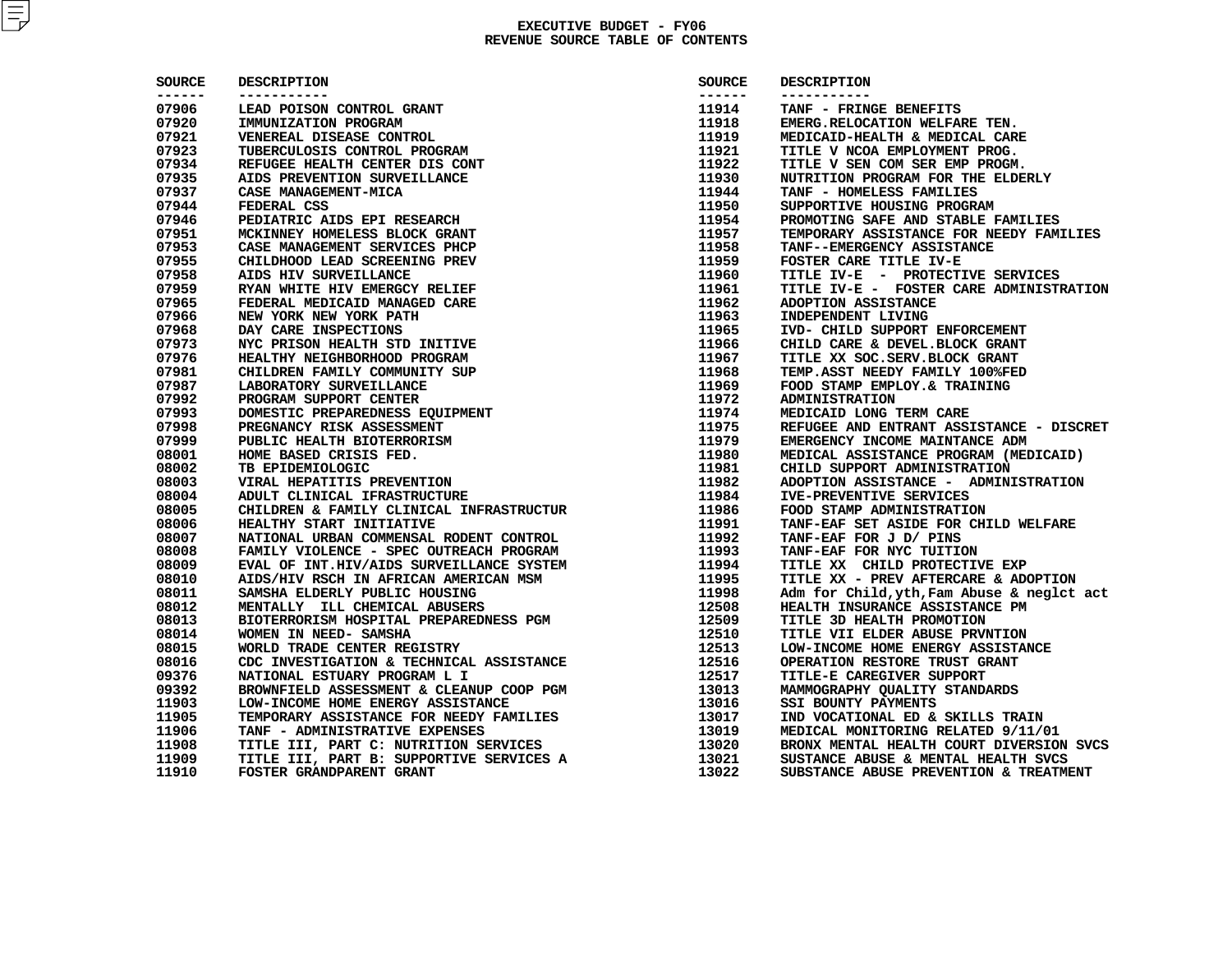| SOURCE<br>------- | <b>DESCRIPTION</b><br>-----------                                                                                                                                                                                                                               | SOURCE<br>------ | <b>DESCRIPTION</b><br>-----------               |
|-------------------|-----------------------------------------------------------------------------------------------------------------------------------------------------------------------------------------------------------------------------------------------------------------|------------------|-------------------------------------------------|
| 13900             | ----------<br>TRIO: STUDENT SUPPORT SERVICES<br>SCHOOL LUNCH<br>FREE & REDUCED PRICE LUNCH<br>VOCATIONAL EDUCATION<br>SCHOOL BREAKFAST PROGRAM<br>BLINGUAL EDUCATION<br>ECIA CHAPTER I<br>SPECIAL GRANTS MISC<br>E H A PART-B<br>IMPACT AID<br>SCHOOL LUNCH-PRI | 19930            | CRIMES AGAINST REVENUES                         |
| 13901             |                                                                                                                                                                                                                                                                 | 19934            | SOFT BODY ARMOR VESTS PROGRAM                   |
| 13902             |                                                                                                                                                                                                                                                                 | 19935            | ENFORCEMENT OF NAVIGATION LAWS                  |
| 13905             |                                                                                                                                                                                                                                                                 | 19942            | STATE AID TO DEPT OF PROBATION                  |
| 13907             |                                                                                                                                                                                                                                                                 | 19949            | STATE FELONY PROGRAM (EDDCP)                    |
| 13910             |                                                                                                                                                                                                                                                                 | 19967            | STATE AID-TRANSPORT. OF PRISON                  |
| 13912             |                                                                                                                                                                                                                                                                 | 19973            | TEMPORARY HOUSING STATE PRISON                  |
| 13914             |                                                                                                                                                                                                                                                                 | 19980            | INTENS SUPERVISION PROG                         |
| 13915             |                                                                                                                                                                                                                                                                 | 19991            | CRIME VICTIMS COMPENSATION BD.                  |
| 13916             |                                                                                                                                                                                                                                                                 | 19992            | CRIME VICTIMS PROGRAM                           |
| 13918             |                                                                                                                                                                                                                                                                 | 21604            | JUVENILE INTENSIVE SUPERVISION                  |
| 13919             |                                                                                                                                                                                                                                                                 | 21606            | KINGS COUNTY JUVENILE OFFENDER                  |
| 13920             |                                                                                                                                                                                                                                                                 | 21912            | CONSOLIDATED HIWAY IMPROVEMENT                  |
| 13924             |                                                                                                                                                                                                                                                                 | 21950            | ARTERIAL HIGHWAY REIMBURSEMENT                  |
| 13926             |                                                                                                                                                                                                                                                                 | 21951            | ARTERIAL MAINTENANCE                            |
| 13927             |                                                                                                                                                                                                                                                                 | 21954            | MULTI-MODAL PROGRAM                             |
| 13928             |                                                                                                                                                                                                                                                                 | 23801            | HIGHWAY EMERGENCY LOCAL PATROL                  |
| 13930             | DRUG FREE SCHOOLS AID<br>ESEA TITLE III<br>COMMITTEE ON PRE-SCHOOL SPECIAL ED<br>EDUCATION FOR HOMELESS CHILDREN & YOUTH                                                                                                                                        | 23900            | MEDICAID-HEALTH & MEDICAL CARE                  |
| 13935             |                                                                                                                                                                                                                                                                 | 23902            | SCHOOL PROGRAM GRANT                            |
| 13936             |                                                                                                                                                                                                                                                                 |                  | PUBLIC HEALTH-LOCAL ASSISTANCE                  |
| 13937             |                                                                                                                                                                                                                                                                 | 23908<br>23911   | ENVIRONMENTAL CONSERVATION                      |
| 13939             |                                                                                                                                                                                                                                                                 | 23925            | CME-LOCAL ASSISTANCE                            |
| 13941             |                                                                                                                                                                                                                                                                 | 23934            | MEDICAL REHABILITATION PROGRAM                  |
| 13942             |                                                                                                                                                                                                                                                                 | 23935            | PUBLIC HEALTH WORKS - LABS                      |
| 13943             | EVEN START STATE EDUCATIONAL AGENCIES<br>COMMUNITY LEARNING CENTERS<br>TITLE III-LEP & IMMIGRATION STUDENT<br>MATHEMATICS AND SCIENCE PARTNERSHIP<br>EDUCATION TECHNOLOGY STATE GRANTS<br>READING FIRST STATE GRANT<br>EARLY INTERVENTION RESPIT                | 23947            | EMERGENCY MED TECH TRAINING                     |
| 13944             |                                                                                                                                                                                                                                                                 | 23948            | COMMUNITY SUPPORT SYSTEM                        |
| 14704             |                                                                                                                                                                                                                                                                 | 23949            | STATE AID MENTAL HEALTH                         |
| 15603             | EARLY INTERVENTION RESPITE<br>PREPAREDNESS & RESPONSE -BIOTERRORISM<br>NATIONAL ENVIRON PUBLIC HEALTH TRACKING<br>KEEPING FAMILIES TOGETHER IN NYC<br>INNOVATIVE FOOD SAFETY PRODUCTS<br>HEAD START GRANT<br>COMMUNITY Service Block Grant                      |                  | STATE AID MENTAL RETARDATION                    |
| 15605             |                                                                                                                                                                                                                                                                 | 23950<br>23951   | STATE AID ALCOHOLISM                            |
| 15606             |                                                                                                                                                                                                                                                                 | 23953            | CHAPTER 620 MENTAL RETARDATION                  |
| 15608             |                                                                                                                                                                                                                                                                 | 23962            | PUBLIC HEALTH TB REIMBURSEMENT                  |
| 15901             |                                                                                                                                                                                                                                                                 | 23972            | TB CONTROL AND PREVENTION                       |
| 15905             |                                                                                                                                                                                                                                                                 | 23974            | NY NY STD                                       |
|                   |                                                                                                                                                                                                                                                                 |                  |                                                 |
| 15924             |                                                                                                                                                                                                                                                                 | 23976            | EARLY INTERVENTION SERVICES                     |
| 16053             | ONIA FRAN TRIBULES<br>WORKFORCE INVESTMENT ACT - Adult<br>W.I.A. OUT OF SCHOOL YOUTH<br>W.I.A. IN SCHOOL YOUTH<br>W.I.A. DISLOCATED WORKERS<br>W.I.A. DISLOCATED WORKERS<br>W.I.A. STATEWIDE ACTIVITIES<br>WORKFORCE INVESTMENT ACT CENTRAL                     | 23977            | TB DIRECTLY OBSERVED THERAPY                    |
| 16149             |                                                                                                                                                                                                                                                                 | 23981            | YOUTH TOBACCO ENFORCEMENT                       |
| 16150             |                                                                                                                                                                                                                                                                 | 23984            | HIV PARTNER NOTIFICATION                        |
| 16151             |                                                                                                                                                                                                                                                                 | 23985            | SUMMER FEEDING SURVEILLANCE                     |
| 16152             |                                                                                                                                                                                                                                                                 | 23990            | ENHANCED DRINKING WATER PROTECTION              |
| 16153             |                                                                                                                                                                                                                                                                 | 23992            | BATHING BEACH WATER OLTY MONITOR &              |
| 16154             |                                                                                                                                                                                                                                                                 | 23993            | CBO FACILITATED ENROLLMENT                      |
| 16158             | YOUTH DISABILITY GRANT                                                                                                                                                                                                                                          | 23994            | NO SUSPECT DNA CASE WORK                        |
| 16159             |                                                                                                                                                                                                                                                                 | 23996            | MOTIVATING ADOLESCENTS DIVERSION &              |
| 16160             | YOUTH DISABILIII SANT<br>WORK INCENTIVES GRANT<br>TRADE ADJUSTMENT ASSISTANCE PROGRAM<br>---- ----------                                                                                                                                                        | 24201            | INTENSIVE CASE MANAGEMENT                       |
| 19913             | REIM STATE READY INMATES                                                                                                                                                                                                                                        | 24202            | CHILDREN AND FAMILY MOBILE                      |
| 19914             | STATE AUTOPSY REIMBURSEMENT                                                                                                                                                                                                                                     | 24203            | MENTAL H ALT TO INCARCERATION                   |
| 19916             | <b>COURT RETURN</b>                                                                                                                                                                                                                                             | 24204            | SUPPORTED HOUSING SERVICES                      |
| 19927             | ALTERNATIVES TO INCARCERATION<br>FORFEITURE LAW ENFORCEMENT                                                                                                                                                                                                     | 24206            | NY NY INITIATIVE<br>COMMUNITY M HEALTH REINVEST |
| 19929             |                                                                                                                                                                                                                                                                 | 24209            |                                                 |

| CE         | <b>DESCRIPTION</b>                                                                                                                                                                                                                                               | SOURCE<br>-------                | <b>DESCRIPTION</b><br>-----------        |
|------------|------------------------------------------------------------------------------------------------------------------------------------------------------------------------------------------------------------------------------------------------------------------|----------------------------------|------------------------------------------|
| $- -$<br>0 | -----------<br>TRIO: STUDENT SUPPORT SERVICES                                                                                                                                                                                                                    | 19930                            | CRIMES AGAINST REVENUES                  |
| 1          | SCHOOL LUNCH                                                                                                                                                                                                                                                     | 19934                            | SOFT BODY ARMOR VESTS PROGRAM            |
| 2          | FREE & REDUCED PRICE LUNCH                                                                                                                                                                                                                                       | 19935                            | ENFORCEMENT OF NAVIGATION LAWS           |
| 5          | VOCATIONAL EDUCATION                                                                                                                                                                                                                                             |                                  | STATE AID TO DEPT OF PROBATION           |
| 7          | SCHOOL BREAKFAST PROGRAM                                                                                                                                                                                                                                         | 19942<br>19949                   | STATE FELONY PROGRAM (EDDCP)             |
| 0          | <b>BILINGUAL EDUCATION</b>                                                                                                                                                                                                                                       | 19967                            | STATE AID-TRANSPORT. OF PRISON           |
| 2          | ECIA CHAPTER I                                                                                                                                                                                                                                                   | 19973                            | TEMPORARY HOUSING STATE PRISON           |
| 4          | SPECIAL GRANTS MISC                                                                                                                                                                                                                                              | 19980                            | INTENS SUPERVISION PROG                  |
| 5          | E H A PART-B                                                                                                                                                                                                                                                     | 19991                            | CRIME VICTIMS COMPENSATION BD.           |
| 6          | <b>IMPACT AID</b>                                                                                                                                                                                                                                                | 19992                            | CRIME VICTIMS PROGRAM                    |
| 8          |                                                                                                                                                                                                                                                                  |                                  |                                          |
|            | SCHOOL LUNCH-PRISONS                                                                                                                                                                                                                                             | 21604                            | JUVENILE INTENSIVE SUPERVISION           |
| 9          | SUMMER FEEDING PROGRAM                                                                                                                                                                                                                                           | 21606                            | KINGS COUNTY JUVENILE OFFENDER           |
| 0          |                                                                                                                                                                                                                                                                  | 21912                            | CONSOLIDATED HIWAY IMPROVEMENT           |
| 4          |                                                                                                                                                                                                                                                                  | 21950                            | ARTERIAL HIGHWAY REIMBURSEMENT           |
| 6          |                                                                                                                                                                                                                                                                  | 21951                            | ARTERIAL MAINTENANCE                     |
| 7          |                                                                                                                                                                                                                                                                  | 21954                            | MULTI-MODAL PROGRAM                      |
| 8          |                                                                                                                                                                                                                                                                  | 23801                            | HIGHWAY EMERGENCY LOCAL PATROL           |
| 0          |                                                                                                                                                                                                                                                                  | 23900                            | MEDICAID-HEALTH & MEDICAL CARE           |
| 5          |                                                                                                                                                                                                                                                                  | 23902                            | SCHOOL PROGRAM GRANT                     |
| 6          | SUMMER FEEDING PROGRAM<br>SCHOOL BRKFST PROGRAM-PRISONS<br>ECIA CHAPTER II BLOCK GRANT<br>ESEA TITLE II MATH + SCIENCE<br>MAGNET SCHOOL MONEY-FEDERAL<br>PRUG FREE SCHOOLS AID<br>ESEA TITLE II<br>COMMITTEE ON PRE-SCHOOL SPECIAL ED<br>EDUCATION FOR           | 23902<br>23908<br>23911<br>23925 | PUBLIC HEALTH-LOCAL ASSISTANCE           |
| 7          | EVEN START STATE EDUCATIONAL AGENCIES<br>COMMUNITY LEARNING CENTERS<br>TITLE III-LEP & IMMIGRATION STUDENT<br>MATHEMATICS AND SCIENCE PARTNERSHIP<br>EDUCATION TECHNOLOGY STATE GRANTS<br>READING FIRST STATE GRANT<br>EARLY INTERVENTION RESPIT                 |                                  | ENVIRONMENTAL CONSERVATION               |
| 9          |                                                                                                                                                                                                                                                                  | 23925                            | CME-LOCAL ASSISTANCE                     |
| 1          |                                                                                                                                                                                                                                                                  | 23934                            | MEDICAL REHABILITATION PROGRAM           |
| 2          |                                                                                                                                                                                                                                                                  | 23935                            | PUBLIC HEALTH WORKS - LABS               |
| 3          |                                                                                                                                                                                                                                                                  | 23947                            | EMERGENCY MED TECH TRAINING              |
| 4          |                                                                                                                                                                                                                                                                  | 23948                            | COMMUNITY SUPPORT SYSTEM                 |
| 4          | EARLY INTERVENTION RESPITE                                                                                                                                                                                                                                       | 23949                            | STATE AID MENTAL HEALTH                  |
| 3          | PREPAREDNESS & RESPONSE -BIOTERRORISM                                                                                                                                                                                                                            | -----<br>23950<br>23951          | STATE AID MENTAL RETARDATION             |
| 5          |                                                                                                                                                                                                                                                                  |                                  | STATE AID ALCOHOLISM                     |
| 6          |                                                                                                                                                                                                                                                                  | 23953                            | CHAPTER 620 MENTAL RETARDATION           |
| 8          |                                                                                                                                                                                                                                                                  | 23962                            | PUBLIC HEALTH TB REIMBURSEMENT           |
| 1          |                                                                                                                                                                                                                                                                  | 23972                            | TB CONTROL AND PREVENTION                |
| 5          |                                                                                                                                                                                                                                                                  | 23974                            | NY NY STD                                |
|            | <b>EARLI INTENSIONS &amp; RESPONSE -BIOTERRORISM<br/>NATIONAL ENVIRON PUBLIC HEALTH TRACKING<br/>KEEPING FAMILIES TOGETHER IN NYC<br/>INNOVATIVE FOOD SAFETY PRODUCTS<br/>HEAD START GRANT<br/>Community Service Block Grant<br/>EQUAL EMPLOY OPPORT COMM GR</b> | 23976                            | EARLY INTERVENTION SERVICES              |
| 3          |                                                                                                                                                                                                                                                                  | 23977                            | TB DIRECTLY OBSERVED THERAPY             |
| 9          |                                                                                                                                                                                                                                                                  | 23981                            | YOUTH TOBACCO ENFORCEMENT                |
| 0          |                                                                                                                                                                                                                                                                  | 23984                            | HIV PARTNER NOTIFICATION                 |
| 1          | W.I.A. IN SCHOOL YOUTH                                                                                                                                                                                                                                           | 23985                            | SUMMER FEEDING SURVEILLANCE              |
|            | W.I.A. DISLOCATED WORKERS                                                                                                                                                                                                                                        | 23990                            | ENHANCED DRINKING WATER PROTECTION       |
|            |                                                                                                                                                                                                                                                                  |                                  |                                          |
| 3          | W.I.A. STATEWIDE ACTIVITIES<br>Workforce Investment Act Central Adminis                                                                                                                                                                                          | 23992<br>23993                   | BATHING BEACH WATER OLTY MONITOR &NOTIFY |
| 4          |                                                                                                                                                                                                                                                                  |                                  | CBO FACILITATED ENROLLMENT               |
| 8          | YOUTH DISABILITY GRANT                                                                                                                                                                                                                                           | 23994                            | NO SUSPECT DNA CASE WORK                 |
| 9          | WORK INCENTIVES GRANT                                                                                                                                                                                                                                            | 23996                            | MOTIVATING ADOLESCENTS DIVERSION & EDUC  |
| 0          | TRADE ADJUSTMENT ASSISTANCE PROGRAM                                                                                                                                                                                                                              | 24201                            | INTENSIVE CASE MANAGEMENT                |
| 3          | REIM STATE READY INMATES                                                                                                                                                                                                                                         | 24202                            | CHILDREN AND FAMILY MOBILE               |
|            | STATE AUTOPSY REIMBURSEMENT                                                                                                                                                                                                                                      | 24203                            | MENTAL H ALT TO INCARCERATION            |
| 6          | <b>COURT RETURN</b>                                                                                                                                                                                                                                              | 24204                            | SUPPORTED HOUSING SERVICES               |
| 7          | ALTERNATIVES TO INCARCERATION                                                                                                                                                                                                                                    | 24206                            | NY NY INITIATIVE                         |
| 9          | FORFEITURE LAW ENFORCEMENT                                                                                                                                                                                                                                       | 24209                            | COMMUNITY M HEALTH REINVEST              |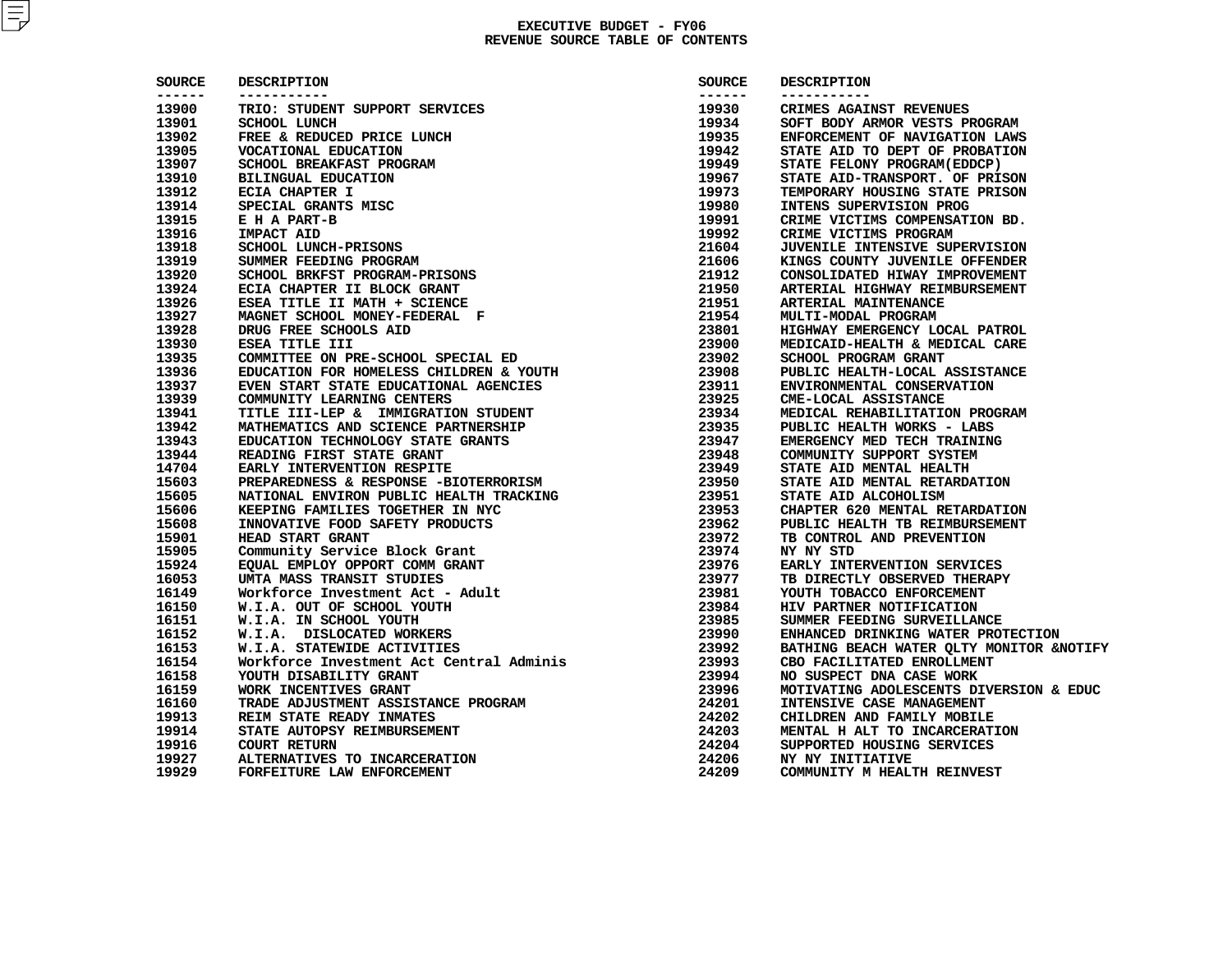| CHILDREN FAMILY SUPPORT STATE<br>CHILDREN FAMILY HOME BASED<br>SUPPORTIVE CASE MANAGEMENT<br>THERAPEUTIC NURSERY<br>MENTALLY ILL CHEMICAL ABUSERS<br>ASSISSTED OUTPATIENT TREATMENT PROGRAM<br>State Aid for C.O.L.A.<br>ADM CASE MGMT STATE<br>C&F EXPANDED CHILDREN SERVICES<br>HCRA CHILDREN & FAMILY STATE AID<br>MEDICATION GRANT PROGRAM<br>DSAS-DRUG FREE GRANT<br>SPECIAL EDUCATION SERVICES<br>PERSONAL SERVICES REIMB<br>ADMINISTRATIVE EXP REIMB<br>STATE DOSS FRINGE BENEFITS<br>EMERG. RELOCATE WELFARE TENANT<br>FOSTER GRANDPARENTS PGM STATE<br>COMMUNITY SERVICES FOR AGING<br>SUPPLE.NUTRITION ASSIST. PROG. | -------<br>27900<br>27902<br>27903<br>27904<br>27906<br>27907<br>27908<br>27909<br>27910<br>27911<br>27912<br>27915<br>27920<br>27921<br>27922<br>27923<br>27924<br>27930                                                                                                                                                 | -----------<br><b>SCHOOL LUNCH</b><br><b>PRE-KINDERGARTEN</b><br>SPECIFIC PROGRAMS/BILINGUAL ED<br>SPECIFIC PROGRAMS/WELFARE ED<br>SPECIAL GRANTS-MISCELLANEOUS<br>P.S. AID/TEXTBOOKS<br>OPERATING AID<br>STATE AID-COMMUNITY COLLEGES<br>P.S.AID/SPECIAL READING<br>P.S. AID&TRANSPORT/NET SUPPORT<br>STATE AID-SENIOR COLLEGES<br>IMPROVING PUPIL PERFORMANCE<br><b>BUILDING AID</b><br>TRANSPORTATION AID<br>PUBLIC EXCESS COST AID<br>PRIVATE EXCESS COST AID<br>OCCUPATIONAL EDUCATION AID |
|--------------------------------------------------------------------------------------------------------------------------------------------------------------------------------------------------------------------------------------------------------------------------------------------------------------------------------------------------------------------------------------------------------------------------------------------------------------------------------------------------------------------------------------------------------------------------------------------------------------------------------|---------------------------------------------------------------------------------------------------------------------------------------------------------------------------------------------------------------------------------------------------------------------------------------------------------------------------|-------------------------------------------------------------------------------------------------------------------------------------------------------------------------------------------------------------------------------------------------------------------------------------------------------------------------------------------------------------------------------------------------------------------------------------------------------------------------------------------------|
|                                                                                                                                                                                                                                                                                                                                                                                                                                                                                                                                                                                                                                |                                                                                                                                                                                                                                                                                                                           |                                                                                                                                                                                                                                                                                                                                                                                                                                                                                                 |
|                                                                                                                                                                                                                                                                                                                                                                                                                                                                                                                                                                                                                                |                                                                                                                                                                                                                                                                                                                           |                                                                                                                                                                                                                                                                                                                                                                                                                                                                                                 |
|                                                                                                                                                                                                                                                                                                                                                                                                                                                                                                                                                                                                                                |                                                                                                                                                                                                                                                                                                                           |                                                                                                                                                                                                                                                                                                                                                                                                                                                                                                 |
|                                                                                                                                                                                                                                                                                                                                                                                                                                                                                                                                                                                                                                |                                                                                                                                                                                                                                                                                                                           |                                                                                                                                                                                                                                                                                                                                                                                                                                                                                                 |
|                                                                                                                                                                                                                                                                                                                                                                                                                                                                                                                                                                                                                                |                                                                                                                                                                                                                                                                                                                           |                                                                                                                                                                                                                                                                                                                                                                                                                                                                                                 |
|                                                                                                                                                                                                                                                                                                                                                                                                                                                                                                                                                                                                                                |                                                                                                                                                                                                                                                                                                                           |                                                                                                                                                                                                                                                                                                                                                                                                                                                                                                 |
|                                                                                                                                                                                                                                                                                                                                                                                                                                                                                                                                                                                                                                |                                                                                                                                                                                                                                                                                                                           |                                                                                                                                                                                                                                                                                                                                                                                                                                                                                                 |
|                                                                                                                                                                                                                                                                                                                                                                                                                                                                                                                                                                                                                                |                                                                                                                                                                                                                                                                                                                           |                                                                                                                                                                                                                                                                                                                                                                                                                                                                                                 |
|                                                                                                                                                                                                                                                                                                                                                                                                                                                                                                                                                                                                                                |                                                                                                                                                                                                                                                                                                                           |                                                                                                                                                                                                                                                                                                                                                                                                                                                                                                 |
|                                                                                                                                                                                                                                                                                                                                                                                                                                                                                                                                                                                                                                |                                                                                                                                                                                                                                                                                                                           |                                                                                                                                                                                                                                                                                                                                                                                                                                                                                                 |
|                                                                                                                                                                                                                                                                                                                                                                                                                                                                                                                                                                                                                                |                                                                                                                                                                                                                                                                                                                           |                                                                                                                                                                                                                                                                                                                                                                                                                                                                                                 |
|                                                                                                                                                                                                                                                                                                                                                                                                                                                                                                                                                                                                                                |                                                                                                                                                                                                                                                                                                                           |                                                                                                                                                                                                                                                                                                                                                                                                                                                                                                 |
|                                                                                                                                                                                                                                                                                                                                                                                                                                                                                                                                                                                                                                |                                                                                                                                                                                                                                                                                                                           |                                                                                                                                                                                                                                                                                                                                                                                                                                                                                                 |
|                                                                                                                                                                                                                                                                                                                                                                                                                                                                                                                                                                                                                                |                                                                                                                                                                                                                                                                                                                           |                                                                                                                                                                                                                                                                                                                                                                                                                                                                                                 |
|                                                                                                                                                                                                                                                                                                                                                                                                                                                                                                                                                                                                                                |                                                                                                                                                                                                                                                                                                                           |                                                                                                                                                                                                                                                                                                                                                                                                                                                                                                 |
|                                                                                                                                                                                                                                                                                                                                                                                                                                                                                                                                                                                                                                |                                                                                                                                                                                                                                                                                                                           |                                                                                                                                                                                                                                                                                                                                                                                                                                                                                                 |
|                                                                                                                                                                                                                                                                                                                                                                                                                                                                                                                                                                                                                                |                                                                                                                                                                                                                                                                                                                           |                                                                                                                                                                                                                                                                                                                                                                                                                                                                                                 |
|                                                                                                                                                                                                                                                                                                                                                                                                                                                                                                                                                                                                                                |                                                                                                                                                                                                                                                                                                                           | SCHOOL BREAKFAST AND LUNCH PGM                                                                                                                                                                                                                                                                                                                                                                                                                                                                  |
|                                                                                                                                                                                                                                                                                                                                                                                                                                                                                                                                                                                                                                | 29251                                                                                                                                                                                                                                                                                                                     | LIMITED ENGLISH PROFICIENCY                                                                                                                                                                                                                                                                                                                                                                                                                                                                     |
|                                                                                                                                                                                                                                                                                                                                                                                                                                                                                                                                                                                                                                | 29253                                                                                                                                                                                                                                                                                                                     | DATA PROCESSING PROGRAM                                                                                                                                                                                                                                                                                                                                                                                                                                                                         |
| EXPANDED IN-HOMES SERVICES                                                                                                                                                                                                                                                                                                                                                                                                                                                                                                                                                                                                     | 29255                                                                                                                                                                                                                                                                                                                     | FAMILY COURT PRE KINDERGARDEN                                                                                                                                                                                                                                                                                                                                                                                                                                                                   |
| CONGREGATE SERVICES INITIATIVE                                                                                                                                                                                                                                                                                                                                                                                                                                                                                                                                                                                                 | 29258                                                                                                                                                                                                                                                                                                                     | MAGNET SCHOOLS                                                                                                                                                                                                                                                                                                                                                                                                                                                                                  |
| LONG TERM CARE OMBUDSMAN                                                                                                                                                                                                                                                                                                                                                                                                                                                                                                                                                                                                       | 29260                                                                                                                                                                                                                                                                                                                     | EMPLOYMENT PREP. EDUC.                                                                                                                                                                                                                                                                                                                                                                                                                                                                          |
| HOMELESS FAMILIES                                                                                                                                                                                                                                                                                                                                                                                                                                                                                                                                                                                                              | 29261                                                                                                                                                                                                                                                                                                                     | <b>SOFTWARE AID</b>                                                                                                                                                                                                                                                                                                                                                                                                                                                                             |
| SHELTER CONTRACTS "584"                                                                                                                                                                                                                                                                                                                                                                                                                                                                                                                                                                                                        | 29262                                                                                                                                                                                                                                                                                                                     | <b>HARDWARE AID</b>                                                                                                                                                                                                                                                                                                                                                                                                                                                                             |
| MEDICAID MANAGED CARE                                                                                                                                                                                                                                                                                                                                                                                                                                                                                                                                                                                                          | 29271                                                                                                                                                                                                                                                                                                                     | COMMUNITY COLLEGE CHILD CARE                                                                                                                                                                                                                                                                                                                                                                                                                                                                    |
| ELDER ABUSE PROGRAM                                                                                                                                                                                                                                                                                                                                                                                                                                                                                                                                                                                                            | 29275                                                                                                                                                                                                                                                                                                                     | LIBRARY MATERIALS                                                                                                                                                                                                                                                                                                                                                                                                                                                                               |
| FOSTER CARE BLOCK GRANT                                                                                                                                                                                                                                                                                                                                                                                                                                                                                                                                                                                                        | 29279                                                                                                                                                                                                                                                                                                                     | TEACHER SUPPORT AID                                                                                                                                                                                                                                                                                                                                                                                                                                                                             |
| CHILD CARE & DEVEL. BLOCK GRANT                                                                                                                                                                                                                                                                                                                                                                                                                                                                                                                                                                                                | 29280                                                                                                                                                                                                                                                                                                                     | EDUCATION RELATED SUPPORT SVCS                                                                                                                                                                                                                                                                                                                                                                                                                                                                  |
| PROTECTIVE SERVICES                                                                                                                                                                                                                                                                                                                                                                                                                                                                                                                                                                                                            | 29290                                                                                                                                                                                                                                                                                                                     | HIGH COST EXCESS COST AID                                                                                                                                                                                                                                                                                                                                                                                                                                                                       |
|                                                                                                                                                                                                                                                                                                                                                                                                                                                                                                                                                                                                                                | 29292                                                                                                                                                                                                                                                                                                                     | CHAPTER 721 REIMBURSEMENT<br>C                                                                                                                                                                                                                                                                                                                                                                                                                                                                  |
| JD-PINS REMANDS                                                                                                                                                                                                                                                                                                                                                                                                                                                                                                                                                                                                                | 29295                                                                                                                                                                                                                                                                                                                     | HANDICAP. PUPIL-SUMMER SCHOOL                                                                                                                                                                                                                                                                                                                                                                                                                                                                   |
| TEMP ASSIST FOR NEEDY FAMILIES                                                                                                                                                                                                                                                                                                                                                                                                                                                                                                                                                                                                 | 29303                                                                                                                                                                                                                                                                                                                     | STATE AID FOR ASSESSMENTS                                                                                                                                                                                                                                                                                                                                                                                                                                                                       |
| TANF-EMERGENCY ASSIST FAMILIES                                                                                                                                                                                                                                                                                                                                                                                                                                                                                                                                                                                                 | 29304                                                                                                                                                                                                                                                                                                                     | INVENTORY PLANNING PROJECT                                                                                                                                                                                                                                                                                                                                                                                                                                                                      |
|                                                                                                                                                                                                                                                                                                                                                                                                                                                                                                                                                                                                                                | 29311                                                                                                                                                                                                                                                                                                                     | ADULT LITERACY PRACTITIONERS ED                                                                                                                                                                                                                                                                                                                                                                                                                                                                 |
|                                                                                                                                                                                                                                                                                                                                                                                                                                                                                                                                                                                                                                | 29312                                                                                                                                                                                                                                                                                                                     | NYS LIBRARY GRANT                                                                                                                                                                                                                                                                                                                                                                                                                                                                               |
|                                                                                                                                                                                                                                                                                                                                                                                                                                                                                                                                                                                                                                | 29350                                                                                                                                                                                                                                                                                                                     | COMMUNITY COLLEGE RENTS                                                                                                                                                                                                                                                                                                                                                                                                                                                                         |
|                                                                                                                                                                                                                                                                                                                                                                                                                                                                                                                                                                                                                                | 29355                                                                                                                                                                                                                                                                                                                     | COLLEGE DISCOVERY PROGRAM                                                                                                                                                                                                                                                                                                                                                                                                                                                                       |
|                                                                                                                                                                                                                                                                                                                                                                                                                                                                                                                                                                                                                                | 29356                                                                                                                                                                                                                                                                                                                     | TEACHER CENTER PROGRAM                                                                                                                                                                                                                                                                                                                                                                                                                                                                          |
|                                                                                                                                                                                                                                                                                                                                                                                                                                                                                                                                                                                                                                | 29603                                                                                                                                                                                                                                                                                                                     | STATE BREAKFAST REIMBURSEMENT                                                                                                                                                                                                                                                                                                                                                                                                                                                                   |
|                                                                                                                                                                                                                                                                                                                                                                                                                                                                                                                                                                                                                                | 29604                                                                                                                                                                                                                                                                                                                     | EXTRAORDINARY NEEDS                                                                                                                                                                                                                                                                                                                                                                                                                                                                             |
|                                                                                                                                                                                                                                                                                                                                                                                                                                                                                                                                                                                                                                | 29605                                                                                                                                                                                                                                                                                                                     | SCA BASED BUILDING AID                                                                                                                                                                                                                                                                                                                                                                                                                                                                          |
|                                                                                                                                                                                                                                                                                                                                                                                                                                                                                                                                                                                                                                | 29606                                                                                                                                                                                                                                                                                                                     | <b>BUILDING AID FOR LEASES</b>                                                                                                                                                                                                                                                                                                                                                                                                                                                                  |
|                                                                                                                                                                                                                                                                                                                                                                                                                                                                                                                                                                                                                                | 29613                                                                                                                                                                                                                                                                                                                     | MINOR MAINTENANCE                                                                                                                                                                                                                                                                                                                                                                                                                                                                               |
|                                                                                                                                                                                                                                                                                                                                                                                                                                                                                                                                                                                                                                | 29614                                                                                                                                                                                                                                                                                                                     | UNIVERSAL PREKINDERGARTEN                                                                                                                                                                                                                                                                                                                                                                                                                                                                       |
|                                                                                                                                                                                                                                                                                                                                                                                                                                                                                                                                                                                                                                | 29617                                                                                                                                                                                                                                                                                                                     | PRE-KINDERGARTEN ADMIN COST                                                                                                                                                                                                                                                                                                                                                                                                                                                                     |
|                                                                                                                                                                                                                                                                                                                                                                                                                                                                                                                                                                                                                                | 29620                                                                                                                                                                                                                                                                                                                     | Early Grade Class Size Reduction                                                                                                                                                                                                                                                                                                                                                                                                                                                                |
|                                                                                                                                                                                                                                                                                                                                                                                                                                                                                                                                                                                                                                | 29621                                                                                                                                                                                                                                                                                                                     | TEACHERS OF TOMORROW                                                                                                                                                                                                                                                                                                                                                                                                                                                                            |
|                                                                                                                                                                                                                                                                                                                                                                                                                                                                                                                                                                                                                                | 29622                                                                                                                                                                                                                                                                                                                     | SUMMER SCHOOL                                                                                                                                                                                                                                                                                                                                                                                                                                                                                   |
| FOOD STAMPS                                                                                                                                                                                                                                                                                                                                                                                                                                                                                                                                                                                                                    | FOOD STAMP EMPLOYMENT&TRAINING<br><b>ADMINISTRATION</b><br>MEDICAID LONG TERM CARE<br>EMERGENCY ASSIST FOR ADULT<br>DISABILITY GRANT<br>IVD CHILD SUPPORT ENFORCEMENT<br>EMERGENCY INCOME MAINTANCE ADM<br>MEDICAL ASSISTANCE ADMINISTRAT<br>CHILD SUPPORT ADMINISTRATION<br>PROJECT CONFIRM<br>STATE PREVENTIVE SERVICES |                                                                                                                                                                                                                                                                                                                                                                                                                                                                                                 |

| <b>SOURCE</b> | <b>DESCRIPTION</b>                    |
|---------------|---------------------------------------|
| ------        | -----------                           |
| 27900         | SCHOOL LUNCH                          |
| 27902         | <b>PRE-KINDERGARTEN</b>               |
| 27903         | SPECIFIC PROGRAMS/BILINGUAL ED        |
| 27904         | SPECIFIC PROGRAMS/WELFARE ED          |
| 27906         | SPECIAL GRANTS-MISCELLANEOUS          |
| 27907         | P.S. AID/TEXTBOOKS                    |
| 27908         | <b>OPERATING AID</b>                  |
| 27909         | STATE AID-COMMUNITY COLLEGES          |
| 27910         | P.S.AID/SPECIAL READING               |
| 27911         | P.S. AID&TRANSPORT/NET SUPPORT        |
| 27912         | STATE AID-SENIOR COLLEGES             |
| 27915         | IMPROVING PUPIL PERFORMANCE           |
| 27920         | <b>BUILDING AID</b>                   |
| 27921         | <b>TRANSPORTATION AID</b>             |
| 27922         | PUBLIC EXCESS COST AID                |
| 27923         | PRIVATE EXCESS COST AID               |
| 27924         | OCCUPATIONAL EDUCATION AID            |
| 27930         | SCHOOL BREAKFAST AND LUNCH PGM        |
| 29251         | LIMITED ENGLISH PROFICIENCY           |
| 29253         | DATA PROCESSING PROGRAM               |
| 29255         | FAMILY COURT PRE KINDERGARDEN         |
| 29258         | MAGNET SCHOOLS                        |
| 29260         | EMPLOYMENT PREP. EDUC.                |
| 29261         | <b>SOFTWARE AID</b>                   |
| 29262         | <b>HARDWARE AID</b>                   |
| 29271         | COMMUNITY COLLEGE CHILD CARE          |
| 29275         | LIBRARY MATERIALS                     |
| 29279         | TEACHER SUPPORT AID                   |
| 29280         | EDUCATION RELATED SUPPORT SVCS        |
| 29290         | HIGH COST EXCESS COST AID             |
| 29292         | <b>CHAPTER 721 REIMBURSEMENT</b><br>с |
| 29295         | HANDICAP. PUPIL-SUMMER SCHOOL         |
| 29303         | STATE AID FOR ASSESSMENTS             |
| 29304         | INVENTORY PLANNING PROJECT            |
| 29311         | ADULT LITERACY PRACTITIONERS ED       |
| 29312         | <b>NYS LIBRARY GRANT</b>              |
| 29350         | COMMUNITY COLLEGE RENTS               |
| 29355         | COLLEGE DISCOVERY PROGRAM             |
| 29356         | TEACHER CENTER PROGRAM                |
| 29603         | STATE BREAKFAST REIMBURSEMENT         |
| 29604         | EXTRAORDINARY NEEDS                   |
| 29605         | SCA BASED BUILDING AID                |
| 29606         | <b>BUILDING AID FOR LEASES</b>        |
| 29613         | <b>MINOR MAINTENANCE</b>              |
| 29614         | UNIVERSAL PREKINDERGARTEN             |
| 29617         | PRE-KINDERGARTEN ADMIN COST           |
| 29620         | Early Grade Class Size Reduction      |
| 29621         | TEACHERS OF TOMORROW                  |
| 29622         | SUMMER SCHOOL                         |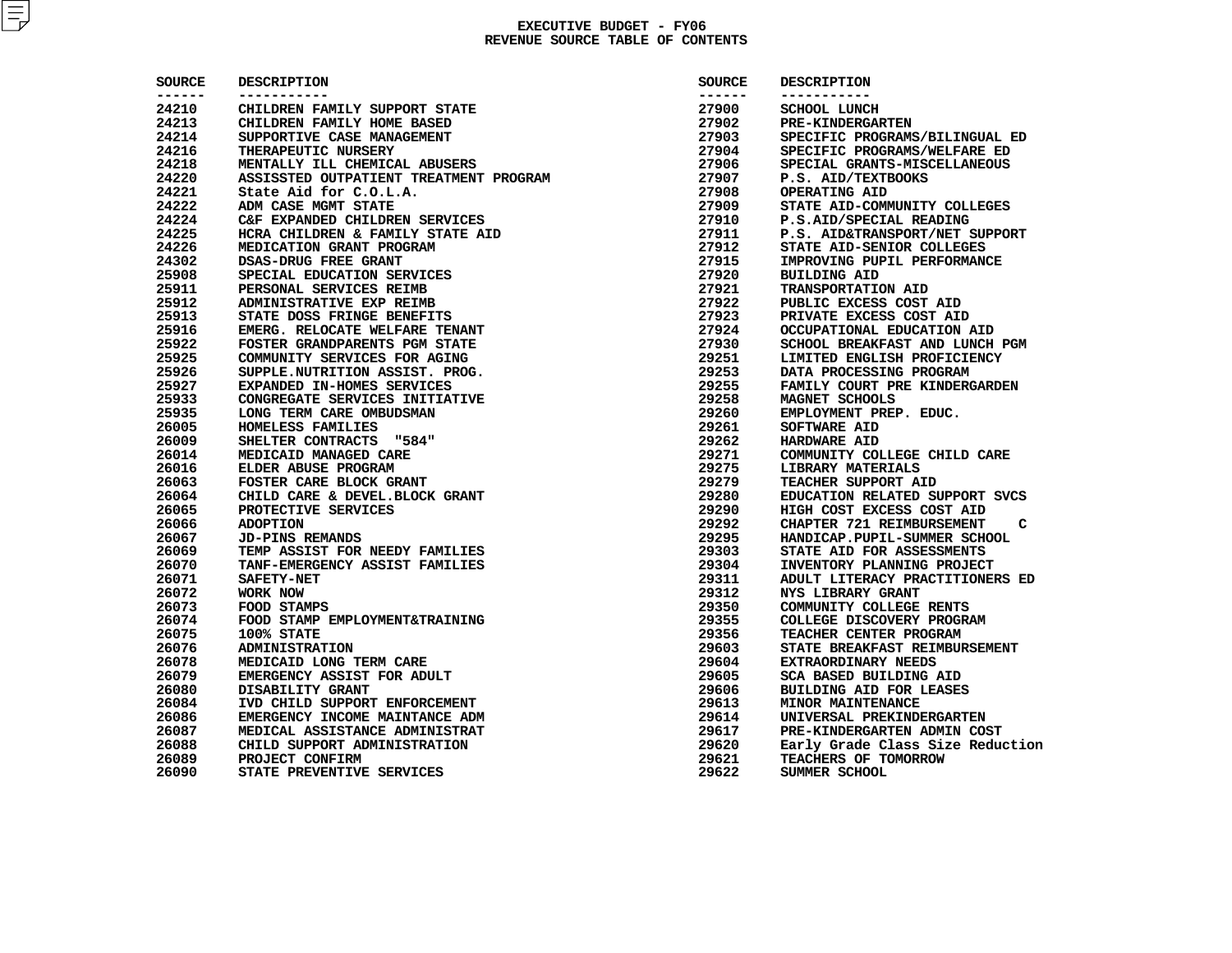| <b>SOURCE</b><br>------- | <b>DESCRIPTION</b>                                                                                                                                                               | SOURCE           | <b>DESCRIPTION</b>                            |
|--------------------------|----------------------------------------------------------------------------------------------------------------------------------------------------------------------------------|------------------|-----------------------------------------------|
| 29801                    | -----------<br>NYS ENERGY CONSERVATION PROGRAM                                                                                                                                   | -------<br>30855 | -----------<br>TRANSITIONAL INDEPENDENT LIVIN |
| 29853                    |                                                                                                                                                                                  | 30857            | NEW HOPE PROJECT                              |
| 29856                    | AID TO CRIME LABS<br>AID TO PROSECUTION                                                                                                                                          | 30858            | N.Y.C.POST RESIDENTIAL SUPERVI                |
| 29857                    | SPECIAL NARCOTICS PROSECUTION                                                                                                                                                    | 30906            | LOCAL GOVERNMENT RECORDS MGMT                 |
| 29860                    | POINTS OF ENTRY PROGRAM                                                                                                                                                          | 30953            | EMERGENCY MEDICAL SERVICES PGM                |
| 29864                    | CAPITAL PROSECUTION EXTRAORDIN                                                                                                                                                   | 30955            | 911 GRANT                                     |
| 29866                    |                                                                                                                                                                                  |                  | WATERFRONT-TOURISM-ENVIRON. - EDUC            |
| 29867                    |                                                                                                                                                                                  |                  | COURT OPERATION + MAINTENANCE                 |
| 29868                    |                                                                                                                                                                                  |                  | COURT INTEREST REIMBURSEMENT                  |
| 29869                    |                                                                                                                                                                                  |                  | STATE APPELLATE COURTS                        |
| 29871                    |                                                                                                                                                                                  |                  | TENANT WORK                                   |
| 29873                    |                                                                                                                                                                                  |                  | MUNICIPAL LABOR COMM.REIMBURSE                |
| 29878                    |                                                                                                                                                                                  |                  | MANAGEMENT WELFARE FUND                       |
| 29879                    |                                                                                                                                                                                  |                  | OMLR DEFERRED COMPENSATION                    |
| 29884                    |                                                                                                                                                                                  |                  | ASSET FORFEITURE-PRIVATE                      |
| 29885                    |                                                                                                                                                                                  |                  | COLLEGE WORK STUDY PRIVATE FND                |
| 29886                    |                                                                                                                                                                                  |                  | OMLR FLEXIBLE SPENDING PLAN                   |
| 29903                    |                                                                                                                                                                                  |                  | RYAN WHITE-MHRA GRANT                         |
| 29905                    |                                                                                                                                                                                  |                  |                                               |
|                          |                                                                                                                                                                                  |                  | WATER AUTHORITY GRANT                         |
| 29906                    |                                                                                                                                                                                  |                  | UN COMMISSION                                 |
| 29911                    |                                                                                                                                                                                  |                  | TRANSITIONAL FINANCE AUTHORITY                |
| 29912                    |                                                                                                                                                                                  |                  | HEALTH BENEFITS REIMBURSEMENT                 |
| 29914                    |                                                                                                                                                                                  |                  | BAIL FEES FOR ALTERN TO INCAR                 |
| 29916                    |                                                                                                                                                                                  |                  | WILLIAMSBURGH BRIDGE PROJECT                  |
| 29918                    |                                                                                                                                                                                  |                  | TEA-COLUMBUS CIRCLE                           |
| 29919                    | STATE AID BUS SUBSIDY GRANT                                                                                                                                                      | 35982            | TEA-TRIBOROUGH BRIDGE                         |
| 29927                    | PARTIAL REIMB. D.A.'S SALARY<br>$36$<br>$3792$<br>$3792$<br>$37941$<br>$37943$<br>$37944$<br>$37944$<br>$37949$<br>$39903$<br>$4190$                                             | 35986            | TEA-THIRD AVE./ HARLEM RIVER                  |
| 29928                    | PARTIAL REIMB. D.A.'S SALARY                                                                                                                                                     |                  | TEA-2ND AVENUE BRIDGES                        |
| 29970                    | <b>STATE AID</b>                                                                                                                                                                 |                  | TEA-CROSSBAY BLVD                             |
| 29976                    | RUNAWAY & HOMELESS YOUTH                                                                                                                                                         |                  | PRIVATE GRANT - PRIVATE TRANSPORTATI          |
| 29978                    | STATE AID-PENSION REIMBURSEMNT                                                                                                                                                   |                  | TEA- FLUSHING AVENUE                          |
| 29982                    | NYS DORMITORY AUTHORITY GRANT                                                                                                                                                    |                  | TEA- STEINWAY STREET                          |
| 30003                    | OFFICER INDUCTION TRAINING SCH                                                                                                                                                   |                  | TEA- NORTH CONDUIT AVENUE                     |
| 30008                    | <b>GASOLINE INSPECTIONS</b>                                                                                                                                                      |                  | TEA- City-Wide Contruction Project            |
| 30255                    | NYS DEC RECYCLING GRANT                                                                                                                                                          |                  | TEA- HENRY HUDSON PARKWAY PROJECT             |
| 30264                    | N Y S LOCAL WATERFRONT REVITAL                                                                                                                                                   |                  | MHRA DIRECTLY OBSERVED THERAPY                |
| 30265                    | NONPOINT SOURCE ABATEMENT-CNTL                                                                                                                                                   |                  | EDUCATION DEVELOPMENT CENTER                  |
| 30266                    | NYC AMBIENT SURFACE WATER PROJ                                                                                                                                                   |                  | HEALTH RESEARCH INC.                          |
| 30269                    |                                                                                                                                                                                  |                  | RWJ TOBACCO WELLNESS                          |
| 30400                    | STOP DRIVING WHILE INTOXICATED                                                                                                                                                   |                  | RWJ SENIOR EFFICACY                           |
| 30402                    | BUCKLE UP NEW YORK PROGRAM                                                                                                                                                       |                  | AMERICAN CANCER SOCIETY                       |
| 30405                    |                                                                                                                                                                                  |                  | DONATIONS FOR VICTIMS OF DOMESTIC V           |
| 30406                    |                                                                                                                                                                                  |                  | PRIVATE GRANTS                                |
| 30475                    |                                                                                                                                                                                  |                  | PRIVATE GRANTS                                |
| 30551                    |                                                                                                                                                                                  | 41905            | CONSTRUCTION AUTHORITY                        |
| 30553                    | MOTOR VEHICLE THEFT & INSURANCE FRAUD PR<br>COMBAT AGGRESSIVE DRIVING PROGRAM<br>BRONX RIVER<br>WIRELESS E 911 SURCHARGES<br>18-B ATTORNEY'S PAYMENTS<br>D-B ATTORNEY'S PAYMENTS | 41911            | NON RESIDENT PUPIL TUITION                    |
| 30800                    | NYC VETERANS SERVICE AGENCY                                                                                                                                                      | 41913            | Universal Service Funds                       |
| 30850                    | NON-SECURE DETENTION SERVICES                                                                                                                                                    | 41917            | DEPT. OF EDUCATION RETIREMENT SYSTEM          |
| 30851                    | SECURE DETENTION SERVICES                                                                                                                                                        | 43900            | PRIVATE GRANTS                                |
|                          |                                                                                                                                                                                  |                  |                                               |

| CE                  | <b>DESCRIPTION</b>                                                                           | SOURCE           | <b>DESCRIPTION</b>                            |
|---------------------|----------------------------------------------------------------------------------------------|------------------|-----------------------------------------------|
| $- -$<br>1          | -----------<br>NYS ENERGY CONSERVATION PROGRAM                                               | -------<br>30855 | -----------<br>TRANSITIONAL INDEPENDENT LIVIN |
| 3                   | AID TO CRIME LABS                                                                            | 30857            | NEW HOPE PROJECT                              |
| 6                   | AID TO PROSECUTION                                                                           | 30858            | N.Y.C.POST RESIDENTIAL SUPERVI                |
| 7                   | SPECIAL NARCOTICS PROSECUTION                                                                | 30906            | LOCAL GOVERNMENT RECORDS MGMT                 |
| 0                   | POINTS OF ENTRY PROGRAM                                                                      | 30953            | EMERGENCY MEDICAL SERVICES PGM                |
| 4                   | CAPITAL PROSECUTION EXTRAORDIN                                                               | 30955            | 911 GRANT                                     |
| 6                   | OCME TOXICOLOGY LAB                                                                          | 30959            | WATERFRONT-TOURISM-ENVIRON. - EDUC            |
| 7                   | <b>OCME DNA LAB</b>                                                                          | 31601            | COURT OPERATION + MAINTENANCE                 |
| 8                   | DRUG TREATMENT ALTER TO PRISON                                                               | 31602            | COURT INTEREST REIMBURSEMENT                  |
| 9                   | STATE LOCAL INITIATIVE                                                                       | 31603            | STATE APPELLATE COURTS                        |
| 1                   | <b>CONSTRUCTION INDUSTRY STRIKE</b>                                                          | 31604            | TENANT WORK                                   |
| 3                   | MOTOR VEHICLE THEFT INSU FRAUD                                                               | 31902            | MUNICIPAL LABOR COMM.REIMBURSE                |
| 8                   | COMMUNITY PROJECTS FUND GUN TRAFFICKING                                                      | 31907            | MANAGEMENT WELFARE FUND                       |
| 9                   | COMMUNITY PROJECTS FUND ANTI-AUTO THEFT                                                      | 31910            | OMLR DEFERRED COMPENSATION                    |
| 4                   | 43RD PCT SURVIELLANCE VEHICLE                                                                | 31914            | ASSET FORFEITURE-PRIVATE                      |
| 5                   | DNA BACKLOG REDUCTION PROGRAM                                                                | 31919            | COLLEGE WORK STUDY PRIVATE FND                |
| 6                   | DRUG TREATMENT PROGRAM                                                                       | 31920            | OMLR FLEXIBLE SPENDING PLAN                   |
|                     |                                                                                              | 31922            | RYAN WHITE-MHRA GRANT                         |
| 3<br>5              | <b>STATE AID FOR YOUTH SERVICES</b>                                                          | 31924            |                                               |
|                     | REIMBURSEMENT OF RETIREES                                                                    |                  | WATER AUTHORITY GRANT                         |
| 6                   | <b>SCHOOL TAX RELIEF</b>                                                                     | 31929            | UN COMMISSION                                 |
| 1<br>$\overline{a}$ | MASS TRANSIT OPER.ASST GRANT                                                                 | 31934            | TRANSITIONAL FINANCE AUTHORITY                |
|                     | DEDICATED TAX                                                                                | 31938            | HEALTH BENEFITS REIMBURSEMENT                 |
|                     | PARTIAL REIMB. D.A.'S SALARY                                                                 | 33908            | BAIL FEES FOR ALTERN TO INCAR                 |
| 6                   | PARTIAL REIMB. D.A.'S SALARY                                                                 | 35904            | WILLIAMSBURGH BRIDGE PROJECT                  |
| 8                   | PARTIAL REIMB. D.A.'S SALARY                                                                 | 35964            | TEA-COLUMBUS CIRCLE                           |
| 9                   | STATE AID BUS SUBSIDY GRANT                                                                  | 35982            | TEA-TRIBOROUGH BRIDGE                         |
| 7                   | PARTIAL REIMB. D.A.'S SALARY                                                                 | 35986            | TEA-THIRD AVE./ HARLEM RIVER                  |
| 8                   | PARTIAL REIMB. D.A.'S SALARY                                                                 | 35987            | TEA-2ND AVENUE BRIDGES                        |
| 0                   | <b>STATE AID</b>                                                                             | 35990            | TEA-CROSSBAY BLVD                             |
| 6                   | RUNAWAY & HOMELESS YOUTH                                                                     | 35995            | PRIVATE GRANT - PRIVATE TRANSPORTATION        |
| 8                   | STATE AID-PENSION REIMBURSEMNT                                                               | 35997            | TEA- FLUSHING AVENUE                          |
| 2                   | NYS DORMITORY AUTHORITY GRANT                                                                | 35998            | TEA- STEINWAY STREET                          |
| 3                   | OFFICER INDUCTION TRAINING SCH                                                               | 35999            | TEA- NORTH CONDUIT AVENUE                     |
| 8                   | GASOLINE INSPECTIONS                                                                         | 36000            | TEA- City-Wide Contruction Project            |
| 5                   | NYS DEC RECYCLING GRANT                                                                      | 36001            | TEA- HENRY HUDSON PARKWAY PROJECT             |
| 4                   | N Y S LOCAL WATERFRONT REVITAL                                                               | 37921            | MHRA DIRECTLY OBSERVED THERAPY                |
| 5                   | NONPOINT SOURCE ABATEMENT-CNTL                                                               | 37925            | EDUCATION DEVELOPMENT CENTER                  |
| 6                   | NYC AMBIENT SURFACE WATER PROJ                                                               | 37941            | HEALTH RESEARCH INC.                          |
| 9                   | GERRITSEN CREEK MARITIME ECOSYSTEM RESTO                                                     | 37943            | RWJ TOBACCO WELLNESS                          |
| 0                   | STOP DRIVING WHILE INTOXICATED                                                               | 37944            | RWJ SENIOR EFFICACY                           |
| 2                   | BUCKLE UP NEW YORK PROGRAM                                                                   | 37949            | AMERICAN CANCER SOCIETY                       |
| 5                   | MOTOR VEHICLE THEFT & INSURANCE FRAUD PR<br>COMBAT AGGRESSIVE DRIVING PROGRAM<br>BRONX RIVER | 39903            | DONATIONS FOR VICTIMS OF DOMESTIC VIOLE       |
| 6                   |                                                                                              | 41900            | PRIVATE GRANTS                                |
| 5                   | <b>BRONX RIVER</b>                                                                           | 41901            | PRIVATE GRANTS                                |
| 1                   | WIRELESS E 911 SURCHARGES                                                                    | 41905            | <b>CONSTRUCTION AUTHORITY</b>                 |
| 3                   | 18-B ATTORNEY'S PAYMENTS                                                                     | 41911            | NON RESIDENT PUPIL TUITION                    |
| 0                   | NYC VETERANS SERVICE AGENCY                                                                  | 41913            | Universal Service Funds                       |
| 0                   | NON-SECURE DETENTION SERVICES                                                                | 41917            | DEPT. OF EDUCATION RETIREMENT SYSTEM          |
|                     | SECURE DETENTION SERVICES                                                                    | 43900            | PRIVATE GRANTS                                |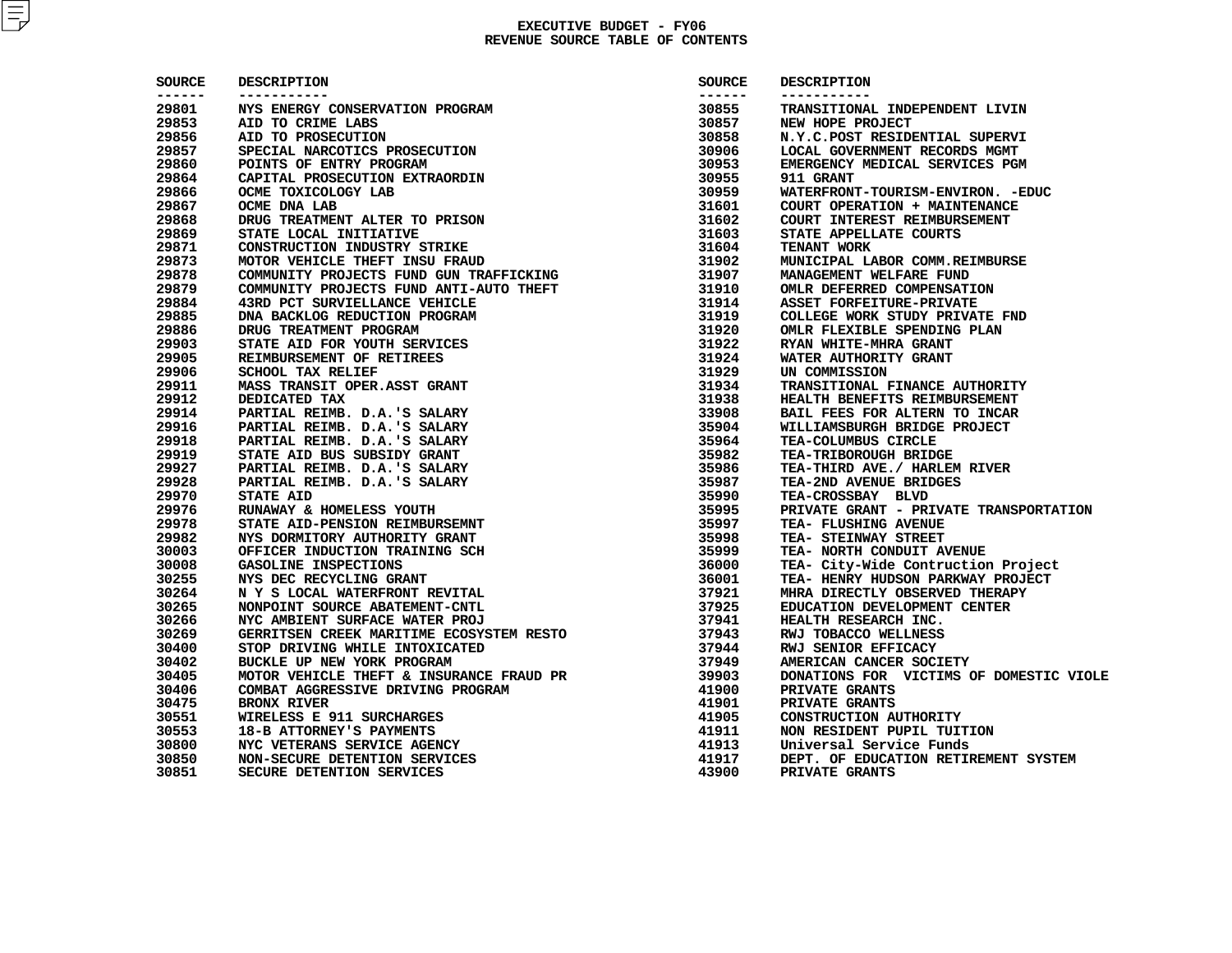| <b>SOURCE</b> | <b>DESCRIPTION</b>                       | SOURCE | <b>DESCRIPTION</b>             |
|---------------|------------------------------------------|--------|--------------------------------|
| ------        |                                          | ------ |                                |
| 43928         | HOUSING AUTHORITY POLICE GRANT           | 54000  | NYC STATE PER CAPITA ALLOCATN  |
| 43929         | GUIDE-A-RIDE PROGRAM                     | 55014  | OTHER FEDERAL-STATE ACTIONS    |
| 43935         | EAST RIVER ESPLANADE                     | 55016  | LONG TERM MENTALLY DISABLED    |
| 43942         | MUNICIPAL ARCHIVES REFERENCE             | 56001  | INTEREST INCOME - OTHER        |
| 43954         | NYC BRAC SECURITY PROGRAM                | 56002  | INTEREST INCOME-MAC            |
| 43973         | TOURISM PROMOTION PROJECT                | 56003  | INTEREST-DEBT SERVICE FUND     |
| 43978         | DRUG TREATMENT ALTERNATIVE               | 57000  | REIMBURSEMENT-OVERHEAD COSTS   |
| 43994         | MORNINGSIDE PARK TA 8800                 | 60000  | RESERVE FED & STATE DISALLOW   |
| 43999         | NYC HOUSING AUTHORITY SUPVISR            | 80220  | CAPITAL FUNDS-LAW DEPARTMENT   |
| 44002         | RETURN OF GRANT FUND ADMINIST            | 80481  | INTERFUND AGREEMENTS - BOLD    |
| 44003         | GREAT BALLS OF FOIL                      | 80601  | INTERFUND AGREEMENT -WASTE WTR |
| 44006         | DEBT SERVICE REIMBURSEMENT               | 80640  | CAPITAL FUNDS-MISC BUDGET      |
| 44019         | YOUTH & CONGREGATIONS PARTNERS           | 80641  | CAPITAL FUNDS-IFA MISC BDGT    |
| 44023         | EARLY INTERVENTION INSURANCE             | 80881  | <b>FISA-IFA</b>                |
| 44030         | Famliy Development Association           | 80882  | IFA-CITYTIME                   |
| 44033         | HIV/AIDS DEMO PROJECT                    | 80941  | CAPITAL FUNDS-IFA              |
| 44037         | <b>DCCA RECRUITMENT</b>                  | 80961  | CAPITAL FUNDS-IFA              |
| 44038         | FORD WARRANTY PROGRAM                    | 80962  | INTERFUND AGREEMENT -SEWERS    |
| 44041         | A.P.SLOAN FOUNDATION-URBAN EMRGNCY MNGMT | 80963  | INTERFUND AGREEMENT - PLANTS   |
| 44042         | NATURAL CLASSROOM EDUCATION PROGRAM      | 80965  | INTERFUND AGREEMENT - WSP      |
| 44043         | WORLD'S FAIR MARINA                      | 81001  | <b>BRIDGES-IFA</b>             |
| 44044         | TURN 2 FOUNDATION                        | 81002  | IFA - TRAFFIC                  |
| 44045         | ROOTS FOR PEACE                          | 81003  | IFA - HIGHWAYS                 |
| 44048         | INTEREST EXCHANGE AGREEMENT              | 81004  | IFA MARINE & AVIATION          |
| 44053         | NYCHA SENIOR CENTER                      | 81005  | IFA - RESURFACING              |
| 44055         | GIRLS REENTRY ASSISTANCE SUPPORT PGM     | 81021  | CAPITAL FUNDS-IFA              |
| 50000         | SECTION 8 ADMIN FEES - VOUCHER           | 81041  | CAPITAL FUNDS-IFA              |
| 50001         | SECTION 8 ADMIN FEES - MODERATE SRO      | 99990  | <b>TAXPROGRAM</b>              |
| 50002         | SHELTER PLUS CARE                        | 99998  | FEDERAL AID                    |
| 50003         | LOWER INCOME HOUSING ASSISTANCE PROGRAM  |        |                                |
|               |                                          |        |                                |
|               |                                          |        |                                |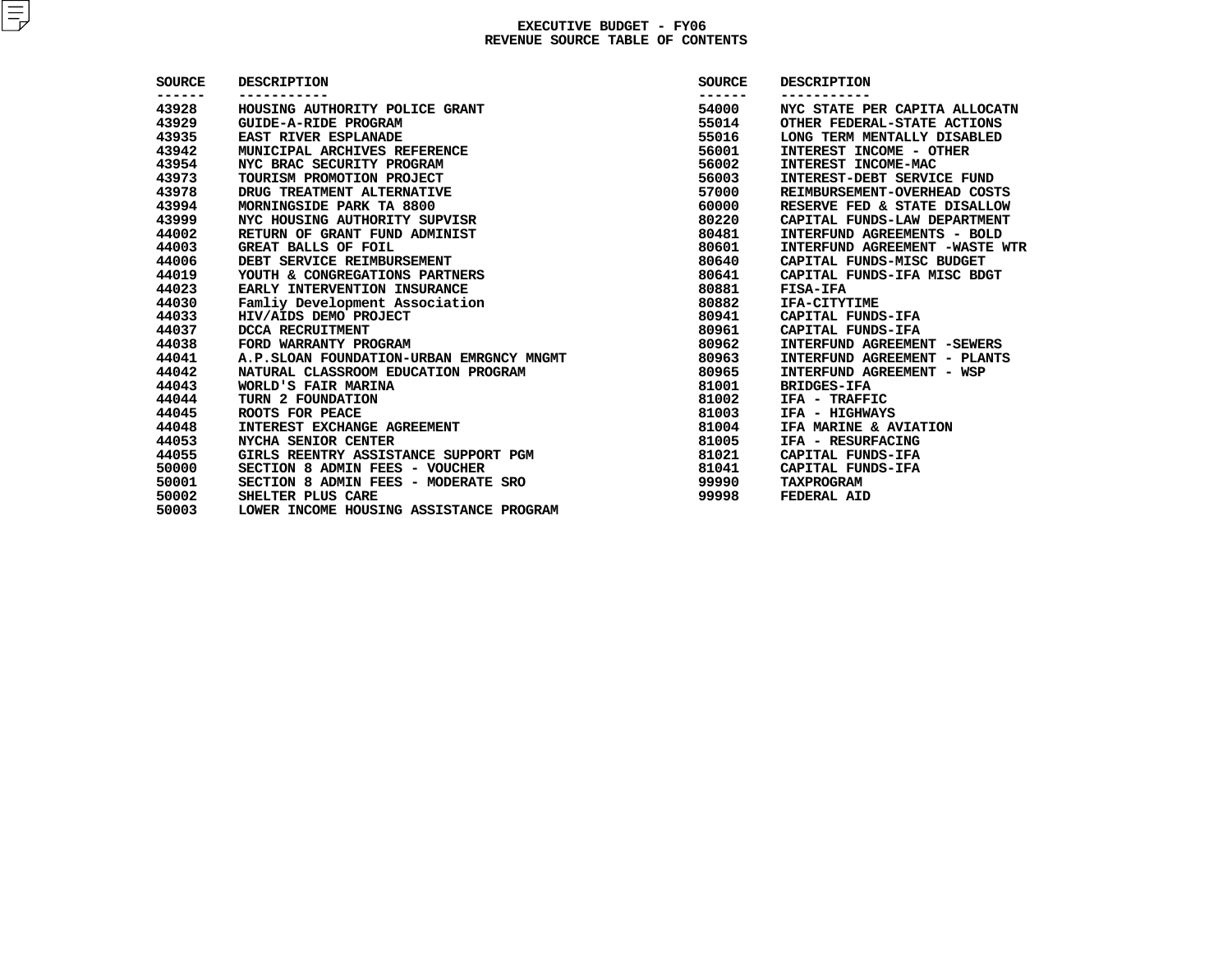

# **THE CITY OF NEW YORK**

# **SCHEDULES SUPPORTING THE EXECUTIVE EXPENSE BUDGET**

# **FOR FISCAL YEAR 2006**

**Submitted by the Mayor, Pursuant to Sections 249 and 250 Of the New York City Charter.**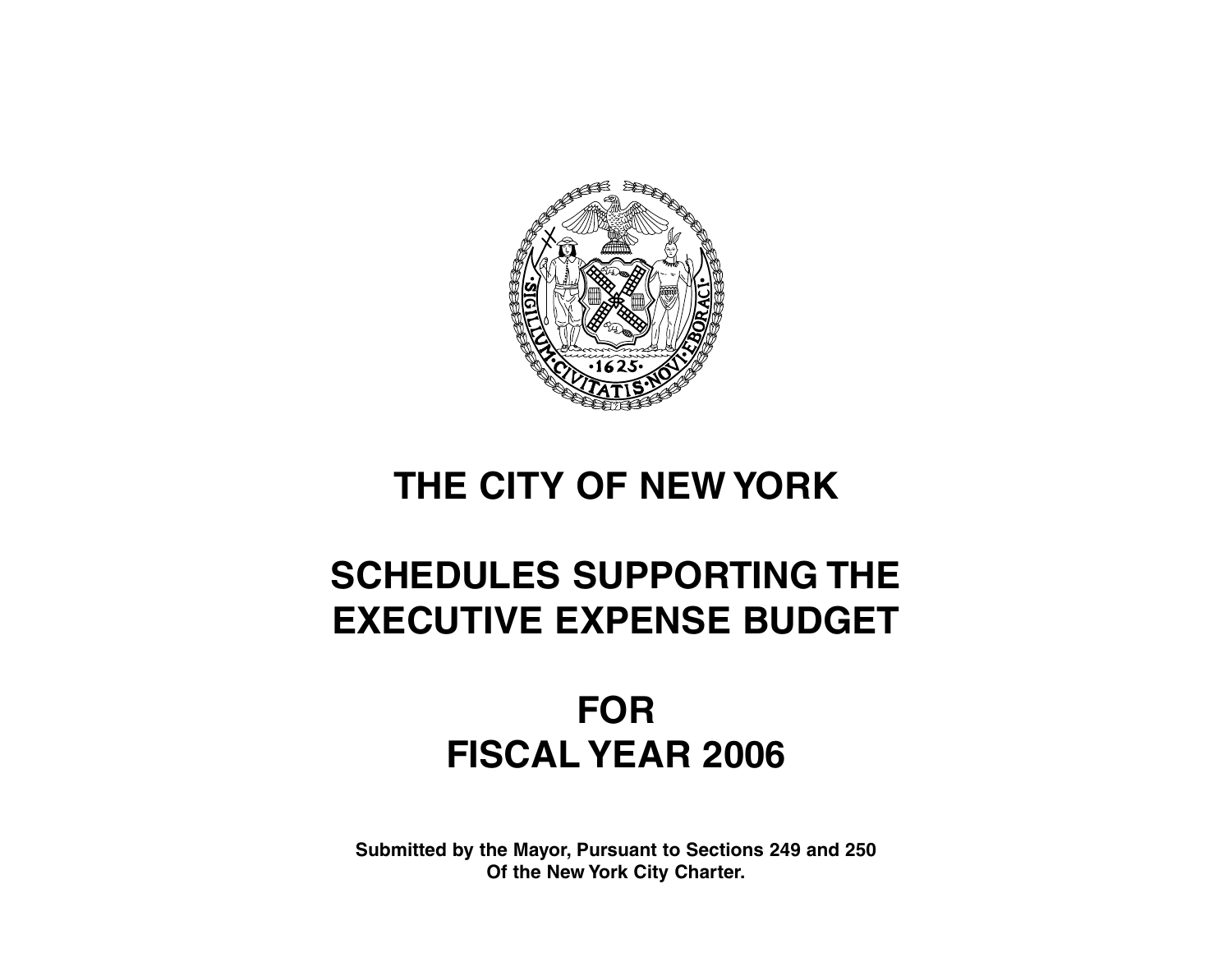## **EXECUTIVE BUDGET - FY06 AGENCY**

|                        |                  | AGENCY SUMMARY                                   |           |                                                      |                |
|------------------------|------------------|--------------------------------------------------|-----------|------------------------------------------------------|----------------|
|                        |                  |                                                  |           |                                                      |                |
|                        | <b>POSITIONS</b> | MODIFIED FY05 - 04/10/05<br><b>BUDGET AMOUNT</b> | POSITIONS | <b>EXECUTIVE BUDGET FY06</b><br><b>BUDGET AMOUNT</b> | INC/DEC AMT    |
|                        |                  |                                                  |           |                                                      |                |
| PS.                    |                  |                                                  |           |                                                      |                |
| OPERATING BUDGET TOTAL | 267,688          | 26, 276, 784, 822                                | 267,822   | 28,047,983,434                                       | 1,771,198,612  |
| FINANCIAL PLAN SAVINGS | 474              | 52,528,309                                       | 580       | 36,874,539                                           | 15,653,770-    |
| <b>APPROPRIATION</b>   | 268,162          | 26, 329, 313, 131                                | 268,402   | 28,084,857,973                                       | 1,755,544,842  |
| OTPS                   |                  |                                                  |           |                                                      |                |
| OPERATING BUDGET TOTAL |                  | 26,617,352,442                                   |           | 22,894,255,763                                       | 3,723,096,679- |
| FINANCIAL PLAN SAVINGS |                  | 42,635,710-                                      |           | $6,809,237-$                                         | 35,826,473     |
| <b>APPROPRIATION</b>   |                  | 26,574,716,732                                   |           | 22,887,446,526                                       | 3,687,270,206- |
| <b>AGENCY TOTALS</b>   |                  |                                                  |           |                                                      |                |
| OPERATING BUDGET TOTAL | 267,688          | 52,894,137,264                                   | 267,822   | 50,942,239,197                                       | 1,951,898,067- |
| FINANCIAL PLAN SAVINGS | 474              | 9,892,599                                        | 580       | 30,065,302                                           | 20,172,703     |
| <b>APPROPRIATION</b>   | 268,162          | 52,904,029,863                                   | 268,402   | 50,972,304,499                                       | 1,931,725,364- |
| FUNDING                |                  |                                                  |           |                                                      |                |
| CITY                   |                  | 34, 454, 734, 138                                |           | 34,077,821,881                                       | 376,912,257-   |
| OTHER CATEGORICAL      |                  | 906,324,378                                      |           | 922,535,660                                          | 16,211,282     |
| CAPITAL FUNDS - I.F.A. |                  | 356,822,899                                      |           | 364,060,127                                          | 7,237,228      |
| <b>STATE</b>           |                  | 9,032,302,491                                    |           | 9,278,203,907                                        | 245,901,416    |
| FEDERAL - C.D.         |                  | 322,790,692                                      |           | 268,727,998                                          | 54,062,694-    |
| FEDERAL - OTHER        |                  | 6,544,067,065                                    |           | 4,812,547,928                                        | 1,731,519,137- |
| INTRA-CITY SALES       |                  | 1,286,988,200                                    |           | 1,248,406,998                                        | 38,581,202-    |
| TOTAL FUNDING          |                  | 52,904,029,863                                   |           | 50,972,304,499                                       | 1,931,725,364- |
|                        |                  |                                                  |           |                                                      |                |
|                        |                  |                                                  |           |                                                      |                |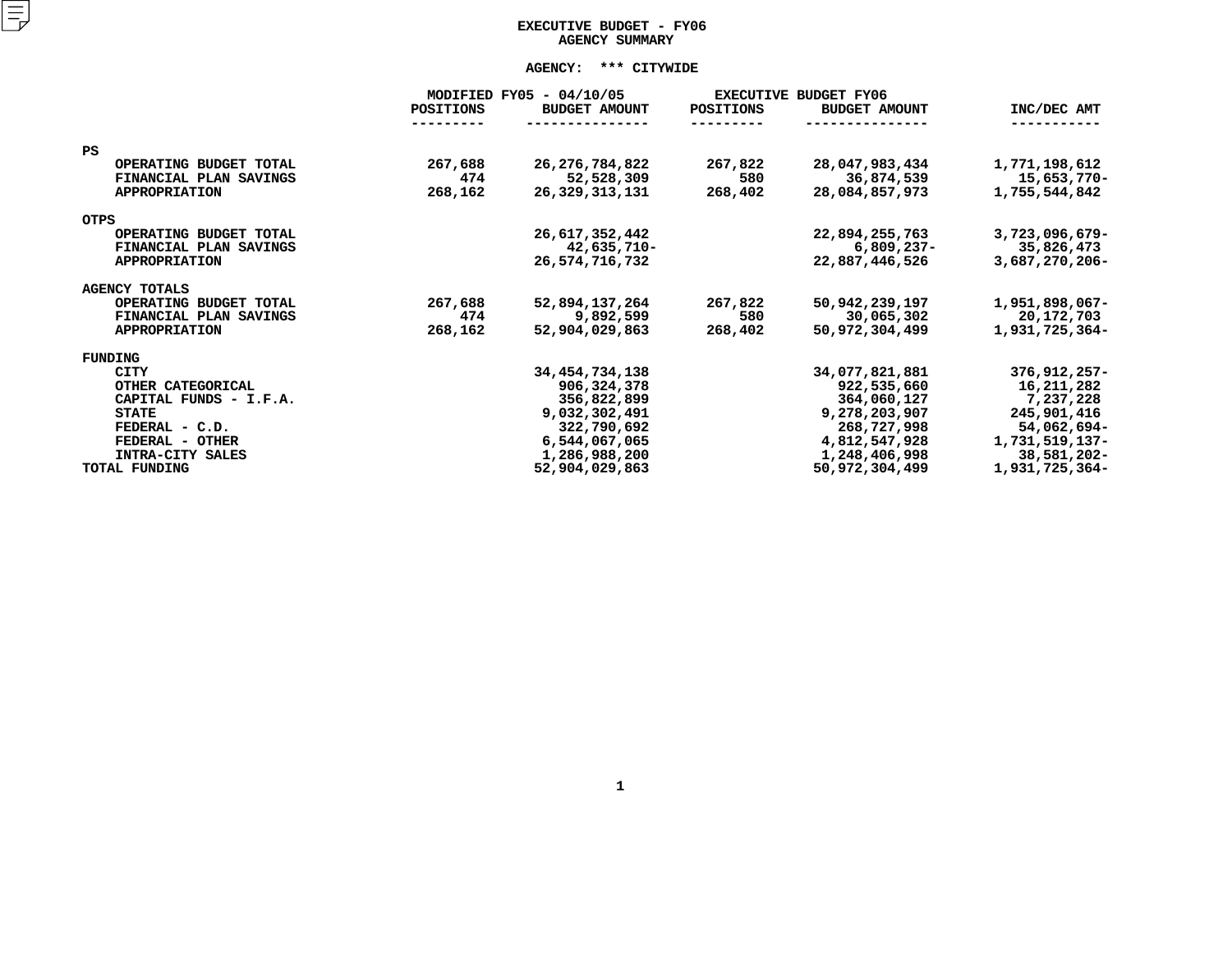|                                                                                                                                                         | MODIFIED FY05-04/10/05                         |                            |                                                        | EXECUTIVE BUDGET FY06         |                  |                            |  |
|---------------------------------------------------------------------------------------------------------------------------------------------------------|------------------------------------------------|----------------------------|--------------------------------------------------------|-------------------------------|------------------|----------------------------|--|
| IC REF OBJ DESCRIPTION<br>OBJECT CLASS                                                                                                                  | # POS                                          | <b>AMOUNT</b>              | # POS                                                  | <b>AMOUNT</b>                 | INC/DEC<br># POS | <b>AMOUNT</b>              |  |
| RESPONSIBILITY CENTER:                                                                                                                                  |                                                |                            |                                                        |                               |                  |                            |  |
| BUDGET CODE: 0218 SPECIAL EVENTS<br>001 FULL YEAR POSITIONS<br>01 F/T SALARIED<br>SUBTOTAL FOR F/T SALARIED                                             | 14<br>14                                       |                            | 733,522               14<br>733,522                 14 | 756,851<br>756,851            |                  | 23,329<br>23,329           |  |
| 03 UNSALARIED<br>031 UNSALARIED<br>SUBTOTAL FOR UNSALARIED                                                                                              |                                                | 80,198<br>80,198           |                                                        | 80,198<br>80,198              |                  |                            |  |
| SUBTOTAL FOR BUDGET CODE 0218                                                                                                                           | 14                                             | 813,720                    | $\overline{14}$                                        | 837,049                       |                  | 23,329                     |  |
| BUDGET CODE: 0234 OUT OF SCHOOL TIME FUND<br>001 FULL YEAR POSITIONS<br>01 F/T SALARIED<br>SUBTOTAL FOR F/T SALARIED                                    | $\overline{a}$<br>$\overline{a}$               | 143,700<br>143,700         |                                                        |                               | $2 -$<br>$2 -$   | 143,700-<br>143,700-       |  |
| 06 FRINGE BENES<br>089 FRINGE BENEFITS-OTHER<br>SUBTOTAL FOR FRINGE BENES                                                                               |                                                | 16,997<br>16,997           |                                                        |                               |                  | $16,997-$<br>$16,997-$     |  |
| SUBTOTAL FOR BUDGET CODE 0234                                                                                                                           | $\overline{a}$                                 | 160,697                    |                                                        |                               | $2 -$            | $160,697-$                 |  |
| BUDGET CODE: 0242 MOC - IFA<br>01 F/T SALARIED<br>001 FULL YEAR POSITIONS<br>SUBTOTAL FOR F/T SALARIED                                                  | 8<br>8                                         | 472,367<br>472,367         | 8<br>8                                                 | 472,366<br>472,366            |                  | $1-$<br>$1-$               |  |
| SUBTOTAL FOR BUDGET CODE 0242                                                                                                                           | 8                                              | 472,367                    | 8                                                      | 472,366                       |                  | $1-$                       |  |
| BUDGET CODE: 0243 Citywide Capital Services<br>001 FULL YEAR POSITIONS<br>01 F/T SALARIED<br>SUBTOTAL FOR F/T SALARIED<br>SUBTOTAL FOR BUDGET CODE 0243 | $\mathbf{2}$<br>$\mathbf{2}$<br>$\overline{a}$ | 57,000<br>57,000<br>57,000 | $\mathbf{2}$<br>$\overline{a}$<br>$\overline{a}$       | 114,000<br>114,000<br>114,000 |                  | 57,000<br>57,000<br>57,000 |  |
|                                                                                                                                                         |                                                |                            |                                                        |                               |                  |                            |  |
| BUDGET CODE: 0244 DOE Facility Coordinator<br>01 F/T SALARIED<br>001 FULL YEAR POSITIONS<br>SUBTOTAL FOR F/T SALARIED                                   | $\mathbf 1$<br>$\mathbf{1}$                    | 95,000<br>95,000           | 1<br>$\mathbf{1}$                                      | 95,000<br>95,000              |                  |                            |  |
| SUBTOTAL FOR BUDGET CODE 0244                                                                                                                           | $\mathbf{1}$                                   | 95,000                     | $\mathbf{1}$                                           | 95,000                        |                  |                            |  |
|                                                                                                                                                         |                                                |                            |                                                        |                               |                  |                            |  |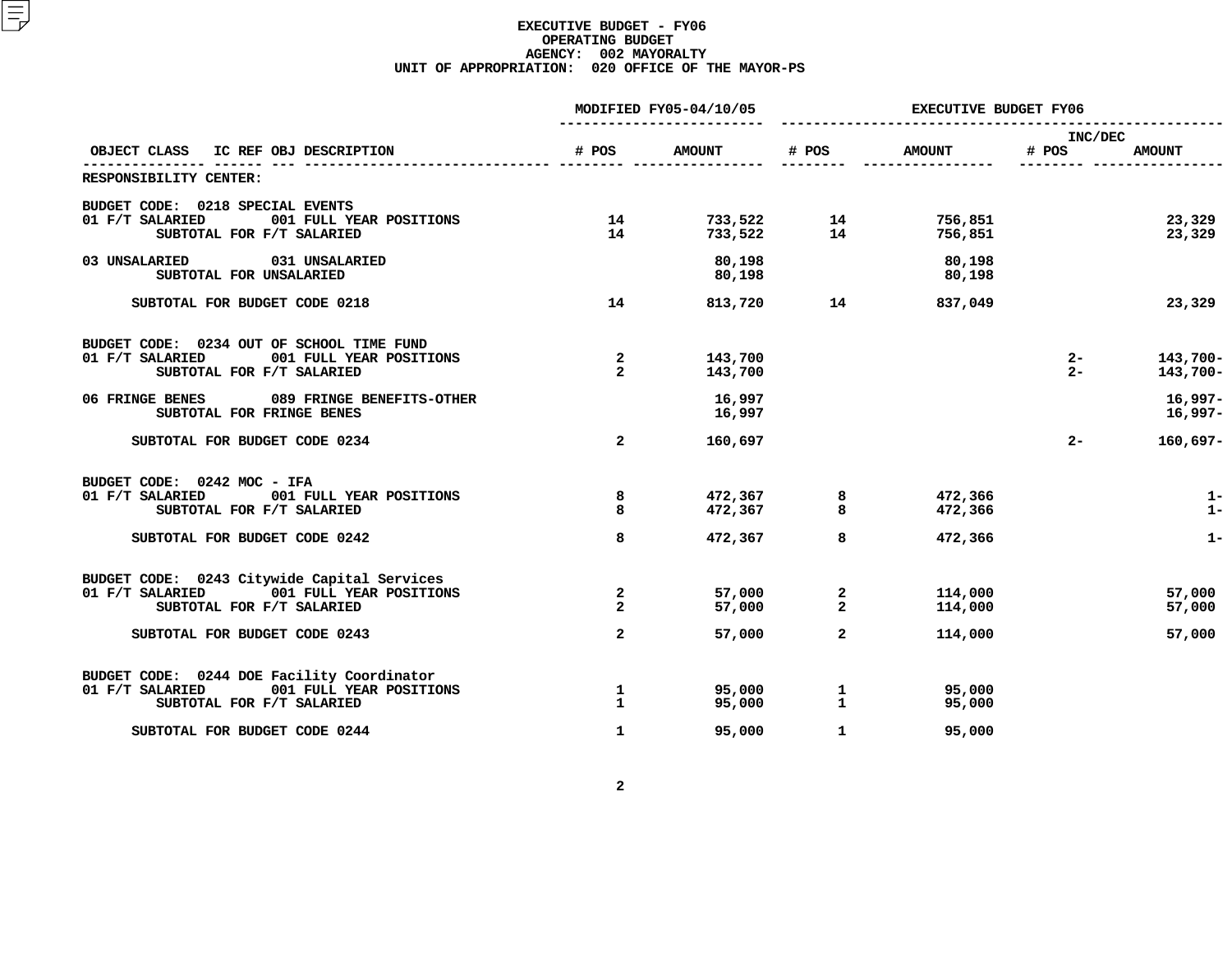|                                                                                                                                |                                 | MODIFIED FY05-04/10/05 | <b>EXECUTIVE BUDGET FY06</b>                 |                    |                  |                        |  |
|--------------------------------------------------------------------------------------------------------------------------------|---------------------------------|------------------------|----------------------------------------------|--------------------|------------------|------------------------|--|
| OBJECT CLASS IC REF OBJ DESCRIPTION                                                                                            | # POS                           | <b>AMOUNT</b>          | # POS                                        | <b>AMOUNT</b>      | INC/DEC<br># POS | <b>AMOUNT</b>          |  |
|                                                                                                                                |                                 |                        |                                              |                    |                  |                        |  |
| BUDGET CODE: 0248 ART COMMISSION<br>001 FULL YEAR POSITIONS<br>01 F/T SALARIED<br>SUBTOTAL FOR F/T SALARIED                    | $\frac{2}{2}$<br>$\overline{a}$ | 110,000                | $110,000$ 2<br>$110,000$ 2<br>$\overline{2}$ | 110,000<br>110,000 |                  |                        |  |
| SUBTOTAL FOR BUDGET CODE 0248                                                                                                  | $\overline{a}$                  | 110,000                | $\overline{a}$                               | 110,000            |                  |                        |  |
| BUDGET CODE: 0290 OFFICE OF HEALTH INSURENCE ACCESS<br>01 F/T SALARIED<br>001 FULL YEAR POSITIONS<br>SUBTOTAL FOR F/T SALARIED | 15<br>15                        | 974,977<br>974,977     | 15<br>$\overline{15}$                        | 974,977<br>974,977 |                  |                        |  |
| SUBTOTAL FOR BUDGET CODE 0290                                                                                                  | 15                              |                        | 974,977 15                                   | 974,977            |                  |                        |  |
| BUDGET CODE: 0292 ACCESS TO COVERAGE AND CARE<br>01 F/T SALARIED<br>001 FULL YEAR POSITIONS<br>SUBTOTAL FOR F/T SALARIED       | $\mathbf{1}$<br>$\mathbf{1}$    | 39,455<br>39,455       |                                              |                    | $1 -$<br>$1 -$   | $39,455-$<br>$39,455-$ |  |
| 06 FRINGE BENES<br>089 FRINGE BENEFITS-OTHER<br>SUBTOTAL FOR FRINGE BENES                                                      |                                 | 10,259<br>10,259       |                                              |                    |                  | $10,259-$<br>$10,259-$ |  |
| SUBTOTAL FOR BUDGET CODE 0292                                                                                                  | $\mathbf{1}$                    | 49,714                 |                                              |                    | $1 -$            | 49,714-                |  |
| BUDGET CODE: 0295 EMPOWERMENT ZONE<br>01 F/T SALARIED<br>001 FULL YEAR POSITIONS<br>SUBTOTAL FOR F/T SALARIED                  | $\mathbf{1}$<br>$\mathbf{1}$    | 100,000<br>100,000     | 1<br>$\mathbf{1}$                            | 100,000<br>100,000 |                  |                        |  |
| SUBTOTAL FOR BUDGET CODE 0295                                                                                                  | $\mathbf{1}$                    | 100,000                | $\mathbf{1}$                                 | 100,000            |                  |                        |  |
| BUDGET CODE: 0296 EMPOWERMENT ZONE<br>01 F/T SALARIED<br>001 FULL YEAR POSITIONS<br>SUBTOTAL FOR F/T SALARIED                  | $\mathbf{1}$<br>$\mathbf{1}$    | 66,942<br>66,942       | 1<br>$\mathbf{1}$                            | 66,942<br>66,942   |                  |                        |  |
| SUBTOTAL FOR BUDGET CODE 0296                                                                                                  | $\mathbf{1}$                    | 66,942                 | $\mathbf{1}$                                 | 66,942             |                  |                        |  |
| TOTAL FOR                                                                                                                      | 47                              | 2,900,417              | 44                                           | 2,770,334          | $3-$             | 130,083-               |  |
|                                                                                                                                |                                 |                        |                                              |                    |                  |                        |  |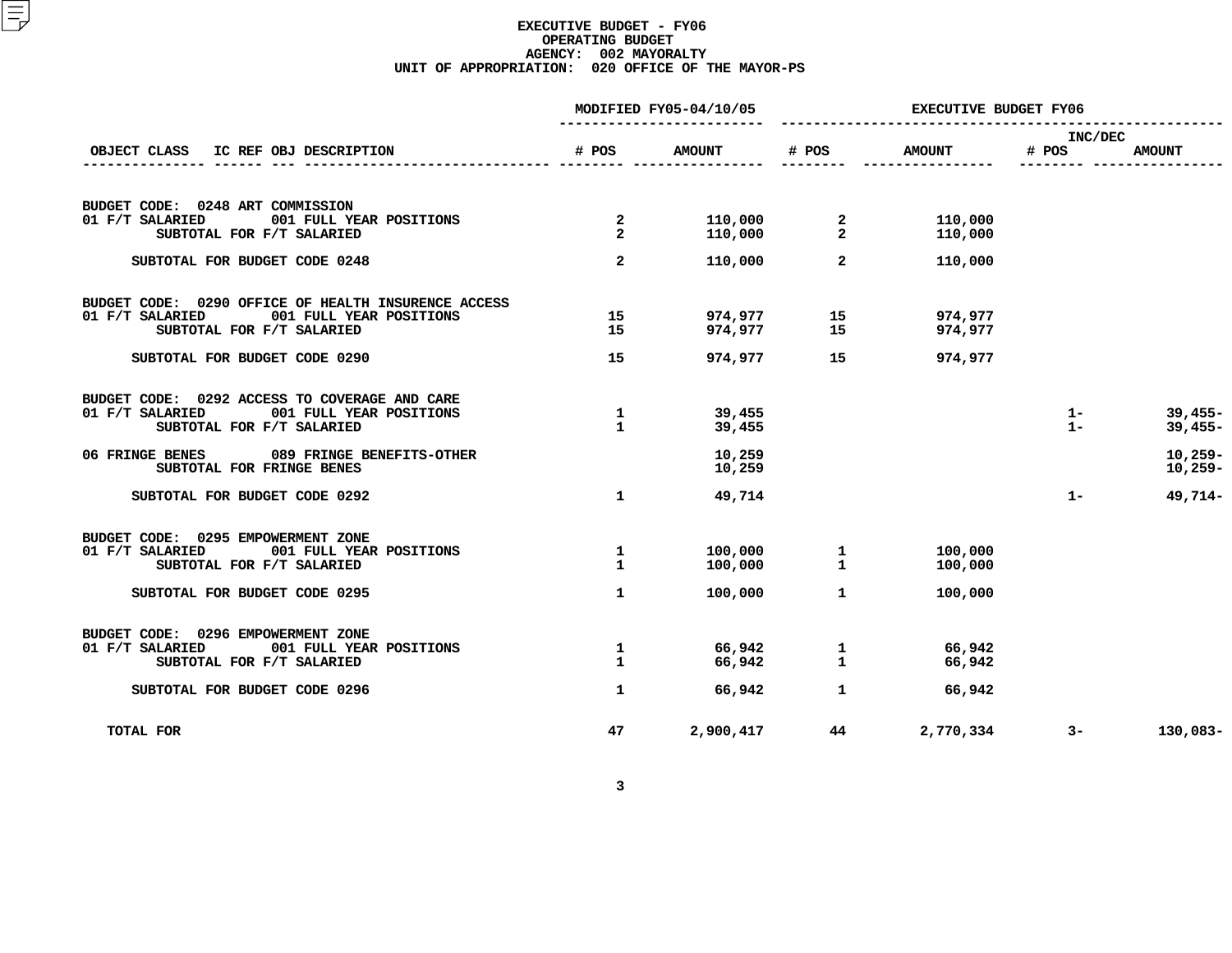|                                                                                                      |              | MODIFIED FY05-04/10/05 | <b>EXECUTIVE BUDGET FY06</b>                               |                        |                        |  |
|------------------------------------------------------------------------------------------------------|--------------|------------------------|------------------------------------------------------------|------------------------|------------------------|--|
|                                                                                                      |              |                        |                                                            |                        | INC/DEC                |  |
| IC REF OBJ DESCRIPTION<br>OBJECT CLASS                                                               | # POS        | <b>AMOUNT</b>          | # POS                                                      | <b>AMOUNT</b>          | # POS<br><b>AMOUNT</b> |  |
| RESPONSIBILITY CENTER: 0006 COUNSEL TO THE MAYOR                                                     |              |                        |                                                            |                        |                        |  |
| BUDGET CODE: 0229 COUNSEL<br>01 F/T SALARIED<br>001 FULL YEAR POSITIONS<br>SUBTOTAL FOR F/T SALARIED | 7<br>7       |                        | 784,392                   7<br>784,392                   7 | 675,757<br>675,757     | $108,635-$<br>108,635- |  |
| 03 UNSALARIED 031 UNSALARIED<br>SUBTOTAL FOR UNSALARIED                                              |              |                        |                                                            |                        |                        |  |
| SUBTOTAL FOR BUDGET CODE 0229                                                                        | $7^{\circ}$  | 784,392                |                                                            | $7$ and $7$<br>675,757 | 108,635-               |  |
| BUDGET CODE: 0230 D/M FOR LEGAL AFFAIRS<br>01 F/T SALARIED 001 FULL YEAR POSITIONS                   | $\mathbf{2}$ | 167,000                | 2                                                          | 186,831                | 19,831                 |  |
| SUBTOTAL FOR F/T SALARIED                                                                            | $\mathbf{2}$ | 167,000                | $\overline{a}$                                             | 186,831                | 19,831                 |  |
| SUBTOTAL FOR BUDGET CODE 0230                                                                        | $\mathbf{2}$ | 167,000                | $\overline{2}$                                             | 186,831                | 19,831                 |  |
| BUDGET CODE: 0245 COMMISSION TO COMBAT FAMILY VIOLENCE<br>01 F/T SALARIED 001 FULL YEAR POSITIONS    | 7            | 450,147                | 7                                                          | 450,147                |                        |  |
| SUBTOTAL FOR F/T SALARIED                                                                            | 7            | 450,147                | 7                                                          | 450,147                |                        |  |
| SUBTOTAL FOR BUDGET CODE 0245                                                                        | $7^{\circ}$  | 450,147                | $7^{\circ}$                                                | 450,147                |                        |  |
| BUDGET CODE: 0250 IMMIGRANT AFFAIRS                                                                  |              |                        |                                                            |                        |                        |  |
| 01 F/T SALARIED 001 FULL YEAR POSITIONS<br>SUBTOTAL FOR F/T SALARIED                                 | 5<br>5       | 446,150<br>446,150     | 5<br>5                                                     | 446,150<br>446,150     |                        |  |
| SUBTOTAL FOR BUDGET CODE 0250                                                                        | 5            | 446,150                | 5                                                          | 446,150                |                        |  |
| TOTAL FOR COUNSEL TO THE MAYOR                                                                       | 21           | 1,847,689              | 21                                                         | 1,758,885              | 88,804-                |  |
|                                                                                                      |              |                        |                                                            |                        |                        |  |

**RESPONSIBILITY CENTER: <sup>0007</sup> D/M FOR PLANNING/COMMUNITY REL**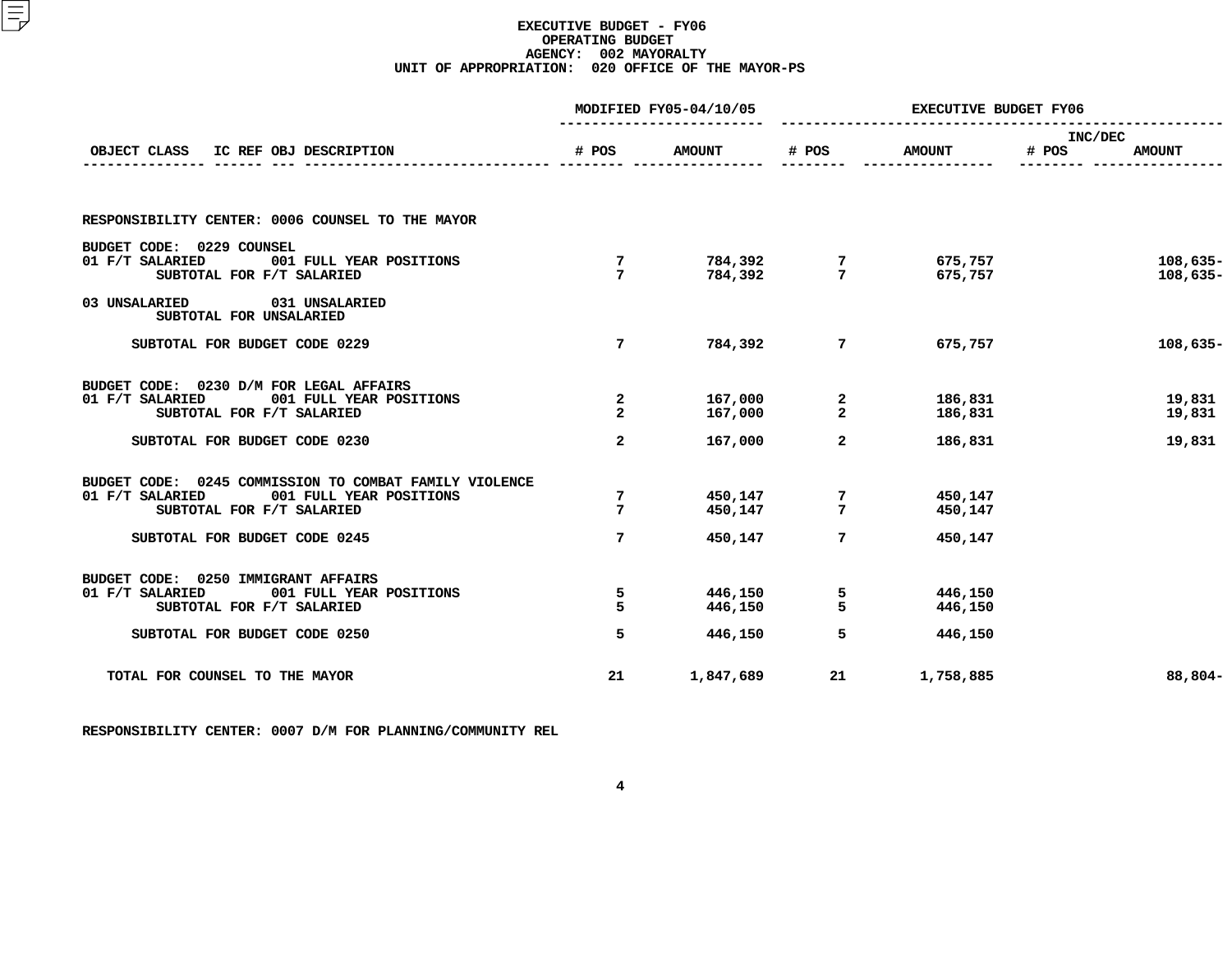|                                                                     |                | MODIFIED FY05-04/10/05 | <b>EXECUTIVE BUDGET FY06</b> |               |                                   |  |
|---------------------------------------------------------------------|----------------|------------------------|------------------------------|---------------|-----------------------------------|--|
| OBJECT CLASS IC REF OBJ DESCRIPTION                                 | # POS          | <b>AMOUNT</b>          | # POS                        | <b>AMOUNT</b> | INC/DEC<br># POS<br><b>AMOUNT</b> |  |
|                                                                     |                |                        |                              |               |                                   |  |
| BUDGET CODE: 0226 D/M PLANNING & COMM REL                           |                |                        |                              |               |                                   |  |
| 01 F/T SALARIED<br>001 FULL YEAR POSITIONS                          | 9              | 464,032                | 9                            | 462,168       | 1,864-                            |  |
| SUBTOTAL FOR F/T SALARIED                                           | 9              | 464,032                | 9                            | 462,168       | $1,864-$                          |  |
| 03 UNSALARIED 031 UNSALARIED                                        |                | 18,570                 |                              |               | $18,570-$                         |  |
| SUBTOTAL FOR UNSALARIED                                             |                | 18,570                 |                              |               | $18,570-$                         |  |
| SUBTOTAL FOR BUDGET CODE 0226                                       | 9              | 482,602                | 9                            | 462,168       | $20,434-$                         |  |
| BUDGET CODE: 0268 VOTER ASSISTANCE                                  |                |                        |                              |               |                                   |  |
| 01 F/T SALARIED<br>001 FULL YEAR POSITIONS                          | 1              | 17,037                 | 1                            |               | $17,037-$                         |  |
| SUBTOTAL FOR F/T SALARIED                                           | $\mathbf{1}$   | 17,037                 | $\mathbf{1}$                 |               | $17,037-$                         |  |
| 03 UNSALARIED<br>031 UNSALARIED                                     |                | 227                    |                              | 227           |                                   |  |
| SUBTOTAL FOR UNSALARIED                                             |                | 227                    |                              | 227           |                                   |  |
| SUBTOTAL FOR BUDGET CODE 0268                                       | $\mathbf{1}$   | 17,264                 | $\mathbf{1}$                 | 227           | $17,037-$                         |  |
| BUDGET CODE: 0269 VETERANS AFFAIRS                                  |                |                        |                              |               |                                   |  |
| 01 F/T SALARIED<br>001 FULL YEAR POSITIONS                          | 3              | 173,980                | 3                            | 173,980       |                                   |  |
| SUBTOTAL FOR F/T SALARIED                                           | $\mathbf{3}$   | 173,980                | 3                            | 173,980       |                                   |  |
| SUBTOTAL FOR BUDGET CODE 0269                                       | $\overline{3}$ | 173,980                | $\mathbf{3}$                 | 173,980       |                                   |  |
| TOTAL FOR D/M FOR PLANNING/COMMUNITY REL                            | 13             | 673,846                | 13                           | 636,375       | $37,471-$                         |  |
| RESPONSIBILITY CENTER: 0008 D/M FOR HUMAN SVC                       |                |                        |                              |               |                                   |  |
|                                                                     |                |                        |                              |               |                                   |  |
| BUDGET CODE: 0282 HIV<br>01 F/T SALARIED<br>001 FULL YEAR POSITIONS |                | 65,000                 |                              | 65,000        |                                   |  |
| SUBTOTAL FOR F/T SALARIED                                           |                | 65,000                 |                              | 65,000        |                                   |  |
| SUBTOTAL FOR BUDGET CODE 0282                                       |                | 65,000                 |                              | 65,000        |                                   |  |
|                                                                     |                |                        |                              |               |                                   |  |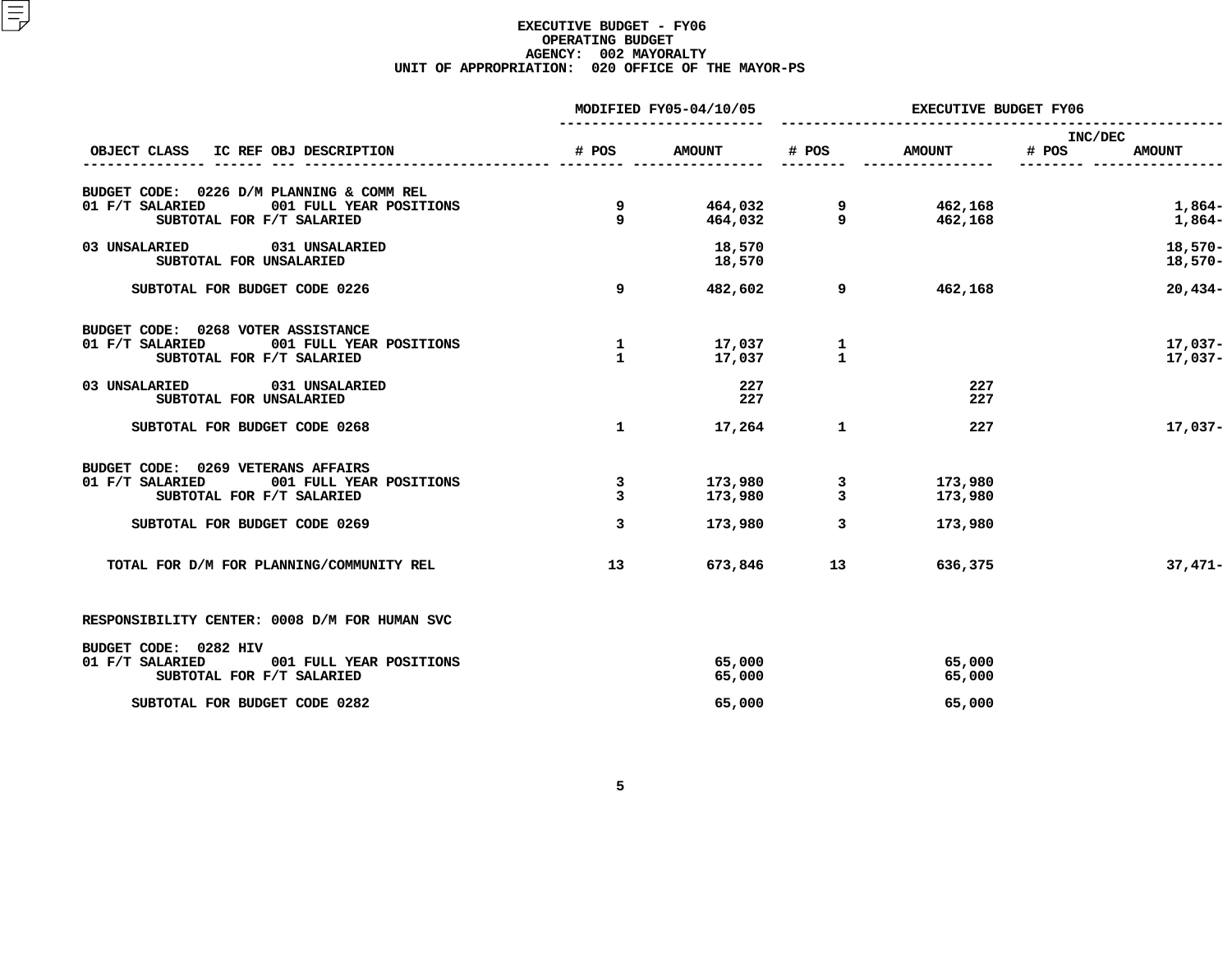|                                                                                                                            |          | MODIFIED FY05-04/10/05 | <b>EXECUTIVE BUDGET FY06</b> |                        |                                   |  |  |
|----------------------------------------------------------------------------------------------------------------------------|----------|------------------------|------------------------------|------------------------|-----------------------------------|--|--|
| OBJECT CLASS IC REF OBJ DESCRIPTION                                                                                        | # POS    | <b>AMOUNT</b>          | # POS                        | <b>AMOUNT</b>          | INC/DEC<br># POS<br><b>AMOUNT</b> |  |  |
| TOTAL FOR D/M FOR HUMAN SVC                                                                                                |          | 65,000                 | --------                     | 65,000                 |                                   |  |  |
| RESPONSIBILITY CENTER: 0028 D/M FOR OPERATIONS                                                                             |          |                        |                              |                        |                                   |  |  |
| BUDGET CODE: 0220 OFF OF INTGGOVERNMENT AFFAIRS<br>01 F/T SALARIED<br>001 FULL YEAR POSITIONS<br>SUBTOTAL FOR F/T SALARIED | 27<br>27 | 1,592,769<br>1,592,769 | 27<br>27                     | 1,757,369<br>1,757,369 | 164,600<br>164,600                |  |  |
| 03 UNSALARIED<br>031 UNSALARIED<br>SUBTOTAL FOR UNSALARIED                                                                 |          | 575<br>575             |                              |                        | $575-$<br>$575 -$                 |  |  |
| SUBTOTAL FOR BUDGET CODE 0220                                                                                              | 27       | 1,593,344              | 27                           | 1,757,369              | 164,025                           |  |  |
| BUDGET CODE: 0240 OFFICE OF CONTRACTS<br>001 FULL YEAR POSITIONS<br>01 F/T SALARIED<br>SUBTOTAL FOR F/T SALARIED           | 23<br>23 | 1,278,959<br>1,278,959 | 23<br>23                     | 1,219,370<br>1,219,370 | $59,589-$<br>$59,589-$            |  |  |
| SUBTOTAL FOR BUDGET CODE 0240                                                                                              | 23       | 1,278,959              | 23                           | 1,219,370              | 59,589-                           |  |  |
| BUDGET CODE: 0241 VENDEX (MOC)<br>01 F/T SALARIED<br>001 FULL YEAR POSITIONS<br>SUBTOTAL FOR F/T SALARIED                  |          | 29,400<br>29,400       |                              | 29,400<br>29,400       |                                   |  |  |
| 031 UNSALARIED<br>03 UNSALARIED<br>SUBTOTAL FOR UNSALARIED                                                                 |          | 26,600<br>26,600       |                              | 26,600<br>26,600       |                                   |  |  |
| SUBTOTAL FOR BUDGET CODE 0241                                                                                              |          | 56,000                 |                              | 56,000                 |                                   |  |  |
| TOTAL FOR D/M FOR OPERATIONS                                                                                               | 50       | 2,928,303              | 50                           | 3,032,739              | 104,436                           |  |  |
| RESPONSIBILITY CENTER: 0045 DIRECTOR OF COMMUNICATION                                                                      |          |                        |                              |                        |                                   |  |  |
| BUDGET CODE: 0227 PRESS OFFICE<br>01 F/T SALARIED<br>001 FULL YEAR POSITIONS                                               | 19       | 1,204,239              | 19                           | 1,413,937              | 209,698                           |  |  |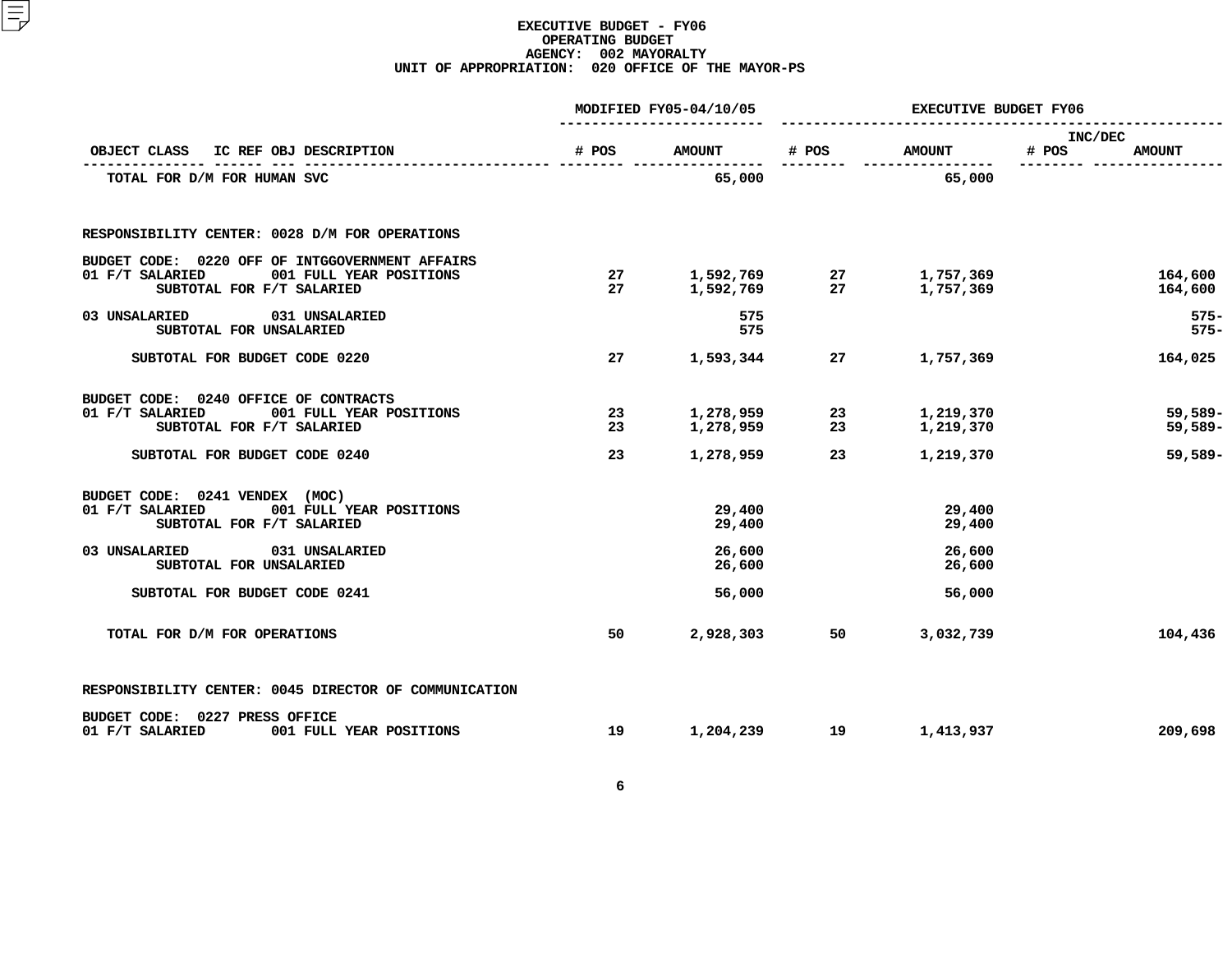|                                                                                                                                |                                                                                            |                     | MODIFIED FY05-04/10/05                       | <b>EXECUTIVE BUDGET FY06</b> |                                              |                               |                                      |
|--------------------------------------------------------------------------------------------------------------------------------|--------------------------------------------------------------------------------------------|---------------------|----------------------------------------------|------------------------------|----------------------------------------------|-------------------------------|--------------------------------------|
| OBJECT CLASS                                                                                                                   | IC REF OBJ DESCRIPTION                                                                     | # POS               | <b>AMOUNT</b>                                | # POS                        | <b>AMOUNT</b>                                | INC/DEC<br># POS              | <b>AMOUNT</b>                        |
| SUBTOTAL FOR F/T SALARIED                                                                                                      |                                                                                            | 19                  | 1,204,239                                    | 19                           | --------------<br>1,413,937                  |                               | 209,698                              |
| 03 UNSALARIED<br>SUBTOTAL FOR UNSALARIED                                                                                       | 031 UNSALARIED                                                                             |                     | 51,688<br>51,688                             |                              | 58,163<br>58,163                             |                               | 6,475<br>6,475                       |
| 04 ADD GRS PAY<br>SUBTOTAL FOR ADD GRS PAY                                                                                     | 045 HOLIDAY PAY<br>047 OVERTIME<br>049 BACKPAY - PRIOR YEARS<br>061 SUPPER MONEY           |                     | 448<br>23<br>108<br>8<br>587                 |                              | 448<br>23<br>108<br>8<br>587                 |                               |                                      |
| SUBTOTAL FOR BUDGET CODE 0227                                                                                                  |                                                                                            | 19                  | 1,256,514                                    | 19                           | 1,472,687                                    |                               | 216,173                              |
| TOTAL FOR DIRECTOR OF COMMUNICATION                                                                                            |                                                                                            | 19                  | 1,256,514                                    | 19                           | 1,472,687                                    |                               | 216,173                              |
| RESPONSIBILITY CENTER: 0053 CHIEF OF STAFF<br>BUDGET CODE: 0210 MAYOR'S OFFICE<br>01 F/T SALARIED<br>SUBTOTAL FOR F/T SALARIED | 001 FULL YEAR POSITIONS                                                                    | 124<br>124          | 8,363,421<br>8,363,421                       | 128<br>128                   | 8,726,318<br>° 726.318<br>8,726,318          | $4^{\circ}$<br>$\overline{4}$ | 362,897<br>362,897                   |
| 03 UNSALARIED<br>SUBTOTAL FOR UNSALARIED                                                                                       | 031 UNSALARIED                                                                             |                     | 207,313<br>207,313                           |                              | 134,820<br>134,820                           |                               | $72,493-$<br>72,493-                 |
| 04 ADD GRS PAY<br>SUBTOTAL FOR ADD GRS PAY                                                                                     | 042 LONGEVITY DIFFERENTIAL<br>043 SHIFT DIFFERENTIAL<br>046 TERMINAL LEAVE<br>047 OVERTIME |                     | 1,247<br>1,082<br>19,073<br>15,501<br>36,903 |                              | 1,247<br>1,082<br>19,073<br>15,501<br>36,903 |                               |                                      |
| SUBTOTAL FOR BUDGET CODE 0210                                                                                                  |                                                                                            | 124                 | 8,607,637                                    | 128                          | 8,898,041                                    | $4^{\circ}$                   | 290,404                              |
| BUDGET CODE: 0211 CHIEF OF STAFF<br>01 F/T SALARIED<br>SUBTOTAL FOR F/T SALARIED<br>03 UNSALARIED                              | 001 FULL YEAR POSITIONS<br>031 UNSALARIED                                                  | 4<br>$\overline{4}$ | 234,349<br>234,349<br>15,000                 | 4<br>$\overline{4}$          | 211,536<br>211,536                           |                               | $22,813-$<br>$22,813-$<br>$15,000 -$ |
|                                                                                                                                |                                                                                            |                     |                                              |                              |                                              |                               |                                      |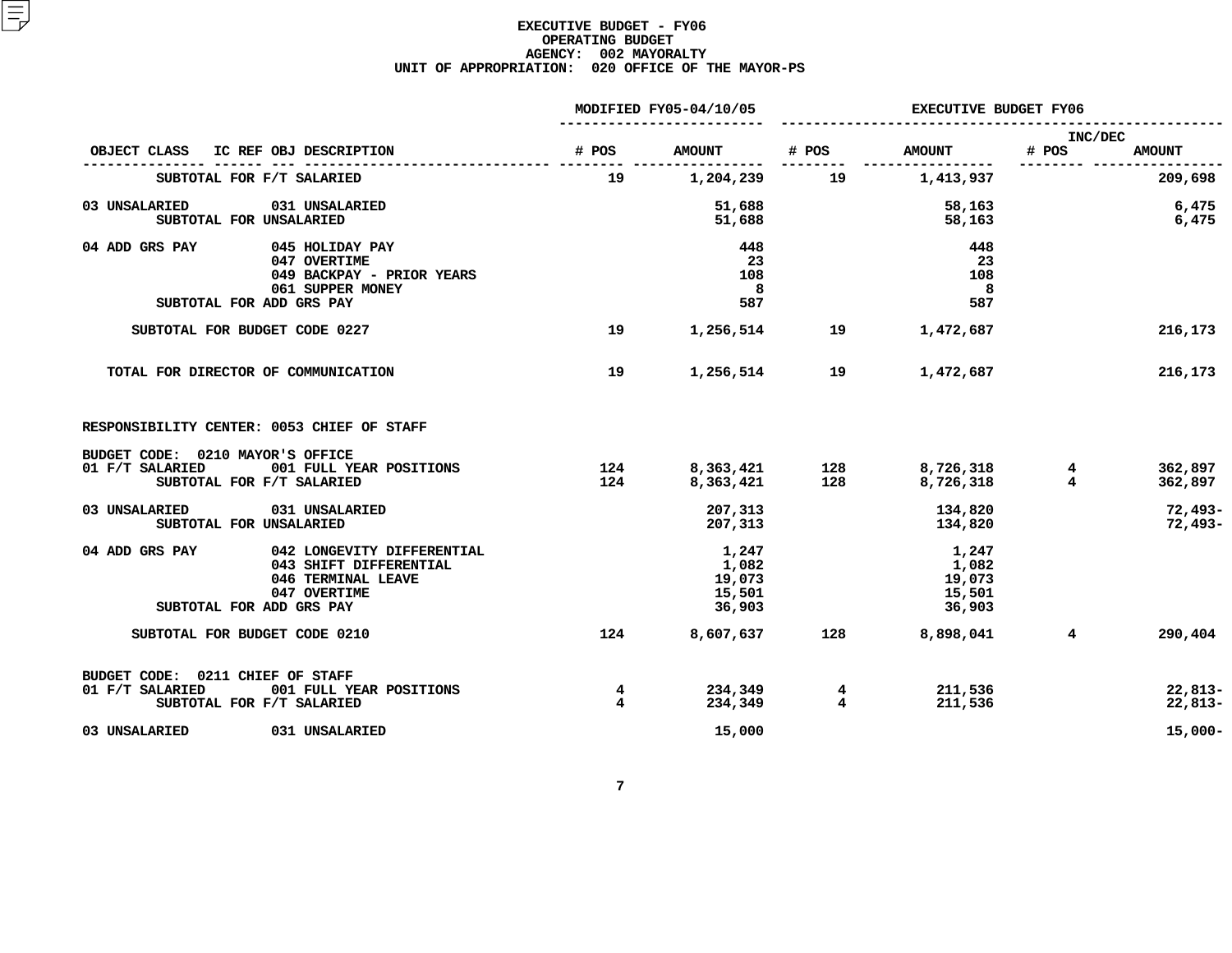|                                                                                   | MODIFIED FY05-04/10/05 |                         |       | <b>EXECUTIVE BUDGET FY06</b> |                |               |  |  |
|-----------------------------------------------------------------------------------|------------------------|-------------------------|-------|------------------------------|----------------|---------------|--|--|
|                                                                                   |                        |                         |       |                              | <b>INC/DEC</b> |               |  |  |
| IC REF OBJ DESCRIPTION<br>OBJECT CLASS                                            | # POS                  | <b>AMOUNT</b>           | # POS | <b>AMOUNT</b>                | # POS          | <b>AMOUNT</b> |  |  |
| SUBTOTAL FOR UNSALARIED                                                           |                        | 15,000                  |       |                              |                | $15,000 -$    |  |  |
| 045 HOLIDAY PAY<br>04 ADD GRS PAY<br>061 SUPPER MONEY<br>SUBTOTAL FOR ADD GRS PAY |                        | 1,189<br>1,000<br>2,189 |       | 1,189<br>1,000<br>2,189      |                |               |  |  |
| SUBTOTAL FOR BUDGET CODE 0211                                                     | 4                      | 251,538                 | 4     | 213,725                      |                | $37,813-$     |  |  |
| TOTAL FOR CHIEF OF STAFF                                                          | 128                    | 8,859,175               | 132   | 9,111,766                    | 4              | 252,591       |  |  |
| TOTAL FOR OFFICE OF THE MAYOR-PS                                                  | 278                    | 18,530,944              | 279   | 18,847,786                   | 1              | 316,842       |  |  |
|                                                                                   |                        |                         |       |                              |                |               |  |  |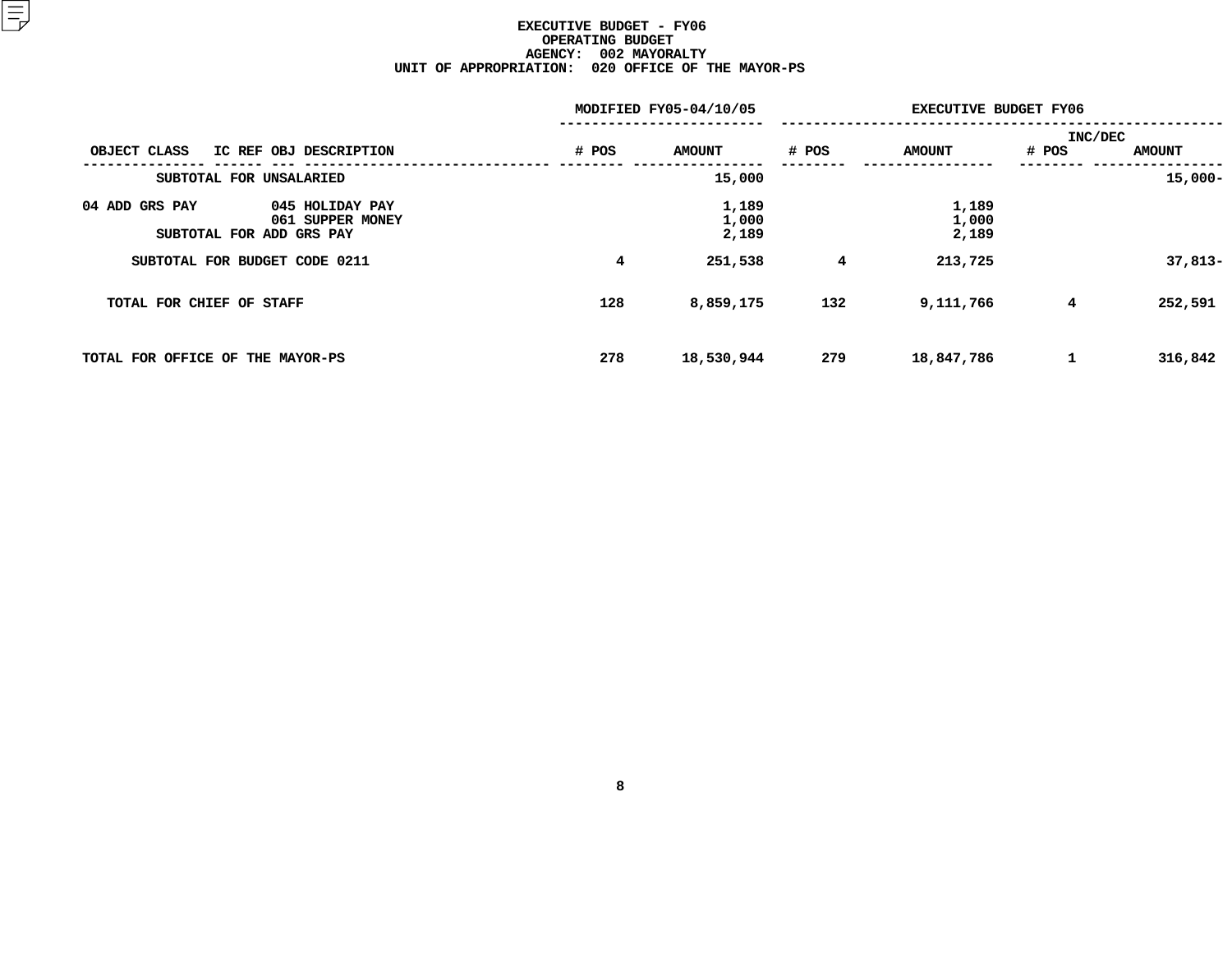#### **EXECUTIVE BUDGET - FY06 UNIT OF APPROPRIATION SUMMARY AGENCY:**

# AGENCY: 002 MAYORALTY<br>UNIT OF APPROPRIATION: 020 OFFICE OF

|                                                                                                                 |         | <b>CURRENT MODIFIED</b>                              | <b>EXECUTIVE BUDGET</b> |                                           |                                 |
|-----------------------------------------------------------------------------------------------------------------|---------|------------------------------------------------------|-------------------------|-------------------------------------------|---------------------------------|
| OFFICE OF THE MAYOR-PS                                                                                          | NUM POS | <b>BUDGET AMOUNT</b>                                 | NUM POS                 | <b>BUDGET AMOUNT</b>                      | $INC/DEC$ (-)                   |
| TOTALS FOR OPERATING BUDGET                                                                                     | 278     | 18,530,944                                           | 279                     | 18,847,786                                | 316,842                         |
| FINANCIAL PLAN SAVINGS                                                                                          |         |                                                      |                         | 1                                         | 1                               |
| <b>APPROPRIATION</b>                                                                                            | 278     | 18,530,944                                           | 279                     | 18,847,787                                | 316,843                         |
| FUNDING SUMMARY                                                                                                 |         | <b>CURRENT MODIFIED</b>                              |                         | <b>EXECUTIVE BUDGET</b>                   | $INC/DEC$ (-)                   |
| <b>CITY</b><br>OTHER CATEGORICAL<br>CAPITAL FUNDS - I.F.A.<br><b>STATE</b><br>FEDERAL - C.D.<br>FEDERAL - OTHER |         | 15,793,101<br>210,411<br>734,366<br>80,000<br>66,942 |                         | 16,263,355<br>791,366<br>80,000<br>66,942 | 470,254<br>$210,411-$<br>57,000 |
| INTRA-CITY SALES                                                                                                |         | 1,646,124                                            |                         | 1,646,124                                 |                                 |
| TOTAL                                                                                                           |         | 18,530,944                                           |                         | 18,847,787                                | 316,843                         |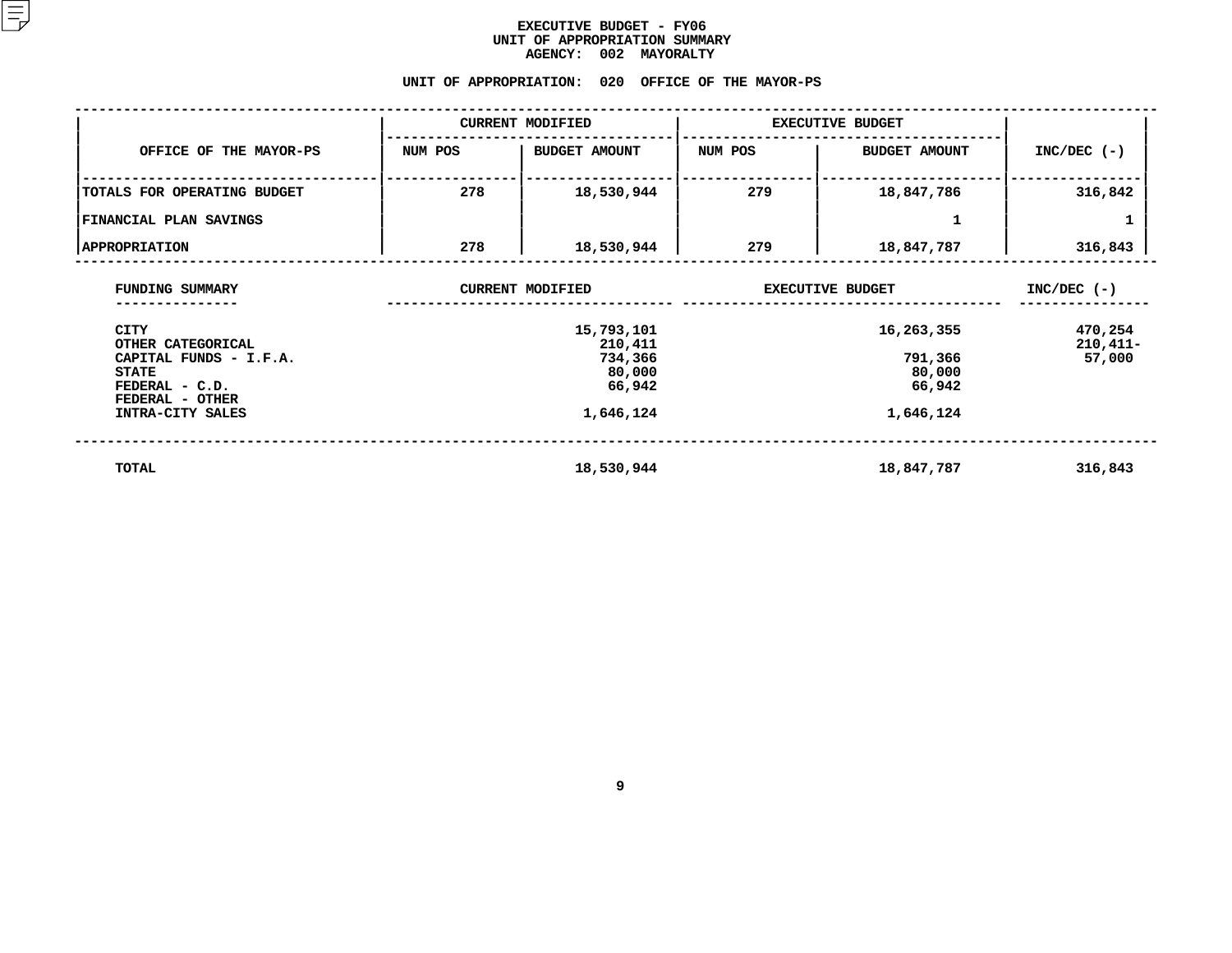#### **EXECUTIVE BUDGET - FY06 POSITIONN SCHEDULE<br>02 MAYORA<br>020 OFFIC AGENCY: <sup>002</sup> MAYORALTY UNITOF APPROPRIATION: <sup>020</sup> OFFICE OF THE MAYOR-PS MODIFIED**

**FY05-04/10/05 EXECUTIVE BUDGET FY06 -----------------------**

| OBJECT: 001 FULL YEAR POSITIONS                                                                                                                                                                                                   |  |  |  |  |  |
|-----------------------------------------------------------------------------------------------------------------------------------------------------------------------------------------------------------------------------------|--|--|--|--|--|
|                                                                                                                                                                                                                                   |  |  |  |  |  |
|                                                                                                                                                                                                                                   |  |  |  |  |  |
|                                                                                                                                                                                                                                   |  |  |  |  |  |
|                                                                                                                                                                                                                                   |  |  |  |  |  |
|                                                                                                                                                                                                                                   |  |  |  |  |  |
|                                                                                                                                                                                                                                   |  |  |  |  |  |
|                                                                                                                                                                                                                                   |  |  |  |  |  |
|                                                                                                                                                                                                                                   |  |  |  |  |  |
|                                                                                                                                                                                                                                   |  |  |  |  |  |
|                                                                                                                                                                                                                                   |  |  |  |  |  |
|                                                                                                                                                                                                                                   |  |  |  |  |  |
|                                                                                                                                                                                                                                   |  |  |  |  |  |
|                                                                                                                                                                                                                                   |  |  |  |  |  |
|                                                                                                                                                                                                                                   |  |  |  |  |  |
|                                                                                                                                                                                                                                   |  |  |  |  |  |
|                                                                                                                                                                                                                                   |  |  |  |  |  |
|                                                                                                                                                                                                                                   |  |  |  |  |  |
|                                                                                                                                                                                                                                   |  |  |  |  |  |
|                                                                                                                                                                                                                                   |  |  |  |  |  |
|                                                                                                                                                                                                                                   |  |  |  |  |  |
|                                                                                                                                                                                                                                   |  |  |  |  |  |
|                                                                                                                                                                                                                                   |  |  |  |  |  |
|                                                                                                                                                                                                                                   |  |  |  |  |  |
|                                                                                                                                                                                                                                   |  |  |  |  |  |
|                                                                                                                                                                                                                                   |  |  |  |  |  |
|                                                                                                                                                                                                                                   |  |  |  |  |  |
|                                                                                                                                                                                                                                   |  |  |  |  |  |
|                                                                                                                                                                                                                                   |  |  |  |  |  |
|                                                                                                                                                                                                                                   |  |  |  |  |  |
|                                                                                                                                                                                                                                   |  |  |  |  |  |
|                                                                                                                                                                                                                                   |  |  |  |  |  |
|                                                                                                                                                                                                                                   |  |  |  |  |  |
|                                                                                                                                                                                                                                   |  |  |  |  |  |
|                                                                                                                                                                                                                                   |  |  |  |  |  |
|                                                                                                                                                                                                                                   |  |  |  |  |  |
|                                                                                                                                                                                                                                   |  |  |  |  |  |
|                                                                                                                                                                                                                                   |  |  |  |  |  |
|                                                                                                                                                                                                                                   |  |  |  |  |  |
|                                                                                                                                                                                                                                   |  |  |  |  |  |
|                                                                                                                                                                                                                                   |  |  |  |  |  |
|                                                                                                                                                                                                                                   |  |  |  |  |  |
|                                                                                                                                                                                                                                   |  |  |  |  |  |
| LIME (1982)<br>1982 - 1982–2017 - 1982 - 1982 - 1982 - 1982 - 1982 - 1982 - 1982 - 1982 - 1982 - 1982 - 1982 - 1982<br>11100 MATERIX 100 1992 - 1982 - 1982 - 1982 - 1982 - 1982 - 1982 - 1982 - 1982 - 1982 - 1982 - 1982 - 1982 |  |  |  |  |  |
|                                                                                                                                                                                                                                   |  |  |  |  |  |
|                                                                                                                                                                                                                                   |  |  |  |  |  |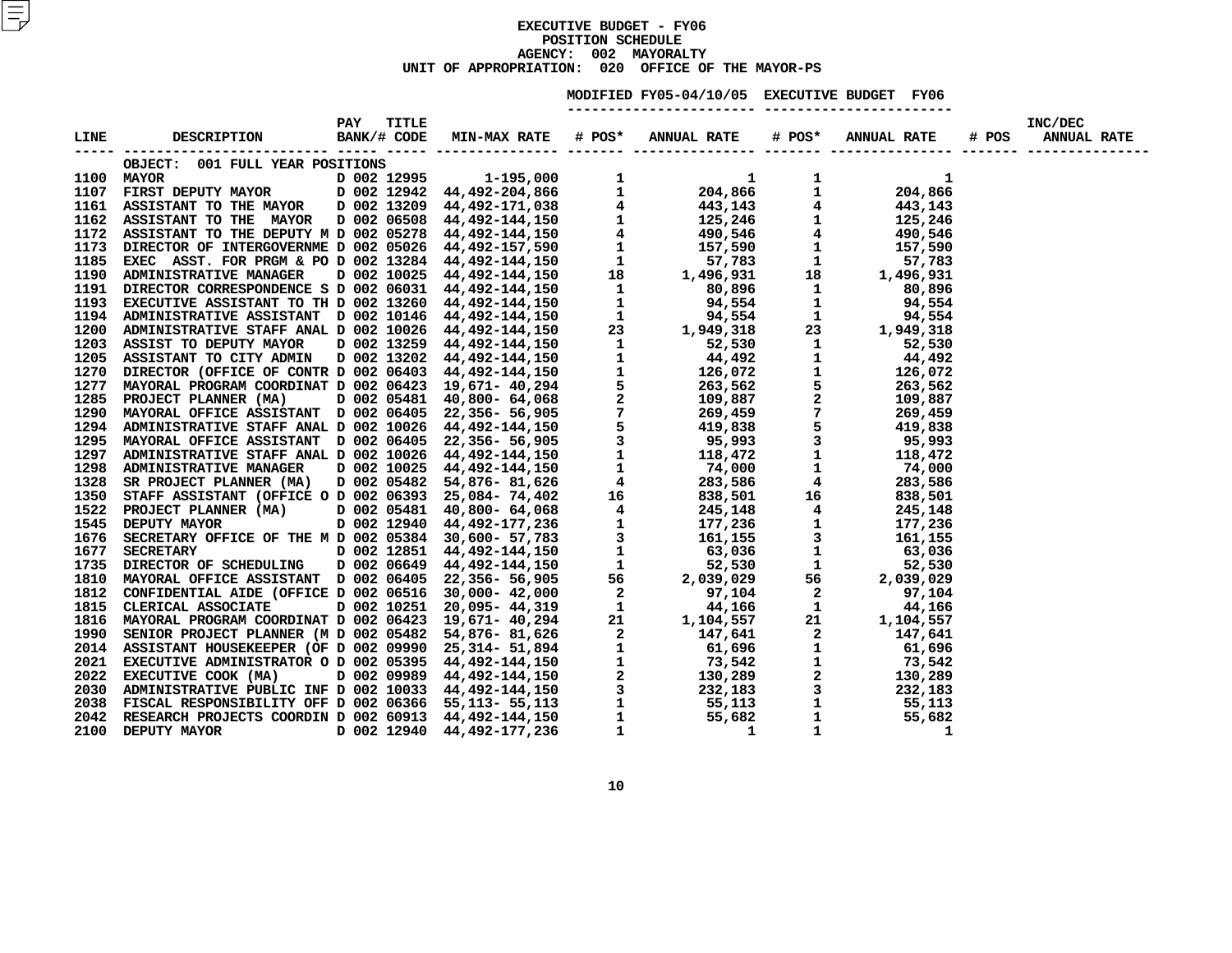|             |                                                                                                                                                                                                                                     |                     |  | MODIFIED FY05-04/10/05 EXECUTIVE BUDGET FY06 |  |                              |  |
|-------------|-------------------------------------------------------------------------------------------------------------------------------------------------------------------------------------------------------------------------------------|---------------------|--|----------------------------------------------|--|------------------------------|--|
| <b>LINE</b> | DESCRIPTION              BANK/# CODE    MIN-MAX  RATE     #  POS*     ANNUAL  RATE       #  POS*     ANNUAL  RATE                                                                                                                   | <b>TITLE</b><br>PAY |  | --------------------- ----------------       |  | INC/DEC<br># POS ANNUAL RATE |  |
|             | OBJECT: 001 FULL YEAR POSITIONS                                                                                                                                                                                                     |                     |  |                                              |  |                              |  |
|             |                                                                                                                                                                                                                                     |                     |  |                                              |  |                              |  |
|             |                                                                                                                                                                                                                                     |                     |  |                                              |  |                              |  |
|             |                                                                                                                                                                                                                                     |                     |  |                                              |  |                              |  |
|             |                                                                                                                                                                                                                                     |                     |  |                                              |  |                              |  |
|             |                                                                                                                                                                                                                                     |                     |  |                                              |  |                              |  |
|             |                                                                                                                                                                                                                                     |                     |  |                                              |  |                              |  |
|             |                                                                                                                                                                                                                                     |                     |  |                                              |  |                              |  |
|             |                                                                                                                                                                                                                                     |                     |  |                                              |  |                              |  |
|             |                                                                                                                                                                                                                                     |                     |  |                                              |  |                              |  |
|             |                                                                                                                                                                                                                                     |                     |  |                                              |  |                              |  |
|             |                                                                                                                                                                                                                                     |                     |  |                                              |  |                              |  |
|             |                                                                                                                                                                                                                                     |                     |  |                                              |  |                              |  |
|             |                                                                                                                                                                                                                                     |                     |  |                                              |  |                              |  |
|             |                                                                                                                                                                                                                                     |                     |  |                                              |  |                              |  |
|             |                                                                                                                                                                                                                                     |                     |  |                                              |  |                              |  |
|             |                                                                                                                                                                                                                                     |                     |  |                                              |  |                              |  |
|             |                                                                                                                                                                                                                                     |                     |  |                                              |  |                              |  |
|             |                                                                                                                                                                                                                                     |                     |  |                                              |  |                              |  |
|             |                                                                                                                                                                                                                                     |                     |  |                                              |  |                              |  |
|             |                                                                                                                                                                                                                                     |                     |  |                                              |  |                              |  |
|             |                                                                                                                                                                                                                                     |                     |  |                                              |  |                              |  |
|             |                                                                                                                                                                                                                                     |                     |  |                                              |  |                              |  |
|             |                                                                                                                                                                                                                                     |                     |  |                                              |  |                              |  |
|             |                                                                                                                                                                                                                                     |                     |  |                                              |  |                              |  |
|             |                                                                                                                                                                                                                                     |                     |  |                                              |  |                              |  |
|             |                                                                                                                                                                                                                                     |                     |  |                                              |  |                              |  |
|             |                                                                                                                                                                                                                                     |                     |  |                                              |  |                              |  |
|             |                                                                                                                                                                                                                                     |                     |  |                                              |  |                              |  |
|             |                                                                                                                                                                                                                                     |                     |  |                                              |  |                              |  |
|             | 2104 ASSISTANT DIRECTOR OF INTO 1006 05453 44.492-1444.150 1<br>2104 ASSISTANT DIRECTOR OF INT DIRECTOR - 1.24444.150 1<br>2105 ASSISTANT DIRECTOR OF INT DIRECTOR 1654 44.492-1444.150 1<br>2105 ASSISTANT DIRECTOR OF INT DIRECTO |                     |  |                                              |  |                              |  |
|             |                                                                                                                                                                                                                                     |                     |  |                                              |  |                              |  |

| POSITION SCHEDULE FOR U/A 020 | 264 | 17,442,776 | 264             | 17,442,776 |        |
|-------------------------------|-----|------------|-----------------|------------|--------|
| PLANNED INCREASES/(DECREASES) | 14  | 924,996    | 15 <sup>1</sup> | 991,067    | 66,071 |
| TOTAL FOR U/A 020             | 278 | 18,367,772 | 279             | 18,433,843 | 66,071 |
| ______ _ _ __ _ _ _ _ _       |     |            |                 |            |        |

**\*NOTE: FULL TIME ACTIVE POSITIONS AS OF 02/25/05**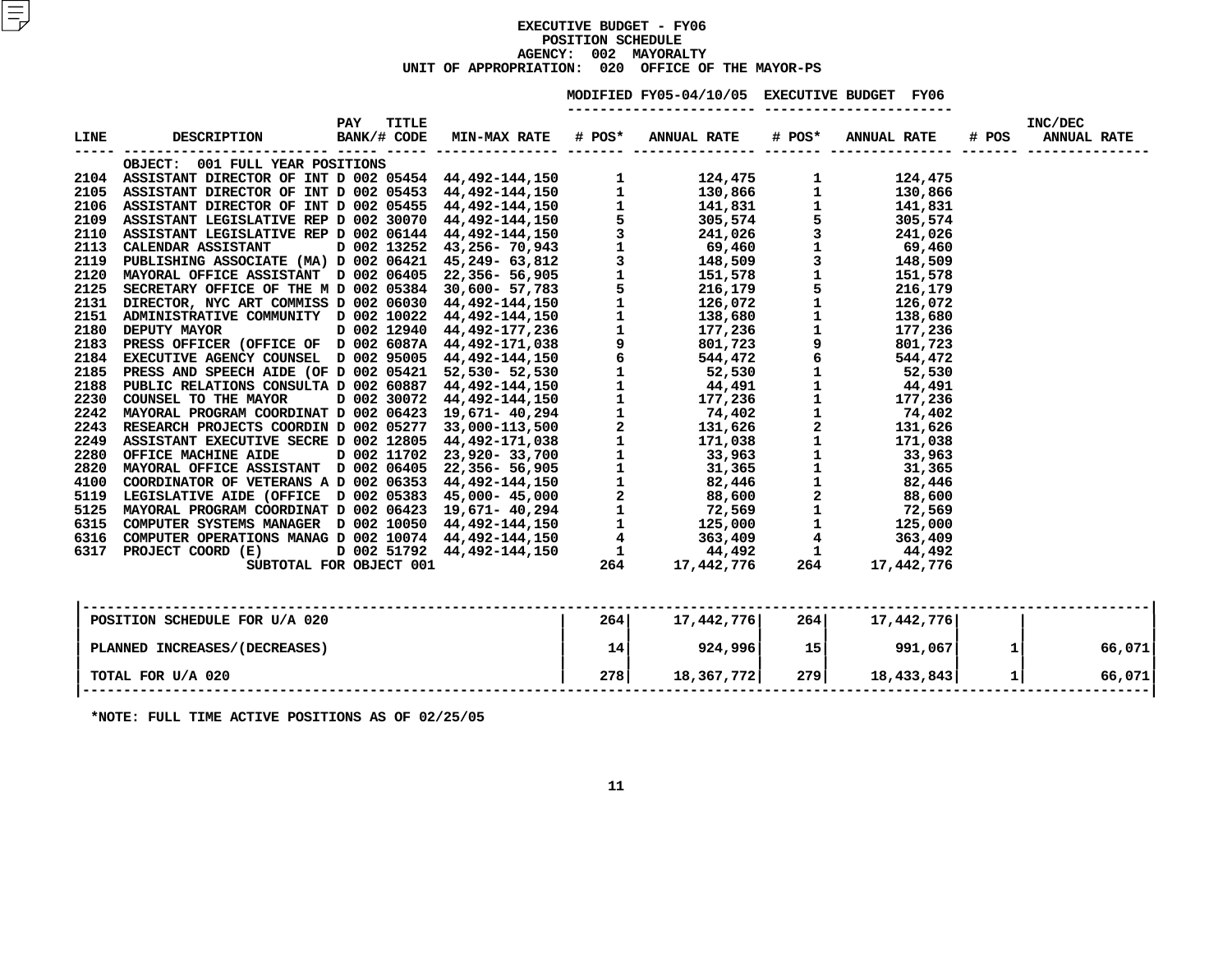|                                     |                                                               |                | MODIFIED FY05-04/10/05 | <b>EXECUTIVE BUDGET FY06</b> |                |                     |                |  |
|-------------------------------------|---------------------------------------------------------------|----------------|------------------------|------------------------------|----------------|---------------------|----------------|--|
| OBJECT CLASS IC REF OBJ DESCRIPTION |                                                               | # CNTRCT       | <b>AMOUNT</b>          | # CNTRCT                     | <b>AMOUNT</b>  | INC/DEC<br># CNTRCT | <b>AMOUNT</b>  |  |
| RESPONSIBILITY CENTER:              |                                                               |                |                        |                              |                |                     |                |  |
| BUDGET CODE: 0218 SPECIAL EVENTS    |                                                               |                |                        |                              |                |                     |                |  |
| 10 SUPPLYS&MATL                     | 100 SUPPLIES + MATERIALS - GENERAL                            |                | 33,860                 |                              | 10,000         |                     | $23,860 -$     |  |
|                                     | 110 FOOD & FORAGE SUPPLIES                                    |                | 49,815                 |                              | 140,000        |                     | 90,185         |  |
|                                     | 117 POSTAGE                                                   |                | 50                     |                              |                |                     | $50 -$         |  |
|                                     | SUBTOTAL FOR SUPPLYS&MATL                                     |                | 83,725                 |                              | 150,000        |                     | 66,275         |  |
| 30 PROPTY&EQUIP                     | 300 EQUIPMENT GENERAL                                         |                | 7,700                  |                              |                |                     | $7,700-$       |  |
|                                     | 337 BOOKS-OTHER                                               |                | 2,275                  |                              |                |                     | $2,275-$       |  |
|                                     | SUBTOTAL FOR PROPTY&EQUIP                                     |                | 9,975                  |                              |                |                     | $9,975 -$      |  |
| <b>40 OTHR SER&amp;CHR</b>          | 400 CONTRACTUAL SERVICES-GENERAL                              |                | 750                    |                              |                |                     | $750 -$        |  |
|                                     | 412 RENTALS OF MISC. EQUIP                                    |                | 68,960                 |                              | 10,000         |                     | $58,960 -$     |  |
|                                     | 432 LEASING OF DATA PROC EQUIP                                |                | 8,875                  |                              |                |                     | $8,875-$       |  |
|                                     | 451 NON OVERNIGHT TRVL EXP-GENERAL                            |                | 9,880                  |                              |                |                     | $9,880 -$      |  |
|                                     | SUBTOTAL FOR OTHR SER&CHR                                     |                | 88,465                 |                              | 10,000         |                     | $78,465-$      |  |
| 60 CNTRCTL SVCS                     | 600 CONTRACTUAL SERVICES GENERAL                              | $\mathbf{1}$   | 13,150                 |                              |                | $1 -$               | $13,150-$      |  |
|                                     | 612 OFFICE EQUIPMENT MAINTENANCE                              |                | 330                    |                              |                |                     | $330 -$        |  |
|                                     | 622 TEMPORARY SERVICES                                        |                | 49,160                 |                              | 90,000         |                     | 40,840         |  |
|                                     | 624 CLEANING SERVICES                                         | $\mathbf{1}$   | 5,195                  |                              |                | $1 -$               | $5,195-$       |  |
|                                     | SUBTOTAL FOR CNTRCTL SVCS                                     | $\overline{a}$ | 67,835                 |                              | 90,000         | $2 -$               | 22,165         |  |
| SUBTOTAL FOR BUDGET CODE 0218       |                                                               | $\overline{a}$ | 250,000                |                              | 250,000        | $2 -$               |                |  |
| BUDGET CODE: 0233 D/M FOR POLICY    |                                                               |                |                        |                              |                |                     |                |  |
| 10 SUPPLYS&MATL                     | 100 SUPPLIES + MATERIALS - GENERAL                            |                | 1,480                  |                              | 3,280          |                     | 1,800          |  |
|                                     | SUBTOTAL FOR SUPPLYS&MATL                                     |                | 1,480                  |                              | 3,280          |                     | 1,800          |  |
| 30 PROPTY&EQUIP 337 BOOKS-OTHER     |                                                               |                | 6,495                  |                              | 595            |                     | $5,900 -$      |  |
|                                     | SUBTOTAL FOR PROPTY&EQUIP                                     |                | 6,495                  |                              | 595            |                     | $5,900-$       |  |
| 40 OTHR SER&CHR                     | 402 TELEPHONE & OTHER COMMUNICATNS                            |                | 300                    |                              |                |                     | $300 -$        |  |
|                                     | 453 OVERNIGHT TRVL EXP-GENERAL                                |                | 2,000                  |                              | 2,000          |                     |                |  |
|                                     | 454 OVERNIGHT TRVL EXP-SPECIAL                                |                | 600                    |                              |                |                     | 600-           |  |
|                                     | SUBTOTAL FOR OTHR SER&CHR                                     |                | 2,900                  |                              | 2,000          |                     | $900 -$        |  |
|                                     |                                                               |                |                        |                              |                |                     |                |  |
| 60 CNTRCTL SVCS                     | 671 TRAINING PRGM CITY EMPLOYEES<br>SUBTOTAL FOR CNTRCTL SVCS |                | 1,000<br>1,000         |                              | 6,000<br>6,000 |                     | 5,000<br>5,000 |  |
|                                     |                                                               |                |                        |                              |                |                     |                |  |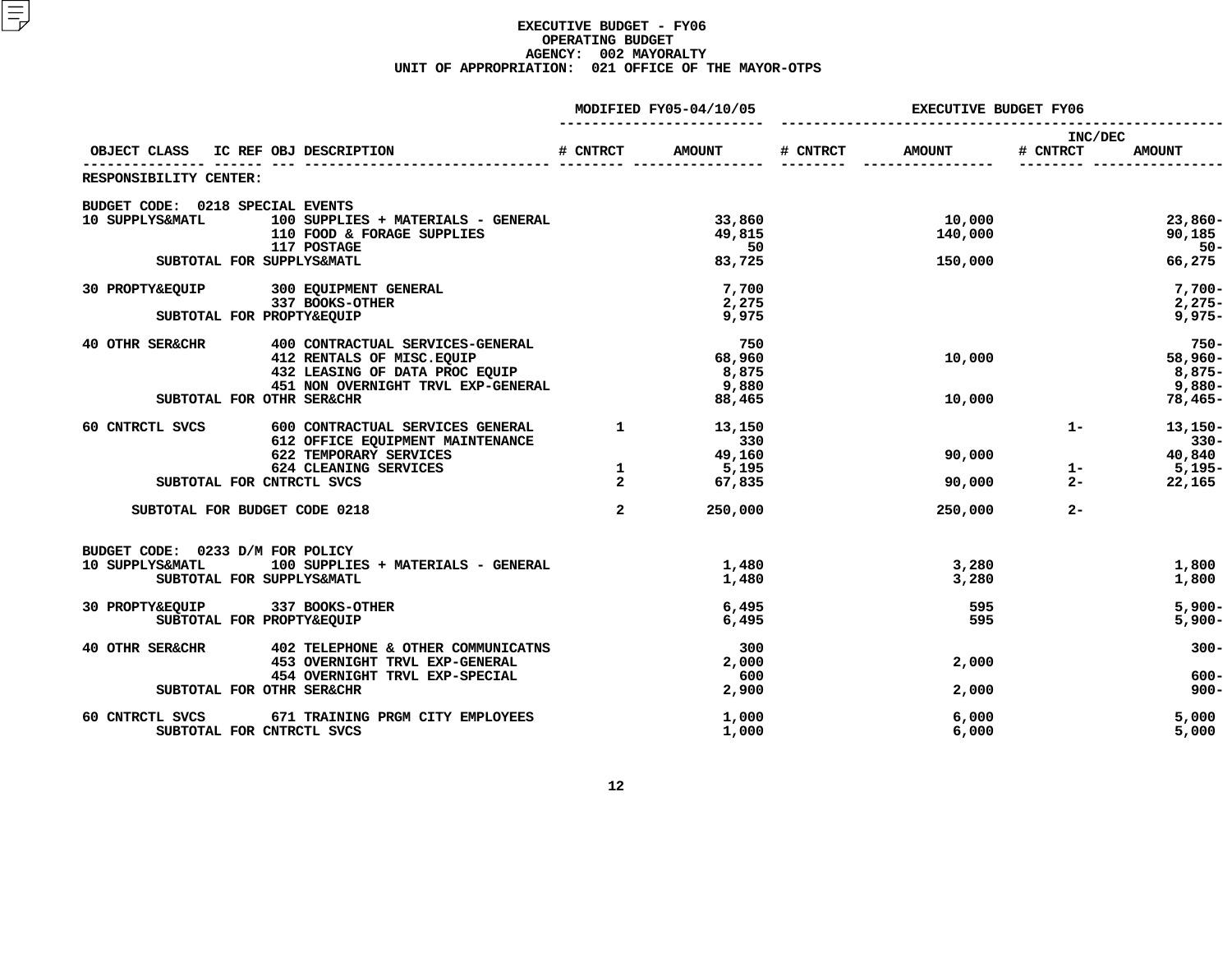|                                                                                  |                                                                                                                                                                                        |                                   | MODIFIED FY05-04/10/05                             | <b>EXECUTIVE BUDGET FY06</b> |                           |                         |                                                                     |  |
|----------------------------------------------------------------------------------|----------------------------------------------------------------------------------------------------------------------------------------------------------------------------------------|-----------------------------------|----------------------------------------------------|------------------------------|---------------------------|-------------------------|---------------------------------------------------------------------|--|
| OBJECT CLASS                                                                     | IC REF OBJ DESCRIPTION                                                                                                                                                                 | # CNTRCT                          | <b>AMOUNT</b>                                      | # CNTRCT                     | <b>AMOUNT</b>             | INC/DEC<br># CNTRCT     | <b>AMOUNT</b>                                                       |  |
| SUBTOTAL FOR BUDGET CODE 0233                                                    |                                                                                                                                                                                        |                                   | 11,875                                             |                              | 11,875                    |                         |                                                                     |  |
| BUDGET CODE: 0234 OUT OF SCHOOL TIME FUND<br>10 SUPPLYS&MATL                     | 100 SUPPLIES + MATERIALS - GENERAL<br>SUBTOTAL FOR SUPPLYS&MATL                                                                                                                        |                                   | 1,392<br>1,392                                     |                              |                           |                         | $1,392-$<br>$1,392-$                                                |  |
| SUBTOTAL FOR BUDGET CODE 0234                                                    |                                                                                                                                                                                        |                                   | 1,392                                              |                              |                           |                         | $1,392-$                                                            |  |
| BUDGET CODE: 0235 D/M FOR ADMINISTRATION<br>10 SUPPLYS&MATL                      | 100 SUPPLIES + MATERIALS - GENERAL<br>101 PRINTING SUPPLIES<br>110 FOOD & FORAGE SUPPLIES<br>SUBTOTAL FOR SUPPLYS&MATL                                                                 |                                   | 2,980<br>25,509<br>300<br>28,789                   |                              | 6,000<br>25,000<br>31,000 |                         | 3,020<br>$509 -$<br>$300 -$<br>2,211                                |  |
| 30 PROPTY&EQUIP                                                                  | 314 OFFICE FURITURE<br>337 BOOKS-OTHER<br>SUBTOTAL FOR PROPTY&EQUIP                                                                                                                    |                                   | 1,180<br>1,910<br>3,090                            |                              |                           |                         | 1,180-<br>$1,910-$<br>$3,090-$                                      |  |
| 40 OTHR SER&CHR                                                                  | 400 CONTRACTUAL SERVICES-GENERAL<br>412 RENTALS OF MISC. EQUIP<br>451 NON OVERNIGHT TRVL EXP-GENERAL<br>SUBTOTAL FOR OTHR SER&CHR                                                      |                                   | 125<br>7,196<br>4,000<br>11,321                    |                              | 32,271<br>4,000<br>36,271 |                         | $125 -$<br>25,075<br>24,950                                         |  |
| 60 CNTRCTL SVCS                                                                  | 600 CONTRACTUAL SERVICES GENERAL<br>612 OFFICE EQUIPMENT MAINTENANCE<br>613 DATA PROCESSING EQUIPMENT<br>615 PRINTING CONTRACTS<br>622 TEMPORARY SERVICES<br>SUBTOTAL FOR CNTRCTL SVCS | $\mathbf{1}$<br>$\mathbf{1}$      | 2,100<br>18,800<br>1,200<br>5,000<br>700<br>27,800 | 1<br>$\mathbf{1}$            | 2,000<br>2,000            |                         | $2,100-$<br>$18,800 -$<br>800<br>$5,000 -$<br>$700 -$<br>$25,800 -$ |  |
| SUBTOTAL FOR BUDGET CODE 0235                                                    |                                                                                                                                                                                        | $\mathbf{1}$                      | 71,000                                             | $\mathbf{1}$                 | 69,271                    |                         | 1,729-                                                              |  |
| BUDGET CODE: 0236 PRINT SHOP<br>60 CNTRCTL SVCS<br>SUBTOTAL FOR BUDGET CODE 0236 | 615 PRINTING CONTRACTS<br>SUBTOTAL FOR CNTRCTL SVCS                                                                                                                                    | 1<br>$\mathbf{1}$<br>$\mathbf{1}$ | 70,000<br>70,000<br>70,000                         |                              |                           | $1 -$<br>$1 -$<br>$1 -$ | $70,000 -$<br>$70,000 -$<br>$70,000 -$                              |  |
|                                                                                  |                                                                                                                                                                                        |                                   |                                                    |                              |                           |                         |                                                                     |  |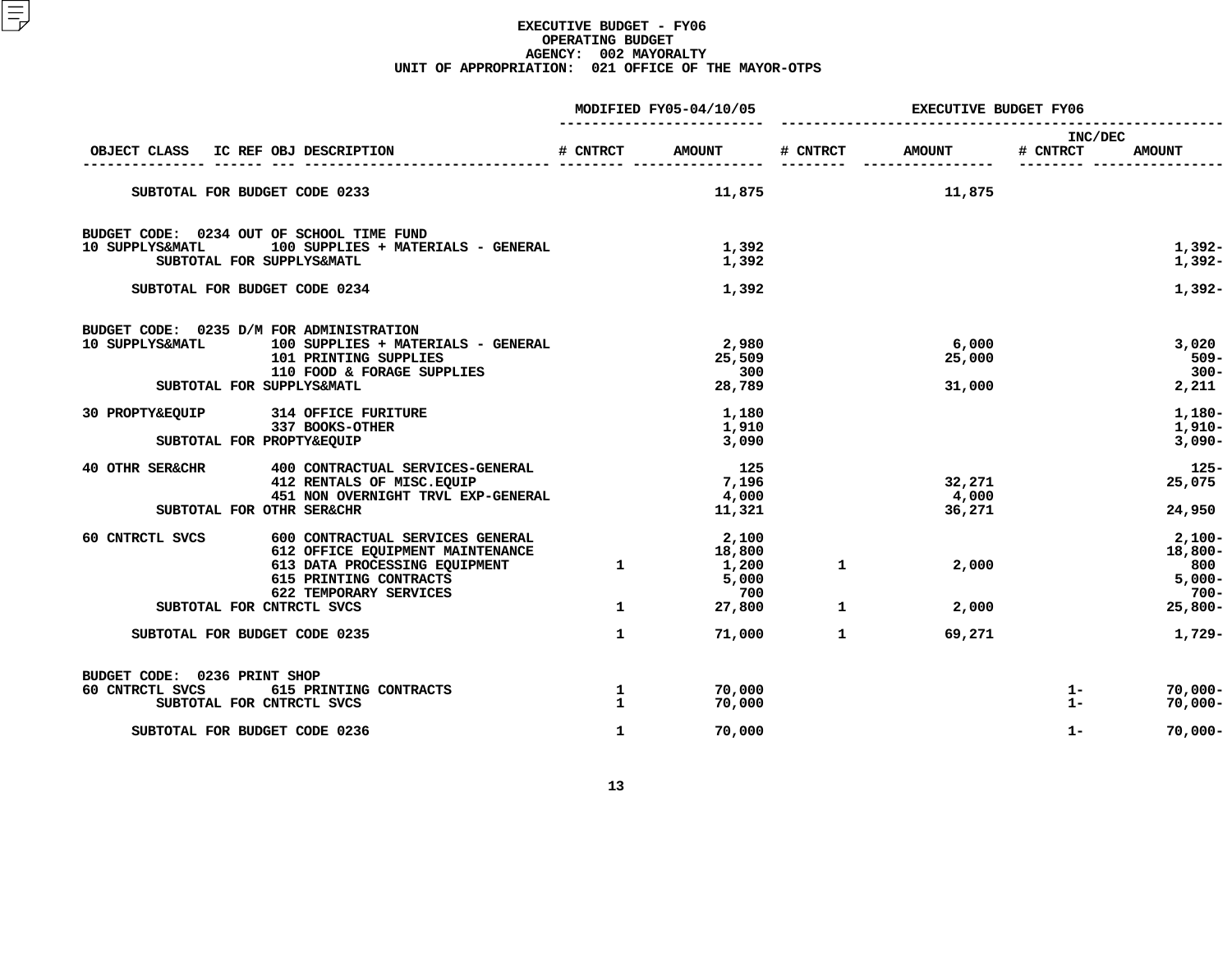|                  |                                                                  |                 | MODIFIED FY05-04/10/05 |           | <b>EXECUTIVE BUDGET FY06</b> |                     |                       |  |
|------------------|------------------------------------------------------------------|-----------------|------------------------|-----------|------------------------------|---------------------|-----------------------|--|
| OBJECT CLASS     | IC REF OBJ DESCRIPTION                                           | <b># CNTRCT</b> | <b>AMOUNT</b>          | # CNTRCT  | <b>AMOUNT</b>                | INC/DEC<br># CNTRCT | <b>AMOUNT</b>         |  |
|                  | ________ <b>_______________________</b> __                       |                 |                        |           |                              |                     |                       |  |
|                  | BUDGET CODE: 0290 OFFICE OF HEALTH INSURENCE ACCESS              |                 |                        |           |                              |                     |                       |  |
| 10 SUPPLYS&MATL  | 100 SUPPLIES + MATERIALS - GENERAL<br>117 POSTAGE                |                 | 570<br>30              |           | 22,050                       |                     | 21,480<br>$30 -$      |  |
|                  | 199 DATA PROCESSING SUPPLIES                                     |                 | 1,750                  |           |                              |                     | $1,750-$              |  |
|                  | SUBTOTAL FOR SUPPLYS&MATL                                        |                 | 2,350                  |           | 22,050                       |                     | 19,700                |  |
|                  | 30 PROPTY&EQUIP 315 OFFICE EQUIPMENT                             |                 | 2,900                  |           |                              |                     | $2,900 -$             |  |
|                  | 332 PURCH DATA PROCESSING EQUIPT                                 |                 | 1,700                  |           |                              |                     | $1,700-$              |  |
|                  | 337 BOOKS-OTHER<br>SUBTOTAL FOR PROPTY&EQUIP                     |                 | 1,300<br>5,900         |           |                              |                     | $1,300-$<br>$5,900 -$ |  |
|                  |                                                                  |                 |                        |           |                              |                     |                       |  |
| 40 OTHR SER&CHR  | 402 TELEPHONE & OTHER COMMUNICATNS                               |                 | 150                    |           |                              |                     | 150-                  |  |
|                  | 412 RENTALS OF MISC. EQUIP<br>451 NON OVERNIGHT TRVL EXP-GENERAL |                 | 3,100<br>1,000         |           |                              |                     | $3,100-$<br>$1,000-$  |  |
|                  | 453 OVERNIGHT TRVL EXP-GENERAL                                   |                 | 650                    |           |                              |                     | 650-                  |  |
|                  | SUBTOTAL FOR OTHR SER&CHR                                        |                 | 4,900                  |           |                              |                     | $4,900-$              |  |
| 60 CNTRCTL SVCS  | 615 PRINTING CONTRACTS                                           |                 | 8,400                  |           |                              |                     | $8,400-$              |  |
|                  | 622 TEMPORARY SERVICES<br>SUBTOTAL FOR CNTRCTL SVCS              |                 | 500<br>8,900           |           |                              |                     | $500 -$<br>$8,900 -$  |  |
|                  |                                                                  |                 |                        |           |                              |                     |                       |  |
|                  | SUBTOTAL FOR BUDGET CODE 0290                                    |                 | 22,050                 |           | 22,050                       |                     |                       |  |
|                  | BUDGET CODE: 0292 ACCESS TO COVERAGE AND CARE                    |                 |                        |           |                              |                     |                       |  |
| 10 SUPPLYS&MATL  | 100 SUPPLIES + MATERIALS - GENERAL                               |                 | 25,775                 |           |                              |                     | $25.775-$             |  |
|                  | SUBTOTAL FOR SUPPLYS&MATL                                        |                 | 25,775                 |           |                              |                     | $25,775-$             |  |
|                  | 60 CNTRCTL SVCS 615 PRINTING CONTRACTS                           |                 | 1,725                  |           |                              |                     | $1,725-$              |  |
|                  | SUBTOTAL FOR CNTRCTL SVCS                                        |                 | 1,725                  |           |                              |                     | $1,725-$              |  |
|                  | SUBTOTAL FOR BUDGET CODE 0292                                    |                 | 27,500                 |           |                              |                     | $27,500-$             |  |
| <b>TOTAL FOR</b> |                                                                  | $4^{\circ}$     |                        | 453,817 1 | 353,196                      | $3-$                | $100,621 -$           |  |
|                  |                                                                  |                 |                        |           |                              |                     |                       |  |

**RESPONSIBILITY CENTER: <sup>0006</sup> COUNSEL TO THE MAYOR**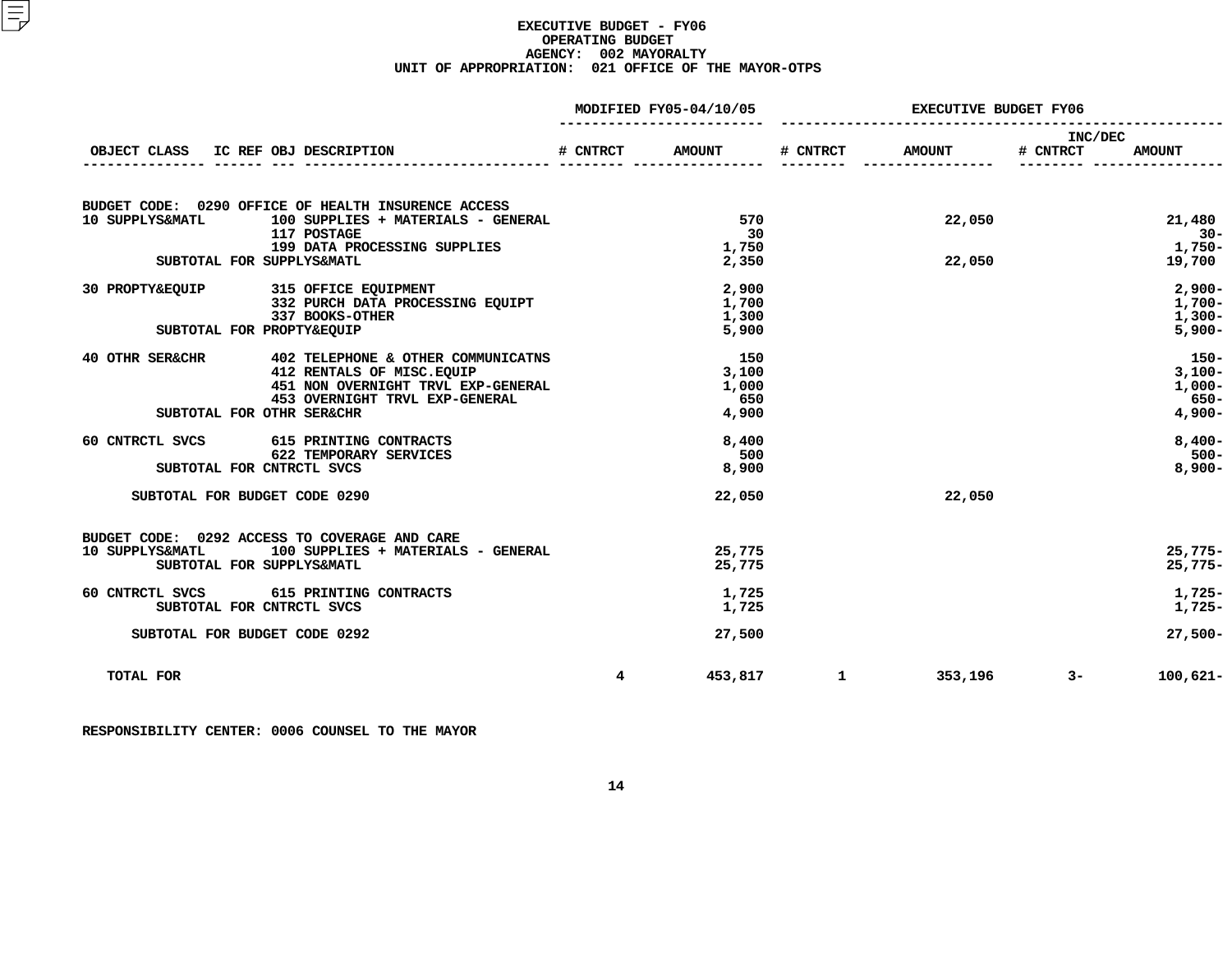|                                         |                                                                                                                                                                            | MODIFIED FY05-04/10/05 |          | EXECUTIVE BUDGET FY06 |                                             |  |  |
|-----------------------------------------|----------------------------------------------------------------------------------------------------------------------------------------------------------------------------|------------------------|----------|-----------------------|---------------------------------------------|--|--|
| OBJECT CLASS IC REF OBJ DESCRIPTION     |                                                                                                                                                                            | # CNTRCT AMOUNT        | # CNTRCT | <b>AMOUNT</b>         | <b>INC/DEC</b><br># CNTRCT<br><b>AMOUNT</b> |  |  |
| BUDGET CODE: 0230 D/M FOR LEGAL AFFAIRS |                                                                                                                                                                            |                        |          |                       |                                             |  |  |
| 10 SUPPLYS&MATL                         | 100 SUPPLIES + MATERIALS - GENERAL                                                                                                                                         | 639                    |          | 16,072                | 15,433                                      |  |  |
|                                         | 117 POSTAGE                                                                                                                                                                | 170                    |          |                       | 170-                                        |  |  |
|                                         | SUBTOTAL FOR SUPPLYS&MATL                                                                                                                                                  | 809                    |          |                       | 16,072<br>15,263                            |  |  |
|                                         |                                                                                                                                                                            | 603                    |          |                       | 603-                                        |  |  |
|                                         | 30 PROPTY&EQUIP 302 TELECOMMUNICATIONS EQUIPMENT<br>337 BOOKS-OTHER                                                                                                        | 56,645                 |          | 1,000                 | $55,645-$                                   |  |  |
|                                         | SUBTOTAL FOR PROPTY&EQUIP                                                                                                                                                  | 57,248                 |          | 1,000                 | $56,248-$                                   |  |  |
|                                         |                                                                                                                                                                            | 1,100                  |          |                       | $1,100-$                                    |  |  |
|                                         | 40 OTHR SER&CHR 403 OFFICE SERVICES<br>412 RENTALS OF MISC.EQUIP                                                                                                           | 2,372                  |          | 4,672                 | 2,300                                       |  |  |
|                                         | 414 RENTALS - LAND BLDGS & STRUCTS 49,187                                                                                                                                  |                        |          |                       | 50,774<br>1,587                             |  |  |
|                                         | <b>EXECUTE AND SUBARUMERRIT TRULE EXP-GENERAL</b><br>452 NON OVERNIGHT TRVL EXP-SPECIAL<br>453 OVERNIGHT TRVL EXP-SPECIAL<br>453 OVERNIGHT TRVL EXP-GENERAL<br>THR SER&CHR | 5,400                  |          |                       | $5,400-$                                    |  |  |
|                                         |                                                                                                                                                                            | 625                    |          | 2,500                 | 1,875                                       |  |  |
|                                         |                                                                                                                                                                            | 50                     |          |                       | 50-                                         |  |  |
|                                         |                                                                                                                                                                            | 790                    |          |                       | 790-                                        |  |  |
|                                         | SUBTOTAL FOR OTHR SER&CHR                                                                                                                                                  | 59,524                 |          | 57,946                | 1,578-                                      |  |  |
|                                         | 60 CNTRCTL SVCS 612 OFFICE EQUIPMENT MAINTENANCE                                                                                                                           | 2,850                  |          |                       | $2,850-$                                    |  |  |
|                                         | SUBTOTAL FOR CNTRCTL SVCS                                                                                                                                                  | 2,850                  |          |                       | $2,850-$                                    |  |  |
| SUBTOTAL FOR BUDGET CODE 0230           |                                                                                                                                                                            | 120,431                |          | 75,018                | $45,413-$                                   |  |  |
| TOTAL FOR COUNSEL TO THE MAYOR          |                                                                                                                                                                            | 120,431                |          | 75,018                | $45,413-$                                   |  |  |
|                                         | RESPONSIBILITY CENTER: 0007 D/M FOR PLANNING/COMMUNITY REL                                                                                                                 |                        |          |                       |                                             |  |  |
| BUDGET CODE: 0269 VETERANS AFFAIRS      |                                                                                                                                                                            |                        |          |                       |                                             |  |  |
| 10 SUPPLYS&MATL                         | 100 SUPPLIES + MATERIALS - GENERAL                                                                                                                                         | 151                    |          | 501                   | 350                                         |  |  |
|                                         | 110 FOOD & FORAGE SUPPLIES                                                                                                                                                 | 100                    |          |                       | $100 -$                                     |  |  |
|                                         | 199 DATA PROCESSING SUPPLIES                                                                                                                                               | -15                    |          | 215                   | 200                                         |  |  |
|                                         | SUBTOTAL FOR SUPPLYS&MATL                                                                                                                                                  | 266                    |          | 716                   | 450                                         |  |  |
| 30 PROPTY&EQUIP 337 BOOKS-OTHER         |                                                                                                                                                                            | 370                    |          | 50                    | $320 -$                                     |  |  |
|                                         | SUBTOTAL FOR PROPTY&EQUIP                                                                                                                                                  | 370                    |          | 50                    | $320 -$                                     |  |  |
|                                         | 40 OTHR SER&CHR 402 TELEPHONE & OTHER COMMUNICATNS                                                                                                                         | 70                     |          |                       | $70-$                                       |  |  |
|                                         |                                                                                                                                                                            |                        |          |                       |                                             |  |  |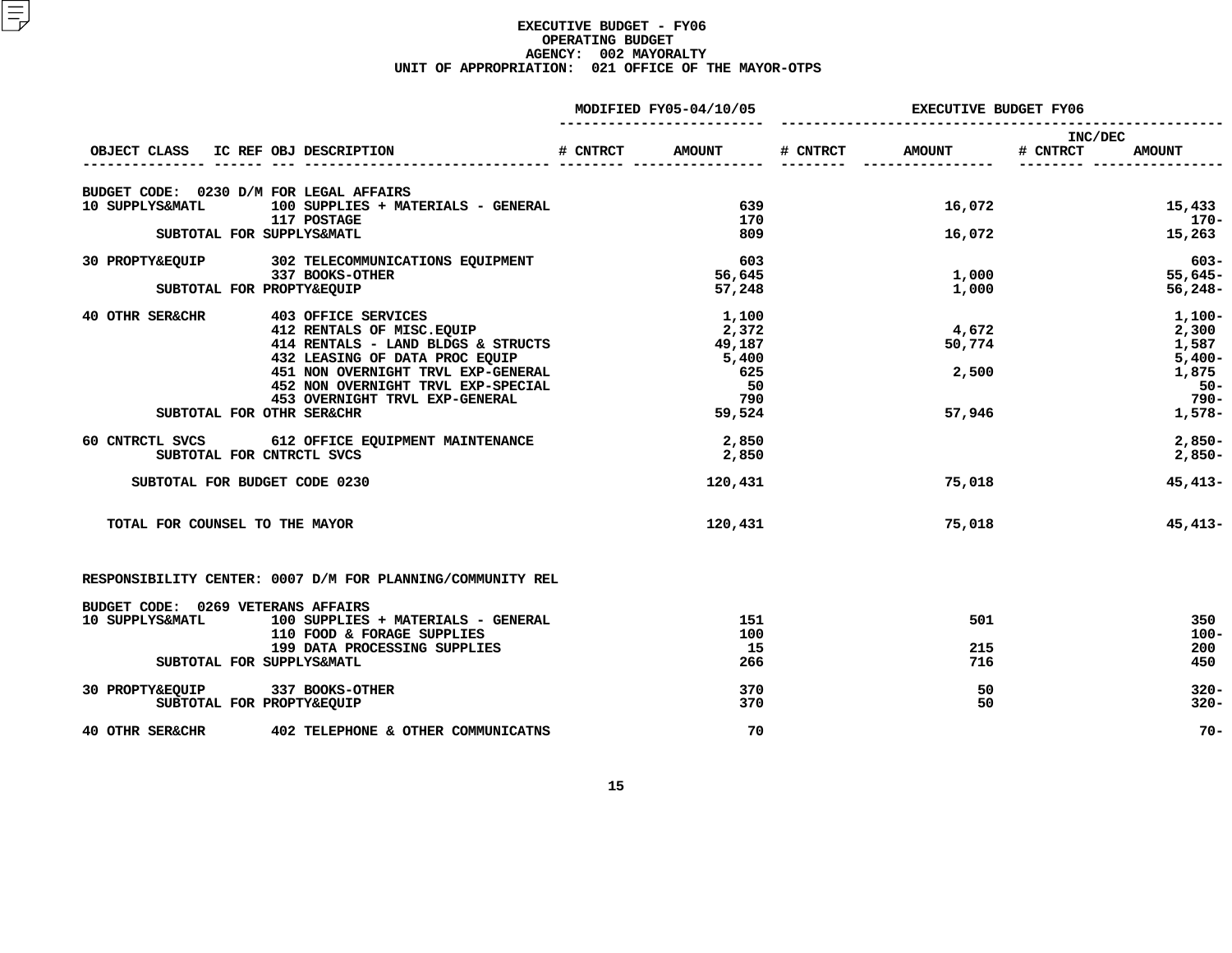|                                                                                      |                                                                                                        | MODIFIED FY05-04/10/05 |                              | <b>EXECUTIVE BUDGET FY06</b> |                     |                     |                                            |
|--------------------------------------------------------------------------------------|--------------------------------------------------------------------------------------------------------|------------------------|------------------------------|------------------------------|---------------------|---------------------|--------------------------------------------|
| OBJECT CLASS IC REF OBJ DESCRIPTION                                                  |                                                                                                        | # CNTRCT               | <b>AMOUNT</b>                | # CNTRCT                     | <b>AMOUNT</b>       | INC/DEC<br># CNTRCT | <b>AMOUNT</b>                              |
|                                                                                      | 403 OFFICE SERVICES<br>412 RENTALS OF MISC.EQUIP<br>451 NON OVERNIGHT TRVL EXP-GENERAL                 |                        | 75<br>2,337<br>60            |                              | 695<br>1,217<br>500 |                     | 620<br>1,120-<br>440                       |
| SUBTOTAL FOR OTHR SER&CHR                                                            |                                                                                                        |                        | 2,542                        |                              | 2,412               |                     | $130 -$                                    |
| SUBTOTAL FOR BUDGET CODE 0269                                                        |                                                                                                        |                        | 3,178                        |                              | 3,178               |                     |                                            |
|                                                                                      | TOTAL FOR D/M FOR PLANNING/COMMUNITY REL                                                               |                        | 3,178                        |                              | 3,178               |                     |                                            |
|                                                                                      | RESPONSIBILITY CENTER: 0011 D/M FOR FINANCE AND ECO. DEV.                                              |                        |                              |                              |                     |                     |                                            |
| BUDGET CODE: 0225 D/M ECONOMIC DEVEL<br>10 SUPPLYS&MATL<br>SUBTOTAL FOR SUPPLYS&MATL | 100 SUPPLIES + MATERIALS - GENERAL                                                                     |                        | 1,317<br>1,317               |                              | 2,000<br>2,000      |                     | 683<br>683                                 |
| 30 PROPTY&EQUIP 337 BOOKS-OTHER<br>SUBTOTAL FOR PROPTY&EQUIP                         |                                                                                                        |                        | 7,353<br>7,353               |                              |                     |                     | $7,353-$<br>$7,353-$                       |
| 40 OTHR SER&CHR<br>SUBTOTAL FOR OTHR SER&CHR                                         | 402 TELEPHONE & OTHER COMMUNICATNS<br>432 LEASING OF DATA PROC EQUIP<br>453 OVERNIGHT TRVL EXP-GENERAL |                        | 100<br>3,900<br>350<br>4,350 |                              |                     |                     | $100 -$<br>$3,900-$<br>$350 -$<br>$4,350-$ |
| SUBTOTAL FOR BUDGET CODE 0225                                                        |                                                                                                        |                        | 13,020                       |                              | 2,000               |                     | 11,020-                                    |
|                                                                                      | TOTAL FOR D/M FOR FINANCE AND ECO. DEV.                                                                |                        | 13,020                       |                              | 2,000               |                     | $11,020 -$                                 |
|                                                                                      | RESPONSIBILITY CENTER: 0028 D/M FOR OPERATIONS                                                         |                        |                              |                              |                     |                     |                                            |
| 10 SUPPLYS&MATL<br>SUBTOTAL FOR SUPPLYS&MATL                                         | BUDGET CODE: 0207 OFFICE OF EMERGENCY MGMT (USAR)<br>100 SUPPLIES + MATERIALS - GENERAL<br>117 POSTAGE |                        | 136,750<br>30,050<br>166,800 |                              |                     |                     | 136,750-<br>$30,050 -$<br>$166,800 -$      |
| 40 OTHR SER&CHR                                                                      | 451 NON OVERNIGHT TRVL EXP-GENERAL                                                                     |                        | 3,200                        |                              |                     |                     | $3,200-$                                   |
|                                                                                      |                                                                                                        |                        |                              |                              |                     |                     |                                            |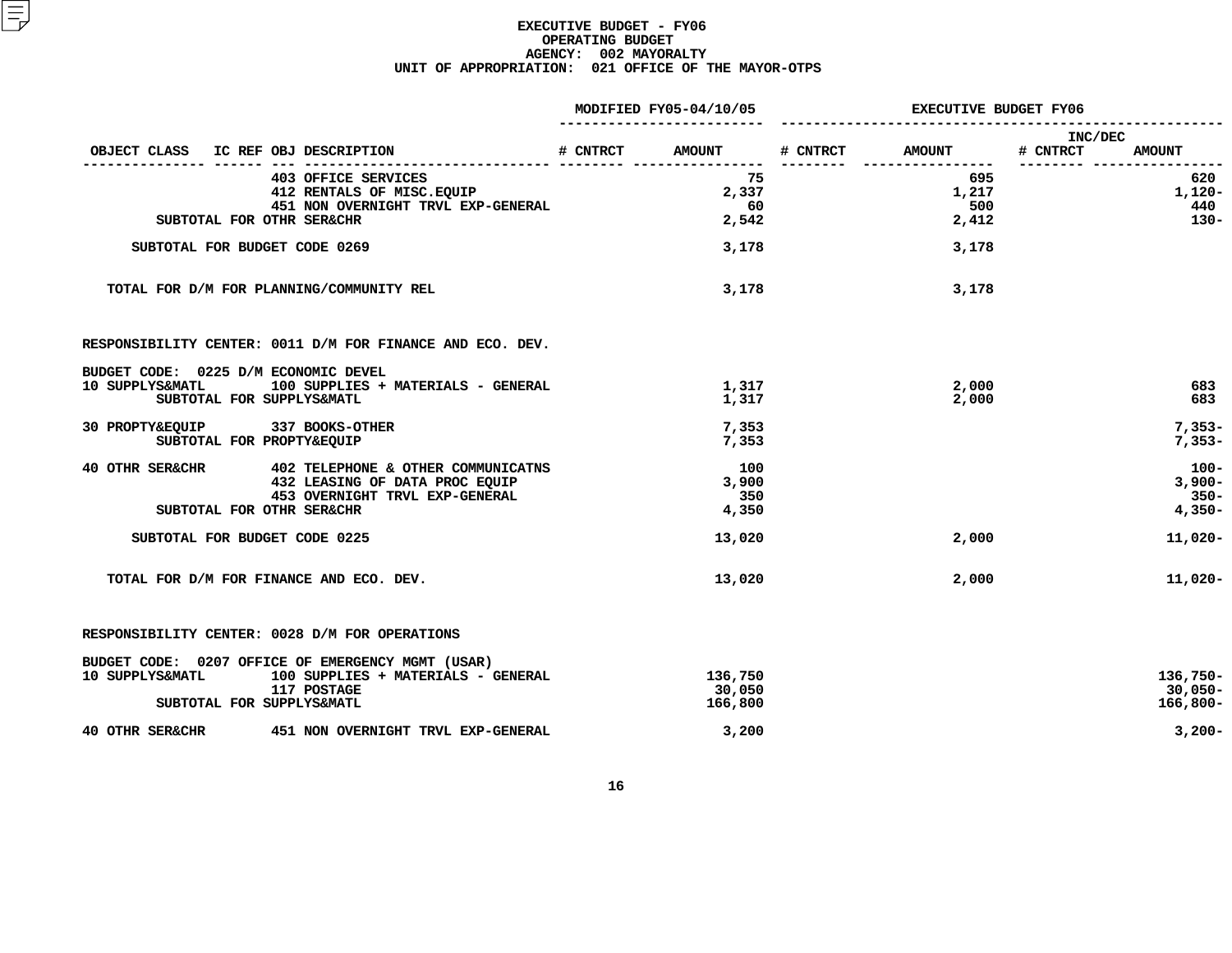|                                       |                                                                      | MODIFIED FY05-04/10/05 |          | <b>EXECUTIVE BUDGET FY06</b> |                                      |
|---------------------------------------|----------------------------------------------------------------------|------------------------|----------|------------------------------|--------------------------------------|
|                                       | OBJECT CLASS IC REF OBJ DESCRIPTION                                  | # CNTRCT AMOUNT        | # CNTRCT | <b>AMOUNT</b>                | INC/DEC<br># CNTRCT<br><b>AMOUNT</b> |
|                                       | SUBTOTAL FOR OTHR SER&CHR                                            | 3,200                  |          |                              | --------- ------------<br>$3,200-$   |
|                                       | SUBTOTAL FOR BUDGET CODE 0207                                        | 170,000                |          |                              | 170,000-                             |
|                                       | BUDGET CODE: 0220 OFF OF INTGGOVERNMENT AFFAIRS                      |                        |          |                              |                                      |
| 10 SUPPLYS&MATL                       | 100 SUPPLIES + MATERIALS - GENERAL                                   | 9,067                  |          | 8,000                        | $1,067-$                             |
|                                       | <b>117 POSTAGE</b>                                                   | 1,715                  |          | 3,000                        | 1,285                                |
|                                       | SUBTOTAL FOR SUPPLYS&MATL                                            | 10,782                 |          | 11,000                       | 218                                  |
| 30 PROPTY&EQUIP                       | 302 TELECOMMUNICATIONS EQUIPMENT                                     | 2,950                  |          |                              | $2,950-$                             |
|                                       | 315 OFFICE EQUIPMENT                                                 | 150                    |          |                              | $150 -$                              |
|                                       | 319 SECURITY EQUIPMENT                                               |                        | 493      |                              | $493-$                               |
|                                       | 337 BOOKS-OTHER                                                      | 47,554                 |          | 10,000                       | $37,554-$                            |
|                                       | SUBTOTAL FOR PROPTY&EQUIP                                            | 51,147                 |          | 10,000                       | 41,147-                              |
| 40 OTHR SER&CHR                       | 400 CONTRACTUAL SERVICES-GENERAL                                     | 185                    |          |                              | - 185-                               |
|                                       | 402 TELEPHONE & OTHER COMMUNICATNS                                   | 22,439                 |          | 17,439                       | $5,000-$                             |
|                                       | 403 OFFICE SERVICES<br>412 RENTALS OF MISC.EQUIP<br>414 RENTALS      | 286,157                |          | 2,000                        | 284,157-                             |
|                                       |                                                                      | 1,600                  |          |                              | $1,600-$                             |
|                                       | $414$ RENTALS - LAND BLDGS & STRUCTS 353,592                         |                        |          | 353,790                      | 198                                  |
|                                       | 417 ADVERTISING                                                      | 22,540                 |          | 32,000                       | 9,460                                |
|                                       | 432 LEASING OF DATA PROC EQUIP                                       | 49,700                 |          | 17,340                       | 32,360-                              |
|                                       | 451 NON OVERNIGHT TRVL EXP-GENERAL<br>453 OVERNIGHT TRVL EXP-GENERAL | 1,740                  |          | 4,400                        | 2,660                                |
|                                       | 453 OVERNIGHT TRVL EXP-GENERAL<br>454 OVERNIGHT TRVL EXP-SPECIAL     | 42,119<br>478          |          | 28,700<br>5,000              | 13,419-<br>4,522                     |
|                                       | SUBTOTAL FOR OTHR SER&CHR                                            | 780,550                |          | 460,669                      | 319,881-                             |
|                                       |                                                                      |                        |          |                              |                                      |
| 60 CNTRCTL SVCS                       | 612 OFFICE EQUIPMENT MAINTENANCE                                     | 2,784                  |          |                              | $2,784-$                             |
|                                       | 615 PRINTING CONTRACTS                                               |                        |          | 540                          | 540                                  |
|                                       | 622 TEMPORARY SERVICES                                               | 1,400                  |          |                              | $1,400-$                             |
|                                       | 671 TRAINING PRGM CITY EMPLOYEES                                     | 810                    |          |                              | $810 -$                              |
|                                       | SUBTOTAL FOR CNTRCTL SVCS                                            | 4,994                  |          | 540                          | $4,454-$                             |
|                                       | SUBTOTAL FOR BUDGET CODE 0220                                        | 847,473                |          | 482,209                      | $365, 264 -$                         |
| BUDGET CODE: 0240 OFFICE OF CONTRACTS |                                                                      |                        |          |                              |                                      |
| 10 SUPPLYS&MATL                       | 100 SUPPLIES + MATERIALS - GENERAL                                   | 7,389                  |          | 17,163                       | 9,774                                |
|                                       | 110 FOOD & FORAGE SUPPLIES                                           |                        | 800      |                              | $800 -$                              |
|                                       | 117 POSTAGE                                                          |                        | 20       |                              | $20 -$                               |
|                                       |                                                                      |                        |          |                              |                                      |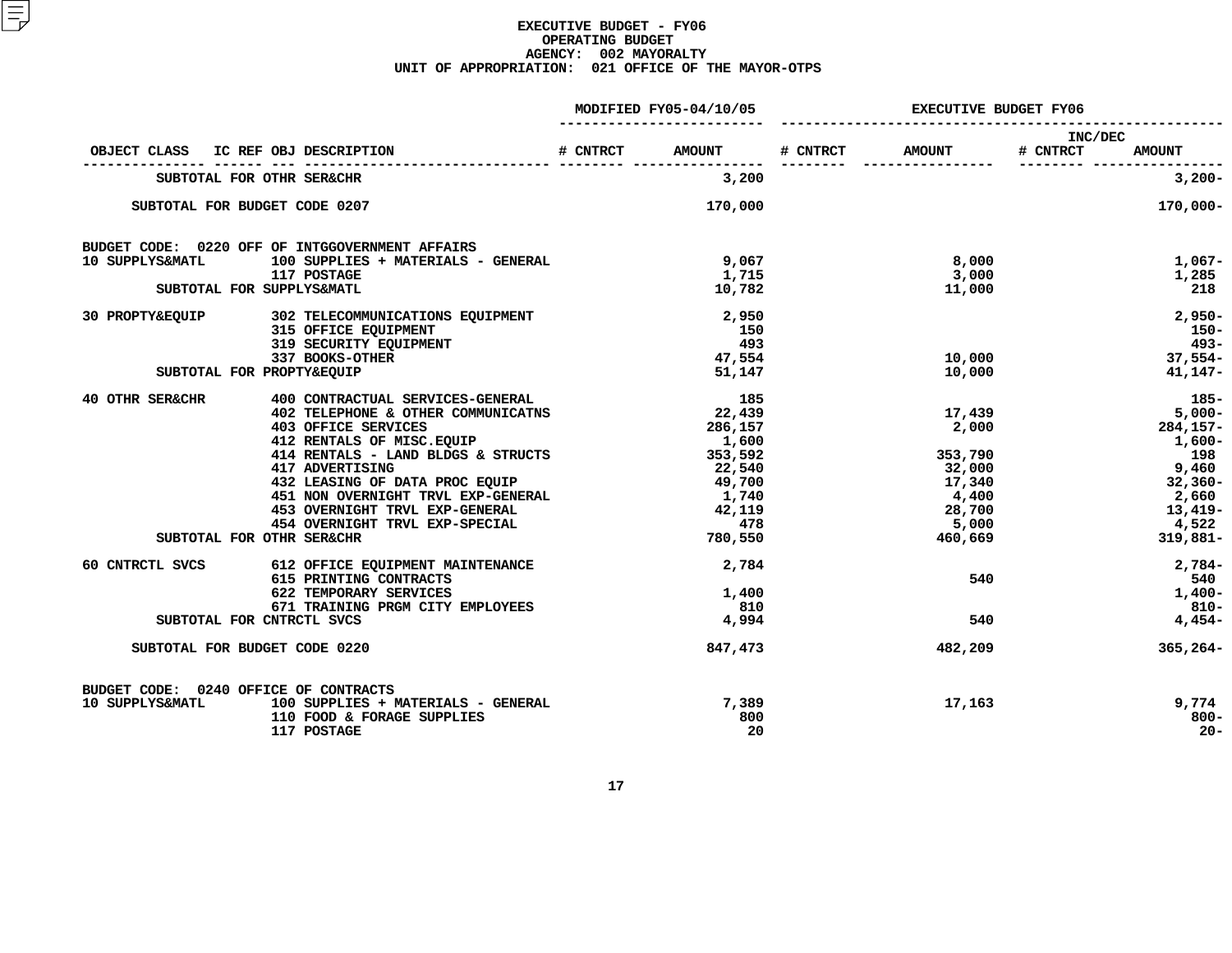|                              |                           |  |                                              |              | MODIFIED FY05-04/10/05  |               | <b>EXECUTIVE BUDGET FY06</b> |                     |               |
|------------------------------|---------------------------|--|----------------------------------------------|--------------|-------------------------|---------------|------------------------------|---------------------|---------------|
| OBJECT CLASS                 |                           |  |                                              |              |                         | # CNTRCT      | <b>AMOUNT</b>                | INC/DEC<br># CNTRCT | <b>AMOUNT</b> |
|                              |                           |  | 199 DATA PROCESSING SUPPLIES                 |              | 3,000                   |               | 3,000                        |                     |               |
|                              |                           |  | SUBTOTAL FOR SUPPLYS&MATL                    |              | 11,209                  |               | 20,163                       |                     | 8,954         |
| 30 PROPTY&EQUIP              |                           |  | 300 EQUIPMENT GENERAL                        |              | 500                     |               | 500                          |                     |               |
|                              |                           |  | 302 TELECOMMUNICATIONS EQUIPMENT             |              | 224                     |               |                              |                     | $224-$        |
|                              |                           |  | <b>314 OFFICE FURITURE</b>                   |              | 2,500                   |               | 2,500                        |                     |               |
|                              |                           |  | 315 OFFICE EQUIPMENT                         |              | 2,770                   |               | 2,770                        |                     |               |
|                              |                           |  | 332 PURCH DATA PROCESSING EQUIPT             |              | 3,000                   |               | 3,000                        |                     |               |
|                              |                           |  | 337 BOOKS-OTHER                              |              | 4,700                   |               | 1,100                        |                     | $3,600-$      |
|                              |                           |  | 338 LIBRARY BOOKS                            |              | 5,250                   |               | 5,250                        |                     |               |
|                              | SUBTOTAL FOR PROPTY&EQUIP |  |                                              |              | 18,944                  |               | 15,120                       |                     | $3,824-$      |
| 40 OTHR SER&CHR              |                           |  | 400 CONTRACTUAL SERVICES-GENERAL             |              | 4,000                   |               | 4,000                        |                     |               |
|                              |                           |  | 402 TELEPHONE & OTHER COMMUNICATNS           |              | 1,887                   |               | 1,887                        |                     |               |
|                              |                           |  | <b>403 OFFICE SERVICES</b>                   |              | 14,908                  |               | 708                          |                     | 14,200-       |
|                              |                           |  | 412 RENTALS OF MISC.EQUIP<br>417 ADVERTISING |              | 10,650                  |               | 17,750                       |                     | 7,100         |
|                              |                           |  |                                              |              | 1,100                   |               | 1,100                        |                     |               |
|                              |                           |  | 432 LEASING OF DATA PROC EQUIP               |              | 11,030                  |               |                              |                     | $11,030-$     |
|                              |                           |  | 451 NON OVERNIGHT TRVL EXP-GENERAL           |              | 2,091                   |               | 2,091                        |                     |               |
|                              |                           |  | 452 NON OVERNIGHT TRVL EXP-SPECIAL           |              | 2,000                   |               | 2,000                        |                     |               |
|                              |                           |  | 453 OVERNIGHT TRVL EXP-GENERAL               |              | 200                     |               |                              |                     | $200 -$       |
|                              |                           |  | 454 OVERNIGHT TRVL EXP-SPECIAL               |              | 1,000                   |               | 1,000                        |                     |               |
|                              |                           |  | SUBTOTAL FOR OTHR SER&CHR                    |              | 48,866                  |               | 30,536                       |                     | 18,330-       |
| 60 CNTRCTL SVCS              |                           |  | 612 OFFICE EQUIPMENT MAINTENANCE 1 1 7,000   |              |                         | $\mathbf{1}$  | 7,000                        |                     |               |
|                              |                           |  | 615 PRINTING CONTRACTS                       | $\mathbf{1}$ |                         | $\mathbf 1$   | 20,400                       |                     | 14,200        |
|                              |                           |  | 622 TEMPORARY SERVICES                       |              | $6,200$<br>9,800<br>340 |               | 8,800                        |                     | 1,000-        |
|                              |                           |  | 678 PAYMENTS TO DELEGATE AGENCIES            |              |                         | $\frac{1}{1}$ | 340                          |                     |               |
|                              |                           |  | 686 PROF SERV OTHER                          | $\mathbf{1}$ |                         |               | $1,100$ $1,100$              |                     |               |
|                              |                           |  | SUBTOTAL FOR CNTRCTL SVCS                    | 5            | 24,440                  |               | 37,640                       |                     | 13,200        |
|                              |                           |  | SUBTOTAL FOR BUDGET CODE 0240                | 5            | 103,459                 | $5^{\circ}$   | 103,459                      |                     |               |
| TOTAL FOR D/M FOR OPERATIONS |                           |  |                                              | 5            | 1,120,932               | 5             | 585,668                      |                     | 535,264-      |
|                              |                           |  |                                              |              |                         |               |                              |                     |               |

# **RESPONSIBILITY CENTER: <sup>0045</sup> DIRECTOR OF COMMUNICATION**

**BUDGET CODE: <sup>0227</sup> PRESS OFFICE**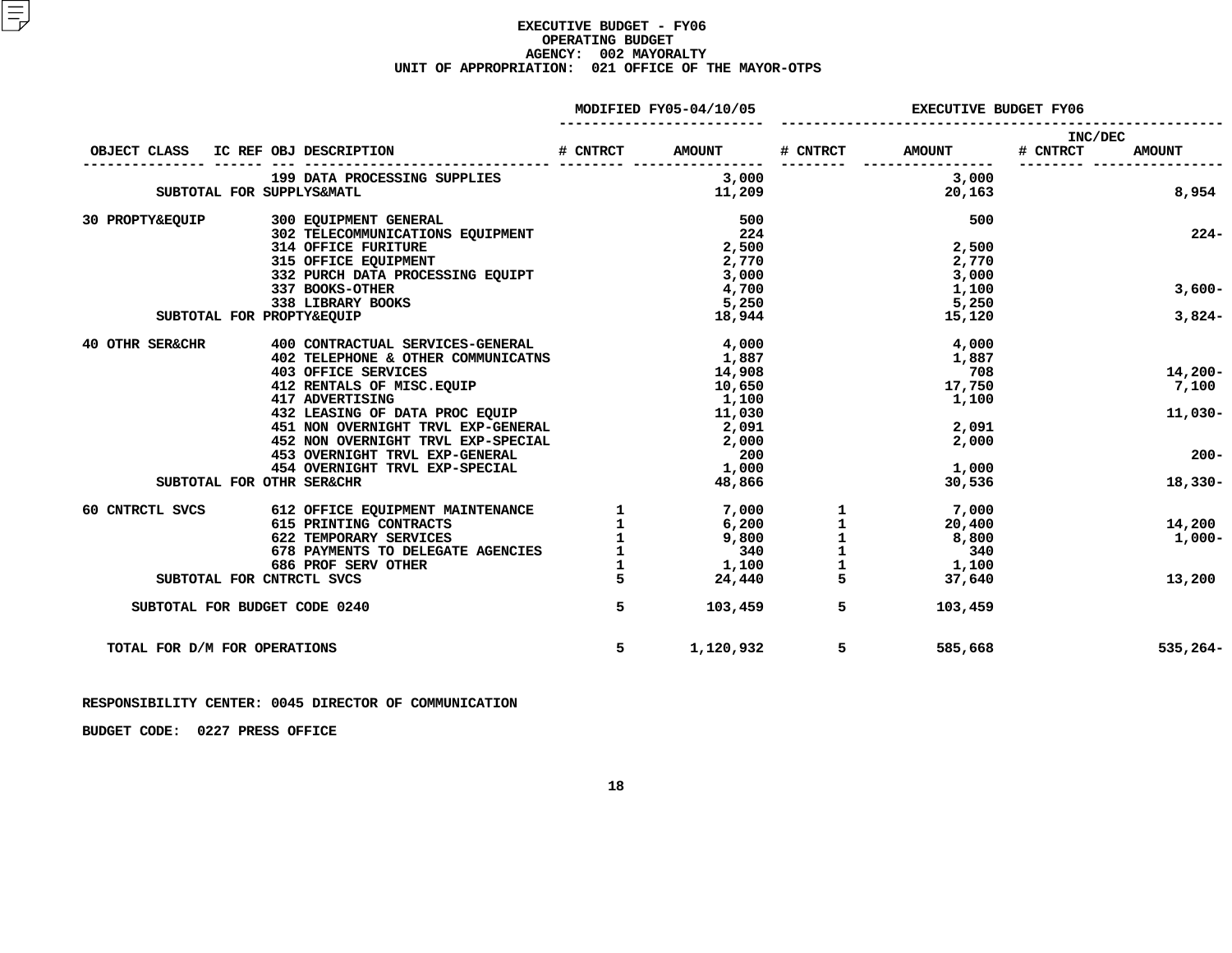|                                    |                                | <b>EXECUTIVE BUDGET FY06</b>                                                       |                   |                                         |                                                                                                                         |  |
|------------------------------------|--------------------------------|------------------------------------------------------------------------------------|-------------------|-----------------------------------------|-------------------------------------------------------------------------------------------------------------------------|--|
| # CNTRCT                           | <b>AMOUNT</b>                  | # CNTRCT                                                                           | <b>AMOUNT</b>     | # CNTRCT                                | <b>AMOUNT</b>                                                                                                           |  |
|                                    | 28,140                         |                                                                                    | 44,000            |                                         | 15,860<br>- 70-                                                                                                         |  |
|                                    | 350                            |                                                                                    |                   |                                         | 1,150                                                                                                                   |  |
|                                    |                                |                                                                                    |                   |                                         | 16,940                                                                                                                  |  |
|                                    | 7,500                          |                                                                                    |                   |                                         | 2,500-                                                                                                                  |  |
|                                    |                                |                                                                                    |                   |                                         | 2,530                                                                                                                   |  |
|                                    |                                |                                                                                    |                   |                                         | $900 -$                                                                                                                 |  |
|                                    |                                |                                                                                    |                   |                                         | $86,455-$                                                                                                               |  |
|                                    |                                |                                                                                    |                   |                                         | $87,325-$                                                                                                               |  |
|                                    |                                |                                                                                    | 56,930            |                                         | 51,185                                                                                                                  |  |
|                                    | 43,700                         |                                                                                    |                   |                                         | 43,700-                                                                                                                 |  |
| 451 NON OVERNIGHT TRVL EXP-GENERAL | 140                            |                                                                                    | 500               |                                         | 360                                                                                                                     |  |
|                                    |                                |                                                                                    |                   |                                         | $2,380-$                                                                                                                |  |
|                                    | 51,965                         |                                                                                    | 57,430            |                                         | 5,465                                                                                                                   |  |
|                                    |                                | $\mathbf{1}$                                                                       |                   | $\mathbf{1}$                            | 2,495                                                                                                                   |  |
|                                    | 3,250                          |                                                                                    | 2,000             |                                         | 1,250-                                                                                                                  |  |
|                                    | 25                             |                                                                                    | 6,000             |                                         | 5,975                                                                                                                   |  |
|                                    |                                |                                                                                    |                   |                                         | 3,000                                                                                                                   |  |
|                                    | 3,275                          | $\mathbf{1}$                                                                       |                   |                                         | 10,220                                                                                                                  |  |
|                                    | 183,425                        | $\mathbf{1}$                                                                       |                   | $\mathbf{1}$                            | $54,700 -$                                                                                                              |  |
|                                    |                                |                                                                                    |                   | $\mathbf{1}$                            | $54,700-$                                                                                                               |  |
|                                    |                                |                                                                                    |                   |                                         |                                                                                                                         |  |
|                                    |                                |                                                                                    |                   |                                         |                                                                                                                         |  |
|                                    | 41,155                         |                                                                                    | 41,155            |                                         |                                                                                                                         |  |
|                                    | 5,600                          |                                                                                    | 169,868           |                                         | 164,268                                                                                                                 |  |
|                                    | 23,956                         |                                                                                    | 36,506            |                                         | 12,550                                                                                                                  |  |
|                                    | 8,100                          |                                                                                    | 22,232            |                                         | 14,132                                                                                                                  |  |
|                                    | 4,144                          |                                                                                    | 17,844            |                                         | 13,700                                                                                                                  |  |
|                                    | 18,200                         |                                                                                    | 11,500            |                                         | 6,700-                                                                                                                  |  |
|                                    | 101,155                        |                                                                                    | 299,105           |                                         | 197,950                                                                                                                 |  |
|                                    | 432 LEASING OF DATA PROC EQUIP | MODIFIED FY05-04/10/05<br>70<br>2,970<br>900<br>88,255<br>99,625<br>5,745<br>2,380 | 28,560<br>183,425 | 12,300<br>$1 \quad \cdots \quad \cdots$ | INC/DEC<br>1,500<br>45,500<br>5,000<br>5,500<br>1,800<br>2,495<br>3,000<br>13,495<br>$\mathbf{1}$<br>128,725<br>128,725 |  |

**DATA PROCESSING SUPPLIES 18,200 11,500 6,700-**

**FOR SUPPLYS&MATL 101,155 299,105 197,950**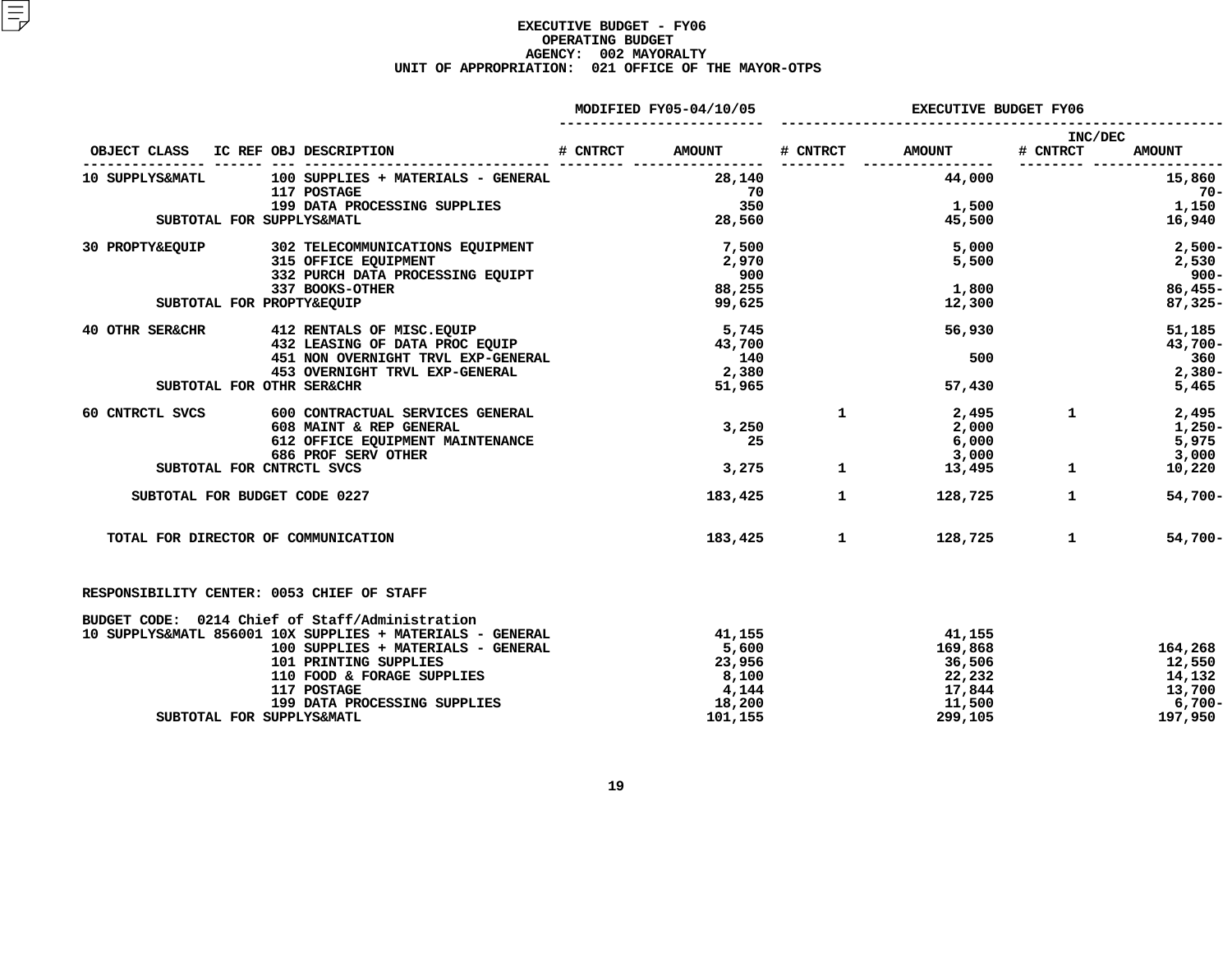|                 |  |                                                                                                                                                                     |   | MODIFIED FY05-04/10/05 | <b>EXECUTIVE BUDGET FY06</b>                                              |                     |                            |
|-----------------|--|---------------------------------------------------------------------------------------------------------------------------------------------------------------------|---|------------------------|---------------------------------------------------------------------------|---------------------|----------------------------|
|                 |  |                                                                                                                                                                     |   |                        | # CNTRCT AMOUNT                                                           | INC/DEC<br># CNTRCT | <b>AMOUNT</b>              |
|                 |  |                                                                                                                                                                     |   |                        | ----------------                                                          |                     | _________ ________________ |
| 30 PROPTY&EQUIP |  | 300 EQUIPMENT GENERAL                                                                                                                                               |   | 710                    | 5,000                                                                     |                     | 4,290                      |
|                 |  |                                                                                                                                                                     |   |                        | $10,500$<br>$3,491$                                                       |                     | $2,000-$                   |
|                 |  |                                                                                                                                                                     |   |                        |                                                                           |                     |                            |
|                 |  |                                                                                                                                                                     |   |                        |                                                                           |                     | 28,500 28,453              |
|                 |  |                                                                                                                                                                     |   |                        |                                                                           |                     | 1,700-                     |
|                 |  |                                                                                                                                                                     |   |                        | 22,000                                                                    |                     | 20,000                     |
|                 |  |                                                                                                                                                                     |   |                        | 29,100<br>1,000                                                           |                     | 14,778                     |
|                 |  |                                                                                                                                                                     |   |                        |                                                                           |                     | 1,500-                     |
|                 |  | SUBTOTAL FOR PROPTY&EQUIP                                                                                                                                           |   |                        | 99,591 2001                                                               |                     | 62,321                     |
|                 |  | 40 OTHR SER&CHR 858001 40B TELEPHONE & OTHER COMMUNICATNS 905,788                                                                                                   |   |                        | 905,788                                                                   |                     |                            |
|                 |  |                                                                                                                                                                     |   |                        | 1,900                                                                     |                     | 1,893                      |
|                 |  |                                                                                                                                                                     |   |                        | 6,142                                                                     |                     |                            |
|                 |  |                                                                                                                                                                     |   |                        | 39,436<br>82,500                                                          |                     | 39,057                     |
|                 |  |                                                                                                                                                                     |   |                        |                                                                           |                     | 72,000                     |
|                 |  |                                                                                                                                                                     |   |                        | 913                                                                       |                     |                            |
|                 |  |                                                                                                                                                                     |   |                        | 3,000                                                                     |                     | 2,500                      |
|                 |  |                                                                                                                                                                     |   |                        |                                                                           | 467,086             | 65,177                     |
|                 |  |                                                                                                                                                                     |   |                        | 155                                                                       |                     |                            |
|                 |  |                                                                                                                                                                     |   |                        | 42,740                                                                    |                     |                            |
|                 |  |                                                                                                                                                                     |   |                        | 31,000                                                                    |                     | 22,150                     |
|                 |  |                                                                                                                                                                     |   |                        | 27,268                                                                    |                     | 27,000                     |
|                 |  |                                                                                                                                                                     |   |                        | 20,000                                                                    |                     | 14,875                     |
|                 |  |                                                                                                                                                                     |   |                        | 29,000<br>$29,000$<br>1,656,928                                           |                     | 23,100                     |
|                 |  | SUBTOTAL FOR OTHR SER&CHR                                                                                                                                           |   |                        |                                                                           |                     | 267,752                    |
| 60 CNTRCTL SVCS |  | $\begin{array}{lllllll} 608 & \text{MAINT & \& REP & \text{GENERAL} & & & 1 & & 1,500 \\ 612 & \text{OFFICE EQUIPMENT & MAINTENANCE} & & & & 16,000 \\ \end{array}$ |   |                        | $\begin{array}{ccc} 1 & & 4,000 \\ 6 & & 22,000 \\ 3,000 & & \end{array}$ |                     | 2,500                      |
|                 |  |                                                                                                                                                                     |   |                        |                                                                           |                     | 6,000                      |
|                 |  | 615 PRINTING CONTRACTS                                                                                                                                              |   |                        | $\frac{1}{1}$ $\frac{3,000}{34,750}$                                      | $\mathbf{1}$        | 3,000                      |
|                 |  | 622 TEMPORARY SERVICES                                                                                                                                              |   |                        |                                                                           |                     | 34,400                     |
|                 |  | 671 TRAINING PRGM CITY EMPLOYEES                                                                                                                                    |   |                        |                                                                           |                     | 24,210                     |
|                 |  | 684 PROF SERV COMPUTER SERVICES                                                                                                                                     |   |                        |                                                                           | $\mathbf{1}$        | 2,000                      |
|                 |  | 686 PROF SERV OTHER                                                                                                                                                 |   |                        |                                                                           |                     | 4,295-                     |
|                 |  | SUBTOTAL FOR CNTRCTL SVCS                                                                                                                                           | 9 | 4,295<br>23,935        | 91,750<br>$11$ and $11$                                                   | $2^{\circ}$         | 67,815                     |
|                 |  | 70 FXD MIS CHGS 856001 79D TRAINING CITY EMPLOYEES<br>794 TRAINING CITY EMPLOYEES<br>797 TIP JIE GUIG CITY EMPLOYEES                                                |   | 1,750                  | 1,750                                                                     |                     |                            |
|                 |  |                                                                                                                                                                     |   | 750                    |                                                                           |                     | $750 -$                    |
|                 |  | SUBTOTAL FOR FXD MIS CHGS                                                                                                                                           |   | 2,500                  |                                                                           | 1,750               | $750 -$                    |
|                 |  | SUBTOTAL FOR BUDGET CODE 0214                                                                                                                                       | 9 | 1,554,036              | 2,149,124                                                                 | $\overline{2}$      | 595,088                    |
|                 |  |                                                                                                                                                                     |   |                        |                                                                           |                     |                            |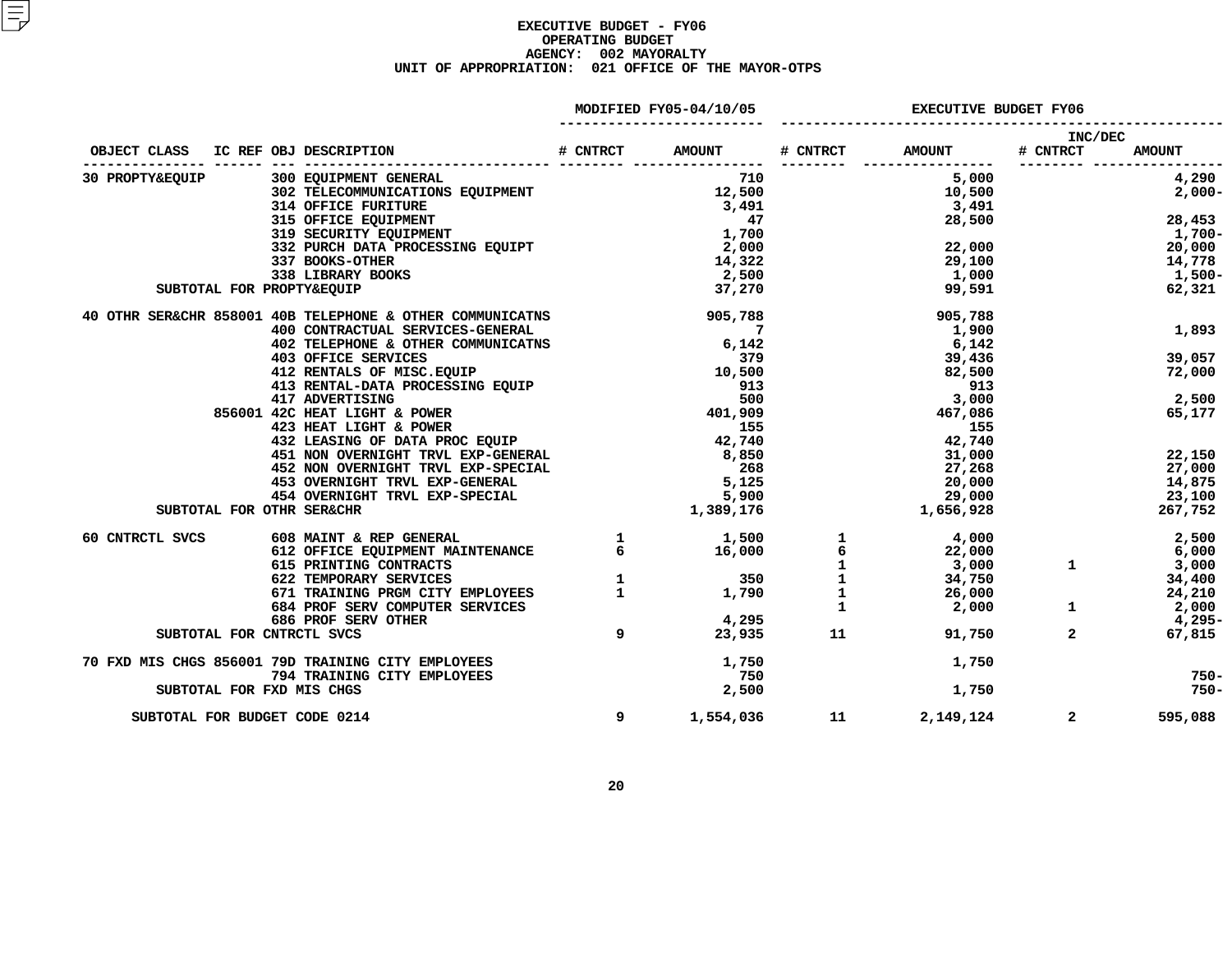|                                                                                                                                       |          | MODIFIED FY05-04/10/05 | <b>EXECUTIVE BUDGET FY06</b> |               |          |                      |  |
|---------------------------------------------------------------------------------------------------------------------------------------|----------|------------------------|------------------------------|---------------|----------|----------------------|--|
|                                                                                                                                       |          |                        |                              |               | INC/DEC  |                      |  |
| OBJECT CLASS<br>IC REF OBJ DESCRIPTION                                                                                                | # CNTRCT | <b>AMOUNT</b>          | # CNTRCT                     | <b>AMOUNT</b> | # CNTRCT | <b>AMOUNT</b>        |  |
| 0298 RECORDS MANAGEMENT GRANT<br>BUDGET CODE:<br>40 OTHR SER&CHR 860001 40X CONTRACTUAL SERVICES-GENERAL<br>SUBTOTAL FOR OTHR SER&CHR |          | 4,035<br>4,035         |                              |               |          | $4,035-$<br>$4,035-$ |  |
| SUBTOTAL FOR BUDGET CODE 0298                                                                                                         |          | 4,035                  |                              |               |          | $4,035-$             |  |
| TOTAL FOR CHIEF OF STAFF                                                                                                              | 9        | 1,558,071              | 11                           | 2,149,124     | 2        | 591,053              |  |
| TOTAL FOR OFFICE OF THE MAYOR-OTPS                                                                                                    | 18       | 3,452,874              | 18                           | 3,296,909     |          | $155,965-$           |  |
|                                                                                                                                       |          |                        |                              |               |          |                      |  |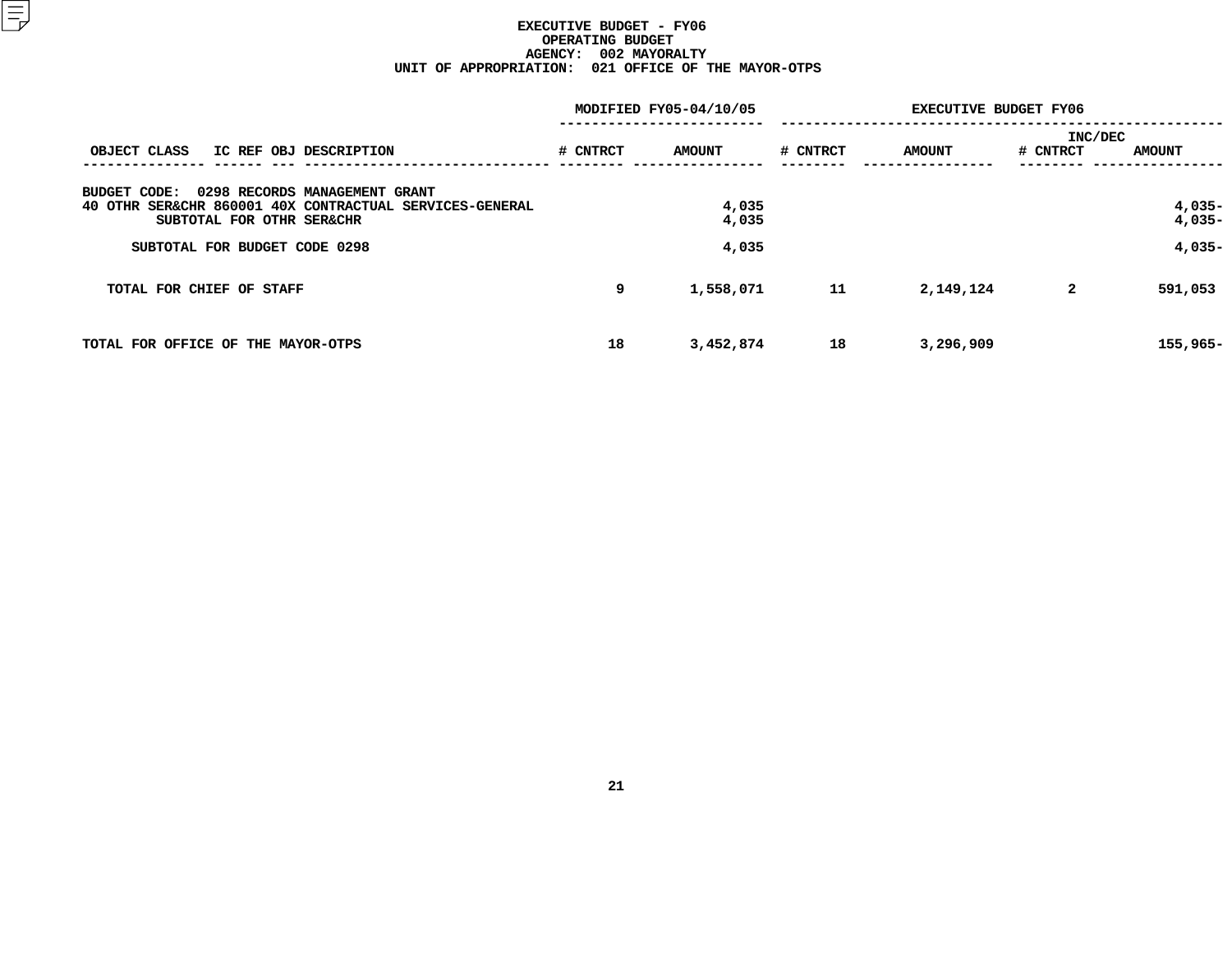#### **EXECUTIVE BUDGET - FY06** UNIT OF APPROPRIATION SUMMARY **OF APPROPRIATION SUMMARY AGENCY:**

| 002 MAYORALTY<br><b>AGENCY:</b>                        |                         |                         |                         |                      |               |  |  |  |  |  |  |
|--------------------------------------------------------|-------------------------|-------------------------|-------------------------|----------------------|---------------|--|--|--|--|--|--|
| 021 OFFICE OF THE MAYOR-OTPS<br>UNIT OF APPROPRIATION: |                         |                         |                         |                      |               |  |  |  |  |  |  |
|                                                        |                         | <b>CURRENT MODIFIED</b> | <b>EXECUTIVE BUDGET</b> |                      |               |  |  |  |  |  |  |
| OFFICE OF THE MAYOR-OTPS                               | INTRACITY \$            | <b>BUDGET AMOUNT</b>    | INTRACITY \$            | <b>BUDGET AMOUNT</b> | $INC/DEC$ (-) |  |  |  |  |  |  |
| TOTALS FOR OPERATING BUDGET                            | 3,452,874<br>1,354,637  |                         | 1,415,779               | 3,296,909            | $155,965 -$   |  |  |  |  |  |  |
| FINANCIAL PLAN SAVINGS                                 |                         |                         |                         |                      |               |  |  |  |  |  |  |
| <b>APPROPRIATION</b>                                   |                         | 3,452,874               |                         | 3,296,909            | $155,965 -$   |  |  |  |  |  |  |
| FUNDING SUMMARY                                        | <b>CURRENT MODIFIED</b> | <b>EXECUTIVE BUDGET</b> | $INC/DEC$ (-)           |                      |               |  |  |  |  |  |  |

| FUNDING SUMMARY<br>------------                       | <b>CURRENT MODIFIED</b> | <b>EXECUTIVE BUDGET</b> | $INC/DEC$ (-)             |
|-------------------------------------------------------|-------------------------|-------------------------|---------------------------|
| CITY<br>OTHER CATEGORICAL<br>CAPITAL FUNDS - I.F.A.   | 3,157,897<br>28,892     | 3,274,859               | 116,962<br>28,892-        |
| <b>STATE</b>                                          | 4,035                   |                         | $4,035-$                  |
| FEDERAL - C.D.<br>FEDERAL - OTHER<br>INTRA-CITY SALES | 170,000<br>92,050       | 22,050                  | $170,000 -$<br>$70,000 -$ |
| TOTAL                                                 | 3,452,874               | 3,296,909               | $155,965-$                |
|                                                       |                         |                         |                           |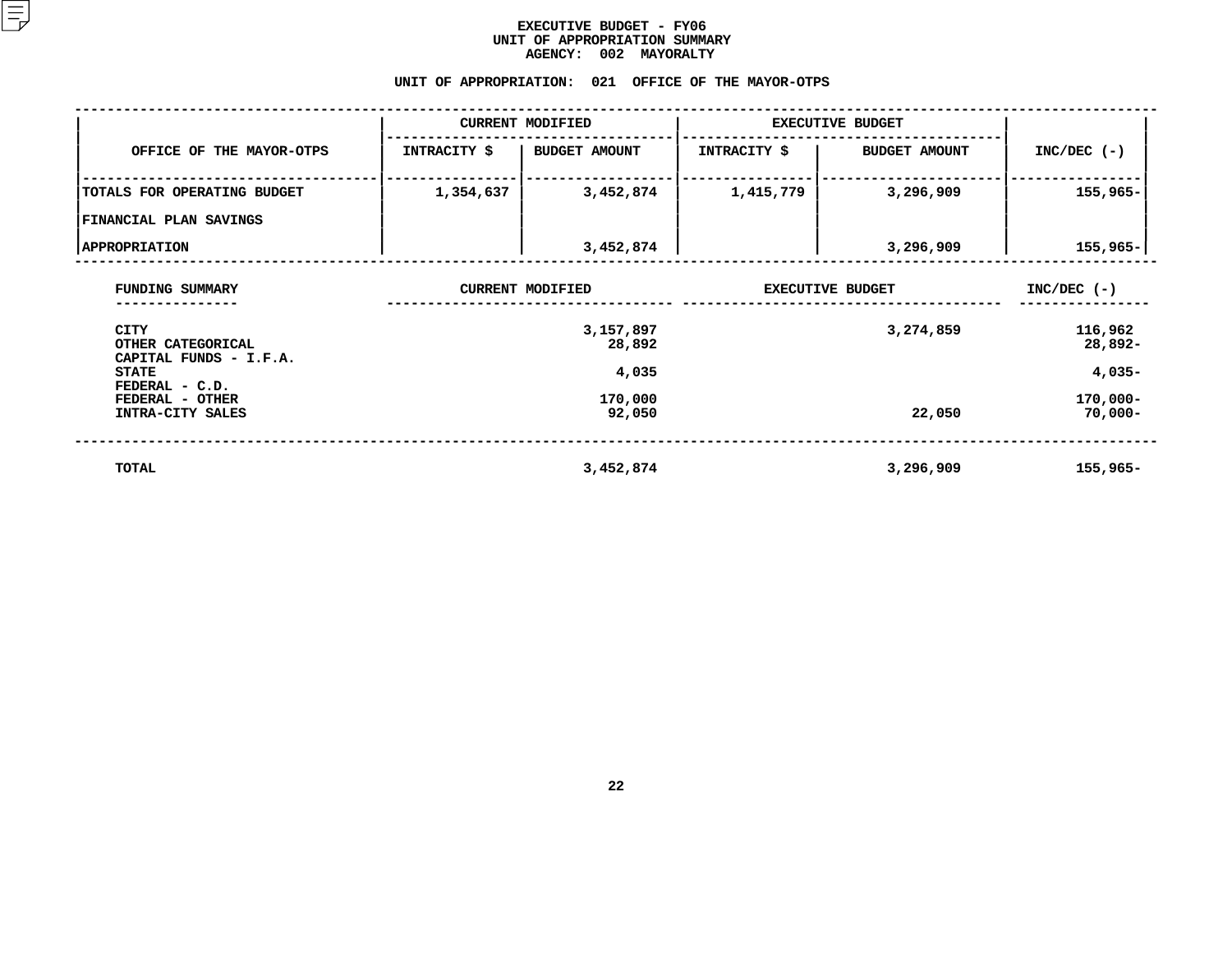|                                                                                                                                    |                   | MODIFIED FY05-04/10/05                             | EXECUTIVE BUDGET FY06 |                                                        |                  |               |  |
|------------------------------------------------------------------------------------------------------------------------------------|-------------------|----------------------------------------------------|-----------------------|--------------------------------------------------------|------------------|---------------|--|
| OBJECT CLASS IC REF OBJ DESCRIPTION                                                                                                | # POS             | <b>AMOUNT</b>                                      | # POS                 | <b>AMOUNT</b>                                          | INC/DEC<br># POS | <b>AMOUNT</b> |  |
| RESPONSIBILITY CENTER: 0001 OMB DIRECTOR & AGENCY SERVICES                                                                         |                   |                                                    |                       |                                                        |                  |               |  |
| BUDGET CODE: 0401 Director & Administrative Services                                                                               |                   |                                                    |                       |                                                        |                  |               |  |
| 001 FULL YEAR POSITIONS<br>01 F/T SALARIED<br>SUBTOTAL FOR F/T SALARIED                                                            |                   |                                                    |                       | 21 1,339,883 21 1,339,883<br>21 1,339,883 21 1,339,883 |                  |               |  |
| 03 UNSALARIED<br>031 UNSALARIED<br>SUBTOTAL FOR UNSALARIED                                                                         |                   |                                                    | 373,513<br>373,513    | 373,513<br>373,513                                     |                  |               |  |
| 04 ADD GRS PAY<br>042 LONGEVITY DIFFERENTIAL<br>046 TERMINAL LEAVE<br>047 OVERTIME<br>061 SUPPER MONEY<br>SUBTOTAL FOR ADD GRS PAY |                   | 23,084<br>598,708<br>599,541<br>9,000<br>1,230,333 |                       | 23,084<br>598,708<br>599,541<br>9,000<br>1,230,333     |                  |               |  |
| 05 AMT TO SCHED 051 SALARY ADJUSTMENTS<br>SUBTOTAL FOR AMT TO SCHED                                                                |                   |                                                    |                       |                                                        |                  |               |  |
| SUBTOTAL FOR BUDGET CODE 0401                                                                                                      | 21                |                                                    | 2,943,729 21          | 2,943,729                                              |                  |               |  |
| BUDGET CODE: 0461 IFA - Fin<br>01 F/T SALARIED 001 FULL YEAR POSITIONS                                                             | 12                |                                                    | 12                    |                                                        |                  |               |  |
| SUBTOTAL FOR F/T SALARIED                                                                                                          | $12 \overline{ }$ |                                                    | 12                    |                                                        |                  |               |  |
| 05 AMT TO SCHED 051 SALARY ADJUSTMENTS<br>053 AMOUNT TO BE SCHEDULED-PS                                                            |                   | 760,000                                            |                       | 760,000                                                |                  |               |  |
| SUBTOTAL FOR AMT TO SCHED                                                                                                          |                   | 760,000                                            |                       | 760,000                                                |                  |               |  |
| SUBTOTAL FOR BUDGET CODE 0461                                                                                                      | 12 <sup>°</sup>   |                                                    | 760,000 12            | 760,000                                                |                  |               |  |
| TOTAL FOR OMB DIRECTOR & AGENCY SERVICES                                                                                           | 33                | 3,703,729 33                                       |                       | 3,703,729                                              |                  |               |  |
| RESPONSIBILITY CENTER: 0002 DEP DIR: EXPENSE & CAPITAL TASKFORCES-R                                                                |                   |                                                    |                       |                                                        |                  |               |  |
| BUDGET CODE: 0411 Ed, Housing, Econ Dev, Intergov Rel<br>01 F/T SALARIED 001 FULL YEAR POSITIONS<br>SUBTOTAL FOR F/T SALARIED      |                   |                                                    |                       | 35 1,950,222 35 1,950,222<br>35 1,950,222 35 1,950,222 |                  |               |  |
|                                                                                                                                    |                   |                                                    |                       |                                                        |                  |               |  |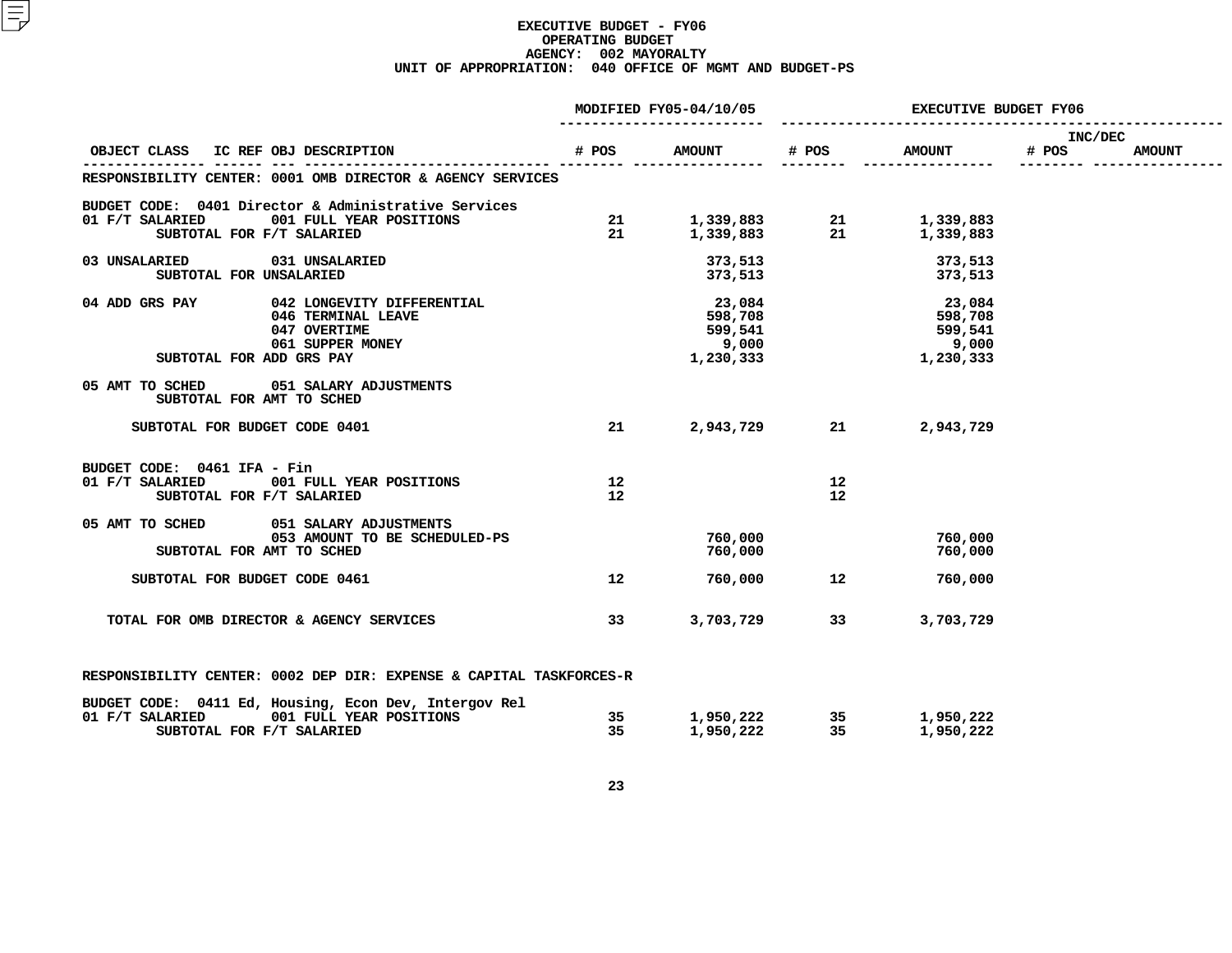|                                                                                                                                              |                       | MODIFIED FY05-04/10/05 | <b>EXECUTIVE BUDGET FY06</b> |                        |                                   |  |  |
|----------------------------------------------------------------------------------------------------------------------------------------------|-----------------------|------------------------|------------------------------|------------------------|-----------------------------------|--|--|
| IC REF OBJ DESCRIPTION<br>OBJECT CLASS                                                                                                       | # POS                 | <b>AMOUNT</b>          | # POS                        | <b>AMOUNT</b>          | INC/DEC<br># POS<br><b>AMOUNT</b> |  |  |
| SUBTOTAL FOR BUDGET CODE 0411                                                                                                                | 35                    | 1,950,222              | 35                           | 1,950,222              |                                   |  |  |
| BUDGET CODE: 0413 Tax Policy<br>01 F/T SALARIED<br>001 FULL YEAR POSITIONS<br>SUBTOTAL FOR F/T SALARIED                                      | 15<br>15              | 1,835,442<br>1,835,442 | 15<br>15                     | 1,835,442<br>1,835,442 |                                   |  |  |
| SUBTOTAL FOR BUDGET CODE 0413                                                                                                                | 15                    | 1,835,442              | 15                           | 1,835,442              |                                   |  |  |
| TOTAL FOR DEP DIR: EXPENSE & CAPITAL TAS                                                                                                     | 50                    | 3,785,664              | 50                           | 3,785,664              |                                   |  |  |
| RESPONSIBILITY CENTER: 0003 DEP DIR: EXPENSE & CAPITAL TASKFORCES-L                                                                          |                       |                        |                              |                        |                                   |  |  |
| BUDGET CODE: 0421 Jus, FD, DOS, DEP, DOT, DDC, DPR, Lib&C, Adm Ag<br>01 F/T SALARIED<br>001 FULL YEAR POSITIONS<br>SUBTOTAL FOR F/T SALARIED | 61<br>61              | 3,273,082<br>3,273,082 | 61<br>61                     | 3,273,082<br>3,273,082 |                                   |  |  |
| 04 ADD GRS PAY<br>041 ASSIGNMENT DIFFERENTIAL<br>SUBTOTAL FOR ADD GRS PAY                                                                    |                       | 3,606<br>3,606         |                              | 3,606<br>3,606         |                                   |  |  |
| SUBTOTAL FOR BUDGET CODE 0421                                                                                                                | 61                    | 3,276,688              | 61 — 10                      | 3,276,688              |                                   |  |  |
| TOTAL FOR DEP DIR: EXPENSE & CAPITAL TAS                                                                                                     | 61                    | 3,276,688              | 61                           | 3,276,688              |                                   |  |  |
| RESPONSIBILITY CENTER: 0004 1ST DEP DIR: OFFICE OF BUDGET REVIEW                                                                             |                       |                        |                              |                        |                                   |  |  |
| BUDGET CODE: 0423 Community Development<br>01 F/T SALARIED<br>001 FULL YEAR POSITIONS<br>SUBTOTAL FOR F/T SALARIED                           | 13<br>13 <sup>7</sup> | 656,256<br>656,256     | 13<br>13                     | 656,256<br>656,256     |                                   |  |  |
| 03 UNSALARIED<br>031 UNSALARIED<br>SUBTOTAL FOR UNSALARIED                                                                                   |                       | 99,022<br>99,022       |                              | 99,022<br>99,022       |                                   |  |  |
| 04 ADD GRS PAY<br>046 TERMINAL LEAVE                                                                                                         |                       | 20,000                 |                              | 20,000                 |                                   |  |  |
|                                                                                                                                              |                       |                        |                              |                        |                                   |  |  |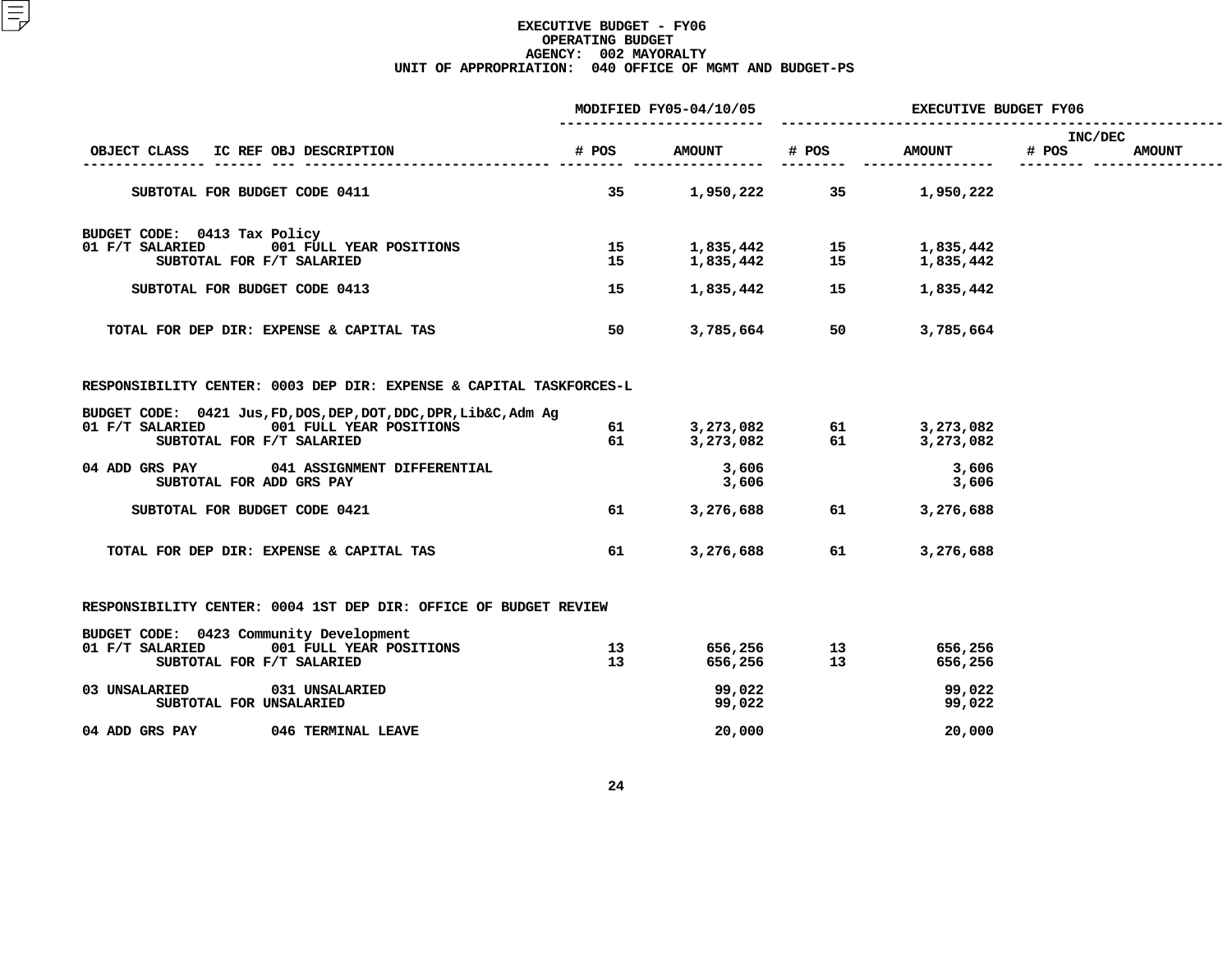|                                                                                                                                                                      |                             | MODIFIED FY05-04/10/05       | <b>EXECUTIVE BUDGET FY06</b>                  |                                     |                  |               |  |  |
|----------------------------------------------------------------------------------------------------------------------------------------------------------------------|-----------------------------|------------------------------|-----------------------------------------------|-------------------------------------|------------------|---------------|--|--|
| IC REF OBJ DESCRIPTION<br>OBJECT CLASS                                                                                                                               | # POS                       | <b>AMOUNT</b>                | # POS                                         | <b>AMOUNT</b>                       | INC/DEC<br># POS | <b>AMOUNT</b> |  |  |
| 047 OVERTIME<br>061 SUPPER MONEY<br>SUBTOTAL FOR ADD GRS PAY                                                                                                         |                             | 15,000<br>2,000<br>37,000    |                                               | 15,000<br>2,000<br>37,000           |                  |               |  |  |
| 05 AMT TO SCHED<br>051 SALARY ADJUSTMENTS<br>053 AMOUNT TO BE SCHEDULED-PS<br>SUBTOTAL FOR AMT TO SCHED                                                              |                             | 50,000<br>50,000             |                                               | 50,000<br>50,000                    |                  |               |  |  |
| SUBTOTAL FOR BUDGET CODE 0423                                                                                                                                        | 13 <sup>7</sup>             |                              | 842,278 13                                    | 842,278                             |                  |               |  |  |
| BUDGET CODE: 0431 Exp Budget Planning & Control, Comm Bd<br>01 F/T SALARIED<br>001 FULL YEAR POSITIONS<br>SUBTOTAL FOR F/T SALARIED<br>SUBTOTAL FOR BUDGET CODE 0431 | 32<br>32 <sub>2</sub><br>32 | 1,619,870<br>1,619,870       | $1,619,870$ 32<br>$1,619,870$ 32<br>32<br>-32 | 1,619,870<br>1,619,870<br>1,619,870 |                  |               |  |  |
| BUDGET CODE: 0432 Labor, Pension, Rev Analysis & Control<br>01 F/T SALARIED<br>001 FULL YEAR POSITIONS<br>SUBTOTAL FOR F/T SALARIED                                  | 16<br>16                    | 1,267,431 16<br>1,267,431 16 |                                               | 1,267,431<br>1,267,431              |                  |               |  |  |
| SUBTOTAL FOR BUDGET CODE 0432                                                                                                                                        | 16                          | 1,267,431                    | 16                                            | 1,267,431                           |                  |               |  |  |
| BUDGET CODE: 0433 Cap Plan, Misc Rev, IT, OR<br>01 F/T SALARIED<br>001 FULL YEAR POSITIONS<br>SUBTOTAL FOR F/T SALARIED                                              | 50<br>50                    | 3,120,786<br>3,120,786       | 50<br>50                                      | 3,120,786<br>3,120,786              |                  |               |  |  |
| SUBTOTAL FOR BUDGET CODE 0433                                                                                                                                        | 50                          | 3,120,786                    | 50                                            | 3,120,786                           |                  |               |  |  |
| BUDGET CODE: 0451 Federal Funds<br>01 F/T SALARIED<br>001 FULL YEAR POSITIONS<br>SUBTOTAL FOR F/T SALARIED                                                           | 2<br>$\overline{2}$         | 106,293<br>106,293           | $\mathbf{2}$<br>$\overline{a}$                | 106,293<br>106,293                  |                  |               |  |  |
| 04 ADD GRS PAY<br>047 OVERTIME<br>061 SUPPER MONEY<br>SUBTOTAL FOR ADD GRS PAY                                                                                       |                             |                              |                                               |                                     |                  |               |  |  |
| 05 AMT TO SCHED<br>051 SALARY ADJUSTMENTS                                                                                                                            |                             |                              |                                               |                                     |                  |               |  |  |
|                                                                                                                                                                      |                             |                              |                                               |                                     |                  |               |  |  |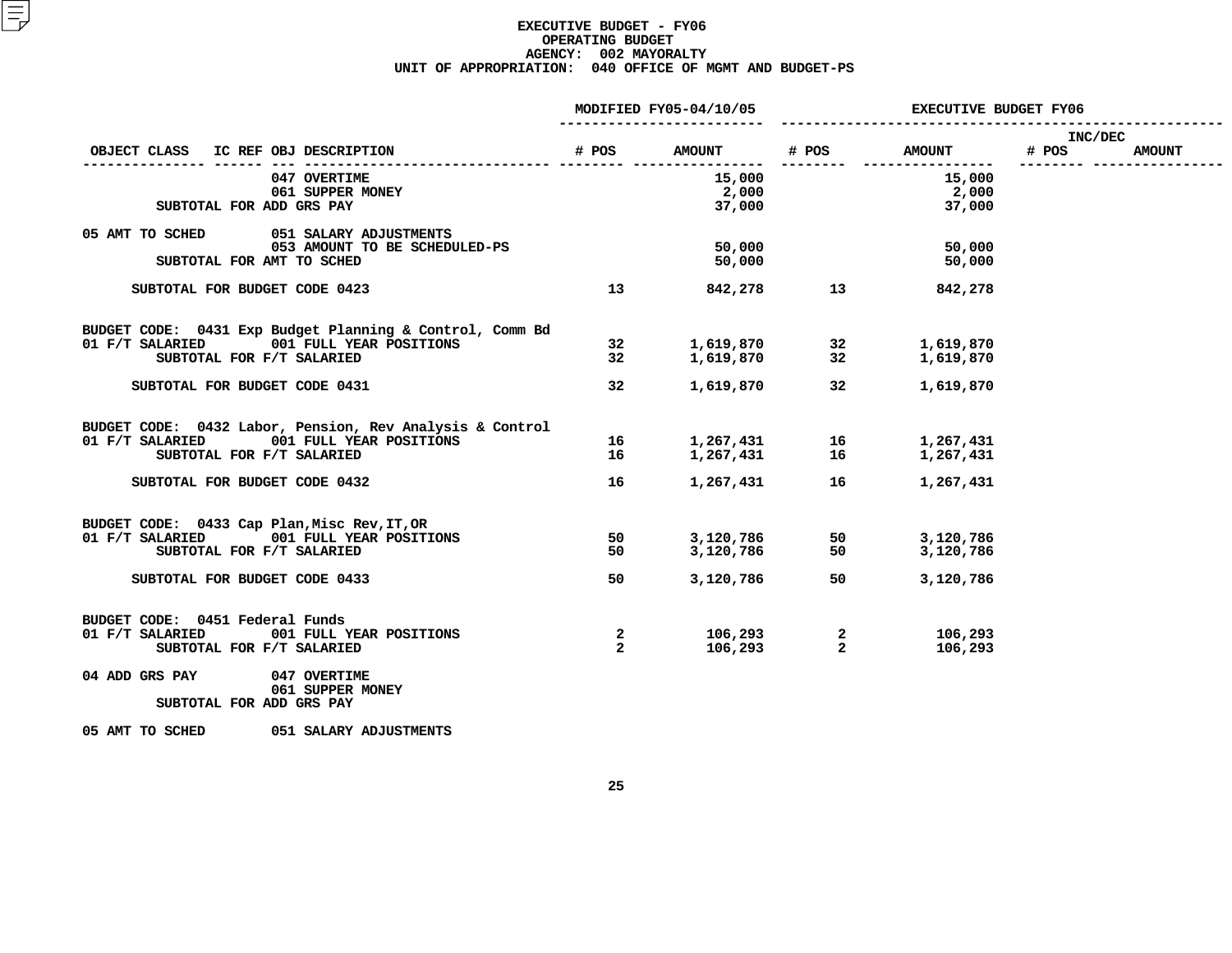|                                        |                                                                     |                | MODIFIED FY05-04/10/05 | <b>EXECUTIVE BUDGET FY06</b> |                 |                  |               |  |
|----------------------------------------|---------------------------------------------------------------------|----------------|------------------------|------------------------------|-----------------|------------------|---------------|--|
| OBJECT CLASS IC REF OBJ DESCRIPTION    |                                                                     | # POS          | <b>AMOUNT</b>          | # POS                        | <b>AMOUNT</b>   | INC/DEC<br># POS | <b>AMOUNT</b> |  |
|                                        | SUBTOTAL FOR AMT TO SCHED                                           |                |                        |                              |                 |                  |               |  |
|                                        | SUBTOTAL FOR BUDGET CODE 0451                                       | $\overline{2}$ | 106,293                | $\overline{2}$               | 106,293         |                  |               |  |
| BUDGET CODE: 0462 IFA, Value Eng, AM   |                                                                     |                |                        |                              |                 |                  |               |  |
| 01 F/T SALARIED                        | 001 FULL YEAR POSITIONS                                             | 27             |                        | 1,585,279 31                 | 1,885,279       | 4                | 300,000       |  |
|                                        | SUBTOTAL FOR F/T SALARIED                                           | 27             | 1,585,279              | 31                           | 1,885,279       | $\overline{4}$   | 300,000       |  |
| 03 UNSALARIED                          | 031 UNSALARIED                                                      |                | 37,384                 |                              | 37,384          |                  |               |  |
|                                        | SUBTOTAL FOR UNSALARIED                                             |                | 37,384                 |                              | 37,384          |                  |               |  |
| 04 ADD GRS PAY                         | 042 LONGEVITY DIFFERENTIAL                                          |                | 6,000                  |                              | 6,000           |                  |               |  |
|                                        | 046 TERMINAL LEAVE                                                  |                | 30,000                 |                              | 30,000          |                  |               |  |
|                                        | 047 OVERTIME                                                        |                | 30,000                 |                              | 30,000          |                  |               |  |
|                                        | 061 SUPPER MONEY<br>SUBTOTAL FOR ADD GRS PAY                        |                | 1,000<br>67,000        |                              | 1,000<br>67,000 |                  |               |  |
|                                        |                                                                     |                |                        |                              |                 |                  |               |  |
|                                        | SUBTOTAL FOR BUDGET CODE 0462                                       | 27             | 1,689,663              | 31                           | 1,989,663       | $4\overline{ }$  | 300,000       |  |
|                                        | TOTAL FOR 1ST DEP DIR: OFFICE OF BUDGET                             | 140            | 8,646,321              | 144                          | 8,946,321       | $4\overline{ }$  | 300,000       |  |
|                                        | RESPONSIBILITY CENTER: 0005 DEP DIR: EXPENSE & CAPITAL TAKSFORCES-A |                |                        |                              |                 |                  |               |  |
|                                        | BUDGET CODE: 0441 Health & Social Services                          |                |                        |                              |                 |                  |               |  |
| 01 F/T SALARIED                        | 001 FULL YEAR POSITIONS                                             | 25             | 1,699,366              | 25                           | 1,699,366       |                  |               |  |
|                                        | SUBTOTAL FOR F/T SALARIED                                           | 25             | 1,699,366              | 25                           | 1,699,366       |                  |               |  |
|                                        | SUBTOTAL FOR BUDGET CODE 0441                                       | 25             | 1,699,366              | 25                           | 1,699,366       |                  |               |  |
|                                        | TOTAL FOR DEP DIR: EXPENSE & CAPITAL TAK                            | 25             | 1,699,366              | 25                           | 1,699,366       |                  |               |  |
| TOTAL FOR OFFICE OF MGMT AND BUDGET-PS |                                                                     | 309            | 21, 111, 768           | 313                          | 21,411,768      | $4\overline{ }$  | 300,000       |  |
|                                        |                                                                     |                |                        |                              |                 |                  |               |  |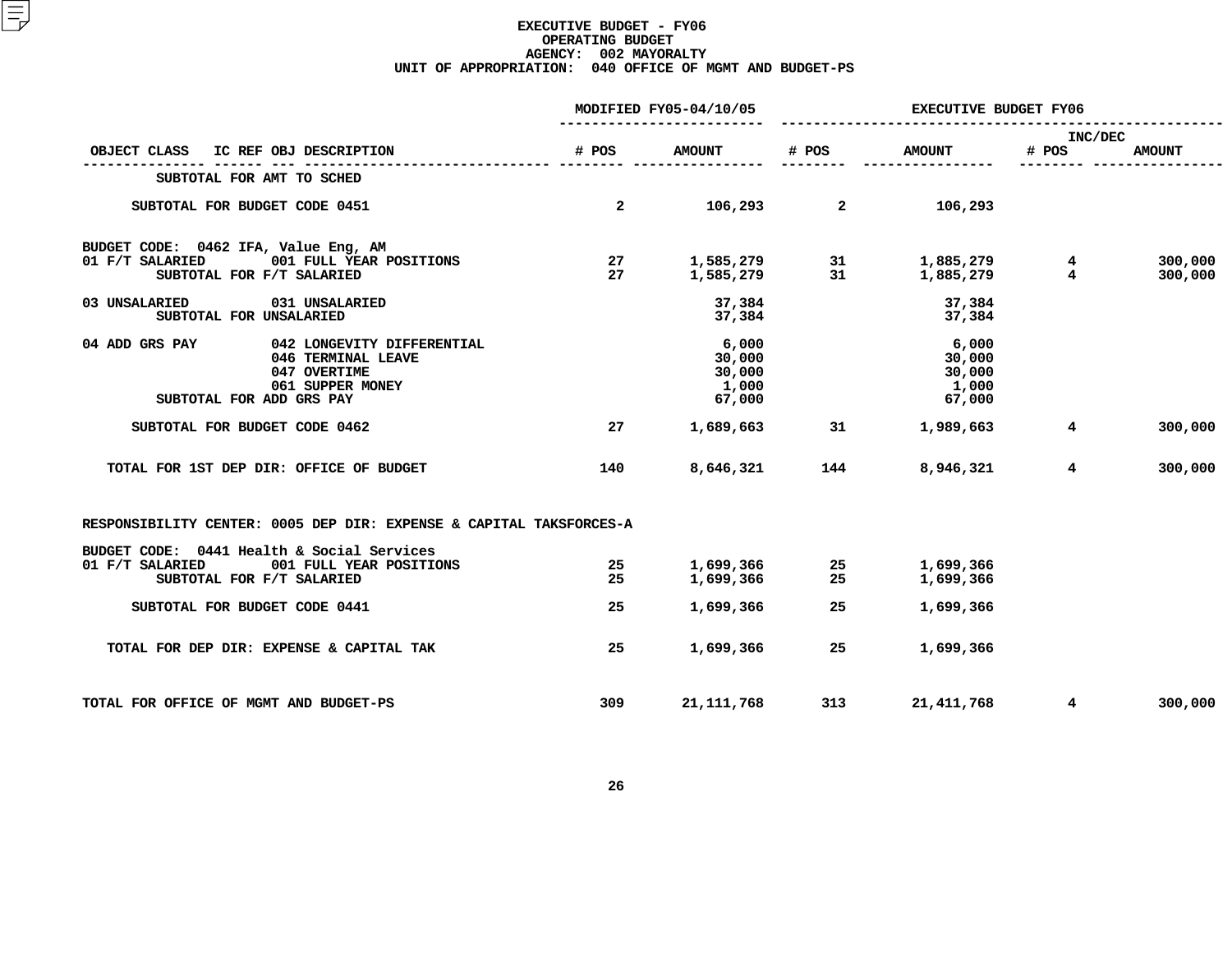#### **EXECUTIVE BUDGET - FY06** UNIT OF APPROPRIATION SUMMARY **OF APPROPRIATION SUMMARY AGENCY:**

| <b>AGENCY:</b><br>002 MAYORALTY                                       |         |                                                         |                         |                      |               |  |  |  |  |  |  |
|-----------------------------------------------------------------------|---------|---------------------------------------------------------|-------------------------|----------------------|---------------|--|--|--|--|--|--|
|                                                                       |         | UNIT OF APPROPRIATION: 040 OFFICE OF MGMT AND BUDGET-PS |                         |                      |               |  |  |  |  |  |  |
|                                                                       |         | <b>CURRENT MODIFIED</b>                                 | <b>EXECUTIVE BUDGET</b> |                      |               |  |  |  |  |  |  |
| OFFICE OF MGMT AND BUDGET-PS                                          | NUM POS | <b>BUDGET AMOUNT</b>                                    | NUM POS                 | <b>BUDGET AMOUNT</b> | $INC/DEC$ (-) |  |  |  |  |  |  |
| TOTALS FOR OPERATING BUDGET                                           | 309     | 21, 111, 768                                            | 313                     | 21, 411, 768         | 300,000       |  |  |  |  |  |  |
| FINANCIAL PLAN SAVINGS                                                | $5-$    |                                                         | $5-$                    |                      |               |  |  |  |  |  |  |
| <b>APPROPRIATION</b>                                                  | 304     | 21, 111, 768                                            | 308                     | 21,411,768           | 300,000       |  |  |  |  |  |  |
| FUNDING SUMMARY                                                       |         | <b>CURRENT MODIFIED</b>                                 | <b>EXECUTIVE BUDGET</b> | $INC/DEC$ (-)        |               |  |  |  |  |  |  |
| <b>CITY</b>                                                           |         | 17,713,534                                              |                         |                      |               |  |  |  |  |  |  |
| OTHER CATEGORICAL<br>CAPITAL FUNDS - I.F.A.                           |         | 2,449,663                                               |                         | 300,000              |               |  |  |  |  |  |  |
| <b>STATE</b><br>FEDERAL - C.D.<br>FEDERAL - OTHER<br>INTRA-CITY SALES |         | 842,278<br>106,293                                      |                         | 842,278<br>106,293   |               |  |  |  |  |  |  |
| TOTAL                                                                 |         | 21, 111, 768                                            |                         | 21, 411, 768         | 300,000       |  |  |  |  |  |  |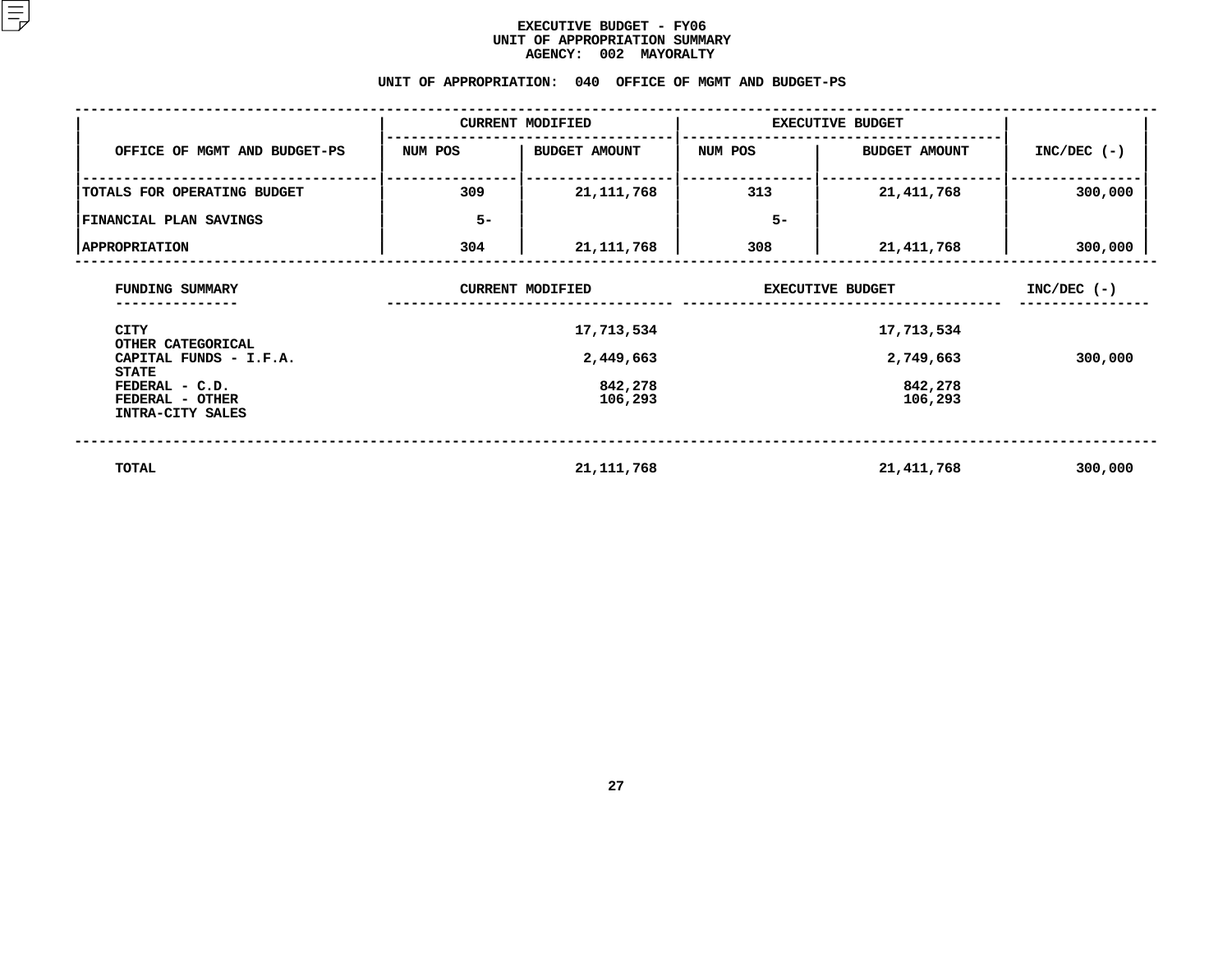|             |                                                          |                    |       |                          |                | MODIFIED FY05-04/10/05 EXECUTIVE BUDGET FY06      |                |                    |       |                               |
|-------------|----------------------------------------------------------|--------------------|-------|--------------------------|----------------|---------------------------------------------------|----------------|--------------------|-------|-------------------------------|
| <b>LINE</b> | <b>DESCRIPTION</b>                                       | PAY<br>BANK/# CODE | TITLE |                          |                | MIN-MAX RATE # POS* ANNUAL RATE                   | # POS*         | <b>ANNUAL RATE</b> | # POS | INC/DEC<br><b>ANNUAL RATE</b> |
|             | OBJECT: 001 FULL YEAR POSITIONS                          |                    |       |                          |                |                                                   |                |                    |       |                               |
| 1001        | DIRECTOR OF MANAGEMENT & D 019 40145                     |                    |       | 44,492-171,038           |                | 171,038                                           |                | 171,038            |       |                               |
| 1002        | EXECUTIVE AGENCY COUNSEL D 019 95005                     |                    |       | 44,492-144,150           | $\overline{1}$ | 147,084                                           |                | 147,084            |       |                               |
| 1003        | <b>ADMINISTRATIVE MANAGER</b>                            | D 019 10025        |       | 44,492-144,150           |                | $\begin{array}{c} 8 \\ 21 \end{array}$<br>856,129 | 8              | 856,129            |       |                               |
| 1004        | ADMINISTRATIVE STAFF ANAL D 019 10026 44,492-144,150     |                    |       |                          |                | 2,313,705                                         | 21             | 2,313,705          |       |                               |
| 1005        | BUDGET ANALYST (OMB)-MANA D 019 0608A 44,492-144,150     |                    |       |                          | 35             | 3,363,687                                         | 35             | 3,363,687          |       |                               |
| 1006        | ADMINISTRATIVE ACCOUNTANT D 019 10001                    |                    |       | 44,492-144,150           |                | 92,656                                            |                | 92,656             |       |                               |
| 1007        | ADMINISTRATIVE ENGINEER                                  | 10015 019 D        |       | 44,492-144,150           |                | 94,295                                            |                | 94,295             |       |                               |
| 1008        | COMPUTER SYSTEMS MANAGER D 019 10050                     |                    |       | 44,492-144,150           | $\frac{1}{2}$  | 531,954                                           |                | 531,954            |       |                               |
| 1009        | PRINCIPAL ADMINISTRATIVE D 019 10124 38,205- 62,842      |                    |       |                          |                | 100,808                                           | $\overline{2}$ | 100,808            |       |                               |
| 1010        | BUDGET ANALYST (OMB) D 019 06088                         |                    |       | 41,380- 76,019           | 185            | 9,564,375                                         | 185 — 187      | 9,564,375          |       |                               |
| 1011        | STATISTICAL SECRETARY (OM D 019 05363                    |                    |       | 33,649- 62,842           | 24             | 1,117,138                                         | 24             | 1,117,138          |       |                               |
| 1013        | CLERICAL AIDE D 019 10250                                |                    |       | 23,920- 28,971           |                | 29,524                                            |                | 29,524             |       |                               |
| 1014        | OFFICE MACHINE AIDE                                      |                    |       | 019 11702 23,920- 33,700 |                | 26,500                                            |                | 26,500             |       |                               |
| 1015        | SUPERVISOR OF OFFICE MACH D 019 11704 29,525- 44,319     |                    |       |                          |                | 32,183                                            |                | 32,183             |       |                               |
| 1016        | COMPUTER SPECIALIST (OPER D 019 13622 62,169- 84,385     |                    |       |                          | $\overline{a}$ | 141,024                                           |                | 141,024            |       |                               |
| 1017        | COMPUTER SPECIALIST (SOFT D 019 13632 66,489- 96,620     |                    |       |                          |                | 71,298                                            |                | 71,298             |       |                               |
|             | 1018 ASSOCIATE GRAPHIC ARTIST D 019 91416 47,737- 70,656 |                    |       |                          | $\mathbf{1}$   | 58,370                                            |                | 58,370             |       |                               |
|             | SUBTOTAL FOR OBJECT 001                                  |                    |       |                          | 291            | 18,711,768                                        | 291 —          | 18,711,768         |       |                               |
|             |                                                          |                    |       |                          |                |                                                   |                |                    |       |                               |
|             |                                                          |                    |       |                          |                |                                                   |                |                    |       |                               |

| POSITION SCHEDULE FOR U/A 040 | 291 | 18,711,768 | 291  | 18,711,768 |         |
|-------------------------------|-----|------------|------|------------|---------|
| PLANNED INCREASES/(DECREASES) | 13  | 835,921    | 17 I | 1,093,127  | 257,206 |
| TOTAL FOR U/A 040             | 304 | 19,547,689 | 308  | 19,804,895 | 257,206 |
|                               |     |            |      |            |         |

**\*NOTE: FULL TIME ACTIVE POSITIONS AS OF 02/25/05**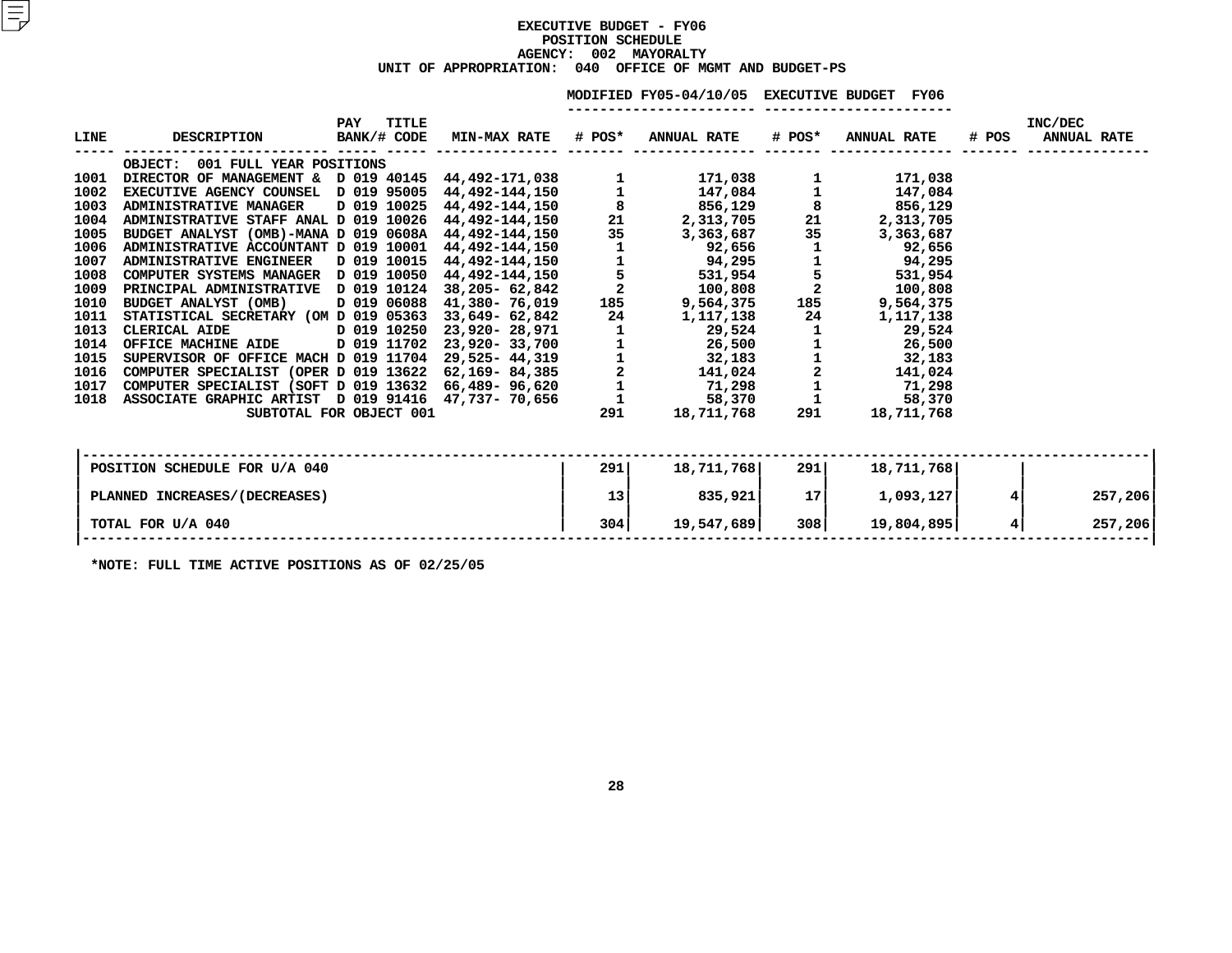|                                                            |                                                                                       |          | MODIFIED FY05-04/10/05 | <b>EXECUTIVE BUDGET FY06</b> |                   |                     |                  |  |
|------------------------------------------------------------|---------------------------------------------------------------------------------------|----------|------------------------|------------------------------|-------------------|---------------------|------------------|--|
| OBJECT CLASS IC REF OBJ DESCRIPTION                        |                                                                                       | # CNTRCT | <b>AMOUNT</b>          | # CNTRCT                     | <b>AMOUNT</b>     | INC/DEC<br># CNTRCT | <b>AMOUNT</b>    |  |
| RESPONSIBILITY CENTER: 0001 OMB DIRECTOR & AGENCY SERVICES |                                                                                       |          |                        |                              |                   |                     |                  |  |
| BUDGET CODE: 0405 DIR OMB EXP & CAP                        |                                                                                       |          |                        |                              |                   |                     |                  |  |
| 40 OTHR SER&CHR 856001 41D RENTALS - LAND BLDGS & STRUCTS  |                                                                                       |          |                        |                              | 28,094            |                     | 28,094           |  |
| SUBTOTAL FOR OTHR SER&CHR                                  |                                                                                       |          |                        |                              | 28,094            |                     | 28,094           |  |
| SUBTOTAL FOR BUDGET CODE 0405                              |                                                                                       |          |                        |                              | 28,094            |                     | 28,094           |  |
| BUDGET CODE: 0406 OTPS-OMB                                 |                                                                                       |          |                        |                              |                   |                     |                  |  |
| 10 SUPPLYS&MATL 856001 10X SUPPLIES + MATERIALS - GENERAL  |                                                                                       |          | 27,343                 |                              | 27,343            |                     |                  |  |
|                                                            | 100 SUPPLIES + MATERIALS - GENERAL                                                    |          | 5,000                  |                              | 5,000             |                     |                  |  |
| 101 PRINTING SUPPLIES                                      |                                                                                       |          | 8,000<br>500           |                              | 10,000            |                     | 2,000<br>$500 -$ |  |
|                                                            | 101 PRINTING SUPPLIES<br>105 AUTOMOTIVE SUPPLIES & MATERIAL<br>106 MOTOR VEHICLE FUEL |          | 4,000                  |                              |                   | 2,500               | 1,500-           |  |
|                                                            | 107 MEDICAL, SURGICAL & LAB SUPPLY                                                    |          | 1,700                  |                              |                   |                     | 1,700-           |  |
| 117 POSTAGE                                                |                                                                                       |          | 9,500                  |                              | 4,500             |                     | $5,000 -$        |  |
|                                                            | <b>169 MAINTENANCE SUPPLIES</b>                                                       |          | 1,000                  |                              | 1,000             |                     |                  |  |
|                                                            | 199 DATA PROCESSING SUPPLIES                                                          |          | 16,485                 |                              | 7,500             |                     | 8,985-           |  |
| SUBTOTAL FOR SUPPLYS&MATL                                  |                                                                                       |          | 73,528                 |                              | 57,843            |                     | 15,685-          |  |
| 30 PROPTY&EQUIP<br>302 TELECOMMUNICATIONS EQUIPMENT        |                                                                                       |          | 500                    |                              | 500               |                     |                  |  |
| 314 OFFICE FURITURE                                        |                                                                                       |          | 2,000                  |                              | 2,000             |                     |                  |  |
|                                                            | 315 OFFICE EQUIPMENT<br>319 SECURITY EQUIPMENT                                        |          | 500                    |                              | 1,500             |                     | 1,000            |  |
|                                                            |                                                                                       |          | 8,625                  |                              | 10,000            |                     | 1,375            |  |
| 337 BOOKS-OTHER                                            | 332 PURCH DATA PROCESSING EQUIPT                                                      |          | 17,000<br>108,600      |                              | 10,000<br>111,900 |                     | 7,000-<br>3,300  |  |
| SUBTOTAL FOR PROPTY&EQUIP                                  |                                                                                       |          | 137,225                |                              | 135,900           |                     | $1,325-$         |  |
| 40 OTHR SER&CHR 858001 40B TELEPHONE & OTHER COMMUNICATNS  |                                                                                       |          | 374,395                |                              | 374,395           |                     |                  |  |
| 856001 40G MAINT & REP OF MOTOR VEH EQUIP                  |                                                                                       |          |                        |                              | 3,000             |                     |                  |  |
| 856001 40X CONTRACTUAL SERVICES-GENERAL                    |                                                                                       |          | 3,000<br>3,000         |                              | 3,000             |                     |                  |  |
|                                                            | 402 TELEPHONE & OTHER COMMUNICATNS                                                    |          | 18,000                 |                              | 23,000            |                     | 5,000            |  |
| 403 OFFICE SERVICES                                        |                                                                                       |          | 5,200                  |                              | 10,000            |                     | 4,800            |  |
|                                                            | 856001 41D RENTALS - LAND BLDGS & STRUCTS $3,616,708$                                 |          |                        |                              | 3,670,134         |                     | 53,426           |  |
|                                                            | 412 RENTALS OF MISC.EQUIP                                                             |          | 106,575                |                              | 115,000           |                     | 8,425            |  |
|                                                            | 417 ADVERTISING<br>856001 42C HEAT LIGHT & POWER                                      |          | 2,500<br>239,630       |                              | 2,500<br>195,545  |                     | 44,085-          |  |
|                                                            | 451 NON OVERNIGHT TRVL EXP-GENERAL<br>452 NON OVERNIGHT TRVL EXP-GENERAL              |          | 5,000                  |                              | 5,000             |                     |                  |  |
|                                                            | 452 NON OVERNIGHT TRVL EXP-SPECIAL                                                    |          | 4,500                  |                              | 2,500             |                     | 2,000-           |  |
|                                                            | 453 OVERNIGHT TRVL EXP-GENERAL                                                        |          | 25,000                 |                              | 15,000            |                     | $10,000 -$       |  |
|                                                            |                                                                                       |          |                        |                              |                   |                     |                  |  |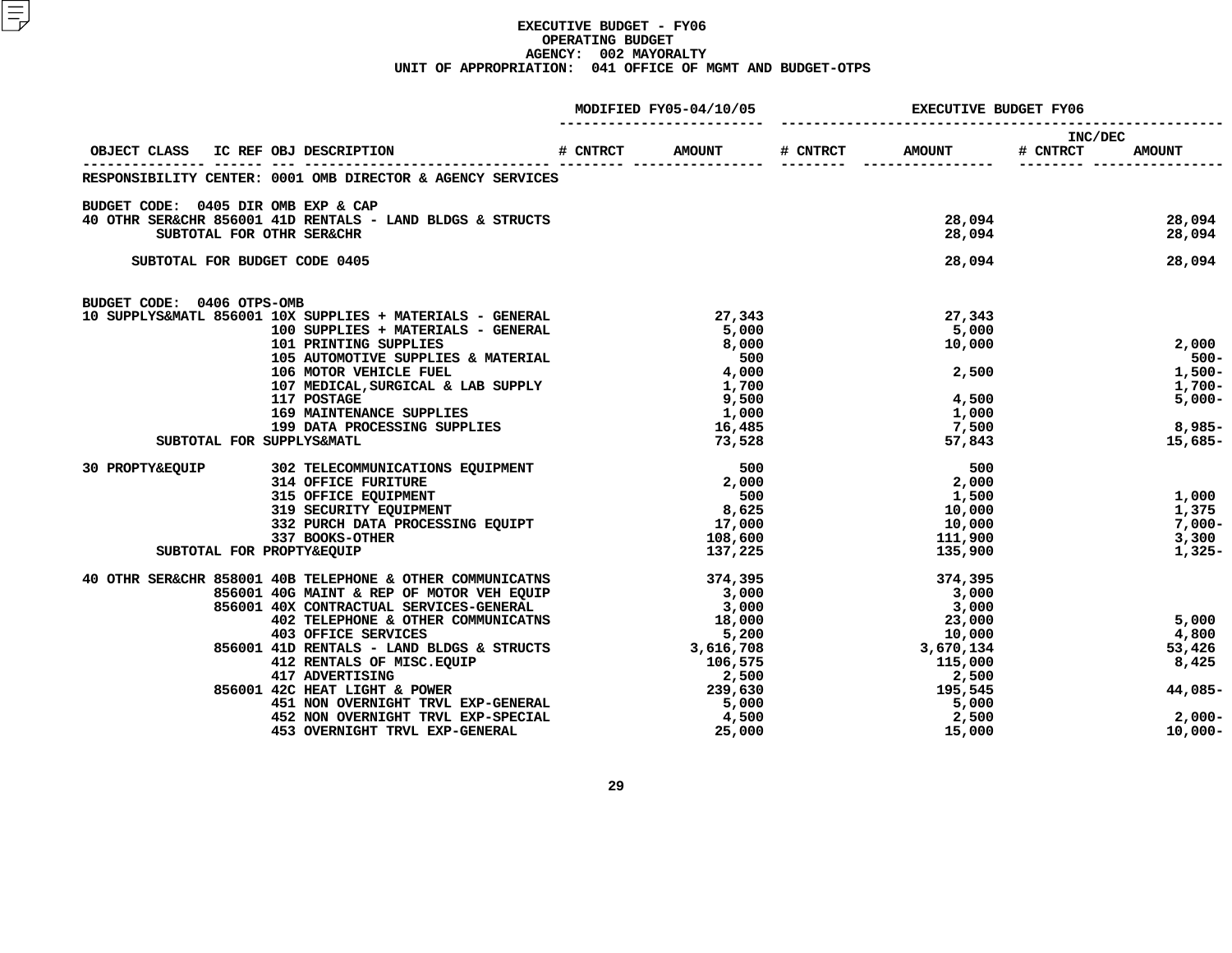|                                     |                                                                                                                                                                                                                                                                                                                                                                                          |                | MODIFIED FY05-04/10/05 | EXECUTIVE BUDGET FY06 |                                                                            |                                 |  |
|-------------------------------------|------------------------------------------------------------------------------------------------------------------------------------------------------------------------------------------------------------------------------------------------------------------------------------------------------------------------------------------------------------------------------------------|----------------|------------------------|-----------------------|----------------------------------------------------------------------------|---------------------------------|--|
|                                     |                                                                                                                                                                                                                                                                                                                                                                                          |                |                        |                       | # CNTRCT AMOUNT # CNTRCT                                                   | <b>INC/DEC</b><br><b>AMOUNT</b> |  |
|                                     | 454 OVERNIGHT TRVL EXP-SPECIAL                                                                                                                                                                                                                                                                                                                                                           |                |                        |                       | $2,500$<br>4,406,008<br>4,421,574<br>4,421,574                             |                                 |  |
|                                     | SUBTOTAL FOR OTHR SER&CHR                                                                                                                                                                                                                                                                                                                                                                |                |                        |                       |                                                                            | 15,566                          |  |
| SUBTOTAL FOR SOCIAL SERV            | 50 SOCIAL SERV 543 SPEC ED FACIL INST FOST CARE                                                                                                                                                                                                                                                                                                                                          |                | 1,000<br>1,000         |                       |                                                                            | 1,000-<br>1,000-                |  |
| 60 CNTRCTL SVCS                     | $\begin{array}{cccccc} 608 & \text{MANT} & \texttt{k} & \texttt{REF} & \texttt{GENERAL} & & 2 & 201,900 & 2 & 165,000 \\ 612 & \texttt{OFFICE} & \texttt{EQUIPMENT} & \texttt{MANTENANCE} & 2 & 97,764 & 2 & 132,139 \\ 624 & \texttt{CLEANING} & \texttt{SERVICES} & 1 & 76,600 & 1 & 76,600 \\ 633 & \texttt{TRANSPORTATION} & \texttt{EXPERDITURES} & 1 & 25,000 & 1 & 35,000 \\ 681$ |                |                        |                       |                                                                            | $36,900 -$                      |  |
|                                     |                                                                                                                                                                                                                                                                                                                                                                                          |                |                        |                       |                                                                            | 34,375                          |  |
|                                     |                                                                                                                                                                                                                                                                                                                                                                                          |                |                        |                       |                                                                            |                                 |  |
|                                     |                                                                                                                                                                                                                                                                                                                                                                                          |                |                        |                       |                                                                            | 10,000                          |  |
|                                     |                                                                                                                                                                                                                                                                                                                                                                                          |                |                        |                       |                                                                            |                                 |  |
|                                     | SUBTOTAL FOR CNTRCTL SVCS                                                                                                                                                                                                                                                                                                                                                                |                |                        |                       |                                                                            | 7,475                           |  |
|                                     |                                                                                                                                                                                                                                                                                                                                                                                          |                |                        |                       |                                                                            | $200 -$                         |  |
|                                     |                                                                                                                                                                                                                                                                                                                                                                                          |                |                        |                       |                                                                            |                                 |  |
|                                     |                                                                                                                                                                                                                                                                                                                                                                                          |                |                        |                       |                                                                            | 4,510                           |  |
|                                     | 70 FXD MIS CHGS 732 MISCELLANEOUS AWARDS<br>856001 79D TRAINING CITY EMPLOYEES<br>794 TRAINING CITY EMPLOYEES                                                                                                                                                                                                                                                                            |                |                        |                       | $3,200$<br>$2,400$<br>$2,490$<br>$3,000$<br>$2,400$<br>$7,000$<br>$12,400$ | 4,310                           |  |
|                                     | SUBTOTAL FOR BUDGET CODE 0406                                                                                                                                                                                                                                                                                                                                                            | $\overline{7}$ |                        |                       |                                                                            | 5,127,115 7 5,136,456<br>9,341  |  |
| BUDGET CODE: 0407 PLANNING AND MGMT |                                                                                                                                                                                                                                                                                                                                                                                          |                |                        |                       |                                                                            |                                 |  |
|                                     | 10 SUPPLYS&MATL 100 SUPPLIES + MATERIALS - GENERAL                                                                                                                                                                                                                                                                                                                                       |                |                        |                       | 500                                                                        |                                 |  |
|                                     | <b>199 DATA PROCESSING SUPPLIES</b>                                                                                                                                                                                                                                                                                                                                                      |                |                        |                       | 302                                                                        |                                 |  |
|                                     | SUBTOTAL FOR SUPPLYS&MATL                                                                                                                                                                                                                                                                                                                                                                |                | 802                    |                       | 802                                                                        |                                 |  |
|                                     |                                                                                                                                                                                                                                                                                                                                                                                          |                |                        |                       |                                                                            |                                 |  |
|                                     | 30 PROPTY&EQUIP 314 OFFICE FURITURE                                                                                                                                                                                                                                                                                                                                                      |                |                        |                       | 753                                                                        |                                 |  |
|                                     |                                                                                                                                                                                                                                                                                                                                                                                          |                |                        |                       | -250                                                                       |                                 |  |
|                                     |                                                                                                                                                                                                                                                                                                                                                                                          |                |                        |                       | 18,101                                                                     |                                 |  |
|                                     |                                                                                                                                                                                                                                                                                                                                                                                          |                | 3,712<br>22,816        |                       | 3,712                                                                      |                                 |  |
|                                     | 337 BOOKS-OTHER<br>PROPTY&EQUIP<br>SUBTOTAL FOR PROPTY&EQUIP                                                                                                                                                                                                                                                                                                                             |                |                        |                       | 22,816                                                                     |                                 |  |
|                                     | 40 OTHR SER&CHR 858001 40B TELEPHONE & OTHER COMMUNICATNS 10,224 10,224 10,224<br>4,000 4,000 1000 47,000 111,113 110,239<br>856001 41D RENTALS - LAND BLDGS & STRUCTS 111,113                                                                                                                                                                                                           |                |                        |                       |                                                                            |                                 |  |
|                                     |                                                                                                                                                                                                                                                                                                                                                                                          |                |                        |                       |                                                                            |                                 |  |
|                                     |                                                                                                                                                                                                                                                                                                                                                                                          |                |                        |                       |                                                                            | $874 -$                         |  |
|                                     |                                                                                                                                                                                                                                                                                                                                                                                          |                |                        |                       | 64,000                                                                     |                                 |  |
|                                     |                                                                                                                                                                                                                                                                                                                                                                                          |                |                        |                       | 6,113                                                                      |                                 |  |
|                                     |                                                                                                                                                                                                                                                                                                                                                                                          |                |                        |                       | 100                                                                        |                                 |  |
|                                     |                                                                                                                                                                                                                                                                                                                                                                                          |                |                        |                       | 1,000                                                                      |                                 |  |
|                                     |                                                                                                                                                                                                                                                                                                                                                                                          |                |                        |                       | 1,000                                                                      |                                 |  |
|                                     | 417 ADVERTISING<br>42C HEAT LIGHT & POWER<br>432 LEASING OF DATA PROC EQUIP<br>451 NON OVERNIGHT TRVL EXP-GENERAL<br>453 OVERNIGHT TRVL EXP-GENERAL<br>454,000<br>453 OVERNIGHT TRVL EXP-GENERAL<br>454 OVERNIGHT TRVL EXP-SPECIAL<br>454 OVER                                                                                                                                           |                |                        |                       | 3,000                                                                      |                                 |  |
|                                     |                                                                                                                                                                                                                                                                                                                                                                                          |                |                        |                       |                                                                            |                                 |  |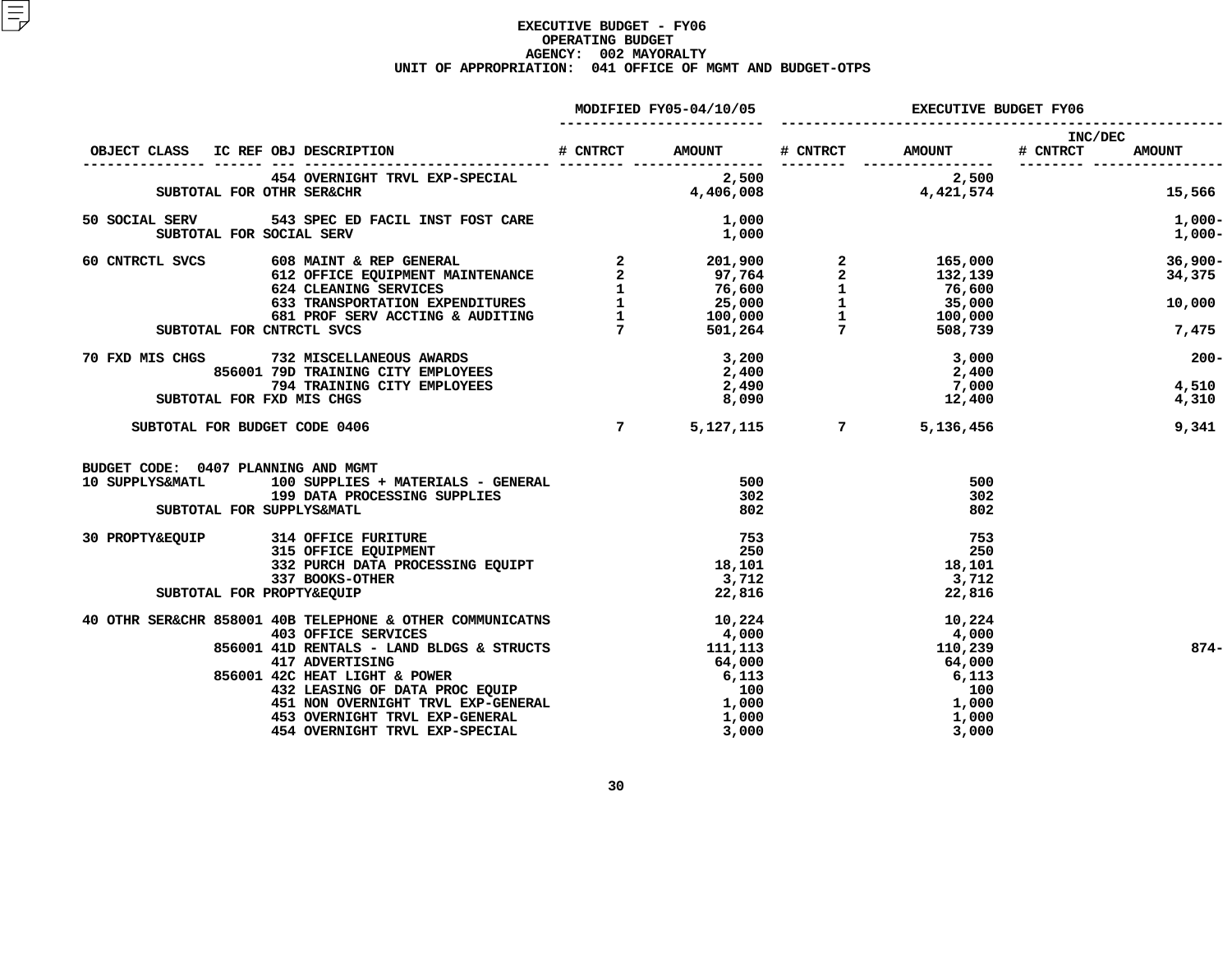|                                     |                                                                                                                                                                                                                                                      |              | MODIFIED FY05-04/10/05 | <b>EXECUTIVE BUDGET FY06</b> |                       |                                   |               |  |
|-------------------------------------|------------------------------------------------------------------------------------------------------------------------------------------------------------------------------------------------------------------------------------------------------|--------------|------------------------|------------------------------|-----------------------|-----------------------------------|---------------|--|
| OBJECT CLASS IC REF OBJ DESCRIPTION |                                                                                                                                                                                                                                                      |              | # CNTRCT AMOUNT        |                              | # CNTRCT AMOUNT       | <b>INC/DEC</b><br><b># CNTRCT</b> | <b>AMOUNT</b> |  |
|                                     | SUBTOTAL FOR OTHR SER&CHR                                                                                                                                                                                                                            |              | 200,550                |                              | 199,676               |                                   | $874-$        |  |
| 60 CNTRCTL SVCS                     |                                                                                                                                                                                                                                                      |              |                        |                              |                       |                                   |               |  |
|                                     | <b>608 MAINT &amp; REP GENERAL<br/>624 CLEANING SERVICES</b>                                                                                                                                                                                         |              |                        |                              |                       |                                   |               |  |
|                                     |                                                                                                                                                                                                                                                      |              |                        |                              |                       |                                   |               |  |
|                                     |                                                                                                                                                                                                                                                      |              |                        |                              |                       |                                   |               |  |
|                                     | SUBTOTAL FOR CNTRCTL SVCS                                                                                                                                                                                                                            |              |                        |                              |                       |                                   |               |  |
|                                     | SUBTOTAL FOR BUDGET CODE 0407                                                                                                                                                                                                                        |              |                        |                              | $5$ 233,552 5 232,678 |                                   | $874-$        |  |
| BUDGET CODE: 0408 WATER AUTHORITY   |                                                                                                                                                                                                                                                      |              |                        |                              |                       |                                   |               |  |
|                                     | 10 SUPPLYS&MATL 100 SUPPLIES + MATERIALS - GENERAL                                                                                                                                                                                                   |              | 6,566                  |                              | 6,566                 |                                   |               |  |
|                                     | 101 PRINTING SUPPLIES                                                                                                                                                                                                                                |              | 6,323                  |                              | 6,323                 |                                   |               |  |
|                                     | 117 POSTAGE<br>199 DATA PROCESSING SUPPLIES                                                                                                                                                                                                          |              | 4,849                  |                              | 4,849                 |                                   |               |  |
|                                     |                                                                                                                                                                                                                                                      |              | 4,598                  |                              | 4,598                 |                                   |               |  |
|                                     | SUBTOTAL FOR SUPPLYS&MATL                                                                                                                                                                                                                            |              | 22,336                 |                              | 22,336                |                                   |               |  |
|                                     | 30 PROPTY&EQUIP 337 BOOKS-OTHER                                                                                                                                                                                                                      |              |                        | 13,942                       | 13,942                |                                   |               |  |
|                                     | SUBTOTAL FOR PROPTY&EQUIP                                                                                                                                                                                                                            |              | 13,942                 |                              | 13,942                |                                   |               |  |
|                                     | 40 OTHR SER&CHR 858001 40B TELEPHONE & OTHER COMMUNICATNS                                                                                                                                                                                            |              | 9,268<br>4,122         |                              | 9,268                 |                                   |               |  |
|                                     | 402 TELEPHONE & OTHER COMMUNICATNS                                                                                                                                                                                                                   |              |                        |                              | 4,122                 |                                   |               |  |
|                                     | 856001 41D RENTALS - LAND BLDGS & STRUCTS                                                                                                                                                                                                            |              | $\frac{1}{2}$ ,111     |                              | 98,330                |                                   | $781 -$       |  |
|                                     | 856001 42C HEAT LIGHT & POWER                                                                                                                                                                                                                        |              | 5,543                  |                              | 5,543                 |                                   |               |  |
|                                     | SUBTOTAL FOR OTHR SER&CHR                                                                                                                                                                                                                            |              |                        | 118,044                      | 117,263               |                                   | $781 -$       |  |
|                                     |                                                                                                                                                                                                                                                      |              |                        |                              |                       |                                   |               |  |
|                                     | $\begin{array}{cccccccc} 60 & \text{CNTRCTL SVCS} & & & & 624 & \text{CLEANING SERVICES} & & & & 1 & & & 2,318 & & 1 & & 2,318 \\ & & & & & & & 50 & & 1 & & 2,318 & & 1 & & 2,318 \\ & & & & & & 50 & & 1 & & 2,318 & & 1 & & 2,318 \\ \end{array}$ |              |                        |                              |                       |                                   |               |  |
|                                     | SUBTOTAL FOR BUDGET CODE 0408                                                                                                                                                                                                                        | $\mathbf{1}$ | $156,640$ 1            |                              | 155,859               |                                   | $781 -$       |  |
| BUDGET CODE: 0409 OTPS-OMB (IFA)    |                                                                                                                                                                                                                                                      |              |                        |                              |                       |                                   |               |  |
|                                     | 10 SUPPLYS&MATL 100 SUPPLIES + MATERIALS - GENERAL                                                                                                                                                                                                   |              | 7,947                  |                              | 11,947                |                                   | 4,000         |  |
|                                     | 117 POSTAGE                                                                                                                                                                                                                                          |              | 8,000                  |                              |                       |                                   | $8,000 -$     |  |
|                                     | 199 DATA PROCESSING SUPPLIES                                                                                                                                                                                                                         |              | $\frac{3}{6}$ ,000     |                              | 6,000                 |                                   |               |  |
|                                     | SUBTOTAL FOR SUPPLYS&MATL                                                                                                                                                                                                                            |              | 21,947                 |                              | 17,947                |                                   | 4,000-        |  |
|                                     | 30 PROPTY&EQUIP 302 TELECOMMUNICATIONS EQUIPMENT                                                                                                                                                                                                     |              | 1,669                  |                              | 1,669                 |                                   |               |  |
|                                     | 315 OFFICE EQUIPMENT                                                                                                                                                                                                                                 |              | 1,000                  |                              | 1,000                 |                                   |               |  |
|                                     |                                                                                                                                                                                                                                                      |              |                        |                              |                       |                                   |               |  |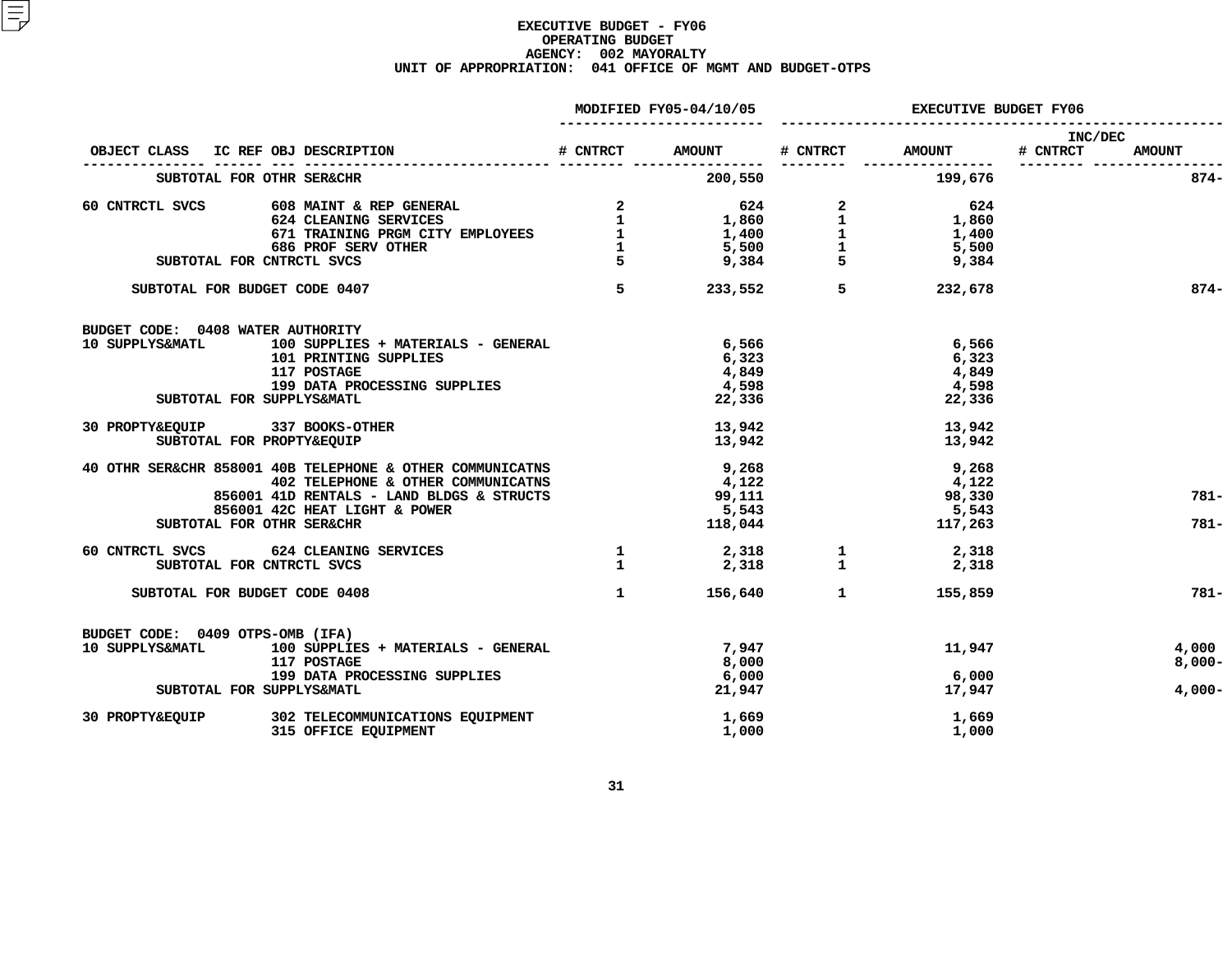|                 |                                                                                                                                                                                                                                                                                                                                                                                                                          | MODIFIED FY05-04/10/05 | <b>EXECUTIVE BUDGET FY06</b> |               |                            |               |
|-----------------|--------------------------------------------------------------------------------------------------------------------------------------------------------------------------------------------------------------------------------------------------------------------------------------------------------------------------------------------------------------------------------------------------------------------------|------------------------|------------------------------|---------------|----------------------------|---------------|
|                 |                                                                                                                                                                                                                                                                                                                                                                                                                          |                        | # CNTRCT                     | <b>AMOUNT</b> | <b>INC/DEC</b><br># CNTRCT | <b>AMOUNT</b> |
|                 |                                                                                                                                                                                                                                                                                                                                                                                                                          | 3,000                  |                              | 3,000         |                            |               |
|                 | 332 PURCH DATA PROCESSING EQUIPT<br>227 POOKS OWNER                                                                                                                                                                                                                                                                                                                                                                      |                        |                              |               |                            |               |
|                 | 337 BOOKS-OTHER                                                                                                                                                                                                                                                                                                                                                                                                          | 1,400                  |                              | 1,100         |                            | $300 -$       |
|                 | SUBTOTAL FOR PROPTY&EQUIP                                                                                                                                                                                                                                                                                                                                                                                                | 7,069                  |                              | 6,769         |                            | $300 -$       |
|                 | 40 OTHR SER&CHR 858001 40B TELEPHONE & OTHER COMMUNICATNS                                                                                                                                                                                                                                                                                                                                                                | 35,913                 |                              | 35,913        |                            |               |
|                 | 400 CONTRACTUAL SERVICES-GENERAL                                                                                                                                                                                                                                                                                                                                                                                         | 25,000                 |                              | 25,000        |                            |               |
|                 | 403 OFFICE SERVICES                                                                                                                                                                                                                                                                                                                                                                                                      | 3,000                  |                              | 3,000         |                            |               |
|                 | $356001$ 41D RENTALS - LAND BLDGS & STRUCTS 368,124                                                                                                                                                                                                                                                                                                                                                                      |                        |                              | 365,228       |                            | $2,896-$      |
|                 | 417 ADVERTISING                                                                                                                                                                                                                                                                                                                                                                                                          | 8,500                  |                              | 14,500        |                            | 6,000         |
|                 | 856001 42C HEAT LIGHT & POWER                                                                                                                                                                                                                                                                                                                                                                                            | 28,394                 |                              | 28,394        |                            |               |
|                 |                                                                                                                                                                                                                                                                                                                                                                                                                          | 250                    |                              | 250           |                            |               |
|                 | 42C HEAT LIGHT & POWER<br>451 NON OVERNIGHT TRVL EXP-GENERAL<br>452 NON OVERNIGHT TRVL EXP-SPECIAL<br>454 OVERNIGHT TRVL EXP-SPECIAL                                                                                                                                                                                                                                                                                     | 966                    |                              | 966           |                            |               |
|                 |                                                                                                                                                                                                                                                                                                                                                                                                                          | 18,370                 |                              | 3,000         |                            | 15,370-       |
|                 | SUBTOTAL FOR OTHR SER&CHR                                                                                                                                                                                                                                                                                                                                                                                                | 488,517                |                              | 476,251       |                            | $12,266-$     |
| 60 CNTRCTL SVCS |                                                                                                                                                                                                                                                                                                                                                                                                                          |                        |                              |               |                            |               |
|                 |                                                                                                                                                                                                                                                                                                                                                                                                                          |                        |                              |               |                            |               |
|                 |                                                                                                                                                                                                                                                                                                                                                                                                                          |                        |                              |               |                            |               |
|                 |                                                                                                                                                                                                                                                                                                                                                                                                                          |                        |                              |               |                            | 13,670        |
|                 | $\begin{array}{cccccccc} 600 & \text{CONTRACTUAL} & \text{SEVICES} & \text{GERAL} & & & 1 & & & 41,735 & & 1 & & 41,735 \\ 615 & \text{PRINTING} & \text{CONTRACTERS} & & & & 1 & & 10,000 & & 1 & & 10,000 \\ 624 & \text{CLEANING} & \text{SEVICES} & & & & 1 & & 6,533 & & 1 & & 6,533 \\ 686 & \text{ROF} & \text{SEKV OTHER} & & & & 1 & & 26,330 & & 1 & & 40,000 \\ 686 & \text{PRO$<br>SUBTOTAL FOR CNTRCTL SVCS |                        |                              |               |                            | 13,670        |
|                 | SUBTOTAL FOR BUDGET CODE 0409                                                                                                                                                                                                                                                                                                                                                                                            | 4 602,131 4            |                              | 599,235       |                            | $2,896-$      |
|                 |                                                                                                                                                                                                                                                                                                                                                                                                                          |                        |                              |               |                            |               |
|                 | BUDGET CODE: 0410 TRANSITIONAL FINANCE AUTHORITY                                                                                                                                                                                                                                                                                                                                                                         |                        |                              |               |                            |               |
|                 | 10 SUPPLYS&MATL 100 SUPPLIES + MATERIALS - GENERAL                                                                                                                                                                                                                                                                                                                                                                       | 2,537                  |                              | 2,537         |                            |               |
|                 | <b>101 PRINTING SUPPLIES<br/>117 POSTAGE</b>                                                                                                                                                                                                                                                                                                                                                                             | 3,998                  |                              | 3,998         |                            |               |
|                 |                                                                                                                                                                                                                                                                                                                                                                                                                          | 4,060                  |                              | 2,728         |                            | $1,332-$      |
|                 | 199 DATA PROCESSING SUPPLIES                                                                                                                                                                                                                                                                                                                                                                                             | 1,335                  |                              | 1,335         |                            |               |
|                 | SUBTOTAL FOR SUPPLYS&MATL                                                                                                                                                                                                                                                                                                                                                                                                | 11,930                 |                              | 10,598        |                            | $1,332-$      |
|                 | 30 PROPTY&EQUIP 302 TELECOMMUNICATIONS EQUIPMENT                                                                                                                                                                                                                                                                                                                                                                         | 350                    |                              | 350           |                            |               |
|                 | 337 BOOKS-OTHER                                                                                                                                                                                                                                                                                                                                                                                                          | 1,239                  |                              | 2,571         |                            | 1,332         |
|                 | SUBTOTAL FOR PROPTY&EQUIP                                                                                                                                                                                                                                                                                                                                                                                                | 1,589                  |                              | 2,921         |                            | 1,332         |
|                 | 40 OTHR SER&CHR 858001 40B TELEPHONE & OTHER COMMUNICATNS                                                                                                                                                                                                                                                                                                                                                                | 3,476                  |                              | 3,476         |                            |               |
|                 | 856001 41D RENTALS - LAND BLDGS & STRUCTS                                                                                                                                                                                                                                                                                                                                                                                | 198,221                |                              | 84,283        |                            | 113,938-      |
|                 | 856001 42C HEAT LIGHT & POWER                                                                                                                                                                                                                                                                                                                                                                                            | 7,482                  |                              | 7,482         |                            |               |
|                 | SUBTOTAL FOR OTHR SER&CHR                                                                                                                                                                                                                                                                                                                                                                                                | 209,179                |                              | 95,241        |                            | 113,938-      |
|                 | 60 CNTRCTL SVCS 624 CLEANING SERVICES                                                                                                                                                                                                                                                                                                                                                                                    | 2,500                  |                              | 2,500         |                            |               |
|                 |                                                                                                                                                                                                                                                                                                                                                                                                                          |                        |                              |               |                            |               |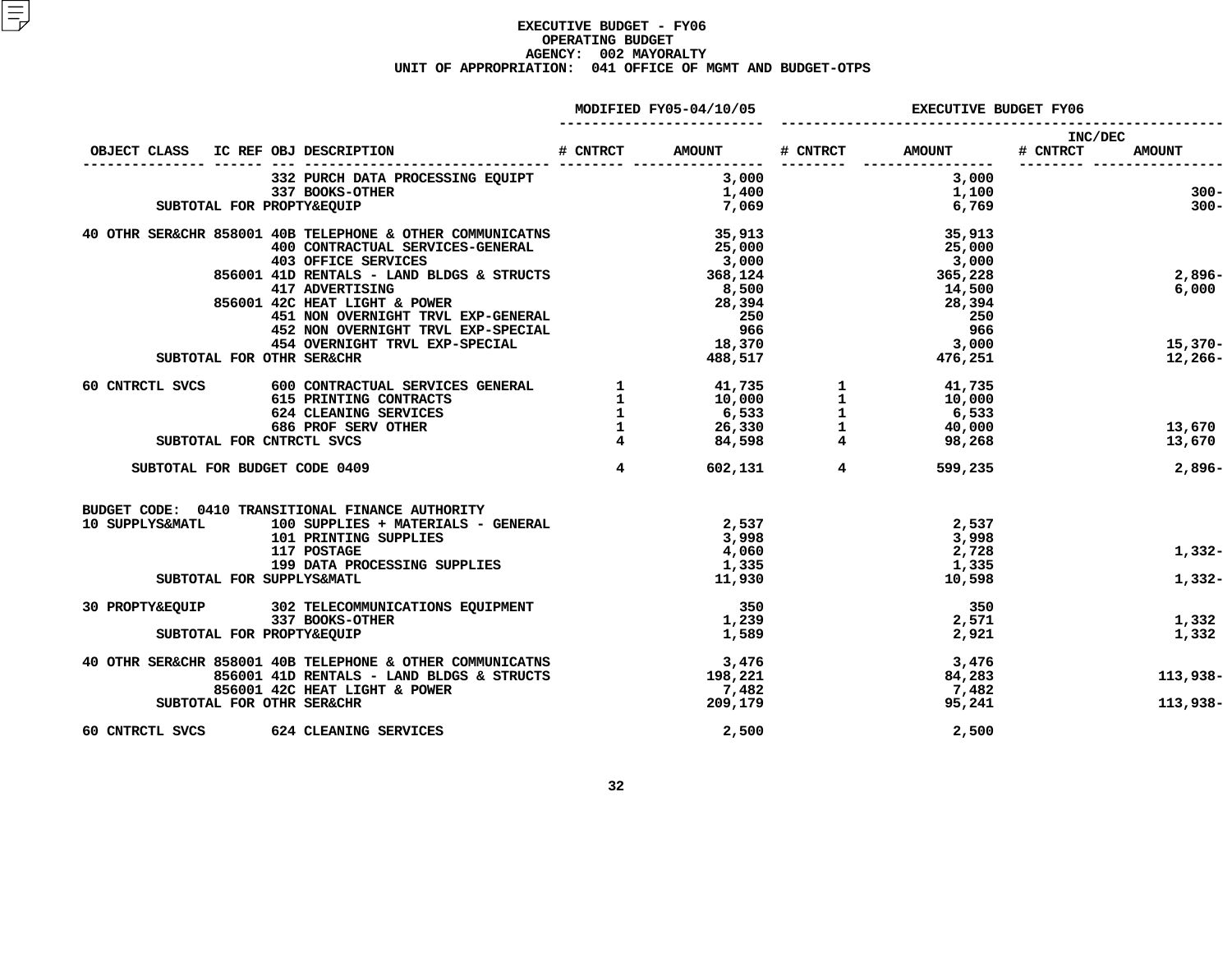|          |               | <b>EXECUTIVE BUDGET FY06</b> |               |                                             |  |  |
|----------|---------------|------------------------------|---------------|---------------------------------------------|--|--|
| # CNTRCT | <b>AMOUNT</b> | # CNTRCT                     | <b>AMOUNT</b> | <b>INC/DEC</b><br># CNTRCT<br><b>AMOUNT</b> |  |  |
|          | 2,500         |                              | 2,500         |                                             |  |  |
|          | 225,198       |                              | 111,260       | 113,938-                                    |  |  |
| 17       | 6,344,636     | 17                           | 6,263,582     | $81,054-$                                   |  |  |
| 17       | 6,344,636     | 17                           | 6,263,582     | $81,054-$                                   |  |  |
|          |               | MODIFIED FY05-04/10/05       |               |                                             |  |  |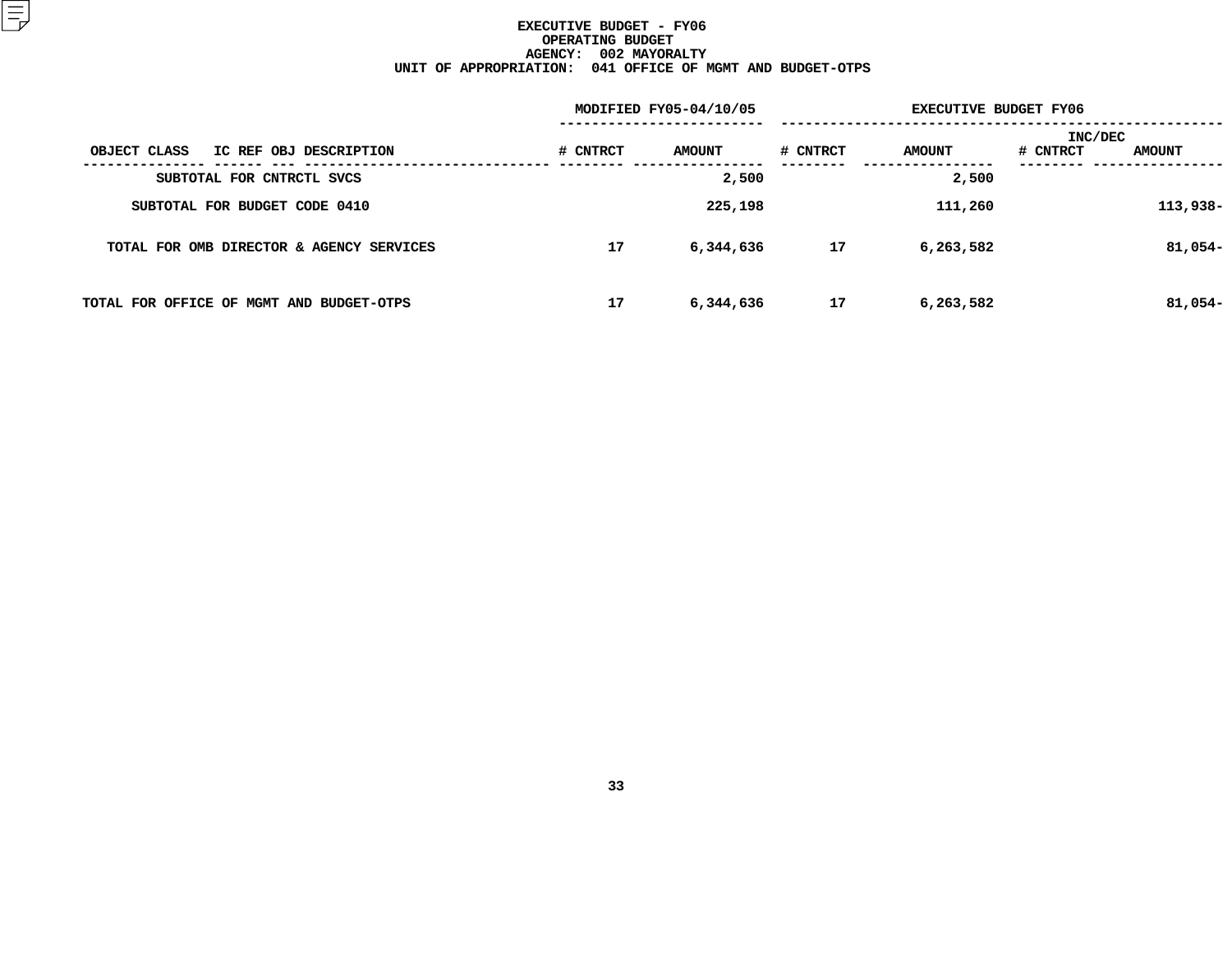#### **EXECUTIVE BUDGET - FY06** UNIT OF APPROPRIATION SUMMARY **OF APPROPRIATION SUMMARY AGENCY:**

|                                                                     |                        | <b>AGENCY:</b><br>002 MAYORALTY |                                    |                                 |                               |
|---------------------------------------------------------------------|------------------------|---------------------------------|------------------------------------|---------------------------------|-------------------------------|
|                                                                     | UNIT OF APPROPRIATION: |                                 | 041 OFFICE OF MGMT AND BUDGET-OTPS |                                 |                               |
|                                                                     |                        | <b>CURRENT MODIFIED</b>         |                                    | <b>EXECUTIVE BUDGET</b>         |                               |
| OFFICE OF MGMT AND BUDGET-OTPS                                      | <b>INTRACITY \$</b>    | <b>BUDGET AMOUNT</b>            | <b>INTRACITY \$</b>                | <b>BUDGET AMOUNT</b>            | $INC/DEC$ (-)                 |
| TOTALS FOR OPERATING BUDGET                                         | 5,149,458              | 6,344,636                       | 5,068,404                          | 6,263,582                       | $81,054-$                     |
| FINANCIAL PLAN SAVINGS                                              |                        |                                 |                                    |                                 |                               |
| <b>APPROPRIATION</b>                                                |                        | 6,344,636                       |                                    | 6,263,582                       | $81,054-$                     |
| FUNDING SUMMARY                                                     |                        | <b>CURRENT MODIFIED</b>         | <b>EXECUTIVE BUDGET</b>            | $INC/DEC$ (-)                   |                               |
| CITY<br>OTHER CATEGORICAL<br>CAPITAL FUNDS - I.F.A.<br><b>STATE</b> |                        | 5,127,115<br>381,838<br>602,131 |                                    | 5,136,456<br>267,119<br>599,235 | 9,341<br>114,719-<br>$2,896-$ |
| FEDERAL - C.D.<br>FEDERAL - OTHER<br>INTRA-CITY SALES               |                        | 233,552                         |                                    | 232,678<br>28,094               | $874 -$<br>28,094             |
| <b>TOTAL</b>                                                        |                        | 6,344,636                       |                                    | 6,263,582                       | $81,054-$                     |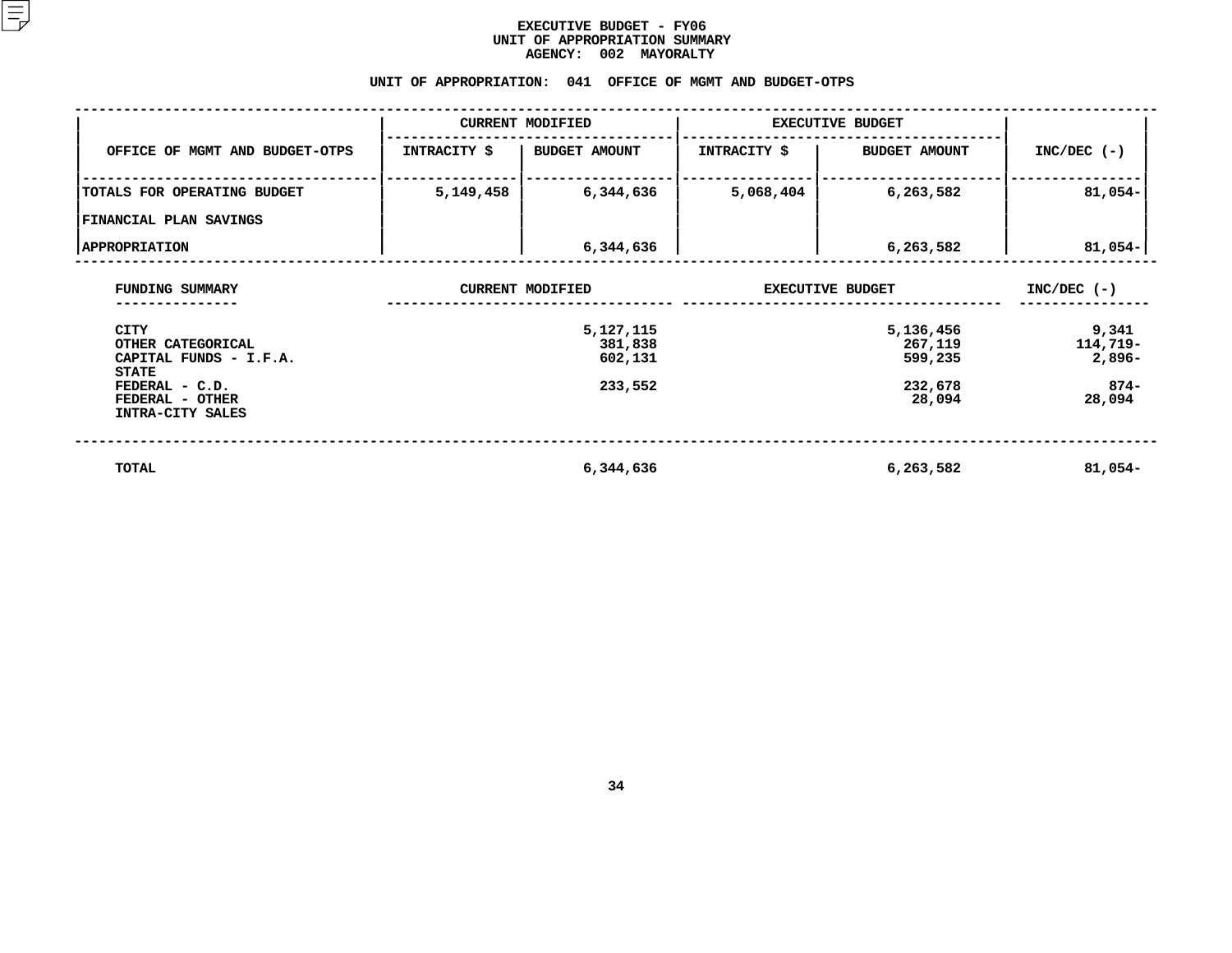|                                                                                                                                                              |                              | MODIFIED FY05-04/10/05        | <b>EXECUTIVE BUDGET FY06</b>                          |                    |                  |                                        |  |
|--------------------------------------------------------------------------------------------------------------------------------------------------------------|------------------------------|-------------------------------|-------------------------------------------------------|--------------------|------------------|----------------------------------------|--|
| OBJECT CLASS IC REF OBJ DESCRIPTION                                                                                                                          | # POS                        | <b>AMOUNT</b>                 | # POS                                                 | <b>AMOUNT</b>      | INC/DEC<br># POS | <b>AMOUNT</b>                          |  |
| RESPONSIBILITY CENTER: 0051 CRIMINAL JUSTICE COORDINATOR                                                                                                     |                              |                               |                                                       |                    |                  |                                        |  |
| BUDGET CODE: 0501 ASSIGNED COUNSEL ADMIN OFFICE<br>01 F/T SALARIED<br>001 FULL YEAR POSITIONS<br>SUBTOTAL FOR F/T SALARIED                                   | 17<br>17                     | 692,569                       | 692,569              17<br>692,569                 17 | 706,433<br>706,433 |                  | 13,864<br>13,864                       |  |
| 03 UNSALARIED<br>031 UNSALARIED<br>SUBTOTAL FOR UNSALARIED                                                                                                   |                              | 27,837<br>27,837              |                                                       |                    |                  | $27,837-$<br>$27,837-$                 |  |
| SUBTOTAL FOR BUDGET CODE 0501                                                                                                                                | 17                           | 720,406                       | 17                                                    | 706,433            |                  | 13,973-                                |  |
| BUDGET CODE: 0503 CRIMINAL JUSTICE ANTI-DRUG FND<br>01 F/T SALARIED<br>001 FULL YEAR POSITIONS<br>SUBTOTAL FOR F/T SALARIED<br>SUBTOTAL FOR BUDGET CODE 0503 |                              | 101,000<br>101,000<br>101,000 |                                                       |                    |                  | $101,000 -$<br>$101,000 -$<br>101,000- |  |
| BUDGET CODE: 0505 JUVENILE JUSTICE ADMINISTRATION<br>001 FULL YEAR POSITIONS<br>01 F/T SALARIED<br>SUBTOTAL FOR F/T SALARIED                                 | $\mathbf{1}$<br>$\mathbf{1}$ | 10,762<br>10,762              |                                                       |                    | $1 -$<br>$1 -$   | $10,762 -$<br>$10,762 -$               |  |
| 06 FRINGE BENES 089 FRINGE BENEFITS-OTHER<br>SUBTOTAL FOR FRINGE BENES                                                                                       |                              | 2,798<br>2,798                |                                                       |                    |                  | $2,798-$<br>$2,798-$                   |  |
| SUBTOTAL FOR BUDGET CODE 0505                                                                                                                                | $\mathbf{1}$                 | 13,560                        |                                                       |                    | $1 -$            | 13,560-                                |  |
| BUDGET CODE: 0506 ARREST POLICIES & ENFORCEMENT PROTECTION<br>01 F/T SALARIED<br>001 FULL YEAR POSITIONS<br>SUBTOTAL FOR F/T SALARIED                        | $\mathbf{1}$<br>$\mathbf{1}$ | 133,254<br>133,254            |                                                       |                    | $1-$<br>$1 -$    | 133,254-<br>133,254-                   |  |
| 06 FRINGE BENES 089 FRINGE BENEFITS-OTHER<br>SUBTOTAL FOR FRINGE BENES                                                                                       |                              | 14,928<br>14,928              |                                                       |                    |                  | 14,928-<br>14,928-                     |  |
| SUBTOTAL FOR BUDGET CODE 0506                                                                                                                                | $\mathbf{1}$                 | 148,182                       |                                                       |                    | $1 -$            | 148,182-                               |  |
| BUDGET CODE: 0511 JUVENILE JUSTICE PLANNER<br>01 F/T SALARIED<br>001 FULL YEAR POSITIONS                                                                     | $\mathbf{1}$                 | 68,184                        |                                                       |                    | $1 -$            | 68,184-                                |  |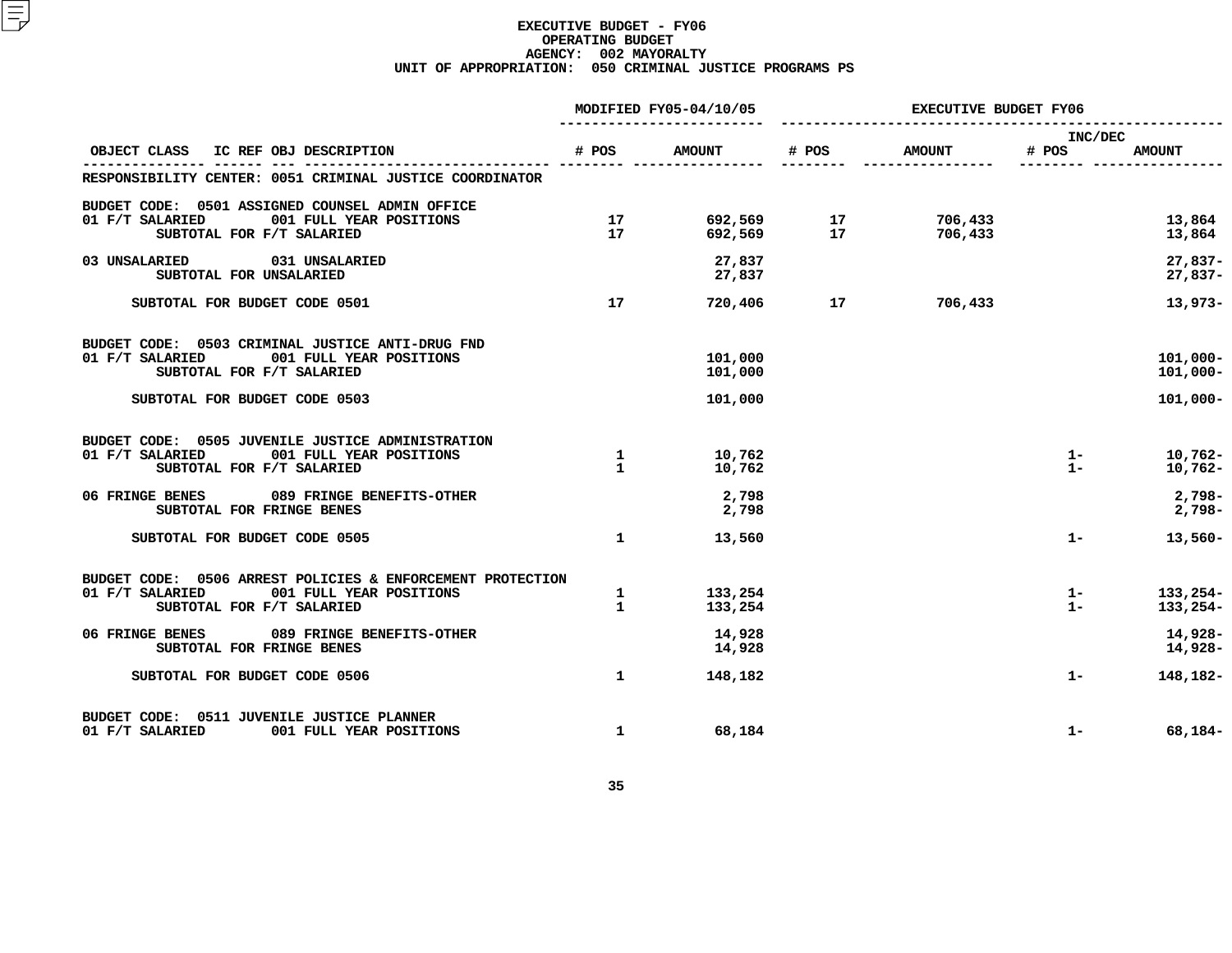|                                                                                                                                 |                              | MODIFIED FY05-04/10/05 | <b>EXECUTIVE BUDGET FY06</b> |                        |                           |                          |  |
|---------------------------------------------------------------------------------------------------------------------------------|------------------------------|------------------------|------------------------------|------------------------|---------------------------|--------------------------|--|
| IC REF OBJ DESCRIPTION<br>OBJECT CLASS                                                                                          | # POS                        | <b>AMOUNT</b>          | # POS                        | <b>AMOUNT</b>          | INC/DEC<br># POS          | <b>AMOUNT</b>            |  |
| SUBTOTAL FOR F/T SALARIED                                                                                                       | $\mathbf{1}$                 | 68,184                 | --------                     |                        | --------- ------<br>$1 -$ | 68,184-                  |  |
| 06 FRINGE BENES<br>089 FRINGE BENEFITS-OTHER<br>SUBTOTAL FOR FRINGE BENES                                                       |                              | 17,728<br>17,728       |                              |                        |                           | 17,728-<br>17,728-       |  |
| SUBTOTAL FOR BUDGET CODE 0511                                                                                                   | $\mathbf{1}$                 | 85,912                 |                              |                        | $1 -$                     | 85,912-                  |  |
| BUDGET CODE: 0512 OJJDP PROGRAMS - CHILD PROTECTIONS<br>01 F/T SALARIED<br>001 FULL YEAR POSITIONS<br>SUBTOTAL FOR F/T SALARIED | $\mathbf{1}$<br>$\mathbf{1}$ | 43,781<br>43,781       |                              |                        | $1 -$<br>$1 -$            | $43,781-$<br>43,781-     |  |
| 06 FRINGE BENES<br>089 FRINGE BENEFITS-OTHER<br>SUBTOTAL FOR FRINGE BENES                                                       |                              | 11,382<br>11,382       |                              |                        |                           | $11,382-$<br>$11,382-$   |  |
| SUBTOTAL FOR BUDGET CODE 0512                                                                                                   | $\mathbf{1}$                 | 55,163                 |                              |                        | $1 -$                     | $55,163-$                |  |
| BUDGET CODE: 0519 CJC DataShare Program<br>001 FULL YEAR POSITIONS<br>01 F/T SALARIED<br>SUBTOTAL FOR F/T SALARIED              | 3<br>$\overline{3}$          | 242,000<br>242,000     | 3<br>$\overline{3}$          | 242,000<br>242,000     |                           |                          |  |
| SUBTOTAL FOR BUDGET CODE 0519                                                                                                   | $\overline{3}$               | 242,000                | 3                            | 242,000                |                           |                          |  |
| BUDGET CODE: 0521 CRIMINAL JUSTICE EXEC ADMIN<br>01 F/T SALARIED<br>001 FULL YEAR POSITIONS<br>SUBTOTAL FOR F/T SALARIED        | 22<br>$22 \,$                | 1,392,056<br>1,392,056 | 22<br>$22 \,$                | 1,381,698<br>1,381,698 |                           | $10,358-$<br>$10,358-$   |  |
| SUBTOTAL FOR BUDGET CODE 0521                                                                                                   | $22 \,$                      | 1,392,056              | 22                           | 1,381,698              |                           | $10,358-$                |  |
| BUDGET CODE: 0522 FAMILY JUSTICE CENTER<br>01 F/T SALARIED<br>001 FULL YEAR POSITIONS<br>SUBTOTAL FOR F/T SALARIED              | $\mathbf{1}$<br>$\mathbf{1}$ | 37,000<br>37,000       |                              |                        | $1 -$<br>$1 -$            | $37,000 -$<br>$37,000 -$ |  |
| 031 UNSALARIED<br>03 UNSALARIED<br>SUBTOTAL FOR UNSALARIED                                                                      |                              | 50,000<br>50,000       |                              |                        |                           | $50,000 -$<br>$50,000 -$ |  |
| 06 FRINGE BENES<br>089 FRINGE BENEFITS-OTHER<br>SUBTOTAL FOR FRINGE BENES                                                       |                              | 13,000<br>13,000       |                              |                        |                           | $13,000 -$<br>$13,000-$  |  |
|                                                                                                                                 |                              |                        |                              |                        |                           |                          |  |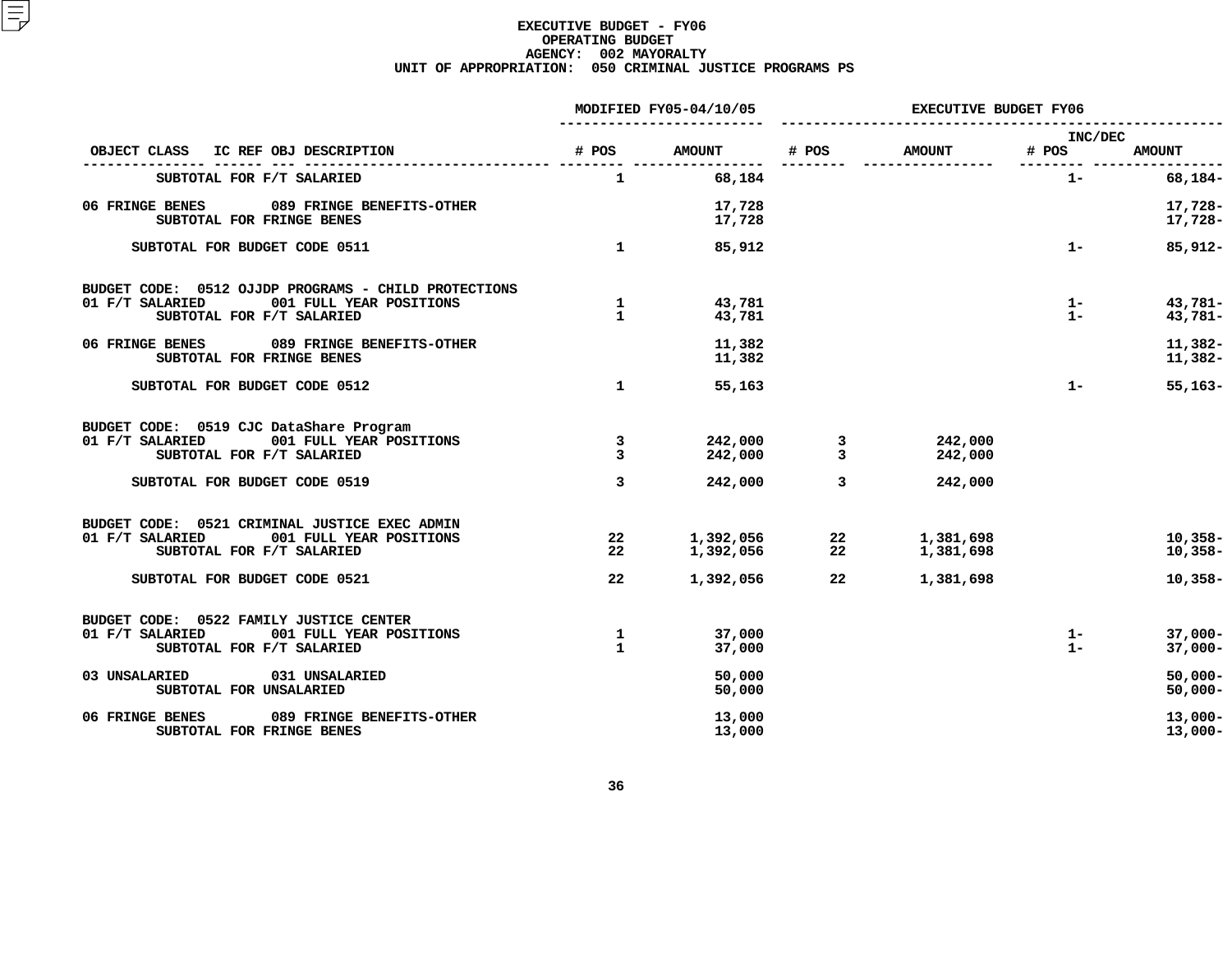|                                        |       | MODIFIED FY05-04/10/05 |       | <b>EXECUTIVE BUDGET FY06</b> |                         |               |  |  |
|----------------------------------------|-------|------------------------|-------|------------------------------|-------------------------|---------------|--|--|
| OBJECT CLASS<br>IC REF OBJ DESCRIPTION | # POS | <b>AMOUNT</b>          | # POS | <b>AMOUNT</b>                | <b>INC/DEC</b><br># POS | <b>AMOUNT</b> |  |  |
| SUBTOTAL FOR BUDGET CODE 0522          |       | 100,000                |       |                              | $1 -$                   | $100,000 -$   |  |  |
| TOTAL FOR CRIMINAL JUSTICE COORDINATOR | 47    | 2,858,279              | 42    | 2,330,131                    | $5-$                    | 528,148-      |  |  |
| TOTAL FOR CRIMINAL JUSTICE PROGRAMS PS | 47    | 2,858,279              | 42    | 2,330,131                    | $5-$                    | 528,148-      |  |  |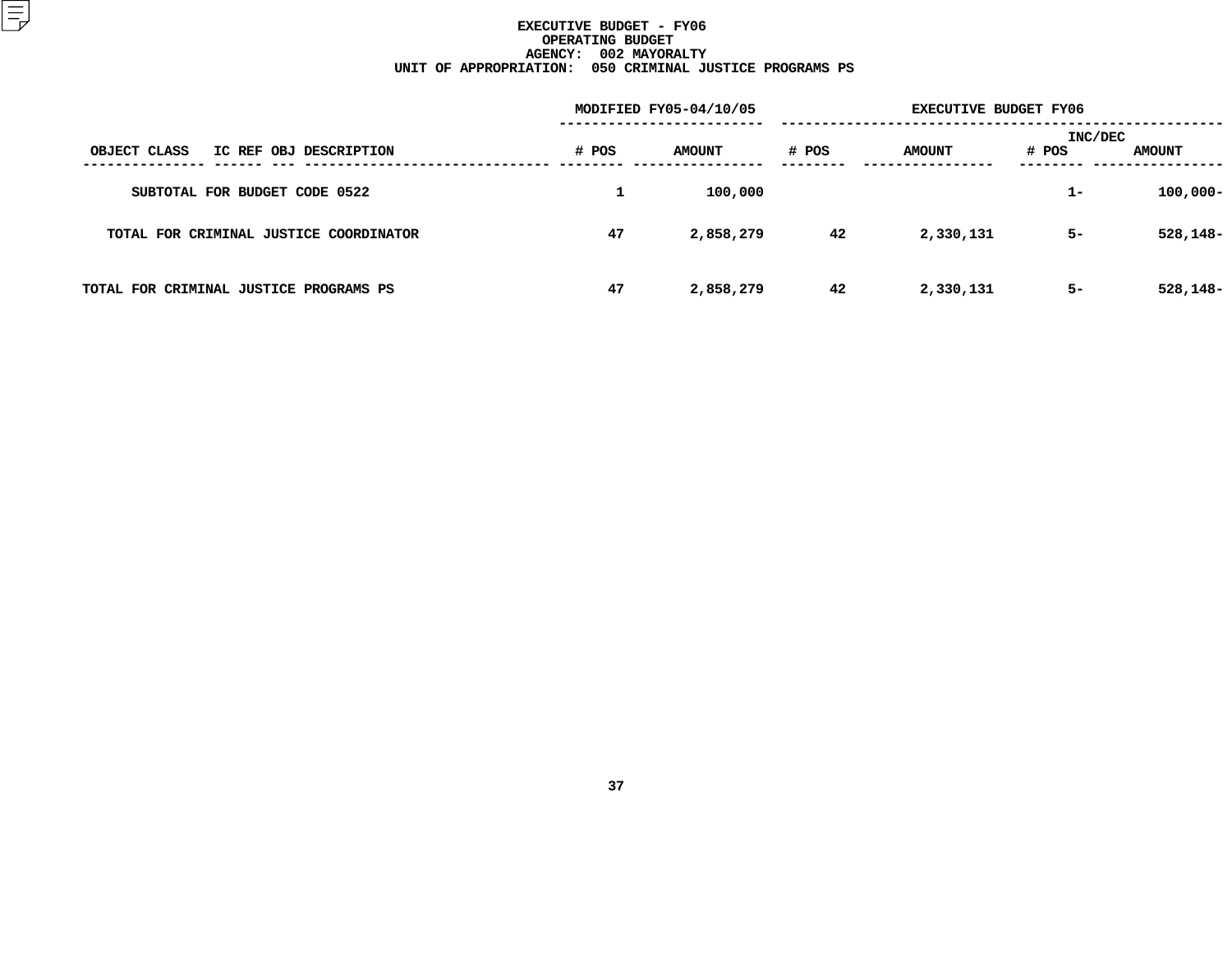#### **EXECUTIVE BUDGET - FY06** UNIT OF APPROPRIATION SUMMARY **OF APPROPRIATION SUMMARY AGENCY:**

|                                                             |         | <b>AGENCY:</b><br>002 MAYORALTY                         |                         |                      |               |
|-------------------------------------------------------------|---------|---------------------------------------------------------|-------------------------|----------------------|---------------|
|                                                             |         | UNIT OF APPROPRIATION: 050 CRIMINAL JUSTICE PROGRAMS PS |                         |                      |               |
|                                                             |         | <b>CURRENT MODIFIED</b>                                 | <b>EXECUTIVE BUDGET</b> |                      |               |
| CRIMINAL JUSTICE PROGRAMS PS                                | NUM POS | <b>BUDGET AMOUNT</b>                                    | NUM POS                 | <b>BUDGET AMOUNT</b> | $INC/DEC$ (-) |
| TOTALS FOR OPERATING BUDGET                                 | 47      | 2,858,279                                               | 42                      | 2,330,131            | $528,148-$    |
| FINANCIAL PLAN SAVINGS                                      |         |                                                         |                         |                      |               |
| <b>APPROPRIATION</b>                                        | 47      | 2,858,279                                               | 42                      | 2,330,131            | 528,148-      |
| FUNDING SUMMARY                                             |         | <b>CURRENT MODIFIED</b>                                 | <b>EXECUTIVE BUDGET</b> | $INC/DEC$ (-)        |               |
| CITY                                                        |         | 2,112,462                                               |                         | $24,331-$            |               |
| OTHER CATEGORICAL<br>CAPITAL FUNDS - I.F.A.<br><b>STATE</b> |         | 242,000                                                 |                         |                      |               |
| FEDERAL - C.D.<br>FEDERAL - OTHER<br>INTRA-CITY SALES       |         | 503,817                                                 |                         |                      | $503,817-$    |
| TOTAL                                                       |         | 2,858,279                                               |                         | 2,330,131            | $528,148-$    |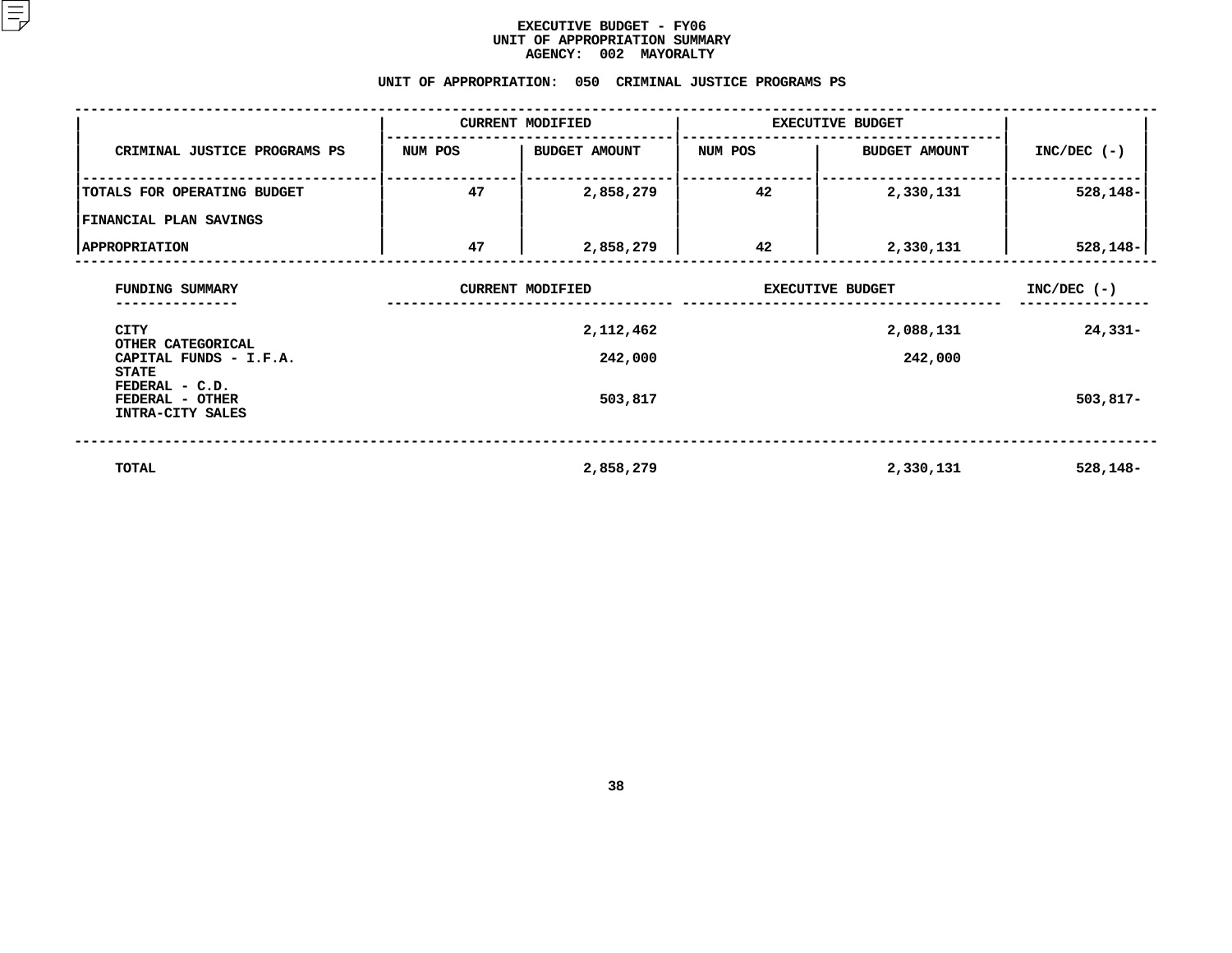# **EXECUTIVEE BUDGET - FY06<br>ION SCHEDULE<br>002 MAYORALTY<br>-POSITION**N SCHEDULE<br>02 MAYORA<br>CRIMINAL **AGENCY: <sup>002</sup> MAYORALTY UNIT OF APPROPRIATION: <sup>050</sup> CRIMINAL JUSTICE PROGRAMS PS**

|      |                                                     |     |                      |                            |                         | MODIFIED FY05-04/10/05 EXECUTIVE BUDGET |               |                    | FY06      |       |                               |  |
|------|-----------------------------------------------------|-----|----------------------|----------------------------|-------------------------|-----------------------------------------|---------------|--------------------|-----------|-------|-------------------------------|--|
| LINE | <b>DESCRIPTION</b>                                  | PAY | TITLE<br>BANK/# CODE | <b>MIN-MAX RATE # POS*</b> |                         | <b>ANNUAL RATE</b>                      | # POS*        | <b>ANNUAL RATE</b> |           | # POS | INC/DEC<br><b>ANNUAL RATE</b> |  |
|      | 001 FULL YEAR POSITIONS<br><b>OBJECT:</b>           |     |                      |                            |                         |                                         |               |                    |           |       |                               |  |
| 1205 | COUNSEL (OFFICE FOR CRIMI D 002 09743               |     |                      | 44,492-144,150             | 3                       | 285,843                                 |               |                    | 285,843   |       |                               |  |
| 1350 | STAFF ASSISTANT (OFFICE O D 002 06393               |     |                      | 25,084- 74,402             |                         | 42,840                                  |               |                    | 42,840    |       |                               |  |
| 1804 | EXECUTIVE AGENCY COUNSEL D 002 95005                |     |                      | 44,492-144,150             | $\overline{a}$          | 170,673                                 |               |                    | 170,673   |       |                               |  |
| 1806 | EXEC ASST TO THE COORD OF D 002 09840               |     |                      | 44,492-144,150             |                         | 59,740                                  |               |                    | 59,740    |       |                               |  |
| 1810 | MAYORAL OFFICE ASSISTANT D 002 06405                |     |                      | 22,356- 56,905             |                         | 45,900                                  |               |                    | 45,900    |       |                               |  |
| 2171 | COORDINATOR OF CRIMINAL J D 002 05040               |     |                      | 44,492-171,038             |                         | 171,038                                 |               |                    | 171,038   |       |                               |  |
| 2274 | MAYORAL PROGRAM COORDINAT D 002 06423               |     |                      | 19,671– 40,294             | $\overline{\mathbf{4}}$ | 216,651                                 | 4             |                    | 216,651   |       |                               |  |
| 2275 | RESEARCH PROJECT COORDINA D 002 05277               |     |                      | 33,000-113,500             | 2                       | 104,324                                 |               |                    | 104,324   |       |                               |  |
| 2276 | CLERICAL ASSOCIATE                                  |     | D 002 10251          | 20,095- 44,319             |                         | 31,347                                  |               |                    | 31,347    |       |                               |  |
| 5035 | DEPUTY DIRECTOR, CRIMINAL D 002 05449               |     |                      | 44,492-144,150             |                         | 120,368                                 |               |                    | 120,368   |       |                               |  |
| 5060 | GRANT COORDINATOR (OFFICE D 002 09717               |     |                      | 46,310- 64,885             |                         | 32,500                                  |               |                    | 32,500    |       |                               |  |
| 5067 | ADMINISTRATIVE STAFF ANAL D 002 10026               |     |                      | 44,492-144,150             | 3                       | 251,781                                 |               |                    | 251,781   |       |                               |  |
| 5082 | MAYORAL OFFICE ASSISTANT D 002 06405                |     |                      | 22,356- 56,905             | 5                       | 163,512                                 | 5             |                    | 163,512   |       |                               |  |
| 6006 | SENIOR MANAGEMENT CONSULT D 002 12635               |     |                      | 44,492-144,150             |                         | 89,162                                  |               |                    | 89,162    |       |                               |  |
| 6030 | COMMUNITY ASSOCIATE                                 |     | D 002 56057          | 26,998-45,006              | 4                       | 140,720                                 |               |                    | 140,720   |       |                               |  |
| 6033 | <b>COMMUNITY ASSISTANT</b>                          |     | D 002 56056          | 22,907– 29,765             | $\mathbf{1}$            | 29,765                                  |               |                    | 29,765    |       |                               |  |
| 6090 | CLERICAL ASSOCIATE                                  |     | D 002 10251          | 20,095- 44,319             |                         | 200,329                                 |               |                    | 200,329   |       |                               |  |
| 6093 | MAYORAL OFFICE ASSISTANT D 002 06405                |     |                      | 22,356- 56,905             | $\overline{a}$          | 75,784                                  | $\frac{2}{2}$ |                    | 75,784    |       |                               |  |
| 6315 | COMPUTER SYSTEMS MANAGER D 002 10050 44,492-144,150 |     |                      |                            | $\overline{a}$          | 210,120                                 |               |                    | 210,120   |       |                               |  |
|      | SUBTOTAL FOR OBJECT 001                             |     |                      |                            | 43                      | 2,442,397                               | 43            |                    | 2,442,397 |       |                               |  |
|      |                                                     |     |                      |                            |                         |                                         |               |                    |           |       |                               |  |
|      |                                                     |     |                      |                            |                         |                                         |               |                    |           |       |                               |  |

| POSITION SCHEDULE FOR U/A 050 | 43 | 2,442,397 | 43   | 2,442,397 |       |            |
|-------------------------------|----|-----------|------|-----------|-------|------------|
| PLANNED INCREASES/(DECREASES) |    | 227,200   | $-1$ | $-56,800$ | -5    | $-284,000$ |
| TOTAL FOR U/A 050             | 47 | 2,669,597 | 42   | 2,385,597 | $-51$ | $-284,000$ |
| ______ _ _ __ _ _ _ _ _       |    |           |      |           |       |            |

**\*NOTE: FULL TIME ACTIVE POSITIONS AS OF 02/25/05**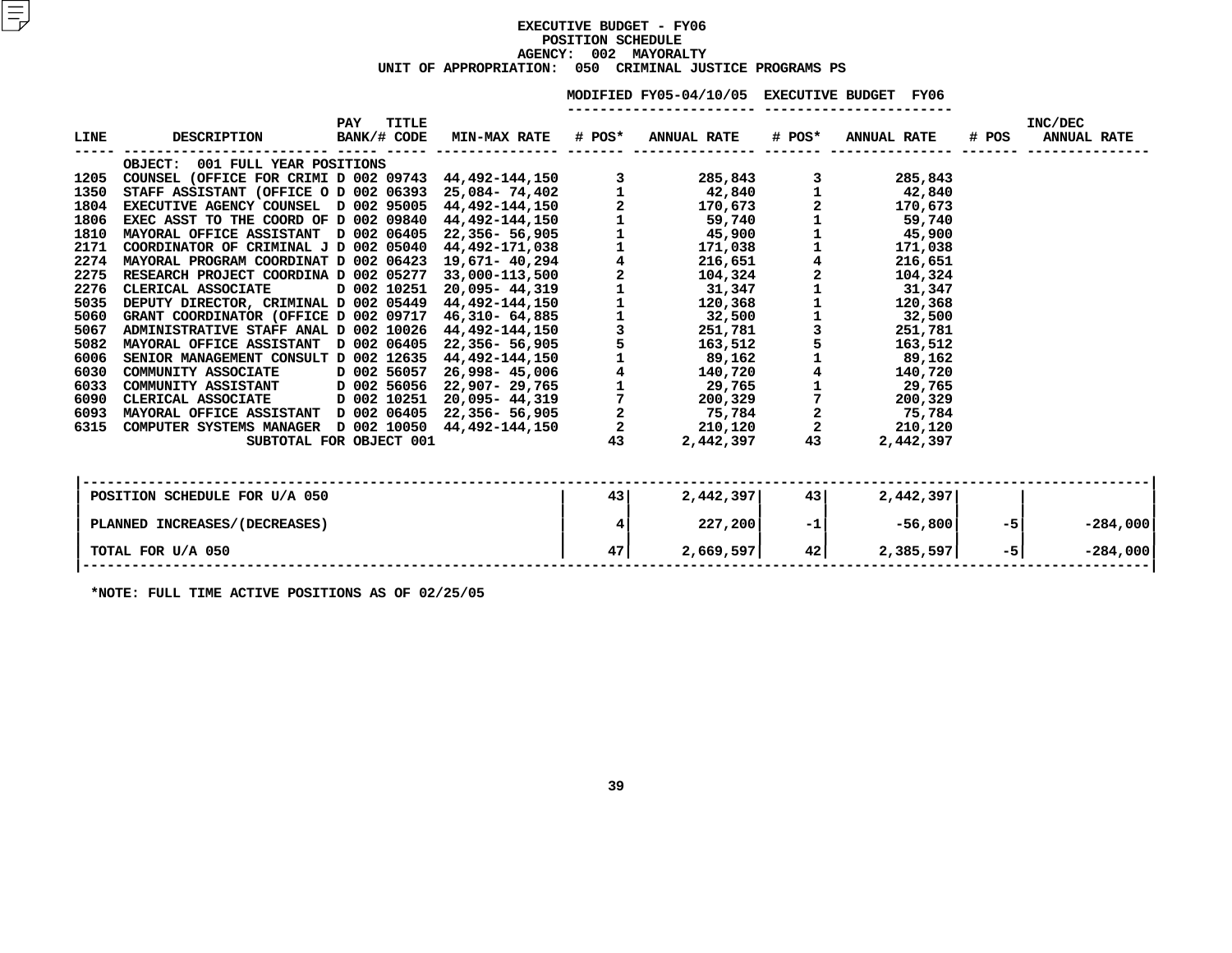|                                                                                                                                                                   |                                                                                                                                     | MODIFIED FY05-04/10/05 |                                                        | <b>EXECUTIVE BUDGET FY06</b> |                |                     |                                                                          |
|-------------------------------------------------------------------------------------------------------------------------------------------------------------------|-------------------------------------------------------------------------------------------------------------------------------------|------------------------|--------------------------------------------------------|------------------------------|----------------|---------------------|--------------------------------------------------------------------------|
| OBJECT CLASS IC REF OBJ DESCRIPTION                                                                                                                               |                                                                                                                                     | # CNTRCT               | <b>AMOUNT</b>                                          | # CNTRCT                     | <b>AMOUNT</b>  | INC/DEC<br># CNTRCT | <b>AMOUNT</b>                                                            |
| RESPONSIBILITY CENTER:                                                                                                                                            |                                                                                                                                     |                        |                                                        |                              | -------------- |                     |                                                                          |
| 60 CNTRCTL SVCS<br>SUBTOTAL FOR CNTRCTL SVCS                                                                                                                      | BUDGET CODE: 0507 BLOCK GRANT FOR PAL - PLAYSTREET PROG<br>678 PAYMENTS TO DELEGATE AGENCIES                                        |                        | 62,500<br>62,500                                       |                              |                |                     | $62,500 -$<br>$62,500 -$                                                 |
| SUBTOTAL FOR BUDGET CODE 0507                                                                                                                                     |                                                                                                                                     |                        | 62,500                                                 |                              |                |                     | $62,500 -$                                                               |
| 10 SUPPLYS&MATL<br>SUBTOTAL FOR SUPPLYS&MATL<br>30 PROPTY&EQUIP 315 OFFICE EQUIPMENT<br>SUBTOTAL FOR PROPTY&EQUIP<br>40 OTHR SER&CHR<br>SUBTOTAL FOR OTHR SER&CHR | BUDGET CODE: 0523 COMMERCIAL SEXUAL EXPLOITATION CHILDREN<br>100 SUPPLIES + MATERIALS - GENERAL<br>400 CONTRACTUAL SERVICES-GENERAL |                        | 18,819<br>18,819<br>1,800<br>1,800<br>36,750<br>36,750 |                              |                |                     | $18,819-$<br>18,819-<br>$1,800-$<br>$1,800-$<br>$36,750 -$<br>$36,750 -$ |
| 60 CNTRCTL SVCS<br>SUBTOTAL FOR CNTRCTL SVCS                                                                                                                      | 678 PAYMENTS TO DELEGATE AGENCIES                                                                                                   |                        | 190,000<br>190,000                                     |                              |                |                     | $190,000 -$<br>190,000-                                                  |
| SUBTOTAL FOR BUDGET CODE 0523                                                                                                                                     |                                                                                                                                     |                        | 247,369                                                |                              |                |                     | 247,369-                                                                 |
| TOTAL FOR                                                                                                                                                         |                                                                                                                                     |                        | 309,869                                                |                              |                |                     | 309,869-                                                                 |
|                                                                                                                                                                   | RESPONSIBILITY CENTER: 0051 CRIMINAL JUSTICE COORDINATOR                                                                            |                        |                                                        |                              |                |                     |                                                                          |
| BUDGET CODE: 0501 ASSIGNED COUNSEL ADMIN OFFICE<br>10 SUPPLYS&MATL<br>SUBTOTAL FOR SUPPLYS&MATL                                                                   | 100 SUPPLIES + MATERIALS - GENERAL                                                                                                  |                        | 2,280<br>2,280                                         |                              | 2,800<br>2,800 |                     | 520<br>520                                                               |
| 30 PROPTY&EQUIP                                                                                                                                                   | 315 OFFICE EQUIPMENT<br>337 BOOKS-OTHER                                                                                             |                        | 150<br>2,000                                           |                              | 2,000          |                     | $150 -$                                                                  |
| SUBTOTAL FOR PROPTY&EQUIP                                                                                                                                         |                                                                                                                                     |                        | 2,150                                                  |                              | 2,000          |                     | $150 -$                                                                  |
| 40 OTHR SER&CHR                                                                                                                                                   | 400 CONTRACTUAL SERVICES-GENERAL<br>412 RENTALS OF MISC. EQUIP                                                                      |                        | 1,850<br>3,900                                         |                              | 2,000<br>8,500 |                     | 150<br>4,600                                                             |
|                                                                                                                                                                   |                                                                                                                                     |                        |                                                        |                              |                |                     |                                                                          |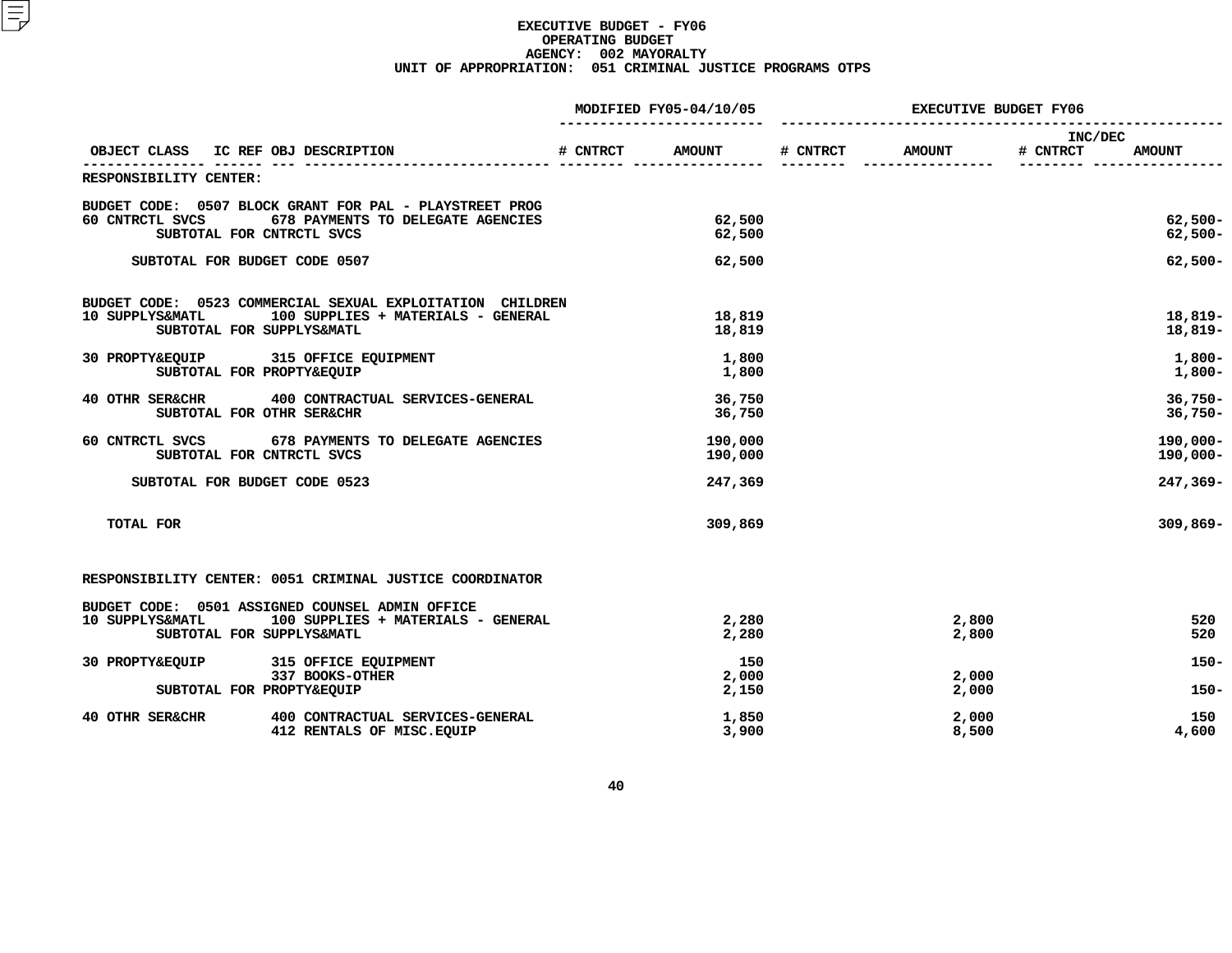|                                                                                                                                                                                                                | MODIFIED FY05-04/10/05 |                                    | <b>EXECUTIVE BUDGET FY06</b> |                 |                     |                                                    |
|----------------------------------------------------------------------------------------------------------------------------------------------------------------------------------------------------------------|------------------------|------------------------------------|------------------------------|-----------------|---------------------|----------------------------------------------------|
| OBJECT CLASS IC REF OBJ DESCRIPTION                                                                                                                                                                            |                        | # CNTRCT AMOUNT                    | # CNTRCT                     | <b>AMOUNT</b>   | INC/DEC<br># CNTRCT | <b>AMOUNT</b>                                      |
| 432 LEASING OF DATA PROC EQUIP<br>432 LEASING OF DATA PROC EQUIP<br>451 NON OVERNIGHT TRVL EXP-GENERAL<br>452 NON OVERNIGHT TRVL EXP-SPECIAL<br>454 OVERNIGHT TRVL EXP-SPECIAL                                 |                        | 4,600<br>220<br>2,306              |                              | 2,306           |                     | 4,600-<br>$220 -$                                  |
| SUBTOTAL FOR OTHR SER&CHR                                                                                                                                                                                      |                        | 1,600<br>14,476                    |                              | 2,000<br>14,806 |                     | 400<br>330                                         |
| 60 CNTRCTL SVCS 622 TEMPORARY SERVICES<br>SUBTOTAL FOR CNTRCTL SVCS                                                                                                                                            |                        | 700<br>700                         |                              |                 |                     | $700 -$<br>$700 -$                                 |
| SUBTOTAL FOR BUDGET CODE 0501                                                                                                                                                                                  |                        | 19,606                             |                              | 19,606          |                     |                                                    |
| BUDGET CODE: 0503 CRIMINAL JUSTICE ANTI-DRUG FND<br>40 OTHR SER&CHR 858001 40X CONTRACTUAL SERVICES-GENERAL<br>400 CONTRACTUAL SERVICES-GENERAL<br>454 OVERNIGHT TRVL EXP-SPECIAL<br>SUBTOTAL FOR OTHR SER&CHR |                        | 14,364<br>85,180<br>693<br>100,237 |                              |                 |                     | $14,364-$<br>$85,180 -$<br>$693 -$<br>$100, 237 -$ |
| 60 CNTRCTL SVCS 678 PAYMENTS TO DELEGATE AGENCIES<br>SUBTOTAL FOR CNTRCTL SVCS                                                                                                                                 |                        | 225,000<br>225,000                 |                              |                 |                     | $225,000 -$<br>$225,000 -$                         |
| SUBTOTAL FOR BUDGET CODE 0503                                                                                                                                                                                  |                        | 325,237                            |                              |                 |                     | $325, 237 -$                                       |
| BUDGET CODE: 0506 ARREST POLICIES & ENFORCEMENT PROTECTION<br>40 OTHR SER&CHR<br>453 OVERNIGHT TRVL EXP-GENERAL<br>454 OVERNIGHT TRVL EXP-SPECIAL<br>SUBTOTAL FOR OTHR SER&CHR                                 |                        | -1<br>5,999<br>6,000               |                              |                 |                     | $1-$<br>$5,999-$<br>$6,000 -$                      |
| 60 CNTRCTL SVCS<br>678 PAYMENTS TO DELEGATE AGENCIES<br>686 PROF SERV OTHER<br>SUBTOTAL FOR CNTRCTL SVCS                                                                                                       | $\frac{1}{\tau}$       | 163,252<br>3,700<br>166,952        |                              |                 | $1 -$<br>$1 -$      | 163,252-<br>$3,700-$<br>$166,952-$                 |
| SUBTOTAL FOR BUDGET CODE 0506                                                                                                                                                                                  | $\mathbf{1}$           | 172,952                            |                              |                 | $1 -$               | 172,952-                                           |
| BUDGET CODE: 0509 CASES Exit Program<br>60 CNTRCTL SVCS 678 PAYMENTS TO DELEGATE AGENCIES<br>SUBTOTAL FOR CNTRCTL SVCS                                                                                         |                        | 323,335<br>323,335                 |                              |                 |                     | $323, 335 -$<br>$323,335-$                         |
| SUBTOTAL FOR BUDGET CODE 0509                                                                                                                                                                                  |                        | 323,335                            |                              |                 |                     | $323,335-$                                         |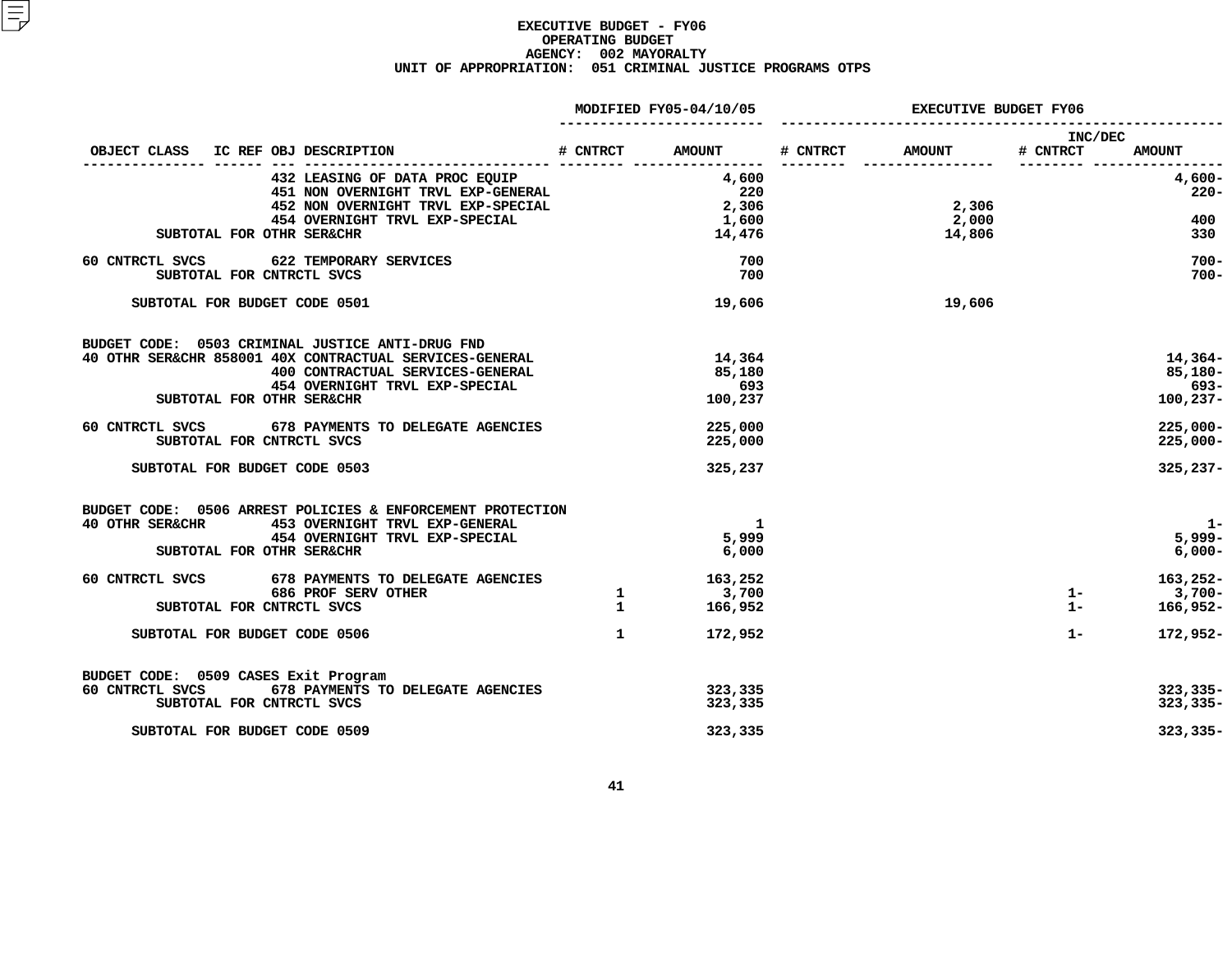|                                                                                                                                            | MODIFIED FY05-04/10/05 |                         | <b>EXECUTIVE BUDGET FY06</b> |               |                            |                                    |
|--------------------------------------------------------------------------------------------------------------------------------------------|------------------------|-------------------------|------------------------------|---------------|----------------------------|------------------------------------|
| OBJECT CLASS IC REF OBJ DESCRIPTION<br><u>---- 2-</u>                                                                                      | # CNTRCT               | <b>AMOUNT</b>           | # CNTRCT                     | <b>AMOUNT</b> | <b>INC/DEC</b><br># CNTRCT | <b>AMOUNT</b>                      |
| BUDGET CODE: 0512 OJJDP PROGRAMS - CHILD PROTECTIONS<br>10 SUPPLYS&MATL<br>100 SUPPLIES + MATERIALS - GENERAL<br>SUBTOTAL FOR SUPPLYS&MATL |                        | 7,080<br>7,080          |                              |               |                            | $7,080-$<br>$7,080-$               |
| 30 PROPTY&EQUIP 315 OFFICE EQUIPMENT<br>SUBTOTAL FOR PROPTY&EQUIP                                                                          |                        | 20,000<br>20,000        |                              |               |                            | $20,000 -$<br>$20,000 -$           |
| 40 OTHR SER&CHR 453 OVERNIGHT TRVL EXP-GENERAL<br>SUBTOTAL FOR OTHR SER&CHR                                                                |                        | 11,910<br>11,910        |                              |               |                            | $11,910-$<br>11,910-               |
| 60 CNTRCTL SVCS 678 PAYMENTS TO DELEGATE AGENCIES<br>SUBTOTAL FOR CNTRCTL SVCS                                                             |                        | 142,798<br>142,798      |                              |               |                            | 142,798-<br>142,798-               |
| SUBTOTAL FOR BUDGET CODE 0512                                                                                                              |                        | 181,788                 |                              |               |                            | 181,788-                           |
| BUDGET CODE: 0513 VAWA - SAFE HAVENS<br>40 OTHR SER&CHR 454 OVERNIGHT TRVL EXP-SPECIAL<br>SUBTOTAL FOR OTHR SER&CHR                        |                        | 13,494<br>13,494        |                              |               |                            | $13,494-$<br>$13,494-$             |
| 60 CNTRCTL SVCS 678 PAYMENTS TO DELEGATE AGENCIES<br>SUBTOTAL FOR CNTRCTL SVCS                                                             |                        | 259,158<br>259,158      |                              |               |                            | 259,158-<br>259,158-               |
| SUBTOTAL FOR BUDGET CODE 0513                                                                                                              |                        | 272,652                 |                              |               |                            | 272,652-                           |
| BUDGET CODE: 0515 Byrne Grant for DNA Case Tracking<br>10 SUPPLYS&MATL 100 SUPPLIES + MATERIALS - GENERAL<br>SUBTOTAL FOR SUPPLYS&MATL     |                        | 40<br>40                |                              |               |                            | $40 -$<br>$40 -$                   |
| 40 OTHR SER&CHR 858001 40X CONTRACTUAL SERVICES-GENERAL<br>453 OVERNIGHT TRVL EXP-GENERAL<br>SUBTOTAL FOR OTHR SER&CHR                     |                        | 72,001<br>311<br>72,312 |                              |               |                            | $72,001 -$<br>$311 -$<br>$72,312-$ |
| SUBTOTAL FOR BUDGET CODE 0515                                                                                                              |                        | 72,352                  |                              |               |                            | $72,352-$                          |
| BUDGET CODE: 0519 CJC DataShare Program<br>40 OTHR SER&CHR 451 NON OVERNIGHT TRVL EXP-GENERAL                                              |                        | 220                     |                              |               |                            | $220 -$                            |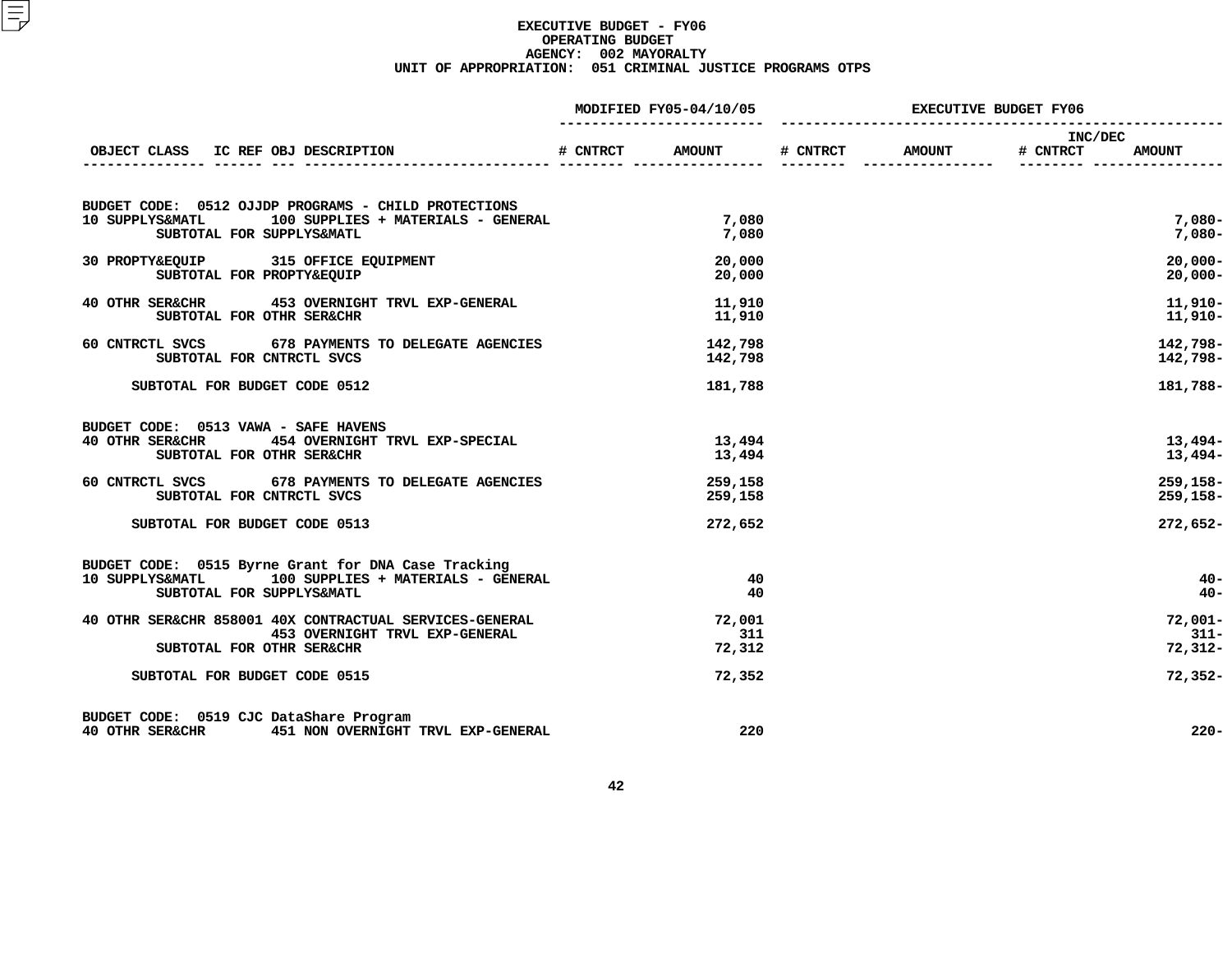|                                                             | MODIFIED FY05-04/10/05 |               | <b>EXECUTIVE BUDGET FY06</b> |               |                                      |  |
|-------------------------------------------------------------|------------------------|---------------|------------------------------|---------------|--------------------------------------|--|
| OBJECT CLASS IC REF OBJ DESCRIPTION                         | # CNTRCT               | <b>AMOUNT</b> | # CNTRCT                     | <b>AMOUNT</b> | INC/DEC<br># CNTRCT<br><b>AMOUNT</b> |  |
| 454 OVERNIGHT TRVL EXP-SPECIAL                              |                        | 7,780         |                              | 8,000         | 220                                  |  |
| SUBTOTAL FOR OTHR SER&CHR                                   |                        | 8,000         |                              | 8,000         |                                      |  |
| SUBTOTAL FOR BUDGET CODE 0519                               |                        | 8,000         |                              | 8,000         |                                      |  |
| BUDGET CODE: 0520 SEXUAL ASSAULT RESPONSE TEAM              |                        |               |                              |               |                                      |  |
| 30 PROPTY&EQUIP 332 PURCH DATA PROCESSING EQUIPT            |                        | 3,100         |                              |               | $3,100-$                             |  |
| SUBTOTAL FOR PROPTY&EQUIP                                   |                        | 3,100         |                              |               | 3,100-                               |  |
| 40 OTHR SER&CHR 819001 40X CONTRACTUAL SERVICES-GENERAL     |                        |               |                              |               |                                      |  |
| 858001 40X CONTRACTUAL SERVICES-GENERAL                     |                        | 370,000       |                              |               | $370,000 -$                          |  |
| 400 CONTRACTUAL SERVICES-GENERAL                            |                        | 25,900        |                              |               | $25,900 -$                           |  |
| SUBTOTAL FOR OTHR SER&CHR                                   |                        | 395,900       |                              |               | $395,900 -$                          |  |
| <b>678 PAYMENTS TO DELEGATE AGENCIES</b><br>60 CNTRCTL SVCS |                        | 532,375       |                              |               | $532,375-$                           |  |
| SUBTOTAL FOR CNTRCTL SVCS                                   |                        | 532,375       |                              |               | $532,375-$                           |  |
| SUBTOTAL FOR BUDGET CODE 0520                               |                        | 931,375       |                              |               | $931,375 -$                          |  |
| BUDGET CODE: 0521 CRIMINAL JUSTICE EXEC ADMIN               |                        |               |                              |               |                                      |  |
| 60 CNTRCTL SVCS<br>678 PAYMENTS TO DELEGATE AGENCIES        |                        |               |                              | 45,000        | 45,000                               |  |
| SUBTOTAL FOR CNTRCTL SVCS                                   |                        |               |                              | 45,000        | 45,000                               |  |
|                                                             |                        |               |                              |               |                                      |  |
| SUBTOTAL FOR BUDGET CODE 0521                               |                        |               |                              | 45,000        | 45,000                               |  |
| BUDGET CODE: 0522 FAMILY JUSTICE CENTER                     |                        |               |                              |               |                                      |  |
| 453 OVERNIGHT TRVL EXP-GENERAL<br>40 OTHR SER&CHR           |                        | 25,000        |                              |               | $25,000 -$                           |  |
| SUBTOTAL FOR OTHR SER&CHR                                   |                        | 25,000        |                              |               | $25,000-$                            |  |
|                                                             |                        |               |                              |               |                                      |  |
| SUBTOTAL FOR BUDGET CODE 0522                               |                        | 25,000        |                              |               | $25,000-$                            |  |
| BUDGET CODE: 0525 ANTITERRORISM & EMERGENCY ASSISTANCE PRO  |                        |               |                              |               |                                      |  |
| 60 CNTRCTL SVCS<br>678 PAYMENTS TO DELEGATE AGENCIES        |                        | 1,215,190     |                              |               | 1,215,190-                           |  |
| SUBTOTAL FOR CNTRCTL SVCS                                   |                        | 1,215,190     |                              |               | 1,215,190-                           |  |
|                                                             |                        |               |                              |               |                                      |  |
| SUBTOTAL FOR BUDGET CODE 0525                               |                        | 1,215,190     |                              |               | 1,215,190-                           |  |
|                                                             |                        |               |                              |               |                                      |  |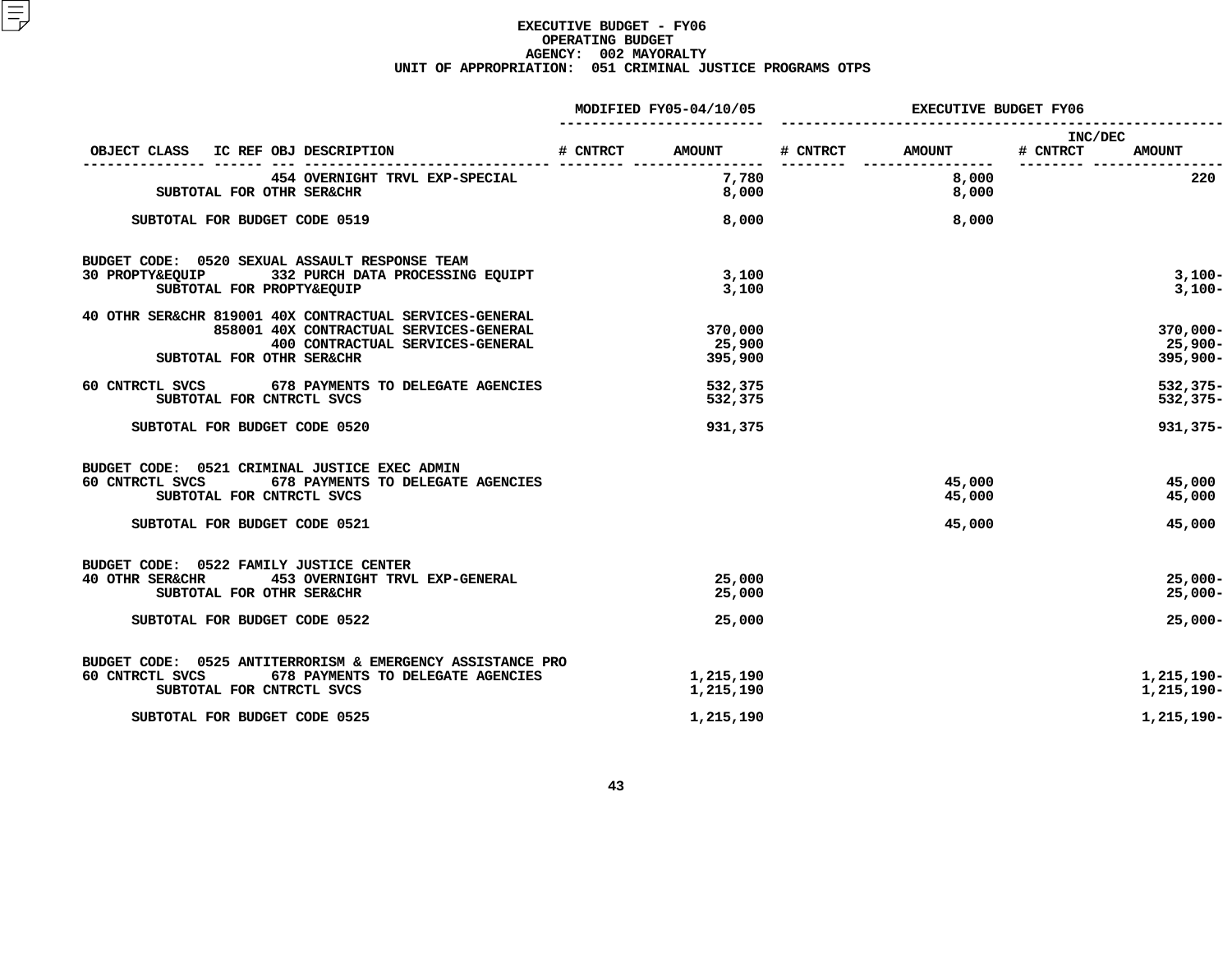|                                       | MODIFIED FY05-04/10/05                                              |                | <b>EXECUTIVE BUDGET FY06</b> |                |               |                                      |
|---------------------------------------|---------------------------------------------------------------------|----------------|------------------------------|----------------|---------------|--------------------------------------|
|                                       | OBJECT CLASS IC REF OBJ DESCRIPTION<br>-------------------------- - | # CNTRCT       | <b>AMOUNT</b>                | # CNTRCT       | <b>AMOUNT</b> | INC/DEC<br># CNTRCT<br><b>AMOUNT</b> |
|                                       |                                                                     |                |                              |                |               |                                      |
|                                       | BUDGET CODE: 0529 EDWIN GOULD SERVICES-STEPS                        |                |                              |                |               |                                      |
| 60 CNTRCTL SVCS                       | 678 PAYMENTS TO DELEGATE AGENCIES                                   |                | 138,116                      |                |               | 138,116-                             |
|                                       | SUBTOTAL FOR CNTRCTL SVCS                                           |                | 138,116                      |                |               | 138,116-                             |
|                                       | SUBTOTAL FOR BUDGET CODE 0529                                       |                | 138,116                      |                |               | 138,116-                             |
| BUDGET CODE: 0530 NCIA YOUTH ADVOCACY |                                                                     |                |                              |                |               |                                      |
| 60 CNTRCTL SVCS                       | 678 PAYMENTS TO DELEGATE AGENCIES                                   |                | 287,457                      |                |               | $287,457-$                           |
|                                       | SUBTOTAL FOR CNTRCTL SVCS                                           |                | 287,457                      |                |               | $287,457-$                           |
|                                       | SUBTOTAL FOR BUDGET CODE 0530                                       |                | 287,457                      |                |               | 287,457-                             |
|                                       | BUDGET CODE: 0531 CRIMINAL JUSTICE COORD                            |                |                              |                |               |                                      |
| 10 SUPPLYS&MATL                       | 100 SUPPLIES + MATERIALS - GENERAL                                  |                | 2,132                        |                | 4,037         | 1,905                                |
|                                       | 110 FOOD & FORAGE SUPPLIES                                          |                | 900                          |                |               | -900                                 |
|                                       | 117 POSTAGE                                                         |                | 30                           |                | 1,741         | 1,711                                |
|                                       | SUBTOTAL FOR SUPPLYS&MATL                                           |                | 3,062                        |                | 5,778         | 2,716                                |
|                                       | 30 PROPTY&EQUIP 302 TELECOMMUNICATIONS EQUIPMENT                    |                | 615                          |                |               | $615 -$                              |
|                                       | <b>314 OFFICE FURITURE</b>                                          |                | 100                          |                |               | $100 -$                              |
|                                       | 337 BOOKS-OTHER                                                     |                | 50,191                       |                | 2,000         | 48,191-                              |
|                                       | SUBTOTAL FOR PROPTY&EQUIP                                           |                | 50,906                       |                | 2,000         | 48,906-                              |
| 40 OTHR SER&CHR                       | 412 RENTALS OF MISC.EQUIP                                           |                |                              |                | 6,000         | 6,000                                |
|                                       | 417 ADVERTISING                                                     |                | 450                          |                |               | $450 -$                              |
|                                       | 432 LEASING OF DATA PROC EQUIP                                      |                | 46,325                       |                | 15,700        | $30,625 -$                           |
|                                       | 451 NON OVERNIGHT TRVL EXP-GENERAL                                  |                | 50                           |                | 1,000         | 950                                  |
|                                       | 452 NON OVERNIGHT TRVL EXP-SPECIAL                                  |                | 25                           |                |               | $25 -$                               |
|                                       | 453 OVERNIGHT TRVL EXP-GENERAL                                      |                | 3,026                        |                | 1,000         | $2,026-$                             |
|                                       | 454 OVERNIGHT TRVL EXP-SPECIAL                                      |                |                              |                | 2,000         | 2,000                                |
|                                       | SUBTOTAL FOR OTHR SER&CHR                                           |                | 49,876                       |                | 25,700        | 24,176-                              |
| 60 CNTRCTL SVCS                       | 612 OFFICE EQUIPMENT MAINTENANCE                                    | $\mathbf{1}$   |                              | $2,784$ 1      | 3,000         | 216                                  |
|                                       | 622 TEMPORARY SERVICES                                              | $\mathbf{1}$   | 215                          | $\mathbf{1}$   | 365           | 150                                  |
|                                       | SUBTOTAL FOR CNTRCTL SVCS                                           | $\overline{a}$ | 2,999                        | $\overline{a}$ | 3,365         | 366                                  |
|                                       | SUBTOTAL FOR BUDGET CODE 0531                                       | $\overline{a}$ | 106,843                      | $\overline{a}$ | 36,843        | $70,000 -$                           |
|                                       |                                                                     |                |                              |                |               |                                      |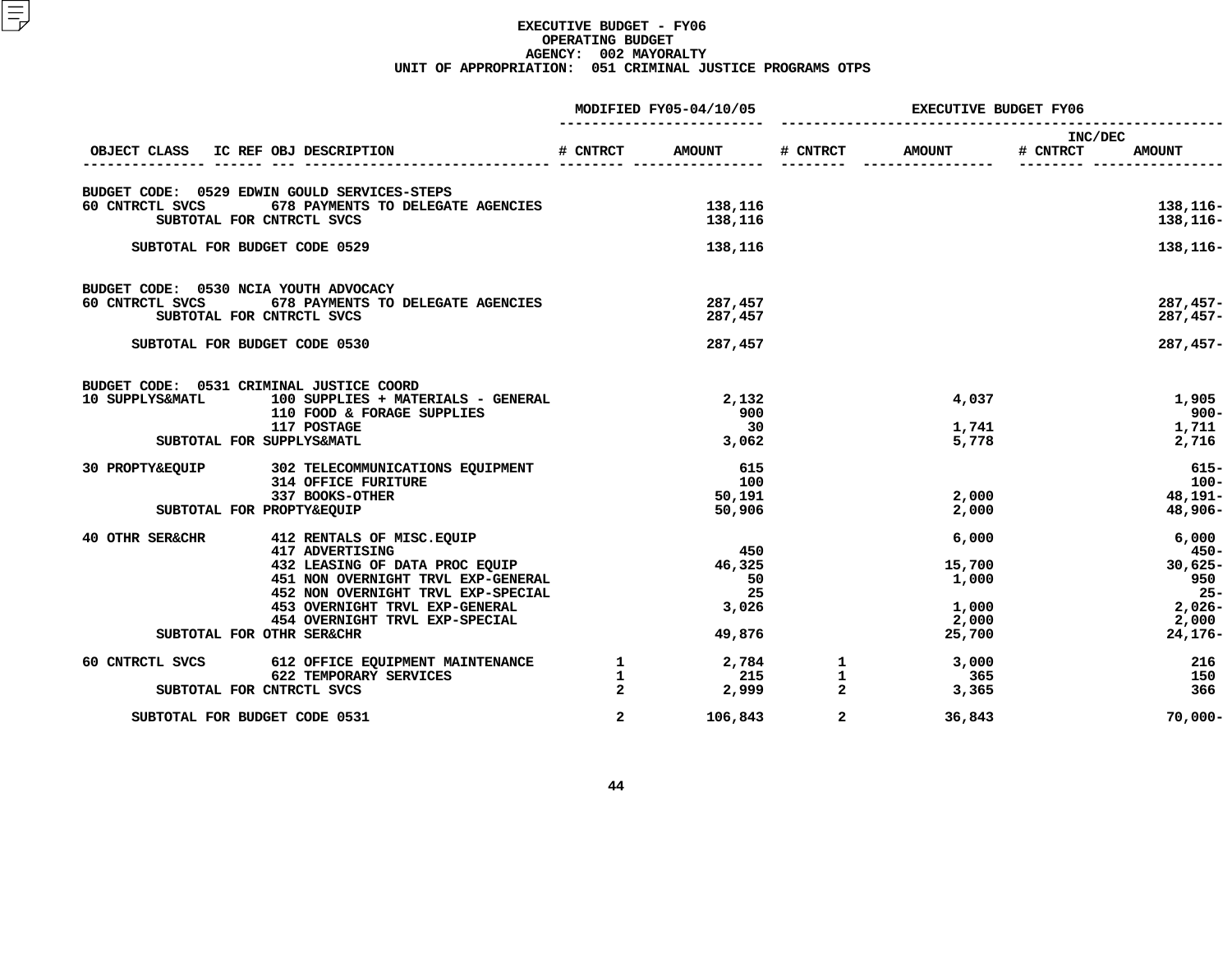|                                                                                                                                       | MODIFIED FY05-04/10/05       |                        | <b>EXECUTIVE BUDGET FY06</b> |                        |                     |                           |
|---------------------------------------------------------------------------------------------------------------------------------------|------------------------------|------------------------|------------------------------|------------------------|---------------------|---------------------------|
| OBJECT CLASS<br>IC REF OBJ DESCRIPTION                                                                                                | # CNTRCT                     | <b>AMOUNT</b>          | # CNTRCT                     | <b>AMOUNT</b>          | INC/DEC<br># CNTRCT | <b>AMOUNT</b>             |
| BUDGET CODE: 0533 VSA-CD                                                                                                              |                              |                        |                              |                        |                     |                           |
| 60 CNTRCTL SVCS<br>678 PAYMENTS TO DELEGATE AGENCIES<br>SUBTOTAL FOR CNTRCTL SVCS                                                     | $\mathbf{1}$<br>$\mathbf{1}$ | 3,614,257<br>3,614,257 | 1<br>$\mathbf{1}$            | 3,614,257<br>3,614,257 |                     |                           |
| SUBTOTAL FOR BUDGET CODE 0533                                                                                                         | $\mathbf{1}$                 | 3,614,257              | $\mathbf{1}$                 | 3,614,257              |                     |                           |
| BUDGET CODE: 0535 CENTER FOR ALTERNATIVE SENTENC<br>60 CNTRCTL SVCS<br>678 PAYMENTS TO DELEGATE AGENCIES<br>SUBTOTAL FOR CNTRCTL SVCS |                              | 1,331,466<br>1,331,466 |                              |                        |                     | 1,331,466-<br>1,331,466-  |
| SUBTOTAL FOR BUDGET CODE 0535                                                                                                         |                              | 1,331,466              |                              |                        |                     | 1,331,466-                |
| BUDGET CODE: 0537 FORTUNE-OBATI<br>60 CNTRCTL SVCS<br>678 PAYMENTS TO DELEGATE AGENCIES<br>SUBTOTAL FOR CNTRCTL SVCS                  |                              | 518,740<br>518,740     |                              |                        |                     | $518,740 -$<br>$518,740-$ |
| SUBTOTAL FOR BUDGET CODE 0537                                                                                                         |                              | 518,740                |                              |                        |                     | $518,740-$                |
| BUDGET CODE: 0546 BAIL FUND<br>60 CNTRCTL SVCS<br>678 PAYMENTS TO DELEGATE AGENCIES<br>SUBTOTAL FOR CNTRCTL SVCS                      |                              | 67,830<br>67,830       |                              |                        |                     | $67,830-$<br>$67,830 -$   |
| SUBTOTAL FOR BUDGET CODE 0546                                                                                                         |                              | 67,830                 |                              |                        |                     | $67,830 -$                |
| 0550 PROJECT RETURN FOUNDATION<br>BUDGET CODE:<br>60 CNTRCTL SVCS<br>678 PAYMENTS TO DELEGATE AGENCIES<br>SUBTOTAL FOR CNTRCTL SVCS   |                              | 124,526<br>124,526     |                              |                        |                     | $124,526-$<br>124,526-    |
| SUBTOTAL FOR BUDGET CODE 0550                                                                                                         |                              | 124,526                |                              |                        |                     | 124,526-                  |
| BUDGET CODE: 0553 CASES-COMMUNITY DEVELOPMENT<br>60 CNTRCTL SVCS<br>678 PAYMENTS TO DELEGATE AGENCIES<br>SUBTOTAL FOR CNTRCTL SVCS    | $\mathbf{1}$<br>$\mathbf{1}$ | 219,870<br>219,870     |                              |                        | $1-$<br>$1 -$       | 219,870-<br>219,870-      |
| SUBTOTAL FOR BUDGET CODE 0553                                                                                                         | $\mathbf{1}$                 | 219,870                |                              |                        | $1 -$               | $219,870-$                |
|                                                                                                                                       |                              |                        |                              |                        |                     |                           |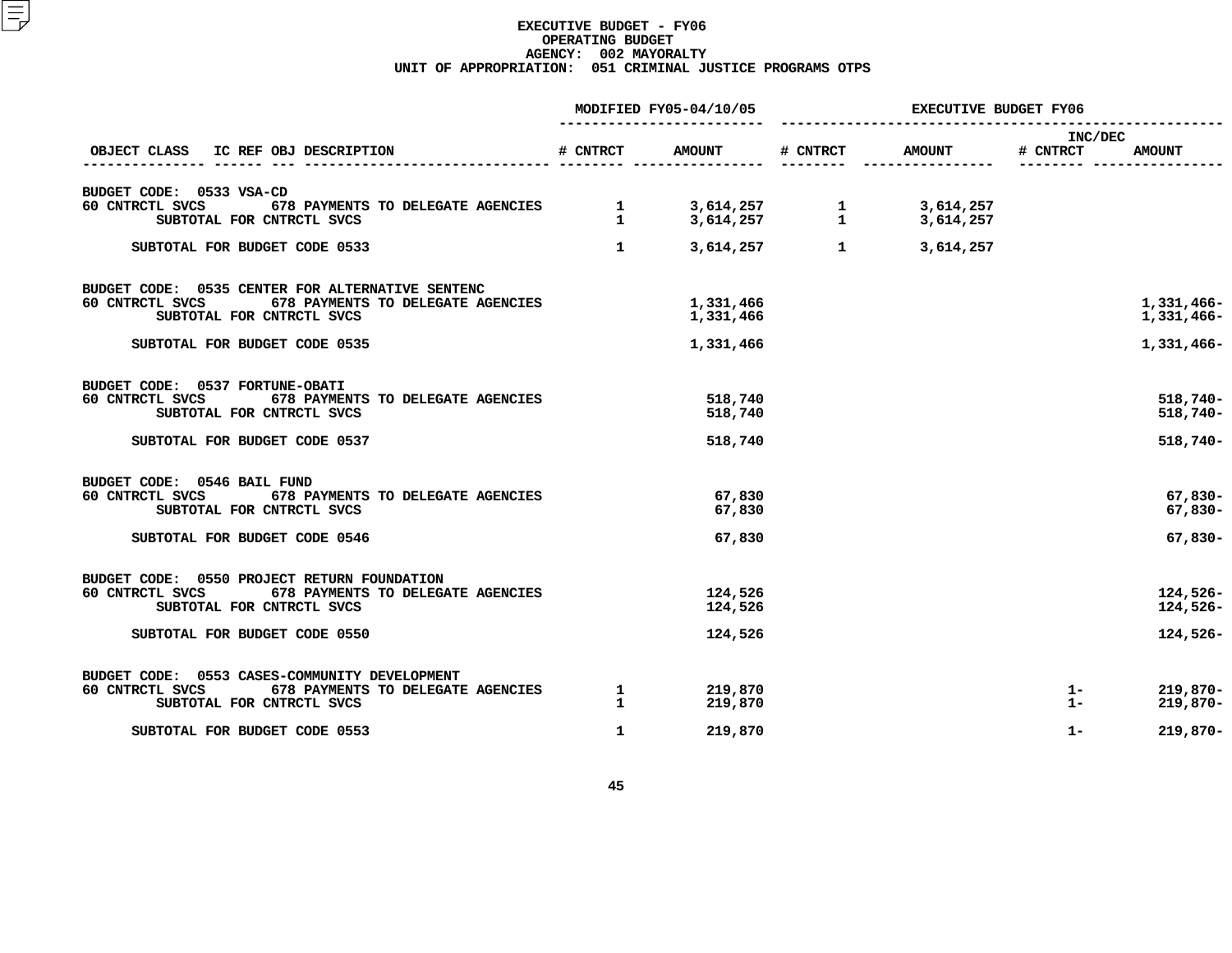|                                                      | MODIFIED FY05-04/10/05 |               |          |               | <b>EXECUTIVE BUDGET FY06</b> |               |
|------------------------------------------------------|------------------------|---------------|----------|---------------|------------------------------|---------------|
|                                                      |                        |               |          |               | INC/DEC                      |               |
| OBJECT CLASS<br>IC REF OBJ DESCRIPTION               | # CNTRCT               | <b>AMOUNT</b> | # CNTRCT | <b>AMOUNT</b> | # CNTRCT                     | <b>AMOUNT</b> |
|                                                      |                        |               |          |               |                              |               |
| 0572 OSBORNE TREATMENT SERVC<br>BUDGET CODE:         |                        |               |          |               |                              |               |
| 678 PAYMENTS TO DELEGATE AGENCIES<br>60 CNTRCTL SVCS |                        | 372,495       |          |               |                              | $372,495-$    |
| SUBTOTAL FOR CNTRCTL SVCS                            |                        | 372,495       |          |               |                              | 372,495-      |
| SUBTOTAL FOR BUDGET CODE 0572                        |                        | 372,495       |          |               |                              | $372,495-$    |
|                                                      |                        |               |          |               |                              |               |
| TOTAL FOR CRIMINAL JUSTICE COORDINATOR               | 5                      | 10,329,087    | 3        | 3,723,706     | $2 -$                        | $6,605,381 -$ |
|                                                      |                        |               |          |               |                              |               |
|                                                      |                        |               |          |               |                              |               |
| TOTAL FOR CRIMINAL JUSTICE PROGRAMS OTPS             | 5                      | 10,638,956    | 3        | 3,723,706     | $2 -$                        | $6,915,250 -$ |
|                                                      |                        |               |          |               |                              |               |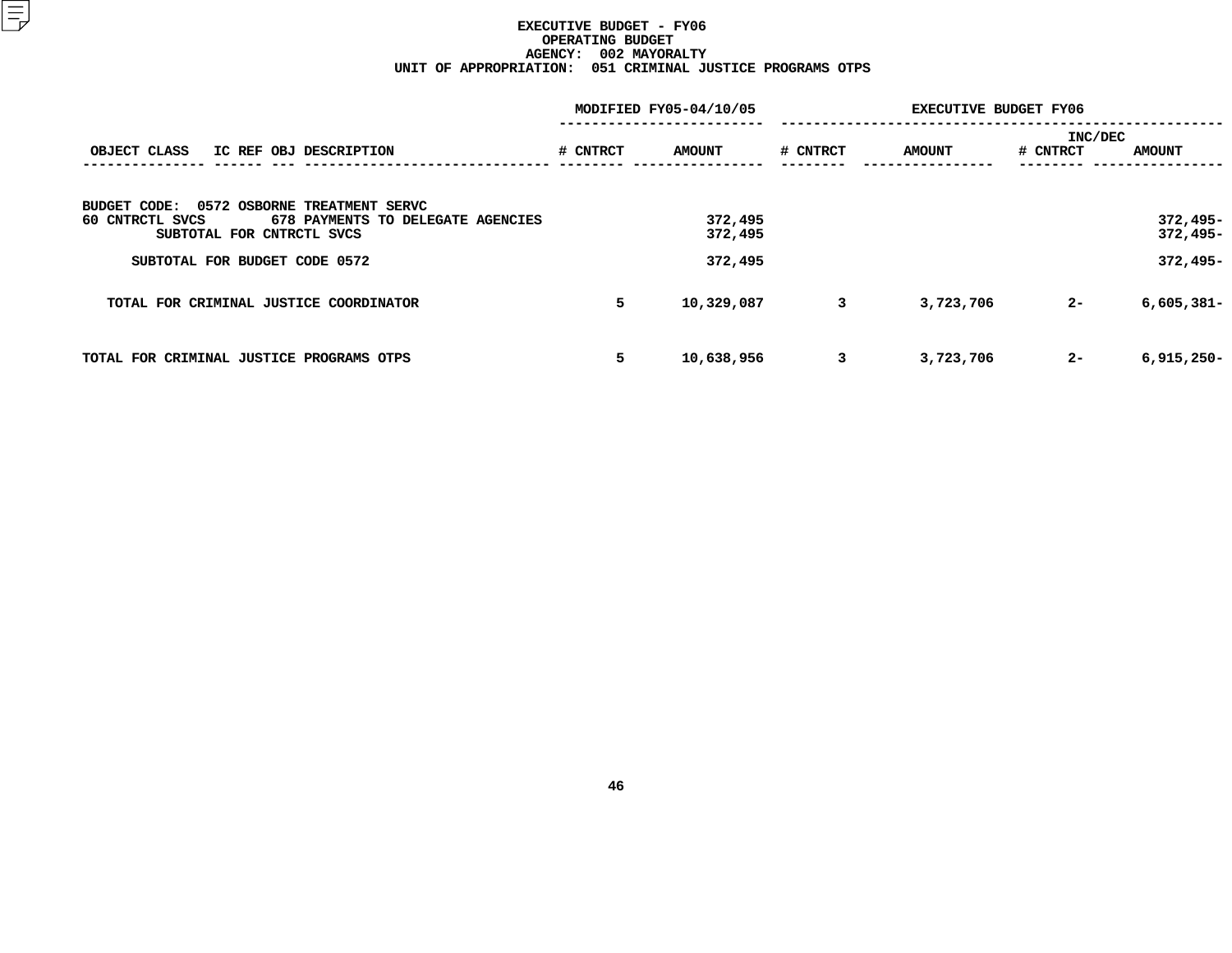#### **EXECUTIVE BUDGET - FY06** UNIT OF APPROPRIATION SUMMARY **OF APPROPRIATION SUMMARY AGENCY:**

|                                                                                                                              |                        | <b>AGENCY:</b><br>002 MAYORALTY                                   |                                    |                               |                                                                 |  |
|------------------------------------------------------------------------------------------------------------------------------|------------------------|-------------------------------------------------------------------|------------------------------------|-------------------------------|-----------------------------------------------------------------|--|
|                                                                                                                              | UNIT OF APPROPRIATION: |                                                                   | 051 CRIMINAL JUSTICE PROGRAMS OTPS |                               |                                                                 |  |
|                                                                                                                              |                        | <b>CURRENT MODIFIED</b>                                           |                                    | <b>EXECUTIVE BUDGET</b>       |                                                                 |  |
| CRIMINAL JUSTICE PROGRAMS OTPS                                                                                               | INTRACITY \$           | <b>BUDGET AMOUNT</b>                                              | INTRACITY \$                       | <b>BUDGET AMOUNT</b>          | $INC/DEC$ (-)                                                   |  |
| TOTALS FOR OPERATING BUDGET                                                                                                  | 456,365                | 10,638,956                                                        |                                    | 3,723,706                     | $6,915,250 -$                                                   |  |
| FINANCIAL PLAN SAVINGS                                                                                                       |                        |                                                                   |                                    |                               |                                                                 |  |
| <b>APPROPRIATION</b>                                                                                                         |                        | 10,638,956                                                        |                                    | 3,723,706                     | $6,915,250 -$                                                   |  |
| FUNDING SUMMARY                                                                                                              |                        | <b>CURRENT MODIFIED</b>                                           | <b>EXECUTIVE BUDGET</b>            | $INC/DEC$ (-)                 |                                                                 |  |
| CITY<br>OTHER CATEGORICAL<br>CAPITAL FUNDS - I.F.A.<br><b>STATE</b><br>FEDERAL - C.D.<br>FEDERAL - OTHER<br>INTRA-CITY SALES |                        | 126,449<br>67,830<br>8,000<br>2,772,800<br>3,834,127<br>3,829,750 |                                    | 101,449<br>8,000<br>3,614,257 | $25,000-$<br>67,830-<br>2,772,800-<br>219,870-<br>$3,829,750 -$ |  |
| <b>TOTAL</b>                                                                                                                 |                        | 10,638,956                                                        |                                    | 3,723,706                     | $6,915,250 -$                                                   |  |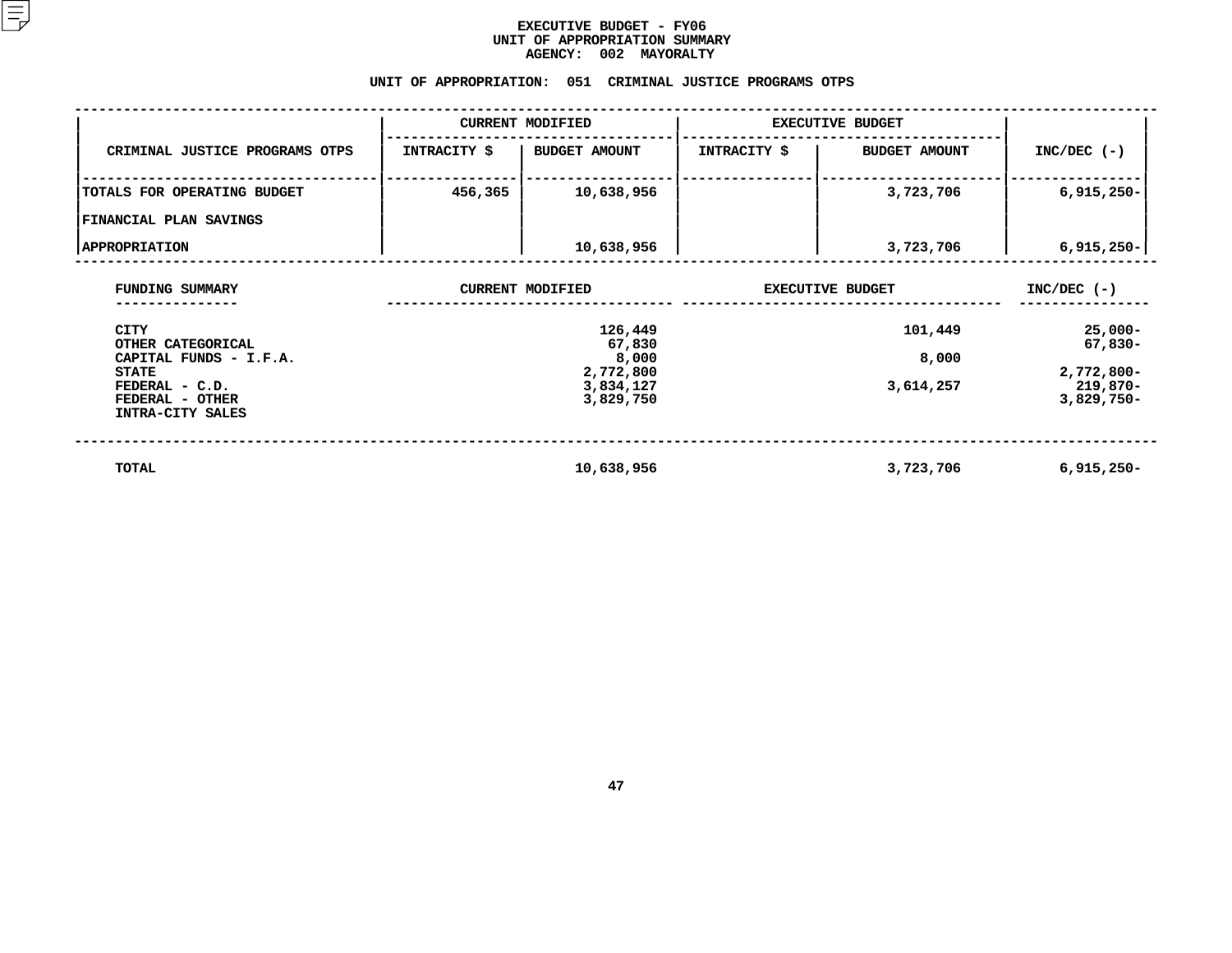|                                                                         | MODIFIED FY05-04/10/05 |                 | <b>EXECUTIVE BUDGET FY06</b> |                                                                                             |                  |                  |
|-------------------------------------------------------------------------|------------------------|-----------------|------------------------------|---------------------------------------------------------------------------------------------|------------------|------------------|
| OBJECT CLASS IC REF OBJ DESCRIPTION                                     | # POS                  | <b>AMOUNT</b>   | # POS                        | <b>AMOUNT</b>                                                                               | INC/DEC<br># POS | <b>AMOUNT</b>    |
| RESPONSIBILITY CENTER: 0014 OFFICE OF LABOR RELATIONS                   |                        |                 |                              |                                                                                             |                  |                  |
| BUDGET CODE: 0601 ADMINISTRATION                                        |                        |                 |                              |                                                                                             |                  |                  |
| 01 F/T SALARIED<br>001 FULL YEAR POSITIONS<br>SUBTOTAL FOR F/T SALARIED | 51<br>51               | 2,237,563       |                              | 2,237,563     44     2,283,508     7–<br>2,237,563     44     2,283,508     7–<br>2,283,508 |                  | 45,945<br>45,945 |
| 031 UNSALARIED<br>03 UNSALARIED<br>SUBTOTAL FOR UNSALARIED              |                        | 4,455<br>4,455  |                              | 4,455<br>4,455                                                                              |                  |                  |
| 04 ADD GRS PAY<br>041 ASSIGNMENT DIFFERENTIAL                           |                        | 581             |                              | 581                                                                                         |                  |                  |
| 042 LONGEVITY DIFFERENTIAL<br>046 TERMINAL LEAVE                        |                        | 4,977<br>65,000 |                              | 4,977                                                                                       |                  | $65,000 -$       |
| 047 OVERTIME                                                            |                        | 25,541          |                              | 50,541                                                                                      |                  | 25,000           |
| 061 SUPPER MONEY<br>SUBTOTAL FOR ADD GRS PAY                            |                        | 500<br>96,599   |                              | 500<br>56,599                                                                               |                  | $40,000 -$       |
|                                                                         |                        |                 |                              |                                                                                             |                  |                  |
| 05 AMT TO SCHED<br>051 SALARY ADJUSTMENTS                               |                        | 50,000          |                              | 204,135                                                                                     |                  | 154,135          |
| 053 AMOUNT TO BE SCHEDULED-PS<br>SUBTOTAL FOR AMT TO SCHED              |                        | 1,987<br>51,987 |                              | 1,987<br>206,122                                                                            |                  |                  |
|                                                                         |                        |                 |                              |                                                                                             |                  | 154,135          |
| SUBTOTAL FOR BUDGET CODE 0601                                           | 51                     | 2,390,604       | 44 — 200                     | 2,550,684                                                                                   | $7-$             | 160,080          |
| BUDGET CODE: 0602 BUR. OF EMPLOYEE BENEFITS                             |                        |                 |                              |                                                                                             |                  |                  |
| 01 F/T SALARIED<br>001 FULL YEAR POSITIONS<br>SUBTOTAL FOR F/T SALARIED | 39<br>39               | 1,545,358       | 34                           | 1,545,358 34 1,545,358<br>1,545,358                                                         | 5-<br>$5-$       |                  |
|                                                                         |                        |                 |                              |                                                                                             |                  |                  |
| 031 UNSALARIED<br>03 UNSALARIED                                         |                        | 153,905         |                              | 98,905                                                                                      |                  | $55,000 -$       |
| SUBTOTAL FOR UNSALARIED                                                 |                        | 153,905         |                              | 98,905                                                                                      |                  | $55,000 -$       |
| 041 ASSIGNMENT DIFFERENTIAL<br>04 ADD GRS PAY                           |                        | 580             |                              | 580                                                                                         |                  |                  |
| 042 LONGEVITY DIFFERENTIAL                                              |                        | 6,058           |                              | 6,058                                                                                       |                  |                  |
| 047 OVERTIME<br>SUBTOTAL FOR ADD GRS PAY                                |                        | 1,200<br>7,838  |                              | 1,200<br>7,838                                                                              |                  |                  |
|                                                                         |                        |                 |                              |                                                                                             |                  |                  |
| SUBTOTAL FOR BUDGET CODE 0602                                           | 39                     | 1,707,101       |                              | 34 1,652,101                                                                                | $5-$             | $55,000 -$       |
| BUDGET CODE: 0603 STEP III GRIEVANCE I/C DSS                            |                        |                 |                              |                                                                                             |                  |                  |
| 01 F/T SALARIED<br>001 FULL YEAR POSITIONS                              | $\mathbf{1}$           | 46,425          | 1                            | 40,050                                                                                      |                  | $6,375-$         |
| SUBTOTAL FOR F/T SALARIED                                               | $\mathbf{1}$           | 46,425          | 1                            | 40,050                                                                                      |                  | $6,375-$         |
|                                                                         |                        |                 |                              |                                                                                             |                  |                  |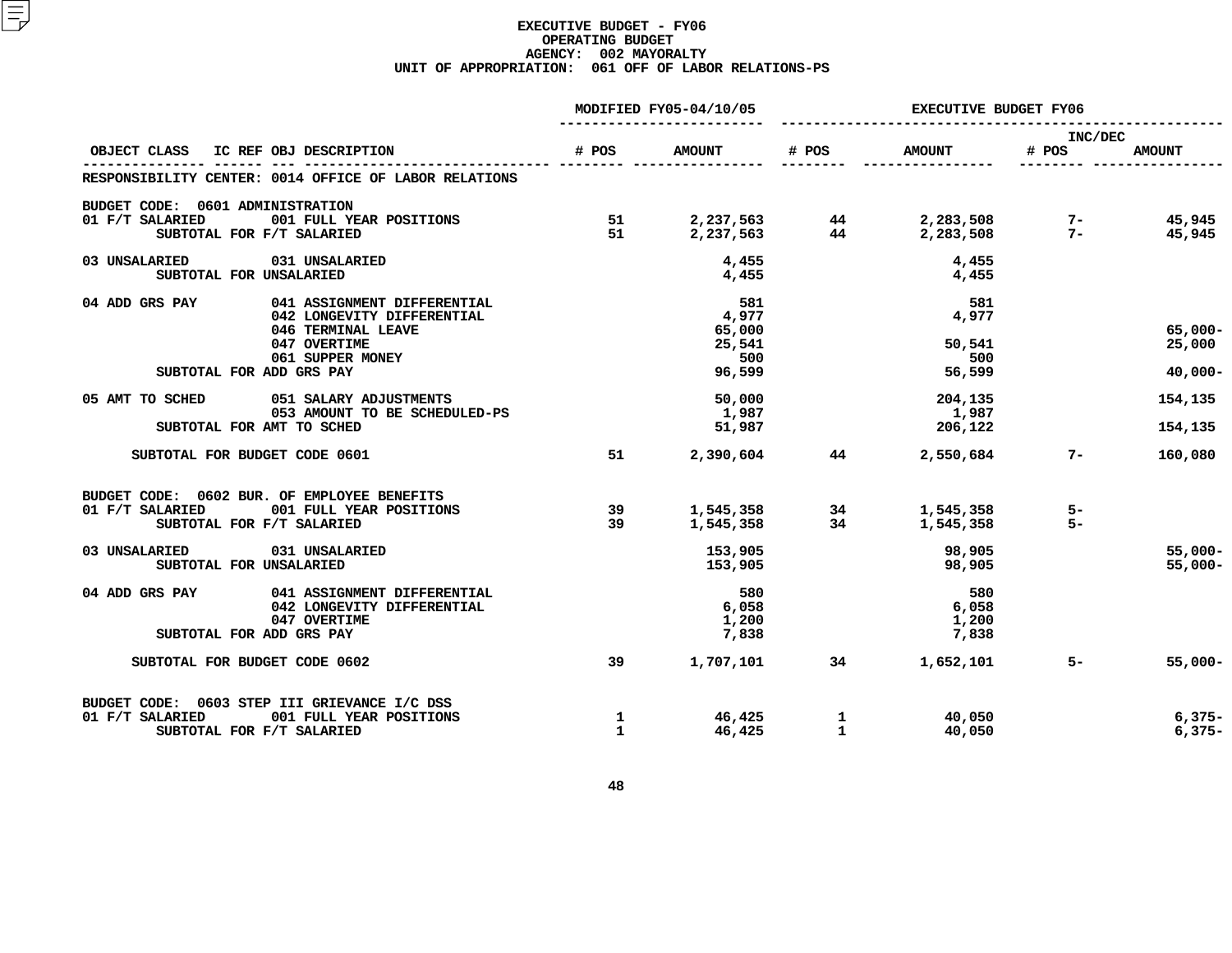|                                                                                                                   | MODIFIED FY05-04/10/05            |                         | <b>EXECUTIVE BUDGET FY06</b>  |                         |                |                      |
|-------------------------------------------------------------------------------------------------------------------|-----------------------------------|-------------------------|-------------------------------|-------------------------|----------------|----------------------|
|                                                                                                                   |                                   |                         |                               |                         | INC/DEC        |                      |
| OBJECT CLASS IC REF OBJ DESCRIPTION                                                                               | # POS                             | <b>AMOUNT</b>           | # POS                         | <b>AMOUNT</b>           | # POS          | <b>AMOUNT</b>        |
| 03 UNSALARIED<br>031 UNSALARIED<br>SUBTOTAL FOR UNSALARIED                                                        |                                   | 7,342<br>7,342          |                               | 7,342<br>7,342          |                |                      |
| 05 AMT TO SCHED 051 SALARY ADJUSTMENTS<br>SUBTOTAL FOR AMT TO SCHED                                               |                                   |                         |                               | 6,375<br>6,375          |                | 6,375<br>6,375       |
| 06 FRINGE BENES 089 FRINGE BENEFITS-OTHER<br>SUBTOTAL FOR FRINGE BENES                                            |                                   | 14,233<br>14,233        |                               | 14,233<br>14,233        |                |                      |
| SUBTOTAL FOR BUDGET CODE 0603                                                                                     | $\mathbf{1}$                      |                         | 68,000 1                      | 68,000                  |                |                      |
| BUDGET CODE: 0607 PACES<br>01 F/T SALARIED<br>001 FULL YEAR POSITIONS<br>SUBTOTAL FOR F/T SALARIED                | 11<br>11                          | 459,691                 | 459,691 10<br>$\overline{10}$ | 416,193<br>416,193      | $1 -$<br>$1 -$ | 43,498-<br>43,498-   |
| 031 UNSALARIED<br>03 UNSALARIED<br>SUBTOTAL FOR UNSALARIED                                                        |                                   | 29,127<br>29,127        |                               | 29,127<br>29,127        |                |                      |
| 04 ADD GRS PAY 042 LONGEVITY DIFFERENTIAL<br>047 OVERTIME<br>SUBTOTAL FOR ADD GRS PAY                             |                                   | 2,145<br>2,065<br>4,210 |                               | 2,145<br>2,065<br>4,210 |                |                      |
| 05 AMT TO SCHED 051 SALARY ADJUSTMENTS<br>SUBTOTAL FOR AMT TO SCHED                                               |                                   |                         |                               | 43,418<br>43,418        |                | 43,418<br>43,418     |
| SUBTOTAL FOR BUDGET CODE 0607                                                                                     | 11                                |                         | 493,028 10                    | 492,948                 | $1 -$          | $80 -$               |
| BUDGET CODE: 0608 MANAGEMENT WELFARE FUND<br>01 F/T SALARIED 001 FULL YEAR POSITIONS<br>SUBTOTAL FOR F/T SALARIED | $\overline{7}$<br>$7\phantom{.0}$ | 218,197<br>218,197      | 6<br>-6                       | 204,321<br>204,321      | $1 -$<br>$1 -$ | $13,876-$<br>13,876- |
| 04 ADD GRS PAY 042 LONGEVITY DIFFERENTIAL<br>047 OVERTIME<br>SUBTOTAL FOR ADD GRS PAY                             |                                   | 4,274<br>2,164<br>6,438 |                               | 4,274<br>2,164<br>6,438 |                |                      |
| 05 AMT TO SCHED<br>051 SALARY ADJUSTMENTS<br>SUBTOTAL FOR AMT TO SCHED                                            |                                   |                         |                               | 13,876<br>13,876        |                | 13,876<br>13,876     |
|                                                                                                                   |                                   |                         |                               |                         |                |                      |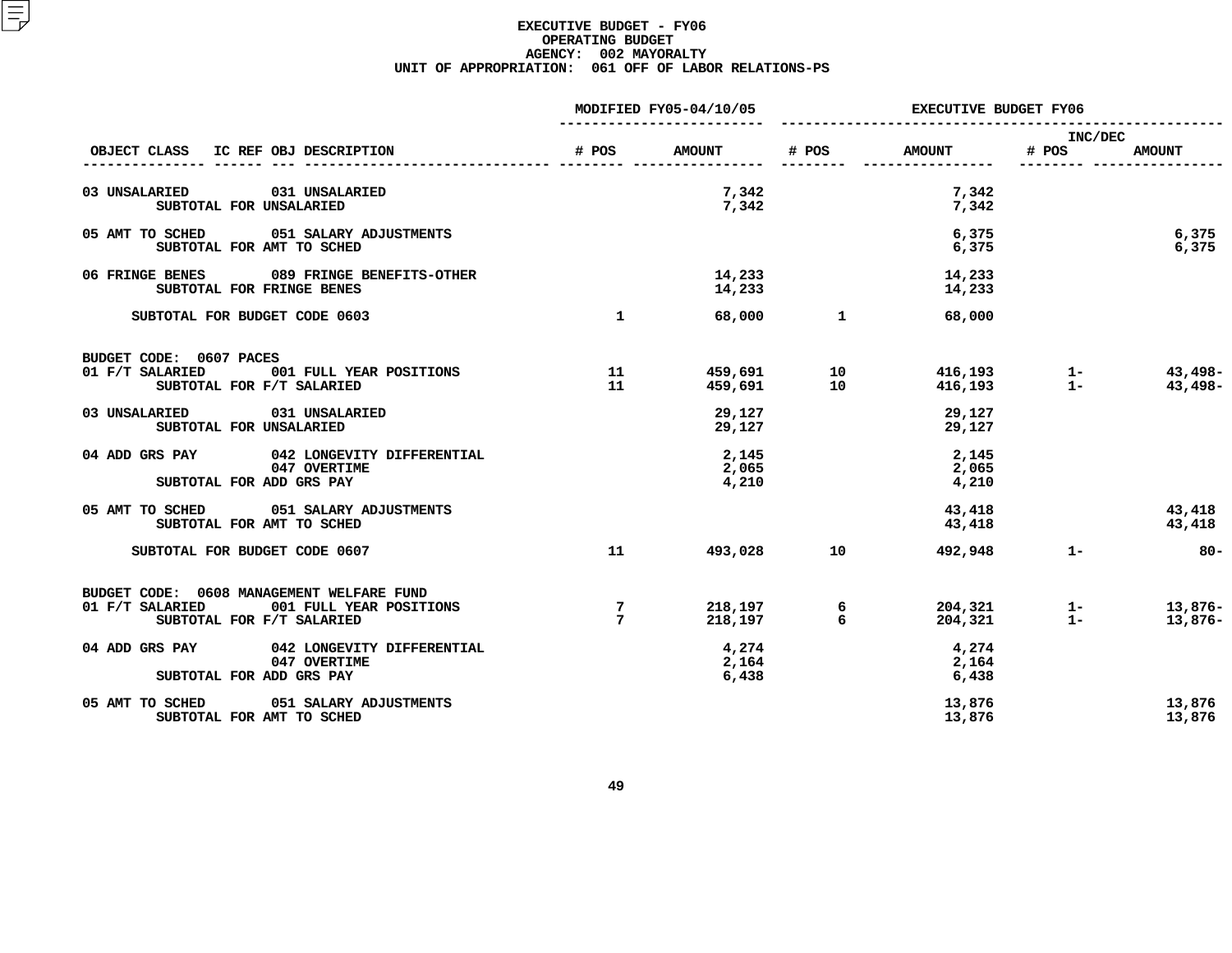|                                                                                                                    | MODIFIED FY05-04/10/05 |                           | EXECUTIVE BUDGET FY06 |                                      |                      |                        |
|--------------------------------------------------------------------------------------------------------------------|------------------------|---------------------------|-----------------------|--------------------------------------|----------------------|------------------------|
| OBJECT CLASS IC REF OBJ DESCRIPTION                                                                                | # POS                  | <b>AMOUNT</b>             | # POS                 | <b>AMOUNT</b>                        | INC/DEC<br># POS     | <b>AMOUNT</b>          |
| 06 FRINGE BENES<br>089 FRINGE BENEFITS-OTHER<br>SUBTOTAL FOR FRINGE BENES                                          |                        | 60,227<br>60,227          | ---------             | ----------------<br>60,227<br>60,227 |                      |                        |
| SUBTOTAL FOR BUDGET CODE 0608                                                                                      | $\overline{7}$         | 284,862                   |                       | $6 \qquad \qquad$                    | 284,862 1-           |                        |
| BUDGET CODE: 0610 DEFERRED COMPENSATION<br>01 F/T SALARIED<br>001 FULL YEAR POSITIONS<br>SUBTOTAL FOR F/T SALARIED | 17<br>17               | 610,810<br>610,810        | 10<br>10              | 575,274                              | $575,274$ 7-<br>$7-$ | $35,536-$<br>$35,536-$ |
| 03 UNSALARIED<br>031 UNSALARIED<br>SUBTOTAL FOR UNSALARIED                                                         |                        | 34,760<br>34,760          |                       | 34,760<br>34,760                     |                      |                        |
| 04 ADD GRS PAY 042 LONGEVITY DIFFERENTIAL<br>047 OVERTIME<br>SUBTOTAL FOR ADD GRS PAY                              |                        | 1,584<br>16,239<br>17,823 |                       | 1,584<br>16,239<br>17,823            |                      |                        |
| 05 AMT TO SCHED<br>051 SALARY ADJUSTMENTS<br>SUBTOTAL FOR AMT TO SCHED                                             |                        |                           |                       | 35,536<br>35,536                     |                      | 35,536<br>35,536       |
| 06 FRINGE BENES 089 FRINGE BENEFITS-OTHER<br>SUBTOTAL FOR FRINGE BENES                                             |                        | 95,721<br>95,721          |                       | 95,721<br>95,721                     |                      |                        |
| SUBTOTAL FOR BUDGET CODE 0610                                                                                      | 17                     |                           | 759,114 10            | 759,114                              | $7 -$                |                        |
| BUDGET CODE: 0611 MUNI LABOR RELATION<br>001 FULL YEAR POSITIONS<br>01 F/T SALARIED<br>SUBTOTAL FOR F/T SALARIED   | 9<br>9                 | 429,534                   | 429,534 9<br>9        | 422,222<br>422,222                   |                      | $7,312-$<br>$7,312-$   |
| 03 UNSALARIED<br>031 UNSALARIED<br>SUBTOTAL FOR UNSALARIED                                                         |                        | 24,167<br>24,167          |                       | 24,167<br>24,167                     |                      |                        |
| 05 AMT TO SCHED 051 SALARY ADJUSTMENTS<br>SUBTOTAL FOR AMT TO SCHED                                                |                        |                           |                       | 7,312<br>7,312                       |                      | 7,312<br>7,312         |
| SUBTOTAL FOR BUDGET CODE 0611                                                                                      | 9                      | 453,701                   | 9                     | 453,701                              |                      |                        |
| BUDGET CODE: 0612 FLEXIBLE SPENDING PLAN<br>01 F/T SALARIED<br>001 FULL YEAR POSITIONS                             | 5                      | 140,365                   | 5                     | 136,908                              |                      | $3,457-$               |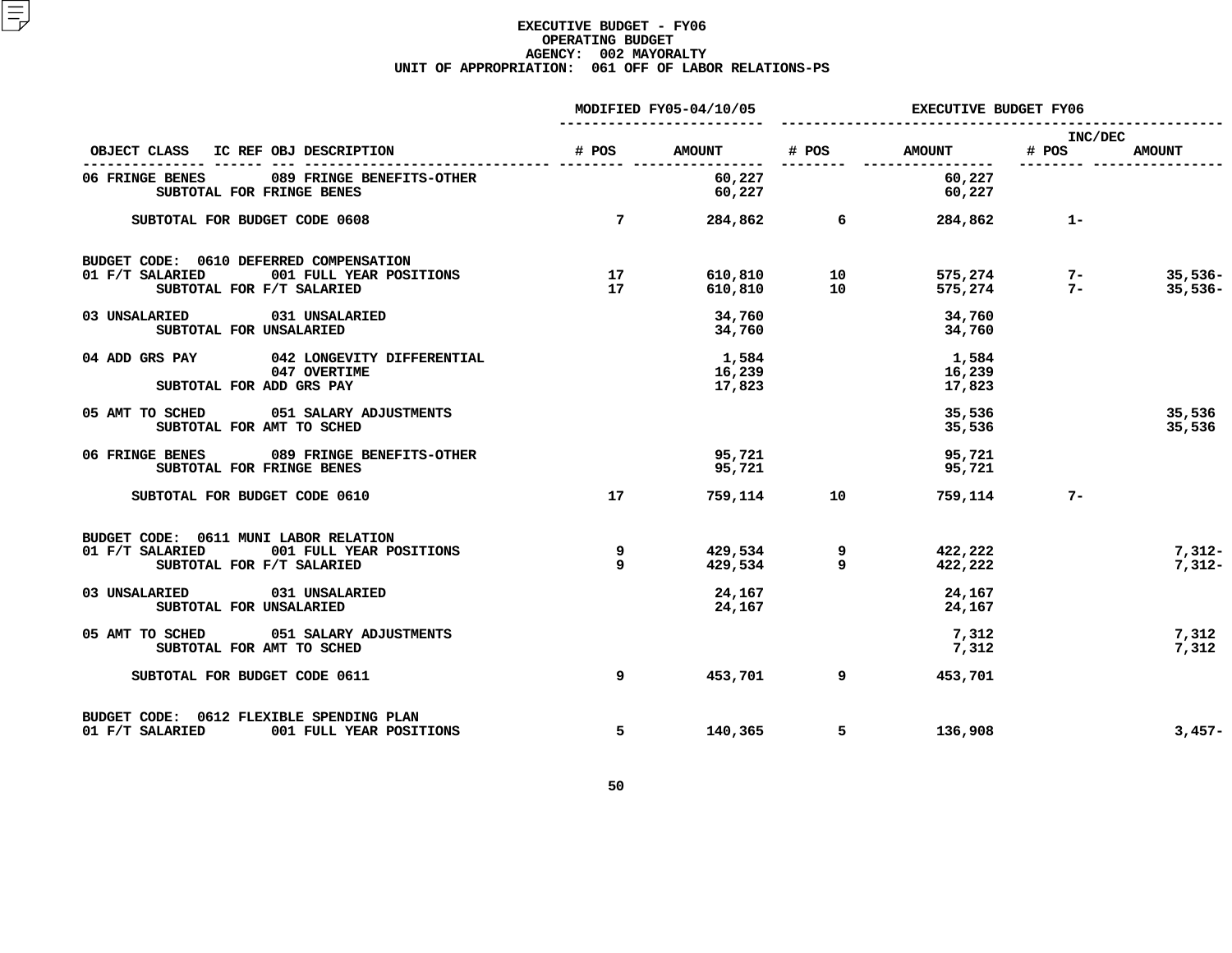|                                                                                                                                                                       | MODIFIED FY05-04/10/05 |                               | <b>EXECUTIVE BUDGET FY06</b> |                               |                  |                        |
|-----------------------------------------------------------------------------------------------------------------------------------------------------------------------|------------------------|-------------------------------|------------------------------|-------------------------------|------------------|------------------------|
| OBJECT CLASS IC REF OBJ DESCRIPTION                                                                                                                                   | # POS                  | <b>AMOUNT</b>                 | # POS                        | <b>AMOUNT</b>                 | INC/DEC<br># POS | <b>AMOUNT</b>          |
| SUBTOTAL FOR F/T SALARIED                                                                                                                                             | 5                      | 140,365                       | 5                            | 136,908                       |                  | $3,457-$               |
| 03 UNSALARIED<br>031 UNSALARIED<br>SUBTOTAL FOR UNSALARIED                                                                                                            |                        | 6,296<br>6,296                |                              | 6,296<br>6,296                |                  |                        |
| 04 ADD GRS PAY 047 OVERTIME<br>SUBTOTAL FOR ADD GRS PAY                                                                                                               |                        | 5,410<br>5,410                |                              | 5,410<br>5,410                |                  |                        |
| 05 AMT TO SCHED<br>051 SALARY ADJUSTMENTS<br>SUBTOTAL FOR AMT TO SCHED                                                                                                |                        |                               |                              | 3,457<br>3,457                |                  | 3,457<br>3,457         |
| 06 FRINGE BENES<br>089 FRINGE BENEFITS-OTHER<br>SUBTOTAL FOR FRINGE BENES                                                                                             |                        | 31,144<br>31,144              |                              | 31,144<br>31,144              |                  |                        |
| SUBTOTAL FOR BUDGET CODE 0612                                                                                                                                         | 5                      | 183,215                       | 5                            | 183,215                       |                  |                        |
| BUDGET CODE: 0620 MBF to Reimburse City Funds<br>001 FULL YEAR POSITIONS<br>01 F/T SALARIED<br>SUBTOTAL FOR F/T SALARIED                                              |                        | 97,087<br>97,087              |                              | 97,087<br>97,087              |                  |                        |
| SUBTOTAL FOR BUDGET CODE 0620                                                                                                                                         |                        | 97,087                        |                              | 97,087                        |                  |                        |
| BUDGET CODE: 0621 Pre-Tax Program to Reimburse City Funds<br>01 F/T SALARIED<br>001 FULL YEAR POSITIONS<br>SUBTOTAL FOR F/T SALARIED<br>SUBTOTAL FOR BUDGET CODE 0621 |                        | 270,721<br>270,721<br>270,721 |                              | 270,721<br>270,721<br>270,721 |                  |                        |
| BUDGET CODE: 0622 NYCHA to Reimburse City Funds<br>01 F/T SALARIED<br>001 FULL YEAR POSITIONS<br>SUBTOTAL FOR F/T SALARIED                                            |                        | 89,467<br>89,467              |                              | 96,292<br>96,292              |                  | 6,825<br>6,825         |
| 06 FRINGE BENES 089 FRINGE BENEFITS-OTHER<br>SUBTOTAL FOR FRINGE BENES                                                                                                |                        | 25,498<br>25,498              |                              |                               |                  | $25,498-$<br>$25,498-$ |
| SUBTOTAL FOR BUDGET CODE 0622                                                                                                                                         |                        | 114,965                       |                              | 96,292                        |                  | $18,673-$              |
|                                                                                                                                                                       |                        |                               |                              |                               |                  |                        |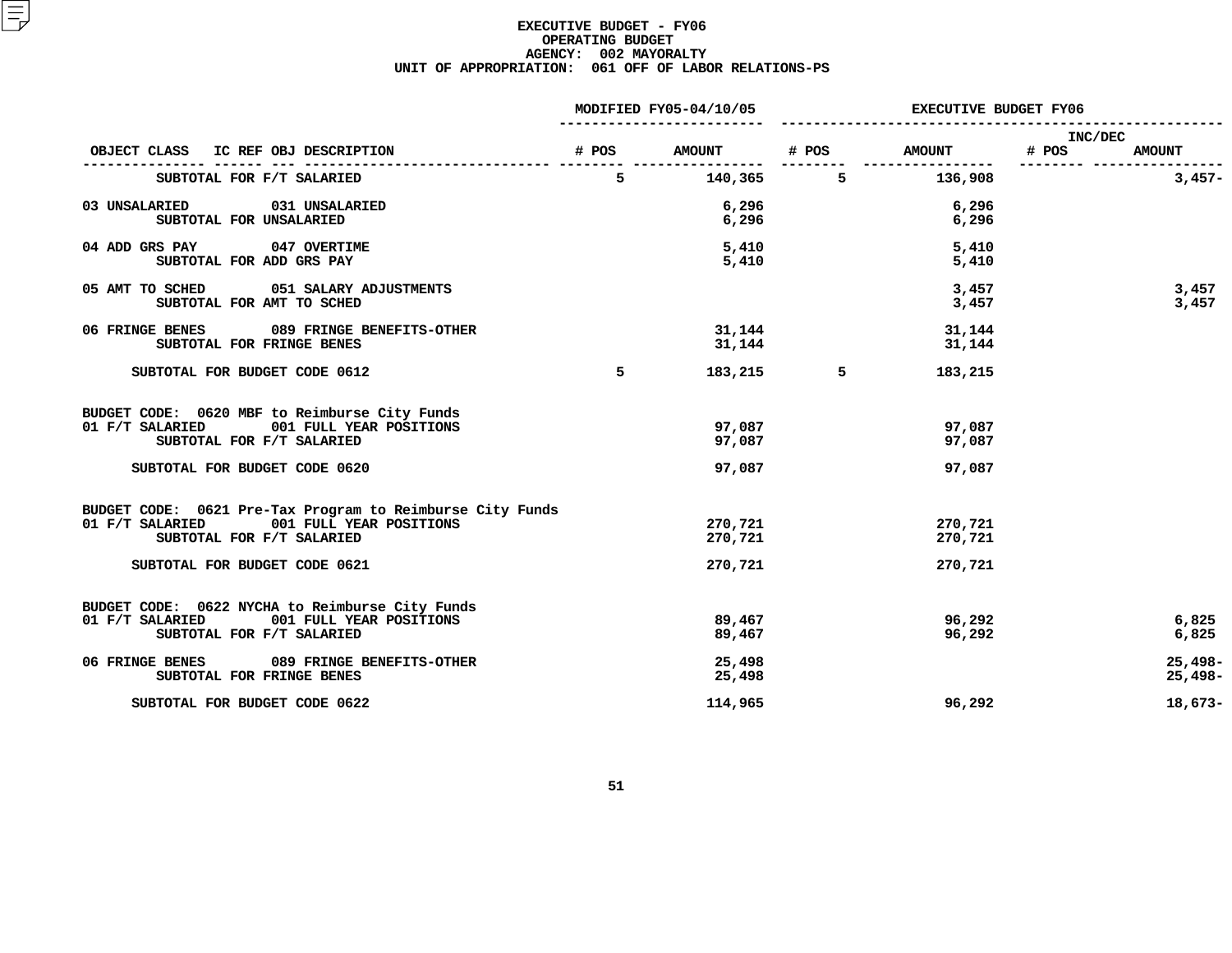|                                                                                                                    | MODIFIED FY05-04/10/05 |                  | <b>EXECUTIVE BUDGET FY06</b> |               |                  |                        |
|--------------------------------------------------------------------------------------------------------------------|------------------------|------------------|------------------------------|---------------|------------------|------------------------|
| OBJECT CLASS<br>IC REF OBJ DESCRIPTION                                                                             | # POS                  | <b>AMOUNT</b>    | # POS                        | <b>AMOUNT</b> | INC/DEC<br># POS | <b>AMOUNT</b>          |
| 0625 NYCHA - EAP<br><b>BUDGET CODE:</b><br>001 FULL YEAR POSITIONS<br>01 F/T SALARIED<br>SUBTOTAL FOR F/T SALARIED |                        | 88,419<br>88,419 |                              |               |                  | $88,419-$<br>$88,419-$ |
| 06 FRINGE BENES<br>089 FRINGE BENEFITS-OTHER<br>SUBTOTAL FOR FRINGE BENES                                          |                        | 25,199<br>25,199 |                              |               |                  | $25,199-$<br>25,199-   |
| SUBTOTAL FOR BUDGET CODE 0625                                                                                      |                        | 113,618          |                              |               |                  | $113,618-$             |
| TOTAL FOR OFFICE OF LABOR RELATIONS                                                                                | 140                    | 6,936,016        | 119                          | 6,908,725     | $21 -$           | $27,291-$              |
| TOTAL FOR OFF OF LABOR RELATIONS-PS                                                                                | 140                    | 6,936,016        | 119                          | 6,908,725     | $21 -$           | $27,291 -$             |
|                                                                                                                    |                        |                  |                              |               |                  |                        |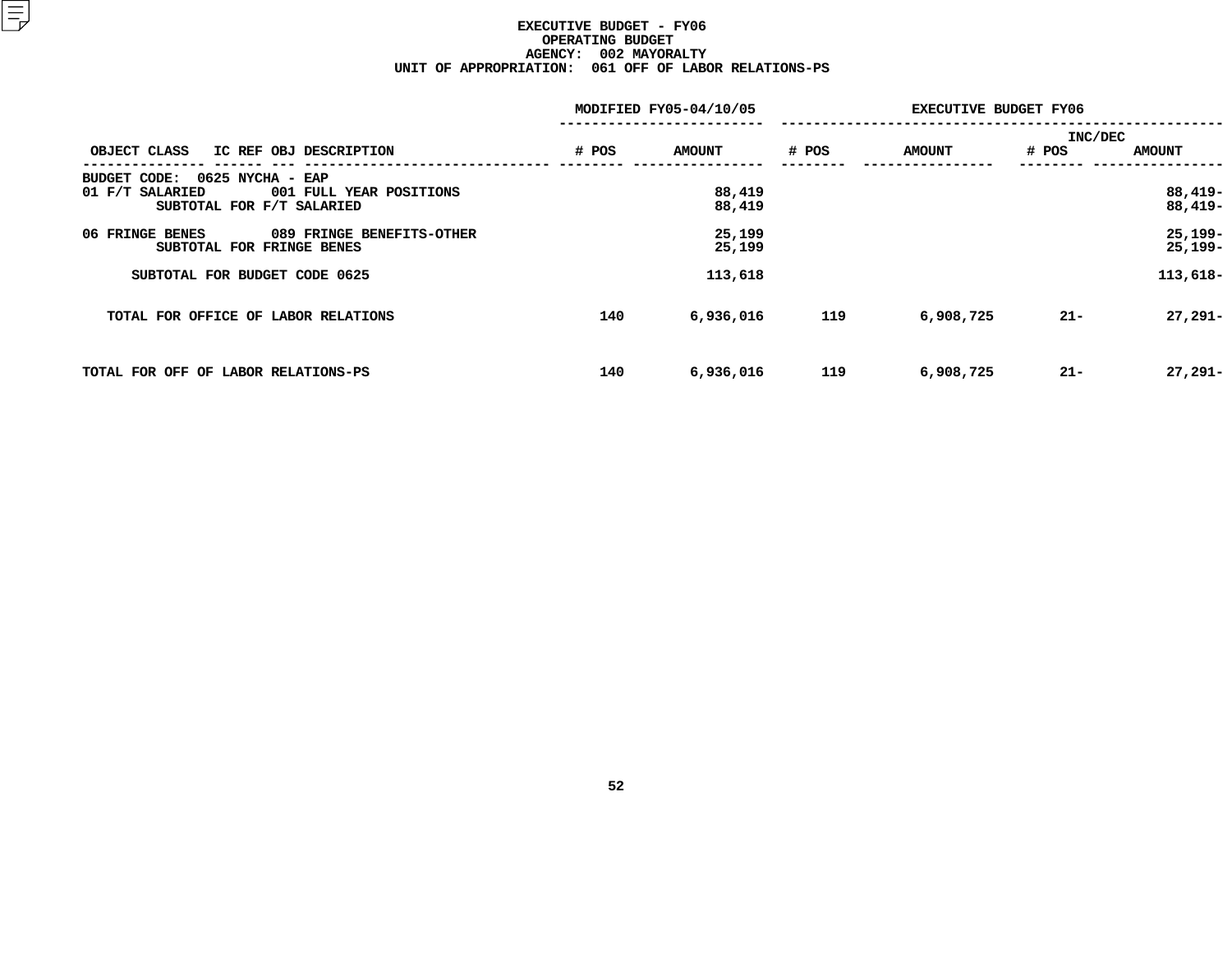#### **EXECUTIVE BUDGET - FY06** UNIT OF APPROPRIATION SUMMARY **OF APPROPRIATION SUMMARY AGENCY:**

# AGENCY: 002 MAYORALTY<br>UNIT OF APPROPRIATION: 061 OFF OF L<mark>AB</mark>

|                                                                                              | UNIT OF APPROPRIATION:  |                         | 061 OFF OF LABOR RELATIONS-PS |                        |                     |
|----------------------------------------------------------------------------------------------|-------------------------|-------------------------|-------------------------------|------------------------|---------------------|
|                                                                                              |                         | <b>CURRENT MODIFIED</b> | <b>EXECUTIVE BUDGET</b>       |                        |                     |
| OFF OF LABOR RELATIONS-PS                                                                    | NUM POS                 | <b>BUDGET AMOUNT</b>    | NUM POS                       | <b>BUDGET AMOUNT</b>   | $INC/DEC$ (-)       |
| TOTALS FOR OPERATING BUDGET<br>FINANCIAL PLAN SAVINGS                                        | 140                     | 6,936,016               | 119                           | 6,908,725              | $27,291-$           |
| <b>APPROPRIATION</b>                                                                         | 140                     | 6,936,016               | 119                           | 6,908,725              | 27,291-             |
| FUNDING SUMMARY                                                                              | <b>CURRENT MODIFIED</b> |                         | <b>EXECUTIVE BUDGET</b>       |                        | $INC/DEC$ (-)       |
| <b>CITY</b><br>OTHER CATEGORICAL<br>CAPITAL FUNDS - I.F.A.<br><b>STATE</b><br>FEDERAL - C.D. |                         | 5,044,434<br>1,823,582  |                               | 5,149,434<br>1,691,291 | 105,000<br>132,291- |
| FEDERAL - OTHER<br>INTRA-CITY SALES                                                          |                         | 68,000                  |                               | 68,000                 |                     |
| <b>TOTAL</b>                                                                                 |                         | 6,936,016               |                               | 6,908,725              | $27,291-$           |
|                                                                                              |                         |                         |                               |                        |                     |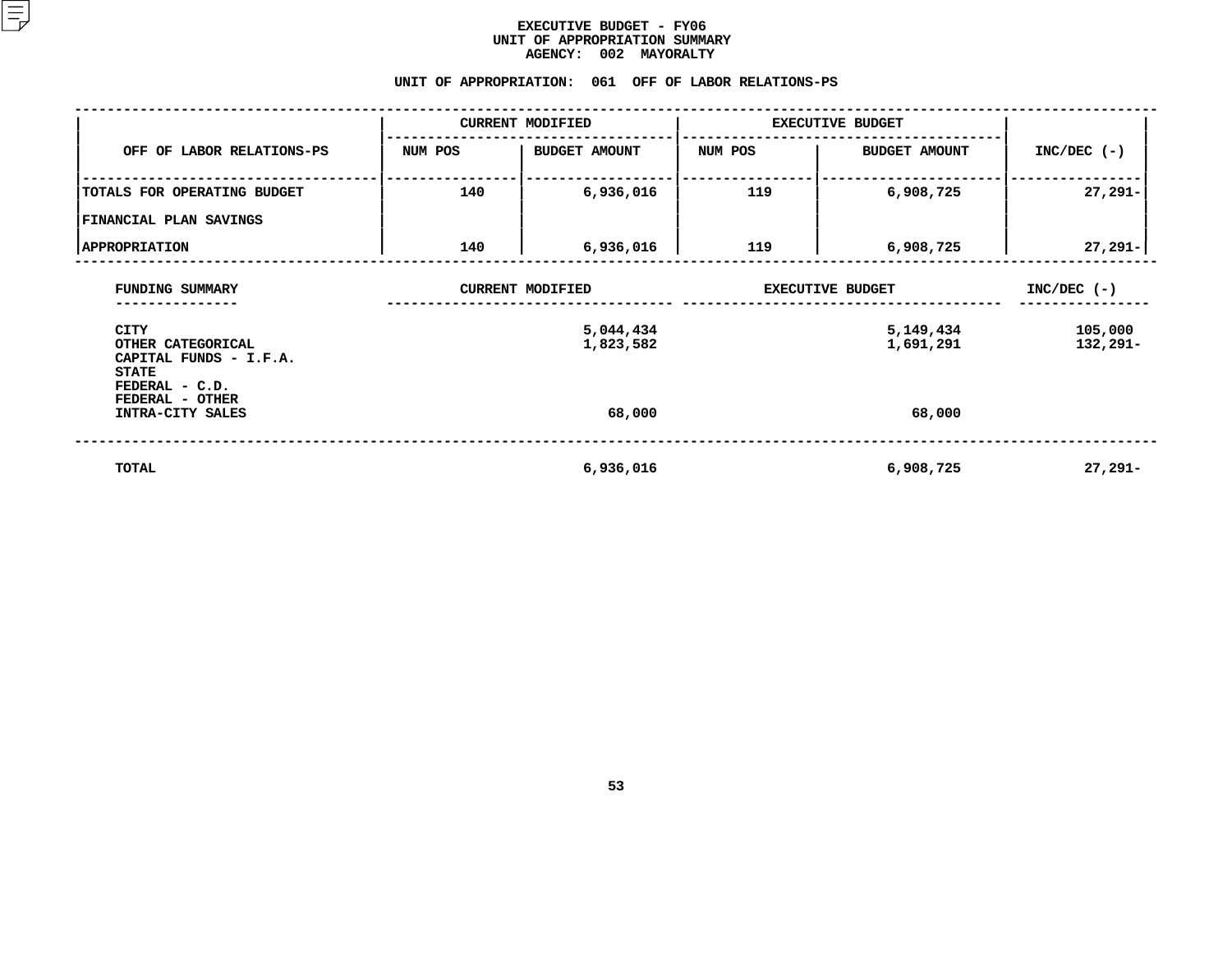### **EXECUTIVE BUDGET - FY06 POSITIONN SCHEDULE<br>02 MAYORA<br>61 OFF OF AGENCY: <sup>002</sup> MAYORALTY UNITOF APPROPRIATION: <sup>061</sup> OFF OF LABOR RELATIONS-PS MODIFIED**

**FY05-04/10/05 EXECUTIVE BUDGET FY06 -----------------------**

| OBJECT: 001 FULL YEAR POSITIONS                                                                                                                                                                                                                                                                                                                                                                                                                     |  |  |  |  |  |
|-----------------------------------------------------------------------------------------------------------------------------------------------------------------------------------------------------------------------------------------------------------------------------------------------------------------------------------------------------------------------------------------------------------------------------------------------------|--|--|--|--|--|
|                                                                                                                                                                                                                                                                                                                                                                                                                                                     |  |  |  |  |  |
|                                                                                                                                                                                                                                                                                                                                                                                                                                                     |  |  |  |  |  |
|                                                                                                                                                                                                                                                                                                                                                                                                                                                     |  |  |  |  |  |
|                                                                                                                                                                                                                                                                                                                                                                                                                                                     |  |  |  |  |  |
|                                                                                                                                                                                                                                                                                                                                                                                                                                                     |  |  |  |  |  |
|                                                                                                                                                                                                                                                                                                                                                                                                                                                     |  |  |  |  |  |
|                                                                                                                                                                                                                                                                                                                                                                                                                                                     |  |  |  |  |  |
|                                                                                                                                                                                                                                                                                                                                                                                                                                                     |  |  |  |  |  |
|                                                                                                                                                                                                                                                                                                                                                                                                                                                     |  |  |  |  |  |
|                                                                                                                                                                                                                                                                                                                                                                                                                                                     |  |  |  |  |  |
|                                                                                                                                                                                                                                                                                                                                                                                                                                                     |  |  |  |  |  |
|                                                                                                                                                                                                                                                                                                                                                                                                                                                     |  |  |  |  |  |
|                                                                                                                                                                                                                                                                                                                                                                                                                                                     |  |  |  |  |  |
|                                                                                                                                                                                                                                                                                                                                                                                                                                                     |  |  |  |  |  |
|                                                                                                                                                                                                                                                                                                                                                                                                                                                     |  |  |  |  |  |
|                                                                                                                                                                                                                                                                                                                                                                                                                                                     |  |  |  |  |  |
|                                                                                                                                                                                                                                                                                                                                                                                                                                                     |  |  |  |  |  |
|                                                                                                                                                                                                                                                                                                                                                                                                                                                     |  |  |  |  |  |
|                                                                                                                                                                                                                                                                                                                                                                                                                                                     |  |  |  |  |  |
|                                                                                                                                                                                                                                                                                                                                                                                                                                                     |  |  |  |  |  |
|                                                                                                                                                                                                                                                                                                                                                                                                                                                     |  |  |  |  |  |
|                                                                                                                                                                                                                                                                                                                                                                                                                                                     |  |  |  |  |  |
|                                                                                                                                                                                                                                                                                                                                                                                                                                                     |  |  |  |  |  |
|                                                                                                                                                                                                                                                                                                                                                                                                                                                     |  |  |  |  |  |
|                                                                                                                                                                                                                                                                                                                                                                                                                                                     |  |  |  |  |  |
|                                                                                                                                                                                                                                                                                                                                                                                                                                                     |  |  |  |  |  |
|                                                                                                                                                                                                                                                                                                                                                                                                                                                     |  |  |  |  |  |
|                                                                                                                                                                                                                                                                                                                                                                                                                                                     |  |  |  |  |  |
|                                                                                                                                                                                                                                                                                                                                                                                                                                                     |  |  |  |  |  |
|                                                                                                                                                                                                                                                                                                                                                                                                                                                     |  |  |  |  |  |
|                                                                                                                                                                                                                                                                                                                                                                                                                                                     |  |  |  |  |  |
|                                                                                                                                                                                                                                                                                                                                                                                                                                                     |  |  |  |  |  |
|                                                                                                                                                                                                                                                                                                                                                                                                                                                     |  |  |  |  |  |
|                                                                                                                                                                                                                                                                                                                                                                                                                                                     |  |  |  |  |  |
|                                                                                                                                                                                                                                                                                                                                                                                                                                                     |  |  |  |  |  |
|                                                                                                                                                                                                                                                                                                                                                                                                                                                     |  |  |  |  |  |
|                                                                                                                                                                                                                                                                                                                                                                                                                                                     |  |  |  |  |  |
|                                                                                                                                                                                                                                                                                                                                                                                                                                                     |  |  |  |  |  |
|                                                                                                                                                                                                                                                                                                                                                                                                                                                     |  |  |  |  |  |
|                                                                                                                                                                                                                                                                                                                                                                                                                                                     |  |  |  |  |  |
|                                                                                                                                                                                                                                                                                                                                                                                                                                                     |  |  |  |  |  |
|                                                                                                                                                                                                                                                                                                                                                                                                                                                     |  |  |  |  |  |
|                                                                                                                                                                                                                                                                                                                                                                                                                                                     |  |  |  |  |  |
| $\begin{tabular}{cccccccc} \textbf{0.013}\footnote{ \textbf{0.023}\footnote{ \textbf{0.034}\footnote{ \textbf{0.048}\footnote{ \textbf{0.049}\footnote{ \textbf{0.049}\footnote{ \textbf{0.049}\footnote{ \textbf{0.049}\footnote{ \textbf{0.049}\footnote{ \textbf{0.049}\footnote{ \textbf{0.049}\footnote{ \textbf{0.049}\footnote{ \textbf{0.049}\footnote{ \textbf{0.049}\footnote{ \textbf{0.049}\footnote{ \textbf{0.049}\footnote{ \textbf$ |  |  |  |  |  |
|                                                                                                                                                                                                                                                                                                                                                                                                                                                     |  |  |  |  |  |
|                                                                                                                                                                                                                                                                                                                                                                                                                                                     |  |  |  |  |  |
|                                                                                                                                                                                                                                                                                                                                                                                                                                                     |  |  |  |  |  |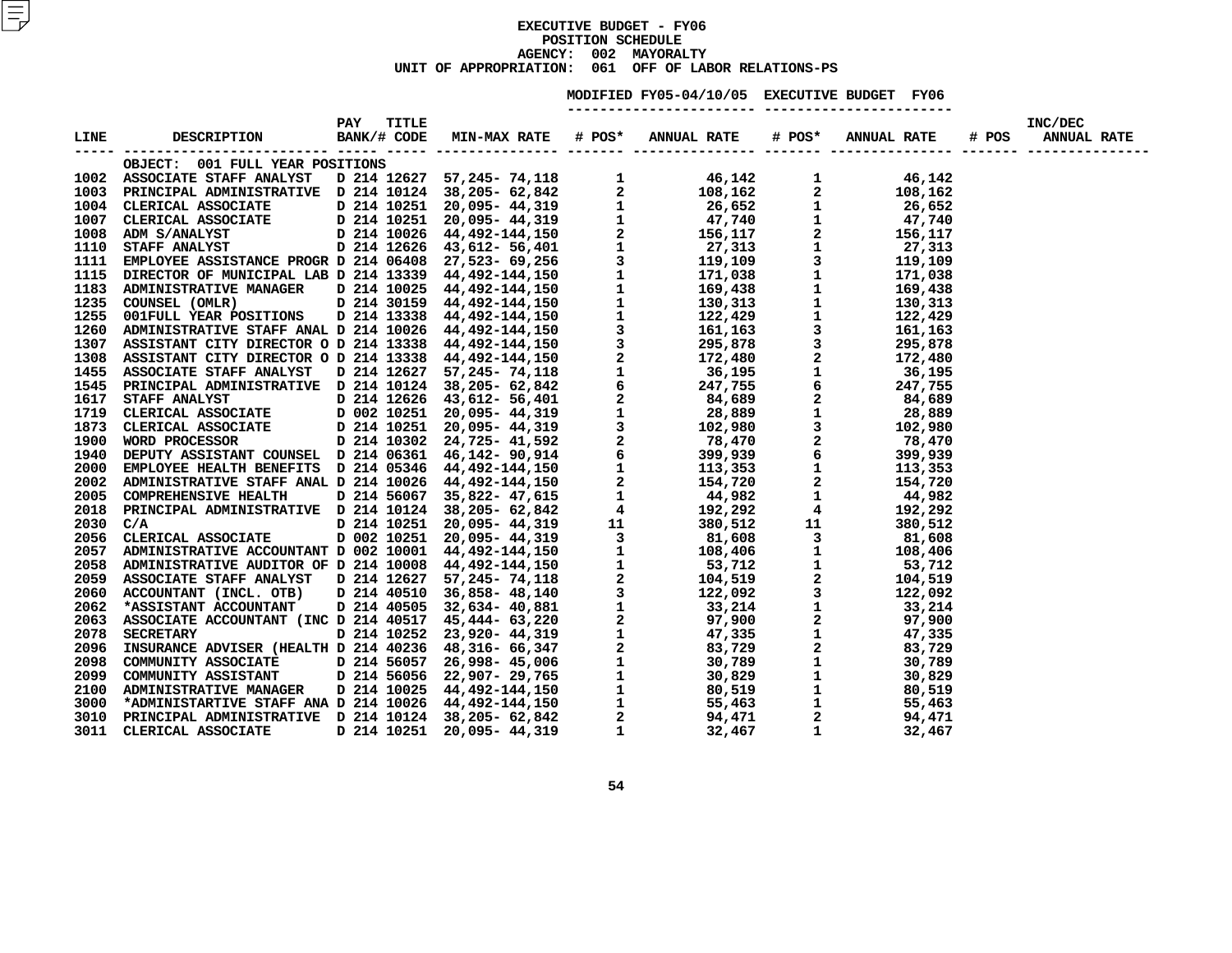# **EXECUTIVE BUDGET - FY06 POSITIONN SCHEDULE<br>02 MAYORA<br>61 OFF OF AGENCY: <sup>002</sup> MAYORALTY UNIT OF APPROPRIATION: <sup>061</sup> OFF OF LABOR RELATIONS-PS**

|      |                                                      |                                    |                            |                                                 | MODIFIED FY05-04/10/05 EXECUTIVE BUDGET FY06 |                                                   |                    |       |                               |
|------|------------------------------------------------------|------------------------------------|----------------------------|-------------------------------------------------|----------------------------------------------|---------------------------------------------------|--------------------|-------|-------------------------------|
| LINE | <b>DESCRIPTION</b>                                   | <b>TITLE</b><br>PAY<br>BANK/# CODE | <b>MIN-MAX RATE # POS*</b> |                                                 | <b>ANNUAL RATE</b>                           | # POS*                                            | <b>ANNUAL RATE</b> | # POS | INC/DEC<br><b>ANNUAL RATE</b> |
|      | OBJECT: 001 FULL YEAR POSITIONS                      |                                    |                            |                                                 |                                              |                                                   |                    |       |                               |
| 3020 | COMPUTER ASSOCIATE (SOFTW D 214 13631 54,031- 79,096 |                                    |                            |                                                 | 72,032                                       |                                                   | 72,032             |       |                               |
| 3050 | *WORD PROCESSOR (LEVEL 1 D 214 10302                 |                                    | 24,725- 41,592             |                                                 | 88,250                                       | $\begin{array}{c} 1 \\ 1 \\ 1 \end{array}$        | 88,250             |       |                               |
| 4004 | CLERICAL ASSOCIATE                                   | D 214 10251                        | 20,095- 44,319             | $\begin{array}{c} 1 \\ 1 \\ 1 \\ 3 \end{array}$ | 38,445                                       |                                                   | 38,445             |       |                               |
| 4005 | INSURANCE ADVISOR (HEALTH D 214 40236                |                                    | 48,316- 66,347             |                                                 | 170,961                                      |                                                   | 170,961            |       |                               |
| 4020 | CLERICAL ASSOCIATE                                   | D 214 10251                        | 20,095- 44,319             | 111117161122                                    | 45,444                                       |                                                   | 45,444             |       |                               |
| 4021 | COMPUTER PROGRAMMER ANALY D 214 13651                |                                    | 41,566- 59,080             |                                                 | 34,956                                       |                                                   | 34,956             |       |                               |
| 4110 | COMMUNITY ASSISTANT D 214 56056                      |                                    | 22,907-29,765              |                                                 | 29,525                                       |                                                   | 29,525             |       |                               |
| 5001 | ADMINISTRATIVE MANAGER D 214 10025                   |                                    | 44,492-144,150             |                                                 | 117,490                                      |                                                   | 117,490            |       |                               |
| 5002 | ASSOCIATE STAFF ANALYST                              | D 214 12627                        | 57,245- 74,118             |                                                 | 77,482                                       |                                                   | 77,482             |       |                               |
| 5004 | CLERICAL ASSOCIATE                                   | D 214 10251                        | 20,095- 44,319             |                                                 | 360,975                                      | $\begin{array}{c} 7 \\ 1 \\ 6 \end{array}$        | 360,975            |       |                               |
| 5006 | COMMUNITY ASSISTANT                                  | D 214 56056                        | 22,907- 29,765             |                                                 | 45,444                                       |                                                   | 45,444             |       |                               |
| 6004 | EMPLOYEE ASSISTANCE PROGR D 214 06408                |                                    | 27,523- 69,256             |                                                 | 292,100                                      |                                                   | 292,100            |       |                               |
| 7001 | DEPUTY ASSISTANT COUNSEL D 002 06361                 |                                    | 46,142-90,914              |                                                 | 46,142                                       |                                                   | 46,142             |       |                               |
| 8001 | <b>ADMINISTRATIVE MANAGER</b>                        |                                    | D 214 10025 44,492–144,150 |                                                 | 60,226                                       | $\begin{array}{c}\n1 \\ 1 \\ 2 \\ 2\n\end{array}$ | 60,226             |       |                               |
| 8011 | CLERICAL ASSOCIATE                                   | D 214 10251                        | 20,095- 44,319             |                                                 | 95,115                                       |                                                   | 95,115             |       |                               |
| 9000 | CLERICAL ASSOCIATE                                   | D 002 10251                        | 20,095- 44,319             |                                                 | 50,297                                       |                                                   | 50,297             |       |                               |
|      | SUBTOTAL FOR OBJECT 001                              |                                    |                            | 117                                             | 6,300,687                                    | 117                                               | 6,300,687          |       |                               |
|      | POSITION SCHEDULE FOR U/A 061                        |                                    |                            | 117                                             | 6,300,687                                    | 117 l                                             | 6,300,687          |       |                               |
|      | PLANNED INCREASES/(DECREASES)                        |                                    |                            | 23                                              | 1,238,597                                    | 2                                                 | 107,704            | $-21$ | $-1, 130, 893$                |
|      | TOTAL FOR U/A 061                                    |                                    |                            | 140                                             | 7,539,284                                    | 119                                               | 6,408,391          | $-21$ | $-1, 130, 893$                |
|      |                                                      |                                    |                            |                                                 |                                              |                                                   |                    |       |                               |

**\*NOTE: FULL TIME ACTIVE POSITIONS AS OF 02/25/05**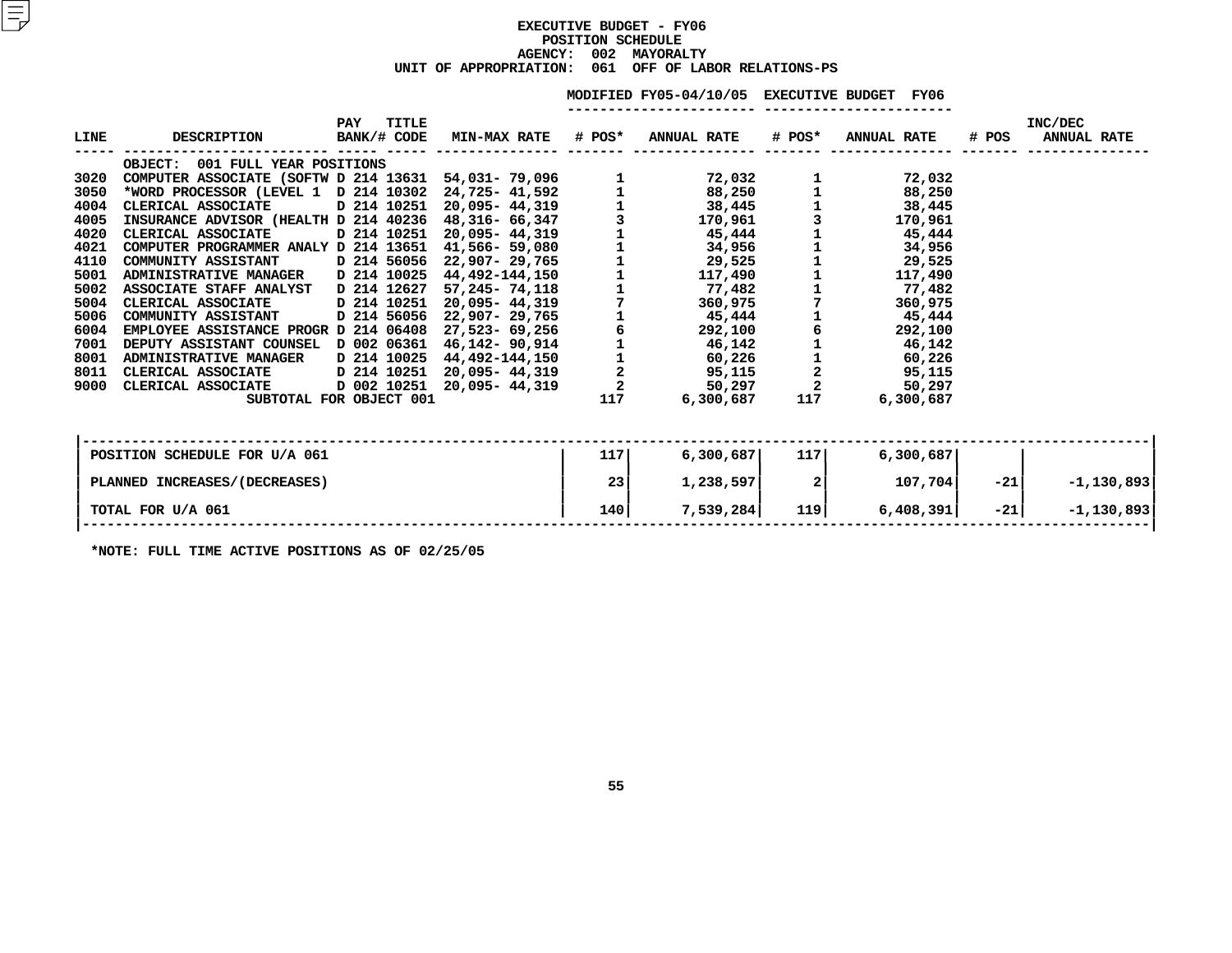|                                                                                                                                                                                                                                                                                               | MODIFIED FY05-04/10/05                                |            | <b>EXECUTIVE BUDGET FY06</b>                         |                                                   |  |  |
|-----------------------------------------------------------------------------------------------------------------------------------------------------------------------------------------------------------------------------------------------------------------------------------------------|-------------------------------------------------------|------------|------------------------------------------------------|---------------------------------------------------|--|--|
| OBJECT CLASS<br>IC REF OBJ DESCRIPTION                                                                                                                                                                                                                                                        | # CNTRCT<br><b>AMOUNT</b>                             | # CNTRCT   | <b>AMOUNT</b>                                        | INC/DEC<br># CNTRCT<br><b>AMOUNT</b>              |  |  |
| RESPONSIBILITY CENTER:                                                                                                                                                                                                                                                                        |                                                       |            |                                                      |                                                   |  |  |
| BUDGET CODE: 0606 EAP Project Liberty<br>400 CONTRACTUAL SERVICES-GENERAL<br><b>40 OTHR SER&amp;CHR</b><br>SUBTOTAL FOR OTHR SER&CHR                                                                                                                                                          |                                                       | 630<br>630 |                                                      | $630 -$<br>$630 -$                                |  |  |
| SUBTOTAL FOR BUDGET CODE 0606                                                                                                                                                                                                                                                                 |                                                       | 630        |                                                      | $630 -$                                           |  |  |
| BUDGET CODE: 0615 Teacher's Retirement Systerm<br>40 OTHR SER&CHR<br>400 CONTRACTUAL SERVICES-GENERAL<br>SUBTOTAL FOR OTHR SER&CHR<br>SUBTOTAL FOR BUDGET CODE 0615                                                                                                                           | 10,170<br>10,170<br>10,170                            |            |                                                      | $10, 170 -$<br>10,170-<br>$10, 170 -$             |  |  |
| TOTAL FOR                                                                                                                                                                                                                                                                                     | 10,800                                                |            |                                                      | $10,800 -$                                        |  |  |
| RESPONSIBILITY CENTER: 0014 OFFICE OF LABOR RELATIONS<br>BUDGET CODE: 0602 BUR. OF EMPLOYEE BENEFITS<br>10 SUPPLYS&MATL 856001 10X SUPPLIES + MATERIALS - GENERAL<br>100 SUPPLIES + MATERIALS - GENERAL<br>101 PRINTING SUPPLIES<br>199 DATA PROCESSING SUPPLIES<br>SUBTOTAL FOR SUPPLYS&MATL | 8,953<br>4,500<br>1,800<br>15,858                     | 605        | 8,953<br>6,000<br>800<br>966<br>16,719               | 1,500<br>$1,000-$<br>361<br>861                   |  |  |
| <b>30 PROPTY&amp;EOUIP</b><br>300 EQUIPMENT GENERAL<br>314 OFFICE FURITURE<br>315 OFFICE EQUIPMENT<br>337 BOOKS-OTHER<br>SUBTOTAL FOR PROPTY&EQUIP                                                                                                                                            | 1,000<br>1,000<br>2,056<br>4,550                      | 494        | 1,000<br>494<br>1,000<br>3,856<br>6,350              | 1,800<br>1,800                                    |  |  |
| 40 OTHR SER&CHR<br>400 CONTRACTUAL SERVICES-GENERAL<br><b>403 OFFICE SERVICES</b><br>412 RENTALS OF MISC. EQUIP<br>452 NON OVERNIGHT TRVL EXP-SPECIAL<br>453 OVERNIGHT TRVL EXP-GENERAL<br>SUBTOTAL FOR OTHR SER&CHR                                                                          | 5,385<br>15,860<br>25,745<br>1,257<br>1,000<br>49,247 |            | 5,000<br>8,000<br>12,324<br>5,000<br>1,000<br>31,324 | $385-$<br>7,860-<br>$13,421-$<br>3,743<br>17,923- |  |  |
|                                                                                                                                                                                                                                                                                               |                                                       |            |                                                      |                                                   |  |  |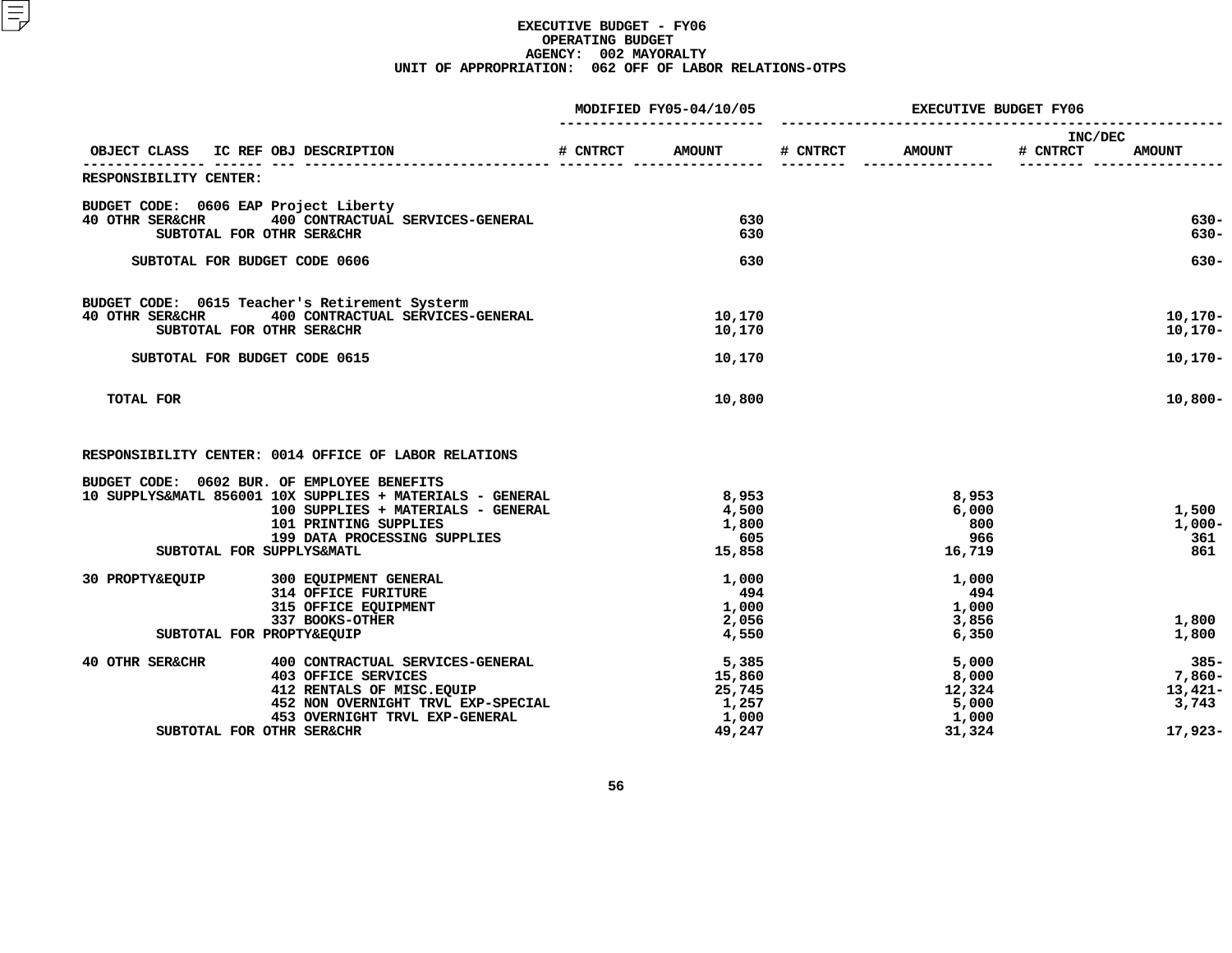|                                     |                                                                                                                                                                                                                                                                                                                                                        | MODIFIED FY05-04/10/05 | EXECUTIVE BUDGET FY06 |                                                                                                                                              |                            |                   |
|-------------------------------------|--------------------------------------------------------------------------------------------------------------------------------------------------------------------------------------------------------------------------------------------------------------------------------------------------------------------------------------------------------|------------------------|-----------------------|----------------------------------------------------------------------------------------------------------------------------------------------|----------------------------|-------------------|
| OBJECT CLASS IC REF OBJ DESCRIPTION |                                                                                                                                                                                                                                                                                                                                                        | # CNTRCT AMOUNT        |                       | # CNTRCT AMOUNT                                                                                                                              | <b>INC/DEC</b><br># CNTRCT | <b>AMOUNT</b>     |
|                                     |                                                                                                                                                                                                                                                                                                                                                        |                        |                       |                                                                                                                                              |                            |                   |
|                                     |                                                                                                                                                                                                                                                                                                                                                        |                        |                       |                                                                                                                                              |                            |                   |
|                                     | $\begin{array}{cccccccccccc} 60 & \text{CMTRCTL SVCS} & 608 & \text{MAINT & & REP GENERAL} & 1 & 1,165 & 1 & 1,500 & 335 \\ & & & & & & & & & 686 & \text{PROF} & \text{SERV OTHER} & & & & & 1 & 1,978 & 1 & 10,273 & 8,295 \\ & & & & & & & & & & 1 & 1,978 & 1 & 10,273 & 8,295 & 11,773 & 8,630 \\ & & & & & & & & & 2 & 3,143 & 2 & 11,773 & 8,6$ |                        |                       |                                                                                                                                              |                            |                   |
|                                     |                                                                                                                                                                                                                                                                                                                                                        |                        |                       |                                                                                                                                              |                            | $6,632-$          |
| BUDGET CODE: 0604 ADMINISTRATION    |                                                                                                                                                                                                                                                                                                                                                        |                        |                       |                                                                                                                                              |                            |                   |
|                                     | 10 SUPPLYS&MATL 856001 10X SUPPLIES + MATERIALS - GENERAL                                                                                                                                                                                                                                                                                              | 8,947                  |                       | 8,947                                                                                                                                        |                            |                   |
|                                     | 100 SUPPLIES + MATERIALS - GENERAL<br>101 PRINTING SUPPLIES                                                                                                                                                                                                                                                                                            | 9,500<br>700           |                       | 9,500<br>700                                                                                                                                 |                            |                   |
|                                     | 106 MOTOR VEHICLE FUEL                                                                                                                                                                                                                                                                                                                                 | 1,000                  |                       | 1,000                                                                                                                                        |                            |                   |
|                                     | 117 POSTAGE                                                                                                                                                                                                                                                                                                                                            | 100                    |                       | 100                                                                                                                                          |                            |                   |
|                                     | 117 POSTAGE<br>199 DATA PROCESSING SUPPLIES                                                                                                                                                                                                                                                                                                            | 627<br>20,874          |                       | 627                                                                                                                                          |                            |                   |
| SUBTOTAL FOR SUPPLYS&MATL           |                                                                                                                                                                                                                                                                                                                                                        |                        |                       | 20,874                                                                                                                                       |                            |                   |
|                                     | 30 PROPTY&EQUIP 300 EQUIPMENT GENERAL                                                                                                                                                                                                                                                                                                                  | 810<br>832             |                       | 1,053                                                                                                                                        |                            | 243               |
|                                     | 300 EQUIPMENT GENERAL<br>302 TELECOMMUNICATIONS EQUIPMENT 632<br>314 OFFICE FURITURE 553<br>315 OFFICE EQUIPMENT 1,190                                                                                                                                                                                                                                 |                        |                       | 832                                                                                                                                          |                            |                   |
|                                     | 314 OFFICE FURITURE<br>315 OFFICE EQUIPMENT<br>337 BOOKS-OTHER<br>PROPTYSEOUTD                                                                                                                                                                                                                                                                         |                        |                       | 310<br>1,190                                                                                                                                 |                            | $243-$            |
|                                     |                                                                                                                                                                                                                                                                                                                                                        | 50,571                 |                       | 16,850                                                                                                                                       |                            | 33,721-           |
| SUBTOTAL FOR PROPTY&EQUIP           |                                                                                                                                                                                                                                                                                                                                                        | 53,956                 |                       | 20,235                                                                                                                                       |                            | $33,721 -$        |
|                                     | 858001 40B TELEPHONE & OTHER COMMUNICATNS<br>856001 40G MAINT & REP OF MOTOR VEH EQUIP<br>400 CONTRACTUAL SERVICES-GENERAL<br>402 TELEPHONE & OTHER COMMUNICATNS<br>403 OFFICE SERVICES<br>413 RENTALS OF MISC.EQUIP<br>42 RENTALS OF MISC<br>40 OTHR SER&CHR 858001 40B TELEPHONE & OTHER COMMUNICATNS                                                |                        |                       | 71,987                                                                                                                                       |                            |                   |
|                                     |                                                                                                                                                                                                                                                                                                                                                        |                        |                       | 5,000                                                                                                                                        |                            |                   |
|                                     |                                                                                                                                                                                                                                                                                                                                                        |                        |                       | 10,592                                                                                                                                       |                            | 9,334             |
|                                     |                                                                                                                                                                                                                                                                                                                                                        |                        |                       | 523<br>$\begin{array}{c} 523 \\ 10,000 \\ 8,900 \\ 1,387,905 \end{array}$                                                                    |                            |                   |
|                                     |                                                                                                                                                                                                                                                                                                                                                        |                        |                       |                                                                                                                                              |                            | 8,259-<br>-39,119 |
|                                     | 414 RENTALS - LAND BLDGS & STRUCTS 1,501,362                                                                                                                                                                                                                                                                                                           |                        |                       |                                                                                                                                              |                            | $113,457-$        |
|                                     | 417 ADVERTISING                                                                                                                                                                                                                                                                                                                                        | 1,724                  |                       | 500                                                                                                                                          |                            | 1,224-            |
|                                     |                                                                                                                                                                                                                                                                                                                                                        |                        |                       | 5,000                                                                                                                                        |                            | 3,679             |
|                                     |                                                                                                                                                                                                                                                                                                                                                        |                        |                       | 1,000                                                                                                                                        |                            |                   |
|                                     |                                                                                                                                                                                                                                                                                                                                                        |                        |                       | ر ہے۔<br>75,000<br>1,576,407                                                                                                                 |                            |                   |
| SUBTOTAL FOR OTHR SER&CHR           | 417 ADVERTISING<br>427 DATA PROCESSING SERVICES<br>453 OVERNIGHT TRVL EXP-GENERAL<br>499 OTHER EXPENSES - GENERAL<br><www.erps.com (1,725,453<="" html="" td=""><td>1,725,453</td><td></td><td></td><td></td><td>149,046-</td></www.erps.com>                                                                                                          | 1,725,453              |                       |                                                                                                                                              |                            | 149,046-          |
| 60 CNTRCTL SVCS                     | <b>608 MAINT &amp; REP GENERAL<br/>622 TEMPORARY SERVICES</b>                                                                                                                                                                                                                                                                                          |                        |                       | $\begin{array}{ccccccccc}\n1 & & & 1,693 & & 1 & & 1,358 \\ 1 & & & 24,840 & & 1 & & 20,000 \\ 1 & & & 34,294 & & 1 & & 28,228\n\end{array}$ |                            | $335 -$           |
|                                     |                                                                                                                                                                                                                                                                                                                                                        |                        |                       |                                                                                                                                              |                            | $4,840-$          |
|                                     | 624 CLEANING SERVICES<br>682 PROF SERV LEGAL SERVICES                                                                                                                                                                                                                                                                                                  |                        | $\overline{2}$        | 28,228<br>28,228<br>15,000                                                                                                                   | $\mathbf{2}$               | 6,066-<br>15,000  |
|                                     |                                                                                                                                                                                                                                                                                                                                                        |                        |                       |                                                                                                                                              |                            |                   |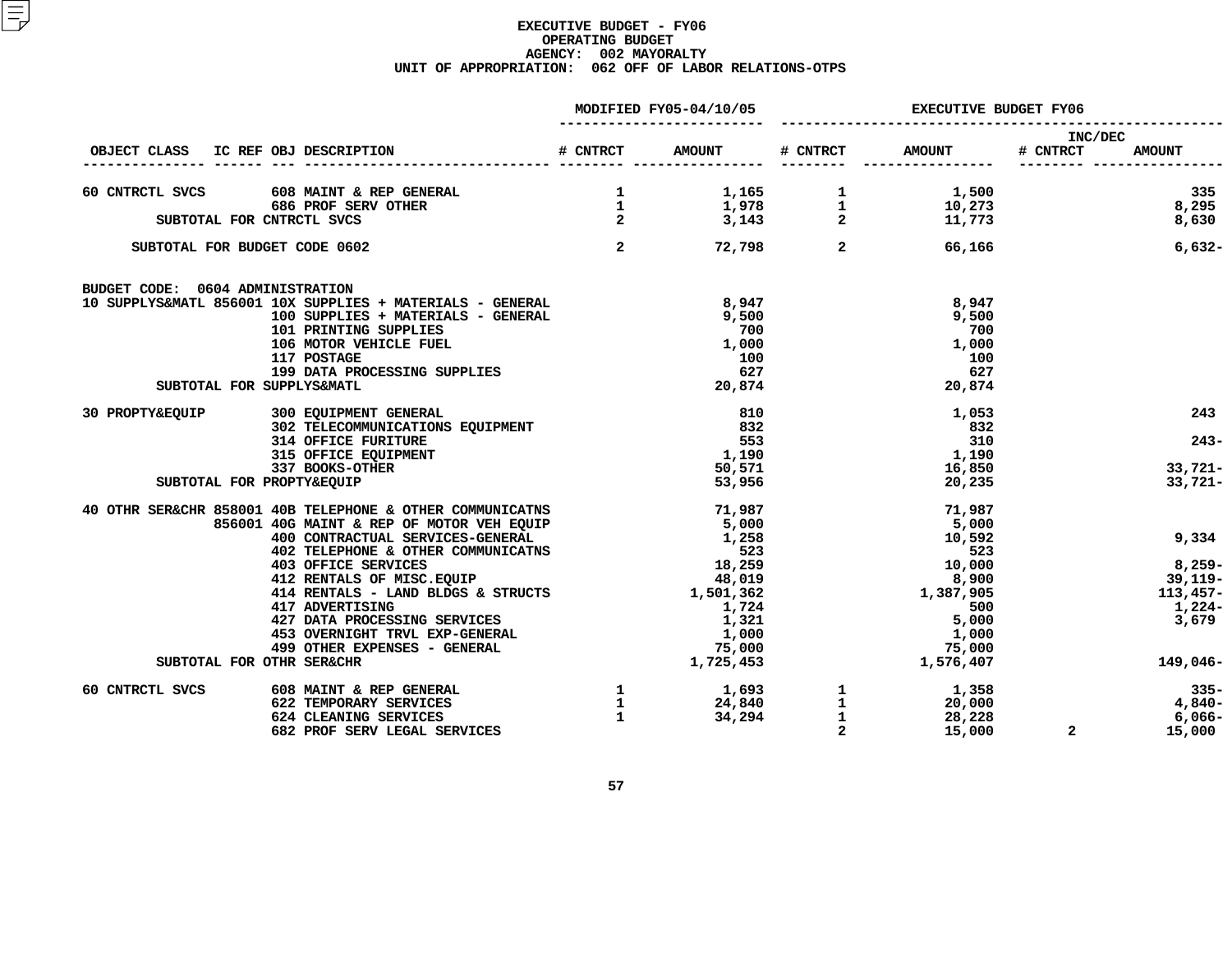|                                                                                                                                                                   |                | MODIFIED FY05-04/10/05                          | <b>EXECUTIVE BUDGET FY06</b> |                                              |                         |                               |
|-------------------------------------------------------------------------------------------------------------------------------------------------------------------|----------------|-------------------------------------------------|------------------------------|----------------------------------------------|-------------------------|-------------------------------|
| OBJECT CLASS IC REF OBJ DESCRIPTION                                                                                                                               |                | # CNTRCT AMOUNT                                 |                              | # CNTRCT AMOUNT                              | INC/DEC<br># CNTRCT     | <b>AMOUNT</b>                 |
| 686 PROF SERV OTHER<br>SUBTOTAL FOR CNTRCTL SVCS                                                                                                                  |                |                                                 |                              | 1 160,924 1 130,924<br>4 221,751 6 195,510 2 | $\overline{\mathbf{a}}$ | $30,000 -$<br>$26,241-$       |
| SUBTOTAL FOR BUDGET CODE 0604                                                                                                                                     |                |                                                 |                              | $4$ 2,022,034 6 1,813,026 2                  |                         | $209,008 -$                   |
| BUDGET CODE: 0607 PACES<br>10 SUPPLYS&MATL 100 SUPPLIES + MATERIALS - GENERAL<br>199 DATA PROCESSING SUPPLIES                                                     |                | 1,000                                           |                              | 1,000<br>500                                 |                         | 500                           |
| SUBTOTAL FOR SUPPLYS&MATL                                                                                                                                         |                | 1,000                                           |                              | 1,500                                        |                         | 500                           |
| 30 PROPTY&EQUIP 302 TELECOMMUNICATIONS EQUIPMENT<br>315 OFFICE EQUIPMENT<br>332 PURCH DATA PROCESSING EQUIPT<br>SUBTOTAL FOR PROPTY&EQUIP                         |                | 22<br>$22 \,$                                   |                              | 220<br>500<br>500<br>1,220                   |                         | 220<br>500<br>478<br>1,198    |
| 40 OTHR SER&CHR<br>400 CONTRACTUAL SERVICES-GENERAL<br>403 OFFICE SERVICES<br>452 NON OVERNIGHT TRVL EXP-SPECIAL<br>SUBTOTAL FOR OTHR SER&CHR                     |                | 33,564                                          | 33,564                       | 280<br>400<br>37,824<br>38,504               |                         | 280<br>400<br>4,260<br>4,940  |
| 60 CNTRCTL SVCS 608 MAINT & REP GENERAL<br><b>686 PROF SERV OTHER</b><br>SUBTOTAL FOR CNTRCTL SVCS                                                                | $\overline{2}$ | $\frac{1}{2}$ 662 1<br>$\frac{1}{2}$ 300<br>962 | $\overline{2}$               | 662<br>300<br>962                            |                         |                               |
| SUBTOTAL FOR BUDGET CODE 0607                                                                                                                                     | $\mathbf{2}$   |                                                 | 35,548<br>2 <sup>1</sup>     | 42,186                                       |                         | 6,638                         |
| BUDGET CODE: 0618 HOUSING AUTHORITY EBP SERVICES<br>40 OTHR SER&CHR 400 CONTRACTUAL SERVICES-GENERAL<br>499 OTHER EXPENSES - GENERAL<br>SUBTOTAL FOR OTHR SER&CHR |                | 38,208<br>38,208                                |                              | 65,545<br>65,545                             |                         | $38,208-$<br>65,545<br>27,337 |
| 60 CNTRCTL SVCS 686 PROF SERV OTHER<br>SUBTOTAL FOR CNTRCTL SVCS                                                                                                  |                | 141,282<br>141,282                              |                              |                                              |                         | 141,282-<br>141,282-          |
| SUBTOTAL FOR BUDGET CODE 0618                                                                                                                                     |                | 179,490                                         |                              | 65,545                                       |                         | 113,945-                      |
| BUDGET CODE: 0625 NYCHA - EAP<br>40 OTHR SER&CHR<br>400 CONTRACTUAL SERVICES-GENERAL                                                                              |                | 86,382                                          |                              |                                              |                         | 86,382-                       |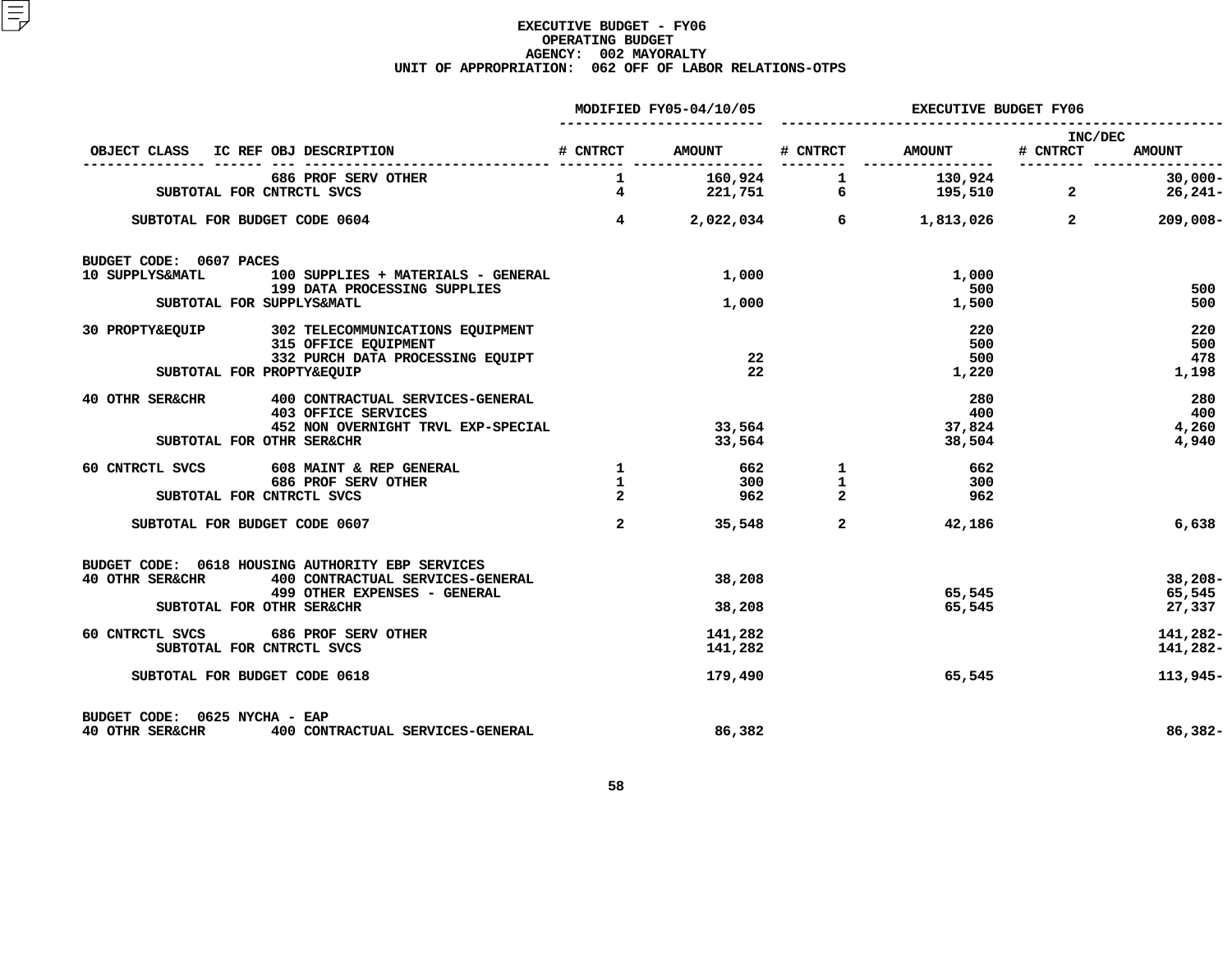|          |               | <b>EXECUTIVE BUDGET FY06</b> |               |                         |               |
|----------|---------------|------------------------------|---------------|-------------------------|---------------|
| # CNTRCT | <b>AMOUNT</b> | # CNTRCT                     | <b>AMOUNT</b> | # CNTRCT                | <b>AMOUNT</b> |
|          | 86,382        |                              |               |                         | $86,382 -$    |
|          | 86,382        |                              |               |                         | 86,382-       |
| 8        | 2,396,252     | 10                           | 1,986,923     | $\overline{\mathbf{2}}$ | 409,329-      |
| 8        | 2,407,052     | 10                           | 1,986,923     | $\mathbf{2}$            | 420,129-      |
|          |               | MODIFIED FY05-04/10/05       |               |                         | INC/DEC       |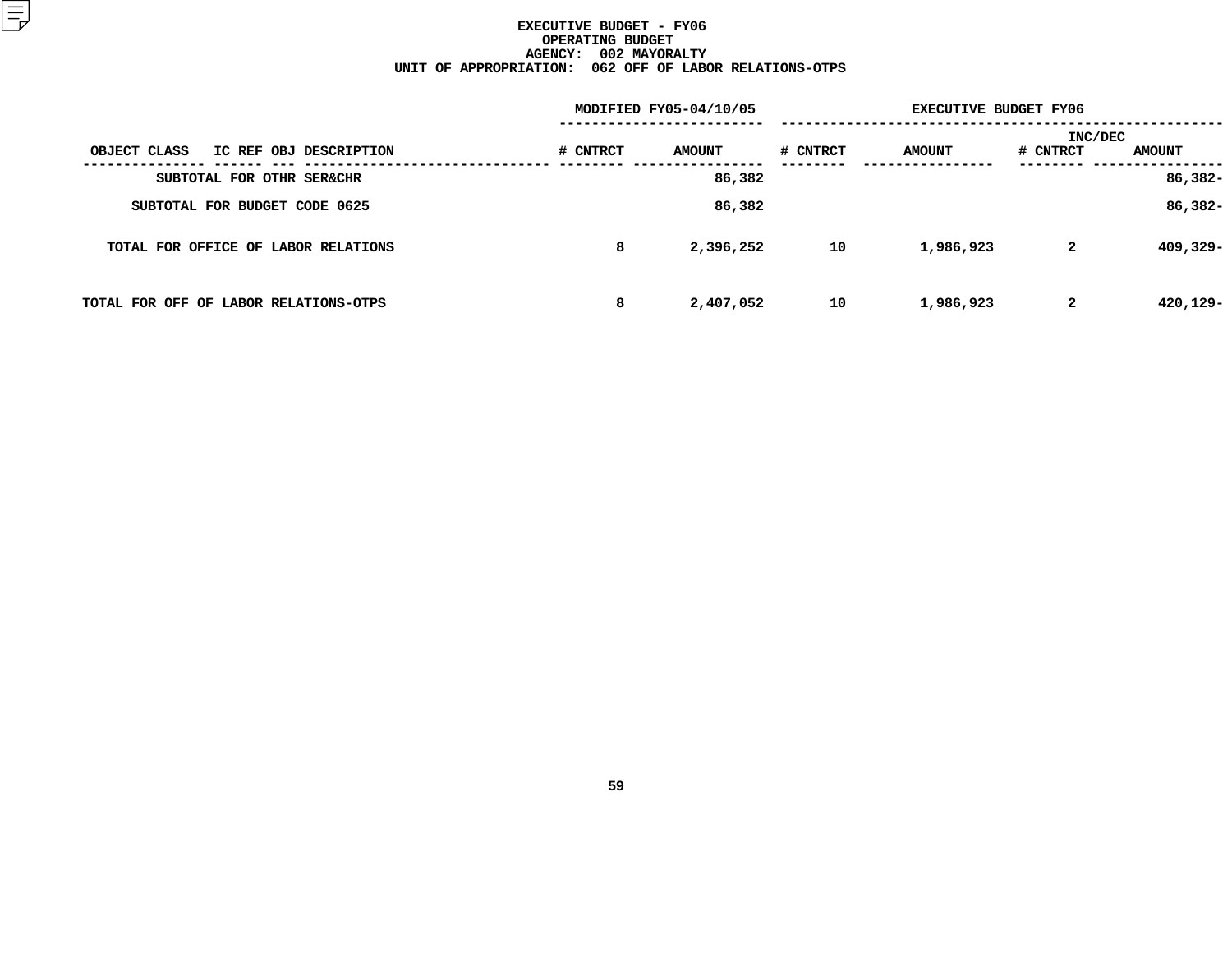## **EXECUTIVE BUDGET - FY06 UNIT OF APPROPRIATION SUMMARY AGENCY:**

| <b>AGENCY:</b><br><b>002 MAYORALTY</b>                                                                                              |              |                                                        |                         |                      |                      |  |  |  |  |  |
|-------------------------------------------------------------------------------------------------------------------------------------|--------------|--------------------------------------------------------|-------------------------|----------------------|----------------------|--|--|--|--|--|
|                                                                                                                                     |              | UNIT OF APPROPRIATION: 062 OFF OF LABOR RELATIONS-OTPS |                         |                      |                      |  |  |  |  |  |
|                                                                                                                                     |              | <b>CURRENT MODIFIED</b>                                | <b>EXECUTIVE BUDGET</b> |                      |                      |  |  |  |  |  |
| OFF OF LABOR RELATIONS-OTPS                                                                                                         | INTRACITY \$ | <b>BUDGET AMOUNT</b>                                   | <b>INTRACITY \$</b>     | <b>BUDGET AMOUNT</b> | $INC/DEC$ (-)        |  |  |  |  |  |
| TOTALS FOR OPERATING BUDGET                                                                                                         | 94,887       | 2,407,052                                              | 94,887                  | 1,986,923            | 420,129-             |  |  |  |  |  |
| FINANCIAL PLAN SAVINGS                                                                                                              |              |                                                        |                         |                      |                      |  |  |  |  |  |
| <b>APPROPRIATION</b>                                                                                                                |              | 2,407,052                                              |                         | 1,986,923            | 420,129-             |  |  |  |  |  |
| FUNDING SUMMARY                                                                                                                     |              | <b>CURRENT MODIFIED</b>                                | <b>EXECUTIVE BUDGET</b> | $INC/DEC$ (-)        |                      |  |  |  |  |  |
| <b>CITY</b><br>OTHER CATEGORICAL<br>CAPITAL FUNDS - I.F.A.<br><b>STATE</b><br>FEDERAL - C.D.<br>FEDERAL - OTHER<br>INTRA-CITY SALES |              | 2,064,835<br>342,217                                   |                         | 1,921,378<br>65,545  | 143,457-<br>276,672- |  |  |  |  |  |
| TOTAL                                                                                                                               |              | 2,407,052                                              |                         | 1,986,923            | 420,129-             |  |  |  |  |  |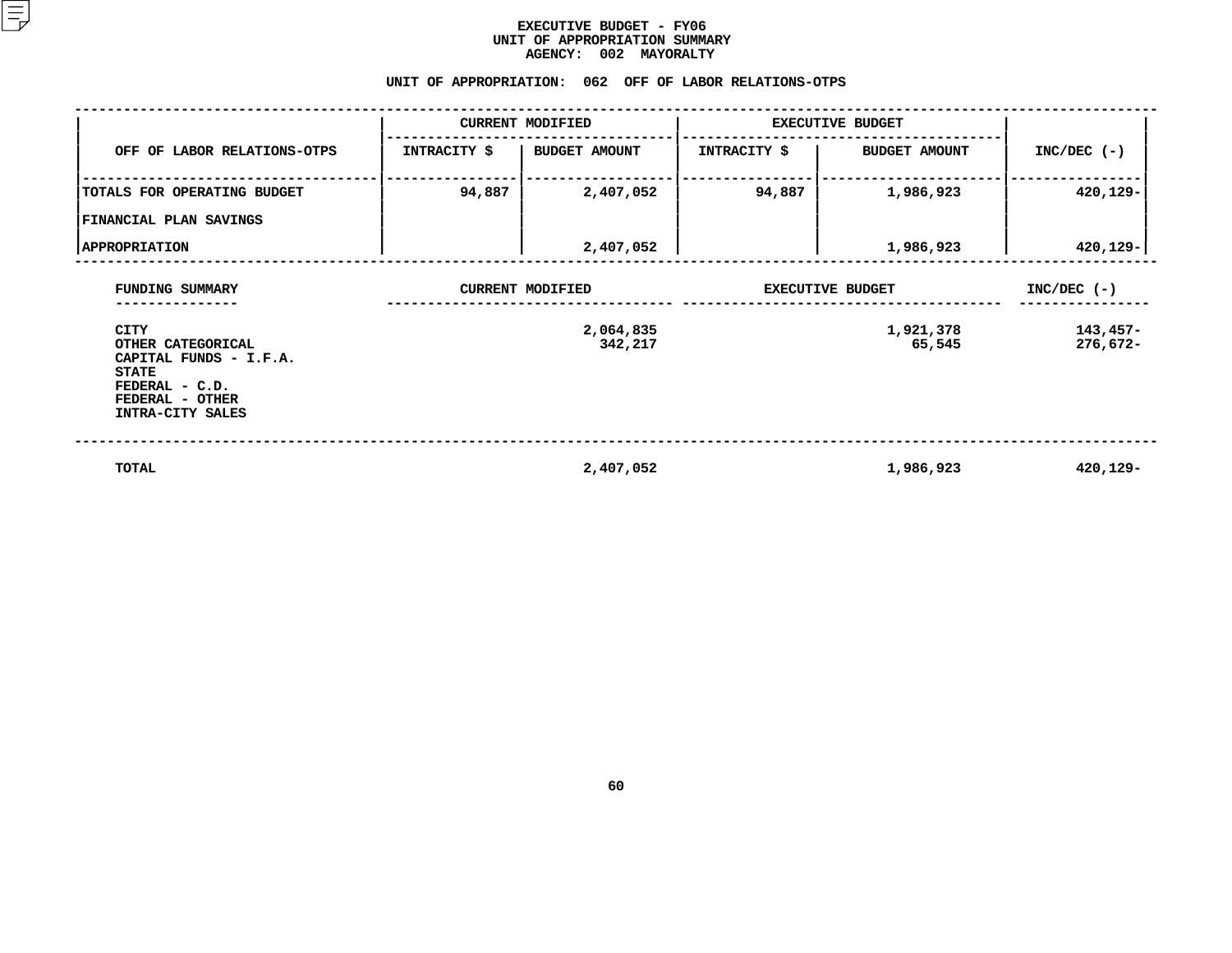# **EXECUTIVE BUDGET - FY06 OPERATING**G BUDGET<br>02 MAYOR<br>0 NYC CO **AGENCY: <sup>002</sup> MAYORALTY UNIT OF APPROPRIATION: <sup>070</sup> NYC COMM TO THE UN-PS**

|                                                                                           |       | MODIFIED FY05-04/10/05 | EXECUTIVE BUDGET FY06 |               |                  |               |
|-------------------------------------------------------------------------------------------|-------|------------------------|-----------------------|---------------|------------------|---------------|
| OBJECT CLASS<br>IC REF OBJ DESCRIPTION                                                    | # POS | <b>AMOUNT</b>          | # POS                 | <b>AMOUNT</b> | INC/DEC<br># POS | <b>AMOUNT</b> |
|                                                                                           |       |                        |                       |               |                  |               |
| RESPONSIBILITY CENTER: 0011 D/M FOR FINANCE AND ECO. DEV.                                 |       |                        |                       |               |                  |               |
| 0710 NYC COMM TO THE U N<br>BUDGET CODE:                                                  |       |                        |                       |               |                  |               |
| 01 F/T SALARIED<br>001 FULL YEAR POSITIONS                                                | 10    | 447,701                | 10                    | 398,505       |                  | 49,196-       |
| SUBTOTAL FOR F/T SALARIED                                                                 | 10    | 447,701                | 10                    | 398,505       |                  | 49,196-       |
| SUBTOTAL FOR BUDGET CODE 0710                                                             | 10    | 447,701                | 10                    | 398,505       |                  | 49,196-       |
|                                                                                           |       |                        |                       |               |                  |               |
| BUDGET CODE: 0713 Parking Ticket Collection<br>01 F/T SALARIED<br>001 FULL YEAR POSITIONS |       | 100,000                |                       |               |                  | $100,000 -$   |
| SUBTOTAL FOR F/T SALARIED                                                                 |       | 100,000                |                       |               |                  | $100,000 -$   |
| SUBTOTAL FOR BUDGET CODE 0713                                                             |       | 100,000                |                       |               |                  | $100,000 -$   |
|                                                                                           |       |                        |                       |               |                  |               |
| TOTAL FOR D/M FOR FINANCE AND ECO. DEV.                                                   | 10    | 547,701                | 10                    | 398,505       |                  | 149,196-      |
|                                                                                           |       |                        |                       |               |                  |               |
|                                                                                           |       |                        |                       |               |                  |               |
| TOTAL FOR NYC COMM TO THE UN-PS                                                           | 10    | 547,701                | 10                    | 398,505       |                  | 149,196-      |
|                                                                                           |       |                        |                       |               |                  |               |
|                                                                                           |       |                        |                       |               |                  |               |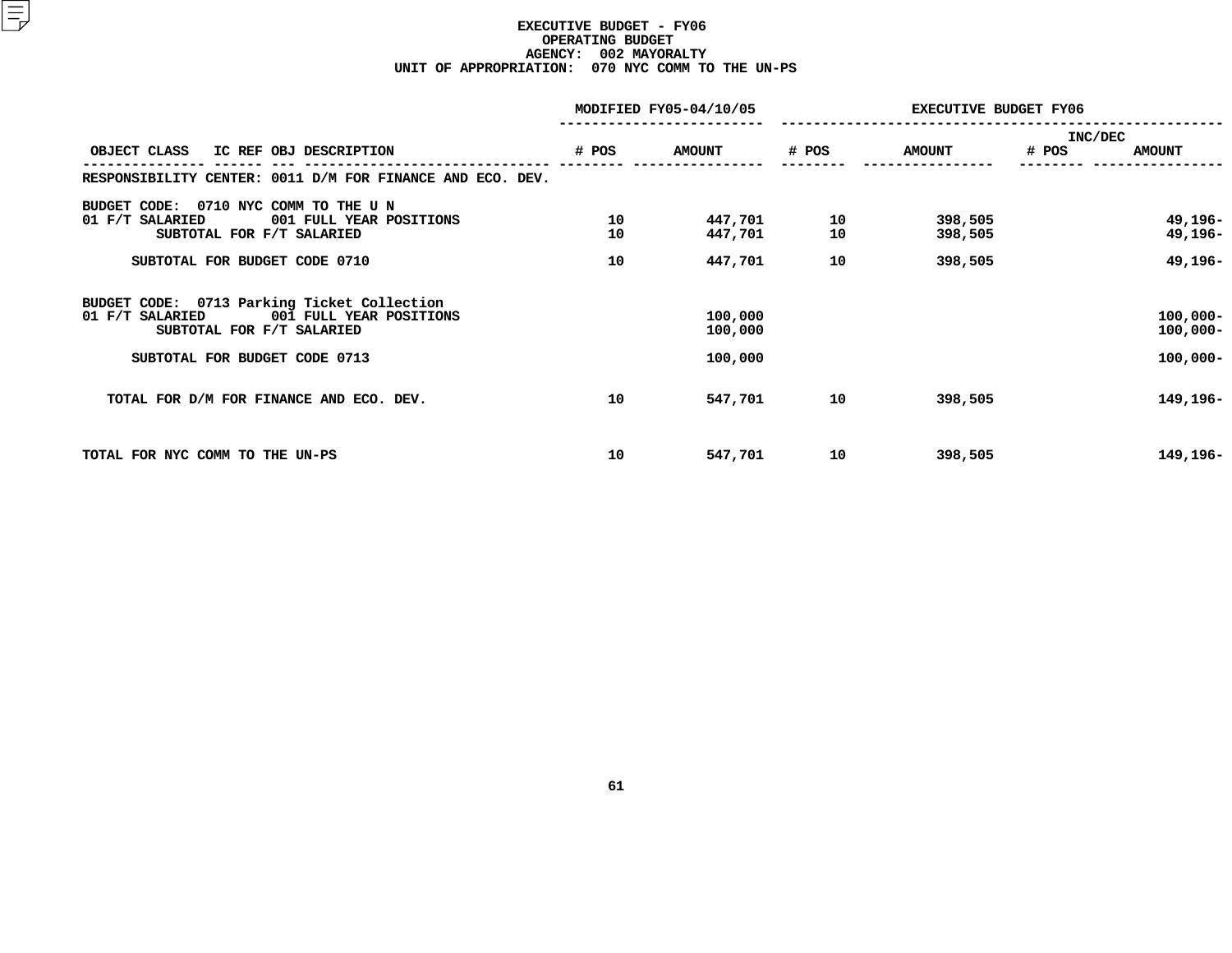|                                                                            | <b>AGENCY:</b><br>002 MAYORALTY |                                                  |                         |                      |               |  |  |  |  |  |  |  |
|----------------------------------------------------------------------------|---------------------------------|--------------------------------------------------|-------------------------|----------------------|---------------|--|--|--|--|--|--|--|
|                                                                            |                                 | UNIT OF APPROPRIATION: 070 NYC COMM TO THE UN-PS |                         |                      |               |  |  |  |  |  |  |  |
|                                                                            |                                 | <b>CURRENT MODIFIED</b>                          | <b>EXECUTIVE BUDGET</b> |                      |               |  |  |  |  |  |  |  |
| NYC COMM TO THE UN-PS                                                      | NUM POS                         | BUDGET AMOUNT                                    | NUM POS                 | <b>BUDGET AMOUNT</b> | $INC/DEC$ (-) |  |  |  |  |  |  |  |
| TOTALS FOR OPERATING BUDGET                                                | 10                              | 547,701                                          | 10                      | 398,505              | 149,196-      |  |  |  |  |  |  |  |
| FINANCIAL PLAN SAVINGS                                                     |                                 |                                                  |                         |                      |               |  |  |  |  |  |  |  |
| <b>APPROPRIATION</b>                                                       | 10                              | 547,701                                          | 10                      | 398,505              | 149,196-      |  |  |  |  |  |  |  |
| FUNDING SUMMARY                                                            |                                 | <b>CURRENT MODIFIED</b>                          | <b>EXECUTIVE BUDGET</b> | $INC/DEC$ (-)        |               |  |  |  |  |  |  |  |
| <b>CITY</b><br>OTHER CATEGORICAL<br>CAPITAL FUNDS - I.F.A.<br><b>STATE</b> |                                 | 447,701                                          |                         | 49,196-              |               |  |  |  |  |  |  |  |
| FEDERAL - C.D.<br>FEDERAL - OTHER<br>INTRA-CITY SALES                      |                                 | 100,000                                          |                         |                      | $100,000 -$   |  |  |  |  |  |  |  |
| TOTAL                                                                      |                                 | 547,701                                          |                         | 149,196-             |               |  |  |  |  |  |  |  |
|                                                                            |                                 |                                                  |                         |                      |               |  |  |  |  |  |  |  |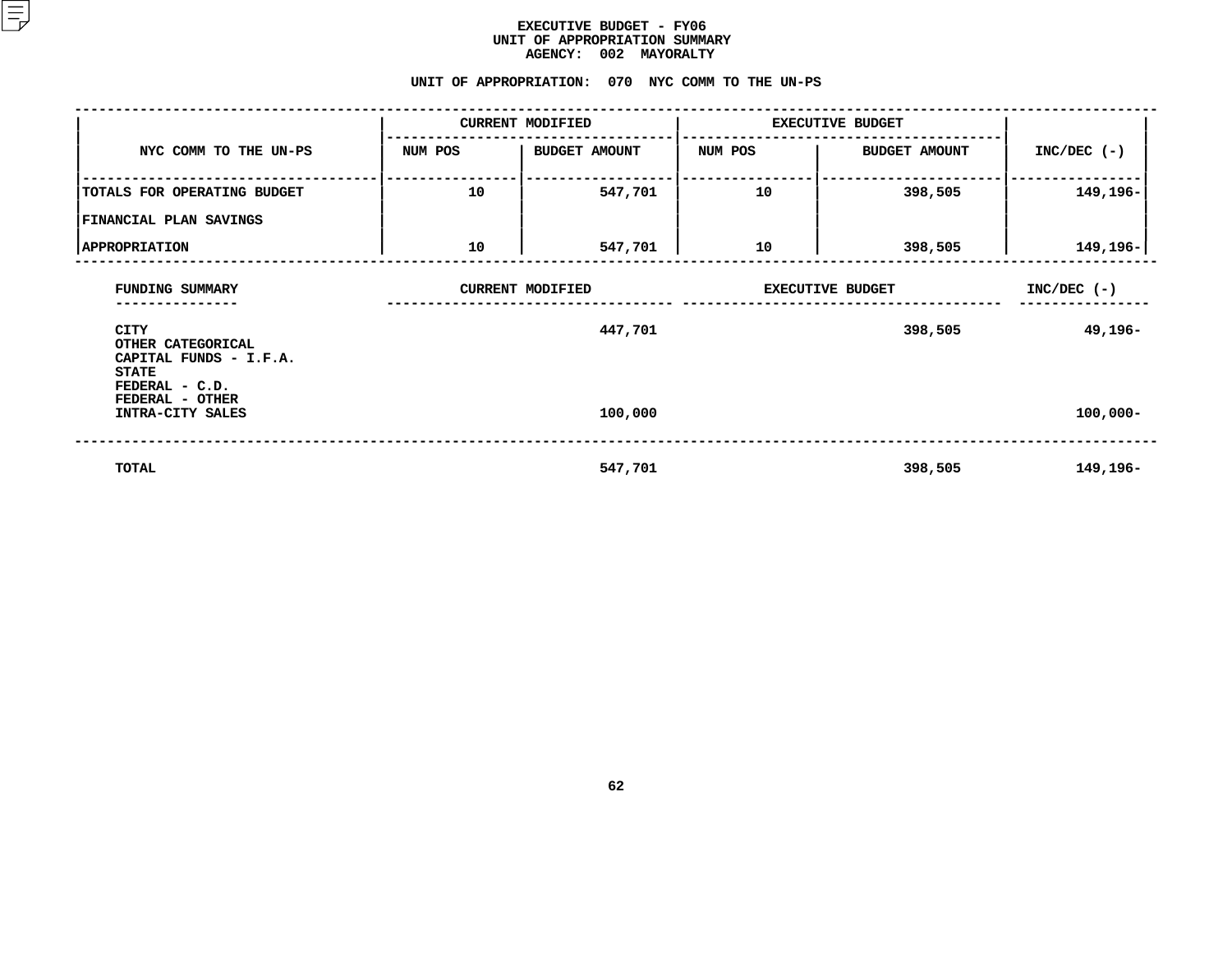# **EXECUTIVE BUDGET - FY06 POSITIONN SCHEDULE<br>02 MAYORA<br>070 NYC AGENCY: <sup>002</sup> MAYORALTY UNIT OF APPROPRIATION: <sup>070</sup> NYC COMM TO THE UN-PS**

|      |                                           |                                           |                     |        | MODIFIED FY05-04/10/05 EXECUTIVE BUDGET |                 | FY06        |       |                               |
|------|-------------------------------------------|-------------------------------------------|---------------------|--------|-----------------------------------------|-----------------|-------------|-------|-------------------------------|
| LINE | <b>DESCRIPTION</b>                        | TITLE<br>PAY<br>BANK/# CODE               | <b>MIN-MAX RATE</b> | # POS* | <b>ANNUAL RATE</b>                      | # POS*          | ANNUAL RATE | # POS | INC/DEC<br><b>ANNUAL RATE</b> |
|      | 001 FULL YEAR POSITIONS<br><b>OBJECT:</b> |                                           |                     |        |                                         |                 |             |       |                               |
| 1345 | ADMINISTRATIVE STAFF ANAL D 002 10026     |                                           | 44,492-144,150      |        | 215,552                                 |                 | 215,552     |       |                               |
| 1346 | ADMINISTRATIVE BUSINESS P D 002 10009     |                                           | 44,492-144,150      |        | 64,782                                  |                 | 64,782      |       |                               |
| 1350 | SECRETARY (OFFICE OF THE D 002 05384      |                                           | $30,600 - 57,783$   |        | 36,000                                  |                 | 36,000      |       |                               |
| 1355 | STAFF ASSISTANT (OFFICE O D 002 06393     |                                           | 25,084- 74,402      |        | 71,441                                  |                 | 71,441      |       |                               |
| 1885 | MAYORAL OFFICE ASSISTANT D 002 06405      |                                           | 22,356- 56,905      |        | 110,730                                 |                 | 110,730     |       |                               |
|      |                                           | SUBTOTAL FOR OBJECT 001                   |                     |        | 498,505                                 | 8               | 498,505     |       |                               |
|      |                                           |                                           |                     |        |                                         |                 |             |       |                               |
|      | POSITION SCHEDULE FOR U/A 070             |                                           |                     | 8      | 498,505                                 | 81              | 498,505     |       |                               |
|      | PLANNED INCREASES/(DECREASES)             |                                           |                     |        | 124,626                                 | 2               | 124,626     |       |                               |
|      | TOTAL FOR U/A 070                         |                                           |                     | 10     | 623,131                                 | 10 <sub>1</sub> | 623,131     |       |                               |
|      |                                           | - - - -------- - - - - <b>- - - - - -</b> |                     |        |                                         |                 |             |       |                               |

**\*NOTE: FULL TIME ACTIVE POSITIONS AS OF 02/25/05**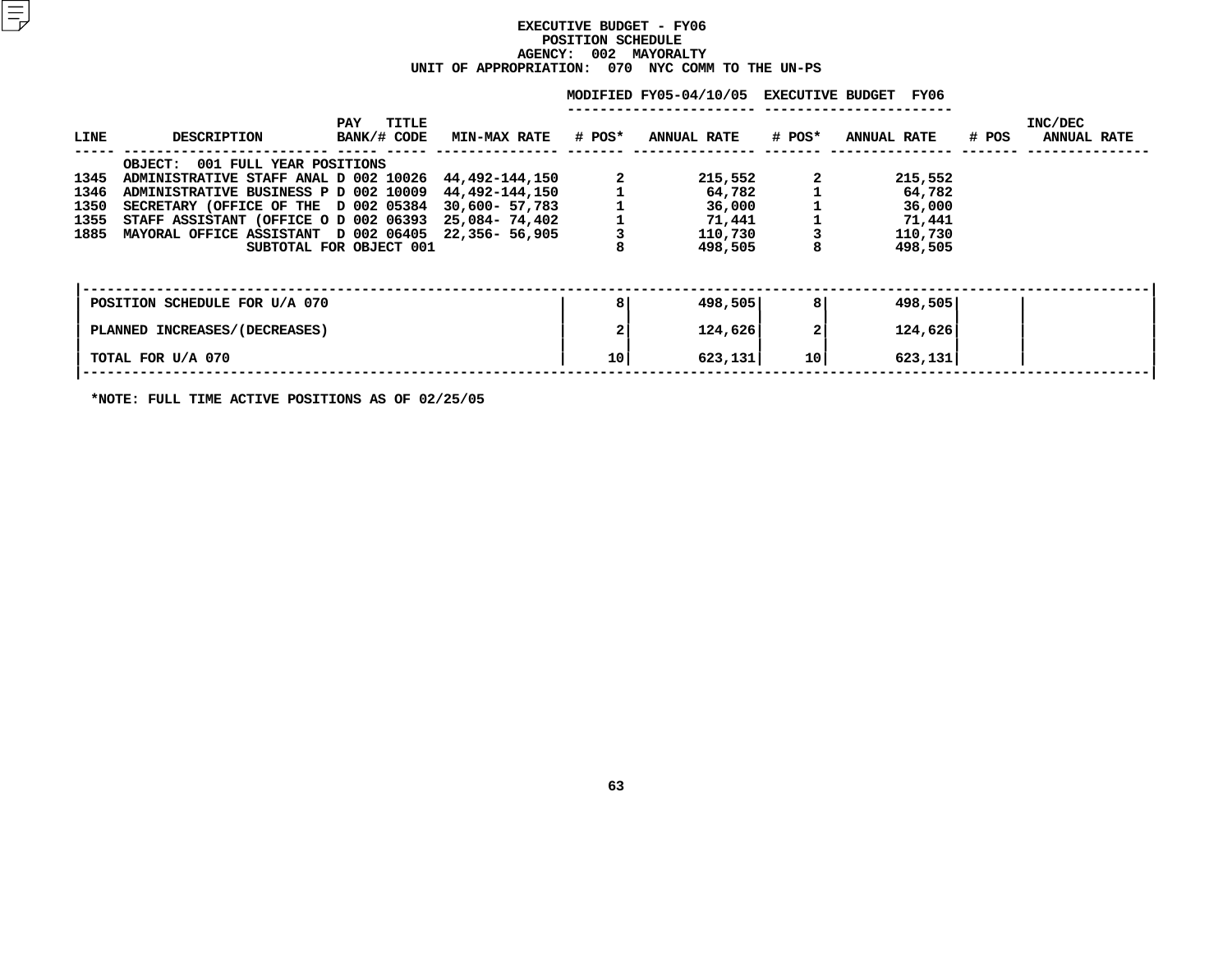# **EXECUTIVE BUDGET - FY06 OPERATING**G BUDGET<br>02 MAYOR<br>1 NYC CO **AGENCY: <sup>002</sup> MAYORALTY UNIT OF APPROPRIATION: <sup>071</sup> NYC COMM TO THE UN-OTPS**

|                                       |                                                           |                          | MODIFIED FY05-04/10/05 | <b>EXECUTIVE BUDGET FY06</b> |               |                     |               |
|---------------------------------------|-----------------------------------------------------------|--------------------------|------------------------|------------------------------|---------------|---------------------|---------------|
| OBJECT CLASS IC REF OBJ DESCRIPTION   |                                                           | # CNTRCT                 | <b>AMOUNT</b>          | # CNTRCT                     | <b>AMOUNT</b> | INC/DEC<br># CNTRCT | <b>AMOUNT</b> |
|                                       | RESPONSIBILITY CENTER: 0011 D/M FOR FINANCE AND ECO. DEV. |                          |                        |                              |               |                     |               |
| BUDGET CODE: 0714 NYC COMM TO THE U N |                                                           |                          |                        |                              |               |                     |               |
| 10 SUPPLYS&MATL                       | 100 SUPPLIES + MATERIALS - GENERAL                        |                          | 2,048                  |                              | 9,102         |                     | 7,054         |
|                                       | 101 PRINTING SUPPLIES                                     |                          | 200                    |                              | 200           |                     |               |
|                                       | 110 FOOD & FORAGE SUPPLIES                                |                          | 600                    |                              |               |                     | $600 -$       |
|                                       | 117 POSTAGE                                               |                          | 900                    |                              | 1,500         |                     | 600           |
|                                       | 199 DATA PROCESSING SUPPLIES                              |                          | 100                    |                              | 100           |                     |               |
|                                       | SUBTOTAL FOR SUPPLYS&MATL                                 |                          | 3,848                  |                              | 10,902        |                     | 7,054         |
| 30 PROPTY&EQUIP                       | 302 TELECOMMUNICATIONS EQUIPMENT                          |                          | 2,204                  |                              | 100           |                     | $2,104-$      |
|                                       | 315 OFFICE EQUIPMENT                                      |                          | 710                    |                              | 710           |                     |               |
|                                       | 332 PURCH DATA PROCESSING EQUIPT                          |                          | 100                    |                              | 100           |                     |               |
|                                       | 337 BOOKS-OTHER                                           |                          | 1,150                  |                              | 150           |                     | $1,000-$      |
|                                       | SUBTOTAL FOR PROPTY&EQUIP                                 |                          | 4,164                  |                              | 1,060         |                     | $3,104-$      |
| 40 OTHR SER&CHR                       | 400 CONTRACTUAL SERVICES-GENERAL                          |                          | 143                    |                              | 143           |                     |               |
|                                       | 402 TELEPHONE & OTHER COMMUNICATNS                        |                          | 2,000                  |                              | 500           |                     | $1,500-$      |
|                                       | <b>403 OFFICE SERVICES</b>                                |                          | 1,300                  |                              | 1,300         |                     |               |
|                                       | 412 RENTALS OF MISC.EQUIP                                 |                          |                        |                              | 4,600         |                     | 4,600         |
|                                       | 414 RENTALS - LAND BLDGS & STRUCTS                        |                          | 114,900                |                              | 115,645       |                     | 745           |
|                                       | 417 ADVERTISING                                           |                          | 1,400                  |                              |               |                     | $1,400-$      |
|                                       | 432 LEASING OF DATA PROC EQUIP                            |                          | 5,200                  |                              |               |                     | $5,200 -$     |
|                                       | 451 NON OVERNIGHT TRVL EXP-GENERAL                        |                          | 343                    |                              | 343           |                     |               |
|                                       | 453 OVERNIGHT TRVL EXP-GENERAL                            |                          | 150                    |                              |               |                     | $150 -$       |
|                                       | SUBTOTAL FOR OTHR SER&CHR                                 |                          | 125,436                |                              | 122,531       |                     | $2,905-$      |
| 60 CNTRCTL SVCS                       | 602 TELECOMMUNICATIONS MAINT                              | $\mathbf{1}$             | 300                    |                              |               | $1 -$               | $300 -$       |
|                                       | 608 MAINT & REP GENERAL                                   | $\mathbf{1}$             | 280                    | 1                            | 280           |                     |               |
|                                       | 622 TEMPORARY SERVICES                                    |                          | 200                    | $\mathbf{1}$                 | 200           |                     |               |
|                                       | 660 ECONOMIC DEVELOPMENT                                  | $\mathbf{1}$             | 63                     | $\mathbf 1$                  | 63            |                     |               |
|                                       | 671 TRAINING PRGM CITY EMPLOYEES                          | $\mathbf{1}$             | 52                     | $\mathbf 1$                  | - 52          |                     |               |
|                                       | SUBTOTAL FOR CNTRCTL SVCS                                 | -5                       | 895                    | $\overline{\mathbf{4}}$      | 595           | $1 -$               | $300 -$       |
| SUBTOTAL FOR BUDGET CODE 0714         |                                                           | $\overline{\phantom{0}}$ | 134,343                | $4^{\circ}$                  | 135,088       | $1 -$               | 745           |
| BUDGET CODE: 0715 U.N. COMMISSION     |                                                           |                          |                        |                              |               |                     |               |
| 10 SUPPLYS&MATL                       | 100 SUPPLIES + MATERIALS - GENERAL                        |                          | 8,600                  |                              |               |                     | $8,600 -$     |
|                                       | SUBTOTAL FOR SUPPLYS&MATL                                 |                          | 8,600                  |                              |               |                     | $8,600 -$     |
|                                       |                                                           |                          |                        |                              |               |                     |               |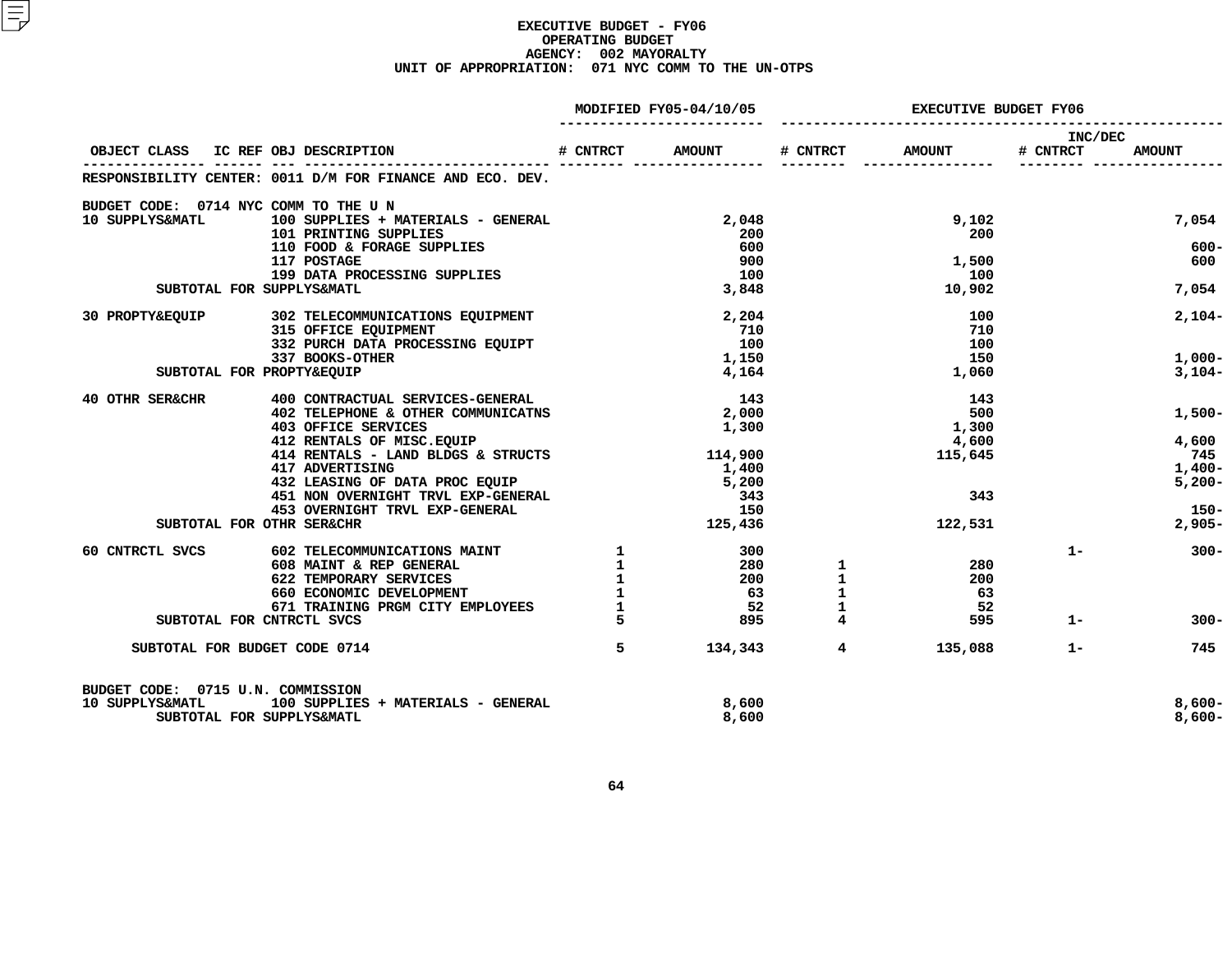# **EXECUTIVE BUDGET - FY06 OPERATING**G BUDGET<br>02 MAYOR<br>1 NYC CO **AGENCY: <sup>002</sup> MAYORALTY UNIT OF APPROPRIATION: <sup>071</sup> NYC COMM TO THE UN-OTPS**

|                                                                                              |          | MODIFIED FY05-04/10/05 | <b>EXECUTIVE BUDGET FY06</b> |               |                     |                    |
|----------------------------------------------------------------------------------------------|----------|------------------------|------------------------------|---------------|---------------------|--------------------|
| OBJECT CLASS<br>IC REF OBJ DESCRIPTION                                                       | # CNTRCT | <b>AMOUNT</b>          | # CNTRCT                     | <b>AMOUNT</b> | INC/DEC<br># CNTRCT | <b>AMOUNT</b>      |
| 40 OTHR<br><b>SER&amp;CHR</b><br>432 LEASING OF DATA PROC EQUIP<br>SUBTOTAL FOR OTHR SER&CHR |          | 450<br>450             |                              |               |                     | $450 -$<br>$450 -$ |
| SUBTOTAL FOR BUDGET CODE 0715                                                                |          | 9,050                  |                              |               |                     | $9,050-$           |
| TOTAL FOR D/M FOR FINANCE AND ECO. DEV.                                                      | 5        | 143,393                | $4\phantom{1}$               | 135,088       | $1 -$               | $8,305-$           |
| TOTAL FOR NYC COMM TO THE UN-OTPS                                                            | 5        | 143,393                | 4                            | 135,088       | $1 -$               | $8,305 -$          |
|                                                                                              |          |                        |                              |               |                     |                    |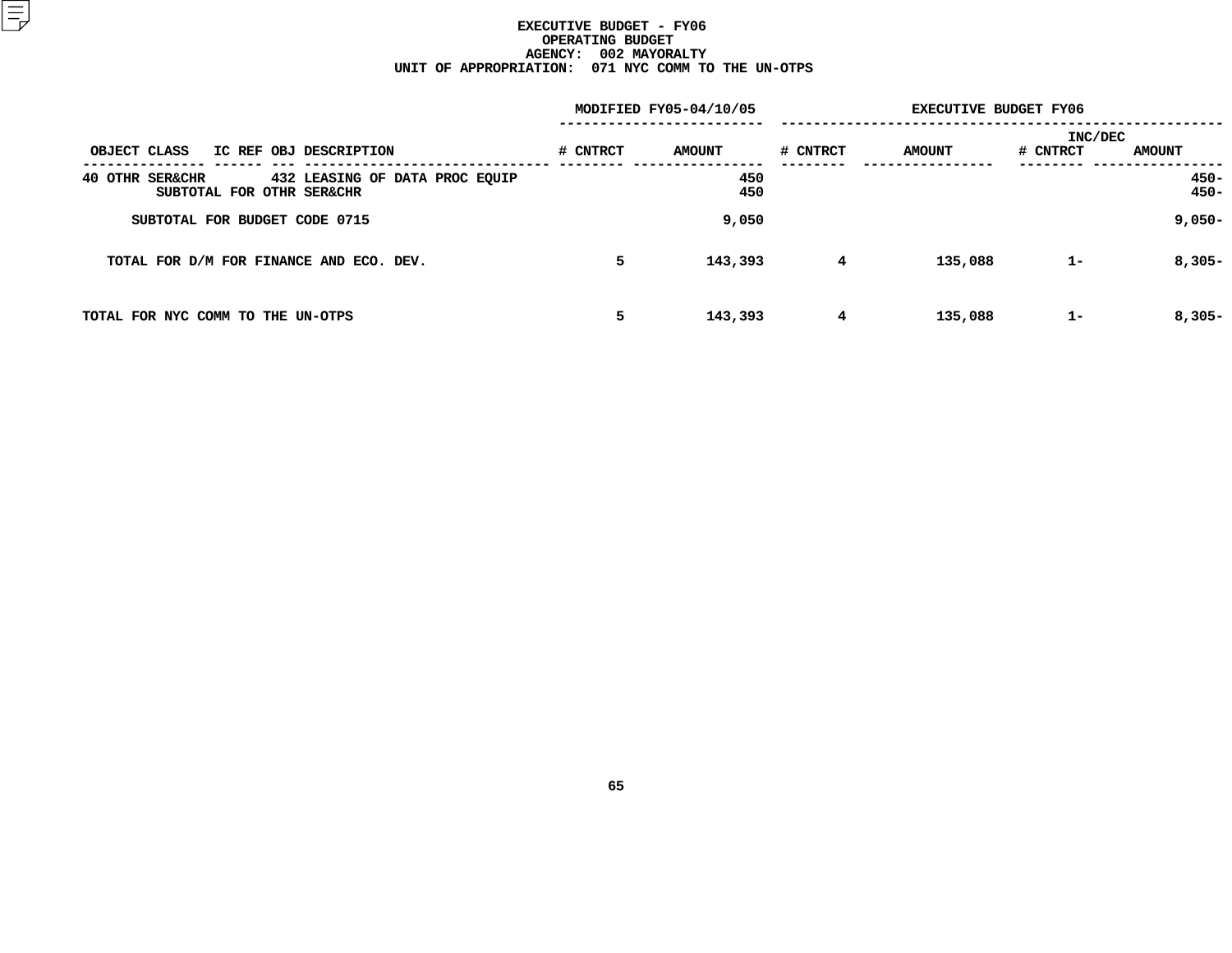## **EXECUTIVE BUDGET - FY06 UNIT OF APPROPRIATION SUMMARY AGENCY:**

| <b>AGENCY:</b><br>002 MAYORALTY                                                                                              |              |                                                    |                         |                      |                 |  |  |  |  |  |
|------------------------------------------------------------------------------------------------------------------------------|--------------|----------------------------------------------------|-------------------------|----------------------|-----------------|--|--|--|--|--|
|                                                                                                                              |              | UNIT OF APPROPRIATION: 071 NYC COMM TO THE UN-OTPS |                         |                      |                 |  |  |  |  |  |
|                                                                                                                              |              | <b>CURRENT MODIFIED</b>                            | <b>EXECUTIVE BUDGET</b> |                      |                 |  |  |  |  |  |
| NYC COMM TO THE UN-OTPS                                                                                                      | INTRACITY \$ | <b>BUDGET AMOUNT</b>                               | INTRACITY \$            | <b>BUDGET AMOUNT</b> | $INC/DEC$ (-)   |  |  |  |  |  |
| TOTALS FOR OPERATING BUDGET                                                                                                  |              | 143,393                                            |                         | 135,088              | $8,305 -$       |  |  |  |  |  |
| FINANCIAL PLAN SAVINGS                                                                                                       |              |                                                    |                         |                      |                 |  |  |  |  |  |
| <b>APPROPRIATION</b>                                                                                                         |              | 143,393                                            |                         | 135,088              | $8,305-$        |  |  |  |  |  |
| FUNDING SUMMARY                                                                                                              |              | <b>CURRENT MODIFIED</b>                            | <b>EXECUTIVE BUDGET</b> | $INC/DEC$ (-)        |                 |  |  |  |  |  |
| CITY<br>OTHER CATEGORICAL<br>CAPITAL FUNDS - I.F.A.<br><b>STATE</b><br>FEDERAL - C.D.<br>FEDERAL - OTHER<br>INTRA-CITY SALES |              | 134,343<br>9,050                                   |                         | 135,088              | 745<br>$9,050-$ |  |  |  |  |  |
| TOTAL                                                                                                                        |              | 143,393                                            |                         | 135,088              | $8,305 -$       |  |  |  |  |  |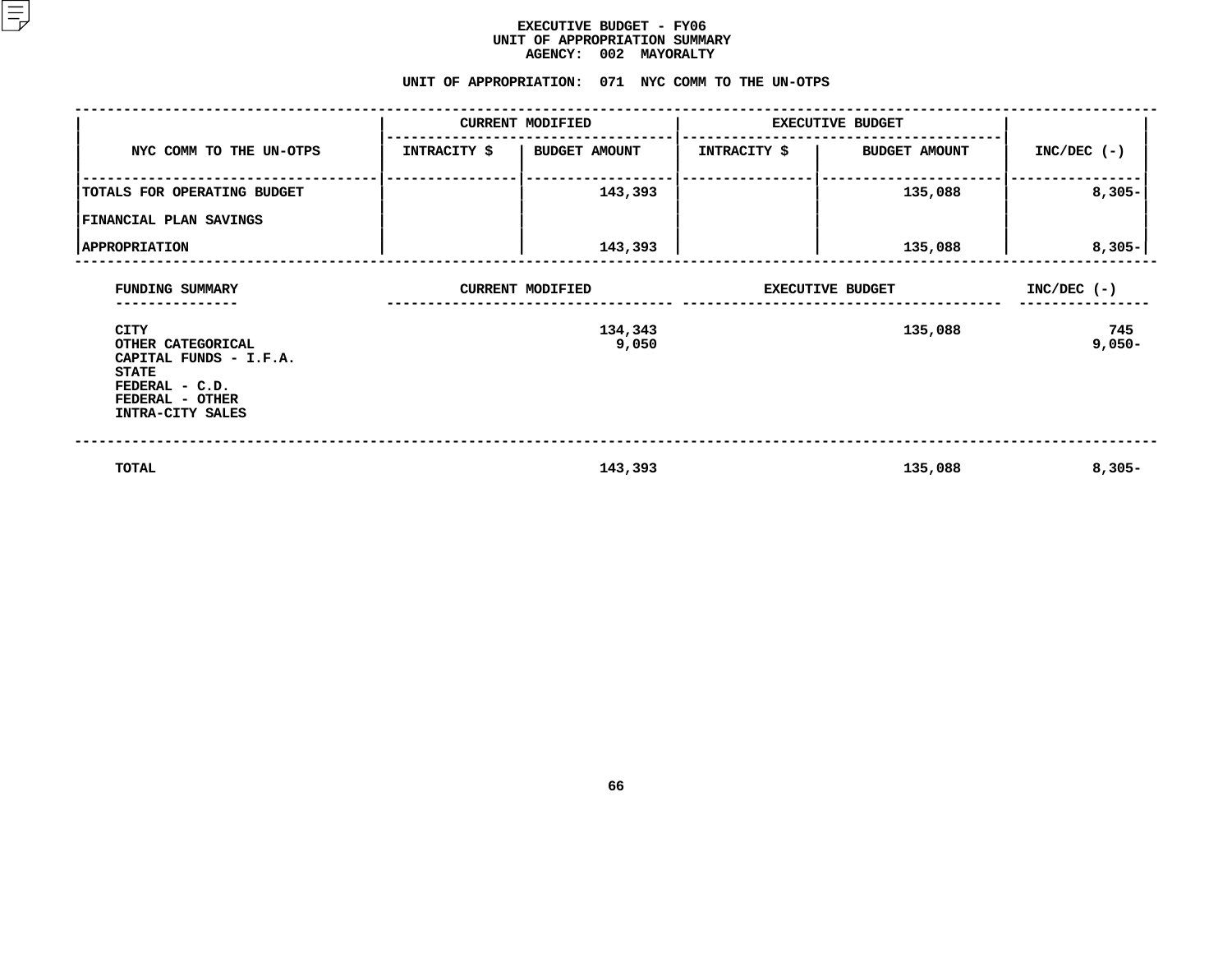# **EXECUTIVE BUDGET - FY06 OPERATING**G BUDGET<br>02 MAYOR<br>0 OFF FO **AGENCY: <sup>002</sup> MAYORALTY UNIT OF APPROPRIATION: <sup>260</sup> OFF FOR PEOPLE WITH DISAB-PS**

|                                                                                                                        |                                  | MODIFIED FY05-04/10/05 | <b>EXECUTIVE BUDGET FY06</b>              |                    |                                   |  |
|------------------------------------------------------------------------------------------------------------------------|----------------------------------|------------------------|-------------------------------------------|--------------------|-----------------------------------|--|
| OBJECT CLASS IC REF OBJ DESCRIPTION                                                                                    | # POS                            | <b>AMOUNT</b>          | # POS                                     | <b>AMOUNT</b>      | INC/DEC<br># POS<br><b>AMOUNT</b> |  |
| RESPONSIBILITY CENTER:                                                                                                 |                                  |                        |                                           |                    |                                   |  |
| BUDGET CODE: 2617 MO-Disabilities-IFA<br>01 F/T SALARIED<br>001 FULL YEAR POSITIONS<br>SUBTOTAL FOR F/T SALARIED       | $\frac{1}{2}$<br>$\mathbf{1}$    |                        |                                           | 68,672<br>68,672   |                                   |  |
| SUBTOTAL FOR BUDGET CODE 2617                                                                                          | $\mathbf{1}$                     | 68,672                 | $\mathbf{1}$                              | 68,672             |                                   |  |
| TOTAL FOR                                                                                                              | $\mathbf{1}$                     | 68,672                 | 1                                         | 68,672             |                                   |  |
| RESPONSIBILITY CENTER: 0008 D/M FOR HUMAN SVC                                                                          |                                  |                        |                                           |                    |                                   |  |
| BUDGET CODE: 2610 OFF PEOPLE W/DISABILITIES<br>01 F/T SALARIED<br>001 FULL YEAR POSITIONS<br>SUBTOTAL FOR F/T SALARIED | $\overline{4}$<br>$\overline{4}$ | 178,270<br>178,270     | $\overline{\mathbf{4}}$<br>$\overline{4}$ | 181,917<br>181,917 | 3,647<br>3,647                    |  |
| SUBTOTAL FOR BUDGET CODE 2610                                                                                          | $\overline{\mathbf{4}}$          | 178,270                | $\overline{4}$                            | 181,917            | 3,647                             |  |
| BUDGET CODE: 2613 HOUSING INFORMATION<br>01 F/T SALARIED<br>001 FULL YEAR POSITIONS<br>SUBTOTAL FOR F/T SALARIED       | 3<br>$\overline{3}$              | 124,044                | $124,044$ 3<br>$124,044$ 3                | 124,044<br>124,044 |                                   |  |
| SUBTOTAL FOR BUDGET CODE 2613                                                                                          | 3                                | 124,044                | $\overline{\mathbf{3}}$                   | 124,044            |                                   |  |
| BUDGET CODE: 2615 PROJECT OPEN HOUSE<br>001 FULL YEAR POSITIONS<br>01 F/T SALARIED<br>SUBTOTAL FOR F/T SALARIED        | $\mathbf{1}$<br>$\mathbf{1}$     |                        | 54,565 1<br>54,565 1                      | 54,565<br>54,565   |                                   |  |
| SUBTOTAL FOR BUDGET CODE 2615                                                                                          | $\mathbf{1}$                     | 54,565                 | $\mathbf{1}$                              | 54,565             |                                   |  |
| TOTAL FOR D/M FOR HUMAN SVC                                                                                            | 8                                | 356,879                | 8                                         | 360,526            | 3,647                             |  |
| TOTAL FOR OFF FOR PEOPLE WITH DISAB-PS                                                                                 | 9                                | 425,551                | 9                                         | 429,198            | 3,647                             |  |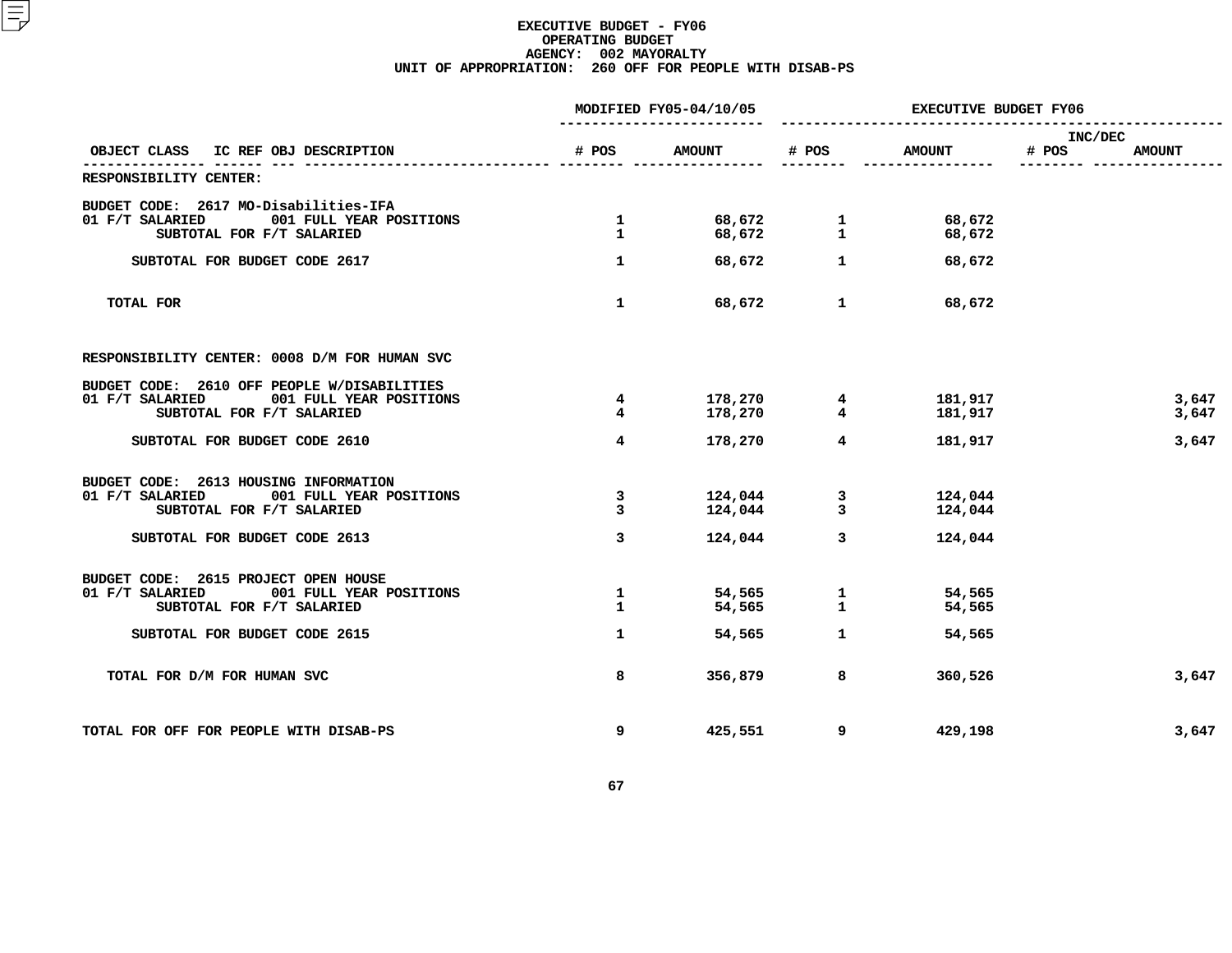| AGENCY: 002 MAYORALTY<br>UNIT OF APPROPRIATION: 260 OFF FOR PEOPLE WITH DISAB-PS |                                 |                         |                         |                      |               |  |  |  |  |  |
|----------------------------------------------------------------------------------|---------------------------------|-------------------------|-------------------------|----------------------|---------------|--|--|--|--|--|
|                                                                                  |                                 |                         |                         |                      |               |  |  |  |  |  |
|                                                                                  |                                 | <b>CURRENT MODIFIED</b> | <b>EXECUTIVE BUDGET</b> |                      |               |  |  |  |  |  |
| OFF FOR PEOPLE WITH DISAB-PS                                                     | NUM POS<br><b>BUDGET AMOUNT</b> |                         | NUM POS                 | <b>BUDGET AMOUNT</b> | $INC/DEC$ (-) |  |  |  |  |  |
| TOTALS FOR OPERATING BUDGET                                                      | 9                               | 425,551                 | 9                       | 429,198              | 3,647         |  |  |  |  |  |
| FINANCIAL PLAN SAVINGS                                                           |                                 |                         |                         |                      |               |  |  |  |  |  |
| <b>APPROPRIATION</b>                                                             | 9                               | 425,551                 | 9                       | 429,198              | 3,647         |  |  |  |  |  |
| FUNDING SUMMARY                                                                  |                                 | <b>CURRENT MODIFIED</b> | <b>EXECUTIVE BUDGET</b> | $INC/DEC$ (-)        |               |  |  |  |  |  |
| CITY                                                                             |                                 | 178,270                 |                         | 3,647                |               |  |  |  |  |  |
| OTHER CATEGORICAL<br>CAPITAL FUNDS - I.F.A.                                      |                                 | 68,672                  |                         |                      |               |  |  |  |  |  |
| <b>STATE</b><br>FEDERAL - C.D.<br>FEDERAL - OTHER                                |                                 | 178,609                 |                         |                      |               |  |  |  |  |  |
| INTRA-CITY SALES                                                                 |                                 |                         |                         |                      |               |  |  |  |  |  |
| TOTAL                                                                            |                                 | 425,551                 |                         | 429,198              | 3,647         |  |  |  |  |  |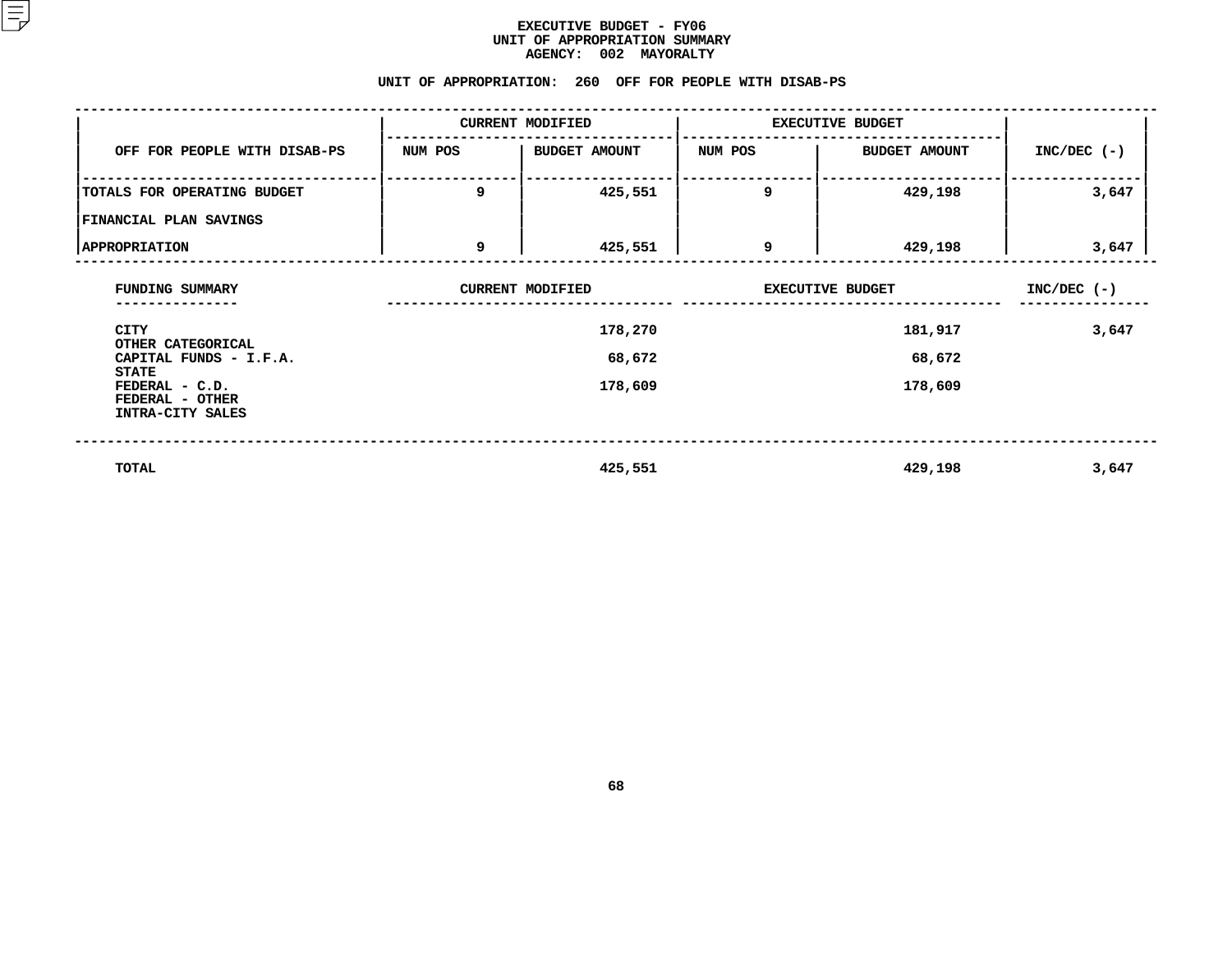# **EXECUTIVE BUDGET - FY06 POSITIONN SCHEDULE<br>02 MAYORA<br>OFF FOR AGENCY: <sup>002</sup> MAYORALTY UNIT OF APPROPRIATION: <sup>260</sup> OFF FOR PEOPLE WITH DISAB-PS**

|      |                                           |                             |                            |     | MODIFIED FY05-04/10/05 EXECUTIVE BUDGET |        | FY06               |       |                               |
|------|-------------------------------------------|-----------------------------|----------------------------|-----|-----------------------------------------|--------|--------------------|-------|-------------------------------|
| LINE | DESCRIPTION                               | TITLE<br>PAY<br>BANK/# CODE | <b>MIN-MAX RATE # POS*</b> |     | <b>ANNUAL RATE</b>                      | # POS* | <b>ANNUAL RATE</b> | # POS | INC/DEC<br><b>ANNUAL RATE</b> |
|      | 001 FULL YEAR POSITIONS<br><b>OBJECT:</b> |                             |                            |     |                                         |        |                    |       |                               |
| 1549 | COUNSEL (MAYOR'S OFFICE O D 002 05491     |                             | 42,654- 65,902             |     | 59,276                                  |        | 59,276             |       |                               |
| 1557 | MAYORAL OFFICE ASSISTANT D 002 06405      |                             | 22,356- 56,905             |     | 62,279                                  |        | 62,279             |       |                               |
| 1560 | STAFF ASSISTANT (OFFICE O D 002 06393     |                             | 25,084- 74,402             |     | 25,084                                  |        | 25,084             |       |                               |
| 1605 | MAYORAL PROGRAM COORDINAT D 002 06423     |                             | 19,671– 40,294             |     | 129,180                                 |        | 129,180            |       |                               |
| 1877 | ADMINISTRATIVE COMMUNITY D 002 10022      |                             | 44,492-144,150             |     | 94,554                                  |        | 94,554             |       |                               |
| 5003 | MAYORAL OFFICE ASSISTANT D 002 06405      |                             | 22,356- 56,905             |     | 67,250                                  |        | 67,250             |       |                               |
|      |                                           | SUBTOTAL FOR OBJECT 001     |                            |     | 437,623                                 |        | 437,623            |       |                               |
|      |                                           |                             |                            |     |                                         |        |                    |       |                               |
|      | POSITION SCHEDULE FOR U/A 260             |                             |                            | ا 9 | 437,623                                 | 9      | 437,623            |       |                               |
|      | PLANNED INCREASES/(DECREASES)             |                             |                            |     |                                         |        |                    |       |                               |
|      | TOTAL FOR U/A 260                         |                             |                            | ا 9 | 437,623                                 | 9      | 437,623            |       |                               |
|      |                                           |                             |                            |     |                                         |        |                    |       |                               |

**\*NOTE: FULL TIME ACTIVE POSITIONS AS OF 02/25/05**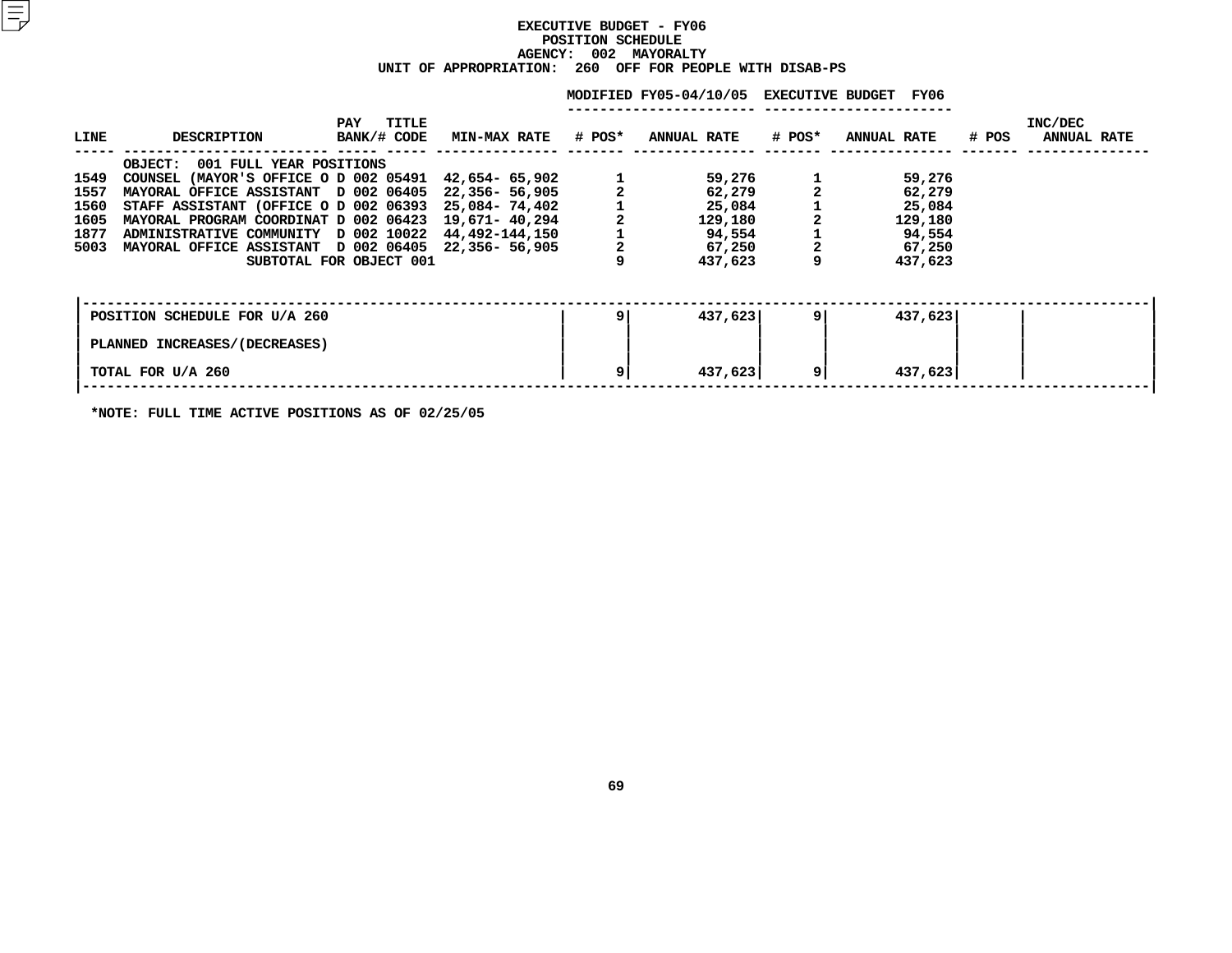# **EXECUTIVE BUDGET - FY06 OPERATING**G BUDGET<br>02 MAYOR<br>1 OFF FO **AGENCY: <sup>002</sup> MAYORALTY UNIT OF APPROPRIATION: <sup>261</sup> OFF FOR PEOPLE WITH DISAB-OTPS**

|                                       |                                                                                                                                                      |                | MODIFIED FY05-04/10/05 | <b>EXECUTIVE BUDGET FY06</b> |                                                                          |                     |               |
|---------------------------------------|------------------------------------------------------------------------------------------------------------------------------------------------------|----------------|------------------------|------------------------------|--------------------------------------------------------------------------|---------------------|---------------|
|                                       | OBJECT CLASS IC REF OBJ DESCRIPTION                                                                                                                  | # CNTRCT       | <b>AMOUNT</b>          | # CNTRCT                     | <b>AMOUNT</b>                                                            | INC/DEC<br># CNTRCT | <b>AMOUNT</b> |
|                                       | RESPONSIBILITY CENTER: 0008 D/M FOR HUMAN SVC                                                                                                        |                |                        |                              |                                                                          |                     |               |
| BUDGET CODE: 2613 HOUSING INFORMATION |                                                                                                                                                      |                |                        |                              |                                                                          |                     |               |
| 10 SUPPLYS&MATL                       | 100 SUPPLIES + MATERIALS - GENERAL                                                                                                                   |                | 835                    |                              | 835                                                                      |                     |               |
|                                       | 117 POSTAGE                                                                                                                                          |                | 692                    |                              | 292                                                                      |                     | $400 -$       |
|                                       | 199 DATA PROCESSING SUPPLIES                                                                                                                         |                | 228                    |                              | 228                                                                      |                     |               |
|                                       | SUBTOTAL FOR SUPPLYS&MATL                                                                                                                            |                | 1,755                  |                              | 1,355                                                                    |                     | $400 -$       |
|                                       | 30 PROPTY&EQUIP 315 OFFICE EQUIPMENT                                                                                                                 |                | 300                    |                              | 300                                                                      |                     |               |
|                                       | 313 OIIIOM MOONTA PROCESSING EQUIPT                                                                                                                  |                | 205                    |                              | 205                                                                      |                     |               |
|                                       | 337 BOOKS-OTHER                                                                                                                                      |                | 200                    |                              | 200                                                                      |                     |               |
|                                       | SUBTOTAL FOR PROPTY&EQUIP                                                                                                                            |                | 705                    |                              | 705                                                                      |                     |               |
| 40 OTHR SER&CHR                       | 400 CONTRACTUAL SERVICES-GENERAL                                                                                                                     |                | 420                    |                              | 420                                                                      |                     |               |
|                                       | 412 RENTALS OF MISC. EQUIP                                                                                                                           |                | 1,003                  |                              | 1,003                                                                    |                     |               |
|                                       | 451 NON OVERNIGHT TRVL EXP-GENERAL                                                                                                                   |                | 200                    |                              | 200                                                                      |                     |               |
|                                       | 452 NON OVERNIGHT TRVL EXP-SPECIAL                                                                                                                   |                | 300                    |                              | 300                                                                      |                     |               |
|                                       | 453 OVERNIGHT TRVL EXP-GENERAL                                                                                                                       |                | 300                    |                              | 300                                                                      |                     |               |
|                                       | SUBTOTAL FOR OTHR SER&CHR                                                                                                                            |                | 2,223                  |                              | 2,223                                                                    |                     |               |
| 60 CNTRCTL SVCS                       | 600 CONTRACTUAL SERVICES GENERAL (1994)<br>1991 - TERNATING CONTRACTS (1994)<br>1992 - TENEORADA ALEXANDER CONTRACTS                                 |                | 16,000                 |                              |                                                                          | $1 -$               | $16,000 -$    |
|                                       | 600 CONTRACTUAL SERVICES GENERAL MARK (SONTRACTS 1<br>622 TEMPORARY SERVICES 2,400<br>683 PROF SERV ENGINEER & ARCHITECT 1 2,792<br>792<br>1 200,000 |                |                        |                              |                                                                          | $1 -$               | $5,600 -$     |
|                                       |                                                                                                                                                      |                |                        |                              |                                                                          |                     | $2,400-$      |
|                                       |                                                                                                                                                      |                |                        |                              | 5,192<br>$\mathbf{1}$ and $\mathbf{1}$ and $\mathbf{1}$ and $\mathbf{1}$ |                     | 2,400         |
|                                       |                                                                                                                                                      |                |                        |                              |                                                                          | $1 -$               | $200,000 -$   |
|                                       | SUBTOTAL FOR CNTRCTL SVCS                                                                                                                            | $\overline{4}$ | 226,792                | $\mathbf{1}$                 |                                                                          | $5,192$ $3-$        | $221,600 -$   |
|                                       | SUBTOTAL FOR BUDGET CODE 2613                                                                                                                        | $\overline{4}$ | 231,475                | $\mathbf{1}$                 |                                                                          | $3 -$<br>9,475      | $222,000 -$   |
|                                       | BUDGET CODE: 2614 OFF PEOPLE W/DISABILITIES                                                                                                          |                |                        |                              |                                                                          |                     |               |
| 10 SUPPLYS&MATL                       | 100 SUPPLIES + MATERIALS - GENERAL                                                                                                                   |                | 409                    |                              | 3,729                                                                    |                     | 3,320         |
|                                       | 117 POSTAGE                                                                                                                                          |                | $\mathbf{2}$           |                              | 277                                                                      |                     | 275           |
|                                       | 199 DATA PROCESSING SUPPLIES                                                                                                                         |                |                        |                              | 100                                                                      |                     | 100           |
|                                       | SUBTOTAL FOR SUPPLYS&MATL                                                                                                                            |                | 411                    |                              | 4,106                                                                    |                     | 3,695         |
|                                       | 30 PROPTY&EQUIP 300 EQUIPMENT GENERAL                                                                                                                |                | 17                     |                              | 17                                                                       |                     |               |
|                                       | 315 OFFICE EQUIPMENT                                                                                                                                 |                |                        |                              | 100                                                                      |                     | 100           |
|                                       | 337 BOOKS-OTHER                                                                                                                                      |                | 4,167                  |                              | 1,367                                                                    |                     | $2,800-$      |
|                                       | SUBTOTAL FOR PROPTY&EOUIP                                                                                                                            |                | 4,184                  |                              | 1,484                                                                    |                     | $2,700-$      |
|                                       |                                                                                                                                                      |                |                        |                              |                                                                          |                     |               |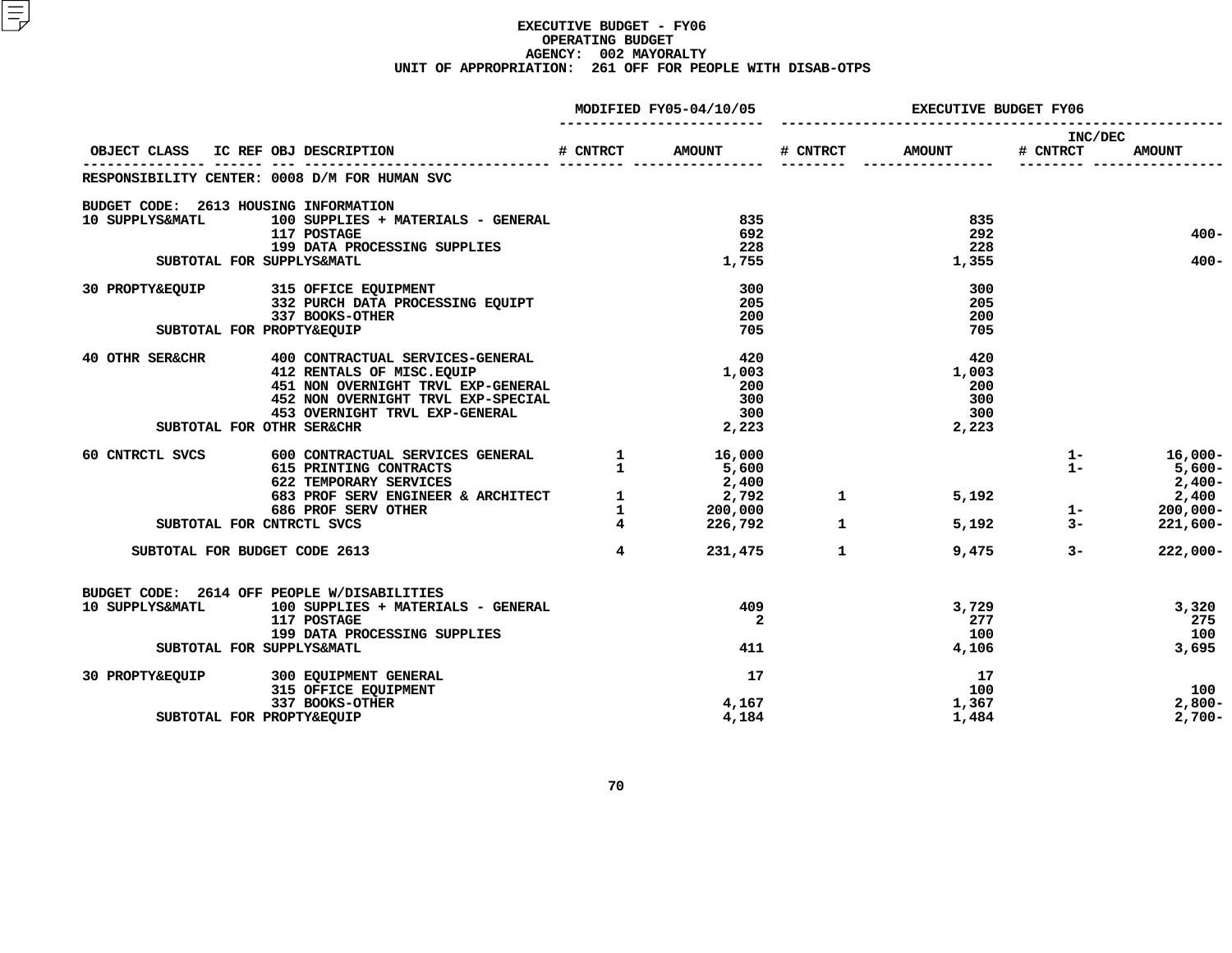# **EXECUTIVE BUDGET - FY06 OPERATING**G BUDGET<br>02 MAYOR<br>1 OFF FO **AGENCY: <sup>002</sup> MAYORALTY UNIT OF APPROPRIATION: <sup>261</sup> OFF FOR PEOPLE WITH DISAB-OTPS**

|                 |                             |  |  |                                                                                               |                   | MODIFIED FY05-04/10/05 | <b>EXECUTIVE BUDGET FY06</b> |                       |                     |                        |
|-----------------|-----------------------------|--|--|-----------------------------------------------------------------------------------------------|-------------------|------------------------|------------------------------|-----------------------|---------------------|------------------------|
| OBJECT CLASS    |                             |  |  | IC REF OBJ DESCRIPTION                                                                        | # CNTRCT          | <b>AMOUNT</b>          | # CNTRCT                     | <b>AMOUNT</b>         | INC/DEC<br># CNTRCT | <b>AMOUNT</b>          |
| 40 OTHR SER&CHR |                             |  |  | 400 CONTRACTUAL SERVICES-GENERAL<br>402 TELEPHONE & OTHER COMMUNICATNS<br>403 OFFICE SERVICES |                   | 3<br>92<br>14          |                              | 148<br>292<br>-14     |                     | 145<br>200             |
|                 |                             |  |  | 412 RENTALS OF MISC. EQUIP<br>417 ADVERTISING<br>451 NON OVERNIGHT TRVL EXP-GENERAL           |                   | 5,350                  |                              | 930<br>200<br>100     |                     | 930<br>200<br>$5,250-$ |
|                 |                             |  |  | 452 NON OVERNIGHT TRVL EXP-SPECIAL<br>453 OVERNIGHT TRVL EXP-GENERAL                          |                   |                        |                              | 100<br>750            |                     | 100<br>750             |
|                 |                             |  |  | 454 OVERNIGHT TRVL EXP-SPECIAL<br>SUBTOTAL FOR OTHR SER&CHR                                   |                   | 240<br>5,699           |                              | 250<br>2,784          |                     | 10<br>$2,915-$         |
| 60 CNTRCTL SVCS |                             |  |  | 608 MAINT & REP GENERAL<br>622 TEMPORARY SERVICES<br>682 PROF SERV LEGAL SERVICES             | 1<br>$\mathbf{1}$ | -1<br>3,550            | $\mathbf{1}$                 | -21<br>4,450<br>1,000 | 1                   | -20<br>900<br>1,000    |
|                 |                             |  |  | SUBTOTAL FOR CNTRCTL SVCS                                                                     | $\overline{a}$    | 3,551                  | 3                            | 5,471                 | $\mathbf{1}$        | 1,920                  |
|                 |                             |  |  | SUBTOTAL FOR BUDGET CODE 2614                                                                 | $\overline{a}$    | 13,845                 | 3                            | 13,845                | $\mathbf 1$         |                        |
| 60 CNTRCTL SVCS |                             |  |  | BUDGET CODE: 2615 PROJECT OPEN HOUSE<br>678 PAYMENTS TO DELEGATE AGENCIES                     | 2                 | 372,913                | 2                            | 179,271               |                     | 193,642-               |
|                 |                             |  |  | SUBTOTAL FOR CNTRCTL SVCS                                                                     | $\overline{a}$    | 372,913                | $\overline{2}$               | 179,271               |                     | 193,642-               |
|                 |                             |  |  | SUBTOTAL FOR BUDGET CODE 2615                                                                 | $\overline{2}$    | 372,913                | $\overline{a}$               | 179,271               |                     | 193,642-               |
|                 | TOTAL FOR D/M FOR HUMAN SVC |  |  |                                                                                               | 8                 | 618,233                | 6                            | 202,591               | $2 -$               | 415,642-               |
|                 |                             |  |  | TOTAL FOR OFF FOR PEOPLE WITH DISAB-OTPS                                                      | 8                 | 618,233                | 6                            | 202,591               | $2 -$               | 415,642-               |
|                 |                             |  |  |                                                                                               |                   |                        |                              |                       |                     |                        |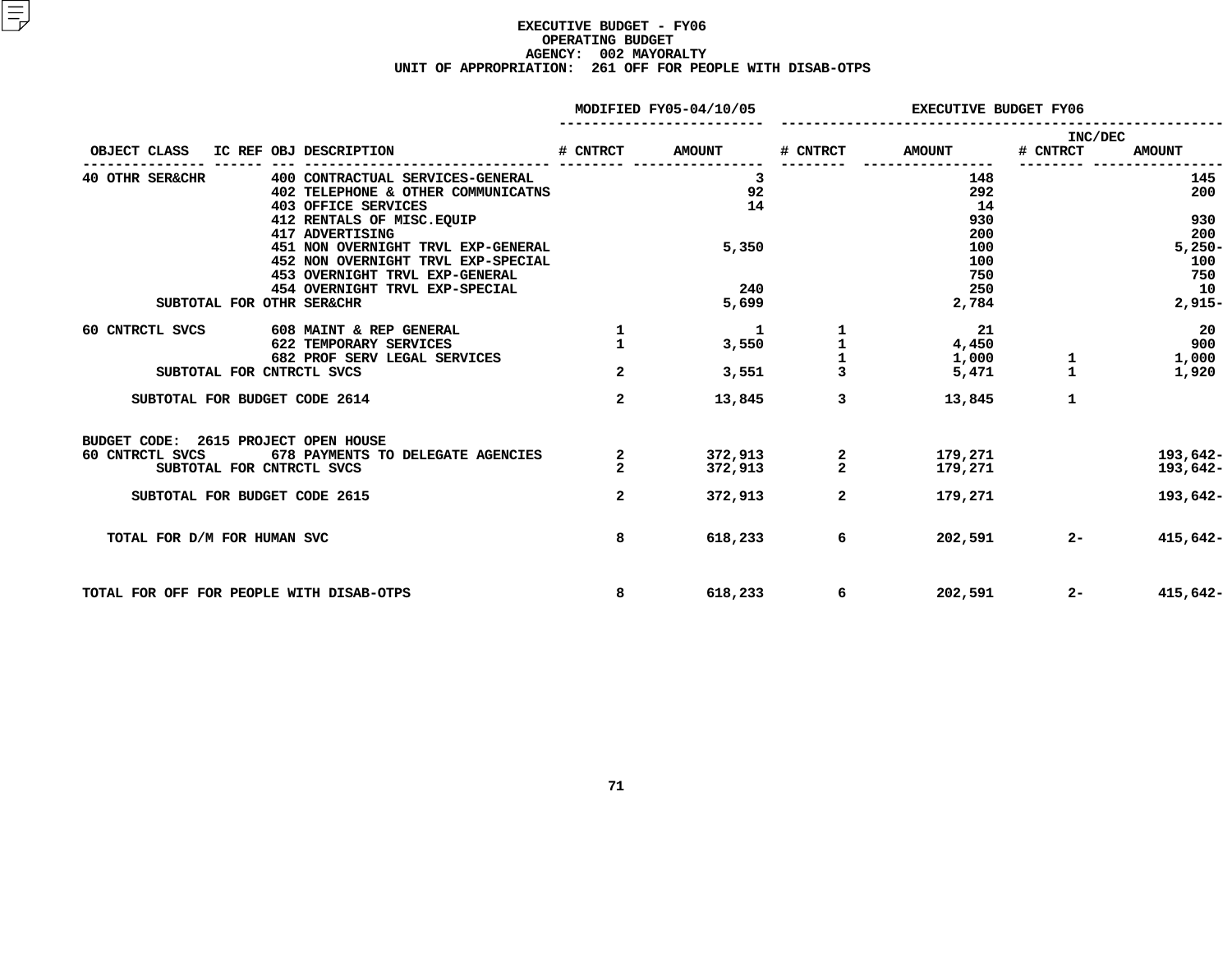| <b>AGENCY:</b><br>002 MAYORALTY                                                                 |              |                                                           |                         |                         |               |  |  |  |  |  |
|-------------------------------------------------------------------------------------------------|--------------|-----------------------------------------------------------|-------------------------|-------------------------|---------------|--|--|--|--|--|
|                                                                                                 |              | UNIT OF APPROPRIATION: 261 OFF FOR PEOPLE WITH DISAB-OTPS |                         |                         |               |  |  |  |  |  |
|                                                                                                 |              | <b>CURRENT MODIFIED</b>                                   |                         | <b>EXECUTIVE BUDGET</b> |               |  |  |  |  |  |
| OFF FOR PEOPLE WITH DISAB-OTPS                                                                  | INTRACITY \$ | <b>BUDGET AMOUNT</b>                                      | <b>INTRACITY \$</b>     | <b>BUDGET AMOUNT</b>    | $INC/DEC$ (-) |  |  |  |  |  |
| TOTALS FOR OPERATING BUDGET                                                                     |              | 618,233                                                   |                         | 202,591                 | $415,642-$    |  |  |  |  |  |
| FINANCIAL PLAN SAVINGS                                                                          |              |                                                           |                         |                         |               |  |  |  |  |  |
| <b>APPROPRIATION</b>                                                                            |              | 618,233                                                   |                         | 202,591                 | 415,642-      |  |  |  |  |  |
| FUNDING SUMMARY                                                                                 |              | <b>CURRENT MODIFIED</b>                                   | <b>EXECUTIVE BUDGET</b> | $INC/DEC$ (-)           |               |  |  |  |  |  |
| CITY<br>OTHER CATEGORICAL                                                                       |              | 13,845                                                    |                         |                         |               |  |  |  |  |  |
| CAPITAL FUNDS - I.F.A.<br><b>STATE</b><br>FEDERAL - C.D.<br>FEDERAL - OTHER<br>INTRA-CITY SALES |              | 604,388                                                   |                         | 188,746                 | 415,642-      |  |  |  |  |  |
| TOTAL                                                                                           |              | 618,233                                                   |                         | 202,591                 | 415,642-      |  |  |  |  |  |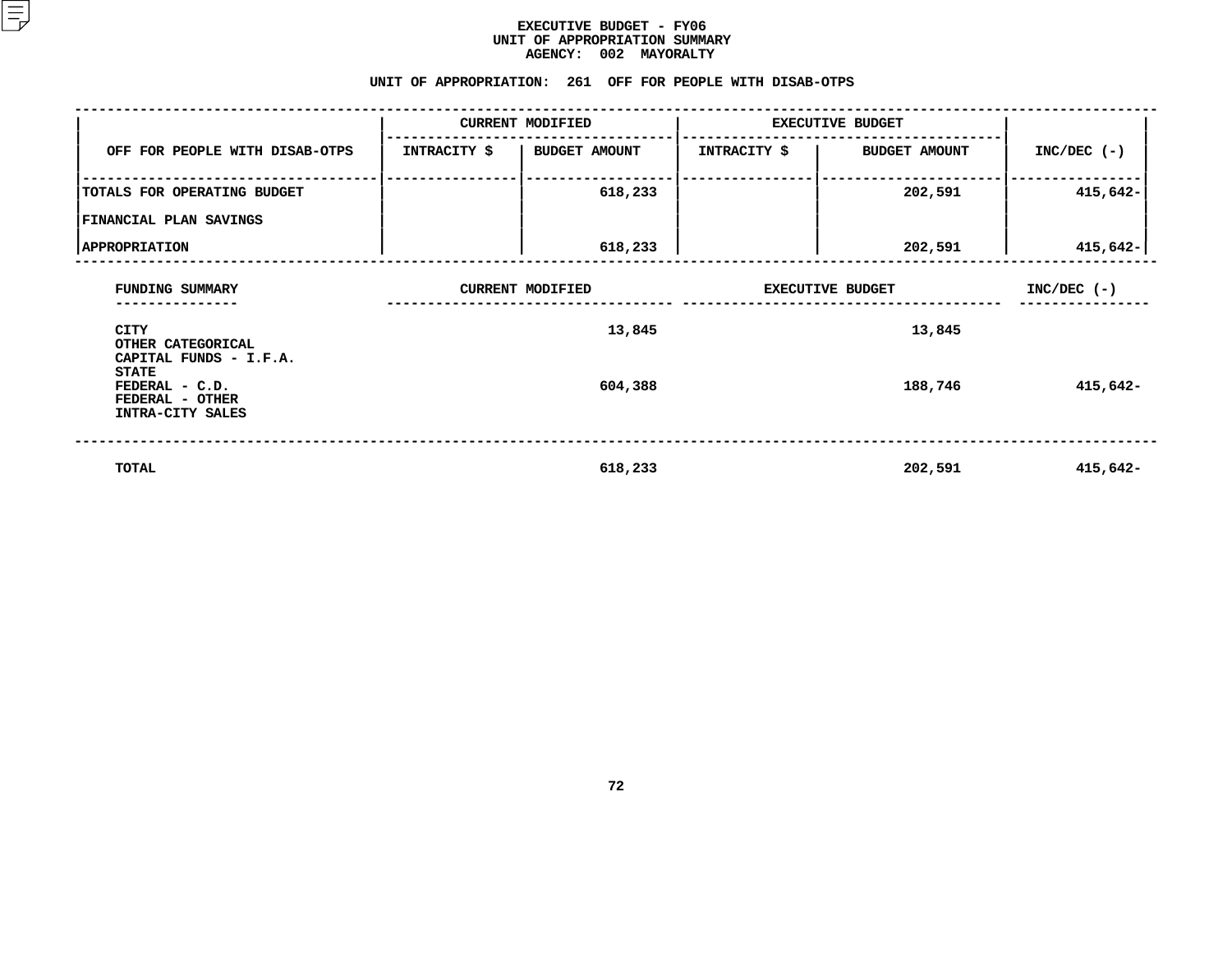# **EXECUTIVE BUDGET - FY06 OPERATING**G BUDGET<br>02 MAYOR<br>0 MAYOR' **AGENCY: <sup>002</sup> MAYORALTY UNIT OF APPROPRIATION: <sup>270</sup> MAYOR'S VOLUNTARY ACTN CTR-PS**

|                                                                                                                               |        | MODIFIED FY05-04/10/05 | <b>EXECUTIVE BUDGET FY06</b> |                    |                                   |  |  |
|-------------------------------------------------------------------------------------------------------------------------------|--------|------------------------|------------------------------|--------------------|-----------------------------------|--|--|
| OBJECT CLASS<br>IC REF OBJ DESCRIPTION                                                                                        | # POS  | <b>AMOUNT</b>          | # POS                        | <b>AMOUNT</b>      | INC/DEC<br># POS<br><b>AMOUNT</b> |  |  |
| RESPONSIBILITY CENTER: 0007 D/M FOR PLANNING/COMMUNITY REL                                                                    |        |                        |                              |                    |                                   |  |  |
| 2710 MAYOR'S OFFICE FOR VOLUNTEERS<br>BUDGET CODE:<br>01 F/T SALARIED<br>001 FULL YEAR POSITIONS<br>SUBTOTAL FOR F/T SALARIED | 6<br>6 | 226,809<br>226,809     | $\frac{6}{6}$                | 198,782<br>198,782 | 28,027-<br>$28,027-$              |  |  |
| 04 ADD GRS PAY<br>042 LONGEVITY DIFFERENTIAL<br>SUBTOTAL FOR ADD GRS PAY                                                      |        | 134<br>134             |                              | 134<br>134         |                                   |  |  |
| SUBTOTAL FOR BUDGET CODE 2710                                                                                                 | 6      | 226,943                | 6                            | 198,916            | $28,027-$                         |  |  |
| TOTAL FOR D/M FOR PLANNING/COMMUNITY REL                                                                                      | 6      | 226,943                | 6                            | 198,916            | $28,027-$                         |  |  |
| TOTAL FOR MAYOR'S VOLUNTARY ACTN CTR-PS                                                                                       | 6      | 226,943                | 6                            | 198,916            | $28,027-$                         |  |  |
|                                                                                                                               |        |                        |                              |                    |                                   |  |  |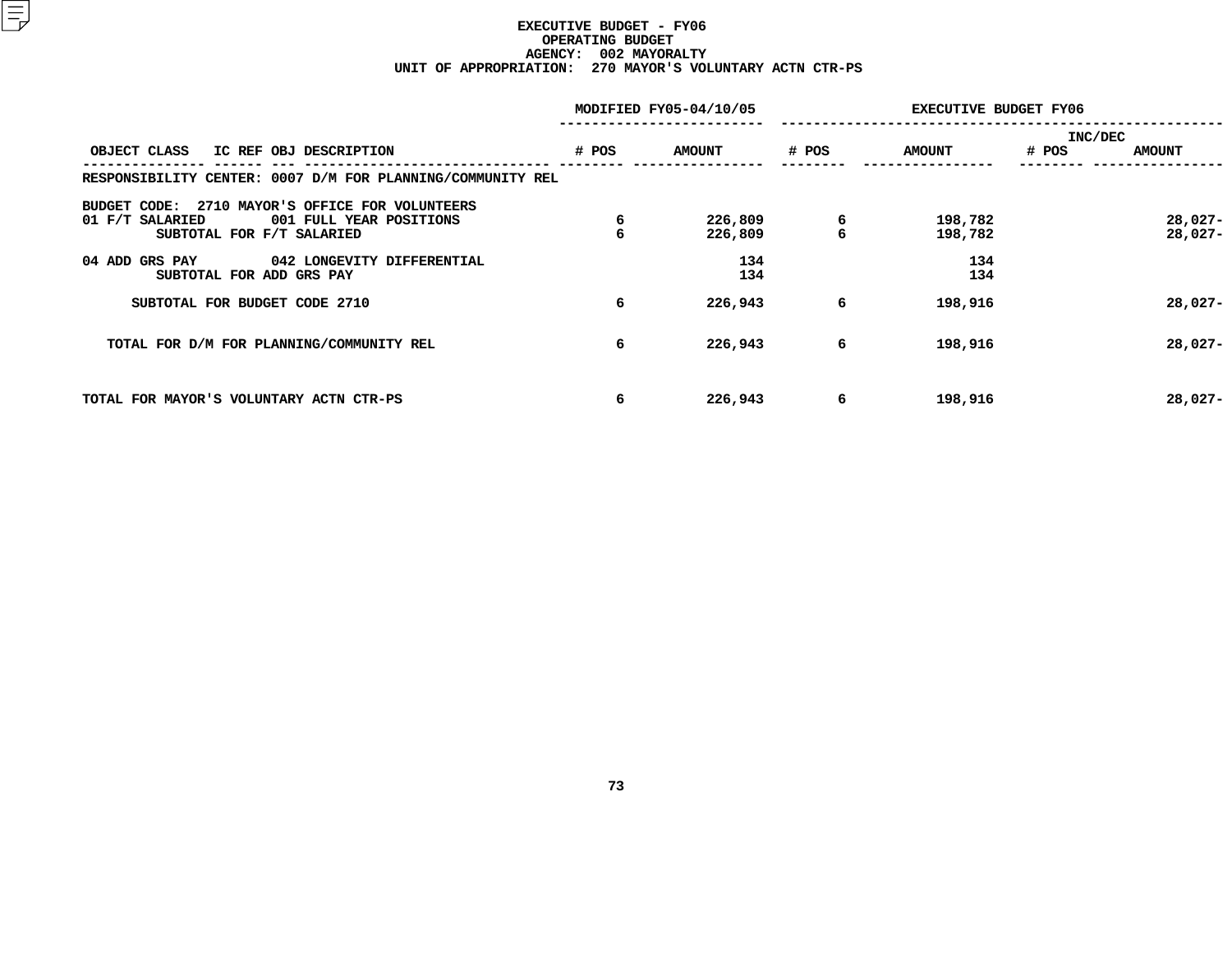|                                                                                                                              |         | AGENCY: 002 MAYORALTY<br>UNIT OF APPROPRIATION: 270 MAYOR'S VOLUNTARY ACTN CTR-PS |                         |                      |               |
|------------------------------------------------------------------------------------------------------------------------------|---------|-----------------------------------------------------------------------------------|-------------------------|----------------------|---------------|
|                                                                                                                              |         | <b>CURRENT MODIFIED</b>                                                           | <b>EXECUTIVE BUDGET</b> |                      |               |
| MAYOR'S VOLUNTARY ACTN CTR-PS                                                                                                | NUM POS | <b>BUDGET AMOUNT</b>                                                              | NUM POS                 | <b>BUDGET AMOUNT</b> | $INC/DEC$ (-) |
| TOTALS FOR OPERATING BUDGET                                                                                                  | 6       | 226,943                                                                           | 6                       | 198,916              | $28,027-$     |
| FINANCIAL PLAN SAVINGS                                                                                                       |         |                                                                                   |                         |                      |               |
| <b>APPROPRIATION</b>                                                                                                         | 6       | 226,943                                                                           | 6                       | 198,916              | $28,027-$     |
| FUNDING SUMMARY<br>------------                                                                                              |         | <b>CURRENT MODIFIED</b>                                                           | <b>EXECUTIVE BUDGET</b> | $INC/DEC$ (-)        |               |
| CITY<br>OTHER CATEGORICAL<br>CAPITAL FUNDS - I.F.A.<br><b>STATE</b><br>FEDERAL - C.D.<br>FEDERAL - OTHER<br>INTRA-CITY SALES |         | 226,943                                                                           |                         | 198,916              | 28,027-       |
| TOTAL                                                                                                                        |         | 226,943                                                                           |                         | 198,916              | $28,027-$     |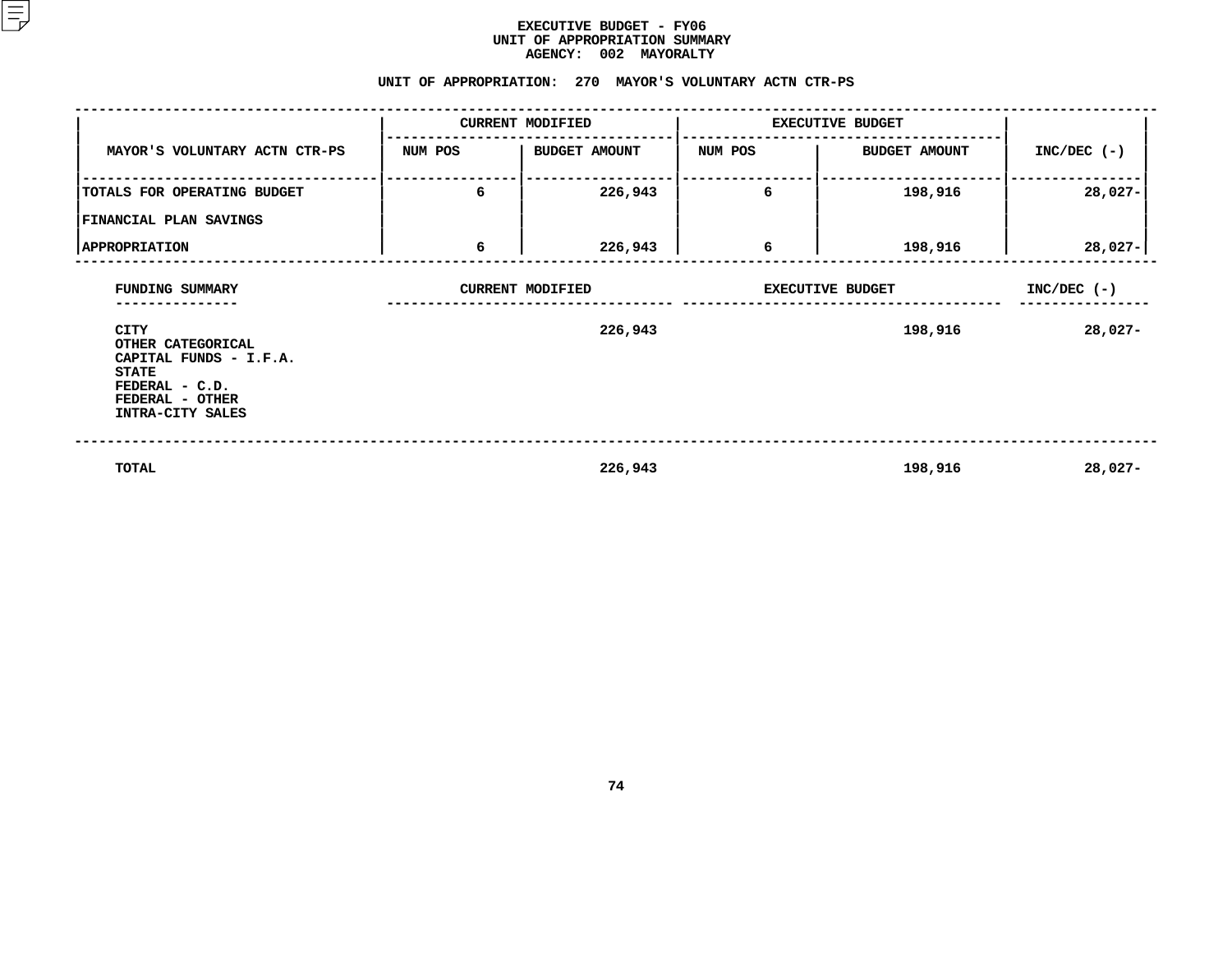# **EXECUTIVEE BUDGET - FY06<br>ION SCHEDULE<br>002 MAYORALTY<br>-POSITION**N SCHEDULE<br>02 MAYORA<br>MAYOR'S **AGENCY: <sup>002</sup> MAYORALTY UNIT OF APPROPRIATION: <sup>270</sup> MAYOR'S VOLUNTARY ACTN CTR-PS**

|              |                                                                                                                                                                       |                             |                                              |                | MODIFIED FY05-04/10/05 EXECUTIVE BUDGET FY06 |                  |                                       |       |                               |
|--------------|-----------------------------------------------------------------------------------------------------------------------------------------------------------------------|-----------------------------|----------------------------------------------|----------------|----------------------------------------------|------------------|---------------------------------------|-------|-------------------------------|
| LINE         | DESCRIPTION                                                                                                                                                           | TITLE<br>PAY<br>BANK/# CODE | MIN-MAX RATE # POS* ANNUAL RATE              |                |                                              |                  | <b>#POS* ANNUAL RATE</b>              | # POS | INC/DEC<br><b>ANNUAL RATE</b> |
| 1455<br>1457 | OBJECT: 001 FULL YEAR POSITIONS<br>DEP DIR OF VOL COORD COUN D 002 05411<br><b>ADMINISTRATIVE MANAGER</b><br>1805 MAYORAL OFFICE ASSISTANT D 002 06405 22,356- 56,905 | SUBTOTAL FOR OBJECT 001     | 44,492-144,150<br>D 002 10025 44,492-144,150 | $\overline{a}$ | 58,377<br>71,441<br>68,964<br>198,782        | 4                | 58,377<br>71,441<br>68,964<br>198,782 |       |                               |
|              | POSITION SCHEDULE FOR U/A 270                                                                                                                                         |                             |                                              |                | 198,782                                      | 4                | 198,782                               |       |                               |
|              | PLANNED INCREASES/(DECREASES)                                                                                                                                         |                             |                                              |                | 99,391                                       | 2                | 99,391                                |       |                               |
|              | TOTAL FOR U/A 270                                                                                                                                                     |                             |                                              | 6              | 298, 173                                     | $6 \overline{6}$ | 298,173                               |       |                               |
|              |                                                                                                                                                                       |                             |                                              |                |                                              |                  |                                       |       |                               |

**\*NOTE: FULL TIME ACTIVE POSITIONS AS OF 02/25/05**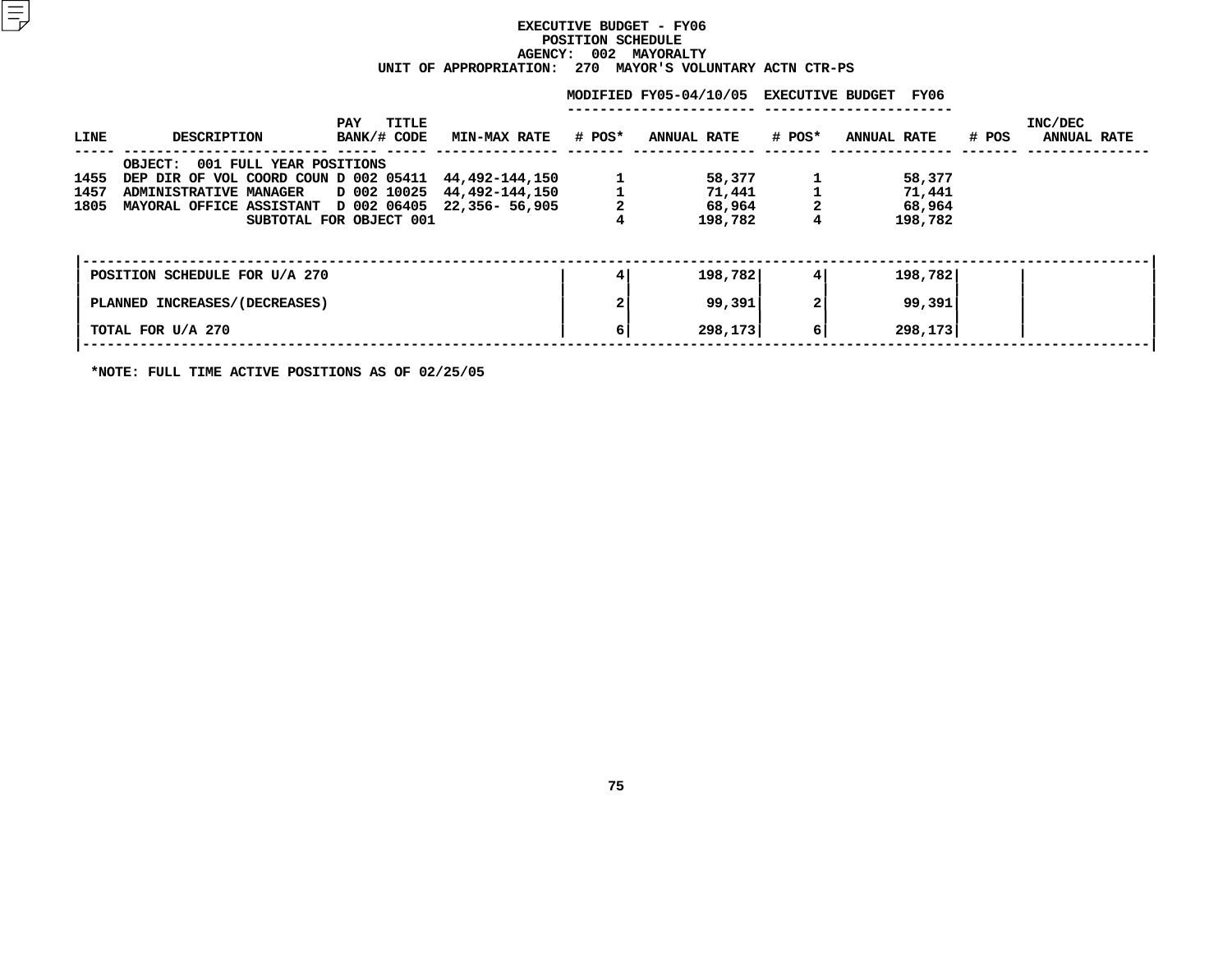# **EXECUTIVE BUDGET - FY06 OPERATING**G BUDGET<br>02 MAYOR<br>1 MAYOR' **AGENCY: <sup>002</sup> MAYORALTY UNIT OF APPROPRIATION: <sup>271</sup> MAYOR'S VOLUNTARY ACT CTR-OTPS**

| MODIFIED FY05-04/10/05                                                                                |                                                                                                                                                                     |                                                              |                                            |                                                                  | <b>EXECUTIVE BUDGET FY06</b>               |                     |                          |  |
|-------------------------------------------------------------------------------------------------------|---------------------------------------------------------------------------------------------------------------------------------------------------------------------|--------------------------------------------------------------|--------------------------------------------|------------------------------------------------------------------|--------------------------------------------|---------------------|--------------------------|--|
| IC REF OBJ DESCRIPTION<br>OBJECT CLASS                                                                |                                                                                                                                                                     | # CNTRCT                                                     | <b>AMOUNT</b>                              | # CNTRCT                                                         | <b>AMOUNT</b>                              | INC/DEC<br># CNTRCT | <b>AMOUNT</b>            |  |
| RESPONSIBILITY CENTER:                                                                                |                                                                                                                                                                     |                                                              |                                            |                                                                  |                                            |                     |                          |  |
| BUDGET CODE: 2715 Volunteer Transportation<br><b>40 OTHR SER&amp;CHR</b><br>SUBTOTAL FOR OTHR SER&CHR | 451 NON OVERNIGHT TRVL EXP-GENERAL                                                                                                                                  |                                                              | 10,900<br>10,900                           |                                                                  |                                            |                     | $10,900 -$<br>$10,900 -$ |  |
| SUBTOTAL FOR BUDGET CODE 2715                                                                         |                                                                                                                                                                     |                                                              | 10,900                                     |                                                                  |                                            |                     | $10,900 -$               |  |
| TOTAL FOR                                                                                             |                                                                                                                                                                     |                                                              | 10,900                                     |                                                                  |                                            |                     | $10,900 -$               |  |
|                                                                                                       | RESPONSIBILITY CENTER: 0007 D/M FOR PLANNING/COMMUNITY REL                                                                                                          |                                                              |                                            |                                                                  |                                            |                     |                          |  |
| BUDGET CODE: 2714 MAYOR'S OFFICE FOR VOLUNTEERS<br>10 SUPPLYS&MATL<br>SUBTOTAL FOR SUPPLYS&MATL       | 100 SUPPLIES + MATERIALS - GENERAL<br>117 POSTAGE                                                                                                                   |                                                              | 4,586<br>1,157<br>5,743                    |                                                                  | 4,686<br>1,157<br>5,843                    |                     | 100<br>100               |  |
| 30 PROPTY&EQUIP<br>SUBTOTAL FOR PROPTY&EQUIP                                                          | 315 OFFICE EQUIPMENT<br>337 BOOKS-OTHER                                                                                                                             |                                                              | 1,040<br>220<br>1,260                      |                                                                  | 1,040<br>220<br>1,260                      |                     |                          |  |
| 40 OTHR SER&CHR<br>SUBTOTAL FOR OTHR SER&CHR                                                          | 402 TELEPHONE & OTHER COMMUNICATNS<br>403 OFFICE SERVICES<br>412 RENTALS OF MISC. EQUIP<br>451 NON OVERNIGHT TRVL EXP-GENERAL<br>452 NON OVERNIGHT TRVL EXP-SPECIAL |                                                              | 99<br>20<br>3,356<br>3,477<br>200<br>7,152 |                                                                  | 99<br>20<br>3,356<br>3,377<br>200<br>7,052 |                     | $100 -$<br>$100 -$       |  |
| 60 CNTRCTL SVCS<br>SUBTOTAL FOR CNTRCTL SVCS                                                          | 608 MAINT & REP GENERAL<br>612 OFFICE EQUIPMENT MAINTENANCE<br>660 ECONOMIC DEVELOPMENT<br>686 PROF SERV OTHER                                                      | $\mathbf{1}$<br>$\mathbf{1}$<br>$\mathbf{1}$<br>$\mathbf{1}$ | 250<br>1,300<br>450<br>950<br>2,950        | $\mathbf{1}$<br>$\mathbf{1}$<br>$\mathbf{1}$<br>$\mathbf 1$<br>4 | 250<br>1,300<br>450<br>1,200<br>3,200      |                     | 250<br>250               |  |
| 70 FXD MIS CHGS<br>SUBTOTAL FOR FXD MIS CHGS                                                          | 794 TRAINING CITY EMPLOYEES                                                                                                                                         |                                                              | 250<br>250                                 |                                                                  |                                            |                     | $250 -$<br>$250 -$       |  |
| SUBTOTAL FOR BUDGET CODE 2714                                                                         |                                                                                                                                                                     | $4\overline{ }$                                              | 17,355                                     | $4^{\circ}$                                                      | 17,355                                     |                     |                          |  |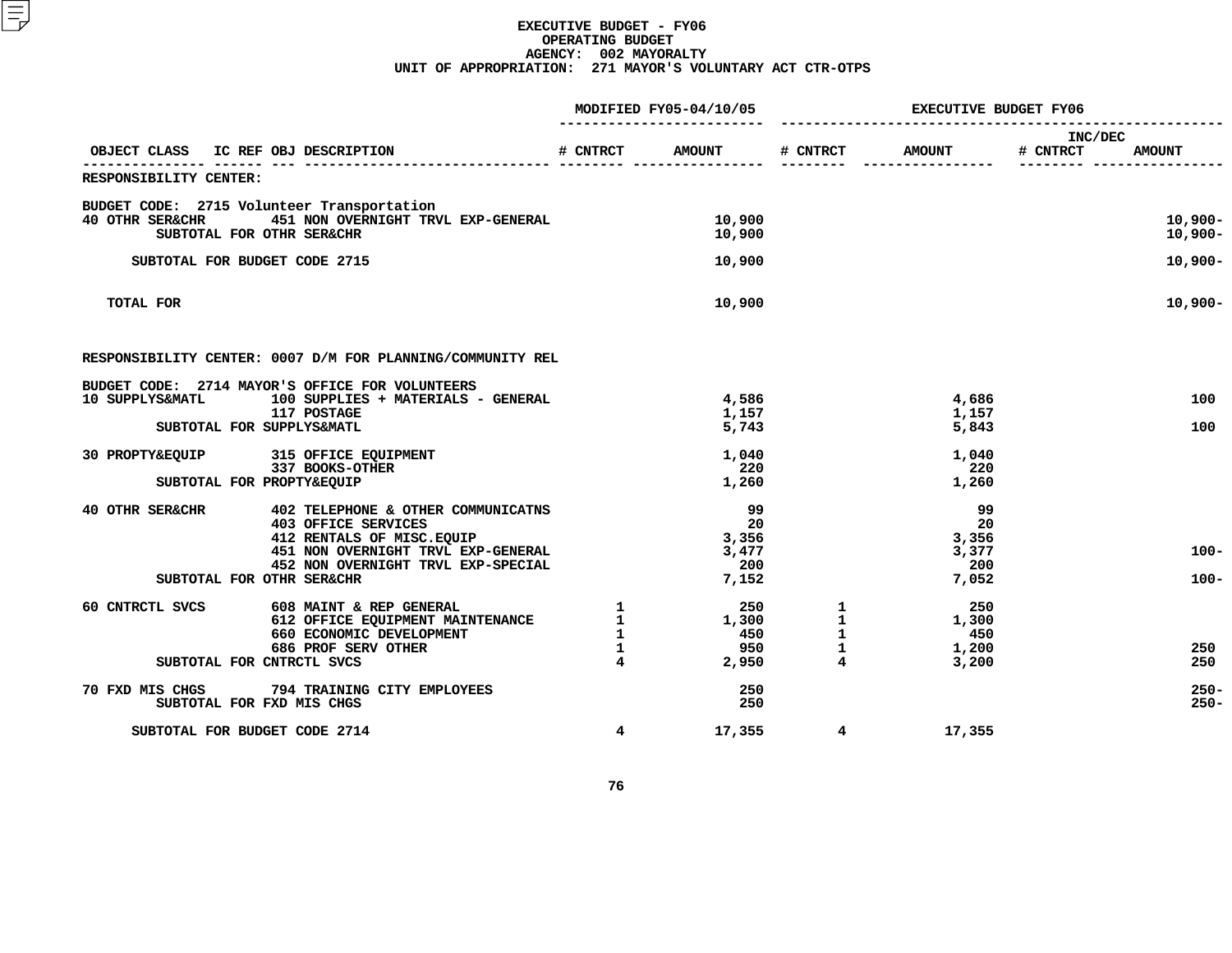# **EXECUTIVE BUDGET - FY06 OPERATING**G BUDGET<br>02 MAYOR<br>1 MAYOR' **AGENCY: <sup>002</sup> MAYORALTY UNIT OF APPROPRIATION: <sup>271</sup> MAYOR'S VOLUNTARY ACT CTR-OTPS**

|                                          |          | MODIFIED FY05-04/10/05 |          |               | <b>EXECUTIVE BUDGET FY06</b> |               |  |
|------------------------------------------|----------|------------------------|----------|---------------|------------------------------|---------------|--|
| OBJECT CLASS<br>IC REF OBJ DESCRIPTION   | # CNTRCT | <b>AMOUNT</b>          | # CNTRCT | <b>AMOUNT</b> | INC/DEC<br># CNTRCT          | <b>AMOUNT</b> |  |
| TOTAL FOR D/M FOR PLANNING/COMMUNITY REL | 4        | 17,355                 | 4        | 17,355        |                              |               |  |
| TOTAL FOR MAYOR'S VOLUNTARY ACT CTR-OTPS | 4        | 28,255                 | 4        | 17,355        |                              | $10,900 -$    |  |
|                                          |          |                        |          |               |                              |               |  |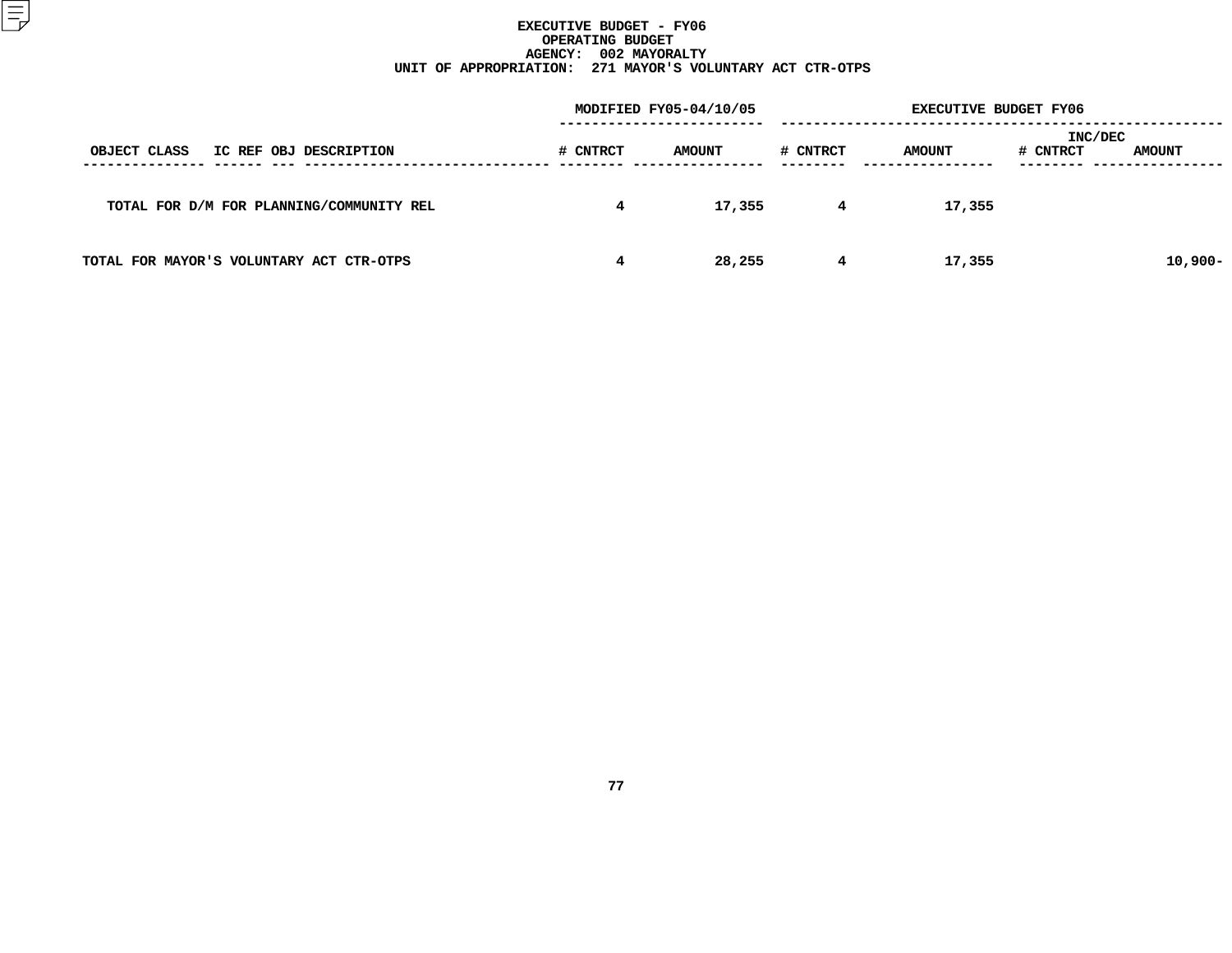## **EXECUTIVE BUDGET - FY06 UNIT OF APPROPRIATION SUMMARY AGENCY:**

|                                                                     |              | <b>AGENCY:</b><br>002 MAYORALTY                           |                         |                         |               |
|---------------------------------------------------------------------|--------------|-----------------------------------------------------------|-------------------------|-------------------------|---------------|
|                                                                     |              | UNIT OF APPROPRIATION: 271 MAYOR'S VOLUNTARY ACT CTR-OTPS |                         |                         |               |
|                                                                     |              | <b>CURRENT MODIFIED</b>                                   |                         | <b>EXECUTIVE BUDGET</b> |               |
| MAYOR'S VOLUNTARY ACT CTR-OTPS                                      | INTRACITY \$ | <b>BUDGET AMOUNT</b>                                      | <b>INTRACITY \$</b>     | <b>BUDGET AMOUNT</b>    | $INC/DEC$ (-) |
| TOTALS FOR OPERATING BUDGET                                         |              | 28,255                                                    |                         | 17,355                  | 10,900-       |
| FINANCIAL PLAN SAVINGS                                              |              |                                                           |                         |                         |               |
| <b>APPROPRIATION</b>                                                |              | 28,255                                                    |                         | 17,355                  | $10,900 -$    |
| FUNDING SUMMARY                                                     |              | <b>CURRENT MODIFIED</b>                                   | <b>EXECUTIVE BUDGET</b> | $INC/DEC$ (-)           |               |
| CITY<br>OTHER CATEGORICAL<br>CAPITAL FUNDS - I.F.A.<br><b>STATE</b> |              | 17,355                                                    |                         | 17,355                  |               |
| FEDERAL - C.D.<br>FEDERAL - OTHER<br>INTRA-CITY SALES               |              | 10,900                                                    |                         |                         | $10,900 -$    |
| <b>TOTAL</b>                                                        |              | 28,255                                                    |                         | 17,355                  | $10,900 -$    |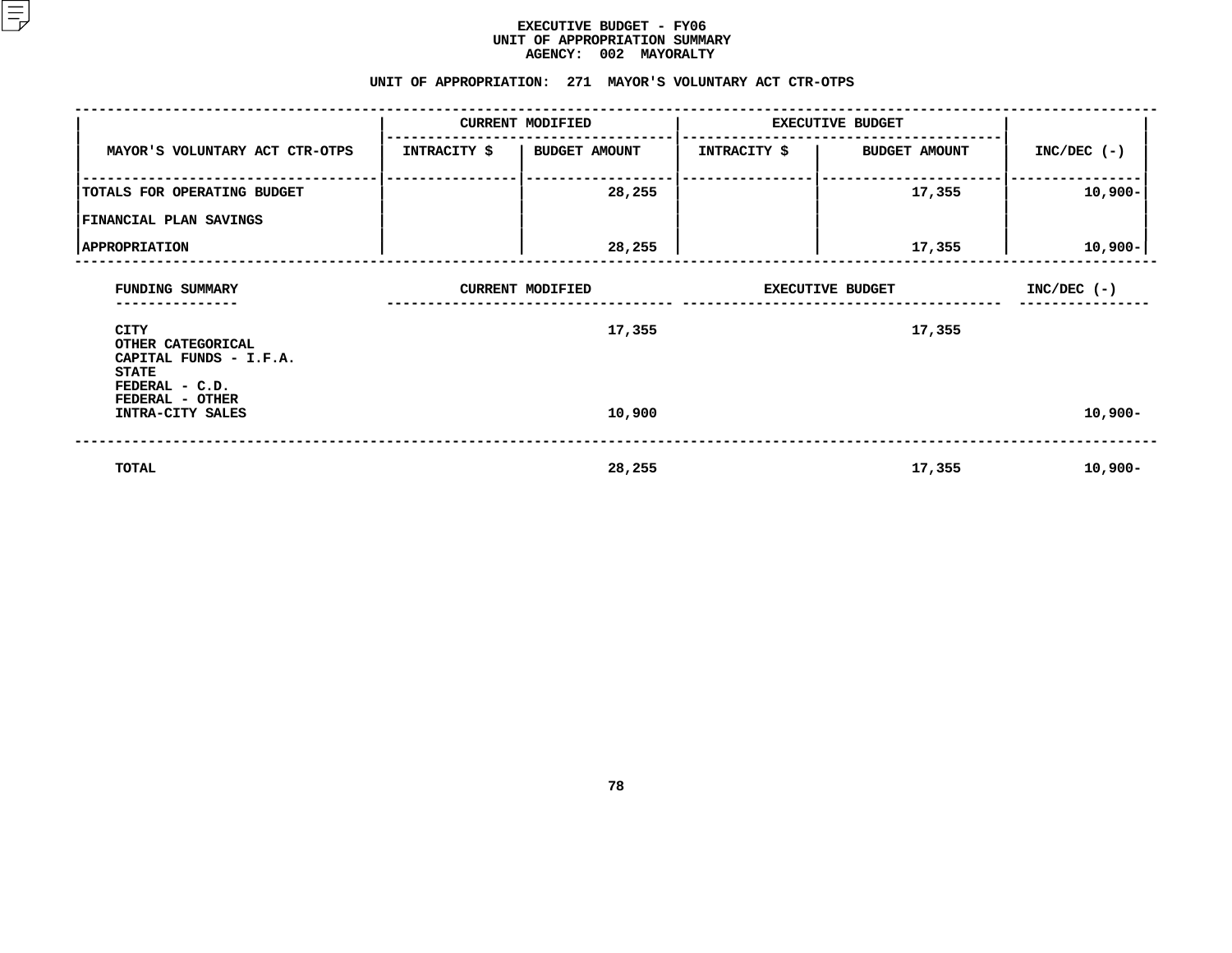# **EXECUTIVE BUDGET - FY06 OPERATING**G BUDGET<br>02 MAYOR<br>0 OFFICE **AGENCY: <sup>002</sup> MAYORALTY UNIT OF APPROPRIATION: <sup>280</sup> OFFICE OF CONSTRUCTION-PS**

|          |                        | <b>EXECUTIVE BUDGET FY06</b> |                        |                                   |  |
|----------|------------------------|------------------------------|------------------------|-----------------------------------|--|
| # POS    | <b>AMOUNT</b>          | # POS                        | <b>AMOUNT</b>          | INC/DEC<br># POS<br><b>AMOUNT</b> |  |
|          |                        |                              |                        |                                   |  |
| 17<br>17 | 1,105,644<br>1,105,644 | 17<br>17                     | 1,043,207<br>1,043,207 | $62,437-$<br>$62,437-$            |  |
|          |                        |                              | 5,437<br>5,437         | 5,437<br>5,437                    |  |
| 17       | 1,105,644              | 17                           | 1,048,644              | $57,000 -$                        |  |
| 17       | 1,105,644              | 17                           | 1,048,644              | $57,000 -$                        |  |
| 17       | 1,105,644              | 17                           | 1,048,644              | $57,000 -$                        |  |
|          |                        | MODIFIED FY05-04/10/05       |                        |                                   |  |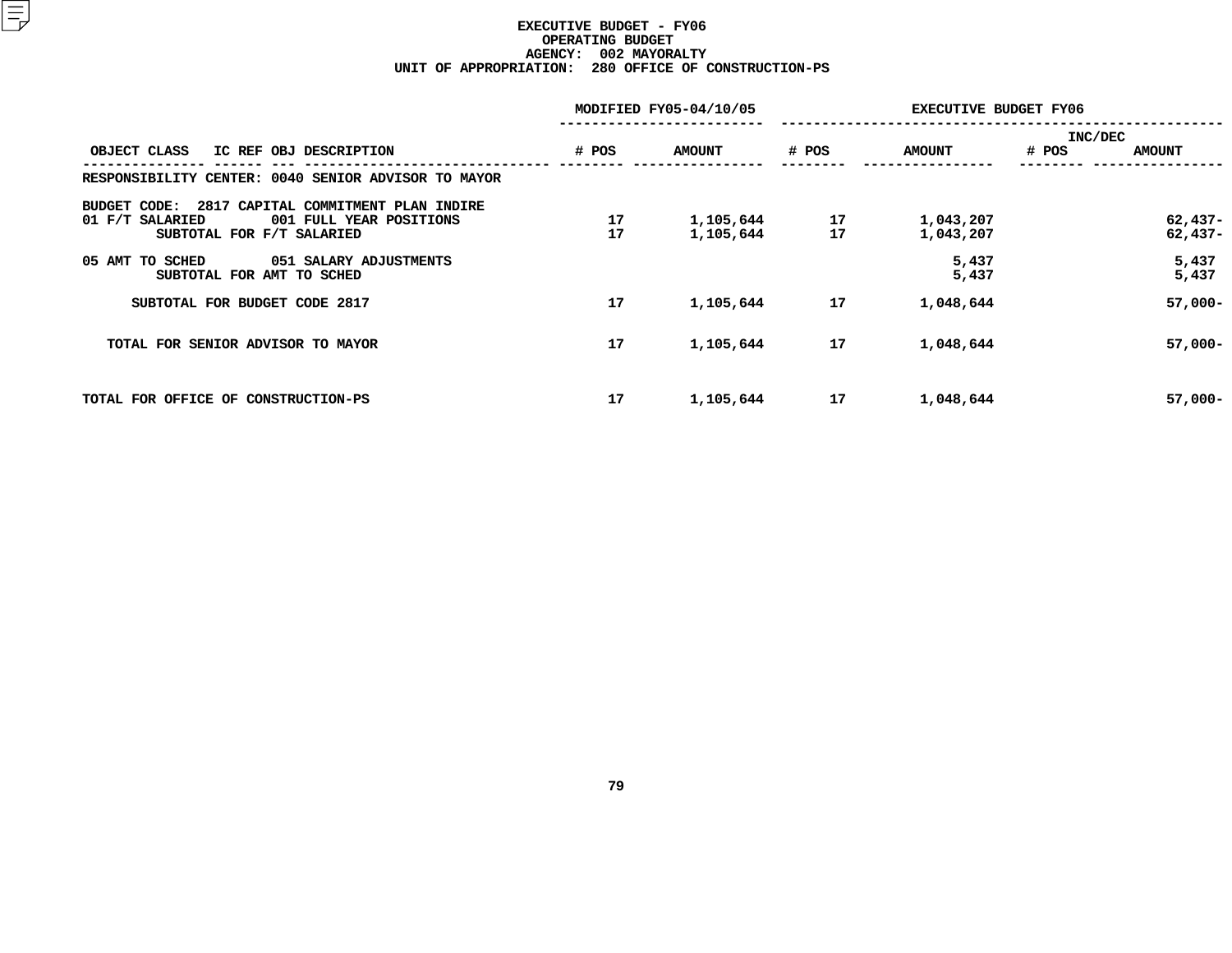|                                                                                                                              |         | <b>AGENCY:</b><br>002 MAYORALTY                      |                         |                      |               |
|------------------------------------------------------------------------------------------------------------------------------|---------|------------------------------------------------------|-------------------------|----------------------|---------------|
|                                                                                                                              |         | UNIT OF APPROPRIATION: 280 OFFICE OF CONSTRUCTION-PS |                         |                      |               |
|                                                                                                                              |         | <b>CURRENT MODIFIED</b>                              | <b>EXECUTIVE BUDGET</b> |                      |               |
| OFFICE OF CONSTRUCTION-PS                                                                                                    | NUM POS | <b>BUDGET AMOUNT</b>                                 | NUM POS                 | <b>BUDGET AMOUNT</b> | $INC/DEC$ (-) |
| TOTALS FOR OPERATING BUDGET                                                                                                  | 17      | 1,105,644                                            | 17                      | 1,048,644            | $57,000 -$    |
| <b>FINANCIAL PLAN SAVINGS</b>                                                                                                |         |                                                      |                         |                      |               |
| <b>APPROPRIATION</b>                                                                                                         | 17      | 1,105,644                                            | 17                      | 1,048,644            | $57,000-$     |
| FUNDING SUMMARY                                                                                                              |         | <b>CURRENT MODIFIED</b>                              | <b>EXECUTIVE BUDGET</b> | $INC/DEC$ (-)        |               |
| CITY<br>OTHER CATEGORICAL<br>CAPITAL FUNDS - I.F.A.<br><b>STATE</b><br>FEDERAL - C.D.<br>FEDERAL - OTHER<br>INTRA-CITY SALES |         | 1,105,644                                            |                         | 1,048,644            | $57,000-$     |
| <b>TOTAL</b>                                                                                                                 |         | 1,105,644                                            |                         | 1,048,644            | $57,000 -$    |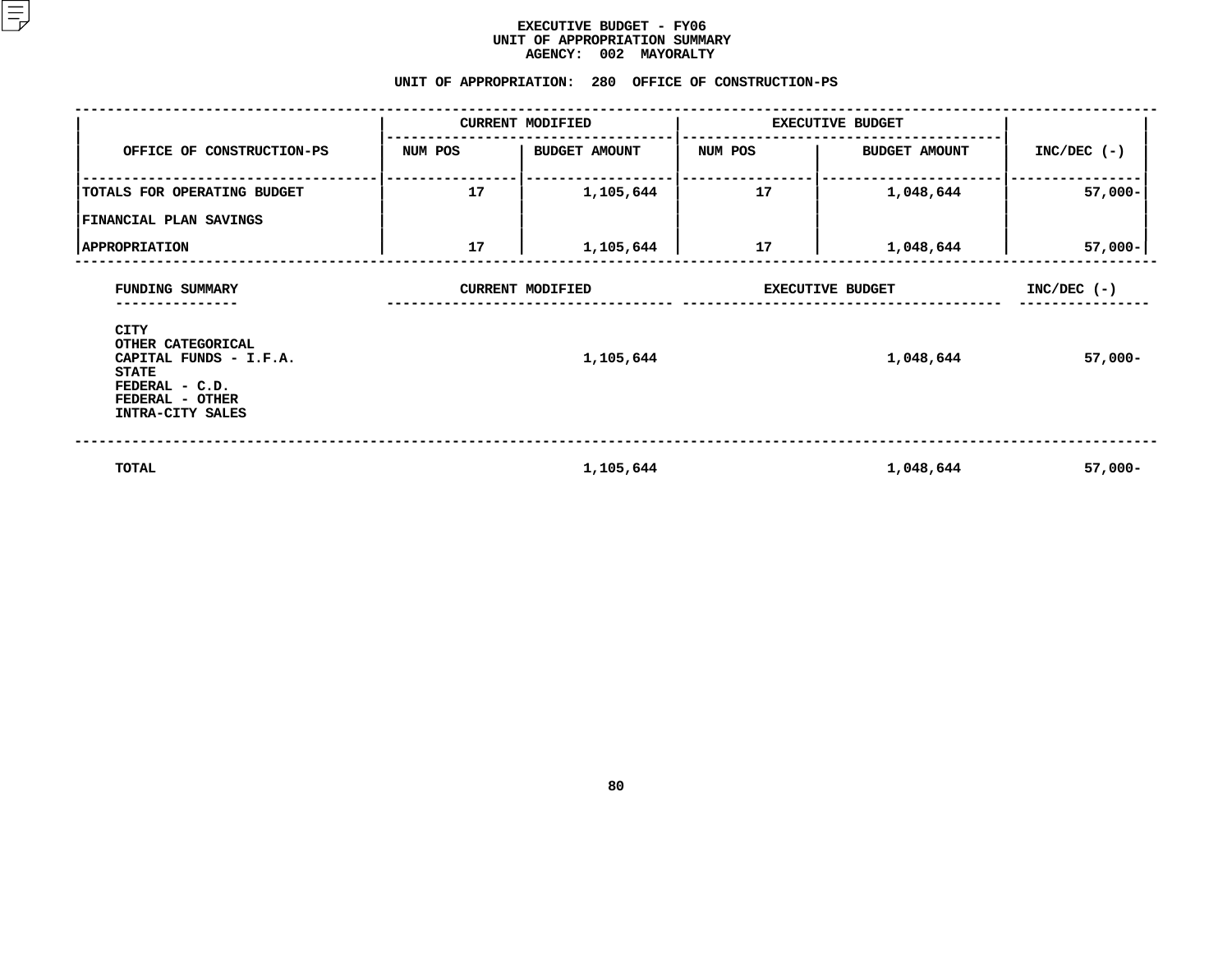# **EXECUTIVE BUDGET - FY06 POSITIONN SCHEDULE<br>02 MAYORA<br>80 OFFICE AGENCY: <sup>002</sup> MAYORALTY UNIT OF APPROPRIATION: <sup>280</sup> OFFICE OF CONSTRUCTION-PS**

|      |                                           |                             |                     |                | MODIFIED FY05-04/10/05 EXECUTIVE BUDGET |        | FY06        |       |                               |
|------|-------------------------------------------|-----------------------------|---------------------|----------------|-----------------------------------------|--------|-------------|-------|-------------------------------|
| LINE | <b>DESCRIPTION</b>                        | TITLE<br>PAY<br>BANK/# CODE | <b>MIN-MAX RATE</b> | # POS*         | <b>ANNUAL RATE</b>                      | # POS* | ANNUAL RATE | # POS | INC/DEC<br><b>ANNUAL RATE</b> |
|      | 001 FULL YEAR POSITIONS<br><b>OBJECT:</b> |                             |                     |                |                                         |        |             |       |                               |
| 1701 | CONSTRUCTION MANAGEMENT C D 002 06410     |                             | 44,492-144,150      |                | 63,035                                  |        | 63,035      |       |                               |
| 1702 | ADMINISTRATIVE STAFF ANAL D 002 10026     |                             | 44,492-144,150      |                | 152,656                                 |        | 152,656     |       |                               |
| 1703 | ADMINISTRATIVE PROJECT MA D 002 83008     |                             | 44,492-144,150      |                | 75,309                                  |        | 75,309      |       |                               |
| 1720 | MAYORAL OFFICE ASSISTANT D 002 06405      |                             | 22,356- 56,905      | $\overline{a}$ | 84,810                                  |        | 84,810      |       |                               |
|      |                                           | SUBTOTAL FOR OBJECT 001     |                     |                | 375,810                                 | 6      | 375,810     |       |                               |
|      | POSITION SCHEDULE FOR U/A 280             |                             |                     | 6 I            | 375,810                                 | 6      | 375,810     |       |                               |
|      | PLANNED INCREASES/(DECREASES)             |                             |                     | 11             | 688,985                                 | 11     | 688,985     |       |                               |
|      | TOTAL FOR U/A 280                         |                             |                     | 17             | 1,064,795                               | 17     | 1,064,795   |       |                               |
|      |                                           |                             |                     |                |                                         |        |             |       |                               |

**\*NOTE: FULL TIME ACTIVE POSITIONS AS OF 02/25/05**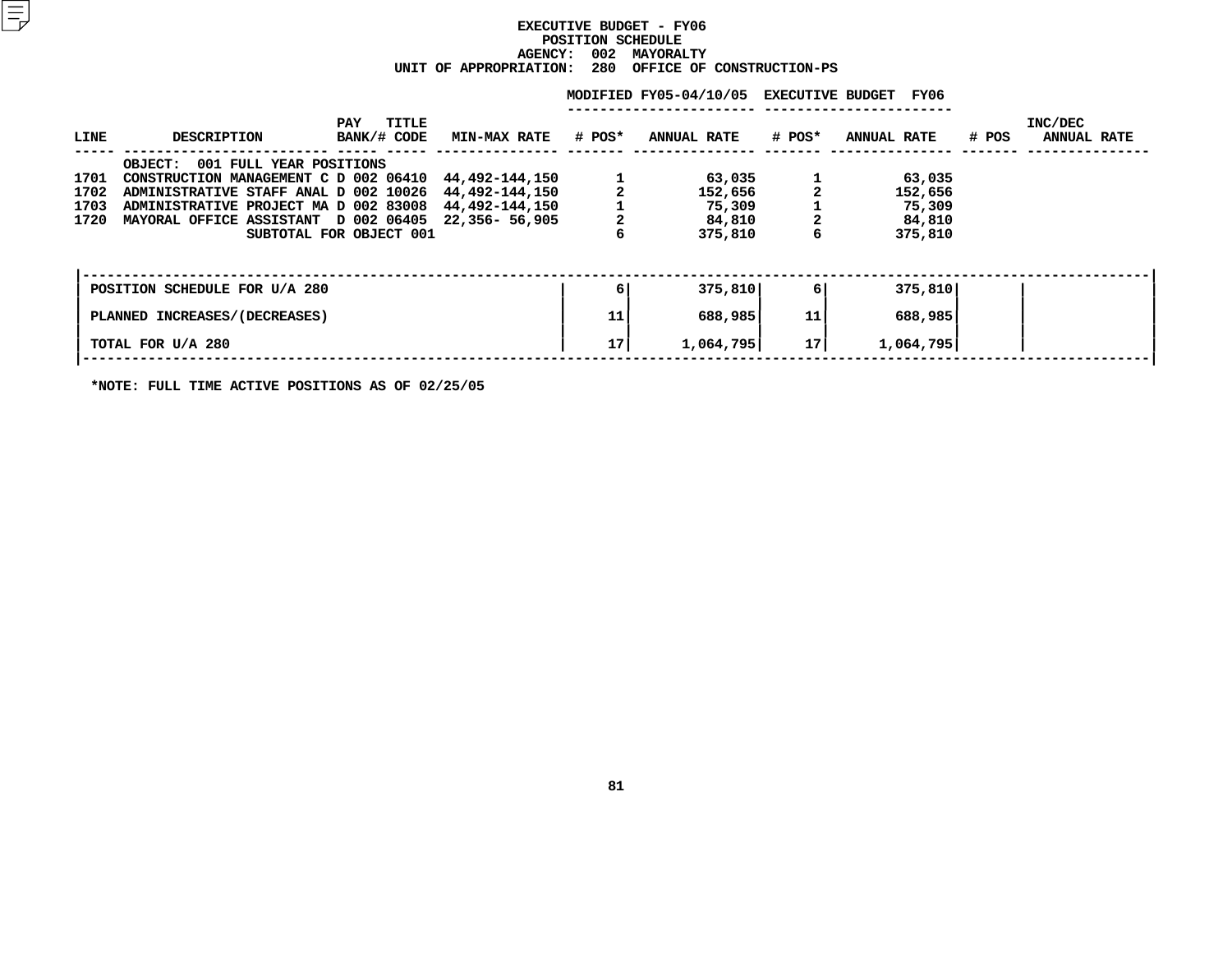# **EXECUTIVE BUDGET - FY06 OPERATINGG BUDGET<br>02 MAYOR<br>0 COMMUN AGENCY: <sup>002</sup> MAYORALTY UNIT OF APPROPRIATION: <sup>340</sup> COMMUNITY ASST UNIT-PS**

|                                                            | MODIFIED FY05-04/10/05 |               |       |               | <b>EXECUTIVE BUDGET FY06</b> |               |
|------------------------------------------------------------|------------------------|---------------|-------|---------------|------------------------------|---------------|
|                                                            |                        |               |       |               | INC/DEC                      |               |
| OBJECT CLASS<br>IC REF OBJ DESCRIPTION                     | # POS                  | <b>AMOUNT</b> | # POS | <b>AMOUNT</b> | # POS                        | <b>AMOUNT</b> |
| RESPONSIBILITY CENTER: 0007 D/M FOR PLANNING/COMMUNITY REL |                        |               |       |               |                              |               |
| 3420 C A U<br>BUDGET CODE:                                 |                        |               |       |               |                              |               |
| 01 F/T SALARIED<br>001 FULL YEAR POSITIONS                 | 33                     | 1,382,878     | 29    | 1,359,618     | $4-$                         | $23,260-$     |
| SUBTOTAL FOR F/T SALARIED                                  | 33                     | 1,382,878     | 29    | 1,359,618     | $4-$                         | $23,260-$     |
| SUBTOTAL FOR BUDGET CODE 3420                              | 33                     | 1,382,878     | 29    | 1,359,618     | $4-$                         | $23,260-$     |
| TOTAL FOR D/M FOR PLANNING/COMMUNITY REL                   | 33                     | 1,382,878     | 29    | 1,359,618     | $4-$                         | $23,260-$     |
| TOTAL FOR COMMUNITY ASST UNIT-PS                           | 33                     | 1,382,878     | 29    | 1,359,618     | $4-$                         | $23,260-$     |
|                                                            |                        |               |       |               |                              |               |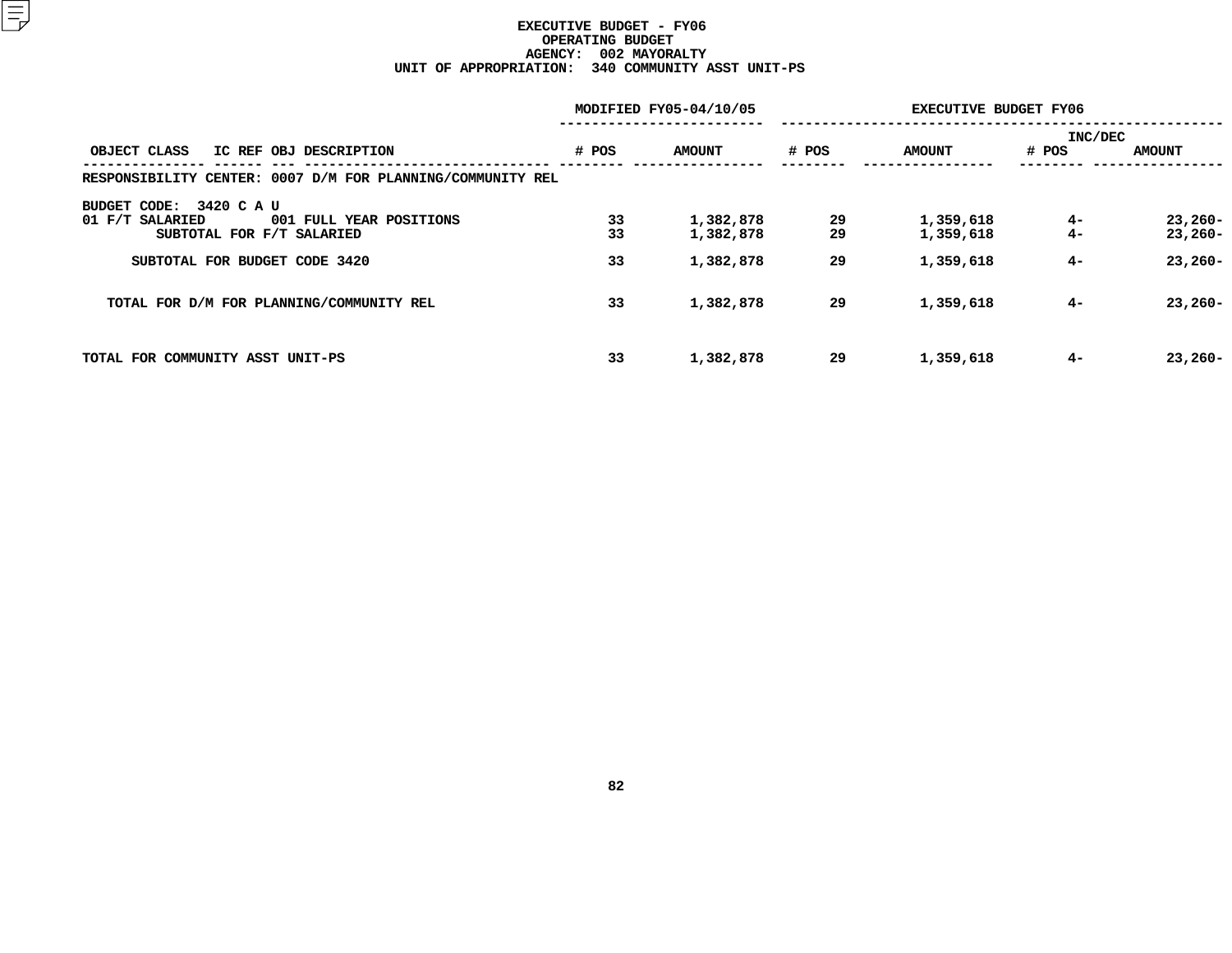|                                                                                                                              |                                 | <b>AGENCY:</b><br>002 MAYORALTY                   |                         |                      |               |
|------------------------------------------------------------------------------------------------------------------------------|---------------------------------|---------------------------------------------------|-------------------------|----------------------|---------------|
|                                                                                                                              |                                 | UNIT OF APPROPRIATION: 340 COMMUNITY ASST UNIT-PS |                         |                      |               |
|                                                                                                                              |                                 | <b>CURRENT MODIFIED</b>                           | <b>EXECUTIVE BUDGET</b> |                      |               |
| COMMUNITY ASST UNIT-PS                                                                                                       | <b>BUDGET AMOUNT</b><br>NUM POS |                                                   | NUM POS                 | <b>BUDGET AMOUNT</b> | $INC/DEC$ (-) |
| TOTALS FOR OPERATING BUDGET                                                                                                  | 33                              | 1,382,878                                         |                         | 1,359,618            | $23,260-$     |
| FINANCIAL PLAN SAVINGS                                                                                                       |                                 |                                                   |                         |                      |               |
| <b>APPROPRIATION</b>                                                                                                         | 33<br>1,382,878                 |                                                   | 29                      | 1,359,618            | $23,260-$     |
| FUNDING SUMMARY                                                                                                              |                                 | <b>CURRENT MODIFIED</b>                           | <b>EXECUTIVE BUDGET</b> | $INC/DEC$ (-)        |               |
| CITY<br>OTHER CATEGORICAL<br>CAPITAL FUNDS - I.F.A.<br><b>STATE</b><br>FEDERAL - C.D.<br>FEDERAL - OTHER<br>INTRA-CITY SALES |                                 | 1,382,878                                         |                         | 1,359,618            | $23,260-$     |
| TOTAL                                                                                                                        |                                 | 1,382,878                                         |                         | 1,359,618            | $23,260-$     |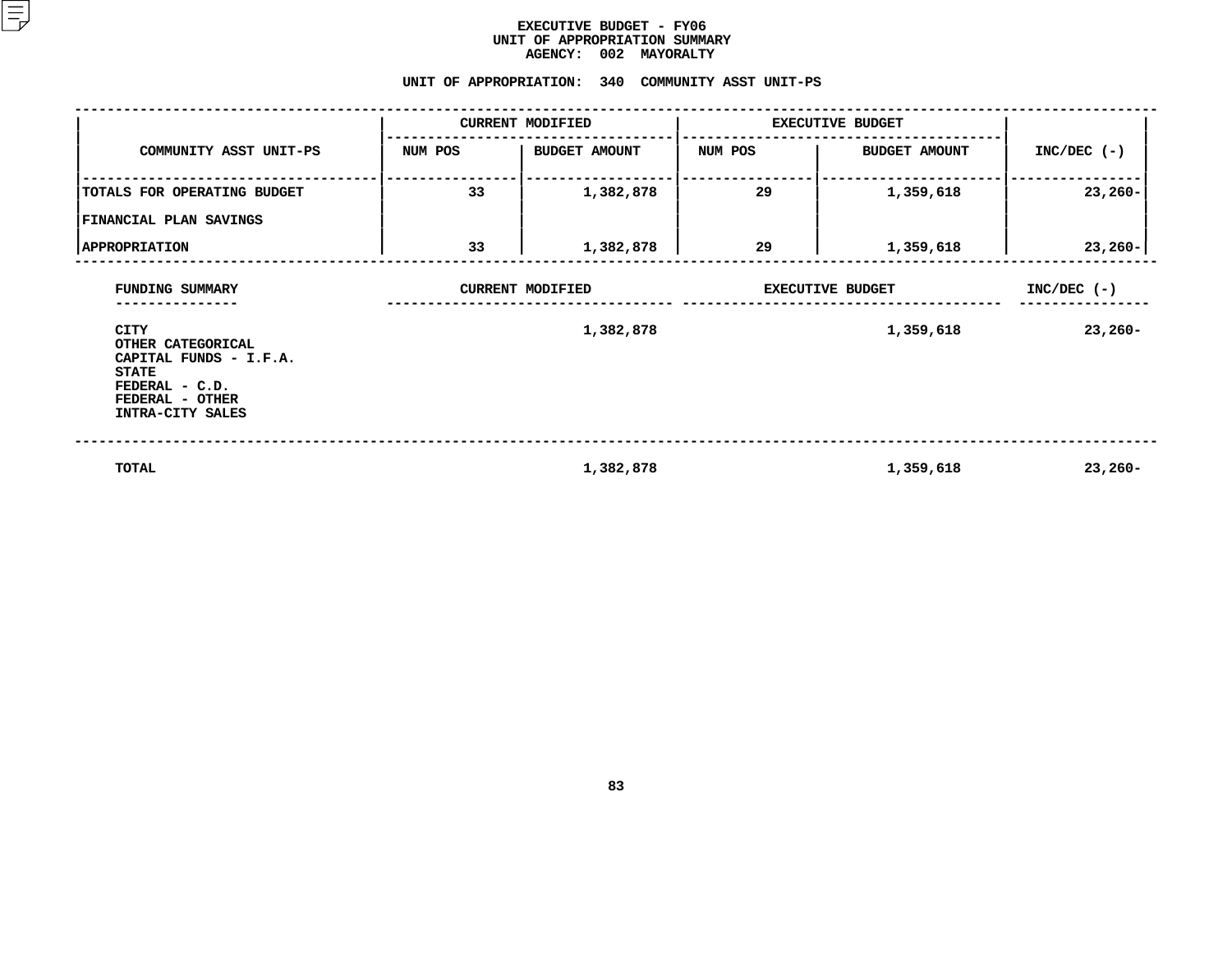# **EXECUTIVE BUDGET - FY06 POSITION**N SCHEDULE<br>02 MAYORA<br>340 COMMU **AGENCY: <sup>002</sup> MAYORALTY UNIT OF APPROPRIATION: <sup>340</sup> COMMUNITY ASST UNIT-PS**

|             |                                                     |                                      |                            |    | MODIFIED FY05-04/10/05 EXECUTIVE BUDGET FY06 |        |                    |       |                               |
|-------------|-----------------------------------------------------|--------------------------------------|----------------------------|----|----------------------------------------------|--------|--------------------|-------|-------------------------------|
| <b>LINE</b> | <b>DESCRIPTION</b>                                  | <b>TITLE</b><br>PAY<br>BANK/# CODE   | <b>MIN-MAX RATE # POS*</b> |    | <b>ANNUAL RATE</b>                           | # POS* | <b>ANNUAL RATE</b> | # POS | INC/DEC<br><b>ANNUAL RATE</b> |
|             | <b>OBJECT:</b><br>001 FULL YEAR POSITIONS           |                                      |                            |    |                                              |        |                    |       |                               |
| 1090        | DIRECTOR OF COMMUNITY ASS D 002 13362               |                                      | 44,492-160,217             |    | 160,217                                      |        | 160,217            |       |                               |
| 1100        | ADMINISTRATIVE COMMUNITY D 002 10022                |                                      | 44,492-144,150             |    | 142,356                                      |        | 142,356            |       |                               |
| 1111        | MAYORAL PROGRAM COORDINAT D 002 06423               |                                      | 19,671– 40,294             |    | 275,959                                      |        | 275,959            |       |                               |
| 1115        | DIRECTOR OF FIELD OPERATI D 002 06578               |                                      | 44,492-144,150             |    | 115,566                                      |        | 115,566            |       |                               |
| 1150        | STAFF ASSISTANT (OFFICE O D 002 06393               |                                      | 25,084- 74,402             |    | 50,763                                       |        | 50,763             |       |                               |
| 1200        | <b>SECRETARY</b>                                    | D 002 12851                          | 44,492-144,150             |    | 84,288                                       |        | 84,288             |       |                               |
| 1202        | MAYORAL OFFICE ASSISTANT D 002 06405                |                                      | 22,356- 56,905             | 9  | 344,137                                      |        | 344,137            |       |                               |
| 2042        | RESEARCH PROJECTS COORDIN D 002 60913               |                                      | 44,492-144,150             |    | 82,977                                       |        | 82,977             |       |                               |
| 2183        | PRESS OFFICER (OFFICE OF D 002 6087A 44,492-171,038 |                                      |                            |    | 70,951                                       |        | 70,951             |       |                               |
|             |                                                     | SUBTOTAL FOR OBJECT 001              |                            | 23 | 1,327,214                                    | 23     | 1,327,214          |       |                               |
|             |                                                     |                                      |                            |    |                                              |        |                    |       |                               |
|             | POSITION SCHEDULE FOR U/A 340                       |                                      |                            | 23 | 1,327,214                                    | 23     | 1,327,214          |       |                               |
|             | PLANNED INCREASES / (DECREASES)                     |                                      |                            | 10 | 577,050                                      | 6      | 346,230            | $-4$  | $-230,820$                    |
|             | TOTAL FOR U/A 340                                   |                                      |                            | 33 | 1,904,264                                    | 29     | 1,673,444          | $-4$  | $-230,820$                    |
|             |                                                     | - ----------- - - -- <b>-- -- --</b> |                            |    |                                              |        |                    |       |                               |

**\*NOTE: FULL TIME ACTIVE POSITIONS AS OF 02/25/05**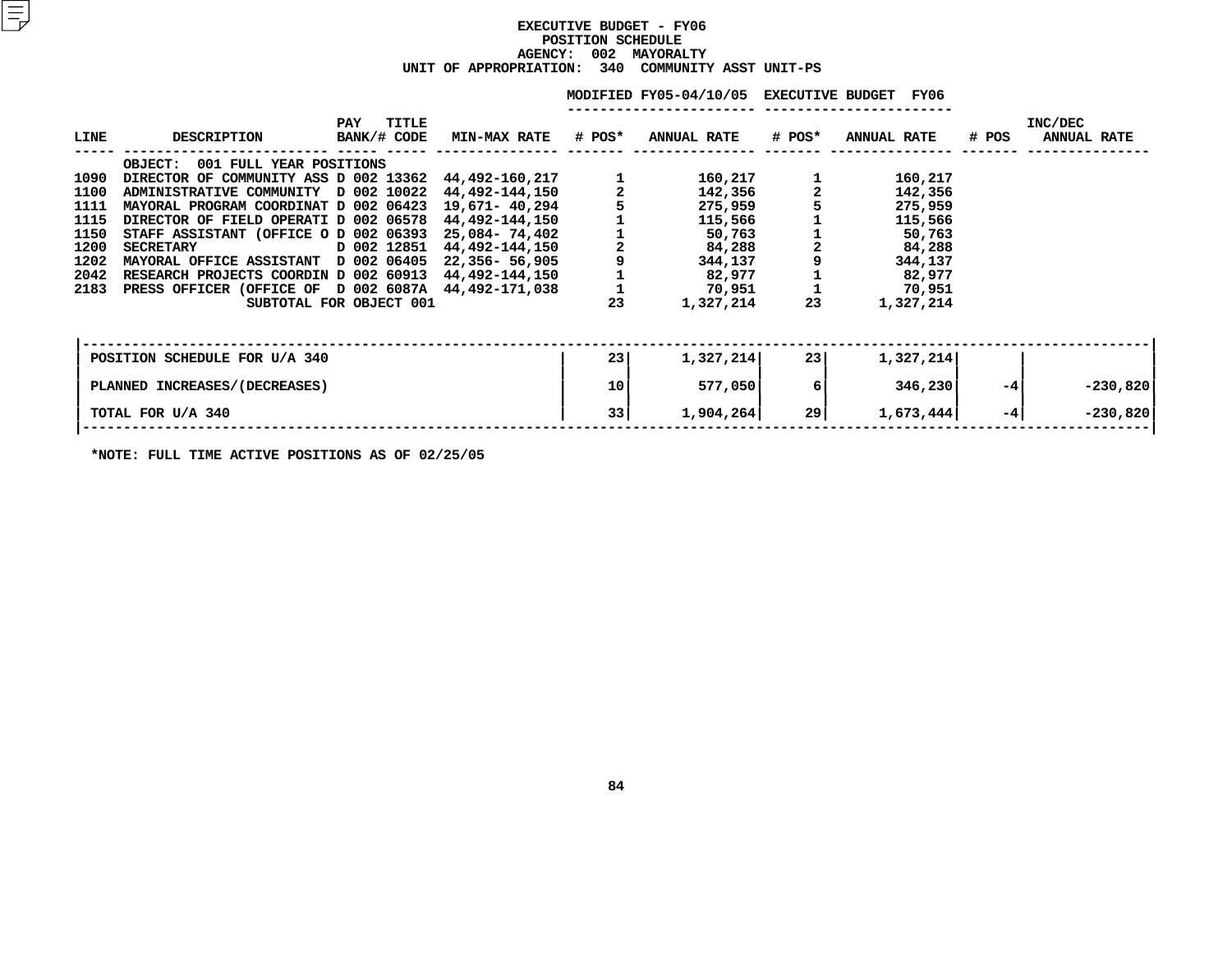# **EXECUTIVE BUDGET - FY06 OPERATING**G BUDGET<br>02 MAYOR<br>1 COMMUN **AGENCY: <sup>002</sup> MAYORALTY UNIT OF APPROPRIATION: <sup>341</sup> COMMUNITY ASST UNIT-OTPS**

|                         |                                                                                                                                                                                                                                                                                                                                                                                                                           |                         | MODIFIED FY05-04/10/05 | <b>EXECUTIVE BUDGET FY06</b> |                                                                                                                                                                                                                                                                                                                                              |                     |               |
|-------------------------|---------------------------------------------------------------------------------------------------------------------------------------------------------------------------------------------------------------------------------------------------------------------------------------------------------------------------------------------------------------------------------------------------------------------------|-------------------------|------------------------|------------------------------|----------------------------------------------------------------------------------------------------------------------------------------------------------------------------------------------------------------------------------------------------------------------------------------------------------------------------------------------|---------------------|---------------|
|                         | OBJECT CLASS IC REF OBJ DESCRIPTION                                                                                                                                                                                                                                                                                                                                                                                       | # CNTRCT                | <b>AMOUNT</b>          | # CNTRCT                     | <b>AMOUNT</b>                                                                                                                                                                                                                                                                                                                                | INC/DEC<br># CNTRCT | <b>AMOUNT</b> |
|                         | RESPONSIBILITY CENTER: 0007 D/M FOR PLANNING/COMMUNITY REL                                                                                                                                                                                                                                                                                                                                                                |                         |                        |                              |                                                                                                                                                                                                                                                                                                                                              |                     |               |
|                         |                                                                                                                                                                                                                                                                                                                                                                                                                           |                         |                        |                              |                                                                                                                                                                                                                                                                                                                                              |                     |               |
| BUDGET CODE: 3424 C A U |                                                                                                                                                                                                                                                                                                                                                                                                                           |                         |                        |                              |                                                                                                                                                                                                                                                                                                                                              |                     |               |
| 10 SUPPLYS&MATL         | 100 SUPPLIES + MATERIALS - GENERAL                                                                                                                                                                                                                                                                                                                                                                                        |                         | 1,146                  |                              | 8,446<br>500                                                                                                                                                                                                                                                                                                                                 |                     | 7,300         |
|                         | 101 PRINTING SUPPLIES<br>110 FOOD & FORAGE SUPPLIES                                                                                                                                                                                                                                                                                                                                                                       |                         | 61                     |                              | 500                                                                                                                                                                                                                                                                                                                                          |                     | 500<br>439    |
|                         | 117 POSTAGE                                                                                                                                                                                                                                                                                                                                                                                                               |                         | 362                    |                              | 8,682                                                                                                                                                                                                                                                                                                                                        |                     | 8,320         |
|                         | 199 DATA PROCESSING SUPPLIES                                                                                                                                                                                                                                                                                                                                                                                              |                         | 300                    |                              |                                                                                                                                                                                                                                                                                                                                              |                     | - 300-        |
|                         | SUBTOTAL FOR SUPPLYS&MATL                                                                                                                                                                                                                                                                                                                                                                                                 |                         | 1,869                  |                              |                                                                                                                                                                                                                                                                                                                                              | 18,128              | 16,259        |
|                         |                                                                                                                                                                                                                                                                                                                                                                                                                           |                         |                        |                              |                                                                                                                                                                                                                                                                                                                                              |                     |               |
| 30 PROPTY&EQUIP         | 300 EQUIPMENT GENERAL                                                                                                                                                                                                                                                                                                                                                                                                     |                         | 427                    |                              | 427                                                                                                                                                                                                                                                                                                                                          |                     |               |
|                         | 302 TELECOMMUNICATIONS EQUIPMENT                                                                                                                                                                                                                                                                                                                                                                                          |                         | 1,420                  |                              |                                                                                                                                                                                                                                                                                                                                              |                     | $1,420-$      |
|                         | 332 PURCH DATA PROCESSING EQUIPT                                                                                                                                                                                                                                                                                                                                                                                          |                         | 700                    |                              | 1,700                                                                                                                                                                                                                                                                                                                                        |                     | 1,000         |
|                         | 337 BOOKS-OTHER                                                                                                                                                                                                                                                                                                                                                                                                           |                         | 14,064                 |                              | 1,100                                                                                                                                                                                                                                                                                                                                        |                     | 12,964-       |
|                         | SUBTOTAL FOR PROPTY&EQUIP                                                                                                                                                                                                                                                                                                                                                                                                 |                         | 16,611                 |                              | 3,227                                                                                                                                                                                                                                                                                                                                        |                     | 13,384-       |
| 40 OTHR SER&CHR         | 400 CONTRACTUAL SERVICES-GENERAL                                                                                                                                                                                                                                                                                                                                                                                          |                         | 1,050                  |                              |                                                                                                                                                                                                                                                                                                                                              |                     | $1,050-$      |
|                         | 402 TELEPHONE & OTHER COMMUNICATNS                                                                                                                                                                                                                                                                                                                                                                                        |                         | 290                    |                              | 290                                                                                                                                                                                                                                                                                                                                          |                     |               |
|                         | 412 RENTALS OF MISC. EQUIP                                                                                                                                                                                                                                                                                                                                                                                                |                         | 718                    |                              | 18,918                                                                                                                                                                                                                                                                                                                                       |                     | 18,200        |
|                         | 432 LEASING OF DATA PROC EQUIP                                                                                                                                                                                                                                                                                                                                                                                            |                         | 3,600                  |                              |                                                                                                                                                                                                                                                                                                                                              |                     | 3,600-        |
|                         | 451 NON OVERNIGHT TRVL EXP-GENERAL                                                                                                                                                                                                                                                                                                                                                                                        |                         | 1,000                  |                              | 1,000                                                                                                                                                                                                                                                                                                                                        |                     |               |
|                         | 452 NON OVERNIGHT TRVL EXP-SPECIAL                                                                                                                                                                                                                                                                                                                                                                                        |                         | 600                    |                              | 600                                                                                                                                                                                                                                                                                                                                          |                     |               |
|                         | 453 OVERNIGHT TRVL EXP-GENERAL                                                                                                                                                                                                                                                                                                                                                                                            |                         | 2,255                  |                              | 255                                                                                                                                                                                                                                                                                                                                          |                     | $2,000-$      |
|                         | 454 OVERNIGHT TRVL EXP-SPECIAL                                                                                                                                                                                                                                                                                                                                                                                            |                         |                        |                              | 2,300                                                                                                                                                                                                                                                                                                                                        |                     | 2,300         |
|                         | SUBTOTAL FOR OTHR SER&CHR                                                                                                                                                                                                                                                                                                                                                                                                 |                         | 9,513                  |                              | 23,363                                                                                                                                                                                                                                                                                                                                       |                     | 13,850        |
| 60 CNTRCTL SVCS         |                                                                                                                                                                                                                                                                                                                                                                                                                           |                         |                        |                              | 1,200                                                                                                                                                                                                                                                                                                                                        | $\mathbf{1}$        | 1,200         |
|                         |                                                                                                                                                                                                                                                                                                                                                                                                                           |                         |                        |                              |                                                                                                                                                                                                                                                                                                                                              |                     | $8,250 -$     |
|                         |                                                                                                                                                                                                                                                                                                                                                                                                                           |                         |                        |                              | 2,412                                                                                                                                                                                                                                                                                                                                        |                     | 1,864         |
|                         |                                                                                                                                                                                                                                                                                                                                                                                                                           |                         |                        |                              |                                                                                                                                                                                                                                                                                                                                              |                     | - 39–         |
|                         | $\begin{array}{cccccccc} \texttt{5.5} & \texttt{5.6} & \texttt{5.6} & \texttt{5.6} & \texttt{5.6} & \texttt{5.6} & \texttt{6.6} & \texttt{6.6} & \texttt{6.6} & \texttt{6.6} & \texttt{6.6} & \texttt{6.6} & \texttt{6.6} & \texttt{6.6} & \texttt{6.6} & \texttt{6.6} & \texttt{6.6} & \texttt{6.6} & \texttt{6.6} & \texttt{6.6} & \texttt{6.6} & \texttt{6.6} & \texttt{6.6} & \texttt{6$<br>SUBTOTAL FOR CNTRCTL SVCS |                         |                        |                              |                                                                                                                                                                                                                                                                                                                                              | $11,216$ 1          | $5,225-$      |
|                         | 70 FXD MIS CHGS 704 PAY FOR SURETY BOND/INSUR PREM                                                                                                                                                                                                                                                                                                                                                                        |                         | 11,500                 |                              |                                                                                                                                                                                                                                                                                                                                              |                     | $11,500 -$    |
|                         | SUBTOTAL FOR FXD MIS CHGS                                                                                                                                                                                                                                                                                                                                                                                                 |                         | 11,500                 |                              |                                                                                                                                                                                                                                                                                                                                              |                     | $11,500 -$    |
|                         |                                                                                                                                                                                                                                                                                                                                                                                                                           |                         |                        |                              |                                                                                                                                                                                                                                                                                                                                              |                     |               |
|                         | SUBTOTAL FOR BUDGET CODE 3424                                                                                                                                                                                                                                                                                                                                                                                             | $\overline{\mathbf{3}}$ |                        | 55,934                       | $\overline{4}$ and $\overline{4}$ and $\overline{4}$ and $\overline{4}$ and $\overline{4}$ and $\overline{4}$ and $\overline{4}$ and $\overline{4}$ and $\overline{4}$ and $\overline{4}$ and $\overline{4}$ and $\overline{4}$ and $\overline{4}$ and $\overline{4}$ and $\overline{4}$ and $\overline{4}$ and $\overline{4}$ and<br>55,934 | 1                   |               |
|                         | TOTAL FOR D/M FOR PLANNING/COMMUNITY REL                                                                                                                                                                                                                                                                                                                                                                                  | $\overline{\mathbf{3}}$ |                        | 55,934                       | $\overline{4}$ and $\overline{4}$ and $\overline{4}$ and $\overline{4}$ and $\overline{4}$ and $\overline{4}$ and $\overline{4}$ and $\overline{4}$ and $\overline{4}$ and $\overline{4}$ and $\overline{4}$ and $\overline{4}$ and $\overline{4}$ and $\overline{4}$ and $\overline{4}$ and $\overline{4}$ and $\overline{4}$ and<br>55,934 | 1                   |               |
|                         |                                                                                                                                                                                                                                                                                                                                                                                                                           |                         |                        |                              |                                                                                                                                                                                                                                                                                                                                              |                     |               |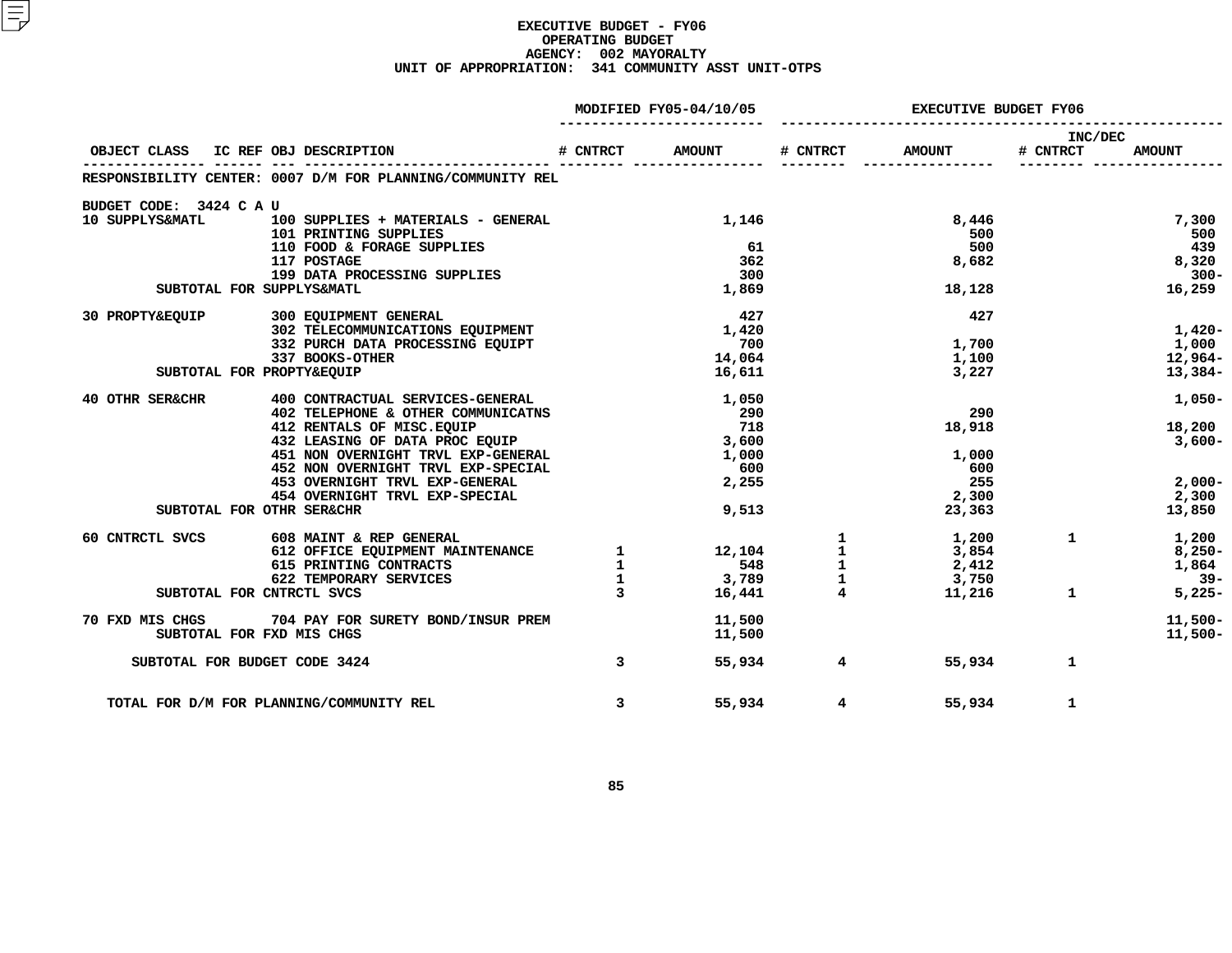# **EXECUTIVE BUDGET - FY06 OPERATING**G BUDGET<br>02 MAYOR<br>1 COMMUN **AGENCY: <sup>002</sup> MAYORALTY UNIT OF APPROPRIATION: <sup>341</sup> COMMUNITY ASST UNIT-OTPS**

| MODIFIED FY05-04/10/05 |               |   | <b>EXECUTIVE BUDGET FY06</b> |          |               |  |
|------------------------|---------------|---|------------------------------|----------|---------------|--|
| # CNTRCT               | <b>AMOUNT</b> |   | <b>AMOUNT</b>                | # CNTRCT | <b>AMOUNT</b> |  |
|                        | 55,934        | 4 | 55,934                       |          |               |  |
|                        |               |   | # CNTRCT                     |          | INC/DEC       |  |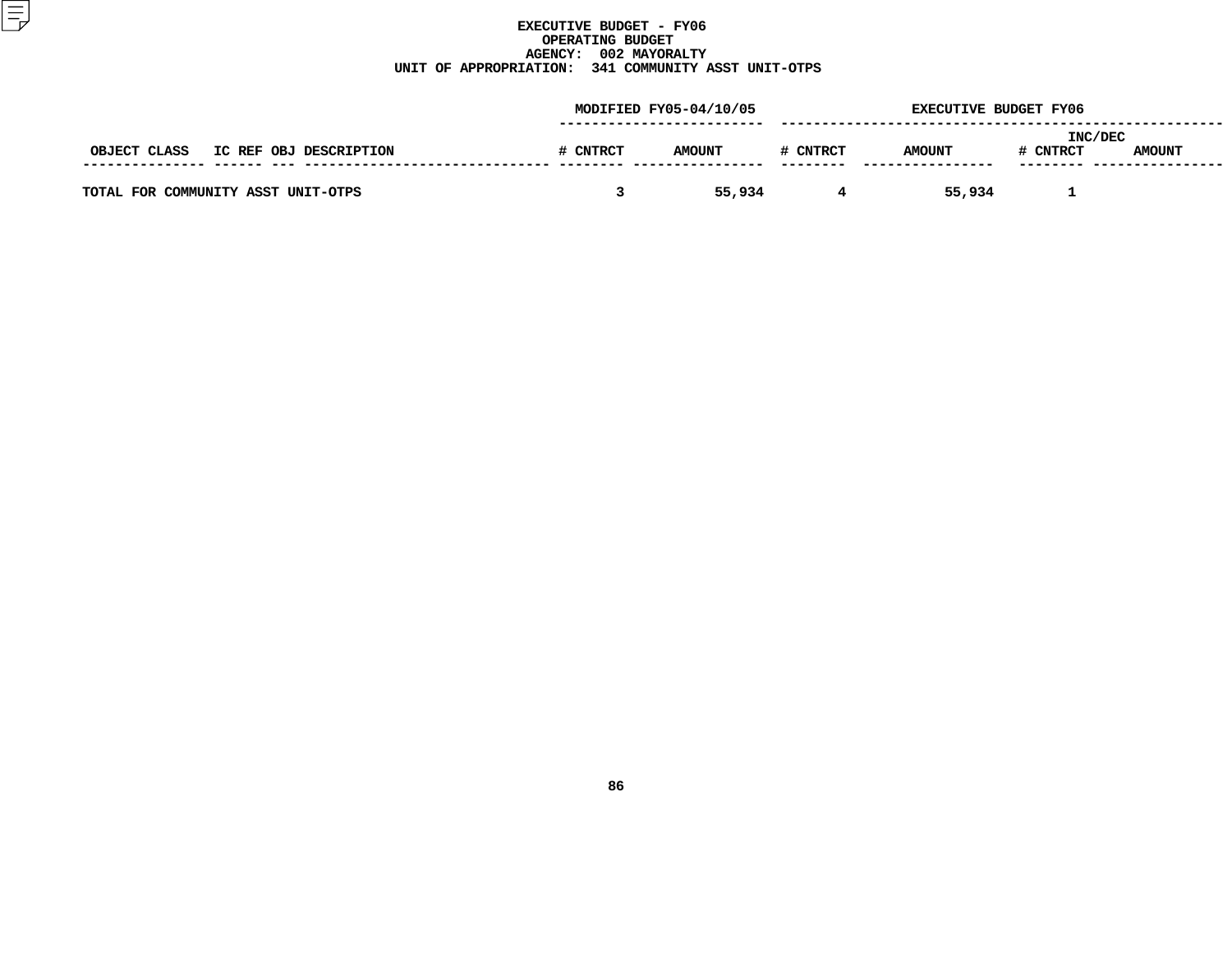|                                                                                                                              | AGENCY: 002 MAYORALTY                               |                         |                              |               |
|------------------------------------------------------------------------------------------------------------------------------|-----------------------------------------------------|-------------------------|------------------------------|---------------|
|                                                                                                                              | UNIT OF APPROPRIATION: 341 COMMUNITY ASST UNIT-OTPS |                         |                              |               |
|                                                                                                                              | <b>CURRENT MODIFIED</b>                             | <b>EXECUTIVE BUDGET</b> |                              |               |
| COMMUNITY ASST UNIT-OTPS                                                                                                     | INTRACITY \$   BUDGET AMOUNT                        |                         | INTRACITY \$   BUDGET AMOUNT | $INC/DEC$ (-) |
| TOTALS FOR OPERATING BUDGET                                                                                                  | 55,934                                              |                         | 55,934                       |               |
| FINANCIAL PLAN SAVINGS                                                                                                       |                                                     |                         |                              |               |
| <b>APPROPRIATION</b>                                                                                                         | 55,934                                              |                         | 55,934                       |               |
| FUNDING SUMMARY<br>------------                                                                                              | <b>CURRENT MODIFIED</b>                             | <b>EXECUTIVE BUDGET</b> | $INC/DEC$ (-)                |               |
| CITY<br>OTHER CATEGORICAL<br>CAPITAL FUNDS - I.F.A.<br><b>STATE</b><br>FEDERAL - C.D.<br>FEDERAL - OTHER<br>INTRA-CITY SALES | 55,934                                              |                         | 55,934                       |               |
| <b>TOTAL</b>                                                                                                                 | 55,934                                              |                         | 55,934                       |               |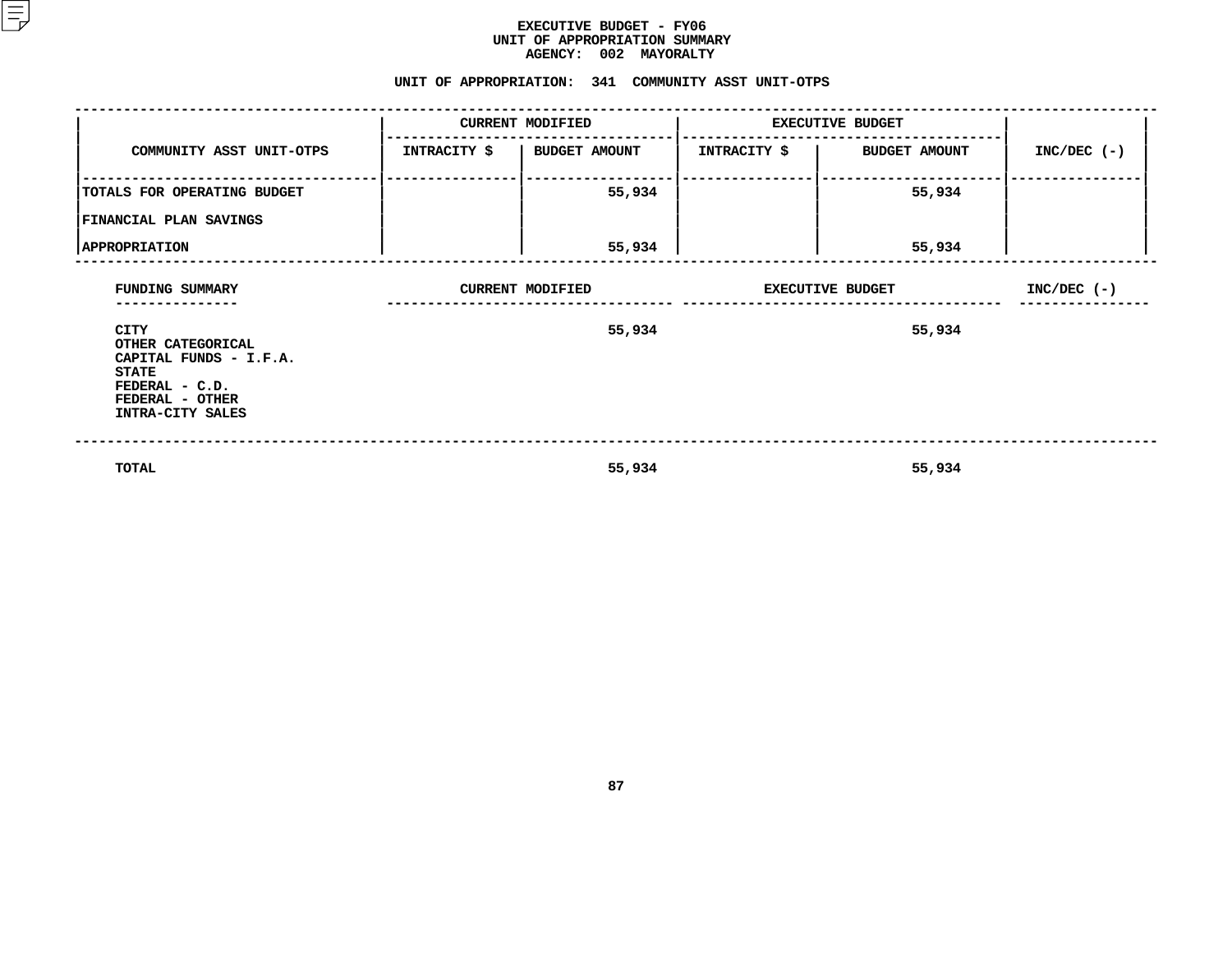# **EXECUTIVE BUDGET - FY06 OPERATING**G BUDGET<br>02 MAYOR<br>0 COMMIS **AGENCY: <sup>002</sup> MAYORALTY UNIT OF APPROPRIATION: <sup>350</sup> COMMISSION ON WOMEN'S ISSUES-PS**

|                                                            |                | MODIFIED FY05-04/10/05 | <b>EXECUTIVE BUDGET FY06</b> |               |         |               |
|------------------------------------------------------------|----------------|------------------------|------------------------------|---------------|---------|---------------|
|                                                            |                |                        |                              |               | INC/DEC |               |
| OBJECT CLASS<br>IC REF OBJ DESCRIPTION                     | # POS          | <b>AMOUNT</b>          | # POS                        | <b>AMOUNT</b> | # POS   | <b>AMOUNT</b> |
| RESPONSIBILITY CENTER: 0007 D/M FOR PLANNING/COMMUNITY REL |                |                        |                              |               |         |               |
| 3510 COMM STATUS WOMEN<br><b>BUDGET CODE:</b>              |                |                        |                              |               |         |               |
| 001 FULL YEAR POSITIONS<br>01 F/T SALARIED                 | 2              | 133,888                | 2                            | 110,000       |         | 23,888-       |
| SUBTOTAL FOR F/T SALARIED                                  |                | 133,888                | $\overline{a}$               | 110,000       |         | 23,888-       |
| SUBTOTAL FOR BUDGET CODE 3510                              | $\overline{2}$ | 133,888                | $\mathbf{2}$                 | 110,000       |         | 23,888-       |
| TOTAL FOR D/M FOR PLANNING/COMMUNITY REL                   | $\mathbf{2}$   | 133,888                | $\mathbf{2}$                 | 110,000       |         | 23,888-       |
| TOTAL FOR COMMISSION ON WOMEN'S ISSUES-P                   | $\overline{2}$ | 133,888                | $\mathbf{2}$                 | 110,000       |         | 23,888-       |
|                                                            |                |                        |                              |               |         |               |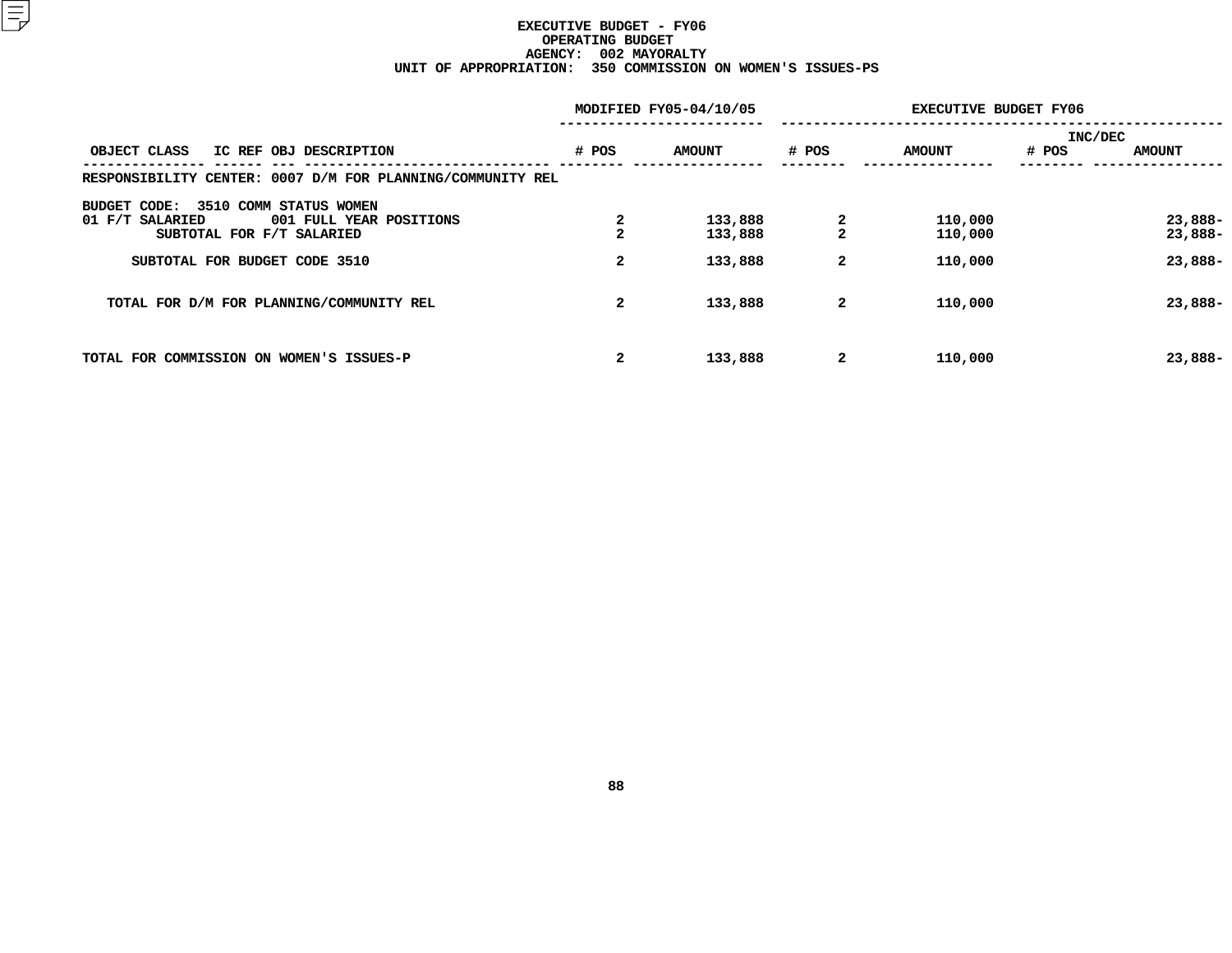|                                                                                                                              |                | <b>AGENCY:</b><br>002 MAYORALTY                            |                         |                      |               |
|------------------------------------------------------------------------------------------------------------------------------|----------------|------------------------------------------------------------|-------------------------|----------------------|---------------|
|                                                                                                                              |                | UNIT OF APPROPRIATION: 350 COMMISSION ON WOMEN'S ISSUES-PS |                         |                      |               |
|                                                                                                                              |                | <b>CURRENT MODIFIED</b>                                    | <b>EXECUTIVE BUDGET</b> |                      |               |
| COMMISSION ON WOMEN'S ISSUES-PS                                                                                              | NUM POS        | BUDGET AMOUNT                                              | NUM POS                 | <b>BUDGET AMOUNT</b> | $INC/DEC$ (-) |
| TOTALS FOR OPERATING BUDGET                                                                                                  | $\overline{a}$ | 133,888                                                    | 2                       | 110,000              | 23,888-       |
| FINANCIAL PLAN SAVINGS                                                                                                       |                |                                                            |                         |                      |               |
| <b>APPROPRIATION</b>                                                                                                         | 2              | 133,888                                                    | 2                       | 110,000              | 23,888-       |
| FUNDING SUMMARY<br>------------                                                                                              |                | <b>CURRENT MODIFIED</b>                                    | <b>EXECUTIVE BUDGET</b> | $INC/DEC$ (-)        |               |
| CITY<br>OTHER CATEGORICAL<br>CAPITAL FUNDS - I.F.A.<br><b>STATE</b><br>FEDERAL - C.D.<br>FEDERAL - OTHER<br>INTRA-CITY SALES |                | 133,888                                                    |                         | 110,000              | 23,888-       |
| <b>TOTAL</b>                                                                                                                 |                | 133,888                                                    |                         | 110,000              | 23,888-       |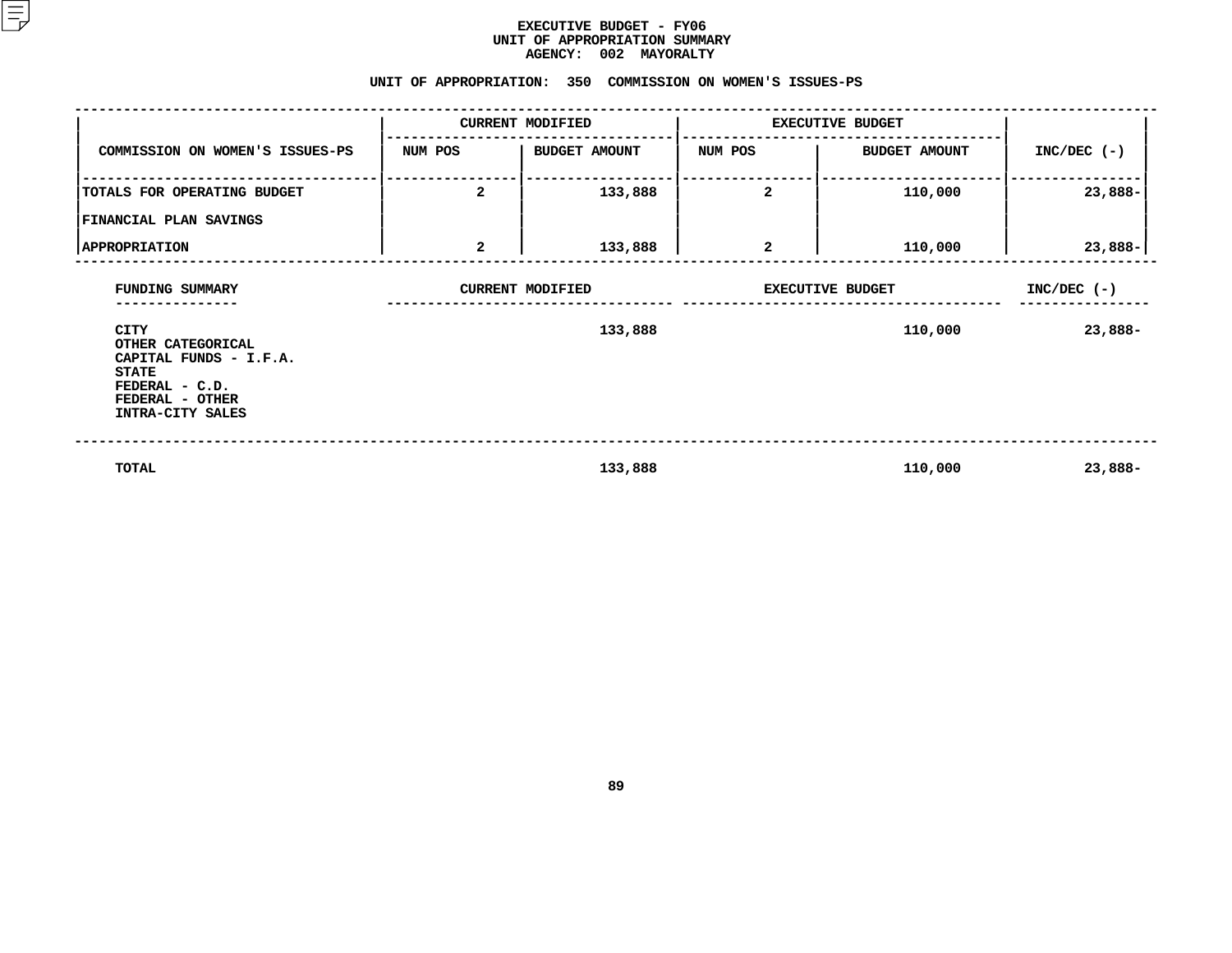#### **EXECUTIVE BUDGET - FY06 POSITIONN SCHEDULE<br>02 MAYORA<br>COMMISSIO AGENCY: <sup>002</sup> MAYORALTY UNIT**

| UNIT OF APPROPRIATION:<br>350 COMMISSION ON WOMEN'S ISSUES-PS |                   |                                                                                                                                                |                             |                            |     |                                              |                |                             |       |                        |
|---------------------------------------------------------------|-------------------|------------------------------------------------------------------------------------------------------------------------------------------------|-----------------------------|----------------------------|-----|----------------------------------------------|----------------|-----------------------------|-------|------------------------|
|                                                               |                   |                                                                                                                                                |                             |                            |     | MODIFIED FY05-04/10/05 EXECUTIVE BUDGET FY06 |                |                             |       |                        |
|                                                               | LINE              | <b>DESCRIPTION</b>                                                                                                                             | TITLE<br>PAY<br>BANK/# CODE | <b>MIN-MAX RATE # POS*</b> |     | <b>ANNUAL RATE</b>                           |                | # POS* ANNUAL RATE          | # POS | INC/DEC<br>ANNUAL RATE |
|                                                               | 1100<br>1625      | OBJECT: 001 FULL YEAR POSITIONS<br>ADMINISTRATIVE COMMUNITY D 002 10022 44,492-144,150<br>MAYORAL PROGRAM COORDINAT D 002 06423 19,671- 40,294 | SUBTOTAL FOR OBJECT 001     |                            |     | 70,000<br>40,000<br>110,000                  |                | 70,000<br>40,000<br>110,000 |       |                        |
|                                                               |                   | POSITION SCHEDULE FOR U/A 350<br>PLANNED INCREASES/(DECREASES)                                                                                 |                             |                            | ا 2 | 110,000                                      | $\mathbf{2}$   | 110,000                     |       |                        |
|                                                               | TOTAL FOR U/A 350 |                                                                                                                                                |                             |                            | 2   | 110,000                                      | 2 <sub>1</sub> | 110,000                     |       |                        |
|                                                               |                   |                                                                                                                                                |                             |                            |     |                                              |                |                             |       |                        |

**\*NOTE: FULL TIME ACTIVE POSITIONS AS OF 02/25/05**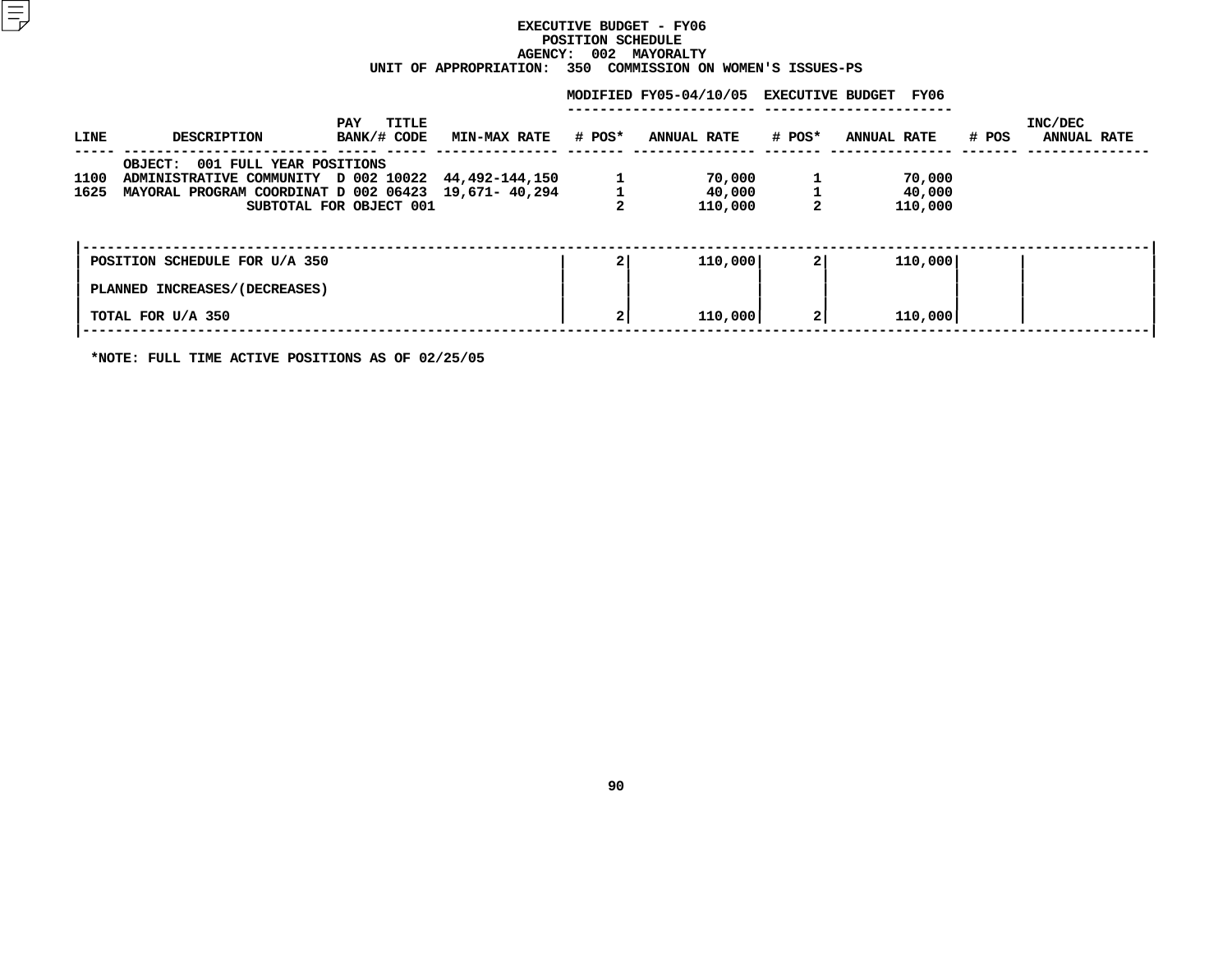## **EXECUTIVE BUDGET - FY06 OPERATING**G BUDGET<br>02 MAYOR<br>1 COMMIS **AGENCY: <sup>002</sup> MAYORALTY UNIT OF APPROPRIATION: <sup>351</sup> COMMISSION ON WOMEN'S ISSUES-OTPS**

|                                          |                                                            | MODIFIED FY05-04/10/05 | <b>EXECUTIVE BUDGET FY06</b> |               |                     |               |
|------------------------------------------|------------------------------------------------------------|------------------------|------------------------------|---------------|---------------------|---------------|
|                                          | OBJECT CLASS IC REF OBJ DESCRIPTION                        | # CNTRCT AMOUNT        | # CNTRCT                     | <b>AMOUNT</b> | INC/DEC<br># CNTRCT | <b>AMOUNT</b> |
|                                          | RESPONSIBILITY CENTER: 0007 D/M FOR PLANNING/COMMUNITY REL |                        |                              |               |                     |               |
| BUDGET CODE: 3514 COMM STATUS WOMEN      |                                                            |                        |                              |               |                     |               |
|                                          | 10 SUPPLYS&MATL 100 SUPPLIES + MATERIALS - GENERAL         | 101                    |                              | ı             |                     | $100 -$       |
|                                          | <b>117 POSTAGE</b>                                         | -76                    |                              | 76            |                     |               |
|                                          | SUBTOTAL FOR SUPPLYS&MATL                                  | 177                    |                              | 77            |                     | $100 -$       |
| 30 PROPTY&EQUIP 337 BOOKS-OTHER          |                                                            | 100                    |                              | 100           |                     |               |
|                                          | SUBTOTAL FOR PROPTY&EQUIP                                  | 100                    |                              | 100           |                     |               |
| <b>40 OTHR SER&amp;CHR</b>               | 400 CONTRACTUAL SERVICES-GENERAL                           | 494                    |                              | 594           |                     | 100           |
|                                          | 402 TELEPHONE & OTHER COMMUNICATNS                         | 100                    |                              | 100           |                     |               |
|                                          | 403 OFFICE SERVICES                                        | 276                    |                              | 276           |                     |               |
|                                          | 412 RENTALS OF MISC.EOUIP                                  | 2,760                  |                              | 2,860         |                     | 100           |
|                                          | 451 NON OVERNIGHT TRVL EXP-GENERAL                         | 400                    |                              | 300           |                     | $100 -$       |
|                                          | 452 NON OVERNIGHT TRVL EXP-SPECIAL                         | 300                    |                              | 500           |                     | 200           |
|                                          | 453 OVERNIGHT TRVL EXP-GENERAL                             | - 394                  |                              | 194           |                     | $200 -$       |
|                                          | SUBTOTAL FOR OTHR SER&CHR                                  | 4,724                  |                              | 4,824         |                     | 100           |
| SUBTOTAL FOR BUDGET CODE 3514            |                                                            | 5,001                  |                              | 5,001         |                     |               |
|                                          | TOTAL FOR D/M FOR PLANNING/COMMUNITY REL                   | 5,001                  |                              | 5,001         |                     |               |
| TOTAL FOR COMMISSION ON WOMEN'S ISSUES-O |                                                            | 5,001                  |                              | 5,001         |                     |               |
|                                          |                                                            |                        |                              |               |                     |               |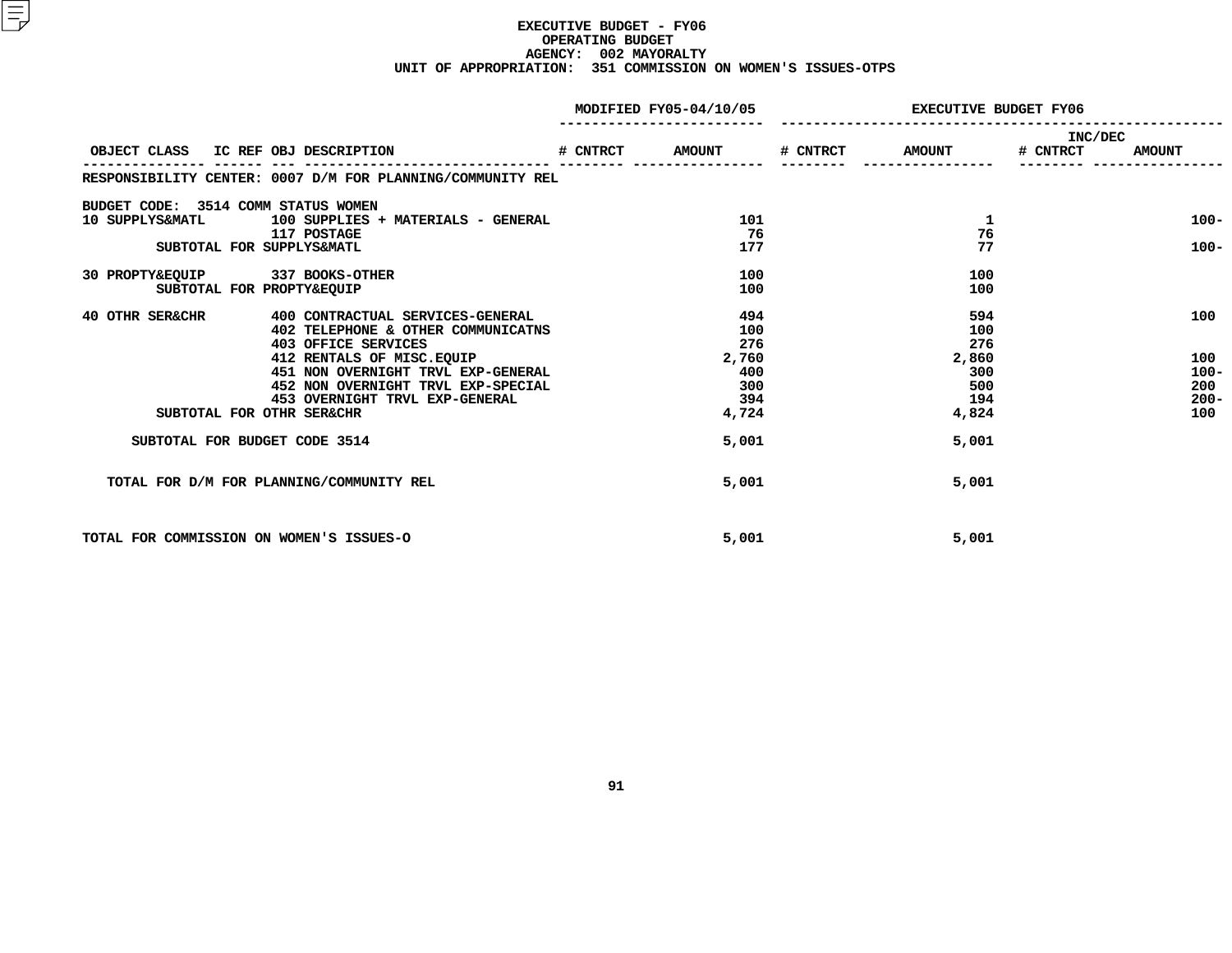#### **EXECUTIVE BUDGET - FY06 UNIT OF APPROPRIATION SUMMARY AGENCY:**

| AGENCY: 002 MAYORALTY                                                                                                        |  |                              |                         |                            |               |  |  |  |  |  |
|------------------------------------------------------------------------------------------------------------------------------|--|------------------------------|-------------------------|----------------------------|---------------|--|--|--|--|--|
| UNIT OF APPROPRIATION: 351 COMMISSION ON WOMEN'S ISSUES-OTPS                                                                 |  |                              |                         |                            |               |  |  |  |  |  |
|                                                                                                                              |  | <b>CURRENT MODIFIED</b>      |                         | <b>EXECUTIVE BUDGET</b>    |               |  |  |  |  |  |
| COMMISSION ON WOMEN'S ISSUES-OTPS                                                                                            |  | INTRACITY \$   BUDGET AMOUNT |                         | INTRACITY \$ BUDGET AMOUNT | $INC/DEC$ (-) |  |  |  |  |  |
| TOTALS FOR OPERATING BUDGET                                                                                                  |  | 5,001                        |                         | 5,001                      |               |  |  |  |  |  |
| FINANCIAL PLAN SAVINGS                                                                                                       |  |                              |                         |                            |               |  |  |  |  |  |
| <b>APPROPRIATION</b>                                                                                                         |  | 5,001                        |                         | 5,001                      |               |  |  |  |  |  |
| FUNDING SUMMARY<br>------------                                                                                              |  | <b>CURRENT MODIFIED</b>      | <b>EXECUTIVE BUDGET</b> | $INC/DEC$ (-)              |               |  |  |  |  |  |
| CITY<br>OTHER CATEGORICAL<br>CAPITAL FUNDS - I.F.A.<br><b>STATE</b><br>FEDERAL - C.D.<br>FEDERAL - OTHER<br>INTRA-CITY SALES |  | 5,001                        |                         | 5,001                      |               |  |  |  |  |  |
| TOTAL                                                                                                                        |  | 5,001                        |                         | 5,001                      |               |  |  |  |  |  |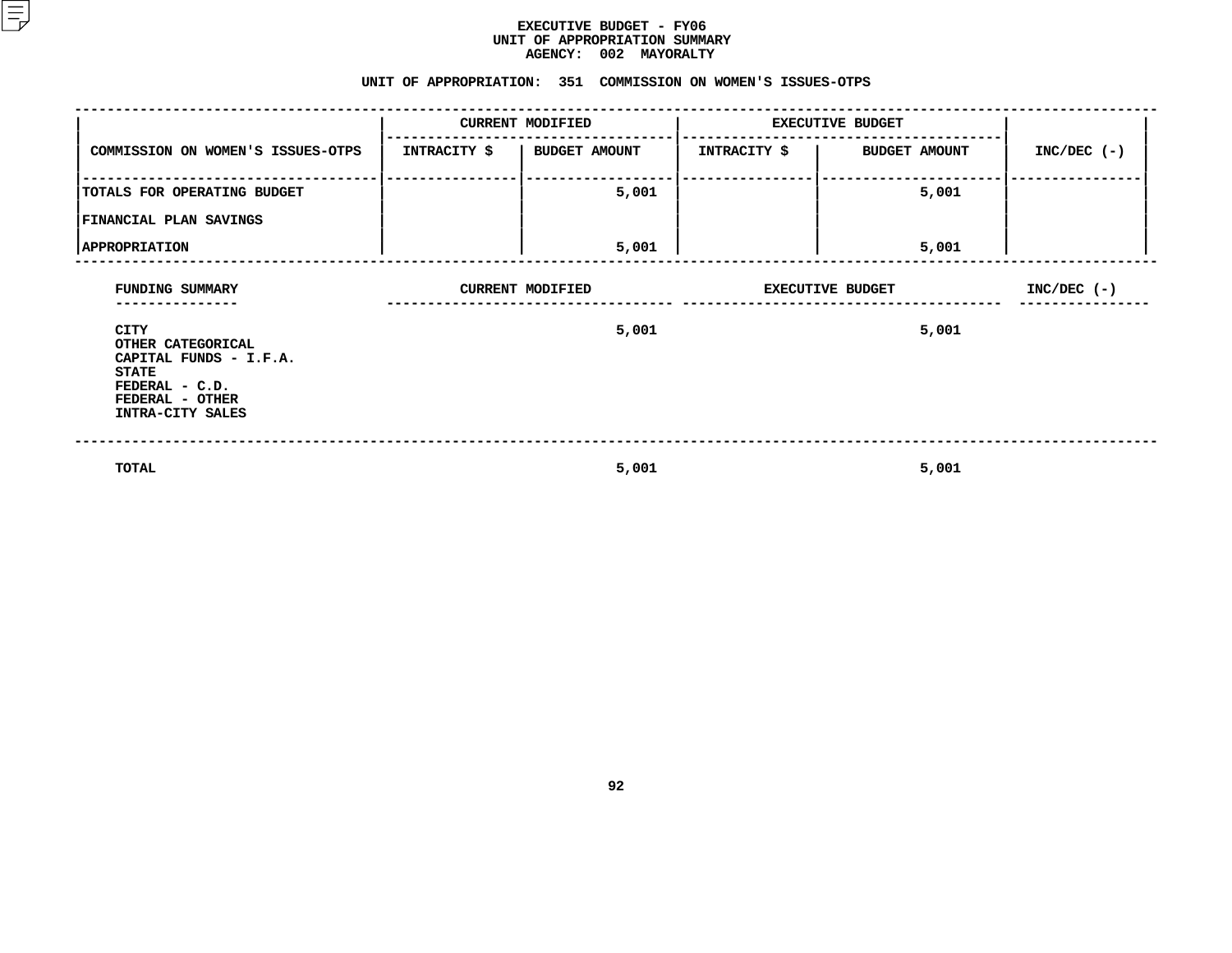## **EXECUTIVE BUDGET - FY06 OPERATING**G BUDGET<br>02 MAYOR<br>0 OFFICE **AGENCY: <sup>002</sup> MAYORALTY UNIT OF APPROPRIATION: <sup>380</sup> OFFICE OF OPERATIONS-PS**

|                                                                                                                                                   |                   | MODIFIED FY05-04/10/05             | <b>EXECUTIVE BUDGET FY06</b> |                                    |                  |                               |  |
|---------------------------------------------------------------------------------------------------------------------------------------------------|-------------------|------------------------------------|------------------------------|------------------------------------|------------------|-------------------------------|--|
| OBJECT CLASS<br>IC REF OBJ DESCRIPTION                                                                                                            | # POS             | <b>AMOUNT</b>                      | # POS                        | <b>AMOUNT</b>                      | INC/DEC<br># POS | <b>AMOUNT</b>                 |  |
| RESPONSIBILITY CENTER:                                                                                                                            |                   |                                    |                              |                                    |                  |                               |  |
| BUDGET CODE: 3812 IFA-OPERATIONS<br>001 FULL YEAR POSITIONS<br>01 F/T SALARIED<br>SUBTOTAL FOR F/T SALARIED                                       | 3<br>$\mathbf{3}$ | 194,426<br>194,426                 | 3<br>3                       | 194,426<br>194,426                 |                  |                               |  |
| SUBTOTAL FOR BUDGET CODE 3812                                                                                                                     | $\overline{3}$    | 194,426                            | 3                            | 194,426                            |                  |                               |  |
| <b>TOTAL FOR</b>                                                                                                                                  | 3                 | 194,426                            | 3                            | 194,426                            |                  |                               |  |
| RESPONSIBILITY CENTER: 0028 D/M FOR OPERATIONS                                                                                                    |                   |                                    |                              |                                    |                  |                               |  |
| BUDGET CODE: 3810 OFF OF OPERATIONS<br>01 F/T SALARIED<br>001 FULL YEAR POSITIONS<br>SUBTOTAL FOR F/T SALARIED                                    | 61<br>61          | 2,969,328<br>2,969,328             | 53<br>53                     | 2,595,763<br>2,595,763             | $8-$<br>$8 -$    | 373,565-<br>$373,565-$        |  |
| 04 ADD GRS PAY<br>042 LONGEVITY DIFFERENTIAL<br>046 TERMINAL LEAVE<br>047 OVERTIME<br>SUBTOTAL FOR ADD GRS PAY                                    |                   | 1,347<br>3,525<br>16,863<br>21,735 |                              | 1,347<br>3,525<br>16,863<br>21,735 |                  |                               |  |
| SUBTOTAL FOR BUDGET CODE 3810                                                                                                                     | 61                | 2,991,063                          | 53                           | 2,617,498                          | $8-$             | 373,565-                      |  |
| BUDGET CODE: 3850 Operation Scorecard<br>01 F/T SALARIED<br>001 FULL YEAR POSITIONS<br>SUBTOTAL FOR F/T SALARIED<br>SUBTOTAL FOR BUDGET CODE 3850 |                   |                                    | 8<br>8<br>8                  | 278,000<br>278,000<br>278,000      | 8<br>8<br>8      | 278,000<br>278,000<br>278,000 |  |
|                                                                                                                                                   |                   |                                    |                              |                                    |                  |                               |  |
| BUDGET CODE: 3860 CENTRAL INSURANCE PROG<br>001 FULL YEAR POSITIONS<br>01 F/T SALARIED<br>SUBTOTAL FOR F/T SALARIED                               | 21<br>21          | 885,432<br>885,432                 | 21<br>21                     | 875,432<br>875,432                 |                  | $10,000 -$<br>$10,000 -$      |  |
| SUBTOTAL FOR BUDGET CODE 3860                                                                                                                     | 21                | 885,432                            | 21                           | 875,432                            |                  | $10,000 -$                    |  |
|                                                                                                                                                   |                   |                                    |                              |                                    |                  |                               |  |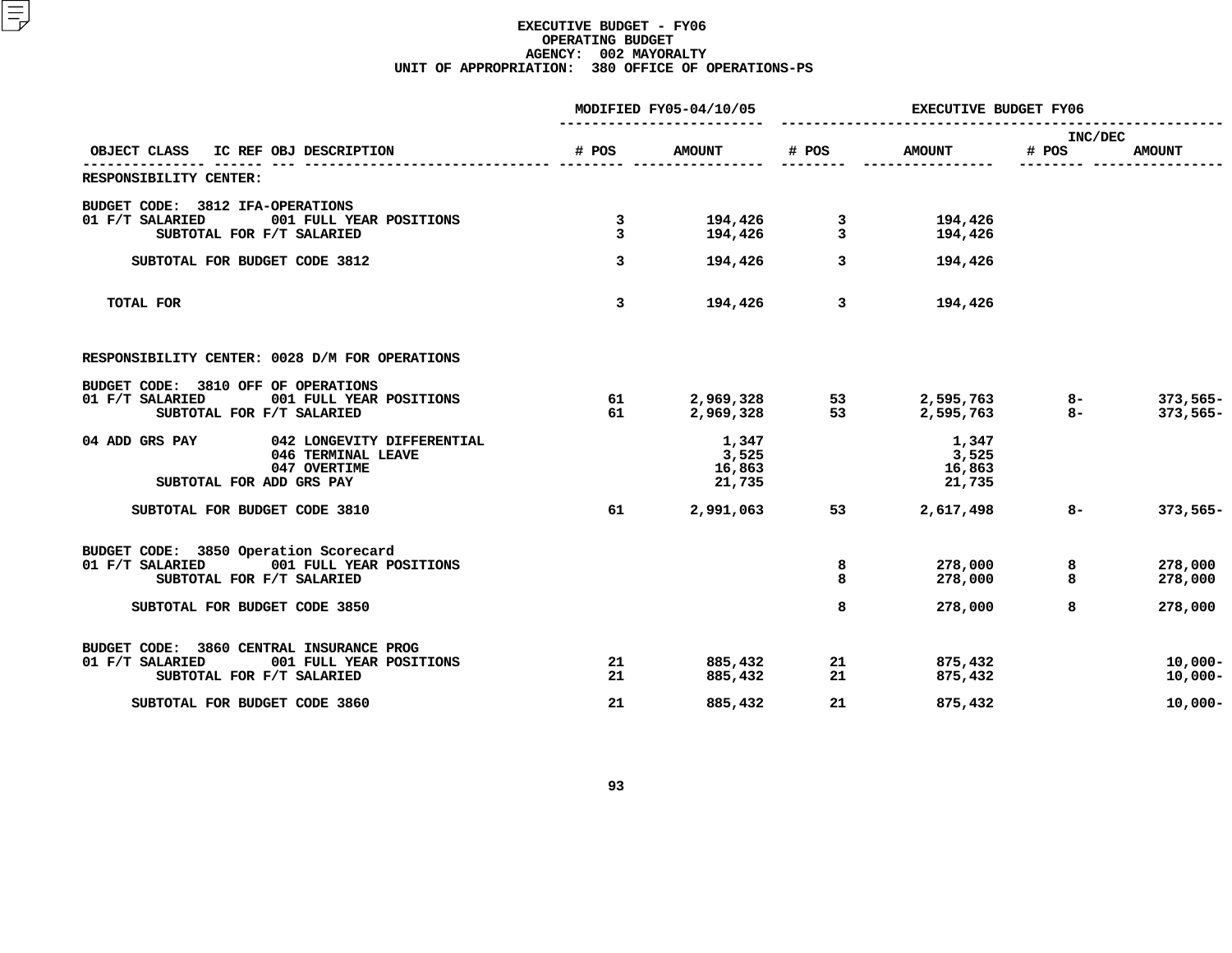## **EXECUTIVE BUDGET - FY06 OPERATING**G BUDGET<br>02 MAYOR<br>0 OFFICE **AGENCY: <sup>002</sup> MAYORALTY UNIT OF APPROPRIATION: <sup>380</sup> OFFICE OF OPERATIONS-PS**

|                                        |       | MODIFIED FY05-04/10/05 |       | <b>EXECUTIVE BUDGET FY06</b> |                  |               |
|----------------------------------------|-------|------------------------|-------|------------------------------|------------------|---------------|
| OBJECT CLASS<br>IC REF OBJ DESCRIPTION | # POS | <b>AMOUNT</b>          | # POS | <b>AMOUNT</b>                | INC/DEC<br># POS | <b>AMOUNT</b> |
| TOTAL FOR D/M FOR OPERATIONS           | 82    | 3,876,495              | 82    | 3,770,930                    |                  | $105,565-$    |
| TOTAL FOR OFFICE OF OPERATIONS-PS      | 85    | 4,070,921              | 85    | 3,965,356                    |                  | $105,565-$    |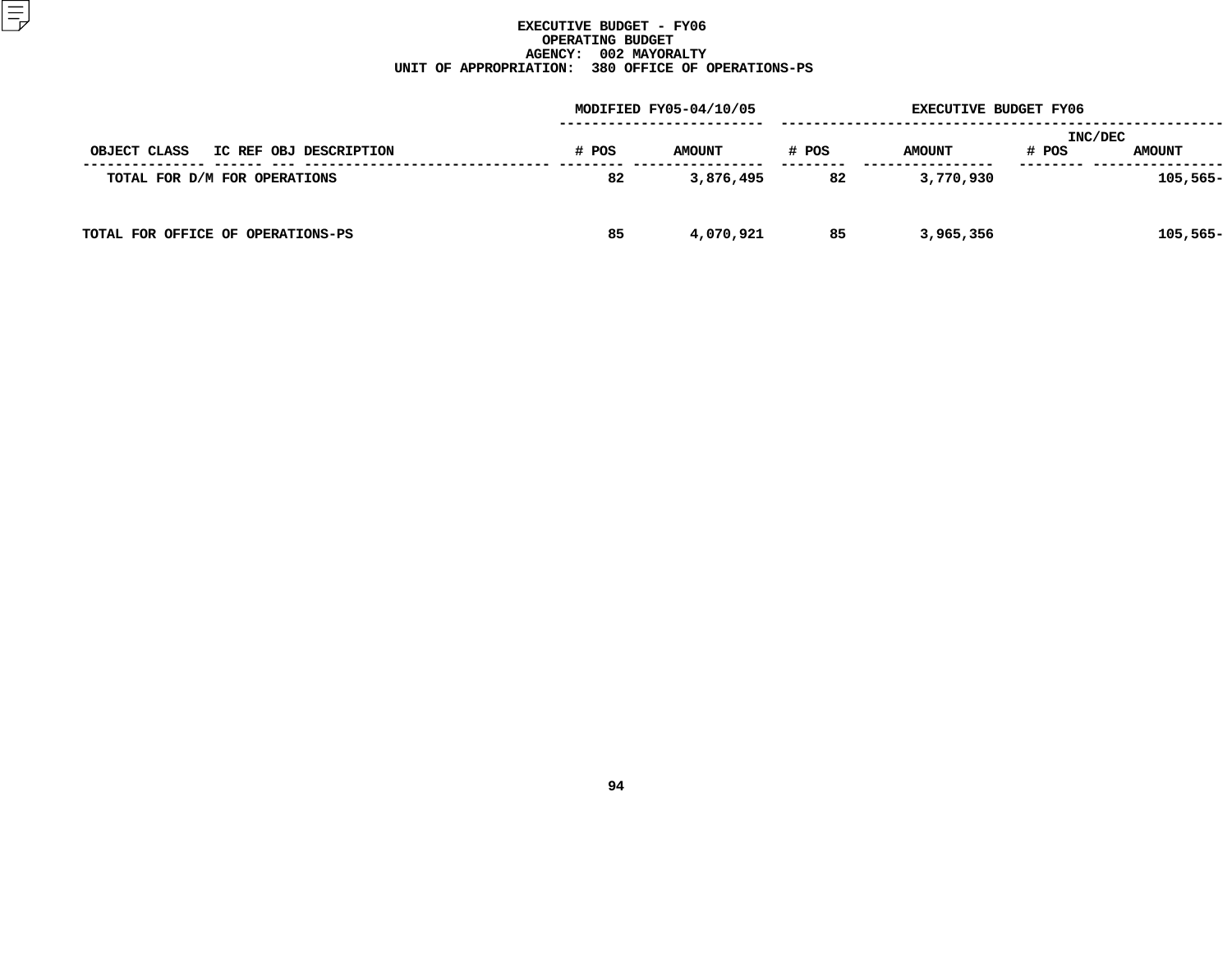#### **EXECUTIVE BUDGET - FY06** UNIT OF APPROPRIATION SUMMARY **OF APPROPRIATION SUMMARY AGENCY:**

| <b>AGENCY:</b><br>002 MAYORALTY        |                         |                                                    |                         |                         |               |  |  |  |  |  |
|----------------------------------------|-------------------------|----------------------------------------------------|-------------------------|-------------------------|---------------|--|--|--|--|--|
|                                        |                         | UNIT OF APPROPRIATION: 380 OFFICE OF OPERATIONS-PS |                         |                         |               |  |  |  |  |  |
|                                        |                         | <b>CURRENT MODIFIED</b>                            | <b>EXECUTIVE BUDGET</b> |                         |               |  |  |  |  |  |
| OFFICE OF OPERATIONS-PS                | NUM POS                 | <b>BUDGET AMOUNT</b>                               |                         | <b>BUDGET AMOUNT</b>    | $INC/DEC$ (-) |  |  |  |  |  |
| TOTALS FOR OPERATING BUDGET            | 85                      | 4,070,921                                          | 85                      | 3,965,356               | $105,565-$    |  |  |  |  |  |
| FINANCIAL PLAN SAVINGS                 |                         |                                                    |                         |                         |               |  |  |  |  |  |
| <b>APPROPRIATION</b>                   | 85                      | 4,070,921                                          | 85                      | 3,965,356               | 105,565-      |  |  |  |  |  |
| FUNDING SUMMARY                        | <b>CURRENT MODIFIED</b> |                                                    |                         | <b>EXECUTIVE BUDGET</b> |               |  |  |  |  |  |
| CITY<br>OTHER CATEGORICAL              |                         | 2,991,063                                          |                         | 2,617,498               | $373,565-$    |  |  |  |  |  |
| CAPITAL FUNDS - I.F.A.<br><b>STATE</b> |                         | 194,426                                            |                         |                         |               |  |  |  |  |  |
| FEDERAL - C.D.<br>FEDERAL - OTHER      |                         |                                                    |                         | 278,000                 | 278,000       |  |  |  |  |  |
| INTRA-CITY SALES                       |                         | 885,432                                            |                         | 875,432                 | $10,000-$     |  |  |  |  |  |
| TOTAL                                  |                         | 4,070,921                                          |                         | 3,965,356               | $105,565-$    |  |  |  |  |  |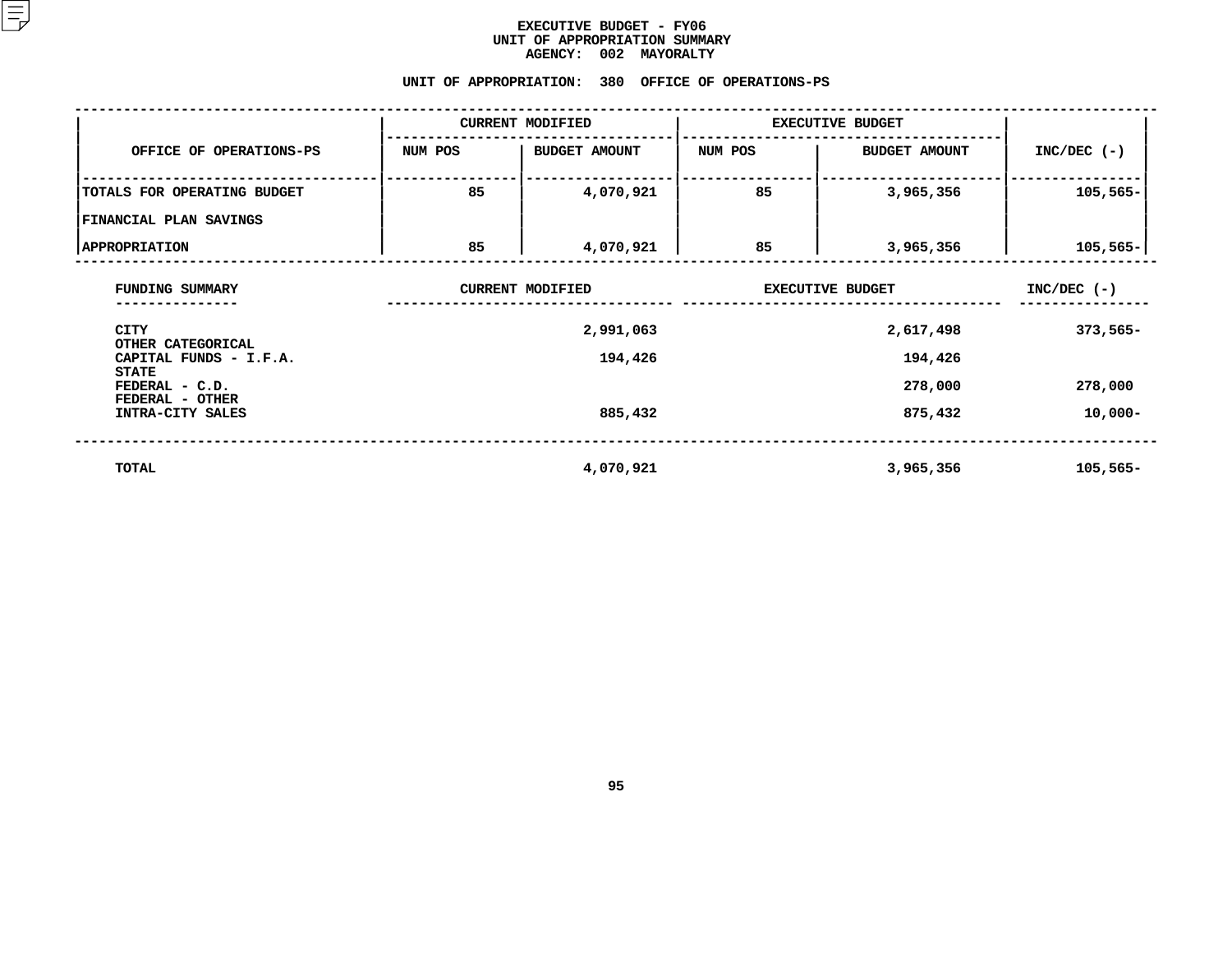## **EXECUTIVE BUDGET - FY06 POSITIONN SCHEDULE<br>02 MAYORA<br>380 OFFIC AGENCY: <sup>002</sup> MAYORALTY UNIT OF APPROPRIATION: <sup>380</sup> OFFICE OF OPERATIONS-PS**

|             |                                                      |             |                      |                            |                    | MODIFIED FY05-04/10/05 EXECUTIVE BUDGET FY06 |                                            |                    |       |                               |
|-------------|------------------------------------------------------|-------------|----------------------|----------------------------|--------------------|----------------------------------------------|--------------------------------------------|--------------------|-------|-------------------------------|
| <b>LINE</b> | <b>DESCRIPTION</b>                                   | PAY         | TITLE<br>BANK/# CODE | <b>MIN-MAX RATE # POS*</b> |                    | <b>ANNUAL RATE</b>                           | # POS*                                     | <b>ANNUAL RATE</b> | # POS | INC/DEC<br><b>ANNUAL RATE</b> |
|             | OBJECT: 001 FULL YEAR POSITIONS                      |             |                      |                            |                    |                                              |                                            |                    |       |                               |
| 1100        | ASSISTANT TO THE MAYOR D 002 13209 44,492-171,038    |             |                      |                            | $\mathbf{1}$       | 171,038                                      |                                            | 171,038            |       |                               |
| 1269        | ADMINISTRATIVE STAFF ANAL D 002 10026 44,492-144,150 |             |                      |                            | 12                 | 1,302,164                                    | 12                                         | 1,302,164          |       |                               |
| 1270        | PROJECT PLANNER (MA)                                 |             | D 002 05481          | 40,800- 64,068             | 5                  | 213,350                                      |                                            | 213,350            |       |                               |
| 1271        | ASSISTANT PROJECT PLANNER D 002 06008                |             |                      | 28,366- 44,125             | $6\overline{6}$    | 221,882                                      | $\begin{array}{c} 6 \\ 2 \\ 1 \end{array}$ | 221,882            |       |                               |
| 1301        | AUDITOR (OFFICE OF THE MA D 002 06392                |             |                      | 62,049– 62,514             |                    | 124,563                                      |                                            | 124,563            |       |                               |
| 1502        | CLERICAL ASSOCIATE                                   |             | D 002 10251          | 20,095- 44,319             | $\frac{2}{1}$<br>5 | 31,595                                       |                                            | 31,595             |       |                               |
| 1506        | MAYORAL OFFICE ASSISTANT D 002 06405                 |             |                      | 22,356- 56,905             |                    | 146,433                                      | $\frac{1}{2}$                              | 146,433            |       |                               |
| 1861        | SECRETARY (OFFICE OF THE D 002 05384 30,600- 57,783  |             |                      |                            | $\frac{2}{1}$<br>2 | 82,624                                       |                                            | 82,624             |       |                               |
| 1873        | SR PROJECT PLANNER (MA) D 002 05482                  |             |                      | 54,876- 81,626             |                    | 54,876                                       | $\begin{array}{c} 1 \\ 2 \\ 5 \end{array}$ | 54,876             |       |                               |
| 1920        | SENIOR SERVICE INSPECTOR D 002 09709                 |             |                      | 33,282-39,964              |                    | 77,718                                       |                                            | 77,718             |       |                               |
| 1925        | SERVICE INSPECTOR (PROJEC D 002 09708                |             |                      | 29,519- 36,195             | 5                  | 168,600                                      |                                            | 168,600            |       |                               |
| 2526        | MAYORAL PROGRAM COORDINAT D 002 06423                |             |                      | 19,671– 40,294             | $\frac{4}{2}$      | 242,251                                      | $\begin{array}{c} 4 \\ 2 \\ 3 \end{array}$ | 242,251            |       |                               |
| 4000        | ADMINISTRATIVE STAFF ANAL D 002 10026 44,492-144,150 |             |                      |                            |                    | 178,423                                      |                                            | 178,423            |       |                               |
| 4005        | ASSOCIATE STAFF ANALYST                              | D 002 12627 |                      | 57,245- 74,118             | $\frac{3}{2}$      | 179,480                                      |                                            | 179,480            |       |                               |
| 4030        | CLERICAL ASSOCIATE                                   |             | D 002 10251          | 20,095- 44,319             |                    | 83,094                                       |                                            | 83,094             |       |                               |
| 4035        | PROJECT PLANNER (MA)                                 |             |                      | D 002 05481 40,800- 64,068 | $\mathbf{1}$       | 49,178                                       |                                            | 49,178             |       |                               |
| 5002        | MAYORAL OFFICE ASSISTANT D 002 06405 22,356- 56,905  |             |                      |                            |                    | 152,101                                      |                                            | 152,101            |       |                               |
| 5003        | MAYORAL PROGRAM COORDINAT D 002 06423                |             |                      | 19,671– 40,294             | $\mathbf{1}$       | 62,565                                       | $\mathbf 1$                                | 62,565             |       |                               |
| 5005        | OFFICE AIDE (TYPING)                                 |             |                      | D 002 1010A 18,942- 27,342 | $\overline{a}$     | 84,711                                       | $\overline{a}$                             | 84,711             |       |                               |
|             | SUBTOTAL FOR OBJECT 001                              |             |                      |                            | 61                 | 3,626,646                                    | 61                                         | 3,626,646          |       |                               |
|             |                                                      |             |                      |                            |                    |                                              |                                            |                    |       |                               |
|             |                                                      |             |                      |                            |                    |                                              |                                            |                    |       |                               |

| POSITION SCHEDULE FOR U/A 380 | 61 | 3,626,646 | 61   | 3,626,646 |  |
|-------------------------------|----|-----------|------|-----------|--|
| PLANNED INCREASES/(DECREASES) | 24 | 1,426,877 | 24 l | 1,426,877 |  |
| TOTAL FOR U/A 380             | 85 | 5,053,523 | 85 l | 5,053,523 |  |
| --------- -- -- -- -- -- --   |    |           |      |           |  |

**\*NOTE: FULL TIME ACTIVE POSITIONS AS OF 02/25/05**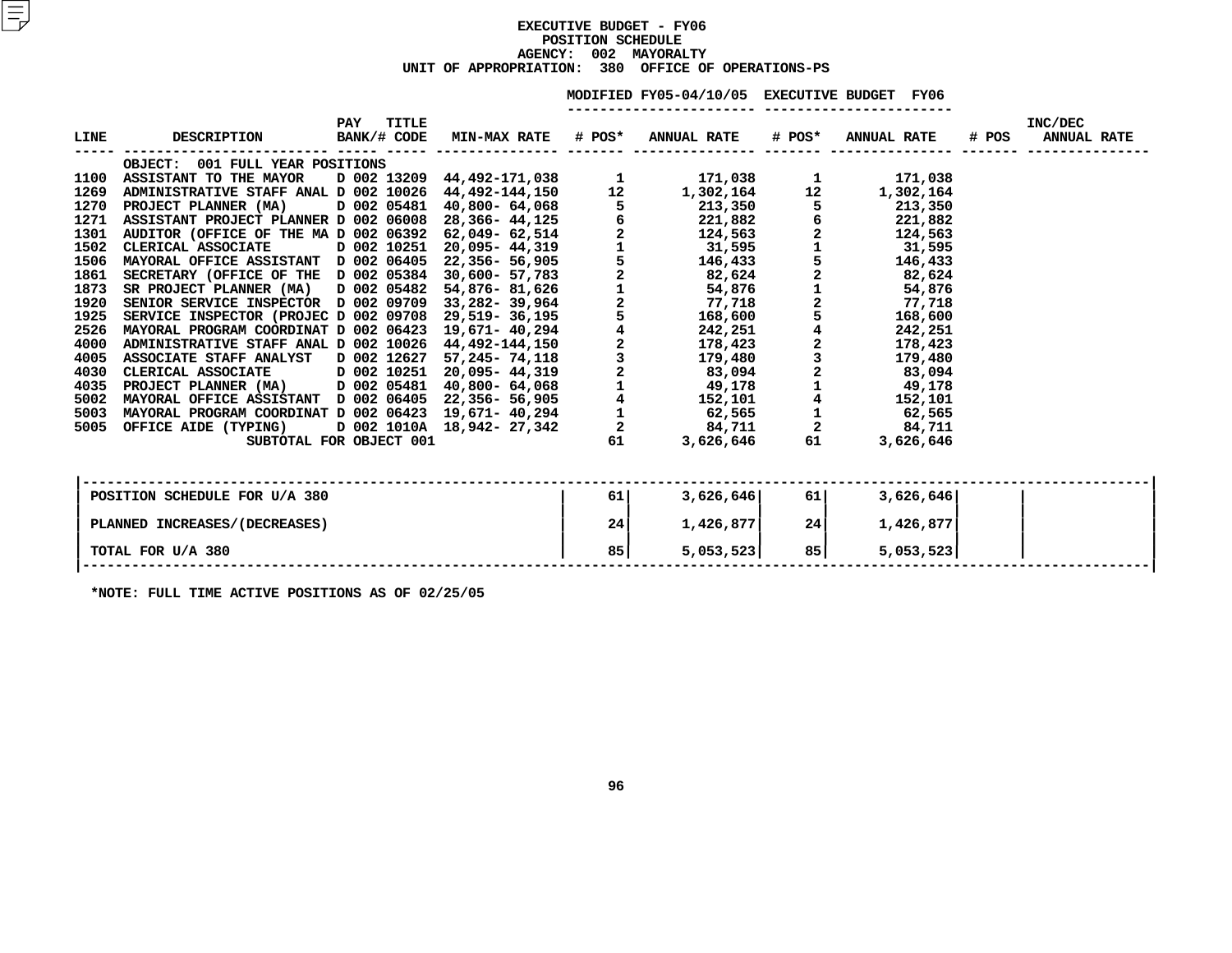## **EXECUTIVE BUDGET - FY06 OPERATING**G BUDGET<br>02 MAYOR<br>1 OFFICE **AGENCY: <sup>002</sup> MAYORALTY UNIT OF APPROPRIATION: <sup>381</sup> OFFICE OF OPERATIONS-OTPS**

|                                     | OBJECT CLASS IC REF OBJ DESCRIPTION                                                                                                                                                                                                                                                                                                                                                                 |             | MODIFIED FY05-04/10/05                       | <b>EXECUTIVE BUDGET FY06</b> |               |                     |               |
|-------------------------------------|-----------------------------------------------------------------------------------------------------------------------------------------------------------------------------------------------------------------------------------------------------------------------------------------------------------------------------------------------------------------------------------------------------|-------------|----------------------------------------------|------------------------------|---------------|---------------------|---------------|
|                                     |                                                                                                                                                                                                                                                                                                                                                                                                     | # CNTRCT    | <b>AMOUNT</b>                                | # CNTRCT                     | <b>AMOUNT</b> | INC/DEC<br># CNTRCT | <b>AMOUNT</b> |
|                                     | RESPONSIBILITY CENTER: 0028 D/M FOR OPERATIONS                                                                                                                                                                                                                                                                                                                                                      |             |                                              |                              |               |                     |               |
| BUDGET CODE: 3814 OFF OF OPERATIONS |                                                                                                                                                                                                                                                                                                                                                                                                     |             |                                              |                              |               |                     |               |
|                                     |                                                                                                                                                                                                                                                                                                                                                                                                     |             |                                              |                              | 15,016        |                     |               |
|                                     |                                                                                                                                                                                                                                                                                                                                                                                                     |             |                                              |                              | 5,229         |                     | 11,546-       |
|                                     |                                                                                                                                                                                                                                                                                                                                                                                                     |             |                                              |                              | 350           |                     |               |
|                                     |                                                                                                                                                                                                                                                                                                                                                                                                     |             |                                              |                              | 1,000         |                     | $1,850-$      |
|                                     |                                                                                                                                                                                                                                                                                                                                                                                                     |             |                                              |                              | 1,152         |                     |               |
|                                     |                                                                                                                                                                                                                                                                                                                                                                                                     |             |                                              |                              | 4,950         |                     | 2,000         |
|                                     | EUDE: 3814 OFF OF OPERAILS - GENERAL<br>10 SUPPLYS&MATL 856001 10X SUPPLIES + MATERIALS - GENERAL<br>10 IO SUPPLIES + MATERIALS - GENERAL<br>10 IO PRINTING SUPPLIES<br>110 FOOD & FORAGE SUPPLIES<br>117 POSTAGE<br>17 POSTAGE<br>19 DATA P                                                                                                                                                        |             |                                              |                              | 27,697        |                     | 11,396-       |
| 30 PROPTY&EQUIP                     | 300 EQUIPMENT GENERAL<br>302 TELECOMMUNICATIONS EQUIPMENT 204<br>314 OFFICE FURITURE                                                                                                                                                                                                                                                                                                                |             |                                              |                              | 733           |                     |               |
|                                     |                                                                                                                                                                                                                                                                                                                                                                                                     |             |                                              |                              |               |                     | $204-$        |
|                                     | 314 OFFICE FURITURE<br>314 OFFICE FURITURE<br>315 OFFICE EQUIPMENT<br>319 SECURITY EQUIPMENT<br>332 POOKS OFTER PROCESSING EQUIPT<br>337 POOKS-OTHER                                                                                                                                                                                                                                                |             | 1,150                                        |                              | 1,150         |                     |               |
|                                     |                                                                                                                                                                                                                                                                                                                                                                                                     |             |                                              |                              | 519           |                     |               |
|                                     |                                                                                                                                                                                                                                                                                                                                                                                                     |             |                                              |                              |               |                     | $900 -$       |
|                                     |                                                                                                                                                                                                                                                                                                                                                                                                     |             |                                              |                              | 4,499         |                     |               |
|                                     | 337 BOOKS-OTHER                                                                                                                                                                                                                                                                                                                                                                                     |             | 3,000                                        |                              | 1,000         |                     | $2,000-$      |
|                                     | SUBTOTAL FOR PROPTY&EQUIP                                                                                                                                                                                                                                                                                                                                                                           |             | 11,005                                       |                              | 7,901         |                     | $3,104-$      |
| 40 OTHR SER&CHR                     | 400 CONTRACTUAL SERVICES-GENERAL                                                                                                                                                                                                                                                                                                                                                                    |             | 1,616                                        |                              | 1,616         |                     |               |
|                                     |                                                                                                                                                                                                                                                                                                                                                                                                     |             |                                              |                              | 1,575         |                     |               |
|                                     | 400 CONTRACTUAL SERVICES-GENERAL<br>402 TELEPHONE & OTHER COMMUNICATNS<br>403 OFFICE SERVICES<br>403 OFFICE SERVICES<br>404 TRAVELING EXPENSES<br>407 MAINT & REP OF MOTOR VEH EQUIP<br>417 ADVERTISING<br>427 DATA PROCESSING SERVICES<br>432                                                                                                                                                      |             |                                              |                              | 7,300         |                     | 7,000         |
|                                     |                                                                                                                                                                                                                                                                                                                                                                                                     |             |                                              |                              | 195           |                     |               |
|                                     |                                                                                                                                                                                                                                                                                                                                                                                                     |             |                                              |                              | 299           |                     |               |
|                                     |                                                                                                                                                                                                                                                                                                                                                                                                     |             |                                              |                              | 34,100        |                     | 31,000        |
|                                     |                                                                                                                                                                                                                                                                                                                                                                                                     |             |                                              |                              | 9,500         |                     |               |
|                                     |                                                                                                                                                                                                                                                                                                                                                                                                     |             |                                              |                              | 100           |                     |               |
|                                     |                                                                                                                                                                                                                                                                                                                                                                                                     |             |                                              |                              |               |                     | $38,000 -$    |
|                                     |                                                                                                                                                                                                                                                                                                                                                                                                     |             |                                              |                              | 8,628         |                     |               |
|                                     | 452 NON OVERNIGHT TRVL EXP-SPECIAL 453 OVERNIGHT TRVL EXP-GENERAL 454 OVERNIGHT TRVL EXP-GENERAL 6,000<br>454 OVERNIGHT TRVL EXP-GENERAL 454 OVERNIGHT TRVL EXP-SPECIAL 454 OVERNIGHT TRVL EXP-SPECIAL 454 $\frac{500}{70.963}$                                                                                                                                                                     |             |                                              |                              | 1,150         |                     |               |
|                                     |                                                                                                                                                                                                                                                                                                                                                                                                     |             |                                              |                              | 6,000         |                     |               |
|                                     |                                                                                                                                                                                                                                                                                                                                                                                                     |             | $\begin{array}{c} 500 \\ 70,963 \end{array}$ |                              | 500           |                     |               |
|                                     | SUBTOTAL FOR OTHR SER&CHR                                                                                                                                                                                                                                                                                                                                                                           |             |                                              |                              | 70,963        |                     |               |
| 60 CNTRCTL SVCS                     | $\begin{array}{cccccc} 608 & \text{MANT} & \texttt{a} & \texttt{REP} & \texttt{GERAL} & & & & & 1 & & & 8,400 & & 1 & & 8,400 \\ 612 & \texttt{OFFICE} & \texttt{EQUIPMENT} & \texttt{MANTENANCE} & & & & & 2 & & 11,700 & & 2 & & 11,700 \\ 615 & \texttt{PRINTING} & \texttt{CONTRACS} & & & & & 1 & & 15,219 & & 1 & 15,219 \\ 622 & \texttt{TEMPORARY} & \texttt{SEIVICES} & & & & & 2 & & 7,9$ |             |                                              |                              |               |                     |               |
|                                     |                                                                                                                                                                                                                                                                                                                                                                                                     |             |                                              |                              |               |                     |               |
|                                     |                                                                                                                                                                                                                                                                                                                                                                                                     |             |                                              |                              |               |                     |               |
|                                     |                                                                                                                                                                                                                                                                                                                                                                                                     |             |                                              |                              |               |                     |               |
|                                     |                                                                                                                                                                                                                                                                                                                                                                                                     |             |                                              | 13,001<br>56,317             |               |                     |               |
|                                     | SUBTOTAL FOR CNTRCTL SVCS                                                                                                                                                                                                                                                                                                                                                                           | $7^{\circ}$ |                                              | $7^{\circ}$                  | 56,317        |                     |               |
|                                     |                                                                                                                                                                                                                                                                                                                                                                                                     |             |                                              |                              |               |                     |               |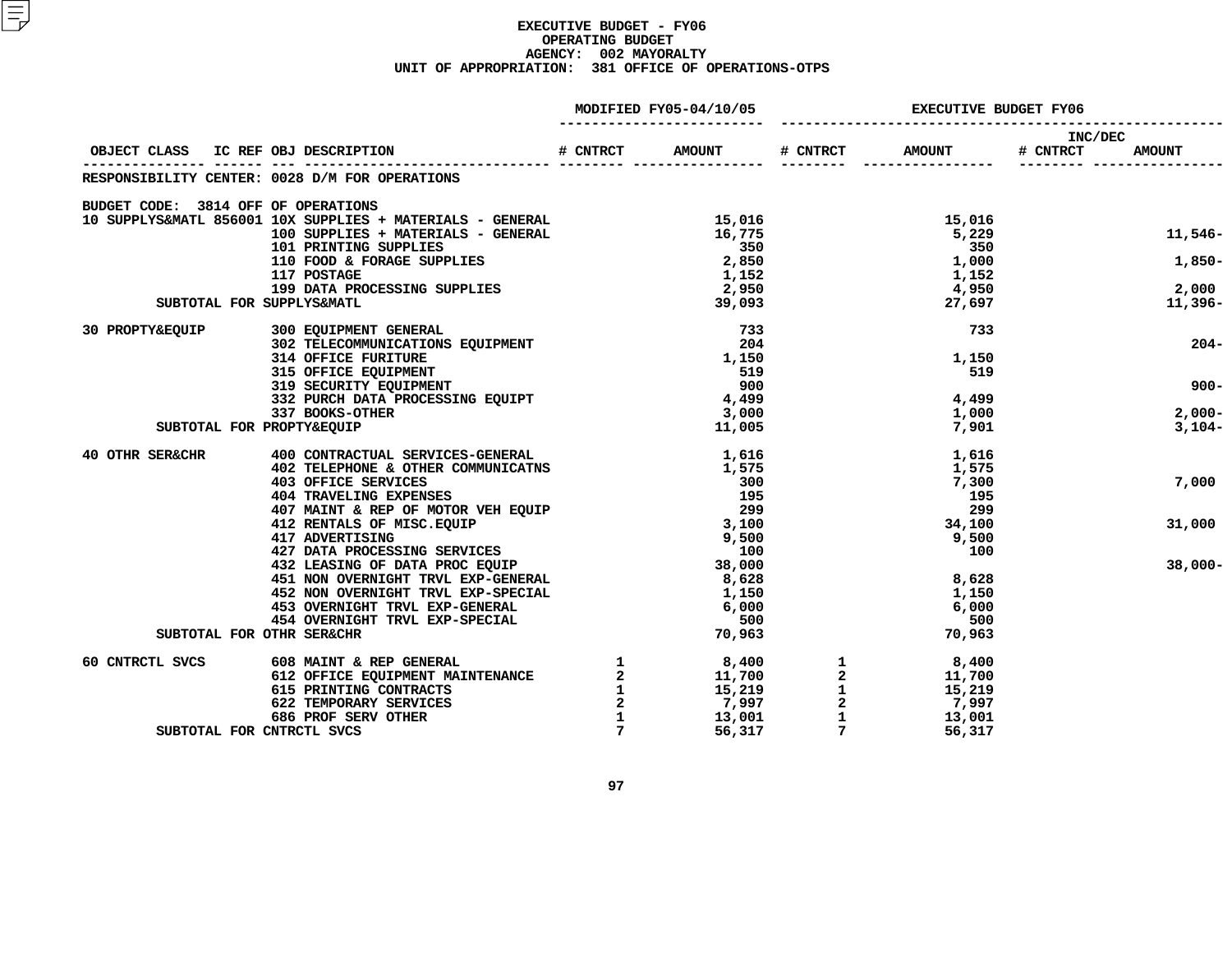## **EXECUTIVE BUDGET - FY06 OPERATING**G BUDGET<br>02 MAYOR<br>1 OFFICE **AGENCY: <sup>002</sup> MAYORALTY UNIT OF APPROPRIATION: <sup>381</sup> OFFICE OF OPERATIONS-OTPS**

|                                                                                                                                                                   |                 | MODIFIED FY05-04/10/05  | <b>EXECUTIVE BUDGET FY06</b> |                            |                     |                            |  |
|-------------------------------------------------------------------------------------------------------------------------------------------------------------------|-----------------|-------------------------|------------------------------|----------------------------|---------------------|----------------------------|--|
| OBJECT CLASS<br>IC REF OBJ DESCRIPTION                                                                                                                            | # CNTRCT        | <b>AMOUNT</b>           | # CNTRCT                     | <b>AMOUNT</b>              | INC/DEC<br># CNTRCT | <b>AMOUNT</b>              |  |
| 70 FXD MIS CHGS 794 TRAINING CITY EMPLOYEES<br>SUBTOTAL FOR FXD MIS CHGS                                                                                          |                 | 500<br>500              |                              |                            |                     | $500 -$<br>$500 -$         |  |
| SUBTOTAL FOR BUDGET CODE 3814                                                                                                                                     | $7\overline{ }$ | 177,878                 | 7                            | 162,878                    |                     | 15,000-                    |  |
| BUDGET CODE: 3850 Operation Scorecard<br><b>40 OTHR SER&amp;CHR</b><br>499 OTHER EXPENSES - GENERAL<br>SUBTOTAL FOR OTHR SER&CHR<br>SUBTOTAL FOR BUDGET CODE 3850 |                 |                         |                              | 18,900<br>18,900<br>18,900 |                     | 18,900<br>18,900<br>18,900 |  |
| BUDGET CODE: 3860 CENTRAL INSURANCE PROG<br>100 SUPPLIES + MATERIALS - GENERAL<br>10 SUPPLYS&MATL<br>SUBTOTAL FOR SUPPLYS&MATL<br>SUBTOTAL FOR BUDGET CODE 3860   |                 | 5,000<br>5,000<br>5,000 |                              | 15,000<br>15,000<br>15,000 |                     | 10,000<br>10,000<br>10,000 |  |
| TOTAL FOR D/M FOR OPERATIONS                                                                                                                                      | 7               | 182,878                 | 7                            | 196,778                    |                     | 13,900                     |  |
| TOTAL FOR OFFICE OF OPERATIONS-OTPS                                                                                                                               | 7               | 182,878                 | 7                            | 196,778                    |                     | 13,900                     |  |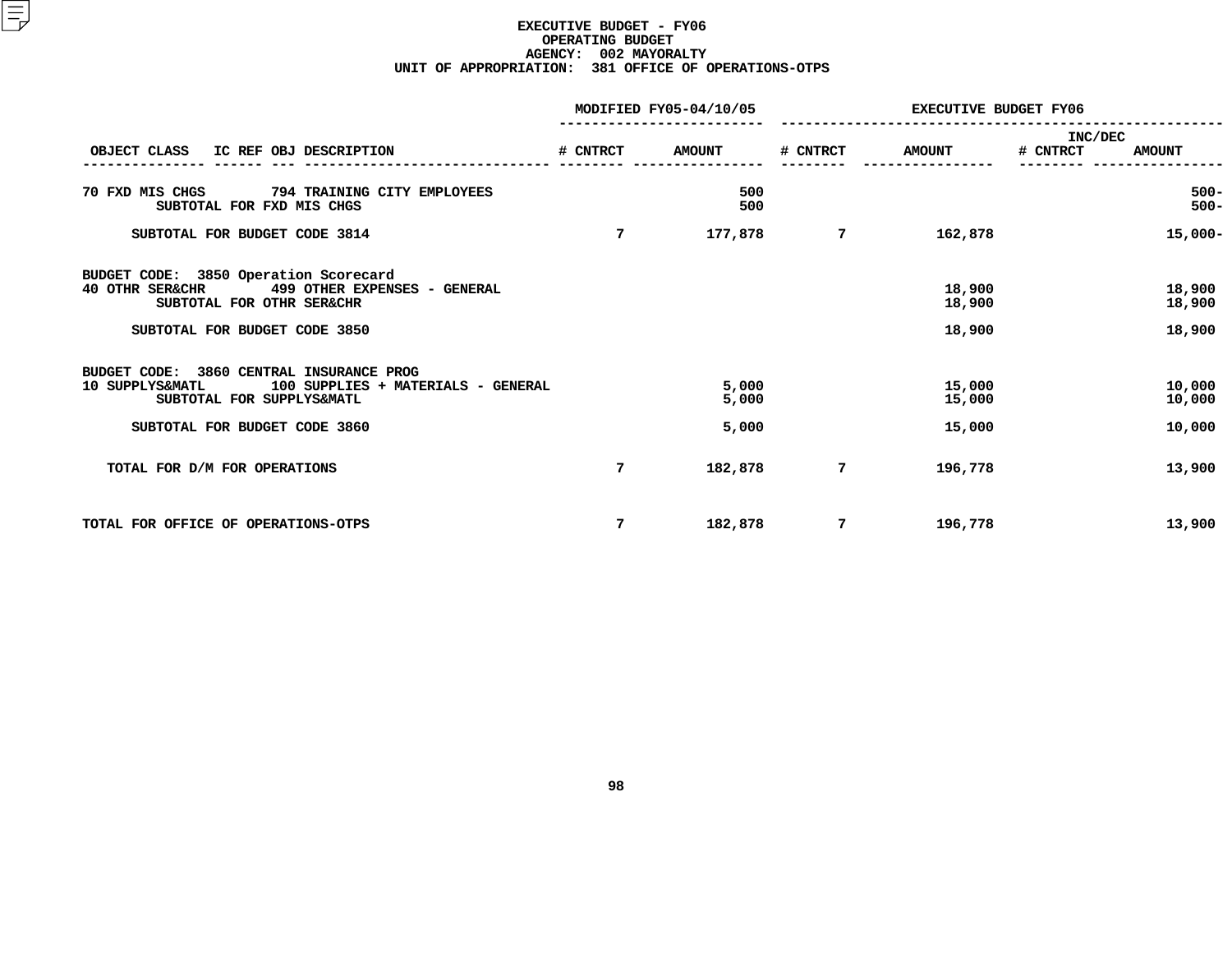#### **EXECUTIVE BUDGET - FY06** UNIT OF APPROPRIATION SUMMARY **OF APPROPRIATION SUMMARY AGENCY:**

| <b>AGENCY:</b><br>002 MAYORALTY                         |              |                         |                         |                      |               |  |  |  |  |  |  |
|---------------------------------------------------------|--------------|-------------------------|-------------------------|----------------------|---------------|--|--|--|--|--|--|
| UNIT OF APPROPRIATION:<br>381 OFFICE OF OPERATIONS-OTPS |              |                         |                         |                      |               |  |  |  |  |  |  |
|                                                         |              | <b>CURRENT MODIFIED</b> | <b>EXECUTIVE BUDGET</b> |                      |               |  |  |  |  |  |  |
| OFFICE OF OPERATIONS-OTPS                               | INTRACITY \$ | <b>BUDGET AMOUNT</b>    | INTRACITY \$            | <b>BUDGET AMOUNT</b> | $INC/DEC$ (-) |  |  |  |  |  |  |
| TOTALS FOR OPERATING BUDGET                             | 15,016       | 182,878                 | 15,016                  | 196,778              | 13,900        |  |  |  |  |  |  |
| FINANCIAL PLAN SAVINGS                                  |              |                         |                         |                      |               |  |  |  |  |  |  |
| <b>APPROPRIATION</b>                                    |              | 182,878                 |                         | 196,778              | 13,900        |  |  |  |  |  |  |
| FUNDING SUMMARY                                         |              | <b>CURRENT MODIFIED</b> | <b>EXECUTIVE BUDGET</b> | $INC/DEC$ (-)        |               |  |  |  |  |  |  |
| CITY<br>OTHER CATEGORICAL<br>CAPITAL FUNDS - I.F.A.     |              | 177,878                 |                         | 162,878              | $15,000-$     |  |  |  |  |  |  |
| <b>STATE</b><br>FEDERAL - C.D.<br>FEDERAL - OTHER       |              |                         |                         | 18,900               | 18,900        |  |  |  |  |  |  |
| INTRA-CITY SALES                                        |              | 5,000                   |                         | 15,000               | 10,000        |  |  |  |  |  |  |

 **TOTAL182,878 196,778 13,900**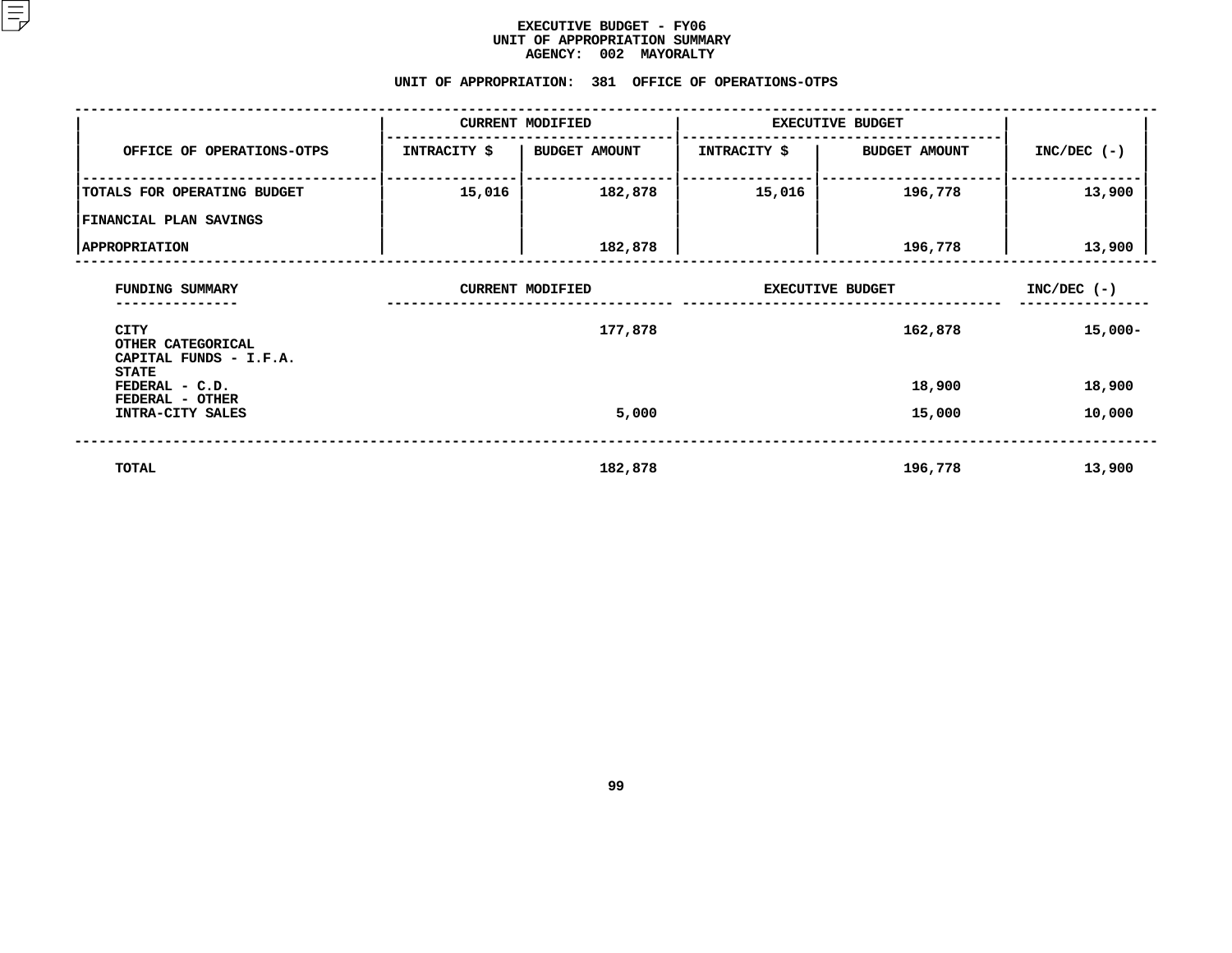## **EXECUTIVE BUDGET - FY06 OPERATING**G BUDGET<br>02 MAYOR<br>0 SPECIA **AGENCY: <sup>002</sup> MAYORALTY UNIT OF APPROPRIATION: <sup>560</sup> SPECIAL ENFORCEMENT-PS**

|                                                                                                                          | MODIFIED FY05-04/10/05 |                    | <b>EXECUTIVE BUDGET FY06</b> |                    |                                   |  |
|--------------------------------------------------------------------------------------------------------------------------|------------------------|--------------------|------------------------------|--------------------|-----------------------------------|--|
| IC REF OBJ DESCRIPTION<br>OBJECT CLASS                                                                                   | # POS                  | <b>AMOUNT</b>      | # POS                        | <b>AMOUNT</b>      | INC/DEC<br># POS<br><b>AMOUNT</b> |  |
| RESPONSIBILITY CENTER: 0007 D/M FOR PLANNING/COMMUNITY REL                                                               |                        |                    |                              |                    |                                   |  |
| BUDGET CODE: 5650 LOFT BOARD P S<br>01 F/T SALARIED<br>001 FULL YEAR POSITIONS<br>SUBTOTAL FOR F/T SALARIED              | 9<br>9                 | 508,083<br>508,083 | 9<br>9                       | 500,867<br>500,867 | $7,216-$<br>$7,216-$              |  |
| 04 ADD GRS PAY 042 LONGEVITY DIFFERENTIAL<br>SUBTOTAL FOR ADD GRS PAY                                                    |                        | 2,065<br>2,065     |                              | 2,065<br>2,065     |                                   |  |
| SUBTOTAL FOR BUDGET CODE 5650                                                                                            | 9                      | 510,148            | 9                            | 502,932            | $7,216-$                          |  |
| TOTAL FOR D/M FOR PLANNING/COMMUNITY REL                                                                                 | 9                      | 510,148            | 9                            | 502,932            | $7.216 -$                         |  |
| RESPONSIBILITY CENTER: 0051 CRIMINAL JUSTICE COORDINATOR                                                                 |                        |                    |                              |                    |                                   |  |
| BUDGET CODE: 5630 MIDTOWN ENFORCEMENT PROJECT<br>01 F/T SALARIED<br>001 FULL YEAR POSITIONS<br>SUBTOTAL FOR F/T SALARIED | 6<br>6                 | 352,219<br>352,219 | 6<br>6                       | 339,233<br>339,233 | 12,986-<br>12,986-                |  |
| 03 UNSALARIED<br>031 UNSALARIED<br>SUBTOTAL FOR UNSALARIED                                                               |                        | 29,834<br>29,834   |                              | 29,834<br>29,834   |                                   |  |
| SUBTOTAL FOR BUDGET CODE 5630                                                                                            | 6                      | 382,053            | 6                            | 369,067            | 12,986-                           |  |
| TOTAL FOR CRIMINAL JUSTICE COORDINATOR                                                                                   | 6                      | 382,053            | 6                            | 369,067            | 12,986-                           |  |
| TOTAL FOR SPECIAL ENFORCEMENT-PS                                                                                         | 15                     | 892,201            | 15                           | 871,999            | $20, 202 -$                       |  |
|                                                                                                                          |                        |                    |                              |                    |                                   |  |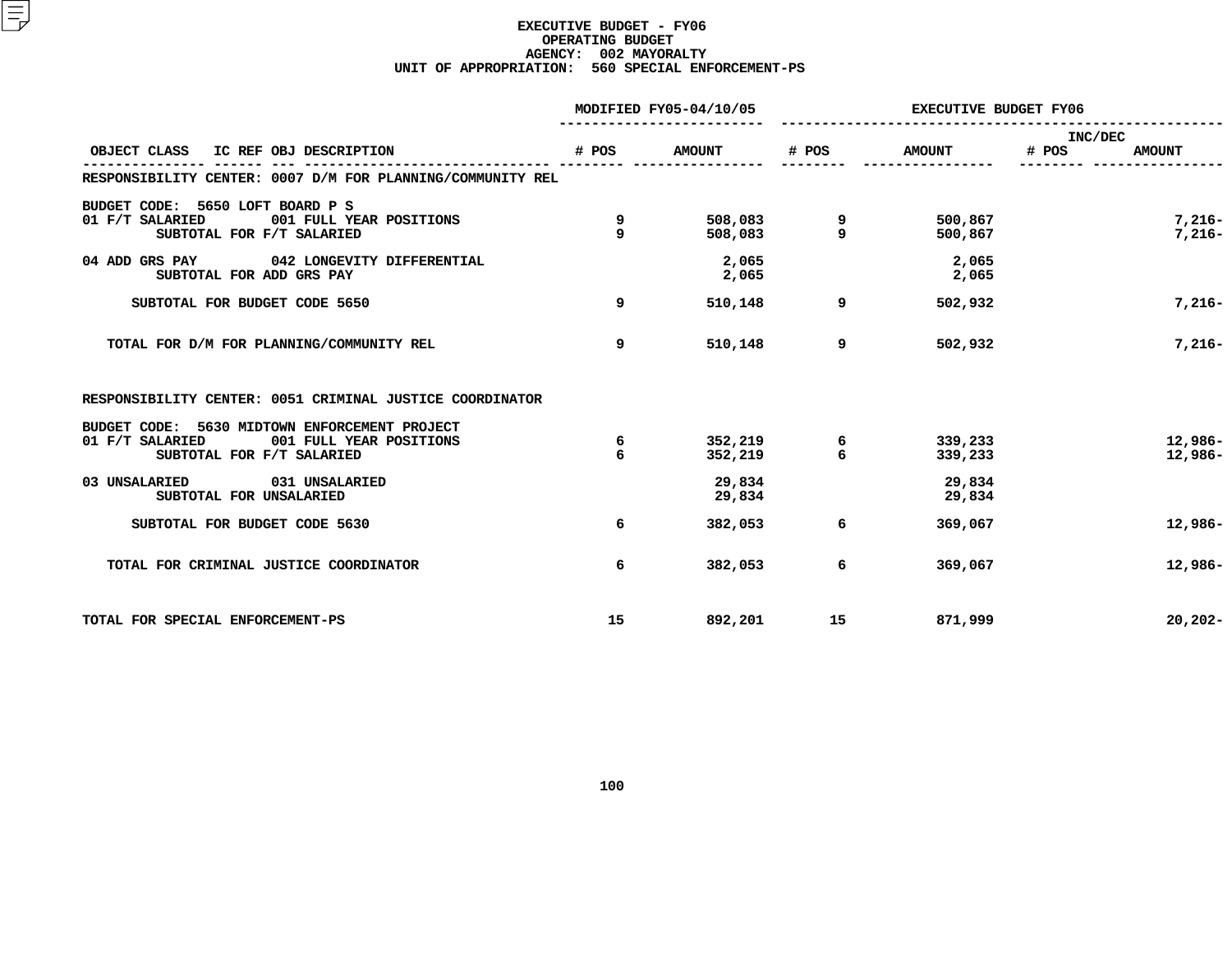#### **EXECUTIVE BUDGET - FY06 UNIT OF APPROPRIATION SUMMARY AGENCY:**

|                                                                                                                              |         | AGENCY: 002 MAYORALTY                             |         |                         |               |  |
|------------------------------------------------------------------------------------------------------------------------------|---------|---------------------------------------------------|---------|-------------------------|---------------|--|
|                                                                                                                              |         | UNIT OF APPROPRIATION: 560 SPECIAL ENFORCEMENT-PS |         |                         |               |  |
|                                                                                                                              |         | <b>CURRENT MODIFIED</b>                           |         | <b>EXECUTIVE BUDGET</b> |               |  |
| SPECIAL ENFORCEMENT-PS                                                                                                       | NUM POS | <b>BUDGET AMOUNT</b>                              | NUM POS | <b>BUDGET AMOUNT</b>    | $INC/DEC$ (-) |  |
| TOTALS FOR OPERATING BUDGET                                                                                                  | 15      | 892,201                                           | 15      | 871,999                 | $20,202 -$    |  |
| FINANCIAL PLAN SAVINGS                                                                                                       |         |                                                   |         |                         |               |  |
| <b>APPROPRIATION</b>                                                                                                         | 15      | 892,201                                           | 15      | 871,999                 | $20,202 -$    |  |
| FUNDING SUMMARY                                                                                                              |         | <b>CURRENT MODIFIED</b>                           |         | <b>EXECUTIVE BUDGET</b> | $INC/DEC$ (-) |  |
| CITY<br>OTHER CATEGORICAL<br>CAPITAL FUNDS - I.F.A.<br><b>STATE</b><br>FEDERAL - C.D.<br>FEDERAL - OTHER<br>INTRA-CITY SALES |         | 892,201                                           |         | 871,999                 | 20,202-       |  |
| TOTAL                                                                                                                        |         | 892,201                                           |         | 871,999                 | $20,202 -$    |  |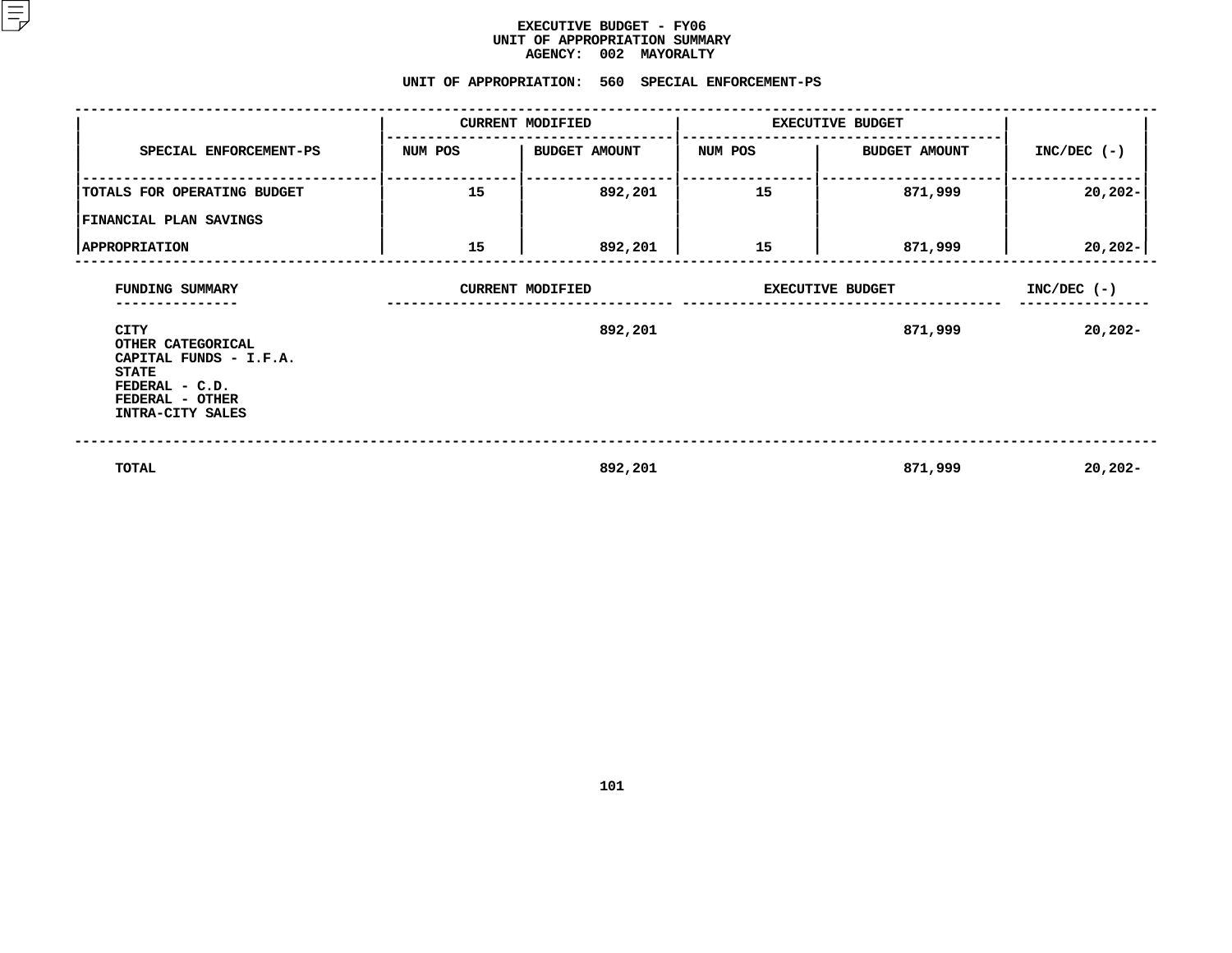## **EXECUTIVE BUDGET - FY06 POSITION**N SCHEDULE<br>02 MAYORA<br>560 SPECI **AGENCY: <sup>002</sup> MAYORALTY UNIT OF APPROPRIATION: <sup>560</sup> SPECIAL ENFORCEMENT-PS**

|             |                                           |                             |                     |    | MODIFIED FY05-04/10/05 EXECUTIVE BUDGET |                 | FY06               |       |                               |
|-------------|-------------------------------------------|-----------------------------|---------------------|----|-----------------------------------------|-----------------|--------------------|-------|-------------------------------|
| <b>LINE</b> | <b>DESCRIPTION</b>                        | TITLE<br>PAY<br>BANK/# CODE | MIN-MAX RATE # POS* |    | <b>ANNUAL RATE</b>                      | # POS*          | <b>ANNUAL RATE</b> | # POS | INC/DEC<br><b>ANNUAL RATE</b> |
|             | 001 FULL YEAR POSITIONS<br><b>OBJECT:</b> |                             |                     |    |                                         |                 |                    |       |                               |
| 1426        | ASSISTANT COUNSEL OFFICE D 002 06047      |                             | 51,929- 71,550      |    | 85,000                                  |                 | 85,000             |       |                               |
| 1645        | DIR, NYC LOFT BOARD                       | D 002 06017                 | 44,492-144,150      |    | 90,000                                  |                 | 90,000             |       |                               |
| 1862        | DEPUTY DIRECTOR-MIDTOWN E D 002 22149     |                             | 44,492-144,150      |    | 61,300                                  |                 | 61,300             |       |                               |
| 2016        | MAYORAL OFFICE ASSISTANT D 002 06405      |                             | 22,356- 56,905      |    | 178,286                                 |                 | 178,286            |       |                               |
| 2033        | COMMUNITY COORDINATOR                     | D 002 56058                 | 43,894- 59,250      |    | 52,581                                  |                 | 52,581             |       |                               |
| 5005        | ASSOCIATE INSPECTOR (CONS D 002 31642     |                             | 34,775- 64,058      |    | 48,677                                  |                 | 48,677             |       |                               |
| 5006        | MAYORAL PROGRAM COORDINAT D 002 06423     |                             | 19,671– 40,294      |    | 43,525                                  |                 | 43,525             |       |                               |
| 7040        | SECRETARY OFFICE OF THE M D 002 05384     |                             | 30,600- 57,783      |    | 41,504                                  |                 | 41,504             |       |                               |
|             |                                           | SUBTOTAL FOR OBJECT 001     |                     | 13 | 600,873                                 | 13              | 600,873            |       |                               |
|             |                                           |                             |                     |    |                                         |                 |                    |       |                               |
|             | POSITION SCHEDULE FOR U/A 560             |                             |                     | 13 | 600,873                                 | 13 <sup>1</sup> | 600,873            |       |                               |
|             | PLANNED INCREASES/(DECREASES)             |                             |                     |    | 92,442                                  | $\mathbf{2}$    | 92,442             |       |                               |
|             | TOTAL FOR U/A 560                         |                             |                     | 15 | 693,315                                 | 15 <sub>1</sub> | 693,315            |       |                               |
|             |                                           |                             |                     |    |                                         |                 |                    |       |                               |

**\*NOTE: FULL TIME ACTIVE POSITIONS AS OF 02/25/05**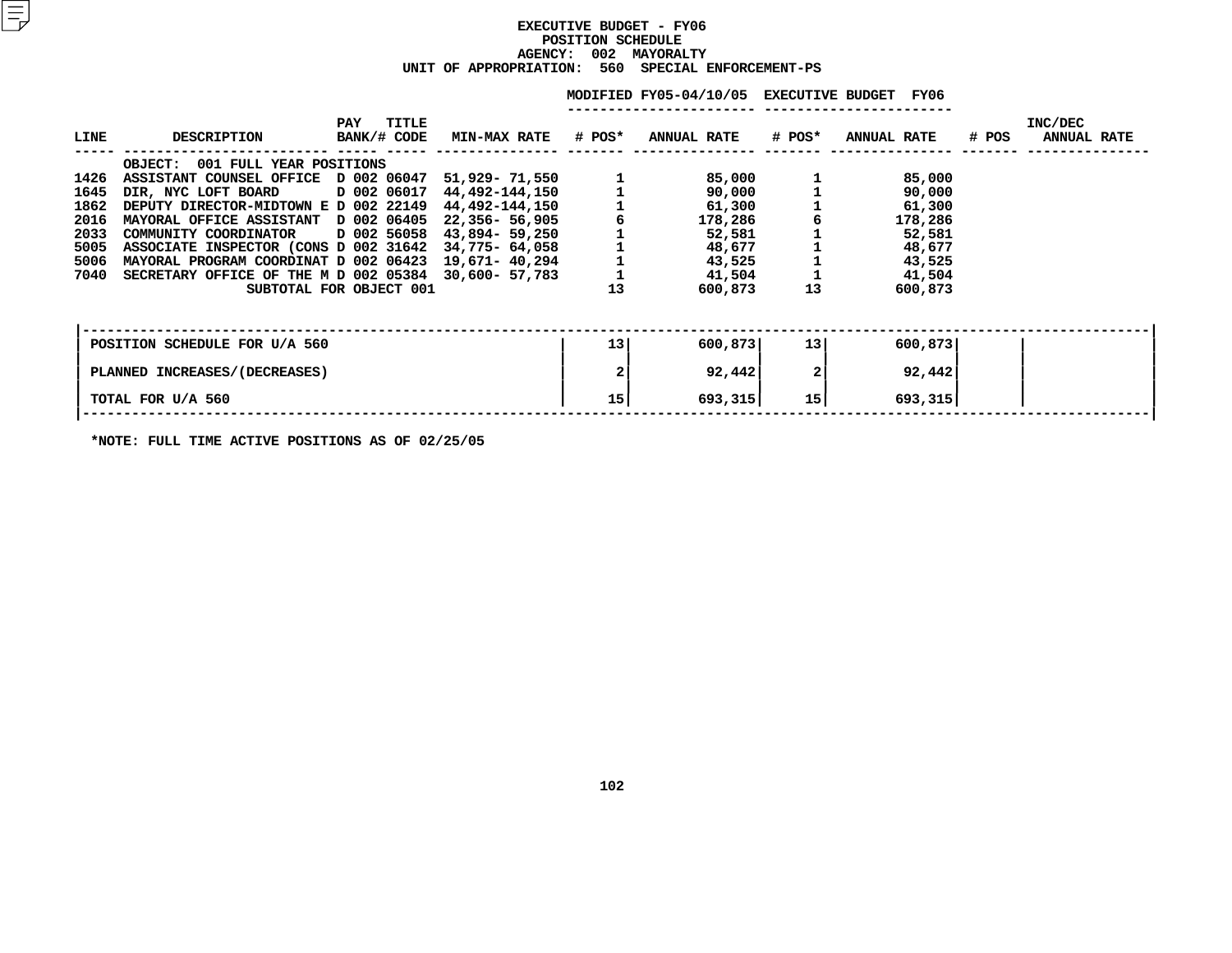## **EXECUTIVE BUDGET - FY06 OPERATING**G BUDGET<br>02 MAYOR<br>1 SPECIA **AGENCY: <sup>002</sup> MAYORALTY UNIT OF APPROPRIATION: <sup>561</sup> SPECIAL ENFORCEMENT-OTPS**

|                                     |                                                                                                       | MODIFIED FY05-04/10/05  |                                        | <b>EXECUTIVE BUDGET FY06</b> |                 |                     |                   |
|-------------------------------------|-------------------------------------------------------------------------------------------------------|-------------------------|----------------------------------------|------------------------------|-----------------|---------------------|-------------------|
| OBJECT CLASS IC REF OBJ DESCRIPTION |                                                                                                       | # CNTRCT                | <b>AMOUNT</b>                          | # CNTRCT                     | <b>AMOUNT</b>   | INC/DEC<br># CNTRCT | <b>AMOUNT</b>     |
|                                     | RESPONSIBILITY CENTER: 0007 D/M FOR PLANNING/COMMUNITY REL                                            |                         | <u>---- -------- -----------------</u> |                              |                 |                     |                   |
| BUDGET CODE: 5654 LOFT BOARD OTPS   |                                                                                                       |                         |                                        |                              |                 |                     |                   |
| 10 SUPPLYS&MATL                     | 100 SUPPLIES + MATERIALS - GENERAL                                                                    |                         | 2,833                                  |                              | 9,583           |                     | 6,750             |
|                                     | 110 FOOD & FORAGE SUPPLIES                                                                            |                         | 600                                    |                              |                 |                     | 600-              |
|                                     | 117 POSTAGE                                                                                           |                         | 1,500                                  |                              | 3,000           |                     | 1,500             |
| SUBTOTAL FOR SUPPLYS&MATL           |                                                                                                       |                         | 4,933                                  |                              | 12,583          |                     | 7,650             |
|                                     | 30 PROPTY&EQUIP 300 EQUIPMENT GENERAL                                                                 |                         | 800                                    |                              |                 |                     | $800 -$           |
|                                     | 302 TELECOMMUNICATIONS EQUIPMENT                                                                      |                         | $\overline{\phantom{0}}$ 8             |                              | $_{\rm 8}$      |                     |                   |
|                                     | 337 BOOKS-OTHER                                                                                       |                         | 3,200                                  |                              | 700             |                     | $2,500-$          |
| SUBTOTAL FOR PROPTY&EQUIP           |                                                                                                       |                         | 4,008                                  |                              | 708             |                     | $3,300-$          |
|                                     | 40 OTHR SER&CHR 856001 40X CONTRACTUAL SERVICES-GENERAL                                               |                         | 1,500                                  |                              |                 |                     | $1,500-$          |
|                                     | 400 CONTRACTUAL SERVICES-GENERAL                                                                      |                         | 600                                    |                              | 600             |                     |                   |
|                                     | 402 TELEPHONE & OTHER COMMUNICATNS                                                                    |                         | 500                                    |                              | 500             |                     |                   |
|                                     | <b>403 OFFICE SERVICES</b>                                                                            |                         | 24,012                                 |                              | 22,412          |                     | $1,600-$          |
|                                     | 412 RENTALS OF MISC.EQUIP<br>417 ADVERTISING                                                          |                         | 625                                    |                              | 5,925           |                     | 5,300             |
|                                     | 417 ADVERTISING                                                                                       |                         | 1,799                                  |                              | 99              |                     | 1,700-            |
|                                     | 432 LEASING OF DATA PROC EQUIP<br>451 NON OVERNIGHT TRVL EXP-GENERAL                                  |                         | 10,900                                 |                              |                 |                     | $10,900 -$        |
| SUBTOTAL FOR OTHR SER&CHR           |                                                                                                       |                         | 395<br>40,331                          |                              | 7,095<br>36,631 |                     | 6,700<br>$3,700-$ |
|                                     |                                                                                                       |                         |                                        |                              |                 |                     |                   |
| 60 CNTRCTL SVCS                     | 600 CONTRACTUAL SERVICES GENERAL 1<br>608 MAINT & REP GENERAL 1<br>612 OFFICE EQUIPMENT MAINTENANCE 1 |                         | 550                                    |                              |                 | $1 -$               | $550 -$           |
|                                     |                                                                                                       |                         | 300                                    | $\mathbf{1}$                 | 300             |                     |                   |
|                                     |                                                                                                       |                         | 924                                    |                              |                 | $1 -$               | $924 -$           |
|                                     | 622 TEMPORARY SERVICES                                                                                | $\mathbf{1}$            | 1,212<br>2,986                         | $\mathbf{1}$                 | 2,036           |                     | 824               |
| SUBTOTAL FOR CNTRCTL SVCS           |                                                                                                       | $\overline{4}$          |                                        | $\overline{2}$               | 2,336           | $2 -$               | $650 -$           |
| SUBTOTAL FOR BUDGET CODE 5654       |                                                                                                       | $\overline{4}$          |                                        | 52,258<br>$\overline{a}$     | 52,258          | $2 -$               |                   |
|                                     | TOTAL FOR D/M FOR PLANNING/COMMUNITY REL                                                              | $\overline{\mathbf{4}}$ | 52,258                                 | $\overline{a}$               | 52,258          | $2 -$               |                   |
|                                     | RESPONSIBILITY CENTER: 0051 CRIMINAL JUSTICE COORDINATOR                                              |                         |                                        |                              |                 |                     |                   |
| 10 SUPPLYS&MATL                     | BUDGET CODE: 5624 MIDTOWN ENFORCEMENT PROV<br>100 SUPPLIES + MATERIALS - GENERAL<br>117 POSTAGE       |                         | 8,395<br>800                           |                              | 4,695<br>1,600  |                     | $3,700-$<br>800   |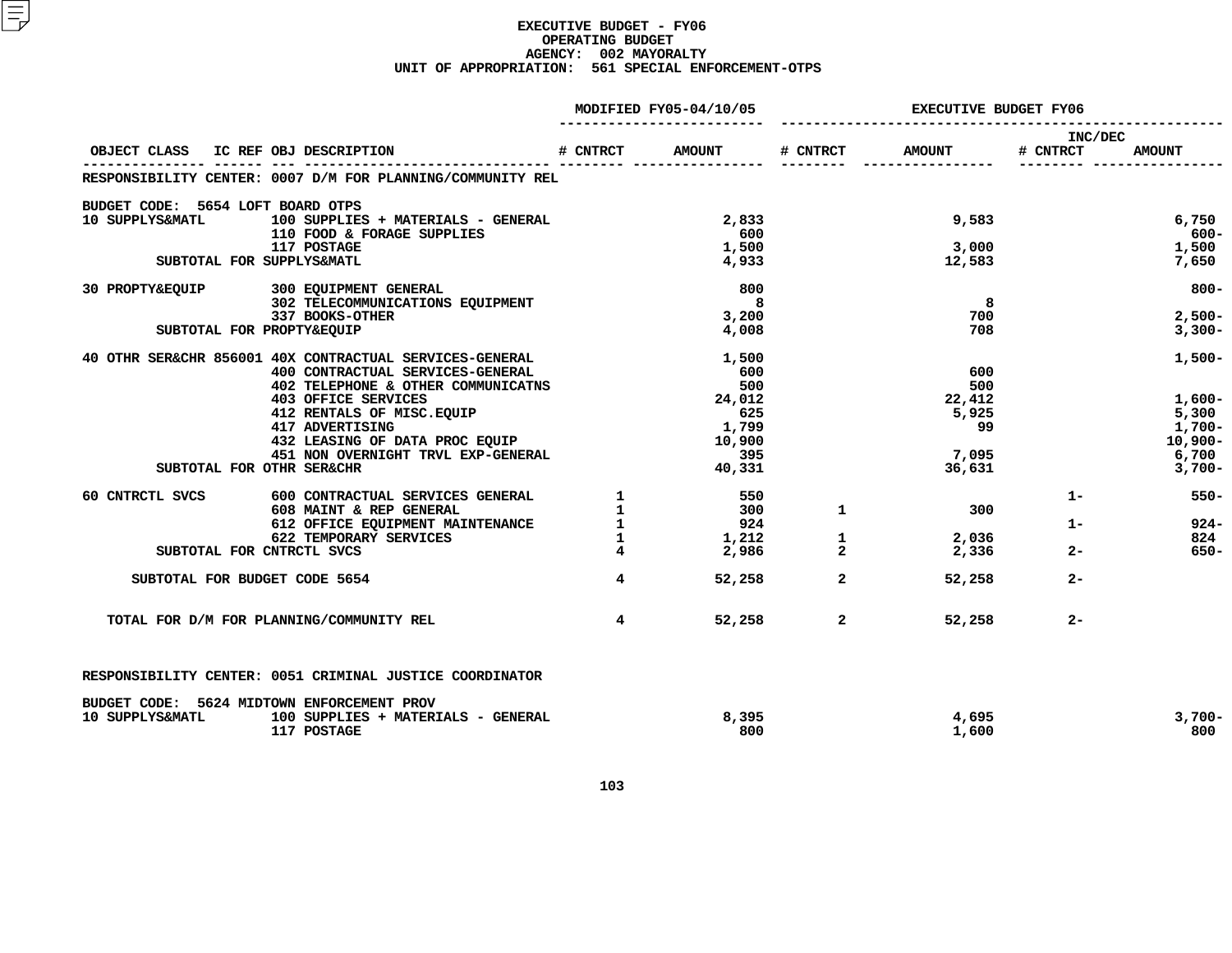## **EXECUTIVE BUDGET - FY06 OPERATING**G BUDGET<br>02 MAYOR<br>1 SPECIA **AGENCY: <sup>002</sup> MAYORALTY UNIT OF APPROPRIATION: <sup>561</sup> SPECIAL ENFORCEMENT-OTPS**

|                                     |                                                                                                                                                                                                                                                                                                                                    | MODIFIED FY05-04/10/05         |                                                                                              | <b>EXECUTIVE BUDGET FY06</b> |                                                          |                     |                                                                             |
|-------------------------------------|------------------------------------------------------------------------------------------------------------------------------------------------------------------------------------------------------------------------------------------------------------------------------------------------------------------------------------|--------------------------------|----------------------------------------------------------------------------------------------|------------------------------|----------------------------------------------------------|---------------------|-----------------------------------------------------------------------------|
| OBJECT CLASS IC REF OBJ DESCRIPTION |                                                                                                                                                                                                                                                                                                                                    | # CNTRCT                       | <b>AMOUNT</b>                                                                                | # CNTRCT                     | <b>AMOUNT</b>                                            | INC/DEC<br># CNTRCT | <b>AMOUNT</b>                                                               |
|                                     | 199 DATA PROCESSING SUPPLIES<br>SUBTOTAL FOR SUPPLYS&MATL                                                                                                                                                                                                                                                                          |                                | 9,195                                                                                        |                              | 600<br>6,895                                             |                     | 600<br>$2,300-$                                                             |
| 30 PROPTY&EQUIP                     | 300 EQUIPMENT GENERAL<br>315 OFFICE EQUIPMENT<br>332 PURCH DATA PROCESSING EQUIPT<br>337 BOOKS-OTHER<br>SUBTOTAL FOR PROPTY&EQUIP                                                                                                                                                                                                  |                                | 42<br>$\overline{\mathbf{3}}$<br>5,600<br>5,645                                              |                              | 700<br>142<br>253<br>5,100<br>6,195                      |                     | 700<br>100<br>250<br>$500 -$<br>550                                         |
| 40 OTHR SER&CHR                     | 400 CONTRACTUAL SERVICES-GENERAL<br>402 TELEPHONE & OTHER COMMUNICATNS<br><b>403 OFFICE SERVICES</b><br>412 RENTALS OF MISC. EQUIP<br>417 ADVERTISING<br>432 LEASING OF DATA PROC EQUIP<br>451 NON OVERNIGHT TRVL EXP-GENERAL<br>452 NON OVERNIGHT TRVL EXP-SPECIAL<br>453 OVERNIGHT TRVL EXP-GENERAL<br>SUBTOTAL FOR OTHR SER&CHR |                                | $\overline{2}$<br>500<br>452<br>370<br>8,900<br>$\overline{\phantom{0}}$ 11<br>100<br>10,335 |                              | 182<br>500<br>822<br>6,400<br>711<br>170<br>400<br>9,185 |                     | 180<br>370<br>6,400<br>$370-$<br>$8,900 -$<br>700<br>170<br>300<br>$1,150-$ |
|                                     | 60 CNTRCTL SVCS 671 TRAINING PRGM CITY EMPLOYEES 1<br>682 PROF SERV LEGAL SERVICES<br>SUBTOTAL FOR CNTRCTL SVCS                                                                                                                                                                                                                    | $\mathbf{1}$<br>$\overline{a}$ | 114<br>2,100<br>2,214                                                                        | 1<br>1                       | 114<br>114                                               | $1 -$<br>$1 -$      | $2,100-$<br>$2,100-$                                                        |
| SUBTOTAL FOR BUDGET CODE 5624       |                                                                                                                                                                                                                                                                                                                                    | $\overline{a}$                 | 27,389                                                                                       | $\mathbf{1}$                 | 22,389                                                   | $1 -$               | $5,000-$                                                                    |
|                                     | TOTAL FOR CRIMINAL JUSTICE COORDINATOR                                                                                                                                                                                                                                                                                             | $\overline{a}$                 | 27,389                                                                                       | $\mathbf{1}$                 | 22,389                                                   | $1 -$               | $5,000-$                                                                    |
| TOTAL FOR SPECIAL ENFORCEMENT-OTPS  |                                                                                                                                                                                                                                                                                                                                    | 6                              | 79,647                                                                                       | $3 \sim$                     | 74,647                                                   | $3-$                | $5,000-$                                                                    |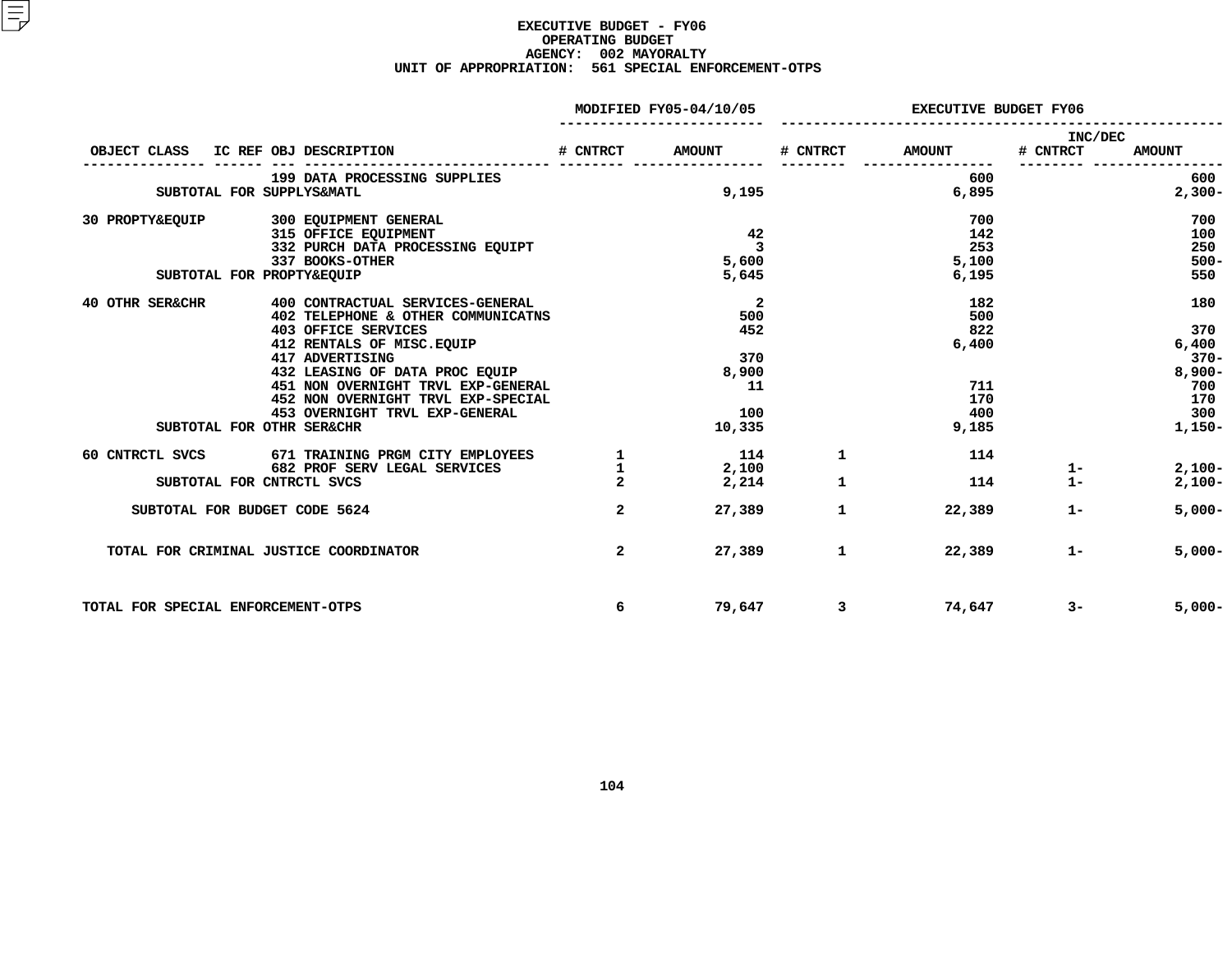#### **EXECUTIVE BUDGET - FY06 UNIT OF APPROPRIATION SUMMARY AGENCY:**

# AGENCY: 002 MAYORALTY<br>UNIT OF APPROPRIATION: 561 SPECIAL <mark>E</mark>N

|                                                                                                                              |                     | UNIT OF APPROPRIATION: 561 SPECIAL ENFORCEMENT-OTPS |              |                         |               |
|------------------------------------------------------------------------------------------------------------------------------|---------------------|-----------------------------------------------------|--------------|-------------------------|---------------|
|                                                                                                                              |                     | <b>CURRENT MODIFIED</b>                             |              | <b>EXECUTIVE BUDGET</b> |               |
| SPECIAL ENFORCEMENT-OTPS                                                                                                     | <b>INTRACITY \$</b> | <b>BUDGET AMOUNT</b>                                | INTRACITY \$ | <b>BUDGET AMOUNT</b>    | $INC/DEC$ (-) |
| TOTALS FOR OPERATING BUDGET                                                                                                  | 1,500               | 79,647                                              |              | 74,647                  | $5,000 -$     |
| FINANCIAL PLAN SAVINGS                                                                                                       |                     |                                                     |              |                         |               |
| <b>APPROPRIATION</b>                                                                                                         |                     | 79,647                                              |              | 74,647                  | $5,000-$      |
| FUNDING SUMMARY                                                                                                              |                     | <b>CURRENT MODIFIED</b>                             |              | <b>EXECUTIVE BUDGET</b> | $INC/DEC$ (-) |
| CITY<br>OTHER CATEGORICAL<br>CAPITAL FUNDS - I.F.A.<br><b>STATE</b><br>FEDERAL - C.D.<br>FEDERAL - OTHER<br>INTRA-CITY SALES |                     | 79,647                                              |              | 74,647                  | $5,000-$      |
| TOTAL                                                                                                                        |                     | 79,647                                              |              | 74,647                  | $5,000 -$     |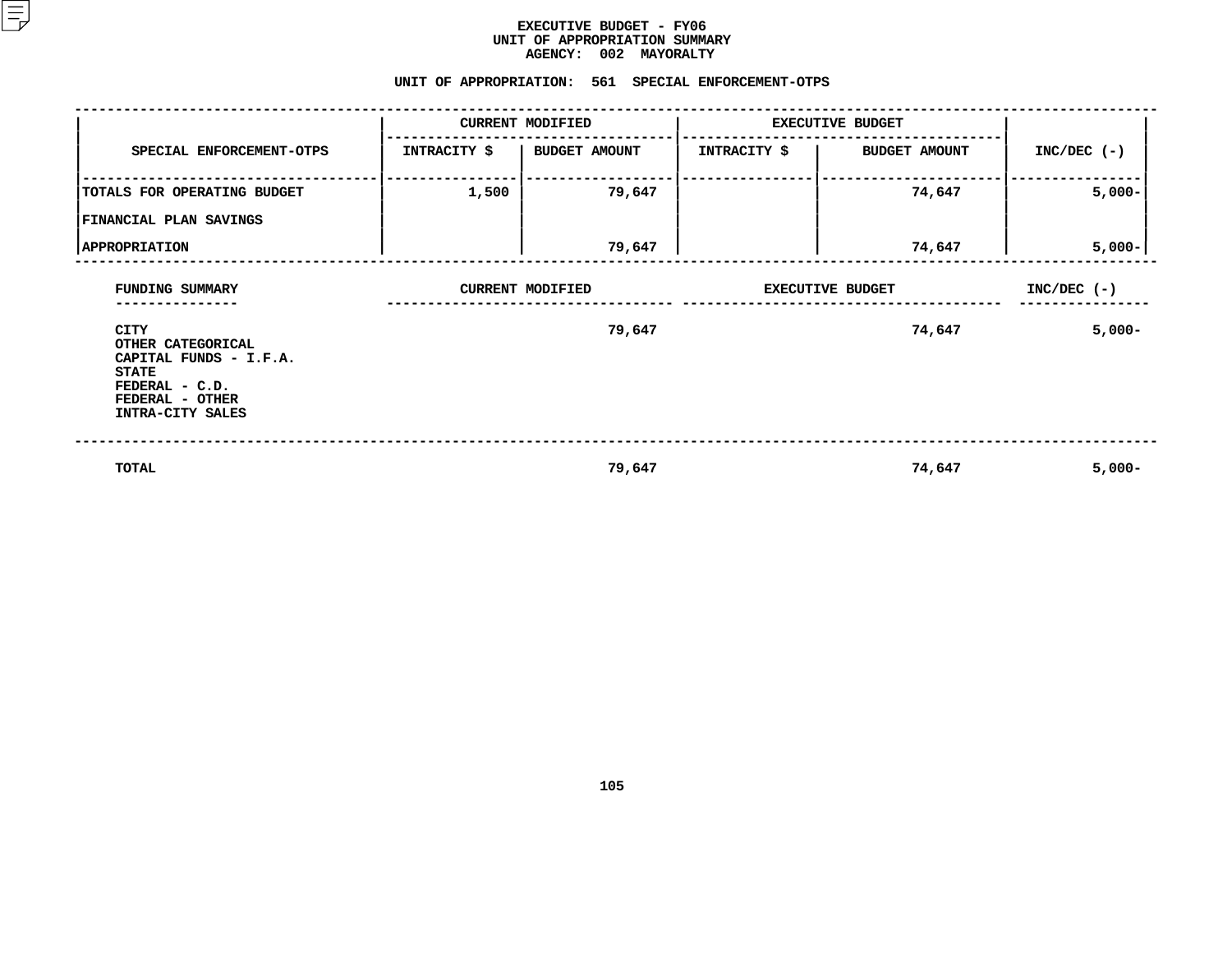## **EXECUTIVE BUDGET- FY06 AGENCY**

## **AGENCY SUMMARY<br><mark>AGENCY:</mark> 002 MAYOR <sup>002</sup> MAYORALTY PERSONAL**

|                                                                                                                                     |         | PERSONAL SERVICES                                                                   |         |                                                                                     |                                                                       |
|-------------------------------------------------------------------------------------------------------------------------------------|---------|-------------------------------------------------------------------------------------|---------|-------------------------------------------------------------------------------------|-----------------------------------------------------------------------|
|                                                                                                                                     |         | <b>CURRENT MODIFIED</b>                                                             |         | <b>EXECUTIVE BUDGET</b>                                                             |                                                                       |
| PERSONAL SERVICES                                                                                                                   | NUM POS | <b>BUDGET AMOUNT</b>                                                                | NUM POS | <b>BUDGET AMOUNT</b>                                                                | $INC/DEC$ (-)                                                         |
| TOTALS FOR OPERATING BUDGET                                                                                                         | 951     | 58,222,734                                                                          | 926     | 57,880,646                                                                          | 342,088-                                                              |
| <b>FINANCIAL PLAN SAVINGS</b>                                                                                                       | $5-$    |                                                                                     | $5-$    | 1                                                                                   |                                                                       |
| <b>APPROPRIATION</b>                                                                                                                | 946     | 58,222,734                                                                          | 921     | 57,880,647                                                                          | 342,087-                                                              |
| FUNDING SUMMARY                                                                                                                     |         | <b>CURRENT MODIFIED</b>                                                             |         | <b>EXECUTIVE BUDGET</b>                                                             | $INC/DEC$ (-)                                                         |
| <b>CITY</b><br>OTHER CATEGORICAL<br>CAPITAL FUNDS - I.F.A.<br><b>STATE</b><br>FEDERAL - C.D.<br>FEDERAL - OTHER<br>INTRA-CITY SALES |         | 46,916,475<br>2,033,993<br>4,794,771<br>80,000<br>1,087,829<br>610,110<br>2,699,556 |         | 46,952,907<br>1,691,291<br>5,094,771<br>80,000<br>1,365,829<br>106,293<br>2,589,556 | 36,432<br>342,702-<br>300,000<br>278,000<br>$503,817-$<br>$110,000 -$ |
| TOTAL<br>OTPS MEMO AMOUNTS                                                                                                          |         | 58,222,734                                                                          |         | 57,880,647                                                                          | 342,087-                                                              |

**OTPS MEMO AMOUNTS**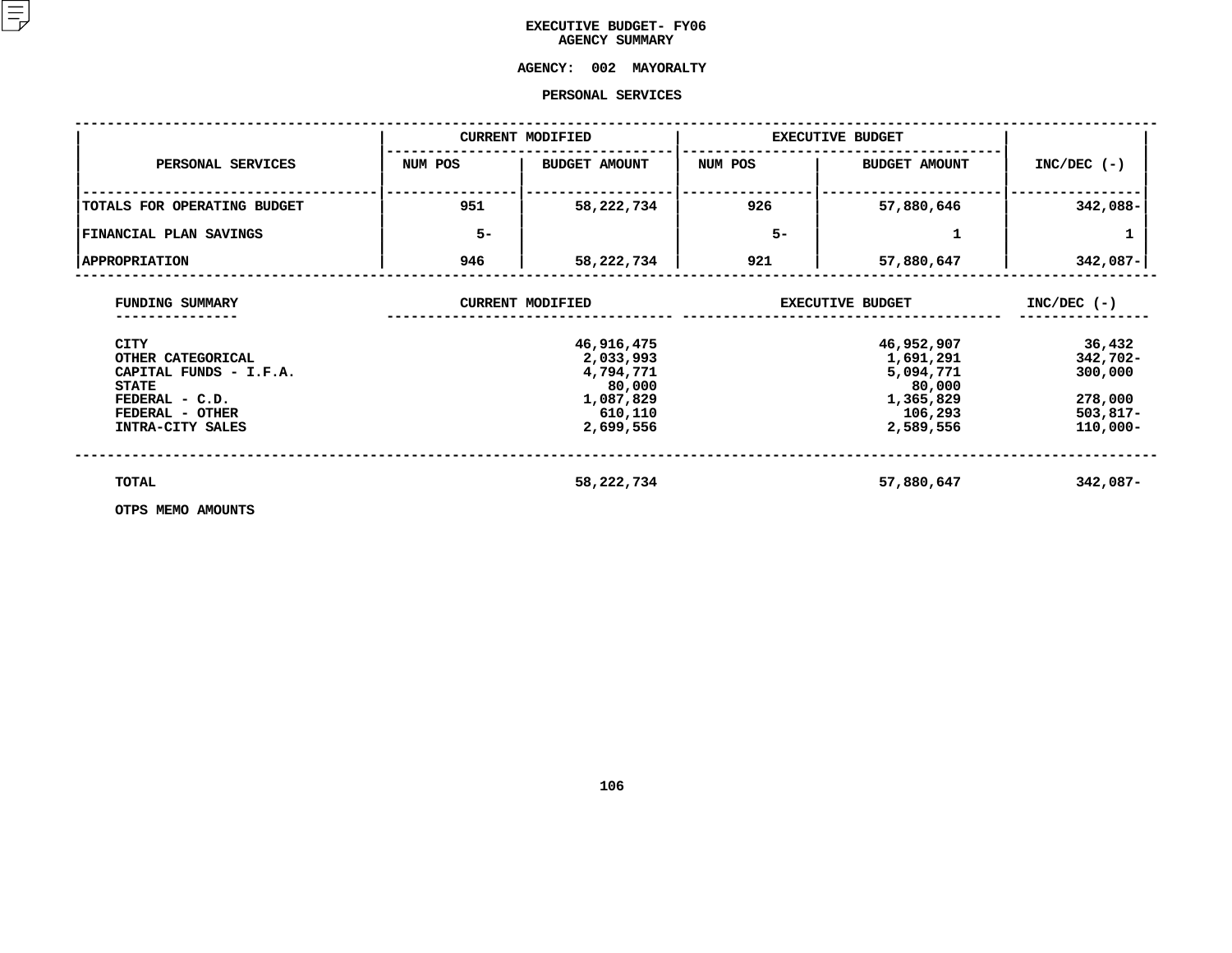## **EXECUTIVE BUDGET- FY06 AGENCY**

# **AGENCY SUMMARY<br><mark>AGENCY:</mark> 002 MAYOR**

# **<sup>002</sup> MAYORALTY OTHER**

|                                                                       |              | OTHER THAN PERSONAL SERVICES                   |              |                                  |                                                       |
|-----------------------------------------------------------------------|--------------|------------------------------------------------|--------------|----------------------------------|-------------------------------------------------------|
|                                                                       |              | <b>CURRENT MODIFIED</b>                        |              | <b>EXECUTIVE BUDGET</b>          |                                                       |
| OTHER THAN PERSONAL SERVICES                                          | INTRACITY \$ | <b>BUDGET AMOUNT</b>                           | INTRACITY \$ | <b>BUDGET AMOUNT</b>             | $INC/DEC$ (-)                                         |
| TOTALS FOR OPERATING BUDGET                                           | 7,071,863    | 23,956,859                                     | 6,594,086    | 15,958,514                       | 7,998,345-                                            |
| FINANCIAL PLAN SAVINGS                                                |              |                                                |              |                                  |                                                       |
| <b>APPROPRIATION</b>                                                  |              | 23,956,859                                     |              | 15,958,514                       | 7,998,345-                                            |
| FUNDING SUMMARY                                                       |              | <b>CURRENT MODIFIED</b>                        |              | <b>EXECUTIVE BUDGET</b>          | $INC/DEC$ (-)                                         |
| <b>CITY</b><br>OTHER CATEGORICAL<br>CAPITAL FUNDS - I.F.A.            |              | 10,960,299<br>829,827<br>610,131               |              | 10,898,890<br>332,664<br>607,235 | 61,409-<br>497,163-<br>$2,896-$                       |
| <b>STATE</b><br>FEDERAL - C.D.<br>FEDERAL - OTHER<br>INTRA-CITY SALES |              | 2,776,835<br>4,672,067<br>3,999,750<br>107,950 |              | 4,054,581<br>28,094<br>37,050    | 2,776,835-<br>617,486-<br>$3,971,656 -$<br>$70,900 -$ |
| TOTAL                                                                 |              | 23,956,859                                     |              | 15,958,514                       | 7,998,345-                                            |
| PS MEMO AMOUNTS                                                       |              |                                                |              |                                  |                                                       |

**PS MEMO AMOUNTS**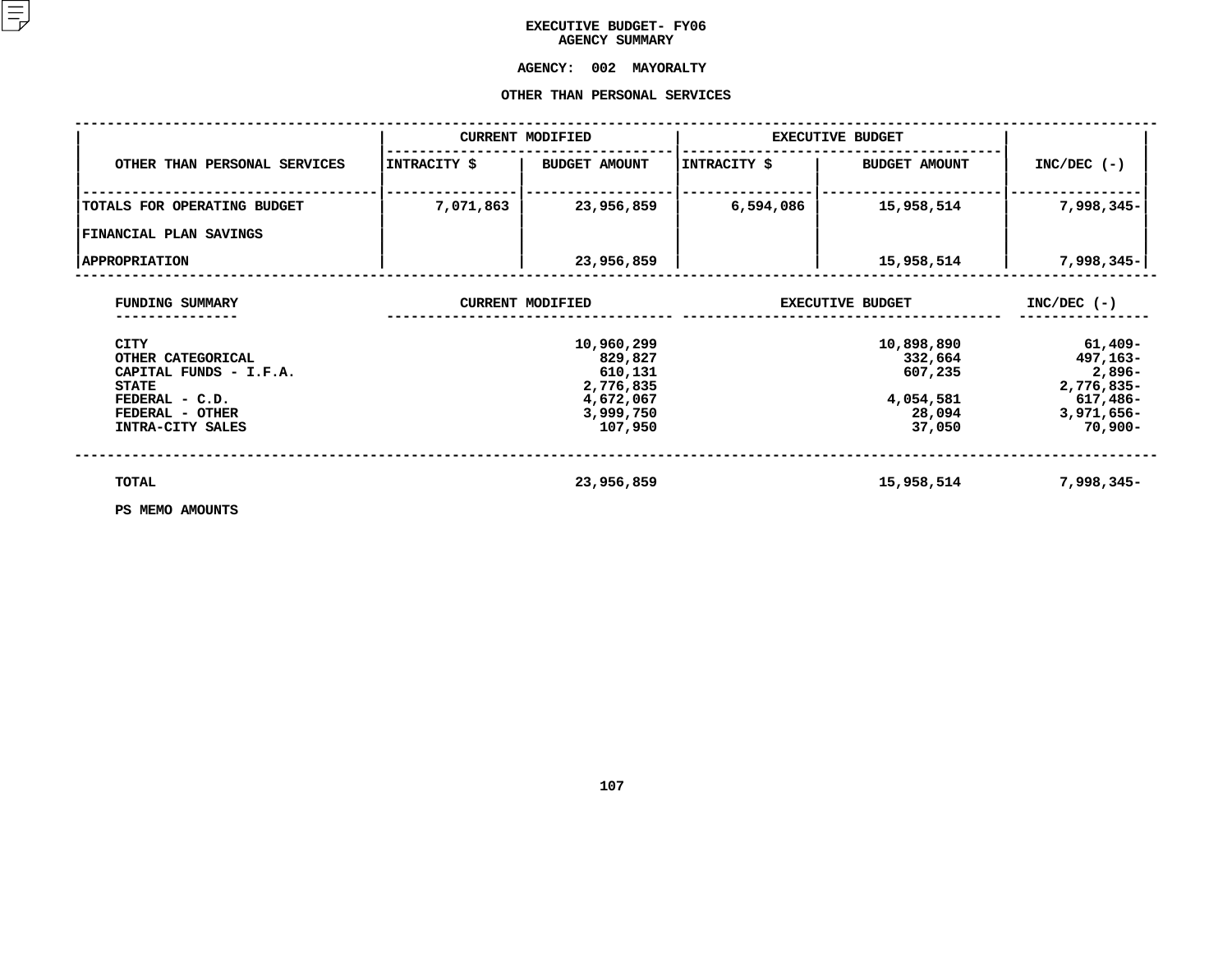## **EXECUTIVE BUDGET - FY06 AGENCYY SUMMARY<br>002 MAYOR<br>...**

|                                                |                  | <b>AGENCY:</b><br>002 MAYORALTY |           |                              |              |
|------------------------------------------------|------------------|---------------------------------|-----------|------------------------------|--------------|
|                                                |                  | MODIFIED FY05 - 04/10/05        |           | <b>EXECUTIVE BUDGET FY06</b> |              |
|                                                | <b>POSITIONS</b> | <b>BUDGET AMOUNT</b>            | POSITIONS | <b>BUDGET AMOUNT</b>         | INC/DEC AMT  |
| <b>PS</b>                                      |                  |                                 |           |                              |              |
| TOTALS FOR OPERATING BUDGET                    | 951              | 58,222,734                      | 926       | 57,880,646                   | 342,088-     |
| FINANCIAL PLAN SAVINGS                         | $5-$             |                                 | $5-$      |                              | 1            |
| <b>APPROPRIATION</b>                           | 946              | 58,222,734                      | 921       | 57,880,647                   | 342,087-     |
| <b>OTPS</b>                                    |                  |                                 |           |                              |              |
| TOTALS FOR OPERATING BUDGET                    |                  | 23,956,859                      |           | 15,958,514                   | 7,998,345-   |
| FINANCIAL PLAN SAVINGS<br><b>APPROPRIATION</b> |                  | 23,956,859                      |           | 15,958,514                   | 7,998,345-   |
|                                                |                  |                                 |           |                              |              |
| <b>AGENCY TOTALS</b>                           |                  |                                 |           |                              |              |
| TOTALS FOR OPERATING BUDGET                    | 951              | 82,179,593                      | 926       | 73,839,160                   | $8,340,433-$ |
| FINANCIAL PLAN SAVINGS                         | $5-$             |                                 | $5-$      |                              | 1            |
| <b>APPROPRIATION</b>                           | 946              | 82,179,593                      | 921       | 73,839,161                   | 8,340,432-   |
| FUNDING                                        |                  |                                 |           |                              |              |
| <b>CITY</b>                                    |                  | 57,876,774                      |           | 57,851,797                   | 24,977-      |
| OTHER CATEGORICAL                              |                  | 2,863,820                       |           | 2,023,955                    | 839,865-     |
| CAPITAL FUNDS - I.F.A.                         |                  | 5,404,902                       |           | 5,702,006                    | 297,104      |
| <b>STATE</b>                                   |                  | 2,856,835                       |           | 80,000                       | 2,776,835-   |
| FEDERAL - C.D.                                 |                  | 5,759,896                       |           | 5,420,410                    | $339,486 -$  |
| FEDERAL - OTHER                                |                  | 4,609,860                       |           | 134,387                      | 4,475,473-   |
| INTRA-CITY SALES                               |                  | 2,807,506                       |           | 2,626,606                    | 180,900-     |
| TOTAL FUNDING                                  |                  | 82,179,593                      |           | 73,839,161                   | 8,340,432-   |
|                                                |                  |                                 |           |                              |              |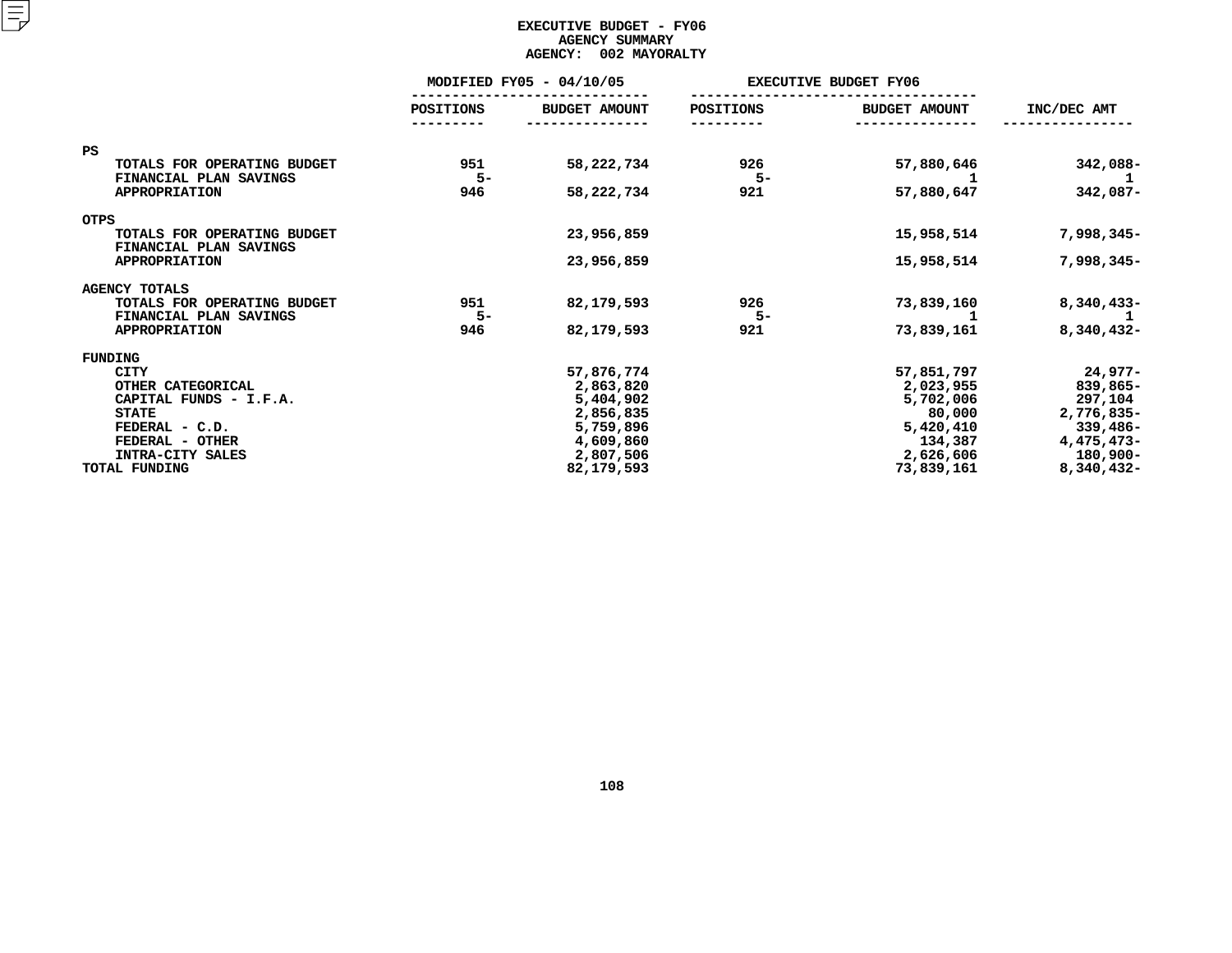|                                                                                                                      | MODIFIED FY05-04/10/05           |                              | <b>EXECUTIVE BUDGET FY06</b>            |                              |                                           |  |
|----------------------------------------------------------------------------------------------------------------------|----------------------------------|------------------------------|-----------------------------------------|------------------------------|-------------------------------------------|--|
| IC REF OBJ DESCRIPTION<br>OBJECT CLASS                                                                               | # POS                            | <b>AMOUNT</b>                | # POS                                   | <b>AMOUNT</b>                | INC/DEC<br># POS<br><b>AMOUNT</b>         |  |
| RESPONSIBILITY CENTER:                                                                                               |                                  |                              |                                         |                              |                                           |  |
| BUDGET CODE: 0204 HAVA Funding<br>053 AMOUNT TO BE SCHEDULED-PS<br>05 AMT TO SCHED<br>SUBTOTAL FOR AMT TO SCHED      |                                  |                              |                                         | 1,430,000<br>1,430,000       | 1,430,000<br>1,430,000                    |  |
| SUBTOTAL FOR BUDGET CODE 0204                                                                                        |                                  |                              |                                         | 1,430,000                    | 1,430,000                                 |  |
| TOTAL FOR                                                                                                            |                                  |                              |                                         | 1,430,000                    | 1,430,000                                 |  |
| RESPONSIBILITY CENTER: 0001 EXECUTIVE MANAGEMENT                                                                     |                                  |                              |                                         |                              |                                           |  |
| BUDGET CODE: 0101 EXECUTIVE MANAGEMENT<br>01 F/T SALARIED<br>001 FULL YEAR POSITIONS<br>SUBTOTAL FOR F/T SALARIED    | $\overline{2}$<br>$\overline{a}$ | 81,223<br>81,223             | $\frac{2}{2}$                           | 81,223<br>81,223             |                                           |  |
| 03 UNSALARIED<br>031 UNSALARIED<br>SUBTOTAL FOR UNSALARIED                                                           |                                  | 134,316<br>134,316           |                                         | 134,316<br>134,316           |                                           |  |
| SUBTOTAL FOR BUDGET CODE 0101                                                                                        | $\overline{a}$                   | 215,539                      | $\overline{a}$                          | 215,539                      |                                           |  |
| TOTAL FOR EXECUTIVE MANAGEMENT                                                                                       | $\overline{a}$                   | 215,539                      | $\overline{2}$                          | 215,539                      |                                           |  |
| RESPONSIBILITY CENTER: 0002 DEPARTMENTAL OPERATIONS                                                                  |                                  |                              |                                         |                              |                                           |  |
| BUDGET CODE: 0201 DEPARTMENTAL OPERATIONS<br>01 F/T SALARIED<br>001 FULL YEAR POSITIONS<br>SUBTOTAL FOR F/T SALARIED | 34<br>34                         | 3,434,477<br>3,434,477       | $\begin{array}{c} 38 \\ 38 \end{array}$ | 3,575,977<br>3,575,977       | 141,500<br>4<br>$\overline{4}$<br>141,500 |  |
| 03 UNSALARIED<br>031 UNSALARIED<br>SUBTOTAL FOR UNSALARIED                                                           |                                  | 144,262<br>144,262           |                                         | 144,262<br>144,262           |                                           |  |
| 04 ADD GRS PAY<br>042 LONGEVITY DIFFERENTIAL<br>047 OVERTIME<br>050 PMTS TO BENEFIC DECSD EMPLOYES                   |                                  | 87,008<br>3,259,193<br>1,605 |                                         | 87,008<br>2,579,193<br>1,605 | 680,000-                                  |  |
|                                                                                                                      |                                  |                              |                                         |                              |                                           |  |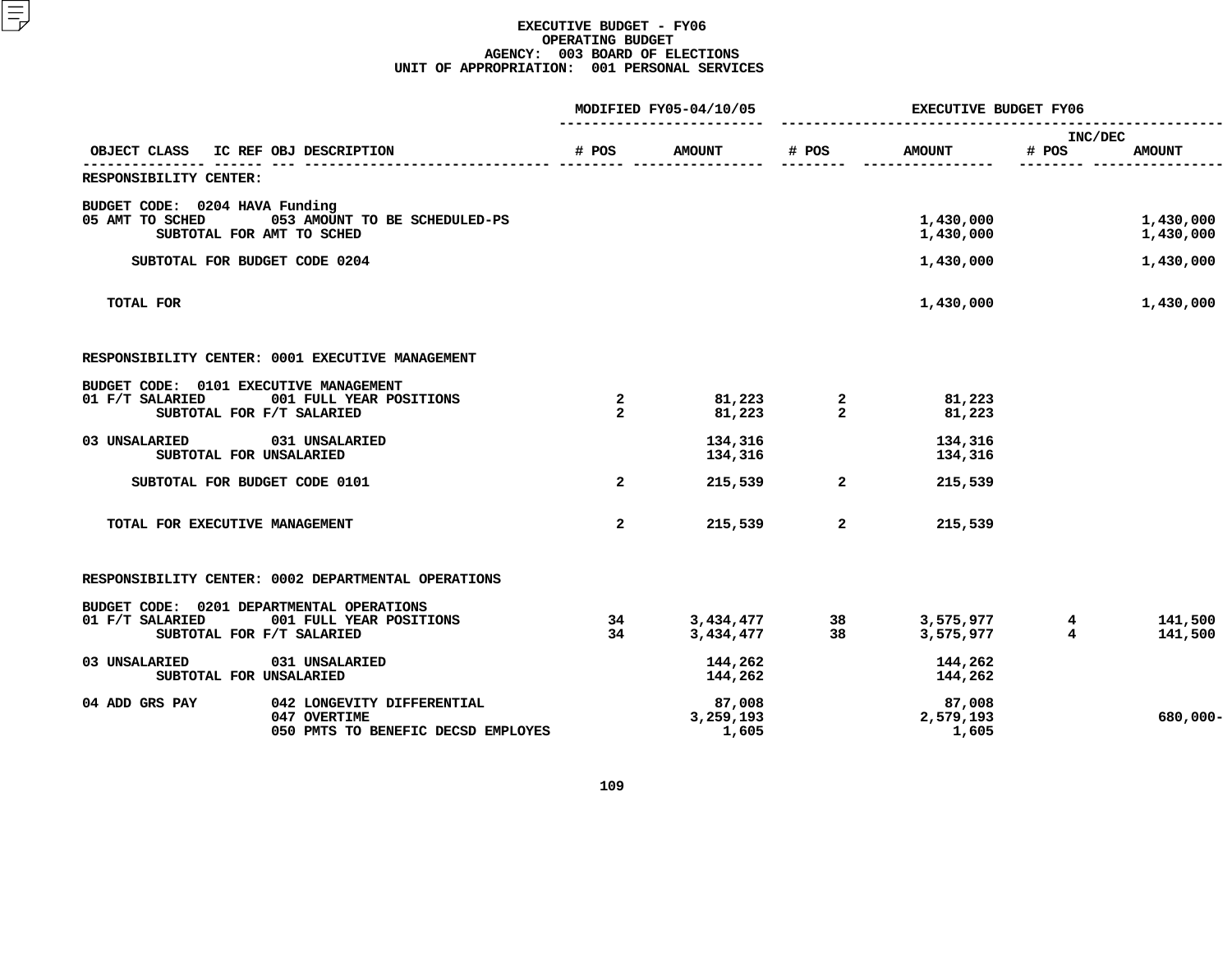|                                                                                                                     | MODIFIED FY05-04/10/05 |                        | <b>EXECUTIVE BUDGET FY06</b> |                        |                  |                          |
|---------------------------------------------------------------------------------------------------------------------|------------------------|------------------------|------------------------------|------------------------|------------------|--------------------------|
| IC REF OBJ DESCRIPTION<br>OBJECT CLASS                                                                              | # POS                  | <b>AMOUNT</b>          | # POS                        | <b>AMOUNT</b>          | INC/DEC<br># POS | <b>AMOUNT</b>            |
| SUBTOTAL FOR ADD GRS PAY                                                                                            |                        | 3,347,806              |                              | 2,667,806              |                  | 680,000-                 |
| 05 AMT TO SCHED<br>053 AMOUNT TO BE SCHEDULED-PS<br>SUBTOTAL FOR AMT TO SCHED                                       |                        |                        |                              | 800,000<br>800,000     |                  | 800,000<br>800,000       |
| SUBTOTAL FOR BUDGET CODE 0201                                                                                       | 34                     | 6,926,545              | 38                           | 7,188,045              | $4^{\circ}$      | 261,500                  |
| TOTAL FOR DEPARTMENTAL OPERATIONS                                                                                   | 34                     | 6,926,545              | 38                           | 7,188,045              | 4                | 261,500                  |
| RESPONSIBILITY CENTER: 0003 FINANCE OFFICE                                                                          |                        |                        |                              |                        |                  |                          |
| BUDGET CODE: 0301 FINANCE OFFICE<br>01 F/T SALARIED<br>001 FULL YEAR POSITIONS<br>SUBTOTAL FOR F/T SALARIED         | 8<br>8                 | 320,341<br>320,341     | 8<br>8                       | 320,341<br>320,341     |                  |                          |
| 03 UNSALARIED<br>031 UNSALARIED<br>SUBTOTAL FOR UNSALARIED                                                          |                        | 82,496<br>82,496       |                              | 12,496<br>12,496       |                  | $70,000 -$<br>$70,000 -$ |
| SUBTOTAL FOR BUDGET CODE 0301                                                                                       | 8                      | 402,837                | 8                            | 332,837                |                  | $70,000 -$               |
| TOTAL FOR FINANCE OFFICE                                                                                            | 8                      | 402,837                | 8                            | 332,837                |                  | $70,000 -$               |
| RESPONSIBILITY CENTER: 0004 DATA PROCESSING                                                                         |                        |                        |                              |                        |                  |                          |
| BUDGET CODE: 0401 DATA PROCESSING OFFICE<br>01 F/T SALARIED<br>001 FULL YEAR POSITIONS<br>SUBTOTAL FOR F/T SALARIED | 18<br>18               | 1,087,434<br>1,087,434 | 18<br>18                     | 1,087,434<br>1,087,434 |                  |                          |
| SUBTOTAL FOR BUDGET CODE 0401                                                                                       | 18                     | 1,087,434              | 18                           | 1,087,434              |                  |                          |
| TOTAL FOR DATA PROCESSING                                                                                           | 18                     | 1,087,434              | 18                           | 1,087,434              |                  |                          |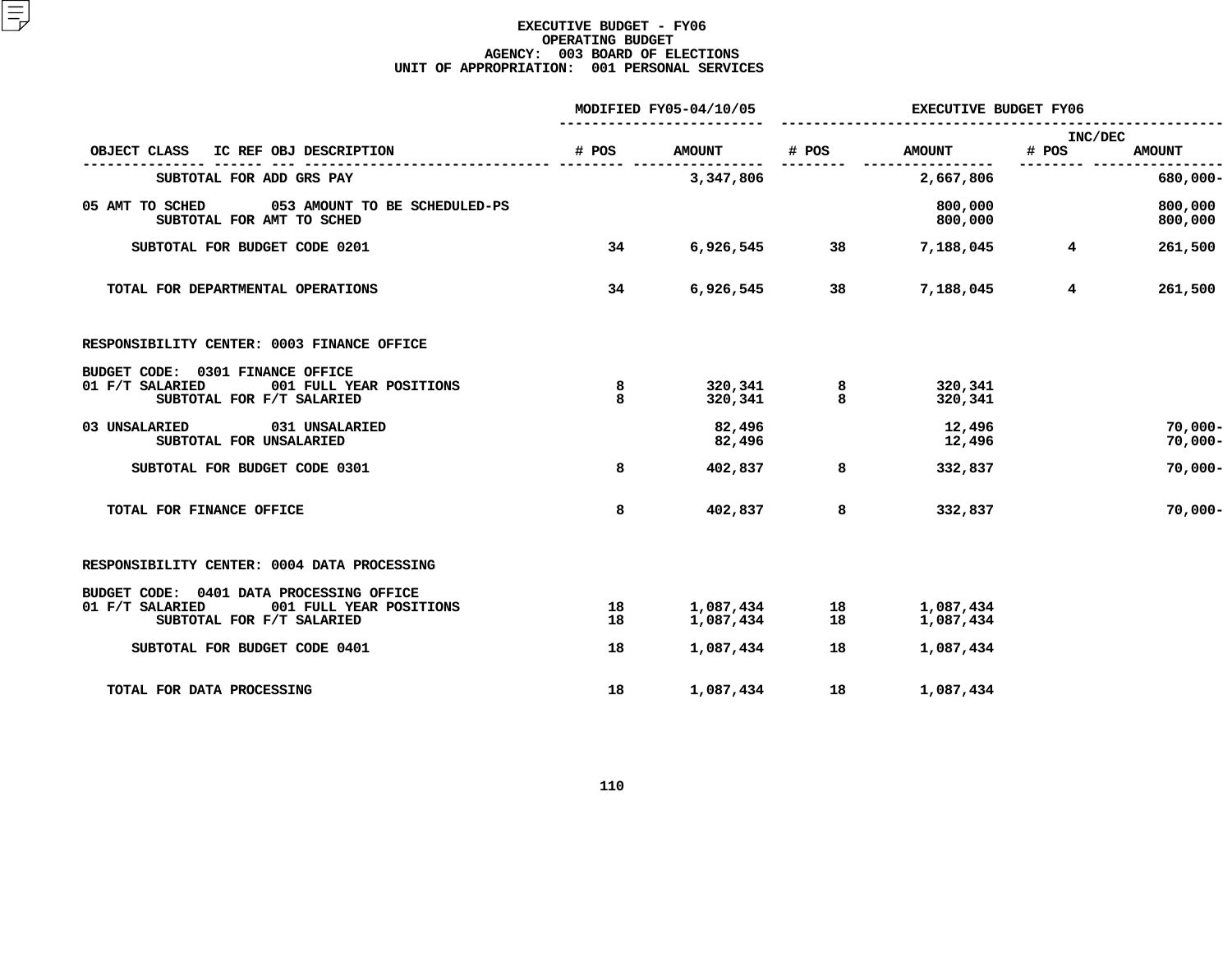|                                                                         | MODIFIED FY05-04/10/05 |                    | <b>EXECUTIVE BUDGET FY06</b> |                                                                                                                                |                  |               |
|-------------------------------------------------------------------------|------------------------|--------------------|------------------------------|--------------------------------------------------------------------------------------------------------------------------------|------------------|---------------|
| OBJECT CLASS IC REF OBJ DESCRIPTION                                     | # POS                  | <b>AMOUNT</b>      | # POS                        | <b>AMOUNT</b>                                                                                                                  | INC/DEC<br># POS | <b>AMOUNT</b> |
| RESPONSIBILITY CENTER: 0005 CHIEF CLERK - BROOKLYN                      |                        |                    |                              |                                                                                                                                |                  |               |
| BUDGET CODE: 0501 BROOKLYN OFFICE                                       |                        |                    |                              |                                                                                                                                |                  |               |
| 01 F/T SALARIED<br>001 FULL YEAR POSITIONS<br>SUBTOTAL FOR F/T SALARIED | 62                     |                    |                              | $\begin{array}{cccc} 1,882,421 & \qquad & 62 & \qquad & 1,882,421 \\ 1,882,421 & \qquad & 62 & \qquad & 1,882,421 \end{array}$ |                  |               |
| 03 UNSALARIED 031 UNSALARIED<br>SUBTOTAL FOR UNSALARIED                 |                        | 153,839<br>153,839 |                              | 153,839<br>153,839                                                                                                             |                  |               |
| SUBTOTAL FOR BUDGET CODE 0501                                           | 62                     | 2,036,260 62       |                              | 2,036,260                                                                                                                      |                  |               |
| TOTAL FOR CHIEF CLERK - BROOKLYN                                        | 62                     | 2,036,260          | 62                           | 2,036,260                                                                                                                      |                  |               |
| RESPONSIBILITY CENTER: 0006 CHIEF CLERK - QUEENS                        |                        |                    |                              |                                                                                                                                |                  |               |
| BUDGET CODE: 0601 QUEENS OFFICE                                         |                        |                    |                              |                                                                                                                                |                  |               |
| 01 F/T SALARIED<br>001 FULL YEAR POSITIONS<br>SUBTOTAL FOR F/T SALARIED | 55<br>55               | 1,501,420          |                              | 1,501,420 55 1,501,420<br>1,501,420 55 1,501,420<br>1,501,420                                                                  |                  |               |
| 031 UNSALARIED<br>03 UNSALARIED<br>SUBTOTAL FOR UNSALARIED              |                        | 146,308<br>146,308 |                              | 146,308<br>146,308                                                                                                             |                  |               |
| SUBTOTAL FOR BUDGET CODE 0601                                           | 55                     | 1,647,728          | 55                           | 1,647,728                                                                                                                      |                  |               |
| TOTAL FOR CHIEF CLERK - QUEENS                                          | 55                     | 1,647,728          | 55                           | 1,647,728                                                                                                                      |                  |               |
| RESPONSIBILITY CENTER: 0007 CHIEF CLERK - BRONX                         |                        |                    |                              |                                                                                                                                |                  |               |
| BUDGET CODE: 0701 BRONX OFFICE                                          |                        |                    |                              |                                                                                                                                |                  |               |
| 01 F/T SALARIED 001 FULL YEAR POSITIONS                                 | 42                     |                    |                              |                                                                                                                                |                  |               |
| SUBTOTAL FOR F/T SALARIED                                               | 42                     | 1,302,231          |                              | $1,302,231$<br>$1,302,231$<br>$42$<br>$1,302,231$<br>$42$<br>$1,302,231$                                                       |                  |               |
| 03 UNSALARIED<br>031 UNSALARIED                                         |                        | 162,314            |                              | 162,314                                                                                                                        |                  |               |
| SUBTOTAL FOR UNSALARIED                                                 |                        | 162,314            |                              | 162,314                                                                                                                        |                  |               |
|                                                                         |                        |                    |                              |                                                                                                                                |                  |               |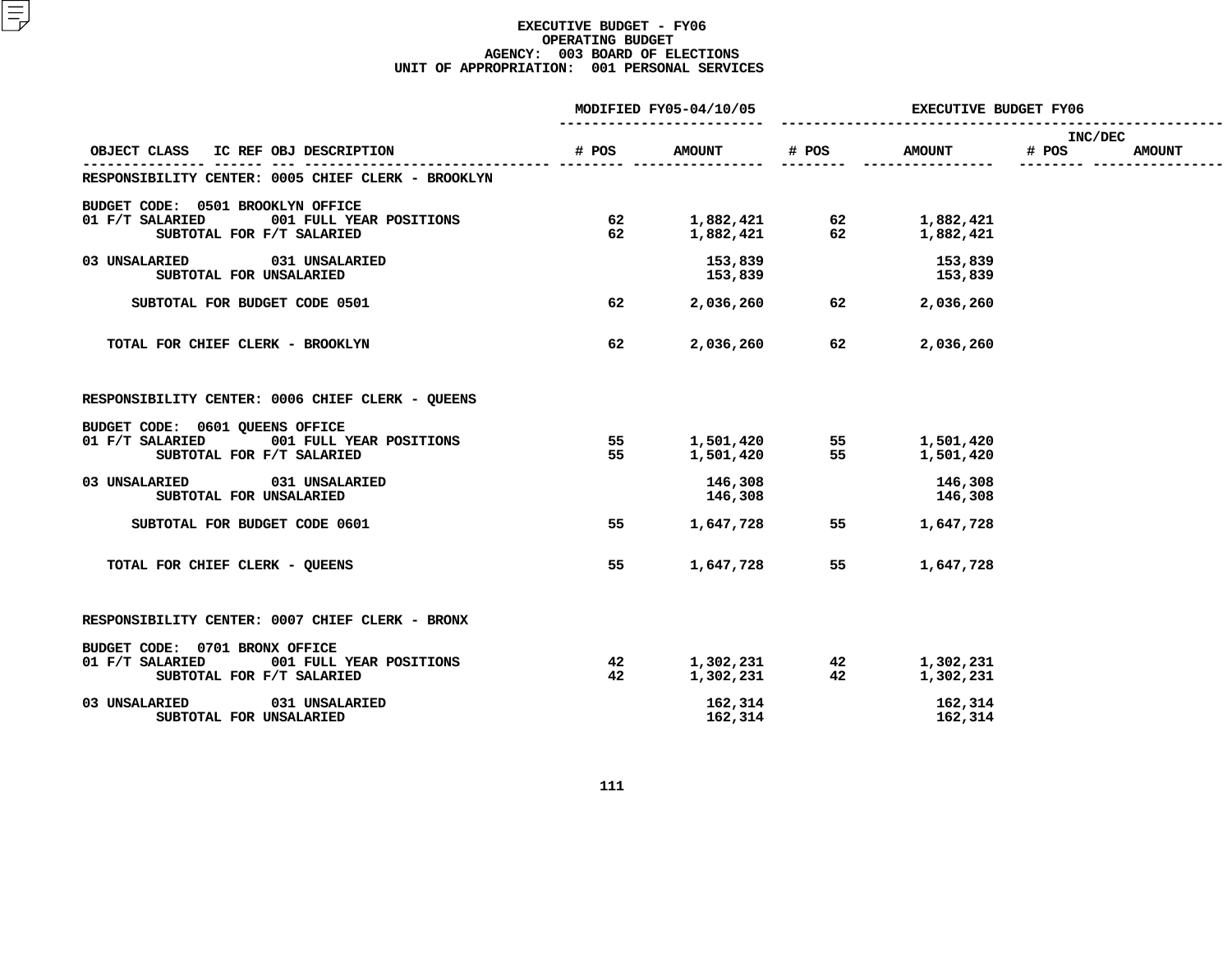|                                                                                                                   |          | MODIFIED FY05-04/10/05 | <b>EXECUTIVE BUDGET FY06</b> |                            |                  |               |
|-------------------------------------------------------------------------------------------------------------------|----------|------------------------|------------------------------|----------------------------|------------------|---------------|
| OBJECT CLASS IC REF OBJ DESCRIPTION                                                                               | # POS    | <b>AMOUNT</b>          | # POS                        | <b>AMOUNT</b>              | INC/DEC<br># POS | <b>AMOUNT</b> |
| SUBTOTAL FOR BUDGET CODE 0701                                                                                     | 42       | 1,464,545 42           |                              | -------------<br>1,464,545 |                  |               |
| TOTAL FOR CHIEF CLERK - BRONX                                                                                     | 42       |                        | 1,464,545 42                 | 1,464,545                  |                  |               |
| RESPONSIBILITY CENTER: 0008 CHIEF CLERK - MANHATTAN                                                               |          |                        |                              |                            |                  |               |
| BUDGET CODE: 0801 NEW YORK OFFICE<br>001 FULL YEAR POSITIONS<br>01 F/T SALARIED<br>SUBTOTAL FOR F/T SALARIED      | 54<br>54 | 1,656,004<br>1,656,004 | 54<br>54                     | 1,656,004<br>1,656,004     |                  |               |
| 03 UNSALARIED<br>031 UNSALARIED<br>SUBTOTAL FOR UNSALARIED                                                        |          | 309,420<br>309,420     |                              | 309,420<br>309,420         |                  |               |
| SUBTOTAL FOR BUDGET CODE 0801                                                                                     | 54       | 1,965,424              | 54                           | 1,965,424                  |                  |               |
| TOTAL FOR CHIEF CLERK - MANHATTAN                                                                                 | 54       | 1,965,424              | 54                           | 1,965,424                  |                  |               |
| RESPONSIBILITY CENTER: 0009 CHIEF CLERK - RICHMOND                                                                |          |                        |                              |                            |                  |               |
| BUDGET CODE: 0901 STATEN ISLAND OFFICE<br>01 F/T SALARIED<br>001 FULL YEAR POSITIONS<br>SUBTOTAL FOR F/T SALARIED | 22<br>22 | 760,080<br>760,080     | 22<br>22                     | 760,080<br>760,080         |                  |               |
| 031 UNSALARIED<br>03 UNSALARIED<br>SUBTOTAL FOR UNSALARIED                                                        |          | 76,528<br>76,528       |                              | 76,528<br>76,528           |                  |               |
| SUBTOTAL FOR BUDGET CODE 0901                                                                                     | 22       | 836,608                | 22                           | 836,608                    |                  |               |
| TOTAL FOR CHIEF CLERK - RICHMOND                                                                                  | 22       | 836,608                | 22                           | 836,608                    |                  |               |
| TOTAL FOR PERSONAL SERVICES                                                                                       | 297      | 16,582,920             | 301                          | 18,204,420                 | $4^{\circ}$      | 1,621,500     |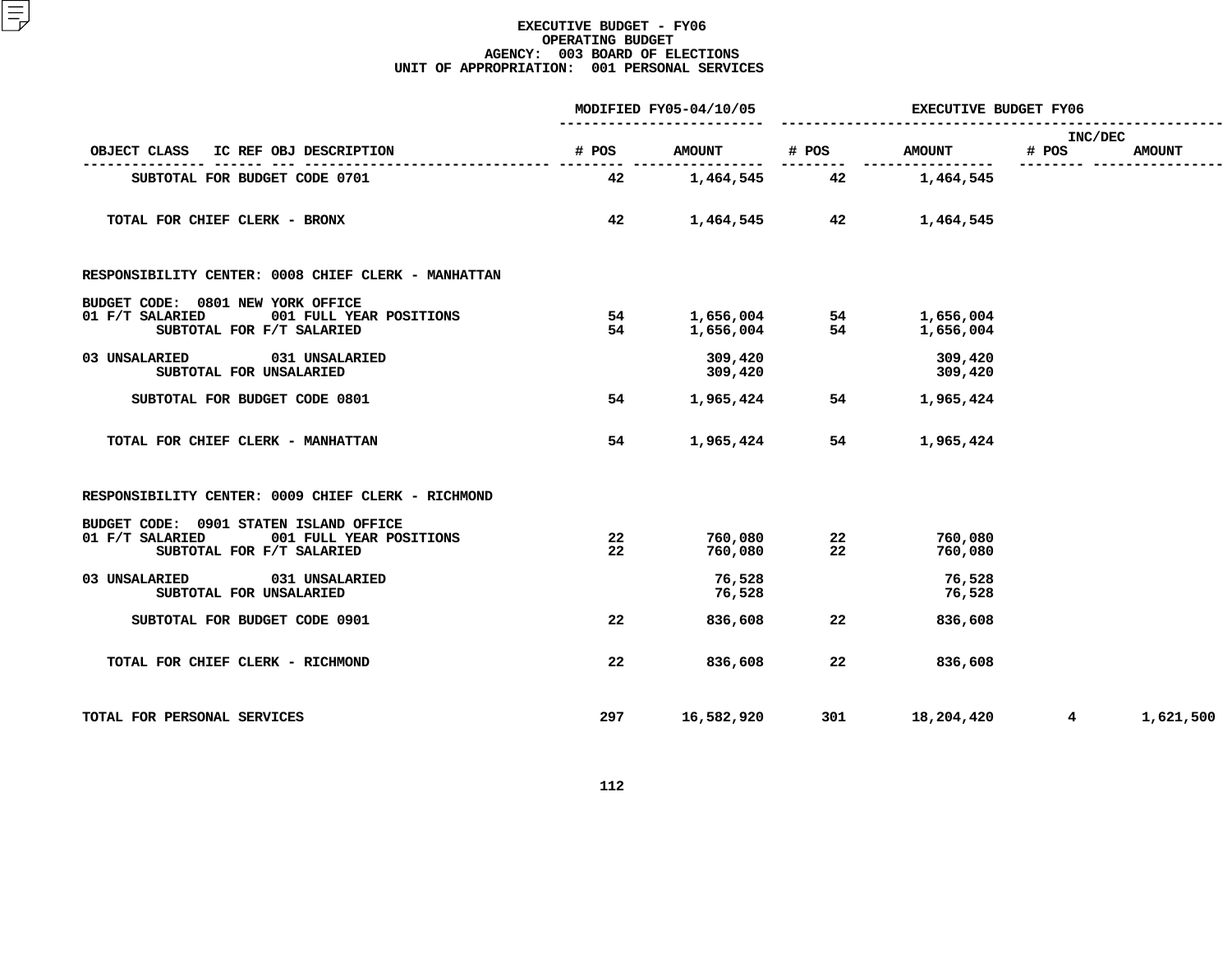#### **EXECUTIVE BUDGET - FY06 UNIT OF APPROPRIATION SUMMARY AGENCY:**

# **<sup>003</sup> BOARD OF ELECTIONS UNIT**

|                                                                                                                              | UNIT OF APPROPRIATION: |                         | 001 PERSONAL SERVICES   |                         |               |
|------------------------------------------------------------------------------------------------------------------------------|------------------------|-------------------------|-------------------------|-------------------------|---------------|
|                                                                                                                              |                        | <b>CURRENT MODIFIED</b> |                         | <b>EXECUTIVE BUDGET</b> |               |
| PERSONAL SERVICES                                                                                                            | NUM POS                | <b>BUDGET AMOUNT</b>    | NUM POS                 | <b>BUDGET AMOUNT</b>    | $INC/DEC$ (-) |
| TOTALS FOR OPERATING BUDGET                                                                                                  | 297                    | 16,582,920              | 301                     | 18,204,420              | 1,621,500     |
| FINANCIAL PLAN SAVINGS                                                                                                       |                        |                         |                         | 24,000                  | 24,000        |
| <b>APPROPRIATION</b>                                                                                                         | 297                    | 16,582,920              | 301                     | 18,228,420              | 1,645,500     |
| FUNDING SUMMARY                                                                                                              |                        | <b>CURRENT MODIFIED</b> | <b>EXECUTIVE BUDGET</b> | $INC/DEC$ (-)           |               |
| CITY<br>OTHER CATEGORICAL<br>CAPITAL FUNDS - I.F.A.<br><b>STATE</b><br>FEDERAL - C.D.<br>FEDERAL - OTHER<br>INTRA-CITY SALES |                        | 16,582,920              |                         | 18,228,420              | 1,645,500     |
| TOTAL                                                                                                                        |                        | 16,582,920              |                         | 18,228,420              | 1,645,500     |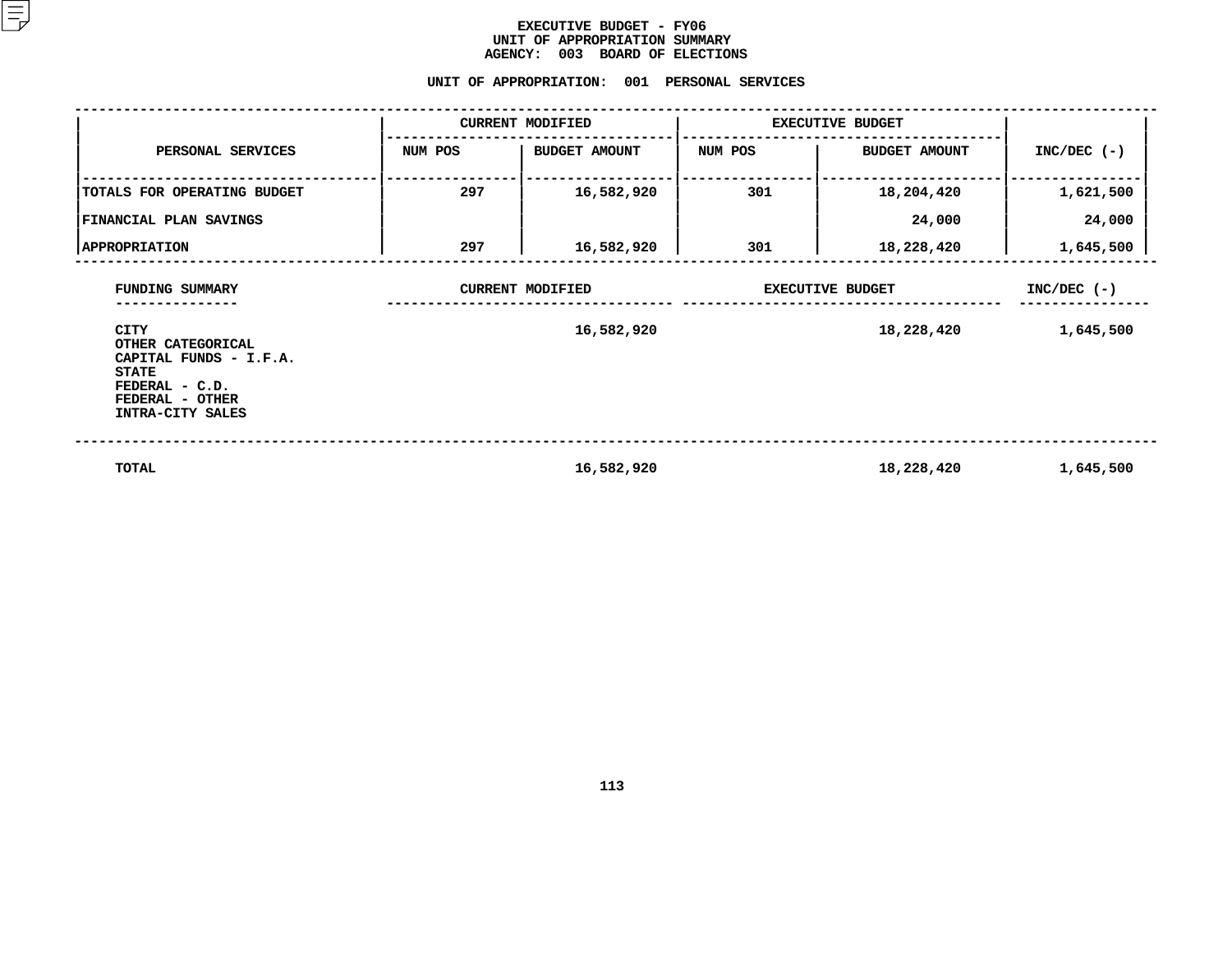#### **EXECUTIVE BUDGET - FY06 POSITIONN SCHEDULE<br>BOARD OF E<br><mark>:</mark> 001 PE AGENCY: <sup>003</sup> BOARD OF ELECTIONS UNITOF APPROPRIATION: <sup>001</sup> PERSONAL SERVICES MODIFIED**

**FY05-04/10/05 EXECUTIVE BUDGET FY06 -----------------------**

| OBJECT: 001 FULL YEAR POSITIONS                                                                                                                                                                                                               |  |  |  |  |  |
|-----------------------------------------------------------------------------------------------------------------------------------------------------------------------------------------------------------------------------------------------|--|--|--|--|--|
|                                                                                                                                                                                                                                               |  |  |  |  |  |
|                                                                                                                                                                                                                                               |  |  |  |  |  |
|                                                                                                                                                                                                                                               |  |  |  |  |  |
|                                                                                                                                                                                                                                               |  |  |  |  |  |
|                                                                                                                                                                                                                                               |  |  |  |  |  |
|                                                                                                                                                                                                                                               |  |  |  |  |  |
|                                                                                                                                                                                                                                               |  |  |  |  |  |
|                                                                                                                                                                                                                                               |  |  |  |  |  |
|                                                                                                                                                                                                                                               |  |  |  |  |  |
|                                                                                                                                                                                                                                               |  |  |  |  |  |
|                                                                                                                                                                                                                                               |  |  |  |  |  |
|                                                                                                                                                                                                                                               |  |  |  |  |  |
|                                                                                                                                                                                                                                               |  |  |  |  |  |
|                                                                                                                                                                                                                                               |  |  |  |  |  |
|                                                                                                                                                                                                                                               |  |  |  |  |  |
|                                                                                                                                                                                                                                               |  |  |  |  |  |
|                                                                                                                                                                                                                                               |  |  |  |  |  |
|                                                                                                                                                                                                                                               |  |  |  |  |  |
|                                                                                                                                                                                                                                               |  |  |  |  |  |
|                                                                                                                                                                                                                                               |  |  |  |  |  |
|                                                                                                                                                                                                                                               |  |  |  |  |  |
|                                                                                                                                                                                                                                               |  |  |  |  |  |
|                                                                                                                                                                                                                                               |  |  |  |  |  |
|                                                                                                                                                                                                                                               |  |  |  |  |  |
|                                                                                                                                                                                                                                               |  |  |  |  |  |
|                                                                                                                                                                                                                                               |  |  |  |  |  |
|                                                                                                                                                                                                                                               |  |  |  |  |  |
|                                                                                                                                                                                                                                               |  |  |  |  |  |
|                                                                                                                                                                                                                                               |  |  |  |  |  |
|                                                                                                                                                                                                                                               |  |  |  |  |  |
|                                                                                                                                                                                                                                               |  |  |  |  |  |
|                                                                                                                                                                                                                                               |  |  |  |  |  |
|                                                                                                                                                                                                                                               |  |  |  |  |  |
|                                                                                                                                                                                                                                               |  |  |  |  |  |
|                                                                                                                                                                                                                                               |  |  |  |  |  |
|                                                                                                                                                                                                                                               |  |  |  |  |  |
|                                                                                                                                                                                                                                               |  |  |  |  |  |
|                                                                                                                                                                                                                                               |  |  |  |  |  |
|                                                                                                                                                                                                                                               |  |  |  |  |  |
|                                                                                                                                                                                                                                               |  |  |  |  |  |
|                                                                                                                                                                                                                                               |  |  |  |  |  |
|                                                                                                                                                                                                                                               |  |  |  |  |  |
|                                                                                                                                                                                                                                               |  |  |  |  |  |
| 2002<br>CRIPT: 101 FULL TRA POSITIONS<br>CRIPT: 101 FULL TRA POSITIONS<br>2002<br>CRIPT: 101 FULL TRA POSITIONS<br>2002<br>2003 MACHINERY MARGENT ON DOS 9440 9 77.125- 67,622<br>2010 MACHINERY (MARGENT ON DOS 94440 9 77.125- 67,622<br>20 |  |  |  |  |  |
|                                                                                                                                                                                                                                               |  |  |  |  |  |
|                                                                                                                                                                                                                                               |  |  |  |  |  |
|                                                                                                                                                                                                                                               |  |  |  |  |  |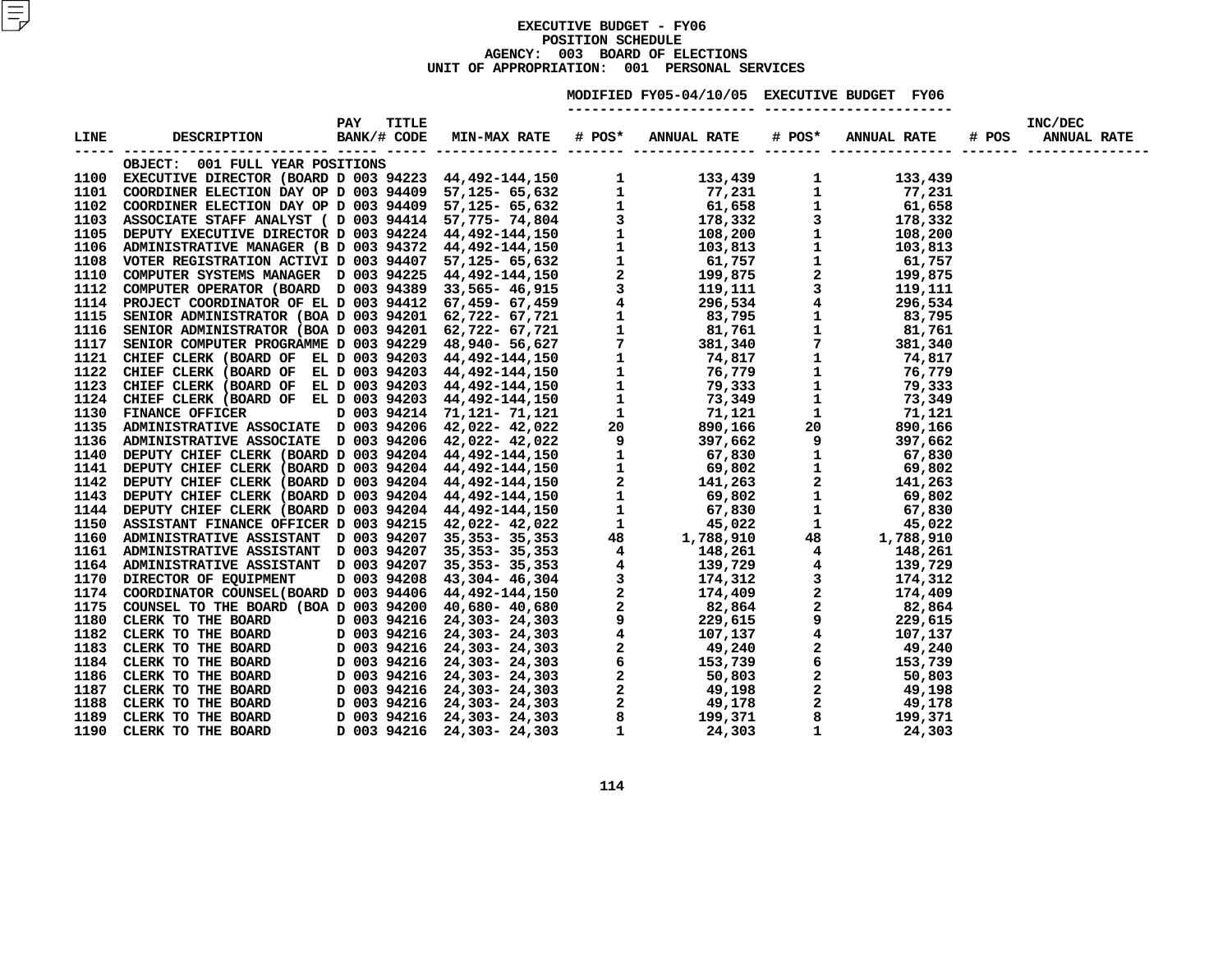#### **EXECUTIVE BUDGET - FY06 POSITIONN SCHEDULE<br>BOARD OF E<br><mark>:</mark> 001 PE AGENCY: <sup>003</sup> BOARD OF ELECTIONS UNITOF APPROPRIATION: <sup>001</sup> PERSONAL SERVICES MODIFIED**

**FY05-04/10/05 EXECUTIVE BUDGET FY06 -----------------------**

| OBJECT: 001 FULL YEAR POSITIONS |  |  |  |  |
|---------------------------------|--|--|--|--|
|                                 |  |  |  |  |
|                                 |  |  |  |  |
|                                 |  |  |  |  |
|                                 |  |  |  |  |
|                                 |  |  |  |  |
|                                 |  |  |  |  |
|                                 |  |  |  |  |
|                                 |  |  |  |  |
|                                 |  |  |  |  |
|                                 |  |  |  |  |
|                                 |  |  |  |  |
|                                 |  |  |  |  |
|                                 |  |  |  |  |
|                                 |  |  |  |  |
|                                 |  |  |  |  |
|                                 |  |  |  |  |
|                                 |  |  |  |  |
|                                 |  |  |  |  |
|                                 |  |  |  |  |
|                                 |  |  |  |  |
|                                 |  |  |  |  |
|                                 |  |  |  |  |
|                                 |  |  |  |  |
|                                 |  |  |  |  |
|                                 |  |  |  |  |
|                                 |  |  |  |  |
|                                 |  |  |  |  |
|                                 |  |  |  |  |
|                                 |  |  |  |  |
|                                 |  |  |  |  |
|                                 |  |  |  |  |
|                                 |  |  |  |  |
|                                 |  |  |  |  |
|                                 |  |  |  |  |
|                                 |  |  |  |  |
|                                 |  |  |  |  |
|                                 |  |  |  |  |
|                                 |  |  |  |  |
|                                 |  |  |  |  |
|                                 |  |  |  |  |
|                                 |  |  |  |  |
|                                 |  |  |  |  |
|                                 |  |  |  |  |
|                                 |  |  |  |  |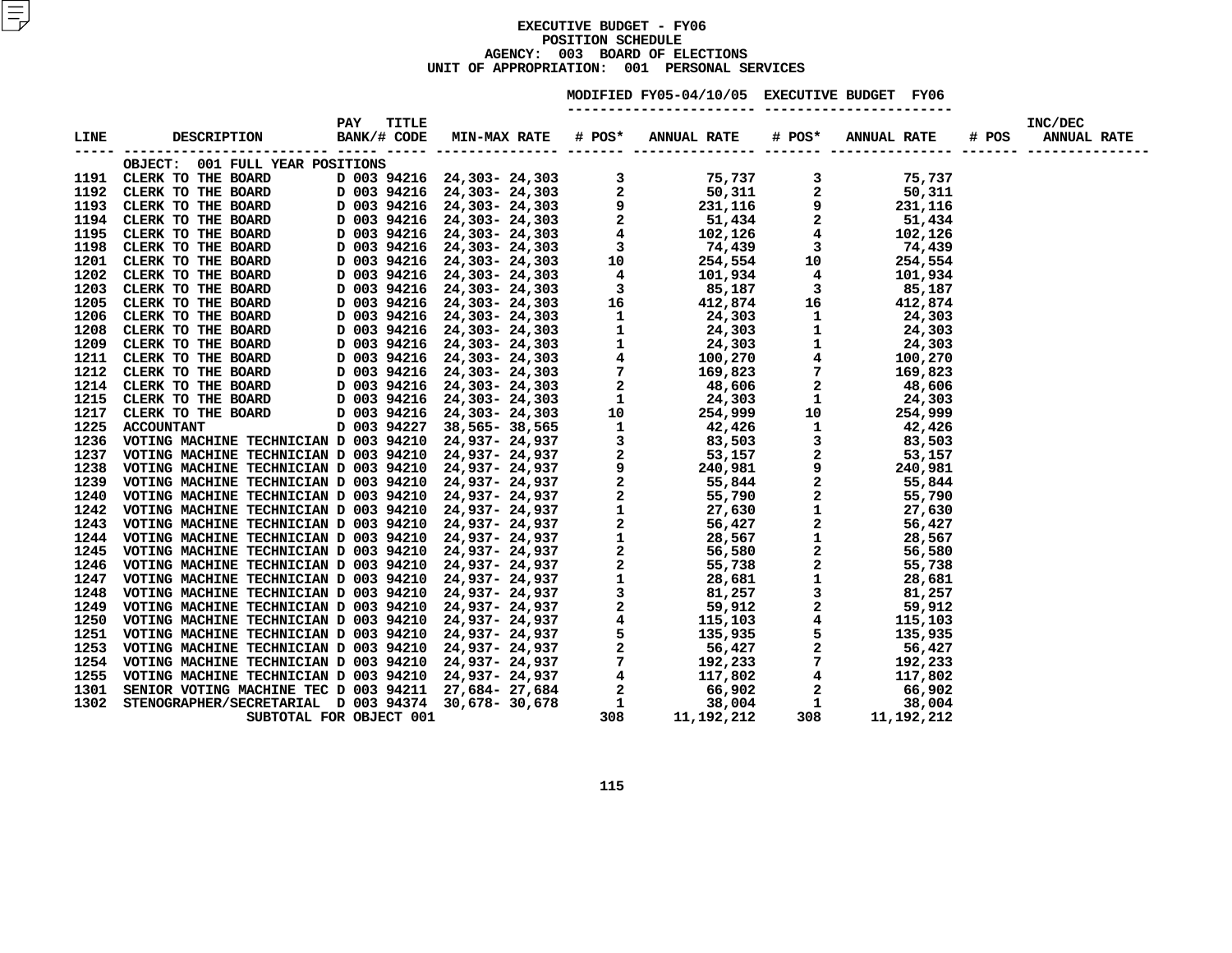#### **EXECUTIVE BUDGET - FY06 POSITIONN SCHEDULE<br>BOARD OF E<br><mark>:</mark> 001 PE AGENCY: <sup>003</sup> BOARD OF ELECTIONS UNIT**

| UNIT OF APPROPRIATION:<br>001<br><b>PERSONAL SERVICES</b> |                                           |                             |                     |        |                        |        |                                 |       |                               |
|-----------------------------------------------------------|-------------------------------------------|-----------------------------|---------------------|--------|------------------------|--------|---------------------------------|-------|-------------------------------|
|                                                           |                                           |                             |                     |        | MODIFIED FY05-04/10/05 |        | <b>EXECUTIVE BUDGET</b><br>FY06 |       |                               |
| LINE                                                      | <b>DESCRIPTION</b>                        | TITLE<br>PAY<br>BANK/# CODE | <b>MIN-MAX RATE</b> | # POS* | <b>ANNUAL RATE</b>     | # POS* | <b>ANNUAL RATE</b>              | # POS | INC/DEC<br><b>ANNUAL RATE</b> |
|                                                           | 001 FULL YEAR POSITIONS<br><b>OBJECT:</b> |                             |                     |        |                        |        |                                 |       |                               |
|                                                           | POSITION SCHEDULE FOR U/A 001             |                             |                     | 308    | 11, 192, 212           | 308    | 11, 192, 212                    |       |                               |
|                                                           | PLANNED INCREASES/(DECREASES)             |                             |                     | $-11$  | $-399,722$             | $-7$   | $-254, 368$                     | 4     | 145,354                       |
|                                                           | TOTAL FOR U/A 001                         |                             |                     | 297    | 10,792,490             | 301    | 10,937,844                      | 4     | 145,354                       |
|                                                           |                                           |                             |                     |        |                        |        |                                 |       |                               |

**\*NOTE: FULL TIME ACTIVE POSITIONS AS OF 02/25/05**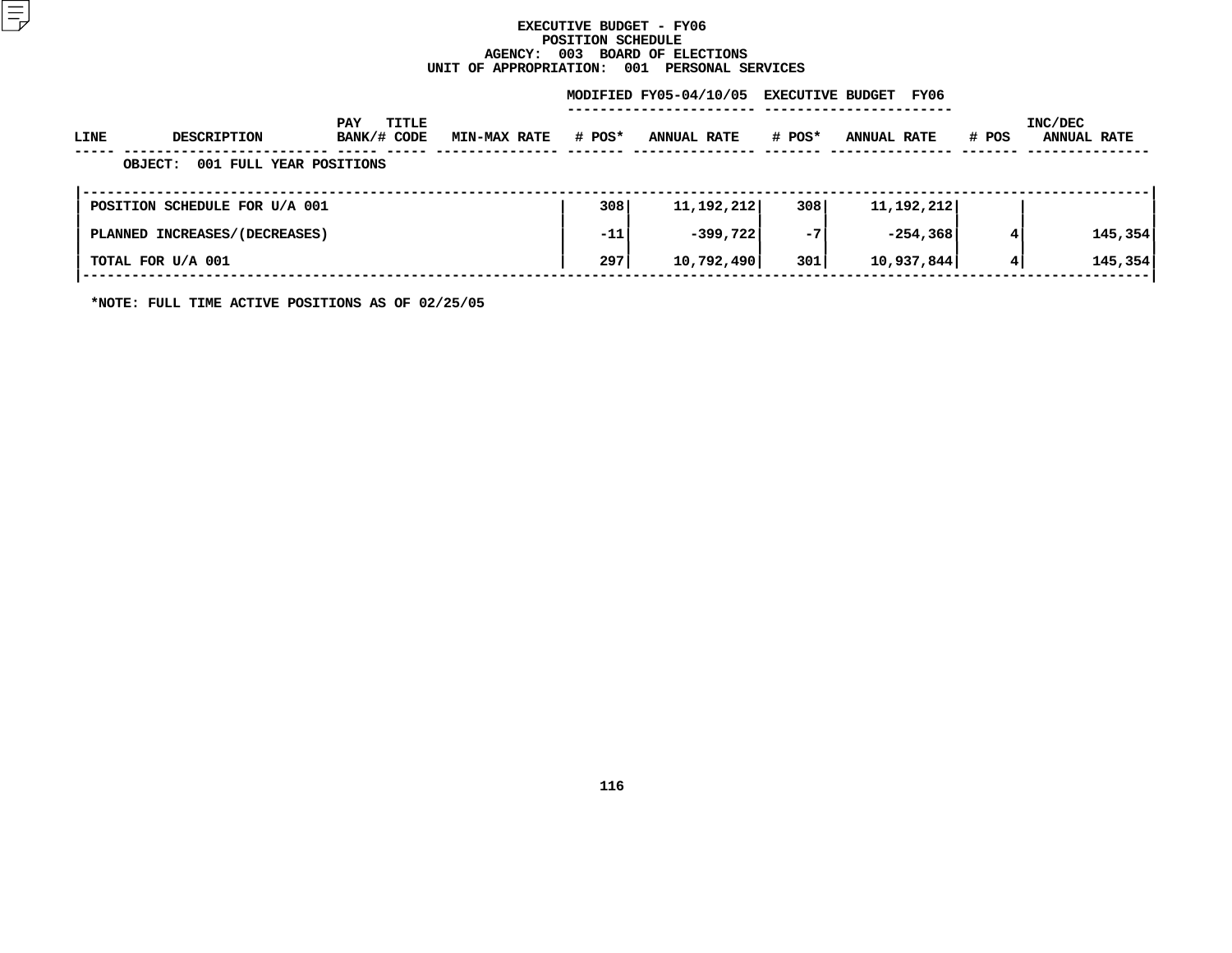|                                                                                                        |          | MODIFIED FY05-04/10/05    | EXECUTIVE BUDGET FY06 |                        |                                      |  |
|--------------------------------------------------------------------------------------------------------|----------|---------------------------|-----------------------|------------------------|--------------------------------------|--|
| IC REF OBJ DESCRIPTION<br>OBJECT CLASS                                                                 | # CNTRCT | # CNTRCT<br><b>AMOUNT</b> |                       | <b>AMOUNT</b>          | INC/DEC<br># CNTRCT<br><b>AMOUNT</b> |  |
| RESPONSIBILITY CENTER:                                                                                 |          |                           |                       |                        |                                      |  |
| BUDGET CODE: 0204 HAVA Funding                                                                         |          |                           |                       |                        |                                      |  |
| 499 OTHER EXPENSES - GENERAL<br><b>40 OTHR SER&amp;CHR</b><br>SUBTOTAL FOR OTHR SER&CHR                |          | 4,390,000<br>4,390,000    |                       | 7,570,000<br>7,570,000 | 3,180,000<br>3,180,000               |  |
| SUBTOTAL FOR BUDGET CODE 0204                                                                          |          | 4,390,000                 |                       | 7,570,000              | 3,180,000                            |  |
| TOTAL FOR                                                                                              |          | 4,390,000                 |                       | 7,570,000              | 3,180,000                            |  |
| RESPONSIBILITY CENTER: 0002 DEPARTMENTAL OPERATIONS                                                    |          |                           |                       |                        |                                      |  |
| BUDGET CODE: 0201 DEPARTMENTAL OPERATIONS<br>10 SUPPLYS&MATL 856001 10E AUTOMOTIVE SUPPLIES & MATERIAL |          | 1,155                     |                       | 1,155                  |                                      |  |
| 856001 10F MOTOR VEHICLE FUEL                                                                          |          | 3,000                     |                       | 3,000                  |                                      |  |
| 856001 10X SUPPLIES + MATERIALS - GENERAL                                                              |          | 82,779                    |                       | 82,779                 |                                      |  |
| 100 SUPPLIES + MATERIALS - GENERAL                                                                     |          | 400,191                   |                       | 400,191                |                                      |  |
| 101 PRINTING SUPPLIES                                                                                  |          | 160,000                   |                       | 110,000                | $50,000 -$                           |  |
| 106 MOTOR VEHICLE FUEL                                                                                 |          | 19,000                    |                       | 9,000                  | $10,000 -$                           |  |
| 117 POSTAGE                                                                                            |          | 2,000,000                 |                       | 2,000,000              |                                      |  |
| 199 DATA PROCESSING SUPPLIES                                                                           |          | 110,000<br>2,776,125      |                       | 110,000<br>2,716,125   | $60,000 -$                           |  |
| SUBTOTAL FOR SUPPLYS&MATL                                                                              |          |                           |                       |                        |                                      |  |
| 30 PROPTY&EQUIP<br>300 EQUIPMENT GENERAL                                                               |          | 850,000                   |                       | 100,000                | $750,000 -$                          |  |
| 302 TELECOMMUNICATIONS EQUIPMENT                                                                       |          | 30,000                    |                       | 30,000                 |                                      |  |
| 305 MOTOR VEHICLES                                                                                     |          | 15,000                    |                       |                        | $15,000 -$                           |  |
| <b>314 OFFICE FURITURE</b>                                                                             |          | 185,901                   |                       | 85,901                 | $100,000 -$                          |  |
| 315 OFFICE EQUIPMENT                                                                                   |          | 65,629                    |                       | 15,629                 | $50,000 -$                           |  |
| 319 SECURITY EQUIPMENT<br>332 PURCH DATA PROCESSING EQUIPT                                             |          | 95,000<br>235,000         |                       | 95,000<br>110,000      | $125,000 -$                          |  |
| 337 BOOKS-OTHER                                                                                        |          | 13,943                    |                       | 8,443                  | $5,500 -$                            |  |
| SUBTOTAL FOR PROPTY&EQUIP                                                                              |          | 1,490,473                 |                       | 444,973                | $1,045,500-$                         |  |
| 40 OTHR SER&CHR 858001 40B TELEPHONE & OTHER COMMUNICATNS                                              |          | 412,838                   |                       | 412,838                |                                      |  |
| 856001 40G MAINT & REP OF MOTOR VEH EQUIP                                                              |          | 17,020                    |                       | 10,020                 | $7.000 -$                            |  |
| 858001 40X CONTRACTUAL SERVICES-GENERAL                                                                |          | 395,000                   |                       |                        | $395,000 -$                          |  |
| 400 CONTRACTUAL SERVICES-GENERAL                                                                       |          | 1,000,000                 |                       | 850,000                | $150,000 -$                          |  |
| 402 TELEPHONE & OTHER COMMUNICATNS                                                                     |          | 186,538                   |                       | 186,538                |                                      |  |
|                                                                                                        |          |                           |                       |                        |                                      |  |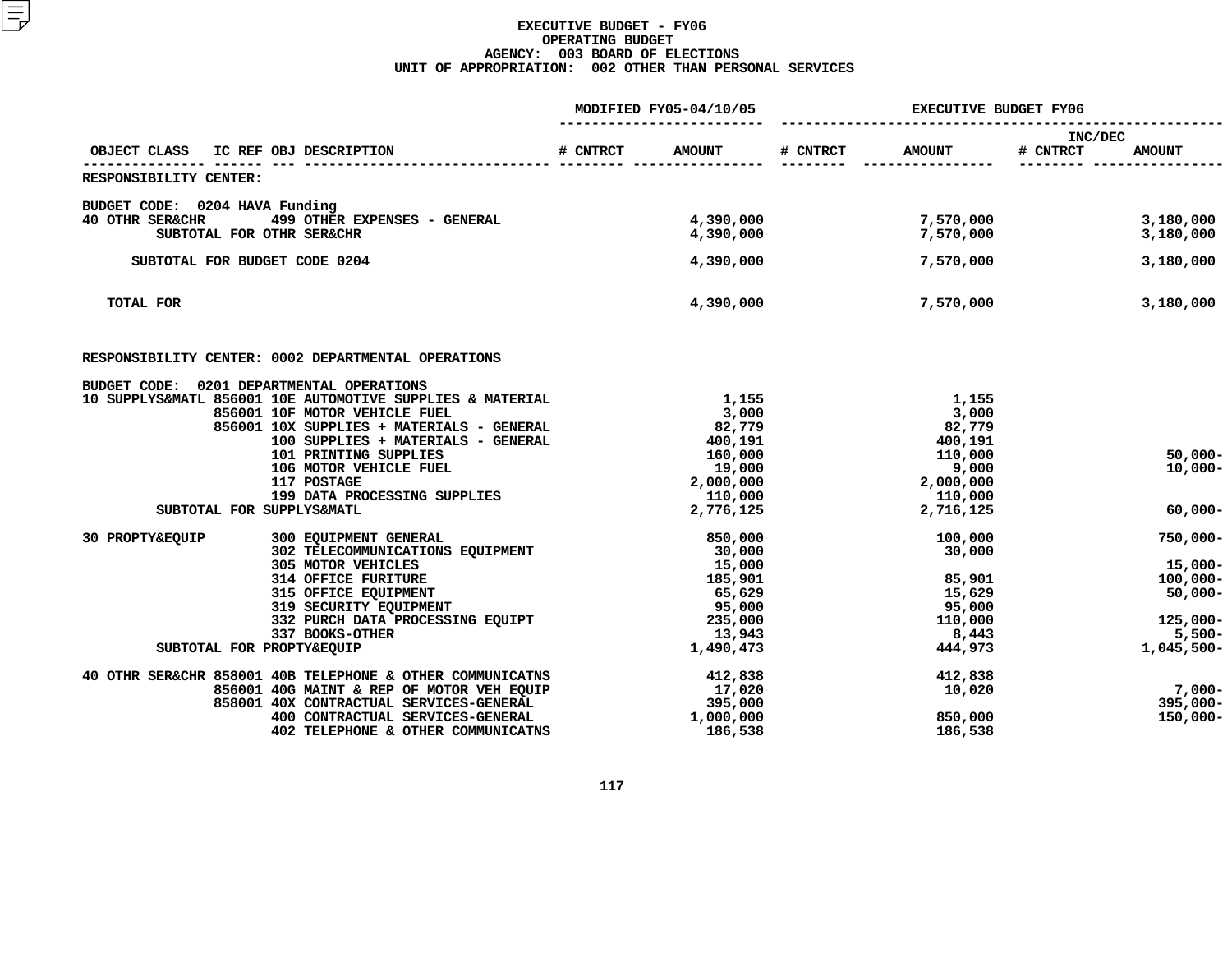|                                                                                                                                                                                                                                                                                                          |                               | MODIFIED FY05-04/10/05                 | <b>EXECUTIVE BUDGET FY06</b>      |                                               |                     |                        |
|----------------------------------------------------------------------------------------------------------------------------------------------------------------------------------------------------------------------------------------------------------------------------------------------------------|-------------------------------|----------------------------------------|-----------------------------------|-----------------------------------------------|---------------------|------------------------|
| IC REF OBJ DESCRIPTION<br>OBJECT CLASS                                                                                                                                                                                                                                                                   | # CNTRCT                      | <b>AMOUNT</b>                          | # CNTRCT                          | <b>AMOUNT</b>                                 | INC/DEC<br># CNTRCT | <b>AMOUNT</b>          |
|                                                                                                                                                                                                                                                                                                          |                               |                                        |                                   | 49,495                                        |                     | $45,000 -$             |
|                                                                                                                                                                                                                                                                                                          |                               |                                        |                                   | 500<br>350,000<br>345,000                     |                     | $150,000 -$            |
| 403 OFFICE SERVICES<br>407 MAINT & REP OF MOTOR VEH EQUIP<br>412 RENTALS OF MISC.EQUIP<br>417 ADVERTISING<br>417 ADVERTISING<br>417 ADVERTISING<br>417 ADVERTISING<br>421,748<br>417 ADVERTISING<br>856001 42C HEAT LIGHT & POWER<br>856001 42G DATA PROCESSING SERVICES<br>427 DATA PROCESSING SERVICES |                               | 111,748<br>15,000                      |                                   | 311,388<br>111,748                            |                     | 97,451                 |
| 451 NON OVERNIGHT TRVL EXP-GENERAL<br>452 NON OVERNIGHT TRVL EXP-SPECIAL                                                                                                                                                                                                                                 |                               | 11,200<br>5,100                        |                                   | 15,000<br>3,200<br>600                        |                     | 8,000-<br>$4,500-$     |
| 453 OVERNIGHT TRVL EXP-GENERAL<br>454 OVERNIGHT TRVL EXP-SPECIAL<br>499 OTHER EXPENSES - GENERAL                                                                                                                                                                                                         |                               | 7,100<br>23,100<br>340,000             |                                   | 7,100<br>8,100<br>1,750,000                   |                     | $15,000-$<br>1,410,000 |
| SUBTOTAL FOR OTHR SER&CHR                                                                                                                                                                                                                                                                                |                               | 3,678,576                              |                                   | 4,411,527                                     |                     | 732,951                |
| 600 CONTRACTUAL SERVICES GENERAL<br>60 CNTRCTL SVCS                                                                                                                                                                                                                                                      | $\overline{\mathbf{2}}$       | 1,500,000                              | $\mathbf 1$                       | 1,500,000<br>1,000<br>1,132                   |                     |                        |
|                                                                                                                                                                                                                                                                                                          |                               |                                        | $\overline{a}$<br>$\mathbf{1}$    | 120,000<br>$100,000$<br>100,000<br>13,007.500 |                     | $350,000 -$            |
|                                                                                                                                                                                                                                                                                                          |                               |                                        | $\mathbf{1}$<br>$\mathbf 1$       | 100,000<br>100,000                            |                     | 335,000                |
|                                                                                                                                                                                                                                                                                                          |                               |                                        | 9<br>$\mathbf{1}$<br>$\mathbf{1}$ | 2,750,000<br>$140,000$<br>$100,000$           |                     |                        |
| 684 PROF SERV COMPUTER SERVICES 1<br>686 PROF SERV OTHER                                                                                                                                                                                                                                                 |                               | $265,000$<br>$100,000$<br>$18,299,632$ |                                   | 100,000                                       | $1 -$               | $265,000 -$            |
| SUBTOTAL FOR CNTRCTL SVCS                                                                                                                                                                                                                                                                                | 37                            |                                        | 36                                | 18,019,632                                    | $1 -$               | $280,000 -$            |
| SUBTOTAL FOR BUDGET CODE 0201                                                                                                                                                                                                                                                                            | 37                            | 26,244,806 36                          |                                   | 25,592,257                                    | $1 -$               | 652,549-               |
| BUDGET CODE: 0202 ELECTION PAYMENTS<br><b>40 OTHR SER&amp;CHR</b><br>414 RENTALS - LAND BLDGS & STRUCTS                                                                                                                                                                                                  |                               | 350,000                                |                                   | 300,000                                       |                     | $50,000 -$             |
| 499 OTHER EXPENSES - GENERAL<br>SUBTOTAL FOR OTHR SER&CHR                                                                                                                                                                                                                                                |                               | 1,500,000<br>1,850,000                 |                                   | 1,500,000<br>1,800,000                        |                     | $50,000 -$             |
| 60 CNTRCTL SVCS 686 PROF SERV OTHER<br>SUBTOTAL FOR CNTRCTL SVCS                                                                                                                                                                                                                                         | $\frac{1}{2}$<br>$\mathbf{1}$ | 14,716,430<br>14,716,430               | $\mathbf{1}$<br>$\mathbf{1}$      | 14,716,430<br>14,716,430                      |                     |                        |
| SUBTOTAL FOR BUDGET CODE 0202                                                                                                                                                                                                                                                                            | $\mathbf{1}$                  | 16,566,430                             | $\mathbf{1}$                      | 16,516,430                                    |                     | $50,000 -$             |
|                                                                                                                                                                                                                                                                                                          |                               |                                        |                                   |                                               |                     |                        |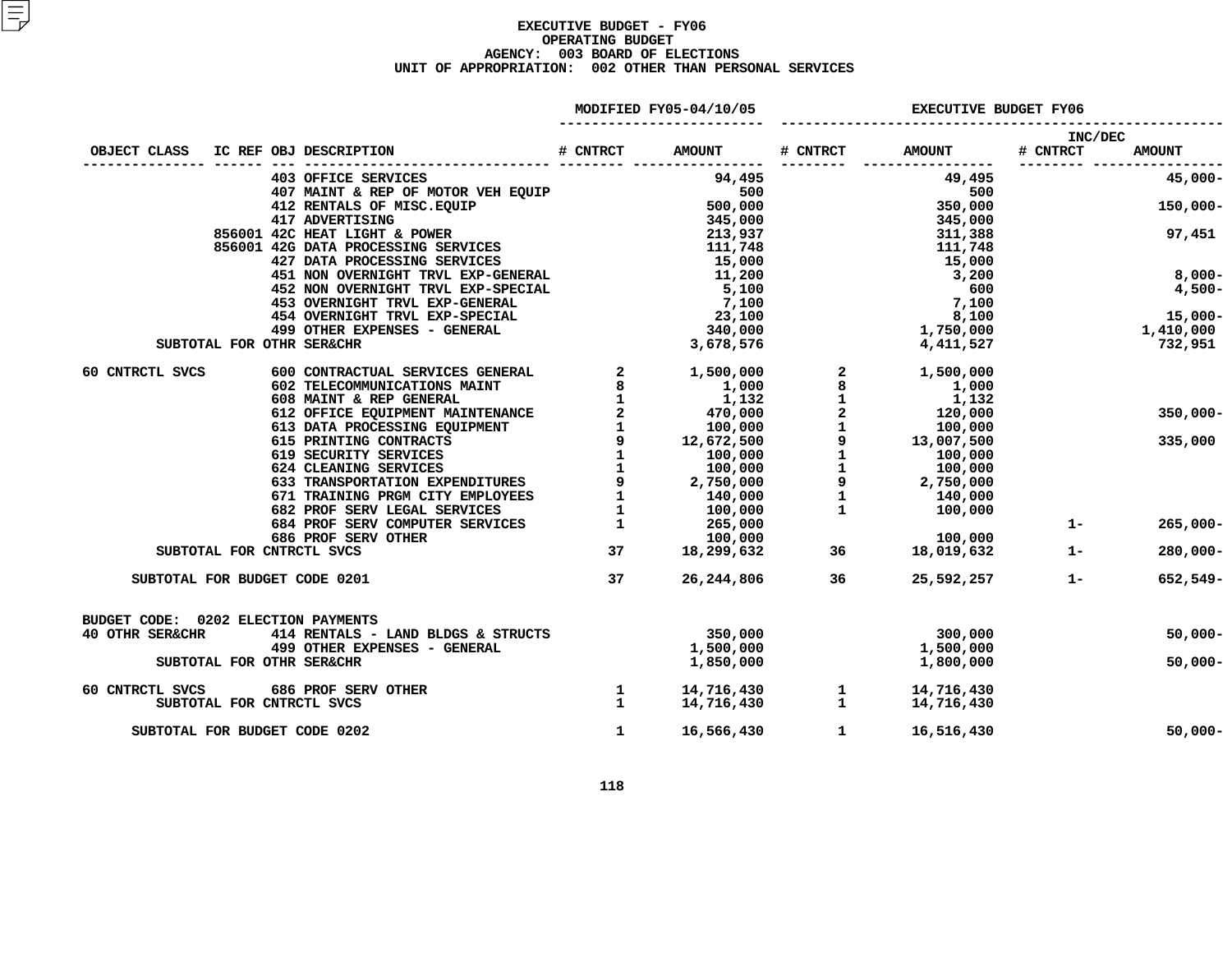|                                                           |          | MODIFIED FY05-04/10/05 | <b>EXECUTIVE BUDGET FY06</b> |               |          |               |  |
|-----------------------------------------------------------|----------|------------------------|------------------------------|---------------|----------|---------------|--|
|                                                           |          |                        |                              |               |          | INC/DEC       |  |
| OBJECT CLASS<br>IC REF OBJ DESCRIPTION                    | # CNTRCT | <b>AMOUNT</b>          | # CNTRCT                     | <b>AMOUNT</b> | # CNTRCT | <b>AMOUNT</b> |  |
|                                                           |          |                        |                              |               |          |               |  |
| TOTAL FOR DEPARTMENTAL OPERATIONS                         | 38       | 42,811,236             | 37                           | 42,108,687    | $1 -$    | $702,549-$    |  |
|                                                           |          |                        |                              |               |          |               |  |
| RESPONSIBILITY CENTER: 0003 FINANCE OFFICE                |          |                        |                              |               |          |               |  |
| 0203 DCAS Intracity<br>BUDGET CODE:                       |          |                        |                              |               |          |               |  |
| 40 OTHR SER&CHR 856001 41D RENTALS - LAND BLDGS & STRUCTS |          | 9,648,696              |                              | 9,977,704     |          | 329,008       |  |
| SUBTOTAL FOR OTHR SER&CHR                                 |          | 9,648,696              |                              | 9,977,704     |          | 329,008       |  |
| SUBTOTAL FOR BUDGET CODE 0203                             |          | 9,648,696              |                              | 9,977,704     |          | 329,008       |  |
| TOTAL FOR FINANCE OFFICE                                  |          | 9,648,696              |                              | 9,977,704     |          | 329,008       |  |
|                                                           |          |                        |                              |               |          |               |  |
|                                                           |          |                        |                              |               |          |               |  |
| TOTAL FOR OTHER THAN PERSONAL SERVICES                    | 38       | 56,849,932             | 37                           | 59,656,391    | $1 -$    | 2,806,459     |  |
|                                                           |          |                        |                              |               |          |               |  |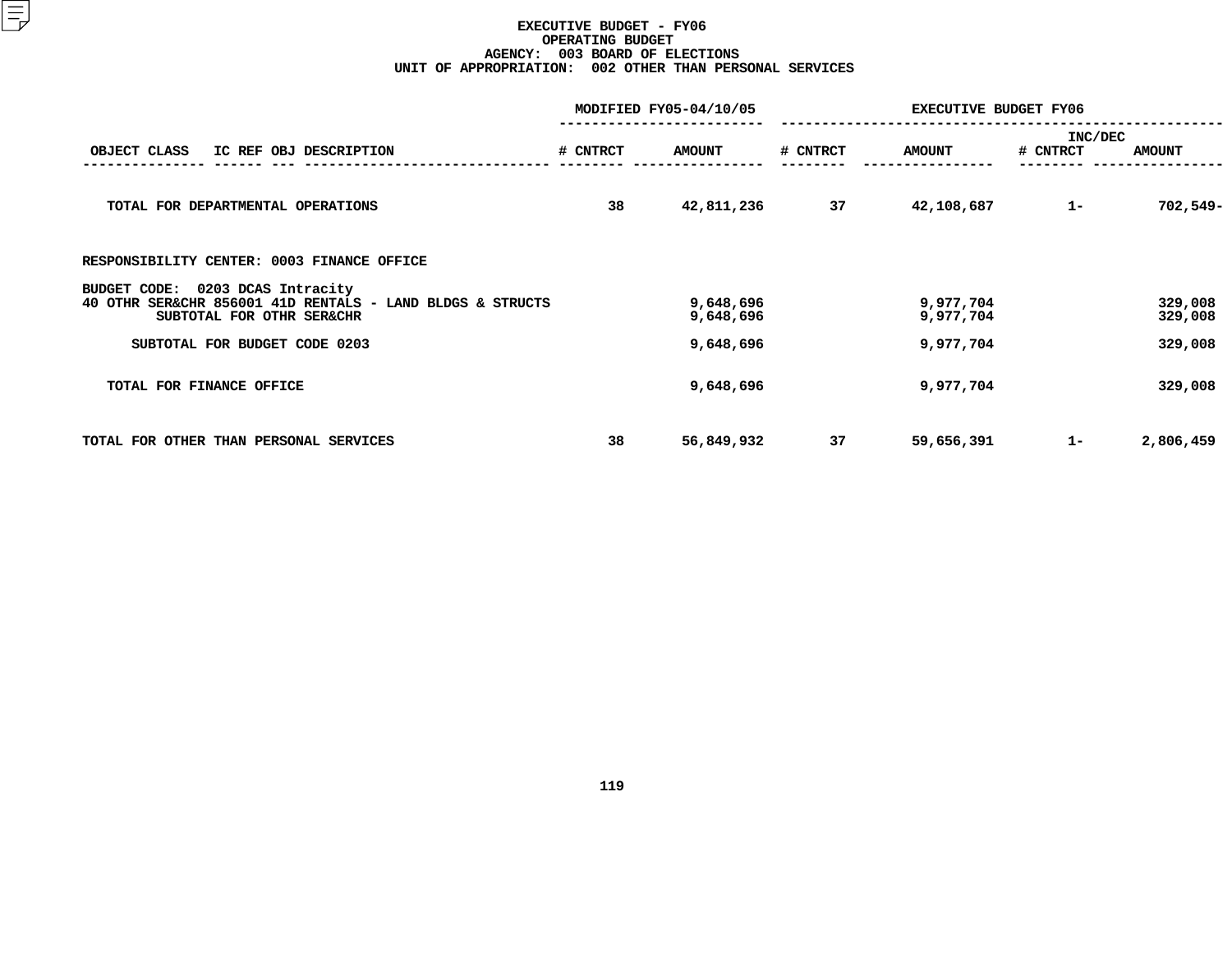#### **EXECUTIVE BUDGET - FY06 UNIT OF APPROPRIATION SUMMARY AGENCY:**

|                                                                                                                                     |              | AGENCY: 003 BOARD OF ELECTIONS<br>UNIT OF APPROPRIATION: 002 OTHER THAN PERSONAL SERVICES |                         |                         |               |  |
|-------------------------------------------------------------------------------------------------------------------------------------|--------------|-------------------------------------------------------------------------------------------|-------------------------|-------------------------|---------------|--|
|                                                                                                                                     |              | <b>CURRENT MODIFIED</b>                                                                   |                         | <b>EXECUTIVE BUDGET</b> |               |  |
| OTHER THAN PERSONAL SERVICES                                                                                                        | INTRACITY \$ | <b>BUDGET AMOUNT</b>                                                                      | <b>INTRACITY \$</b>     | <b>BUDGET AMOUNT</b>    | $INC/DEC$ (-) |  |
| TOTALS FOR OPERATING BUDGET                                                                                                         | 10,886,173   | 56,849,932                                                                                | 10,910,632              | 59,656,391              | 2,806,459     |  |
| FINANCIAL PLAN SAVINGS                                                                                                              |              |                                                                                           |                         |                         |               |  |
| <b>APPROPRIATION</b>                                                                                                                |              | 56,849,932                                                                                |                         | 59,656,391              | 2,806,459     |  |
| FUNDING SUMMARY                                                                                                                     |              | <b>CURRENT MODIFIED</b>                                                                   | <b>EXECUTIVE BUDGET</b> | $INC/DEC$ (-)           |               |  |
| <b>CITY</b><br>OTHER CATEGORICAL<br>CAPITAL FUNDS - I.F.A.<br><b>STATE</b><br>FEDERAL - C.D.<br>FEDERAL - OTHER<br>INTRA-CITY SALES |              | 56,849,932                                                                                |                         | 59,656,391              | 2,806,459     |  |
| TOTAL                                                                                                                               |              | 56,849,932                                                                                |                         | 59,656,391              | 2,806,459     |  |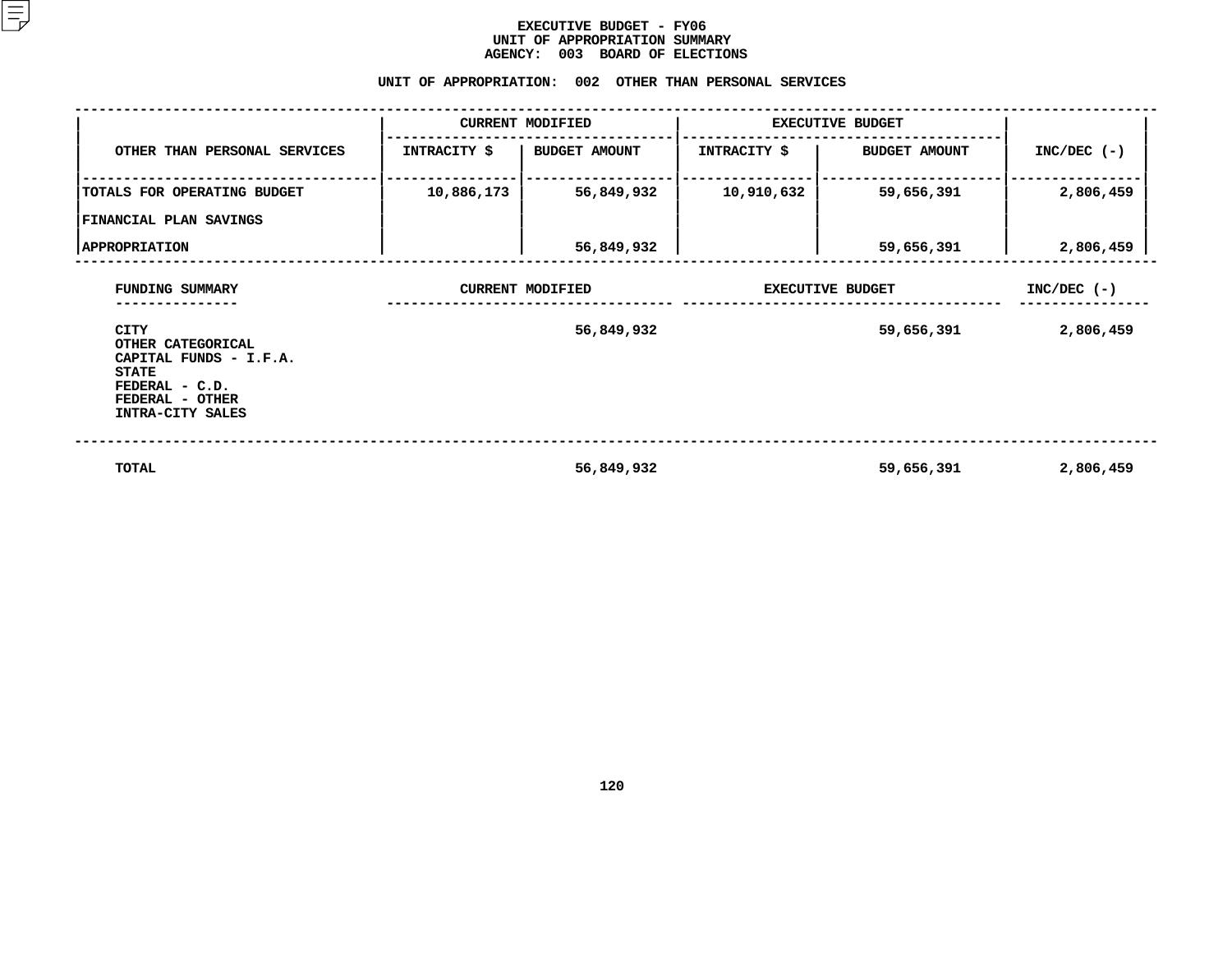## **EXECUTIVE BUDGET- FY06 AGENCY**

## **AGENCY SUMMARY<br>AGENCY: 003 BOARD OF <sup>003</sup> BOARD OF ELECTIONS PERSONAL**

|                                                                                                                                                        |         | PERSONAL SERVICES                     |                         |                            |               |
|--------------------------------------------------------------------------------------------------------------------------------------------------------|---------|---------------------------------------|-------------------------|----------------------------|---------------|
|                                                                                                                                                        |         | <b>CURRENT MODIFIED</b>               |                         | <b>EXECUTIVE BUDGET</b>    |               |
| PERSONAL SERVICES                                                                                                                                      | NUM POS | <b>BUDGET AMOUNT</b>                  | NUM POS                 | <b>BUDGET AMOUNT</b>       | $INC/DEC$ (-) |
| TOTALS FOR OPERATING BUDGET                                                                                                                            | 297     | 16,582,920                            | 301                     | 18,204,420                 | 1,621,500     |
| FINANCIAL PLAN SAVINGS                                                                                                                                 |         |                                       |                         | 24,000                     | 24,000        |
| <b>APPROPRIATION</b>                                                                                                                                   | 297     | 16,582,920                            | 301                     | 18,228,420                 | 1,645,500     |
| FUNDING SUMMARY<br><b>CITY</b><br>OTHER CATEGORICAL<br>CAPITAL FUNDS - I.F.A.<br><b>STATE</b><br>FEDERAL - C.D.<br>FEDERAL - OTHER<br>INTRA-CITY SALES |         | <b>CURRENT MODIFIED</b><br>16,582,920 | <b>EXECUTIVE BUDGET</b> | $INC/DEC$ (-)<br>1,645,500 |               |
| <b>TOTAL</b><br>OTPS MEMO AMOUNTS                                                                                                                      |         | 16,582,920                            |                         | 18,228,420                 | 1,645,500     |

**OTPS MEMO AMOUNTS**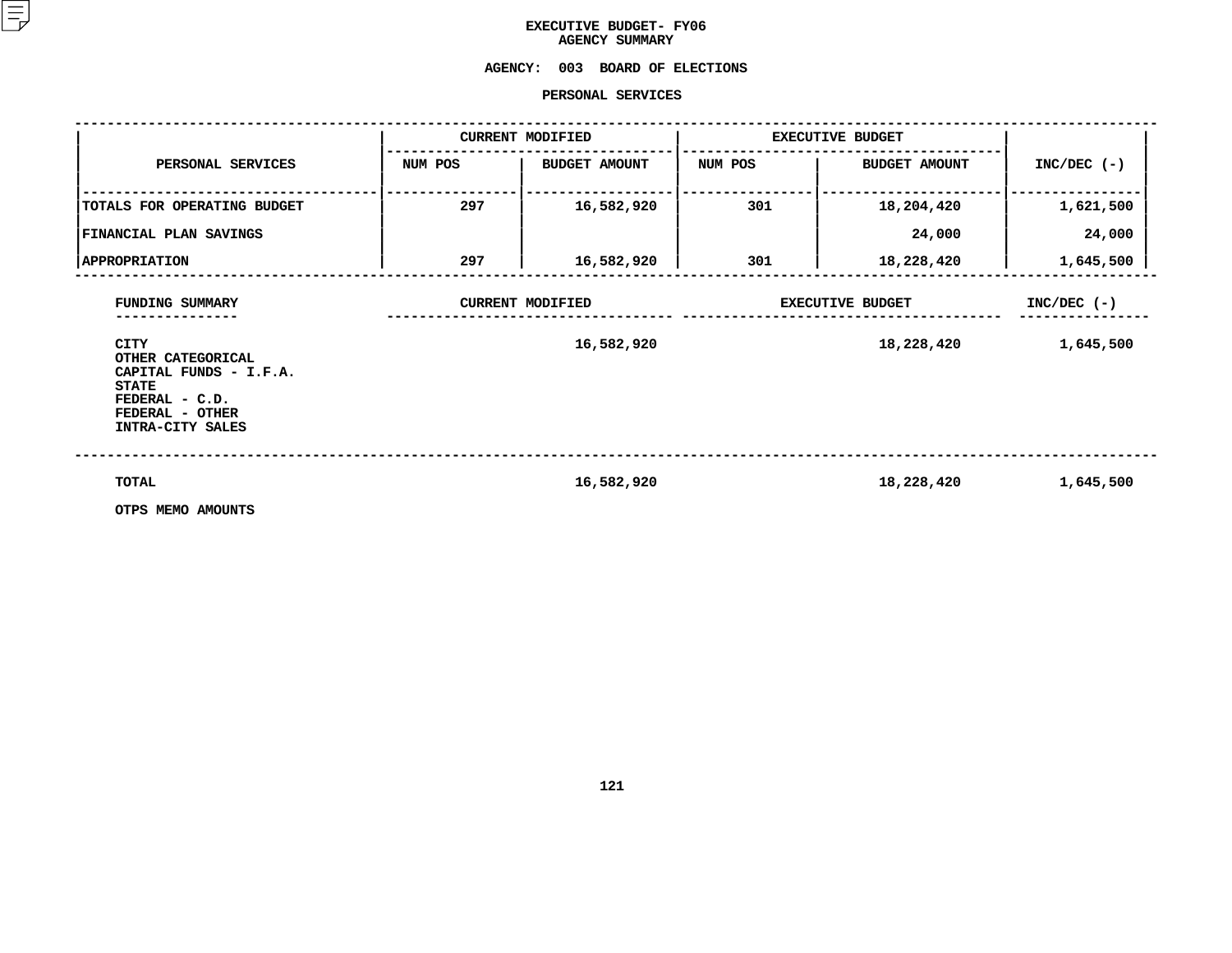## **EXECUTIVE BUDGET- FY06 AGENCY**

**AGENCY SUMMARY<br>AGENCY: 003 BOARD OF <sup>003</sup> BOARD OF ELECTIONS OTHER**

|                                                                                                                                     |              | OTHER THAN PERSONAL SERVICES |                         |                         |               |  |
|-------------------------------------------------------------------------------------------------------------------------------------|--------------|------------------------------|-------------------------|-------------------------|---------------|--|
|                                                                                                                                     |              | <b>CURRENT MODIFIED</b>      |                         | <b>EXECUTIVE BUDGET</b> |               |  |
| OTHER THAN PERSONAL SERVICES                                                                                                        | INTRACITY \$ | <b>BUDGET AMOUNT</b>         | INTRACITY \$            | <b>BUDGET AMOUNT</b>    | $INC/DEC$ (-) |  |
| TOTALS FOR OPERATING BUDGET                                                                                                         | 10,886,173   | 56,849,932                   | 10,910,632              | 59,656,391              | 2,806,459     |  |
| <b>FINANCIAL PLAN SAVINGS</b>                                                                                                       |              |                              |                         |                         |               |  |
| <b>APPROPRIATION</b>                                                                                                                |              | 56,849,932                   |                         | 59,656,391              | 2,806,459     |  |
| FUNDING SUMMARY                                                                                                                     |              | <b>CURRENT MODIFIED</b>      | <b>EXECUTIVE BUDGET</b> | $INC/DEC$ (-)           |               |  |
| <b>CITY</b><br>OTHER CATEGORICAL<br>CAPITAL FUNDS - I.F.A.<br><b>STATE</b><br>FEDERAL - C.D.<br>FEDERAL - OTHER<br>INTRA-CITY SALES |              | 56,849,932                   |                         | 59,656,391              | 2,806,459     |  |
| TOTAL<br>PS MEMO AMOUNTS                                                                                                            |              | 56,849,932                   |                         | 59,656,391              | 2,806,459     |  |

**PS MEMO AMOUNTS**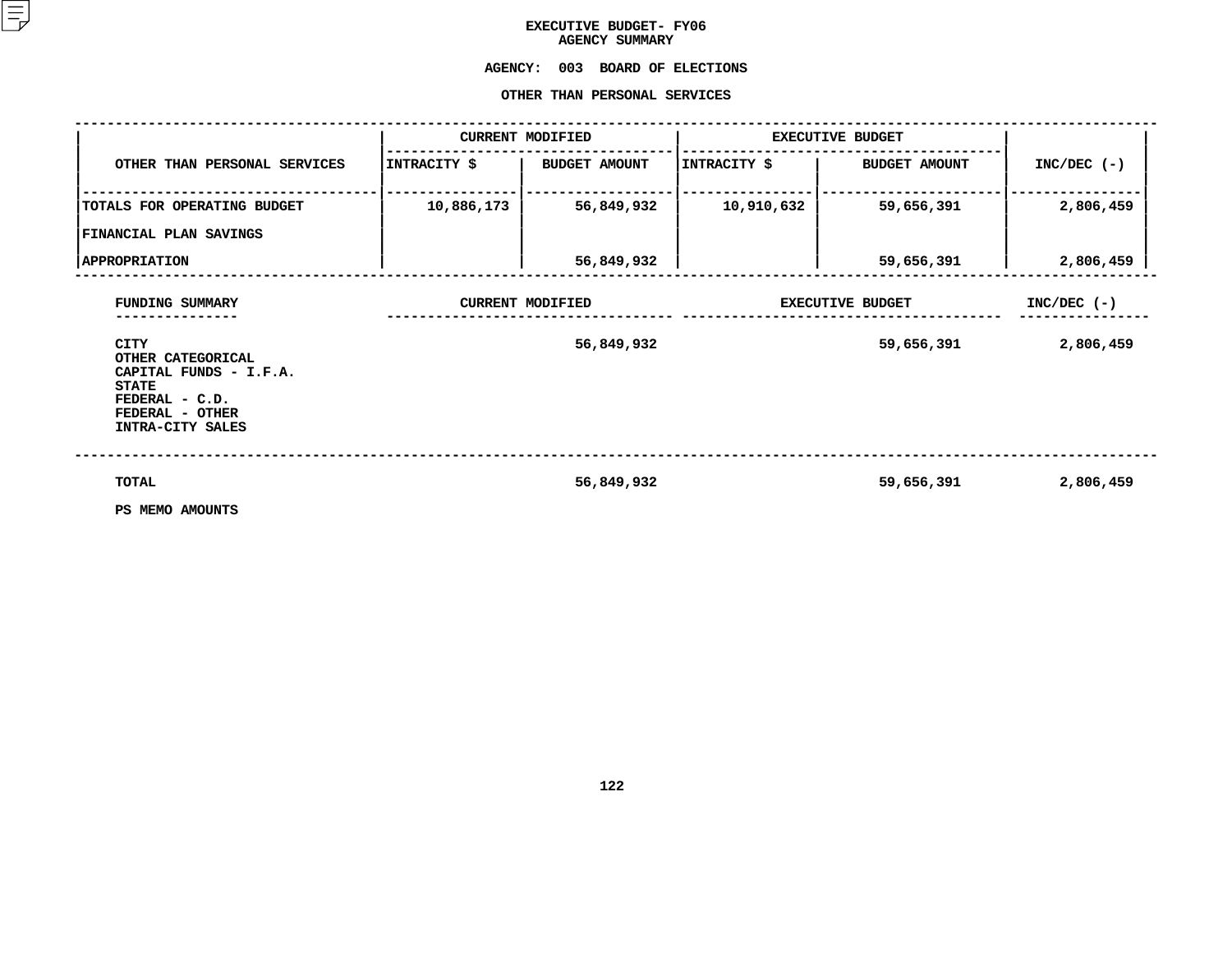## **EXECUTIVE BUDGET - FY06 AGENCYY SUMMARY<br>OARD OF E<br>...**

|                                                                                              |                          | <b>AGENCY:</b><br>003 BOARD OF ELECTIONS |                              |                      |                     |
|----------------------------------------------------------------------------------------------|--------------------------|------------------------------------------|------------------------------|----------------------|---------------------|
|                                                                                              | MODIFIED FY05 - 04/10/05 |                                          | <b>EXECUTIVE BUDGET FY06</b> |                      |                     |
|                                                                                              | <b>POSITIONS</b>         | <b>BUDGET AMOUNT</b>                     | POSITIONS                    | <b>BUDGET AMOUNT</b> | INC/DEC AMT         |
| PS                                                                                           |                          |                                          |                              |                      |                     |
| TOTALS FOR OPERATING BUDGET<br>FINANCIAL PLAN SAVINGS                                        | 297                      | 16,582,920                               | 301                          | 18,204,420<br>24,000 | 1,621,500<br>24,000 |
| <b>APPROPRIATION</b>                                                                         | 297                      | 16,582,920                               | 301                          | 18,228,420           | 1,645,500           |
| <b>OTPS</b>                                                                                  |                          |                                          |                              |                      |                     |
| TOTALS FOR OPERATING BUDGET<br>FINANCIAL PLAN SAVINGS                                        |                          | 56,849,932                               |                              | 59,656,391           | 2,806,459           |
| <b>APPROPRIATION</b>                                                                         |                          | 56,849,932                               |                              | 59,656,391           | 2,806,459           |
| <b>AGENCY TOTALS</b>                                                                         |                          |                                          |                              |                      |                     |
| TOTALS FOR OPERATING BUDGET<br>FINANCIAL PLAN SAVINGS                                        | 297                      | 73,432,852                               | 301                          | 77,860,811<br>24,000 | 4,427,959<br>24,000 |
| <b>APPROPRIATION</b>                                                                         | 297                      | 73,432,852                               | 301                          | 77,884,811           | 4,451,959           |
| FUNDING                                                                                      |                          |                                          |                              |                      |                     |
| <b>CITY</b><br>OTHER CATEGORICAL<br>CAPITAL FUNDS - I.F.A.<br><b>STATE</b><br>FEDERAL - C.D. |                          | 73,432,852                               |                              | 77,884,811           | 4,451,959           |
| FEDERAL - OTHER<br>INTRA-CITY SALES                                                          |                          |                                          |                              |                      |                     |
| TOTAL FUNDING                                                                                |                          | 73,432,852                               |                              | 77,884,811           | 4,451,959           |
|                                                                                              |                          |                                          |                              |                      |                     |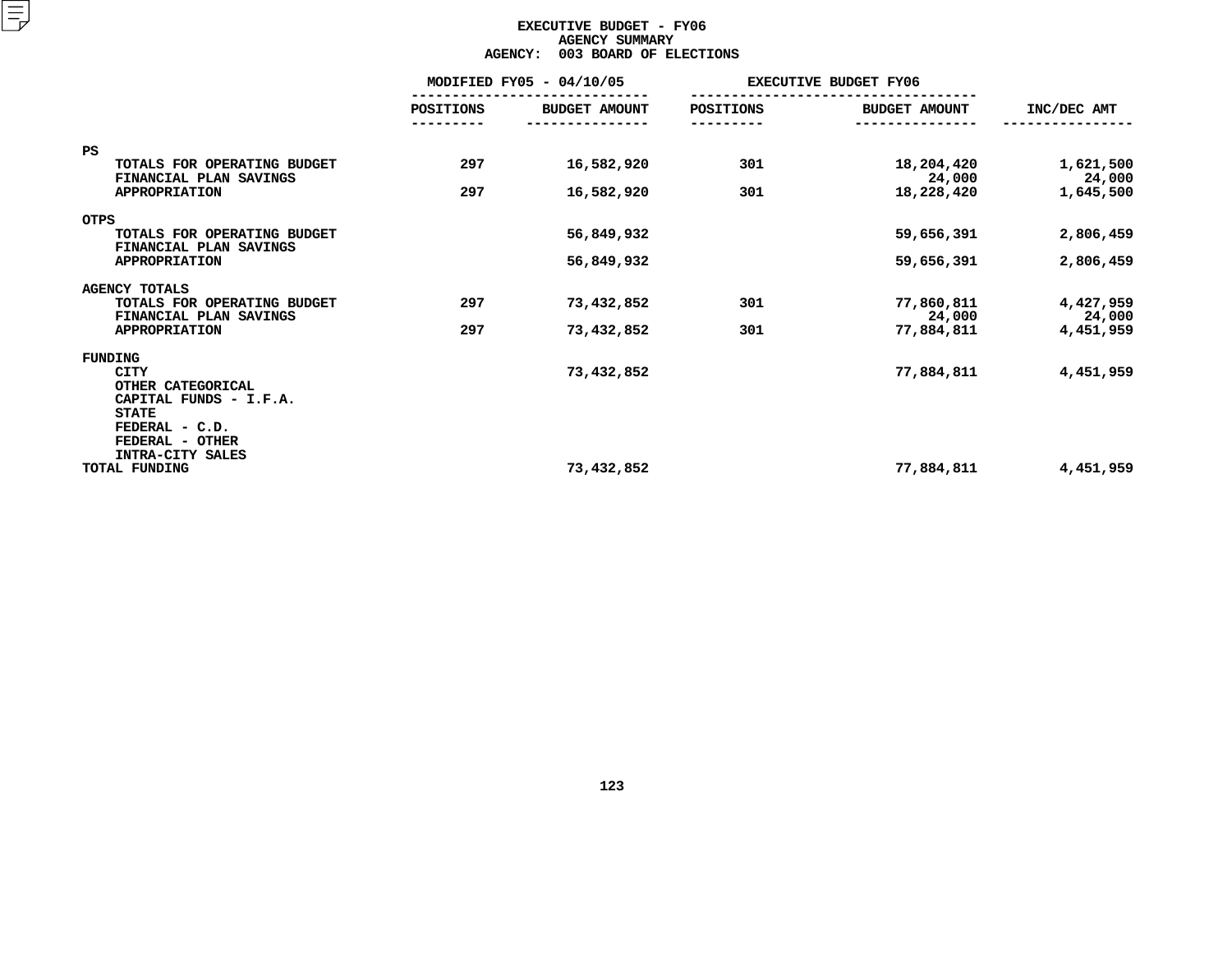## **EXECUTIVE BUDGET - FY06 OPERATINGG BUDGET<br>AIGN FIN<br>1 PERSON AGENCY: <sup>004</sup> CAMPAIGN FINANCE BOARD UNIT OF APPROPRIATION: <sup>001</sup> PERSONAL SERVICES**

|                                                | MODIFIED FY05-04/10/05 |               |       | <b>EXECUTIVE BUDGET FY06</b> |              |               |  |
|------------------------------------------------|------------------------|---------------|-------|------------------------------|--------------|---------------|--|
|                                                |                        |               |       |                              | INC/DEC      |               |  |
| OBJECT CLASS<br>IC REF OBJ DESCRIPTION         | # POS                  | <b>AMOUNT</b> | # POS | <b>AMOUNT</b>                | # POS        | <b>AMOUNT</b> |  |
| RESPONSIBILITY CENTER: 0001 EXECUTIVE DIRECTOR |                        |               |       |                              |              |               |  |
| <b>BUDGET CODE:</b><br>1000 ADMINISTRATION     |                        |               |       |                              |              |               |  |
| 01 F/T SALARIED<br>001 FULL YEAR POSITIONS     | 61                     | 3,594,433     | 64    | 3,969,333                    | 3            | 374,900       |  |
| SUBTOTAL FOR F/T SALARIED                      | 61                     | 3,594,433     | 64    | 3,969,333                    | $\mathbf{a}$ | 374,900       |  |
| 03 UNSALARIED<br>031 UNSALARIED                |                        | 435,856       |       | 452,047                      |              | 16,191        |  |
| SUBTOTAL FOR UNSALARIED                        |                        | 435,856       |       | 452,047                      |              | 16,191        |  |
| 041 ASSIGNMENT DIFFERENTIAL<br>04 ADD GRS PAY  |                        | 1,050         |       | 1,050                        |              |               |  |
| 042 LONGEVITY DIFFERENTIAL                     |                        | 10,000        |       | 10,000                       |              |               |  |
| 047 OVERTIME                                   |                        | 75,000        |       | 75,000                       |              |               |  |
| 061 SUPPER MONEY                               |                        | 20,000        |       | 30,000                       |              | 10,000        |  |
| SUBTOTAL FOR ADD GRS PAY                       |                        | 106,050       |       | 116,050                      |              | 10,000        |  |
| SUBTOTAL FOR BUDGET CODE 1000                  | 61                     | 4,136,339     | 64    | 4,537,430                    | 3            | 401,091       |  |
| TOTAL FOR EXECUTIVE DIRECTOR                   | 61                     | 4,136,339     | 64    | 4,537,430                    | 3            | 401,091       |  |
|                                                |                        |               |       |                              |              |               |  |
| TOTAL FOR PERSONAL SERVICES                    | 61                     | 4,136,339     | 64    | 4,537,430                    | 3            | 401,091       |  |
|                                                |                        |               |       |                              |              |               |  |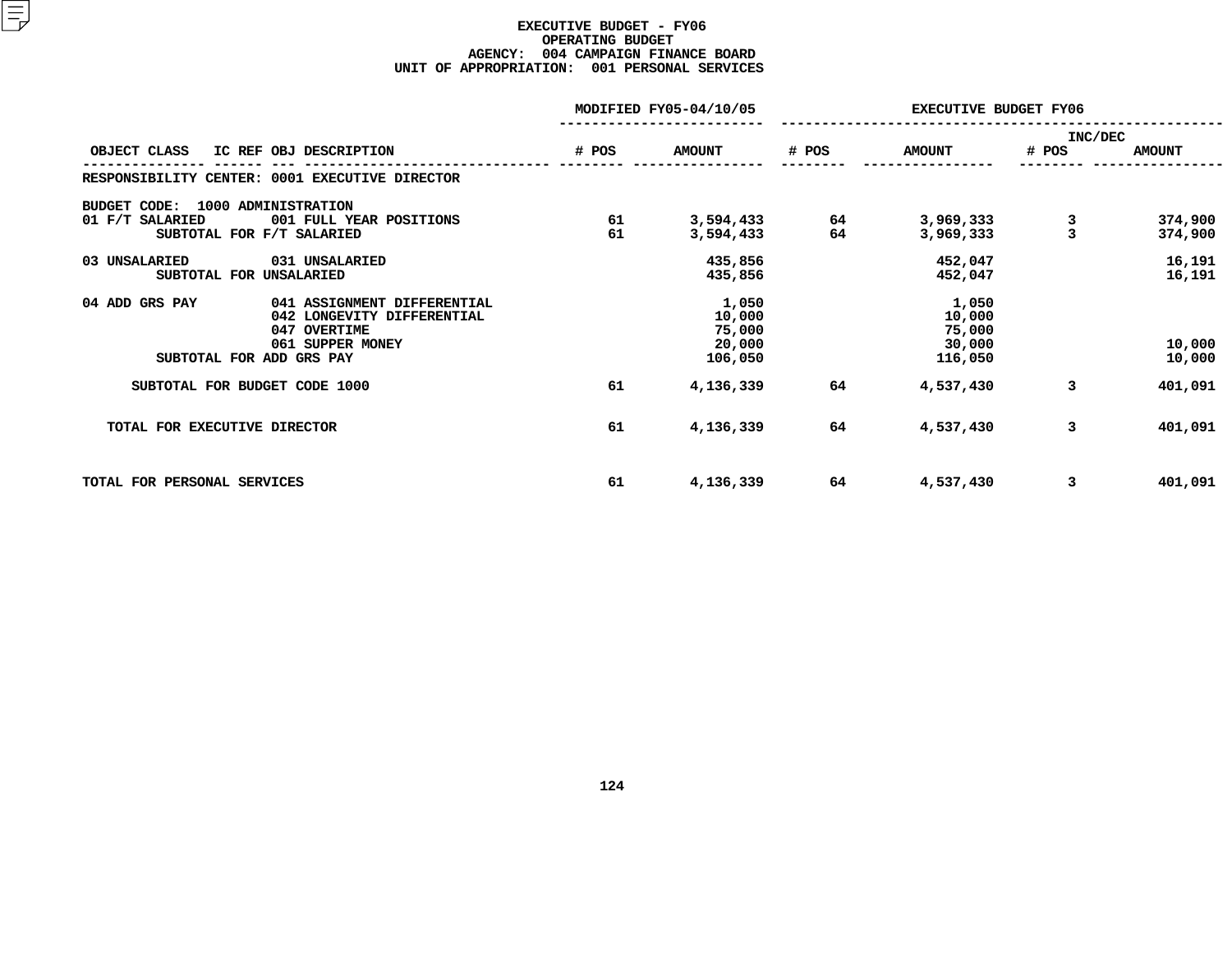#### **EXECUTIVE BUDGET - FY06 UNIT OF APPROPRIATION SUMMARY AGENCY:**

**<sup>004</sup> CAMPAIGN FINANCE BOARD UNIT**

|                                                                                                                              |                         | UNIT OF APPROPRIATION: 001 PERSONAL SERVICES |                         |                      |               |
|------------------------------------------------------------------------------------------------------------------------------|-------------------------|----------------------------------------------|-------------------------|----------------------|---------------|
|                                                                                                                              | <b>CURRENT MODIFIED</b> |                                              | <b>EXECUTIVE BUDGET</b> |                      |               |
| PERSONAL SERVICES                                                                                                            | NUM POS                 | <b>BUDGET AMOUNT</b>                         | NUM POS                 | <b>BUDGET AMOUNT</b> | $INC/DEC$ (-) |
| TOTALS FOR OPERATING BUDGET                                                                                                  | 61                      | 4,136,339                                    | 64                      | 4,537,430            | 401,091       |
| FINANCIAL PLAN SAVINGS<br><b>APPROPRIATION</b>                                                                               | 61                      | 4,136,339                                    | 64                      | 4,537,430            | 401,091       |
| FUNDING SUMMARY                                                                                                              | <b>CURRENT MODIFIED</b> |                                              | <b>EXECUTIVE BUDGET</b> |                      | $INC/DEC$ (-) |
| CITY<br>OTHER CATEGORICAL<br>CAPITAL FUNDS - I.F.A.<br><b>STATE</b><br>FEDERAL - C.D.<br>FEDERAL - OTHER<br>INTRA-CITY SALES |                         | 4,136,339                                    |                         | 4,537,430            | 401,091       |
| TOTAL                                                                                                                        |                         | 4,136,339                                    |                         | 4,537,430            | 401,091       |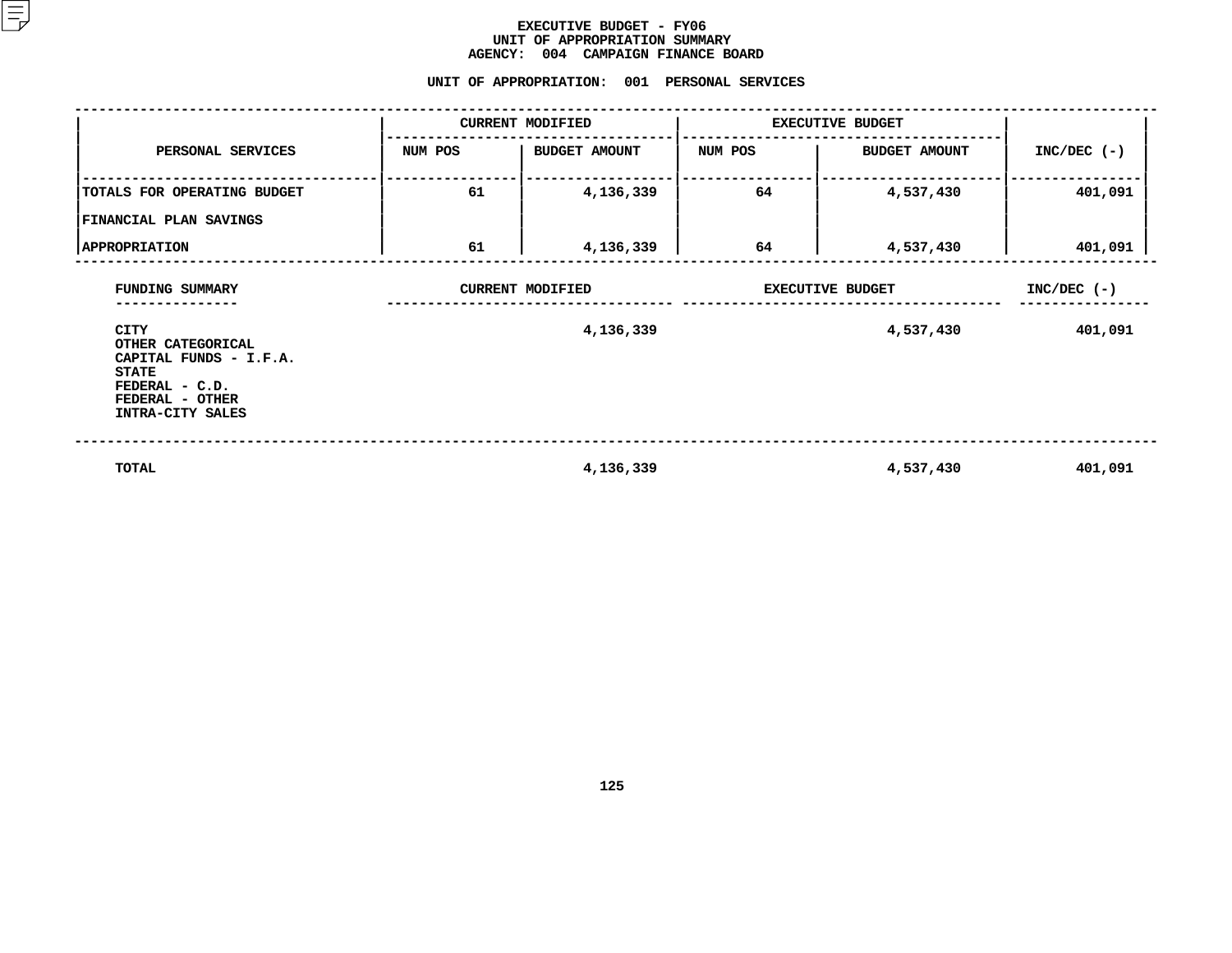#### **EXECUTIVE BUDGET - FY06 POSITIONN SCHEDULE<br>MPAIGN FIN<br><mark>:</mark> 001 PE</mark> AGENCY: <sup>004</sup> CAMPAIGN FINANCE BOARD UNIT OF APPROPRIATION: <sup>001</sup> PERSONAL SERVICES**

|      |                                       |                                           |                     |        | MODIFIED FY05-04/10/05 EXECUTIVE BUDGET |        | <b>FY06</b>        |       |                               |         |
|------|---------------------------------------|-------------------------------------------|---------------------|--------|-----------------------------------------|--------|--------------------|-------|-------------------------------|---------|
| LINE | <b>DESCRIPTION</b>                    | <b>TITLE</b><br><b>PAY</b><br>BANK/# CODE | <b>MIN-MAX RATE</b> | # POS* | <b>ANNUAL RATE</b>                      | # POS* | <b>ANNUAL RATE</b> | # POS | INC/DEC<br><b>ANNUAL RATE</b> |         |
|      | OBJECT: 001 FULL YEAR POSITIONS       |                                           |                     |        |                                         |        |                    |       |                               |         |
| 1006 | GENERAL COUNSEL (CAMPAIGN D 004 06466 |                                           | 44,492-144,150      |        | 140,780                                 |        | 140,780            |       |                               |         |
| 1100 | <b>EXECUTIVE DIRECTOR</b>             | D 004 94465                               | 44,492-144,150      |        | 168,177                                 |        | 168,177            |       |                               |         |
| 1101 | DEPUTY EXECUTIVE DIRECTOR D 004 06458 |                                           | 44,492-144,150      |        | 144,149                                 |        | 144,149            |       |                               |         |
| 1105 | ADMINISTRATIVE STAFF ANAL D 004 10026 |                                           | 44,492-144,150      |        | 87,227                                  |        | 87,227             |       |                               |         |
| 1111 | ADMINISTRATIVE ACCOUNTANT D 004 10001 |                                           | 44,492-144,150      |        | 86,812                                  |        | 86,812             |       |                               |         |
| 1117 | SECRETARY TO THE EXECUTIV D 004 06463 |                                           | 40,589- 57,999      |        | 64,378                                  |        | 64,378             |       |                               |         |
| 1151 | ADMINISTRATIVE STAFF ANAL D 004 10026 |                                           | 44,492-144,150      |        | 104,004                                 |        | 104,004            |       |                               |         |
| 2000 | ANALYST (CAMPAIGN FIN BD) D 004 06601 |                                           | 24,359-82,141       | 23     | 1,119,259                               | 23     | 1,119,259          |       |                               |         |
| 2001 | ATTORNEY-CAMPAIGN FIN BOA D 004 06604 |                                           | 44,427-104,091      | 5      | 374,429                                 | 5      | 374,429            |       |                               |         |
| 2002 | ADMIN ASST-CAMPAIGN FIN B D 004 06603 |                                           | 22,881- 51,690      | 13     | 580,138                                 | 13     | 580,138            |       |                               |         |
| 2003 | SYSTEMS ADMINISTRATOR-CAM D 004 06602 |                                           | 28,247- 79,843      | 4      | 292,063                                 | 4      | 292,063            |       |                               |         |
| 4969 | ADMIN ASST-CAMPAIGN FIN B D 004 06603 |                                           | 22,881- 51,690      |        | 36,057                                  |        | 36,057             |       |                               |         |
|      |                                       | SUBTOTAL FOR OBJECT 001                   |                     | 53     | 3,197,473                               | 53     | 3,197,473          |       |                               |         |
|      |                                       |                                           |                     |        |                                         |        |                    |       |                               |         |
|      | POSITION SCHEDULE FOR U/A 001         |                                           |                     | 53     | 3,197,473                               | 53     | 3,197,473          |       |                               |         |
|      |                                       |                                           |                     |        |                                         |        |                    |       |                               |         |
|      | PLANNED INCREASES/(DECREASES)         |                                           |                     | 8      | 482,637                                 | 11     | 663,626            |       |                               | 180,989 |
|      | TOTAL FOR U/A 001                     |                                           |                     | 61     | 3,680,110                               | 64     | 3,861,099          | 3     |                               | 180,989 |
|      |                                       |                                           |                     |        |                                         |        |                    |       |                               |         |

**\*NOTE: FULL TIME ACTIVE POSITIONS AS OF 02/25/05**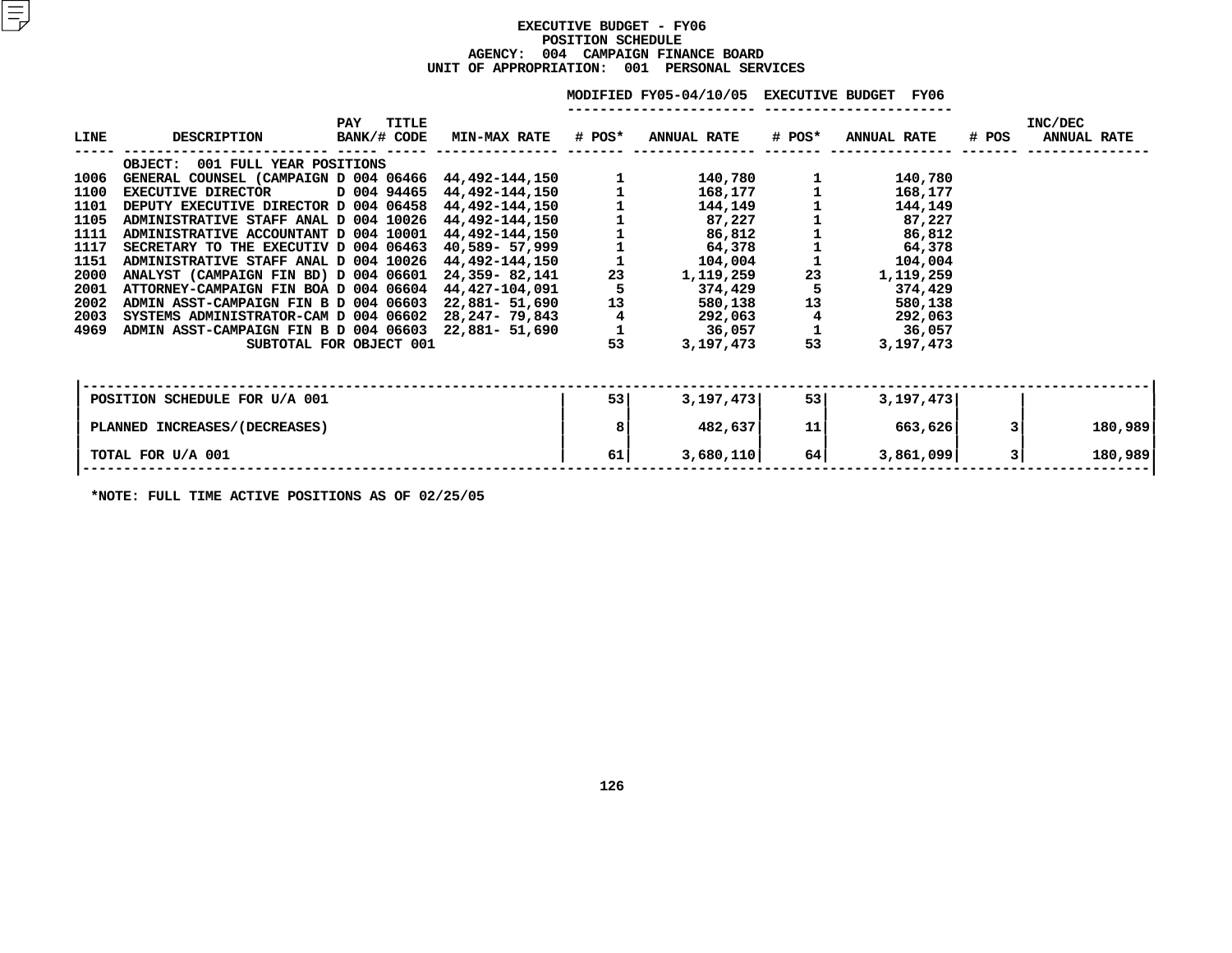#### **EXECUTIVE BUDGET - FY06 OPERATINGG BUDGET<br>AIGN FIN<br>2 OTHER AGENCY: <sup>004</sup> CAMPAIGN FINANCE BOARD UNIT OF APPROPRIATION: <sup>002</sup> OTHER THAN PERSONAL SERVICES**

|                                         |                                                                                                                                                                                                                                                             |          | MODIFIED FY05-04/10/05 | <b>EXECUTIVE BUDGET FY06</b> |                     |                                                                                                |  |
|-----------------------------------------|-------------------------------------------------------------------------------------------------------------------------------------------------------------------------------------------------------------------------------------------------------------|----------|------------------------|------------------------------|---------------------|------------------------------------------------------------------------------------------------|--|
| OBJECT CLASS                            | IC REF OBJ DESCRIPTION                                                                                                                                                                                                                                      | # CNTRCT | <b>AMOUNT</b>          |                              | # CNTRCT AMOUNT     | INC/DEC<br># CNTRCT<br><b>AMOUNT</b>                                                           |  |
|                                         | RESPONSIBILITY CENTER: 0001 EXECUTIVE DIRECTOR                                                                                                                                                                                                              |          |                        |                              |                     |                                                                                                |  |
| BUDGET CODE: 2000 CAMPAIGN FINANCE FUND |                                                                                                                                                                                                                                                             |          |                        |                              |                     |                                                                                                |  |
|                                         | 10 SUPPLYS&MATL 856001 10 SUPPLIES + MATERIALS - GENERAL<br>10 SUPPLYS&MATL 856001 100 SUPPLIES + MATERIALS - GENERAL<br>106 MOTOR VEHICLE FUEL<br>117 POSTAGE<br>199 DATA PROCESSING SUPPLIES<br>52,782<br>52,782<br>199 DATA PROCESSING SUPPLIES<br>      |          |                        |                              | $9,004$<br>65,564   | 1,004<br>8,090-                                                                                |  |
|                                         |                                                                                                                                                                                                                                                             |          |                        |                              |                     |                                                                                                |  |
|                                         |                                                                                                                                                                                                                                                             |          |                        |                              |                     |                                                                                                |  |
|                                         |                                                                                                                                                                                                                                                             |          |                        |                              |                     |                                                                                                |  |
|                                         |                                                                                                                                                                                                                                                             |          | 52,782<br>864,622      |                              |                     | 19,017-                                                                                        |  |
|                                         |                                                                                                                                                                                                                                                             |          |                        |                              |                     | $2,252$<br>$2,100,000$<br>$33,765$<br>$2,210,585$<br>$1,345,963$<br>$2,210,585$<br>$1,345,963$ |  |
|                                         | 30 PROPTY&EQUIP 300 EQUIPMENT GENERAL 17,560<br>314 OFFICE FURITURE 526,523<br>332 PURCH DATA PROCESSING EQUIPT 470,000<br>337 BOOKS-OTHER 26,523                                                                                                           |          |                        |                              | 18,087              | 527                                                                                            |  |
|                                         |                                                                                                                                                                                                                                                             |          |                        |                              |                     | $542,319$ $15,796$                                                                             |  |
|                                         |                                                                                                                                                                                                                                                             |          |                        |                              |                     | $300,250$<br>27,319<br>887,975<br>3087,975<br>387,975<br>31-                                   |  |
|                                         |                                                                                                                                                                                                                                                             |          |                        |                              |                     |                                                                                                |  |
|                                         | 300 EQUIPMENT GENERAL<br>314 OFFICE FURITURE<br>332 PURCH DATA PROCESSING EQUIPT 470,000<br>26,523<br>26,523<br>1,040,606<br>1,040,606<br>SUBTOTAL FOR PROPTY&EQUIP                                                                                         |          |                        |                              |                     |                                                                                                |  |
|                                         | 40 OTHR SER&CHR 858001 40B TELEPHONE & OTHER COMMUNICATNS<br>856001 40G MAINT & REP OF MOTOR VEH EQUIP<br>858001 40X CONTRACTUAL SERVICES-GENERAL<br>402 TELEPHONE & OTHER COMMUNICATNS<br>403 OFFICE SERVICES<br>412 RENTALS OF MISC.EQUIP<br>             |          |                        |                              | 82,400<br>1,591     | 6,647                                                                                          |  |
|                                         |                                                                                                                                                                                                                                                             |          |                        |                              |                     | 1,058                                                                                          |  |
|                                         |                                                                                                                                                                                                                                                             |          |                        |                              | $1,093$<br>8.742    | 94,692-                                                                                        |  |
|                                         |                                                                                                                                                                                                                                                             |          |                        |                              |                     | 1,968-                                                                                         |  |
|                                         |                                                                                                                                                                                                                                                             |          |                        |                              | $\frac{1}{8}$ , 742 | 255                                                                                            |  |
|                                         |                                                                                                                                                                                                                                                             |          |                        |                              | 133,900<br>432,600  | 3,900<br>12,600                                                                                |  |
|                                         |                                                                                                                                                                                                                                                             |          |                        |                              |                     |                                                                                                |  |
|                                         | 451 NON OVERNIGHT TRVL EXP-GENERAL<br>452 NON OVERNIGHT TRVL EXP-GENERAL                                                                                                                                                                                    |          | $100,000$<br>100,000   |                              | 425,000             | 325,000                                                                                        |  |
|                                         |                                                                                                                                                                                                                                                             |          |                        |                              | 3,376               | 98<br>66                                                                                       |  |
|                                         |                                                                                                                                                                                                                                                             |          |                        |                              |                     | $2,252$<br>3,376<br>16,883<br>98                                                               |  |
|                                         |                                                                                                                                                                                                                                                             |          |                        |                              |                     | 492                                                                                            |  |
|                                         |                                                                                                                                                                                                                                                             |          | 87,864                 |                              |                     | 87,864-                                                                                        |  |
|                                         | 452 NON OVERNIGHT TRVL EXP-SPECIAL 453 OVERNIGHT TRVL EXP-GENERAL 453 OVERNIGHT TRVL EXP-SPECIAL 454 OVERNIGHT TRVL EXP-SPECIAL 454 OVERNIGHT TRVL EXP-SPECIAL 454 OVERNIGHT TRVL EXP-SPECIAL 499 OTHER EXPENSES - GENERAL 494<br>SUBTOTAL FOR OTHR SER&CHR |          | 945,523                |                              |                     | 1, 111, 213<br>165,690                                                                         |  |
|                                         |                                                                                                                                                                                                                                                             |          |                        |                              |                     |                                                                                                |  |
| 60 CNTRCTL SVCS                         |                                                                                                                                                                                                                                                             |          |                        |                              |                     | 753,292                                                                                        |  |
|                                         |                                                                                                                                                                                                                                                             |          |                        |                              |                     | 900                                                                                            |  |
|                                         |                                                                                                                                                                                                                                                             |          |                        |                              |                     | 750                                                                                            |  |
|                                         |                                                                                                                                                                                                                                                             |          |                        |                              |                     | $3,400,000$<br>$33,000$                                                                        |  |
|                                         |                                                                                                                                                                                                                                                             |          |                        |                              |                     |                                                                                                |  |
|                                         |                                                                                                                                                                                                                                                             |          |                        |                              |                     |                                                                                                |  |
|                                         |                                                                                                                                                                                                                                                             |          |                        |                              |                     | 3,000                                                                                          |  |
|                                         |                                                                                                                                                                                                                                                             |          |                        |                              |                     | 600                                                                                            |  |
|                                         |                                                                                                                                                                                                                                                             |          |                        |                              |                     | 365,000                                                                                        |  |
|                                         |                                                                                                                                                                                                                                                             |          |                        |                              |                     | 13,000                                                                                         |  |
|                                         |                                                                                                                                                                                                                                                             |          |                        |                              |                     |                                                                                                |  |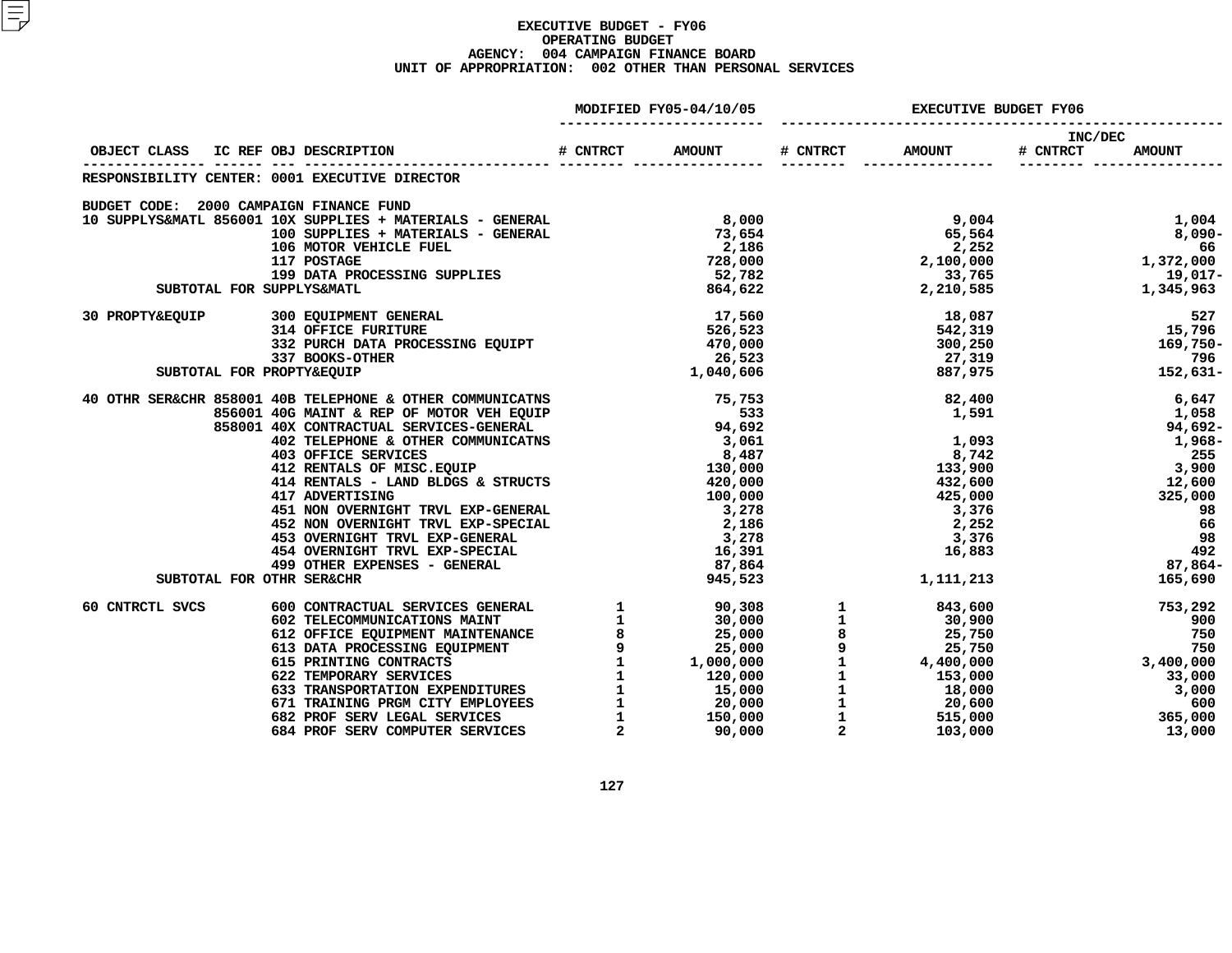#### **EXECUTIVE BUDGET - FY06 OPERATINGG BUDGET<br>AIGN FIN<br>2 OTHER AGENCY: <sup>004</sup> CAMPAIGN FINANCE BOARD UNIT OF APPROPRIATION: <sup>002</sup> OTHER THAN PERSONAL SERVICES**

|                                                  | MODIFIED FY05-04/10/05 |                      |          | <b>EXECUTIVE BUDGET FY06</b> |                                      |  |  |  |
|--------------------------------------------------|------------------------|----------------------|----------|------------------------------|--------------------------------------|--|--|--|
| OBJECT CLASS<br>IC REF OBJ DESCRIPTION           | # CNTRCT               | <b>AMOUNT</b>        | # CNTRCT | <b>AMOUNT</b>                | INC/DEC<br># CNTRCT<br><b>AMOUNT</b> |  |  |  |
| 686 PROF SERV OTHER<br>SUBTOTAL FOR CNTRCTL SVCS | 27                     | 415,000<br>1,980,308 | 27       | 515,000<br>6,650,600         | 100,000<br>4,670,292                 |  |  |  |
| SUBTOTAL FOR BUDGET CODE 2000                    | 27                     | 4,831,059            | 27       | 10,860,373                   | 6,029,314                            |  |  |  |
| TOTAL FOR EXECUTIVE DIRECTOR                     | 27                     | 4,831,059            | 27       | 10,860,373                   | 6,029,314                            |  |  |  |
| TOTAL FOR OTHER THAN PERSONAL SERVICES           | 27                     | 4,831,059            | 27       | 10,860,373                   | 6,029,314                            |  |  |  |
|                                                  |                        |                      |          |                              |                                      |  |  |  |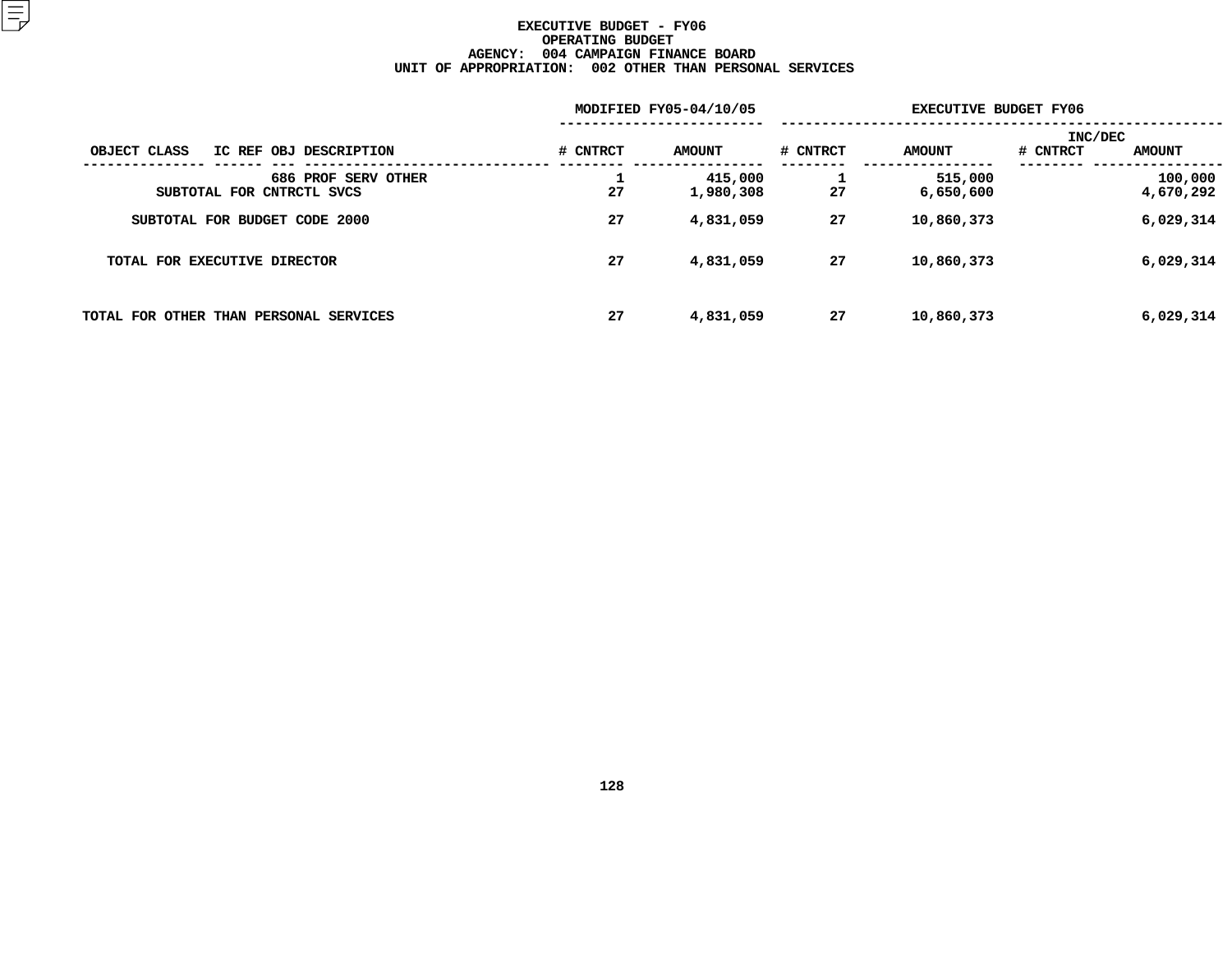#### **EXECUTIVE BUDGET - FY06** UNIT OF APPROPRIATION SUMMARY **OF APPROPRIATION SUMMARY AGENCY:**

|                                                                                                                                       | <b>AGENCY:</b>          | 004<br><b>CAMPAIGN FINANCE BOARD</b><br>UNIT OF APPROPRIATION: 002 OTHER THAN PERSONAL SERVICES |                         |                         |               |
|---------------------------------------------------------------------------------------------------------------------------------------|-------------------------|-------------------------------------------------------------------------------------------------|-------------------------|-------------------------|---------------|
|                                                                                                                                       |                         | <b>CURRENT MODIFIED</b>                                                                         | <b>EXECUTIVE BUDGET</b> |                         |               |
| OTHER THAN PERSONAL SERVICES                                                                                                          | INTRACITY \$            | <b>BUDGET AMOUNT</b>                                                                            | INTRACITY \$            | <b>BUDGET AMOUNT</b>    | $INC/DEC$ (-) |
| TOTALS FOR OPERATING BUDGET                                                                                                           | 178,978                 | 4,831,059                                                                                       | 92,995                  | 10,860,373              | 6,029,314     |
| FINANCIAL PLAN SAVINGS                                                                                                                |                         |                                                                                                 |                         |                         |               |
| <b>APPROPRIATION</b>                                                                                                                  |                         | 4,831,059                                                                                       |                         | 10,860,373              | 6,029,314     |
| FUNDING SUMMARY                                                                                                                       | <b>CURRENT MODIFIED</b> |                                                                                                 |                         | <b>EXECUTIVE BUDGET</b> | $INC/DEC$ (-) |
| <b>CITY</b><br>OTHER CATEGORICAL<br>CAPITAL FUNDS - I.F.A.<br><b>STATE</b><br>$FEDERAL - C.D.$<br>FEDERAL - OTHER<br>INTRA-CITY SALES |                         | 4,831,059                                                                                       |                         | 10,860,373              | 6,029,314     |
| <b>TOTAL</b>                                                                                                                          |                         | 4,831,059                                                                                       |                         | 10,860,373              | 6,029,314     |

**4,831,059 10,860,373 6,029,314**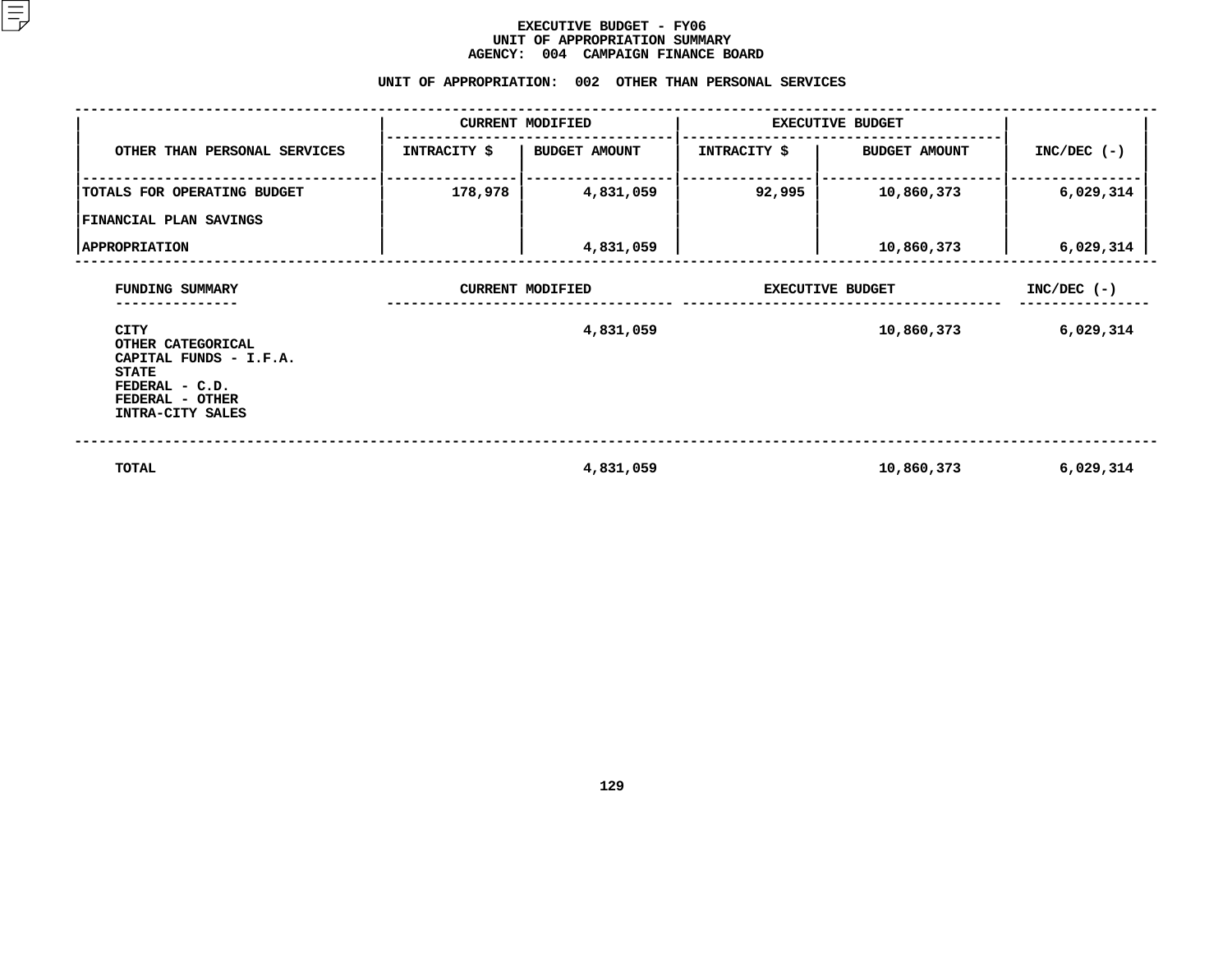#### **EXECUTIVE BUDGET - FY06 OPERATINGG BUDGET<br>AIGN FIN<br>3 ELECTI AGENCY: <sup>004</sup> CAMPAIGN FINANCE BOARD UNIT OF APPROPRIATION: <sup>003</sup> ELECTION FUNDING**

|                                                                       |          | MODIFIED FY05-04/10/05 | <b>EXECUTIVE BUDGET FY06</b> |                          |          |                          |  |
|-----------------------------------------------------------------------|----------|------------------------|------------------------------|--------------------------|----------|--------------------------|--|
|                                                                       |          |                        |                              |                          | INC/DEC  |                          |  |
| OBJECT CLASS<br>IC REF OBJ DESCRIPTION                                | # CNTRCT | <b>AMOUNT</b>          | # CNTRCT                     | <b>AMOUNT</b>            | # CNTRCT | <b>AMOUNT</b>            |  |
| RESPONSIBILITY CENTER:                                                |          |                        |                              |                          |          |                          |  |
| 3000 ELECTION FUNDING<br>BUDGET CODE:                                 |          |                        |                              |                          |          |                          |  |
| 780 CAMPAIGN FINANCES<br>70 FXD MIS CHGS<br>SUBTOTAL FOR FXD MIS CHGS |          |                        |                              | 59,600,000<br>59,600,000 |          | 59,600,000<br>59,600,000 |  |
| SUBTOTAL FOR BUDGET CODE 3000                                         |          |                        |                              | 59,600,000               |          | 59,600,000               |  |
| TOTAL FOR                                                             |          |                        |                              | 59,600,000               |          | 59,600,000               |  |
| TOTAL FOR ELECTION FUNDING                                            |          |                        |                              | 59,600,000               |          | 59,600,000               |  |
|                                                                       |          |                        |                              |                          |          |                          |  |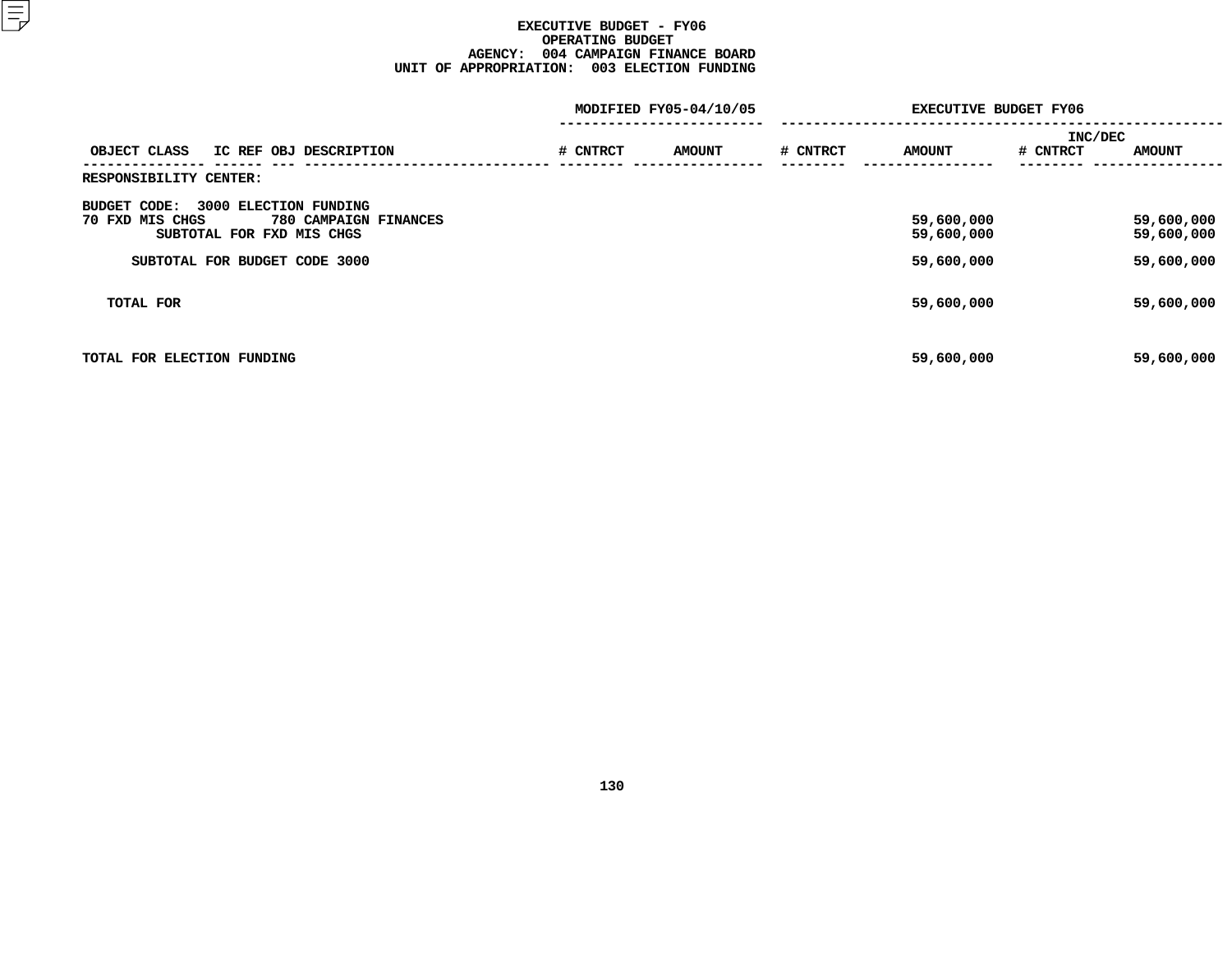#### **EXECUTIVE BUDGET - FY06 UNIT OF APPROPRIATION SUMMARY AGENCY:**

**<sup>004</sup> CAMPAIGN FINANCE BOARD UNIT**

|                                                                                                                              |                     | <b>CURRENT MODIFIED</b> | <b>EXECUTIVE BUDGET</b> |                         |               |  |
|------------------------------------------------------------------------------------------------------------------------------|---------------------|-------------------------|-------------------------|-------------------------|---------------|--|
| ELECTION FUNDING                                                                                                             | <b>INTRACITY \$</b> | <b>BUDGET AMOUNT</b>    | <b>INTRACITY \$</b>     | <b>BUDGET AMOUNT</b>    | $INC/DEC$ (-) |  |
| TOTALS FOR OPERATING BUDGET<br>FINANCIAL PLAN SAVINGS                                                                        |                     |                         |                         | 59,600,000              | 59,600,000    |  |
| <b>APPROPRIATION</b>                                                                                                         |                     |                         |                         | 59,600,000              | 59,600,000    |  |
| FUNDING SUMMARY                                                                                                              |                     | <b>CURRENT MODIFIED</b> |                         | <b>EXECUTIVE BUDGET</b> |               |  |
| CITY<br>OTHER CATEGORICAL<br>CAPITAL FUNDS - I.F.A.<br><b>STATE</b><br>FEDERAL - C.D.<br>FEDERAL - OTHER<br>INTRA-CITY SALES |                     |                         |                         | 59,600,000              | 59,600,000    |  |
| TOTAL                                                                                                                        |                     |                         |                         | 59,600,000              | 59,600,000    |  |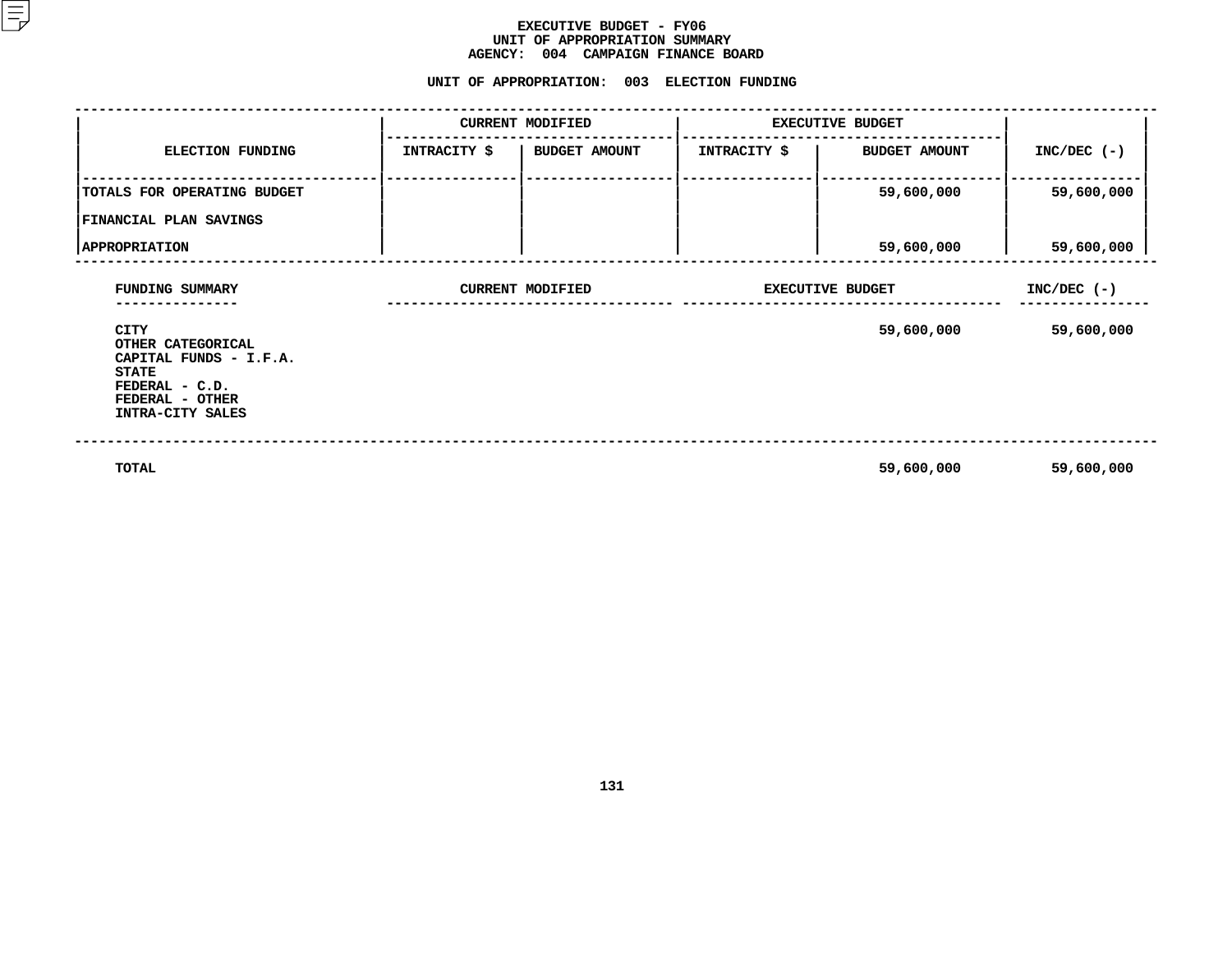## **EXECUTIVE BUDGET- FY06 AGENCY**

# AGENCY SUMMARY<br>AGENCY: 004 CAMPAIGN FINANCE BOARD<br>PERSONAL SERVICES

#### **PERSONAL**

|                                                                                                                                     |         | PERSONAL SERVICES       |                         |                         |               |
|-------------------------------------------------------------------------------------------------------------------------------------|---------|-------------------------|-------------------------|-------------------------|---------------|
|                                                                                                                                     |         | <b>CURRENT MODIFIED</b> |                         | <b>EXECUTIVE BUDGET</b> |               |
| PERSONAL SERVICES                                                                                                                   | NUM POS | <b>BUDGET AMOUNT</b>    | NUM POS                 | <b>BUDGET AMOUNT</b>    | $INC/DEC$ (-) |
| TOTALS FOR OPERATING BUDGET                                                                                                         | 61      | 4,136,339               | 64                      | 4,537,430               | 401,091       |
| FINANCIAL PLAN SAVINGS                                                                                                              |         |                         |                         |                         |               |
| <b>APPROPRIATION</b>                                                                                                                | 61      | 4,136,339               | 64                      | 4,537,430               | 401,091       |
| FUNDING SUMMARY                                                                                                                     |         | <b>CURRENT MODIFIED</b> | <b>EXECUTIVE BUDGET</b> | $INC/DEC$ (-)           |               |
| <b>CITY</b><br>OTHER CATEGORICAL<br>CAPITAL FUNDS - I.F.A.<br><b>STATE</b><br>FEDERAL - C.D.<br>FEDERAL - OTHER<br>INTRA-CITY SALES |         | 4,136,339               |                         | 4,537,430               | 401,091       |
| TOTAL<br>OTPS MEMO AMOUNTS                                                                                                          |         | 4,136,339               |                         | 4,537,430               | 401,091       |

**OTPS MEMO AMOUNTS**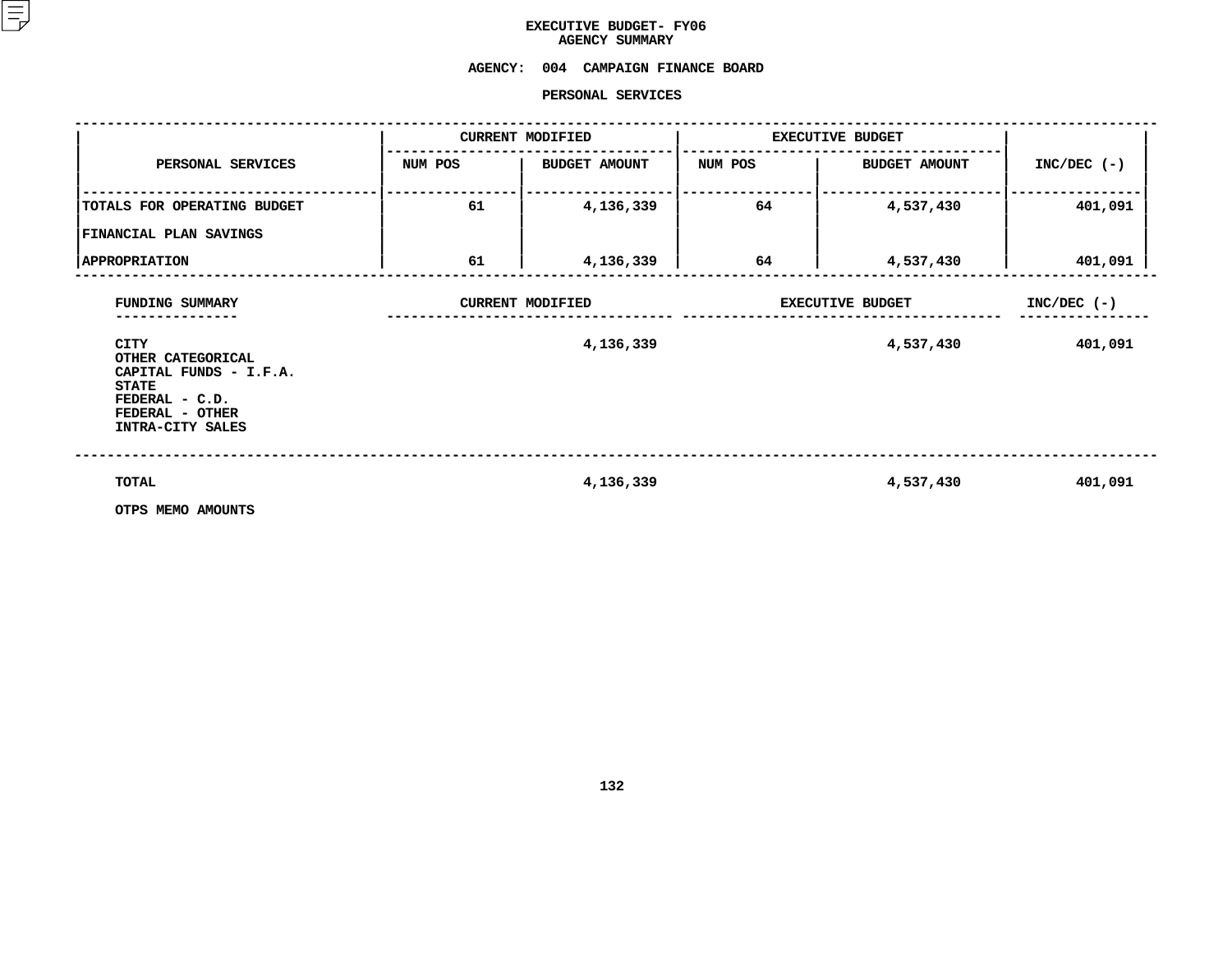## **EXECUTIVE BUDGET- FY06 AGENCY**

## AGENCY SUMMARY<br><mark>AGENCY: 004 CAMPAIGN FI</mark> **<sup>004</sup> CAMPAIGN FINANCE BOARD OTHER**

| OTHER THAN PERSONAL SERVICES                                                                                                        |                         |                         |              |                         |               |  |  |  |  |
|-------------------------------------------------------------------------------------------------------------------------------------|-------------------------|-------------------------|--------------|-------------------------|---------------|--|--|--|--|
|                                                                                                                                     |                         | <b>CURRENT MODIFIED</b> |              | <b>EXECUTIVE BUDGET</b> |               |  |  |  |  |
| OTHER THAN PERSONAL SERVICES                                                                                                        | INTRACITY \$            | <b>BUDGET AMOUNT</b>    | INTRACITY \$ | <b>BUDGET AMOUNT</b>    | $INC/DEC$ (-) |  |  |  |  |
| TOTALS FOR OPERATING BUDGET                                                                                                         | 178,978                 | 4,831,059               | 92,995       | 70,460,373              | 65,629,314    |  |  |  |  |
| FINANCIAL PLAN SAVINGS                                                                                                              |                         |                         |              |                         |               |  |  |  |  |
| <b>APPROPRIATION</b>                                                                                                                |                         | 4,831,059               |              | 70,460,373              | 65,629,314    |  |  |  |  |
| FUNDING SUMMARY                                                                                                                     | <b>CURRENT MODIFIED</b> |                         |              | <b>EXECUTIVE BUDGET</b> |               |  |  |  |  |
| <b>CITY</b><br>OTHER CATEGORICAL<br>CAPITAL FUNDS - I.F.A.<br><b>STATE</b><br>FEDERAL - C.D.<br>FEDERAL - OTHER<br>INTRA-CITY SALES |                         | 4,831,059               |              | 70,460,373              | 65,629,314    |  |  |  |  |
| TOTAL<br>PS MEMO AMOUNTS                                                                                                            |                         | 4,831,059               |              | 70,460,373              | 65,629,314    |  |  |  |  |

**PS MEMO AMOUNTS**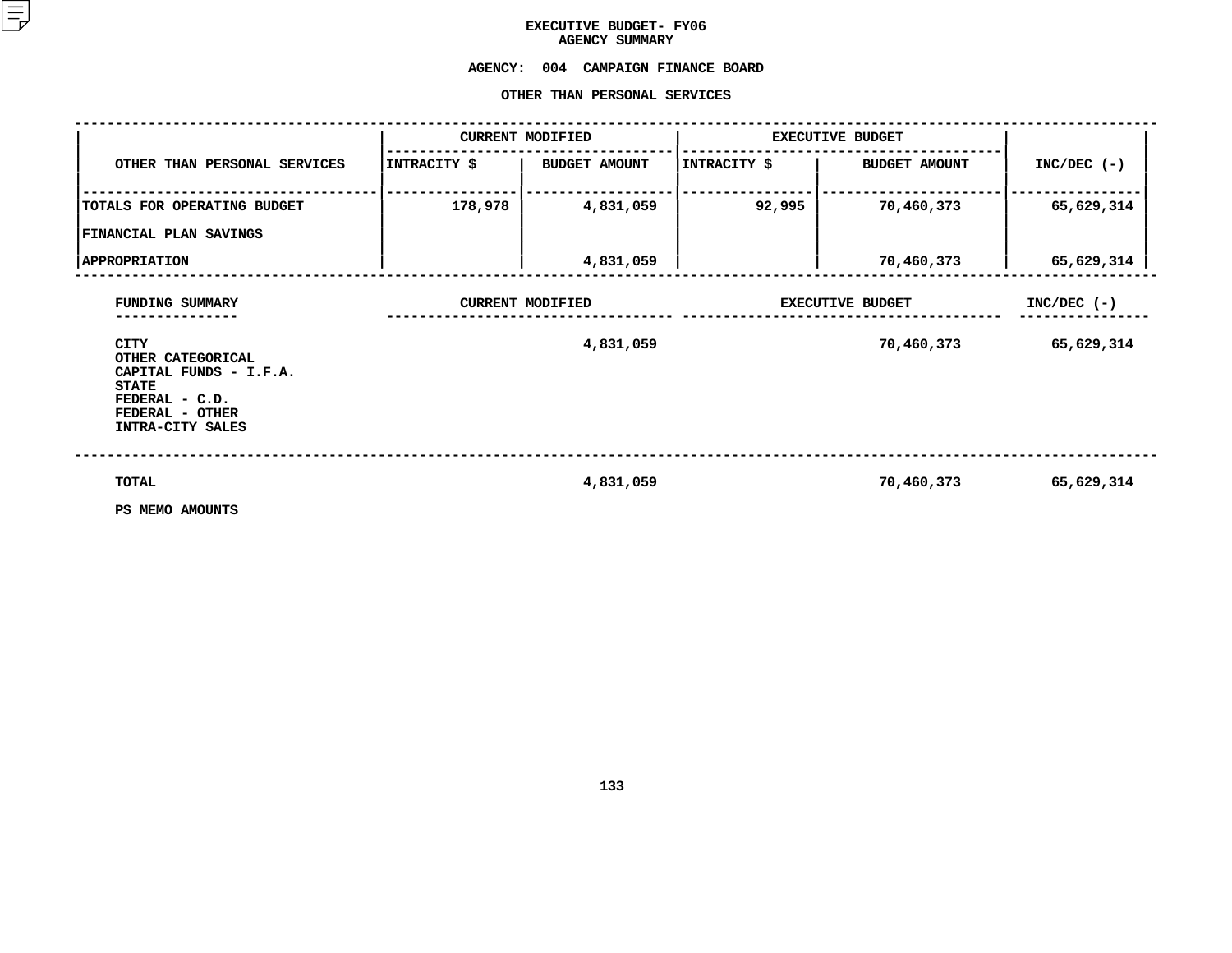### **EXECUTIVE BUDGET - FY06 AGENCY**Y SUMMARY<br>PAIGN FIN<br>...

|                                                                                                                 | <b>AGENCY:</b>   | 004 CAMPAIGN FINANCE BOARD |           |                              |             |
|-----------------------------------------------------------------------------------------------------------------|------------------|----------------------------|-----------|------------------------------|-------------|
|                                                                                                                 |                  | MODIFIED FY05 - 04/10/05   |           | <b>EXECUTIVE BUDGET FY06</b> |             |
|                                                                                                                 | <b>POSITIONS</b> | <b>BUDGET AMOUNT</b>       | POSITIONS | <b>BUDGET AMOUNT</b>         | INC/DEC AMT |
| <b>PS</b>                                                                                                       |                  |                            |           |                              |             |
| TOTALS FOR OPERATING BUDGET<br>FINANCIAL PLAN SAVINGS                                                           | 61               | 4,136,339                  | 64        | 4,537,430                    | 401,091     |
| <b>APPROPRIATION</b>                                                                                            | 61               | 4,136,339                  | 64        | 4,537,430                    | 401,091     |
| <b>OTPS</b>                                                                                                     |                  |                            |           |                              |             |
| TOTALS FOR OPERATING BUDGET                                                                                     |                  | 4,831,059                  |           | 70,460,373                   | 65,629,314  |
| FINANCIAL PLAN SAVINGS<br><b>APPROPRIATION</b>                                                                  |                  | 4,831,059                  |           | 70,460,373                   | 65,629,314  |
| <b>AGENCY TOTALS</b>                                                                                            |                  |                            |           |                              |             |
| TOTALS FOR OPERATING BUDGET<br>FINANCIAL PLAN SAVINGS                                                           | 61               | 8,967,398                  | 64        | 74,997,803                   | 66,030,405  |
| <b>APPROPRIATION</b>                                                                                            | 61               | 8,967,398                  | 64        | 74,997,803                   | 66,030,405  |
| FUNDING                                                                                                         |                  |                            |           |                              |             |
| <b>CITY</b><br>OTHER CATEGORICAL<br>CAPITAL FUNDS - I.F.A.<br><b>STATE</b><br>FEDERAL - C.D.<br>FEDERAL - OTHER |                  | 8,967,398                  |           | 74,997,803                   | 66,030,405  |
| INTRA-CITY SALES<br>TOTAL FUNDING                                                                               |                  | 8,967,398                  |           | 74,997,803                   | 66,030,405  |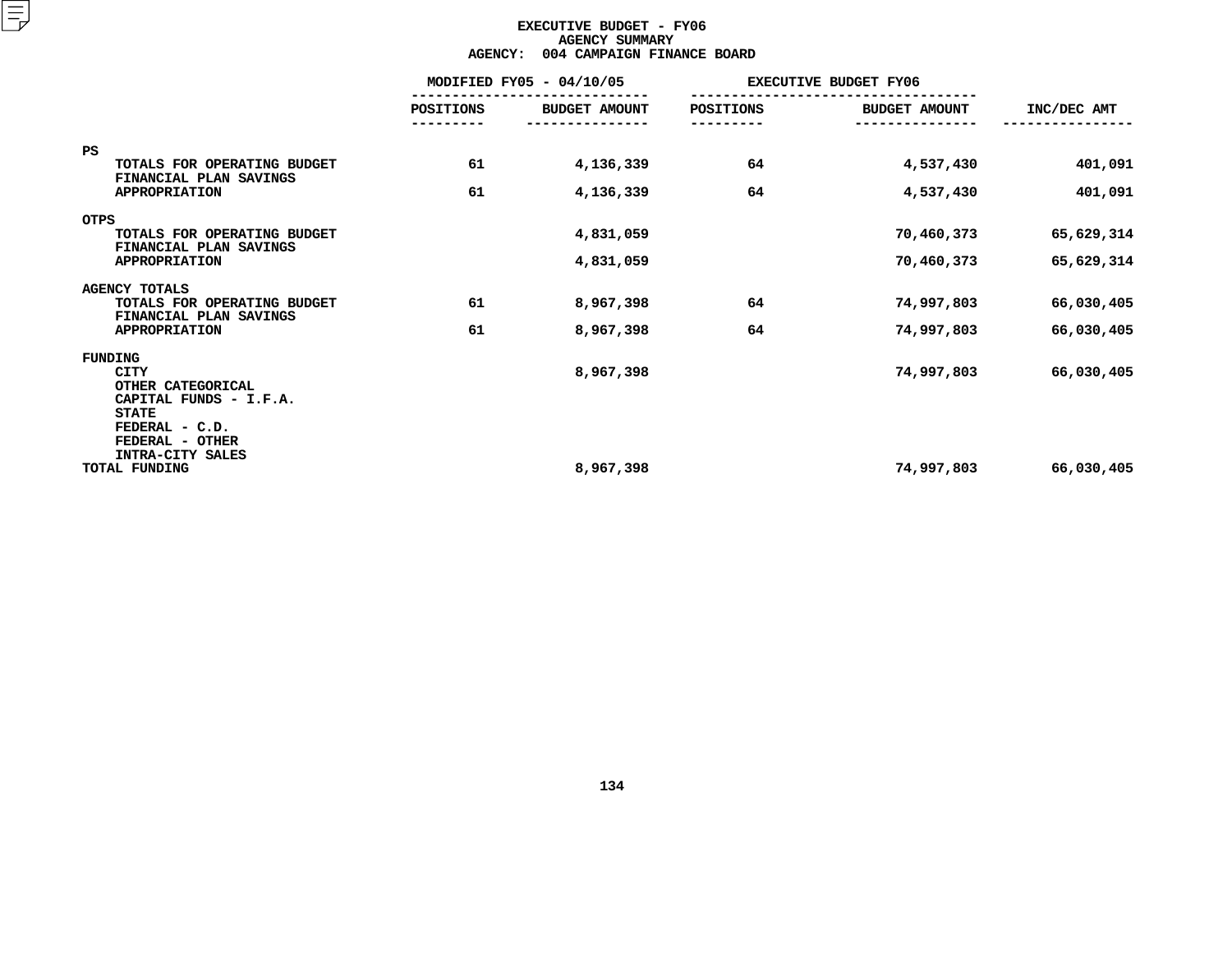#### **EXECUTIVE BUDGET - FY06 OPERATING**G BUDGET<br>ICE OF T<br>0 PERSON **AGENCY: <sup>008</sup> OFFICE OF THE ACTUARY UNIT OF APPROPRIATION: <sup>100</sup> PERSONAL SERVICE**

|                                                                                                                                                                |          | MODIFIED FY05-04/10/05                                | <b>EXECUTIVE BUDGET FY06</b> |                                                       |                  |               |  |
|----------------------------------------------------------------------------------------------------------------------------------------------------------------|----------|-------------------------------------------------------|------------------------------|-------------------------------------------------------|------------------|---------------|--|
| OBJECT CLASS IC REF OBJ DESCRIPTION                                                                                                                            | # POS    | <b>AMOUNT</b>                                         | # POS                        | <b>AMOUNT</b>                                         | INC/DEC<br># POS | <b>AMOUNT</b> |  |
| RESPONSIBILITY CENTER: 1000 OPERATIONS                                                                                                                         |          |                                                       |                              |                                                       |                  |               |  |
| BUDGET CODE: 1000 ADMINISTRATIVE PS<br>01 F/T SALARIED<br>001 FULL YEAR POSITIONS<br>SUBTOTAL FOR F/T SALARIED                                                 | 45<br>45 | 2,871,829<br>2,871,829                                | 45<br>45                     | 2,871,829<br>2,871,829                                |                  |               |  |
| 03 UNSALARIED 031 UNSALARIED<br>SUBTOTAL FOR UNSALARIED                                                                                                        |          | 342<br>342                                            |                              | 342<br>342                                            |                  |               |  |
| 04 ADD GRS PAY<br>041 ASSIGNMENT DIFFERENTIAL<br>042 LONGEVITY DIFFERENTIAL<br>045 HOLIDAY PAY<br>047 OVERTIME<br>061 SUPPER MONEY<br>SUBTOTAL FOR ADD GRS PAY |          | 1,171<br>73,907<br>4,000<br>160,580<br>500<br>240,158 |                              | 1,171<br>73,907<br>4,000<br>160,580<br>500<br>240,158 |                  |               |  |
| 05 AMT TO SCHED 051 SALARY ADJUSTMENTS<br>SUBTOTAL FOR AMT TO SCHED                                                                                            |          |                                                       |                              |                                                       |                  |               |  |
| SUBTOTAL FOR BUDGET CODE 1000                                                                                                                                  | 45       | 3,112,329                                             | 45                           | 3,112,329                                             |                  |               |  |
| TOTAL FOR OPERATIONS                                                                                                                                           | 45       | 3,112,329                                             | 45                           | 3, 112, 329                                           |                  |               |  |
| TOTAL FOR PERSONAL SERVICE                                                                                                                                     | 45       | 3,112,329                                             | 45                           | 3,112,329                                             |                  |               |  |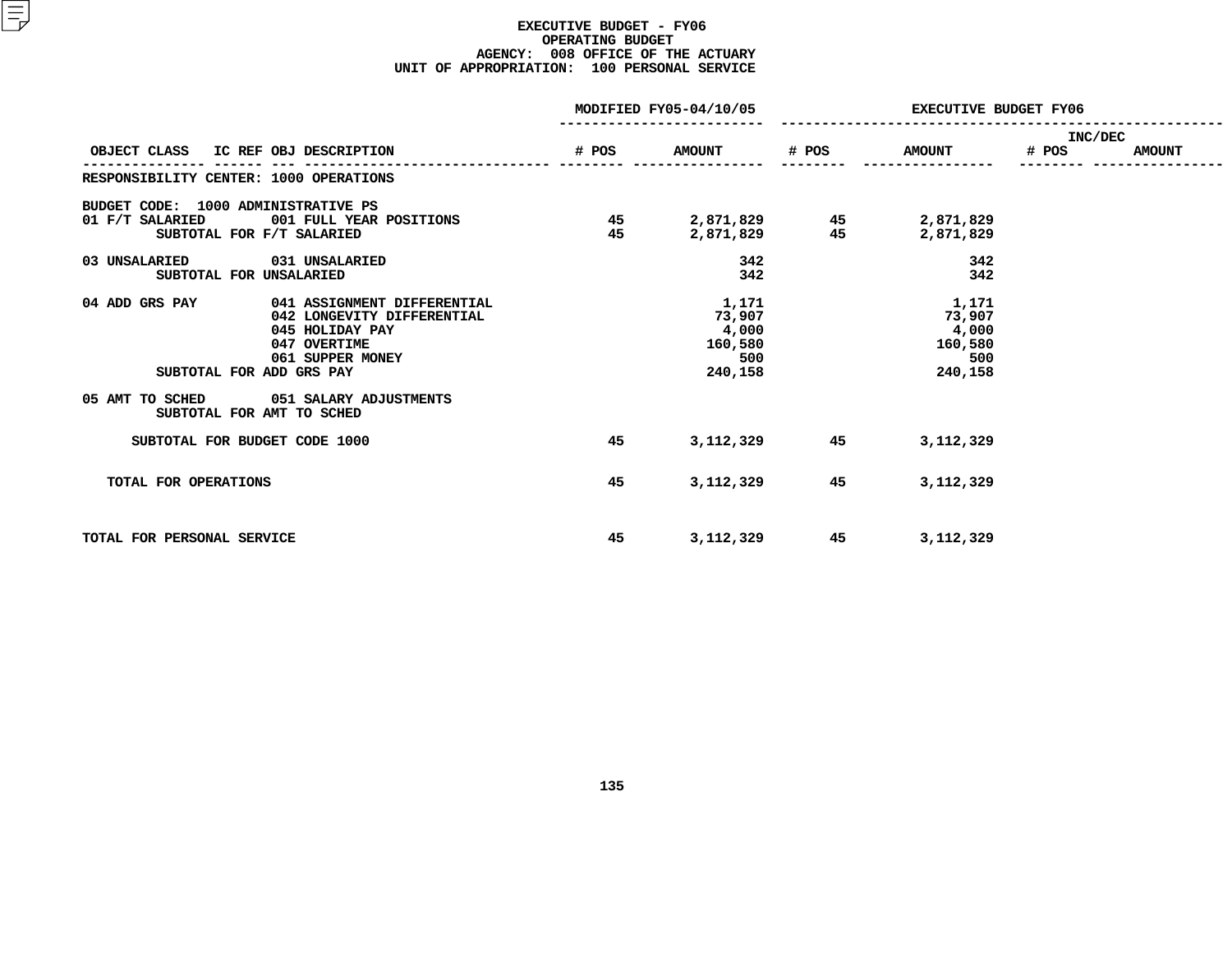#### **EXECUTIVE BUDGET - FY06 UNIT OF APPROPRIATION SUMMARY AGENCY:**

# **<sup>008</sup> OFFICE OF THE ACTUARY UNIT**

|                                                                                                                              |         | <b>CURRENT MODIFIED</b> | <b>EXECUTIVE BUDGET</b> |                      |               |
|------------------------------------------------------------------------------------------------------------------------------|---------|-------------------------|-------------------------|----------------------|---------------|
| PERSONAL SERVICE                                                                                                             | NUM POS | <b>BUDGET AMOUNT</b>    | NUM POS                 | <b>BUDGET AMOUNT</b> | $INC/DEC$ (-) |
| TOTALS FOR OPERATING BUDGET<br>FINANCIAL PLAN SAVINGS                                                                        | 45      | 3,112,329               | 45                      | 3,112,329            |               |
| <b>APPROPRIATION</b>                                                                                                         | 45      | 3,112,329               | 45                      | 3,112,329            |               |
| FUNDING SUMMARY                                                                                                              |         | <b>CURRENT MODIFIED</b> | <b>EXECUTIVE BUDGET</b> | $INC/DEC$ (-)        |               |
| CITY<br>OTHER CATEGORICAL<br>CAPITAL FUNDS - I.F.A.<br><b>STATE</b><br>FEDERAL - C.D.<br>FEDERAL - OTHER<br>INTRA-CITY SALES |         | 3,112,329               |                         | 3,112,329            |               |
| TOTAL                                                                                                                        |         | 3, 112, 329             |                         | 3,112,329            |               |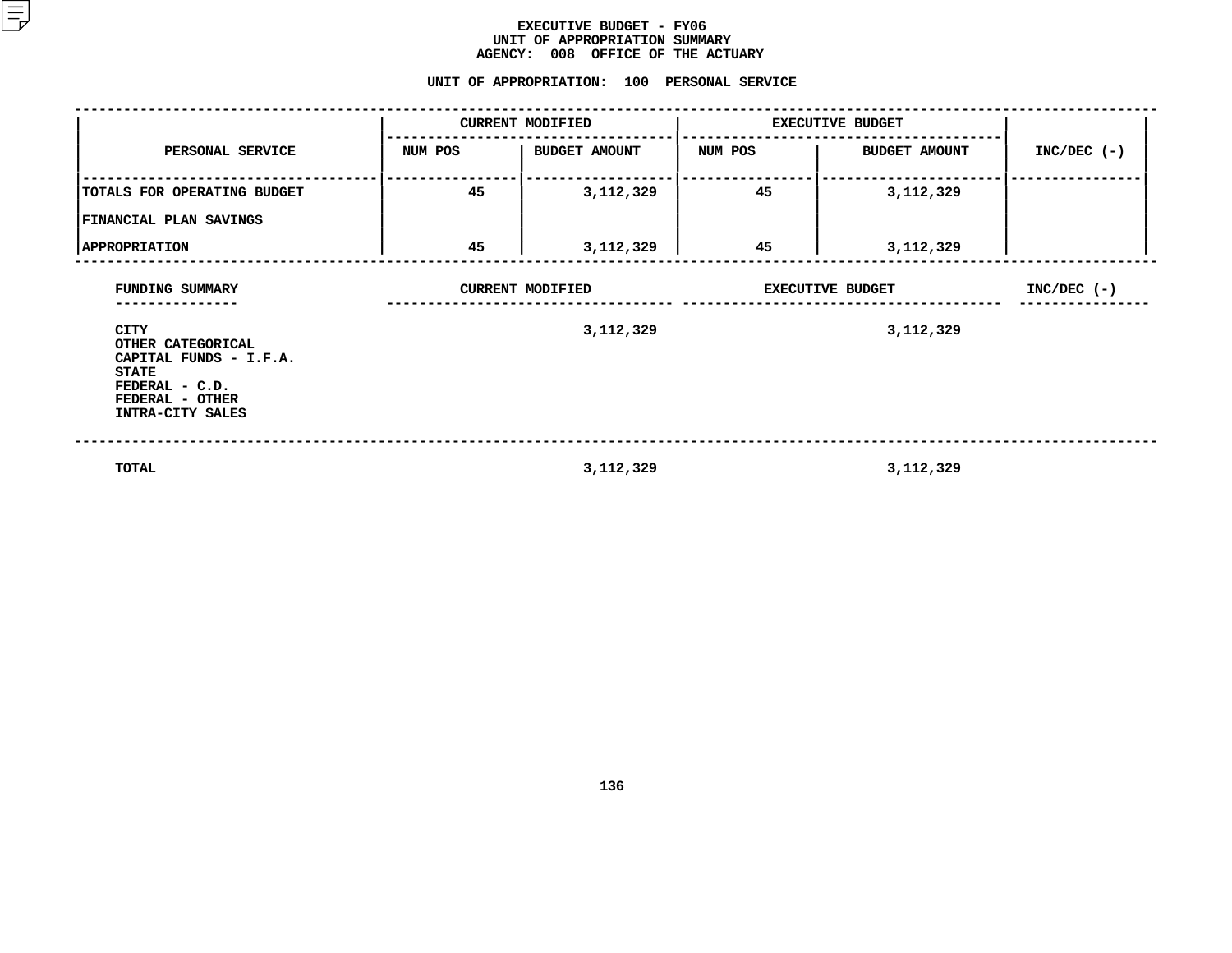#### **EXECUTIVE BUDGET - FY06 POSITIONN SCHEDULE<br>FICE OF TH<br><mark>:</mark> 100 PE</mark> AGENCY: <sup>008</sup> OFFICE OF THE ACTUARY UNIT OF APPROPRIATION: <sup>100</sup> PERSONAL SERVICE**

#### MODIFIED FY05-04/10/05 EXECUTIVE BUDGET FY06

**FY05-04/10/05 EXECUTIVE BUDGET FY06 -----------------------**

| <b>LINE</b> | <b>DESCRIPTION</b>                    | TITLE<br>PAY<br>BANK/# CODE | <b>MIN-MAX RATE # POS*</b> |                                            | <b>ANNUAL RATE</b> | # POS*        | <b>ANNUAL RATE</b> | # POS | INC/DEC<br><b>ANNUAL RATE</b> |
|-------------|---------------------------------------|-----------------------------|----------------------------|--------------------------------------------|--------------------|---------------|--------------------|-------|-------------------------------|
|             | OBJECT: 001 FULL YEAR POSITIONS       |                             |                            |                                            |                    |               |                    |       |                               |
| 1100        | <b>CHIEF ACTUARY</b>                  | D 008 40735                 | 42,349-137,207             |                                            | 195,000            |               | 195,000            |       |                               |
| 1116        | *ASSISTANT CHIEF ACTUARY D 008 40733  |                             | 44,492-144,150             |                                            | 135,387            |               | 135,387            |       |                               |
| 1180        | <b>ADMINISTRATIVE ACTUARY</b>         | D 008 82985                 | 44,492-144,150             |                                            | 1,042,548          |               | 1,042,548          |       |                               |
| 1185        | ADMINISTRATIVE STAFF ANAL D 008 10026 |                             | 44,492-144,150             | $\frac{1}{2}$                              | 81,790             | $\frac{1}{2}$ | 81,790             |       |                               |
| 1214        | PRINCIPAL ACTUARY                     | D 008 40730                 | 39,650- 54,183             |                                            | 154,493            |               | 154,493            |       |                               |
| 1216        | <b>SENIOR ACTUARY</b>                 | D 008 40715                 | 35,907- 49,616             | $\overline{\bf 4}$                         | 239,393            |               | 239,393            |       |                               |
| 1227        | D 008 40710<br><b>ACTUARY</b>         |                             | 32,437- 42,364             | 15                                         | 638,450            | 15            | 638,450            |       |                               |
| 1228        | <b>PURCHASING AGENT</b>               | D 008 12121                 | 33,128- 58,378             |                                            | 49,087             |               | 49,087             |       |                               |
| 1231        | PRINCIPAL ADMINISTRATIVE D 008 10124  |                             | 38,205- 62,842             | $\begin{array}{c} 2 \\ 2 \\ 2 \end{array}$ | 88,533             | $\frac{2}{2}$ | 88,533             |       |                               |
| 1250        | *WORD PROCESSOR (LEVEL 1 D 008 10302  |                             | 24,725- 41,592             |                                            | 68,837             |               | 68,837             |       |                               |
| 1266        | CLERICAL ASSOCIATE                    | D 008 10251                 | 20,095- 44,319             |                                            | 69,527             | $\mathbf 2$   | 69,527             |       |                               |
|             |                                       | SUBTOTAL FOR OBJECT 001     |                            | 40                                         | 2,763,045          | 40            | 2,763,045          |       |                               |
|             |                                       |                             |                            |                                            |                    |               |                    |       |                               |
|             | POSITION SCHEDULE FOR U/A 100         |                             |                            | 40                                         | 2,763,045          | 40 I          | 2,763,045          |       |                               |
|             | PLANNED INCREASES/(DECREASES)         |                             |                            |                                            | 345,381            | 5             | 345,381            |       |                               |
|             | TOTAL FOR U/A 100                     |                             |                            | 45                                         | 3,108,426          | 45            | 3,108,426          |       |                               |
|             |                                       |                             |                            |                                            |                    |               |                    |       |                               |

**\*NOTE: FULL TIME ACTIVE POSITIONS AS OF 02/25/05**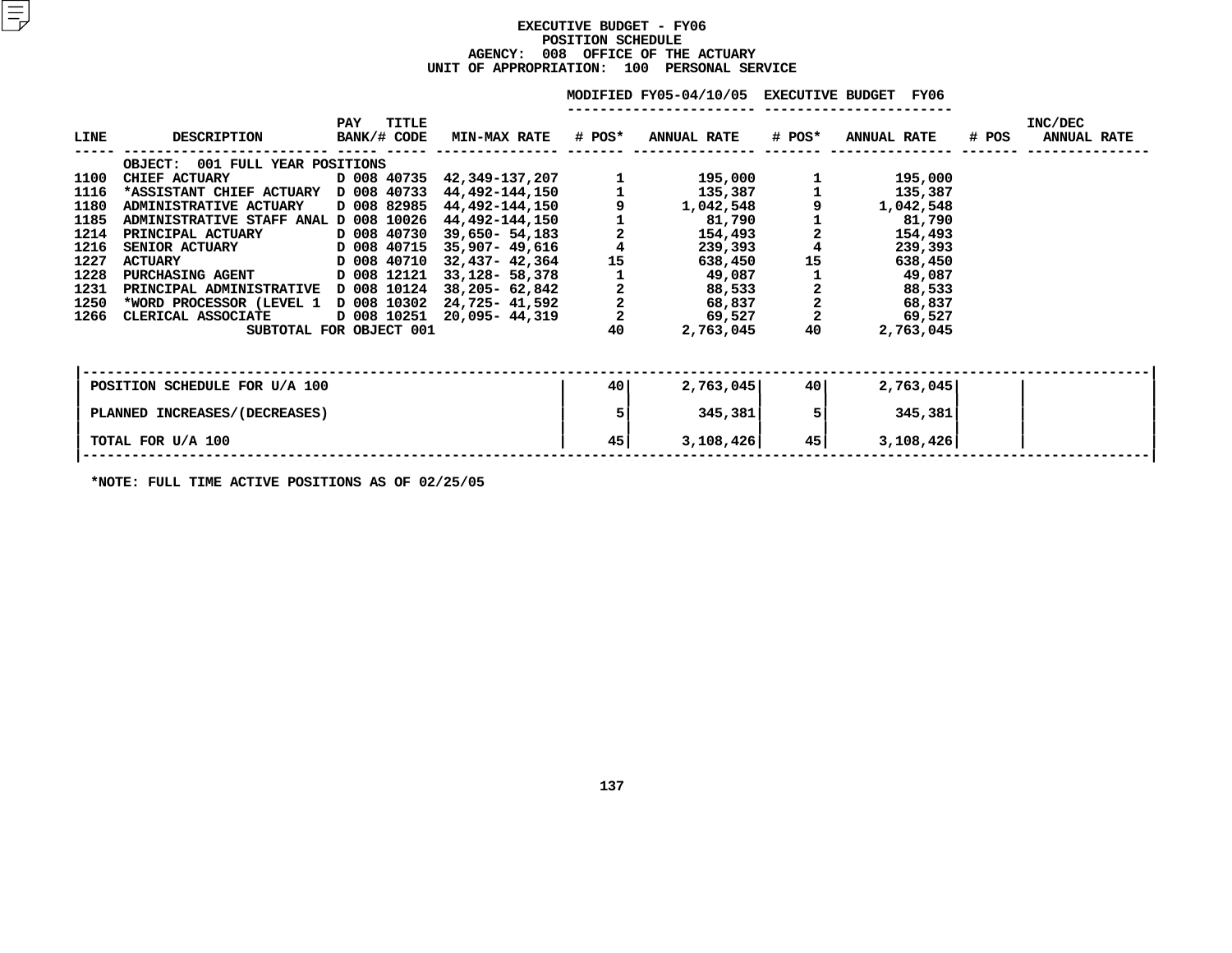#### **EXECUTIVE BUDGET - FY06 OPERATING**G BUDGET<br>ICE OF T<br>0 OTHER **AGENCY: <sup>008</sup> OFFICE OF THE ACTUARY UNIT OF APPROPRIATION: <sup>200</sup> OTHER THAN PERSONAL SERVICE**

|                 |                                                                                                                                                                                                                                                  |          | MODIFIED FY05-04/10/05 | <b>EXECUTIVE BUDGET FY06</b> |                 |                     |               |
|-----------------|--------------------------------------------------------------------------------------------------------------------------------------------------------------------------------------------------------------------------------------------------|----------|------------------------|------------------------------|-----------------|---------------------|---------------|
|                 | OBJECT CLASS IC REF OBJ DESCRIPTION                                                                                                                                                                                                              | # CNTRCT | <b>AMOUNT</b>          | # CNTRCT AMOUNT              |                 | INC/DEC<br># CNTRCT | <b>AMOUNT</b> |
|                 | RESPONSIBILITY CENTER: 1000 OPERATIONS                                                                                                                                                                                                           |          |                        |                              |                 |                     |               |
|                 | BUDGET CODE: 2000 ADMINISTRATIVE-O T P S                                                                                                                                                                                                         |          |                        |                              |                 |                     |               |
|                 | 10 SUPPLYS&MATL 856001 10X SUPPLIES + MATERIALS - GENERAL<br>10 SUPPLIES + MATERIALS - GENERAL<br>15,611                                                                                                                                         |          |                        |                              | 2,000           |                     |               |
|                 |                                                                                                                                                                                                                                                  |          |                        |                              | 15,611          |                     |               |
|                 | 101 PRINTING SUPPLIES                                                                                                                                                                                                                            |          | 3,000                  |                              | 3,000           |                     |               |
|                 | 117 POSTAGE<br>117 POSTAGE<br>199 DATA PROCESSING SUPPLIES<br>""DBI VSCMATI.                                                                                                                                                                     |          | 2,200                  |                              | 2,200           |                     |               |
|                 | SUBTOTAL FOR SUPPLYS&MATL                                                                                                                                                                                                                        |          | 30,000                 |                              | 30,000          |                     |               |
|                 |                                                                                                                                                                                                                                                  |          | 52,811                 |                              | 52,811          |                     |               |
| 30 PROPTY&EQUIP | 300 EQUIPMENT GENERAL<br>314 OFFICE FURITURE<br>315 OFFICE EQUIPMENT                                                                                                                                                                             |          | 2,000                  |                              | 2,000           |                     |               |
|                 |                                                                                                                                                                                                                                                  |          | 1,091                  |                              | 91              |                     | $1,000-$      |
|                 |                                                                                                                                                                                                                                                  |          | 3,052                  |                              | 3,052<br>60,000 |                     |               |
|                 | 332 PURCH DATA PROCESSING EQUIPT                                                                                                                                                                                                                 |          | 29,500                 |                              |                 |                     | 30,500        |
|                 | 337 BOOKS-OTHER                                                                                                                                                                                                                                  |          | 5,000                  |                              | 5,000           |                     | 29,500        |
|                 | SUBTOTAL FOR PROPTY&EQUIP                                                                                                                                                                                                                        |          | 40,643                 |                              | 70,143          |                     |               |
|                 | 40 OTHR SER&CHR 858001 40B TELEPHONE & OTHER COMMUNICATNS                                                                                                                                                                                        |          | 20,696                 |                              | 20,696          |                     |               |
|                 | 858001 40X CONTRACTUAL SERVICES-GENERAL                                                                                                                                                                                                          |          | 46,500                 |                              |                 |                     | $46,500 -$    |
|                 | 400 CONTRACTUAL SERVICES-GENERAL<br>402 TELEPHONE & OTHER COMMUNICATNS<br>403 OFFICE SERVICES<br>403 OFFICE SERVICES<br>403 OFFICE SERVICES<br>413 HEAT LIGHT & POWER<br>417 ADVERTISING<br>417 ADVERTISING<br>423 HEAT LIGHT & POWER<br>423 HEA |          |                        |                              | 5,500           |                     |               |
|                 |                                                                                                                                                                                                                                                  |          |                        |                              | 3,500           |                     |               |
|                 |                                                                                                                                                                                                                                                  |          |                        |                              | 10,000          |                     |               |
|                 |                                                                                                                                                                                                                                                  |          |                        |                              | 689,521         |                     | $5,470-$      |
|                 |                                                                                                                                                                                                                                                  |          | 5,000                  |                              | 11,644<br>5,000 |                     |               |
|                 |                                                                                                                                                                                                                                                  |          |                        |                              | 34,233          |                     | 4,733         |
|                 |                                                                                                                                                                                                                                                  |          |                        |                              |                 |                     |               |
|                 | 432 LEASING OF DATA PROC EQUIP                                                                                                                                                                                                                   |          | 3,000                  |                              | 3,000           |                     |               |
|                 | 451 NON OVERNIGHT TRVL EXP-GENERAL                                                                                                                                                                                                               |          |                        |                              | 1,700           |                     |               |
|                 | 452 NON OVERNIGHT TRVL EXP-SPECIAL                                                                                                                                                                                                               |          | 1,700<br>400           |                              | 400             |                     |               |
|                 | 453 OVERNIGHT TRVL EXP-GENERAL                                                                                                                                                                                                                   |          | 100                    |                              | 100             |                     |               |
|                 | 454 OVERNIGHT TRVL EXP-SPECIAL                                                                                                                                                                                                                   |          | 10,000                 |                              | 10,000          |                     |               |
|                 | SUBTOTAL FOR OTHR SER&CHR                                                                                                                                                                                                                        |          | 842,532                |                              | 795,295         |                     | $47,237-$     |
| 60 CNTRCTL SVCS |                                                                                                                                                                                                                                                  |          |                        |                              |                 |                     |               |
|                 |                                                                                                                                                                                                                                                  |          |                        |                              |                 |                     |               |
|                 |                                                                                                                                                                                                                                                  |          |                        |                              |                 |                     |               |
|                 |                                                                                                                                                                                                                                                  |          |                        |                              |                 |                     |               |
|                 |                                                                                                                                                                                                                                                  |          |                        |                              |                 |                     | 14,000        |
|                 |                                                                                                                                                                                                                                                  |          |                        |                              |                 |                     | $20,000 -$    |
|                 |                                                                                                                                                                                                                                                  |          |                        |                              |                 |                     | $25,000 -$    |
|                 |                                                                                                                                                                                                                                                  |          |                        |                              |                 |                     |               |
|                 |                                                                                                                                                                                                                                                  |          |                        |                              |                 |                     |               |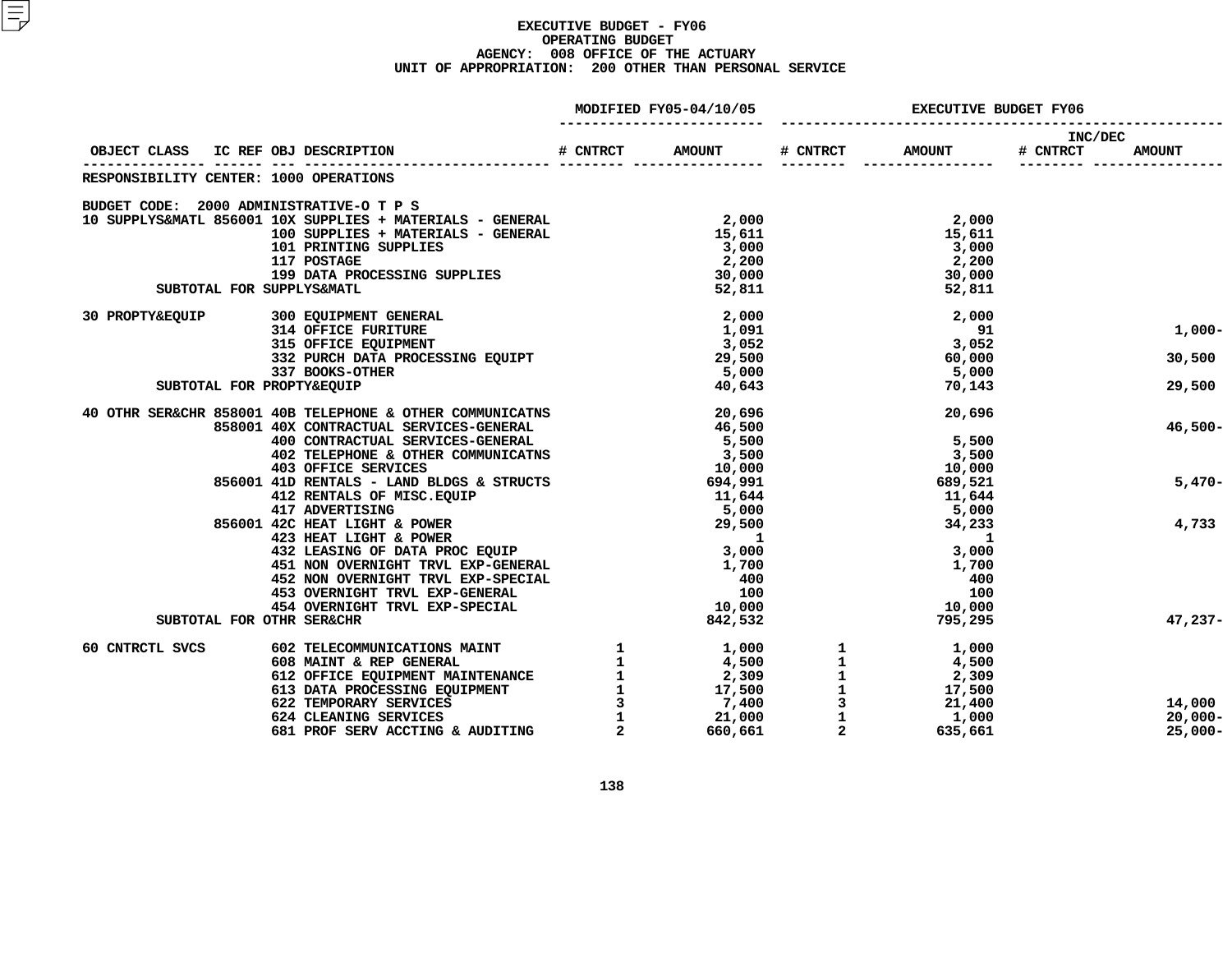#### **EXECUTIVE BUDGET - FY06 OPERATING**G BUDGET<br>ICE OF T<br>0 OTHER **AGENCY: <sup>008</sup> OFFICE OF THE ACTUARY UNIT OF APPROPRIATION: <sup>200</sup> OTHER THAN PERSONAL SERVICE**

|                                       |                                                          |          | MODIFIED FY05-04/10/05 | <b>EXECUTIVE BUDGET FY06</b> |                  |                |               |
|---------------------------------------|----------------------------------------------------------|----------|------------------------|------------------------------|------------------|----------------|---------------|
|                                       |                                                          |          |                        |                              |                  | <b>INC/DEC</b> |               |
| OBJECT CLASS                          | IC REF OBJ DESCRIPTION                                   | # CNTRCT | <b>AMOUNT</b>          | # CNTRCT                     | <b>AMOUNT</b>    | # CNTRCT       | <b>AMOUNT</b> |
|                                       | SUBTOTAL FOR CNTRCTL SVCS                                | 10       | 714,370                | 10                           | 683,370          |                | $31,000 -$    |
| 70 FXD MIS CHGS                       | 732 MISCELLANEOUS AWARDS                                 |          | 2,000                  |                              |                  |                | $2,000-$      |
|                                       | 794 TRAINING CITY EMPLOYEES<br>SUBTOTAL FOR FXD MIS CHGS |          | 17,558<br>19,558       |                              | 17,558<br>17,558 |                | $2,000-$      |
| SUBTOTAL FOR BUDGET CODE 2000         |                                                          | 10       | 1,669,914              | 10                           | 1,619,177        |                | $50,737 -$    |
| TOTAL FOR OPERATIONS                  |                                                          | 10       | 1,669,914              | 10                           | 1,619,177        |                | $50,737 -$    |
| TOTAL FOR OTHER THAN PERSONAL SERVICE |                                                          | 10       | 1,669,914              | 10                           | 1,619,177        |                | $50,737 -$    |
|                                       |                                                          |          |                        |                              |                  |                |               |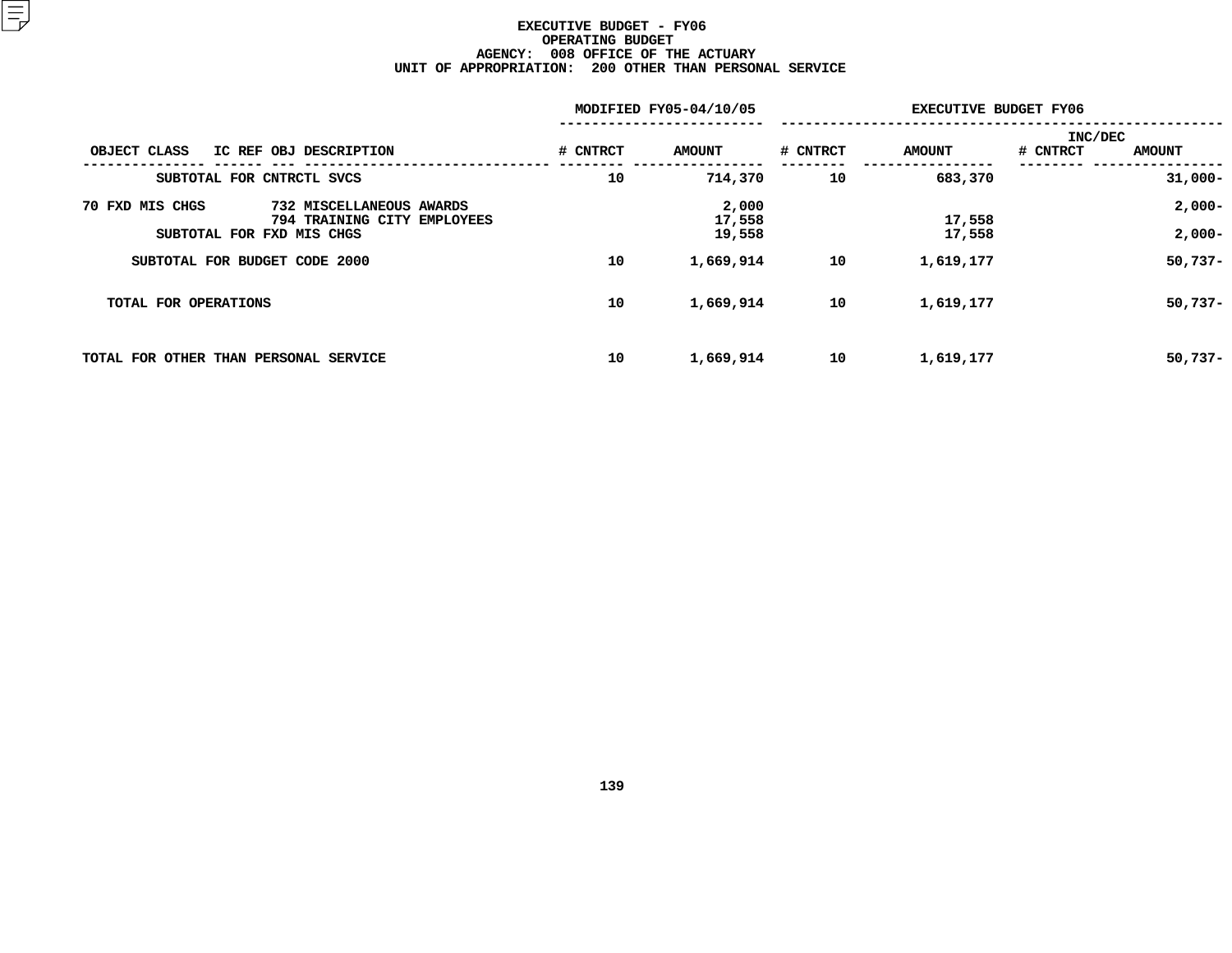#### **EXECUTIVE BUDGET - FY06** UNIT OF APPROPRIATION SUMMARY **OF APPROPRIATION SUMMARY AGENCY:**

|                                                                                                                                     | <b>AGENCY:</b>          | 008<br>OFFICE OF THE ACTUARY<br>UNIT OF APPROPRIATION: 200 OTHER THAN PERSONAL SERVICE |                         |                      |               |
|-------------------------------------------------------------------------------------------------------------------------------------|-------------------------|----------------------------------------------------------------------------------------|-------------------------|----------------------|---------------|
|                                                                                                                                     |                         | <b>CURRENT MODIFIED</b>                                                                | <b>EXECUTIVE BUDGET</b> |                      |               |
| OTHER THAN PERSONAL SERVICE                                                                                                         | <b>INTRACITY \$</b>     | <b>BUDGET AMOUNT</b>                                                                   | <b>INTRACITY \$</b>     | <b>BUDGET AMOUNT</b> | $INC/DEC$ (-) |
| TOTALS FOR OPERATING BUDGET                                                                                                         | 793,687                 | 1,669,914                                                                              | 746,450                 | 1,619,177            | $50,737-$     |
| FINANCIAL PLAN SAVINGS<br><b>APPROPRIATION</b>                                                                                      |                         | 1,669,914                                                                              |                         | 1,619,177            | 50,737-       |
| FUNDING SUMMARY                                                                                                                     | <b>CURRENT MODIFIED</b> |                                                                                        | <b>EXECUTIVE BUDGET</b> | $INC/DEC$ (-)        |               |
| <b>CITY</b><br>OTHER CATEGORICAL<br>CAPITAL FUNDS - I.F.A.<br><b>STATE</b><br>FEDERAL - C.D.<br>FEDERAL - OTHER<br>INTRA-CITY SALES |                         | 1,669,914                                                                              |                         | 1,619,177            | $50,737-$     |
| <b>TOTAL</b>                                                                                                                        |                         | 1,669,914                                                                              |                         | 1,619,177            | $50,737-$     |

**1,669,914 1,619,177 50,737-**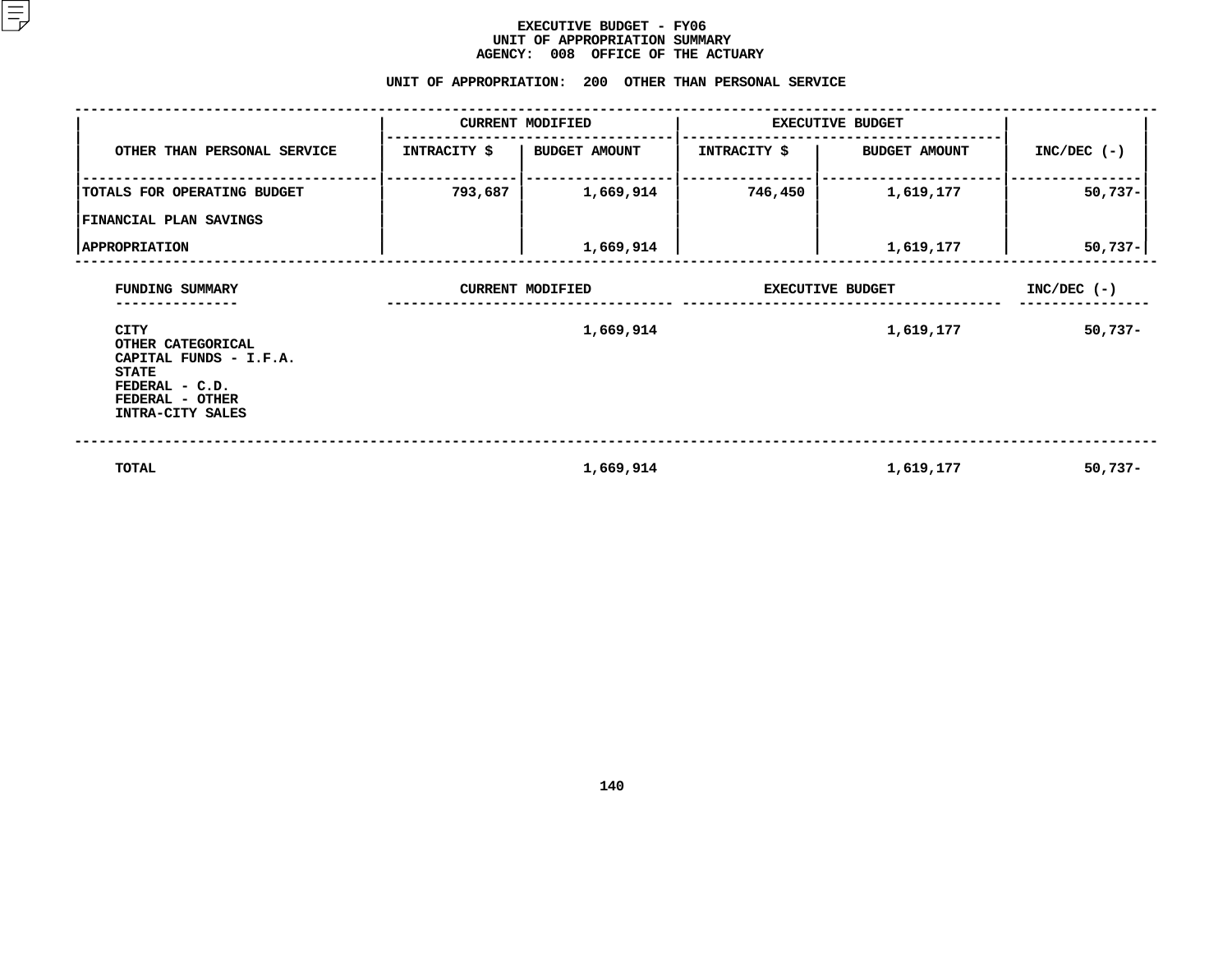## **EXECUTIVE BUDGET- FY06 AGENCY**

# **SUMMARY AGENCY: <sup>008</sup> OFFICE OF THE ACTUARY**

#### **PERSONAL**

|                                                                                                                                                        |         | PERSONAL SERVICES                    |                         |                                      |               |  |
|--------------------------------------------------------------------------------------------------------------------------------------------------------|---------|--------------------------------------|-------------------------|--------------------------------------|---------------|--|
|                                                                                                                                                        |         | <b>CURRENT MODIFIED</b>              | <b>EXECUTIVE BUDGET</b> |                                      |               |  |
| PERSONAL SERVICES                                                                                                                                      | NUM POS | <b>BUDGET AMOUNT</b>                 | NUM POS                 | <b>BUDGET AMOUNT</b>                 | $INC/DEC$ (-) |  |
| TOTALS FOR OPERATING BUDGET                                                                                                                            | 45      | 3,112,329                            | 45                      | 3,112,329                            |               |  |
| <b>FINANCIAL PLAN SAVINGS</b>                                                                                                                          |         |                                      |                         |                                      |               |  |
| <b>APPROPRIATION</b>                                                                                                                                   | 45      | 3,112,329                            | 45                      | 3,112,329                            |               |  |
| FUNDING SUMMARY<br><b>CITY</b><br>OTHER CATEGORICAL<br>CAPITAL FUNDS - I.F.A.<br><b>STATE</b><br>FEDERAL - C.D.<br>FEDERAL - OTHER<br>INTRA-CITY SALES |         | <b>CURRENT MODIFIED</b><br>3,112,329 |                         | <b>EXECUTIVE BUDGET</b><br>3,112,329 | $INC/DEC$ (-) |  |
| <b>TOTAL</b><br>OTPS MEMO AMOUNTS                                                                                                                      |         | 3, 112, 329                          |                         | 3,112,329                            |               |  |

**OTPS MEMO AMOUNTS**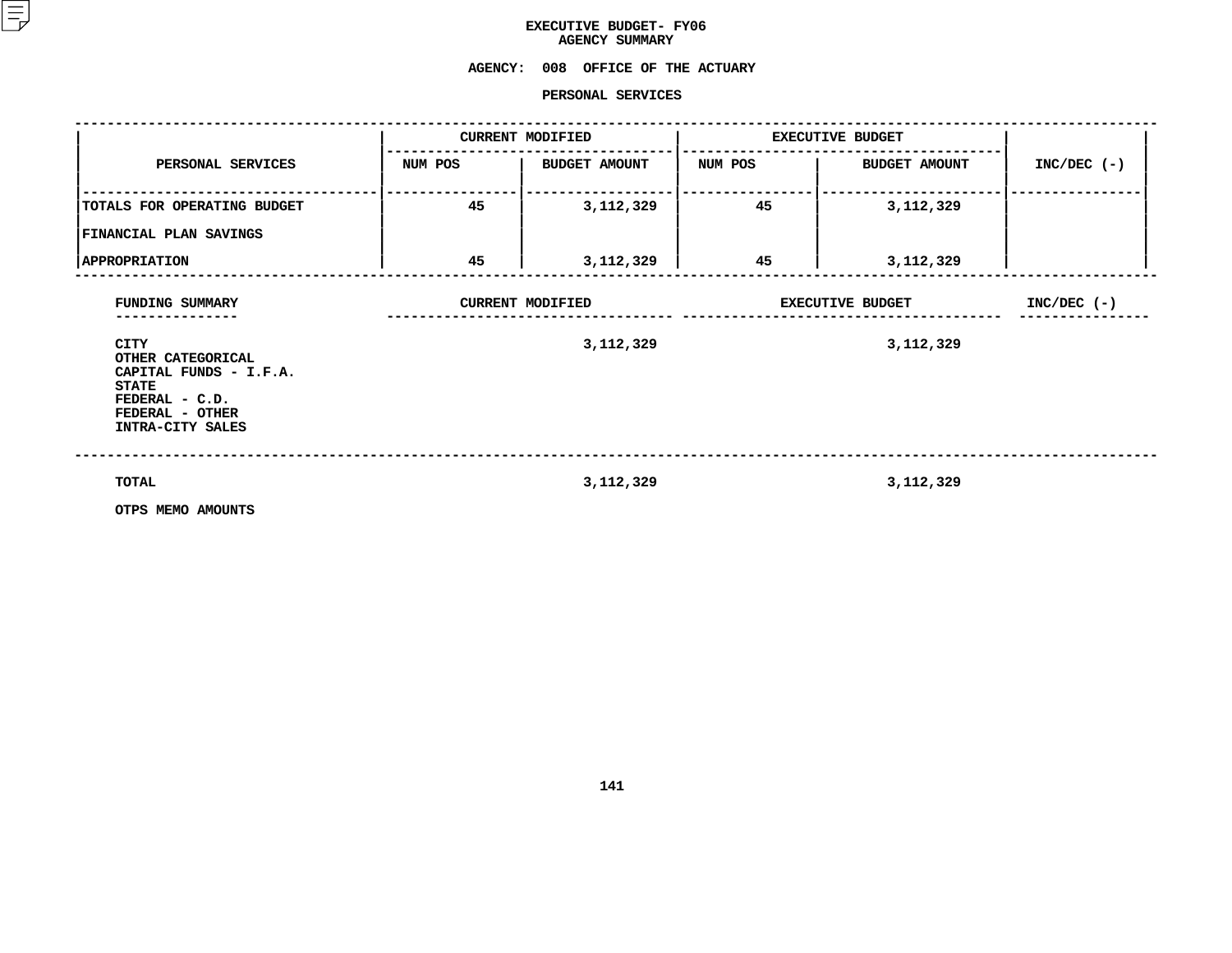## **EXECUTIVE BUDGET- FY06 AGENCY**

## **SUMMARY AGENCY:<sup>008</sup> OFFICE OF THE ACTUARY OTHER**

|                                                                                                                              |              | OTHER THAN PERSONAL SERVICES |                         |                      |               |
|------------------------------------------------------------------------------------------------------------------------------|--------------|------------------------------|-------------------------|----------------------|---------------|
|                                                                                                                              |              | <b>CURRENT MODIFIED</b>      | <b>EXECUTIVE BUDGET</b> |                      |               |
| OTHER THAN PERSONAL SERVICES                                                                                                 | INTRACITY \$ | <b>BUDGET AMOUNT</b>         | INTRACITY \$            | <b>BUDGET AMOUNT</b> | $INC/DEC$ (-) |
| TOTALS FOR OPERATING BUDGET                                                                                                  | 793,687      | 1,669,914                    | 746,450                 | 1,619,177            | $50,737-$     |
| FINANCIAL PLAN SAVINGS                                                                                                       |              |                              |                         |                      |               |
| <b>APPROPRIATION</b>                                                                                                         |              | 1,669,914                    |                         | 1,619,177            | $50,737 -$    |
| FUNDING SUMMARY                                                                                                              |              | <b>CURRENT MODIFIED</b>      | <b>EXECUTIVE BUDGET</b> | $INC/DEC$ (-)        |               |
| CITY<br>OTHER CATEGORICAL<br>CAPITAL FUNDS - I.F.A.<br><b>STATE</b><br>FEDERAL - C.D.<br>FEDERAL - OTHER<br>INTRA-CITY SALES |              | 1,669,914                    |                         | 1,619,177            | $50,737 -$    |
| <b>TOTAL</b><br>PS MEMO AMOUNTS                                                                                              |              | 1,669,914                    |                         | 1,619,177            | 50,737-       |

**PS MEMO AMOUNTS**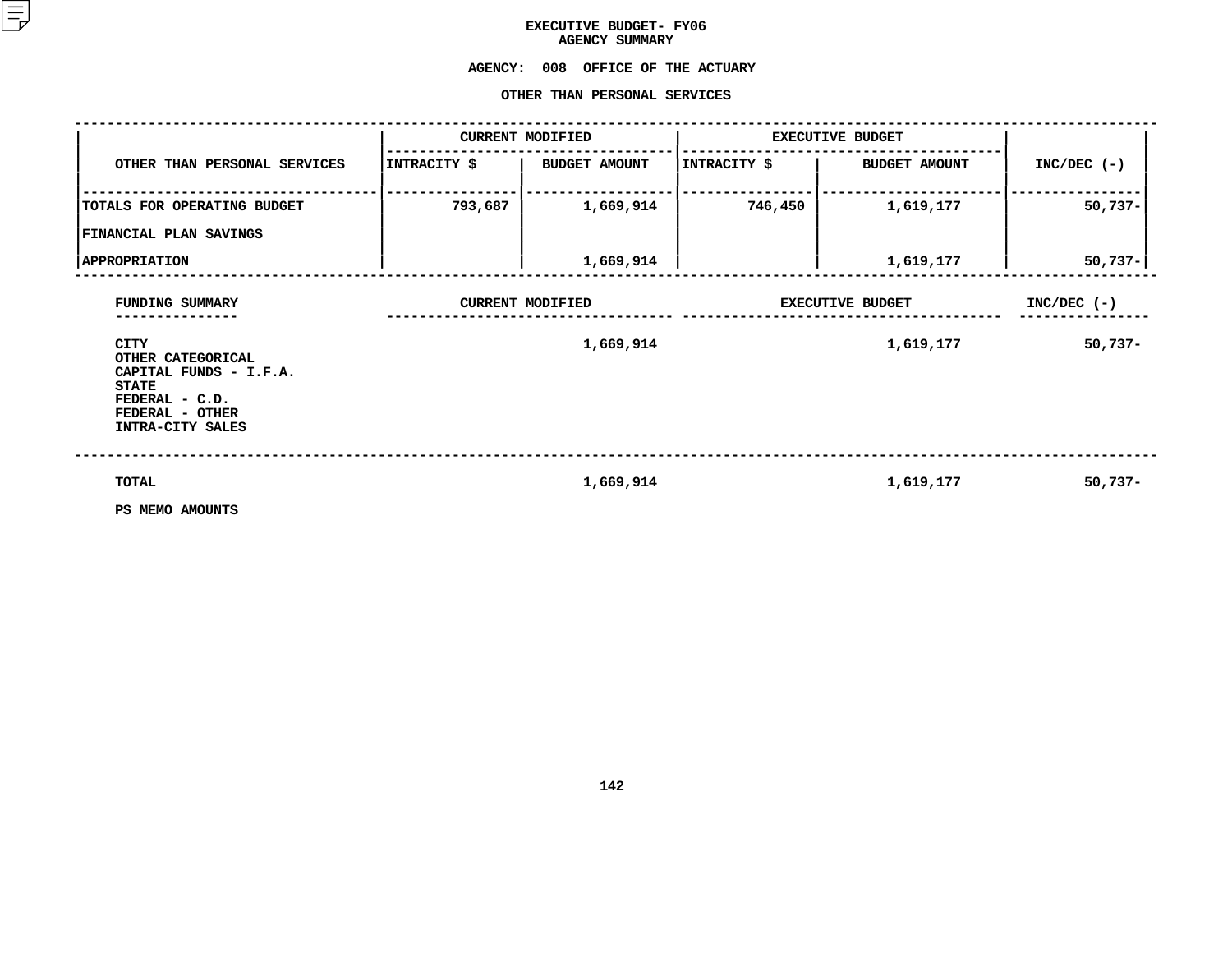### **EXECUTIVE BUDGET - FY06 AGENCYY SUMMARY<br>FICE OF T<br>ACT**

| <b>AGENCY:</b><br>008 OFFICE OF THE ACTUARY                                           |                  |                          |           |                              |             |  |  |  |
|---------------------------------------------------------------------------------------|------------------|--------------------------|-----------|------------------------------|-------------|--|--|--|
|                                                                                       |                  | MODIFIED FY05 - 04/10/05 |           | <b>EXECUTIVE BUDGET FY06</b> |             |  |  |  |
|                                                                                       | <b>POSITIONS</b> | <b>BUDGET AMOUNT</b>     | POSITIONS | <b>BUDGET AMOUNT</b>         | INC/DEC AMT |  |  |  |
| <b>PS</b><br>TOTALS FOR OPERATING BUDGET<br>FINANCIAL PLAN SAVINGS                    | 45               | 3, 112, 329              | 45        | 3,112,329                    |             |  |  |  |
| <b>APPROPRIATION</b>                                                                  | 45               | 3,112,329                | 45        | 3,112,329                    |             |  |  |  |
| <b>OTPS</b><br>TOTALS FOR OPERATING BUDGET<br>FINANCIAL PLAN SAVINGS                  |                  | 1,669,914                |           | 1,619,177                    | $50,737-$   |  |  |  |
| <b>APPROPRIATION</b>                                                                  |                  | 1,669,914                |           | 1,619,177                    | $50,737-$   |  |  |  |
| <b>AGENCY TOTALS</b><br>TOTALS FOR OPERATING BUDGET<br>FINANCIAL PLAN SAVINGS         | 45               | 4,782,243                | 45        | 4,731,506                    | $50,737-$   |  |  |  |
| <b>APPROPRIATION</b>                                                                  | 45               | 4,782,243                | 45        | 4,731,506                    | $50,737-$   |  |  |  |
| FUNDING<br><b>CITY</b><br>OTHER CATEGORICAL<br>CAPITAL FUNDS - I.F.A.<br><b>STATE</b> |                  | 4,782,243                |           | 4,731,506                    | $50,737-$   |  |  |  |
| FEDERAL - C.D.<br>FEDERAL - OTHER<br>INTRA-CITY SALES<br><b>TOTAL FUNDING</b>         |                  | 4,782,243                |           | 4,731,506                    | $50,737-$   |  |  |  |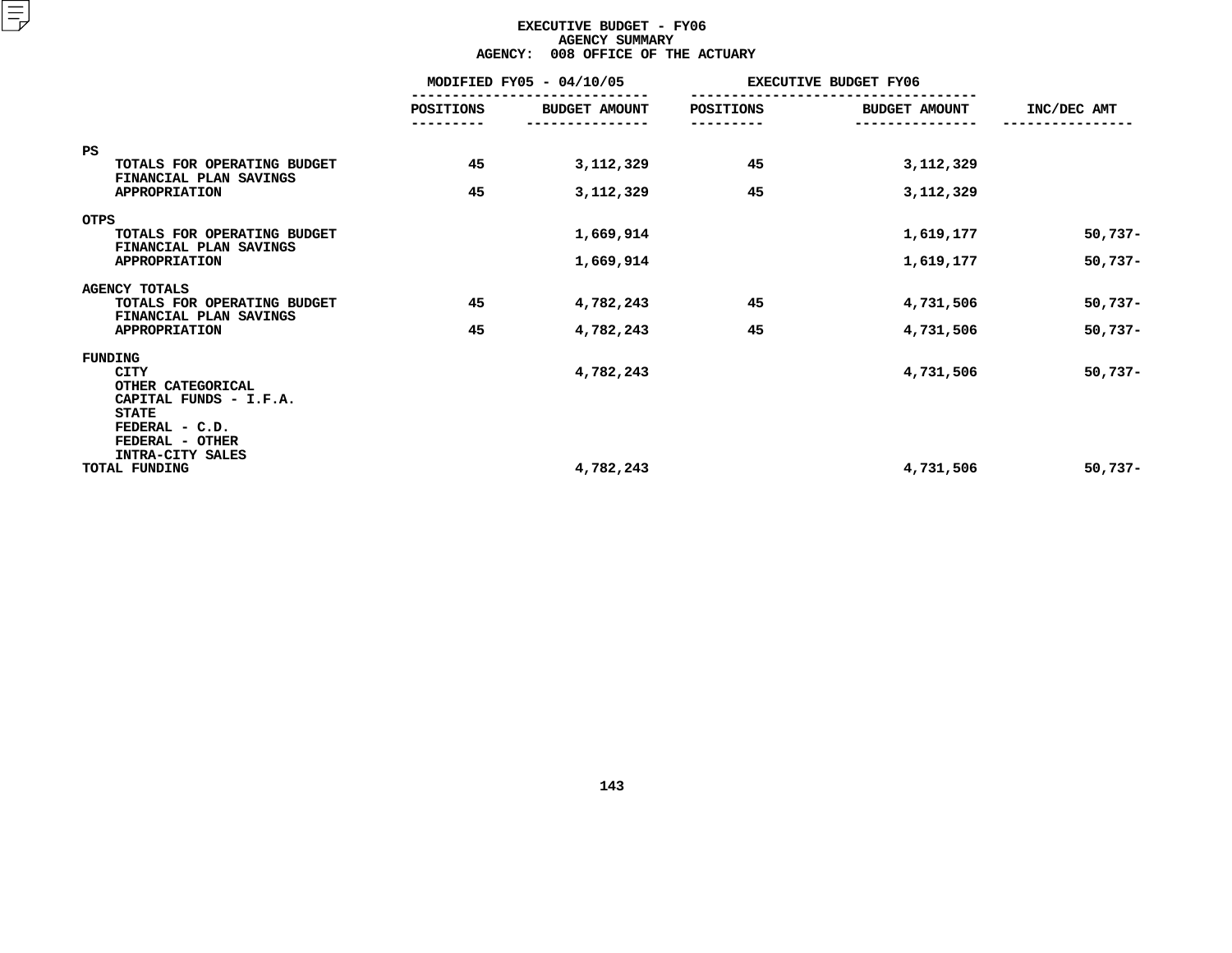#### **EXECUTIVE BUDGET - FY06 OPERATING**G BUDGET<br>PRESIDE<br>1 PERSON **AGENCY: <sup>010</sup> BOROUGH PRESIDENT - MANHATTAN UNIT OF APPROPRIATION: <sup>001</sup> PERSONAL SERVICES**

|                                                                                                                       |          | MODIFIED FY05-04/10/05       | <b>EXECUTIVE BUDGET FY06</b> |                              |                  |                  |  |
|-----------------------------------------------------------------------------------------------------------------------|----------|------------------------------|------------------------------|------------------------------|------------------|------------------|--|
| IC REF OBJ DESCRIPTION<br>OBJECT CLASS                                                                                | # POS    | <b>AMOUNT</b>                | # POS                        | <b>AMOUNT</b>                | INC/DEC<br># POS | <b>AMOUNT</b>    |  |
| RESPONSIBILITY CENTER: 0001 OFFICE OF THE BOROUGH PRESIDEN                                                            |          |                              |                              |                              |                  |                  |  |
| BUDGET CODE: 0101 EXECUTIVE MGMT AND ADMIN<br>01 F/T SALARIED<br>001 FULL YEAR POSITIONS<br>SUBTOTAL FOR F/T SALARIED | 78<br>78 |                              |                              |                              | $21-$<br>$21 -$  | 50,000<br>50,000 |  |
| 03 UNSALARIED 031 UNSALARIED<br>SUBTOTAL FOR UNSALARIED                                                               |          | 156,265<br>156,265           |                              | 156,265<br>156,265           |                  |                  |  |
| 04 ADD GRS PAY<br>042 LONGEVITY DIFFERENTIAL<br>061 SUPPER MONEY<br>SUBTOTAL FOR ADD GRS PAY                          |          | 17,066<br>5,000<br>22,066    |                              | 17,066<br>5,000<br>22,066    |                  |                  |  |
| 05 AMT TO SCHED 051 SALARY ADJUSTMENTS<br>053 AMOUNT TO BE SCHEDULED-PS<br>SUBTOTAL FOR AMT TO SCHED                  |          | 291,706<br>15,394<br>307,100 |                              | 291,706<br>15,394<br>307,100 |                  |                  |  |
| SUBTOTAL FOR BUDGET CODE 0101                                                                                         | 78       |                              | 4,188,106 57                 | 4,238,106                    | $21 -$           | 50,000           |  |
| BUDGET CODE: 0106 PROJECT SNAP-UP<br>03 UNSALARIED<br>031 UNSALARIED<br>SUBTOTAL FOR UNSALARIED                       |          | 619<br>619                   |                              | 619<br>619                   |                  |                  |  |
| 05 AMT TO SCHED 051 SALARY ADJUSTMENTS<br>SUBTOTAL FOR AMT TO SCHED                                                   |          | 51<br>51                     |                              | 51<br>51                     |                  |                  |  |
| SUBTOTAL FOR BUDGET CODE 0106                                                                                         |          | 670                          |                              | 670                          |                  |                  |  |
| TOTAL FOR OFFICE OF THE BOROUGH PRESIDEN                                                                              | 78       | 4,188,776                    | 57 —                         | 4,238,776                    | $21 -$           | 50,000           |  |
| TOTAL FOR PERSONAL SERVICES                                                                                           | 78       | 4,188,776                    | 57                           | 4,238,776                    | $21 -$           | 50,000           |  |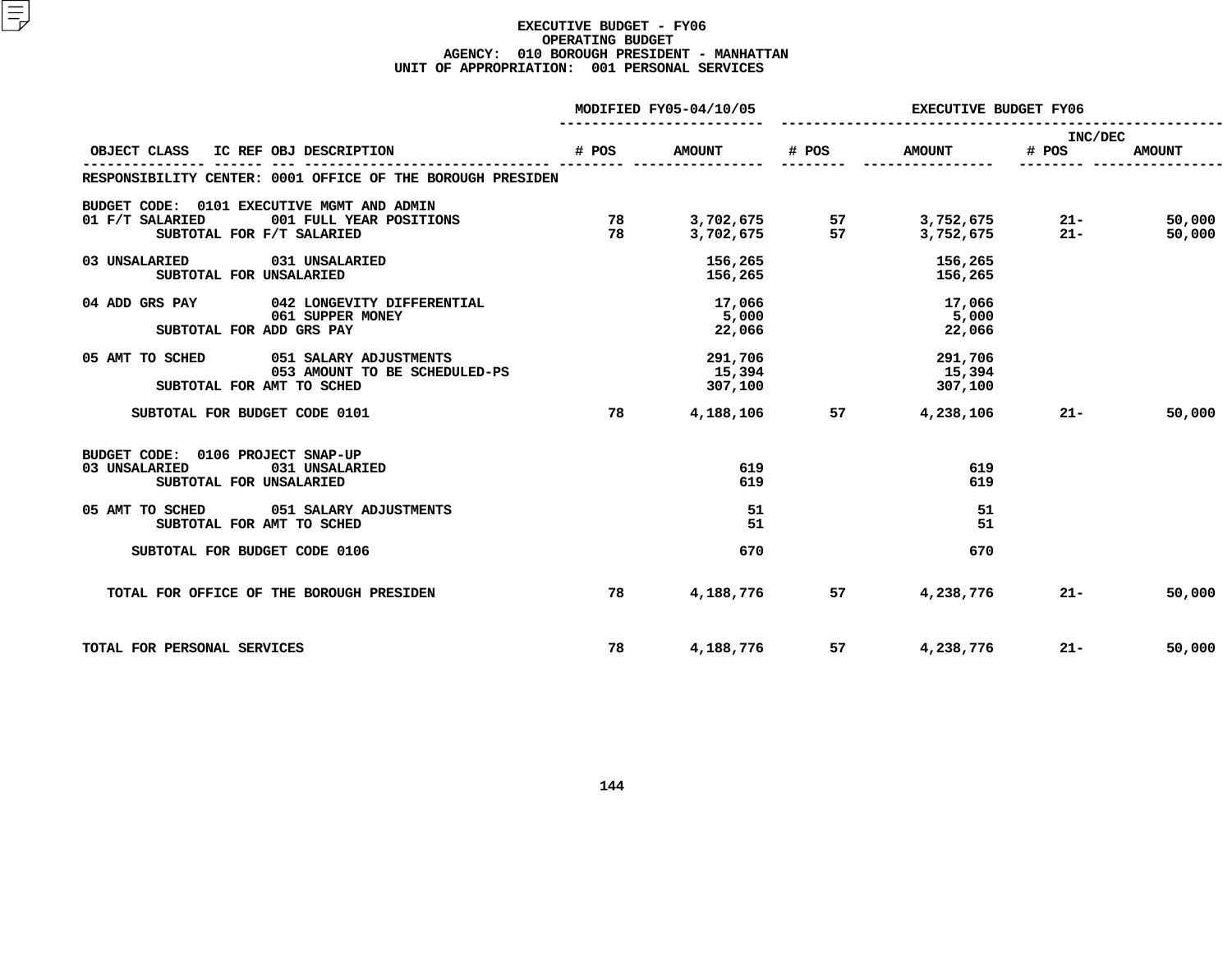#### **EXECUTIVE BUDGET - FY06 UNIT OF APPROPRIATION SUMMARY AGENCY:**

**<sup>010</sup> BOROUGH PRESIDENT - MANHATTAN UNIT**

|                                                                                                                                     | UNIT OF APPROPRIATION: |                         | 001 PERSONAL SERVICES   |                         |               |
|-------------------------------------------------------------------------------------------------------------------------------------|------------------------|-------------------------|-------------------------|-------------------------|---------------|
|                                                                                                                                     |                        | <b>CURRENT MODIFIED</b> | <b>EXECUTIVE BUDGET</b> |                         |               |
| PERSONAL SERVICES                                                                                                                   | NUM POS                | <b>BUDGET AMOUNT</b>    | NUM POS                 | <b>BUDGET AMOUNT</b>    | $INC/DEC$ (-) |
| TOTALS FOR OPERATING BUDGET                                                                                                         | 78                     | 4,188,776               | 57                      | 4,238,776               | 50,000        |
| FINANCIAL PLAN SAVINGS                                                                                                              | $11 -$                 | 1,015,751-              |                         | 1,267,995-              | 252,244-      |
| <b>APPROPRIATION</b>                                                                                                                | 67                     | 3,173,025               | 57                      | 2,970,781               | 202,244-      |
| FUNDING SUMMARY                                                                                                                     |                        | <b>CURRENT MODIFIED</b> |                         | <b>EXECUTIVE BUDGET</b> | $INC/DEC$ (-) |
| <b>CITY</b><br>OTHER CATEGORICAL<br>CAPITAL FUNDS - I.F.A.<br><b>STATE</b><br>FEDERAL - C.D.<br>FEDERAL - OTHER<br>INTRA-CITY SALES |                        | 3,173,025               |                         | 2,970,781               | 202,244-      |
| TOTAL                                                                                                                               |                        | 3,173,025               |                         | 2,970,781               | $202, 244-$   |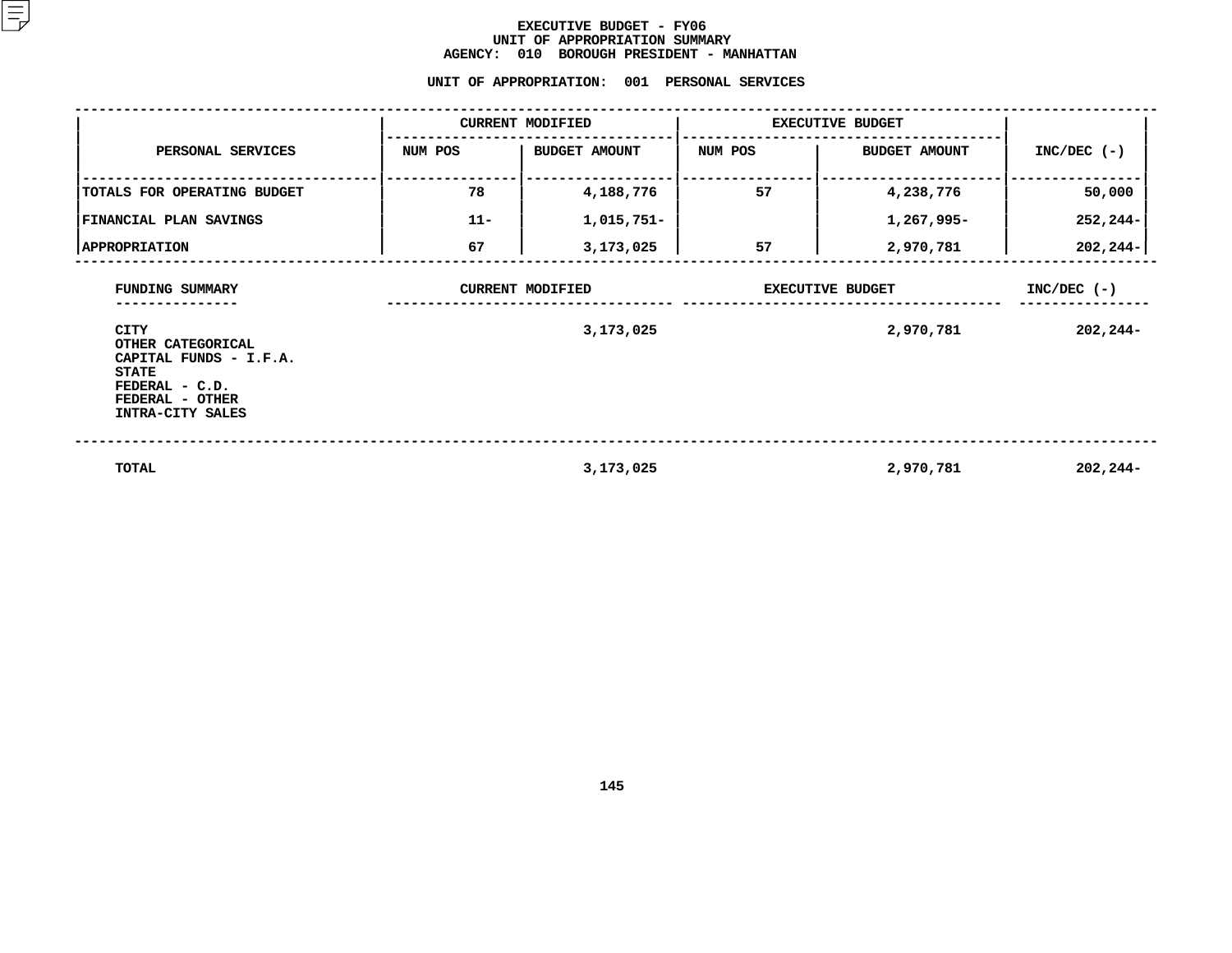#### **EXECUTIVE BUDGET - FY06 POSITIONN SCHEDULE<br>H PRESIDEN<br>: 001 PE AGENCY: <sup>010</sup> BOROUGH PRESIDENT - MANHATTAN UNIT OF APPROPRIATION: <sup>001</sup> PERSONAL SERVICES**

|             |                                                      |             |       |                                                    |                | MODIFIED FY05-04/10/05 EXECUTIVE BUDGET FY06 |                                            |                    |       |                               |  |
|-------------|------------------------------------------------------|-------------|-------|----------------------------------------------------|----------------|----------------------------------------------|--------------------------------------------|--------------------|-------|-------------------------------|--|
| <b>LINE</b> | <b>DESCRIPTION</b>                                   | PAY         | TITLE | BANK/# CODE MIN-MAX RATE # POS* ANNUAL RATE # POS* |                |                                              |                                            | <b>ANNUAL RATE</b> | # POS | INC/DEC<br><b>ANNUAL RATE</b> |  |
|             | OBJECT: 001 FULL YEAR POSITIONS                      |             |       |                                                    |                |                                              |                                            |                    |       |                               |  |
| 1100        | BOROUGH PRESIDENT D 010 12994 135,000-135,000        |             |       |                                                    |                | 135,000                                      |                                            | 135,000            |       |                               |  |
| 1105        | DEPUTY BOROUGH PRESIDENT D 010 12961 44,492-144,150  |             |       |                                                    |                | 100,693                                      |                                            | 100,693            |       |                               |  |
| 1111        | <b>ADMINISTRATIVE MANAGER</b>                        |             |       | D 010 10025 44,492-144,150 12                      |                | 778,412                                      | 12                                         | 778,412            |       |                               |  |
| 1115        | EXECUTIVE ASSISTANT D 010 13231 44,492-144,150       |             |       |                                                    |                | 114,000                                      |                                            | 114,000            |       |                               |  |
| 1124        | COUNSEL TO THE BOROUGH                               |             |       | D 010 30121 44,492-144,150                         |                | 95,337                                       |                                            | 95,337             |       |                               |  |
| 1134        | ADMINISTRATIVE PUBLIC INF D 010 10033 44,492-144,150 |             |       |                                                    |                | 64,375                                       |                                            | 64,375             |       |                               |  |
| 1145        | PUBLIC INFORMATION OFFICE D 010 60808 44,492-144,150 |             |       |                                                    | $\frac{1}{2}$  | 87,550                                       | $\begin{array}{c} 1 \\ 2 \\ 3 \end{array}$ | 87,550             |       |                               |  |
| 1156        | PRINCIPAL ADMINISTRATIVE D 010 10124 38,205- 62,842  |             |       |                                                    |                | 101,556                                      |                                            | 101,556            |       |                               |  |
| 1173        | ADMINISTRATIVE STAFF ANAL D 010 10026 44,492-144,150 |             |       |                                                    |                | 230,049                                      |                                            | 230,049            |       |                               |  |
| 1175        | COMMUNITY COORDINATOR                                | D 010 56058 |       | 43,894- 59,250                                     | و<br>3         | 397,039                                      | $\frac{9}{3}$                              | 397,039            |       |                               |  |
| 1181        | ASSISTANT TO THE PRESIDEN D 010 05159                |             |       | 82,000-82,000                                      |                | 224,615                                      |                                            | 224,615            |       |                               |  |
| 1195        | SECRETARY TO THE PRESIDEN D 010 12882                |             |       | 43,702-83,650                                      | $\frac{1}{2}$  | 64,890                                       | $\frac{1}{2}$                              | 64,890             |       |                               |  |
| 1236        | CHAUFFEUR-ATTENDANT (BORO D 010 06145                |             |       | 4,723-4,723                                        |                | 94,460                                       |                                            | 94,460             |       |                               |  |
| 1260        | <b>COMMUNITY ASSISTANT</b>                           | D 010 56056 |       | 22,907- 29,765                                     |                | 107,669                                      |                                            | 107,669            |       |                               |  |
| 1265        | <b>COMMUNITY ASSOCIATE</b>                           | D 010 56057 |       | 26,998- 45,006                                     | 8              | 325,437                                      | 8                                          | 325,437            |       |                               |  |
| 1271        | <b>COMMUNITY SERVICE AIDE</b>                        |             |       | D 010 52406 23,821- 24,881                         | $\overline{1}$ | 22,000                                       |                                            | 22,000             |       |                               |  |
| 1400        | COMPUTER ASSOCIATE (TECHN D 010 13611 41,368- 79,096 |             |       |                                                    |                | 58,489                                       |                                            | 58,489             |       |                               |  |
| 1540        | ASSOCIATE GRAPHIC ARTIST D 010 91416 47,737- 70,656  |             |       |                                                    |                | 68,488                                       |                                            | 68,488             |       |                               |  |
|             | SUBTOTAL FOR OBJECT 001                              |             |       |                                                    | 52             | 3,070,059                                    | 52                                         | 3,070,059          |       |                               |  |
|             |                                                      |             |       |                                                    |                |                                              |                                            |                    |       |                               |  |
|             |                                                      |             |       |                                                    |                |                                              |                                            |                    |       |                               |  |

| POSITION SCHEDULE FOR U/A 001 | 52 | 3,070,059 | 52 <sub>1</sub> | 3,070,059 |      |            |
|-------------------------------|----|-----------|-----------------|-----------|------|------------|
| PLANNED INCREASES/(DECREASES) | 15 | 885,594   |                 | 295,198   | -101 | $-590,396$ |
| TOTAL FOR U/A 001             | 67 | 3,955,653 | 57 I            | 3,365,257 | -101 | $-590,396$ |
| ------- - - -- -- -- -- -     |    |           |                 |           |      |            |

**\*NOTE: FULL TIME ACTIVE POSITIONS AS OF 02/25/05**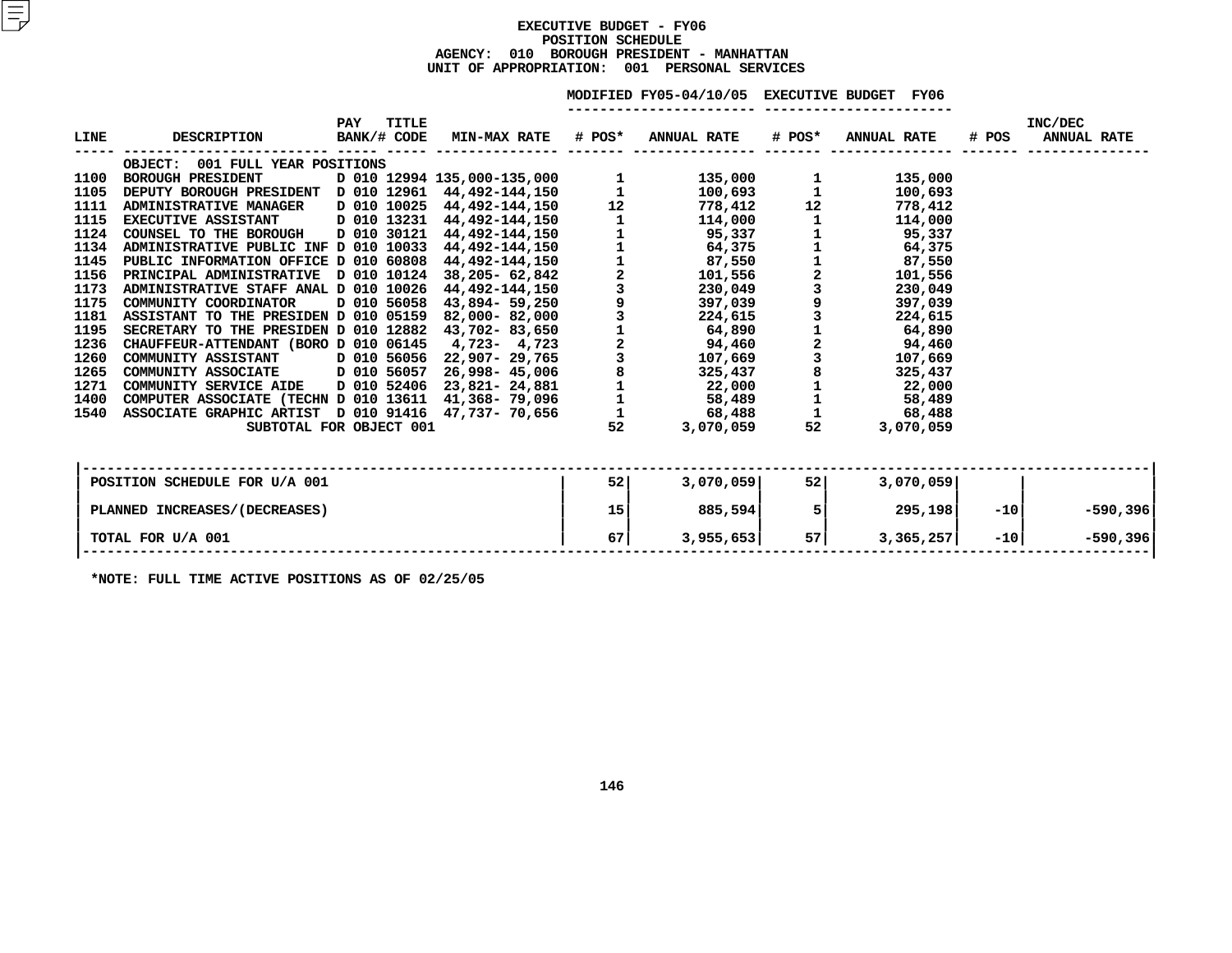#### **EXECUTIVE BUDGET - FY06 OPERATINGG BUDGET<br>PRESIDE<br>2 OTHER AGENCY: <sup>010</sup> BOROUGH PRESIDENT - MANHATTAN UNIT OF APPROPRIATION: <sup>002</sup> OTHER THAN PERSONAL SERVICES**

|                                                                                                                                                   |              | MODIFIED FY05-04/10/05 | <b>EXECUTIVE BUDGET FY06</b> |                 |                     |                          |
|---------------------------------------------------------------------------------------------------------------------------------------------------|--------------|------------------------|------------------------------|-----------------|---------------------|--------------------------|
| IC REF OBJ DESCRIPTION<br>OBJECT CLASS                                                                                                            | # CNTRCT     | <b>AMOUNT</b>          | # CNTRCT                     | <b>AMOUNT</b>   | INC/DEC<br># CNTRCT | <b>AMOUNT</b>            |
| RESPONSIBILITY CENTER:                                                                                                                            |              |                        |                              |                 |                     |                          |
| BUDGET CODE: 0109 Take Me to the River Grant                                                                                                      |              |                        |                              |                 |                     |                          |
| e me co che kiver crune<br>600 CONTRACTUAL SERVICES GENERAL 1975,000<br>TELEVISION NATE (1975,000<br>60 CNTRCTL SVCS<br>SUBTOTAL FOR CNTRCTL SVCS |              | 75,000                 |                              |                 | $1 -$<br>$1 -$      | $75,000 -$<br>$75,000 -$ |
| SUBTOTAL FOR BUDGET CODE 0109                                                                                                                     | $\mathbf{1}$ | 75,000                 |                              |                 | $1 -$               | $75,000 -$               |
| TOTAL FOR                                                                                                                                         | $\mathbf{1}$ | 75,000                 |                              |                 | $1 -$               | $75,000 -$               |
| RESPONSIBILITY CENTER: 0001 OFFICE OF THE BOROUGH PRESIDEN                                                                                        |              |                        |                              |                 |                     |                          |
| BUDGET CODE: 0102 OTPS ADMINISTRATION<br>10 SUPPLYS&MATL 856001 10X SUPPLIES + MATERIALS - GENERAL                                                |              | 8,123                  |                              | 8,123           |                     |                          |
| 100 SUPPLIES + MATERIALS - GENERAL                                                                                                                |              | 25,031                 |                              | 34,531          |                     | 9,500                    |
| 101 PRINTING SUPPLIES                                                                                                                             |              | 22,799                 |                              | 26,824          |                     | 4,025                    |
| 105 AUTOMOTIVE SUPPLIES & MATERIAL                                                                                                                |              | 1,000                  |                              | 1,000           |                     |                          |
| 106 MOTOR VEHICLE FUEL<br>117 POSTAGE<br>117 POSTAGE                                                                                              |              | 8,300<br>8,500         |                              | 8,300<br>8,500  |                     |                          |
| 199 DATA PROCESSING SUPPLIES                                                                                                                      |              | 12,000                 |                              | 16,000          |                     | 4,000                    |
| SUBTOTAL FOR SUPPLYS&MATL                                                                                                                         |              | 85,753                 |                              | 103,278         |                     | 17,525                   |
| 30 PROPTY&EQUIP<br><b>314 OFFICE FURITURE</b>                                                                                                     |              | 1,500                  |                              | 1,500           |                     |                          |
| 315 OFFICE EQUIPMENT<br>332 PURCH DATA PROCESSING EQUIPT                                                                                          |              | 3,262<br>10,000        |                              | 3,262<br>10,000 |                     |                          |
| 337 BOOKS-OTHER                                                                                                                                   |              | 36,450                 |                              | 23,500          |                     | $12,950 -$               |
| SUBTOTAL FOR PROPTY&EQUIP                                                                                                                         |              | 51,212                 |                              | 38,262          |                     | $12,950-$                |
| 40 OTHR SER&CHR 858001 40B TELEPHONE & OTHER COMMUNICATNS                                                                                         |              | 83,457                 |                              | 83,457          |                     |                          |
| 856001 40G MAINT & REP OF MOTOR VEH EQUIP                                                                                                         |              | 14,000                 |                              | 14,000          |                     |                          |
| 400 CONTRACTUAL SERVICES-GENERAL<br>402 TELEPHONE & OTHER COMMUNICATNS                                                                            |              | 2,000<br>14,495        |                              | 2,000<br>14,495 |                     |                          |
| <b>403 OFFICE SERVICES</b>                                                                                                                        |              | 40,500                 |                              | 31,000          |                     | $9,500 -$                |
| 412 RENTALS OF MISC.EQUIP                                                                                                                         |              | 77,800                 |                              | 77,800          |                     |                          |
| 414 RENTALS - LAND BLDGS & STRUCTS                                                                                                                |              | 52,911                 |                              | 52,911          |                     |                          |
| 417 ADVERTISING<br>856001 42C HEAT LIGHT & POWER                                                                                                  |              | 3,771<br>81,052        |                              | 94,195          |                     | $3,771-$<br>13,143       |
| 451 NON OVERNIGHT TRVL EXP-GENERAL                                                                                                                |              | 7,550                  |                              | 7,550           |                     |                          |
|                                                                                                                                                   |              |                        |                              |                 |                     |                          |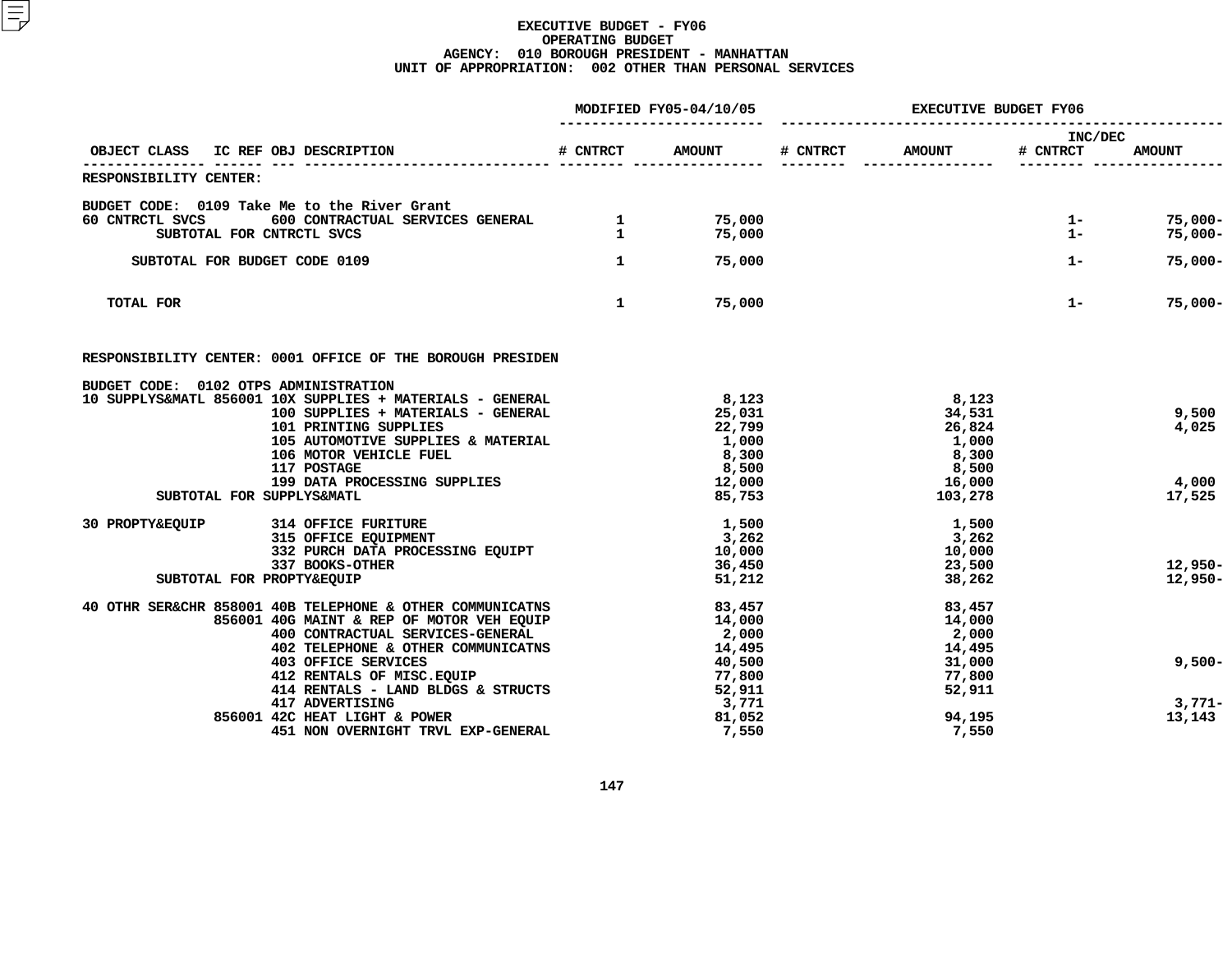#### **EXECUTIVE BUDGET - FY06 OPERATINGG BUDGET<br>PRESIDE<br>2 OTHER AGENCY: <sup>010</sup> BOROUGH PRESIDENT - MANHATTAN UNIT OF APPROPRIATION: <sup>002</sup> OTHER THAN PERSONAL SERVICES**

|                                                                                   |                                                                                                        |                 | MODIFIED FY05-04/10/05      | <b>EXECUTIVE BUDGET FY06</b>    |                            |                     |                                   |
|-----------------------------------------------------------------------------------|--------------------------------------------------------------------------------------------------------|-----------------|-----------------------------|---------------------------------|----------------------------|---------------------|-----------------------------------|
| OBJECT CLASS                                                                      | IC REF OBJ DESCRIPTION                                                                                 | # CNTRCT        | <b>AMOUNT</b>               | # CNTRCT                        | <b>AMOUNT</b>              | INC/DEC<br># CNTRCT | <b>AMOUNT</b>                     |
|                                                                                   | 452 NON OVERNIGHT TRVL EXP-SPECIAL<br>453 OVERNIGHT TRVL EXP-GENERAL<br>454 OVERNIGHT TRVL EXP-SPECIAL |                 | 22,550<br>7,000<br>11,500   |                                 | 22,550<br>7,000<br>11,500  |                     |                                   |
| SUBTOTAL FOR OTHR SER&CHR                                                         | <b>460 SPECIAL EXPENSE</b>                                                                             |                 | 464,652<br>883,238          |                                 | 715,273<br>1,133,731       |                     | 250,621<br>250,493                |
| 60 CNTRCTL SVCS                                                                   | 602 TELECOMMUNICATIONS MAINT<br>624 CLEANING SERVICES                                                  | $\mathbf{1}$    | 10,200<br>6,000             | 1<br>$\mathbf{1}$               | 10,200<br>6,000            |                     |                                   |
| SUBTOTAL FOR CNTRCTL SVCS                                                         | 683 PROF SERV ENGINEER & ARCHITECT<br>686 PROF SERV OTHER                                              | $\overline{4}$  | 48,025<br>86,750<br>150,975 | $\frac{1}{1}$<br>$\overline{4}$ | 40,000<br>25,000<br>81,200 |                     | $8,025-$<br>$61,750 -$<br>69,775- |
| SUBTOTAL FOR BUDGET CODE 0102                                                     |                                                                                                        | $\overline{4}$  | 1,171,178                   | 4                               | 1,356,471                  |                     | 185,293                           |
| BUDGET CODE: 0106 PROJECT SNAP-UP<br>10 SUPPLYS&MATL<br>SUBTOTAL FOR SUPPLYS&MATL | 101 PRINTING SUPPLIES                                                                                  |                 | 5,459<br>5,459              |                                 | 5,459<br>5,459             |                     |                                   |
| 40 OTHR SER&CHR<br>SUBTOTAL FOR OTHR SER&CHR                                      | 451 NON OVERNIGHT TRVL EXP-GENERAL<br>452 NON OVERNIGHT TRVL EXP-SPECIAL                               |                 | 17<br>700<br>717            |                                 | 17<br>700<br>717           |                     |                                   |
| SUBTOTAL FOR BUDGET CODE 0106                                                     |                                                                                                        |                 | 6,176                       |                                 | 6,176                      |                     |                                   |
| TOTAL FOR OFFICE OF THE BOROUGH PRESIDEN                                          |                                                                                                        | $4\overline{ }$ | 1,177,354                   | $4^{\circ}$                     | 1,362,647                  |                     | 185,293                           |
| TOTAL FOR OTHER THAN PERSONAL SERVICES                                            |                                                                                                        | 5               | 1,252,354                   | $\overline{4}$                  | 1,362,647                  | $1 -$               | 110,293                           |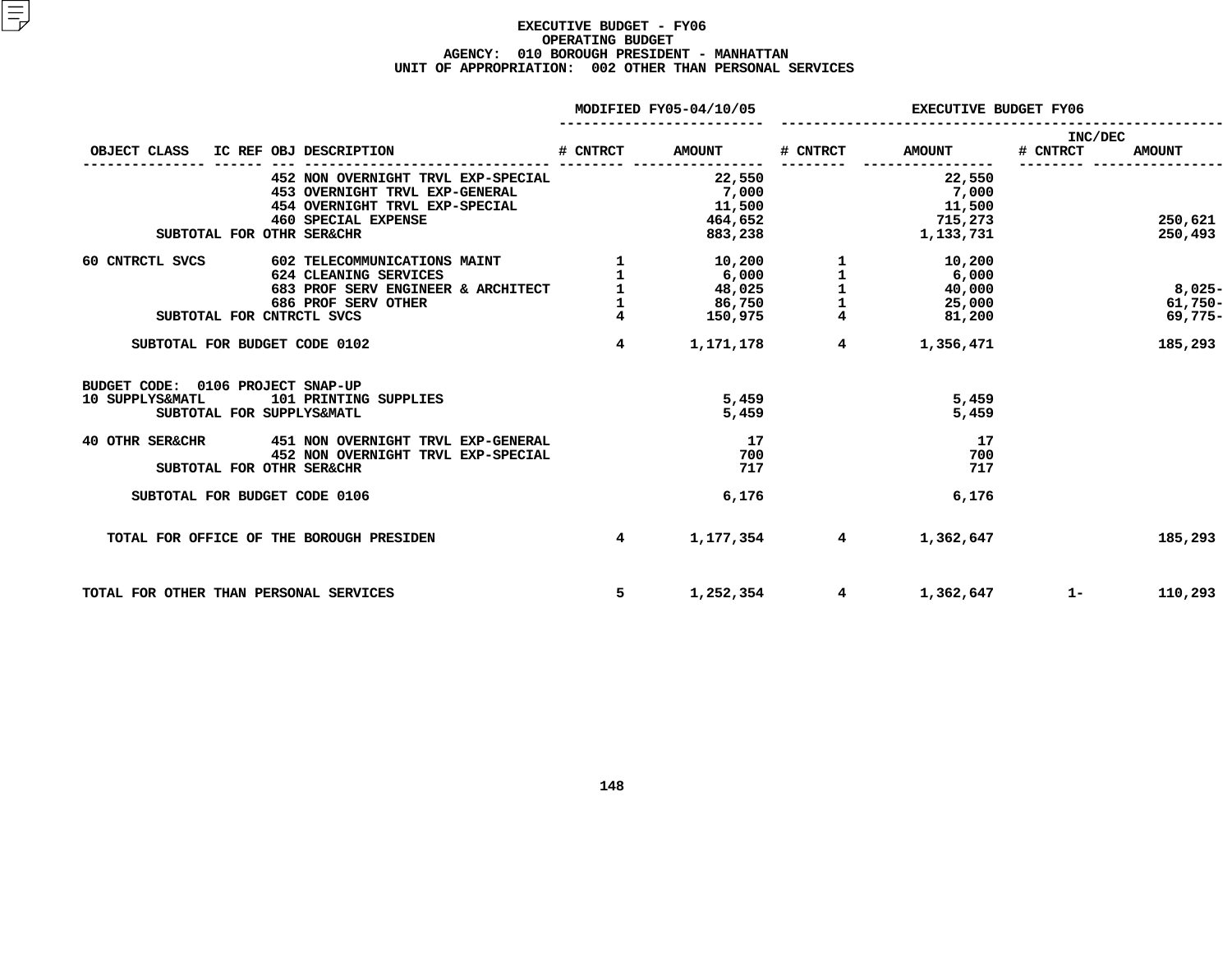#### **EXECUTIVE BUDGET - FY06 UNIT OF APPROPRIATION SUMMARY AGENCY:**

|                                                                                                 | <b>AGENCY:</b> | 010 BOROUGH PRESIDENT - MANHATTAN<br>UNIT OF APPROPRIATION: 002 OTHER THAN PERSONAL SERVICES |                         |                      |               |
|-------------------------------------------------------------------------------------------------|----------------|----------------------------------------------------------------------------------------------|-------------------------|----------------------|---------------|
|                                                                                                 |                |                                                                                              |                         |                      |               |
|                                                                                                 |                | <b>CURRENT MODIFIED</b>                                                                      | <b>EXECUTIVE BUDGET</b> |                      |               |
| OTHER THAN PERSONAL SERVICES                                                                    | INTRACITY \$   | <b>BUDGET AMOUNT</b>                                                                         | <b>INTRACITY \$</b>     | <b>BUDGET AMOUNT</b> | $INC/DEC$ (-) |
| TOTALS FOR OPERATING BUDGET                                                                     | 186,632        | 1,252,354                                                                                    | 199,775                 | 1,362,647            | 110,293       |
| FINANCIAL PLAN SAVINGS                                                                          |                | $504,223-$                                                                                   |                         | $990, 363 -$         | 486,140-      |
| <b>APPROPRIATION</b>                                                                            |                | 748,131                                                                                      |                         | 372,284              | $375,847 -$   |
| FUNDING SUMMARY                                                                                 |                | <b>CURRENT MODIFIED</b>                                                                      | <b>EXECUTIVE BUDGET</b> | $INC/DEC$ (-)        |               |
| CITY<br>OTHER CATEGORICAL                                                                       |                | 673,131                                                                                      |                         | $300,847-$           |               |
| CAPITAL FUNDS - I.F.A.<br><b>STATE</b><br>FEDERAL - C.D.<br>FEDERAL - OTHER<br>INTRA-CITY SALES |                | 75,000                                                                                       |                         |                      | $75,000 -$    |
| <b>TOTAL</b>                                                                                    |                | 748,131                                                                                      |                         | 372,284              | $375,847-$    |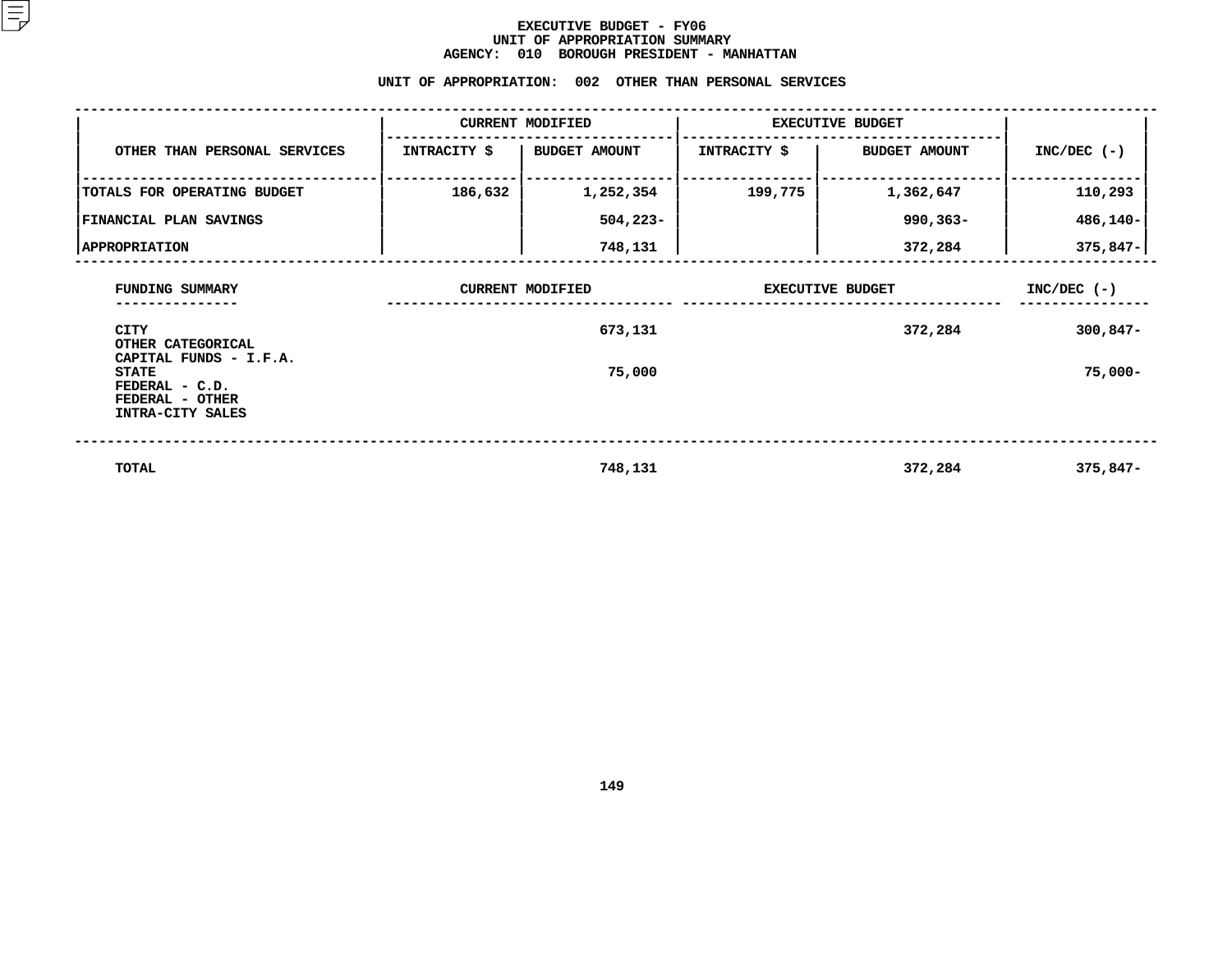## **EXECUTIVE BUDGET- FY06 AGENCY**

# **SUMMARY AGENCY: <sup>010</sup> BOROUGH PRESIDENT - MANHATTAN**

#### **PERSONAL**

|                                                                                                                                                        |         | PERSONAL SERVICES                    |         |                                      |                           |
|--------------------------------------------------------------------------------------------------------------------------------------------------------|---------|--------------------------------------|---------|--------------------------------------|---------------------------|
|                                                                                                                                                        |         | <b>CURRENT MODIFIED</b>              |         | <b>EXECUTIVE BUDGET</b>              |                           |
| PERSONAL SERVICES                                                                                                                                      | NUM POS | <b>BUDGET AMOUNT</b>                 | NUM POS | <b>BUDGET AMOUNT</b>                 | $INC/DEC$ (-)             |
| TOTALS FOR OPERATING BUDGET                                                                                                                            | 78      | 4,188,776                            | 57      | 4,238,776                            | 50,000                    |
| FINANCIAL PLAN SAVINGS                                                                                                                                 | $11 -$  | 1,015,751-                           |         | 1,267,995-                           | 252,244-                  |
| <b>APPROPRIATION</b>                                                                                                                                   | 67      | 3,173,025                            | 57      | 2,970,781                            | $202, 244 -$              |
| FUNDING SUMMARY<br><b>CITY</b><br>OTHER CATEGORICAL<br>CAPITAL FUNDS - I.F.A.<br><b>STATE</b><br>FEDERAL - C.D.<br>FEDERAL - OTHER<br>INTRA-CITY SALES |         | <b>CURRENT MODIFIED</b><br>3,173,025 |         | <b>EXECUTIVE BUDGET</b><br>2,970,781 | $INC/DEC$ (-)<br>202,244- |
| <b>TOTAL</b><br>OTPS MEMO AMOUNTS                                                                                                                      |         | 3,173,025                            |         | 2,970,781                            | $202, 244-$               |

**OTPS MEMO AMOUNTS**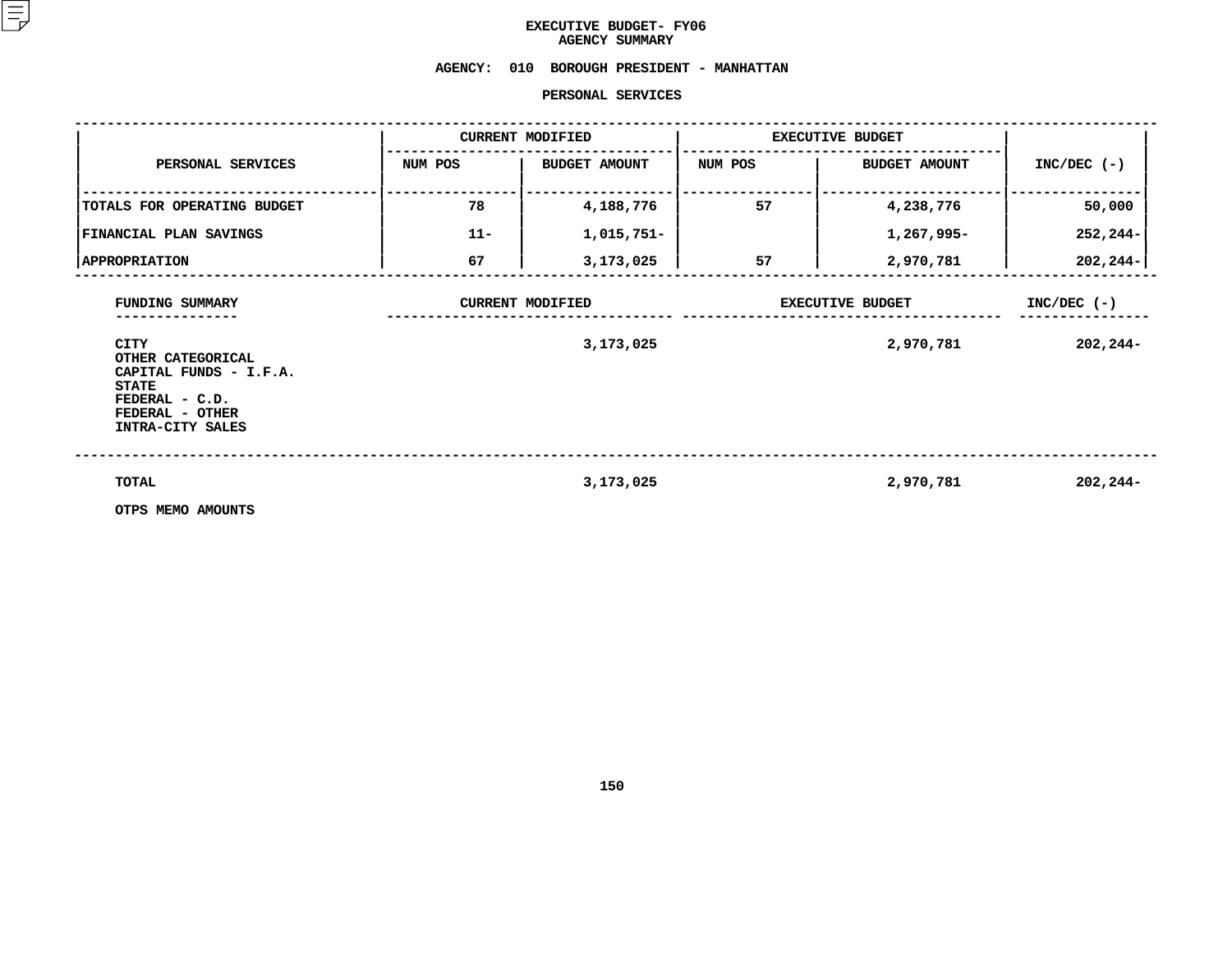## **EXECUTIVE BUDGET- FY06 AGENCY**

## AGENCY SUMMARY<br>AGENCY: 010 BOROUGH PRESIDE **<sup>010</sup> BOROUGH PRESIDENT - MANHATTAN OTHER**

|                                                                                                 |              | OTHER THAN PERSONAL SERVICES |                         |                         |               |
|-------------------------------------------------------------------------------------------------|--------------|------------------------------|-------------------------|-------------------------|---------------|
|                                                                                                 |              | <b>CURRENT MODIFIED</b>      |                         | <b>EXECUTIVE BUDGET</b> |               |
| OTHER THAN PERSONAL SERVICES                                                                    | INTRACITY \$ | <b>BUDGET AMOUNT</b>         | INTRACITY \$            | <b>BUDGET AMOUNT</b>    | $INC/DEC$ (-) |
| TOTALS FOR OPERATING BUDGET                                                                     | 186,632      | 1,252,354                    | 199,775                 | 1,362,647               | 110,293       |
| <b>FINANCIAL PLAN SAVINGS</b>                                                                   |              | $504,223-$                   |                         | 990,363-                | 486,140-      |
| <b>APPROPRIATION</b>                                                                            |              | 748,131                      |                         | 372,284                 | 375,847-      |
| FUNDING SUMMARY                                                                                 |              | <b>CURRENT MODIFIED</b>      | <b>EXECUTIVE BUDGET</b> | $INC/DEC$ (-)           |               |
| <b>CITY</b><br>OTHER CATEGORICAL                                                                |              | 673,131                      |                         | 372,284                 | $300,847-$    |
| CAPITAL FUNDS - I.F.A.<br><b>STATE</b><br>FEDERAL - C.D.<br>FEDERAL - OTHER<br>INTRA-CITY SALES |              | 75,000                       |                         |                         | $75,000 -$    |
| TOTAL                                                                                           |              | 748,131                      |                         | 372,284                 | $375,847-$    |
| PS MEMO AMOUNTS                                                                                 |              |                              |                         |                         |               |

**PS MEMO AMOUNTS**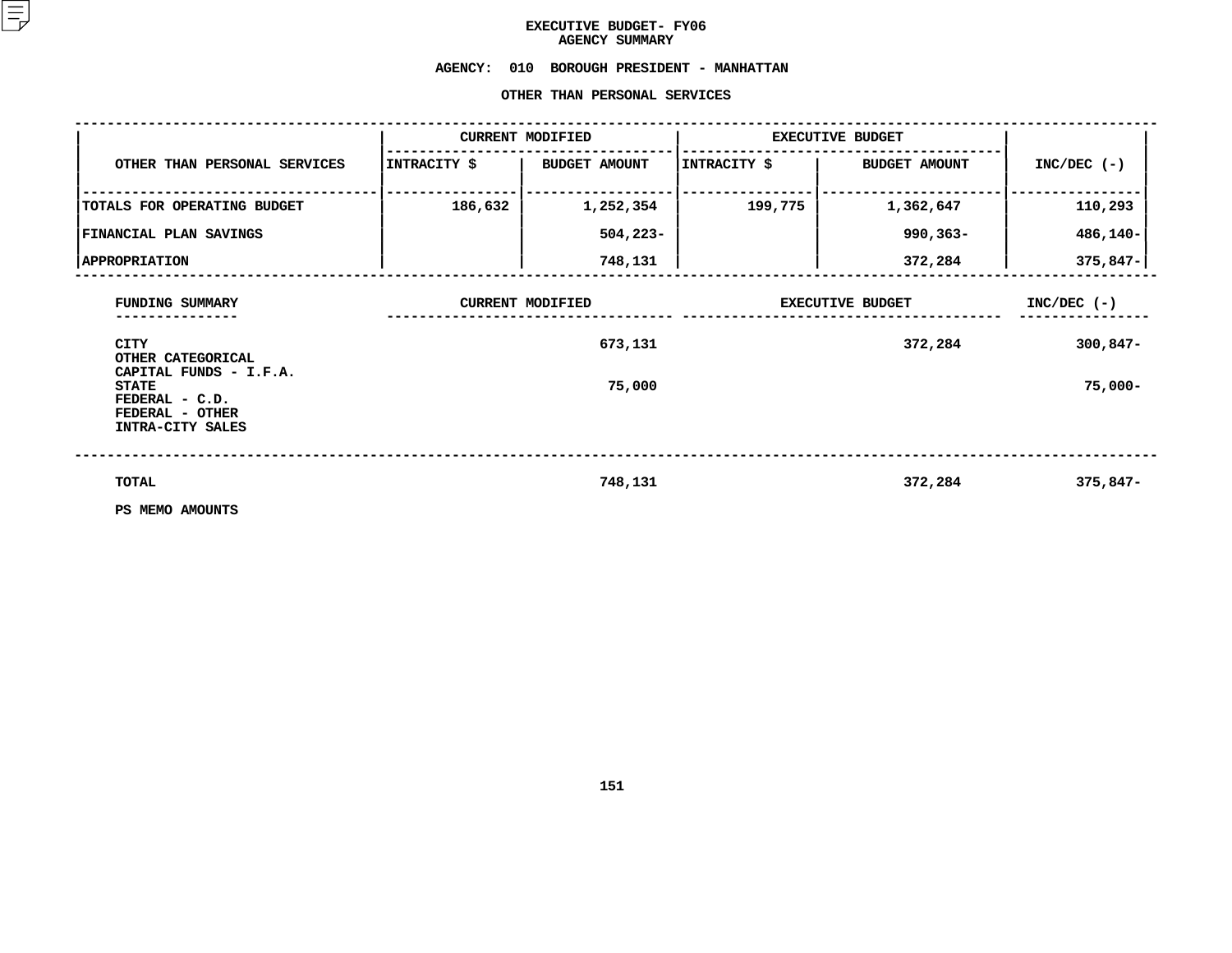### **EXECUTIVE BUDGET - FY06 AGENCYY SUMMARY<br>H PRESIDE<br>ACT**

|                                                       | <b>AGENCY:</b>           | 010 BOROUGH PRESIDENT - MANHATTAN |                              |                         |                       |
|-------------------------------------------------------|--------------------------|-----------------------------------|------------------------------|-------------------------|-----------------------|
|                                                       | MODIFIED FY05 - 04/10/05 |                                   | <b>EXECUTIVE BUDGET FY06</b> |                         |                       |
|                                                       | POSITIONS<br>--------    | <b>BUDGET AMOUNT</b>              | POSITIONS                    | <b>BUDGET AMOUNT</b>    | INC/DEC AMT           |
| <b>PS</b>                                             |                          |                                   |                              |                         |                       |
| TOTALS FOR OPERATING BUDGET<br>FINANCIAL PLAN SAVINGS | 78<br>$11 -$             | 4,188,776<br>1,015,751-           | 57                           | 4,238,776<br>1,267,995- | 50,000<br>$252, 244-$ |
| <b>APPROPRIATION</b>                                  | 67                       | 3,173,025                         | 57                           | 2,970,781               | $202, 244-$           |
| <b>OTPS</b>                                           |                          |                                   |                              |                         |                       |
| TOTALS FOR OPERATING BUDGET                           |                          | 1,252,354                         |                              | 1,362,647               | 110,293               |
| FINANCIAL PLAN SAVINGS                                |                          | $504,223-$                        |                              | 990,363-                | 486,140-              |
| <b>APPROPRIATION</b>                                  |                          | 748,131                           |                              | 372,284                 | 375,847-              |
| <b>AGENCY TOTALS</b>                                  |                          |                                   |                              |                         |                       |
| TOTALS FOR OPERATING BUDGET                           | 78                       | 5,441,130                         | 57                           | 5,601,423               | 160,293               |
| FINANCIAL PLAN SAVINGS                                | $11 -$                   | 1,519,974-                        |                              | 2,258,358-              | 738,384-              |
| <b>APPROPRIATION</b>                                  | 67                       | 3,921,156                         | 57                           | 3,343,065               | 578,091-              |
| FUNDING                                               |                          |                                   |                              |                         |                       |
| <b>CITY</b>                                           |                          | 3,846,156                         |                              | 3,343,065               | $503,091 -$           |
| OTHER CATEGORICAL<br>CAPITAL FUNDS - I.F.A.           |                          |                                   |                              |                         |                       |
| <b>STATE</b>                                          |                          | 75,000                            |                              |                         | $75,000 -$            |
| FEDERAL - C.D.                                        |                          |                                   |                              |                         |                       |
| FEDERAL - OTHER<br>INTRA-CITY SALES                   |                          |                                   |                              |                         |                       |
| TOTAL FUNDING                                         |                          | 3,921,156                         |                              | 3,343,065               | 578,091-              |
|                                                       |                          |                                   |                              |                         |                       |
|                                                       |                          |                                   |                              |                         |                       |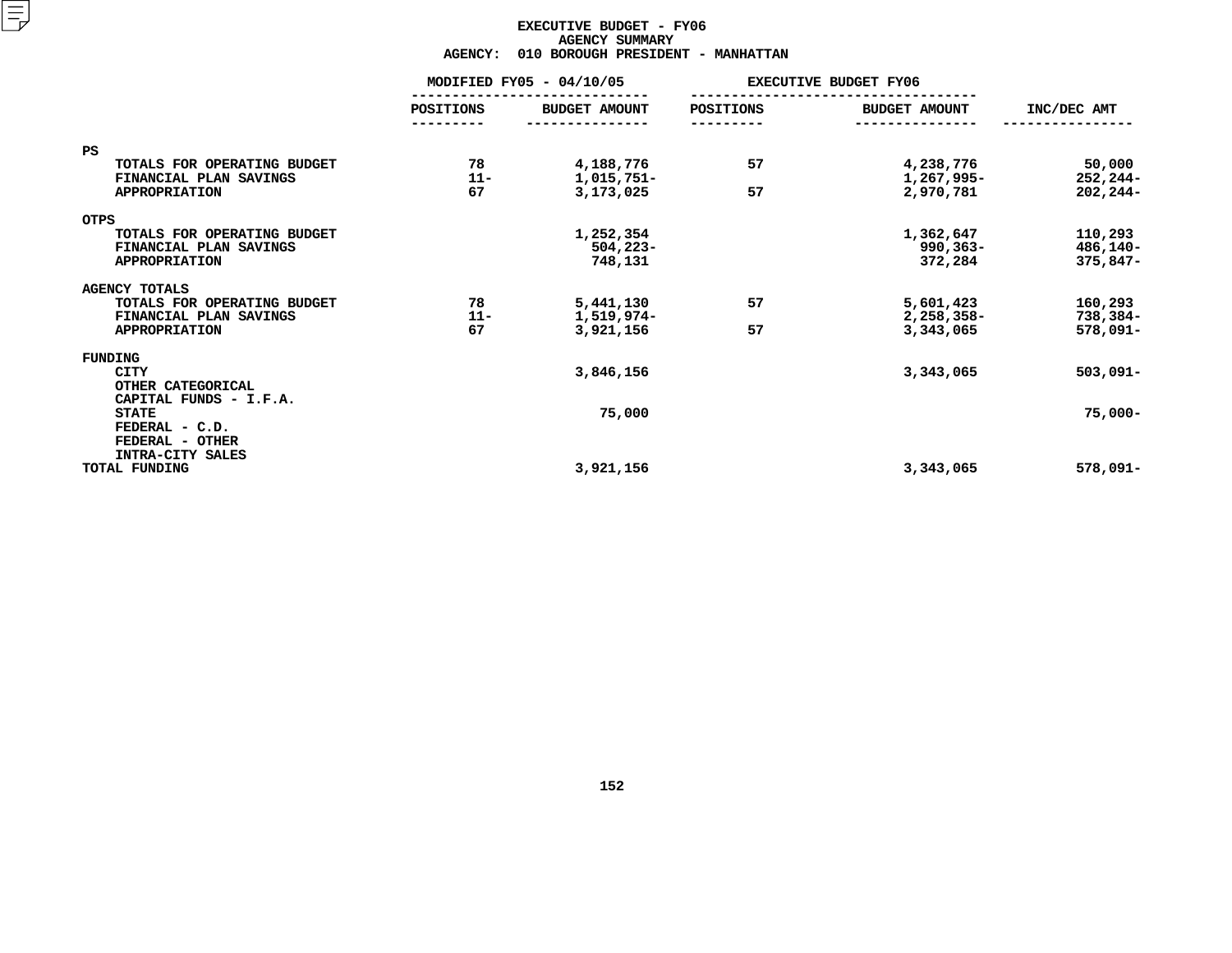#### **EXECUTIVE BUDGET - FY06 OPERATING**G BUDGET<br>UGH PRES<br>1 PERSON **AGENCY: <sup>011</sup> BOROUGH PRESIDENT BRONX UNIT OF APPROPRIATION: <sup>001</sup> PERSONAL SERVICES**

|                                                        |       | MODIFIED FY05-04/10/05 | <b>EXECUTIVE BUDGET FY06</b>            |               |                  |               |
|--------------------------------------------------------|-------|------------------------|-----------------------------------------|---------------|------------------|---------------|
| OBJECT CLASS IC REF OBJ DESCRIPTION                    | # POS | <b>AMOUNT</b>          | # POS                                   | <b>AMOUNT</b> | INC/DEC<br># POS | <b>AMOUNT</b> |
| RESPONSIBILITY CENTER:                                 |       |                        |                                         |               |                  |               |
| BUDGET CODE: 0110 INTEGRATED DOMESTIC VIOLENCE PROGRAM |       |                        |                                         |               |                  |               |
| 01 F/T SALARIED<br>001 FULL YEAR POSITIONS             |       | 32,741                 |                                         |               |                  | $32,741-$     |
| SUBTOTAL FOR F/T SALARIED                              |       | 32,741                 |                                         |               |                  | $32,741-$     |
| SUBTOTAL FOR BUDGET CODE 0110                          |       | 32,741                 |                                         |               |                  | $32,741-$     |
| BUDGET CODE: 0111 SAFE HAVEN GRANT PROGRAM             |       |                        |                                         |               |                  |               |
| 03 UNSALARIED<br>031 UNSALARIED                        |       | 10,725                 |                                         |               |                  | $10,725 -$    |
| SUBTOTAL FOR UNSALARIED                                |       | 10,725                 |                                         |               |                  | $10,725-$     |
| 06 FRINGE BENES<br>089 FRINGE BENEFITS-OTHER           |       | 3,084                  |                                         |               |                  | $3,084-$      |
| SUBTOTAL FOR FRINGE BENES                              |       | 3,084                  |                                         |               |                  | $3,084-$      |
| SUBTOTAL FOR BUDGET CODE 0111                          |       | 13,809                 |                                         |               |                  | $13,809-$     |
| TOTAL FOR                                              |       | 46,550                 |                                         |               |                  | $46,550 -$    |
| RESPONSIBILITY CENTER: 0001 OFFICE OF THE BOROUGH PRES |       |                        |                                         |               |                  |               |
| BUDGET CODE: 0101 EXECUTIVE MANAGEMENT                 |       |                        |                                         |               |                  |               |
| 01 F/T SALARIED<br>001 FULL YEAR POSITIONS             | 30    | 2,051,576              | $\begin{array}{c} 30 \\ 30 \end{array}$ | 2,101,576     |                  | 50,000        |
| SUBTOTAL FOR F/T SALARIED                              | 30    | 2,051,576              |                                         | 2,101,576     |                  | 50,000        |
| 03 UNSALARIED<br>031 UNSALARIED                        |       | 28,754                 |                                         | 28,754        |                  |               |
| SUBTOTAL FOR UNSALARIED                                |       | 28,754                 |                                         | 28,754        |                  |               |
| 042 LONGEVITY DIFFERENTIAL<br>04 ADD GRS PAY           |       | 5,644                  |                                         | 5,644         |                  |               |
| SUBTOTAL FOR ADD GRS PAY                               |       | 5,644                  |                                         | 5,644         |                  |               |
| 05 AMT TO SCHED<br>051 SALARY ADJUSTMENTS              |       | 3,420                  |                                         | 3,420         |                  |               |
| SUBTOTAL FOR AMT TO SCHED                              |       | 3,420                  |                                         | 3,420         |                  |               |
| SUBTOTAL FOR BUDGET CODE 0101                          | 30    | 2,089,394              | 30                                      | 2,139,394     |                  | 50,000        |
|                                                        |       |                        |                                         |               |                  |               |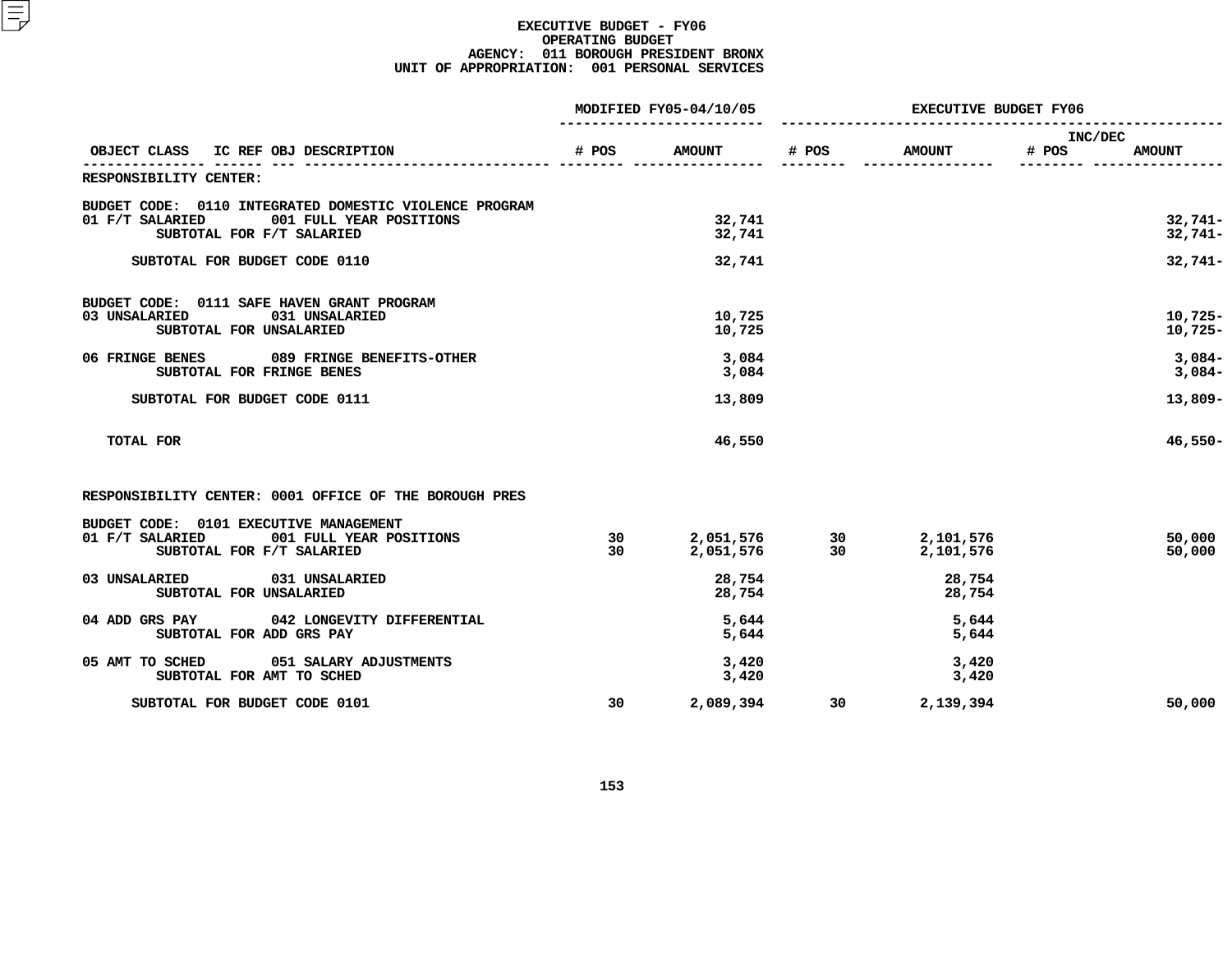#### **EXECUTIVE BUDGET - FY06 OPERATING**G BUDGET<br>UGH PRES<br>1 PERSON **AGENCY: <sup>011</sup> BOROUGH PRESIDENT BRONX UNIT OF APPROPRIATION: <sup>001</sup> PERSONAL SERVICES**

|                                                                         | MODIFIED FY05-04/10/05 |                    | <b>EXECUTIVE BUDGET FY06</b> |                    |                  |               |
|-------------------------------------------------------------------------|------------------------|--------------------|------------------------------|--------------------|------------------|---------------|
| OBJECT CLASS IC REF OBJ DESCRIPTION                                     | # POS                  | <b>AMOUNT</b>      | # POS                        | <b>AMOUNT</b>      | INC/DEC<br># POS | <b>AMOUNT</b> |
| BUDGET CODE: 0102 ADMINISTRATION                                        |                        |                    |                              |                    |                  |               |
| 001 FULL YEAR POSITIONS<br>01 F/T SALARIED<br>SUBTOTAL FOR F/T SALARIED | 12<br>12 <sup>°</sup>  |                    | 298,910 12<br>298,910 12     | 298,910<br>298,910 |                  |               |
| 04 ADD GRS PAY 042 LONGEVITY DIFFERENTIAL<br>SUBTOTAL FOR ADD GRS PAY   |                        | 11,584             | 11,584                       | 11,584<br>11,584   |                  |               |
| SUBTOTAL FOR BUDGET CODE 0102                                           | 12 <sup>12</sup>       |                    | 310,494 12                   | 310,494            |                  |               |
| BUDGET CODE: 0103 TOPOGRAPHIC                                           |                        |                    |                              |                    |                  |               |
| 01 F/T SALARIED<br>001 FULL YEAR POSITIONS<br>SUBTOTAL FOR F/T SALARIED | 19<br>19               | 927,871            | $927,871$ 19<br>19           | 927,871<br>927,871 |                  |               |
| 04 ADD GRS PAY 042 LONGEVITY DIFFERENTIAL<br>SUBTOTAL FOR ADD GRS PAY   |                        | 3,768<br>3,768     |                              | 3,768<br>3,768     |                  |               |
| SUBTOTAL FOR BUDGET CODE 0103                                           | 19                     | 931,639 19         |                              | 931,639            |                  |               |
| BUDGET CODE: 0104 COMMUNITY RELATIONS                                   |                        |                    |                              |                    |                  |               |
| 01 F/T SALARIED 001 FULL YEAR POSITIONS                                 | 43                     |                    | 1,665,723 43                 | 1,665,723          |                  |               |
| SUBTOTAL FOR F/T SALARIED                                               | 43                     | 1,665,723          | 43                           | 1,665,723          |                  |               |
| 04 ADD GRS PAY 042 LONGEVITY DIFFERENTIAL                               |                        | 4,750              |                              | 4,750              |                  |               |
| SUBTOTAL FOR ADD GRS PAY                                                |                        | 4,750              |                              | 4,750              |                  |               |
| SUBTOTAL FOR BUDGET CODE 0104                                           | 43                     | 1,670,473          | 43                           | 1,670,473          |                  |               |
| BUDGET CODE: 0107 COMMUNITY & GOV'T LIAISON                             |                        |                    |                              |                    |                  |               |
| 01 F/T SALARIED 001 FULL YEAR POSITIONS<br>SUBTOTAL FOR F/T SALARIED    | 3<br>$\overline{3}$    | 208,087<br>208,087 | 3<br>$\mathbf{3}$            | 208,087<br>208,087 |                  |               |
| SUBTOTAL FOR BUDGET CODE 0107                                           | $\overline{3}$         | 208,087            | $\overline{3}$               | 208,087            |                  |               |
| TOTAL FOR OFFICE OF THE BOROUGH PRES                                    | 107                    | 5,210,087          | 107                          | 5,260,087          |                  | 50,000        |
|                                                                         |                        |                    |                              |                    |                  |               |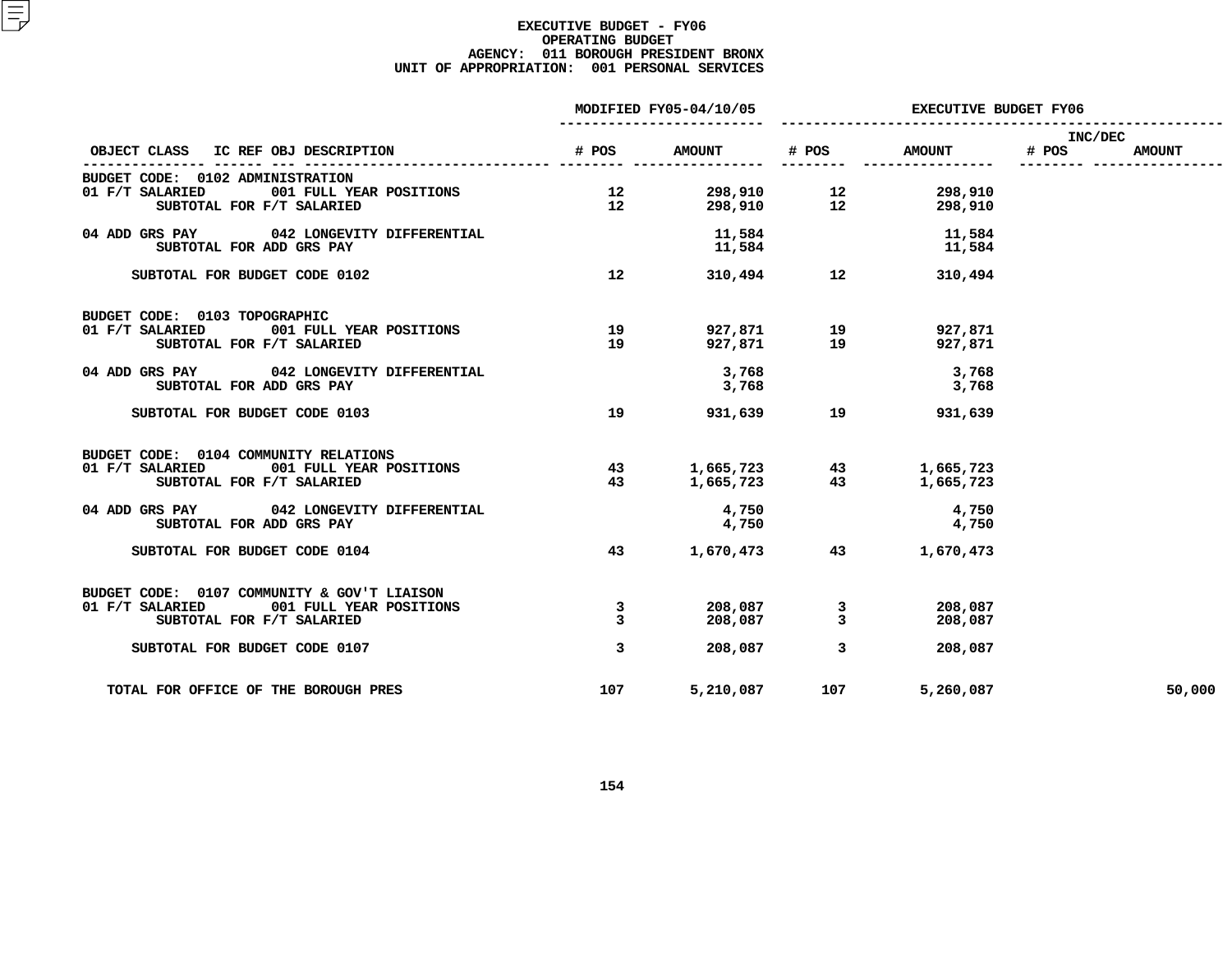#### **EXECUTIVE BUDGET - FY06 OPERATING**G BUDGET<br>UGH PRES<br>1 PERSON **AGENCY: <sup>011</sup> BOROUGH PRESIDENT BRONX UNIT OF APPROPRIATION: <sup>001</sup> PERSONAL SERVICES**

|                                        | MODIFIED FY05-04/10/05 |               |       | <b>EXECUTIVE BUDGET FY06</b> |                  |               |
|----------------------------------------|------------------------|---------------|-------|------------------------------|------------------|---------------|
| IC REF OBJ DESCRIPTION<br>OBJECT CLASS | # POS                  | <b>AMOUNT</b> | # POS | <b>AMOUNT</b>                | INC/DEC<br># POS | <b>AMOUNT</b> |
| TOTAL FOR PERSONAL SERVICES            | 107                    | 5,256,637     | 107   | 5,260,087                    |                  | 3,450         |
|                                        |                        |               |       |                              |                  |               |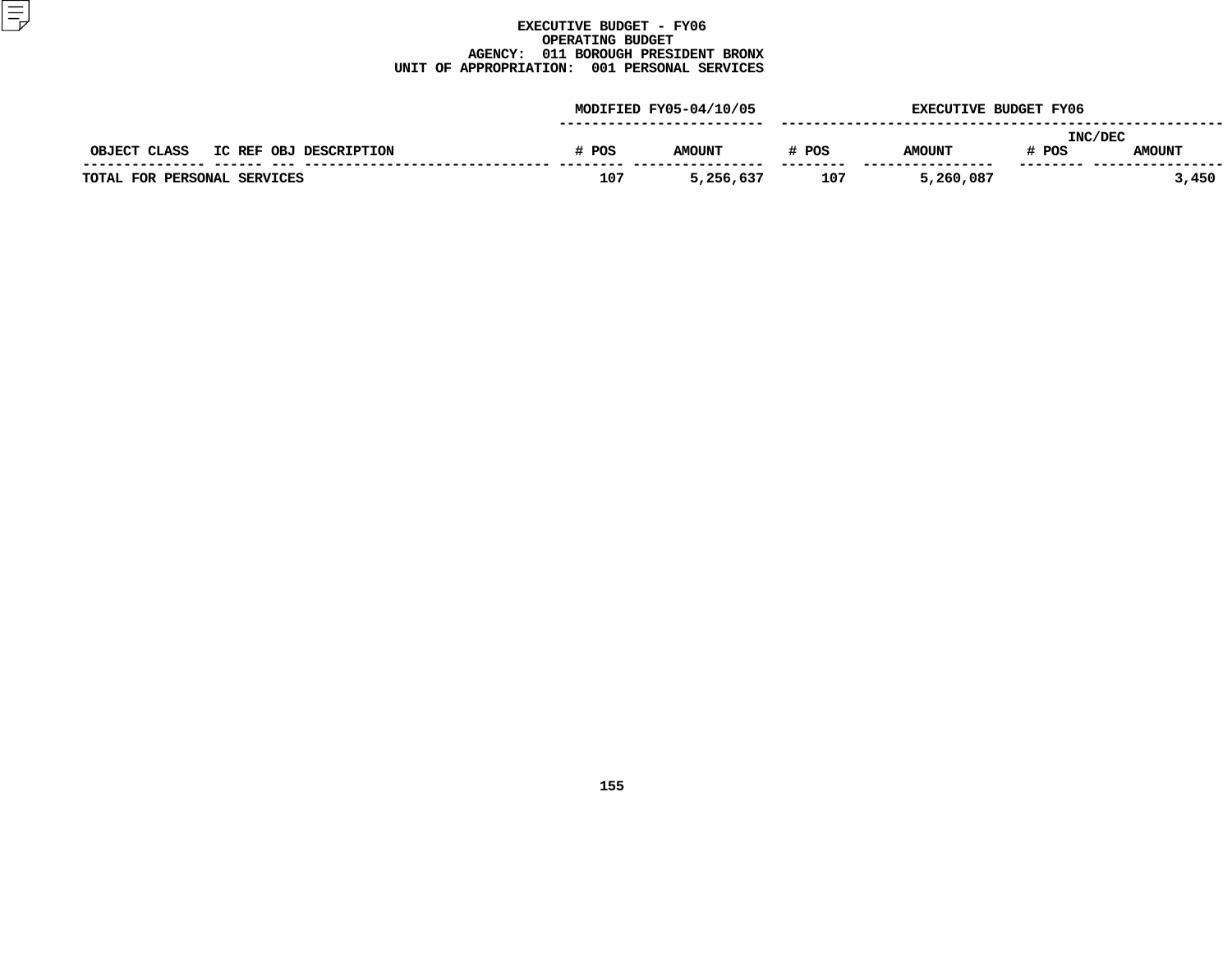#### **EXECUTIVE BUDGET - FY06** UNIT OF APPROPRIATION SUMMARY **OF APPROPRIATION SUMMARY AGENCY:**

**<sup>011</sup> BOROUGH PRESIDENT BRONX UNIT**

|                                                                               |         | UNIT OF APPROPRIATION:<br>001                                                | PERSONAL SERVICES |                         |               |
|-------------------------------------------------------------------------------|---------|------------------------------------------------------------------------------|-------------------|-------------------------|---------------|
|                                                                               |         | <b>CURRENT MODIFIED</b>                                                      |                   | <b>EXECUTIVE BUDGET</b> |               |
| PERSONAL SERVICES                                                             | NUM POS | <b>BUDGET AMOUNT</b>                                                         | NUM POS           | <b>BUDGET AMOUNT</b>    | $INC/DEC$ (-) |
| TOTALS FOR OPERATING BUDGET                                                   | 107     | 5,256,637                                                                    | 107               | 5,260,087               | 3,450         |
| FINANCIAL PLAN SAVINGS                                                        | $5-$    | 1,010,511-                                                                   | $13 -$            | 1,480,511-              | 470,000-      |
| <b>  APPROPRIATION</b>                                                        | 102     | 4,246,126                                                                    | 94                | 3,779,576               | 466,550-      |
| FUNDING SUMMARY<br><b>CITY</b><br>OTHER CATEGORICAL<br>CAPITAL FUNDS - I.F.A. |         | <b>CURRENT MODIFIED</b><br><b>EXECUTIVE BUDGET</b><br>4,199,576<br>3,779,576 |                   |                         |               |
| <b>STATE</b><br>FEDERAL - C.D.<br>FEDERAL - OTHER<br>INTRA-CITY SALES         |         | 46,550                                                                       |                   |                         | $46,550-$     |
| <b>TOTAL</b>                                                                  |         | 4,246,126                                                                    |                   | 3,779,576               | $466,550-$    |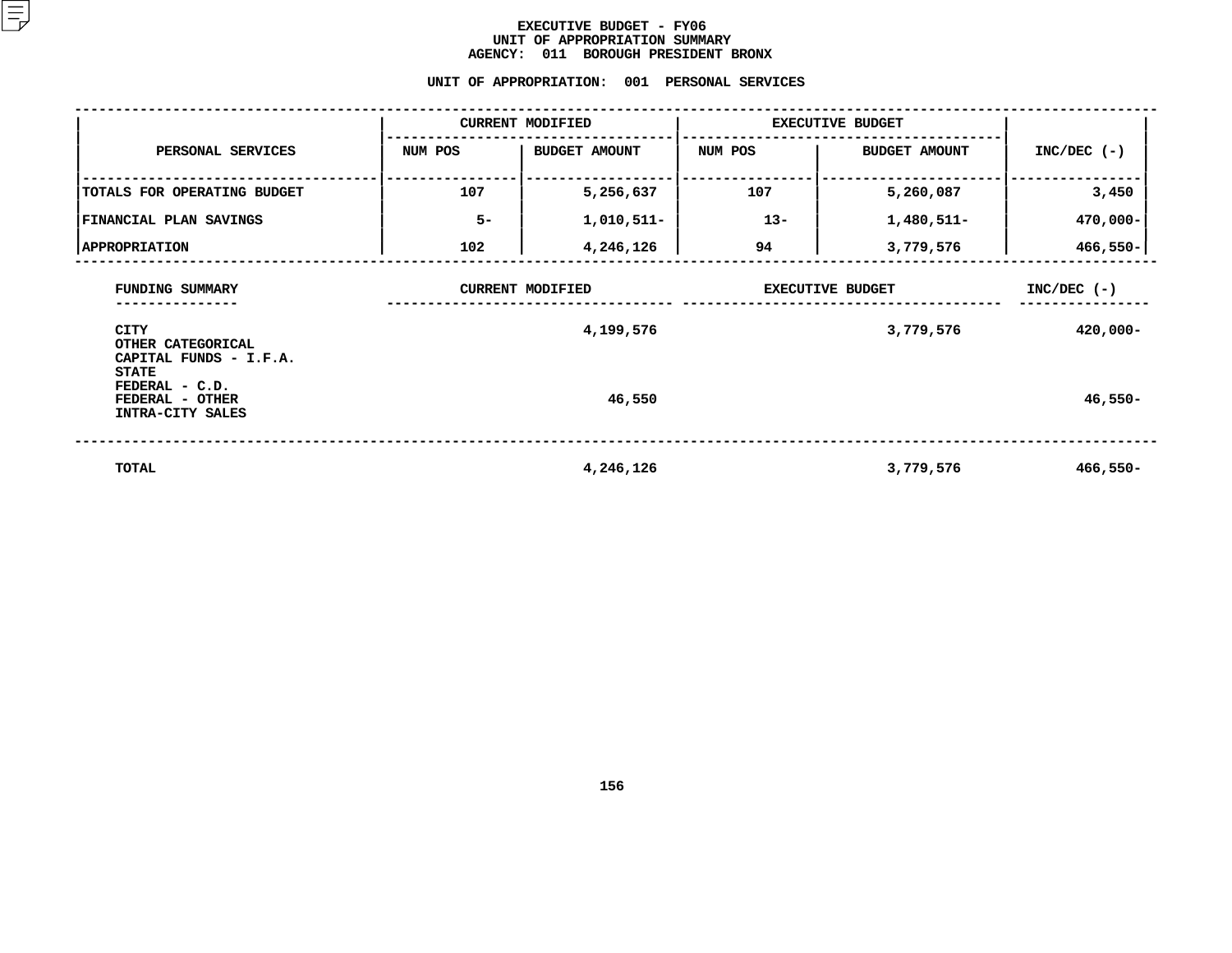#### **EXECUTIVE BUDGET - FY06 POSITIONN SCHEDULE<br>OUGH PRESI<br><mark>:</mark> 001 PE AGENCY: <sup>011</sup> BOROUGH PRESIDENT BRONX UNIT OF APPROPRIATION: <sup>001</sup> PERSONAL SERVICES**

|                                                                                                                                                                                                                                                                                                                                                                                                                  |                  |  | MODIFIED FY05-04/10/05 EXECUTIVE BUDGET FY06            |           |                              |
|------------------------------------------------------------------------------------------------------------------------------------------------------------------------------------------------------------------------------------------------------------------------------------------------------------------------------------------------------------------------------------------------------------------|------------------|--|---------------------------------------------------------|-----------|------------------------------|
|                                                                                                                                                                                                                                                                                                                                                                                                                  |                  |  |                                                         |           |                              |
|                                                                                                                                                                                                                                                                                                                                                                                                                  | <b>PAY TITLE</b> |  |                                                         |           | INC/DEC<br># POS ANNUAL RATE |
|                                                                                                                                                                                                                                                                                                                                                                                                                  |                  |  |                                                         |           |                              |
| OBJECT: 001 FULL YEAR POSITIONS<br>$\begin{tabular}{cccccccc} \textbf{1.13} & \textbf{0.14} & \textbf{0.15} & \textbf{0.15} & \textbf{0.15} & \textbf{0.15} & \textbf{0.15} & \textbf{0.15} & \textbf{0.15} & \textbf{0.15} & \textbf{0.15} & \textbf{0.15} & \textbf{0.15} & \textbf{0.15} & \textbf{0.15} & \textbf{0.15} & \textbf{0.15} & \textbf{0.15} & \textbf{0.15} & \textbf{0.15} & \textbf{0.15} & \$ |                  |  |                                                         |           |                              |
|                                                                                                                                                                                                                                                                                                                                                                                                                  |                  |  |                                                         |           |                              |
|                                                                                                                                                                                                                                                                                                                                                                                                                  |                  |  |                                                         |           |                              |
|                                                                                                                                                                                                                                                                                                                                                                                                                  |                  |  |                                                         |           |                              |
|                                                                                                                                                                                                                                                                                                                                                                                                                  |                  |  |                                                         |           |                              |
|                                                                                                                                                                                                                                                                                                                                                                                                                  |                  |  |                                                         |           |                              |
|                                                                                                                                                                                                                                                                                                                                                                                                                  |                  |  |                                                         |           |                              |
|                                                                                                                                                                                                                                                                                                                                                                                                                  |                  |  |                                                         |           |                              |
|                                                                                                                                                                                                                                                                                                                                                                                                                  |                  |  |                                                         |           |                              |
|                                                                                                                                                                                                                                                                                                                                                                                                                  |                  |  |                                                         |           |                              |
|                                                                                                                                                                                                                                                                                                                                                                                                                  |                  |  |                                                         |           |                              |
|                                                                                                                                                                                                                                                                                                                                                                                                                  |                  |  |                                                         |           |                              |
|                                                                                                                                                                                                                                                                                                                                                                                                                  |                  |  |                                                         |           |                              |
|                                                                                                                                                                                                                                                                                                                                                                                                                  |                  |  |                                                         |           |                              |
|                                                                                                                                                                                                                                                                                                                                                                                                                  |                  |  |                                                         |           |                              |
|                                                                                                                                                                                                                                                                                                                                                                                                                  |                  |  |                                                         |           |                              |
|                                                                                                                                                                                                                                                                                                                                                                                                                  |                  |  |                                                         |           |                              |
|                                                                                                                                                                                                                                                                                                                                                                                                                  |                  |  |                                                         |           |                              |
|                                                                                                                                                                                                                                                                                                                                                                                                                  |                  |  |                                                         |           |                              |
|                                                                                                                                                                                                                                                                                                                                                                                                                  |                  |  |                                                         |           |                              |
|                                                                                                                                                                                                                                                                                                                                                                                                                  |                  |  |                                                         |           |                              |
|                                                                                                                                                                                                                                                                                                                                                                                                                  |                  |  |                                                         |           |                              |
|                                                                                                                                                                                                                                                                                                                                                                                                                  |                  |  |                                                         |           |                              |
|                                                                                                                                                                                                                                                                                                                                                                                                                  |                  |  |                                                         |           |                              |
|                                                                                                                                                                                                                                                                                                                                                                                                                  |                  |  |                                                         |           |                              |
|                                                                                                                                                                                                                                                                                                                                                                                                                  |                  |  |                                                         |           |                              |
|                                                                                                                                                                                                                                                                                                                                                                                                                  |                  |  |                                                         |           |                              |
|                                                                                                                                                                                                                                                                                                                                                                                                                  |                  |  |                                                         |           |                              |
|                                                                                                                                                                                                                                                                                                                                                                                                                  |                  |  |                                                         |           |                              |
|                                                                                                                                                                                                                                                                                                                                                                                                                  |                  |  |                                                         |           |                              |
|                                                                                                                                                                                                                                                                                                                                                                                                                  |                  |  | $\begin{vmatrix} 1 & 72 & 3,971,347 & 72 \end{vmatrix}$ |           |                              |
|                                                                                                                                                                                                                                                                                                                                                                                                                  |                  |  |                                                         | 3,971,347 |                              |
|                                                                                                                                                                                                                                                                                                                                                                                                                  |                  |  |                                                         |           |                              |
|                                                                                                                                                                                                                                                                                                                                                                                                                  |                  |  |                                                         |           |                              |
|                                                                                                                                                                                                                                                                                                                                                                                                                  |                  |  | $102$ 5,626,075                                         | 5,184,814 |                              |
|                                                                                                                                                                                                                                                                                                                                                                                                                  |                  |  |                                                         |           |                              |
|                                                                                                                                                                                                                                                                                                                                                                                                                  |                  |  |                                                         |           |                              |
|                                                                                                                                                                                                                                                                                                                                                                                                                  |                  |  |                                                         |           |                              |

**\*NOTE: FULL TIME ACTIVE POSITIONS AS OF 02/25/05**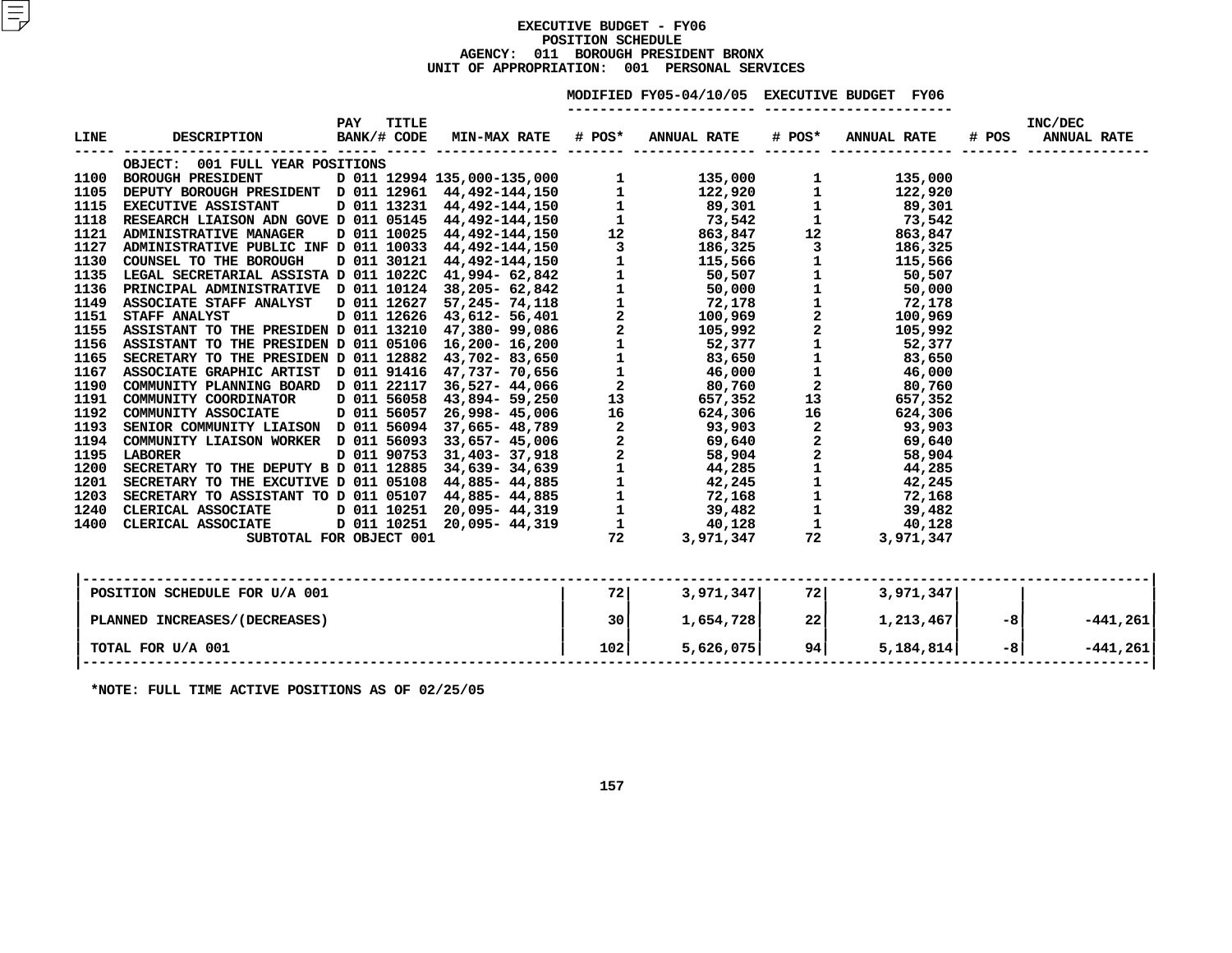#### **EXECUTIVE BUDGET - FY06 OPERATING**G BUDGET<br>UGH PRES<br>2 OTHER **AGENCY: <sup>011</sup> BOROUGH PRESIDENT BRONX UNIT OF APPROPRIATION: <sup>002</sup> OTHER THAN PERSONAL SERVICES**

|                                              |                                                                                                 | MODIFIED FY05-04/10/05 | <b>EXECUTIVE BUDGET FY06</b> |          |                  |                     |                       |
|----------------------------------------------|-------------------------------------------------------------------------------------------------|------------------------|------------------------------|----------|------------------|---------------------|-----------------------|
| OBJECT CLASS IC REF OBJ DESCRIPTION          |                                                                                                 | <b># CNTRCT</b>        | <b>AMOUNT</b>                | # CNTRCT | <b>AMOUNT</b>    | INC/DEC<br># CNTRCT | <b>AMOUNT</b>         |
| RESPONSIBILITY CENTER:                       |                                                                                                 |                        |                              |          |                  |                     |                       |
| BUDGET CODE: 0112 SAFE HAVEN GRANT PROGRAM   |                                                                                                 |                        |                              |          |                  |                     |                       |
| 40 OTHR SER&CHR<br>SUBTOTAL FOR OTHR SER&CHR | 454 OVERNIGHT TRVL EXP-SPECIAL                                                                  |                        | 6,064<br>6,064               |          |                  |                     | $6,064-$<br>$6,064-$  |
| 60 CNTRCTL SVCS                              | 686 PROF SERV OTHER                                                                             |                        | 144,722                      |          |                  |                     | 144,722-              |
| SUBTOTAL FOR CNTRCTL SVCS                    |                                                                                                 |                        | 144,722                      |          |                  |                     | 144,722-              |
| SUBTOTAL FOR BUDGET CODE 0112                |                                                                                                 |                        | 150,786                      |          |                  |                     | 150,786-              |
| TOTAL FOR                                    |                                                                                                 |                        | 150,786                      |          |                  |                     | 150,786-              |
|                                              | RESPONSIBILITY CENTER: 0001 OFFICE OF THE BOROUGH PRES                                          |                        |                              |          |                  |                     |                       |
| BUDGET CODE: 0102 ADMINISTRATION             |                                                                                                 |                        |                              |          |                  |                     |                       |
|                                              | 10 SUPPLYS&MATL 856001 10X SUPPLIES + MATERIALS - GENERAL<br>100 SUPPLIES + MATERIALS - GENERAL |                        | 10,661<br>26,727             |          | 10,661<br>41,227 |                     | 14,500                |
|                                              | 101 PRINTING SUPPLIES                                                                           |                        | 2,500                        |          | 2,500            |                     |                       |
|                                              | 105 AUTOMOTIVE SUPPLIES & MATERIAL                                                              |                        | 4,000                        |          | 4,000            |                     |                       |
|                                              | 106 MOTOR VEHICLE FUEL                                                                          |                        | 10,000                       |          | 10,000           |                     |                       |
|                                              | 117 POSTAGE                                                                                     |                        | 65,327                       |          | 65,327           |                     |                       |
|                                              | 170 CLEANING SUPPLIES<br>199 DATA PROCESSING SUPPLIES                                           |                        | 500<br>10,000                |          | 500<br>10,000    |                     |                       |
| SUBTOTAL FOR SUPPLYS&MATL                    |                                                                                                 |                        | 129,715                      |          | 144,215          |                     | 14,500                |
| 30 PROPTY&EQUIP                              | 300 EQUIPMENT GENERAL                                                                           |                        | 1,000                        |          | 1,000            |                     |                       |
|                                              | 302 TELECOMMUNICATIONS EQUIPMENT                                                                |                        | 1,000                        |          | 1,000            |                     |                       |
|                                              | 305 MOTOR VEHICLES                                                                              |                        | 100,000                      |          |                  |                     | $100,000 -$           |
|                                              | 314 OFFICE FURITURE                                                                             |                        | 7,000                        |          | 7,000            |                     |                       |
|                                              | 315 OFFICE EQUIPMENT<br>332 PURCH DATA PROCESSING EQUIPT                                        |                        | 6,715<br>35,000              |          | 3,215<br>10,000  |                     | $3,500-$<br>$25,000-$ |
|                                              | 337 BOOKS-OTHER                                                                                 |                        | 19,000                       |          | 19,000           |                     |                       |
| SUBTOTAL FOR PROPTY&EQUIP                    |                                                                                                 |                        | 169,715                      |          | 41,215           |                     | 128,500-              |
|                                              | 40 OTHR SER&CHR 858001 40B TELEPHONE & OTHER COMMUNICATNS                                       |                        | 153,654                      |          | 153,654          |                     |                       |
|                                              | 856001 40G MAINT & REP OF MOTOR VEH EQUIP                                                       |                        | 16,000                       |          | 16,000           |                     |                       |
|                                              | 856001 40X CONTRACTUAL SERVICES-GENERAL                                                         |                        | 8,000                        |          | 8,000            |                     |                       |
|                                              |                                                                                                 |                        |                              |          |                  |                     |                       |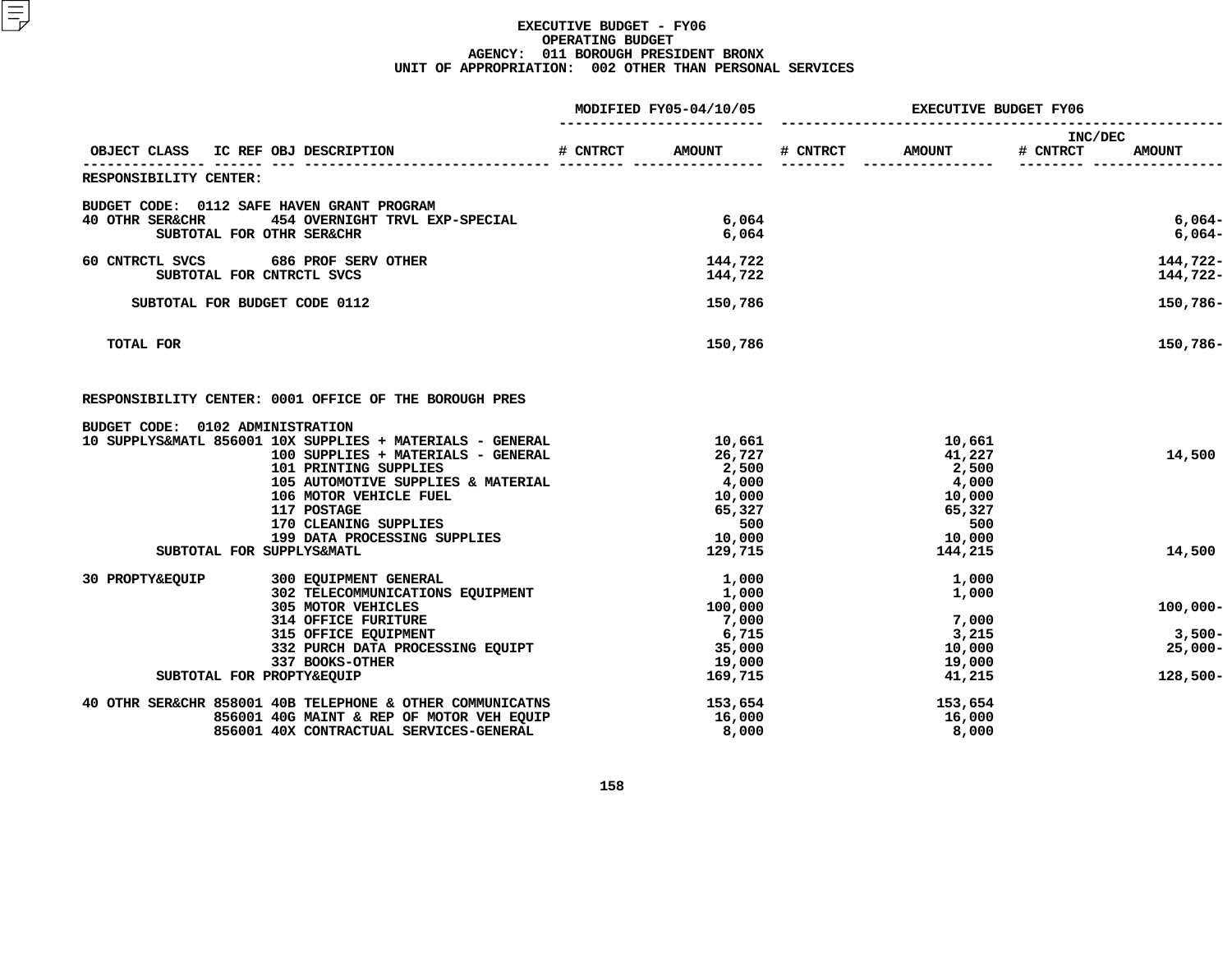#### **EXECUTIVE BUDGET - FY06 OPERATING**G BUDGET<br>UGH PRES<br>2 OTHER **AGENCY: <sup>011</sup> BOROUGH PRESIDENT BRONX UNIT OF APPROPRIATION: <sup>002</sup> OTHER THAN PERSONAL SERVICES**

|                               | MODIFIED FY05-04/10/05 |                                                                                                                                                                                                                                        |          | <b>EXECUTIVE BUDGET FY06</b>                 |          |                 |                     |               |
|-------------------------------|------------------------|----------------------------------------------------------------------------------------------------------------------------------------------------------------------------------------------------------------------------------------|----------|----------------------------------------------|----------|-----------------|---------------------|---------------|
| OBJECT CLASS                  |                        | IC REF OBJ DESCRIPTION                                                                                                                                                                                                                 | # CNTRCT | <b>AMOUNT</b>                                | # CNTRCT | <b>AMOUNT</b>   | INC/DEC<br># CNTRCT | <b>AMOUNT</b> |
|                               |                        | 858001 40X CONTRACTUAL SERVICES-GENERAL                                                                                                                                                                                                |          |                                              |          |                 |                     |               |
|                               |                        | 400 CONTRACTUAL SERVICES-GENERAL                                                                                                                                                                                                       |          | 5,166                                        |          | 5,166           |                     |               |
|                               |                        | 402 TELEPHONE & OTHER COMMUNICATNS 11,152                                                                                                                                                                                              |          |                                              |          | 11,152          |                     |               |
|                               |                        | 403 OFFICE SERVICES                                                                                                                                                                                                                    |          | 14,499                                       |          | 14,499          |                     |               |
|                               |                        | 407 MAINT & REP OF MOTOR VEH EQUIP 14,000                                                                                                                                                                                              |          |                                              |          | 14,000          |                     |               |
|                               |                        | 412 RENTALS OF MISC. EQUIP                                                                                                                                                                                                             |          |                                              |          | 35,424          |                     |               |
|                               |                        | 412 KENTALS OF MISCREAD 17<br>417 ADVERTISING<br>856001 42C HEAT LIGHT & POWER<br>431 LEASING OF MISC EQUIP                                                                                                                            |          | $35,424$<br>$3,000$<br>$151,185$<br>$32,200$ |          | 3,000           |                     |               |
|                               |                        |                                                                                                                                                                                                                                        |          |                                              |          | 175,703         |                     | 24,518        |
|                               |                        | 451 NON OVERNIGHT TRVL EXP-GENERAL                                                                                                                                                                                                     |          | 6,104                                        |          | 32,200<br>6,104 |                     |               |
|                               |                        |                                                                                                                                                                                                                                        |          | 3,500                                        |          | 3,500           |                     |               |
|                               |                        |                                                                                                                                                                                                                                        |          | 1,000                                        |          | 1,000           |                     |               |
|                               |                        | <b>452 NON OVERNIGHT TRVL EXP-SPECIAL<br/>453 OVERNIGHT TRVL EXP-GENERAL<br/>454 OVERNIGHT TRVL EXP-GENERAL<br/>460 SPECIAL EXPENSE<br/>496 ALLOWANCES TO PARTICIPANTS</b>                                                             |          | 13,100                                       |          | 5,100           |                     | 8,000-        |
|                               |                        |                                                                                                                                                                                                                                        |          | 13,100<br>342,000                            |          | 266,400         |                     | 75,600-       |
|                               |                        |                                                                                                                                                                                                                                        |          | 1,896<br>811,880                             |          | 1,896           |                     |               |
| SUBTOTAL FOR OTHR SER&CHR     |                        |                                                                                                                                                                                                                                        |          |                                              |          | 752,798         |                     | 59,082-       |
| 60 CNTRCTL SVCS               |                        |                                                                                                                                                                                                                                        |          |                                              |          |                 |                     |               |
|                               |                        |                                                                                                                                                                                                                                        |          |                                              |          |                 |                     |               |
|                               |                        |                                                                                                                                                                                                                                        |          |                                              |          |                 |                     |               |
|                               |                        |                                                                                                                                                                                                                                        |          |                                              |          |                 |                     | $12,200-$     |
|                               |                        |                                                                                                                                                                                                                                        |          |                                              |          |                 |                     |               |
|                               |                        |                                                                                                                                                                                                                                        |          |                                              |          |                 |                     | 7,200         |
|                               |                        |                                                                                                                                                                                                                                        |          |                                              |          | 1,500           |                     |               |
|                               |                        |                                                                                                                                                                                                                                        |          |                                              |          |                 |                     | $1,000-$      |
|                               |                        |                                                                                                                                                                                                                                        |          |                                              |          |                 |                     |               |
|                               |                        |                                                                                                                                                                                                                                        |          |                                              |          |                 |                     |               |
|                               |                        |                                                                                                                                                                                                                                        |          |                                              |          |                 |                     | 420,000       |
|                               |                        |                                                                                                                                                                                                                                        |          |                                              |          |                 |                     |               |
|                               |                        |                                                                                                                                                                                                                                        |          |                                              |          |                 |                     |               |
|                               |                        |                                                                                                                                                                                                                                        |          |                                              |          |                 |                     |               |
|                               |                        |                                                                                                                                                                                                                                        |          |                                              |          |                 |                     |               |
| SUBTOTAL FOR CNTRCTL SVCS     |                        | 31.790 (2017 RACHINE SERVICES GENERAL 1 3,200 1 3,200<br>602 CONTRACTUAL SERVICES GENERAL 1 3,5,500 1 3,500<br>608 MAINT & REP GENERAL 1 9,000 1 5,500<br>612 OFFICE EQUIPMENT MAINTENANCE 1 9,000 1 5,500<br>613 DATA PROCESSING EQUI |          |                                              |          |                 |                     | 414,000       |
| 70 FXD MIS CHGS               |                        | 700 FIXED CHARGES - GENERAL                                                                                                                                                                                                            |          | 2,500                                        |          | 2,500           |                     |               |
|                               |                        | 735 PAYMTS FR CULT PROGS /SERVICES                                                                                                                                                                                                     |          | 85,000                                       |          | 85,000          |                     |               |
| SUBTOTAL FOR FXD MIS CHGS     |                        |                                                                                                                                                                                                                                        |          | 87,500                                       |          | 87,500          |                     |               |
| SUBTOTAL FOR BUDGET CODE 0102 |                        |                                                                                                                                                                                                                                        | 40       | 1,730,230 40                                 |          | 1,971,148       |                     | 240,918       |
|                               |                        |                                                                                                                                                                                                                                        |          |                                              |          |                 |                     |               |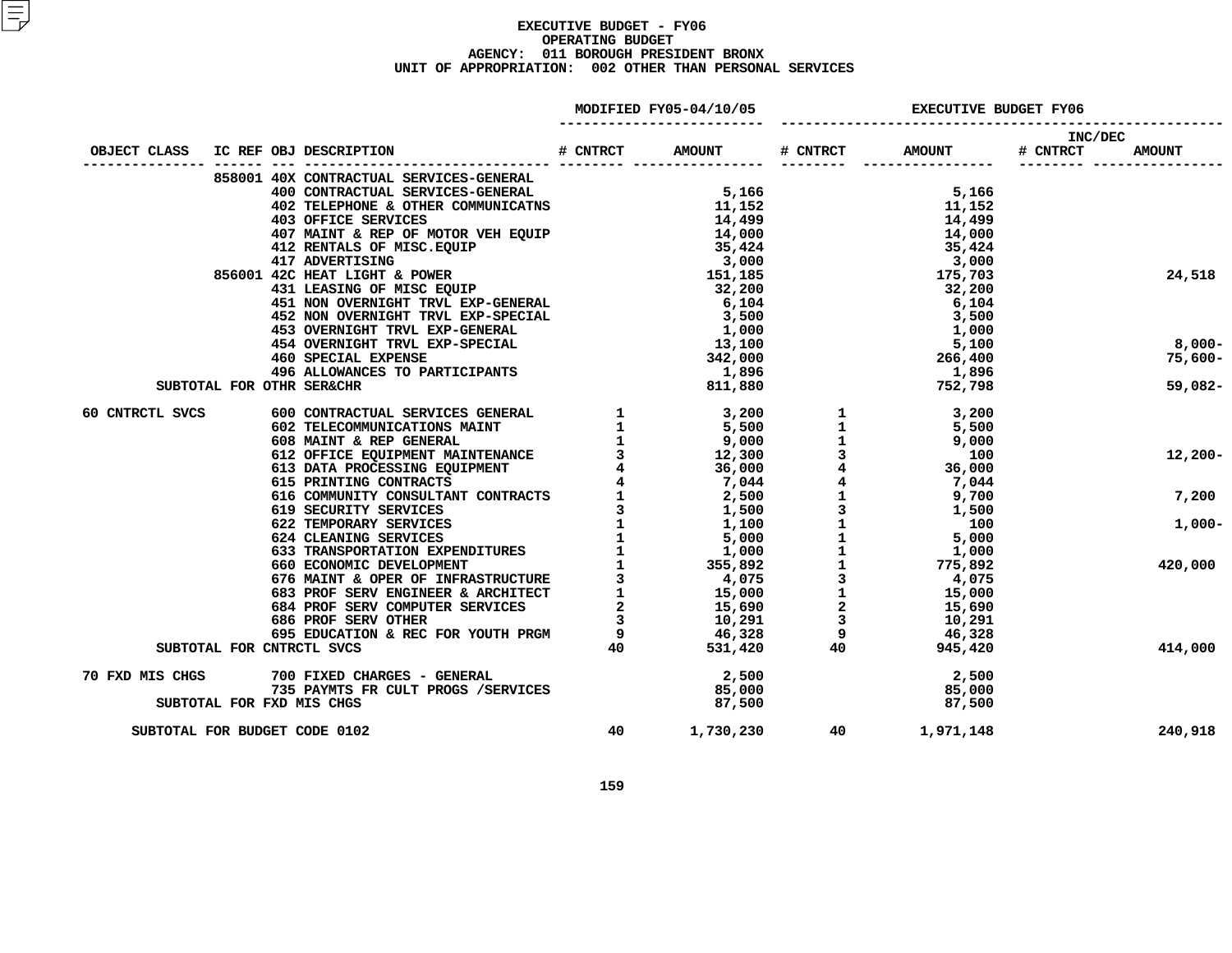#### **EXECUTIVE BUDGET - FY06 OPERATING**G BUDGET<br>UGH PRES<br>2 OTHER **AGENCY: <sup>011</sup> BOROUGH PRESIDENT BRONX UNIT OF APPROPRIATION: <sup>002</sup> OTHER THAN PERSONAL SERVICES**

|                                                                                                                                                                                                                                                       |          | MODIFIED FY05-04/10/05            | <b>EXECUTIVE BUDGET FY06</b> |                         |                |               |
|-------------------------------------------------------------------------------------------------------------------------------------------------------------------------------------------------------------------------------------------------------|----------|-----------------------------------|------------------------------|-------------------------|----------------|---------------|
|                                                                                                                                                                                                                                                       |          |                                   |                              |                         | <b>INC/DEC</b> |               |
| OBJECT CLASS IC REF OBJ DESCRIPTION                                                                                                                                                                                                                   | # CNTRCT | <b>AMOUNT</b>                     | # CNTRCT                     | <b>AMOUNT</b>           | # CNTRCT       | <b>AMOUNT</b> |
| BUDGET CODE: 0103 TOPOGRAPHIC<br>10 SUPPLYS&MATL 100 SUPPLIES + MATERIALS - GENERAL<br>SUBTOTAL FOR SUPPLYS&MATL<br>SUBTOTAL FOR BUDGET CODE 0103<br>BUDGET CODE: 0109 SARA GRANT STATE FUNDING<br>684 PROF SERV COMPUTER SERVICES<br>60 CNTRCTL SVCS |          | 2,400<br>2,400<br>2,400<br>45,837 |                              | 2,400<br>2,400<br>2,400 |                | $45,837-$     |
| SUBTOTAL FOR CNTRCTL SVCS                                                                                                                                                                                                                             |          | 45,837                            |                              |                         |                | 45,837-       |
| SUBTOTAL FOR BUDGET CODE 0109                                                                                                                                                                                                                         |          | 45,837                            |                              |                         |                | $45,837-$     |
| TOTAL FOR OFFICE OF THE BOROUGH PRES                                                                                                                                                                                                                  | 40       | 1,778,467 40                      |                              | 1,973,548               |                | 195,081       |
| TOTAL FOR OTHER THAN PERSONAL SERVICES                                                                                                                                                                                                                | 40       | 1,929,253                         | 40                           | 1,973,548               |                | 44,295        |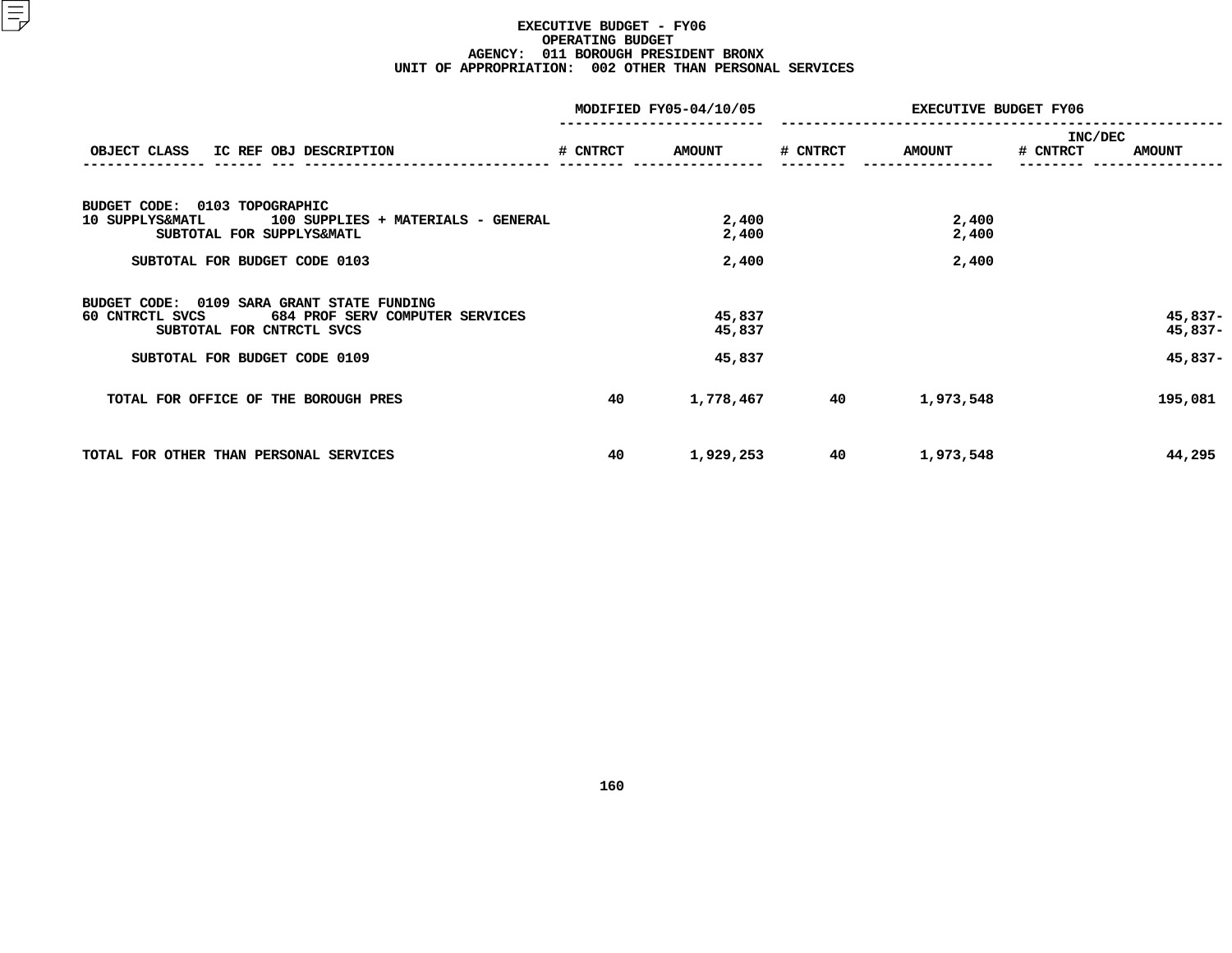#### **EXECUTIVE BUDGET - FY06** UNIT OF APPROPRIATION SUMMARY **OF APPROPRIATION SUMMARY AGENCY:**

|                                                       | <b>AGENCY:</b>          | 011<br><b>BOROUGH PRESIDENT BRONX</b>                   |                         |                      |               |
|-------------------------------------------------------|-------------------------|---------------------------------------------------------|-------------------------|----------------------|---------------|
|                                                       |                         | UNIT OF APPROPRIATION: 002 OTHER THAN PERSONAL SERVICES |                         |                      |               |
|                                                       | <b>CURRENT MODIFIED</b> |                                                         | <b>EXECUTIVE BUDGET</b> |                      |               |
| OTHER THAN PERSONAL SERVICES                          | INTRACITY \$            | <b>BUDGET AMOUNT</b>                                    | <b>INTRACITY \$</b>     | <b>BUDGET AMOUNT</b> | $INC/DEC$ (-) |
| TOTALS FOR OPERATING BUDGET                           | 339,500                 | 1,929,253                                               | 364,018                 | 1,973,548            | 44,295        |
| FINANCIAL PLAN SAVINGS                                |                         | 431,715-                                                |                         | $996,315 -$          | $564,600 -$   |
| <b>APPROPRIATION</b>                                  |                         | 1,497,538                                               |                         | 977,233              | $520,305 -$   |
| FUNDING SUMMARY                                       | <b>CURRENT MODIFIED</b> |                                                         | <b>EXECUTIVE BUDGET</b> |                      | $INC/DEC$ (-) |
| CITY<br>OTHER CATEGORICAL                             |                         | 1,300,915                                               |                         | 977,233              | 323,682-      |
| CAPITAL FUNDS - I.F.A.<br><b>STATE</b>                |                         | 45,837                                                  |                         |                      | 45,837-       |
| FEDERAL - C.D.<br>FEDERAL - OTHER<br>INTRA-CITY SALES |                         | 150,786                                                 |                         |                      | 150,786-      |
| <b>TOTAL</b>                                          |                         | 1,497,538                                               |                         | 977,233              | $520, 305 -$  |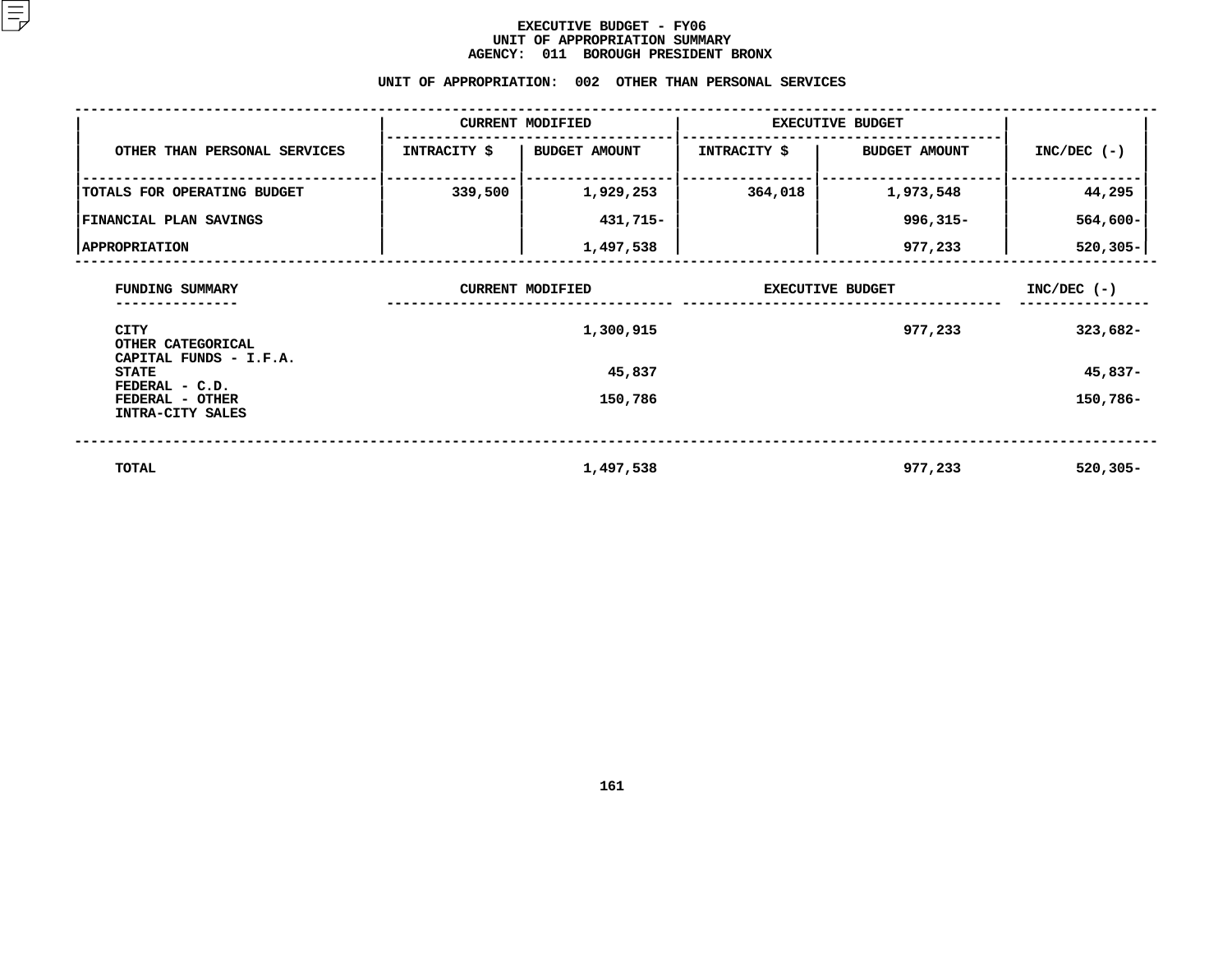### **EXECUTIVE BUDGET- FY06 AGENCY**

# **SUMMARY AGENCY: <sup>011</sup> BOROUGH PRESIDENT BRONX**

### **PERSONAL**

| PERSONAL SERVICES                                                             |         |                                      |                         |                              |               |  |  |  |  |  |
|-------------------------------------------------------------------------------|---------|--------------------------------------|-------------------------|------------------------------|---------------|--|--|--|--|--|
|                                                                               |         | <b>CURRENT MODIFIED</b>              | <b>EXECUTIVE BUDGET</b> |                              |               |  |  |  |  |  |
| PERSONAL SERVICES                                                             | NUM POS | <b>BUDGET AMOUNT</b>                 | NUM POS                 | BUDGET AMOUNT                | $INC/DEC$ (-) |  |  |  |  |  |
| TOTALS FOR OPERATING BUDGET                                                   | 107     | 5,256,637                            | 107                     | 5,260,087                    | 3,450         |  |  |  |  |  |
| FINANCIAL PLAN SAVINGS                                                        | $5-$    | 1,010,511-                           | $13 -$                  | 1,480,511-                   | 470,000-      |  |  |  |  |  |
| <b>APPROPRIATION</b>                                                          | 102     | 4,246,126                            | 94                      | 3,779,576                    | $466,550 -$   |  |  |  |  |  |
| FUNDING SUMMARY<br><b>CITY</b><br>OTHER CATEGORICAL<br>CAPITAL FUNDS - I.F.A. |         | <b>CURRENT MODIFIED</b><br>4,199,576 | <b>EXECUTIVE BUDGET</b> | $INC/DEC$ (-)<br>$420,000 -$ |               |  |  |  |  |  |
| <b>STATE</b><br>FEDERAL - C.D.<br>FEDERAL - OTHER<br>INTRA-CITY SALES         |         | 46,550                               |                         |                              | $46,550-$     |  |  |  |  |  |
| TOTAL                                                                         |         | 4,246,126                            |                         | 3,779,576                    | $466,550 -$   |  |  |  |  |  |
| OTPS MEMO AMOUNTS                                                             |         |                                      |                         |                              |               |  |  |  |  |  |

**OTPS MEMO AMOUNTS**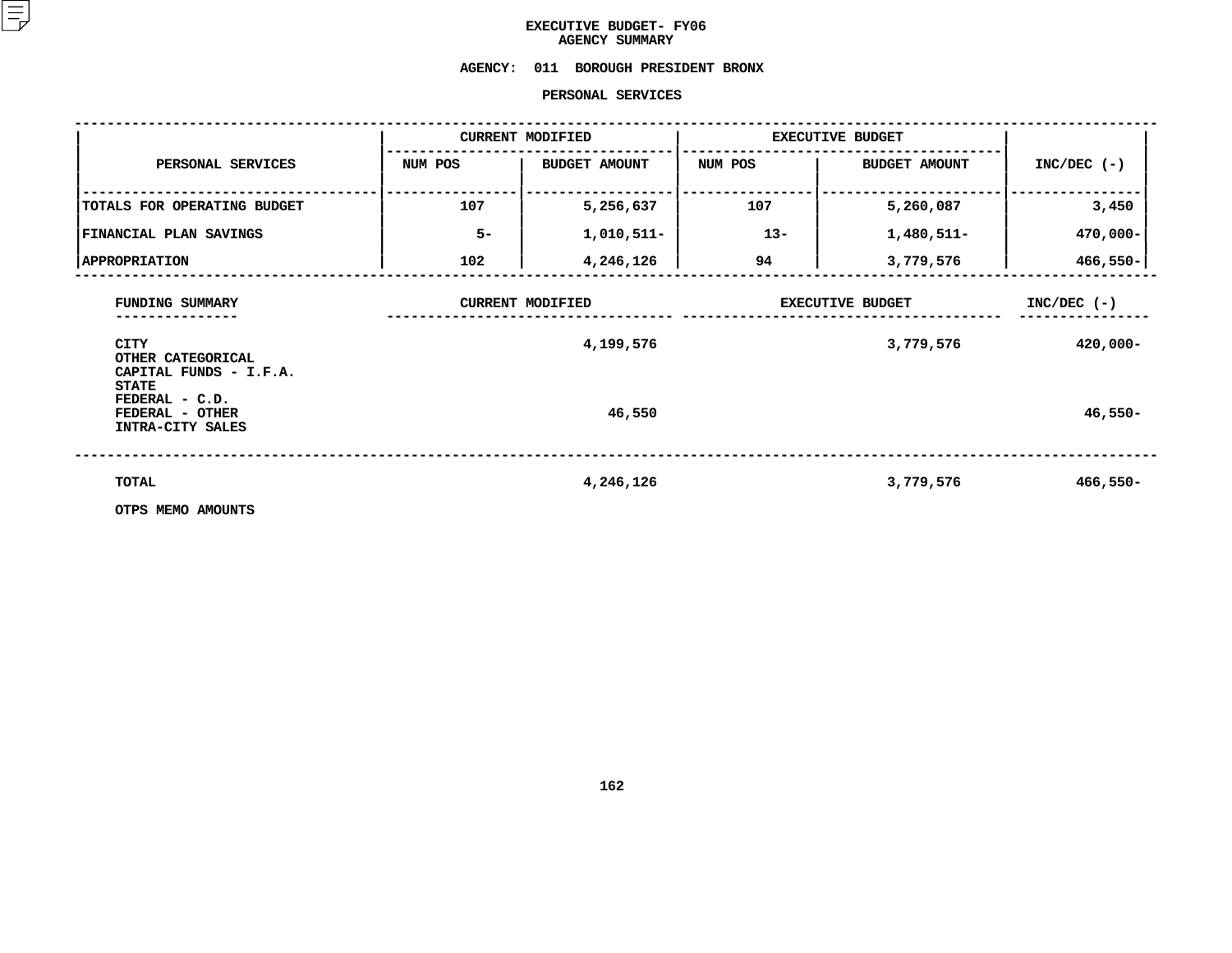### **EXECUTIVE BUDGET- FY06 AGENCY**

## AGENCY SUMMARY<br>AGENCY: 011 BOROUGH PRES **<sup>011</sup> BOROUGH PRESIDENT BRONX OTHER**

|                                                            |              | OTHER THAN PERSONAL SERVICES |                         |                         |               |
|------------------------------------------------------------|--------------|------------------------------|-------------------------|-------------------------|---------------|
|                                                            |              | <b>CURRENT MODIFIED</b>      |                         | <b>EXECUTIVE BUDGET</b> |               |
| OTHER THAN PERSONAL SERVICES                               | INTRACITY \$ | <b>BUDGET AMOUNT</b>         | INTRACITY \$            | <b>BUDGET AMOUNT</b>    | $INC/DEC$ (-) |
| TOTALS FOR OPERATING BUDGET                                | 339,500      | 1,929,253                    | 364,018                 | 1,973,548               | 44,295        |
| <b>FINANCIAL PLAN SAVINGS</b>                              |              | 431,715-                     |                         | $996, 315 -$            | $564,600 -$   |
| <b>APPROPRIATION</b>                                       |              | 1,497,538                    |                         | 977,233                 | $520,305 -$   |
| FUNDING SUMMARY                                            |              | <b>CURRENT MODIFIED</b>      | <b>EXECUTIVE BUDGET</b> | $INC/DEC$ (-)           |               |
| <b>CITY</b><br>OTHER CATEGORICAL<br>CAPITAL FUNDS - I.F.A. |              | 1,300,915                    |                         | 977,233                 | 323,682-      |
| <b>STATE</b><br>FEDERAL - C.D.                             |              | 45,837                       |                         |                         | 45,837-       |
| FEDERAL - OTHER<br>INTRA-CITY SALES                        |              | 150,786                      |                         |                         | 150,786-      |
| <b>TOTAL</b>                                               |              | 1,497,538                    |                         | 977,233                 | $520,305 -$   |
| PS MEMO AMOUNTS                                            |              |                              |                         |                         |               |

**PS MEMO AMOUNTS**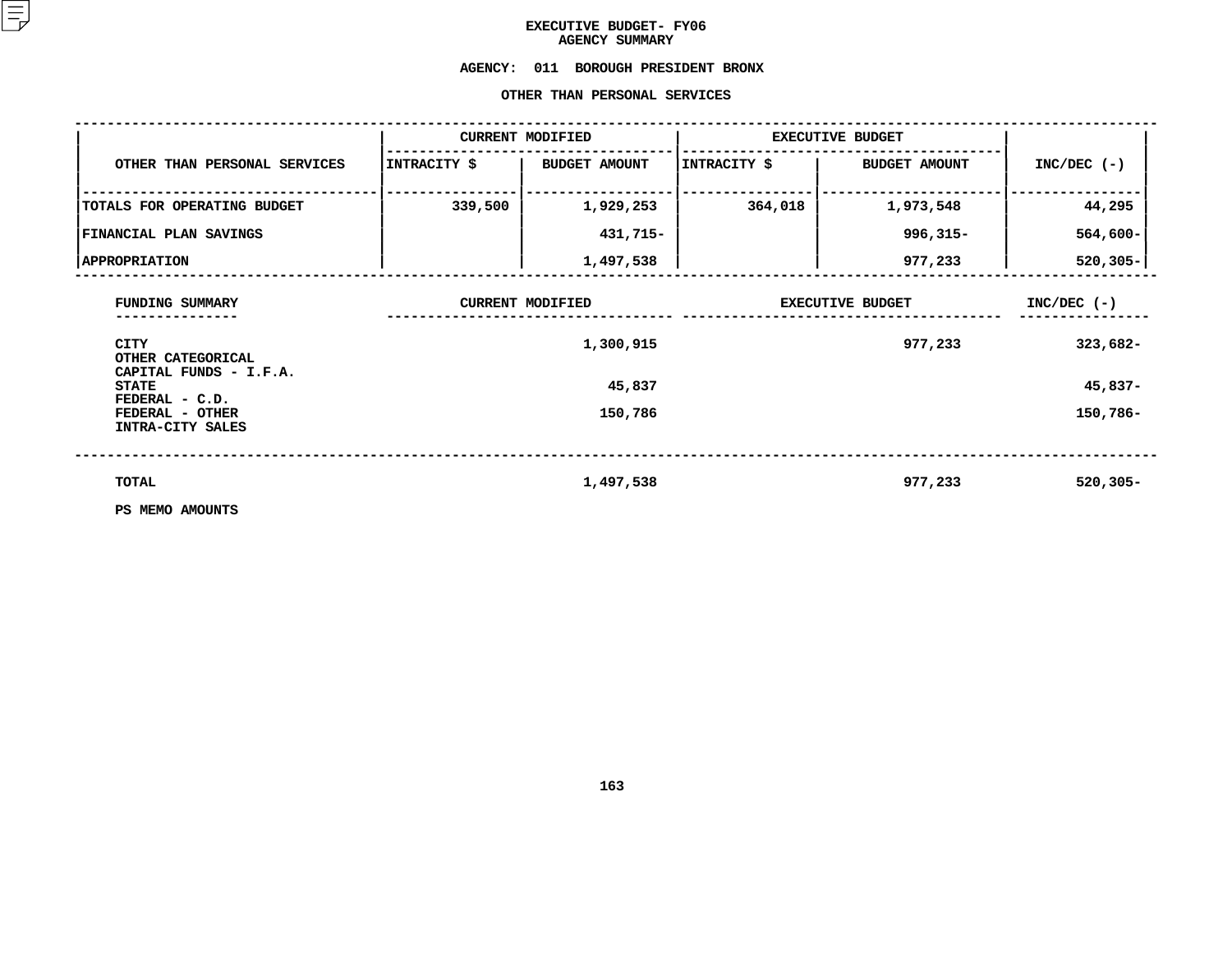### **EXECUTIVE BUDGET - FY06 AGENCY**Y SUMMARY<br>OUGH PRES<br>...<del>.</del>

|                                | <b>AGENCY:</b> | 011 BOROUGH PRESIDENT BRONX |           |                              |             |
|--------------------------------|----------------|-----------------------------|-----------|------------------------------|-------------|
|                                |                | MODIFIED FY05 - 04/10/05    |           | <b>EXECUTIVE BUDGET FY06</b> |             |
|                                | POSITIONS      | <b>BUDGET AMOUNT</b>        | POSITIONS | <b>BUDGET AMOUNT</b>         | INC/DEC AMT |
| <b>PS</b>                      |                |                             |           |                              |             |
| TOTALS FOR OPERATING BUDGET    | 107            | 5,256,637                   | 107       | 5,260,087                    | 3,450       |
| FINANCIAL PLAN SAVINGS         | $5-$           | 1,010,511-                  | $13-$     | 1,480,511-                   | 470,000-    |
| <b>APPROPRIATION</b>           | 102            | 4,246,126                   | 94        | 3,779,576                    | $466,550 -$ |
| <b>OTPS</b>                    |                |                             |           |                              |             |
| TOTALS FOR OPERATING BUDGET    |                | 1,929,253                   |           | 1,973,548                    | 44,295      |
| FINANCIAL PLAN SAVINGS         |                | 431,715-                    |           | 996,315-                     | $564,600 -$ |
| <b>APPROPRIATION</b>           |                | 1,497,538                   |           | 977,233                      | $520,305 -$ |
| <b>AGENCY TOTALS</b>           |                |                             |           |                              |             |
| TOTALS FOR OPERATING BUDGET    | 107            | 7,185,890                   | 107       | 7,233,635                    | 47,745      |
| FINANCIAL PLAN SAVINGS         | $5-$           | 1,442,226-                  | $13-$     | 2,476,826-                   | 1,034,600-  |
| <b>APPROPRIATION</b>           | 102            | 5,743,664                   | 94        | 4,756,809                    | 986,855-    |
| FUNDING                        |                |                             |           |                              |             |
| <b>CITY</b>                    |                | 5,500,491                   |           | 4,756,809                    | 743,682-    |
| OTHER CATEGORICAL              |                |                             |           |                              |             |
| CAPITAL FUNDS - I.F.A.         |                |                             |           |                              |             |
| <b>STATE</b><br>FEDERAL - C.D. |                | 45,837                      |           |                              | $45,837-$   |
| FEDERAL - OTHER                |                | 197,336                     |           |                              | 197,336-    |
| INTRA-CITY SALES               |                |                             |           |                              |             |
| TOTAL FUNDING                  |                | 5,743,664                   |           | 4,756,809                    | 986,855-    |
|                                |                |                             |           |                              |             |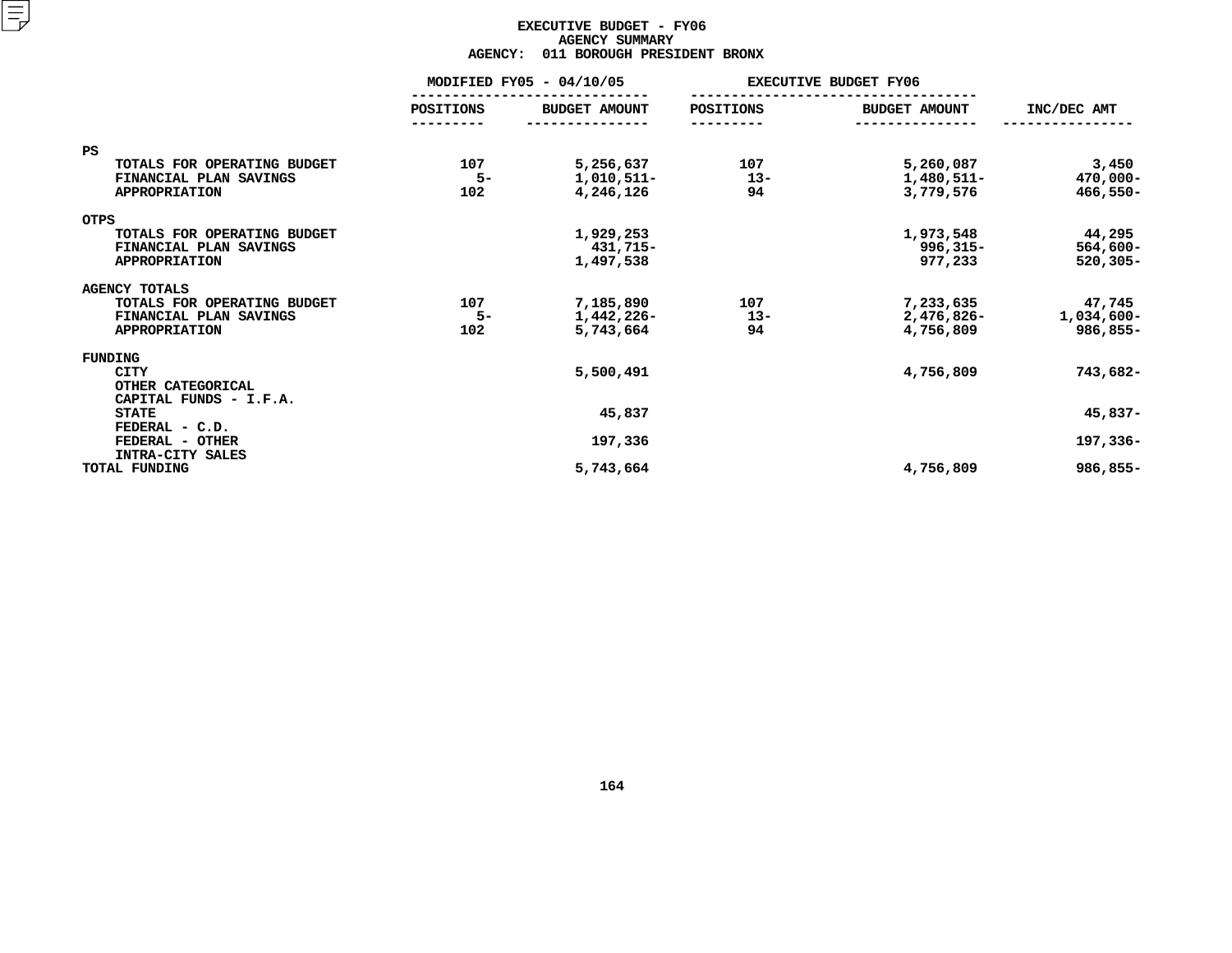### **EXECUTIVE BUDGET - FY06 OPERATING**G BUDGET<br>PRESIDE<br>1 PERSON **AGENCY: <sup>012</sup> BOROUGH PRESIDENT - BROOKLYN UNIT OF APPROPRIATION: <sup>001</sup> PERSONAL SERVICES**

|                                                                                                                                                                              |          | MODIFIED FY05-04/10/05       | <b>EXECUTIVE BUDGET FY06</b> |                              |                  |                                  |
|------------------------------------------------------------------------------------------------------------------------------------------------------------------------------|----------|------------------------------|------------------------------|------------------------------|------------------|----------------------------------|
| OBJECT CLASS<br>IC REF OBJ DESCRIPTION                                                                                                                                       | # POS    | <b>AMOUNT</b>                | # POS                        | <b>AMOUNT</b>                | INC/DEC<br># POS | <b>AMOUNT</b>                    |
| RESPONSIBILITY CENTER:                                                                                                                                                       |          |                              |                              |                              |                  |                                  |
| BUDGET CODE: 0117 Sunset Park Community Greenway - Blueway<br>001 FULL YEAR POSITIONS<br>01 F/T SALARIED<br>SUBTOTAL FOR F/T SALARIED                                        |          | 9,000<br>9,000               |                              |                              |                  | $9,000 -$<br>$9,000 -$           |
| SUBTOTAL FOR BUDGET CODE 0117                                                                                                                                                |          | 9,000                        |                              |                              |                  | $9,000 -$                        |
| BUDGET CODE: 0118 Brooklyn Waterfront Greenway<br>01 F/T SALARIED<br>001 FULL YEAR POSITIONS<br>SUBTOTAL FOR F/T SALARIED<br>SUBTOTAL FOR BUDGET CODE 0118                   |          | 7,500<br>7,500<br>7,500      |                              |                              |                  | $7,500-$<br>$7,500-$<br>$7,500-$ |
| TOTAL FOR                                                                                                                                                                    |          | 16,500                       |                              |                              |                  | $16,500-$                        |
| RESPONSIBILITY CENTER: 0001 OFFICE OF THE BOROUGH PRES<br>BUDGET CODE: 0101 EXECUTIVE MANAGEMENT                                                                             |          |                              |                              |                              |                  |                                  |
| 01 F/T SALARIED<br>001 FULL YEAR POSITIONS<br>SUBTOTAL FOR F/T SALARIED                                                                                                      | 41<br>41 | 2,039,034<br>2,039,034       | 28<br>28                     | 1,365,887<br>1,365,887       | $13-$<br>$13 -$  | 673,147-<br>$673, 147 -$         |
| 03 UNSALARIED<br>031 UNSALARIED<br>SUBTOTAL FOR UNSALARIED                                                                                                                   |          | 50,000<br>50,000             |                              | 50,000<br>50,000             |                  |                                  |
| 04 ADD GRS PAY<br>042 LONGEVITY DIFFERENTIAL<br>045 HOLIDAY PAY<br>047 OVERTIME<br>061 SUPPER MONEY<br>SUBTOTAL FOR ADD GRS PAY<br>05 AMT TO SCHED<br>051 SALARY ADJUSTMENTS |          | 300<br>4,000<br>500<br>4,800 |                              | 300<br>4,000<br>500<br>4,800 |                  |                                  |
| SUBTOTAL FOR AMT TO SCHED<br>SUBTOTAL FOR BUDGET CODE 0101                                                                                                                   | 41       | 2,093,834                    | 28                           | 1,420,687                    | $13 -$           | 673,147-                         |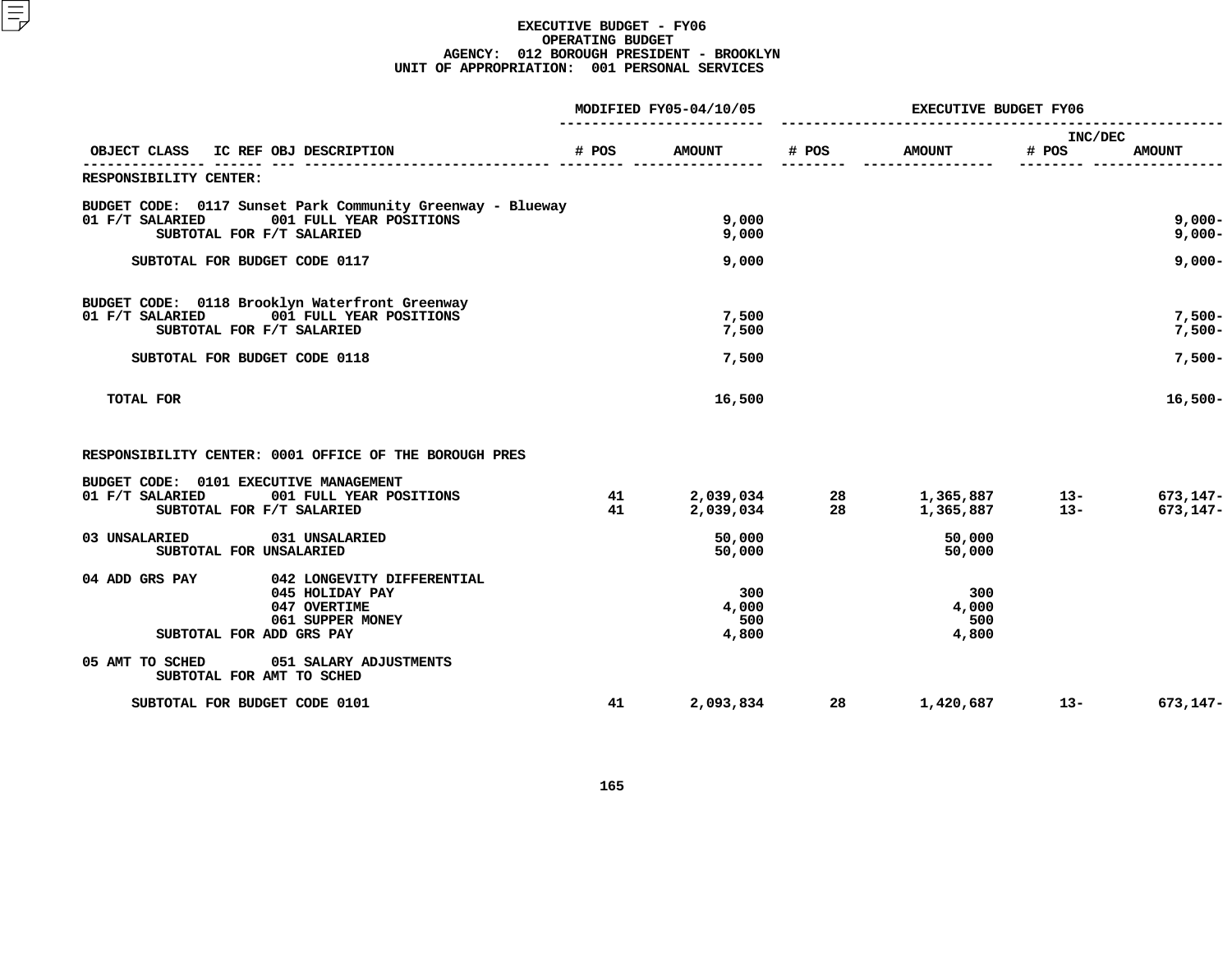### **EXECUTIVE BUDGET - FY06 OPERATING**G BUDGET<br>PRESIDE<br>1 PERSON **AGENCY: <sup>012</sup> BOROUGH PRESIDENT - BROOKLYN UNIT OF APPROPRIATION: <sup>001</sup> PERSONAL SERVICES**

|                                                                     | MODIFIED FY05-04/10/05 |                                                | <b>EXECUTIVE BUDGET FY06</b> |                                                |                  |               |
|---------------------------------------------------------------------|------------------------|------------------------------------------------|------------------------------|------------------------------------------------|------------------|---------------|
| OBJECT CLASS IC REF OBJ DESCRIPTION                                 |                        | # POS AMOUNT # POS                             |                              | <b>AMOUNT</b>                                  | INC/DEC<br># POS | <b>AMOUNT</b> |
| BUDGET CODE: 0102 ADMINISTRATION                                    |                        |                                                | ---------                    |                                                |                  |               |
| 01 F/T SALARIED 001 FULL YEAR POSITIONS                             |                        |                                                |                              |                                                |                  |               |
| SUBTOTAL FOR F/T SALARIED                                           |                        | 13 634,017 13 634,017<br>13 634,017 13 634,017 |                              |                                                |                  |               |
| 04 ADD GRS PAY<br>042 LONGEVITY DIFFERENTIAL                        |                        |                                                |                              |                                                |                  |               |
| 056 EARLY RET. TERMINAL LEAVE                                       |                        | 20,000                                         |                              | 20,000                                         |                  |               |
| 061 SUPPER MONEY                                                    |                        | 700                                            |                              | 700                                            |                  |               |
| SUBTOTAL FOR ADD GRS PAY                                            |                        | 20,700                                         |                              | 20,700                                         |                  |               |
| 05 AMT TO SCHED 051 SALARY ADJUSTMENTS<br>SUBTOTAL FOR AMT TO SCHED |                        |                                                |                              |                                                |                  |               |
| SUBTOTAL FOR BUDGET CODE 0102                                       | 13                     |                                                | 654,717 13                   | 654,717                                        |                  |               |
| BUDGET CODE: 0103 TOPOGRAPHICAL                                     |                        |                                                |                              |                                                |                  |               |
| 01 F/T SALARIED 001 FULL YEAR POSITIONS                             |                        |                                                |                              | 280,728                                        |                  |               |
| SUBTOTAL FOR F/T SALARIED                                           | $\frac{5}{5}$          |                                                |                              |                                                |                  |               |
|                                                                     |                        |                                                |                              | 280,728                                        |                  |               |
| 03 UNSALARIED 031 UNSALARIED                                        |                        |                                                | 40,000                       | 40,000                                         |                  |               |
| SUBTOTAL FOR UNSALARIED                                             |                        | 40,000                                         |                              | 40,000                                         |                  |               |
| 04 ADD GRS PAY<br>041 ASSIGNMENT DIFFERENTIAL                       |                        | 1,730                                          |                              | 1,730                                          |                  |               |
| 042 LONGEVITY DIFFERENTIAL                                          |                        | 31,481                                         |                              | 31,481                                         |                  |               |
| 046 TERMINAL LEAVE                                                  |                        | 35,000                                         |                              | 35,000                                         |                  |               |
| 061 SUPPER MONEY                                                    |                        | 800                                            |                              | 800                                            |                  |               |
| SUBTOTAL FOR ADD GRS PAY                                            |                        | 69,011                                         |                              | 69,011                                         |                  |               |
| 05 AMT TO SCHED 051 SALARY ADJUSTMENTS                              |                        |                                                |                              |                                                |                  |               |
| SUBTOTAL FOR AMT TO SCHED                                           |                        |                                                |                              |                                                |                  |               |
| SUBTOTAL FOR BUDGET CODE 0103                                       | 5                      |                                                | 389,739 5                    | 389,739                                        |                  |               |
| BUDGET CODE: 0104 COMMUNITY BOARDS                                  |                        |                                                |                              |                                                |                  |               |
| 01 F/T SALARIED 001 FULL YEAR POSITIONS                             | 12 <sup>12</sup>       |                                                |                              |                                                |                  |               |
| SUBTOTAL FOR F/T SALARIED                                           | 12 <sup>12</sup>       |                                                |                              | 563,044<br>563,044<br>563,044<br>12<br>563,044 |                  |               |
|                                                                     |                        |                                                |                              |                                                |                  |               |
| 031 UNSALARIED<br>03 UNSALARIED                                     |                        | 8,589                                          |                              | 8,589                                          |                  |               |
| SUBTOTAL FOR UNSALARIED                                             |                        | 8,589                                          |                              | 8,589                                          |                  |               |
|                                                                     |                        |                                                |                              |                                                |                  |               |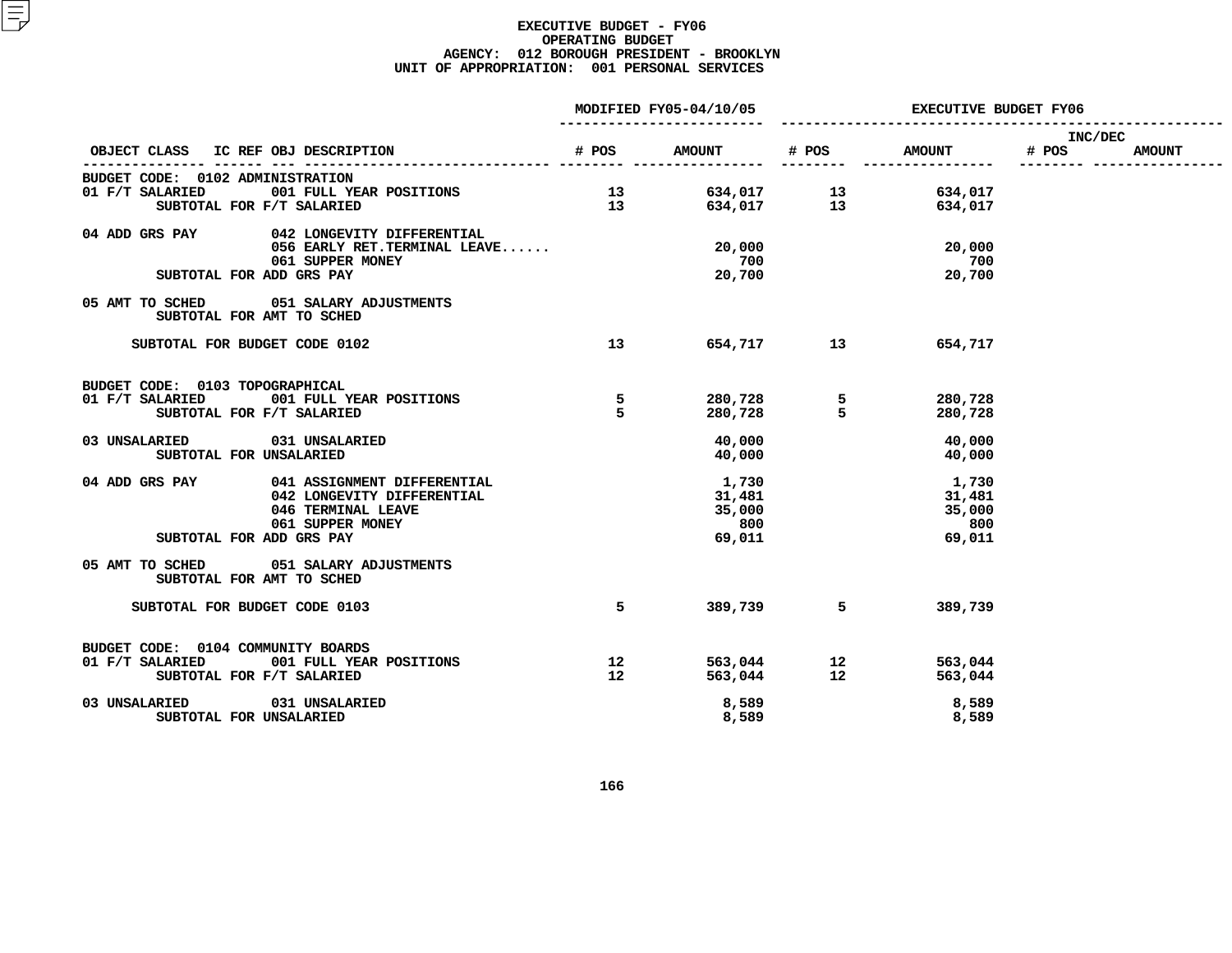### **EXECUTIVE BUDGET - FY06 OPERATING**G BUDGET<br>PRESIDE<br>1 PERSON **AGENCY: <sup>012</sup> BOROUGH PRESIDENT - BROOKLYN UNIT OF APPROPRIATION: <sup>001</sup> PERSONAL SERVICES**

|                                                                                                               |                 | MODIFIED FY05-04/10/05  | <b>EXECUTIVE BUDGET FY06</b> |                         |                  |               |
|---------------------------------------------------------------------------------------------------------------|-----------------|-------------------------|------------------------------|-------------------------|------------------|---------------|
| OBJECT CLASS<br>IC REF OBJ DESCRIPTION                                                                        | # POS           | <b>AMOUNT</b>           | # POS                        | <b>AMOUNT</b>           | INC/DEC<br># POS | <b>AMOUNT</b> |
| 042 LONGEVITY DIFFERENTIAL<br>04 ADD GRS PAY<br>061 SUPPER MONEY<br>SUBTOTAL FOR ADD GRS PAY                  |                 | 5,000<br>1,300<br>6,300 |                              | 5,000<br>1,300<br>6,300 |                  |               |
| 05 AMT TO SCHED<br>051 SALARY ADJUSTMENTS<br>SUBTOTAL FOR AMT TO SCHED                                        |                 |                         |                              |                         |                  |               |
| SUBTOTAL FOR BUDGET CODE 0104                                                                                 | 12 <sup>°</sup> | 577,933                 | 12                           | 577,933                 |                  |               |
| BUDGET CODE: 0108 ETHNIC RELATIONS<br>01 F/T SALARIED<br>001 FULL YEAR POSITIONS<br>SUBTOTAL FOR F/T SALARIED | 7<br>7          | 331,235<br>331,235      | $7\phantom{.0}$              | 331,235<br>331,235      |                  |               |
| 04 ADD GRS PAY<br>042 LONGEVITY DIFFERENTIAL<br>061 SUPPER MONEY<br>SUBTOTAL FOR ADD GRS PAY                  |                 | 1,179<br>200<br>1,379   |                              | 1,179<br>200<br>1,379   |                  |               |
| 05 AMT TO SCHED<br>051 SALARY ADJUSTMENTS<br>SUBTOTAL FOR AMT TO SCHED                                        |                 |                         |                              |                         |                  |               |
| SUBTOTAL FOR BUDGET CODE 0108                                                                                 | 7               | 332,614                 | 7                            | 332,614                 |                  |               |
| TOTAL FOR OFFICE OF THE BOROUGH PRES                                                                          | 78              | 4,048,837               | 65                           | 3,375,690               | $13 -$           | 673,147-      |
| TOTAL FOR PERSONAL SERVICES                                                                                   | 78              | 4,065,337               | 65                           | 3,375,690               | $13 -$           | 689,647-      |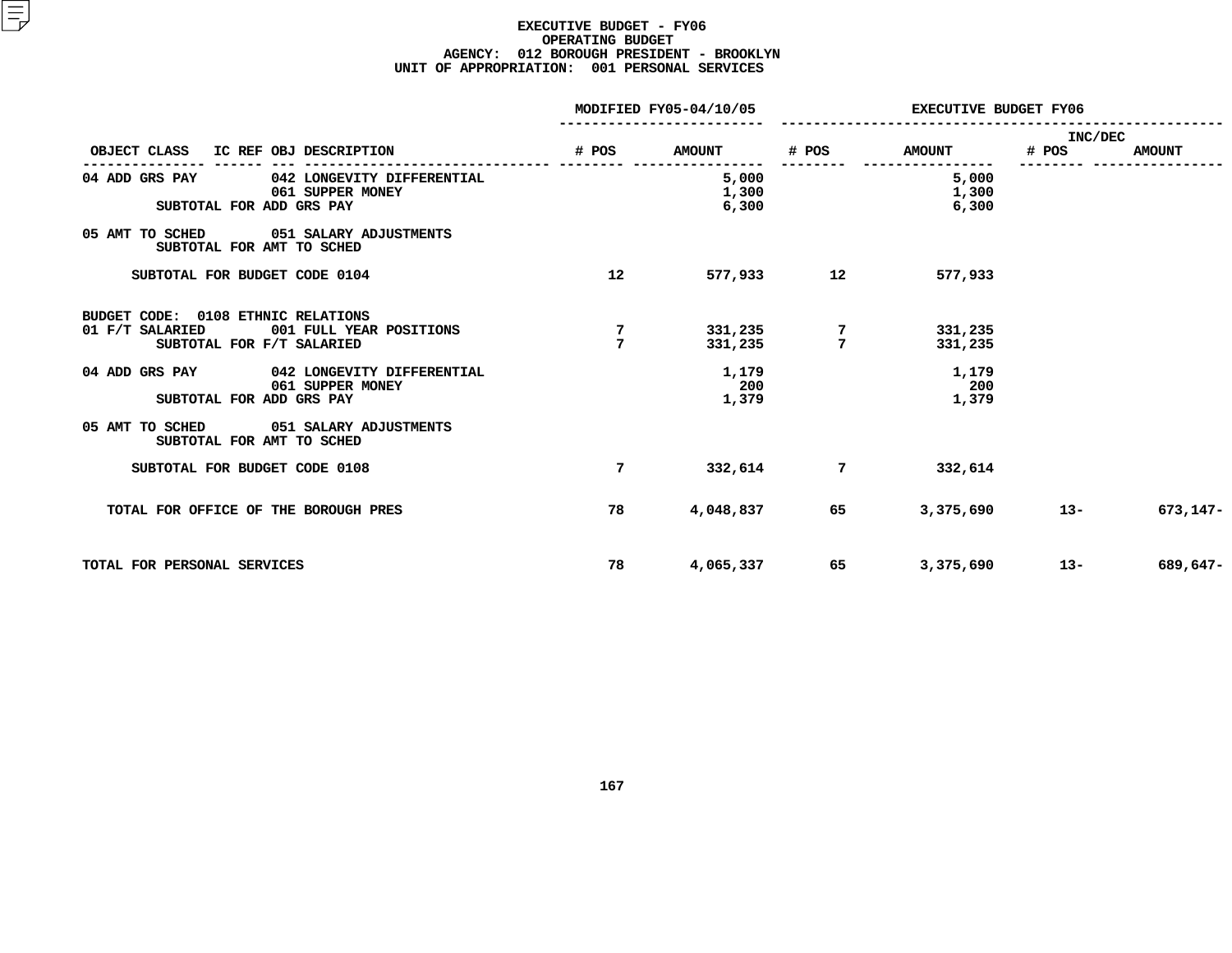### **EXECUTIVE BUDGET - FY06 UNIT OF APPROPRIATION SUMMARY AGENCY:**

**<sup>012</sup> BOROUGH PRESIDENT - BROOKLYN UNIT**

|                                                                                                 | UNIT OF APPROPRIATION: |                         | 001 PERSONAL SERVICES   |                      |               |
|-------------------------------------------------------------------------------------------------|------------------------|-------------------------|-------------------------|----------------------|---------------|
|                                                                                                 |                        | <b>CURRENT MODIFIED</b> | <b>EXECUTIVE BUDGET</b> |                      |               |
| PERSONAL SERVICES                                                                               | NUM POS                | <b>BUDGET AMOUNT</b>    | NUM POS                 | <b>BUDGET AMOUNT</b> | $INC/DEC$ (-) |
| TOTALS FOR OPERATING BUDGET                                                                     | 78                     | 4,065,337               | 65                      | 3,375,690            | 689,647-      |
| FINANCIAL PLAN SAVINGS                                                                          |                        |                         |                         |                      |               |
| <b>APPROPRIATION</b>                                                                            | 78                     | 4,065,337               | 65                      | 3,375,690            | 689,647-      |
| FUNDING SUMMARY                                                                                 |                        | <b>CURRENT MODIFIED</b> | <b>EXECUTIVE BUDGET</b> | $INC/DEC$ (-)        |               |
| <b>CITY</b><br>OTHER CATEGORICAL                                                                |                        | 4,048,837               |                         | 3,375,690            | 673,147-      |
| CAPITAL FUNDS - I.F.A.<br><b>STATE</b><br>FEDERAL - C.D.<br>FEDERAL - OTHER<br>INTRA-CITY SALES |                        | 16,500                  |                         |                      | $16,500-$     |
| TOTAL                                                                                           |                        | 4,065,337               |                         | 3,375,690            | 689,647-      |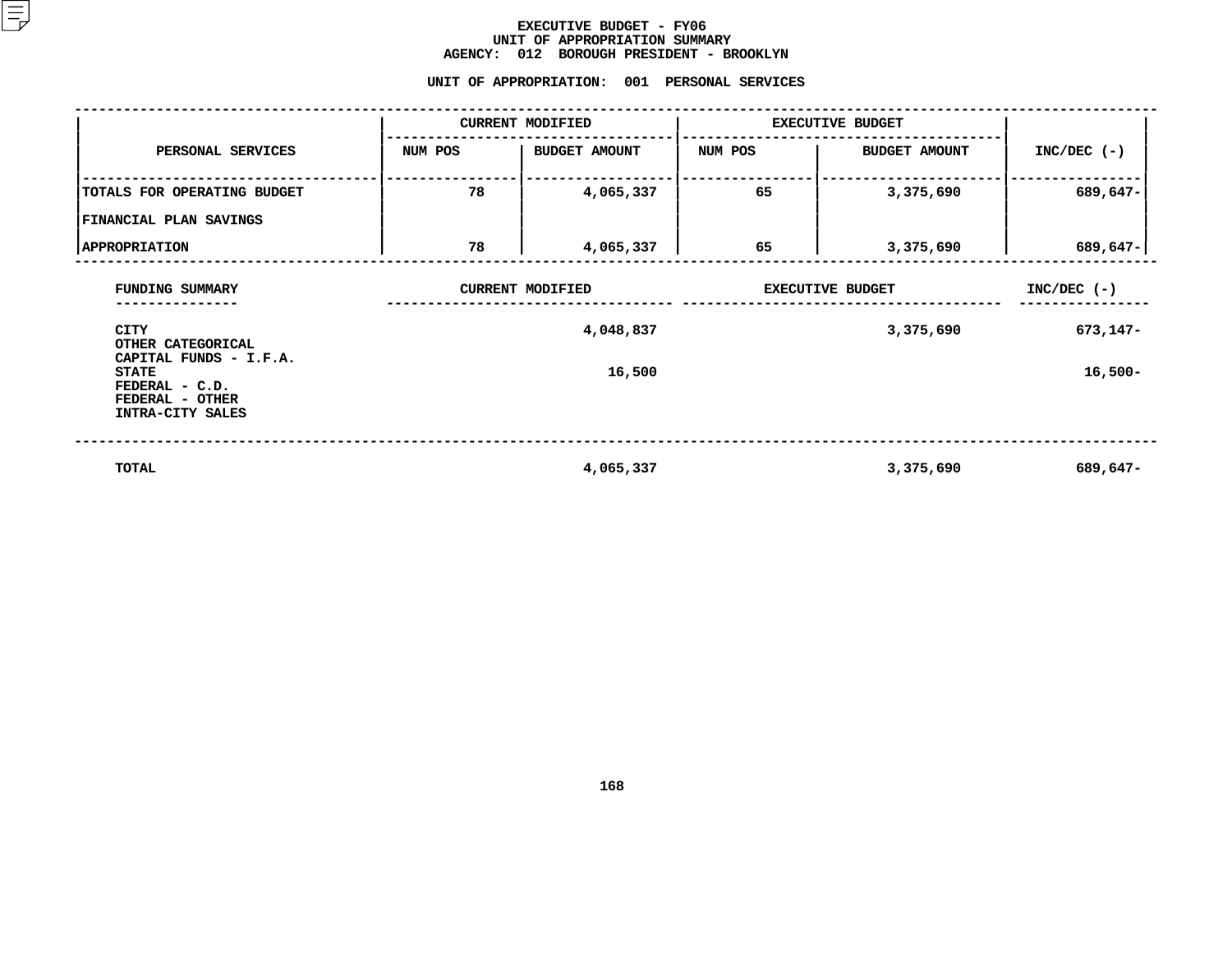### **EXECUTIVE BUDGET - FY06 POSITIONN SCHEDULE<br>GH PRESIDE<br>: 001 PE AGENCY: <sup>012</sup> BOROUGH PRESIDENT - BROOKLYN UNIT OF APPROPRIATION: <sup>001</sup> PERSONAL SERVICES**

### MODIFIED FY05-04/10/05 EXECUTIVE BUDGET FY06

**FY05-04/10/05 EXECUTIVE BUDGET FY06 -----------------------**

|                                                                                                  | <b>PAY</b> | TITLE |  |                |    |                               | INC/DEC             |
|--------------------------------------------------------------------------------------------------|------------|-------|--|----------------|----|-------------------------------|---------------------|
| LINE DESCRIPTION BANK/#CODE MIN-MAX RATE # POS* ANNUAL RATE # POS* ANNUAL RATE # POS ANNUAL RATE |            |       |  |                |    |                               |                     |
|                                                                                                  |            |       |  |                |    |                               |                     |
| OBJECT: 001 FULL YEAR POSITIONS                                                                  |            |       |  |                |    |                               |                     |
|                                                                                                  |            |       |  |                |    |                               |                     |
|                                                                                                  |            |       |  |                |    |                               |                     |
|                                                                                                  |            |       |  |                |    |                               |                     |
|                                                                                                  |            |       |  |                |    |                               |                     |
|                                                                                                  |            |       |  |                |    |                               |                     |
|                                                                                                  |            |       |  |                |    |                               |                     |
|                                                                                                  |            |       |  |                |    |                               |                     |
|                                                                                                  |            |       |  |                |    |                               |                     |
|                                                                                                  |            |       |  |                |    |                               |                     |
|                                                                                                  |            |       |  |                |    |                               |                     |
|                                                                                                  |            |       |  |                |    |                               |                     |
|                                                                                                  |            |       |  |                |    |                               |                     |
|                                                                                                  |            |       |  |                |    |                               |                     |
|                                                                                                  |            |       |  |                |    |                               |                     |
|                                                                                                  |            |       |  |                |    |                               |                     |
|                                                                                                  |            |       |  |                |    |                               |                     |
|                                                                                                  |            |       |  |                |    |                               |                     |
|                                                                                                  |            |       |  |                |    |                               |                     |
|                                                                                                  |            |       |  |                |    |                               |                     |
|                                                                                                  |            |       |  |                |    |                               |                     |
|                                                                                                  |            |       |  |                |    |                               |                     |
|                                                                                                  |            |       |  |                |    |                               |                     |
|                                                                                                  |            |       |  |                |    |                               |                     |
|                                                                                                  |            |       |  |                |    |                               |                     |
|                                                                                                  |            |       |  |                |    |                               |                     |
|                                                                                                  |            |       |  |                |    |                               |                     |
|                                                                                                  |            |       |  |                |    |                               |                     |
|                                                                                                  |            |       |  |                |    |                               |                     |
|                                                                                                  |            |       |  |                |    |                               |                     |
|                                                                                                  |            |       |  |                |    |                               |                     |
| POSITION SCHEDULE FOR U/A 001                                                                    |            |       |  | $72$ 3,710,357 | 72 | 3,710,357                     |                     |
|                                                                                                  |            |       |  |                |    |                               |                     |
| PLANNED INCREASES/(DECREASES)                                                                    |            |       |  |                |    | $6 \Big $ 309,196 -7 -360,729 | $-13$<br>$-669,925$ |
| TOTAL FOR U/A 001                                                                                |            |       |  | $78$ 4,019,553 |    | 65<br>3,349,628               | $-13$ $-669,925$    |
|                                                                                                  |            |       |  |                |    |                               |                     |
|                                                                                                  |            |       |  |                |    |                               |                     |

**\*NOTE: FULL TIME ACTIVE POSITIONS AS OF 02/25/05**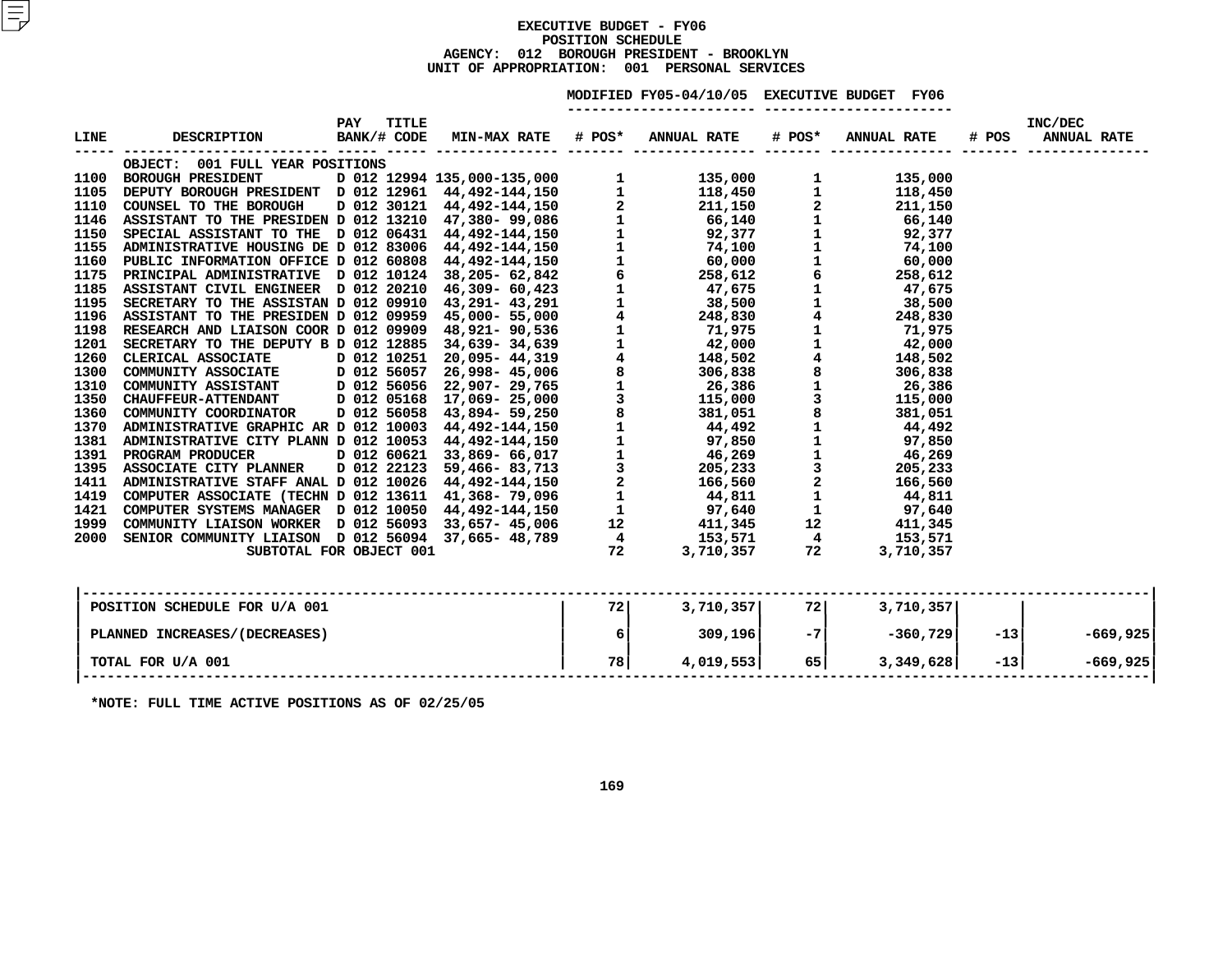### **EXECUTIVE BUDGET - FY06 OPERATINGG BUDGET<br>PRESIDE<br>2 OTHER AGENCY: <sup>012</sup> BOROUGH PRESIDENT - BROOKLYN UNIT OF APPROPRIATION: <sup>002</sup> OTHER THAN PERSONAL SERVICES**

|                                                                                                                                                                                                                                                                        |          | MODIFIED FY05-04/10/05            | <b>EXECUTIVE BUDGET FY06</b> |                                   |                     |                                        |
|------------------------------------------------------------------------------------------------------------------------------------------------------------------------------------------------------------------------------------------------------------------------|----------|-----------------------------------|------------------------------|-----------------------------------|---------------------|----------------------------------------|
| OBJECT CLASS<br>IC REF OBJ DESCRIPTION                                                                                                                                                                                                                                 | # CNTRCT | <b>AMOUNT</b>                     | # CNTRCT                     | <b>AMOUNT</b>                     | INC/DEC<br># CNTRCT | <b>AMOUNT</b>                          |
| RESPONSIBILITY CENTER:                                                                                                                                                                                                                                                 |          |                                   |                              |                                   |                     |                                        |
| BUDGET CODE: 0113 WATERFRONT TOURISM & ENVIRON EDUCATION<br>60 CNTRCTL SVCS<br>660 ECONOMIC DEVELOPMENT<br>SUBTOTAL FOR CNTRCTL SVCS                                                                                                                                   |          | 100,000<br>100,000                |                              |                                   |                     | $100,000 -$<br>$100,000 -$             |
| SUBTOTAL FOR BUDGET CODE 0113                                                                                                                                                                                                                                          |          | 100,000                           |                              |                                   |                     | $100,000 -$                            |
| BUDGET CODE: 0114 GOWANUS CANAL COMMUNITY GRANT<br>60 CNTRCTL SVCS<br>660 ECONOMIC DEVELOPMENT<br>SUBTOTAL FOR CNTRCTL SVCS<br>SUBTOTAL FOR BUDGET CODE 0114                                                                                                           |          | 77,655<br>77,655<br>77,655        |                              |                                   |                     | $77,655 -$<br>$77,655-$<br>$77,655-$   |
| BUDGET CODE: 0117 Sunset Park Community Greenway - Blueway<br>60 CNTRCTL SVCS<br>660 ECONOMIC DEVELOPMENT<br>SUBTOTAL FOR CNTRCTL SVCS<br>SUBTOTAL FOR BUDGET CODE 0117                                                                                                |          | 66,000<br>66,000<br>66,000        |                              |                                   |                     | 66,000-<br>66,000-<br>66,000-          |
| BUDGET CODE: 0118 Brooklyn Waterfront Greenway<br>60 CNTRCTL SVCS<br>660 ECONOMIC DEVELOPMENT<br>SUBTOTAL FOR CNTRCTL SVCS<br>SUBTOTAL FOR BUDGET CODE 0118                                                                                                            |          | 67,500<br>67,500<br>67,500        |                              |                                   |                     | $67,500 -$<br>$67,500 -$<br>$67,500 -$ |
| <b>TOTAL FOR</b>                                                                                                                                                                                                                                                       |          | 311,155                           |                              |                                   |                     | $311, 155 -$                           |
| RESPONSIBILITY CENTER: 0001 OFFICE OF THE BOROUGH PRES<br><b>0102 ADMINISTRATION</b><br>BUDGET CODE:<br>10 SUPPLYS&MATL 856001 10X SUPPLIES + MATERIALS - GENERAL<br>100 SUPPLIES + MATERIALS - GENERAL<br>101 PRINTING SUPPLIES<br>105 AUTOMOTIVE SUPPLIES & MATERIAL |          | 8,162<br>42,000<br>2,000<br>1,000 |                              | 8,162<br>42,000<br>1,000<br>1,000 |                     | $1,000-$                               |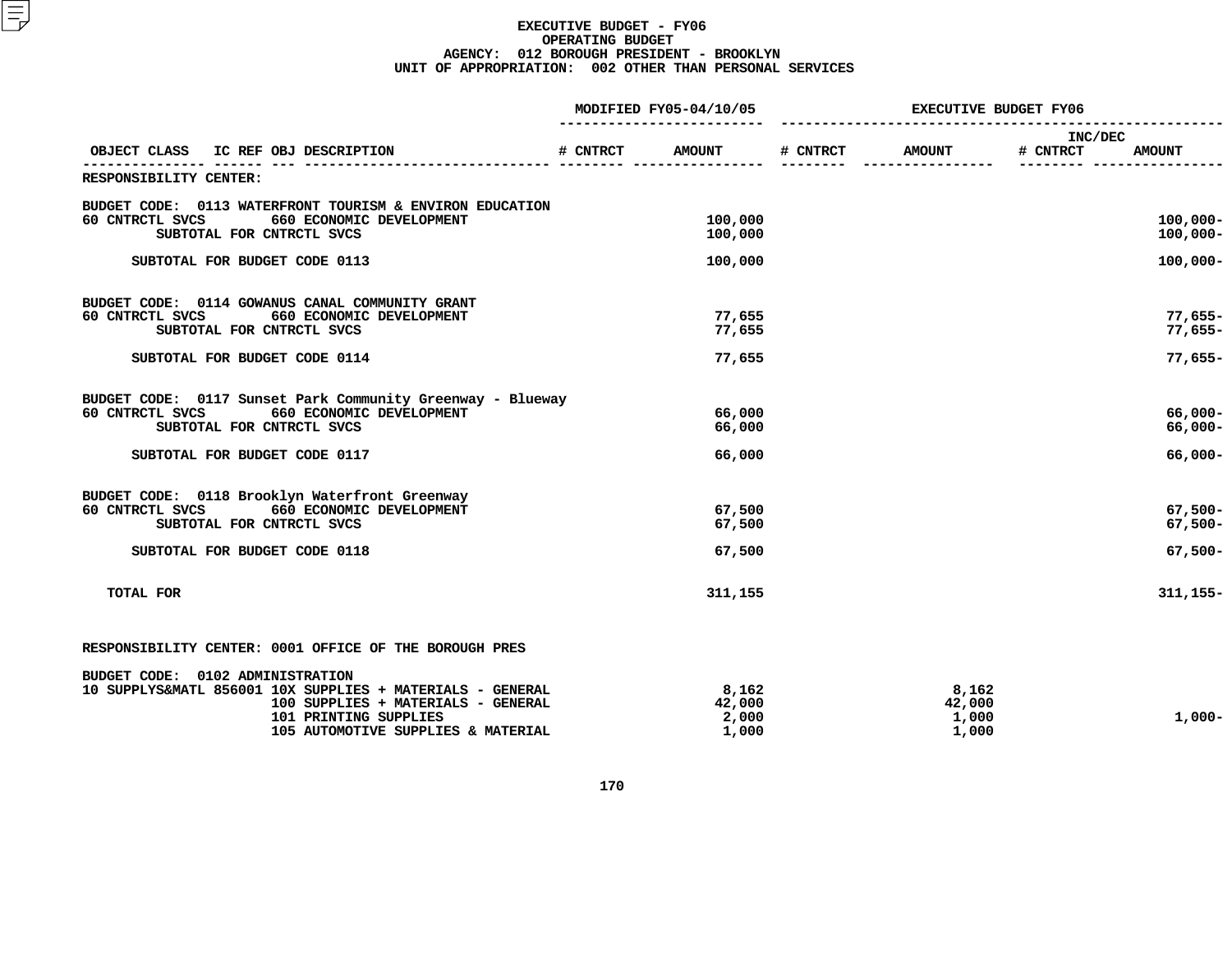### **EXECUTIVE BUDGET - FY06 OPERATINGG BUDGET<br>PRESIDE<br>2 OTHER AGENCY: <sup>012</sup> BOROUGH PRESIDENT - BROOKLYN UNIT OF APPROPRIATION: <sup>002</sup> OTHER THAN PERSONAL SERVICES**

|                                 |                           |                                                                                                                                                                                                                                                                                                                                                                                                | MODIFIED FY05-04/10/05 | <b>EXECUTIVE BUDGET FY06</b> |             |                             |                     |               |
|---------------------------------|---------------------------|------------------------------------------------------------------------------------------------------------------------------------------------------------------------------------------------------------------------------------------------------------------------------------------------------------------------------------------------------------------------------------------------|------------------------|------------------------------|-------------|-----------------------------|---------------------|---------------|
|                                 |                           | OBJECT CLASS IC REF OBJ DESCRIPTION                                                                                                                                                                                                                                                                                                                                                            |                        | # CNTRCT AMOUNT              | # CNTRCT    | <b>AMOUNT</b>               | INC/DEC<br># CNTRCT | <b>AMOUNT</b> |
|                                 |                           |                                                                                                                                                                                                                                                                                                                                                                                                |                        |                              |             | . _ _ _ _ _ _ _ _ _ _ _ _ _ |                     |               |
|                                 |                           | 106 MOTOR VEHICLE FUEL                                                                                                                                                                                                                                                                                                                                                                         |                        | 7,000                        |             | 7,000                       |                     |               |
|                                 |                           | 117 POSTAGE                                                                                                                                                                                                                                                                                                                                                                                    |                        | 74,000                       |             |                             |                     | 52,500-       |
|                                 |                           | 119 DATA PROCESSING SUPPLIES<br>"ISP DATA PROCESSING SUPPLIES                                                                                                                                                                                                                                                                                                                                  |                        | 8,000                        |             |                             |                     | 2,000-        |
|                                 | SUBTOTAL FOR SUPPLYS&MATL |                                                                                                                                                                                                                                                                                                                                                                                                |                        | 142,162                      |             | 21,500<br>6,000<br>86,662   |                     | 55,500-       |
|                                 |                           | 30 PROPTY&EQUIP 302 TELECOMMUNICATIONS EQUIPMENT                                                                                                                                                                                                                                                                                                                                               |                        | 1,000                        |             | 1,000                       |                     |               |
|                                 |                           | 314 OFFICE FURITURE                                                                                                                                                                                                                                                                                                                                                                            |                        | 4,000                        |             | 4,000                       |                     |               |
|                                 |                           | 315 OFFICE EQUIPMENT                                                                                                                                                                                                                                                                                                                                                                           |                        | 6,000                        |             | 6,000                       |                     |               |
|                                 |                           | 332 PURCH DATA PROCESSING EQUIPT                                                                                                                                                                                                                                                                                                                                                               |                        | 20,000                       |             | 30,000                      |                     | 10,000        |
|                                 |                           | 337 BOOKS-OTHER                                                                                                                                                                                                                                                                                                                                                                                |                        | 22,000                       |             | 17,000                      |                     | $5,000-$      |
|                                 | SUBTOTAL FOR PROPTY&EQUIP |                                                                                                                                                                                                                                                                                                                                                                                                |                        | 53,000                       |             | 58,000                      |                     | 5,000         |
|                                 |                           | 40 OTHR SER&CHR 858001 40B TELEPHONE & OTHER COMMUNICATNS                                                                                                                                                                                                                                                                                                                                      |                        | 57,062                       |             | 57,062                      |                     |               |
|                                 |                           | 856001 40G MAINT & REP OF MOTOR VEH EQUIP                                                                                                                                                                                                                                                                                                                                                      |                        | 19,703                       |             | 19,703                      |                     |               |
|                                 |                           | 402 TELEPHONE & OTHER COMMUNICATNS                                                                                                                                                                                                                                                                                                                                                             |                        | 4,000                        |             | 4,000                       |                     |               |
|                                 |                           |                                                                                                                                                                                                                                                                                                                                                                                                |                        | 1,000                        |             | 1,000                       |                     |               |
|                                 |                           |                                                                                                                                                                                                                                                                                                                                                                                                |                        | 20,000                       |             | 18,000                      |                     | $2,000-$      |
|                                 |                           |                                                                                                                                                                                                                                                                                                                                                                                                |                        | 6,000                        |             | 4,000                       |                     | $2,000-$      |
|                                 |                           | 856001 42C HEAT LIGHT & POWER                                                                                                                                                                                                                                                                                                                                                                  |                        |                              |             | 155,002                     |                     |               |
|                                 |                           | 403 OFFICE SERVICES<br>412 RENTALS OF MISC.EQUIP<br>417 ADVERTISING<br>425 HEAT LIGHIT & POWER                                                                                                                                                                                                                                                                                                 |                        | 133,372                      |             |                             |                     | 21,630        |
|                                 |                           | 451 NON OVERNIGHT TRVL EXP-GENERAL                                                                                                                                                                                                                                                                                                                                                             |                        | 8,000                        |             | 8,000                       |                     |               |
|                                 |                           | 452 NON OVERNIGHT TRVL EXP-SPECIAL                                                                                                                                                                                                                                                                                                                                                             |                        | 600                          |             |                             |                     | $600 -$       |
|                                 |                           | 453 OVERNIGHT TRVL EXP-GENERAL                                                                                                                                                                                                                                                                                                                                                                 |                        | 1,000                        |             | 1,000                       |                     |               |
|                                 |                           | <b>460 SPECIAL EXPENSE</b>                                                                                                                                                                                                                                                                                                                                                                     |                        | 387,319                      |             | 453,586                     |                     | 66,267        |
|                                 | SUBTOTAL FOR OTHR SER&CHR |                                                                                                                                                                                                                                                                                                                                                                                                |                        | 638,056                      |             | 721,353                     |                     | 83,297        |
| 60 CNTRCTL SVCS                 |                           |                                                                                                                                                                                                                                                                                                                                                                                                |                        |                              |             |                             |                     | $5,000-$      |
|                                 |                           |                                                                                                                                                                                                                                                                                                                                                                                                |                        |                              |             |                             |                     |               |
|                                 |                           |                                                                                                                                                                                                                                                                                                                                                                                                |                        |                              |             |                             |                     |               |
|                                 |                           |                                                                                                                                                                                                                                                                                                                                                                                                |                        |                              |             |                             |                     |               |
|                                 |                           |                                                                                                                                                                                                                                                                                                                                                                                                |                        |                              |             |                             |                     | 1,600         |
|                                 |                           |                                                                                                                                                                                                                                                                                                                                                                                                |                        |                              |             |                             |                     | $5,000-$      |
|                                 |                           |                                                                                                                                                                                                                                                                                                                                                                                                |                        |                              |             |                             |                     |               |
|                                 |                           |                                                                                                                                                                                                                                                                                                                                                                                                |                        |                              |             |                             | $1 -$               | $20,000 -$    |
|                                 | SUBTOTAL FOR CNTRCTL SVCS | $\begin{tabular}{cccccccc} 602 TELCOMMUNICATIONS MANT & & & & & & & & 1 & & & 11,000 & & 1 & & 6,000 \\ 608 MANT & & & & & & & & & & & 1 & & 1,000 & & 1 & & 1,000 \\ 612 OFFICE EQUIPMENT MANTENANCE & & & & & & & 1 & & 1,000 & & 1 & & 1,000 \\ 613 DATA PROCESSING EQUIPMENT & & & & & & & 1 & & 14,000 & & 1 & & 10,000 \\ 613 RINTING CONTRORTS & & & & & & & & 1 & & 14,000 & & 1 & & $ |                        |                              |             | 131,000                     | $1 -$               | $28,400 -$    |
|                                 |                           | SUBTOTAL FOR BUDGET CODE 0102                                                                                                                                                                                                                                                                                                                                                                  | 8                      | 992,618                      | $7^{\circ}$ | 997,015                     | $1 -$               | 4,397         |
| BUDGET CODE: 0103 TOPOGRAPHICAL |                           |                                                                                                                                                                                                                                                                                                                                                                                                |                        |                              |             |                             |                     |               |
| 10 SUPPLYS&MATL                 |                           | 100 SUPPLIES + MATERIALS - GENERAL                                                                                                                                                                                                                                                                                                                                                             |                        | 15,000                       |             | 6,000                       |                     | $9,000-$      |
|                                 |                           |                                                                                                                                                                                                                                                                                                                                                                                                |                        |                              |             |                             |                     |               |
|                                 | SUBTOTAL FOR SUPPLYS&MATL |                                                                                                                                                                                                                                                                                                                                                                                                |                        | 15,000                       |             | 6,000                       |                     | $9,000 -$     |

**FOR SUPPLYS&MATL 15,000 6,000 9,000-**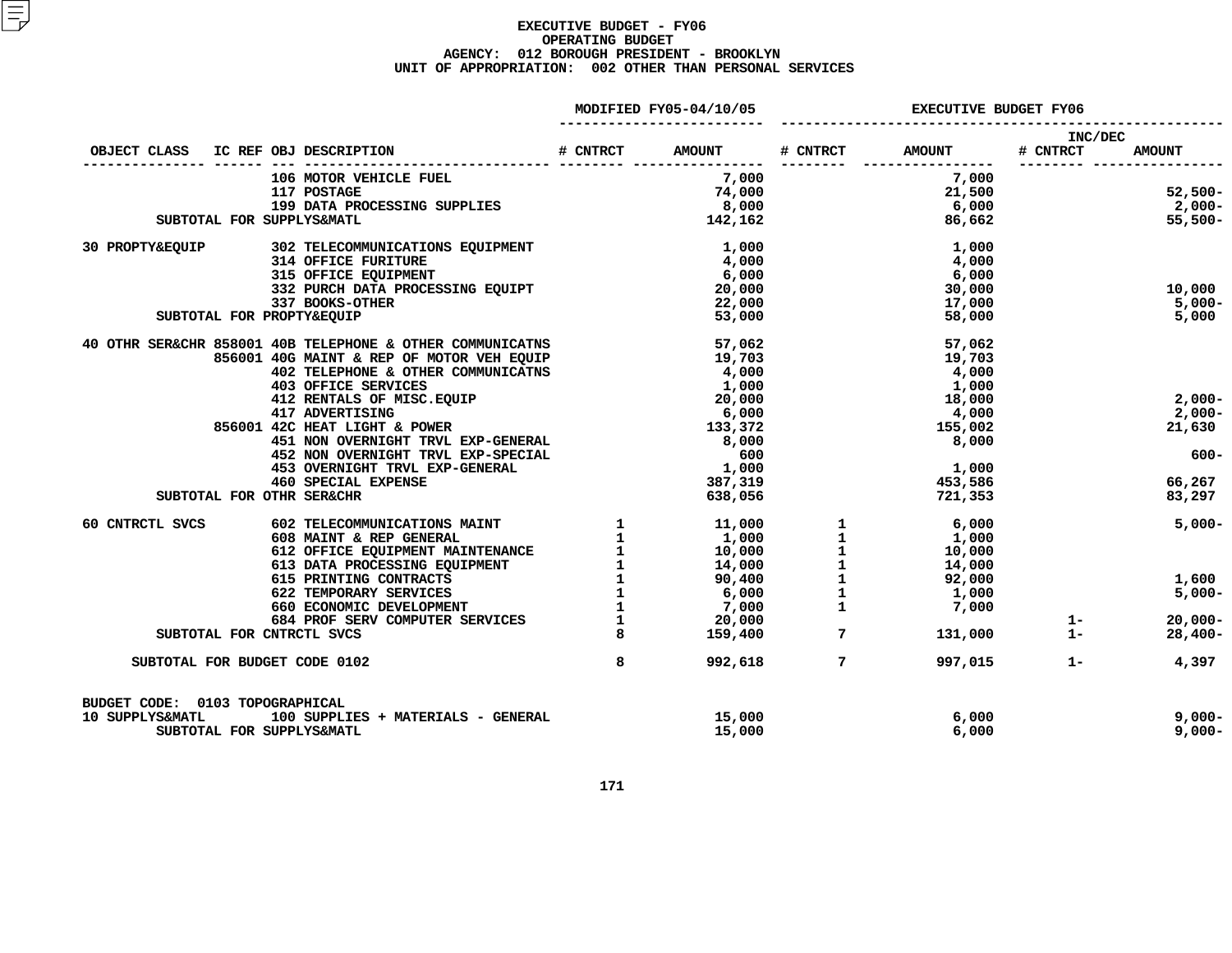### **EXECUTIVE BUDGET - FY06 OPERATINGG BUDGET<br>PRESIDE<br>2 OTHER AGENCY: <sup>012</sup> BOROUGH PRESIDENT - BROOKLYN UNIT OF APPROPRIATION: <sup>002</sup> OTHER THAN PERSONAL SERVICES**

|                                        |          | MODIFIED FY05-04/10/05 | <b>EXECUTIVE BUDGET FY06</b> |               |                     |               |
|----------------------------------------|----------|------------------------|------------------------------|---------------|---------------------|---------------|
| IC REF OBJ DESCRIPTION<br>OBJECT CLASS | # CNTRCT | <b>AMOUNT</b>          | # CNTRCT                     | <b>AMOUNT</b> | INC/DEC<br># CNTRCT | <b>AMOUNT</b> |
| SUBTOTAL FOR BUDGET CODE 0103          |          | 15,000                 |                              | 6,000         |                     | $9,000-$      |
| TOTAL FOR OFFICE OF THE BOROUGH PRES   | 8        | 1,007,618              | 7                            | 1,003,015     | $1 -$               | 4,603-        |
| TOTAL FOR OTHER THAN PERSONAL SERVICES | 8        | 1,318,773              | 7                            | 1,003,015     | $1 -$               | $315,758-$    |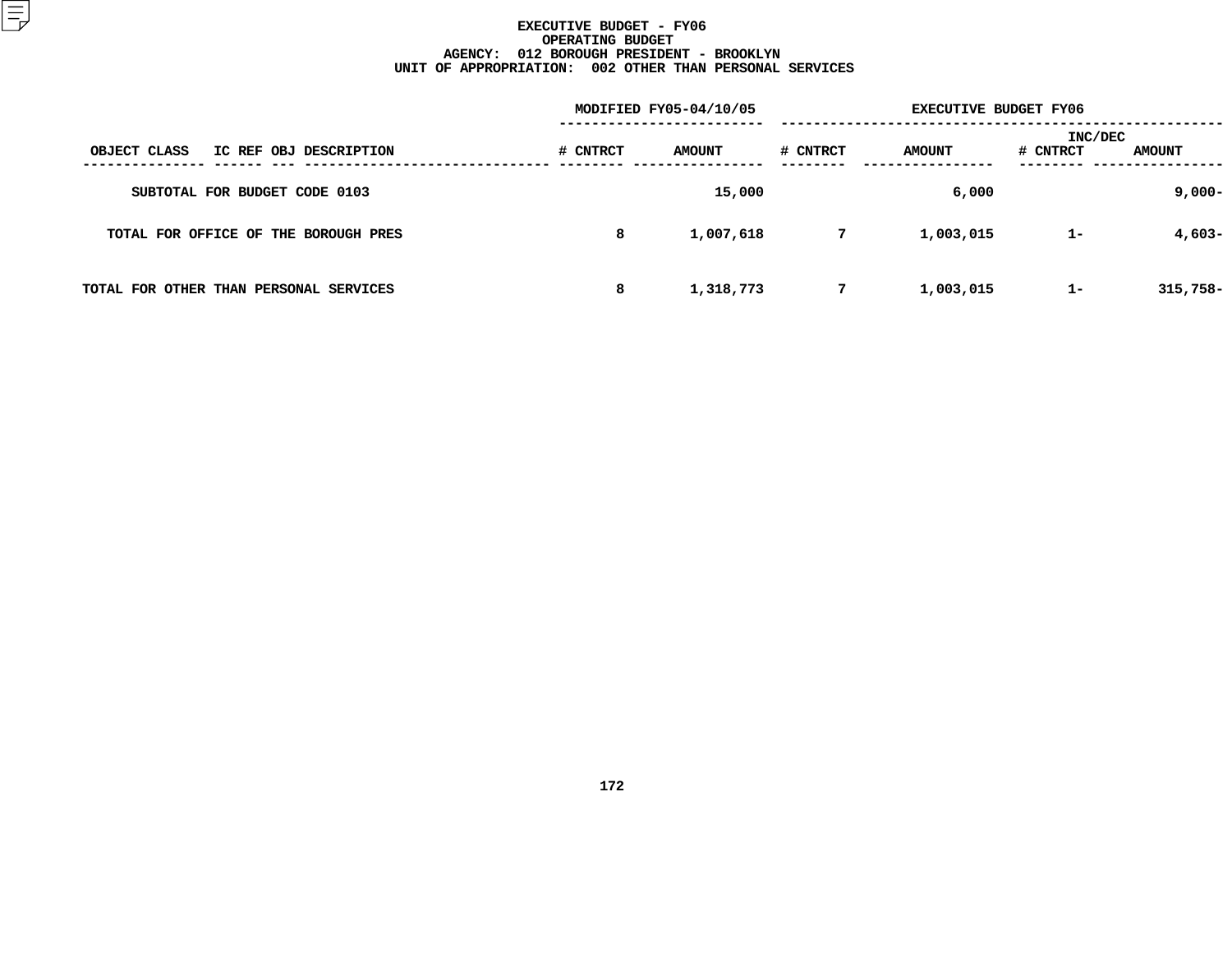### **EXECUTIVE BUDGET - FY06 UNIT OF APPROPRIATION SUMMARY AGENCY:**

|                                                                             |              | AGENCY: 012 BOROUGH PRESIDENT - BROOKLYN                |                         |                      |               |
|-----------------------------------------------------------------------------|--------------|---------------------------------------------------------|-------------------------|----------------------|---------------|
|                                                                             |              | UNIT OF APPROPRIATION: 002 OTHER THAN PERSONAL SERVICES |                         |                      |               |
|                                                                             |              | <b>CURRENT MODIFIED</b>                                 | <b>EXECUTIVE BUDGET</b> |                      |               |
| OTHER THAN PERSONAL SERVICES                                                | INTRACITY \$ | <b>BUDGET AMOUNT</b>                                    | <b>INTRACITY \$</b>     | <b>BUDGET AMOUNT</b> | $INC/DEC$ (-) |
| TOTALS FOR OPERATING BUDGET                                                 | 218,299      | 1,318,773                                               | 239,929                 | 1,003,015            | $315,758-$    |
| <b>FINANCIAL PLAN SAVINGS</b>                                               |              |                                                         |                         |                      |               |
| <b>APPROPRIATION</b>                                                        |              | 1,318,773                                               |                         | 1,003,015            | $315,758-$    |
| FUNDING SUMMARY                                                             |              | <b>CURRENT MODIFIED</b>                                 | <b>EXECUTIVE BUDGET</b> | $INC/DEC$ (-)        |               |
| CITY<br>OTHER CATEGORICAL                                                   |              | 1,007,618                                               |                         | $4,603-$             |               |
| CAPITAL FUNDS - I.F.A.<br><b>STATE</b><br>FEDERAL - C.D.<br>FEDERAL - OTHER |              | 311,155                                                 |                         | 311, 155-            |               |
| INTRA-CITY SALES                                                            |              |                                                         |                         |                      |               |
| <b>TOTAL</b>                                                                |              | 1,318,773                                               |                         | 1,003,015            | $315,758-$    |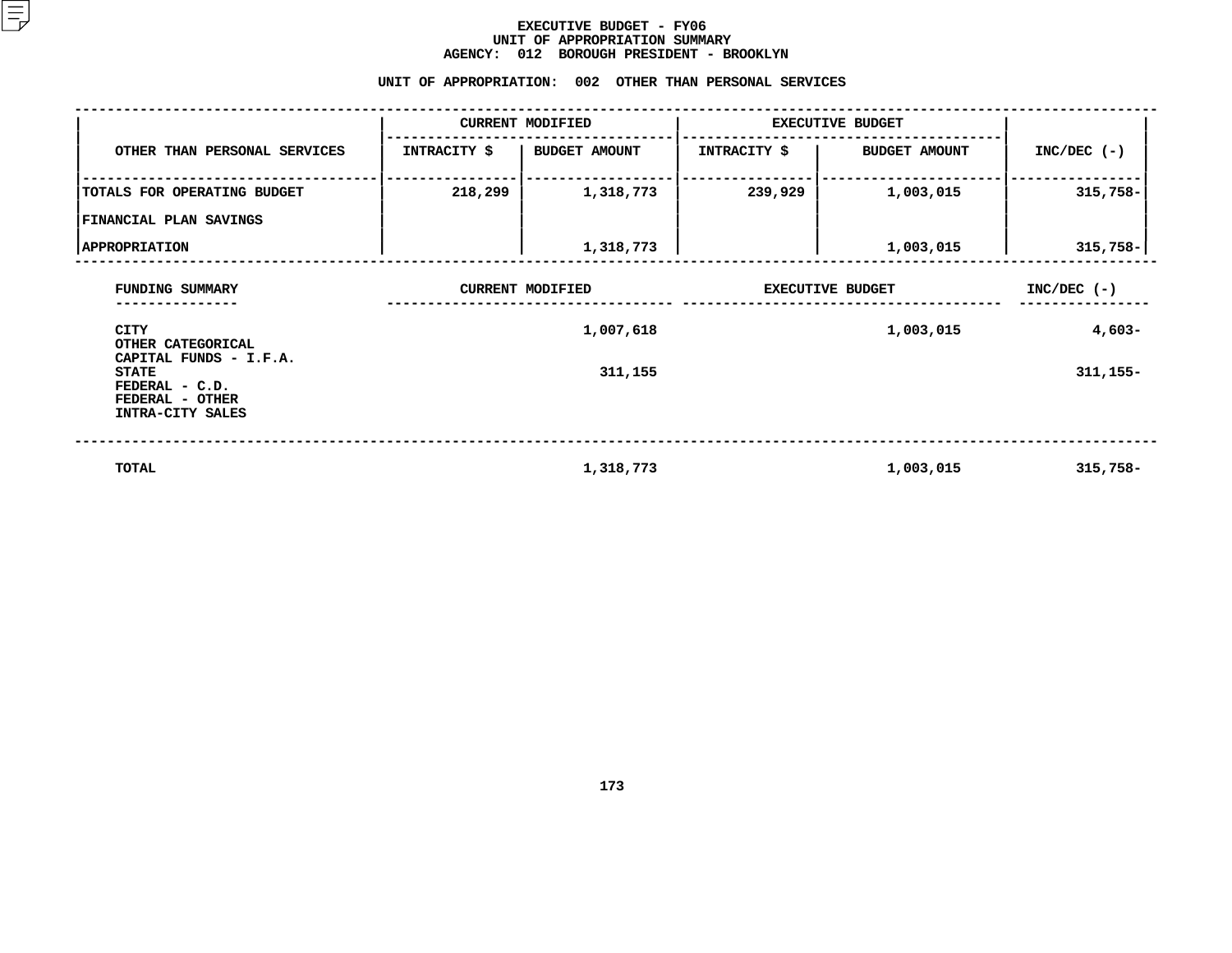### **EXECUTIVE BUDGET- FY06 AGENCY**

# **SUMMARY AGENCY: <sup>012</sup> BOROUGH PRESIDENT - BROOKLYN**

### **PERSONAL**

|                                                                       |         | PERSONAL SERVICES       |                         |                      |               |
|-----------------------------------------------------------------------|---------|-------------------------|-------------------------|----------------------|---------------|
|                                                                       |         | <b>CURRENT MODIFIED</b> | <b>EXECUTIVE BUDGET</b> |                      |               |
| PERSONAL SERVICES                                                     | NUM POS | <b>BUDGET AMOUNT</b>    | NUM POS                 | <b>BUDGET AMOUNT</b> | $INC/DEC$ (-) |
| TOTALS FOR OPERATING BUDGET                                           | 78      | 4,065,337               | 65                      | 3,375,690            | 689,647-      |
| FINANCIAL PLAN SAVINGS                                                |         |                         |                         |                      |               |
| <b>APPROPRIATION</b>                                                  | 78      | 4,065,337               | 65                      | 3,375,690            | 689,647-      |
| FUNDING SUMMARY                                                       |         | <b>CURRENT MODIFIED</b> | <b>EXECUTIVE BUDGET</b> | $INC/DEC$ (-)        |               |
| <b>CITY</b><br>OTHER CATEGORICAL<br>CAPITAL FUNDS - I.F.A.            |         | 4,048,837               |                         | 3,375,690            | 673,147-      |
| <b>STATE</b><br>FEDERAL - C.D.<br>FEDERAL - OTHER<br>INTRA-CITY SALES |         | 16,500                  |                         |                      | $16,500-$     |
| TOTAL                                                                 |         | 4,065,337               |                         | 3,375,690            | 689,647-      |
| OTPS MEMO AMOUNTS                                                     |         |                         |                         |                      |               |

**OTPS MEMO AMOUNTS**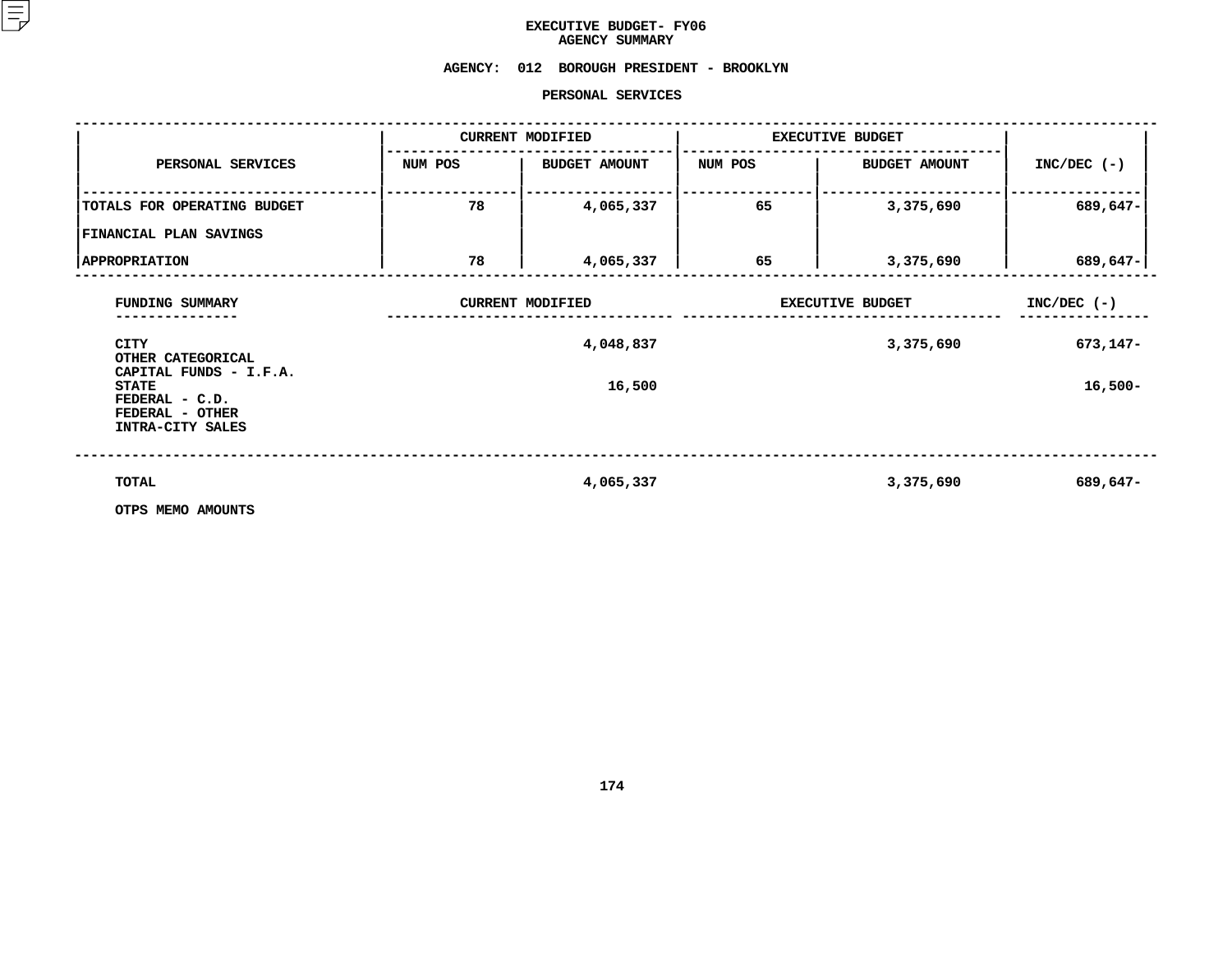### **EXECUTIVE BUDGET- FY06 AGENCY**

AGENCY SUMMARY<br>AGENCY: 012 BOROUGH PRESID **<sup>012</sup> BOROUGH PRESIDENT - BROOKLYN OTHER**

|                                                                                                 |              | OTHER THAN PERSONAL SERVICES |                         |                      |               |
|-------------------------------------------------------------------------------------------------|--------------|------------------------------|-------------------------|----------------------|---------------|
|                                                                                                 |              | <b>CURRENT MODIFIED</b>      | <b>EXECUTIVE BUDGET</b> |                      |               |
| OTHER THAN PERSONAL SERVICES                                                                    | INTRACITY \$ | <b>BUDGET AMOUNT</b>         | INTRACITY \$            | <b>BUDGET AMOUNT</b> | $INC/DEC$ (-) |
| TOTALS FOR OPERATING BUDGET                                                                     | 218,299      | 1,318,773                    | 239,929                 | 1,003,015            | 315,758-      |
| FINANCIAL PLAN SAVINGS                                                                          |              |                              |                         |                      |               |
| <b>APPROPRIATION</b>                                                                            |              | 1,318,773                    |                         | 1,003,015            | $315,758 -$   |
| FUNDING SUMMARY                                                                                 |              | <b>CURRENT MODIFIED</b>      | <b>EXECUTIVE BUDGET</b> | $INC/DEC$ (-)        |               |
| <b>CITY</b><br>OTHER CATEGORICAL                                                                |              | 1,007,618                    |                         | 1,003,015            | $4,603-$      |
| CAPITAL FUNDS - I.F.A.<br><b>STATE</b><br>FEDERAL - C.D.<br>FEDERAL - OTHER<br>INTRA-CITY SALES |              | 311,155                      |                         |                      | $311, 155 -$  |
| TOTAL<br>PS MEMO AMOUNTS                                                                        |              | 1,318,773                    |                         | 1,003,015            | $315,758-$    |

**PS MEMO AMOUNTS**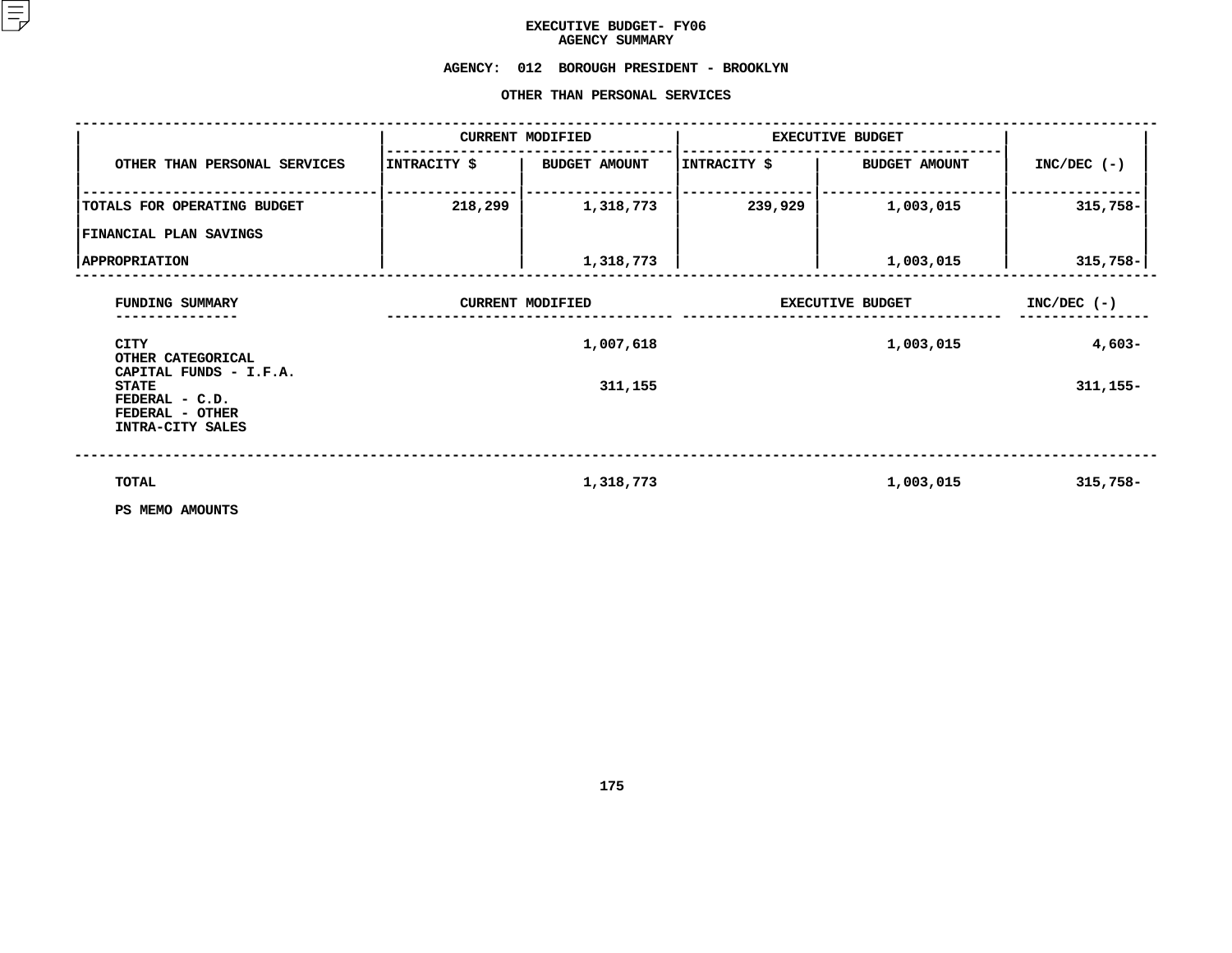### **EXECUTIVE BUDGET - FY06 AGENCYY SUMMARY<br>H PRESIDE<br>ACT**

|                                                                               | <b>AGENCY:</b>   | 012 BOROUGH PRESIDENT - BROOKLYN |           |                              |              |  |  |  |
|-------------------------------------------------------------------------------|------------------|----------------------------------|-----------|------------------------------|--------------|--|--|--|
|                                                                               |                  | MODIFIED FY05 - 04/10/05         |           | <b>EXECUTIVE BUDGET FY06</b> |              |  |  |  |
|                                                                               | <b>POSITIONS</b> | <b>BUDGET AMOUNT</b>             | POSITIONS | <b>BUDGET AMOUNT</b>         | INC/DEC AMT  |  |  |  |
| <b>PS</b><br>TOTALS FOR OPERATING BUDGET                                      | 78               | 4,065,337                        | 65        | 3,375,690                    | 689,647-     |  |  |  |
| FINANCIAL PLAN SAVINGS<br><b>APPROPRIATION</b>                                | 78               | 4,065,337                        | 65        | 3,375,690                    | 689,647-     |  |  |  |
| OTPS<br>TOTALS FOR OPERATING BUDGET<br>FINANCIAL PLAN SAVINGS                 |                  | 1,318,773                        |           | 1,003,015                    | $315,758-$   |  |  |  |
| <b>APPROPRIATION</b>                                                          |                  | 1,318,773                        |           | 1,003,015                    | 315,758-     |  |  |  |
| <b>AGENCY TOTALS</b><br>TOTALS FOR OPERATING BUDGET<br>FINANCIAL PLAN SAVINGS | 78               | 5,384,110                        | 65        | 4,378,705                    | 1,005,405-   |  |  |  |
| <b>APPROPRIATION</b>                                                          | 78               | 5,384,110                        | 65        | 4,378,705                    | $1,005,405-$ |  |  |  |
| FUNDING<br><b>CITY</b><br>OTHER CATEGORICAL<br>CAPITAL FUNDS - I.F.A.         |                  | 5,056,455                        |           | 4,378,705                    | 677,750-     |  |  |  |
| <b>STATE</b><br>FEDERAL - C.D.<br>FEDERAL - OTHER                             |                  | 327,655                          |           |                              | 327,655-     |  |  |  |
| INTRA-CITY SALES<br>TOTAL FUNDING                                             |                  | 5,384,110                        |           | 4,378,705                    | 1,005,405-   |  |  |  |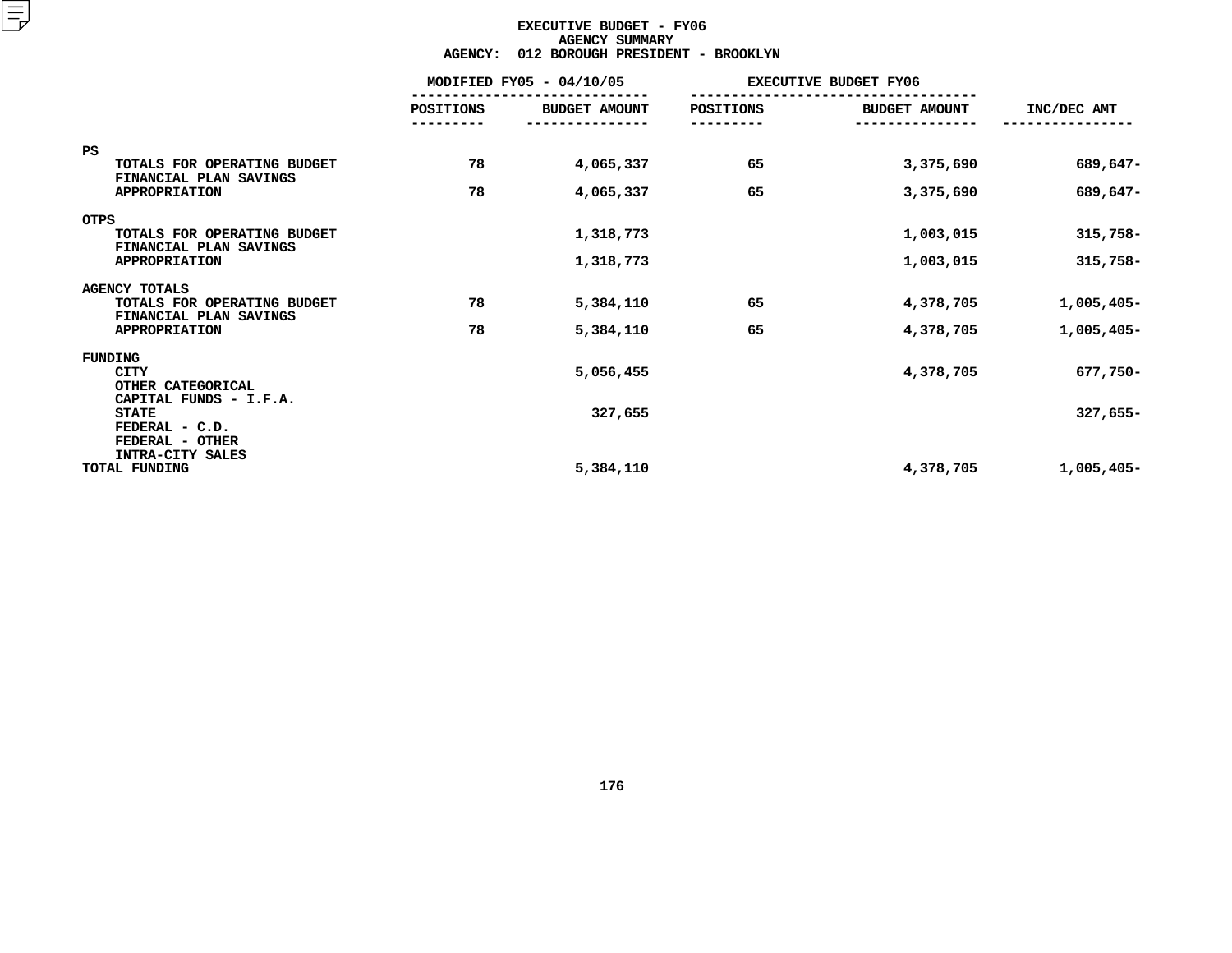### **EXECUTIVE BUDGET - FY06 OPERATING**G BUDGET<br>H PRESID<br>1 PERSON **AGENCY: <sup>013</sup> BOROUGH PRESIDENT - QUEENS UNIT OF APPROPRIATION: <sup>001</sup> PERSONAL SERVICES**

|                                                                                                                                 |                       | MODIFIED FY05-04/10/05     |          | <b>EXECUTIVE BUDGET FY06</b>                     |                                   |  |
|---------------------------------------------------------------------------------------------------------------------------------|-----------------------|----------------------------|----------|--------------------------------------------------|-----------------------------------|--|
| IC REF OBJ DESCRIPTION<br>OBJECT CLASS                                                                                          | # POS                 | <b>AMOUNT</b>              | # POS    | <b>AMOUNT</b>                                    | INC/DEC<br># POS<br><b>AMOUNT</b> |  |
| RESPONSIBILITY CENTER:                                                                                                          |                       |                            |          | -------------                                    |                                   |  |
| BUDGET CODE: 0115 Occupant Restraint Education Grant<br>01 F/T SALARIED<br>001 FULL YEAR POSITIONS<br>SUBTOTAL FOR F/T SALARIED |                       | 16,234<br>16,234           |          | 2,033<br>2,033                                   | $14,201-$<br>14,201-              |  |
| <b>06 FRINGE BENES</b><br>089 FRINGE BENEFITS-OTHER<br>SUBTOTAL FOR FRINGE BENES                                                |                       | 1,957<br>1,957             |          |                                                  | $1,957-$<br>$1,957-$              |  |
| SUBTOTAL FOR BUDGET CODE 0115                                                                                                   |                       | 18,191                     |          | 2,033                                            | $16, 158 -$                       |  |
| <b>TOTAL FOR</b>                                                                                                                |                       | 18,191                     |          | 2,033                                            | $16, 158 -$                       |  |
| RESPONSIBILITY CENTER: 0001 OFFICE OF THE BOROUGH PRES                                                                          |                       |                            |          |                                                  |                                   |  |
| BUDGET CODE: 0101 EXECUTIVE MANAGEMENT<br>01 F/T SALARIED<br>001 FULL YEAR POSITIONS<br>SUBTOTAL FOR F/T SALARIED               | 42<br>42              |                            |          | 1,883,503 42 1,943,084<br>1,883,503 42 1,943,084 | 59,581<br>59,581                  |  |
| 031 UNSALARIED<br>03 UNSALARIED<br>SUBTOTAL FOR UNSALARIED                                                                      |                       | 37,908<br>37,908           |          | 37,908<br>37,908                                 |                                   |  |
| 04 ADD GRS PAY<br>042 LONGEVITY DIFFERENTIAL<br>056 EARLY RET. TERMINAL LEAVE<br>SUBTOTAL FOR ADD GRS PAY                       |                       | 13,880<br>39,093<br>52,973 |          | 13,880<br>39,093<br>52,973                       |                                   |  |
| 05 AMT TO SCHED<br>051 SALARY ADJUSTMENTS<br>SUBTOTAL FOR AMT TO SCHED                                                          |                       | 5,151<br>5,151             |          | 5,151<br>5,151                                   |                                   |  |
| SUBTOTAL FOR BUDGET CODE 0101                                                                                                   | 42                    | 1,979,535                  | 42       | 2,039,116                                        | 59,581                            |  |
| BUDGET CODE: 0102 ADMINISTRATION<br>01 F/T SALARIED<br>001 FULL YEAR POSITIONS<br>SUBTOTAL FOR F/T SALARIED                     | 12<br>12 <sup>2</sup> | 201,291<br>201,291         | 12<br>12 | 201,291<br>201,291                               |                                   |  |
| 04 ADD GRS PAY<br>041 ASSIGNMENT DIFFERENTIAL<br>042 LONGEVITY DIFFERENTIAL                                                     |                       | 1,770<br>4,880             |          | 1,770<br>4,880                                   |                                   |  |
|                                                                                                                                 |                       |                            |          |                                                  |                                   |  |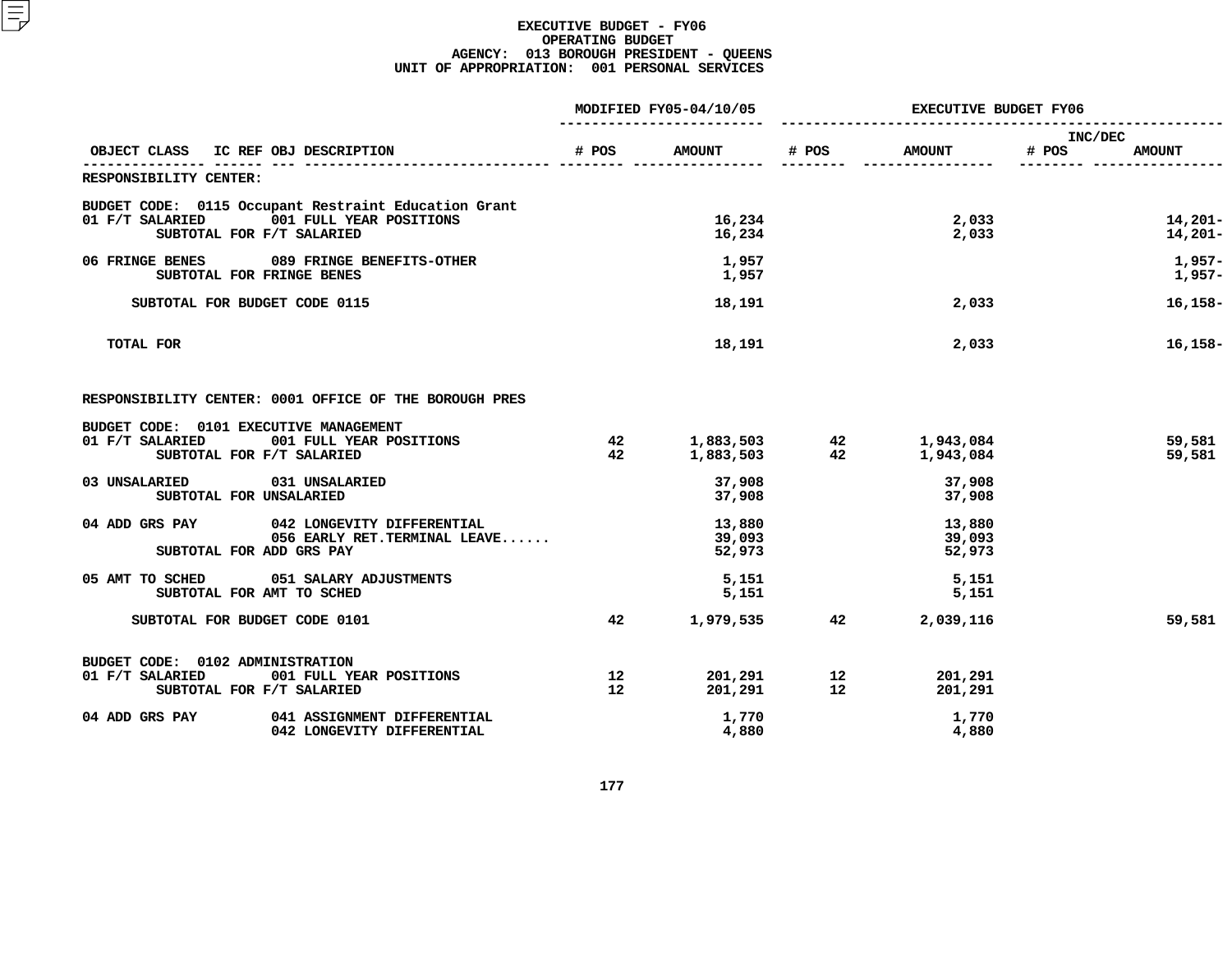### **EXECUTIVE BUDGET - FY06 OPERATING**G BUDGET<br>H PRESID<br>1 PERSON **AGENCY: <sup>013</sup> BOROUGH PRESIDENT - QUEENS UNIT OF APPROPRIATION: <sup>001</sup> PERSONAL SERVICES**

|                                                                                                                             | MODIFIED FY05-04/10/05 |                                    | <b>EXECUTIVE BUDGET FY06</b>   |                                    |                                   |  |
|-----------------------------------------------------------------------------------------------------------------------------|------------------------|------------------------------------|--------------------------------|------------------------------------|-----------------------------------|--|
| OBJECT CLASS IC REF OBJ DESCRIPTION                                                                                         | # POS                  | <b>AMOUNT</b>                      | # POS                          | <b>AMOUNT</b>                      | INC/DEC<br># POS<br><b>AMOUNT</b> |  |
| 056 EARLY RET. TERMINAL LEAVE<br>SUBTOTAL FOR ADD GRS PAY                                                                   |                        | <br>383<br>7,033                   |                                | --------------<br>383<br>7,033     |                                   |  |
| SUBTOTAL FOR BUDGET CODE 0102                                                                                               | 12 <sup>12</sup>       |                                    | 208,324 12                     | 208,324                            |                                   |  |
| BUDGET CODE: 0103 TOPOGRAPHICAL<br>001 FULL YEAR POSITIONS<br>01 F/T SALARIED<br>SUBTOTAL FOR F/T SALARIED                  | 16<br>16               | 392,897<br>392,897                 | 16<br>16                       | 392,897<br>392,897                 |                                   |  |
| 03 UNSALARIED<br>031 UNSALARIED<br>SUBTOTAL FOR UNSALARIED                                                                  |                        | 35,000<br>35,000                   |                                |                                    | $35,000 -$<br>$35,000 -$          |  |
| 04 ADD GRS PAY<br>042 LONGEVITY DIFFERENTIAL<br>056 EARLY RET. TERMINAL LEAVE<br>SUBTOTAL FOR ADD GRS PAY                   |                        | 19,053<br>35,547<br>54,600         |                                | 19,053<br>35,547<br>54,600         |                                   |  |
| SUBTOTAL FOR BUDGET CODE 0103                                                                                               | 16                     |                                    | 482,497 16                     | 447,497                            | $35,000 -$                        |  |
| BUDGET CODE: 0104 COMMUNITY BOARD LIAISON<br>01 F/T SALARIED<br>001 FULL YEAR POSITIONS<br>SUBTOTAL FOR F/T SALARIED        | 12<br>12 <sup>°</sup>  | 647,849                            | 647,849 12<br>647,849 12<br>12 | 647,849<br>647,849                 |                                   |  |
| 041 ASSIGNMENT DIFFERENTIAL<br>04 ADD GRS PAY<br>042 LONGEVITY DIFFERENTIAL<br>061 SUPPER MONEY<br>SUBTOTAL FOR ADD GRS PAY |                        | 1,770<br>10,512<br>5,000<br>17,282 |                                | 1,770<br>10,512<br>5,000<br>17,282 |                                   |  |
| SUBTOTAL FOR BUDGET CODE 0104                                                                                               | 12 <sup>°</sup>        | 665,131                            | 12                             | 665,131                            |                                   |  |
| BUDGET CODE: 0105 BOROUGH BOARD<br>01 F/T SALARIED<br>001 FULL YEAR POSITIONS<br>SUBTOTAL FOR F/T SALARIED                  | 3<br>$\mathbf{3}$      | 149,018<br>149,018                 | 3<br>$\mathbf{3}$              | 149,018<br>149,018                 |                                   |  |
| 02 OTH SALARIED<br>021 PART-TIME POSITIONS<br>SUBTOTAL FOR OTH SALARIED                                                     |                        | 1,692<br>1,692                     |                                |                                    | $1,692-$<br>$1,692-$              |  |
| 03 UNSALARIED<br>031 UNSALARIED<br>SUBTOTAL FOR UNSALARIED                                                                  |                        | 16,213<br>16,213                   |                                |                                    | $16,213-$<br>$16,213-$            |  |
|                                                                                                                             |                        |                                    |                                |                                    |                                   |  |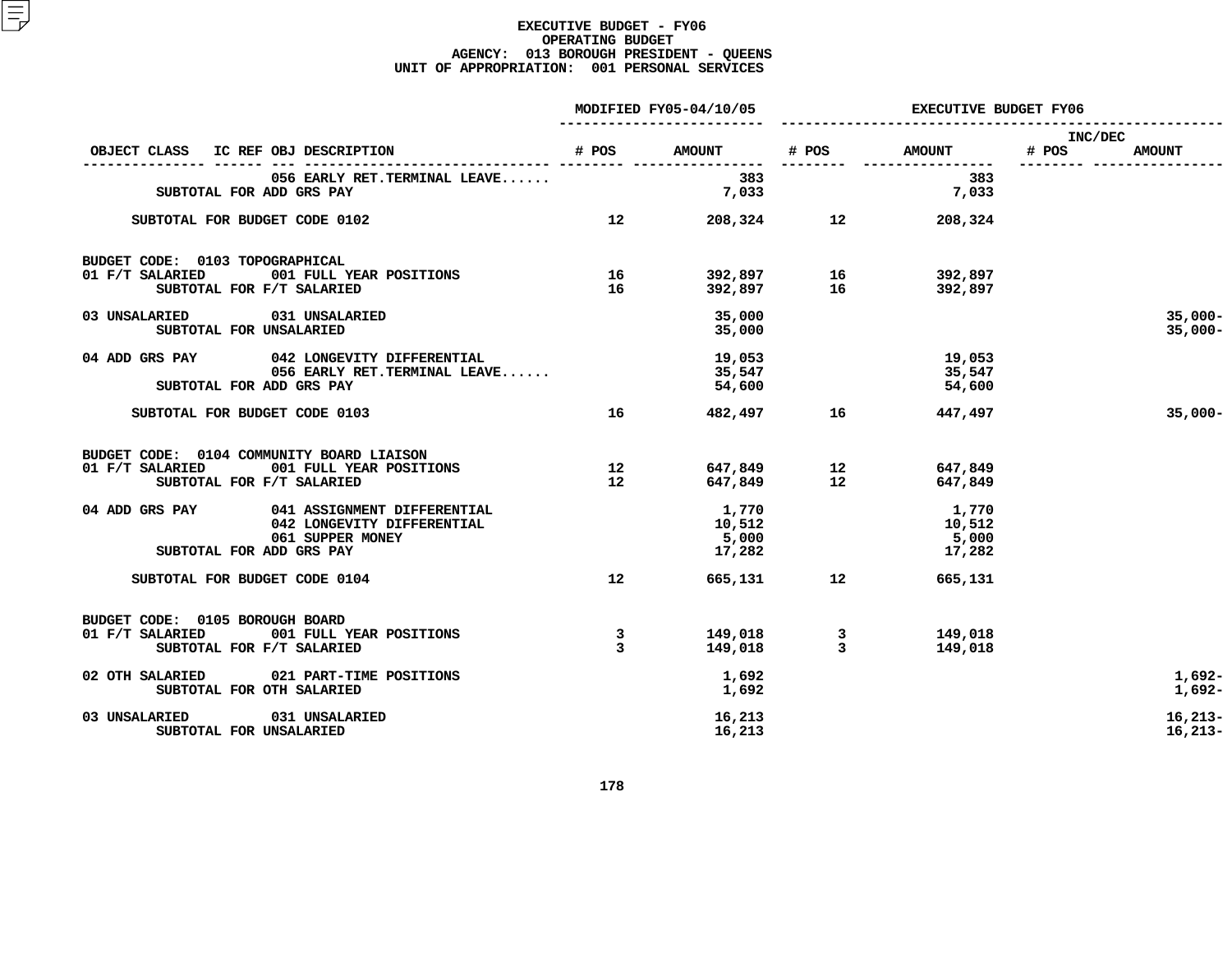### **EXECUTIVE BUDGET - FY06 OPERATING**G BUDGET<br>H PRESID<br>1 PERSON **AGENCY: <sup>013</sup> BOROUGH PRESIDENT - QUEENS UNIT OF APPROPRIATION: <sup>001</sup> PERSONAL SERVICES**

|                                                                                                                                                 | MODIFIED FY05-04/10/05  |                          | <b>EXECUTIVE BUDGET FY06</b> |                          |                                   |  |
|-------------------------------------------------------------------------------------------------------------------------------------------------|-------------------------|--------------------------|------------------------------|--------------------------|-----------------------------------|--|
| OBJECT CLASS IC REF OBJ DESCRIPTION                                                                                                             | # POS                   | <b>AMOUNT</b>            | # POS                        | <b>AMOUNT</b>            | INC/DEC<br># POS<br><b>AMOUNT</b> |  |
| 04 ADD GRS PAY<br>042 LONGEVITY DIFFERENTIAL<br>056 EARLY RET. TERMINAL LEAVE<br>SUBTOTAL FOR ADD GRS PAY                                       |                         | 6,821<br>4,867<br>11,688 |                              | 6,821<br>4,867<br>11,688 |                                   |  |
| SUBTOTAL FOR BUDGET CODE 0105                                                                                                                   | $\overline{\mathbf{3}}$ | 178,611                  | $\overline{\mathbf{3}}$      | 160,706                  | 17,905-                           |  |
| BUDGET CODE: 0107 ECONOMIC DEVELOPMENT<br>01 F/T SALARIED<br>001 FULL YEAR POSITIONS<br>SUBTOTAL FOR F/T SALARIED                               | 3<br>3                  | 304,619<br>304,619       | 3<br>$\overline{3}$          | 304,619<br>304,619       |                                   |  |
| 04 ADD GRS PAY 042 LONGEVITY DIFFERENTIAL<br>SUBTOTAL FOR ADD GRS PAY                                                                           |                         | 5,176<br>5,176           |                              | 5,176<br>5,176           |                                   |  |
| SUBTOTAL FOR BUDGET CODE 0107                                                                                                                   | 3                       | 309,795                  | $\mathbf{3}$                 | 309,795                  |                                   |  |
| BUDGET CODE: 0108 DOMESTIC VIOLENCE<br>021 PART-TIME POSITIONS<br>02 OTH SALARIED<br>SUBTOTAL FOR OTH SALARIED<br>SUBTOTAL FOR BUDGET CODE 0108 |                         | 1,002<br>1,002<br>1,002  |                              | 1,002<br>1,002<br>1,002  |                                   |  |
| TOTAL FOR OFFICE OF THE BOROUGH PRES                                                                                                            | 88                      | 3,824,895                | 88                           | 3,831,571                | 6,676                             |  |
| TOTAL FOR PERSONAL SERVICES                                                                                                                     | 88                      | 3,843,086                | 88                           | 3,833,604                | $9,482-$                          |  |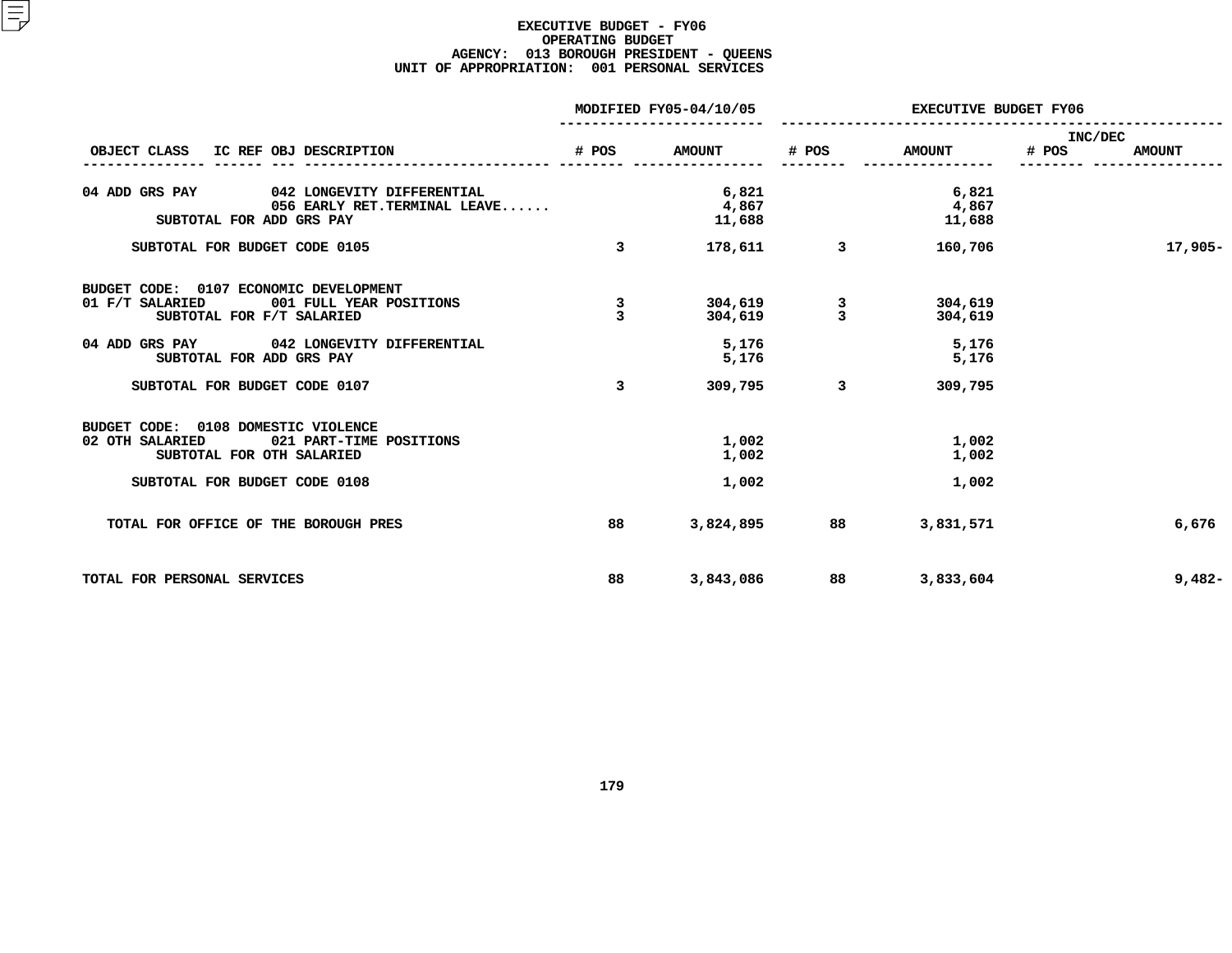### **EXECUTIVE BUDGET - FY06** UNIT OF APPROPRIATION SUMMARY **OF APPROPRIATION SUMMARY AGENCY:**

**<sup>013</sup> BOROUGH PRESIDENT - QUEENS UNIT**

|                                                                               | UNIT OF APPROPRIATION: | 001                                  | PERSONAL SERVICES |                                      |                              |
|-------------------------------------------------------------------------------|------------------------|--------------------------------------|-------------------|--------------------------------------|------------------------------|
|                                                                               |                        | <b>CURRENT MODIFIED</b>              |                   | <b>EXECUTIVE BUDGET</b>              |                              |
| PERSONAL SERVICES                                                             | NUM POS                | <b>BUDGET AMOUNT</b>                 | NUM POS           | <b>BUDGET AMOUNT</b>                 | $INC/DEC$ (-)                |
| TOTALS FOR OPERATING BUDGET                                                   | 88                     | 3,843,086                            | 88                | 3,833,604                            | $9,482-$                     |
| FINANCIAL PLAN SAVINGS                                                        | $12 -$                 | 295,304-                             | $15 -$            | 675,304-                             | $380,000 -$                  |
| <b>APPROPRIATION</b>                                                          | 76                     | 3,547,782                            | 73                | 3,158,300                            | 389,482-                     |
| FUNDING SUMMARY<br><b>CITY</b><br>OTHER CATEGORICAL<br>CAPITAL FUNDS - I.F.A. |                        | <b>CURRENT MODIFIED</b><br>3,538,300 |                   | <b>EXECUTIVE BUDGET</b><br>3,158,300 | $INC/DEC$ (-)<br>$380,000 -$ |
| <b>STATE</b><br>FEDERAL - C.D.<br>FEDERAL - OTHER<br>INTRA-CITY SALES         |                        | 9,482                                |                   |                                      | $9,482-$                     |
| <b>TOTAL</b>                                                                  |                        | 3,547,782                            |                   | 3,158,300                            | 389,482-                     |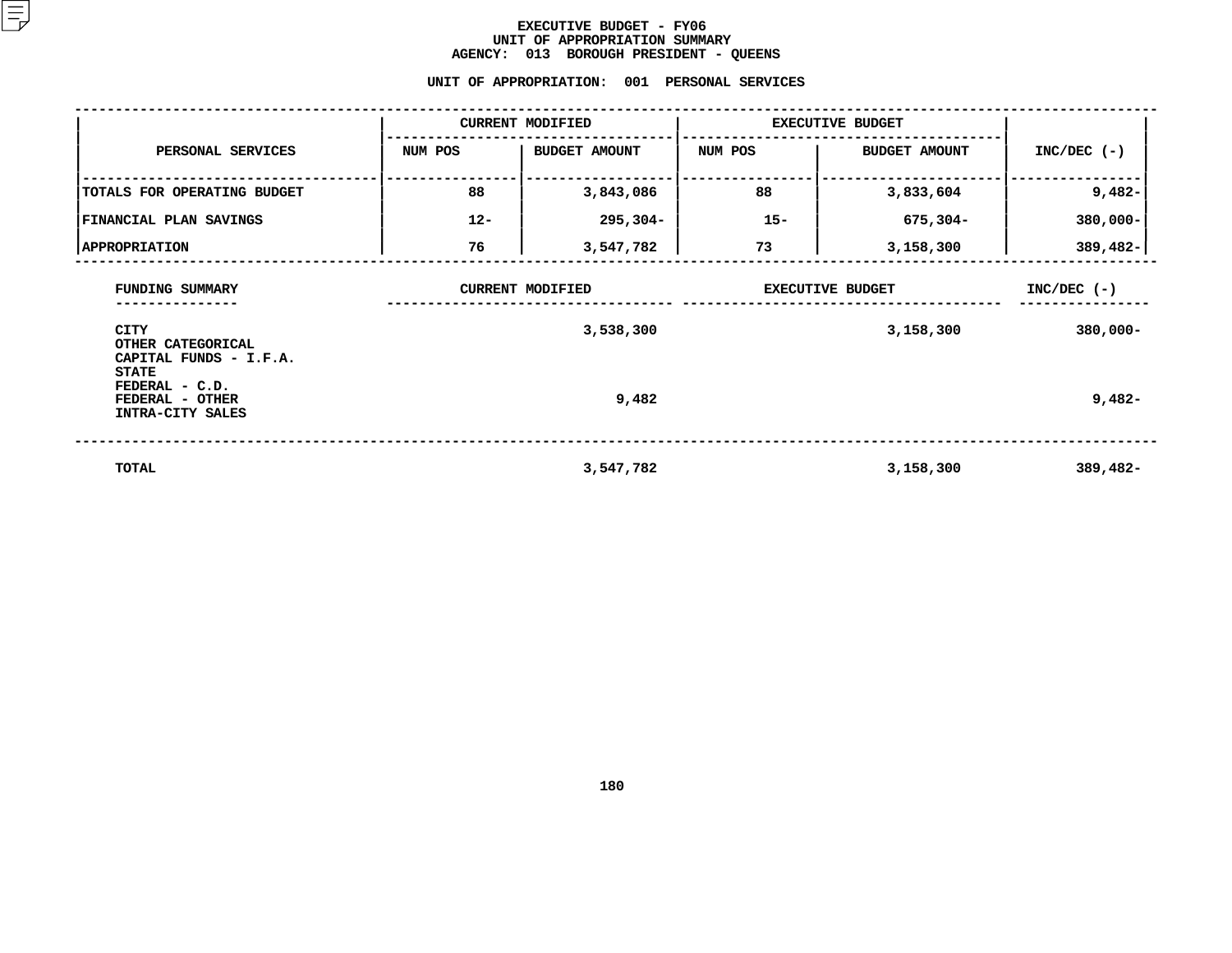### **EXECUTIVE BUDGET - FY06 POSITIONN SCHEDULE<br>UGH PRESID<br>: 001 PE AGENCY: <sup>013</sup> BOROUGH PRESIDENT - QUEENS UNIT OF APPROPRIATION: <sup>001</sup> PERSONAL SERVICES**

|             |                                             |                            |           | MODIFIED FY05-04/10/05 EXECUTIVE BUDGET FY06 |           |                    |       |                               |
|-------------|---------------------------------------------|----------------------------|-----------|----------------------------------------------|-----------|--------------------|-------|-------------------------------|
| <b>LINE</b> | DESCRIPTION BANK/# CODE MIN-MAX RATE # POS* | <b>TITLE</b><br><b>PAY</b> |           | <b>ANNUAL RATE</b>                           |           | # POS* ANNUAL RATE | # POS | INC/DEC<br><b>ANNUAL RATE</b> |
|             | OBJECT: 001 FULL YEAR POSITIONS             |                            |           |                                              |           |                    |       |                               |
|             |                                             |                            |           |                                              |           |                    |       |                               |
|             |                                             |                            |           |                                              |           |                    |       |                               |
|             |                                             |                            |           |                                              |           |                    |       |                               |
|             |                                             |                            |           |                                              |           |                    |       |                               |
|             |                                             |                            |           |                                              |           |                    |       |                               |
|             |                                             |                            |           |                                              |           |                    |       |                               |
|             |                                             |                            |           |                                              |           |                    |       |                               |
|             |                                             |                            |           |                                              |           |                    |       |                               |
|             |                                             |                            |           |                                              |           |                    |       |                               |
|             |                                             |                            |           |                                              |           |                    |       |                               |
|             |                                             |                            |           |                                              |           |                    |       |                               |
|             |                                             |                            |           |                                              |           |                    |       |                               |
|             |                                             |                            |           |                                              |           |                    |       |                               |
|             |                                             |                            |           |                                              |           |                    |       |                               |
|             |                                             |                            |           |                                              |           |                    |       |                               |
|             |                                             |                            |           |                                              |           |                    |       |                               |
|             |                                             |                            |           |                                              |           |                    |       |                               |
|             |                                             |                            |           |                                              |           |                    |       |                               |
|             |                                             |                            |           |                                              |           |                    |       |                               |
|             |                                             |                            |           |                                              |           |                    |       |                               |
|             |                                             |                            |           |                                              |           |                    |       |                               |
|             |                                             |                            |           |                                              |           |                    |       |                               |
|             |                                             |                            |           |                                              |           |                    |       |                               |
|             |                                             |                            |           |                                              |           |                    |       |                               |
|             | POSITION SCHEDULE FOR U/A 001               |                            | <b>61</b> | 3,463,211                                    | <b>61</b> | 3,463,211          |       |                               |
|             | PLANNED INCREASES / (DECREASES)             |                            | 15        | 851,609                                      | 12        | 681,287            | $-3$  | $-170,322$                    |
|             | TOTAL FOR U/A 001                           |                            | 76        | 4,314,820                                    | 73        | 4, 144, 498        | $-3$  | $-170,322$                    |
|             |                                             |                            |           |                                              |           |                    |       |                               |

**\*NOTE: FULL TIME ACTIVE POSITIONS AS OF 02/25/05**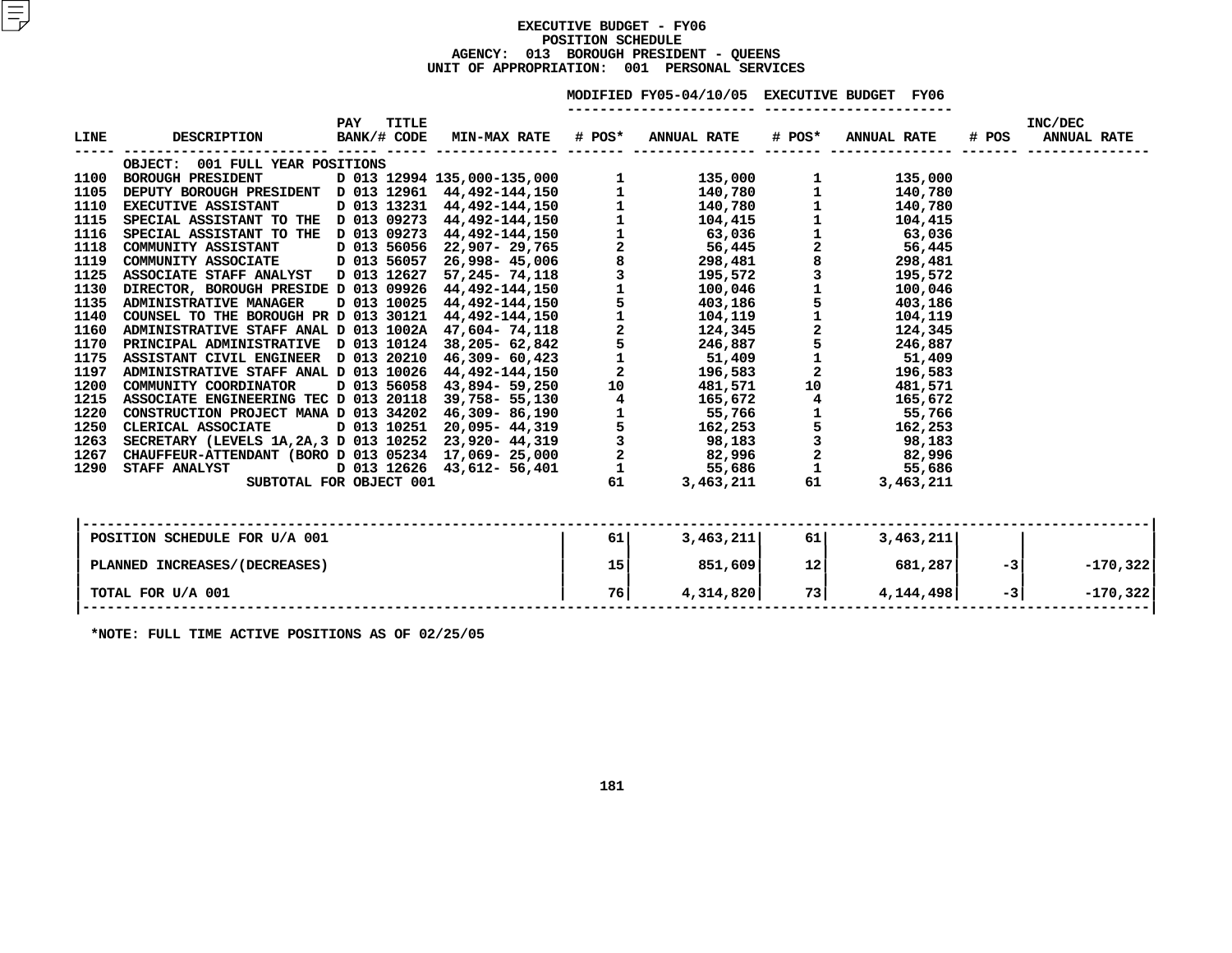### **EXECUTIVE BUDGET - FY06 OPERATING**G BUDGET<br>H PRESID<br>2 OTHER **AGENCY: <sup>013</sup> BOROUGH PRESIDENT - QUEENS UNIT OF APPROPRIATION: <sup>002</sup> OTHER THAN PERSONAL SERVICES**

|                                              |                                                                      | MODIFIED FY05-04/10/05           | <b>EXECUTIVE BUDGET FY06</b> |          |                 |                     |                        |
|----------------------------------------------|----------------------------------------------------------------------|----------------------------------|------------------------------|----------|-----------------|---------------------|------------------------|
| OBJECT CLASS                                 | IC REF OBJ DESCRIPTION                                               | # CNTRCT                         | <b>AMOUNT</b>                | # CNTRCT | <b>AMOUNT</b>   | INC/DEC<br># CNTRCT | <b>AMOUNT</b>          |
| RESPONSIBILITY CENTER:                       |                                                                      |                                  |                              |          |                 |                     |                        |
|                                              | BUDGET CODE: 0115 Occupant Restraint Education Grant                 |                                  |                              |          |                 |                     |                        |
| <b>40 OTHR SER&amp;CHR</b>                   | 451 NON OVERNIGHT TRVL EXP-GENERAL<br>454 OVERNIGHT TRVL EXP-SPECIAL |                                  | 19<br>100                    |          |                 |                     | $19-$<br>$100 -$       |
|                                              | 499 OTHER EXPENSES - GENERAL                                         |                                  |                              |          | 44,024          |                     | 44,024                 |
| SUBTOTAL FOR OTHR SER&CHR                    |                                                                      |                                  | 119                          |          | 44,024          |                     | 43,905                 |
| 60 CNTRCTL SVCS                              | 615 PRINTING CONTRACTS                                               | $\mathbf{1}$                     | 1,079                        |          |                 | $1 -$               | 1,079-                 |
|                                              | 686 PROF SERV OTHER                                                  | $\mathbf{1}$                     | 21,995                       |          |                 | $1 -$               | $21,995 -$             |
| SUBTOTAL FOR CNTRCTL SVCS                    |                                                                      | $\overline{2}$                   | 23,074                       |          |                 | $2 -$               | $23,074-$              |
| SUBTOTAL FOR BUDGET CODE 0115                |                                                                      | $\overline{a}$                   | 23,193                       |          | 44,024          | $2 -$               | 20,831                 |
| BUDGET CODE: 0119 SARA GRANT                 |                                                                      |                                  |                              |          |                 |                     |                        |
| 60 CNTRCTL SVCS<br>SUBTOTAL FOR CNTRCTL SVCS | 686 PROF SERV OTHER                                                  | $\overline{2}$<br>$\overline{a}$ | 23,816<br>23,816             |          |                 | $2 -$<br>$2 -$      | $23,816-$<br>$23,816-$ |
|                                              |                                                                      |                                  |                              |          |                 |                     |                        |
| SUBTOTAL FOR BUDGET CODE 0119                |                                                                      | $\overline{a}$                   | 23,816                       |          |                 | $2 -$               | $23,816-$              |
| TOTAL FOR                                    |                                                                      | $\overline{\mathbf{4}}$          | 47,009                       |          | 44,024          | $4-$                | $2,985-$               |
|                                              | RESPONSIBILITY CENTER: 0001 OFFICE OF THE BOROUGH PRES               |                                  |                              |          |                 |                     |                        |
| BUDGET CODE: 0102 ADMINISTRATION             |                                                                      |                                  |                              |          |                 |                     |                        |
|                                              | 10 SUPPLYS&MATL 856001 10X SUPPLIES + MATERIALS - GENERAL            |                                  | 5,970                        |          | 5,970           |                     |                        |
|                                              | 100 SUPPLIES + MATERIALS - GENERAL                                   |                                  | 90,000                       |          | 64,000          |                     | $26,000 -$             |
|                                              | 105 AUTOMOTIVE SUPPLIES & MATERIAL<br>106 MOTOR VEHICLE FUEL         |                                  | 1,000<br>3,000               |          | 1,000<br>3,000  |                     |                        |
|                                              | 117 POSTAGE                                                          |                                  | 25,000                       |          | 30,000          |                     | 5,000                  |
|                                              | 199 DATA PROCESSING SUPPLIES                                         |                                  | 19,000                       |          | 19,000          |                     |                        |
| SUBTOTAL FOR SUPPLYS&MATL                    |                                                                      |                                  | 143,970                      |          | 122,970         |                     | $21,000 -$             |
| 30 PROPTY&EQUIP                              | 300 EQUIPMENT GENERAL                                                |                                  | 5,460                        |          | 5,460           |                     |                        |
|                                              | 302 TELECOMMUNICATIONS EQUIPMENT                                     |                                  | 1,700                        |          | 4,700           |                     | 3,000                  |
|                                              | <b>314 OFFICE FURITURE</b><br>315 OFFICE EOUIPMENT                   |                                  | 12,492<br>1,487              |          | 12,492<br>1,487 |                     |                        |
|                                              |                                                                      |                                  |                              |          |                 |                     |                        |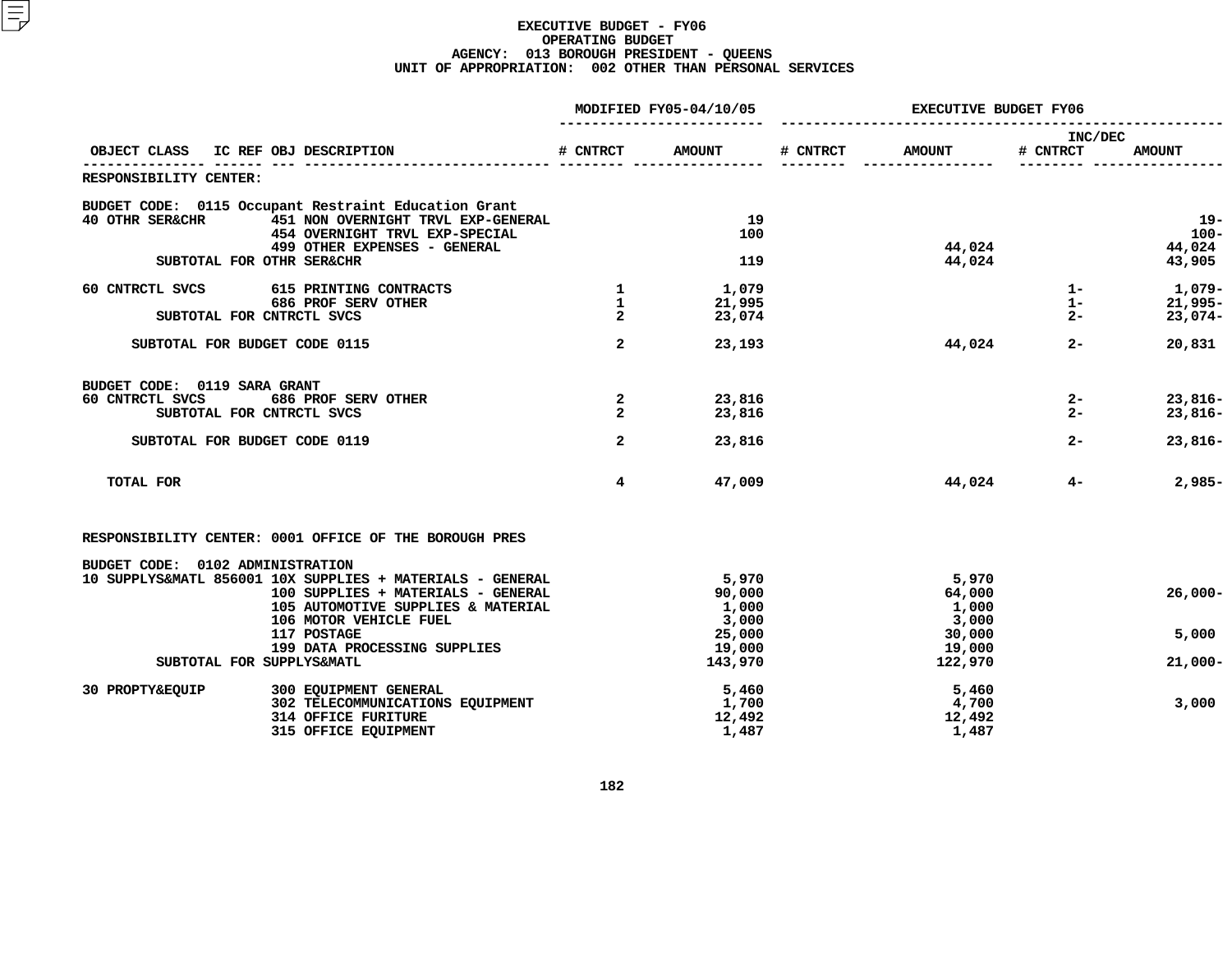### **EXECUTIVE BUDGET - FY06 OPERATING**G BUDGET<br>H PRESID<br>2 OTHER **AGENCY: <sup>013</sup> BOROUGH PRESIDENT - QUEENS UNIT OF APPROPRIATION: <sup>002</sup> OTHER THAN PERSONAL SERVICES**

|                 |                                                                                                                                                                                                                                              |              | MODIFIED FY05-04/10/05                        |         | <b>EXECUTIVE BUDGET FY06</b>  |                     |                              |  |
|-----------------|----------------------------------------------------------------------------------------------------------------------------------------------------------------------------------------------------------------------------------------------|--------------|-----------------------------------------------|---------|-------------------------------|---------------------|------------------------------|--|
| OBJECT CLASS    |                                                                                                                                                                                                                                              |              |                                               |         |                               | INC/DEC<br># CNTRCT | <b>AMOUNT</b>                |  |
|                 | 332 PURCH DATA PROCESSING EQUIPT 57,462 57,462 10,000<br>337 BOOKS-OTHER 15,000 15,000 15,000<br>PROPTY&EQUIP 93,601 49,139                                                                                                                  |              |                                               |         |                               | _________ _____     | 47,462-                      |  |
|                 | SUBTOTAL FOR PROPTY&EQUIP                                                                                                                                                                                                                    |              |                                               |         |                               |                     | 44,462-                      |  |
|                 | 40 OTHR SER&CHR 858001 40B TELEPHONE & OTHER COMMUNICATNS 60,939 60,939 51,681                                                                                                                                                               |              |                                               |         | 10,000                        |                     | 30,742                       |  |
|                 | 856001 40G MAINT & REP OF MOTOR VEH EQUIP<br>400 CONTRACTUAL SERVICES-GENERAL<br>402 TELEPHONE & OTHER COMMUNICATNS<br><b>403 OFFICE SERVICES</b>                                                                                            |              | <b>10,000<br/>16,000<br/>1,000<br/>27,800</b> |         | 10,000<br>1,000<br>27,800     |                     | $6,000-$                     |  |
|                 | 412 RENTALS OF MISC.EQUIP<br>417 ADVERTISING<br>856001 42C HEAT LIGHT & POWER<br>427 DATA PROCESSING SERVICES<br>427 DATA PROCESSING SERVICES<br>427 DATA PROCESSING SERVICES<br>427 DATA PROCESSING SERVICES<br>427 DATA PROCESSING SERVICE |              |                                               |         | 21,000<br>850                 |                     | $7,000-$                     |  |
|                 |                                                                                                                                                                                                                                              |              |                                               |         | 93,447<br>1,500               |                     | 13,041                       |  |
|                 | 451 NON OVERNIGHT TRVL EXP-GENERAL<br>452 NON OVERNIGHT TRVL EXP-SPECIAL                                                                                                                                                                     |              | 35,208                                        |         | 23,500                        |                     | 11,708-<br>1,000             |  |
|                 | 453 OVERNIGHT TRVL EXP-GENERAL<br>454 OVERNIGHT TRVL EXP-SPECIAL<br><b>460 SPECIAL EXPENSE</b>                                                                                                                                               |              | 292                                           |         | $1,000$<br>$1,500$<br>$1,500$ |                     | 1,500<br>1,208               |  |
|                 | SUBTOTAL FOR OTHR SER&CHR                                                                                                                                                                                                                    |              |                                               | 261,995 |                               | 420,750<br>705,528  | 420,750<br>443,533           |  |
| 60 CNTRCTL SVCS |                                                                                                                                                                                                                                              |              |                                               |         |                               |                     | 68,332-<br>$5,070-$          |  |
|                 |                                                                                                                                                                                                                                              |              |                                               |         |                               |                     | $6,651-$<br>400<br>$9,200 -$ |  |
|                 |                                                                                                                                                                                                                                              |              |                                               |         |                               |                     | 2,400-<br>$29,000 -$         |  |
|                 |                                                                                                                                                                                                                                              |              |                                               |         |                               |                     | $80,308 -$                   |  |
|                 | SUBTOTAL FOR CNTRCTL SVCS                                                                                                                                                                                                                    |              |                                               |         |                               |                     | 104,681-<br>305,242-         |  |
|                 | 70 FXD MIS CHGS 700 FIXED CHARGES - GENERAL<br>SUBTOTAL FOR FXD MIS CHGS                                                                                                                                                                     |              | 1,000<br>1,000                                |         | 1,000<br>1,000                |                     |                              |  |
|                 | SUBTOTAL FOR BUDGET CODE 0102                                                                                                                                                                                                                | 37           |                                               |         | $1,258,804$ 36 $1,331,633$ 1- |                     | 72,829                       |  |
| 60 CNTRCTL SVCS | BUDGET CODE: 0108 DOMESTIC VIOLENCE<br>600 CONTRACTUAL SERVICES GENERAL 1<br>SUBTOTAL FOR CNTRCTL SVCS                                                                                                                                       | $\mathbf{1}$ | 30,000<br>30,000                              |         |                               | $1 -$<br>$1 -$      | $30,000 -$<br>$30,000 -$     |  |
|                 |                                                                                                                                                                                                                                              |              |                                               |         |                               |                     |                              |  |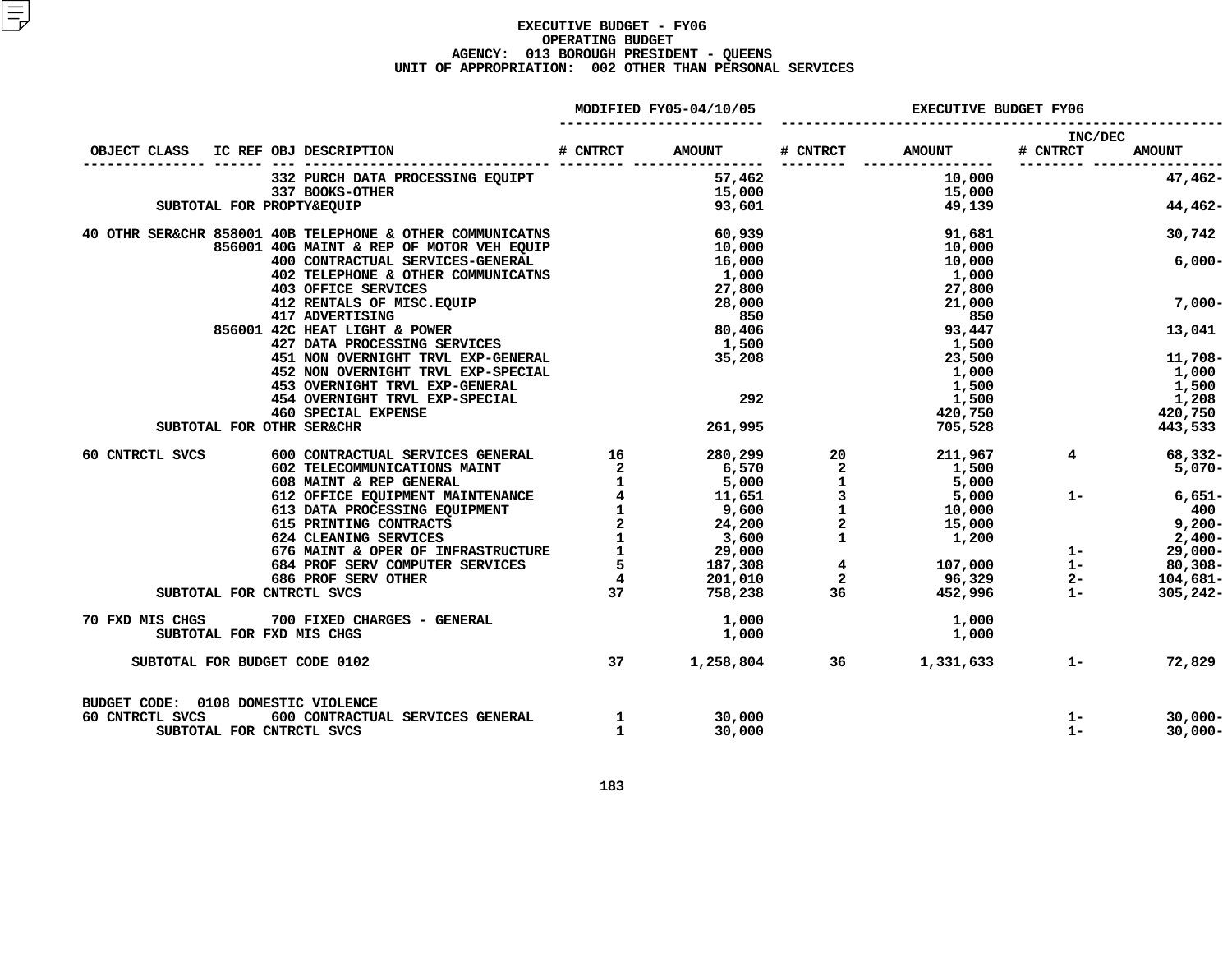### **EXECUTIVE BUDGET - FY06 OPERATING**G BUDGET<br>H PRESID<br>2 OTHER **AGENCY: <sup>013</sup> BOROUGH PRESIDENT - QUEENS UNIT OF APPROPRIATION: <sup>002</sup> OTHER THAN PERSONAL SERVICES**

|                                                                                                                                                                      |                              | MODIFIED FY05-04/10/05      | <b>EXECUTIVE BUDGET FY06</b> |                  |                     |                                      |
|----------------------------------------------------------------------------------------------------------------------------------------------------------------------|------------------------------|-----------------------------|------------------------------|------------------|---------------------|--------------------------------------|
| OBJECT CLASS<br>IC REF OBJ DESCRIPTION                                                                                                                               | # CNTRCT                     | <b>AMOUNT</b>               | # CNTRCT                     | <b>AMOUNT</b>    | INC/DEC<br># CNTRCT | <b>AMOUNT</b>                        |
| SUBTOTAL FOR BUDGET CODE 0108                                                                                                                                        | $\mathbf{1}$                 | 30,000                      |                              |                  | $1 -$               | $30,000 -$                           |
| BUDGET CODE: 0109 TOURISIM PROM PROG<br>40 OTHR SER&CHR<br>499 OTHER EXPENSES - GENERAL<br>SUBTOTAL FOR OTHR SER&CHR                                                 |                              |                             |                              | 22,100<br>22,100 |                     | 22,100<br>22,100                     |
| 60 CNTRCTL SVCS 686 PROF SERV OTHER<br>SUBTOTAL FOR CNTRCTL SVCS                                                                                                     |                              | 35,875<br>35,875            |                              |                  | $1 -$<br>$1 -$      | $35,875-$<br>$35,875-$               |
| SUBTOTAL FOR BUDGET CODE 0109                                                                                                                                        | $\mathbf{1}$                 | 35,875                      |                              | 22,100           | $1 -$               | $13,775-$                            |
| BUDGET CODE: 0118 Project for Rockaway Youth in Safety/Edu<br>60 CNTRCTL SVCS<br>684 PROF SERV COMPUTER SERVICES<br>686 PROF SERV OTHER<br>SUBTOTAL FOR CNTRCTL SVCS | $\mathbf{1}$<br>$\mathbf{1}$ | 3,625<br>122,470<br>126,095 |                              |                  | $1 -$<br>$1 -$      | $3,625-$<br>$122,470-$<br>$126,095-$ |
| SUBTOTAL FOR BUDGET CODE 0118                                                                                                                                        | $\mathbf{1}$                 | 126,095                     |                              |                  | $1 -$               | $126,095-$                           |
| TOTAL FOR OFFICE OF THE BOROUGH PRES                                                                                                                                 | 40                           | 1,450,774                   | 36                           | 1,353,733        | $4-$                | 97,041-                              |
| TOTAL FOR OTHER THAN PERSONAL SERVICES                                                                                                                               | 44                           | 1,497,783                   | 36                           | 1,397,757        | 8-                  | $100,026 -$                          |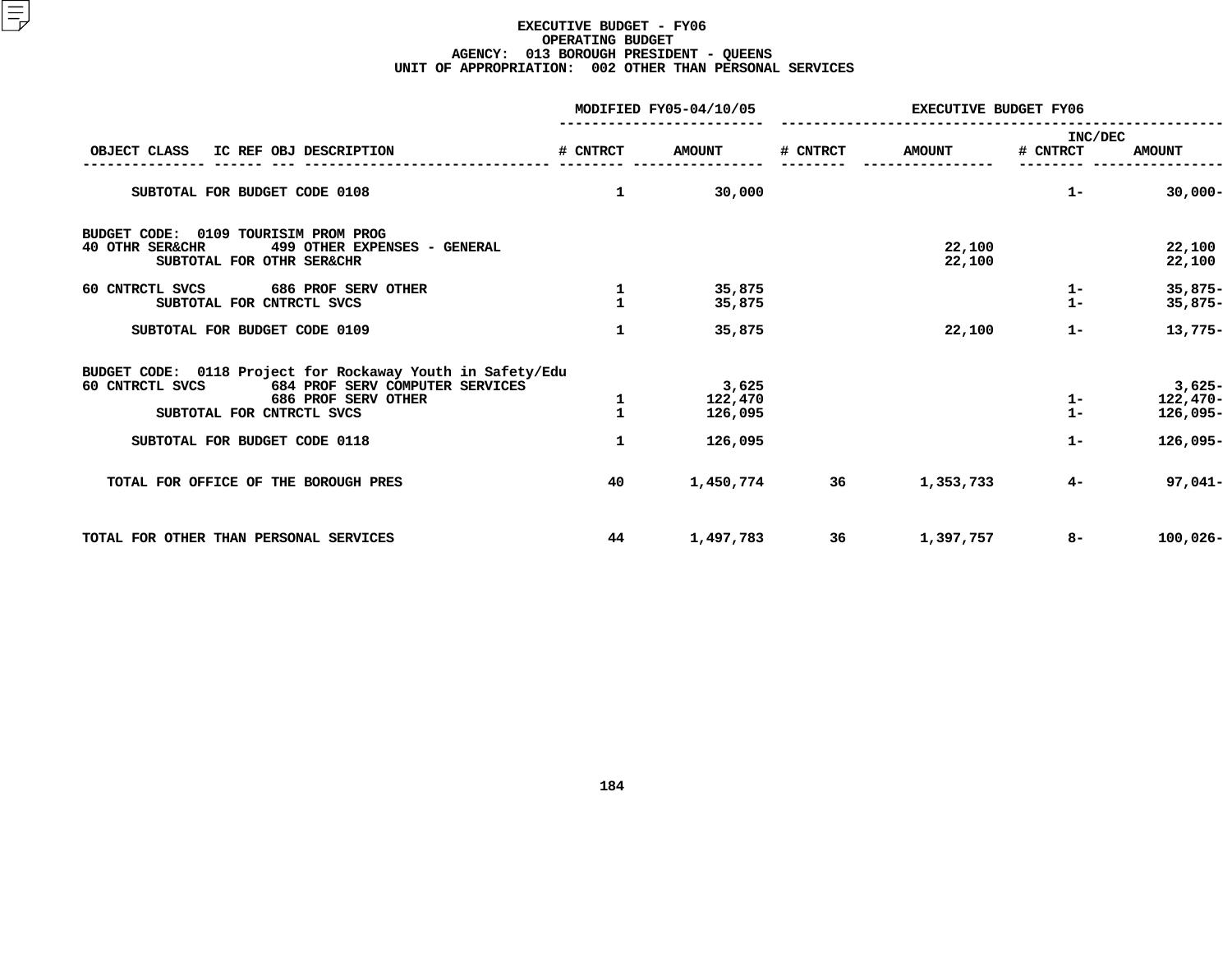### **EXECUTIVE BUDGET - FY06** UNIT OF APPROPRIATION SUMMARY **OF APPROPRIATION SUMMARY AGENCY:**

|                                                            | <b>AGENCY:</b> | 013<br><b>BOROUGH PRESIDENT - QUEENS</b>                |                         |                      |                     |
|------------------------------------------------------------|----------------|---------------------------------------------------------|-------------------------|----------------------|---------------------|
|                                                            |                | UNIT OF APPROPRIATION: 002 OTHER THAN PERSONAL SERVICES |                         |                      |                     |
|                                                            |                | <b>CURRENT MODIFIED</b>                                 | <b>EXECUTIVE BUDGET</b> |                      |                     |
| OTHER THAN PERSONAL SERVICES                               | INTRACITY \$   | <b>BUDGET AMOUNT</b>                                    | <b>INTRACITY \$</b>     | <b>BUDGET AMOUNT</b> | $INC/DEC$ (-)       |
| TOTALS FOR OPERATING BUDGET                                | 157,315        | 1,497,783                                               | 201,098                 | 1,397,757            | $100,026 -$         |
| FINANCIAL PLAN SAVINGS                                     |                |                                                         |                         | 449,538-             | 449,538-            |
| <b>APPROPRIATION</b>                                       |                | 1,497,783                                               |                         | 948,219              | $549,564-$          |
| FUNDING SUMMARY                                            |                | <b>CURRENT MODIFIED</b>                                 | <b>EXECUTIVE BUDGET</b> | $INC/DEC$ (-)        |                     |
| <b>CITY</b><br>OTHER CATEGORICAL<br>CAPITAL FUNDS - I.F.A. |                | 1,258,804<br>35,875                                     |                         | 882,095<br>22,100    | 376,709-<br>13,775- |
| <b>STATE</b><br>FEDERAL - C.D.                             |                | 23,816                                                  |                         |                      | 23,816-             |
| FEDERAL - OTHER<br>INTRA-CITY SALES                        |                | 179,288                                                 |                         | 44,024               | 135,264-            |
| <b>TOTAL</b>                                               |                | 1,497,783                                               |                         | 948,219              | 549,564-            |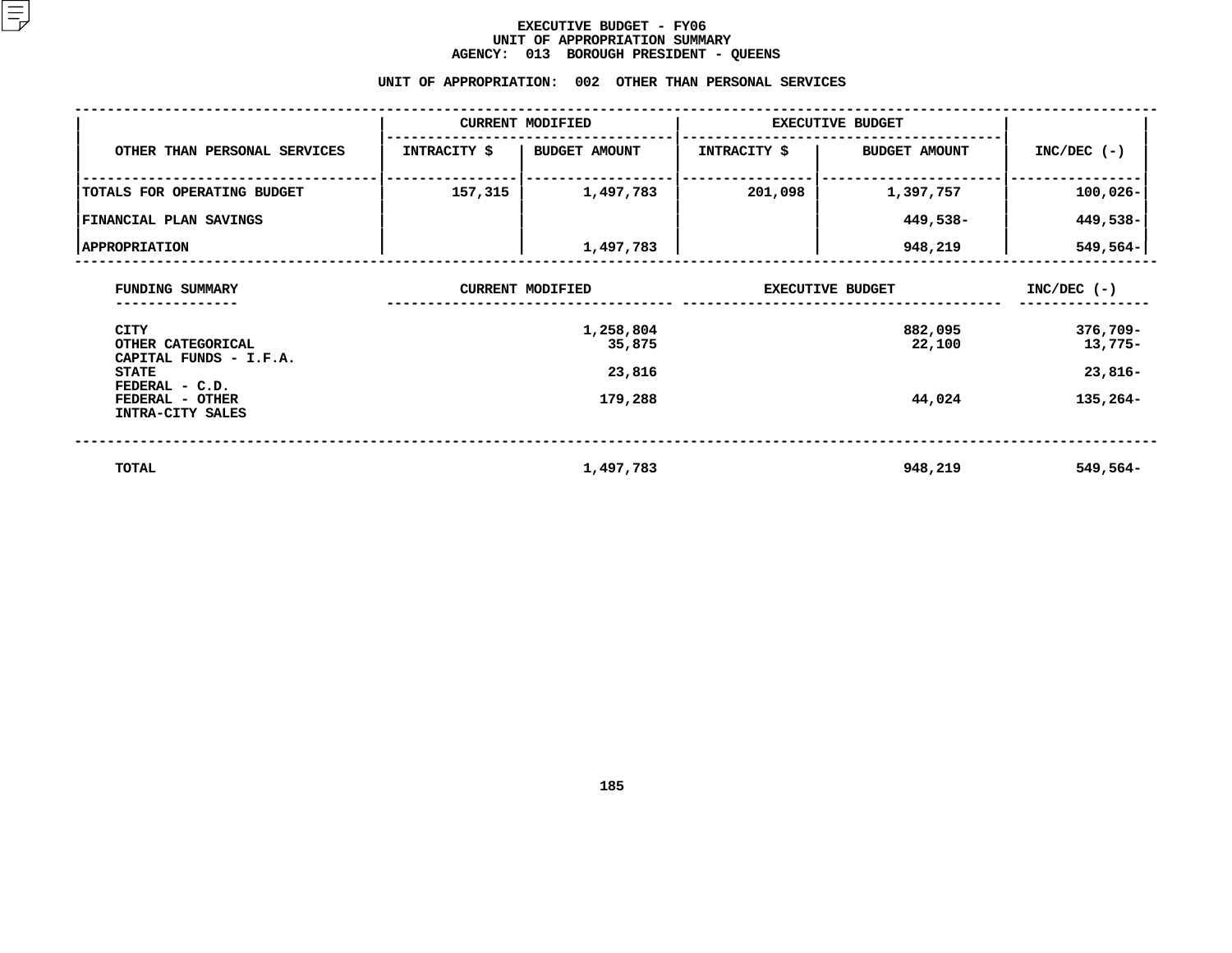### **EXECUTIVE BUDGET- FY06 AGENCY**

**SUMMARY AGENCY: <sup>013</sup> BOROUGH PRESIDENT - QUEENS**

### **PERSONAL**

|                                                                               |         | PERSONAL SERVICES                    |                         |                                      |                              |
|-------------------------------------------------------------------------------|---------|--------------------------------------|-------------------------|--------------------------------------|------------------------------|
|                                                                               |         | <b>CURRENT MODIFIED</b>              | <b>EXECUTIVE BUDGET</b> |                                      |                              |
| PERSONAL SERVICES                                                             | NUM POS | <b>BUDGET AMOUNT</b>                 | NUM POS                 | <b>BUDGET AMOUNT</b>                 | $INC/DEC$ (-)                |
| TOTALS FOR OPERATING BUDGET                                                   | 88      | 3,843,086                            | 88                      | 3,833,604                            | $9,482-$                     |
| FINANCIAL PLAN SAVINGS                                                        | $12 -$  | 295,304-                             | $15 -$                  | 675,304-                             | $380,000 -$                  |
| <b>APPROPRIATION</b>                                                          | 76      | 3,547,782                            | 73                      | 3,158,300                            | 389,482-                     |
| FUNDING SUMMARY<br><b>CITY</b><br>OTHER CATEGORICAL<br>CAPITAL FUNDS - I.F.A. |         | <b>CURRENT MODIFIED</b><br>3,538,300 |                         | <b>EXECUTIVE BUDGET</b><br>3,158,300 | $INC/DEC$ (-)<br>$380,000 -$ |
| <b>STATE</b><br>FEDERAL - C.D.<br>FEDERAL - OTHER<br>INTRA-CITY SALES         |         | 9,482                                |                         |                                      | $9,482-$                     |
| TOTAL                                                                         |         | 3,547,782                            |                         | 3,158,300                            | 389,482-                     |
| OTPS MEMO AMOUNTS                                                             |         |                                      |                         |                                      |                              |

**OTPS MEMO AMOUNTS**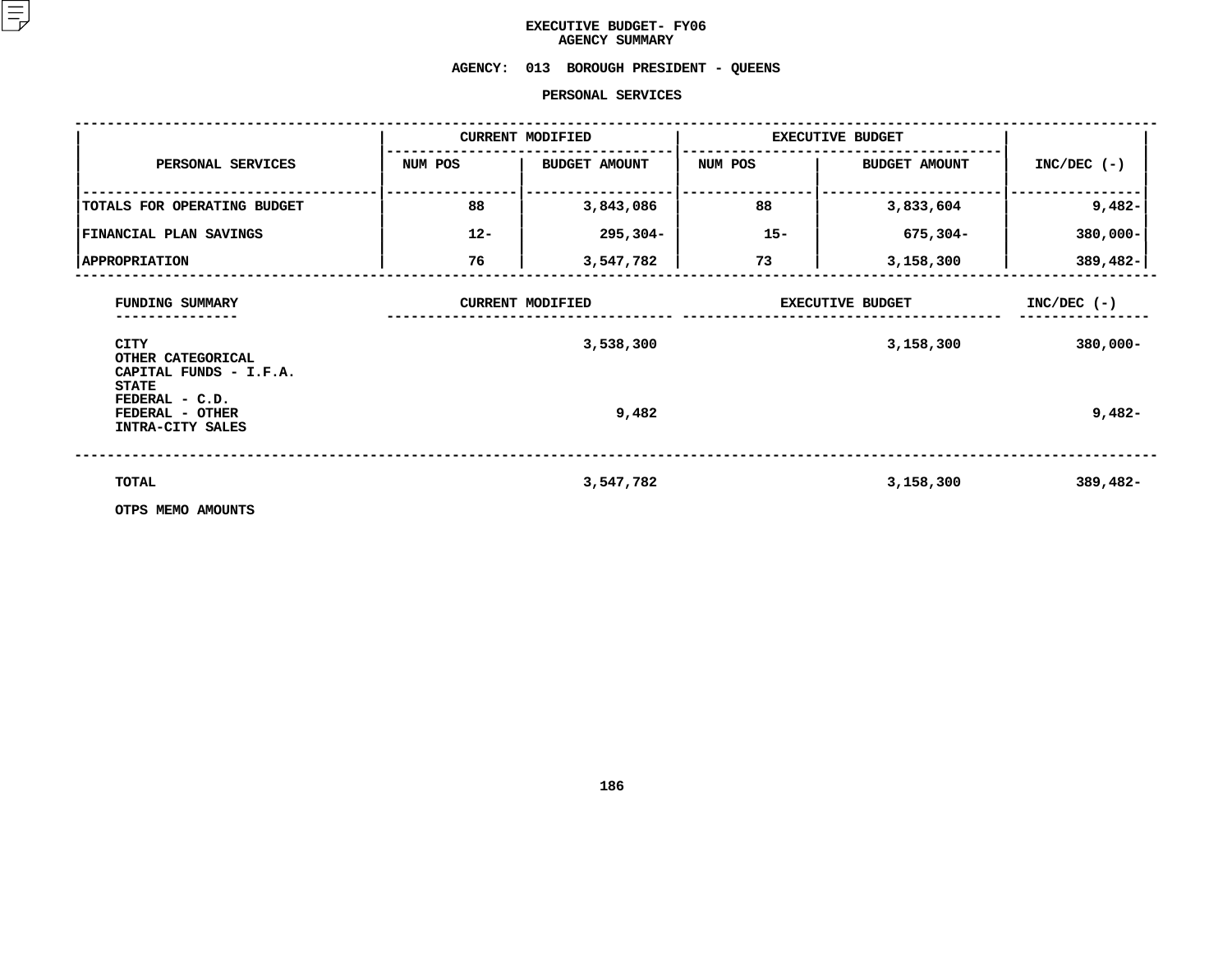### **EXECUTIVE BUDGET- FY06 AGENCY**

## AGENCY SUMMARY<br>AGENCY: 013 BOROUGH PRESI **<sup>013</sup> BOROUGH PRESIDENT - QUEENS OTHER**

|                                                            |              | OTHER THAN PERSONAL SERVICES |                         |                      |                        |
|------------------------------------------------------------|--------------|------------------------------|-------------------------|----------------------|------------------------|
|                                                            |              | <b>CURRENT MODIFIED</b>      | <b>EXECUTIVE BUDGET</b> |                      |                        |
| OTHER THAN PERSONAL SERVICES                               | INTRACITY \$ | <b>BUDGET AMOUNT</b>         | INTRACITY \$            | <b>BUDGET AMOUNT</b> | $INC/DEC$ (-)          |
| TOTALS FOR OPERATING BUDGET                                | 157,315      | 1,497,783                    | 201,098                 | 1,397,757            | $100,026 -$            |
| FINANCIAL PLAN SAVINGS                                     |              |                              |                         | 449,538-             | 449,538-               |
| <b>APPROPRIATION</b>                                       |              | 1,497,783                    |                         | 948,219              | 549,564-               |
| FUNDING SUMMARY                                            |              | <b>CURRENT MODIFIED</b>      | <b>EXECUTIVE BUDGET</b> | $INC/DEC$ (-)        |                        |
| <b>CITY</b><br>OTHER CATEGORICAL<br>CAPITAL FUNDS - I.F.A. |              | 1,258,804<br>35,875          |                         | 882,095<br>22,100    | $376,709 -$<br>13,775- |
| <b>STATE</b><br>FEDERAL - C.D.                             |              | 23,816                       |                         |                      | $23,816-$              |
| FEDERAL - OTHER<br>INTRA-CITY SALES                        |              | 179,288                      |                         | 44,024               | $135,264-$             |
| TOTAL                                                      |              | 1,497,783                    |                         | 948,219              | 549,564-               |
| PS MEMO AMOUNTS                                            |              |                              |                         |                      |                        |

**PS MEMO AMOUNTS**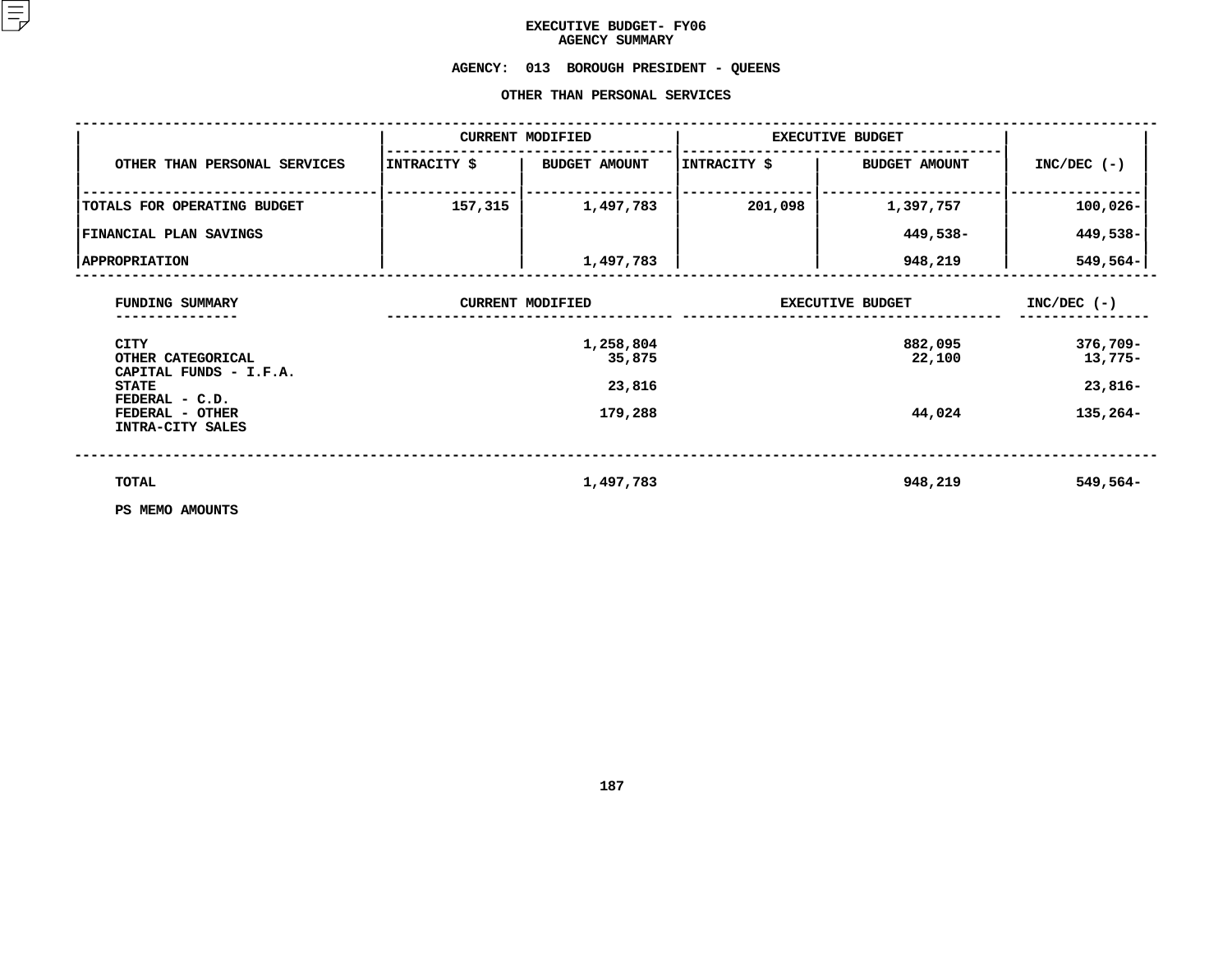### **EXECUTIVE BUDGET - FY06 AGENCY**Y SUMMARY<br>GH PRESID<br>...

|                                                       | <b>AGENCY:</b>           | 013 BOROUGH PRESIDENT - QUEENS |           |                              |             |
|-------------------------------------------------------|--------------------------|--------------------------------|-----------|------------------------------|-------------|
|                                                       | MODIFIED FY05 - 04/10/05 |                                |           | <b>EXECUTIVE BUDGET FY06</b> |             |
|                                                       | POSITIONS<br>---------   | <b>BUDGET AMOUNT</b>           | POSITIONS | <b>BUDGET AMOUNT</b>         | INC/DEC AMT |
|                                                       |                          |                                |           |                              |             |
| <b>PS</b><br>TOTALS FOR OPERATING BUDGET              | 88                       | 3,843,086                      | 88        | 3,833,604                    | $9,482-$    |
| FINANCIAL PLAN SAVINGS                                | $12 -$                   | 295,304-                       | $15 -$    | 675,304-                     | $380,000 -$ |
| <b>APPROPRIATION</b>                                  | 76                       | 3,547,782                      | 73        | 3,158,300                    | 389,482-    |
| <b>OTPS</b>                                           |                          |                                |           |                              |             |
| TOTALS FOR OPERATING BUDGET                           |                          | 1,497,783                      |           | 1,397,757                    | $100,026 -$ |
| FINANCIAL PLAN SAVINGS                                |                          |                                |           | 449,538–                     | 449,538-    |
| <b>APPROPRIATION</b>                                  |                          | 1,497,783                      |           | 948,219                      | 549,564-    |
| <b>AGENCY TOTALS</b>                                  |                          |                                |           |                              |             |
| TOTALS FOR OPERATING BUDGET                           | 88                       | 5,340,869                      | 88        | 5,231,361                    | $109,508 -$ |
| FINANCIAL PLAN SAVINGS                                | $12 -$                   | 295,304-                       | $15 -$    | 1,124,842-                   | 829,538-    |
| <b>APPROPRIATION</b>                                  | 76                       | 5,045,565                      | 73        | 4,106,519                    | $939,046 -$ |
| FUNDING                                               |                          |                                |           |                              |             |
| <b>CITY</b>                                           |                          | 4,797,104                      |           | 4,040,395                    | 756,709-    |
| OTHER CATEGORICAL<br>CAPITAL FUNDS - I.F.A.           |                          | 35,875                         |           | 22,100                       | 13,775-     |
| <b>STATE</b>                                          |                          | 23,816                         |           |                              | $23,816-$   |
| FEDERAL - C.D.<br>FEDERAL - OTHER<br>INTRA-CITY SALES |                          | 188,770                        |           | 44,024                       | 144,746-    |
| <b>TOTAL FUNDING</b>                                  |                          | 5,045,565                      |           | 4,106,519                    | 939,046-    |
|                                                       |                          |                                |           |                              |             |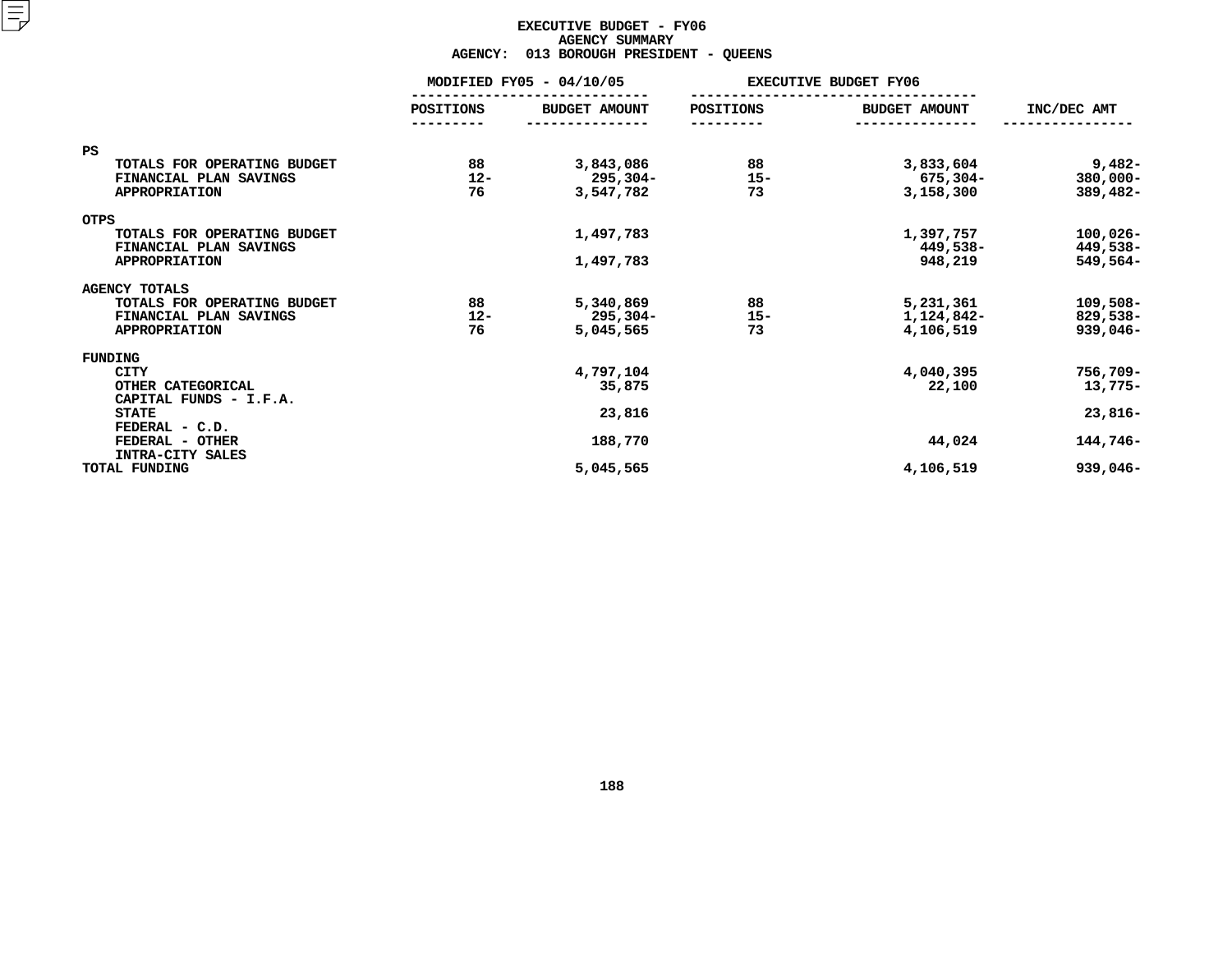### **EXECUTIVE BUDGET - FY06 OPERATING**G BUDGET<br>PRESIDEN<br>1 PERSON **AGENCY: <sup>014</sup> BOROUGH PRESIDENT STATEN ISLAND UNIT OF APPROPRIATION: <sup>001</sup> PERSONAL SERVICES**

|                                                                               |                         | MODIFIED FY05-04/10/05 |                             | <b>EXECUTIVE BUDGET FY06</b> |                  |                          |  |
|-------------------------------------------------------------------------------|-------------------------|------------------------|-----------------------------|------------------------------|------------------|--------------------------|--|
| OBJECT CLASS IC REF OBJ DESCRIPTION                                           | # POS                   | <b>AMOUNT</b>          | # POS                       | <b>AMOUNT</b>                | INC/DEC<br># POS | <b>AMOUNT</b>            |  |
|                                                                               |                         |                        |                             |                              |                  |                          |  |
| RESPONSIBILITY CENTER: 0001 OFFICE OF THE BORO PRES                           |                         |                        |                             |                              |                  |                          |  |
| BUDGET CODE: 0101 EXECUTIVE MANAGEMENT                                        |                         |                        |                             |                              |                  |                          |  |
| 01 F/T SALARIED<br>001 FULL YEAR POSITIONS                                    | 26                      |                        | 1, 141, 377 23              | 1,432,377                    | $3-$             | 291,000                  |  |
| SUBTOTAL FOR F/T SALARIED                                                     | 26                      | 1,141,377              | $\overline{\phantom{2}}$ 23 | 1,432,377                    | $3-$             | 291,000                  |  |
| 031 UNSALARIED<br>03 UNSALARIED                                               |                         | 42,290                 |                             | 11,290                       |                  | $31,000 -$               |  |
| SUBTOTAL FOR UNSALARIED                                                       |                         | 42,290                 |                             | 11,290                       |                  | $31,000 -$               |  |
| 04 ADD GRS PAY<br>042 LONGEVITY DIFFERENTIAL                                  |                         | 15,146                 |                             | 15,146                       |                  |                          |  |
| SUBTOTAL FOR ADD GRS PAY                                                      |                         | 15,146                 |                             | 15,146                       |                  |                          |  |
| 05 AMT TO SCHED 051 SALARY ADJUSTMENTS                                        |                         |                        |                             | 98,357                       |                  | 98,357                   |  |
| SUBTOTAL FOR AMT TO SCHED                                                     |                         |                        |                             | 98,357                       |                  | 98,357                   |  |
| SUBTOTAL FOR BUDGET CODE 0101                                                 | 26                      | 1,198,813              |                             | 23 1,557,170                 | $3 \sim$         | 358,357                  |  |
|                                                                               |                         |                        |                             |                              |                  |                          |  |
| BUDGET CODE: 0102 ADMINISTRATION                                              |                         |                        |                             |                              |                  |                          |  |
| 01 F/T SALARIED<br>001 FULL YEAR POSITIONS<br>SUBTOTAL FOR F/T SALARIED       | 7<br>7                  | 205,376<br>205,376     | 7<br>$7\phantom{.0}$        | 256,376<br>256,376           |                  | 51,000<br>51,000         |  |
|                                                                               |                         |                        |                             |                              |                  |                          |  |
| 03 UNSALARIED 031 UNSALARIED<br>SUBTOTAL FOR UNSALARIED                       |                         | 61,000<br>61,000       |                             |                              |                  | $61,000 -$<br>$61,000 -$ |  |
|                                                                               |                         |                        |                             |                              |                  |                          |  |
| 05 AMT TO SCHED<br>051 SALARY ADJUSTMENTS                                     |                         |                        |                             | 3,694                        |                  | 3,694                    |  |
| SUBTOTAL FOR AMT TO SCHED                                                     |                         |                        |                             | 3,694                        |                  | 3,694                    |  |
| SUBTOTAL FOR BUDGET CODE 0102                                                 | $7\overline{ }$         | 266,376                | 7                           | 260,070                      |                  | $6,306 -$                |  |
|                                                                               |                         |                        |                             |                              |                  |                          |  |
| BUDGET CODE: 0103 TOPOGRAPHICAL<br>01 F/T SALARIED<br>001 FULL YEAR POSITIONS | 4                       | 267,595                | 4                           | 243,390                      |                  | $24,205-$                |  |
| SUBTOTAL FOR F/T SALARIED                                                     | $\overline{\mathbf{4}}$ | 267,595                | 4                           | 243,390                      |                  | $24,205-$                |  |
|                                                                               |                         |                        |                             |                              |                  |                          |  |
| 05 AMT TO SCHED<br>051 SALARY ADJUSTMENTS                                     |                         |                        |                             | 12,205                       |                  | 12,205                   |  |
| SUBTOTAL FOR AMT TO SCHED                                                     |                         |                        |                             | 12,205                       |                  | 12,205                   |  |
| SUBTOTAL FOR BUDGET CODE 0103                                                 | 4                       | 267,595                | 4                           | 255,595                      |                  | $12,000-$                |  |
|                                                                               |                         |                        |                             |                              |                  |                          |  |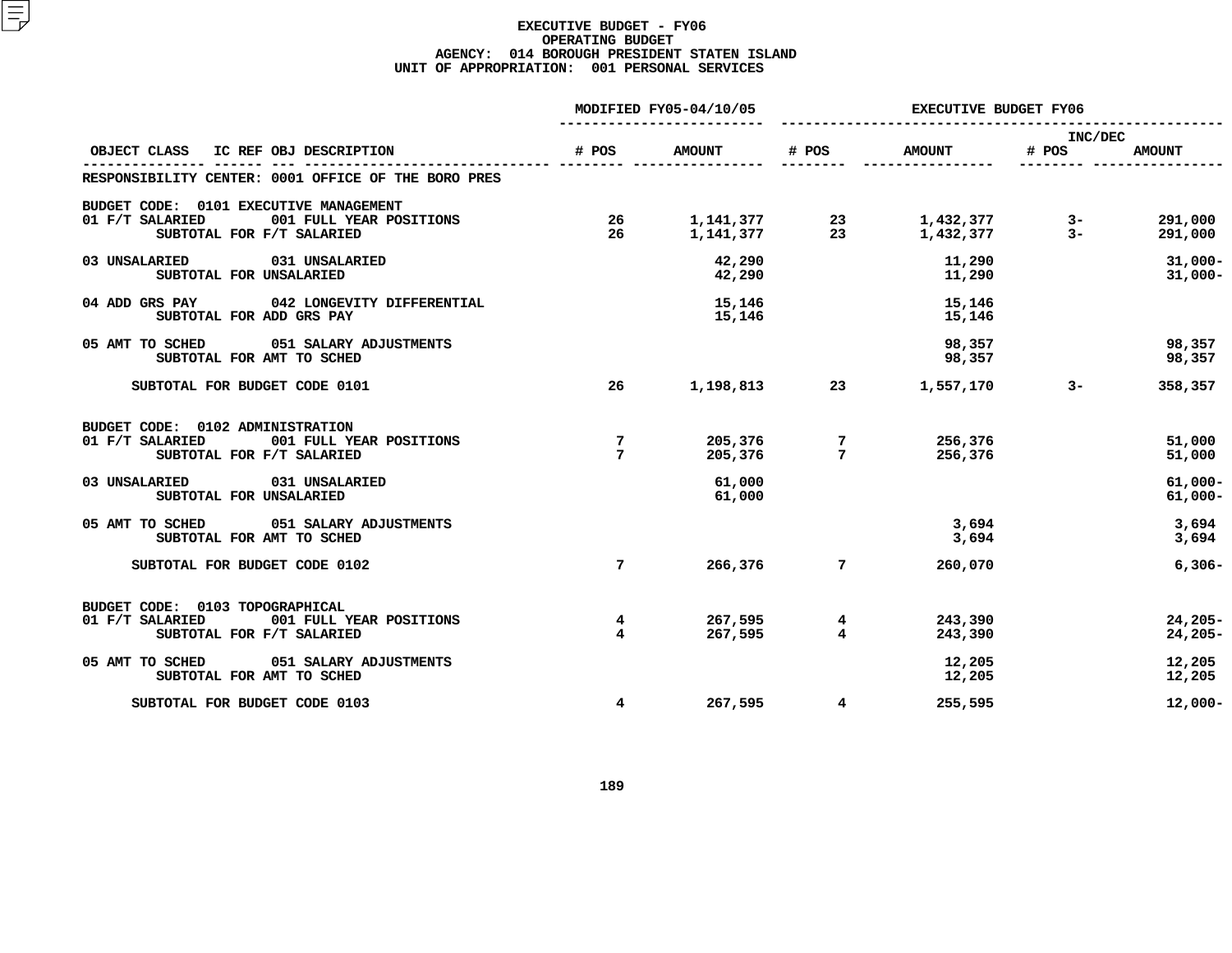### **EXECUTIVE BUDGET - FY06 OPERATING**G BUDGET<br>PRESIDEN<br>1 PERSON **AGENCY: <sup>014</sup> BOROUGH PRESIDENT STATEN ISLAND UNIT OF APPROPRIATION: <sup>001</sup> PERSONAL SERVICES**

|                                                                                                                          |          | MODIFIED FY05-04/10/05 |          | <b>EXECUTIVE BUDGET FY06</b> |                  |                            |  |
|--------------------------------------------------------------------------------------------------------------------------|----------|------------------------|----------|------------------------------|------------------|----------------------------|--|
| OBJECT CLASS IC REF OBJ DESCRIPTION                                                                                      | # POS    | <b>AMOUNT</b>          | # POS    | <b>AMOUNT</b>                | INC/DEC<br># POS | <b>AMOUNT</b>              |  |
| BUDGET CODE: 0104 SUPPORT SERVICES<br>01 F/T SALARIED<br>001 FULL YEAR POSITIONS<br>SUBTOTAL FOR F/T SALARIED            | 38<br>38 | 1,129,553<br>1,129,553 | 29<br>29 | 1,395,748<br>1,395,748       | 9-<br>$9-$       | 266,195<br>266,195         |  |
| 02 OTH SALARIED<br>022 SEASONAL POSITIONS<br>SUBTOTAL FOR OTH SALARIED                                                   |          | 59,170<br>59,170       |          | 11,170<br>11,170             |                  | 48,000-<br>48,000-         |  |
| 03 UNSALARIED<br>031 UNSALARIED<br>SUBTOTAL FOR UNSALARIED                                                               |          | 162,354<br>162,354     |          | 874<br>874                   |                  | $161,480 -$<br>$161,480 -$ |  |
| 05 AMT TO SCHED<br>051 SALARY ADJUSTMENTS<br>SUBTOTAL FOR AMT TO SCHED                                                   |          |                        |          | 132,805<br>132,805           |                  | 132,805<br>132,805         |  |
| SUBTOTAL FOR BUDGET CODE 0104                                                                                            | 38       | 1,351,077              |          | 1,540,597                    | $9 -$            | 189,520                    |  |
| BUDGET CODE: 0106 SEAT BELT/INJURY PREVENTION<br>01 F/T SALARIED<br>001 FULL YEAR POSITIONS<br>SUBTOTAL FOR F/T SALARIED |          |                        |          | 1,855<br>1,855               |                  | 1,855<br>1,855             |  |
| 05 AMT TO SCHED<br>051 SALARY ADJUSTMENTS<br>SUBTOTAL FOR AMT TO SCHED                                                   |          |                        |          | 151<br>151                   |                  | 151<br>151                 |  |
| SUBTOTAL FOR BUDGET CODE 0106                                                                                            |          |                        |          | 2,006                        |                  | 2,006                      |  |
| BUDGET CODE: 0109 EDA GRANT<br>01 F/T SALARIED<br>001 FULL YEAR POSITIONS<br>SUBTOTAL FOR F/T SALARIED                   |          |                        |          | 3,245<br>3,245               |                  | 3,245<br>3,245             |  |
| 05 AMT TO SCHED<br>051 SALARY ADJUSTMENTS<br>SUBTOTAL FOR AMT TO SCHED                                                   |          |                        |          | 265<br>265                   |                  | 265<br>265                 |  |
| SUBTOTAL FOR BUDGET CODE 0109                                                                                            |          |                        |          | 3,510                        |                  | 3,510                      |  |
| TOTAL FOR OFFICE OF THE BORO PRES                                                                                        | 75       | 3,083,861              | 63       | 3,618,948                    | $12 -$           | 535,087                    |  |
| TOTAL FOR PERSONAL SERVICES                                                                                              | 75       | 3,083,861              | 63       | 3,618,948                    | $12 -$           | 535,087                    |  |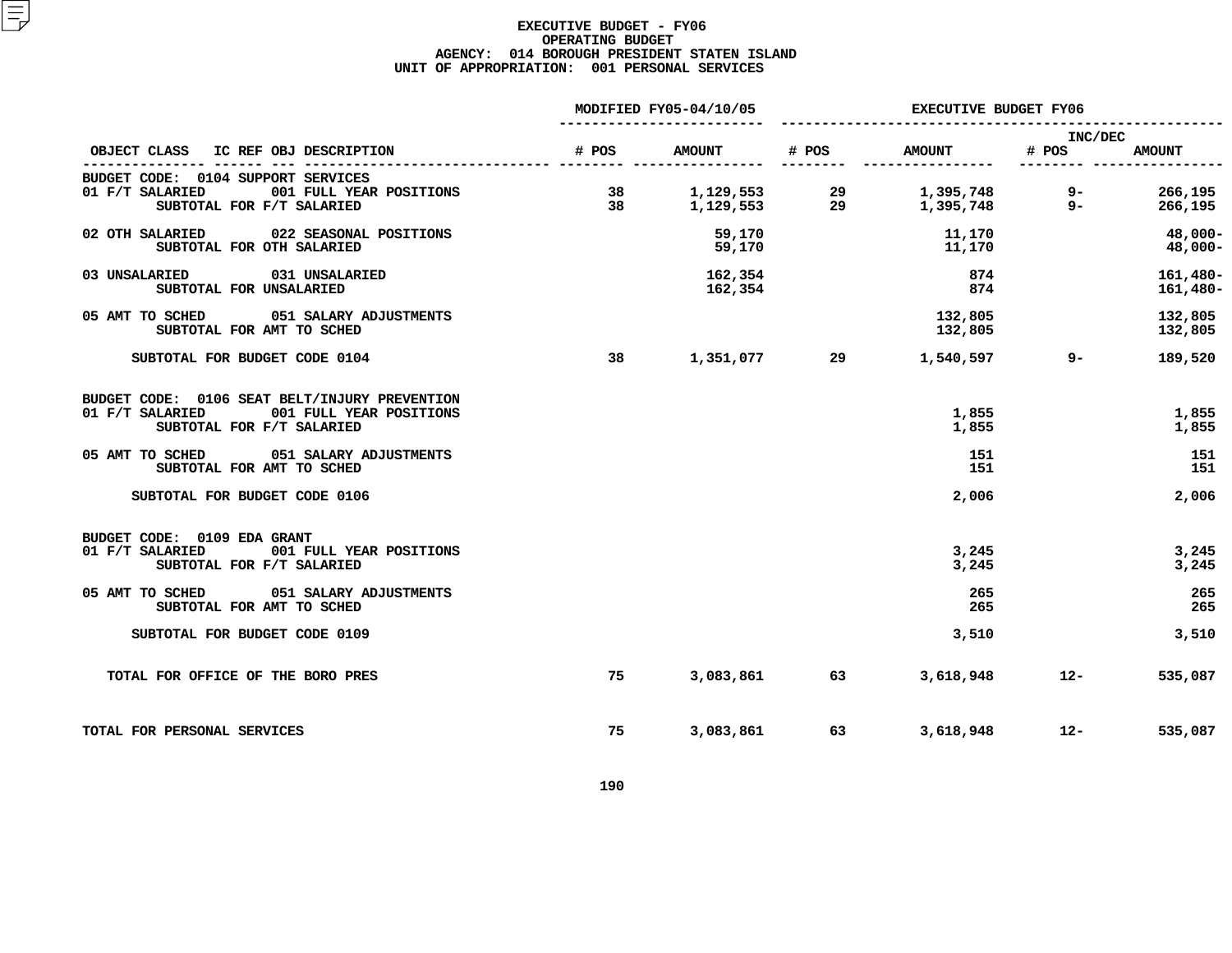### **EXECUTIVE BUDGET - FY06 UNIT OF APPROPRIATION SUMMARY AGENCY:**

**<sup>014</sup> BOROUGH PRESIDENT STATEN ISLAND UNIT**

|                                                                                        | UNIT OF APPROPRIATION: |                                      | 001 PERSONAL SERVICES   |                                      |                              |
|----------------------------------------------------------------------------------------|------------------------|--------------------------------------|-------------------------|--------------------------------------|------------------------------|
|                                                                                        |                        | <b>CURRENT MODIFIED</b>              | <b>EXECUTIVE BUDGET</b> |                                      |                              |
| PERSONAL SERVICES                                                                      | NUM POS                | <b>BUDGET AMOUNT</b>                 | NUM POS                 | <b>BUDGET AMOUNT</b>                 | $INC/DEC$ (-)                |
| TOTALS FOR OPERATING BUDGET                                                            | 75                     | 3,083,861                            | 63                      | 3,618,948                            | 535,087                      |
| FINANCIAL PLAN SAVINGS                                                                 | $6-$                   |                                      |                         | 811,837-                             | 811,837-                     |
| <b>APPROPRIATION</b>                                                                   | 69                     | 3,083,861                            | 63                      | 2,807,111                            | 276,750-                     |
| FUNDING SUMMARY<br>CITY<br>OTHER CATEGORICAL<br>CAPITAL FUNDS - I.F.A.<br><b>STATE</b> |                        | <b>CURRENT MODIFIED</b><br>3,083,861 |                         | <b>EXECUTIVE BUDGET</b><br>2,807,111 | $INC/DEC$ (-)<br>$276,750 -$ |
| FEDERAL - C.D.<br>FEDERAL - OTHER<br>INTRA-CITY SALES                                  |                        |                                      |                         |                                      |                              |
| <b>TOTAL</b>                                                                           |                        | 3,083,861                            |                         | 2,807,111                            | $276,750 -$                  |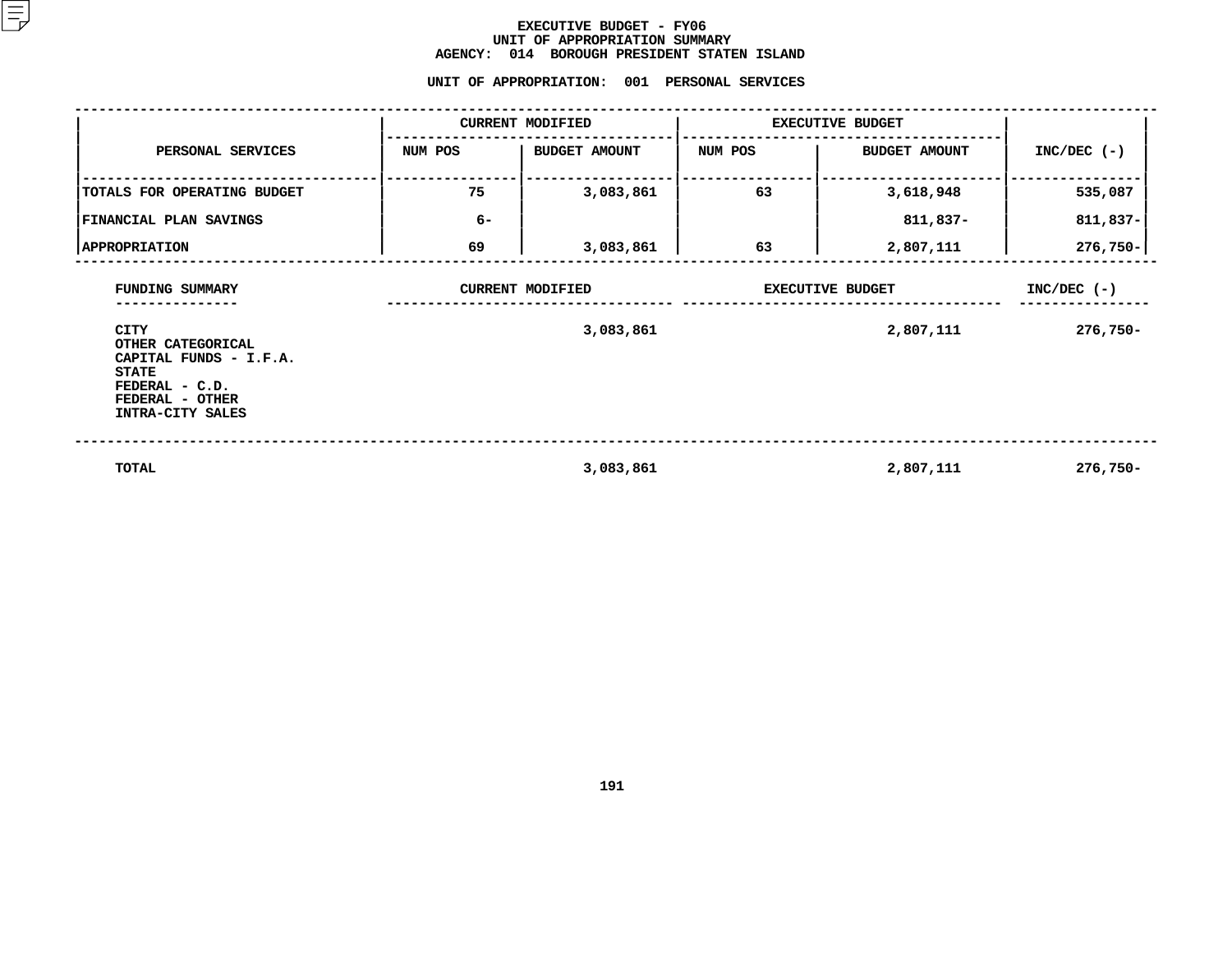### **EXECUTIVE BUDGET - FY06 POSITIONN SCHEDULE<br>PRESIDENT<br>• 001 PE AGENCY: <sup>014</sup> BOROUGH PRESIDENT STATEN ISLAND UNIT OF APPROPRIATION: <sup>001</sup> PERSONAL SERVICES**

### MODIFIED FY05-04/10/05 EXECUTIVE BUDGET FY06

**FY05-04/10/05 EXECUTIVE BUDGET FY06 -----------------------**

| LINE | DESCRIPTION                     | <b>PAY</b> | TITLE | BANK/# CODE MIN-MAX RATE # POS* ANNUAL RATE # POS* ANNUAL RATE |      |                       |    |                 | # POS | INC/DEC<br><b>ANNUAL RATE</b> |            |
|------|---------------------------------|------------|-------|----------------------------------------------------------------|------|-----------------------|----|-----------------|-------|-------------------------------|------------|
|      | OBJECT: 001 FULL YEAR POSITIONS |            |       |                                                                |      |                       |    |                 |       |                               |            |
|      |                                 |            |       |                                                                |      |                       |    |                 |       |                               |            |
|      |                                 |            |       |                                                                |      |                       |    |                 |       |                               |            |
|      |                                 |            |       |                                                                |      |                       |    |                 |       |                               |            |
|      |                                 |            |       |                                                                |      |                       |    |                 |       |                               |            |
|      |                                 |            |       |                                                                |      |                       |    |                 |       |                               |            |
|      |                                 |            |       |                                                                |      |                       |    |                 |       |                               |            |
|      |                                 |            |       |                                                                |      |                       |    |                 |       |                               |            |
|      |                                 |            |       |                                                                |      |                       |    |                 |       |                               |            |
|      |                                 |            |       |                                                                |      |                       |    |                 |       |                               |            |
|      |                                 |            |       |                                                                |      |                       |    |                 |       |                               |            |
|      |                                 |            |       |                                                                |      |                       |    |                 |       |                               |            |
|      |                                 |            |       |                                                                |      |                       |    |                 |       |                               |            |
|      |                                 |            |       |                                                                |      |                       |    |                 |       |                               |            |
|      |                                 |            |       |                                                                |      |                       |    |                 |       |                               |            |
|      |                                 |            |       |                                                                |      |                       |    |                 |       |                               |            |
|      |                                 |            |       |                                                                |      |                       |    |                 |       |                               |            |
|      |                                 |            |       |                                                                |      |                       |    |                 |       |                               |            |
|      |                                 |            |       |                                                                |      |                       |    |                 |       |                               |            |
|      |                                 |            |       |                                                                |      |                       |    |                 |       |                               |            |
|      |                                 |            |       |                                                                |      |                       |    |                 |       |                               |            |
|      |                                 |            |       |                                                                |      |                       |    |                 |       |                               |            |
|      |                                 |            |       |                                                                |      |                       |    |                 |       |                               |            |
|      | SUBTOTAL FOR OBJECT 001         |            |       |                                                                |      | 47 — 200<br>2,619,507 |    | 47<br>2,619,507 |       |                               |            |
|      |                                 |            |       |                                                                |      |                       |    |                 |       |                               |            |
|      | POSITION SCHEDULE FOR U/A 001   |            |       |                                                                | 47 I | 2,619,507             | 47 | 2,619,507       |       |                               |            |
|      | PLANNED INCREASES / (DECREASES) |            |       |                                                                | 22   | 1,226,152             |    | $16$ 891,747    | $-6$  |                               | $-334,405$ |
|      | TOTAL FOR U/A 001               |            |       |                                                                | 69   | 3,845,659             | 63 | 3,511,254       | $-6$  |                               | $-334,405$ |
|      |                                 |            |       |                                                                |      |                       |    |                 |       |                               |            |

**\*NOTE: FULL TIME ACTIVE POSITIONS AS OF 02/25/05**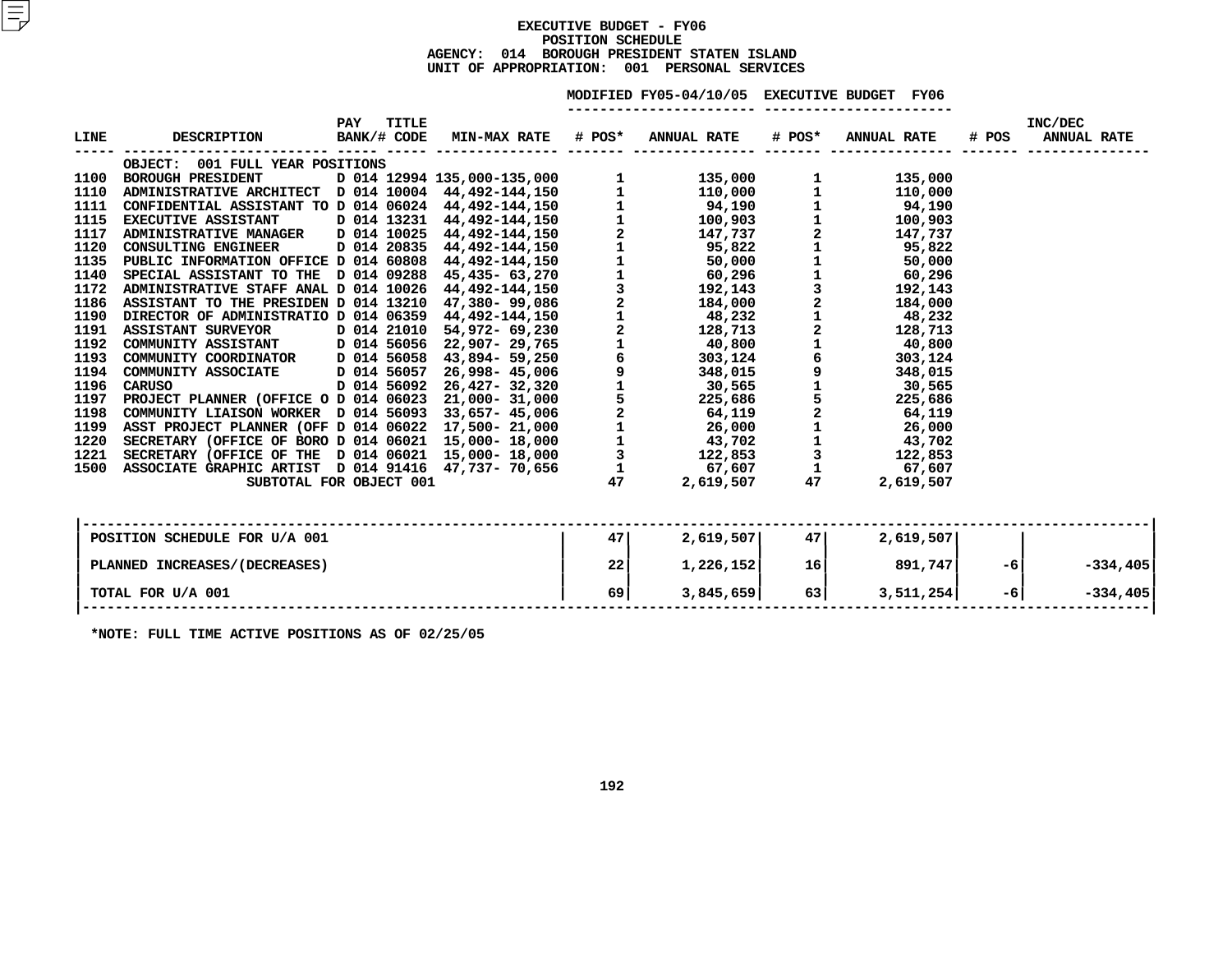### **EXECUTIVE BUDGET - FY06 OPERATING**G BUDGET<br>PRESIDEN<br>2 OTHER **AGENCY: <sup>014</sup> BOROUGH PRESIDENT STATEN ISLAND UNIT OF APPROPRIATION: <sup>002</sup> OTHER THAN PERSONAL SERVICES**

|                                                                                                                                                                                                                                                                                                                                                                                             |          | MODIFIED FY05-04/10/05                                                                              | EXECUTIVE BUDGET FY06 |                                                                                               |                     |                                                                                              |
|---------------------------------------------------------------------------------------------------------------------------------------------------------------------------------------------------------------------------------------------------------------------------------------------------------------------------------------------------------------------------------------------|----------|-----------------------------------------------------------------------------------------------------|-----------------------|-----------------------------------------------------------------------------------------------|---------------------|----------------------------------------------------------------------------------------------|
| OBJECT CLASS<br>IC REF OBJ DESCRIPTION                                                                                                                                                                                                                                                                                                                                                      | # CNTRCT | <b>AMOUNT</b>                                                                                       | # CNTRCT              | <b>AMOUNT</b>                                                                                 | INC/DEC<br># CNTRCT | <b>AMOUNT</b>                                                                                |
| <b>RESPONSIBILITY CENTER:</b>                                                                                                                                                                                                                                                                                                                                                               |          |                                                                                                     |                       |                                                                                               |                     |                                                                                              |
| BUDGET CODE: 0012 NYS-DCJS NYC-DYCD Tottenville HS<br>40 OTHR SER&CHR 260001 40X CONTRACTUAL SERVICES-GENERAL<br>400 CONTRACTUAL SERVICES-GENERAL<br>SUBTOTAL FOR OTHR SER&CHR                                                                                                                                                                                                              |          | 82,596<br>29,911<br>112,507                                                                         |                       |                                                                                               |                     | $82,596-$<br>$29,911-$<br>$112,507-$                                                         |
| SUBTOTAL FOR BUDGET CODE 0012                                                                                                                                                                                                                                                                                                                                                               |          | 112,507                                                                                             |                       |                                                                                               |                     | $112,507-$                                                                                   |
| TOTAL FOR                                                                                                                                                                                                                                                                                                                                                                                   |          | 112,507                                                                                             |                       |                                                                                               |                     | $112,507-$                                                                                   |
| RESPONSIBILITY CENTER: 0001 OFFICE OF THE BORO PRES                                                                                                                                                                                                                                                                                                                                         |          |                                                                                                     |                       |                                                                                               |                     |                                                                                              |
| BUDGET CODE: 0102 ADMINISTRATION<br>10 SUPPLYS&MATL 856001 10X SUPPLIES + MATERIALS - GENERAL<br>100 SUPPLIES + MATERIALS - GENERAL<br>101 PRINTING SUPPLIES<br>105 AUTOMOTIVE SUPPLIES & MATERIAL<br>106 MOTOR VEHICLE FUEL<br>110 FOOD & FORAGE SUPPLIES<br>117 POSTAGE<br>169 MAINTENANCE SUPPLIES<br>170 CLEANING SUPPLIES<br>199 DATA PROCESSING SUPPLIES<br>SUBTOTAL FOR SUPPLYS&MATL |          | 13,048<br>38,350<br>5,000<br>3,000<br>2,700<br>2,500<br>53,000<br>4,000<br>500<br>12,000<br>134,098 |                       | 13,048<br>62,350<br>35,000<br>6,000<br>6,740<br>69,000<br>5,000<br>9,000<br>24,000<br>230,138 |                     | 24,000<br>30,000<br>3,000<br>4,040<br>2,500-<br>16,000<br>1,000<br>8,500<br>12,000<br>96,040 |
| 30 PROPTY&EQUIP<br>300 EQUIPMENT GENERAL<br>302 TELECOMMUNICATIONS EQUIPMENT<br>305 MOTOR VEHICLES<br><b>314 OFFICE FURITURE</b><br>315 OFFICE EQUIPMENT<br>332 PURCH DATA PROCESSING EQUIPT<br>337 BOOKS-OTHER<br>SUBTOTAL FOR PROPTY&EQUIP                                                                                                                                                |          | 2,500<br>1,352<br>23,050<br>10,000<br>44,155<br>11,500<br>18,000<br>110,557                         |                       | 23,500<br>3,000<br>60,000<br>23,000<br>10,000<br>1,500<br>17,000<br>138,000                   |                     | 21,000<br>1,648<br>36,950<br>13,000<br>$34, 155 -$<br>$10,000-$<br>1,000-<br>27,443          |
| 40 OTHR SER&CHR 858001 40B TELEPHONE & OTHER COMMUNICATNS<br>400 CONTRACTUAL SERVICES-GENERAL<br>402 TELEPHONE & OTHER COMMUNICATNS                                                                                                                                                                                                                                                         |          | 45,910<br>12,260<br>4,000                                                                           |                       | 45,910<br>182,060                                                                             |                     | 169,800<br>$4,000-$                                                                          |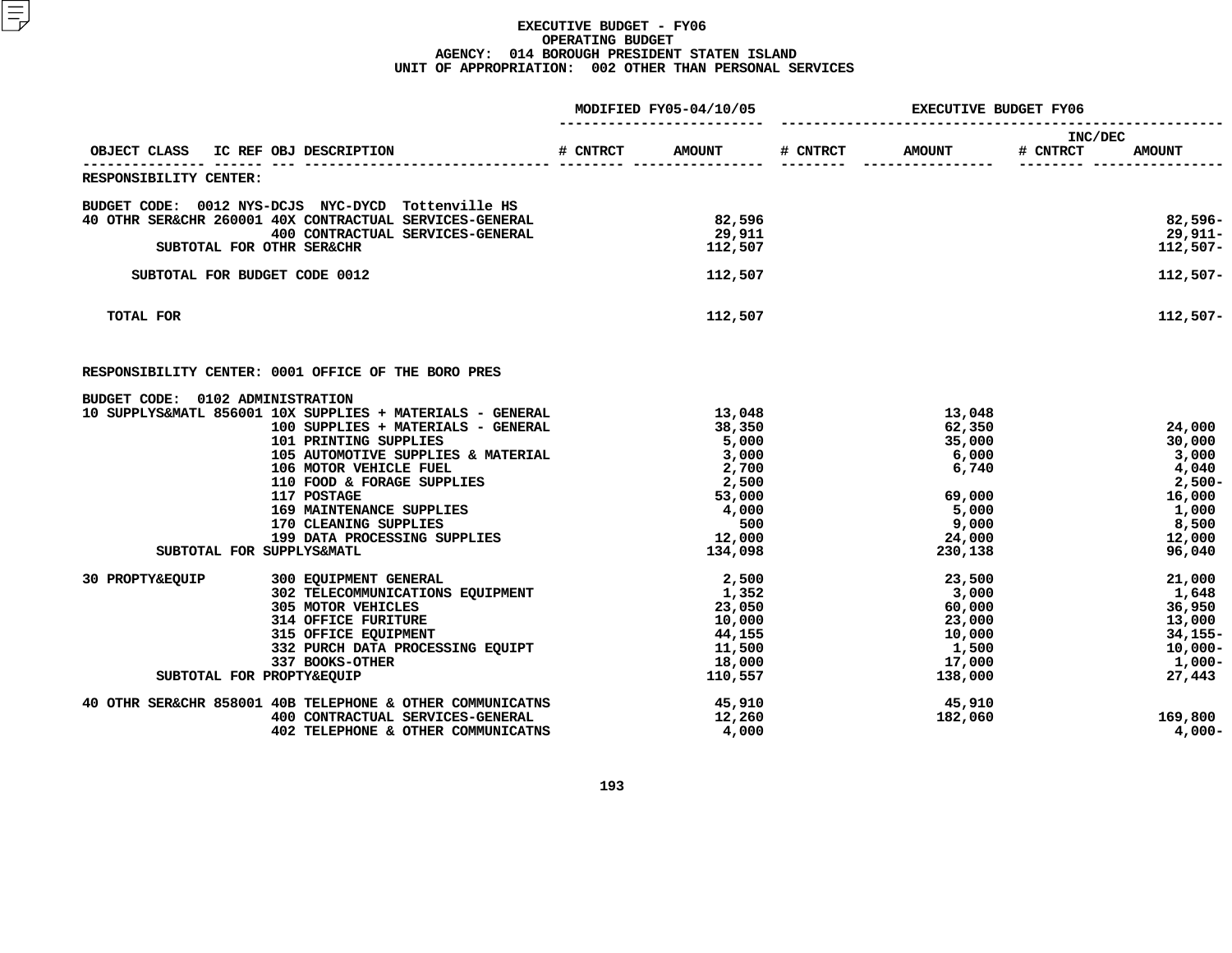### **EXECUTIVE BUDGET - FY06 OPERATING**G BUDGET<br>PRESIDEN<br>2 OTHER **AGENCY: <sup>014</sup> BOROUGH PRESIDENT STATEN ISLAND UNIT OF APPROPRIATION: <sup>002</sup> OTHER THAN PERSONAL SERVICES**

| MODIFIED FY05-04/10/05 |  |  |
|------------------------|--|--|
|------------------------|--|--|

|                                                                                                               |          | MODIFIED FY05-04/10/05 |          |               | <b>EXECUTIVE BUDGET FY06</b> |               |  |  |
|---------------------------------------------------------------------------------------------------------------|----------|------------------------|----------|---------------|------------------------------|---------------|--|--|
|                                                                                                               |          |                        |          |               | INC/DEC                      |               |  |  |
| IC REF OBJ DESCRIPTION<br>OBJECT CLASS                                                                        | # CNTRCT | <b>AMOUNT</b>          | # CNTRCT | <b>AMOUNT</b> | # CNTRCT                     | <b>AMOUNT</b> |  |  |
| 403 OFFICE SERVICES                                                                                           |          | 500                    |          | 1,000         |                              | 500           |  |  |
| 407 MAINT & REP OF MOTOR VEH EQUIP                                                                            |          |                        |          | 1,000         |                              |               |  |  |
| 412 RENTALS OF MISC. EQUIP                                                                                    |          | $1,000$<br>$3,436$     |          | 33,436        |                              | 30,000        |  |  |
| 417 ADVERTISING<br>856001 42C HEAT LIGHT & POWER                                                              |          | 25,000<br>88,888       |          | 25,000        |                              |               |  |  |
|                                                                                                               |          |                        |          | 103,302       |                              | 14,414        |  |  |
| 431 LEASING OF MISC EQUIP                                                                                     |          | 30,200                 |          | 6,200         |                              | 24,000-       |  |  |
| 451 NON OVERNIGHT TRVL EXP-GENERAL                                                                            |          | 1,000<br>500           |          | 3,000         |                              | 2,000         |  |  |
| 452 NON OVERNIGHT TRVL EXP-SPECIAL                                                                            |          |                        |          | 500           |                              |               |  |  |
| 453 OVERNIGHT TRVL EXP-GENERAL                                                                                |          | 1,848<br>1,060         |          | 2,848         | 2,848<br>2,000               | 1,000         |  |  |
| 454 OVERNIGHT TRVL EXP-SPECIAL                                                                                |          |                        |          |               | 538,150                      | 940           |  |  |
| 460 SPECIAL EXPENSE                                                                                           |          | 97,800                 |          |               |                              | 440,350       |  |  |
| SUBTOTAL FOR OTHR SER&CHR                                                                                     |          | 313,402                |          | 944,406       |                              | 631,004       |  |  |
| 60 CNTRCTL SVCS                                                                                               |          |                        |          | 270,000       |                              | 245,757       |  |  |
|                                                                                                               |          |                        |          |               | $1 -$                        | 1,067-        |  |  |
|                                                                                                               |          |                        |          |               |                              | 3,665-        |  |  |
|                                                                                                               |          |                        |          |               |                              | 10,000        |  |  |
|                                                                                                               |          |                        |          |               |                              |               |  |  |
|                                                                                                               |          |                        |          | 7,000         |                              | 4,000         |  |  |
|                                                                                                               |          |                        |          |               |                              | 119,500-      |  |  |
|                                                                                                               |          |                        |          |               |                              |               |  |  |
|                                                                                                               |          |                        |          | 3,500         |                              | 1,000         |  |  |
|                                                                                                               |          |                        |          | 2,800         |                              |               |  |  |
|                                                                                                               |          |                        |          |               |                              | 109,347       |  |  |
| SUBTOTAL FOR CNTRCTL SVCS                                                                                     |          |                        |          |               |                              | 245,872       |  |  |
| 70 FXD MIS CHGS 701 TAXES AND LICENSES                                                                        |          | 100                    |          |               |                              | 100-          |  |  |
| SUBTOTAL FOR FXD MIS CHGS                                                                                     |          | 100                    |          |               |                              | $100 -$       |  |  |
| SUBTOTAL FOR BUDGET CODE 0102                                                                                 | 64       | 806,085                | 63 — 1   |               | 1,806,344 1-                 | 1,000,259     |  |  |
|                                                                                                               |          |                        |          |               |                              |               |  |  |
| BUDGET CODE: 0118 Cultural Tourism Development Program<br>400 CONTRACTUAL SERVICES-GENERAL<br>40 OTHR SER&CHR |          | 19,157                 |          |               |                              | $19, 157 -$   |  |  |
| SUBTOTAL FOR OTHR SER&CHR                                                                                     |          | 19,157                 |          |               |                              | 19,157-       |  |  |
|                                                                                                               |          |                        |          |               |                              |               |  |  |
| SUBTOTAL FOR BUDGET CODE 0118                                                                                 |          | 19,157                 |          |               |                              | $19, 157 -$   |  |  |
| TOTAL FOR OFFICE OF THE BORO PRES                                                                             | 64       | 825,242                | 63       | 1,806,344     | $1 -$                        | 981,102       |  |  |
|                                                                                                               |          |                        |          |               |                              |               |  |  |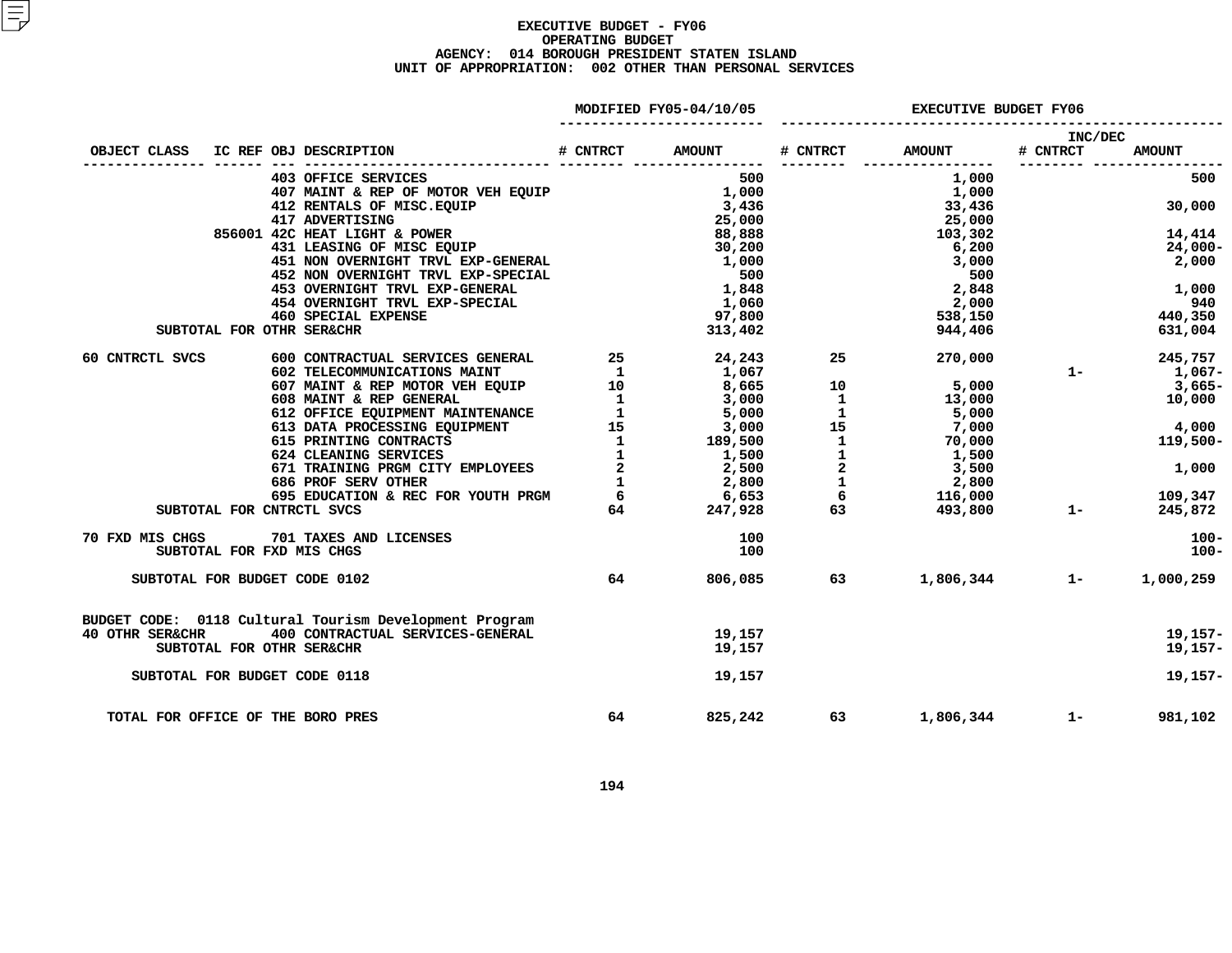### **EXECUTIVE BUDGET - FY06 OPERATING**G BUDGET<br>PRESIDEN<br>2 OTHER **AGENCY: <sup>014</sup> BOROUGH PRESIDENT STATEN ISLAND UNIT OF APPROPRIATION: <sup>002</sup> OTHER THAN PERSONAL SERVICES**

|                                        | MODIFIED FY05-04/10/05 |               |          | <b>EXECUTIVE BUDGET FY06</b> |                            |               |  |
|----------------------------------------|------------------------|---------------|----------|------------------------------|----------------------------|---------------|--|
| OBJECT CLASS<br>IC REF OBJ DESCRIPTION | # CNTRCT               | <b>AMOUNT</b> | # CNTRCT | <b>AMOUNT</b>                | <b>INC/DEC</b><br># CNTRCT | <b>AMOUNT</b> |  |
| TOTAL FOR OTHER THAN PERSONAL SERVICES | 64                     | 937,749       | 63       | 1,806,344                    | -1-                        | 868,595       |  |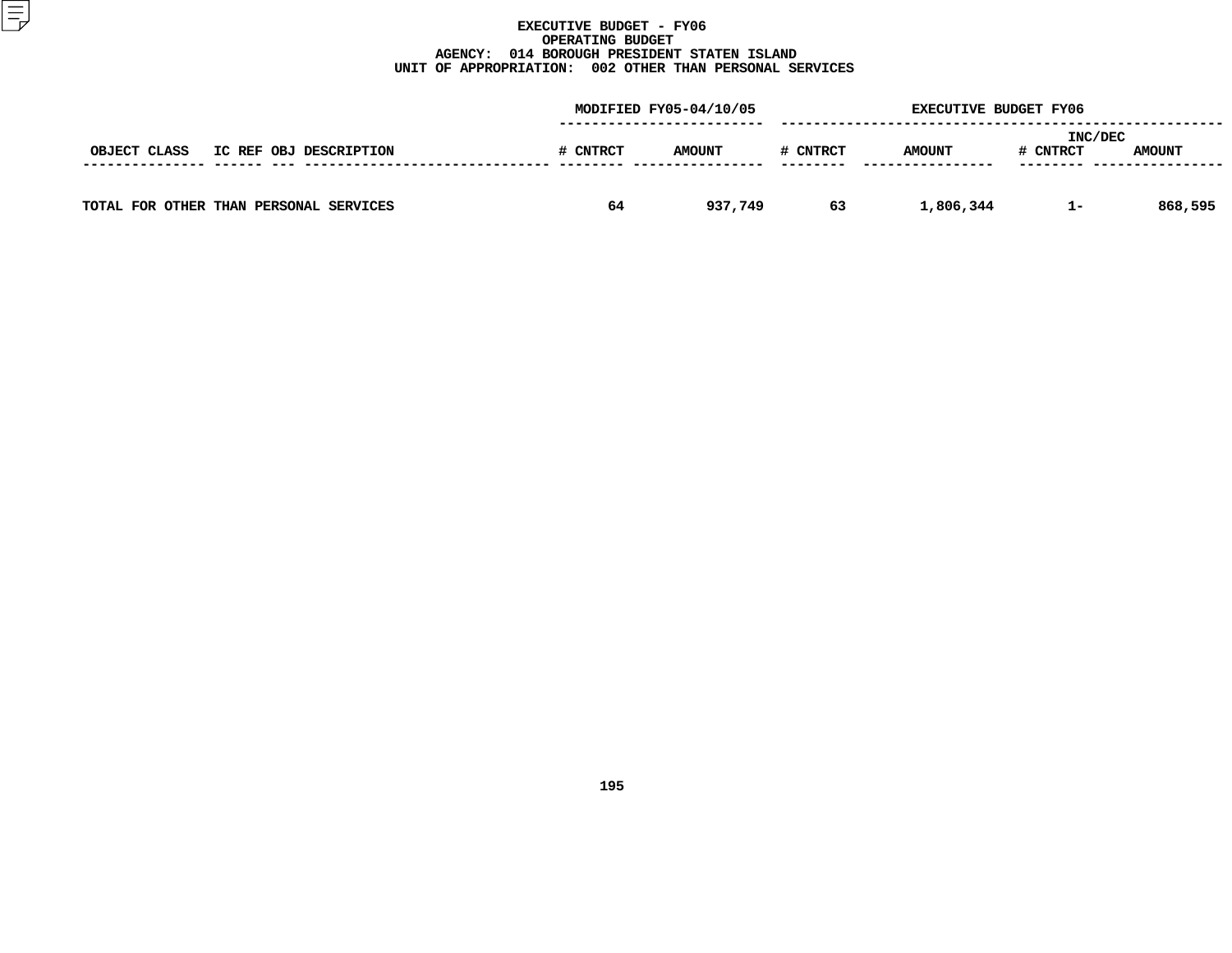### **EXECUTIVE BUDGET - FY06** UNIT OF APPROPRIATION SUMMARY **OF APPROPRIATION SUMMARY AGENCY:**

|                                                                       | <b>AGENCY:</b> | 014<br>BOROUGH PRESIDENT STATEN ISLAND<br>UNIT OF APPROPRIATION: 002 OTHER THAN PERSONAL SERVICES |                     |                         |                     |  |  |  |  |
|-----------------------------------------------------------------------|----------------|---------------------------------------------------------------------------------------------------|---------------------|-------------------------|---------------------|--|--|--|--|
| <b>CURRENT MODIFIED</b><br><b>EXECUTIVE BUDGET</b>                    |                |                                                                                                   |                     |                         |                     |  |  |  |  |
| OTHER THAN PERSONAL SERVICES                                          | INTRACITY \$   | <b>BUDGET AMOUNT</b>                                                                              | <b>INTRACITY \$</b> | <b>BUDGET AMOUNT</b>    | $INC/DEC$ (-)       |  |  |  |  |
| TOTALS FOR OPERATING BUDGET                                           | 230,442        | 937,749                                                                                           | 162,260             | 1,806,344               | 868,595             |  |  |  |  |
| FINANCIAL PLAN SAVINGS                                                |                |                                                                                                   |                     | 1,348,145-              | 1,348,145-          |  |  |  |  |
| <b>APPROPRIATION</b>                                                  |                | 937,749                                                                                           |                     | 458,199                 | 479,550-            |  |  |  |  |
| FUNDING SUMMARY                                                       |                | <b>CURRENT MODIFIED</b>                                                                           |                     | <b>EXECUTIVE BUDGET</b> | $INC/DEC$ (-)       |  |  |  |  |
| CITY<br>OTHER CATEGORICAL<br>CAPITAL FUNDS - I.F.A.                   |                | 806,085<br>19,157                                                                                 |                     | 458,199                 | 347,886-<br>19,157- |  |  |  |  |
| <b>STATE</b><br>FEDERAL - C.D.<br>FEDERAL - OTHER<br>INTRA-CITY SALES |                | 112,507                                                                                           |                     |                         | $112,507-$          |  |  |  |  |
| <b>TOTAL</b>                                                          |                | 937,749                                                                                           |                     | 458,199                 | 479,550-            |  |  |  |  |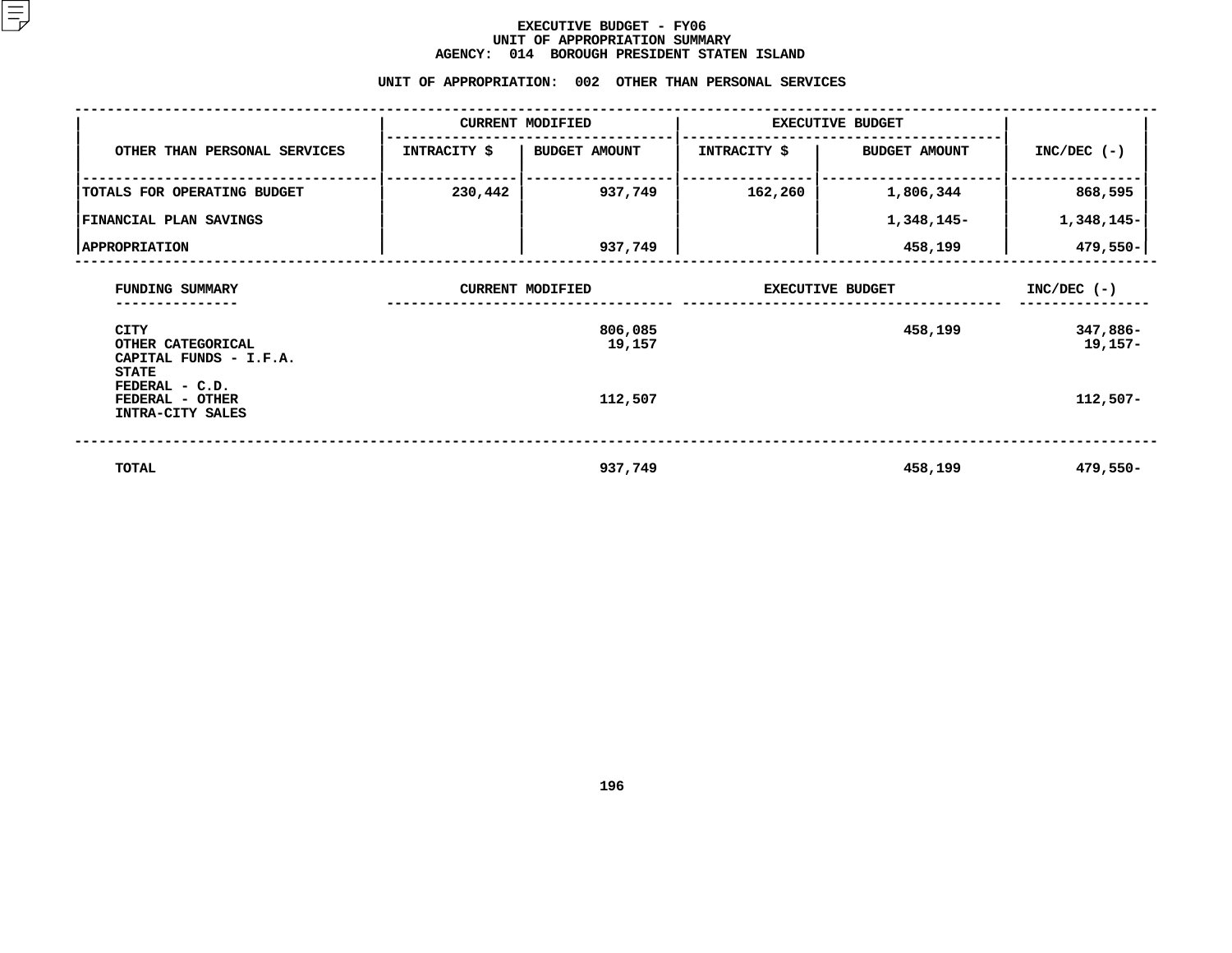### **EXECUTIVE BUDGET- FY06 AGENCY**

# **SUMMARY AGENCY: <sup>014</sup> BOROUGH PRESIDENT STATEN ISLAND**

### **PERSONAL**

|                                                                                                                      |                                      | PERSONAL SERVICES    |                                      |                      |                           |
|----------------------------------------------------------------------------------------------------------------------|--------------------------------------|----------------------|--------------------------------------|----------------------|---------------------------|
|                                                                                                                      | <b>CURRENT MODIFIED</b>              |                      | <b>EXECUTIVE BUDGET</b>              |                      |                           |
| PERSONAL SERVICES                                                                                                    | NUM POS                              | <b>BUDGET AMOUNT</b> | NUM POS                              | <b>BUDGET AMOUNT</b> | $INC/DEC$ (-)             |
| TOTALS FOR OPERATING BUDGET                                                                                          | 75                                   | 3,083,861            | 63                                   | 3,618,948            | 535,087                   |
| FINANCIAL PLAN SAVINGS                                                                                               | $6-$                                 |                      |                                      | 811,837-             | $811,837-$                |
| <b>APPROPRIATION</b>                                                                                                 | 69                                   | 3,083,861            | 63                                   | 2,807,111            | 276,750-                  |
| FUNDING SUMMARY<br><b>CITY</b>                                                                                       | <b>CURRENT MODIFIED</b><br>3,083,861 |                      | <b>EXECUTIVE BUDGET</b><br>2,807,111 |                      | $INC/DEC$ (-)<br>276,750- |
| OTHER CATEGORICAL<br>CAPITAL FUNDS - I.F.A.<br><b>STATE</b><br>FEDERAL - C.D.<br>FEDERAL - OTHER<br>INTRA-CITY SALES |                                      |                      |                                      |                      |                           |
| TOTAL<br>OTPS MEMO AMOUNTS                                                                                           |                                      | 3,083,861            |                                      | 2,807,111            | $276,750 -$               |

**OTPS MEMO AMOUNTS**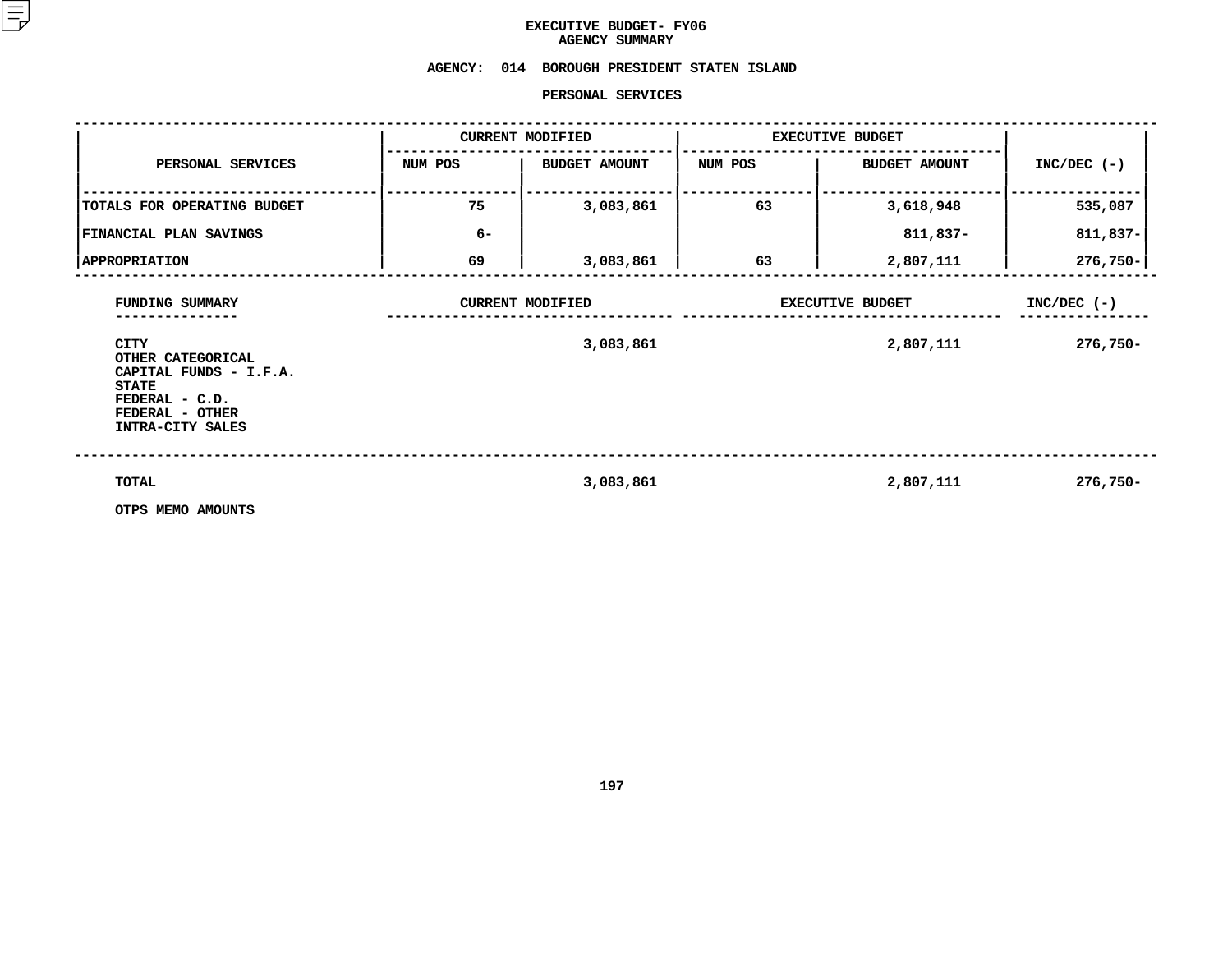## **EXECUTIVE BUDGET- FY06 AGENCY**

# AGENCY SUMMARY<br>AGENCY: 014 BOROUGH PRESID<mark>EN</mark> **<sup>014</sup> BOROUGH PRESIDENT STATEN ISLAND OTHER**

|                                                                            |              | OTHER THAN PERSONAL SERVICES |                         |                         |                       |
|----------------------------------------------------------------------------|--------------|------------------------------|-------------------------|-------------------------|-----------------------|
|                                                                            |              | <b>CURRENT MODIFIED</b>      |                         | <b>EXECUTIVE BUDGET</b> |                       |
| OTHER THAN PERSONAL SERVICES                                               | INTRACITY \$ | <b>BUDGET AMOUNT</b>         | INTRACITY \$            | <b>BUDGET AMOUNT</b>    | $INC/DEC$ (-)         |
| TOTALS FOR OPERATING BUDGET                                                | 230,442      | 937,749                      | 162,260                 | 1,806,344               | 868,595               |
| <b>FINANCIAL PLAN SAVINGS</b>                                              |              |                              |                         | 1,348,145-              | 1,348,145-            |
| <b>APPROPRIATION</b>                                                       |              | 937,749                      |                         | 458,199                 | 479,550-              |
| FUNDING SUMMARY                                                            |              | <b>CURRENT MODIFIED</b>      | <b>EXECUTIVE BUDGET</b> | $INC/DEC$ (-)           |                       |
| <b>CITY</b><br>OTHER CATEGORICAL<br>CAPITAL FUNDS - I.F.A.<br><b>STATE</b> |              | 806,085<br>19,157            |                         | 458,199                 | 347,886-<br>$19,157-$ |
| FEDERAL - C.D.<br>FEDERAL - OTHER<br>INTRA-CITY SALES                      |              | 112,507                      |                         |                         | $112,507-$            |
| <b>TOTAL</b>                                                               |              | 937,749                      |                         | 458,199                 | 479,550-              |
| PS MEMO AMOUNTS                                                            |              |                              |                         |                         |                       |

**PS MEMO AMOUNTS**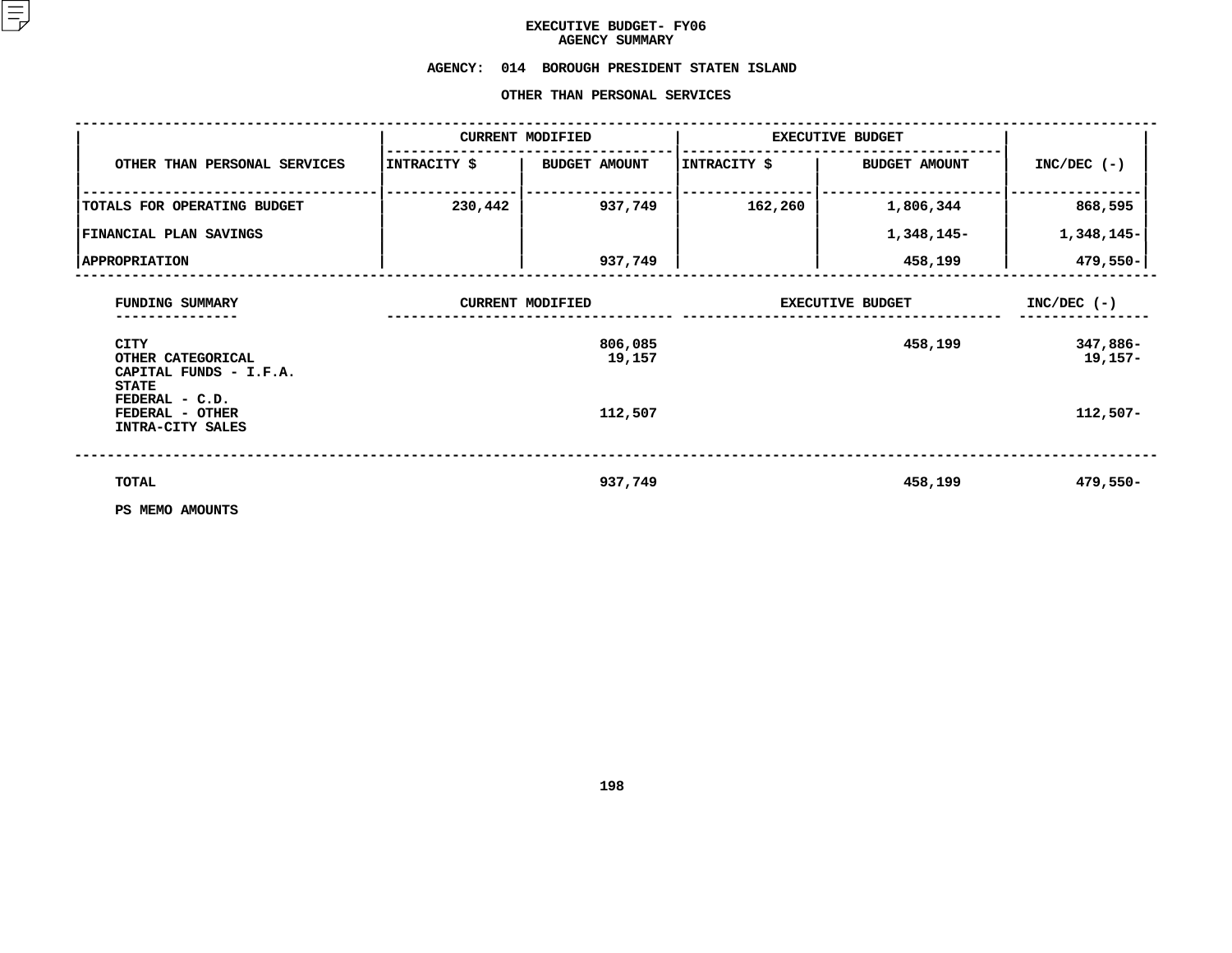### **EXECUTIVE BUDGET - FY06 AGENCYY SUMMARY<br>PRESIDEN<br>ACT**

|                                                       | <b>AGENCY:</b> | 014 BOROUGH PRESIDENT STATEN ISLAND |           |                              |                       |  |
|-------------------------------------------------------|----------------|-------------------------------------|-----------|------------------------------|-----------------------|--|
|                                                       |                | MODIFIED FY05 - 04/10/05            |           | <b>EXECUTIVE BUDGET FY06</b> |                       |  |
|                                                       | POSITIONS      | <b>BUDGET AMOUNT</b>                | POSITIONS | <b>BUDGET AMOUNT</b>         | INC/DEC AMT           |  |
| <b>PS</b>                                             |                |                                     |           |                              |                       |  |
| TOTALS FOR OPERATING BUDGET<br>FINANCIAL PLAN SAVINGS | 75<br>$6-$     | 3,083,861                           | 63        | 3,618,948<br>811,837-        | 535,087<br>811,837-   |  |
| <b>APPROPRIATION</b>                                  | 69             | 3,083,861                           | 63        | 2,807,111                    | 276,750-              |  |
| <b>OTPS</b>                                           |                |                                     |           |                              |                       |  |
| TOTALS FOR OPERATING BUDGET<br>FINANCIAL PLAN SAVINGS |                | 937,749                             |           | 1,806,344<br>1,348,145–      | 868,595<br>1,348,145- |  |
| <b>APPROPRIATION</b>                                  |                | 937,749                             |           | 458,199                      | 479,550-              |  |
| <b>AGENCY TOTALS</b><br>TOTALS FOR OPERATING BUDGET   | 75             | 4,021,610                           | 63        | 5,425,292                    | 1,403,682             |  |
| FINANCIAL PLAN SAVINGS                                | $6-$           |                                     |           | 2,159,982-                   | 2,159,982-            |  |
| <b>APPROPRIATION</b>                                  | 69             | 4,021,610                           | 63        | 3,265,310                    | $756,300 -$           |  |
| FUNDING<br><b>CITY</b>                                |                | 3,889,946                           |           | 3,265,310                    | 624,636-              |  |
| OTHER CATEGORICAL<br>CAPITAL FUNDS - I.F.A.           |                | 19,157                              |           |                              | $19, 157 -$           |  |
| <b>STATE</b><br>FEDERAL - C.D.                        |                |                                     |           |                              |                       |  |
| FEDERAL - OTHER<br>INTRA-CITY SALES                   |                | 112,507                             |           |                              | $112,507-$            |  |
| TOTAL FUNDING                                         |                | 4,021,610                           |           | 3,265,310                    | $756,300 -$           |  |
|                                                       |                |                                     |           |                              |                       |  |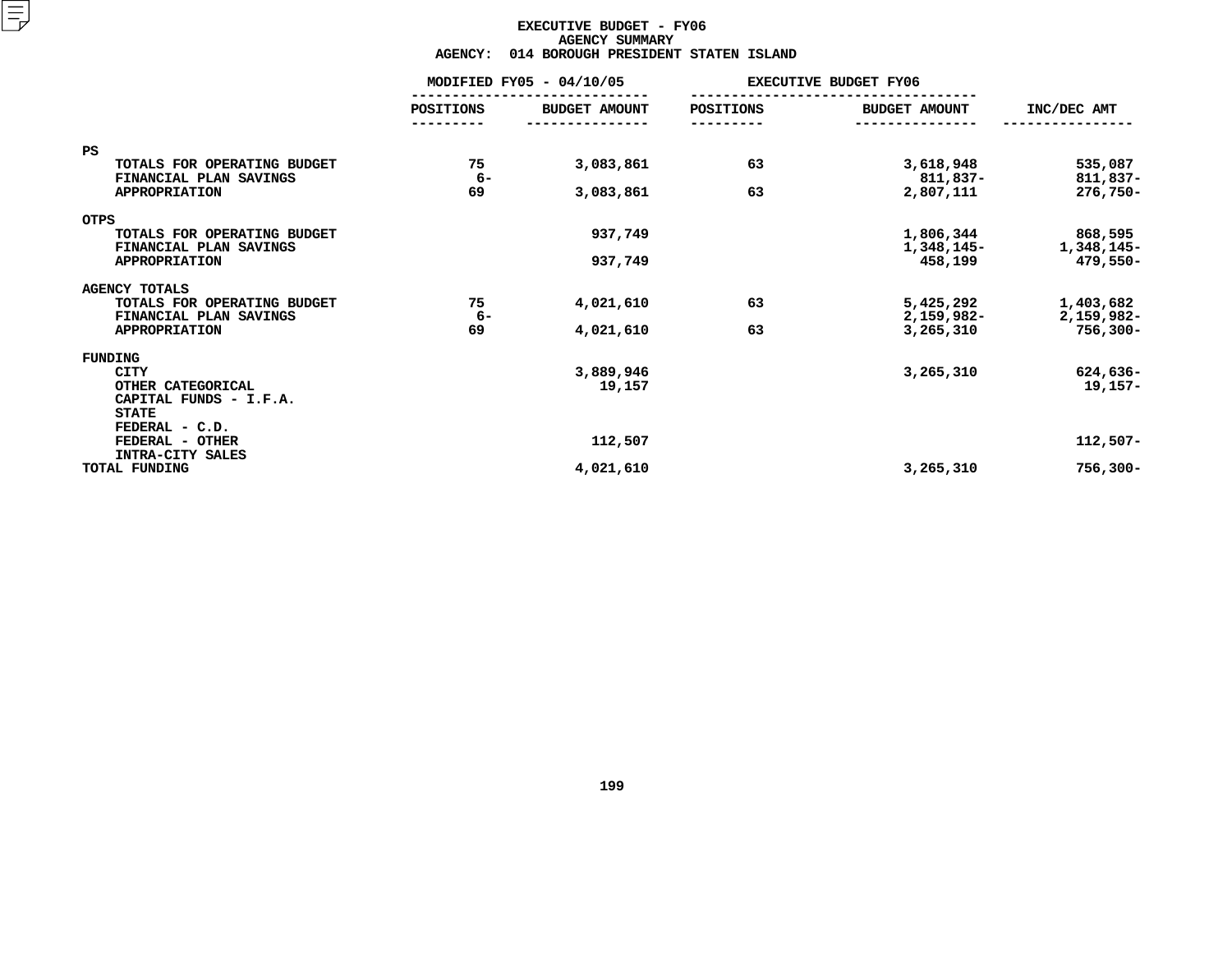### **EXECUTIVE BUDGET - FY06 OPERATINGG BUDGET<br>E OF THE<br>1 EXECUT AGENCY: <sup>015</sup> OFFICE OF THE COMPTROLLER UNIT OF APPROPRIATION: <sup>001</sup> EXECUTIVE MANAGEMENT-PS**

|                                                       |                                                                        |               | MODIFIED FY05-04/10/05<br>EXECUTIVE BUDGET FY06 |               |                           |               |  |
|-------------------------------------------------------|------------------------------------------------------------------------|---------------|-------------------------------------------------|---------------|---------------------------|---------------|--|
| OBJECT CLASS IC REF OBJ DESCRIPTION                   | # POS                                                                  | <b>AMOUNT</b> | # POS                                           | <b>AMOUNT</b> | INC/DEC<br># POS          | <b>AMOUNT</b> |  |
|                                                       | RESPONSIBILITY CENTER: 0101 EXECUTIVE OFFICE                           |               |                                                 |               |                           |               |  |
| BUDGET CODE: 0101 EXECUTIVE OFFICE<br>01 F/T SALARIED | 001 FULL YEAR POSITIONS<br>SUBTOTAL FOR F/T SALARIED                   | 35<br>35      | 2,443,848<br>2,443,848                          | 35<br>35      | 2,443,848<br>2,443,848    |               |  |
| 04 ADD GRS PAY                                        | 042 LONGEVITY DIFFERENTIAL<br>047 OVERTIME<br>SUBTOTAL FOR ADD GRS PAY |               | 1,082<br>12,029<br>13,111                       |               | 1,082<br>12,029<br>13,111 |               |  |
| 05 AMT TO SCHED                                       | 051 SALARY ADJUSTMENTS<br>SUBTOTAL FOR AMT TO SCHED                    |               | 48,554<br>48,554                                |               | 48,554<br>48,554          |               |  |
|                                                       | SUBTOTAL FOR BUDGET CODE 0101                                          | 35            | 2,505,513                                       | 35            | 2,505,513                 |               |  |
| TOTAL FOR EXECUTIVE OFFICE                            |                                                                        | 35            | 2,505,513                                       | 35            | 2,505,513                 |               |  |
| TOTAL FOR EXECUTIVE MANAGEMENT-PS                     |                                                                        | 35            | 2,505,513                                       | 35            | 2,505,513                 |               |  |
|                                                       |                                                                        |               |                                                 |               |                           |               |  |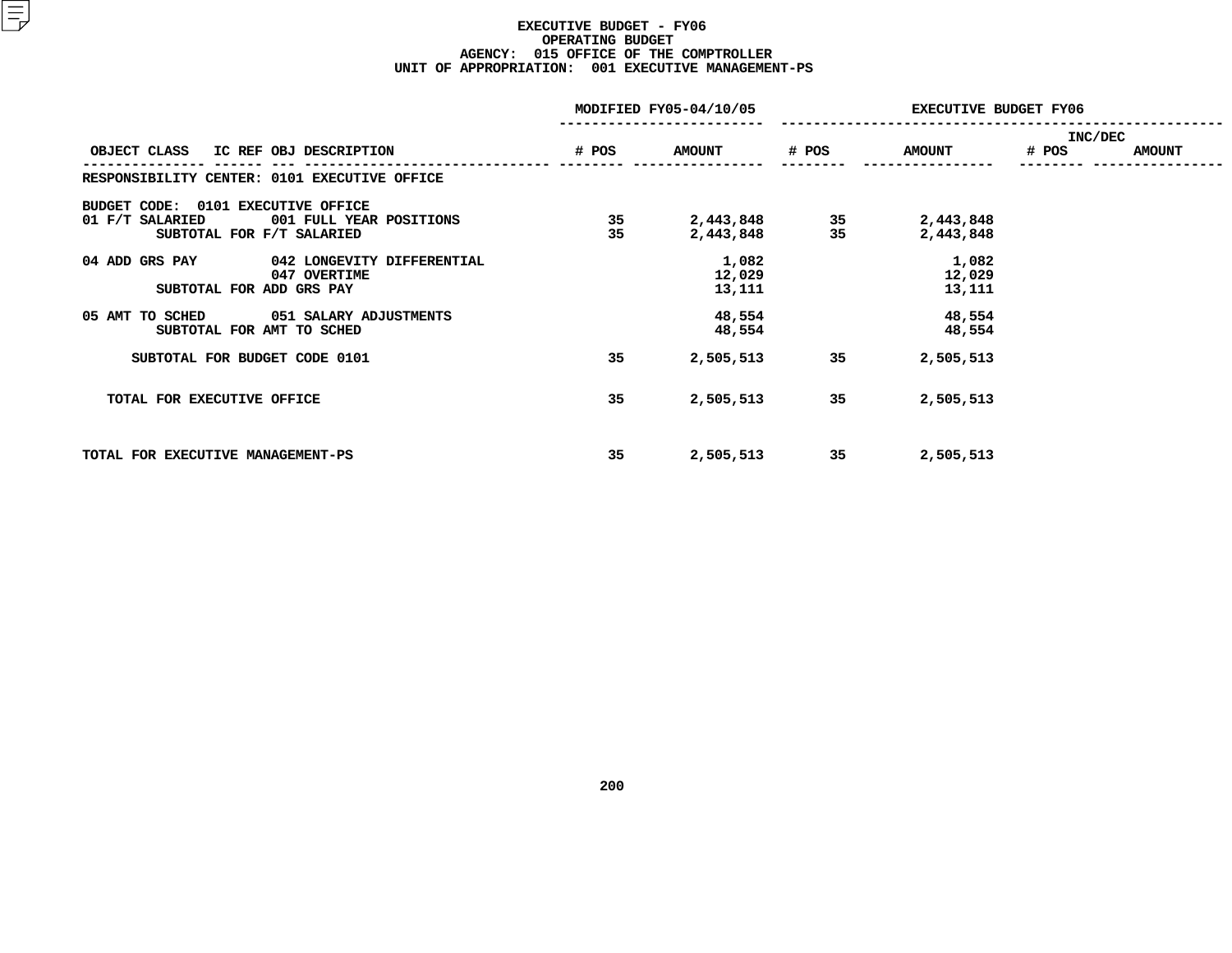### **EXECUTIVE BUDGET - FY06** UNIT OF APPROPRIATION SUMMARY **OF APPROPRIATION SUMMARY AGENCY:**

|                                                                                                                                     |         | AGENCY: 015 OFFICE OF THE COMPTROLLER<br>UNIT OF APPROPRIATION: 001 EXECUTIVE MANAGEMENT-PS |                         |                         |               |  |
|-------------------------------------------------------------------------------------------------------------------------------------|---------|---------------------------------------------------------------------------------------------|-------------------------|-------------------------|---------------|--|
|                                                                                                                                     |         | <b>CURRENT MODIFIED</b>                                                                     | <b>EXECUTIVE BUDGET</b> |                         |               |  |
| <b>EXECUTIVE MANAGEMENT-PS</b>                                                                                                      | NUM POS | <b>BUDGET AMOUNT</b>                                                                        | NUM POS                 | <b>BUDGET AMOUNT</b>    | $INC/DEC$ (-) |  |
| TOTALS FOR OPERATING BUDGET                                                                                                         | 35      | 2,505,513                                                                                   | 35                      | 2,505,513               |               |  |
| <b> FINANCIAL PLAN SAVINGS</b>                                                                                                      |         | 432,825                                                                                     |                         | 432,825                 |               |  |
| <b>APPROPRIATION</b>                                                                                                                | 35      | 2,938,338                                                                                   | 35                      | 2,938,338               |               |  |
| FUNDING SUMMARY                                                                                                                     |         | <b>CURRENT MODIFIED</b>                                                                     |                         | <b>EXECUTIVE BUDGET</b> |               |  |
| <b>CITY</b><br>OTHER CATEGORICAL<br>CAPITAL FUNDS - I.F.A.<br><b>STATE</b><br>FEDERAL - C.D.<br>FEDERAL - OTHER<br>INTRA-CITY SALES |         | 2,938,338                                                                                   |                         | 2,938,338               |               |  |

**TOTAL** 2,938,338 2,938,338 2,938,338 2,938,338

**2,938,338 2,938,338**

**201**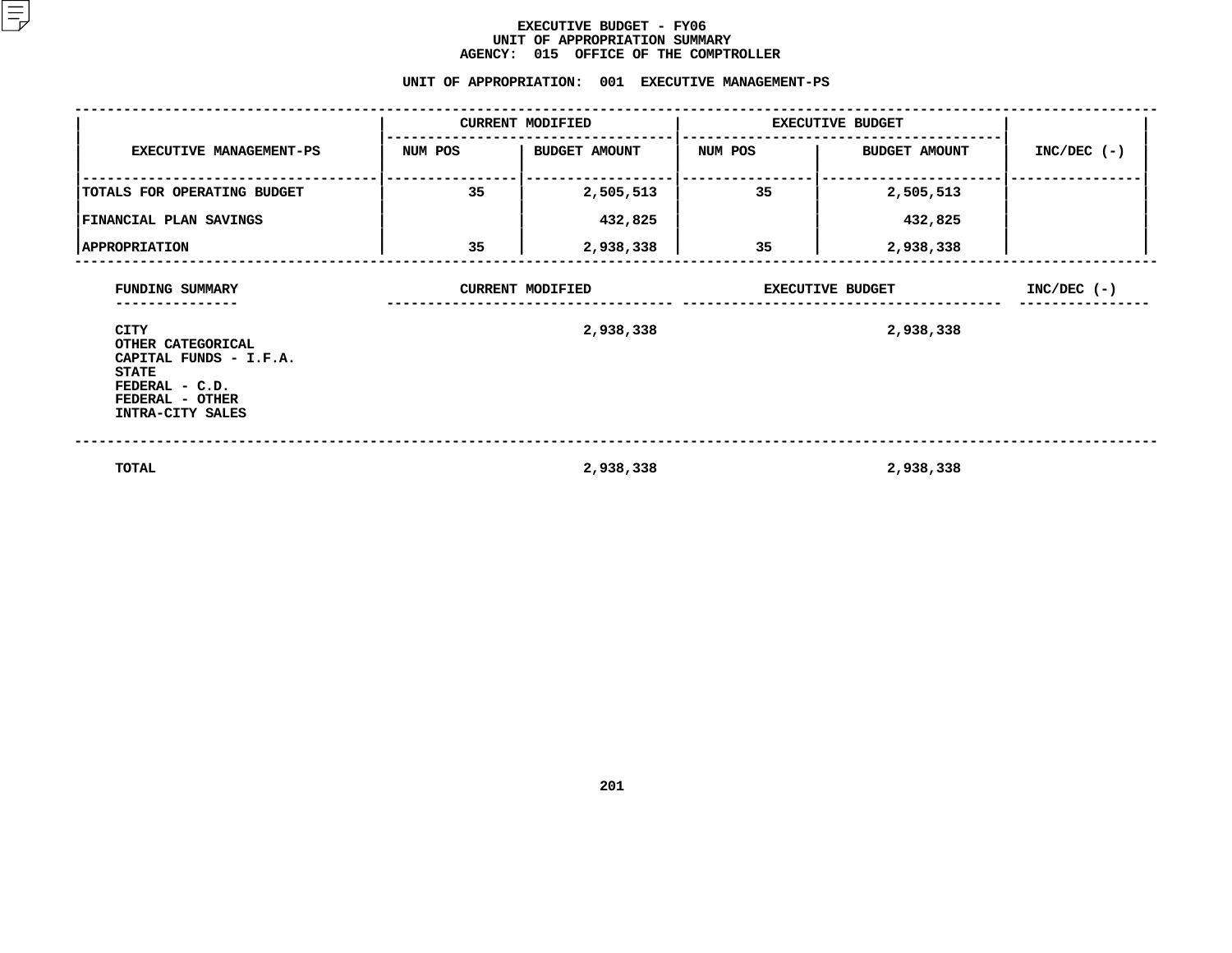### **EXECUTIVE BUDGET - FY06 POSITIONN SCHEDULE<br>CE OF THE<br>001 EXECU AGENCY: <sup>015</sup> OFFICE OF THE COMPTROLLER UNIT OF APPROPRIATION: <sup>001</sup> EXECUTIVE MANAGEMENT-PS**

|      |                                                       |                    |       |                                  |                                                            | MODIFIED FY05-04/10/05 EXECUTIVE BUDGET FY06 |                                            |                      |       |                               |  |
|------|-------------------------------------------------------|--------------------|-------|----------------------------------|------------------------------------------------------------|----------------------------------------------|--------------------------------------------|----------------------|-------|-------------------------------|--|
| LINE | <b>DESCRIPTION</b>                                    | PAY<br>BANK/# CODE | TITLE | <b>MIN-MAX RATE</b>              | # POS*                                                     | <b>ANNUAL RATE</b>                           | # POS*                                     | <b>ANNUAL RATE</b>   | # POS | INC/DEC<br><b>ANNUAL RATE</b> |  |
|      | OBJECT: 001 FULL YEAR POSITIONS                       |                    |       |                                  |                                                            |                                              |                                            |                      |       |                               |  |
| 1100 | COMPTROLLER                                           |                    |       | 000,000-160,000 15 41095 160,000 |                                                            | 160,000                                      |                                            | 160,000              |       |                               |  |
| 1110 | SECOND DEPUTY CONTROLLER D 015 41039 44,492-144,150   |                    |       |                                  |                                                            | 161,792                                      |                                            | 161,792              |       |                               |  |
| 1145 | ASSISTANT TO DEPUTY                                   |                    |       | D 015 13211 44,492-144,150       | $\begin{array}{c} 1 \\ 1 \\ 2 \\ 1 \\ 5 \\ 11 \end{array}$ | 105,060                                      |                                            | 105,060              |       |                               |  |
| 1148 | ASSISTANT TO THE COMPTROL D 015 60837                 |                    |       | 44,492-144,150                   |                                                            | 152,337                                      |                                            | 152,337              |       |                               |  |
| 1160 | ADMINISTRATIVE ASSISTANT D 015 13201 44,492-144,150   |                    |       |                                  |                                                            | 323,584                                      |                                            | 323,584              |       |                               |  |
| 1185 | EXECUTIVE AGENCY COUNSEL D 015 95005                  |                    |       | 44,492-144,150                   |                                                            | 92,453                                       | $\begin{array}{c} 2 \\ 1 \\ 5 \end{array}$ | 92,453               |       |                               |  |
| 1190 | ADMINISTRATIVE STAFF ANAL D 015 10026                 |                    |       | 44,492-144,150                   |                                                            | 397,995                                      |                                            | 397,995              |       |                               |  |
| 1210 | <b>ADMINISTRATIVE MANAGER</b>                         | D 015 10025        |       | 44,492-144,150                   |                                                            | 949,267                                      | 11                                         | 949,267              |       |                               |  |
| 1290 | RESEARCH AND LIAISON                                  | D 015 13198        |       | 44,492-144,150                   | 11523                                                      | 125,000                                      |                                            | 125,000              |       |                               |  |
| 1333 | <b>AGENCY ATTORNEY</b>                                | D 015 30087        |       | 50,677- 88,287                   |                                                            | 83,895                                       | $\begin{array}{c} 1 \\ 5 \\ 2 \end{array}$ | 83,895               |       |                               |  |
| 1418 | PRINCIPAL ADMINISTRATIVE D 015 10124 38,205- 62,842   |                    |       |                                  |                                                            | 239,274                                      |                                            | 239,274              |       |                               |  |
| 1660 | CLERICAL ASSOCIATE                                    | D 015 10251        |       | 20,095- 44,319                   |                                                            | 66,268                                       |                                            | 66,268               |       |                               |  |
| 1720 | <b>CHAUFFEUR-ATTENDANT</b><br>SUBTOTAL FOR OBJECT 001 | D 015 91217        |       | 40,156- 55,157                   | 35                                                         | 161,625<br>3,018,550                         | 35                                         | 161,625<br>3,018,550 |       |                               |  |
|      |                                                       |                    |       |                                  |                                                            |                                              |                                            |                      |       |                               |  |
|      |                                                       |                    |       |                                  |                                                            |                                              |                                            |                      |       |                               |  |
|      |                                                       |                    |       |                                  |                                                            |                                              |                                            |                      |       |                               |  |
|      | POSITION SCHEDULE FOR U/A 001                         |                    |       |                                  | 35                                                         | 3,018,550                                    | 35 l                                       | 3,018,550            |       |                               |  |
|      | PLANNED INCREASES / (DECREASES)                       |                    |       |                                  |                                                            |                                              |                                            |                      |       |                               |  |
|      | TOTAL FOR U/A 001                                     |                    |       |                                  | 35                                                         | 3,018,550                                    | 35                                         | 3,018,550            |       |                               |  |
|      |                                                       |                    |       |                                  |                                                            |                                              |                                            |                      |       |                               |  |

**\*NOTE: FULL TIME ACTIVE POSITIONS AS OF 02/25/05**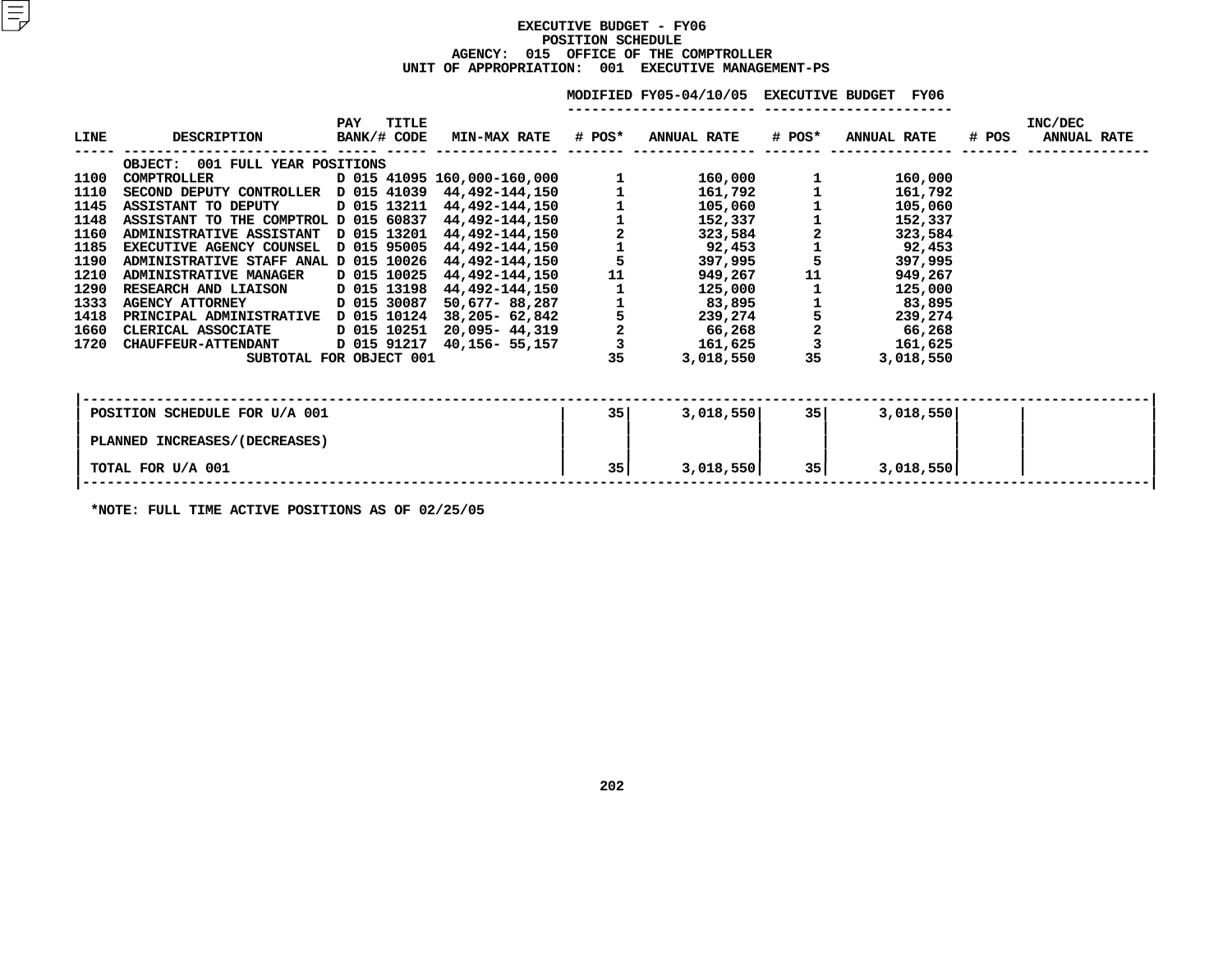|                                                                                                                                                                                                                                                                                                                       | MODIFIED FY05-04/10/05 |                                                                                                                                | EXECUTIVE BUDGET FY06    |                                                                                                           |                  |                    |
|-----------------------------------------------------------------------------------------------------------------------------------------------------------------------------------------------------------------------------------------------------------------------------------------------------------------------|------------------------|--------------------------------------------------------------------------------------------------------------------------------|--------------------------|-----------------------------------------------------------------------------------------------------------|------------------|--------------------|
| OBJECT CLASS<br>IC REF OBJ DESCRIPTION                                                                                                                                                                                                                                                                                | # POS                  | <b>AMOUNT</b>                                                                                                                  | # POS                    | <b>AMOUNT</b>                                                                                             | INC/DEC<br># POS | <b>AMOUNT</b>      |
| RESPONSIBILITY CENTER:                                                                                                                                                                                                                                                                                                |                        |                                                                                                                                |                          |                                                                                                           |                  |                    |
| BUDGET CODE: 1002 Bureau of Accountancy - IFA<br>001 FULL YEAR POSITIONS<br>01 F/T SALARIED<br>SUBTOTAL FOR F/T SALARIED                                                                                                                                                                                              | 10<br>10               |                                                                                                                                | 542,341 14<br>542,341 14 | 842,341 4<br>842,341 4                                                                                    |                  | 300,000<br>300,000 |
| 04 ADD GRS PAY 042 LONGEVITY DIFFERENTIAL<br>SUBTOTAL FOR ADD GRS PAY                                                                                                                                                                                                                                                 |                        | 35,536<br>35,536                                                                                                               |                          | 35,536<br>35,536                                                                                          |                  |                    |
| SUBTOTAL FOR BUDGET CODE 1002                                                                                                                                                                                                                                                                                         | 10                     |                                                                                                                                | 577,877 14               | 877,877                                                                                                   | $4^{\circ}$      | 300,000            |
| TOTAL FOR                                                                                                                                                                                                                                                                                                             | 10                     |                                                                                                                                | 577,877 14               | 877,877                                                                                                   | $4^{\circ}$      | 300,000            |
| RESPONSIBILITY CENTER: 0501 BUREAU OF ADMINISTRATIVE SVCS                                                                                                                                                                                                                                                             |                        |                                                                                                                                |                          |                                                                                                           |                  |                    |
| BUDGET CODE: 0501 BUREAU OF ADMINISTRATIVE SERVI<br>01 F/T SALARIED<br>001 FULL YEAR POSITIONS<br>SUBTOTAL FOR F/T SALARIED                                                                                                                                                                                           | 52<br>52               |                                                                                                                                |                          | 2,118,144 44 2,118,144<br>2,118,144 44 2,118,144                                                          | 8-<br>$8-$       |                    |
| 031 UNSALARIED<br>03 UNSALARIED<br>SUBTOTAL FOR UNSALARIED                                                                                                                                                                                                                                                            |                        | 296,439                                                                                                                        | 296,439                  | 296,439<br>296,439                                                                                        |                  |                    |
| 04 ADD GRS PAY<br>X41 PY ASSIGNMENT DIFFERENTIAL<br>X42 PY LONGEVITY DIFFERENTIAL<br>X43 PY SHIFT DIFFERENTIAL<br>X47 PY OVERTIME<br>041 ASSIGNMENT DIFFERENTIAL<br>042 LONGEVITY DIFFERENTIAL<br>043 SHIFT DIFFERENTIAL<br>047 OVERTIME<br>049 BACKPAY - PRIOR YEARS<br>061 SUPPER MONEY<br>SUBTOTAL FOR ADD GRS PAY |                        | 1<br>$\mathbf{1}$<br>$\mathbf{1}$<br>$\mathbf{1}$<br>42,464<br>28,752<br>26,238<br>40,381<br>$\mathbf{1}$<br>15,600<br>153,440 |                          | 1<br>$\mathbf{1}$<br>1<br>$\mathbf{1}$<br>42,464<br>28,752<br>26,238<br>40,381<br>-1<br>15,600<br>153,440 |                  |                    |
| 05 AMT TO SCHED 051 SALARY ADJUSTMENTS<br>SUBTOTAL FOR AMT TO SCHED                                                                                                                                                                                                                                                   |                        | 138,228<br>138,228                                                                                                             |                          | 138,228<br>138,228                                                                                        |                  |                    |
| SUBTOTAL FOR BUDGET CODE 0501                                                                                                                                                                                                                                                                                         | 52                     | 2,706,251                                                                                                                      | 44                       | 2,706,251                                                                                                 | $8-$             |                    |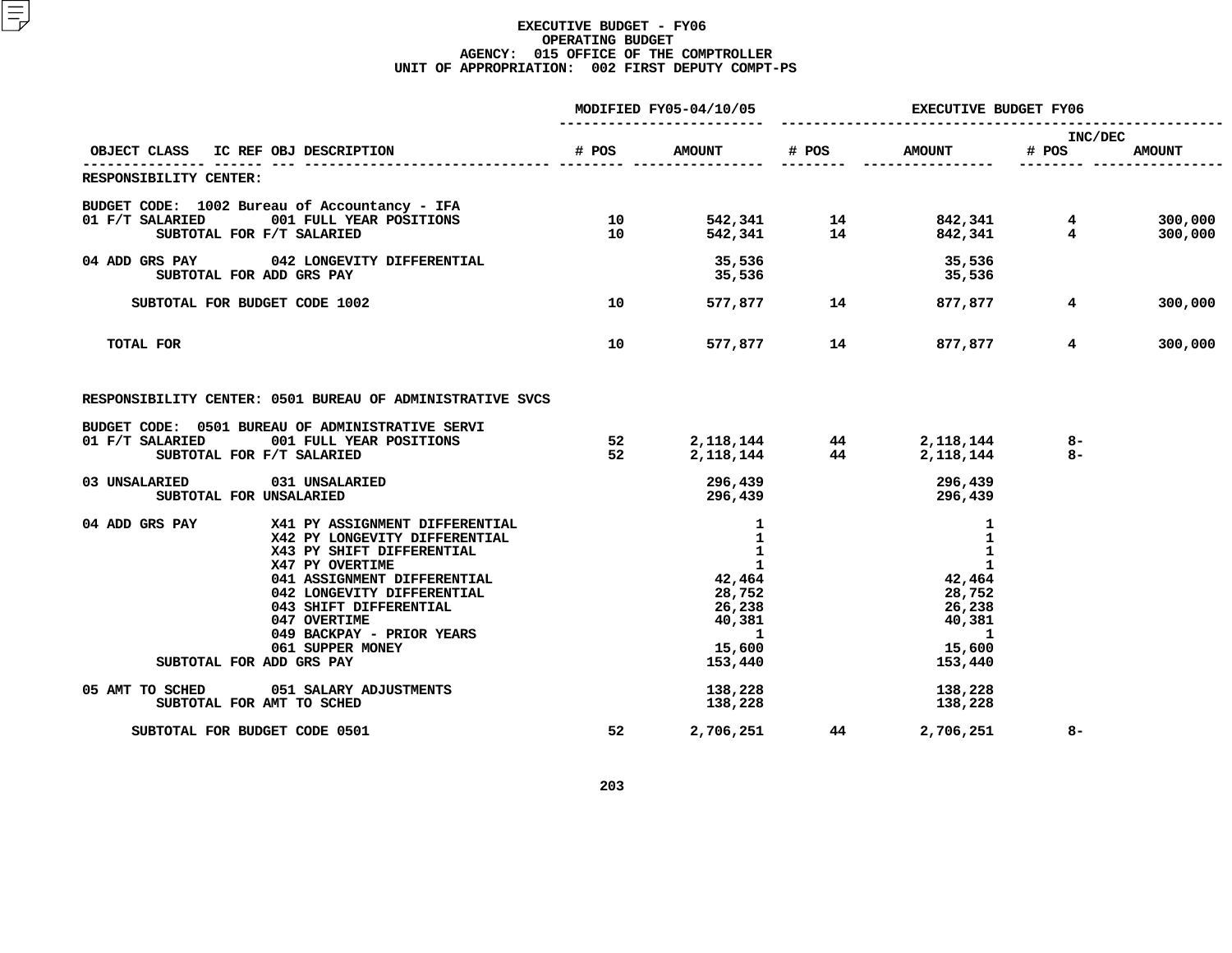|                                                                                                                           | MODIFIED FY05-04/10/05             |                  | <b>EXECUTIVE BUDGET FY06</b> |                           |                       |               |
|---------------------------------------------------------------------------------------------------------------------------|------------------------------------|------------------|------------------------------|---------------------------|-----------------------|---------------|
| OBJECT CLASS<br>IC REF OBJ DESCRIPTION                                                                                    | # POS                              | <b>AMOUNT</b>    | # POS                        | <b>AMOUNT</b>             | INC/DEC<br># POS      | <b>AMOUNT</b> |
| TOTAL FOR BUREAU OF ADMINISTRATIVE SVCS                                                                                   | 52                                 |                  |                              | 2,706,251 44 2,706,251 8- |                       |               |
| RESPONSIBILITY CENTER: 0502 OFFICE OF FISCAL SERVICES                                                                     |                                    |                  |                              |                           |                       |               |
| BUDGET CODE: 0502 OFFICE OF FISCAL SERVICES<br>001 FULL YEAR POSITIONS<br>01 F/T SALARIED<br>SUBTOTAL FOR F/T SALARIED    | 12<br>12 <sup>12</sup>             |                  |                              | 485,180<br>485,180        |                       |               |
| 04 ADD GRS PAY 042 LONGEVITY DIFFERENTIAL<br>SUBTOTAL FOR ADD GRS PAY                                                     |                                    | 14,062<br>14,062 |                              | 14,062<br>14,062          |                       |               |
| 05 AMT TO SCHED 051 SALARY ADJUSTMENTS<br>SUBTOTAL FOR AMT TO SCHED                                                       |                                    | 32,951<br>32,951 |                              | 32,951<br>32,951          |                       |               |
| SUBTOTAL FOR BUDGET CODE 0502                                                                                             | 12                                 |                  | 532,193 12                   | 532,193                   |                       |               |
| TOTAL FOR OFFICE OF FISCAL SERVICES                                                                                       | 12                                 | 532,193          | 12                           | 532,193                   |                       |               |
| RESPONSIBILITY CENTER: 0600 BUREAU OF FINANCIAL ANALYSIS                                                                  |                                    |                  |                              |                           |                       |               |
| BUDGET CODE: 0600 BUREAU OF FINANCIAL ANALYSIS<br>01 F/T SALARIED<br>001 FULL YEAR POSITIONS<br>SUBTOTAL FOR F/T SALARIED | $7\phantom{.0}$<br>$7\overline{ }$ |                  |                              | 365,935                   | $365,935$ 1-<br>$1 -$ |               |
| 04 ADD GRS PAY 042 LONGEVITY DIFFERENTIAL<br>SUBTOTAL FOR ADD GRS PAY                                                     |                                    | 3,029<br>3,029   |                              | 3,029<br>3,029            |                       |               |
| 05 AMT TO SCHED<br>051 SALARY ADJUSTMENTS<br>SUBTOTAL FOR AMT TO SCHED                                                    |                                    | 13,812<br>13,812 |                              | 13,812<br>13,812          |                       |               |
| SUBTOTAL FOR BUDGET CODE 0600                                                                                             | $7\overline{ }$                    | 382,776          | 6                            | 382,776                   | $1 -$                 |               |
| TOTAL FOR BUREAU OF FINANCIAL ANALYSIS                                                                                    | $7^{\circ}$                        | 382,776          | 6                            | 382,776                   | $1 -$                 |               |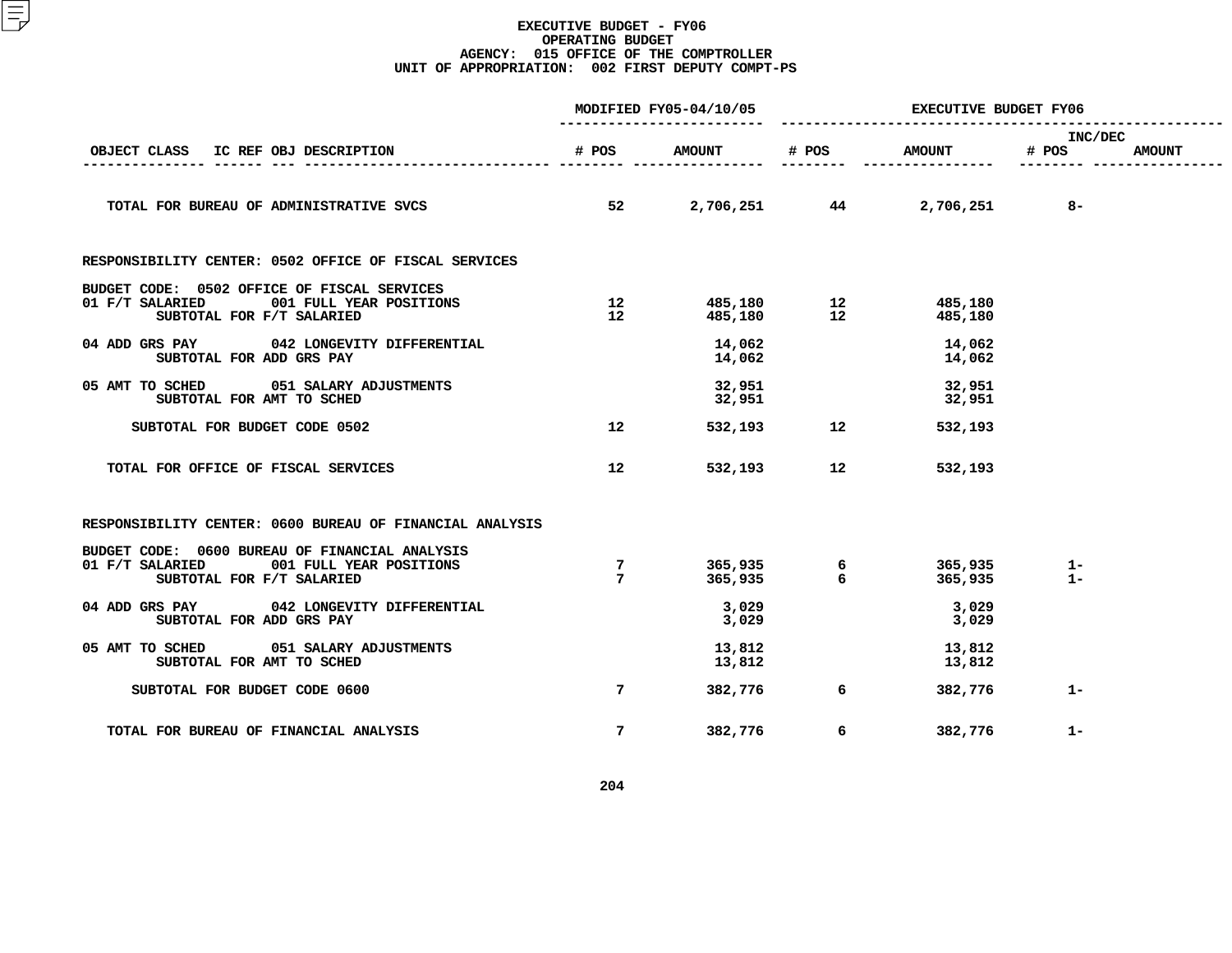|          |                  | <b>EXECUTIVE BUDGET FY06</b>                                      |                  |                                      |               |
|----------|------------------|-------------------------------------------------------------------|------------------|--------------------------------------|---------------|
|          |                  |                                                                   |                  | INC/DEC                              | <b>AMOUNT</b> |
|          |                  |                                                                   |                  |                                      |               |
|          |                  |                                                                   |                  |                                      |               |
| 11       |                  |                                                                   |                  |                                      |               |
|          | 3,029<br>3,029   |                                                                   | 3,029<br>3,029   |                                      |               |
|          | 29,946<br>29,946 |                                                                   | 29,946<br>29,946 |                                      |               |
| 11       |                  |                                                                   | 836,222          |                                      |               |
| 11       |                  |                                                                   | 836,222          |                                      |               |
|          |                  |                                                                   |                  |                                      |               |
| 17<br>17 |                  |                                                                   |                  | $17 -$<br>$17 -$                     |               |
| 17       |                  |                                                                   |                  | $17 -$                               |               |
| 17       |                  |                                                                   |                  | $17 -$                               |               |
|          |                  |                                                                   |                  |                                      |               |
| 72       |                  |                                                                   |                  | 9-<br>$9-$                           |               |
|          |                  | MODIFIED FY05-04/10/05<br># POS<br><b>AMOUNT</b><br>11<br>72 — 10 | 836,222 11       | # POS<br><b>AMOUNT</b><br>836,222 11 | # POS         |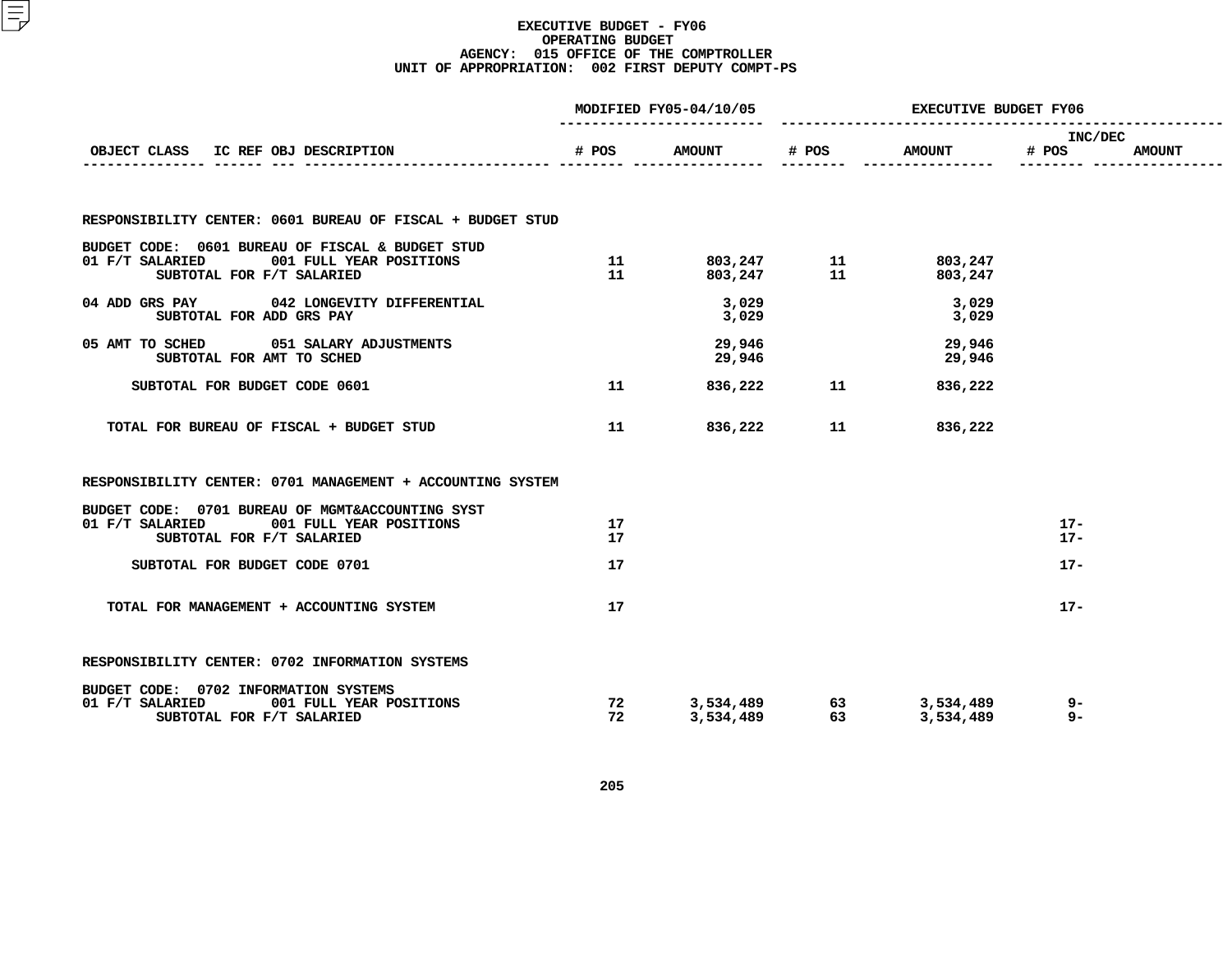|                                                                                                                             | MODIFIED FY05-04/10/05 |                              | EXECUTIVE BUDGET FY06 |                              |                  |               |
|-----------------------------------------------------------------------------------------------------------------------------|------------------------|------------------------------|-----------------------|------------------------------|------------------|---------------|
| OBJECT CLASS<br>IC REF OBJ DESCRIPTION                                                                                      | # POS                  | <b>AMOUNT</b>                | # POS                 | <b>AMOUNT</b>                | INC/DEC<br># POS | <b>AMOUNT</b> |
| 04 ADD GRS PAY<br>042 LONGEVITY DIFFERENTIAL<br>047 OVERTIME<br>SUBTOTAL FOR ADD GRS PAY                                    |                        | 121,846<br>11,899<br>133,745 |                       | 121,846<br>11,899<br>133,745 |                  |               |
| 05 AMT TO SCHED<br>051 SALARY ADJUSTMENTS<br>SUBTOTAL FOR AMT TO SCHED                                                      |                        | 222,758<br>222,758           |                       | 222,758<br>222,758           |                  |               |
| SUBTOTAL FOR BUDGET CODE 0702                                                                                               | 72                     |                              | 3,890,992 63          | 3,890,992                    | 9-               |               |
| TOTAL FOR INFORMATION SYSTEMS                                                                                               | 72                     | 3,890,992                    | 63                    | 3,890,992                    | 9-               |               |
| RESPONSIBILITY CENTER: 0801 BUREAU OF AUDIT                                                                                 |                        |                              |                       |                              |                  |               |
| BUDGET CODE: 0801 BUREAU OF AUDIT<br>001 FULL YEAR POSITIONS<br>01 F/T SALARIED<br>SUBTOTAL FOR F/T SALARIED                | 203<br>203             | 8,405,441                    | 8,405,441 152<br>152  | 8,405,441<br>8,405,441       | $51 -$<br>$51 -$ |               |
| 04 ADD GRS PAY<br>042 LONGEVITY DIFFERENTIAL<br>SUBTOTAL FOR ADD GRS PAY                                                    |                        | 333,216<br>333,216           |                       | 333,216<br>333,216           |                  |               |
| 05 AMT TO SCHED 051 SALARY ADJUSTMENTS<br>SUBTOTAL FOR AMT TO SCHED                                                         |                        | 518,724<br>518,724           |                       | 518,724<br>518,724           |                  |               |
| SUBTOTAL FOR BUDGET CODE 0801                                                                                               | 203                    | 9,257,381                    | 152                   | 9,257,381                    | $51 -$           |               |
| TOTAL FOR BUREAU OF AUDIT                                                                                                   | 203                    | 9,257,381                    | 152                   | 9,257,381                    | $51 -$           |               |
| RESPONSIBILITY CENTER: 0804 COMMUNITY RELATIONS CITIZENS A                                                                  |                        |                              |                       |                              |                  |               |
| BUDGET CODE: 0804 COMMUNITY RELATIONS/CITIZENS A<br>01 F/T SALARIED<br>001 FULL YEAR POSITIONS<br>SUBTOTAL FOR F/T SALARIED | 23<br>23               | 1,160,880<br>1,160,880       | 23<br>23              | 1,160,880<br>1,160,880       |                  |               |
| 04 ADD GRS PAY<br>042 LONGEVITY DIFFERENTIAL<br>SUBTOTAL FOR ADD GRS PAY                                                    |                        | 866<br>866                   |                       | 866<br>866                   |                  |               |
|                                                                                                                             |                        |                              |                       |                              |                  |               |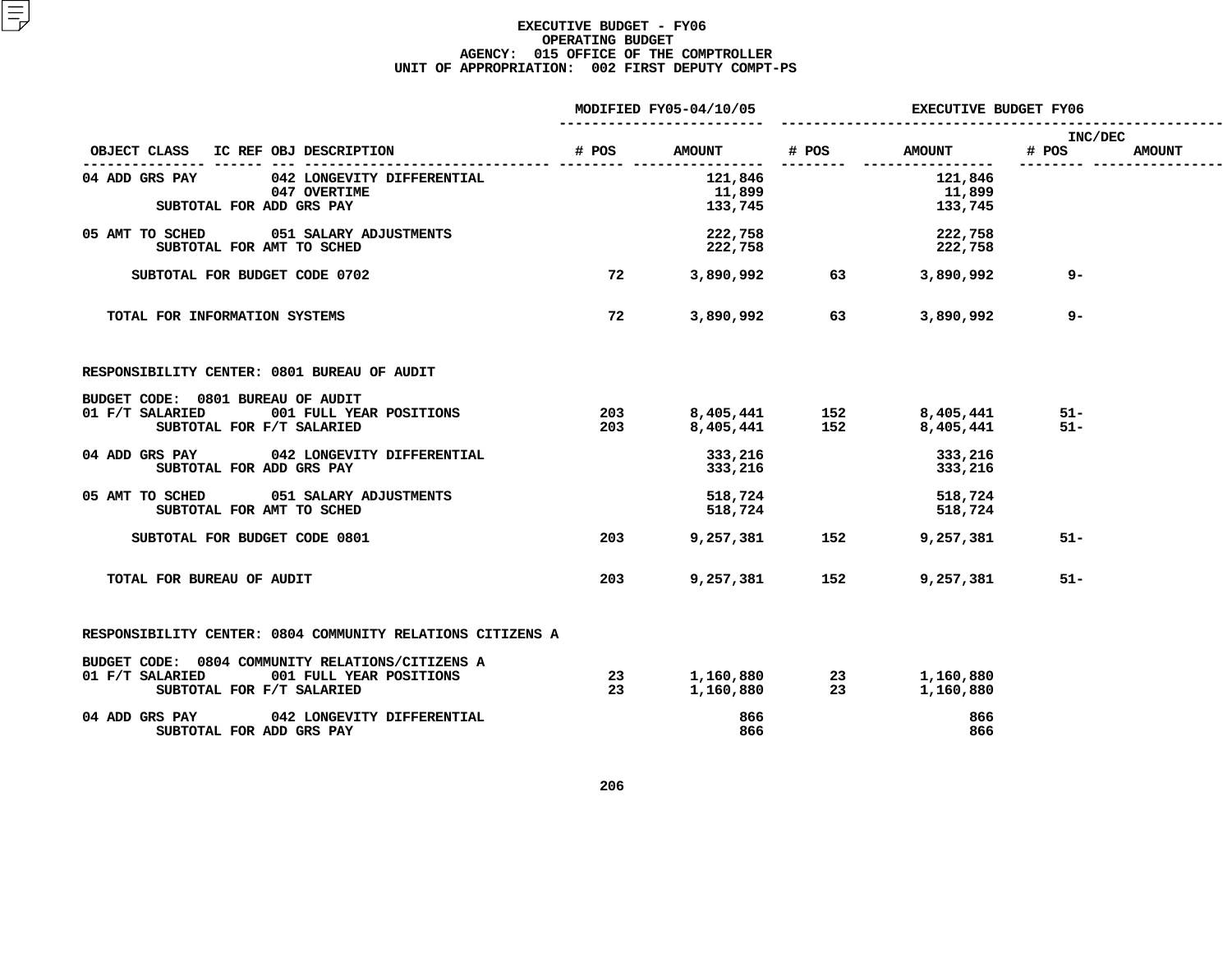|                                                                                                                    | MODIFIED FY05-04/10/05 |                               | <b>EXECUTIVE BUDGET FY06</b> |                               |                  |               |
|--------------------------------------------------------------------------------------------------------------------|------------------------|-------------------------------|------------------------------|-------------------------------|------------------|---------------|
| OBJECT CLASS<br>IC REF OBJ DESCRIPTION                                                                             | # POS                  | <b>AMOUNT</b>                 | # POS                        | <b>AMOUNT</b>                 | INC/DEC<br># POS | <b>AMOUNT</b> |
| 05 AMT TO SCHED 051 SALARY ADJUSTMENTS<br>SUBTOTAL FOR AMT TO SCHED                                                |                        | 32,211<br>32,211              |                              | 32,211<br>32,211              |                  |               |
| SUBTOTAL FOR BUDGET CODE 0804                                                                                      | 23                     |                               |                              | 1,193,957 23 1,193,957        |                  |               |
| TOTAL FOR COMMUNITY RELATIONS CITIZENS A                                                                           | 23                     |                               |                              | 1,193,957 23 1,193,957        |                  |               |
| RESPONSIBILITY CENTER: 0805 OFFICE OF POLICY MANAGEMENT                                                            |                        |                               |                              |                               |                  |               |
| BUDGET CODE: 0805 OFFICE OF POLICY MAN<br>001 FULL YEAR POSITIONS<br>01 F/T SALARIED<br>SUBTOTAL FOR F/T SALARIED  | 13<br>13 <sup>7</sup>  |                               |                              | 753,511<br>753,511            | $1-$<br>$1 -$    |               |
| 04 ADD GRS PAY<br>042 LONGEVITY DIFFERENTIAL<br>SUBTOTAL FOR ADD GRS PAY                                           |                        | 2,164<br>2,164                |                              | 2,164<br>2,164                |                  |               |
| 05 AMT TO SCHED 051 SALARY ADJUSTMENTS<br>SUBTOTAL FOR AMT TO SCHED                                                |                        | 27,477<br>27,477              |                              | 27,477<br>27,477              |                  |               |
| SUBTOTAL FOR BUDGET CODE 0805                                                                                      | 13                     | 783,152                       | $\overline{\phantom{a}}$ 12  | 783,152                       | $1 -$            |               |
| TOTAL FOR OFFICE OF POLICY MANAGEMENT                                                                              | 13                     | 783,152                       | 12                           | 783,152                       | $1-$             |               |
| RESPONSIBILITY CENTER: 1001 BUREAU OF ACCOUNTANCY                                                                  |                        |                               |                              |                               |                  |               |
| BUDGET CODE: 1001 BUREAU OF ACCOUNTANCY<br>01 F/T SALARIED<br>001 FULL YEAR POSITIONS<br>SUBTOTAL FOR F/T SALARIED | 83<br>83               | 4,049,073                     | 4,049,073 83<br>83           | 4,049,073<br>4,049,073        |                  |               |
| 04 ADD GRS PAY<br>042 LONGEVITY DIFFERENTIAL<br>047 OVERTIME<br>SUBTOTAL FOR ADD GRS PAY                           |                        | 239,769<br>182,815<br>422,584 |                              | 239,769<br>182,815<br>422,584 |                  |               |
| 05 AMT TO SCHED<br>051 SALARY ADJUSTMENTS                                                                          |                        | 288,378                       |                              | 288,378                       |                  |               |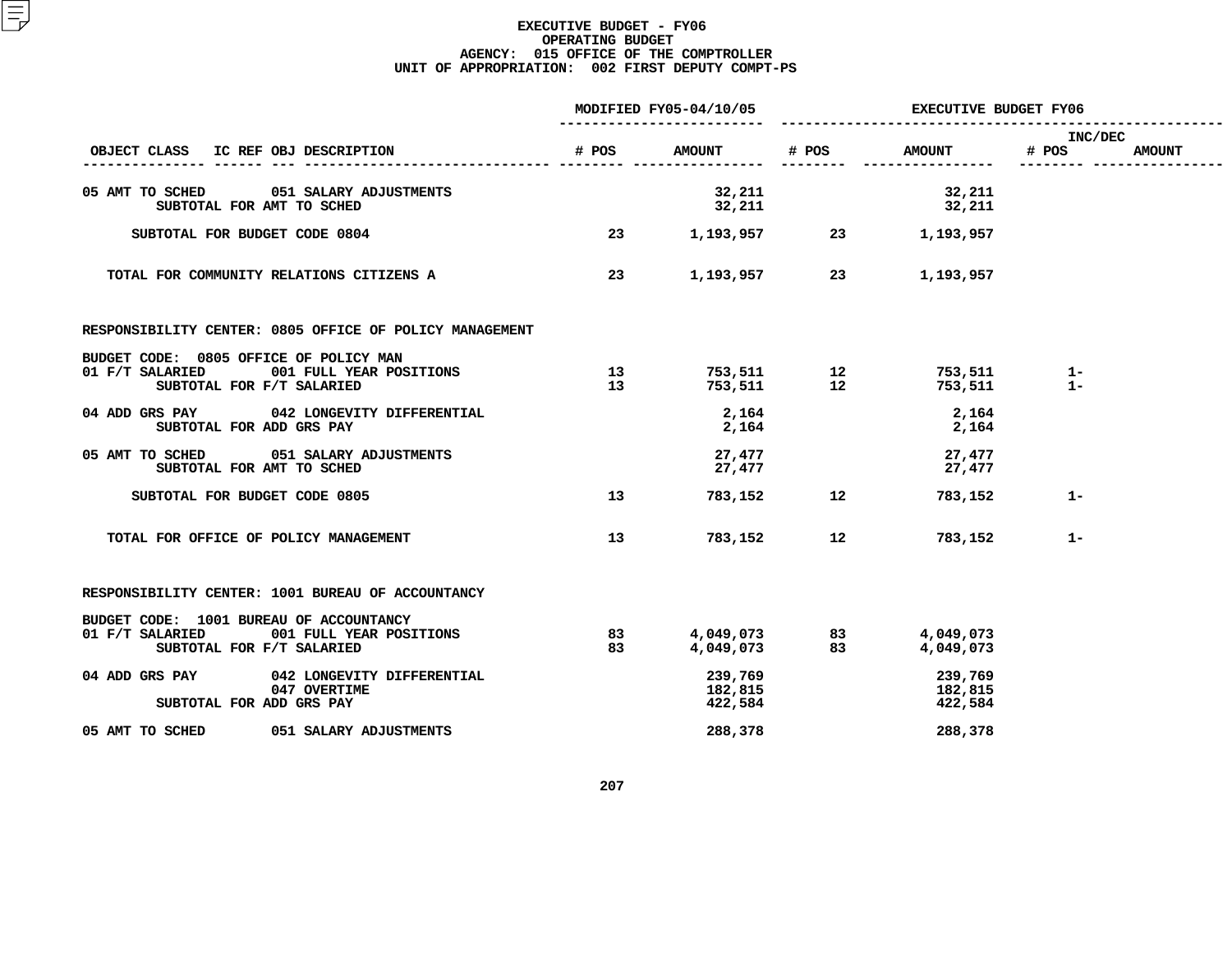|                                                                                                                        | MODIFIED FY05-04/10/05 |                        | <b>EXECUTIVE BUDGET FY06</b> |                        |                  |               |
|------------------------------------------------------------------------------------------------------------------------|------------------------|------------------------|------------------------------|------------------------|------------------|---------------|
| OBJECT CLASS IC REF OBJ DESCRIPTION                                                                                    | # POS                  | <b>AMOUNT</b>          | # POS                        | <b>AMOUNT</b>          | INC/DEC<br># POS | <b>AMOUNT</b> |
| SUBTOTAL FOR AMT TO SCHED                                                                                              |                        | 288,378                |                              | 288,378                |                  |               |
| SUBTOTAL FOR BUDGET CODE 1001                                                                                          | 83                     | 4,760,035              | 83                           | 4,760,035              |                  |               |
| TOTAL FOR BUREAU OF ACCOUNTANCY                                                                                        | 83                     | 4,760,035              | 83                           | 4,760,035              |                  |               |
| RESPONSIBILITY CENTER: 1100 BUREAU OF ENGINEERING                                                                      |                        |                        |                              |                        |                  |               |
| BUDGET CODE: 1005 ENGINEERING-NON IFA<br>01 F/T SALARIED<br>001 FULL YEAR POSITIONS<br>SUBTOTAL FOR F/T SALARIED       | 6<br>6                 | 402,565<br>402,565     |                              | 402,565<br>402,565     | 6-<br>$6-$       |               |
| 05 AMT TO SCHED<br>051 SALARY ADJUSTMENTS<br>SUBTOTAL FOR AMT TO SCHED                                                 |                        | 32,849<br>32,849       |                              | 32,849<br>32,849       |                  |               |
| SUBTOTAL FOR BUDGET CODE 1005                                                                                          | 6                      | 435,414                |                              | 435,414                | $6-$             |               |
| BUDGET CODE: 1100 BUREAU OF ENGINEERING-IFA<br>001 FULL YEAR POSITIONS<br>01 F/T SALARIED<br>SUBTOTAL FOR F/T SALARIED | 37<br>37               | 1,985,236<br>1,985,236 | 37<br>37                     | 1,985,236<br>1,985,236 |                  |               |
| 04 ADD GRS PAY<br>042 LONGEVITY DIFFERENTIAL<br>SUBTOTAL FOR ADD GRS PAY                                               |                        | 12,936<br>12,936       |                              | 12,936<br>12,936       |                  |               |
| 05 AMT TO SCHED 051 SALARY ADJUSTMENTS<br>SUBTOTAL FOR AMT TO SCHED                                                    |                        | 32,718<br>32,718       |                              | 32,718<br>32,718       |                  |               |
| SUBTOTAL FOR BUDGET CODE 1100                                                                                          | 37                     | 2,030,890              | 37                           | 2,030,890              |                  |               |
| TOTAL FOR BUREAU OF ENGINEERING                                                                                        | 43                     | 2,466,304              | 37                           | 2,466,304              | $6-$             |               |
| TOTAL FOR FIRST DEPUTY COMPT-PS                                                                                        | 546                    | 27,387,140             | 457                          | 27,687,140             | 89–              | 300,000       |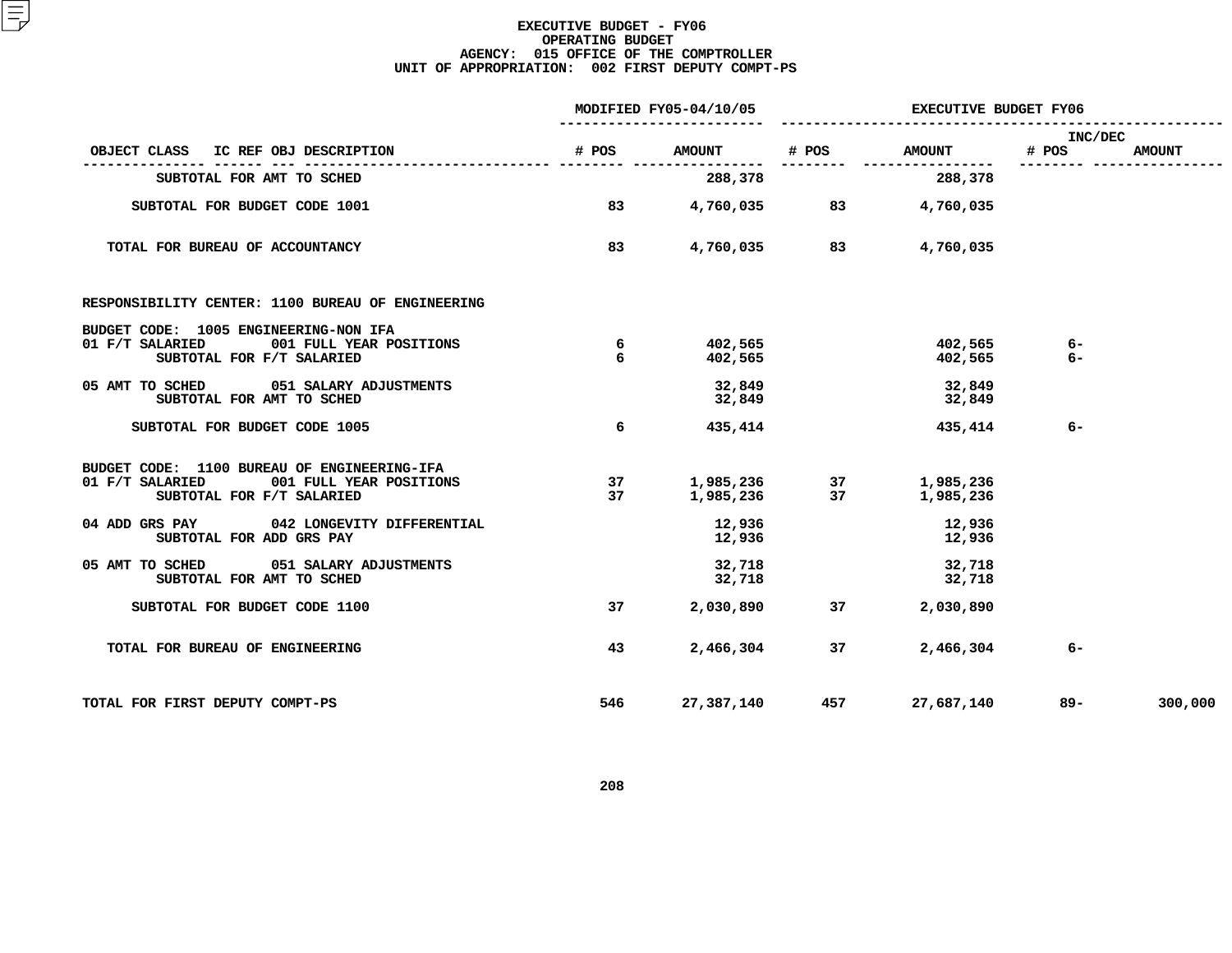### **EXECUTIVE BUDGET - FY06** UNIT OF APPROPRIATION SUMMARY **OF APPROPRIATION SUMMARY AGENCY:**

|                                                                       | <b>AGENCY:</b>                  | 015 OFFICE OF THE COMPTROLLER                    |                         |                      |               |
|-----------------------------------------------------------------------|---------------------------------|--------------------------------------------------|-------------------------|----------------------|---------------|
|                                                                       |                                 | UNIT OF APPROPRIATION: 002 FIRST DEPUTY COMPT-PS |                         |                      |               |
|                                                                       |                                 | <b>CURRENT MODIFIED</b>                          | <b>EXECUTIVE BUDGET</b> |                      |               |
| FIRST DEPUTY COMPT-PS                                                 | NUM POS<br><b>BUDGET AMOUNT</b> |                                                  | NUM POS                 | <b>BUDGET AMOUNT</b> | $INC/DEC$ (-) |
| TOTALS FOR OPERATING BUDGET                                           | 546                             | 27,387,140                                       | 457                     | 27,687,140           | 300,000       |
| FINANCIAL PLAN SAVINGS                                                | $8 -$                           | 121,880-                                         | 1                       | 1,206,056-           | 1,084,176-    |
| <b>APPROPRIATION</b>                                                  | 538                             | 27,265,260                                       | 458                     | 26,481,084           | $784, 176 -$  |
| FUNDING SUMMARY                                                       |                                 | <b>CURRENT MODIFIED</b>                          | <b>EXECUTIVE BUDGET</b> | $INC/DEC$ (-)        |               |
| <b>CITY</b>                                                           |                                 | 24,410,789                                       |                         | 23,326,613           | 1,084,176-    |
| OTHER CATEGORICAL<br>CAPITAL FUNDS - I.F.A.                           |                                 | 2,641,617                                        |                         | 2,941,617            | 300,000       |
| <b>STATE</b><br>FEDERAL - C.D.<br>FEDERAL - OTHER<br>INTRA-CITY SALES |                                 | 212,854                                          |                         | 212,854              |               |
| <b>TOTAL</b>                                                          |                                 | 27,265,260                                       |                         | 26,481,084           | 784,176-      |
|                                                                       |                                 |                                                  |                         |                      |               |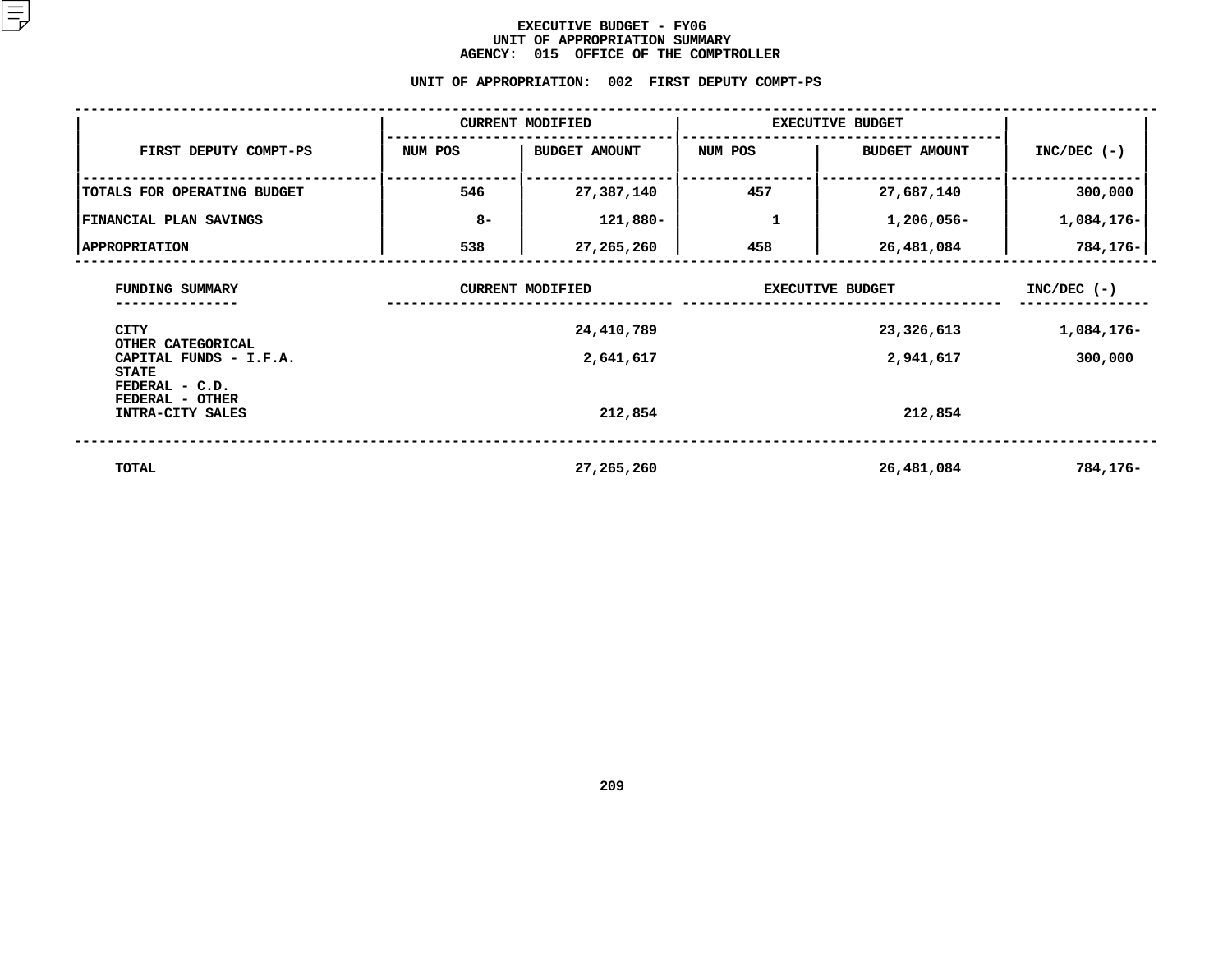### **EXECUTIVEBUDGET - FY06<br>POSITION SCHEDULE<br>AGENCY: 015 OFFICE OF THE COM POSITIONN SCHEDULE<br>CE OF THE<br>002 FIRS <sup>015</sup> OFFICE OF THE COMPTROLLER UNITOF APPROPRIATION: <sup>002</sup> FIRST DEPUTY COMPT-PS MODIFIED**

|                                 |  |  | MODIFIED FY05-04/10/05 EXECUTIVE BUDGET FY06 |  |  |
|---------------------------------|--|--|----------------------------------------------|--|--|
|                                 |  |  |                                              |  |  |
|                                 |  |  |                                              |  |  |
| OBJECT: 001 FULL YEAR POSITIONS |  |  |                                              |  |  |
|                                 |  |  |                                              |  |  |
|                                 |  |  |                                              |  |  |
|                                 |  |  |                                              |  |  |
|                                 |  |  |                                              |  |  |
|                                 |  |  |                                              |  |  |
|                                 |  |  |                                              |  |  |
|                                 |  |  |                                              |  |  |
|                                 |  |  |                                              |  |  |
|                                 |  |  |                                              |  |  |
|                                 |  |  |                                              |  |  |
|                                 |  |  |                                              |  |  |
|                                 |  |  |                                              |  |  |
|                                 |  |  |                                              |  |  |
|                                 |  |  |                                              |  |  |
|                                 |  |  |                                              |  |  |
|                                 |  |  |                                              |  |  |
|                                 |  |  |                                              |  |  |
|                                 |  |  |                                              |  |  |
|                                 |  |  |                                              |  |  |
|                                 |  |  |                                              |  |  |
|                                 |  |  |                                              |  |  |
|                                 |  |  |                                              |  |  |
|                                 |  |  |                                              |  |  |
|                                 |  |  |                                              |  |  |
|                                 |  |  |                                              |  |  |
|                                 |  |  |                                              |  |  |
|                                 |  |  |                                              |  |  |
|                                 |  |  |                                              |  |  |
|                                 |  |  |                                              |  |  |
|                                 |  |  |                                              |  |  |
|                                 |  |  |                                              |  |  |
|                                 |  |  |                                              |  |  |
|                                 |  |  |                                              |  |  |
|                                 |  |  |                                              |  |  |
|                                 |  |  |                                              |  |  |
|                                 |  |  |                                              |  |  |
|                                 |  |  |                                              |  |  |
|                                 |  |  |                                              |  |  |
|                                 |  |  |                                              |  |  |
|                                 |  |  |                                              |  |  |
|                                 |  |  |                                              |  |  |
|                                 |  |  |                                              |  |  |
|                                 |  |  |                                              |  |  |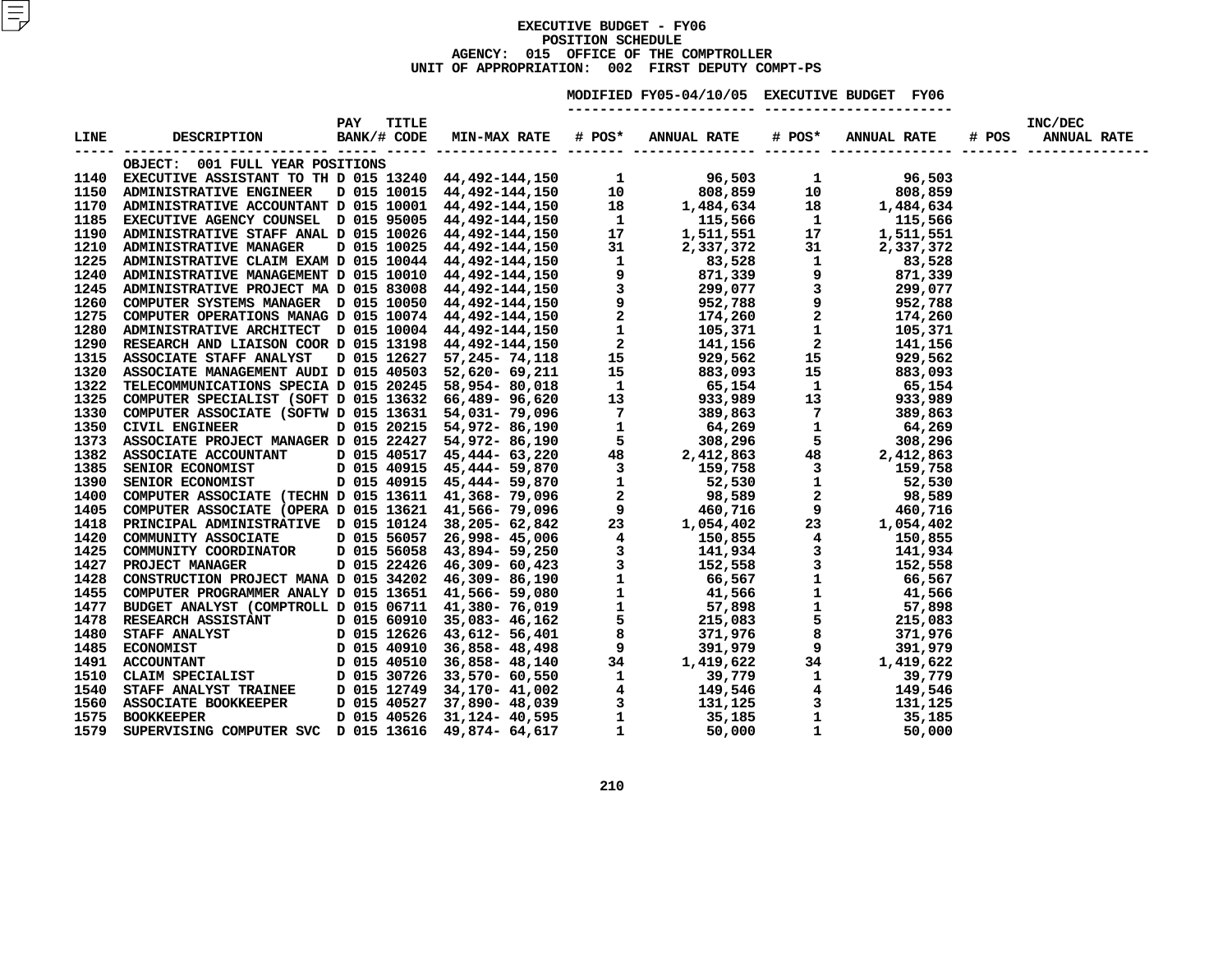### **EXECUTIVEBUDGET - FY06<br>POSITION SCHEDULE<br>AGENCY: 015 OFFICE OF THE COM POSITIONN SCHEDULE<br>CE OF THE<br>002 FIRS <sup>015</sup> OFFICE OF THE COMPTROLLER UNIT OF APPROPRIATION: <sup>002</sup> FIRST DEPUTY COMPT-PS**

|      |                                                                                                      |                             |                                                        |                    | MODIFIED FY05-04/10/05 EXECUTIVE BUDGET FY06 |                                                 |                    |       |                               |
|------|------------------------------------------------------------------------------------------------------|-----------------------------|--------------------------------------------------------|--------------------|----------------------------------------------|-------------------------------------------------|--------------------|-------|-------------------------------|
| LINE | <b>DESCRIPTION</b>                                                                                   | TITLE<br>PAY<br>BANK/# CODE | <b>MIN-MAX RATE # POS*</b>                             |                    | ANNUAL RATE # POS*                           |                                                 | <b>ANNUAL RATE</b> | # POS | INC/DEC<br><b>ANNUAL RATE</b> |
|      | OBJECT: 001 FULL YEAR POSITIONS                                                                      |                             |                                                        |                    |                                              |                                                 |                    |       |                               |
| 1580 | COMPUTER SERVICE TECHNICI D 015 13615 33,258- 46,484                                                 |                             |                                                        |                    | 33,258                                       |                                                 | 33,258             |       |                               |
| 1610 | <b>PURCHASING AGENT</b>                                                                              | D 015 12121                 | 33,128- 58,378                                         | $\frac{1}{2}$      | 92,353                                       | $\frac{1}{2}$                                   | 92,353             |       |                               |
| 1615 | $D = 015 13620$<br><b>COMPUTER AIDE</b>                                                              |                             | $33,258 - 46,484$<br>31,403-37,918<br>45,444-63,220 39 |                    | 349,415                                      | 10                                              | 349,415            |       |                               |
| 1625 | LABORER "A" "B" "C" D 015 90753                                                                      |                             |                                                        |                    | 49,937                                       | $\mathbf{1}$                                    | 49,937             |       |                               |
| 1640 | MANAGEMENT AUDITOR D 015 40502                                                                       |                             |                                                        |                    | 1,915,969                                    | 39                                              | 1,915,969          |       |                               |
| 1650 | ASSISTANT ACCOUNTANT D 015 40505 32,634-40,881                                                       |                             |                                                        | $\overline{\bf 4}$ | 142,272                                      | $\overline{\mathbf{4}}$                         | 142,272            |       |                               |
| 1652 | ASSISTANT BUDGET ANALYST D 015 06710 27,903- 59,316<br>CLERICAL ASSOCIATE D 015 10251 20,095- 44,319 |                             |                                                        | $\mathbf{1}$       | 43,522                                       | $\mathbf 1$                                     | 43,522             |       |                               |
| 1660 |                                                                                                      |                             |                                                        | 31                 | 1,019,289                                    | 31                                              | 1,019,289          |       |                               |
| 1665 |                                                                                                      |                             |                                                        |                    |                                              | 1                                               | 25,282             |       |                               |
| 1673 |                                                                                                      |                             |                                                        |                    |                                              | $\begin{array}{c} 1 \\ 1 \\ 6 \end{array}$      | 49,644             |       |                               |
| 1680 |                                                                                                      |                             |                                                        |                    |                                              |                                                 | 41,083             |       |                               |
| 1690 |                                                                                                      |                             |                                                        |                    |                                              |                                                 | 233,554            |       |                               |
| 1722 |                                                                                                      |                             |                                                        |                    |                                              |                                                 | 156,633            |       |                               |
| 1735 |                                                                                                      |                             |                                                        |                    |                                              |                                                 | 27,388             |       |                               |
| 1740 |                                                                                                      |                             |                                                        |                    |                                              | $\begin{array}{c} 4 \\ 1 \\ 5 \\ 2 \end{array}$ | 131,654            |       |                               |
| 1795 |                                                                                                      |                             |                                                        |                    |                                              |                                                 | 53,296             |       |                               |
|      |                                                                                                      |                             |                                                        |                    |                                              | 437                                             | 24,575,310         |       |                               |
|      | POSITION SCHEDULE FOR U/A 002                                                                        |                             |                                                        | 4371               | 24,575,310                                   | 4371                                            | 24,575,310         |       |                               |
|      | PLANNED INCREASES/(DECREASES)                                                                        |                             |                                                        | 101                | 5,679,877                                    | 21                                              | 1,180,965          | $-80$ | $-4,498,912$                  |
|      | TOTAL FOR U/A 002                                                                                    |                             |                                                        | 538                | 30, 255, 187                                 | 458                                             | 25,756,275         | $-80$ | $-4,498,912$                  |
|      |                                                                                                      |                             |                                                        |                    |                                              |                                                 |                    |       |                               |

**\*NOTE: FULL TIME ACTIVE POSITIONS AS OF 02/25/05**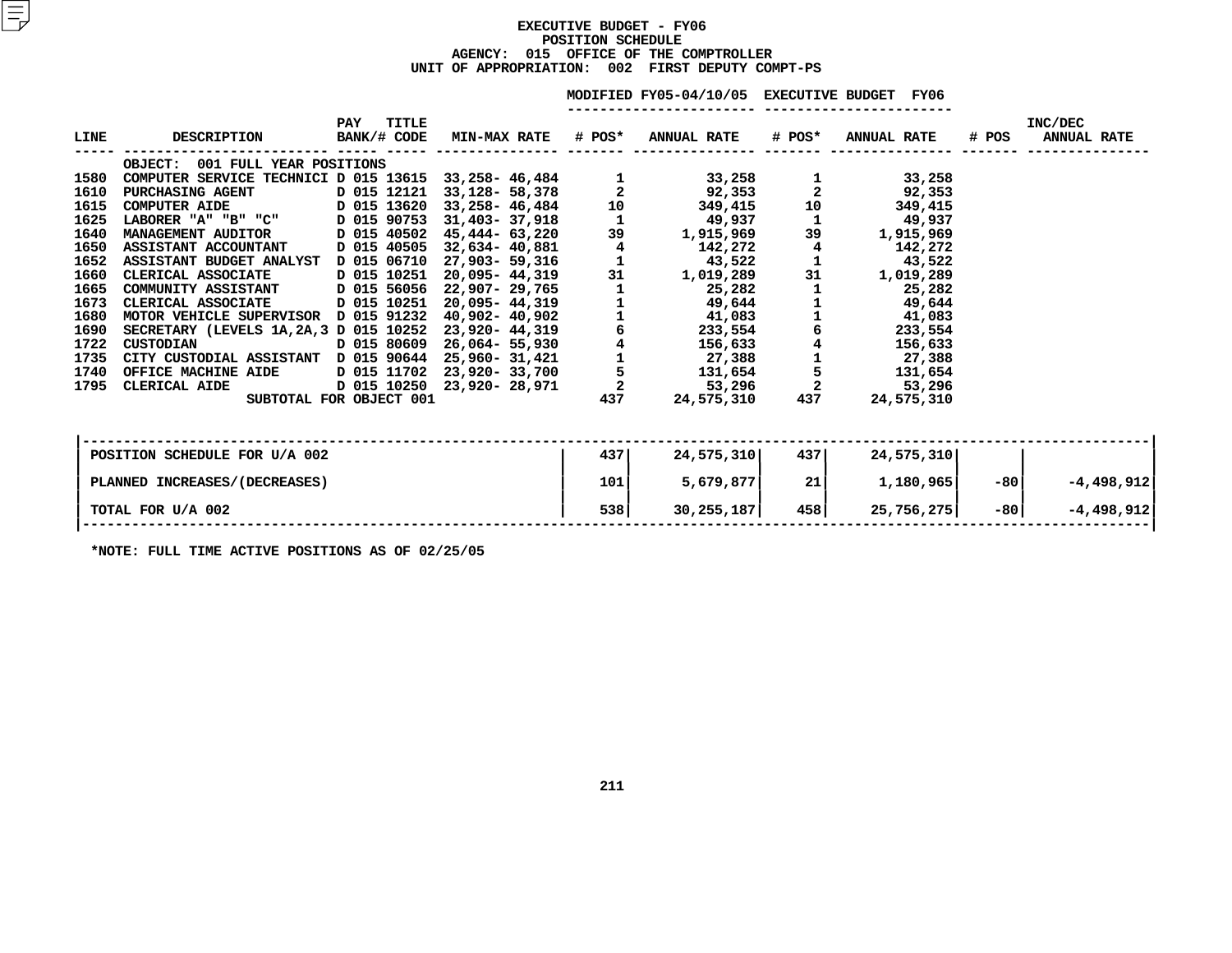| # POS        |                       |          |                                                                             |                                                     |                                                                            |
|--------------|-----------------------|----------|-----------------------------------------------------------------------------|-----------------------------------------------------|----------------------------------------------------------------------------|
|              | <b>AMOUNT</b>         | $\#$ POS | <b>AMOUNT</b>                                                               | INC/DEC<br># POS                                    | <b>AMOUNT</b>                                                              |
|              |                       |          |                                                                             |                                                     |                                                                            |
| $8 - 8$<br>8 |                       |          |                                                                             |                                                     |                                                                            |
|              | 958<br>2,863<br>3,821 |          | 958<br>2,863<br>3,821                                                       |                                                     |                                                                            |
| 8            | 422,123               |          |                                                                             |                                                     |                                                                            |
| 8            |                       |          | 422,123                                                                     |                                                     |                                                                            |
|              |                       |          |                                                                             |                                                     |                                                                            |
| 14<br>14 \,  |                       |          |                                                                             | $3-$<br>$3-$                                        |                                                                            |
|              | 1,130<br>1,130        |          | 1,130<br>1,130                                                              |                                                     |                                                                            |
|              | 25,160<br>25,160      |          | 25,160<br>25,160                                                            |                                                     |                                                                            |
| 14           |                       |          |                                                                             | $3-$                                                |                                                                            |
| 14           |                       | 11       | 1,078,794                                                                   | $3-$                                                |                                                                            |
|              |                       |          |                                                                             |                                                     |                                                                            |
| 19<br>19     |                       |          | 899,137<br>899,137                                                          |                                                     |                                                                            |
|              |                       |          | 422,123 8<br>1,078,794<br>899,137             19<br>899,137              19 | 418,302 8 418,302<br>418,302 8 418,302<br>8 422,123 | 1,052,504 11 1,052,504<br>1,052,504 11 1,052,504<br>1,078,794 11 1,078,794 |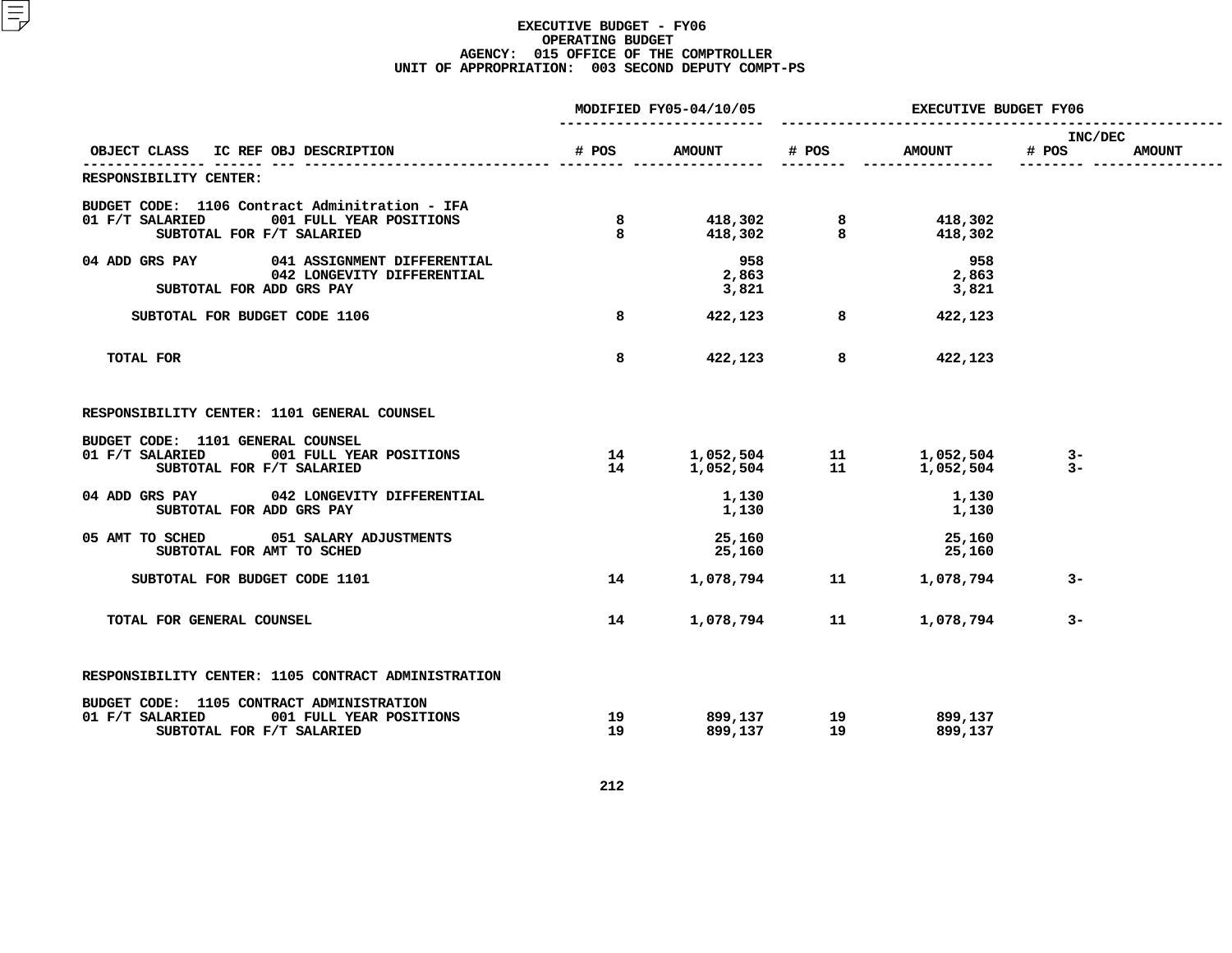|                                                                                                                           |                     | MODIFIED FY05-04/10/05    | <b>EXECUTIVE BUDGET FY06</b>                               |                           |                  |               |  |  |
|---------------------------------------------------------------------------------------------------------------------------|---------------------|---------------------------|------------------------------------------------------------|---------------------------|------------------|---------------|--|--|
| OBJECT CLASS IC REF OBJ DESCRIPTION                                                                                       | # POS               | <b>AMOUNT</b>             | # POS                                                      | <b>AMOUNT</b>             | INC/DEC<br># POS | <b>AMOUNT</b> |  |  |
| 04 ADD GRS PAY<br>042 LONGEVITY DIFFERENTIAL<br>047 OVERTIME<br>SUBTOTAL FOR ADD GRS PAY                                  |                     | 9,735<br>34,616<br>44,351 |                                                            | 9,735<br>34,616<br>44,351 |                  |               |  |  |
| 05 AMT TO SCHED 051 SALARY ADJUSTMENTS<br>SUBTOTAL FOR AMT TO SCHED                                                       |                     | 53,494<br>53,494          |                                                            | 53,494<br>53,494          |                  |               |  |  |
| SUBTOTAL FOR BUDGET CODE 1105                                                                                             | 19                  |                           | 996,982 19                                                 | 996,982                   |                  |               |  |  |
| TOTAL FOR CONTRACT ADMINISTRATION                                                                                         | 19                  | 996,982                   | 19                                                         | 996,982                   |                  |               |  |  |
| RESPONSIBILITY CENTER: 1200 BUREAU OF LAW + ADJUSTMENT                                                                    |                     |                           |                                                            |                           |                  |               |  |  |
| BUDGET CODE: 1200 BUREAU OF LAW AND ADJUSTMENT<br>001 FULL YEAR POSITIONS<br>01 F/T SALARIED<br>SUBTOTAL FOR F/T SALARIED | 83 83<br>83         |                           |                                                            | 3,728,943<br>3,728,943    | $10 -$<br>$10 -$ |               |  |  |
| 04 ADD GRS PAY 042 LONGEVITY DIFFERENTIAL<br>SUBTOTAL FOR ADD GRS PAY                                                     |                     | 158,325<br>158,325        |                                                            | 158,325<br>158,325        |                  |               |  |  |
| 05 AMT TO SCHED 051 SALARY ADJUSTMENTS<br>SUBTOTAL FOR AMT TO SCHED                                                       |                     | 129,575<br>129,575        |                                                            | 129,575<br>129,575        |                  |               |  |  |
| SUBTOTAL FOR BUDGET CODE 1200                                                                                             | 83                  |                           | 4,016,843 73                                               | 4,016,843                 | $10 -$           |               |  |  |
| BUDGET CODE: 1205 LAW AND ADJUSTMENT-IFA<br>01 F/T SALARIED<br>001 FULL YEAR POSITIONS<br>SUBTOTAL FOR F/T SALARIED       | 7<br>$7\phantom{.}$ |                           | 458,966                  7<br>458,966                    7 | 458,966<br>458,966        |                  |               |  |  |
| 05 AMT TO SCHED<br>051 SALARY ADJUSTMENTS<br>SUBTOTAL FOR AMT TO SCHED                                                    |                     | 37,452<br>37,452          |                                                            | 37,452<br>37,452          |                  |               |  |  |
| SUBTOTAL FOR BUDGET CODE 1205                                                                                             | $7\overline{ }$     | 496,418                   | $7\overline{ }$                                            | 496,418                   |                  |               |  |  |
| TOTAL FOR BUREAU OF LAW + ADJUSTMENT                                                                                      | 90                  | 4,513,261                 | 80                                                         | 4,513,261                 | $10 -$           |               |  |  |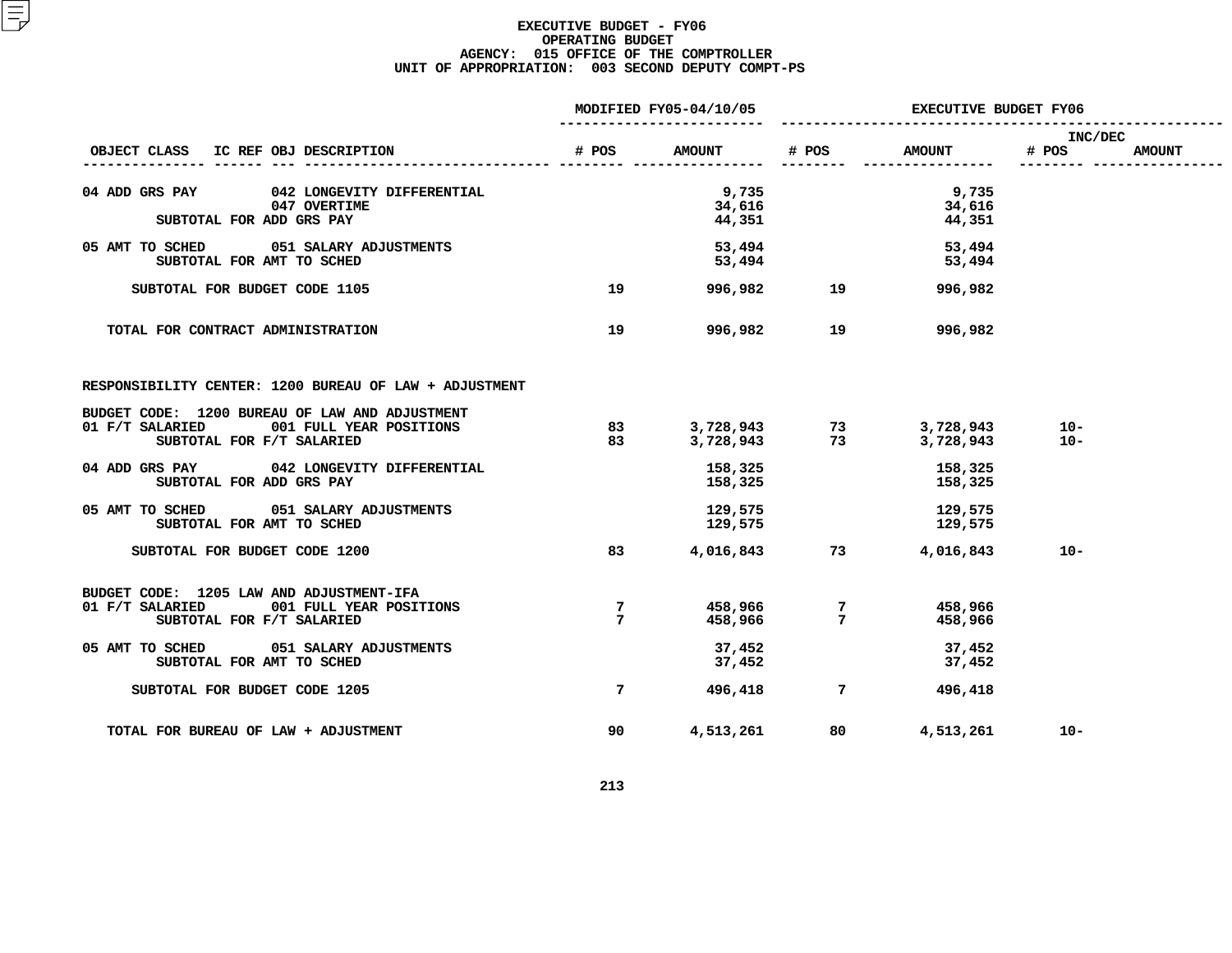|                                                                                                           |                    | MODIFIED FY05-04/10/05 | <b>EXECUTIVE BUDGET FY06</b> |                        |                                   |  |  |
|-----------------------------------------------------------------------------------------------------------|--------------------|------------------------|------------------------------|------------------------|-----------------------------------|--|--|
| OBJECT CLASS IC REF OBJ DESCRIPTION                                                                       |                    | # POS AMOUNT # POS     |                              | <b>AMOUNT</b>          | INC/DEC<br># POS<br><b>AMOUNT</b> |  |  |
| RESPONSIBILITY CENTER: 1201 REAL PROPERTY<br>BUDGET CODE: 1201 REAL PROPERTY                              |                    |                        |                              |                        |                                   |  |  |
| 01 F/T SALARIED<br>001 FULL YEAR POSITIONS<br>SUBTOTAL FOR F/T SALARIED                                   | $\frac{9}{2}$<br>9 |                        |                              |                        |                                   |  |  |
| 04 ADD GRS PAY 042 LONGEVITY DIFFERENTIAL<br>SUBTOTAL FOR ADD GRS PAY                                     |                    | 13,197<br>13,197       |                              | 13,197<br>13,197       |                                   |  |  |
| 05 AMT TO SCHED 051 SALARY ADJUSTMENTS<br>SUBTOTAL FOR AMT TO SCHED                                       |                    | 28,171<br>28,171       |                              | 28,171<br>28,171       |                                   |  |  |
| SUBTOTAL FOR BUDGET CODE 1201                                                                             | 9                  | 525,514                | 8                            | 525,514                | $1 -$                             |  |  |
| TOTAL FOR REAL PROPERTY                                                                                   | 9                  | 525,514                | 8                            | 525,514                | $1 -$                             |  |  |
| RESPONSIBILITY CENTER: 1202 LABOR LAW                                                                     |                    |                        |                              |                        |                                   |  |  |
| BUDGET CODE: 1202 LABOR LAW - IFA<br>01 F/T SALARIED 001 FULL YEAR POSITIONS<br>SUBTOTAL FOR F/T SALARIED | 27<br>27           |                        |                              |                        | 1-<br>$1 -$                       |  |  |
| 04 ADD GRS PAY 042 LONGEVITY DIFFERENTIAL<br>SUBTOTAL FOR ADD GRS PAY                                     |                    | 20,552<br>20,552       |                              | 20,552<br>20,552       |                                   |  |  |
| 05 AMT TO SCHED 051 SALARY ADJUSTMENTS<br>SUBTOTAL FOR AMT TO SCHED                                       |                    | 58,900<br>58,900       |                              | 58,900<br>58,900       |                                   |  |  |
| SUBTOTAL FOR BUDGET CODE 1202                                                                             | 27                 |                        |                              | 1,500,000 26 1,500,000 | $1 -$                             |  |  |
| TOTAL FOR LABOR LAW                                                                                       | 27                 | 1,500,000              | 26                           | 1,500,000              | $1 -$                             |  |  |
|                                                                                                           |                    |                        |                              |                        |                                   |  |  |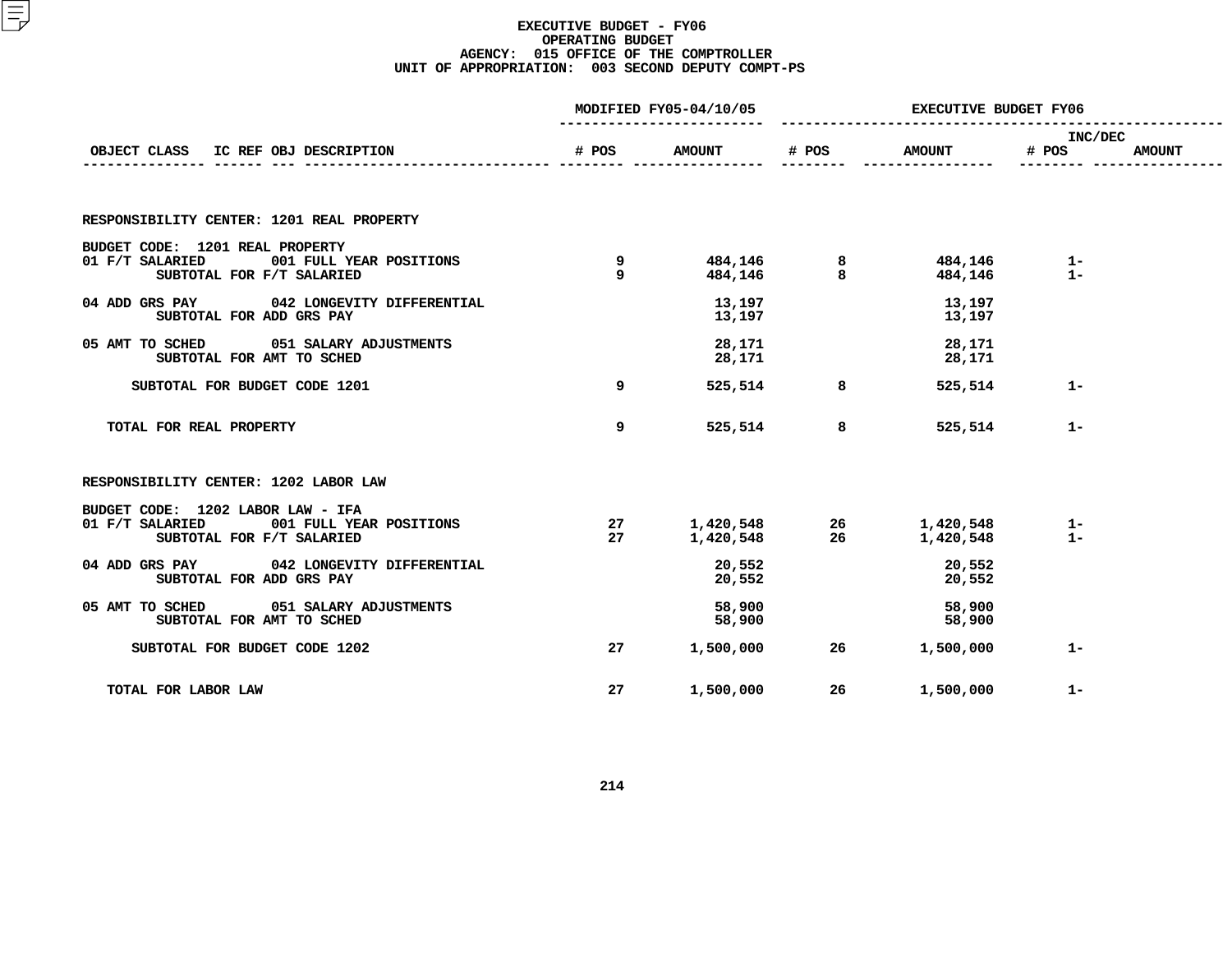|                                        |       | MODIFIED FY05-04/10/05 |       | <b>EXECUTIVE BUDGET FY06</b> |                  |               |
|----------------------------------------|-------|------------------------|-------|------------------------------|------------------|---------------|
| OBJECT CLASS<br>IC REF OBJ DESCRIPTION | # POS | <b>AMOUNT</b>          | # POS | <b>AMOUNT</b>                | INC/DEC<br># POS | <b>AMOUNT</b> |
| TOTAL FOR SECOND DEPUTY COMPT-PS       | 167   | 9,036,674              | 152   | 9,036,674                    | $15-$            |               |
|                                        |       |                        |       |                              |                  |               |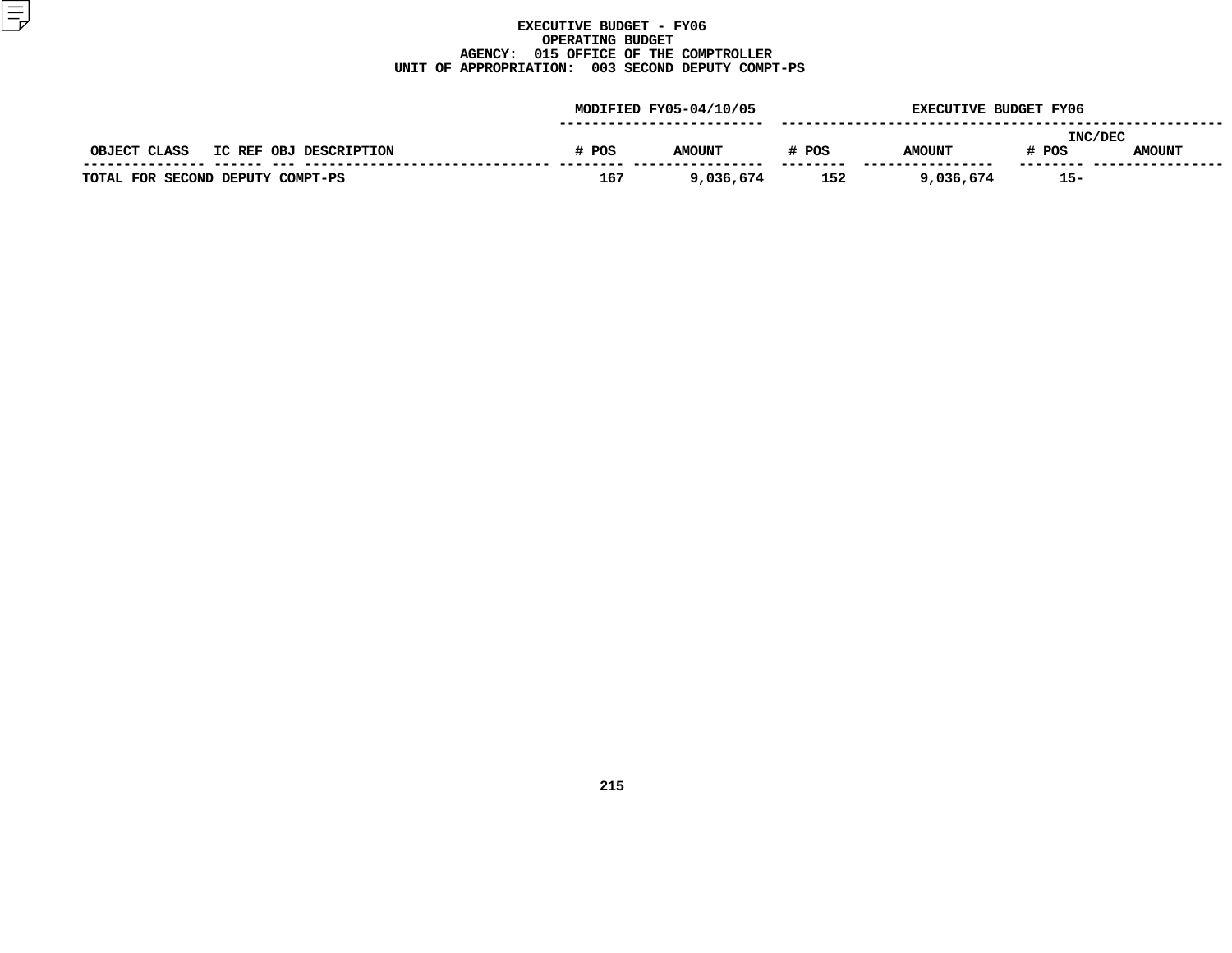### **EXECUTIVE BUDGET - FY06** UNIT OF APPROPRIATION SUMMARY **OF APPROPRIATION SUMMARY AGENCY:**

| <b>AGENCY:</b><br>015 OFFICE OF THE COMPTROLLER                                                                      |                                      |                                                   |         |                         |               |  |  |  |  |  |
|----------------------------------------------------------------------------------------------------------------------|--------------------------------------|---------------------------------------------------|---------|-------------------------|---------------|--|--|--|--|--|
|                                                                                                                      |                                      | UNIT OF APPROPRIATION: 003 SECOND DEPUTY COMPT-PS |         |                         |               |  |  |  |  |  |
| <b>CURRENT MODIFIED</b><br><b>EXECUTIVE BUDGET</b>                                                                   |                                      |                                                   |         |                         |               |  |  |  |  |  |
| SECOND DEPUTY COMPT-PS                                                                                               | NUM POS                              | <b>BUDGET AMOUNT</b>                              | NUM POS | <b>BUDGET AMOUNT</b>    | $INC/DEC$ (-) |  |  |  |  |  |
| TOTALS FOR OPERATING BUDGET                                                                                          | 167                                  | 9,036,674                                         | 152     | 9,036,674               |               |  |  |  |  |  |
| FINANCIAL PLAN SAVINGS                                                                                               | 3                                    | 878,763                                           |         | 878,763                 |               |  |  |  |  |  |
| <b>APPROPRIATION</b>                                                                                                 | 170<br>152<br>9,915,437<br>9,915,437 |                                                   |         |                         |               |  |  |  |  |  |
| FUNDING SUMMARY                                                                                                      |                                      | <b>CURRENT MODIFIED</b>                           |         | <b>EXECUTIVE BUDGET</b> | $INC/DEC$ (-) |  |  |  |  |  |
| <b>CITY</b>                                                                                                          |                                      | 7,481,030                                         |         |                         |               |  |  |  |  |  |
| OTHER CATEGORICAL<br>CAPITAL FUNDS - I.F.A.<br><b>STATE</b><br>FEDERAL - C.D.<br>FEDERAL - OTHER<br>INTRA-CITY SALES |                                      | 2,434,407                                         |         | 2,434,407               |               |  |  |  |  |  |
|                                                                                                                      |                                      |                                                   |         |                         |               |  |  |  |  |  |

 **TOTAL9,915,437 9,915,437**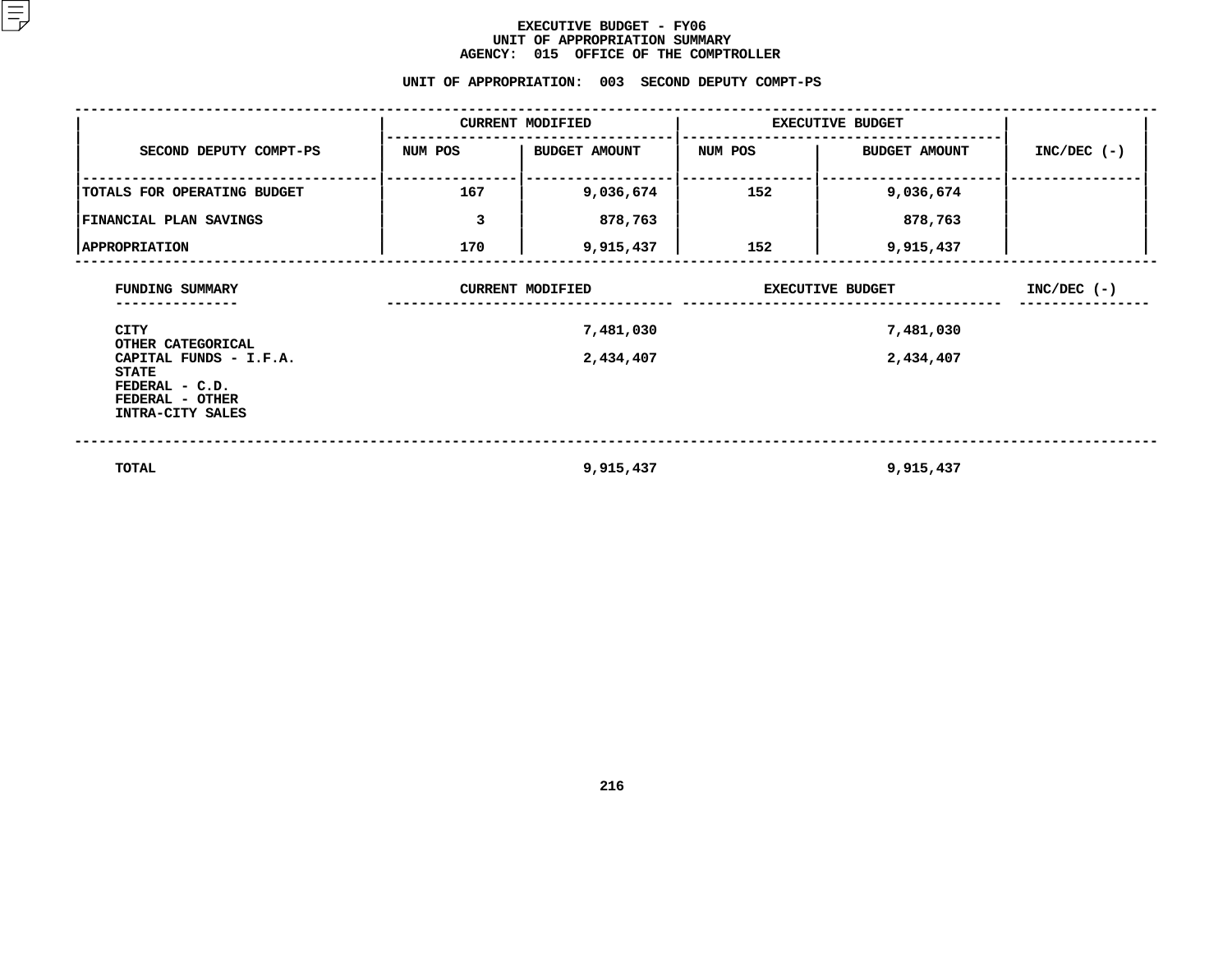### MODIFIED FY05-04/10/05 EXECUTIVE BUDGET FY06

**FY05-04/10/05 EXECUTIVE BUDGET FY06 -----------------------**

| LINE | <b>DESCRIPTION</b>                      | PAY<br>BANK/# CODE | TITLE | <b>MIN-MAX RATE # POS*</b>                                                                                                                                                      |                          | <b>ANNUAL RATE</b>                                                        | # POS*                                               | <b>ANNUAL RATE</b>                 | # POS | INC/DEC<br><b>ANNUAL RATE</b> |              |
|------|-----------------------------------------|--------------------|-------|---------------------------------------------------------------------------------------------------------------------------------------------------------------------------------|--------------------------|---------------------------------------------------------------------------|------------------------------------------------------|------------------------------------|-------|-------------------------------|--------------|
|      | OBJECT: 001 FULL YEAR POSITIONS         |                    |       |                                                                                                                                                                                 |                          |                                                                           |                                                      |                                    |       |                               |              |
| 1147 | ASSISTANT TO THE COMPTROL D 015 13208   |                    |       | 44,492-144,150                                                                                                                                                                  |                          | 152,337                                                                   | $\mathbf{1}$                                         | 152,337                            |       |                               |              |
| 1150 | ADMINISTRATIVE ENGINEER                 | D 015 10015        |       | 44,492-144,150                                                                                                                                                                  | $\frac{1}{4}$            | 320,971                                                                   | $\overline{\mathbf{4}}$                              | 320,971                            |       |                               |              |
| 1160 | ADMINISTATIVE ASSISTANT T D 015 13201   |                    |       | 44,492-144,150 1                                                                                                                                                                |                          | 127,894                                                                   | $\mathbf{1}$                                         | 127,894                            |       |                               |              |
| 1170 | ADMINISTRATIVE ACCOUNTANT D 015 10001   |                    |       |                                                                                                                                                                                 |                          | 44,492-144,150 2 202,762                                                  |                                                      | $\overline{\mathbf{2}}$<br>202,762 |       |                               |              |
| 1185 | EXECUTIVE AGENCY COUNSEL D 015 95005    |                    |       | 44,492-144,150                                                                                                                                                                  |                          | 10<br>1,161,749                                                           | 10                                                   | 1,161,749                          |       |                               |              |
| 1190 | ADMINISTRATIVE STAFF ANAL D 015 10026   |                    |       | 44,492-144,150                                                                                                                                                                  | 5                        | 382,846                                                                   | $5\overline{)}$                                      | 382,846                            |       |                               |              |
| 1210 | <b>ADMINISTRATIVE MANAGER</b>           | D 015 10025        |       | 44,492-144,150                                                                                                                                                                  |                          | $\begin{array}{cc} 8 & 611,132 \\ 29 & 1,944,182 \\ & 86,680 \end{array}$ | 8                                                    | 611,131                            |       |                               |              |
| 1225 | ADMINISTRATIVE CLAIM EXAM D 015 10044   |                    |       | 44,492-144,150                                                                                                                                                                  |                          |                                                                           | 29                                                   | 1,944,182                          |       |                               |              |
| 1255 | ADMINISTRATIVE CONTRACT S D 015 10095   |                    |       | 44,492-144,150                                                                                                                                                                  | $\mathbf{1}$             | 86,680                                                                    | $\mathbf{1}$                                         | 86,680                             |       |                               |              |
| 1290 | RESEARCH AND LIAISON COOR D 015 13198   |                    |       | 44,492-144,150<br>$44,492-144,150$<br>$60,565-77,189$<br>$57,245-74,118$<br>$50,677-88,287$<br>$248,683-64,115$<br>$48,789-67,436$<br>$54,972-86,190$<br>$45,444-63,220$<br>$2$ | $\mathbf{1}$             | $57,000$<br>$67,335$<br>$125,460$<br>$141,183$<br>$57,783$                | $\mathbf{1}$                                         | 57,000                             |       |                               |              |
| 1300 | *SENIOR CIVIL ENGINEER                  | D 015 20225        |       |                                                                                                                                                                                 |                          |                                                                           | $\mathbf 1$                                          | 67,335                             |       |                               |              |
| 1315 | ASSOCIATE STAFF ANALYST                 | D 015 12627        |       |                                                                                                                                                                                 |                          |                                                                           | 2                                                    | 125,460                            |       |                               |              |
| 1333 | <b>AGENCY ATTORNEY</b>                  | D 015 30087        |       |                                                                                                                                                                                 |                          |                                                                           | $\begin{array}{c} 2 \\ 1 \\ 2 \\ 1 \\ 2 \end{array}$ | 141,183                            |       |                               |              |
| 1340 | CONFIDENTIAL INVESTIGATOR D 015 31133   |                    |       |                                                                                                                                                                                 |                          |                                                                           |                                                      | 57,783                             |       |                               |              |
| 1345 | ASSOCIATE FRAUD INVESTIGA D 015 31118   |                    |       |                                                                                                                                                                                 |                          | 120,366                                                                   |                                                      | 120,366                            |       |                               |              |
| 1373 | ASSOCIATE PROJECT MANAGER D 015 22427   |                    |       |                                                                                                                                                                                 |                          | 72,251                                                                    |                                                      | 72,251                             |       |                               |              |
| 1382 | <b>ASSOCIATE ACCOUNTANT</b>             | D 015 40517        |       | 45,444- 63,220                                                                                                                                                                  | $\overline{\mathbf{c}}$  | 109,084                                                                   |                                                      | 109,084                            |       |                               |              |
| 1418 | PRINCIPAL ADMINISTRATIVE D 015 10124    |                    |       | 38,205- 62,842                                                                                                                                                                  |                          | 13 574,976                                                                |                                                      | 13 and 13<br>574,976               |       |                               |              |
| 1491 | <b>ACCOUNTANT</b>                       | D 015 40510        |       | 36,858-48,140 1                                                                                                                                                                 |                          | 45,444                                                                    | $\mathbf{1}$                                         | 45,444                             |       |                               |              |
| 1510 | CLAIM SPECIALIST                        | D 015 30726        |       | 33,570- 60,550                                                                                                                                                                  | 36                       | 1,615,830                                                                 |                                                      | 36<br>1,615,830                    |       |                               |              |
| 1640 | <b>MANAGEMENT AUDITOR</b>               | D 015 40502        |       | 45,444- 63,220                                                                                                                                                                  |                          | 49,354                                                                    | $\mathbf{1}$                                         | 49,354                             |       |                               |              |
| 1660 | CLERICAL ASSOCIATE                      | D 015 10251        |       | 20,095- 44,319                                                                                                                                                                  | 19                       | 702,945                                                                   |                                                      | 702,945                            |       |                               |              |
| 1690 | SECRETARY (LEVELS 1A, 2A, 3 D 015 10252 |                    |       | 23,920- 44,319                                                                                                                                                                  | $\overline{\phantom{a}}$ | 101,414                                                                   | $\overline{\mathbf{3}}$                              | 101,414                            |       |                               |              |
|      | SUBTOTAL FOR OBJECT 001                 |                    |       |                                                                                                                                                                                 | 146                      | 8,830,977                                                                 | 146 —                                                | 8,830,977                          |       |                               |              |
|      | POSITION SCHEDULE FOR U/A 003           |                    |       |                                                                                                                                                                                 | 146                      | 8,830,977                                                                 | 146                                                  | 8,830,977                          |       |                               |              |
|      | PLANNED INCREASES / (DECREASES)         |                    |       |                                                                                                                                                                                 | 24                       | 1,451,667                                                                 | 6                                                    | 362,917                            | $-18$ |                               | $-1,088,750$ |
|      | TOTAL FOR U/A 003                       |                    |       |                                                                                                                                                                                 | 170                      | 10,282,644                                                                | 152                                                  | 9,193,894                          | $-18$ |                               | $-1,088,750$ |
|      |                                         |                    |       |                                                                                                                                                                                 |                          |                                                                           |                                                      |                                    |       |                               |              |

**\*NOTE: FULL TIME ACTIVE POSITIONS AS OF 02/25/05**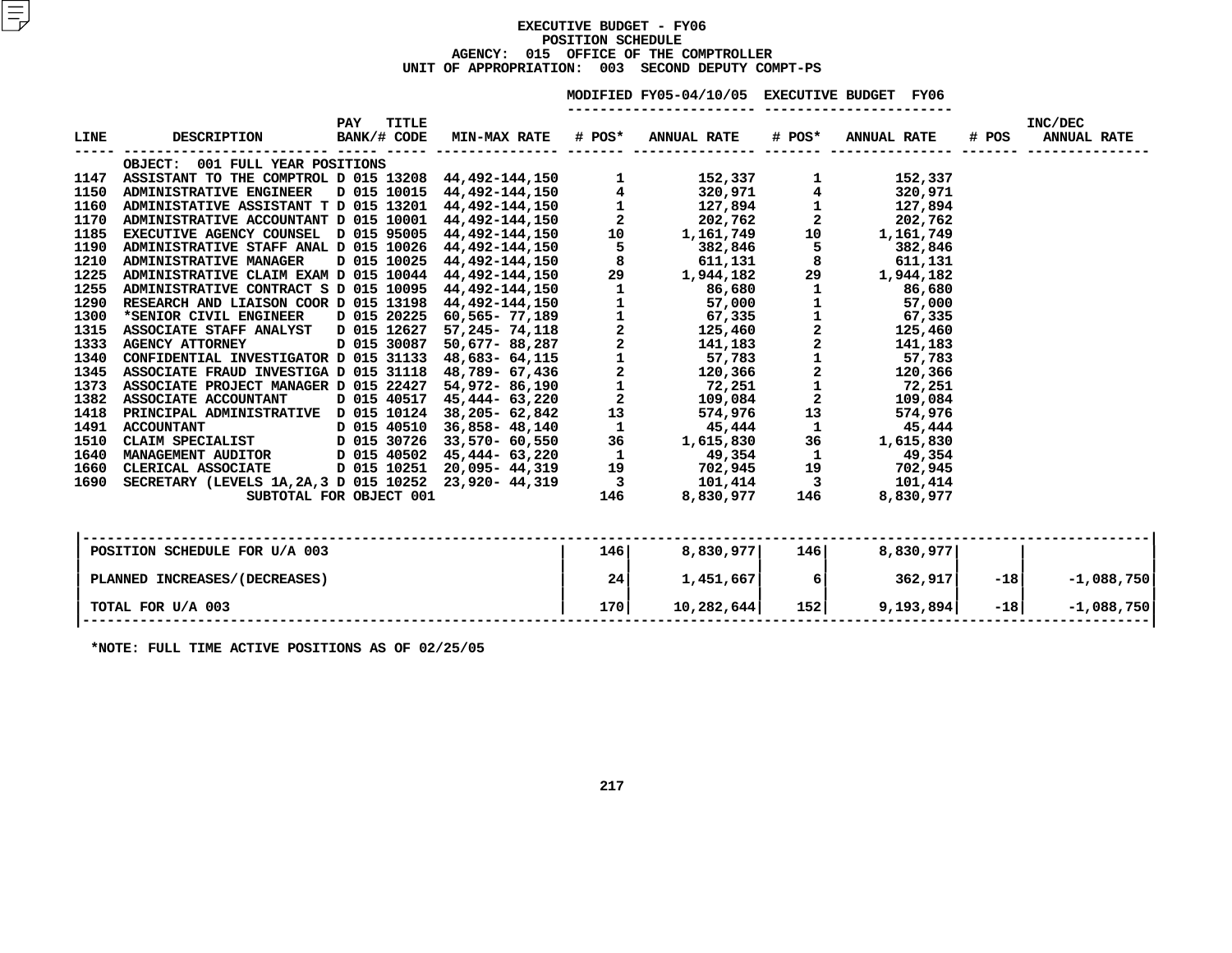|                                                                                                                         |                      | MODIFIED FY05-04/10/05      | <b>EXECUTIVE BUDGET FY06</b>                  |                             |                  |                    |  |
|-------------------------------------------------------------------------------------------------------------------------|----------------------|-----------------------------|-----------------------------------------------|-----------------------------|------------------|--------------------|--|
| OBJECT CLASS<br>IC REF OBJ DESCRIPTION                                                                                  | # POS                | <b>AMOUNT</b>               | # POS                                         | <b>AMOUNT</b>               | INC/DEC<br># POS | <b>AMOUNT</b>      |  |
| RESPONSIBILITY CENTER:                                                                                                  |                      |                             |                                               |                             |                  |                    |  |
| BUDGET CODE: 1405 Asset Management - Grant<br>001 FULL YEAR POSITIONS<br>01 F/T SALARIED<br>SUBTOTAL FOR F/T SALARIED   | 37<br>37             |                             | 37<br>37                                      |                             |                  |                    |  |
| 053 AMOUNT TO BE SCHEDULED-PS<br>05 AMT TO SCHED<br>SUBTOTAL FOR AMT TO SCHED                                           |                      | 1,810,000<br>1,810,000      |                                               | 2,645,000<br>2,645,000      |                  | 835,000<br>835,000 |  |
| SUBTOTAL FOR BUDGET CODE 1405                                                                                           | 37                   | 1,810,000                   | 37                                            | 2,645,000                   |                  | 835,000            |  |
| TOTAL FOR                                                                                                               | 37                   | 1,810,000                   | 37                                            | 2,645,000                   |                  | 835,000            |  |
| RESPONSIBILITY CENTER: 1400 BUREAU OF ASSET MANAGEMENT                                                                  |                      |                             |                                               |                             |                  |                    |  |
| BUDGET CODE: 1400 BUREAU OF ASSET MANAGEMENT<br>01 F/T SALARIED<br>001 FULL YEAR POSITIONS<br>SUBTOTAL FOR F/T SALARIED | 58<br>58             | 3,818,158<br>3,818,158      | $\begin{array}{c} 52 \\ 52 \end{array}$<br>52 | 3,818,158<br>3,818,158      | 6-<br>$6-$       |                    |  |
| 04 ADD GRS PAY<br>042 LONGEVITY DIFFERENTIAL<br>047 OVERTIME<br>SUBTOTAL FOR ADD GRS PAY                                |                      | 81,789<br>67,900<br>149,689 |                                               | 81,789<br>67,900<br>149,689 |                  |                    |  |
| 05 AMT TO SCHED<br>051 SALARY ADJUSTMENTS<br>SUBTOTAL FOR AMT TO SCHED                                                  |                      | 94,959<br>94,959            |                                               | 94,959<br>94,959            |                  |                    |  |
| SUBTOTAL FOR BUDGET CODE 1400                                                                                           | 58                   | 4,062,806                   | 52                                            | 4,062,806                   | $6-$             |                    |  |
| TOTAL FOR BUREAU OF ASSET MANAGEMENT                                                                                    | 58                   | 4,062,806                   | 52                                            | 4,062,806                   | $6-$             |                    |  |
| RESPONSIBILITY CENTER: 1401 DEPUTY COMPTROLLER FOR FINANCE                                                              |                      |                             |                                               |                             |                  |                    |  |
| BUDGET CODE: 1401 DEPUTY COMPTROLLER F<br>01 F/T SALARIED<br>001 FULL YEAR POSITIONS<br>SUBTOTAL FOR F/T SALARIED       | 7<br>$7\phantom{.0}$ | 540,462<br>540.462          | $\overline{7}$<br>$7\phantom{.0}$             | 540,462<br>540,462          |                  |                    |  |
|                                                                                                                         |                      |                             |                                               |                             |                  |                    |  |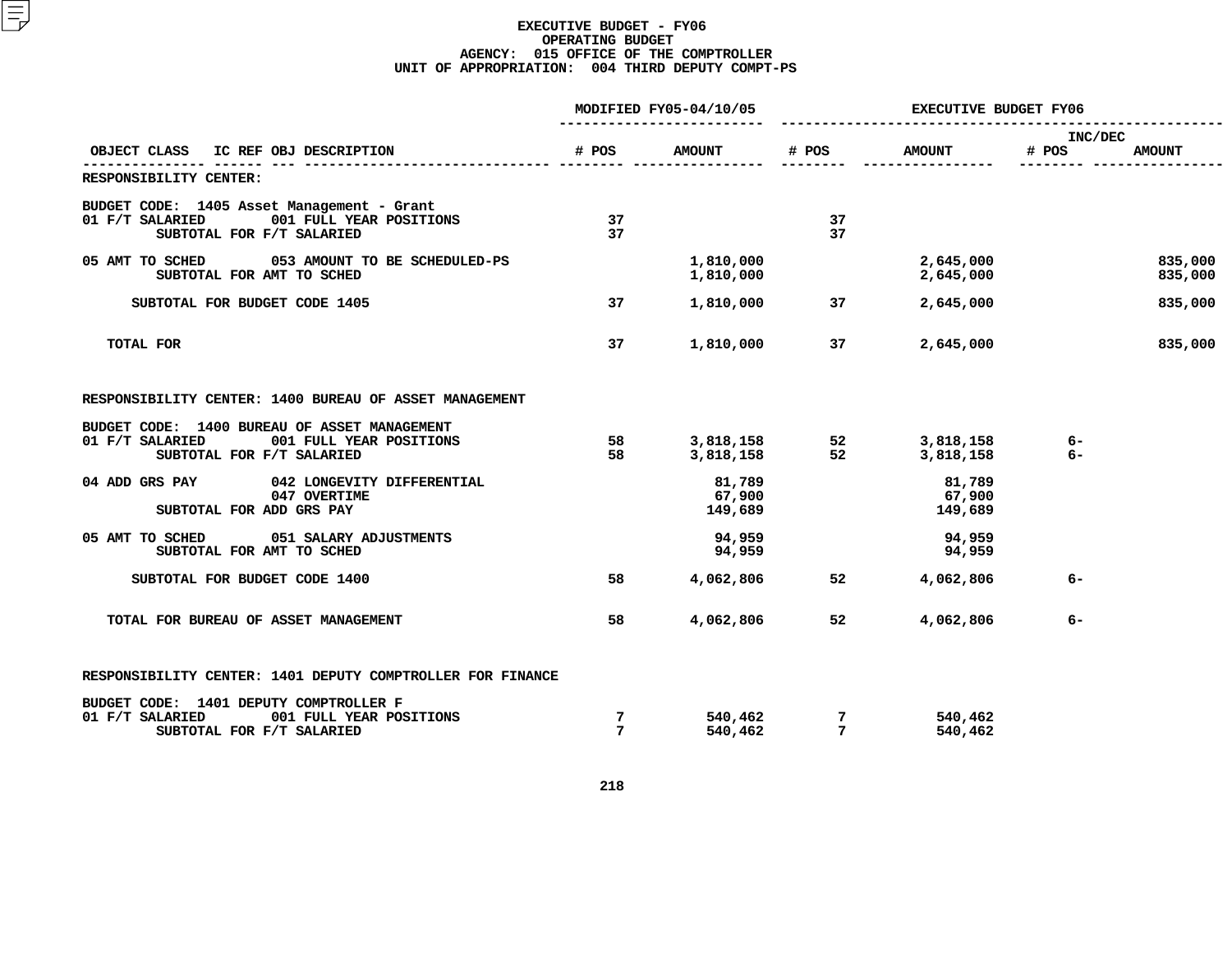|                                              |       | MODIFIED FY05-04/10/05 | <b>EXECUTIVE BUDGET FY06</b> |               |                |               |  |  |
|----------------------------------------------|-------|------------------------|------------------------------|---------------|----------------|---------------|--|--|
|                                              |       |                        |                              |               | <b>INC/DEC</b> |               |  |  |
| OBJECT CLASS IC REF OBJ DESCRIPTION          | # POS | <b>AMOUNT</b>          | # POS                        | <b>AMOUNT</b> | # POS          | <b>AMOUNT</b> |  |  |
|                                              |       |                        |                              |               |                |               |  |  |
| 03 UNSALARIED<br>031 UNSALARIED              |       | 5,000                  |                              | 5,000         |                |               |  |  |
| SUBTOTAL FOR UNSALARIED                      |       | 5,000                  |                              | 5,000         |                |               |  |  |
| 04 ADD GRS PAY<br>042 LONGEVITY DIFFERENTIAL |       | 216                    |                              | - 216         |                |               |  |  |
| 046 TERMINAL LEAVE                           |       | 3,000                  |                              | 3,000         |                |               |  |  |
| SUBTOTAL FOR ADD GRS PAY                     |       | 3,216                  |                              | 3,216         |                |               |  |  |
| 05 AMT TO SCHED 051 SALARY ADJUSTMENTS       |       | 10,704                 |                              | 10,704        |                |               |  |  |
| SUBTOTAL FOR AMT TO SCHED                    |       | 10,704                 |                              | 10,704        |                |               |  |  |
| SUBTOTAL FOR BUDGET CODE 1401                | 7     | 559,382                | 7                            | 559,382       |                |               |  |  |
| TOTAL FOR DEPUTY COMPTROLLER FOR FINANCE     | 7     | 559,382                | 7                            | 559,382       |                |               |  |  |
| TOTAL FOR THIRD DEPUTY COMPT-PS              | 102   | 6,432,188              | 96                           | 7,267,188     | $6-$           | 835,000       |  |  |
|                                              |       |                        |                              |               |                |               |  |  |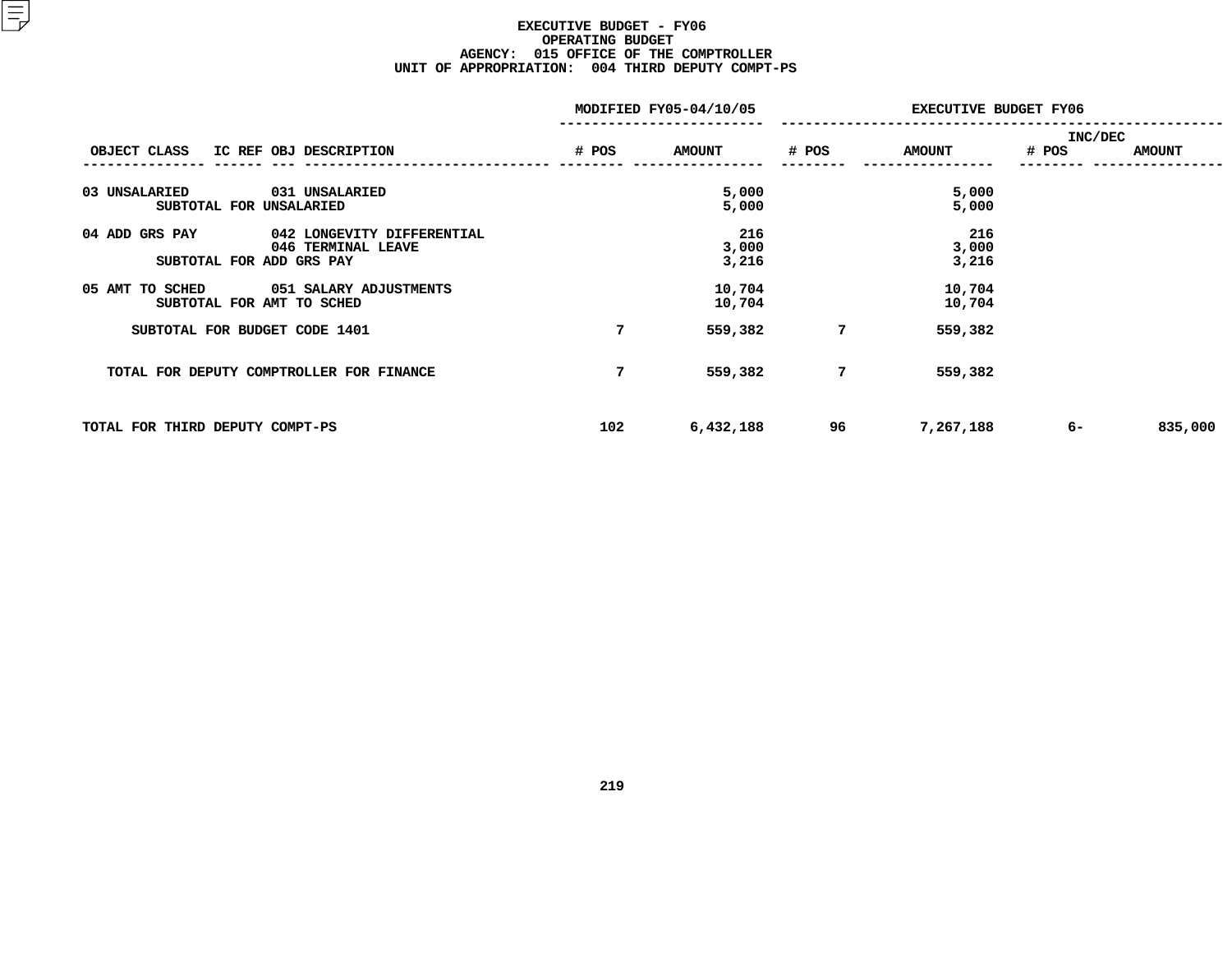### **EXECUTIVE BUDGET - FY06 UNIT OF APPROPRIATION SUMMARY AGENCY:**

**<sup>015</sup> OFFICE OF THE COMPTROLLER UNIT**

|                                                                                                                                     | UNIT OF APPROPRIATION: |                         | 004 THIRD DEPUTY COMPT-PS |                        |               |
|-------------------------------------------------------------------------------------------------------------------------------------|------------------------|-------------------------|---------------------------|------------------------|---------------|
|                                                                                                                                     |                        | <b>CURRENT MODIFIED</b> | <b>EXECUTIVE BUDGET</b>   |                        |               |
| THIRD DEPUTY COMPT-PS                                                                                                               | NUM POS                | <b>BUDGET AMOUNT</b>    | NUM POS                   | <b>BUDGET AMOUNT</b>   | $INC/DEC$ (-) |
| TOTALS FOR OPERATING BUDGET<br>FINANCIAL PLAN SAVINGS                                                                               | 102                    | 6,432,188               | 96                        | 7,267,188              | 835,000       |
| <b>APPROPRIATION</b>                                                                                                                | 102                    | 6,432,188               | 96                        | 7,267,188              | 835,000       |
| FUNDING SUMMARY                                                                                                                     |                        | <b>CURRENT MODIFIED</b> | <b>EXECUTIVE BUDGET</b>   | $INC/DEC$ (-)          |               |
| <b>CITY</b><br>OTHER CATEGORICAL<br>CAPITAL FUNDS - I.F.A.<br><b>STATE</b><br>FEDERAL - C.D.<br>FEDERAL - OTHER<br>INTRA-CITY SALES |                        | 4,622,188<br>1,810,000  |                           | 4,622,188<br>2,645,000 | 835,000       |
| TOTAL                                                                                                                               |                        | 6,432,188               |                           | 7,267,188              | 835,000       |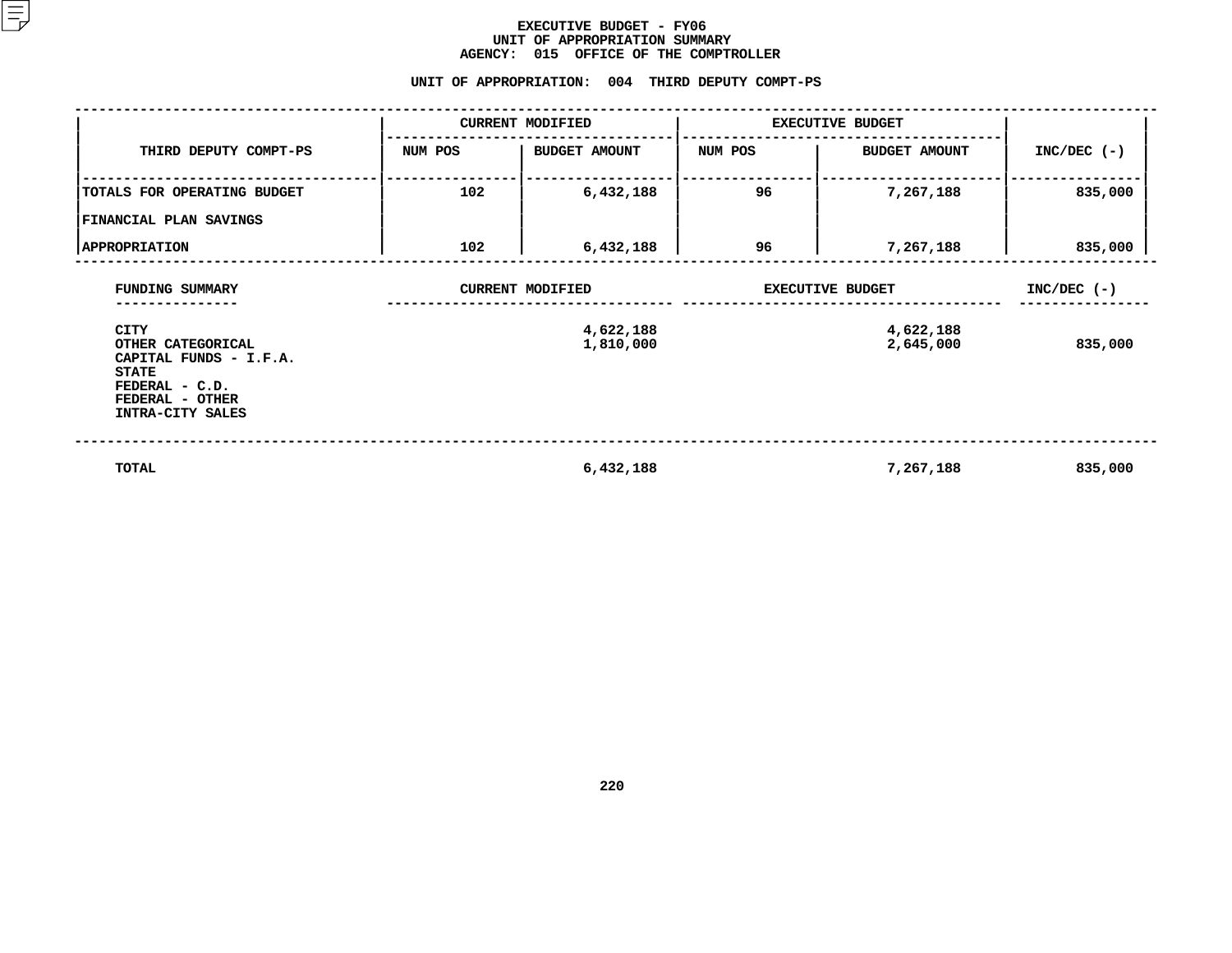### **EXECUTIVE BUDGET - FY06 POSITIONN SCHEDULE<br>CE OF THE<br>004 THIR AGENCY: <sup>015</sup> OFFICE OF THE COMPTROLLER UNIT OF APPROPRIATION: <sup>004</sup> THIRD DEPUTY COMPT-PS**

|      |                                             |                            |     | MODIFIED FY05-04/10/05 EXECUTIVE BUDGET FY06 |             |                    |       |                               |
|------|---------------------------------------------|----------------------------|-----|----------------------------------------------|-------------|--------------------|-------|-------------------------------|
| LINE | DESCRIPTION BANK/# CODE MIN-MAX RATE # POS* | <b>TITLE</b><br><b>PAY</b> |     | <b>ANNUAL RATE</b>                           | # POS*      | <b>ANNUAL RATE</b> | # POS | INC/DEC<br><b>ANNUAL RATE</b> |
|      | OBJECT: 001 FULL YEAR POSITIONS             |                            |     |                                              |             |                    |       |                               |
|      |                                             |                            |     |                                              |             |                    |       |                               |
|      |                                             |                            |     |                                              |             |                    |       |                               |
|      |                                             |                            |     |                                              |             |                    |       |                               |
|      |                                             |                            |     |                                              |             |                    |       |                               |
|      |                                             |                            |     |                                              |             |                    |       |                               |
|      |                                             |                            |     |                                              |             |                    |       |                               |
|      |                                             |                            |     |                                              |             |                    |       |                               |
|      |                                             |                            |     |                                              |             |                    |       |                               |
|      |                                             |                            |     |                                              |             |                    |       |                               |
|      |                                             |                            |     |                                              |             |                    |       |                               |
|      |                                             |                            |     |                                              |             |                    |       |                               |
|      |                                             |                            |     |                                              |             |                    |       |                               |
|      |                                             |                            |     |                                              |             |                    |       |                               |
|      |                                             |                            |     |                                              |             |                    |       |                               |
|      |                                             |                            |     |                                              |             |                    |       |                               |
|      |                                             |                            |     |                                              |             |                    |       |                               |
|      |                                             |                            |     |                                              |             |                    |       |                               |
|      |                                             |                            |     |                                              |             |                    |       |                               |
|      |                                             |                            |     |                                              |             |                    |       |                               |
|      |                                             |                            |     |                                              |             |                    |       |                               |
|      |                                             |                            |     |                                              |             |                    |       |                               |
|      |                                             |                            |     |                                              |             |                    |       |                               |
|      |                                             |                            |     |                                              |             |                    |       |                               |
|      |                                             |                            |     |                                              |             |                    |       |                               |
|      | POSITION SCHEDULE FOR U/A 004               |                            | 74  | 5,349,741                                    | 74          | 5,349,741          |       |                               |
|      | PLANNED INCREASES / (DECREASES)             |                            | 28  | 2,024,226                                    | <b>22</b> l | 1,590,464          | $-6$  | $-433,762$                    |
|      | TOTAL FOR U/A 004                           |                            | 102 | 7,373,967                                    | 96          | 6,940,205          | $-6$  | $-433,762$                    |
|      |                                             |                            |     |                                              |             |                    |       |                               |

**\*NOTE: FULL TIME ACTIVE POSITIONS AS OF 02/25/05**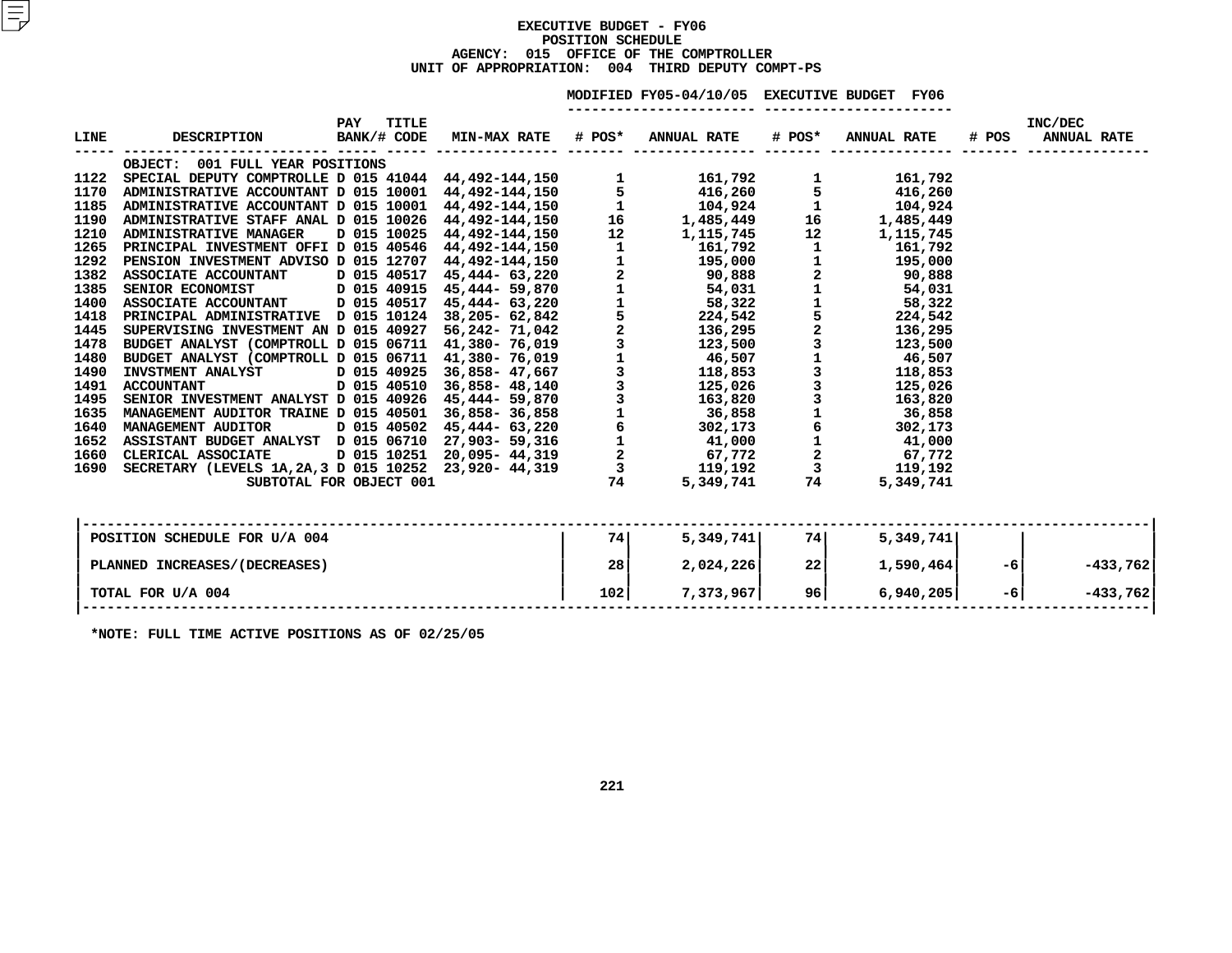| MODIFIED FY05-04/10/05<br><b>EXECUTIVE BUDGET FY06</b> |  |                                                                                                                                                                                                                                              |                              |                  |                     |               |
|--------------------------------------------------------|--|----------------------------------------------------------------------------------------------------------------------------------------------------------------------------------------------------------------------------------------------|------------------------------|------------------|---------------------|---------------|
| OBJECT CLASS                                           |  |                                                                                                                                                                                                                                              | <b>AMOUNT</b>                | # CNTRCT AMOUNT  | INC/DEC<br># CNTRCT | <b>AMOUNT</b> |
|                                                        |  | RESPONSIBILITY CENTER: 0501 BUREAU OF ADMINISTRATIVE SVCS                                                                                                                                                                                    |                              |                  |                     |               |
|                                                        |  | BUDGET CODE: 0501 BUREAU OF ADMINISTRATIVE SERVI                                                                                                                                                                                             |                              |                  |                     |               |
|                                                        |  | BUDGET CODE: 0501 BUREAU OF ADMINISTRATIVE SUPPLIES & MATERIAL<br>10 SUPPLYS&MATL 856001 10E AUTOMOTIVE SUPPLIES & MATERIAL                                                                                                                  | 4,953<br>7,500               | 4,953            |                     |               |
|                                                        |  |                                                                                                                                                                                                                                              |                              | 7,500            |                     |               |
|                                                        |  | 856001 10x SUPPLIES + MATERIALS - GENERAL<br>100 SUPPLIES + MATERIALS - GENERAL<br>105 AUTOMOTIVE SUPPLIES & MATERIAL<br>105 AUTOMOTIVE SUPPLIES & MATERIAL<br>106 MOTOR VEHICLE FUEL<br>110 FOOD & FORAGE SUPPLIES<br>117 POSTAGE<br>170 CL |                              | 67,848           |                     |               |
|                                                        |  |                                                                                                                                                                                                                                              |                              | 50,874           |                     |               |
|                                                        |  |                                                                                                                                                                                                                                              |                              | 750              |                     |               |
|                                                        |  |                                                                                                                                                                                                                                              |                              | 9,500            |                     |               |
|                                                        |  |                                                                                                                                                                                                                                              |                              | 1,083,265        |                     | $20,000 -$    |
|                                                        |  |                                                                                                                                                                                                                                              |                              | 500              |                     |               |
|                                                        |  |                                                                                                                                                                                                                                              |                              | 75,000           |                     | 1,875         |
|                                                        |  | SUBTOTAL FOR SUPPLYS&MATL                                                                                                                                                                                                                    |                              | 1,300,190        |                     | 18,125-       |
|                                                        |  |                                                                                                                                                                                                                                              |                              |                  |                     |               |
| 30 PROPTY&EQUIP                                        |  | 300 EQUIPMENT GENERAL<br>302 TELECOMMUNICATIONS EQUIPMENT 19,700<br>32,500 32,500                                                                                                                                                            |                              | 4,418            |                     |               |
|                                                        |  |                                                                                                                                                                                                                                              |                              | 4,500            |                     | $15,200-$     |
|                                                        |  |                                                                                                                                                                                                                                              |                              | 32,500           |                     |               |
|                                                        |  |                                                                                                                                                                                                                                              |                              | 10,000           |                     |               |
|                                                        |  |                                                                                                                                                                                                                                              |                              | 29,773           |                     |               |
|                                                        |  |                                                                                                                                                                                                                                              |                              |                  |                     | $400 -$       |
|                                                        |  | 314 OFFICE FURITURE<br>315 OFFICE EQUIPMENT<br>319 SECURITY EQUIPMENT<br>330 INSTRUCTIONL EQUIPMNT-BOE ONLY<br>332 PURCH DATA PROCESSING EQUIPT<br>337 BOOKS-OTHER<br>337 ACORS ATTER<br>341,010                                             |                              | 3,000            |                     |               |
|                                                        |  |                                                                                                                                                                                                                                              |                              | 41,010           |                     |               |
|                                                        |  | SUBTOTAL FOR PROPTY&EQUIP                                                                                                                                                                                                                    | 140,801                      | 125,201          |                     | 15,600-       |
|                                                        |  | 40 OTHR SER&CHR 858001 40B TELEPHONE & OTHER COMMUNICATNS                                                                                                                                                                                    | 542,977                      | 618,177          |                     | 75,200        |
|                                                        |  | 856001 40G MAINT & REP OF MOTOR VEH EQUIP                                                                                                                                                                                                    | 23,900                       | 8,900            |                     | $15,000-$     |
|                                                        |  | 069001 40X CONTRACTUAL SERVICES-GENERAL                                                                                                                                                                                                      |                              |                  |                     |               |
|                                                        |  | 127001 40X CONTRACTUAL SERVICES-GENERAL<br>127001 40X CONTRACTUAL SERVICES-GENERAL<br>856001 40X CONTRACTUAL SERVICES-GENERAL                                                                                                                |                              |                  |                     |               |
|                                                        |  |                                                                                                                                                                                                                                              | 17,000                       | 2,000            |                     | $15,000-$     |
|                                                        |  | 400 CONTRACTUAL SERVICES-GENERAL<br>402 TELEPHONE & OTHER COMMUNICATNS 11,500                                                                                                                                                                |                              | 100<br>11,500    |                     | 100           |
|                                                        |  | <b>403 OFFICE SERVICES</b>                                                                                                                                                                                                                   | 15,000                       | 15,000           |                     |               |
|                                                        |  | 407 MAINT & REP OF MOTOR VEH EQUIP                                                                                                                                                                                                           |                              | 485              |                     | 485           |
|                                                        |  |                                                                                                                                                                                                                                              |                              |                  |                     | $98,000 -$    |
|                                                        |  |                                                                                                                                                                                                                                              |                              | 96,053<br>22,000 |                     |               |
|                                                        |  | 412 RENTALS OF MISC.EQUIP<br>417 ADVERTISING<br>856001 42C HEAT LIGHT & POWER                                                                                                                                                                | 194,053<br>22,000<br>733,625 | 852,596          |                     | 118,971       |
|                                                        |  | 451 NON OVERNIGHT TRVL EXP-GENERAL                                                                                                                                                                                                           | 10,000                       | 10,000           |                     |               |
|                                                        |  | 451 NON OVERNIGHT TRVL EXP-GENERAL<br>452 NON OVERNIGHT TRVL EXP-SPECIAL                                                                                                                                                                     | 10,000                       | 10,000           |                     |               |
|                                                        |  |                                                                                                                                                                                                                                              | 30,000                       | 30,000           |                     |               |
|                                                        |  | 452 NON OVERNIGHT IRVE BALLALLOWER 153 OVERNIGHT TRVL EXP-GENERAL<br>454 OVERNIGHT TRVL EXP-SPECIAL                                                                                                                                          | 10,350                       | 10,350           |                     |               |
|                                                        |  |                                                                                                                                                                                                                                              |                              |                  |                     |               |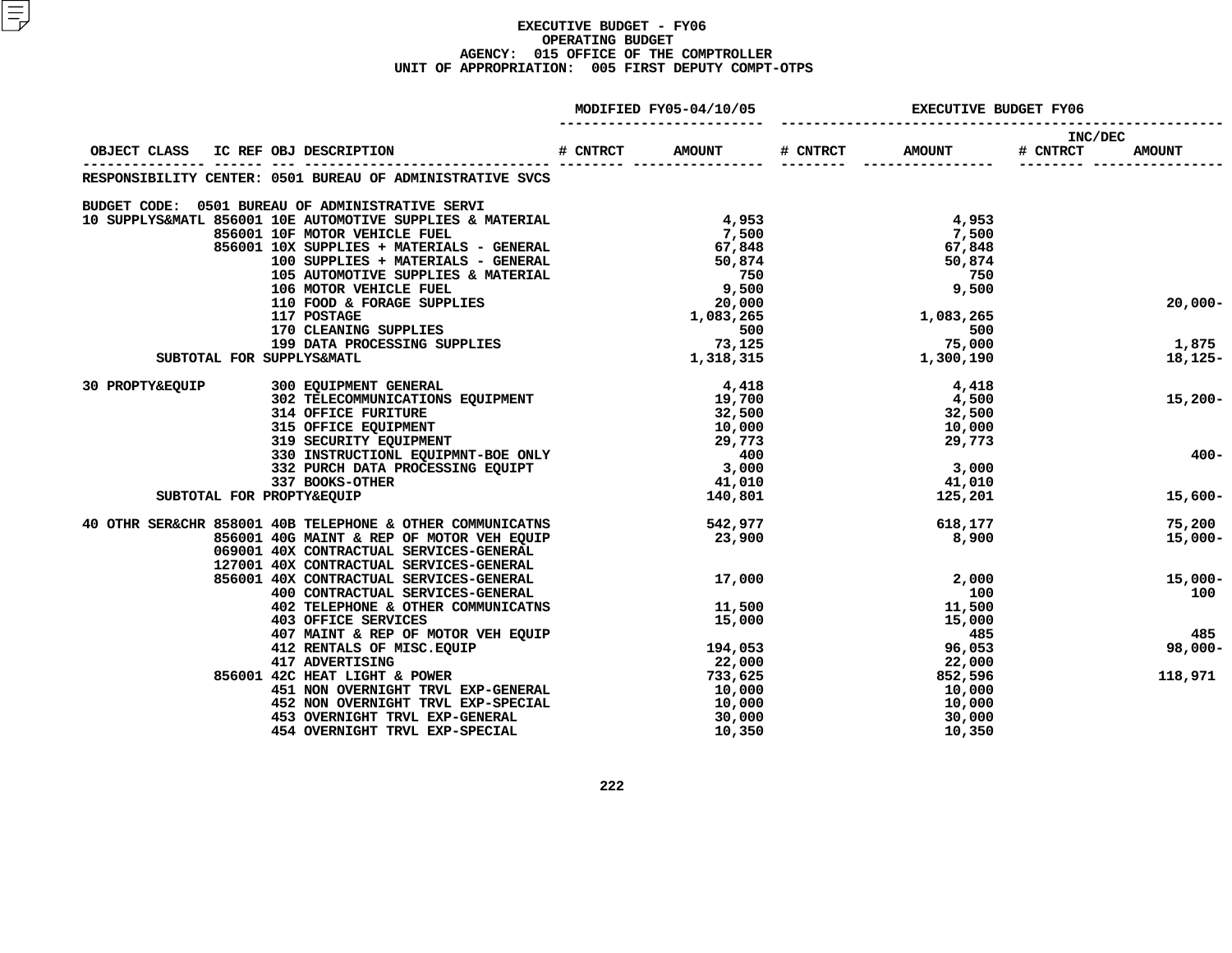|                                       |  |                                                                                                                                                                                                                                                            |                 | MODIFIED FY05-04/10/05 | <b>EXECUTIVE BUDGET FY06</b> |                                                           |                     |                             |  |
|---------------------------------------|--|------------------------------------------------------------------------------------------------------------------------------------------------------------------------------------------------------------------------------------------------------------|-----------------|------------------------|------------------------------|-----------------------------------------------------------|---------------------|-----------------------------|--|
| OBJECT CLASS IC REF OBJ DESCRIPTION   |  |                                                                                                                                                                                                                                                            | # CNTRCT        | <b>AMOUNT</b>          | # CNTRCT                     | <b>AMOUNT</b>                                             | INC/DEC<br># CNTRCT | <b>AMOUNT</b>               |  |
|                                       |  |                                                                                                                                                                                                                                                            |                 |                        |                              |                                                           |                     |                             |  |
|                                       |  | 460 SPECIAL EXPENSE                                                                                                                                                                                                                                        |                 | 500                    |                              |                                                           |                     | $500 -$                     |  |
|                                       |  | 499 OTHER EXPENSES - GENERAL                                                                                                                                                                                                                               |                 |                        |                              | 497,000                                                   |                     | 497,000                     |  |
|                                       |  | SUBTOTAL FOR OTHR SER&CHR                                                                                                                                                                                                                                  |                 | 1,620,905              |                              | 2,184,161                                                 |                     | 563,256                     |  |
| 60 CNTRCTL SVCS                       |  | 9THE SERVICES GENERAL 2<br>600 CONTRACTUAL SERVICES GENERAL 2<br>602 TELECOMMUNICATIONS MAINT<br>602 TELECOMMUNICATIONS MAINT<br>602 NAINT & REP MOTOR VEH EQUIP<br>608 MAINT & REP GENERAL 2<br>608 MAINT & REP GENERAL 2<br>608 MAINT & RE               |                 |                        |                              |                                                           |                     | 30,815                      |  |
|                                       |  |                                                                                                                                                                                                                                                            |                 |                        |                              |                                                           |                     |                             |  |
|                                       |  |                                                                                                                                                                                                                                                            |                 |                        |                              |                                                           |                     |                             |  |
|                                       |  |                                                                                                                                                                                                                                                            |                 |                        |                              |                                                           |                     |                             |  |
|                                       |  |                                                                                                                                                                                                                                                            |                 |                        |                              |                                                           |                     |                             |  |
|                                       |  |                                                                                                                                                                                                                                                            |                 |                        |                              |                                                           |                     | $100,000 -$                 |  |
|                                       |  |                                                                                                                                                                                                                                                            |                 |                        |                              |                                                           |                     |                             |  |
|                                       |  |                                                                                                                                                                                                                                                            |                 |                        |                              |                                                           |                     |                             |  |
|                                       |  |                                                                                                                                                                                                                                                            |                 |                        |                              |                                                           |                     |                             |  |
|                                       |  |                                                                                                                                                                                                                                                            |                 |                        |                              |                                                           |                     | $1 \qquad \qquad$<br>39,500 |  |
|                                       |  |                                                                                                                                                                                                                                                            |                 |                        | $\mathbf{1}$                 | 94,550                                                    |                     |                             |  |
|                                       |  |                                                                                                                                                                                                                                                            |                 |                        |                              |                                                           | $1 -$               | 150,000-                    |  |
|                                       |  |                                                                                                                                                                                                                                                            |                 |                        |                              | 6,000                                                     |                     | 164,000-                    |  |
|                                       |  | SUBTOTAL FOR CNTRCTL SVCS                                                                                                                                                                                                                                  |                 |                        |                              | $\begin{array}{cc} 1 & 6,000 \\ 15 & 914,811 \end{array}$ |                     | 343,685-                    |  |
|                                       |  | -12<br>519 SECURITY SERVICES<br>624 CLEANING SERVICES<br>633 TRANSPORTATION EXPENDITURES<br>671 TRAINING PRGM CITY EMPLOYEES<br>682 PROF SERV LEGAL SERVICES<br>727 PROF SERV OTHER<br>15<br>170,000<br>15<br>1,258,496<br>194,550<br>170,000<br>15<br>1,2 |                 |                        |                              |                                                           |                     |                             |  |
|                                       |  | 70 FXD MIS CHGS 856001 79D TRAINING CITY EMPLOYEES                                                                                                                                                                                                         |                 | 1,875                  |                              |                                                           |                     | 1,875-                      |  |
|                                       |  | SUBTOTAL FOR FXD MIS CHGS                                                                                                                                                                                                                                  |                 | 1,875                  |                              |                                                           |                     | 1,875-                      |  |
|                                       |  | SUBTOTAL FOR BUDGET CODE 0501                                                                                                                                                                                                                              | 15 <sub>1</sub> |                        |                              | 4,340,392 15 4,524,363                                    |                     | 183,971                     |  |
|                                       |  | TOTAL FOR BUREAU OF ADMINISTRATIVE SVCS                                                                                                                                                                                                                    | 15              |                        |                              | 4,340,392 15 4,524,363                                    |                     | 183,971                     |  |
|                                       |  | RESPONSIBILITY CENTER: 0702 INFORMATION SYSTEMS                                                                                                                                                                                                            |                 |                        |                              |                                                           |                     |                             |  |
| BUDGET CODE: 0702 INFORMATION SYSTEMS |  |                                                                                                                                                                                                                                                            |                 |                        |                              |                                                           |                     |                             |  |
| 10 SUPPLYS&MATL                       |  | 100 SUPPLIES + MATERIALS - GENERAL                                                                                                                                                                                                                         |                 | 734                    |                              | 734                                                       |                     |                             |  |
|                                       |  | 199 DATA PROCESSING SUPPLIES                                                                                                                                                                                                                               |                 | 10,000                 |                              | 10,000                                                    |                     |                             |  |
|                                       |  | SUBTOTAL FOR SUPPLYS&MATL                                                                                                                                                                                                                                  |                 | 10,734                 |                              | 10,734                                                    |                     |                             |  |
|                                       |  | 30 PROPTY&EQUIP 300 EQUIPMENT GENERAL                                                                                                                                                                                                                      |                 | 1,496                  |                              | 1,496                                                     |                     |                             |  |
|                                       |  | 332 PURCH DATA PROCESSING EQUIPT                                                                                                                                                                                                                           |                 | 57,050                 |                              | 57,050                                                    |                     |                             |  |
|                                       |  | 337 BOOKS-OTHER                                                                                                                                                                                                                                            |                 | 4,470                  |                              | 4,470                                                     |                     |                             |  |
|                                       |  | SUBTOTAL FOR PROPTY&EQUIP                                                                                                                                                                                                                                  |                 | 63,016                 |                              | 63,016                                                    |                     |                             |  |
|                                       |  |                                                                                                                                                                                                                                                            |                 |                        |                              |                                                           |                     |                             |  |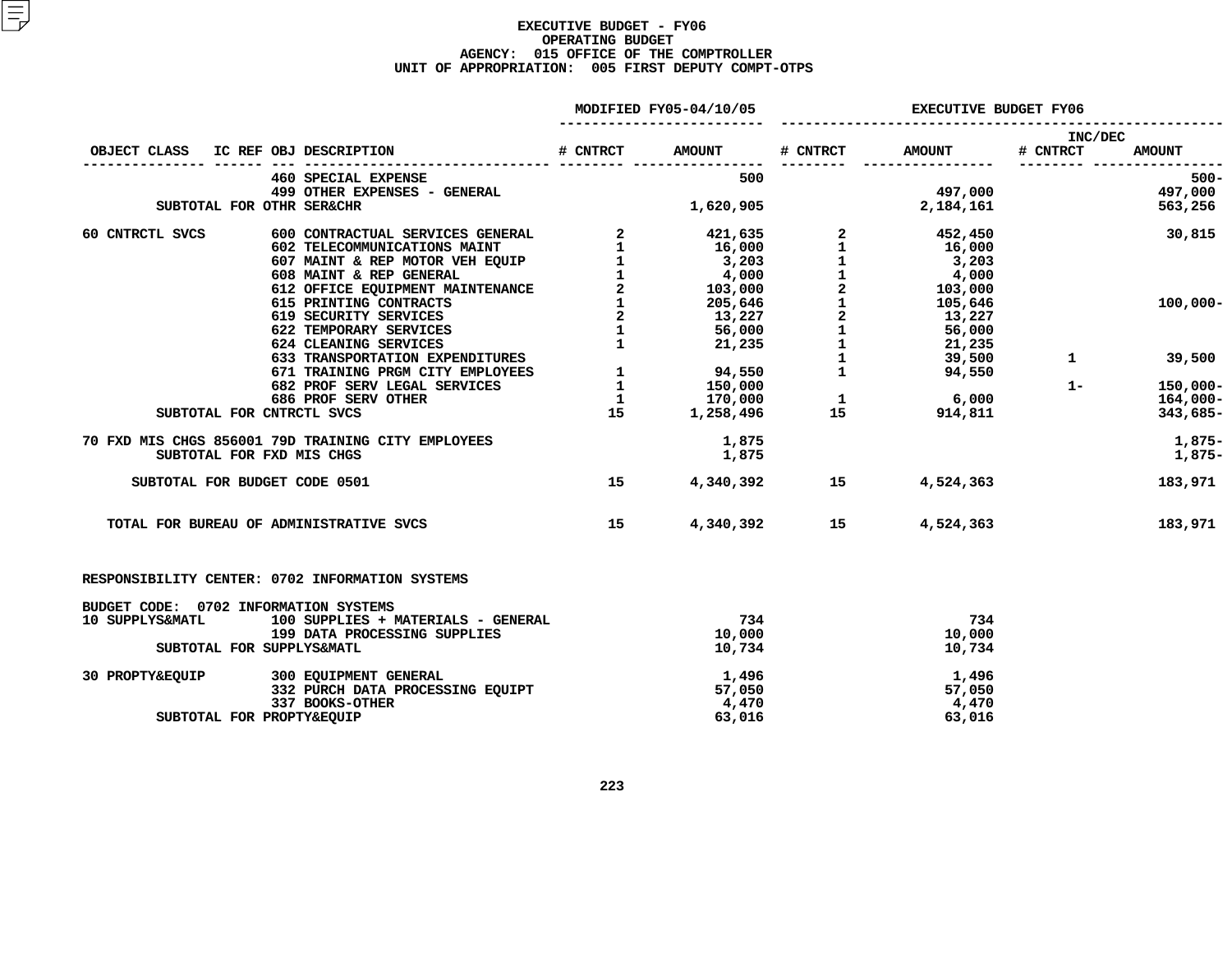|                                   | MODIFIED FY05-04/10/05          |          | <b>EXECUTIVE BUDGET FY06</b> |          |               |          |               |
|-----------------------------------|---------------------------------|----------|------------------------------|----------|---------------|----------|---------------|
|                                   |                                 |          |                              |          |               | INC/DEC  |               |
| OBJECT CLASS                      | IC REF OBJ DESCRIPTION          | # CNTRCT | <b>AMOUNT</b>                | # CNTRCT | <b>AMOUNT</b> | # CNTRCT | <b>AMOUNT</b> |
| <b>SER&amp;CHR</b><br>40 OTHR     | 432 LEASING OF DATA PROC EQUIP  |          | 36,800                       |          | 36,800        |          |               |
|                                   | SUBTOTAL FOR OTHR SER&CHR       |          | 36,800                       |          | 36,800        |          |               |
| 60 CNTRCTL SVCS                   | 613 DATA PROCESSING EQUIPMENT   |          | 283,687                      | 4        | 283,687       |          |               |
|                                   | 684 PROF SERV COMPUTER SERVICES |          | 65,000                       |          |               | $1 -$    | 65,000-       |
|                                   | SUBTOTAL FOR CNTRCTL SVCS       |          | 348,687                      | 4        | 283,687       | $1 -$    | 65,000-       |
| SUBTOTAL FOR BUDGET CODE 0702     |                                 | 5        | 459,237                      | 4        | 394,237       | $1-$     | 65,000-       |
| TOTAL FOR INFORMATION SYSTEMS     |                                 | 5        | 459,237                      | 4        | 394,237       | $1 -$    | 65,000-       |
| TOTAL FOR FIRST DEPUTY COMPT-OTPS |                                 | 20       | 4,799,629                    | 19       | 4,918,600     | $1-$     | 118,971       |
|                                   |                                 |          |                              |          |               |          |               |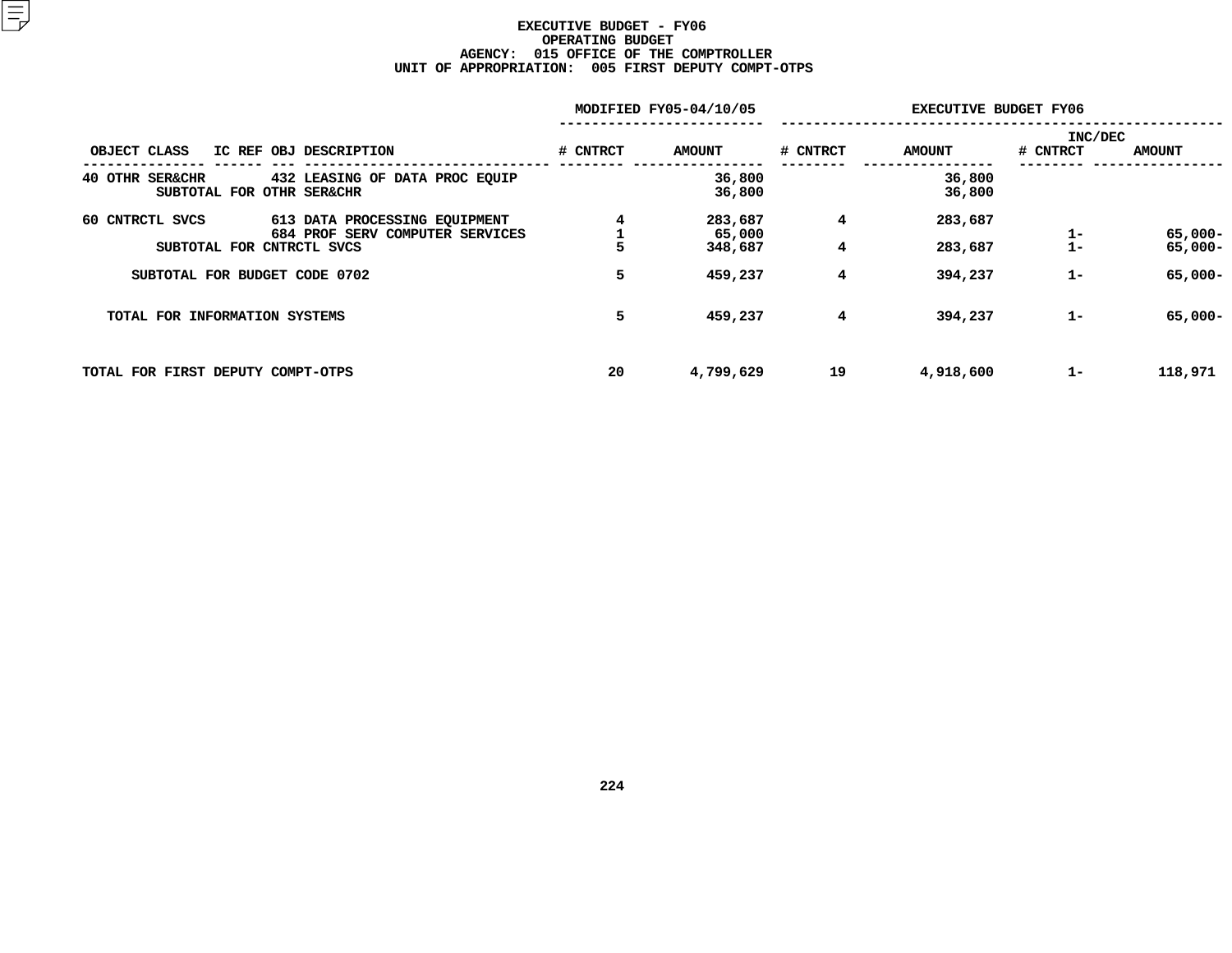### **EXECUTIVE BUDGET - FY06 UNIT OF APPROPRIATION SUMMARY AGENCY:**

**<sup>015</sup> OFFICE OF THE COMPTROLLER UNIT**

|                                                                                                                                     | UNIT OF APPROPRIATION: |                         | 005 FIRST DEPUTY COMPT-OTPS |                      |               |
|-------------------------------------------------------------------------------------------------------------------------------------|------------------------|-------------------------|-----------------------------|----------------------|---------------|
|                                                                                                                                     |                        | <b>CURRENT MODIFIED</b> | <b>EXECUTIVE BUDGET</b>     |                      |               |
| FIRST DEPUTY COMPT-OTPS                                                                                                             | INTRACITY \$           | <b>BUDGET AMOUNT</b>    | INTRACITY \$                | <b>BUDGET AMOUNT</b> | $INC/DEC$ (-) |
| TOTALS FOR OPERATING BUDGET                                                                                                         | 1,399,678              | 4,799,629               | 1,561,974                   | 4,918,600            | 118,971       |
| FINANCIAL PLAN SAVINGS                                                                                                              |                        | 1,433,983-              |                             | 1,678,794-           | 244,811-      |
| <b>  APPROPRIATION</b>                                                                                                              |                        | 3,365,646               |                             | 3,239,806            | $125,840-$    |
| FUNDING SUMMARY                                                                                                                     |                        | <b>CURRENT MODIFIED</b> | <b>EXECUTIVE BUDGET</b>     |                      | $INC/DEC$ (-) |
| <b>CITY</b><br>OTHER CATEGORICAL<br>CAPITAL FUNDS - I.F.A.<br><b>STATE</b><br>FEDERAL - C.D.<br>FEDERAL - OTHER<br>INTRA-CITY SALES |                        | 3,365,646               |                             | 3,239,806            | 125,840-      |
| <b>TOTAL</b>                                                                                                                        |                        | 3,365,646               |                             | 3,239,806            | 125,840-      |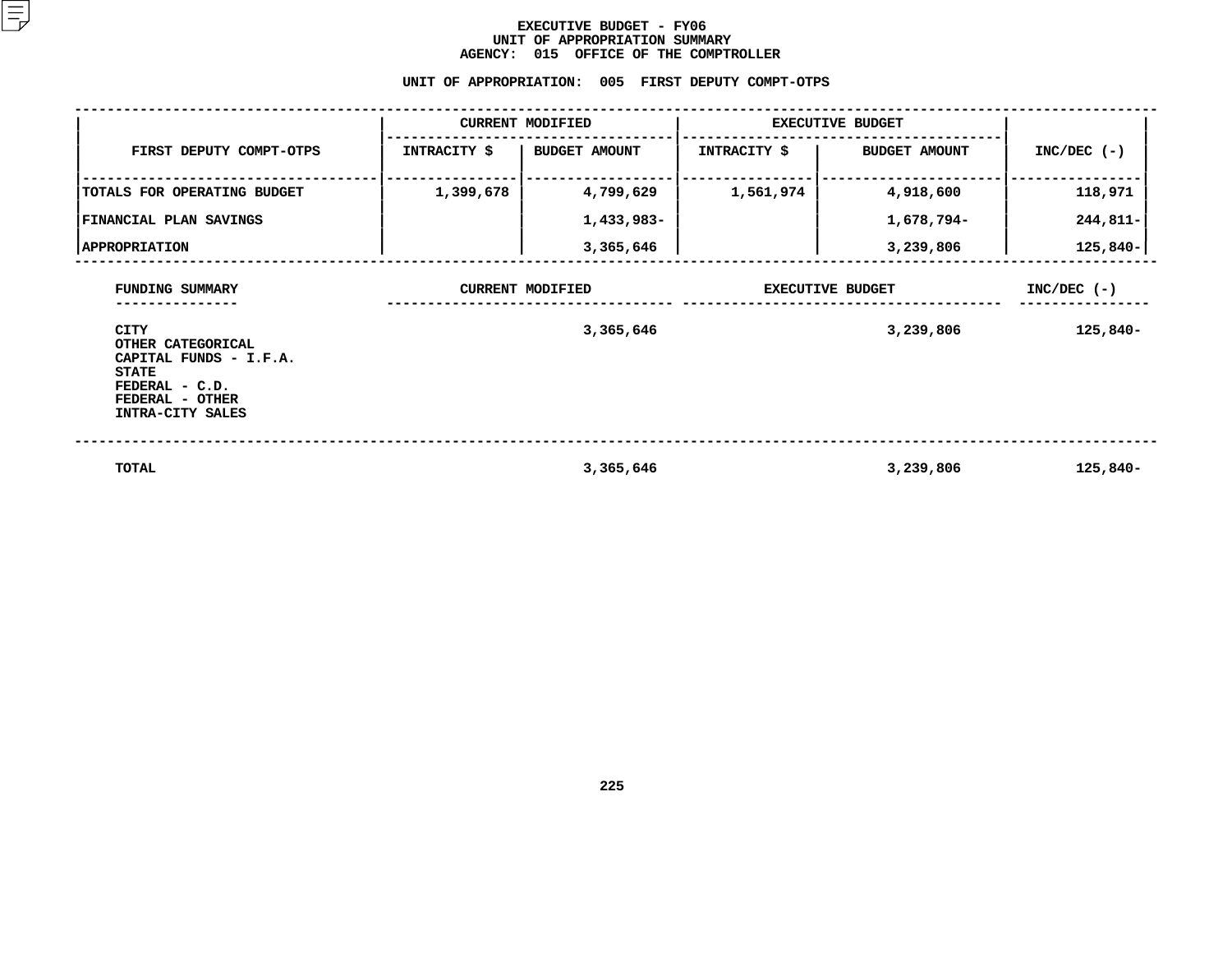### **EXECUTIVE BUDGET - FY06 OPERATINGG BUDGET<br>E OF THE<br>6 EXECUT AGENCY: <sup>015</sup> OFFICE OF THE COMPTROLLER UNIT OF APPROPRIATION: <sup>006</sup> EXECUTIVE MANAGEMENT-OTPS**

|                                                       |                                                                               | MODIFIED FY05-04/10/05                     |                 | <b>EXECUTIVE BUDGET FY06</b> |               |                     |               |
|-------------------------------------------------------|-------------------------------------------------------------------------------|--------------------------------------------|-----------------|------------------------------|---------------|---------------------|---------------|
|                                                       | OBJECT CLASS IC REF OBJ DESCRIPTION                                           | # CNTRCT                                   | <b>AMOUNT</b>   | # CNTRCT                     | <b>AMOUNT</b> | INC/DEC<br># CNTRCT | <b>AMOUNT</b> |
|                                                       | RESPONSIBILITY CENTER: 0101 EXECUTIVE OFFICE                                  |                                            |                 |                              |               |                     |               |
|                                                       |                                                                               |                                            |                 |                              |               |                     |               |
| BUDGET CODE: 0111 EXECUTIVE OFFICE<br>10 SUPPLYS&MATL | 100 SUPPLIES + MATERIALS - GENERAL                                            |                                            | 5,500           |                              | 5,500         |                     |               |
|                                                       | 106 MOTOR VEHICLE FUEL                                                        |                                            | 2,345           |                              | 7,000         |                     | 4,655         |
|                                                       | 107 MEDICAL, SURGICAL & LAB SUPPLY                                            |                                            |                 |                              | 2,000         |                     | 2,000         |
|                                                       | 110 FOOD & FORAGE SUPPLIES                                                    |                                            | 3,550           |                              |               |                     | $3,550-$      |
|                                                       | 170 CLEANING SUPPLIES                                                         |                                            | 200             |                              |               |                     | $200 -$       |
|                                                       | 199 DATA PROCESSING SUPPLIES                                                  |                                            | 5,500           |                              | 500           |                     | $5,000-$      |
|                                                       | SUBTOTAL FOR SUPPLYS&MATL                                                     |                                            | 17,095          |                              | 15,000        |                     | $2,095-$      |
| <b>30 PROPTY&amp;EOUIP</b>                            | 300 EQUIPMENT GENERAL                                                         |                                            | 1,743           |                              | 1,743         |                     |               |
|                                                       | 302 TELECOMMUNICATIONS EQUIPMENT                                              |                                            | 1,257           |                              | 1,257         |                     |               |
|                                                       | 315 OFFICE EQUIPMENT                                                          |                                            | 2,070           |                              | 2,070         |                     |               |
|                                                       | 337 BOOKS-OTHER                                                               |                                            | 47,924          |                              | 40,119        |                     | $7,805-$      |
|                                                       | SUBTOTAL FOR PROPTY&EQUIP                                                     |                                            | 52,994          |                              | 45,189        |                     | $7,805-$      |
| 40 OTHR SER&CHR                                       | 402 TELEPHONE & OTHER COMMUNICATNS                                            |                                            | 2,000           |                              | 8,500         |                     | 6,500         |
|                                                       | 403 OFFICE SERVICES                                                           |                                            | 1,650           |                              | 8,650         |                     | 7,000         |
|                                                       | 412 RENTALS OF MISC. EQUIP                                                    |                                            | 982             |                              | 982           |                     |               |
|                                                       | 451 NON OVERNIGHT TRVL EXP-GENERAL                                            |                                            | 3,750           |                              | 3,750         |                     |               |
|                                                       | 452 NON OVERNIGHT TRVL EXP-SPECIAL                                            |                                            | 1,575           |                              | 5,000         |                     | 3,425         |
|                                                       | 453 OVERNIGHT TRVL EXP-GENERAL                                                |                                            | 5,000           |                              | 11,000        |                     | 6,000         |
|                                                       | 454 OVERNIGHT TRVL EXP-SPECIAL                                                |                                            | 2,925           |                              | 3,000         |                     | 75            |
|                                                       | 499 OTHER EXPENSES - GENERAL                                                  |                                            | 3,000           |                              | 3,000         |                     |               |
|                                                       | SUBTOTAL FOR OTHR SER&CHR                                                     |                                            | 20,882          |                              | 43,882        |                     | 23,000        |
| 60 CNTRCTL SVCS                                       | 602 TELECOMMUNICATIONS MAINT 1 1,000<br>607 MAINT & REP MOTOR VEH EQUIP 1 400 |                                            |                 | 1                            | 1,000         |                     |               |
|                                                       |                                                                               |                                            |                 |                              |               | $1 -$               | - 400         |
|                                                       | 608 MAINT & REP GENERAL                                                       |                                            |                 | $\mathbf{1}$                 | 2,000         | $\mathbf{1}$        | 2,000         |
|                                                       | 615 PRINTING CONTRACTS                                                        | $\begin{array}{c} 2 \\ 1 \\ 1 \end{array}$ | 46,500<br>1,095 | $\overline{a}$               | 26,500        |                     | $20,000 -$    |
|                                                       | 619 SECURITY SERVICES<br>622 TEMPORARY SERVICES                               |                                            | 1,095<br>5,000  | $\mathbf{1}$                 | 1,095         | $1 -$               | 5,000-        |
|                                                       | 682 PROF SERV LEGAL SERVICES                                                  |                                            |                 | $\mathbf{1}$                 | 14,250        | $\mathbf{1}$        | 14,250        |
|                                                       | SUBTOTAL FOR CNTRCTL SVCS                                                     | 6                                          | 53,995          | 6                            | 44,845        |                     | $9,150-$      |
| 70 FXD MIS CHGS                                       | 704 PAY FOR SURETY BOND/INSUR PREM                                            |                                            | 1,450           |                              |               |                     | 1,450-        |
|                                                       | 724 JTPA-WAGES                                                                |                                            | 2,500           |                              |               |                     | $2,500-$      |
|                                                       | SUBTOTAL FOR FXD MIS CHGS                                                     |                                            | 3,950           |                              |               |                     | $3,950-$      |
|                                                       | SUBTOTAL FOR BUDGET CODE 0111                                                 | 6                                          | 148,916         | 6                            | 148,916       |                     |               |
|                                                       |                                                                               |                                            |                 |                              |               |                     |               |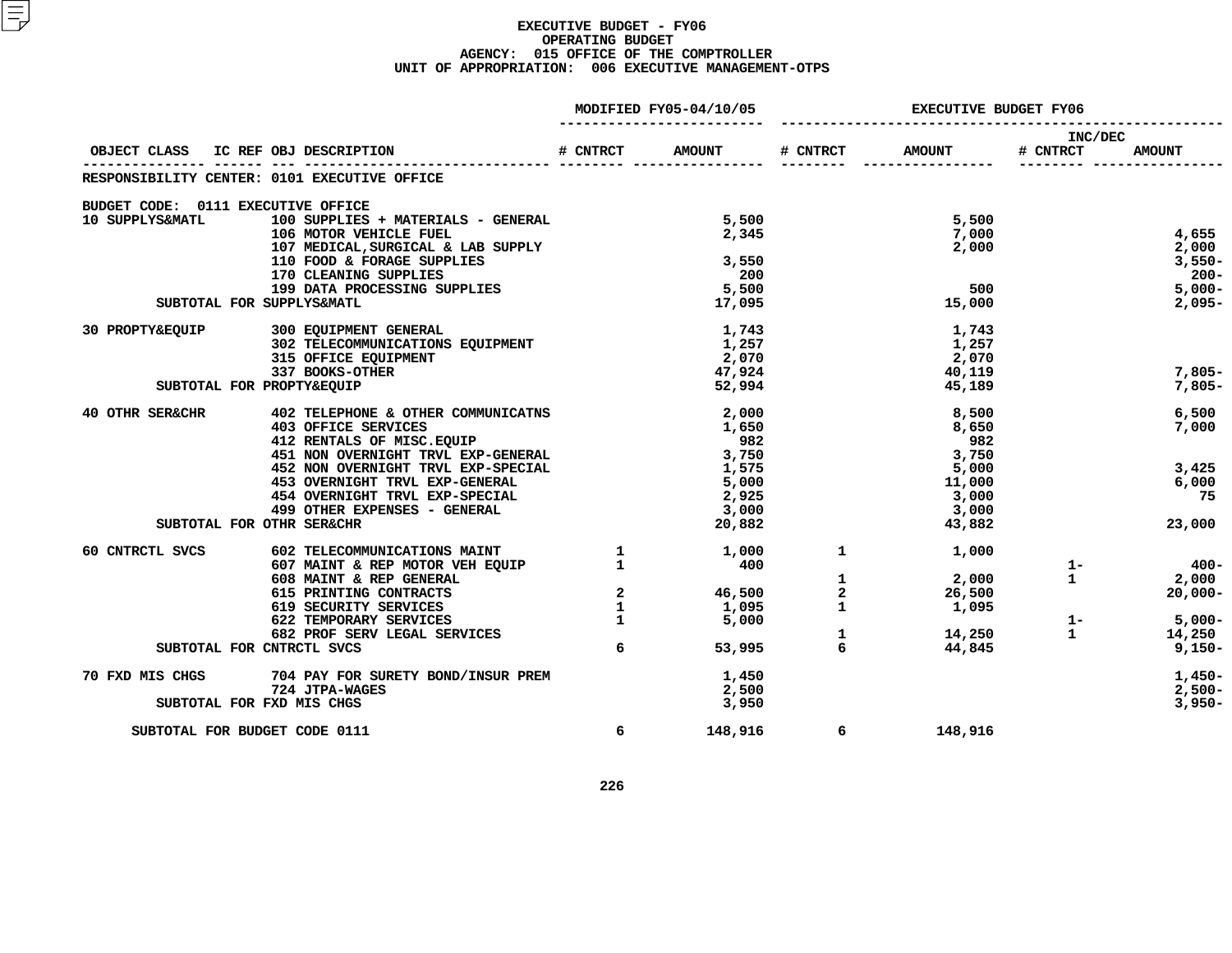### **EXECUTIVE BUDGET - FY06 OPERATINGG BUDGET<br>E OF THE<br>6 EXECUT AGENCY: <sup>015</sup> OFFICE OF THE COMPTROLLER UNIT OF APPROPRIATION: <sup>006</sup> EXECUTIVE MANAGEMENT-OTPS**

| MODIFIED FY05-04/10/05 |               |   |               |          |                                         |
|------------------------|---------------|---|---------------|----------|-----------------------------------------|
| # CNTRCT               | <b>AMOUNT</b> |   | <b>AMOUNT</b> | # CNTRCT | <b>AMOUNT</b>                           |
| 6                      | 148,916       | 6 | 148,916       |          |                                         |
| 6                      | 148,916       | 6 | 148,916       |          |                                         |
|                        |               |   | # CNTRCT      |          | <b>EXECUTIVE BUDGET FY06</b><br>INC/DEC |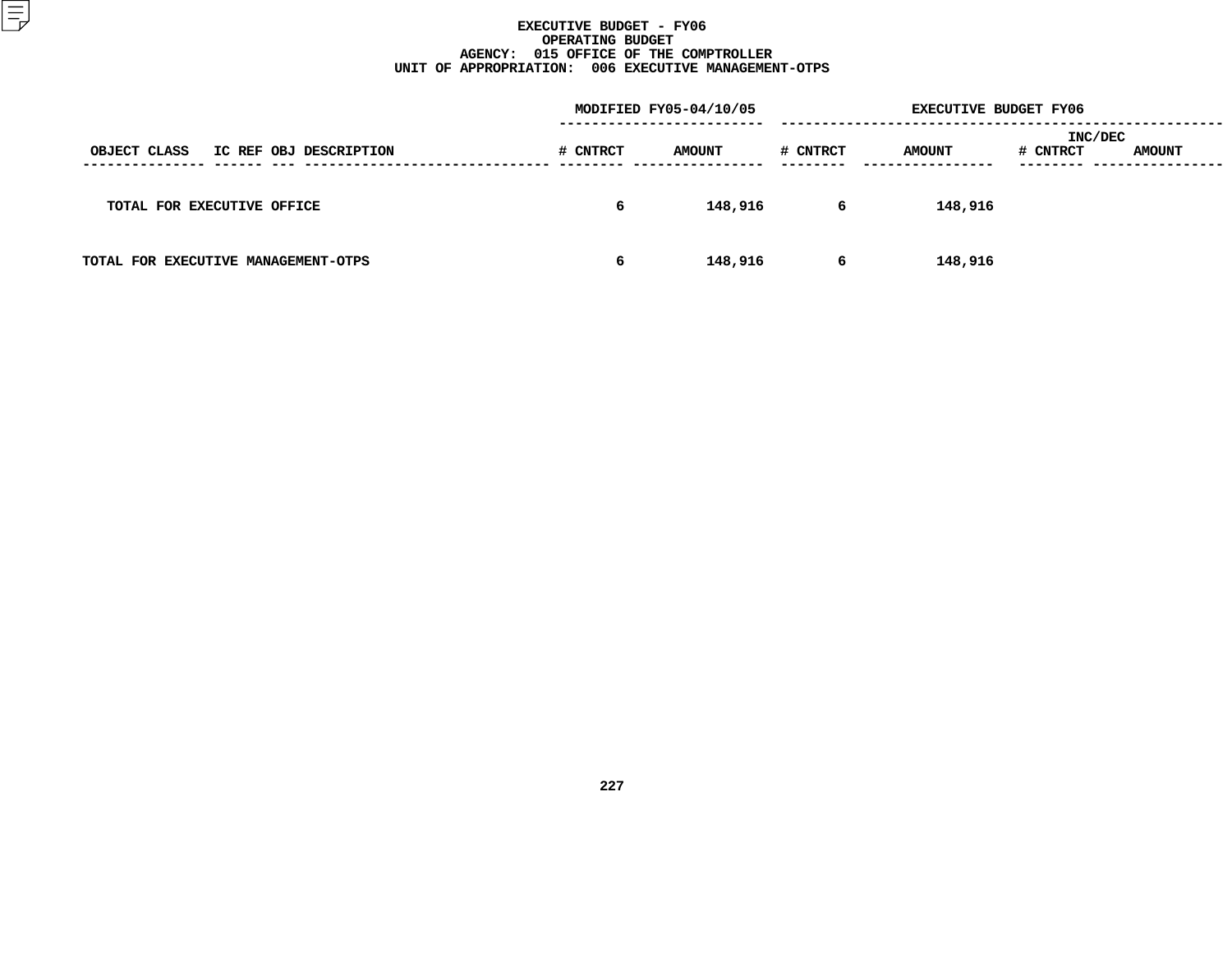### **EXECUTIVE BUDGET - FY06** UNIT OF APPROPRIATION SUMMARY **OF APPROPRIATION SUMMARY AGENCY:**

| AGENCY: 015 OFFICE OF THE COMPTROLLER                                                                                        |                                                      |                         |                         |                         |               |  |  |  |  |  |  |  |
|------------------------------------------------------------------------------------------------------------------------------|------------------------------------------------------|-------------------------|-------------------------|-------------------------|---------------|--|--|--|--|--|--|--|
|                                                                                                                              | UNIT OF APPROPRIATION: 006 EXECUTIVE MANAGEMENT-OTPS |                         |                         |                         |               |  |  |  |  |  |  |  |
|                                                                                                                              |                                                      | <b>CURRENT MODIFIED</b> |                         | <b>EXECUTIVE BUDGET</b> |               |  |  |  |  |  |  |  |
| <b>EXECUTIVE MANAGEMENT-OTPS</b>                                                                                             | INTRACITY \$                                         | <b>BUDGET AMOUNT</b>    | <b>INTRACITY \$</b>     | <b>BUDGET AMOUNT</b>    | $INC/DEC$ (-) |  |  |  |  |  |  |  |
| TOTALS FOR OPERATING BUDGET                                                                                                  |                                                      | 148,916                 |                         | 148,916                 |               |  |  |  |  |  |  |  |
| FINANCIAL PLAN SAVINGS                                                                                                       |                                                      | 18,000-                 |                         | 18,000-                 |               |  |  |  |  |  |  |  |
| <b>APPROPRIATION</b>                                                                                                         |                                                      | 130,916                 |                         | 130,916                 |               |  |  |  |  |  |  |  |
| FUNDING SUMMARY                                                                                                              |                                                      | <b>CURRENT MODIFIED</b> | <b>EXECUTIVE BUDGET</b> | $INC/DEC$ (-)           |               |  |  |  |  |  |  |  |
| CITY<br>OTHER CATEGORICAL<br>CAPITAL FUNDS - I.F.A.<br><b>STATE</b><br>FEDERAL - C.D.<br>FEDERAL - OTHER<br>INTRA-CITY SALES |                                                      | 130,916                 |                         | 130,916                 |               |  |  |  |  |  |  |  |
|                                                                                                                              |                                                      |                         |                         |                         |               |  |  |  |  |  |  |  |

 **TOTAL130,916 130,916**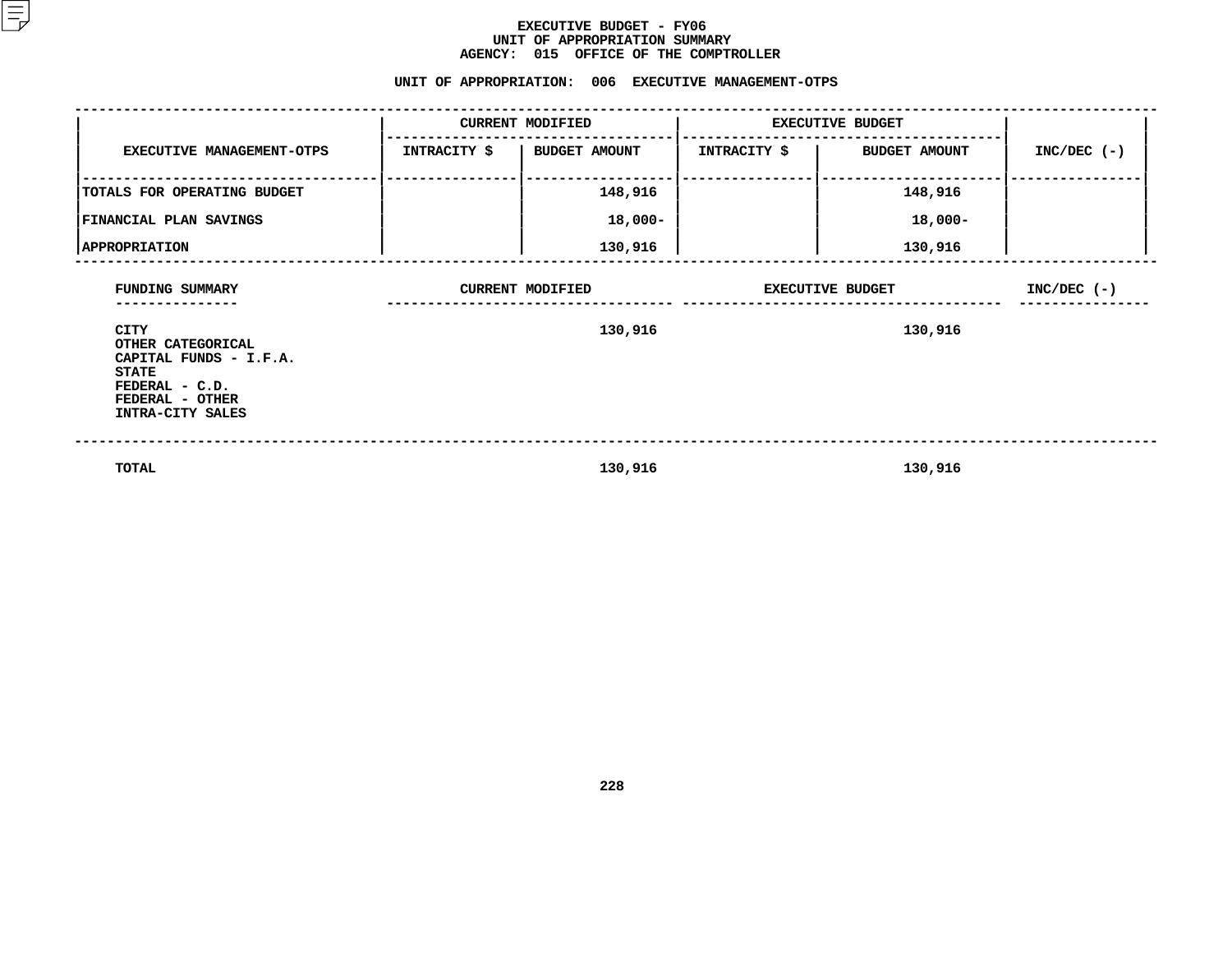|                                    |                                                         | MODIFIED FY05-04/10/05 |                        | <b>EXECUTIVE BUDGET FY06</b> |               |                     |                                |
|------------------------------------|---------------------------------------------------------|------------------------|------------------------|------------------------------|---------------|---------------------|--------------------------------|
| OBJECT CLASS                       | IC REF OBJ DESCRIPTION                                  | # CNTRCT               | <b>AMOUNT</b>          | # CNTRCT                     | <b>AMOUNT</b> | INC/DEC<br># CNTRCT | <b>AMOUNT</b>                  |
|                                    | RESPONSIBILITY CENTER: 1200 BUREAU OF LAW + ADJUSTMENT  |                        |                        |                              |               |                     |                                |
|                                    | BUDGET CODE: 1200 BUREAU OF LAW AND ADJUSTMENT          |                        |                        |                              |               |                     |                                |
| 10 SUPPLYS&MATL                    | 100 SUPPLIES + MATERIALS - GENERAL                      |                        | 14,216                 |                              | 31,614        |                     | 17,398                         |
|                                    | 110 FOOD & FORAGE SUPPLIES                              |                        | 8,000                  |                              |               |                     | 8,000-                         |
|                                    | 117 POSTAGE                                             |                        | 130                    |                              | 130           |                     |                                |
|                                    | 199 DATA PROCESSING SUPPLIES                            |                        | 50,046                 |                              | - 46          |                     | $50,000 -$                     |
|                                    | SUBTOTAL FOR SUPPLYS&MATL                               |                        | 72,392                 |                              | 31,790        |                     | 40,602-                        |
| 30 PROPTY&EOUIP                    | 315 OFFICE EOUIPMENT                                    |                        | 524                    |                              | 524           |                     |                                |
|                                    | 337 BOOKS-OTHER                                         |                        | 59,900                 |                              | 14,900        |                     | $45,000 -$                     |
|                                    | SUBTOTAL FOR PROPTY&EQUIP                               |                        | 60,424                 |                              | 15,424        |                     | $45,000 -$                     |
| 40 OTHR SER&CHR                    | 403 OFFICE SERVICES                                     |                        | 2,100                  |                              | 21,100        |                     | 19,000                         |
|                                    | 432 LEASING OF DATA PROC EQUIP                          |                        | 4,548                  |                              |               |                     | 4,548-                         |
|                                    | 451 NON OVERNIGHT TRVL EXP-GENERAL                      |                        | 1,000                  |                              | 1,000         |                     |                                |
|                                    | 452 NON OVERNIGHT TRVL EXP-SPECIAL                      |                        | 573                    |                              | 573           |                     |                                |
|                                    | 453 OVERNIGHT TRVL EXP-GENERAL                          |                        | 1,000                  |                              | 1,000         |                     |                                |
|                                    | 454 OVERNIGHT TRVL EXP-SPECIAL                          |                        | 2,400                  |                              | 1,050         |                     | $1,350-$                       |
|                                    | 499 OTHER EXPENSES - GENERAL                            |                        |                        |                              | 2,253,000     |                     | 2,253,000                      |
|                                    | SUBTOTAL FOR OTHR SER&CHR                               |                        | 11,621                 |                              | 2,277,723     |                     | 2,266,102                      |
| 60 CNTRCTL SVCS                    | 600 CONTRACTUAL SERVICES GENERAL 1 26,838               |                        |                        | $\mathbf{1}$                 | 23,838        |                     | $3,000-$                       |
|                                    | 608 MAINT & REP GENERAL                                 | $\mathbf{1}$           | 500                    | $\mathbf{1}$                 | 500           |                     |                                |
|                                    | 615 PRINTING CONTRACTS                                  |                        | 500                    |                              |               | $1 -$               | 500-                           |
|                                    | 622 TEMPORARY SERVICES                                  | $\overline{3}$         | 73,817                 | 3                            | 169,817       |                     | 96,000                         |
|                                    | 624 CLEANING SERVICES                                   | $\mathbf{1}$           | 10,400                 | $\mathbf{1}$                 | 10,400        |                     |                                |
|                                    | 671 TRAINING PRGM CITY EMPLOYEES<br>686 PROF SERV OTHER | $\mathbf{1}$           | 3,000                  | $\mathbf{1}$                 | 3,000         |                     |                                |
|                                    | SUBTOTAL FOR CNTRCTL SVCS                               |                        | 2,253,000<br>2,368,055 | $7\overline{ }$              | 207,555       | $1 -$<br>$2 -$      | $2,253,000 -$<br>$2,160,500 -$ |
|                                    |                                                         |                        |                        |                              |               |                     |                                |
|                                    | SUBTOTAL FOR BUDGET CODE 1200                           | 9                      | 2,512,492              | $7^{\circ}$                  | 2,532,492     | $2 -$               | 20,000                         |
|                                    | TOTAL FOR BUREAU OF LAW + ADJUSTMENT                    | 9                      | 2,512,492              | $7^{\circ}$                  | 2,532,492     | $2 -$               | 20,000                         |
| TOTAL FOR SECOND DEPUTY COMPT-OTPS |                                                         | 9                      | 2,512,492              | $7$ and $7$                  | 2,532,492     | $2 -$               | 20,000                         |
|                                    |                                                         |                        |                        |                              |               |                     |                                |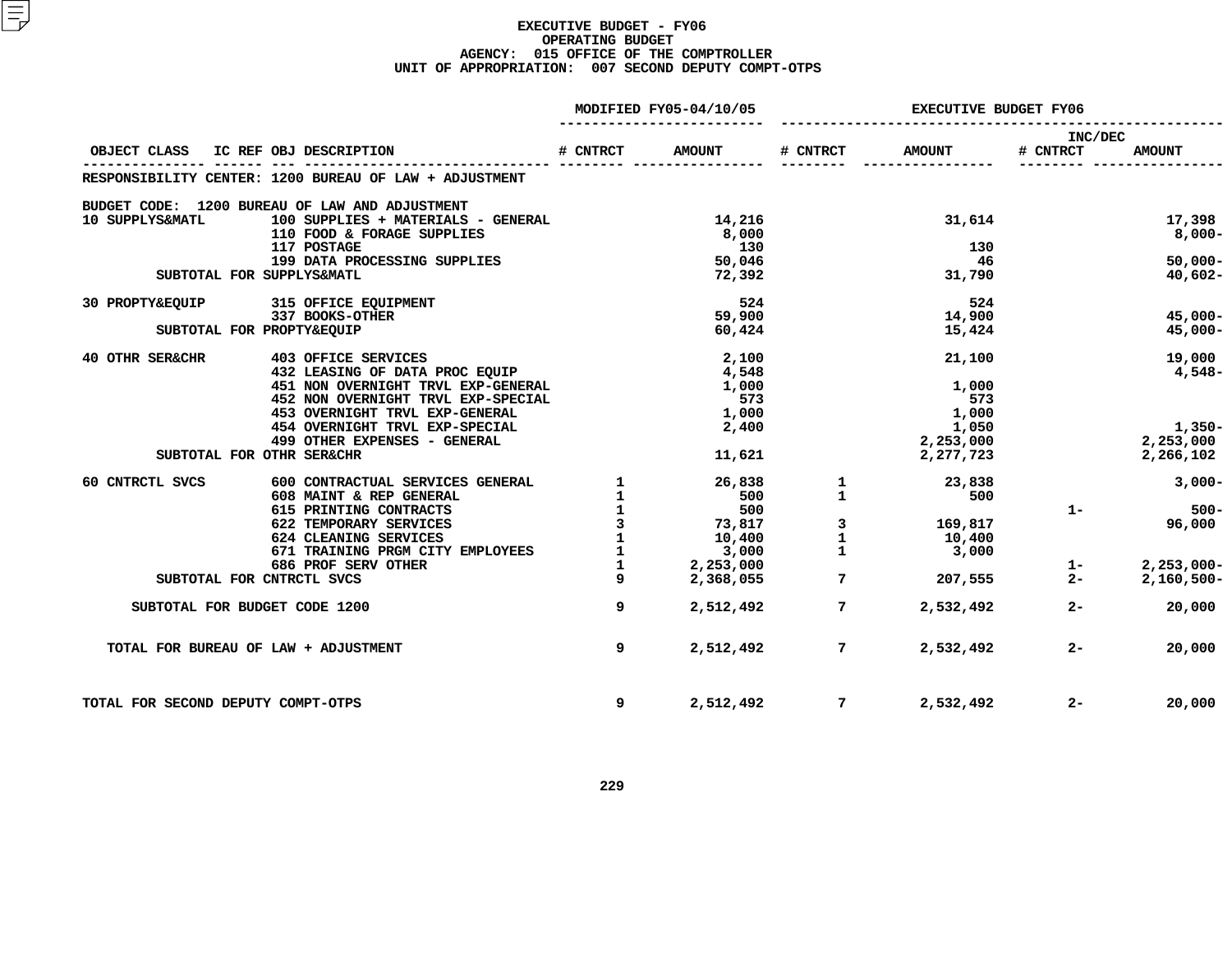### **EXECUTIVE BUDGET - FY06 UNIT OF APPROPRIATION SUMMARY AGENCY:**

**<sup>015</sup> OFFICE OF THE COMPTROLLER UNIT**

|                                                                                                                                     |                     | UNIT OF APPROPRIATION: 007 SECOND DEPUTY COMPT-OTPS |                         |                      |               |
|-------------------------------------------------------------------------------------------------------------------------------------|---------------------|-----------------------------------------------------|-------------------------|----------------------|---------------|
|                                                                                                                                     |                     | <b>CURRENT MODIFIED</b>                             | <b>EXECUTIVE BUDGET</b> |                      |               |
| SECOND DEPUTY COMPT-OTPS                                                                                                            | <b>INTRACITY \$</b> | BUDGET AMOUNT                                       | <b>INTRACITY \$</b>     | <b>BUDGET AMOUNT</b> | $INC/DEC$ (-) |
| TOTALS FOR OPERATING BUDGET                                                                                                         |                     | 2,512,492                                           |                         | 2,532,492            | 20,000        |
| FINANCIAL PLAN SAVINGS                                                                                                              |                     |                                                     |                         |                      |               |
| <b>APPROPRIATION</b>                                                                                                                |                     | 2,512,492                                           |                         | 2,532,492            | 20,000        |
| FUNDING SUMMARY                                                                                                                     |                     | <b>CURRENT MODIFIED</b><br><b>EXECUTIVE BUDGET</b>  |                         |                      | $INC/DEC$ (-) |
| <b>CITY</b><br>OTHER CATEGORICAL<br>CAPITAL FUNDS - I.F.A.<br><b>STATE</b><br>FEDERAL - C.D.<br>FEDERAL - OTHER<br>INTRA-CITY SALES |                     | 2,512,492                                           |                         | 2,532,492            | 20,000        |
| TOTAL                                                                                                                               |                     | 2,512,492                                           |                         | 2,532,492            | 20,000        |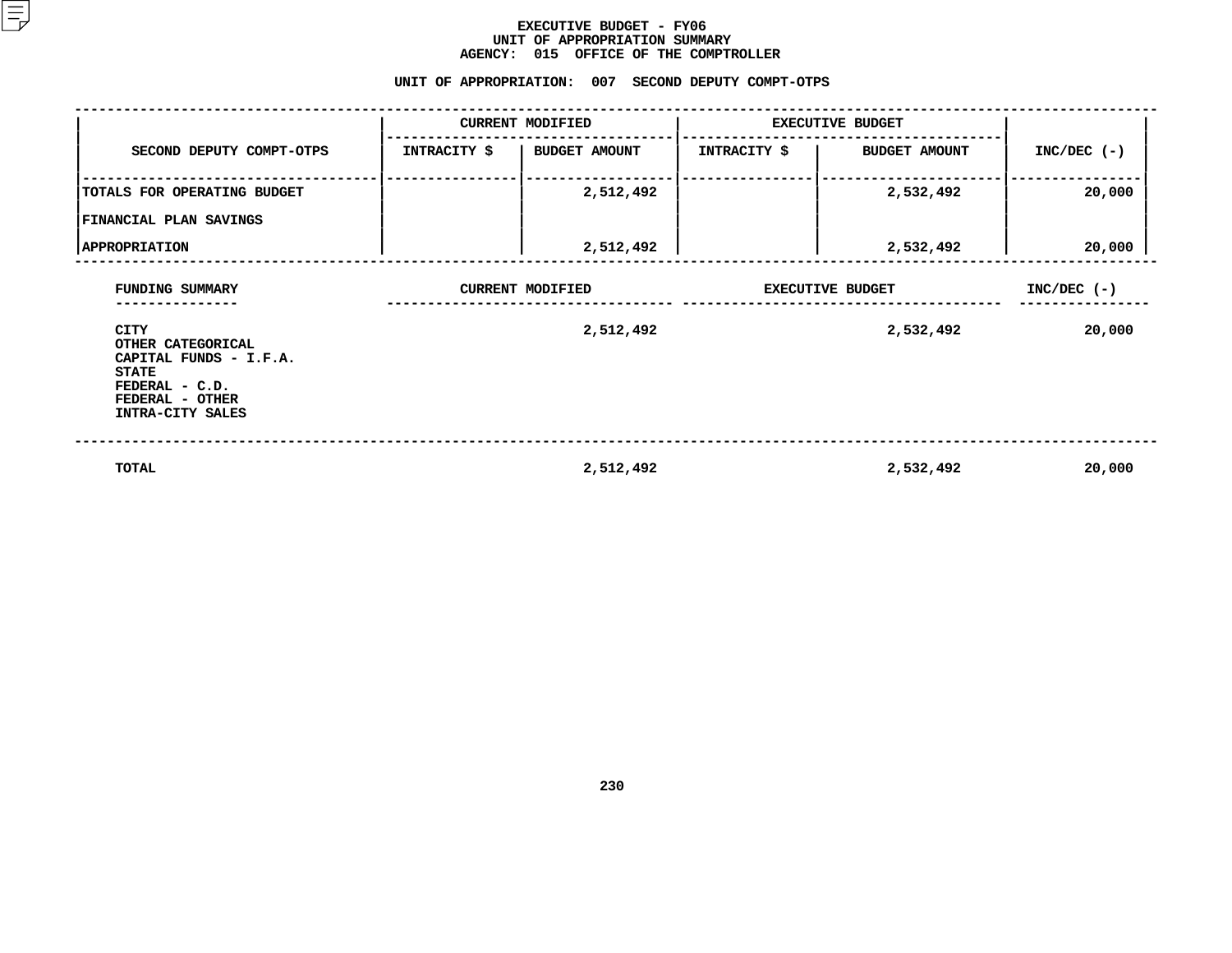|                            |                                                        | MODIFIED FY05-04/10/05 |               | <b>EXECUTIVE BUDGET FY06</b> |               |                     |               |
|----------------------------|--------------------------------------------------------|------------------------|---------------|------------------------------|---------------|---------------------|---------------|
| OBJECT CLASS               | IC REF OBJ DESCRIPTION                                 | # CNTRCT               | <b>AMOUNT</b> | # CNTRCT                     | <b>AMOUNT</b> | INC/DEC<br># CNTRCT | <b>AMOUNT</b> |
| RESPONSIBILITY CENTER:     |                                                        |                        |               |                              |               |                     |               |
|                            | BUDGET CODE: 1405 Asset Management - Grant             |                        |               |                              |               |                     |               |
| 10 SUPPLYS&MATL            | 100 SUPPLIES + MATERIALS - GENERAL                     |                        | 64,896        |                              | 81,000        |                     | 16,104        |
|                            | 110 FOOD & FORAGE SUPPLIES                             |                        | 5,500         |                              |               |                     | $5,500 -$     |
|                            | 199 DATA PROCESSING SUPPLIES                           |                        | 15,000        |                              | 15,000        |                     |               |
|                            | SUBTOTAL FOR SUPPLYS&MATL                              |                        | 85,396        |                              | 96,000        |                     | 10,604        |
| 30 PROPTY&EQUIP            | 302 TELECOMMUNICATIONS EQUIPMENT                       |                        | 3,000         |                              | 3,000         |                     |               |
|                            | <b>314 OFFICE FURITURE</b>                             |                        | 13,104        |                              |               |                     | $13,104-$     |
|                            | 315 OFFICE EQUIPMENT                                   |                        | 13,000        |                              | 13,000        |                     |               |
|                            | 332 PURCH DATA PROCESSING EQUIPT                       |                        | 150,000       |                              |               |                     | $150,000 -$   |
|                            | 337 BOOKS-OTHER                                        |                        | 92,185        |                              | 94,185        |                     | 2,000         |
|                            | SUBTOTAL FOR PROPTY&EQUIP                              |                        | 271,289       |                              | 110,185       |                     | 161,104-      |
| <b>40 OTHR SER&amp;CHR</b> | <b>403 OFFICE SERVICES</b>                             |                        | 16,910        |                              | 18,660        |                     | 1,750         |
|                            | 417 ADVERTISING                                        |                        | 86,000        |                              |               |                     | 86,000-       |
|                            | 452 NON OVERNIGHT TRVL EXP-SPECIAL                     |                        | 38,500        |                              | 114,000       |                     | 75,500        |
|                            | 454 OVERNIGHT TRVL EXP-SPECIAL                         |                        | 38,500        |                              | 114,000       |                     | 75,500        |
|                            | SUBTOTAL FOR OTHR SER&CHR                              |                        | 179,910       |                              | 246,660       |                     | 66,750        |
| 60 CNTRCTL SVCS            | 600 CONTRACTUAL SERVICES GENERAL                       | $\mathbf{1}$           | 81,500        |                              |               | $1 -$               | $81,500 -$    |
|                            | 615 PRINTING CONTRACTS                                 |                        | 1,000         |                              |               |                     | $1,000-$      |
|                            | 682 PROF SERV LEGAL SERVICES                           | $\mathbf{1}$           | 140,000       | $\mathbf{1}$                 | 91,000        |                     | 49,000-       |
|                            | SUBTOTAL FOR CNTRCTL SVCS                              | $\overline{a}$         | 222,500       | $\mathbf{1}$                 | 91,000        | $1 -$               | 131,500-      |
|                            | SUBTOTAL FOR BUDGET CODE 1405                          | $\overline{a}$         | 759,095       | $\mathbf{1}$                 | 543,845       | $1 -$               | $215,250 -$   |
| TOTAL FOR                  |                                                        | $\overline{a}$         | 759,095       | $\mathbf{1}$                 | 543,845       | $1 -$               | $215,250 -$   |
|                            | RESPONSIBILITY CENTER: 1400 BUREAU OF ASSET MANAGEMENT |                        |               |                              |               |                     |               |
|                            | BUDGET CODE: 1400 BUREAU OF ASSET MANAGEMENT           |                        |               |                              |               |                     |               |
| 10 SUPPLYS&MATL            | 100 SUPPLIES + MATERIALS - GENERAL                     |                        | 11,157        |                              | 1,157         |                     | $10,000 -$    |
|                            | 199 DATA PROCESSING SUPPLIES                           |                        | 2,000         |                              | 2,000         |                     |               |
|                            | SUBTOTAL FOR SUPPLYS&MATL                              |                        | 13,157        |                              | 3,157         |                     | $10,000 -$    |
| 30 PROPTY&EQUIP            | 315 OFFICE EQUIPMENT                                   |                        | 250           |                              | 250           |                     |               |
|                            |                                                        |                        |               |                              |               |                     |               |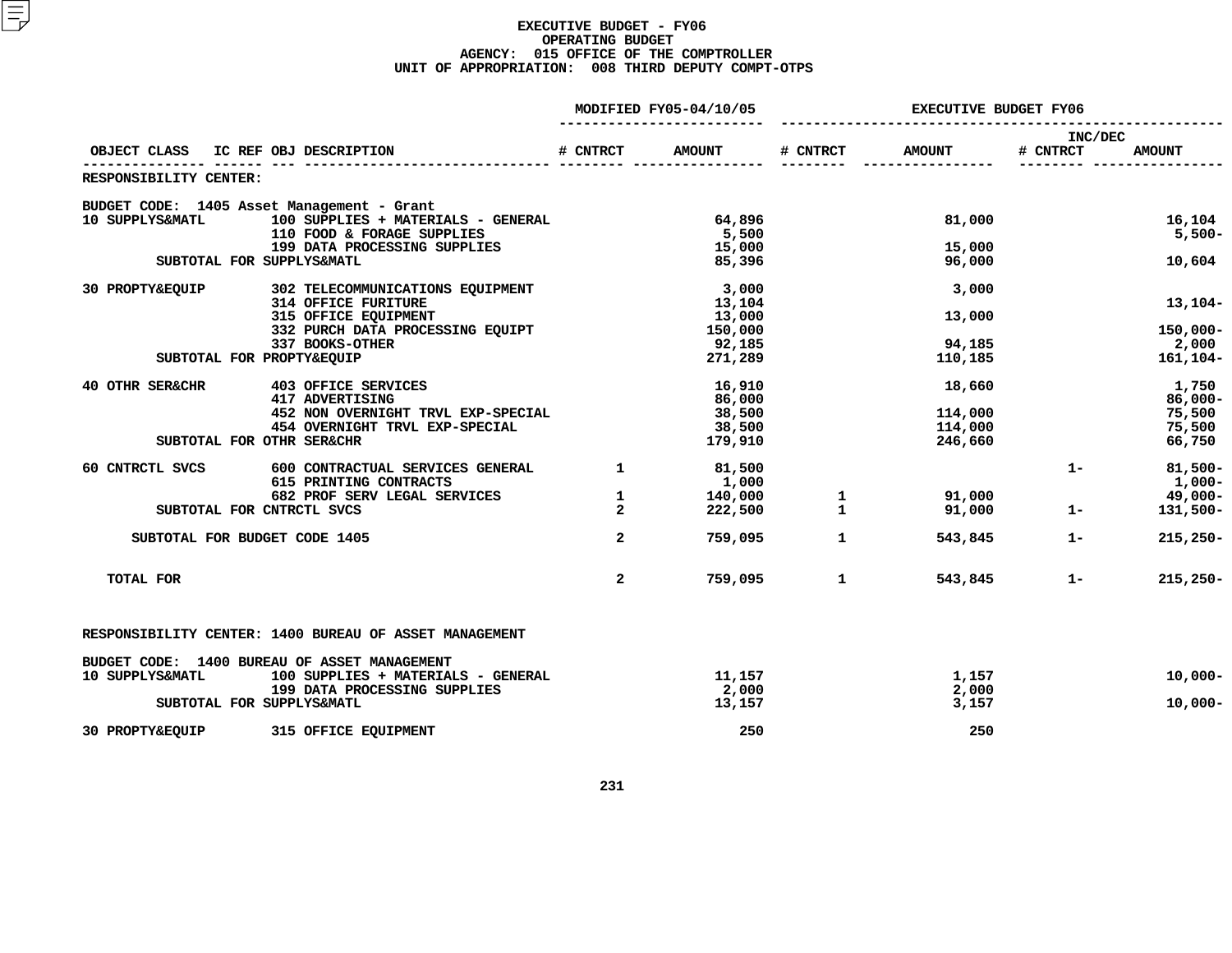|                                                                              | MODIFIED FY05-04/10/05  |               | <b>EXECUTIVE BUDGET FY06</b> |               |                     |               |
|------------------------------------------------------------------------------|-------------------------|---------------|------------------------------|---------------|---------------------|---------------|
| IC REF OBJ DESCRIPTION<br>OBJECT CLASS                                       | # CNTRCT                | <b>AMOUNT</b> | # CNTRCT                     | <b>AMOUNT</b> | INC/DEC<br># CNTRCT | <b>AMOUNT</b> |
| 337 BOOKS-OTHER                                                              |                         | 46,594        |                              | 16,594        |                     | $30,000 -$    |
| SUBTOTAL FOR PROPTY&EQUIP                                                    |                         | 46,844        |                              | 16,844        |                     | $30,000 -$    |
|                                                                              |                         |               |                              |               |                     |               |
| 40 OTHR SER&CHR<br>402 TELEPHONE & OTHER COMMUNICATNS<br>403 OFFICE SERVICES |                         | 843<br>5,934  |                              | 843<br>934    |                     | $5,000 -$     |
| 417 ADVERTISING                                                              |                         | 9,000         |                              | 2,000         |                     | $7,000-$      |
| 451 NON OVERNIGHT TRVL EXP-GENERAL                                           |                         | 2,000         |                              | 2,000         |                     |               |
| 452 NON OVERNIGHT TRVL EXP-SPECIAL                                           |                         | 3,000         |                              | 3,000         |                     |               |
| 453 OVERNIGHT TRVL EXP-GENERAL                                               |                         | 8,000         |                              | 8,000         |                     |               |
| 454 OVERNIGHT TRVL EXP-SPECIAL                                               |                         | 4,000         |                              | 4,000         |                     |               |
| 499 OTHER EXPENSES - GENERAL                                                 |                         | 6,179         |                              | 108,000       |                     | 101,821       |
| SUBTOTAL FOR OTHR SER&CHR                                                    |                         | 38,956        |                              | 128,777       |                     | 89,821        |
| 60 CNTRCTL SVCS<br>602 TELECOMMUNICATIONS MAINT                              | $\frac{1}{1}$           | 7,833         |                              |               | $1 -$               | 7,833-        |
| 615 PRINTING CONTRACTS                                                       |                         | 2,230         | $\mathbf{1}$                 | 2,230         |                     |               |
| 622 TEMPORARY SERVICES                                                       | $\overline{\mathbf{1}}$ | 6,160         |                              |               | $1 -$               | $6,160-$      |
| 626 INVESTMENT COSTS                                                         | 5                       | 132,820       | 5                            | 99,992        |                     | $32,828-$     |
| 671 TRAINING PRGM CITY EMPLOYEES                                             | $\mathbf{1}$            | 3,000         |                              |               | $1 -$               | $3,000-$      |
| SUBTOTAL FOR CNTRCTL SVCS                                                    | 9                       | 152,043       | 6                            | 102,222       | $3-$                | 49,821-       |
| SUBTOTAL FOR BUDGET CODE 1400                                                | 9                       | 251,000       | 6                            | 251,000       | $3-$                |               |
| TOTAL FOR BUREAU OF ASSET MANAGEMENT                                         | 9                       | 251,000       | 6                            | 251,000       | $3-$                |               |
| RESPONSIBILITY CENTER: 1402 ASSET MANAGEMENT                                 |                         |               |                              |               |                     |               |
| BUDGET CODE: 1402 ASSET MANAGEMENT-INVESTMENTS                               |                         |               |                              |               |                     |               |
| 60 CNTRCTL SVCS<br>626 INVESTMENT COSTS                                      | 36                      | 5,150,000     |                              | 5,150,000     |                     |               |
| SUBTOTAL FOR CNTRCTL SVCS                                                    | 36                      | 5,150,000     | $\frac{36}{36}$              | 5,150,000     |                     |               |
| SUBTOTAL FOR BUDGET CODE 1402                                                | 36                      | 5,150,000     | 36                           |               |                     |               |
|                                                                              |                         |               |                              | 5,150,000     |                     |               |
| TOTAL FOR ASSET MANAGEMENT                                                   | 36                      | 5,150,000     | 36                           | 5,150,000     |                     |               |
| TOTAL FOR THIRD DEPUTY COMPT-OTPS                                            | 47                      | 6,160,095     | 43                           | 5,944,845     | $4-$                | $215,250 -$   |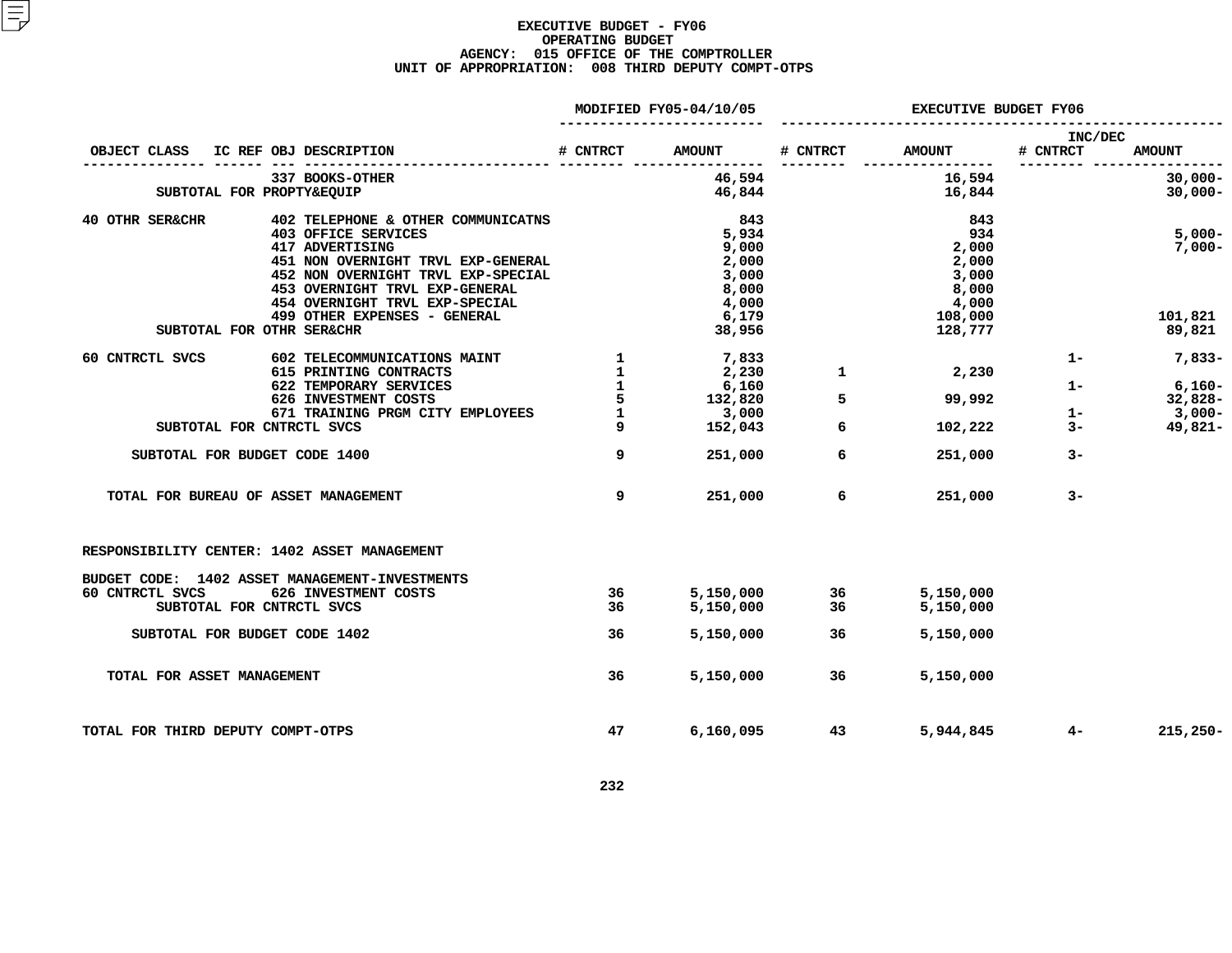### **EXECUTIVE BUDGET - FY06 UNIT OF APPROPRIATION SUMMARY AGENCY:**

|                                                                                                                                     | <b>AGENCY:</b>          | 015 OFFICE OF THE COMPTROLLER<br>UNIT OF APPROPRIATION: 008 THIRD DEPUTY COMPT-OTPS |                         |                      |                         |  |  |  |  |  |
|-------------------------------------------------------------------------------------------------------------------------------------|-------------------------|-------------------------------------------------------------------------------------|-------------------------|----------------------|-------------------------|--|--|--|--|--|
| <b>CURRENT MODIFIED</b><br><b>EXECUTIVE BUDGET</b>                                                                                  |                         |                                                                                     |                         |                      |                         |  |  |  |  |  |
|                                                                                                                                     |                         |                                                                                     |                         |                      |                         |  |  |  |  |  |
| THIRD DEPUTY COMPT-OTPS                                                                                                             | INTRACITY \$            | <b>BUDGET AMOUNT</b>                                                                | <b>INTRACITY \$</b>     | <b>BUDGET AMOUNT</b> | $INC/DEC$ (-)           |  |  |  |  |  |
| TOTALS FOR OPERATING BUDGET                                                                                                         |                         | 6,160,095                                                                           |                         | 5,944,845            | $215,250 -$             |  |  |  |  |  |
| FINANCIAL PLAN SAVINGS                                                                                                              |                         | 355,192-                                                                            |                         | 2,499,808            | 2,855,000               |  |  |  |  |  |
| <b>APPROPRIATION</b>                                                                                                                |                         | 5,804,903                                                                           |                         | 8,444,653            | 2,639,750               |  |  |  |  |  |
| FUNDING SUMMARY                                                                                                                     | <b>CURRENT MODIFIED</b> |                                                                                     | <b>EXECUTIVE BUDGET</b> | $INC/DEC$ (-)        |                         |  |  |  |  |  |
| <b>CITY</b><br>OTHER CATEGORICAL<br>CAPITAL FUNDS - I.F.A.<br><b>STATE</b><br>FEDERAL - C.D.<br>FEDERAL - OTHER<br>INTRA-CITY SALES |                         | 5,045,808<br>759,095                                                                |                         | 7,900,808<br>543,845 | 2,855,000<br>$215,250-$ |  |  |  |  |  |
| <b>TOTAL</b>                                                                                                                        |                         | 5,804,903                                                                           |                         | 8,444,653            | 2,639,750               |  |  |  |  |  |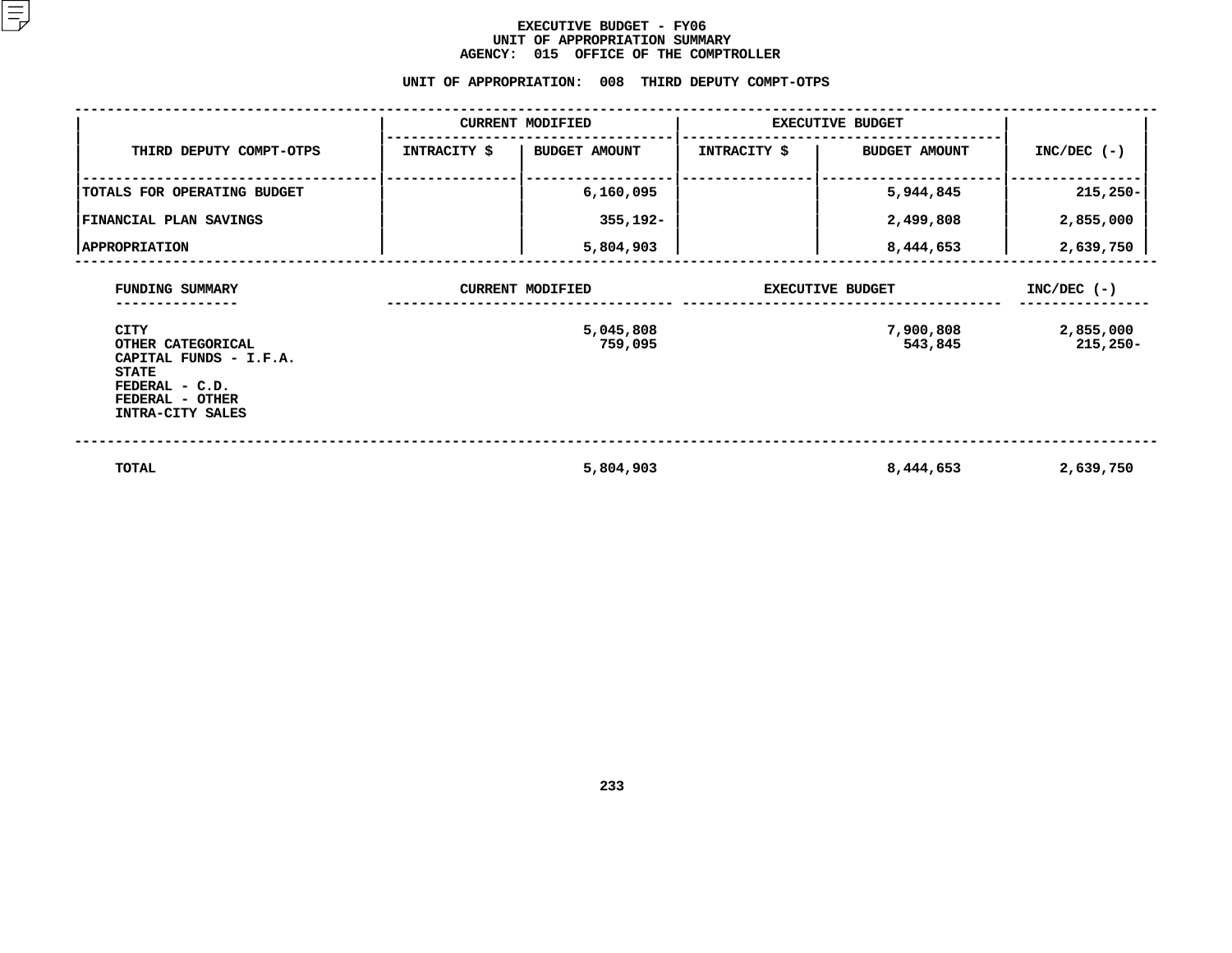## **EXECUTIVE BUDGET- FY06 AGENCY**

# **SUMMARY AGENCY: <sup>015</sup> OFFICE OF THE COMPTROLLER**

#### **PERSONAL**

|                                                                                                                                    |         | PERSONAL SERVICES                                               |                         |                                                                 |                                                   |
|------------------------------------------------------------------------------------------------------------------------------------|---------|-----------------------------------------------------------------|-------------------------|-----------------------------------------------------------------|---------------------------------------------------|
|                                                                                                                                    |         | <b>CURRENT MODIFIED</b>                                         | <b>EXECUTIVE BUDGET</b> |                                                                 |                                                   |
| PERSONAL SERVICES                                                                                                                  | NUM POS | <b>BUDGET AMOUNT</b>                                            | NUM POS                 | <b>BUDGET AMOUNT</b>                                            | $INC/DEC$ (-)                                     |
| TOTALS FOR OPERATING BUDGET                                                                                                        | 850     | 45,361,515                                                      | 740                     | 46,496,515                                                      | 1,135,000                                         |
| <b>FINANCIAL PLAN SAVINGS</b>                                                                                                      | $5-$    | 1,189,708                                                       | 1                       | 105,532                                                         | 1,084,176-                                        |
| <b>APPROPRIATION</b>                                                                                                               | 845     | 46,551,223                                                      | 741                     | 46,602,047                                                      | 50,824                                            |
| FUNDING SUMMARY<br><b>CITY</b><br>OTHER CATEGORICAL<br>CAPITAL FUNDS - I.F.A.<br><b>STATE</b><br>FEDERAL - C.D.<br>FEDERAL - OTHER |         | <b>CURRENT MODIFIED</b><br>39,452,345<br>1,810,000<br>5,076,024 |                         | <b>EXECUTIVE BUDGET</b><br>38,368,169<br>2,645,000<br>5,376,024 | $INC/DEC$ (-)<br>1,084,176-<br>835,000<br>300,000 |
| INTRA-CITY SALES                                                                                                                   |         | 212,854                                                         |                         | 212,854                                                         |                                                   |
| TOTAL                                                                                                                              |         | 46,551,223                                                      |                         | 46,602,047                                                      | 50,824                                            |
| OTPS MEMO AMOUNTS                                                                                                                  |         |                                                                 |                         |                                                                 |                                                   |

**OTPS MEMO AMOUNTS**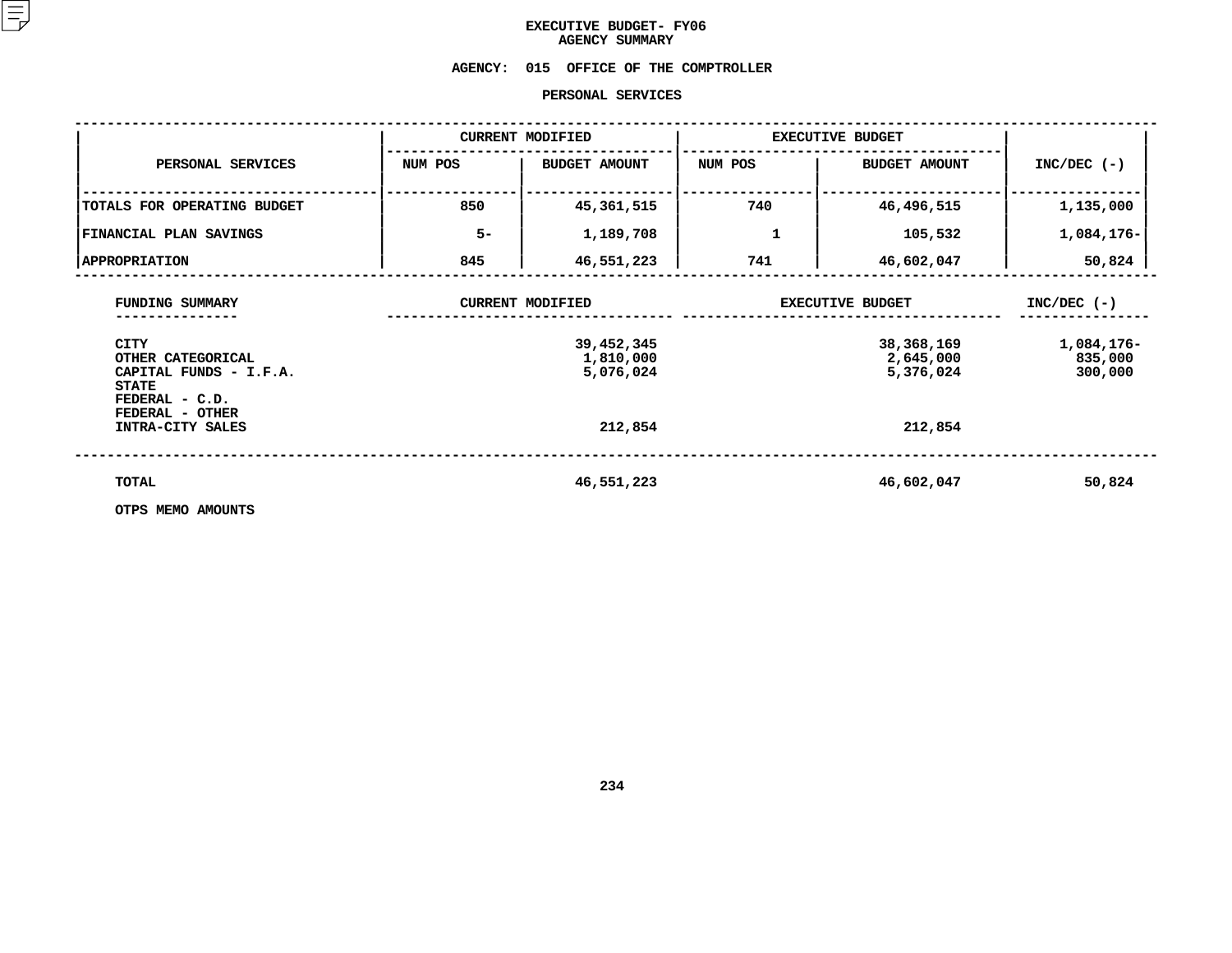## **EXECUTIVE BUDGET- FY06 AGENCY**

## **SUMMARY AGENCY:<sup>015</sup> OFFICE OF THE COMPTROLLER OTHER**

|                                                                                                                                     |              | OTHER THAN PERSONAL SERVICES |              |                         |                         |  |
|-------------------------------------------------------------------------------------------------------------------------------------|--------------|------------------------------|--------------|-------------------------|-------------------------|--|
|                                                                                                                                     |              | <b>CURRENT MODIFIED</b>      |              | <b>EXECUTIVE BUDGET</b> |                         |  |
| OTHER THAN PERSONAL SERVICES                                                                                                        | INTRACITY \$ | <b>BUDGET AMOUNT</b>         | INTRACITY \$ | <b>BUDGET AMOUNT</b>    | $INC/DEC$ (-)           |  |
| TOTALS FOR OPERATING BUDGET                                                                                                         | 1,399,678    | 13,621,132                   | 1,561,974    | 13,544,853              | 76,279-                 |  |
| FINANCIAL PLAN SAVINGS                                                                                                              |              | 1,807,175-                   |              | 803,014                 | 2,610,189               |  |
| <b>APPROPRIATION</b>                                                                                                                |              | 11,813,957                   |              | 14,347,867              | 2,533,910               |  |
| FUNDING SUMMARY                                                                                                                     |              | <b>CURRENT MODIFIED</b>      |              | <b>EXECUTIVE BUDGET</b> | $INC/DEC$ (-)           |  |
| <b>CITY</b><br>OTHER CATEGORICAL<br>CAPITAL FUNDS - I.F.A.<br><b>STATE</b><br>FEDERAL - C.D.<br>FEDERAL - OTHER<br>INTRA-CITY SALES |              | 11,054,862<br>759,095        |              | 13,804,022<br>543,845   | 2,749,160<br>$215,250-$ |  |
| <b>TOTAL</b><br>PS MEMO AMOUNTS                                                                                                     |              | 11,813,957                   |              | 14,347,867              | 2,533,910               |  |

**PS MEMO AMOUNTS**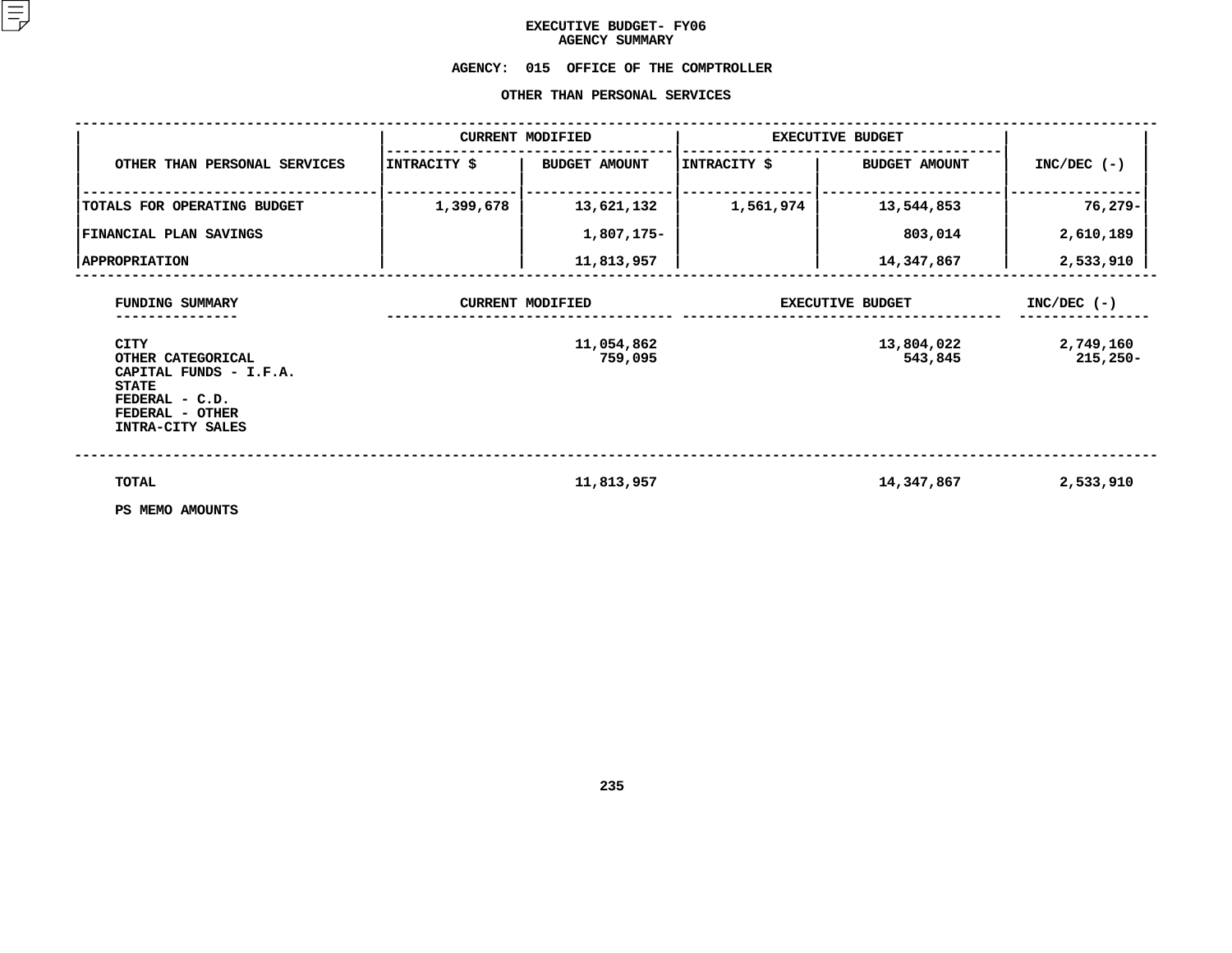#### **EXECUTIVE BUDGET - FY06 AGENCYY SUMMARY<br>CE OF THE<br>ACT**

|                             | <b>AGENCY:</b> | 015 OFFICE OF THE COMPTROLLER |           |                              |             |  |
|-----------------------------|----------------|-------------------------------|-----------|------------------------------|-------------|--|
|                             |                | MODIFIED FY05 - 04/10/05      |           | <b>EXECUTIVE BUDGET FY06</b> |             |  |
|                             | POSITIONS      | <b>BUDGET AMOUNT</b>          | POSITIONS | <b>BUDGET AMOUNT</b>         | INC/DEC AMT |  |
|                             |                |                               |           |                              |             |  |
| PS                          |                |                               |           |                              |             |  |
| TOTALS FOR OPERATING BUDGET | 850            | 45,361,515                    | 740       | 46,496,515                   | 1,135,000   |  |
| FINANCIAL PLAN SAVINGS      | $5-$           | 1,189,708                     | 1         | 105,532                      | 1,084,176-  |  |
| <b>APPROPRIATION</b>        | 845            | 46,551,223                    | 741       | 46,602,047                   | 50,824      |  |
| <b>OTPS</b>                 |                |                               |           |                              |             |  |
| TOTALS FOR OPERATING BUDGET |                | 13,621,132                    |           | 13,544,853                   | 76,279-     |  |
| FINANCIAL PLAN SAVINGS      |                | 1,807,175-                    |           | 803,014                      | 2,610,189   |  |
| <b>APPROPRIATION</b>        |                | 11,813,957                    |           | 14,347,867                   | 2,533,910   |  |
| <b>AGENCY TOTALS</b>        |                |                               |           |                              |             |  |
| TOTALS FOR OPERATING BUDGET | 850            | 58,982,647                    | 740       | 60,041,368                   | 1,058,721   |  |
| FINANCIAL PLAN SAVINGS      | $5-$           | 617,467-                      | 1         | 908,546                      | 1,526,013   |  |
| <b>APPROPRIATION</b>        | 845            | 58,365,180                    | 741       | 60,949,914                   | 2,584,734   |  |
| FUNDING                     |                |                               |           |                              |             |  |
| <b>CITY</b>                 |                | 50,507,207                    |           | 52,172,191                   | 1,664,984   |  |
| OTHER CATEGORICAL           |                | 2,569,095                     |           | 3,188,845                    | 619,750     |  |
| CAPITAL FUNDS - I.F.A.      |                | 5,076,024                     |           | 5,376,024                    | 300,000     |  |
| <b>STATE</b>                |                |                               |           |                              |             |  |
| FEDERAL - C.D.              |                |                               |           |                              |             |  |
| FEDERAL - OTHER             |                |                               |           |                              |             |  |
| INTRA-CITY SALES            |                | 212,854                       |           | 212,854                      |             |  |
| TOTAL FUNDING               |                | 58,365,180                    |           | 60,949,914                   | 2,584,734   |  |
|                             |                |                               |           |                              |             |  |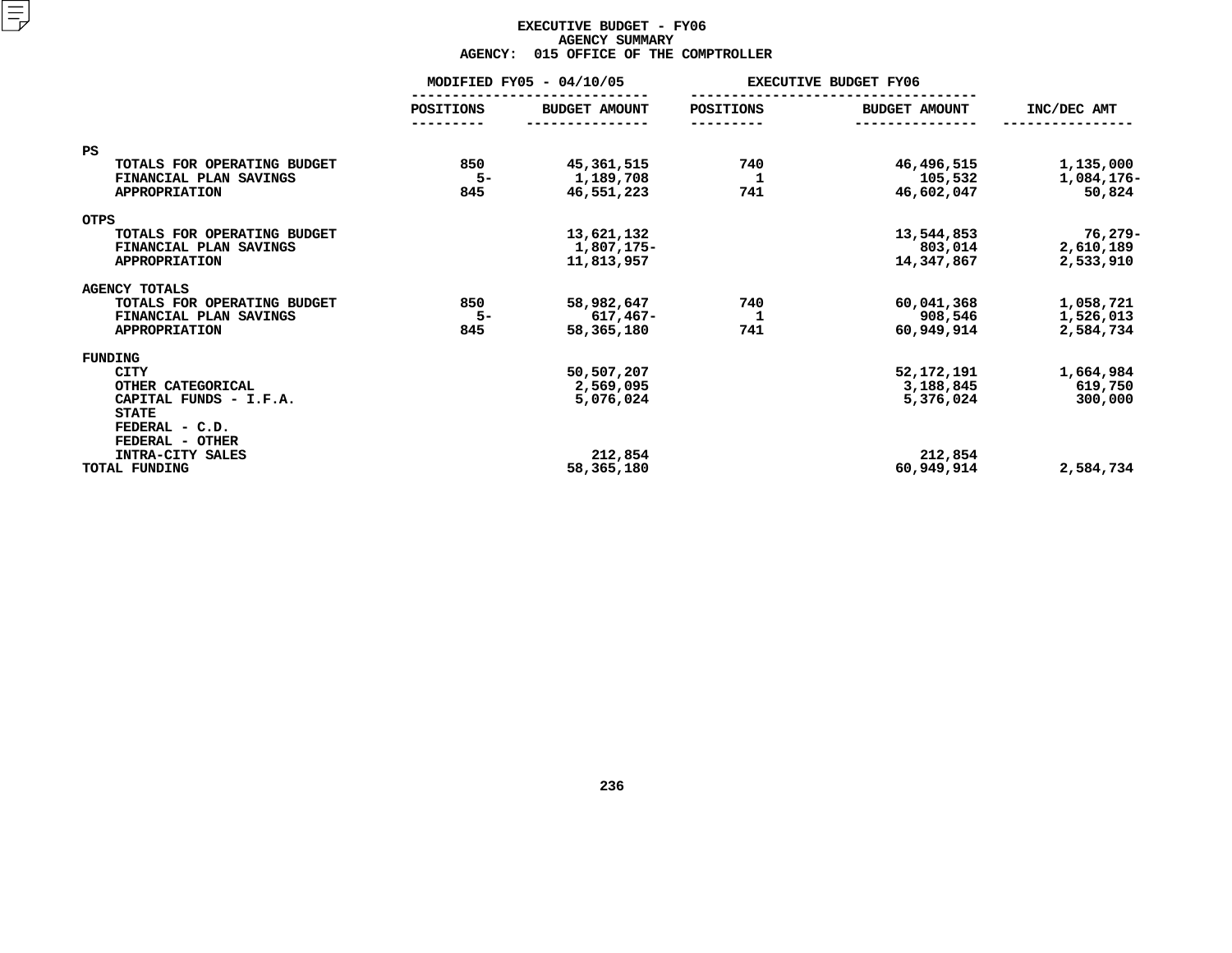|                                                                         |                      | MODIFIED FY05-04/10/05 | <b>EXECUTIVE BUDGET FY06</b> |                    |                  |                      |
|-------------------------------------------------------------------------|----------------------|------------------------|------------------------------|--------------------|------------------|----------------------|
| OBJECT CLASS<br>IC REF OBJ DESCRIPTION                                  | # POS                | <b>AMOUNT</b>          | # POS                        | <b>AMOUNT</b>      | INC/DEC<br># POS | <b>AMOUNT</b>        |
| RESPONSIBILITY CENTER:                                                  |                      |                        |                              |                    |                  |                      |
| BUDGET CODE: 1001 OEM-FEMA                                              |                      |                        |                              |                    |                  |                      |
| 01 F/T SALARIED<br>001 FULL YEAR POSITIONS<br>SUBTOTAL FOR F/T SALARIED | 7<br>$7\overline{ }$ | 859,260<br>859,260     | -7<br>$7\phantom{.0}$        | 570,876<br>570,876 |                  | 288,384-<br>288,384- |
| SUBTOTAL FOR BUDGET CODE 1001                                           | $7\phantom{.0}$      | 859,260                | $7\phantom{.0}$              | 570,876            |                  | $288,384-$           |
| BUDGET CODE: 1002 Verizon OEM Recovery Grant (PS)                       |                      |                        |                              |                    |                  |                      |
| 01 F/T SALARIED<br>001 FULL YEAR POSITIONS                              |                      | 39,331                 |                              |                    |                  | $39,331 -$           |
| SUBTOTAL FOR F/T SALARIED                                               |                      | 39,331                 |                              |                    |                  | $39,331 -$           |
| SUBTOTAL FOR BUDGET CODE 1002                                           |                      | 39,331                 |                              |                    |                  | $39,331 -$           |
| BUDGET CODE: 1003 USAR Adminstrative Preparedness (OTPS)                |                      |                        |                              |                    |                  |                      |
| 01 F/T SALARIED<br>001 FULL YEAR POSITIONS                              |                      | 2,466                  |                              |                    |                  | $2,466-$             |
| SUBTOTAL FOR F/T SALARIED                                               |                      | 2,466                  |                              |                    |                  | $2,466-$             |
| SUBTOTAL FOR BUDGET CODE 1003                                           |                      | 2,466                  |                              |                    |                  | $2,466-$             |
| BUDGET CODE: 1006 Community Emergency Response Team PS                  |                      |                        |                              |                    |                  |                      |
| 01 F/T SALARIED<br>001 FULL YEAR POSITIONS                              | $\mathbf{1}$         | 74,860                 |                              |                    | $1 -$            | 74,860-              |
| SUBTOTAL FOR F/T SALARIED                                               | $\mathbf{1}$         | 74,860                 |                              |                    | $1 -$            | 74,860-              |
| SUBTOTAL FOR BUDGET CODE 1006                                           | $\mathbf{1}$         | 74,860                 |                              |                    | $1 -$            | 74,860-              |
| BUDGET CODE: 1012 Citizen Corps PS                                      |                      |                        |                              |                    |                  |                      |
| 001 FULL YEAR POSITIONS<br>01 F/T SALARIED                              | $\mathbf{2}$         | 154,175                |                              |                    | 2-               | $154, 175 -$         |
| SUBTOTAL FOR F/T SALARIED                                               | $\overline{a}$       | 154,175                |                              |                    | $2 -$            | 154, 175-            |
| SUBTOTAL FOR BUDGET CODE 1012                                           | $\overline{a}$       | 154,175                |                              |                    | $2 -$            | 154, 175-            |
| BUDGET CODE: 1013 State Homeland Security Grant III - PS                |                      |                        |                              |                    |                  |                      |
| 01 F/T SALARIED<br>001 FULL YEAR POSITIONS                              | 6                    | 820,000                |                              |                    | 6-               | $820,000 -$          |
| SUBTOTAL FOR F/T SALARIED                                               | 6                    | 820,000                |                              |                    | $6-$             | $820,000 -$          |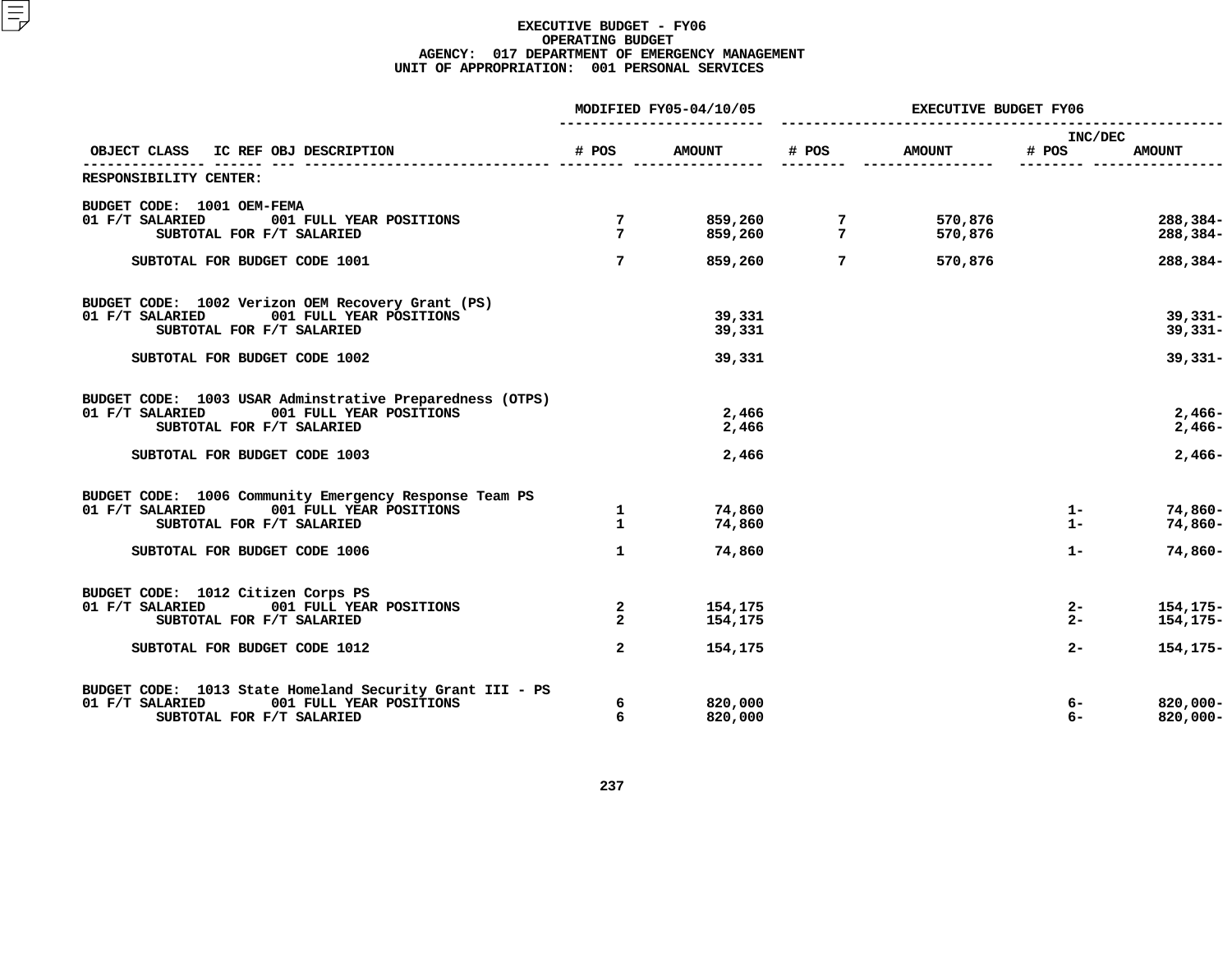|                                                                                                                              |                              | MODIFIED FY05-04/10/05                | EXECUTIVE BUDGET FY06 |                           |                  |                            |
|------------------------------------------------------------------------------------------------------------------------------|------------------------------|---------------------------------------|-----------------------|---------------------------|------------------|----------------------------|
| OBJECT CLASS<br>IC REF OBJ DESCRIPTION                                                                                       | # POS                        | <b>AMOUNT</b>                         | # POS                 | <b>AMOUNT</b>             | INC/DEC<br># POS | <b>AMOUNT</b>              |
| SUBTOTAL FOR BUDGET CODE 1013                                                                                                | 6                            | --------- ----------------<br>820,000 |                       | ----------------          | $6-$             | $820,000 -$                |
| BUDGET CODE: 1014 2005 Urban Search & Rescue PS<br>01 F/T SALARIED<br>001 FULL YEAR POSITIONS<br>SUBTOTAL FOR F/T SALARIED   | $\mathbf{1}$<br>$\mathbf{1}$ | 405,000<br>405,000                    |                       |                           | $1 -$<br>$1 -$   | $405,000 -$<br>$405,000 -$ |
| 06 FRINGE BENES<br>089 FRINGE BENEFITS-OTHER<br>SUBTOTAL FOR FRINGE BENES                                                    |                              | 80,000<br>80,000                      |                       |                           |                  | $80,000 -$<br>$80,000 -$   |
| SUBTOTAL FOR BUDGET CODE 1014                                                                                                | $\mathbf{1}$                 | 485,000                               |                       |                           | $1 -$            | 485,000-                   |
| <b>TOTAL FOR</b>                                                                                                             | 17                           | 2,435,092                             | $\overline{7}$        | 570,876                   | 10-              | 1,864,216-                 |
| RESPONSIBILITY CENTER: 0001 ADMINISTRATION                                                                                   |                              |                                       |                       |                           |                  |                            |
| BUDGET CODE: 1000 Emergency Management PS<br>001 FULL YEAR POSITIONS<br>01 F/T SALARIED<br>SUBTOTAL FOR F/T SALARIED         | 15<br>15                     | 1,179,759<br>1,179,759                | 15                    | 1,179,759<br>1,179,759    |                  |                            |
| 03 UNSALARIED<br>031 UNSALARIED<br>SUBTOTAL FOR UNSALARIED                                                                   |                              | 104,000<br>104,000                    |                       | 104,000<br>104,000        |                  |                            |
| 04 ADD GRS PAY<br>045 HOLIDAY PAY<br>047 OVERTIME<br>SUBTOTAL FOR ADD GRS PAY                                                |                              | 5,000<br>84,000<br>89,000             |                       | 5,000<br>84,000<br>89,000 |                  |                            |
| 05 AMT TO SCHED<br>053 AMOUNT TO BE SCHEDULED-PS<br>SUBTOTAL FOR AMT TO SCHED                                                |                              | 10,000<br>10,000                      |                       | 10,000<br>10,000          |                  |                            |
| SUBTOTAL FOR BUDGET CODE 1000                                                                                                | 15                           | 1,382,759                             | 15                    | 1,382,759                 |                  |                            |
| BUDGET CODE: 1007 Hazard Mitigation Program Grant<br>01 F/T SALARIED<br>001 FULL YEAR POSITIONS<br>SUBTOTAL FOR F/T SALARIED | 3<br>$\overline{3}$          | 375,938<br>375,938                    |                       |                           | 3-<br>$3-$       | 375,938-<br>375,938-       |
| SUBTOTAL FOR BUDGET CODE 1007                                                                                                | $\overline{3}$               | 375,938                               |                       |                           | $3-$             | 375,938-                   |
|                                                                                                                              |                              |                                       |                       |                           |                  |                            |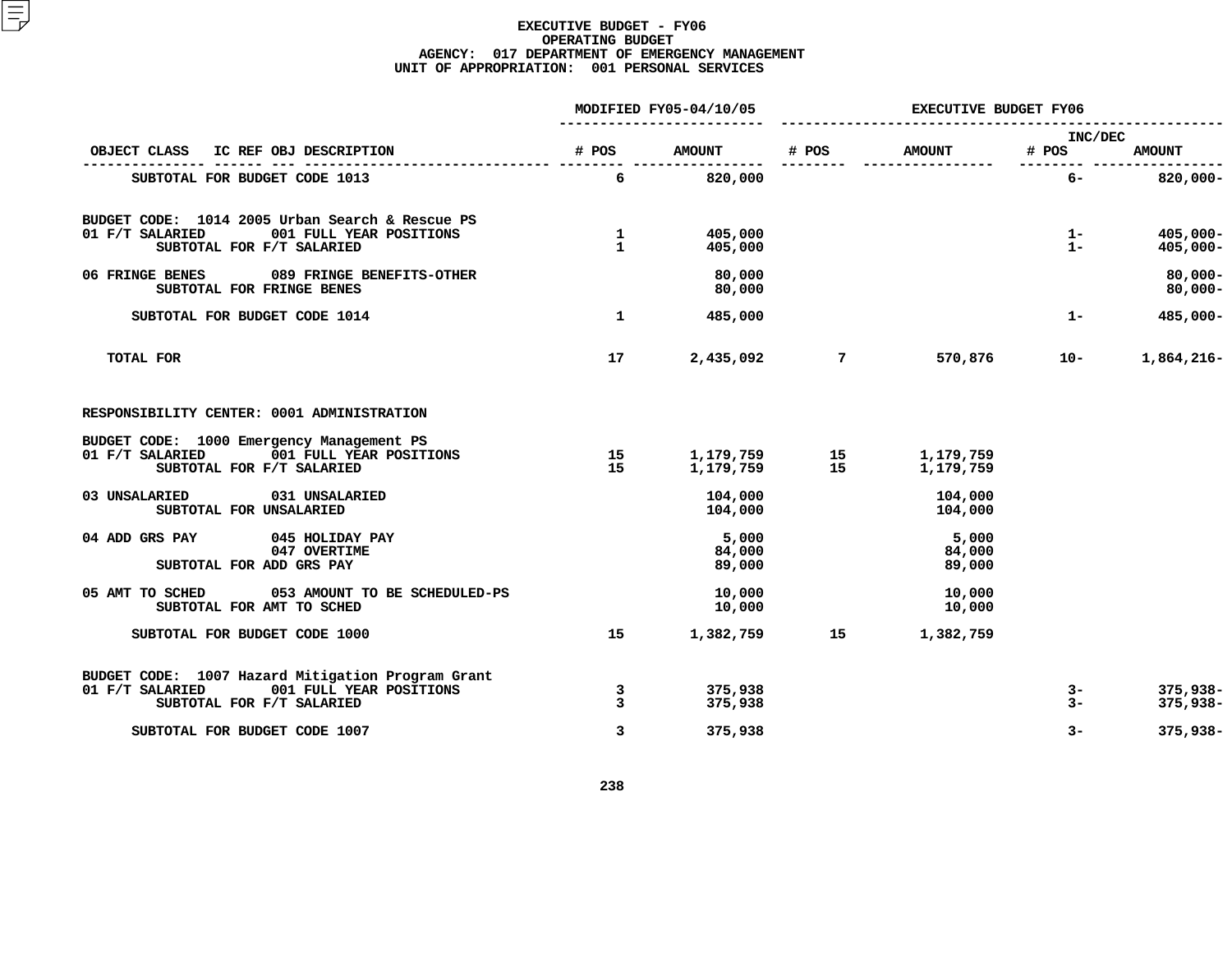|                                                                                                                                                     |                                                  | MODIFIED FY05-04/10/05        | <b>EXECUTIVE BUDGET FY06</b> |               |                        |                                            |
|-----------------------------------------------------------------------------------------------------------------------------------------------------|--------------------------------------------------|-------------------------------|------------------------------|---------------|------------------------|--------------------------------------------|
| IC REF OBJ DESCRIPTION<br>OBJECT CLASS                                                                                                              | # POS                                            | <b>AMOUNT</b>                 | # POS                        | <b>AMOUNT</b> | INC/DEC<br># POS       | <b>AMOUNT</b>                              |
|                                                                                                                                                     |                                                  |                               |                              | -----------   |                        |                                            |
| BUDGET CODE: 1008 State Homeland Security Grant I<br>001 FULL YEAR POSITIONS<br>01 F/T SALARIED<br>SUBTOTAL FOR F/T SALARIED                        | $\overline{\mathbf{3}}$<br>3                     | 200,415<br>200,415            |                              |               | $3-$<br>$3 -$          | $200, 415 -$<br>$200, 415 -$               |
| SUBTOTAL FOR BUDGET CODE 1008                                                                                                                       | $\overline{3}$                                   | 200,415                       |                              |               | $3-$                   | $200, 415 -$                               |
| BUDGET CODE: 1009 2004 USAR Fleet Grant<br>01 F/T SALARIED<br>001 FULL YEAR POSITIONS<br>SUBTOTAL FOR F/T SALARIED<br>SUBTOTAL FOR BUDGET CODE 1009 | $\mathbf{2}$<br>$\overline{a}$<br>$\overline{a}$ | 288,640<br>288,640<br>288,640 |                              |               | $2-$<br>$2 -$<br>$2 -$ | $288,640-$<br>288,640-<br>288,640-         |
| BUDGET CODE: 1011 Metro Medical Response System (PS)<br>01 F/T SALARIED<br>001 FULL YEAR POSITIONS<br>SUBTOTAL FOR F/T SALARIED                     |                                                  | 91,846<br>91,846              |                              |               |                        | $91,846 -$<br>$91,846 -$                   |
| 04 ADD GRS PAY<br>043 SHIFT DIFFERENTIAL<br>045 HOLIDAY PAY<br>047 OVERTIME<br>SUBTOTAL FOR ADD GRS PAY                                             |                                                  | 121<br>73<br>21,375<br>21,569 |                              |               |                        | $121 -$<br>$73-$<br>$21,375-$<br>$21,569-$ |
| 06 FRINGE BENES<br>089 FRINGE BENEFITS-OTHER<br>SUBTOTAL FOR FRINGE BENES                                                                           |                                                  | 29,672<br>29,672              |                              |               |                        | $29,672 -$<br>$29,672-$                    |
| SUBTOTAL FOR BUDGET CODE 1011                                                                                                                       |                                                  | 143,087                       |                              |               |                        | 143,087-                                   |
| BUDGET CODE: 1015 Supplemental NYS Homeland Sec Training<br>04 ADD GRS PAY<br>047 OVERTIME<br>SUBTOTAL FOR ADD GRS PAY                              |                                                  | 1,150,248<br>1,150,248        |                              |               |                        | 1,150,248-<br>1,150,248-                   |
| SUBTOTAL FOR BUDGET CODE 1015                                                                                                                       |                                                  | 1,150,248                     |                              |               |                        | 1,150,248-                                 |
| BUDGET CODE: 1016 UASI Radiological Program Grant<br>04 ADD GRS PAY<br>047 OVERTIME<br>SUBTOTAL FOR ADD GRS PAY                                     |                                                  | 150,000<br>150,000            |                              |               |                        | $150,000 -$<br>$150,000 -$                 |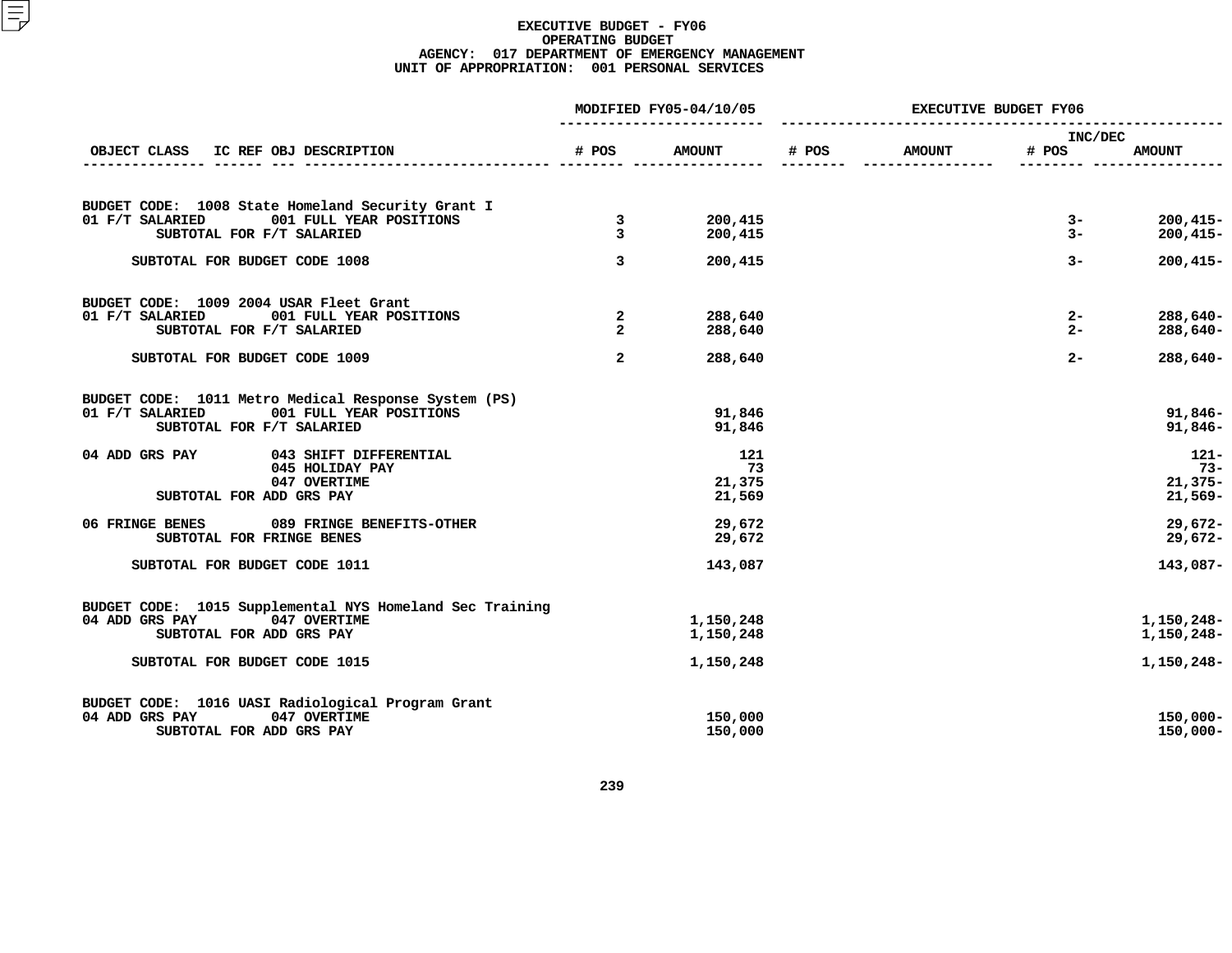|                                                                                                                                  |        | MODIFIED FY05-04/10/05 | <b>EXECUTIVE BUDGET FY06</b> |               |                  |                            |
|----------------------------------------------------------------------------------------------------------------------------------|--------|------------------------|------------------------------|---------------|------------------|----------------------------|
| OBJECT CLASS<br>IC REF OBJ DESCRIPTION                                                                                           | # POS  | <b>AMOUNT</b>          | # POS                        | <b>AMOUNT</b> | INC/DEC<br># POS | <b>AMOUNT</b>              |
| SUBTOTAL FOR BUDGET CODE 1016                                                                                                    |        | 150,000                |                              |               |                  | 150,000-                   |
| BUDGET CODE: 1017 Technology Opportunities Program<br>001 FULL YEAR POSITIONS<br>01 F/T SALARIED<br>SUBTOTAL FOR F/T SALARIED    |        | 50,080<br>50,080       |                              |               |                  | $50,080 -$<br>$50,080 -$   |
| 06 FRINGE BENES<br>089 FRINGE BENEFITS-OTHER<br>SUBTOTAL FOR FRINGE BENES                                                        |        | 14,270<br>14,270       |                              |               |                  | $14,270-$<br>14,270-       |
| SUBTOTAL FOR BUDGET CODE 1017                                                                                                    |        | 64,350                 |                              |               |                  | $64,350-$                  |
| BUDGET CODE: 1018 FFY04 Metro Medical Response System<br>01 F/T SALARIED<br>001 FULL YEAR POSITIONS<br>SUBTOTAL FOR F/T SALARIED | 6<br>6 | 461,432<br>461,432     |                              |               | - 6<br>$6-$      | 461,432-<br>461,432-       |
| 06 FRINGE BENES<br>089 FRINGE BENEFITS-OTHER<br>SUBTOTAL FOR FRINGE BENES                                                        |        | 120,000<br>120,000     |                              |               |                  | $120,000 -$<br>$120,000 -$ |
| SUBTOTAL FOR BUDGET CODE 1018                                                                                                    | 6      | 581,432                |                              |               | $6-$             | 581,432-                   |
| TOTAL FOR ADMINISTRATION                                                                                                         | 29     | 4,336,869              | 15                           | 1,382,759     | $14-$            | $2,954,110-$               |
| TOTAL FOR PERSONAL SERVICES                                                                                                      | 46     | 6,771,961              | 22                           | 1,953,635     | $24 -$           | 4,818,326-                 |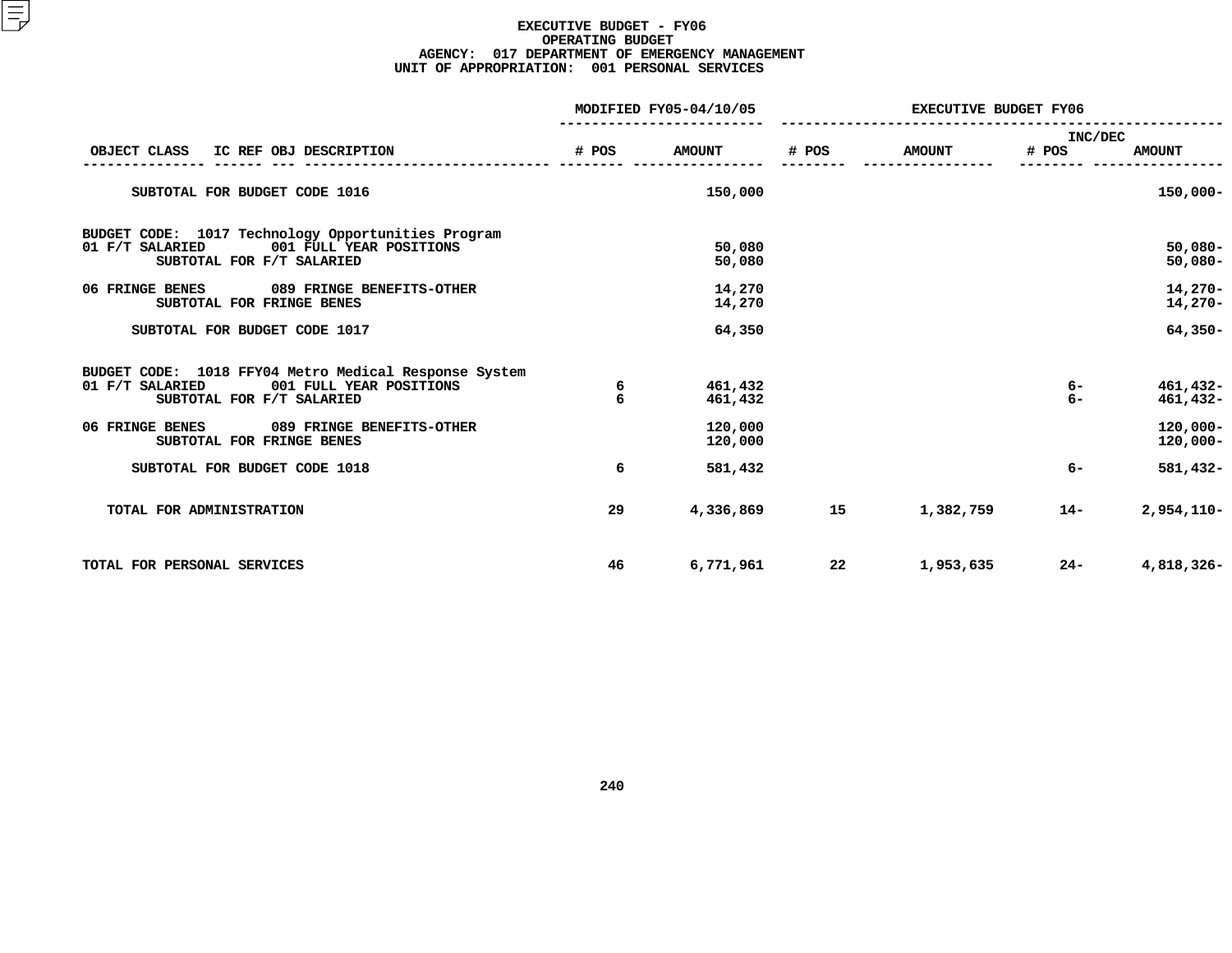#### **EXECUTIVE BUDGET - FY06** UNIT OF APPROPRIATION SUMMARY **OF APPROPRIATION SUMMARY AGENCY:**

**<sup>017</sup> DEPARTMENT OF EMERGENCY MANAGEMENT UNIT**

| NUM POS | <b>BUDGET AMOUNT</b> | NUM POS                                                                             | <b>BUDGET AMOUNT</b> | $INC/DEC$ (-)                               |
|---------|----------------------|-------------------------------------------------------------------------------------|----------------------|---------------------------------------------|
| 46      | 6,771,961            | 22                                                                                  | 1,953,635            | 4,818,326-                                  |
|         |                      |                                                                                     |                      |                                             |
| 46      | 6,771,961            | 22                                                                                  | 1,953,635            | 4,818,326-                                  |
|         |                      |                                                                                     | $INC/DEC$ (-)        |                                             |
|         | 1,382,759<br>182,418 |                                                                                     | 1,382,759            | 182,418-                                    |
|         | 5,206,784            |                                                                                     | 570,876              | 4,635,908-                                  |
|         | 6,771,961            |                                                                                     | 1,953,635            | 4,818,326-                                  |
|         |                      | UNIT OF APPROPRIATION:<br>001<br><b>CURRENT MODIFIED</b><br><b>CURRENT MODIFIED</b> | PERSONAL SERVICES    | <b>EXECUTIVE BUDGET</b><br>EXECUTIVE BUDGET |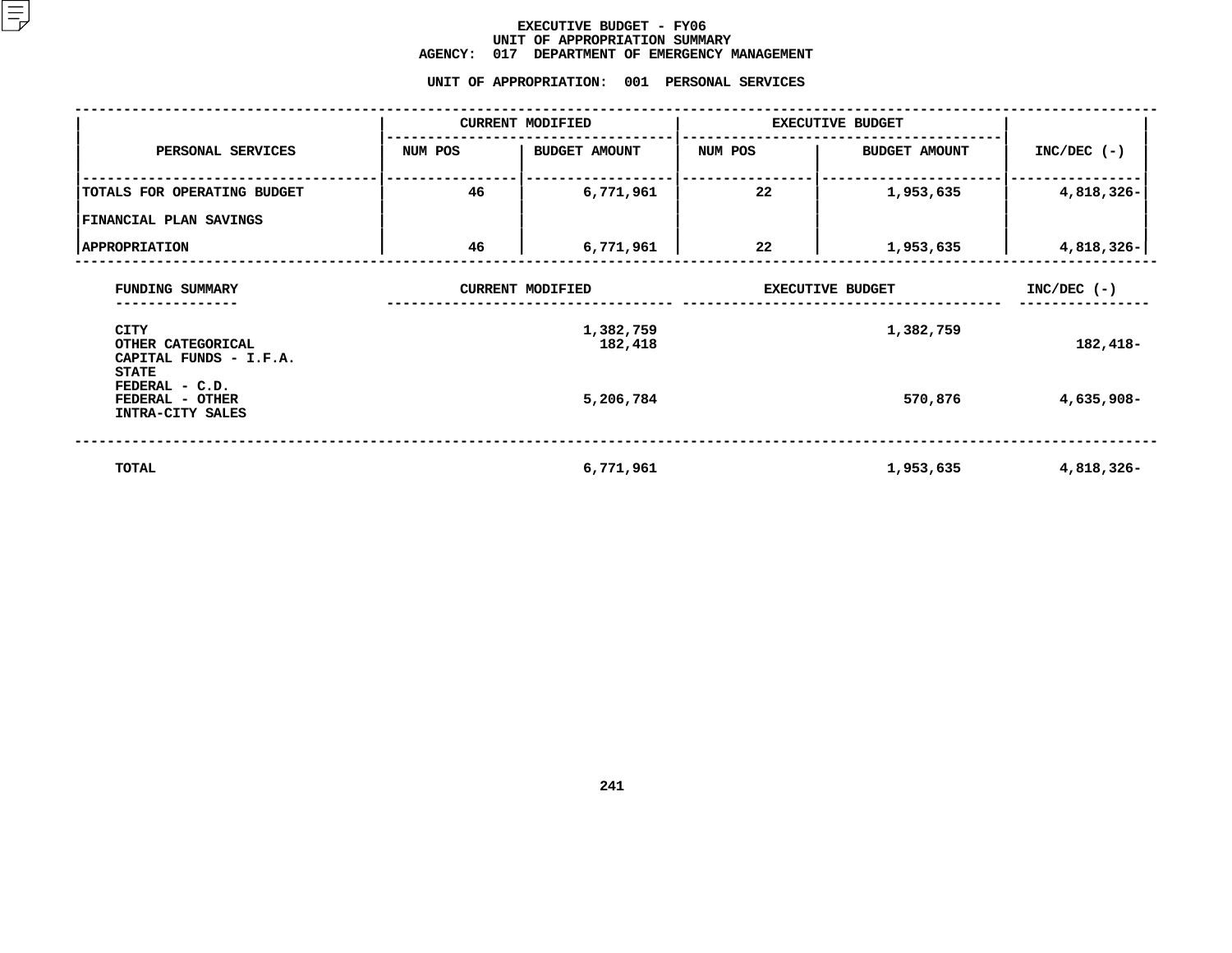#### **EXECUTIVE BUDGET - FY06 POSITIONN SCHEDULE<br>NT OF EMER<br><mark>:</mark> 001 PE AGENCY: <sup>017</sup> DEPARTMENT OF EMERGENCY MANAGEMENT UNIT OF APPROPRIATION: <sup>001</sup> PERSONAL SERVICES**

|                      |                                                                                                                                                                                                     |                                         |                            |                | MODIFIED FY05-04/10/05 EXECUTIVE BUDGET FY06 |                |                                              |       |                               |
|----------------------|-----------------------------------------------------------------------------------------------------------------------------------------------------------------------------------------------------|-----------------------------------------|----------------------------|----------------|----------------------------------------------|----------------|----------------------------------------------|-------|-------------------------------|
| LINE                 | <b>DESCRIPTION</b>                                                                                                                                                                                  | TITLE<br>PAY<br>BANK/# CODE             | MIN-MAX RATE # POS*        |                | <b>ANNUAL RATE</b>                           | # POS*         | <b>ANNUAL RATE</b>                           | # POS | INC/DEC<br><b>ANNUAL RATE</b> |
| 1161<br>1200<br>1600 | OBJECT: 001 FULL YEAR POSITIONS<br>COMMISSIONER OF EMERGENCY D 017 13002 162,781-162,781<br>MAYORAL OFFICE ASSISTANT D 017 06405 22,356- 56,905<br>COMMUNITY COORDINATOR<br>SUBTOTAL FOR OBJECT 001 |                                         | D 017 56058 43,894- 59,250 | 30<br>10<br>41 | 171,038<br>2,228,248<br>537,710<br>2,936,996 | 30<br>10<br>41 | 171,038<br>2,228,248<br>537,710<br>2,936,996 |       |                               |
|                      | POSITION SCHEDULE FOR U/A 001                                                                                                                                                                       |                                         |                            | 41             | 2,936,996                                    | 41             | 2,936,996                                    |       |                               |
|                      | PLANNED INCREASES/(DECREASES)                                                                                                                                                                       |                                         |                            |                | 358,170                                      | $-19$          | $-1,361,047$                                 | $-24$ | $-1,719,217$                  |
|                      | TOTAL FOR U/A 001                                                                                                                                                                                   |                                         |                            | 46             | 3,295,166                                    | 22             | 1,575,949                                    | -241  | $-1, 719, 217$                |
|                      |                                                                                                                                                                                                     | _ _ _ _ _ _ _ _ _ _ _ _ _ _ _ _ _ _ _ _ |                            |                |                                              |                |                                              |       |                               |

**\*NOTE: FULL TIME ACTIVE POSITIONS AS OF 02/25/05**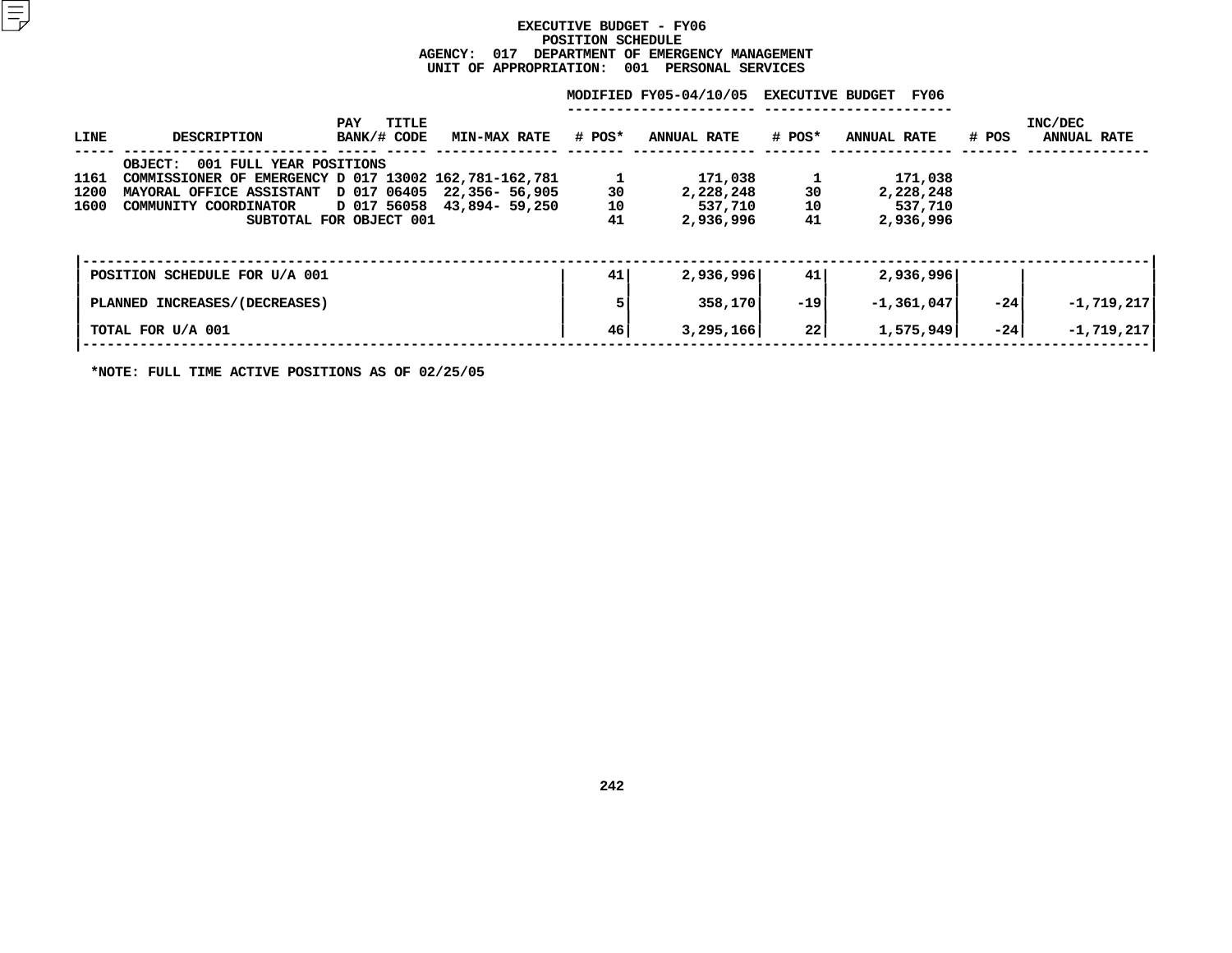|                                                                                     |          | MODIFIED FY05-04/10/05 | <b>EXECUTIVE BUDGET FY06</b> |               |                     |               |
|-------------------------------------------------------------------------------------|----------|------------------------|------------------------------|---------------|---------------------|---------------|
| OBJECT CLASS IC REF OBJ DESCRIPTION                                                 | # CNTRCT | <b>AMOUNT</b>          | # CNTRCT                     | <b>AMOUNT</b> | INC/DEC<br># CNTRCT | <b>AMOUNT</b> |
| RESPONSIBILITY CENTER:                                                              |          |                        |                              |               |                     |               |
|                                                                                     |          |                        |                              |               |                     |               |
| BUDGET CODE: 1001 OEM-FEMA<br>10 SUPPLYS&MATL<br>100 SUPPLIES + MATERIALS - GENERAL |          | 215,045                |                              | 100,000       |                     | $115,045-$    |
| 110 FOOD & FORAGE SUPPLIES                                                          |          | 1,000                  |                              |               |                     | 1,000-        |
| SUBTOTAL FOR SUPPLYS&MATL                                                           |          | 216,045                |                              | 100,000       |                     | $116,045-$    |
| 30 PROPTY&EQUIP 300 EQUIPMENT GENERAL                                               |          | 112,462                |                              | 112,462       |                     |               |
| SUBTOTAL FOR PROPTY&EQUIP                                                           |          | 112,462                |                              | 112,462       |                     |               |
| 60 CNTRCTL SVCS<br>686 PROF SERV OTHER                                              |          | 15,000                 |                              |               |                     | $15,000 -$    |
| SUBTOTAL FOR CNTRCTL SVCS                                                           |          | 15,000                 |                              |               |                     | $15,000-$     |
| SUBTOTAL FOR BUDGET CODE 1001                                                       |          | 343,507                |                              | 212,462       |                     | 131,045-      |
| BUDGET CODE: 2011 Verizon OEM Recovery Grant (OTPS)                                 |          |                        |                              |               |                     |               |
| 100 SUPPLIES + MATERIALS - GENERAL<br>10 SUPPLYS&MATL                               |          | 785,259                |                              |               |                     | 785,259-      |
| SUBTOTAL FOR SUPPLYS&MATL                                                           |          | 785,259                |                              |               |                     | $785,259-$    |
| 30 PROPTY&EQUIP 300 EQUIPMENT GENERAL                                               |          | 33,934                 |                              |               |                     | $33,934-$     |
| SUBTOTAL FOR PROPTY&EQUIP                                                           |          | 33,934                 |                              |               |                     | $33,934-$     |
| SUBTOTAL FOR BUDGET CODE 2011                                                       |          | 819,193                |                              |               |                     | 819,193-      |
| BUDGET CODE: 2012 USAR Adminstrative Preparedness (OTPS)                            |          |                        |                              |               |                     |               |
| 300 EQUIPMENT GENERAL<br>30 PROPTY&EQUIP                                            |          | 208,902                |                              |               |                     | $208,902 -$   |
| SUBTOTAL FOR PROPTY&EQUIP                                                           |          | 208,902                |                              |               |                     | $208,902 -$   |
| SUBTOTAL FOR BUDGET CODE 2012                                                       |          | 208,902                |                              |               |                     | $208,902 -$   |
| BUDGET CODE: 2013 All Hazards Grant (OTPS)                                          |          |                        |                              |               |                     |               |
| 60 CNTRCTL SVCS<br>686 PROF SERV OTHER                                              |          | 91,077                 |                              |               |                     | $91,077-$     |
| SUBTOTAL FOR CNTRCTL SVCS                                                           |          | 91,077                 |                              |               |                     | $91,077-$     |
| SUBTOTAL FOR BUDGET CODE 2013                                                       |          | 91,077                 |                              |               |                     | $91,077-$     |
|                                                                                     |          |                        |                              |               |                     |               |

**BUDGET CODE: <sup>2018</sup> Community Emergency Response Team OTPS**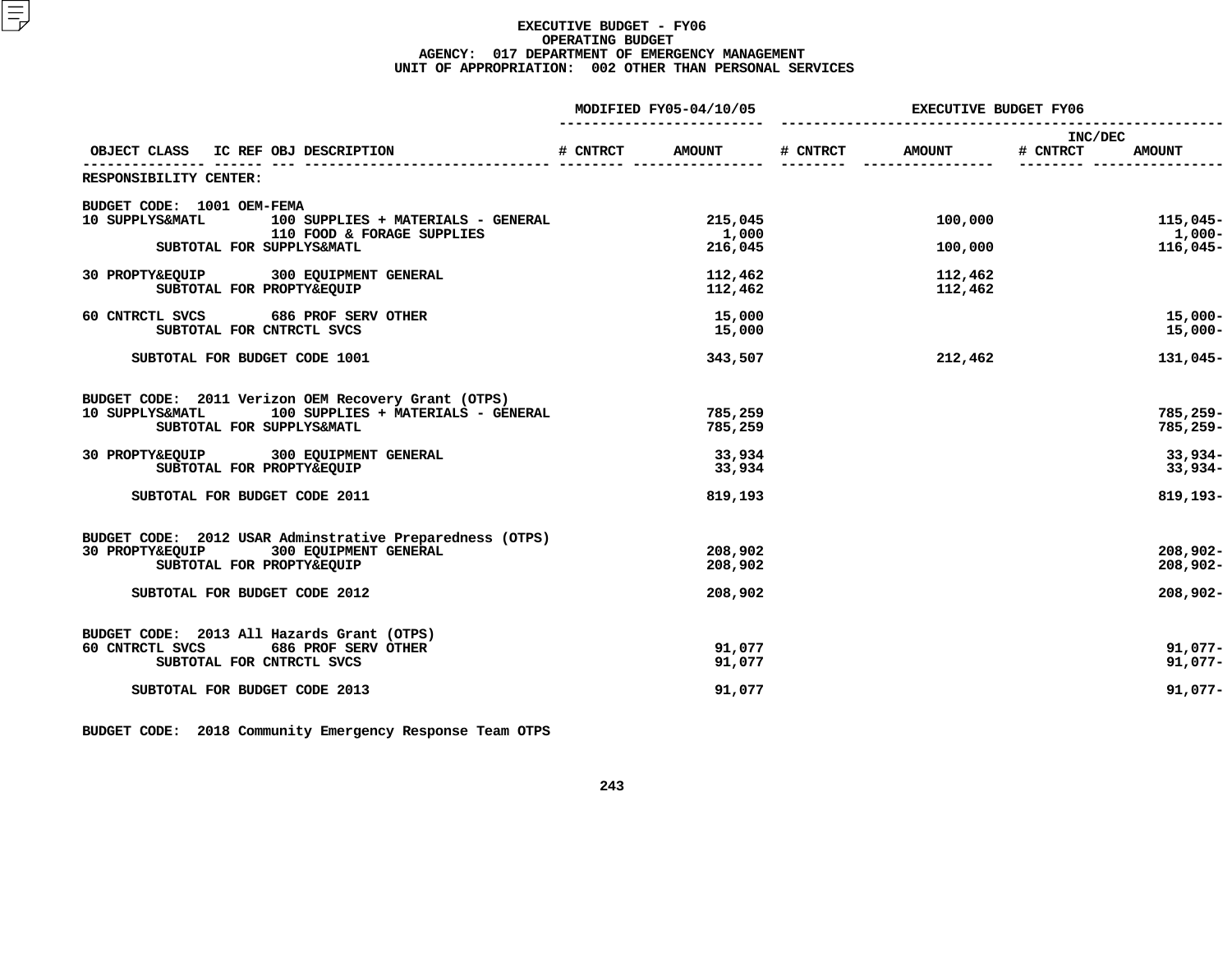|                                                          | MODIFIED FY05-04/10/05 | <b>EXECUTIVE BUDGET FY06</b> |               |                     |               |
|----------------------------------------------------------|------------------------|------------------------------|---------------|---------------------|---------------|
| OBJECT CLASS IC REF OBJ DESCRIPTION                      | # CNTRCT AMOUNT        | # CNTRCT                     | <b>AMOUNT</b> | INC/DEC<br># CNTRCT | <b>AMOUNT</b> |
| 100 SUPPLIES + MATERIALS - GENERAL<br>10 SUPPLYS&MATL    | 24,933                 | ---------                    |               | --------- ------    | $24,933-$     |
| 110 FOOD & FORAGE SUPPLIES                               | 351                    |                              |               |                     | $351 -$       |
| 117 POSTAGE                                              | 302                    |                              |               |                     | $302 -$       |
| SUBTOTAL FOR SUPPLYS&MATL                                | 25,586                 |                              |               |                     | 25,586-       |
| 30 PROPTY&EQUIP 300 EQUIPMENT GENERAL                    | 5,773                  |                              |               |                     | $5.773-$      |
| SUBTOTAL FOR PROPTY&EQUIP                                | 5,773                  |                              |               |                     | $5,773-$      |
| 40 OTHR SER&CHR 452 NON OVERNIGHT TRVL EXP-SPECIAL       | 3,000                  |                              |               |                     | $3,000-$      |
| SUBTOTAL FOR OTHR SER&CHR                                | 3,000                  |                              |               |                     | $3,000-$      |
| 60 CNTRCTL SVCS 686 PROF SERV OTHER                      | 55,195                 |                              |               |                     | $55,195-$     |
| SUBTOTAL FOR CNTRCTL SVCS                                | 55,195                 |                              |               |                     | $55,195-$     |
| SUBTOTAL FOR BUDGET CODE 2018                            | 89,554                 |                              |               |                     | 89,554-       |
| BUDGET CODE: 2019 Citizen Corps OTPS                     |                        |                              |               |                     |               |
| 10 SUPPLYS&MATL<br>100 SUPPLIES + MATERIALS - GENERAL    | 3,000                  |                              |               |                     | $3,000-$      |
| 110 FOOD & FORAGE SUPPLIES                               | 5,000                  |                              |               |                     | $5,000-$      |
| SUBTOTAL FOR SUPPLYS&MATL                                | 8,000                  |                              |               |                     | $8,000-$      |
| 30 PROPTY&EQUIP 300 EQUIPMENT GENERAL                    | 30,171                 |                              |               |                     | $30,171 -$    |
| SUBTOTAL FOR PROPTY&EQUIP                                | 30,171                 |                              |               |                     | $30,171 -$    |
| 40 OTHR SER&CHR 453 OVERNIGHT TRVL EXP-GENERAL           | 2,000                  |                              |               |                     | $2,000-$      |
| SUBTOTAL FOR OTHR SER&CHR                                | 2,000                  |                              |               |                     | $2,000-$      |
| 60 CNTRCTL SVCS 684 PROF SERV COMPUTER SERVICES          | 32,872                 |                              |               |                     | 32,872-       |
| SUBTOTAL FOR CNTRCTL SVCS                                | 32,872                 |                              |               |                     | 32,872-       |
| SUBTOTAL FOR BUDGET CODE 2019                            | 73,043                 |                              |               |                     | 73,043-       |
| BUDGET CODE: 5000 Trust & Agency Funding for Rescue Dogs |                        |                              |               |                     |               |
| 30 PROPTY&EQUIP 300 EQUIPMENT GENERAL                    | 3,365                  |                              |               |                     | $3,365-$      |
| SUBTOTAL FOR PROPTY&EQUIP                                | 3,365                  |                              |               |                     | $3,365-$      |
| SUBTOTAL FOR BUDGET CODE 5000                            | 3,365                  |                              |               |                     | $3,365-$      |
|                                                          |                        |                              |               |                     |               |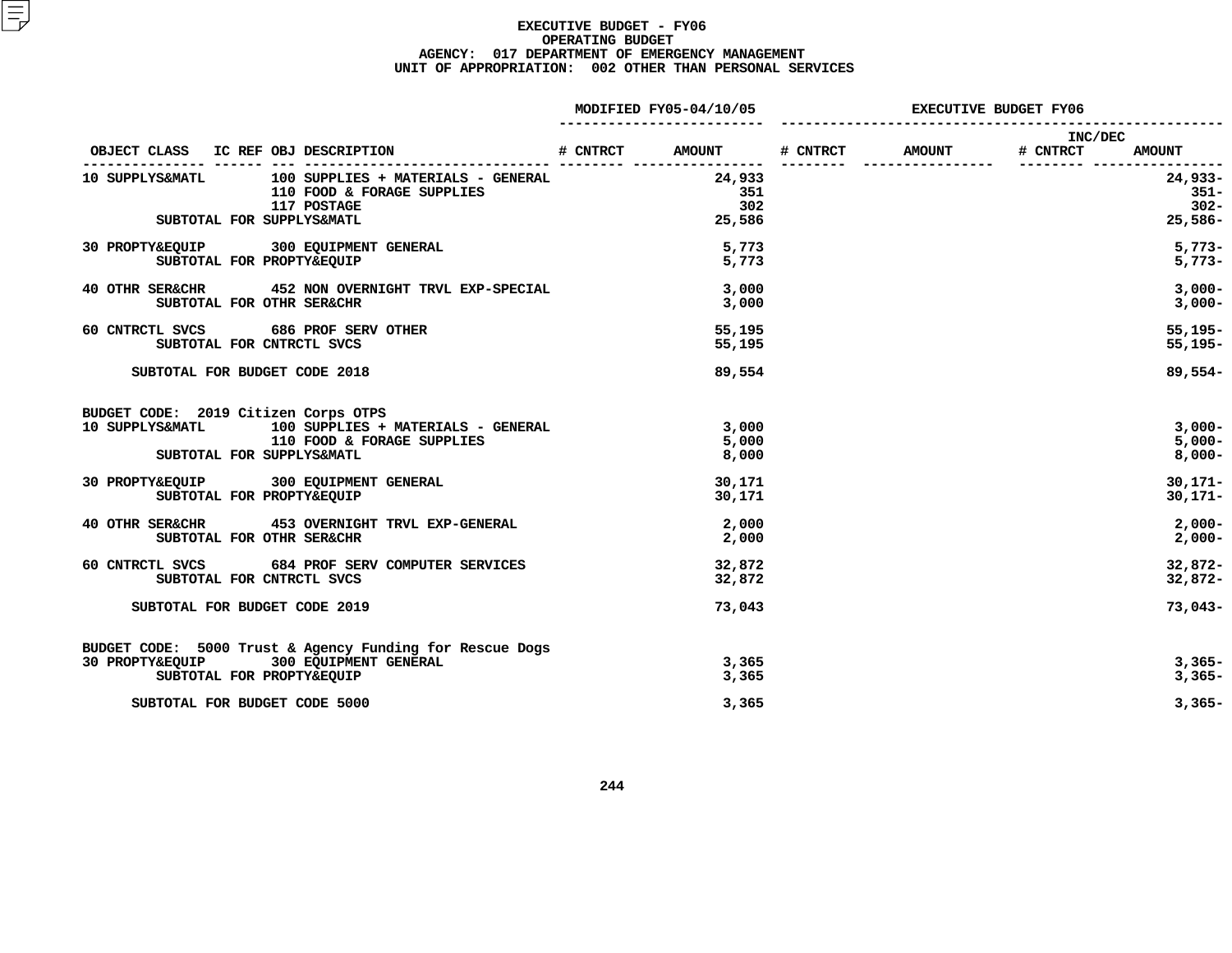|                                            |                                                                | MODIFIED FY05-04/10/05 | <b>EXECUTIVE BUDGET FY06</b> |              |                 |                     |               |
|--------------------------------------------|----------------------------------------------------------------|------------------------|------------------------------|--------------|-----------------|---------------------|---------------|
| OBJECT CLASS IC REF OBJ DESCRIPTION        |                                                                |                        | # CNTRCT AMOUNT              |              | # CNTRCT AMOUNT | INC/DEC<br># CNTRCT | <b>AMOUNT</b> |
| TOTAL FOR                                  |                                                                |                        | 1,628,641                    |              | 212,462         |                     | 1,416,179-    |
| RESPONSIBILITY CENTER: 0001 ADMINISTRATION |                                                                |                        |                              |              |                 |                     |               |
|                                            | BUDGET CODE: 2000 Emergency Management OTPS                    |                        |                              |              |                 |                     |               |
|                                            | 10 SUPPLYS&MATL 856001 10X SUPPLIES + MATERIALS - GENERAL      |                        | 4,000                        |              |                 |                     | $4,000-$      |
|                                            | 100 SUPPLIES + MATERIALS - GENERAL                             |                        | 96,000                       |              | 64,000          |                     | $32,000 -$    |
|                                            | 101 PRINTING SUPPLIES                                          |                        | 6,000                        |              |                 |                     | 6,000-        |
|                                            | 106 MOTOR VEHICLE FUEL                                         |                        | 42,000                       |              | 40,000          |                     | 2,000-        |
|                                            | 110 FOOD & FORAGE SUPPLIES                                     |                        | 20,000                       |              | 45,000          |                     | 25,000        |
|                                            | 117 POSTAGE                                                    |                        | 7,000                        |              | 3,000           |                     | 4,000-        |
|                                            | 170 CLEANING SUPPLIES                                          |                        | 5,000                        |              | 5,000           |                     |               |
|                                            | 199 DATA PROCESSING SUPPLIES                                   |                        | 73,000                       |              | 58,000          |                     | $15,000 -$    |
|                                            | SUBTOTAL FOR SUPPLYS&MATL                                      |                        | 253,000                      |              | 215,000         |                     | $38,000 -$    |
| 30 PROPTY&EQUIP                            | 300 EQUIPMENT GENERAL                                          |                        | 55,000                       |              | 40,000          |                     | $15,000 -$    |
|                                            | 302 TELECOMMUNICATIONS EQUIPMENT                               |                        | 40,000                       |              | 40,000          |                     |               |
|                                            | 305 MOTOR VEHICLES                                             |                        | 16,000                       |              |                 |                     | $16,000 -$    |
|                                            | 314 OFFICE FURITURE                                            |                        |                              |              | 5,000           |                     | 5,000         |
|                                            | 319 SECURITY EQUIPMENT                                         |                        | 7,775                        |              | 5,000           |                     | 2,775-        |
|                                            | 332 PURCH DATA PROCESSING EQUIPT                               |                        | 112,725                      |              | 70,000          |                     | 42,725-       |
|                                            | 337 BOOKS-OTHER                                                |                        | 25,500                       |              | 6,000           |                     | 19,500-       |
|                                            | SUBTOTAL FOR PROPTY&EQUIP                                      |                        | 257,000                      |              | 166,000         |                     | $91,000 -$    |
|                                            | 40 OTHR SER&CHR 856001 40G MAINT & REP OF MOTOR VEH EQUIP      |                        | 70,000                       |              |                 |                     | $70,000 -$    |
|                                            | 400 CONTRACTUAL SERVICES-GENERAL                               |                        | 3,000                        |              |                 |                     | 3,000-        |
|                                            | 402 TELEPHONE & OTHER COMMUNICATNS                             |                        | 808,910                      |              | 890,910         |                     | 82,000        |
|                                            | 403 OFFICE SERVICES                                            |                        | 17,000                       |              | 20,000          |                     | 3,000         |
|                                            | 412 RENTALS OF MISC. EQUIP                                     |                        | 24,000                       |              | 10,000          |                     | 14,000-       |
|                                            | 414 RENTALS - LAND BLDGS & STRUCTS                             |                        |                              |              | 600,000         |                     | 600,000       |
|                                            | 856001 42C HEAT LIGHT & POWER                                  |                        | 104,148                      |              | 161,700         |                     | 57,552        |
|                                            | 451 NON OVERNIGHT TRVL EXP-GENERAL                             |                        | 4,000                        |              | 15,000          |                     | 11,000        |
|                                            | 452 NON OVERNIGHT TRVL EXP-SPECIAL                             |                        | 5,000<br>15,000              |              | 5,000           |                     |               |
|                                            | 453 OVERNIGHT TRVL EXP-GENERAL                                 |                        |                              |              | 20,000          |                     | 5,000         |
|                                            | SUBTOTAL FOR OTHR SER&CHR                                      |                        | 1,051,058                    |              | 1,722,610       |                     | 671,552       |
| 60 CNTRCTL SVCS                            | 600 CONTRACTUAL SERVICES GENERAL                               | $\mathbf{1}$           | 5,000                        | $\mathbf{1}$ | 5,000           |                     |               |
|                                            | 607 MAINT & REP MOTOR VEH EQUIP 1<br>608 MAINT & REP GENERAL 1 |                        | 5,000                        | 1            | 90,000          |                     | 85,000        |
|                                            | 608 MAINT & REP GENERAL                                        |                        | 21,000                       |              |                 | $1 -$               | $21,000-$     |
|                                            |                                                                |                        |                              |              |                 |                     |               |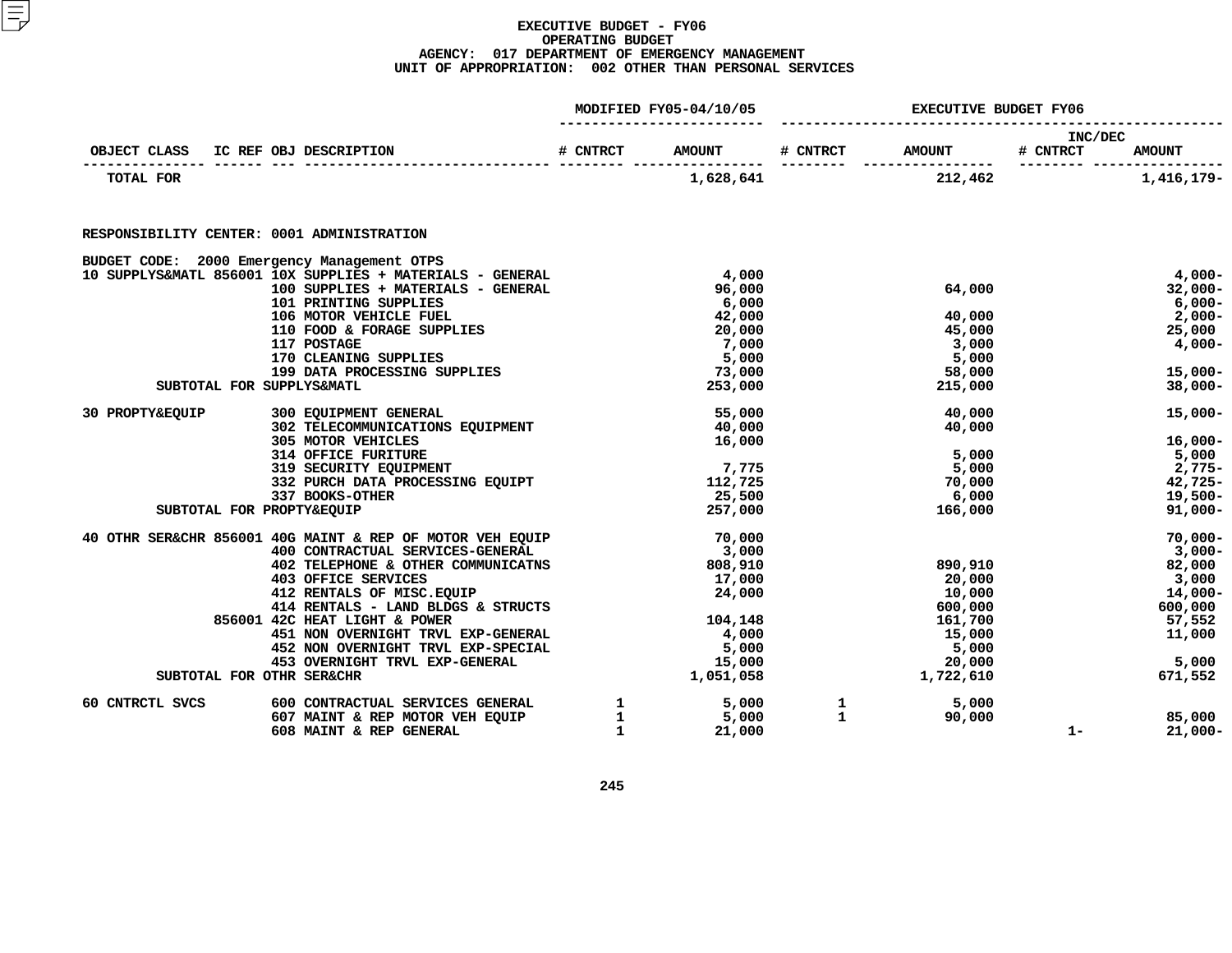|                                        |                                                        | MODIFIED FY05-04/10/05 | EXECUTIVE BUDGET FY06       |                            |               |  |
|----------------------------------------|--------------------------------------------------------|------------------------|-----------------------------|----------------------------|---------------|--|
| OBJECT CLASS IC REF OBJ DESCRIPTION    |                                                        | # CNTRCT AMOUNT        | # CNTRCT AMOUNT             | <b>INC/DEC</b><br># CNTRCT | <b>AMOUNT</b> |  |
|                                        |                                                        |                        |                             |                            | 5,000         |  |
|                                        |                                                        |                        |                             |                            | 113,000       |  |
|                                        |                                                        |                        |                             |                            | 35,000-       |  |
|                                        |                                                        |                        |                             | $1 -$                      | $30,000 -$    |  |
|                                        |                                                        |                        |                             | $1 -$                      | $36,000 -$    |  |
|                                        |                                                        |                        |                             |                            |               |  |
|                                        |                                                        |                        |                             |                            |               |  |
|                                        |                                                        |                        |                             |                            | $36,800 -$    |  |
|                                        | 686 PROF SERV OTHER                                    |                        |                             |                            | 25,000-       |  |
|                                        | SUBTOTAL FOR CNTRCTL SVCS                              |                        |                             |                            | 19,200        |  |
|                                        | SUBTOTAL FOR BUDGET CODE 2000                          |                        | 10 1,970,227 7 2,531,979 3- |                            | 561,752       |  |
|                                        | BUDGET CODE: 2001 PREPAREDNESS EQUIPMENT PROGRAM GRANT |                        |                             |                            |               |  |
|                                        | 30 PROPTY&EQUIP 300 EQUIPMENT GENERAL                  | 3,344                  |                             |                            | $3,344-$      |  |
|                                        | SUBTOTAL FOR PROPTY&EQUIP                              | 3,344                  |                             |                            | $3,344-$      |  |
|                                        | SUBTOTAL FOR BUDGET CODE 2001                          | 3,344                  |                             |                            | $3,344-$      |  |
| BUDGET CODE: 2002 METRO RAPID RESPONSE |                                                        |                        |                             |                            |               |  |
|                                        | 60 CNTRCTL SVCS 686 PROF SERV OTHER                    | 14,017                 |                             |                            | $14,017-$     |  |
|                                        | SUBTOTAL FOR CNTRCTL SVCS                              | 14,017                 |                             |                            | $14,017-$     |  |
|                                        |                                                        |                        |                             |                            |               |  |
|                                        | SUBTOTAL FOR BUDGET CODE 2002                          | 14,017                 |                             |                            | $14,017-$     |  |
|                                        | BUDGET CODE: 2004 Urban Search and Rescue (FFY95 - 01) |                        |                             |                            |               |  |
| 10 SUPPLYS&MATL                        | 100 SUPPLIES + MATERIALS - GENERAL                     | 2,000                  |                             |                            | $2,000-$      |  |
|                                        | 110 FOOD & FORAGE SUPPLIES                             | 2,100                  |                             |                            | $2,100-$      |  |
|                                        | 117 POSTAGE                                            | 1,300                  |                             |                            | $1,300-$      |  |
|                                        | SUBTOTAL FOR SUPPLYS&MATL                              | 5,400                  |                             |                            | $5,400-$      |  |
|                                        | 30 PROPTY&EQUIP 300 EQUIPMENT GENERAL                  | 283,747                |                             |                            | $283,747-$    |  |
|                                        | SUBTOTAL FOR PROPTY&EQUIP                              | 283,747                |                             |                            | 283,747-      |  |
|                                        | 40 OTHR SER&CHR 454 OVERNIGHT TRVL EXP-SPECIAL         | 5,300                  |                             |                            | $5,300-$      |  |
|                                        | SUBTOTAL FOR OTHR SER&CHR                              | 5,300                  |                             |                            | $5,300-$      |  |
|                                        | SUBTOTAL FOR BUDGET CODE 2004                          | 294,447                |                             |                            | 294,447-      |  |
|                                        |                                                        |                        |                             |                            |               |  |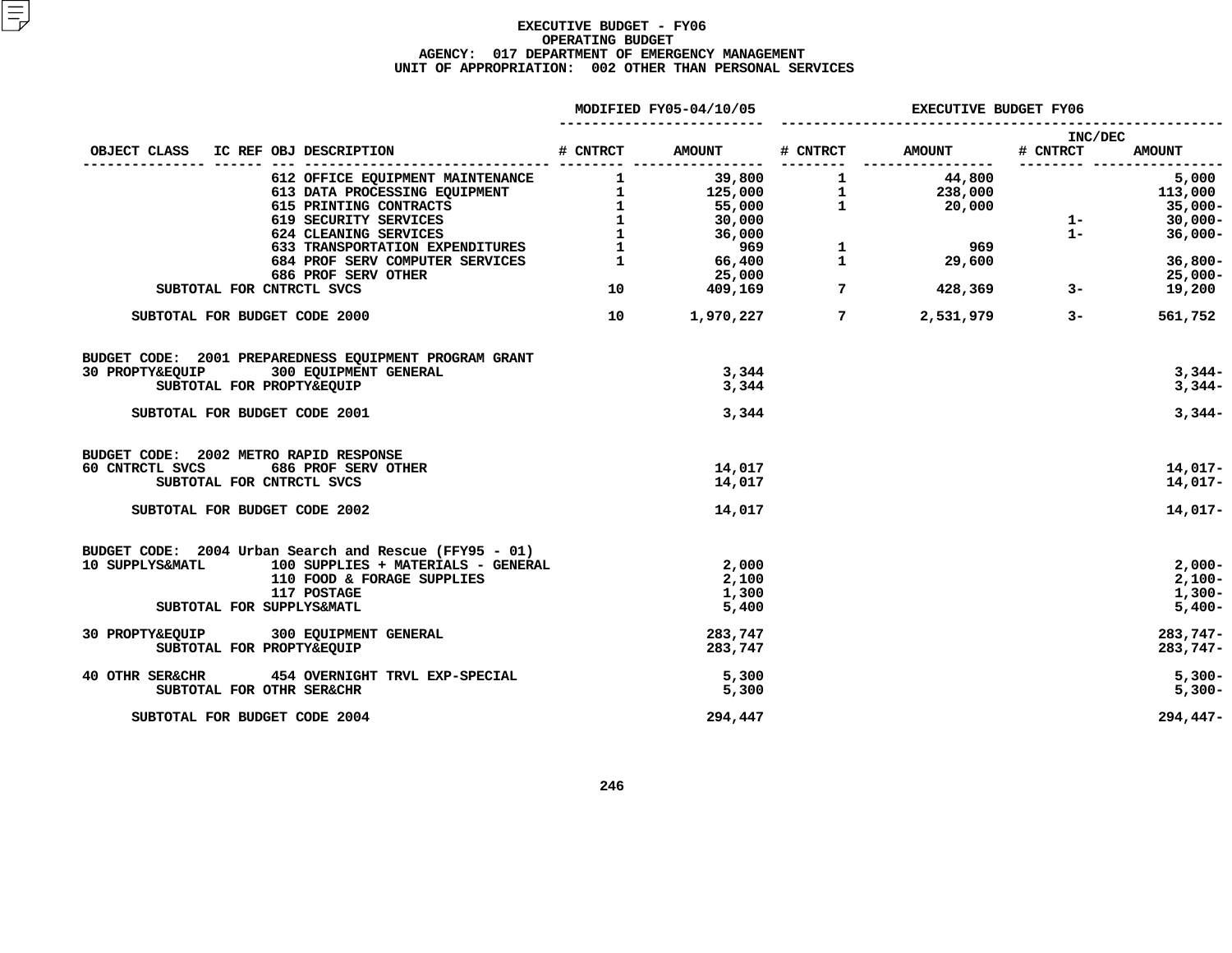|                                                                           |                              | MODIFIED FY05-04/10/05 | <b>EXECUTIVE BUDGET FY06</b> |               |                     |                            |
|---------------------------------------------------------------------------|------------------------------|------------------------|------------------------------|---------------|---------------------|----------------------------|
| OBJECT CLASS IC REF OBJ DESCRIPTION                                       | # CNTRCT                     | <b>AMOUNT</b>          | # CNTRCT                     | <b>AMOUNT</b> | INC/DEC<br># CNTRCT | <b>AMOUNT</b>              |
|                                                                           |                              |                        |                              |               |                     |                            |
| BUDGET CODE: 2005 A.P.SLOAN FOUNDATION-URBAN EMRGNCY MNGMT                |                              |                        |                              |               |                     |                            |
| 60 CNTRCTL SVCS<br>686 PROF SERV OTHER<br>SUBTOTAL FOR CNTRCTL SVCS       |                              | 307<br>307             |                              |               |                     | $307 -$<br>$307 -$         |
|                                                                           |                              |                        |                              |               |                     |                            |
| SUBTOTAL FOR BUDGET CODE 2005                                             |                              | 307                    |                              |               |                     | $307 -$                    |
| BUDGET CODE: 2010 Federal Anti-Terrorist Aid                              |                              |                        |                              |               |                     |                            |
| 30 PROPTY&EOUIP<br>305 MOTOR VEHICLES<br>332 PURCH DATA PROCESSING EQUIPT |                              | 78,750<br>10,000       |                              |               |                     | $78,750 -$<br>$10,000 -$   |
| SUBTOTAL FOR PROPTY&EQUIP                                                 |                              | 88,750                 |                              |               |                     | $88,750 -$                 |
| SUBTOTAL FOR BUDGET CODE 2010                                             |                              | 88,750                 |                              |               |                     | $88,750 -$                 |
|                                                                           |                              |                        |                              |               |                     |                            |
| BUDGET CODE: 2014 DOJ Equipment Replacement                               |                              |                        |                              |               |                     |                            |
| 30 PROPTY&EOUIP<br>300 EQUIPMENT GENERAL<br>305 MOTOR VEHICLES            |                              | 13,890<br>1,000,000    |                              |               |                     | $13,890-$<br>$1,000,000 -$ |
| SUBTOTAL FOR PROPTY&EQUIP                                                 |                              | 1,013,890              |                              |               |                     | 1,013,890-                 |
| SUBTOTAL FOR BUDGET CODE 2014                                             |                              | 1,013,890              |                              |               |                     | 1,013,890-                 |
| BUDGET CODE: 2016 USAR Columbia Expenses (OTPS)                           |                              |                        |                              |               |                     |                            |
| 60 CNTRCTL SVCS<br>686 PROF SERV OTHER                                    |                              | 467                    |                              |               |                     | $467 -$                    |
| SUBTOTAL FOR CNTRCTL SVCS                                                 |                              | 467                    |                              |               |                     | $467 -$                    |
| SUBTOTAL FOR BUDGET CODE 2016                                             |                              | 467                    |                              |               |                     | $467 -$                    |
| BUDGET CODE: 2020 Urban Area Security Initiative Funding                  |                              |                        |                              |               |                     |                            |
| 10 SUPPLYS&MATL<br>100 SUPPLIES + MATERIALS - GENERAL                     |                              | 110,000                |                              |               |                     | $110,000 -$                |
| 110 FOOD & FORAGE SUPPLIES                                                |                              | 9,244                  |                              |               |                     | $9,244-$                   |
| SUBTOTAL FOR SUPPLYS&MATL                                                 |                              | 119,244                |                              |               |                     | 119,244-                   |
| 30 PROPTY&EQUIP 300 EQUIPMENT GENERAL                                     |                              | 149,939                |                              |               |                     | 149,939-                   |
| SUBTOTAL FOR PROPTY&EQUIP                                                 |                              | 149,939                |                              |               |                     | 149,939-                   |
| 60 CNTRCTL SVCS<br>686 PROF SERV OTHER<br>SUBTOTAL FOR CNTRCTL SVCS       | $\mathbf{1}$<br>$\mathbf{1}$ | 755,000<br>755,000     |                              |               | $1 -$<br>$1 -$      | $755,000 -$<br>$755,000 -$ |
|                                                                           |                              |                        |                              |               |                     |                            |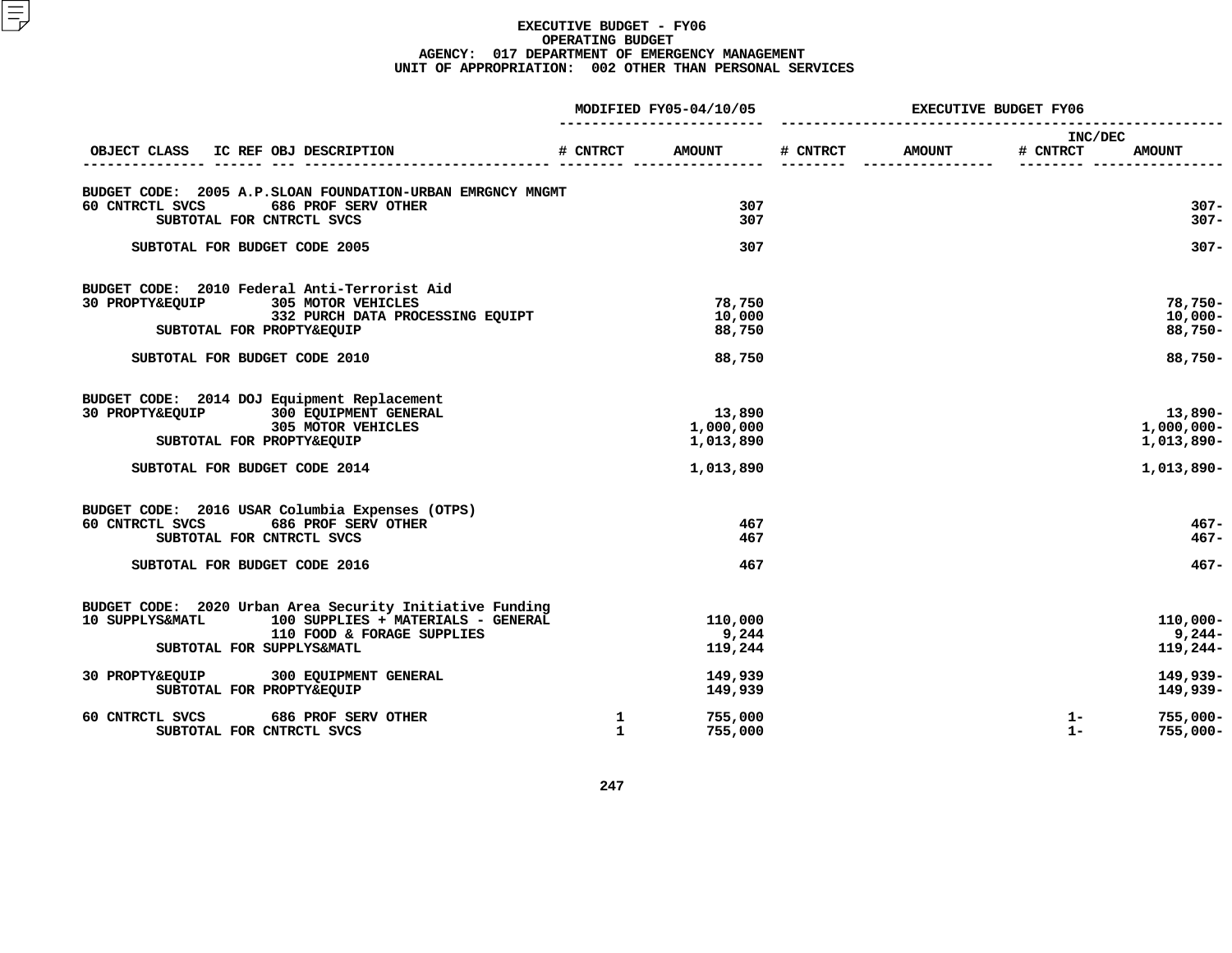|                                                                                                                                                                                                         |              | MODIFIED FY05-04/10/05               | <b>EXECUTIVE BUDGET FY06</b> |               |                     |                                                 |
|---------------------------------------------------------------------------------------------------------------------------------------------------------------------------------------------------------|--------------|--------------------------------------|------------------------------|---------------|---------------------|-------------------------------------------------|
| IC REF OBJ DESCRIPTION<br>OBJECT CLASS                                                                                                                                                                  | # CNTRCT     | <b>AMOUNT</b>                        | # CNTRCT                     | <b>AMOUNT</b> | INC/DEC<br># CNTRCT | <b>AMOUNT</b>                                   |
| SUBTOTAL FOR BUDGET CODE 2020                                                                                                                                                                           | $\mathbf{1}$ | 1,024,183                            |                              |               | $1 -$               | 1,024,183-                                      |
| BUDGET CODE: 2021 SARA Grant<br>30 PROPTY&EQUIP<br>300 EQUIPMENT GENERAL<br>SUBTOTAL FOR PROPTY&EQUIP                                                                                                   |              | 38,887<br>38,887                     |                              |               |                     | $38,887-$<br>$38,887-$                          |
| SUBTOTAL FOR BUDGET CODE 2021                                                                                                                                                                           |              | 38,887                               |                              |               |                     | 38,887-                                         |
| BUDGET CODE: 2023 Neighborhood Preparedness<br>60 CNTRCTL SVCS<br>686 PROF SERV OTHER<br>SUBTOTAL FOR CNTRCTL SVCS<br>SUBTOTAL FOR BUDGET CODE 2023                                                     |              | 421,750<br>421,750<br>421,750        |                              |               |                     | 421,750-<br>421,750-<br>421,750-                |
| BUDGET CODE: 2024 Airshore Donation (USAR)<br>300 EQUIPMENT GENERAL<br>30 PROPTY&EQUIP<br>SUBTOTAL FOR PROPTY&EQUIP<br>SUBTOTAL FOR BUDGET CODE 2024                                                    |              | 5,000<br>5,000<br>5,000              |                              |               |                     | $5,000 -$<br>$5,000 -$<br>$5,000-$              |
| BUDGET CODE: 2025 2004 USAR Fleet Grant<br>10 SUPPLYS&MATL<br>100 SUPPLIES + MATERIALS - GENERAL<br>110 FOOD & FORAGE SUPPLIES<br>SUBTOTAL FOR SUPPLYS&MATL<br>30 PROPTY&EQUIP<br>300 EQUIPMENT GENERAL |              | 25,320<br>2,500<br>27,820<br>69,807  |                              |               |                     | $25,320 -$<br>$2,500-$<br>$27,820 -$<br>69,807- |
| 302 TELECOMMUNICATIONS EQUIPMENT<br>305 MOTOR VEHICLES<br>SUBTOTAL FOR PROPTY&EQUIP                                                                                                                     |              | 1,800<br>601,500<br>673,107          |                              |               |                     | 1,800-<br>$601,500 -$<br>$673,107-$             |
| 40 OTHR SER&CHR<br>412 RENTALS OF MISC. EQUIP<br>414 RENTALS - LAND BLDGS & STRUCTS<br>454 OVERNIGHT TRVL EXP-SPECIAL<br>SUBTOTAL FOR OTHR SER&CHR                                                      |              | 6,500<br>34,500<br>68,100<br>109,100 |                              |               |                     | $6,500-$<br>$34,500 -$<br>68,100-<br>109,100-   |
| SUBTOTAL FOR BUDGET CODE 2025                                                                                                                                                                           |              | 810,027                              |                              |               |                     | $810,027 -$                                     |
|                                                                                                                                                                                                         |              |                                      |                              |               |                     |                                                 |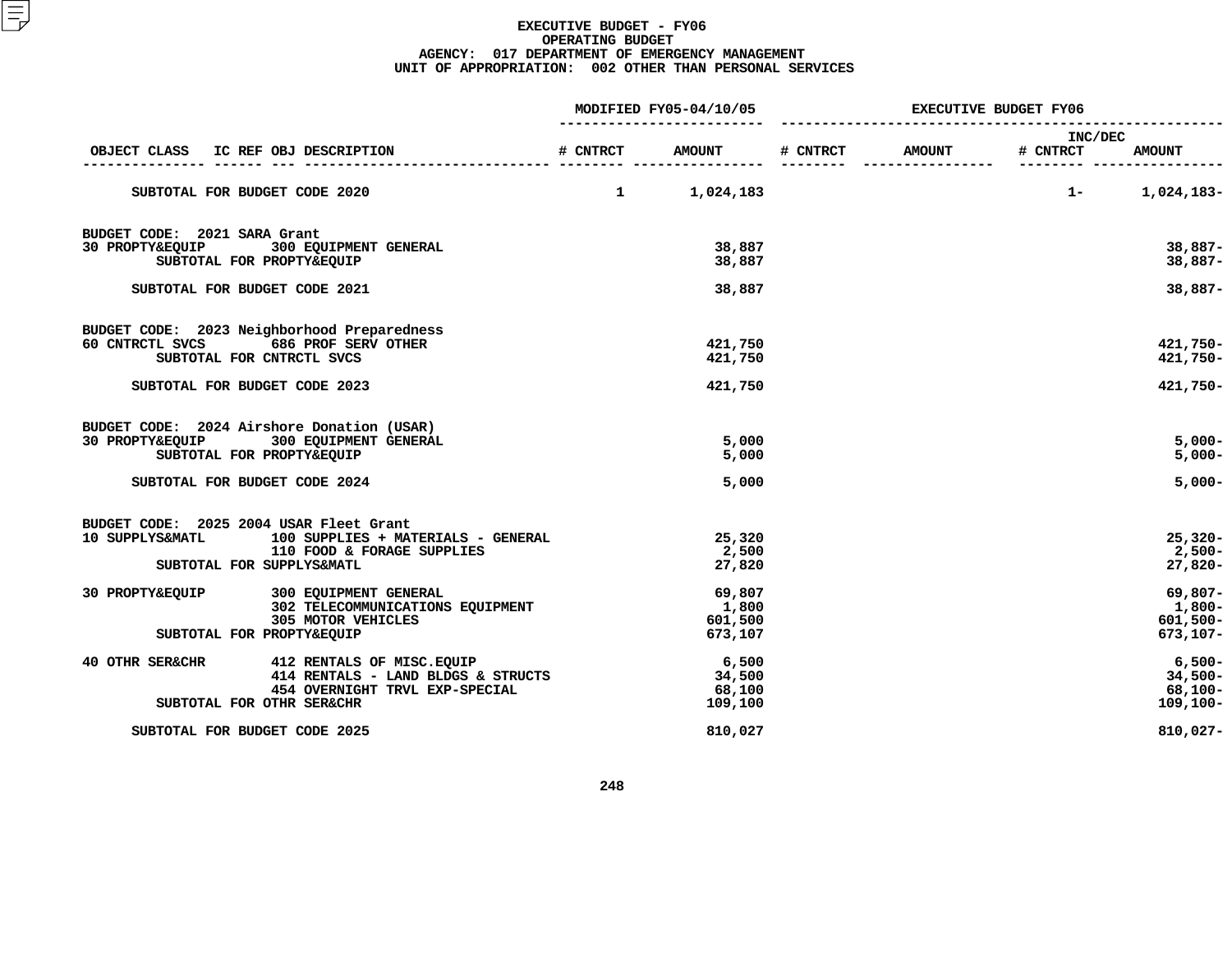|                                                                                                 |          | MODIFIED FY05-04/10/05 |          | <b>EXECUTIVE BUDGET FY06</b> |                     |                          |
|-------------------------------------------------------------------------------------------------|----------|------------------------|----------|------------------------------|---------------------|--------------------------|
| IC REF OBJ DESCRIPTION<br>OBJECT CLASS                                                          | # CNTRCT | <b>AMOUNT</b>          | # CNTRCT | <b>AMOUNT</b>                | INC/DEC<br># CNTRCT | <b>AMOUNT</b>            |
|                                                                                                 |          |                        |          |                              |                     |                          |
| BUDGET CODE: 2026 Metro Medical Response System (OTPS)                                          |          |                        |          |                              |                     |                          |
| 60 CNTRCTL SVCS<br>686 PROF SERV OTHER<br>SUBTOTAL FOR CNTRCTL SVCS                             |          | 10,000<br>10,000       |          |                              |                     | $10,000 -$<br>$10,000 -$ |
| SUBTOTAL FOR BUDGET CODE 2026                                                                   |          | 10,000                 |          |                              |                     | $10,000 -$               |
| BUDGET CODE: 2027 Urban Area Security Initiative II<br>300 EQUIPMENT GENERAL<br>30 PROPTY&EOUIP |          | 3,548,327              |          |                              |                     | $3,548,327-$             |
| 305 MOTOR VEHICLES                                                                              |          | 195,000                |          |                              |                     | 195,000-                 |
| 332 PURCH DATA PROCESSING EQUIPT                                                                |          | 300,000                |          |                              |                     | $300,000 -$              |
| SUBTOTAL FOR PROPTY&EQUIP                                                                       |          | 4,043,327              |          |                              |                     | 4,043,327-               |
| SUBTOTAL FOR BUDGET CODE 2027                                                                   |          | 4,043,327              |          |                              |                     | 4,043,327-               |
| BUDGET CODE: 2029 USAR Dem Nat'l Convention Deployment                                          |          |                        |          |                              |                     |                          |
| 10 SUPPLYS&MATL<br>100 SUPPLIES + MATERIALS - GENERAL                                           |          | 2,000                  |          |                              |                     | $2,000-$                 |
| 107 MEDICAL, SURGICAL & LAB SUPPLY<br>SUBTOTAL FOR SUPPLYS&MATL                                 |          | 1,240<br>3,240         |          |                              |                     | $1,240-$<br>$3,240-$     |
| 40 OTHR SER&CHR<br>454 OVERNIGHT TRVL EXP-SPECIAL                                               |          | 987,040                |          |                              |                     | 987,040-                 |
| SUBTOTAL FOR OTHR SER&CHR                                                                       |          | 987,040                |          |                              |                     | 987,040-                 |
| SUBTOTAL FOR BUDGET CODE 2029                                                                   |          | 990,280                |          |                              |                     | 990,280-                 |
| BUDGET CODE: 2030 USAR Winter Gear (City Funds)                                                 |          |                        |          |                              |                     |                          |
| 300 EQUIPMENT GENERAL<br>30 PROPTY&EQUIP<br>SUBTOTAL FOR PROPTY&EQUIP                           |          | 179,713<br>179,713     |          |                              |                     | 179,713-<br>179,713-     |
| SUBTOTAL FOR BUDGET CODE 2030                                                                   |          | 179,713                |          |                              |                     | 179,713-                 |
|                                                                                                 |          |                        |          |                              |                     |                          |
| BUDGET CODE: 2031 State Homeland Security Grant III                                             |          |                        |          |                              |                     |                          |
| 10 SUPPLYS&MATL<br>199 DATA PROCESSING SUPPLIES<br>SUBTOTAL FOR SUPPLYS&MATL                    |          | 10,000<br>10,000       |          |                              |                     | $10,000 -$<br>$10,000 -$ |
| 30 PROPTY&EQUIP<br>332 PURCH DATA PROCESSING EQUIPT                                             |          | 165,000                |          |                              |                     | $165,000 -$              |
|                                                                                                 |          |                        |          |                              |                     |                          |
|                                                                                                 |          |                        |          |                              |                     |                          |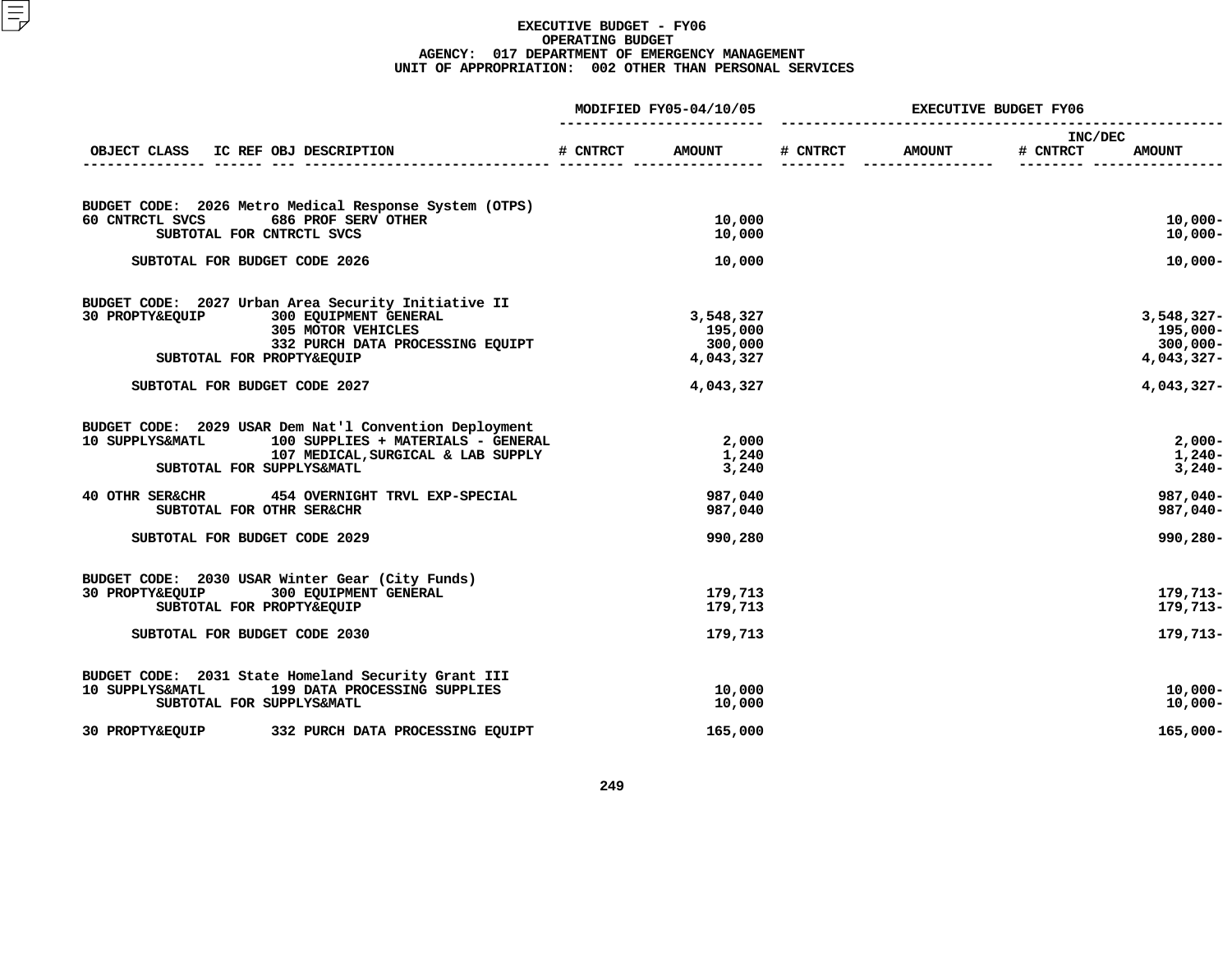|                                                                                                                                                                                        |          | MODIFIED FY05-04/10/05                 |          |               | <b>EXECUTIVE BUDGET FY06</b> |                                                      |
|----------------------------------------------------------------------------------------------------------------------------------------------------------------------------------------|----------|----------------------------------------|----------|---------------|------------------------------|------------------------------------------------------|
| IC REF OBJ DESCRIPTION<br>OBJECT CLASS                                                                                                                                                 | # CNTRCT | <b>AMOUNT</b>                          | # CNTRCT | <b>AMOUNT</b> | INC/DEC<br># CNTRCT          | <b>AMOUNT</b>                                        |
| ----- ------ --- ------------<br>SUBTOTAL FOR PROPTY&EQUIP                                                                                                                             |          | 165,000                                |          |               |                              | $165,000 -$                                          |
| 60 CNTRCTL SVCS<br>686 PROF SERV OTHER<br>SUBTOTAL FOR CNTRCTL SVCS                                                                                                                    |          | 421,567<br>421,567                     |          |               |                              | $421,567-$<br>$421,567-$                             |
| SUBTOTAL FOR BUDGET CODE 2031                                                                                                                                                          |          | 596,567                                |          |               |                              | $596,567 -$                                          |
| BUDGET CODE: 2032 2005 Urban Search & Rescue<br>300 EQUIPMENT GENERAL<br>30 PROPTY&EQUIP<br><b>305 MOTOR VEHICLES</b><br>332 PURCH DATA PROCESSING EQUIPT<br>SUBTOTAL FOR PROPTY&EQUIP |          | 68,035<br>120,000<br>60,000<br>248,035 |          |               |                              | $68,035-$<br>$120,000 -$<br>$60,000 -$<br>248,035-   |
| 40 OTHR SER&CHR<br>454 OVERNIGHT TRVL EXP-SPECIAL<br>SUBTOTAL FOR OTHR SER&CHR                                                                                                         |          | 35,000<br>35,000                       |          |               |                              | $35,000 -$<br>$35,000 -$                             |
| 60 CNTRCTL SVCS<br>686 PROF SERV OTHER<br>SUBTOTAL FOR CNTRCTL SVCS                                                                                                                    |          | 205,000<br>205,000                     |          |               |                              | $205,000 -$<br>$205,000 -$                           |
| SUBTOTAL FOR BUDGET CODE 2032                                                                                                                                                          |          | 488,035                                |          |               |                              | 488,035-                                             |
| BUDGET CODE: 2033 Ready New York IntraCity<br>60 CNTRCTL SVCS<br>615 PRINTING CONTRACTS<br>686 PROF SERV OTHER<br>SUBTOTAL FOR CNTRCTL SVCS<br>SUBTOTAL FOR BUDGET CODE 2033           |          | 40,000<br>10,000<br>50,000<br>50,000   |          |               |                              | $40,000 -$<br>$10,000 -$<br>$50,000 -$<br>$50,000 -$ |
| BUDGET CODE: 2035 Local Emergency Planning Committee<br>454 OVERNIGHT TRVL EXP-SPECIAL<br><b>40 OTHR SER&amp;CHR</b><br>SUBTOTAL FOR OTHR SER&CHR<br>SUBTOTAL FOR BUDGET CODE 2035     |          | 1,500<br>1,500<br>1,500                |          |               |                              | $1,500-$<br>$1,500-$<br>$1,500-$                     |
| BUDGET CODE: 2036 UASI Radiological Program Grant<br>332 PURCH DATA PROCESSING EQUIPT<br>30 PROPTY&EQUIP<br>SUBTOTAL FOR PROPTY&EQUIP                                                  |          | 93,200<br>93,200                       |          |               |                              | $93,200 -$<br>$93,200 -$                             |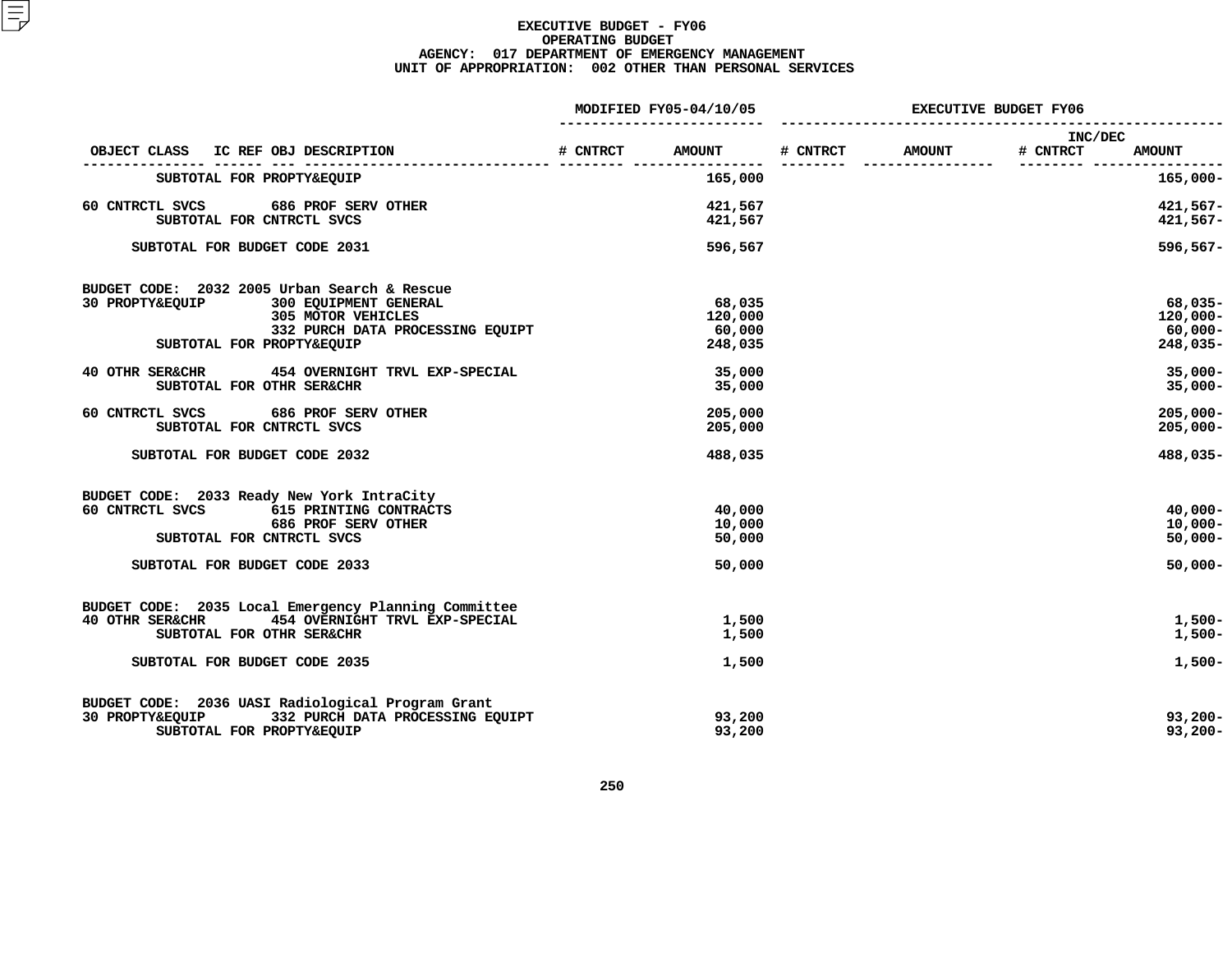|                                                                                                                                                             |          | MODIFIED FY05-04/10/05     | <b>EXECUTIVE BUDGET FY06</b> |                  |                     |                                    |  |
|-------------------------------------------------------------------------------------------------------------------------------------------------------------|----------|----------------------------|------------------------------|------------------|---------------------|------------------------------------|--|
| IC REF OBJ DESCRIPTION<br>OBJECT CLASS                                                                                                                      | # CNTRCT | <b>AMOUNT</b>              | # CNTRCT                     | <b>AMOUNT</b>    | INC/DEC<br># CNTRCT | <b>AMOUNT</b>                      |  |
| SUBTOTAL FOR BUDGET CODE 2036                                                                                                                               |          | 93,200                     |                              |                  |                     | $93,200 -$                         |  |
| BUDGET CODE: 2037 Technology Opportunities Program<br>30 PROPTY&EQUIP 302 TELECOMMUNICATIONS EQUIPMENT<br>SUBTOTAL FOR PROPTY&EQUIP                         |          | 68,400<br>68,400           |                              |                  |                     | $68,400 -$<br>$68,400 -$           |  |
| <b>40 OTHR SER&amp;CHR</b><br>454 OVERNIGHT TRVL EXP-SPECIAL<br>SUBTOTAL FOR OTHR SER&CHR                                                                   |          | 1,727<br>1,727             |                              |                  |                     | $1,727-$<br>1,727-                 |  |
| 60 CNTRCTL SVCS<br>686 PROF SERV OTHER<br>SUBTOTAL FOR CNTRCTL SVCS                                                                                         |          | 565,155<br>565,155         |                              |                  |                     | $565, 155 -$<br>$565, 155 -$       |  |
| SUBTOTAL FOR BUDGET CODE 2037                                                                                                                               |          | 635,282                    |                              |                  |                     | 635,282-                           |  |
| BUDGET CODE: 2038 Hurricane Ivan Expenses<br>454 OVERNIGHT TRVL EXP-SPECIAL<br>40 OTHR SER&CHR<br>SUBTOTAL FOR OTHR SER&CHR                                 |          | 28,000<br>28,000           |                              |                  |                     | $28,000 -$<br>$28,000 -$           |  |
| SUBTOTAL FOR BUDGET CODE 2038                                                                                                                               |          | 28,000                     |                              |                  |                     | $28,000 -$                         |  |
| BUDGET CODE: 2039 FFY04 Metro Medical Response System<br>10 SUPPLYS&MATL<br>100 SUPPLIES + MATERIALS - GENERAL<br>SUBTOTAL FOR SUPPLYS&MATL                 |          | 20,762<br>20,762           |                              |                  |                     | $20,762 -$<br>$20,762 -$           |  |
| 40 OTHR SER&CHR 454 OVERNIGHT TRVL EXP-SPECIAL<br>SUBTOTAL FOR OTHR SER&CHR                                                                                 |          | 8,733<br>8,733             |                              |                  |                     | $8,733-$<br>$8,733-$               |  |
| 60 CNTRCTL SVCS<br>686 PROF SERV OTHER<br>SUBTOTAL FOR CNTRCTL SVCS                                                                                         |          | 39,073<br>39,073           |                              |                  |                     | $39,073-$<br>$39,073-$             |  |
| SUBTOTAL FOR BUDGET CODE 2039                                                                                                                               |          | 68,568                     |                              |                  |                     | 68,568-                            |  |
| BUDGET CODE: 3000 Emergency Budget Code<br>10 SUPPLYS&MATL<br>100 SUPPLIES + MATERIALS - GENERAL<br>110 FOOD & FORAGE SUPPLIES<br>SUBTOTAL FOR SUPPLYS&MATL |          | 10,000<br>45,000<br>55,000 |                              | 20,000<br>20,000 |                     | 10,000<br>$45,000 -$<br>$35,000 -$ |  |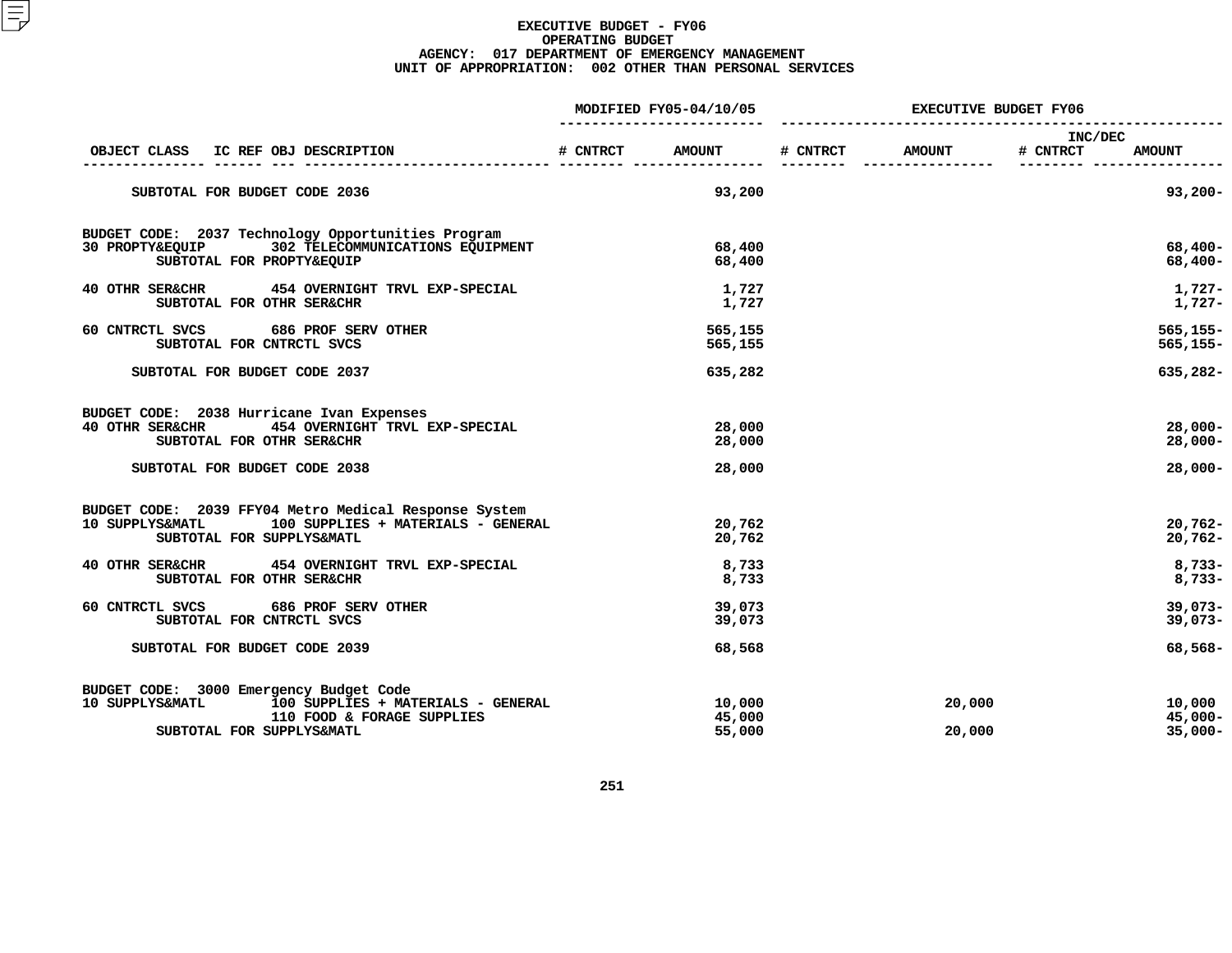|                                                                            |          | MODIFIED FY05-04/10/05 |          | <b>EXECUTIVE BUDGET FY06</b> |          |                  |  |
|----------------------------------------------------------------------------|----------|------------------------|----------|------------------------------|----------|------------------|--|
|                                                                            |          |                        |          |                              |          | INC/DEC          |  |
| OBJECT CLASS<br>IC REF OBJ DESCRIPTION                                     | # CNTRCT | <b>AMOUNT</b>          | # CNTRCT | <b>AMOUNT</b>                | # CNTRCT | <b>AMOUNT</b>    |  |
| 30 PROPTY&EQUIP<br>300 EQUIPMENT GENERAL<br>SUBTOTAL FOR PROPTY&EQUIP      |          | 25,000<br>25,000       |          | 40,000<br>40,000             |          | 15,000<br>15,000 |  |
| 412 RENTALS OF MISC. EQUIP<br>40 OTHR SER&CHR<br>SUBTOTAL FOR OTHR SER&CHR |          | 20,000<br>20,000       |          | 40,000<br>40,000             |          | 20,000<br>20,000 |  |
| SUBTOTAL FOR BUDGET CODE 3000                                              |          | 100,000                |          | 100,000                      |          |                  |  |
| TOTAL FOR ADMINISTRATION                                                   | 11       | 12,969,768             | 7        | 2,631,979                    | $4-$     | 10,337,789-      |  |
| TOTAL FOR OTHER THAN PERSONAL SERVICES                                     | 11       | 14,598,409             | 7        | 2,844,441                    | $4-$     | 11,753,968-      |  |
|                                                                            |          |                        |          |                              |          |                  |  |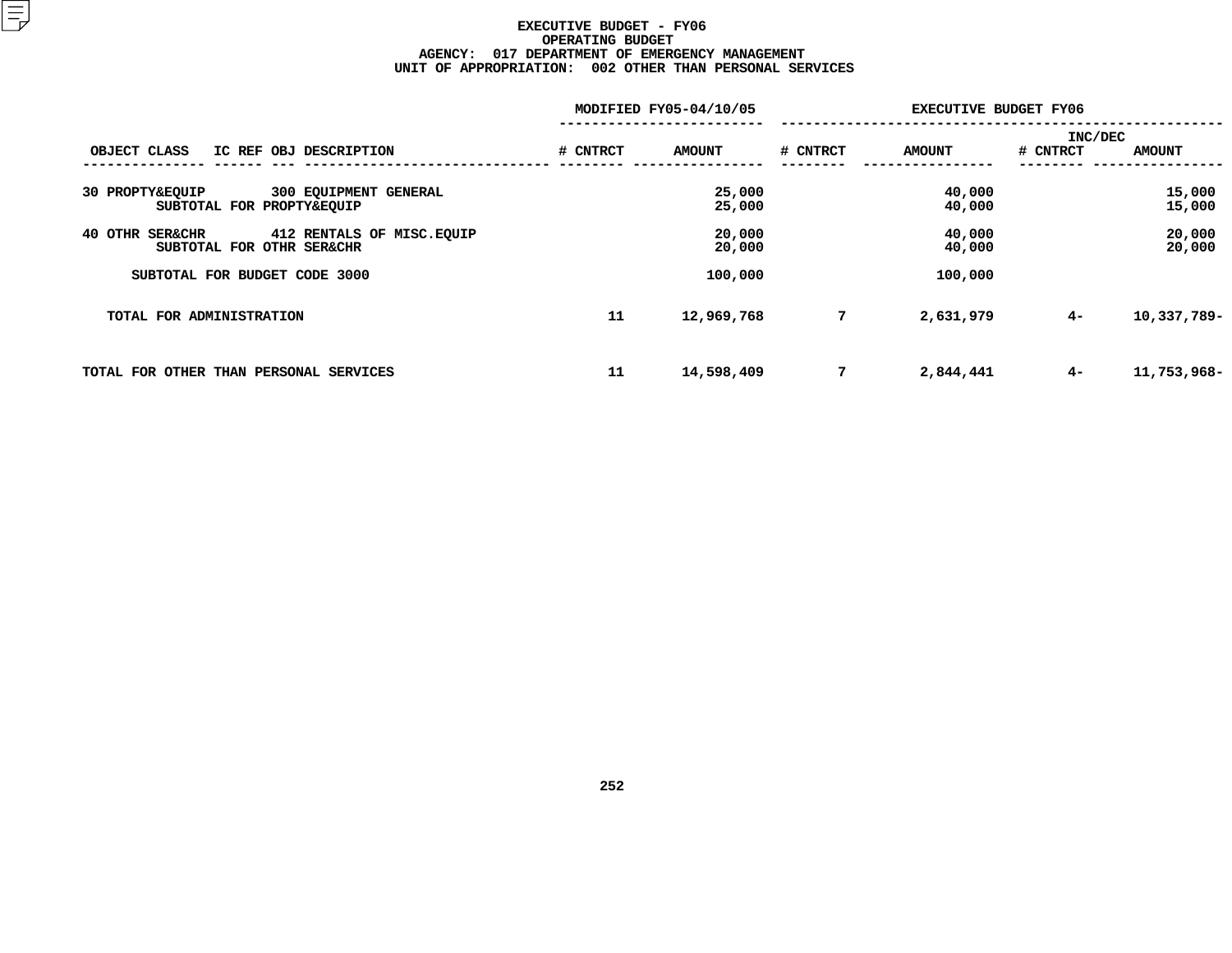#### **EXECUTIVE BUDGET - FY06** UNIT OF APPROPRIATION SUMMARY **OF APPROPRIATION SUMMARY AGENCY:**

|                                                       | <b>AGENCY:</b><br>017<br>UNIT OF APPROPRIATION: | DEPARTMENT OF EMERGENCY MANAGEMENT<br>002 | OTHER THAN PERSONAL SERVICES |                         |                           |  |
|-------------------------------------------------------|-------------------------------------------------|-------------------------------------------|------------------------------|-------------------------|---------------------------|--|
|                                                       |                                                 | <b>CURRENT MODIFIED</b>                   |                              | <b>EXECUTIVE BUDGET</b> |                           |  |
| OTHER THAN PERSONAL SERVICES                          | INTRACITY \$                                    | <b>BUDGET AMOUNT</b>                      | INTRACITY \$                 | <b>BUDGET AMOUNT</b>    | $INC/DEC$ (-)             |  |
| TOTALS FOR OPERATING BUDGET                           | 178,148                                         | 14,598,409                                | 161,700                      | 2,844,441               | 11,753,968-               |  |
| FINANCIAL PLAN SAVINGS                                |                                                 |                                           |                              |                         |                           |  |
| <b>APPROPRIATION</b>                                  |                                                 | 14,598,409                                |                              | 2,844,441               | 11,753,968-               |  |
| FUNDING SUMMARY                                       |                                                 | <b>CURRENT MODIFIED</b>                   |                              | <b>EXECUTIVE BUDGET</b> | $INC/DEC$ (-)             |  |
| <b>CITY</b><br>OTHER CATEGORICAL                      |                                                 | 2,249,940<br>837,865                      |                              | 2,631,979               | 382,039<br>837,865-       |  |
| CAPITAL FUNDS - I.F.A.<br><b>STATE</b>                |                                                 | 38,887                                    |                              |                         | $38,887-$                 |  |
| FEDERAL - C.D.<br>FEDERAL - OTHER<br>INTRA-CITY SALES |                                                 | 11,421,717<br>50,000                      |                              | 212,462                 | 11,209,255-<br>$50,000 -$ |  |
| <b>TOTAL</b>                                          |                                                 | 14,598,409                                |                              | 2,844,441               | 11,753,968-               |  |

**14,598,409 2,844,441 11,753,968-**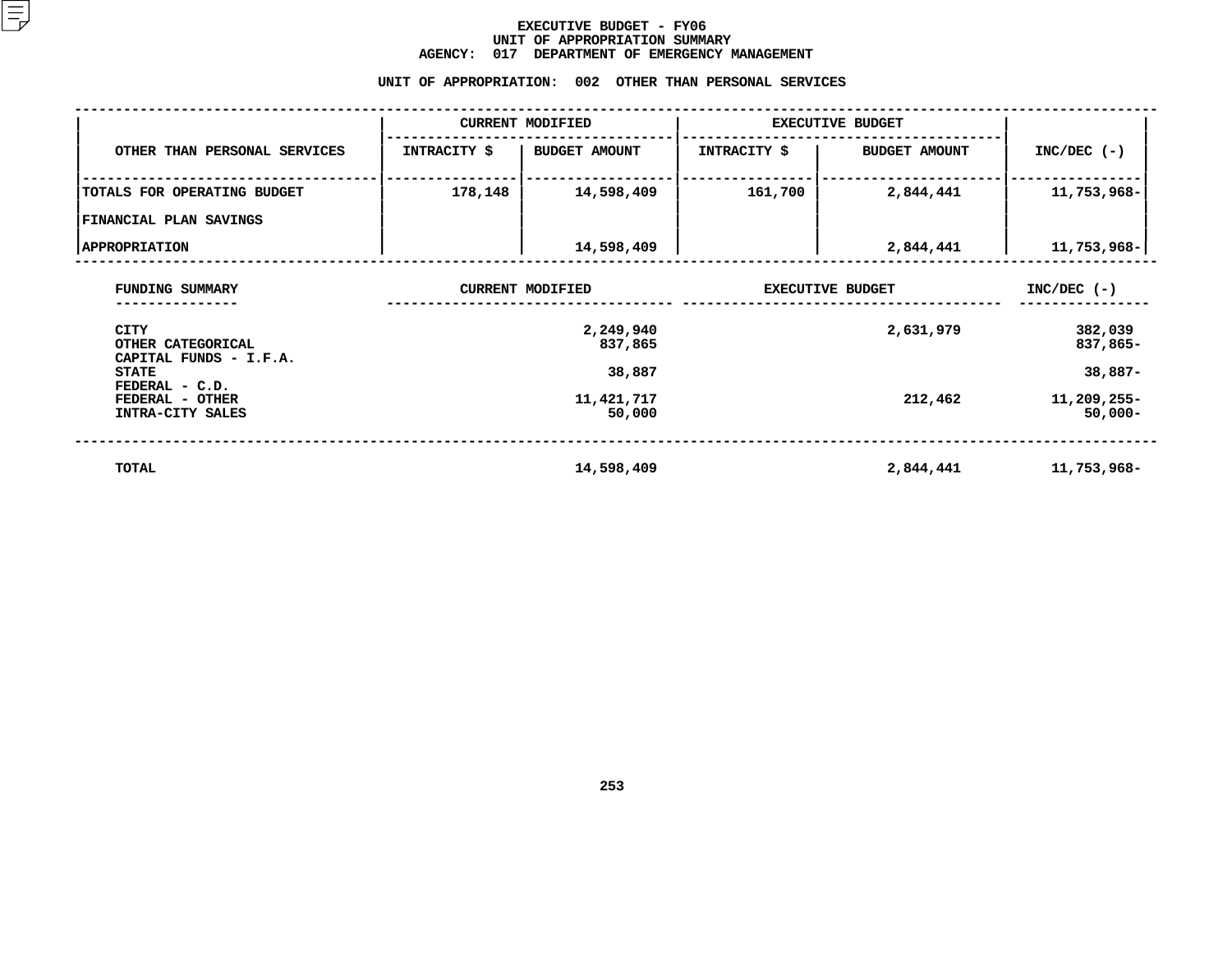### **EXECUTIVE BUDGET- FY06 AGENCY**

# AGENCY SUMMARY<br>AGENCY: 017 DEPARTMENT OF EMERGENCY MANAGEMENT<br>PERSONAL SERVICES

#### **PERSONAL**

|                                                                            |         | PERSONAL SERVICES       |                         |                      |               |
|----------------------------------------------------------------------------|---------|-------------------------|-------------------------|----------------------|---------------|
|                                                                            |         | <b>CURRENT MODIFIED</b> | <b>EXECUTIVE BUDGET</b> |                      |               |
| PERSONAL SERVICES                                                          | NUM POS | <b>BUDGET AMOUNT</b>    | NUM POS                 | <b>BUDGET AMOUNT</b> | $INC/DEC$ (-) |
| TOTALS FOR OPERATING BUDGET                                                | 46      | 6,771,961               | 22                      | 1,953,635            | 4,818,326-    |
| <b>FINANCIAL PLAN SAVINGS</b>                                              |         |                         |                         |                      |               |
| <b>APPROPRIATION</b>                                                       | 46      | 6,771,961               | 22                      | 1,953,635            | 4,818,326-    |
| FUNDING SUMMARY                                                            |         | <b>CURRENT MODIFIED</b> |                         | EXECUTIVE BUDGET     | $INC/DEC$ (-) |
| <b>CITY</b><br>OTHER CATEGORICAL<br>CAPITAL FUNDS - I.F.A.<br><b>STATE</b> |         | 1,382,759<br>182,418    |                         | 1,382,759            | 182,418-      |
| FEDERAL - C.D.<br>FEDERAL - OTHER<br>INTRA-CITY SALES                      |         | 5,206,784               |                         | 570,876              | 4,635,908-    |
| TOTAL                                                                      |         | 6,771,961               |                         | 1,953,635            | 4,818,326-    |
| OTPS MEMO AMOUNTS                                                          |         |                         |                         |                      |               |

**OTPS MEMO AMOUNTS**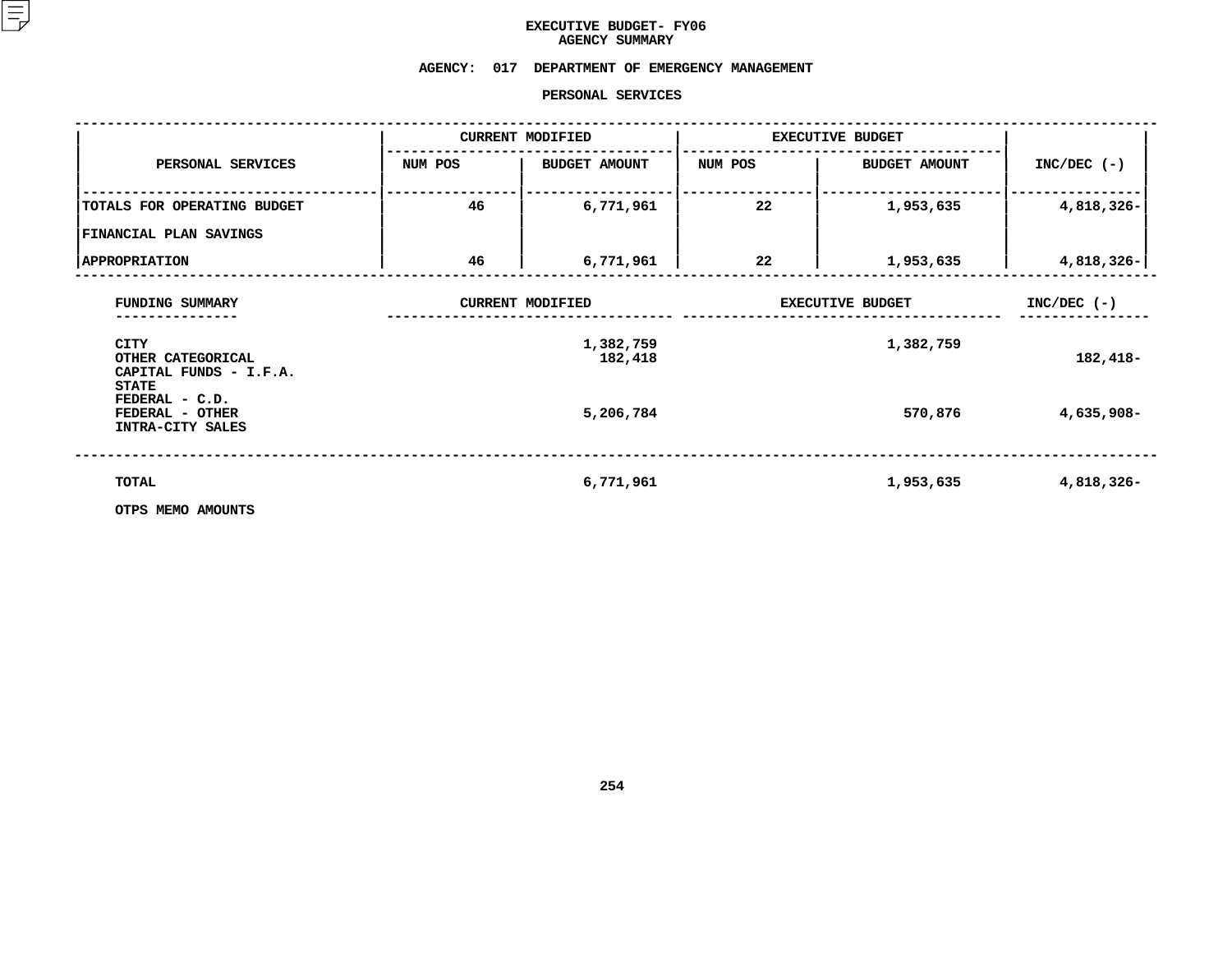### **EXECUTIVE BUDGET- FY06 AGENCY**

# **SUMMARY AGENCY: <sup>017</sup> DEPARTMENT OF EMERGENCY MANAGEMENT**

#### OTHER THAN PERSONAL SERVICES

|                                                          |              | OTHER THAN PERSONAL SERVICES |                         |                         |                           |
|----------------------------------------------------------|--------------|------------------------------|-------------------------|-------------------------|---------------------------|
|                                                          |              | <b>CURRENT MODIFIED</b>      | <b>EXECUTIVE BUDGET</b> |                         |                           |
| OTHER THAN PERSONAL SERVICES                             | INTRACITY \$ | <b>BUDGET AMOUNT</b>         | INTRACITY \$            | <b>BUDGET AMOUNT</b>    | $INC/DEC$ (-)             |
| TOTALS FOR OPERATING BUDGET                              | 178,148      | 14,598,409                   | 161,700                 | 2,844,441               | 11,753,968-               |
| <b>FINANCIAL PLAN SAVINGS</b>                            |              |                              |                         |                         |                           |
| <b>APPROPRIATION</b>                                     |              | 14,598,409                   |                         | 2,844,441               | 11,753,968-               |
| FUNDING SUMMARY                                          |              | <b>CURRENT MODIFIED</b>      |                         | <b>EXECUTIVE BUDGET</b> | $INC/DEC$ (-)             |
| <b>CITY</b><br>OTHER CATEGORICAL                         |              | 2,249,940<br>837,865         |                         | 2,631,979               | 382,039<br>837,865-       |
| CAPITAL FUNDS - I.F.A.<br><b>STATE</b><br>FEDERAL - C.D. |              | 38,887                       |                         |                         | $38,887-$                 |
| FEDERAL - OTHER<br>INTRA-CITY SALES                      |              | 11,421,717<br>50,000         |                         | 212,462                 | 11,209,255-<br>$50,000 -$ |
| TOTAL                                                    |              | 14,598,409                   |                         | 2,844,441               | 11,753,968-               |
| PS MEMO AMOUNTS                                          |              |                              |                         |                         |                           |

**PS MEMO AMOUNTS**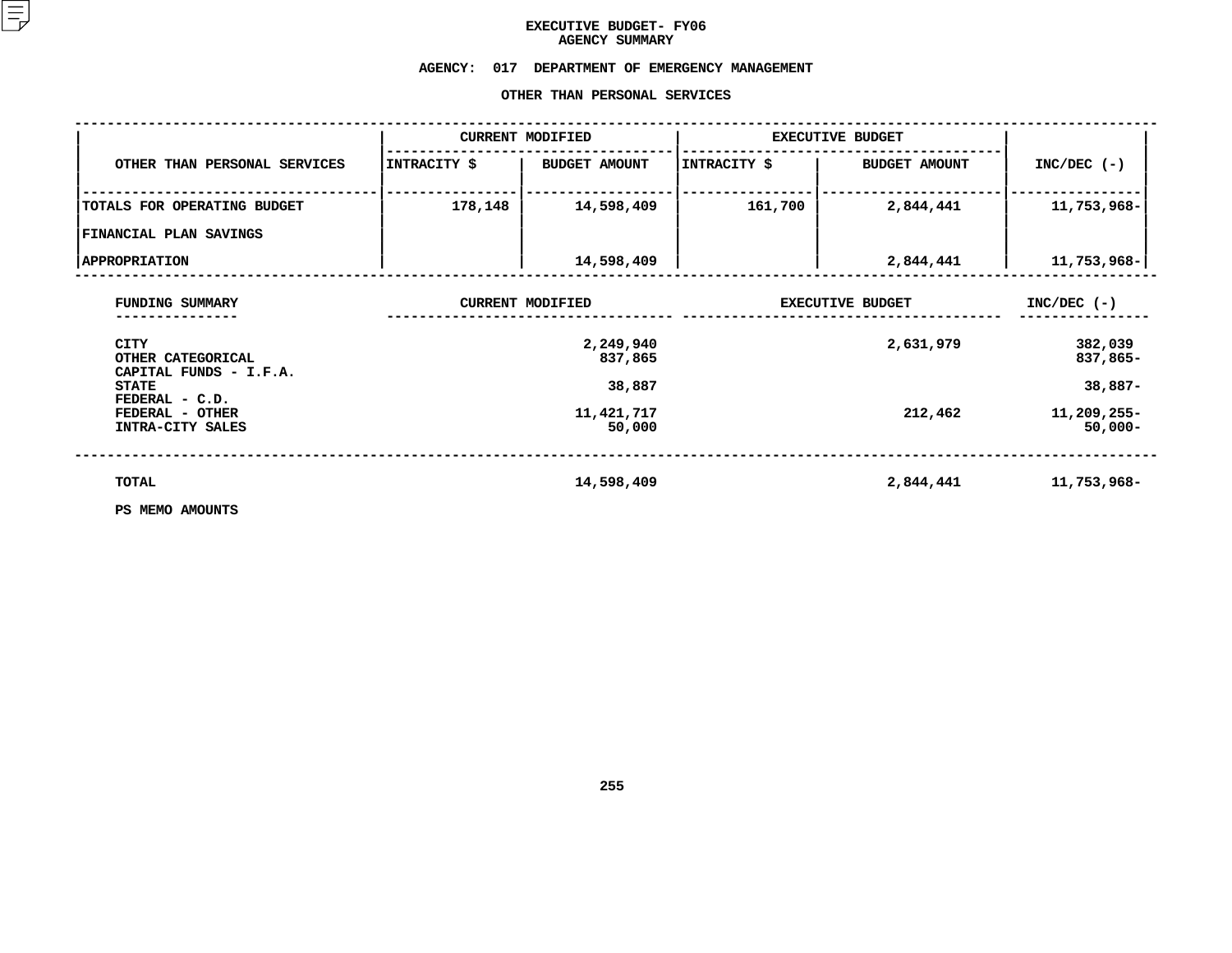#### **EXECUTIVE BUDGET - FY06 AGENCYY SUMMARY<br>T OF EMER<br>ACT**

|                                                       | <b>AGENCY:</b>   | 017 DEPARTMENT OF EMERGENCY MANAGEMENT |           |                              |             |
|-------------------------------------------------------|------------------|----------------------------------------|-----------|------------------------------|-------------|
|                                                       |                  | MODIFIED FY05 - 04/10/05               |           | <b>EXECUTIVE BUDGET FY06</b> |             |
|                                                       | <b>POSITIONS</b> | <b>BUDGET AMOUNT</b>                   | POSITIONS | <b>BUDGET AMOUNT</b>         | INC/DEC AMT |
| <b>PS</b>                                             |                  |                                        |           |                              |             |
| TOTALS FOR OPERATING BUDGET<br>FINANCIAL PLAN SAVINGS | 46               | 6,771,961                              | 22        | 1,953,635                    | 4,818,326-  |
| <b>APPROPRIATION</b>                                  | 46               | 6,771,961                              | 22        | 1,953,635                    | 4,818,326-  |
| <b>OTPS</b>                                           |                  |                                        |           |                              |             |
| TOTALS FOR OPERATING BUDGET<br>FINANCIAL PLAN SAVINGS |                  | 14,598,409                             |           | 2,844,441                    | 11,753,968- |
| <b>APPROPRIATION</b>                                  |                  | 14,598,409                             |           | 2,844,441                    | 11,753,968- |
| <b>AGENCY TOTALS</b>                                  |                  |                                        |           |                              |             |
| TOTALS FOR OPERATING BUDGET<br>FINANCIAL PLAN SAVINGS | 46               | 21,370,370                             | 22        | 4,798,076                    | 16,572,294- |
| <b>APPROPRIATION</b>                                  | 46               | 21,370,370                             | 22        | 4,798,076                    | 16,572,294- |
| FUNDING                                               |                  |                                        |           |                              |             |
| <b>CITY</b>                                           |                  | 3,632,699                              |           | 4,014,738                    | 382,039     |
| OTHER CATEGORICAL                                     |                  | 1,020,283                              |           |                              | 1,020,283-  |
| CAPITAL FUNDS - I.F.A.                                |                  |                                        |           |                              |             |
| <b>STATE</b><br>FEDERAL - C.D.                        |                  | 38,887                                 |           |                              | 38,887-     |
| FEDERAL - OTHER                                       |                  | 16,628,501                             |           | 783,338                      | 15,845,163- |
| INTRA-CITY SALES                                      |                  | 50,000                                 |           |                              | $50,000 -$  |
| TOTAL FUNDING                                         |                  | 21,370,370                             |           | 4,798,076                    | 16,572,294- |
|                                                       |                  |                                        |           |                              |             |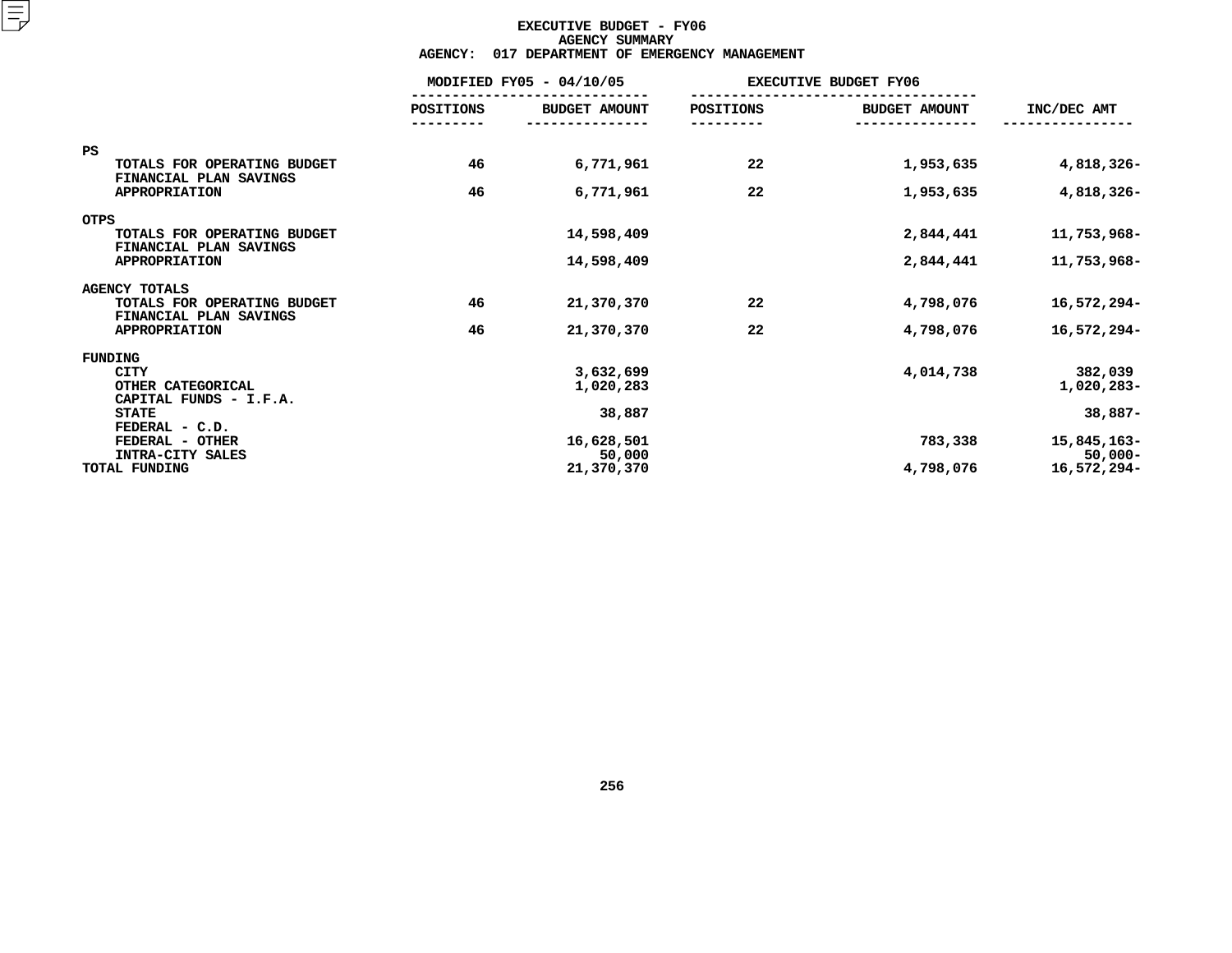#### **EXECUTIVE BUDGET - FY06 OPERATING**G BUDGET<br>TAX COMM<br>1 PERSON **AGENCY: <sup>021</sup> TAX COMMISSION UNIT OF APPROPRIATION: <sup>001</sup> PERSONAL SERVICES**

|                                                                                         |                                                                                                                                                             |          | MODIFIED FY05-04/10/05                                         |           | EXECUTIVE BUDGET FY06            |                  |                                                |  |
|-----------------------------------------------------------------------------------------|-------------------------------------------------------------------------------------------------------------------------------------------------------------|----------|----------------------------------------------------------------|-----------|----------------------------------|------------------|------------------------------------------------|--|
| OBJECT CLASS<br>IC REF OBJ DESCRIPTION                                                  |                                                                                                                                                             | # POS    | <b>AMOUNT</b>                                                  | # POS     | <b>AMOUNT</b>                    | INC/DEC<br># POS | <b>AMOUNT</b>                                  |  |
| RESPONSIBILITY CENTER: 0001 TAX COMMISSION                                              |                                                                                                                                                             |          |                                                                |           |                                  |                  |                                                |  |
| BUDGET CODE: 1001 AGENCYWIDE OPERATIONS<br>01 F/T SALARIED<br>SUBTOTAL FOR F/T SALARIED | 001 FULL YEAR POSITIONS                                                                                                                                     | 31<br>31 | 1,911,467<br>1,911,467                                         | -31<br>31 | 2,012,953<br>2,012,953           |                  | 101,486<br>101,486                             |  |
| 02 OTH SALARIED<br>SUBTOTAL FOR OTH SALARIED                                            | 021 PART-TIME POSITIONS                                                                                                                                     |          | 145,003<br>145,003                                             |           | 138,503<br>138,503               |                  | $6,500 -$<br>$6,500-$                          |  |
| 03 UNSALARIED<br>SUBTOTAL FOR UNSALARIED                                                | 031 UNSALARIED                                                                                                                                              |          | 13,299<br>13,299                                               |           | 13,299<br>13,299                 |                  |                                                |  |
| 04 ADD GRS PAY<br>SUBTOTAL FOR ADD GRS PAY                                              | 041 ASSIGNMENT DIFFERENTIAL<br>042 LONGEVITY DIFFERENTIAL<br>047 OVERTIME<br>049 BACKPAY - PRIOR YEARS<br>056 EARLY RET. TERMINAL LEAVE<br>061 SUPPER MONEY |          | 1,234<br>62,440<br>60,000<br>3,356<br>11,630<br>500<br>139,160 |           | 1,234<br>62,440<br>500<br>64,174 |                  | $60,000 -$<br>$3,356-$<br>$11,630-$<br>74,986- |  |
| 05 AMT TO SCHED<br>SUBTOTAL FOR AMT TO SCHED                                            | 051 SALARY ADJUSTMENTS<br>053 AMOUNT TO BE SCHEDULED-PS                                                                                                     |          |                                                                |           |                                  |                  |                                                |  |
| SUBTOTAL FOR BUDGET CODE 1001                                                           |                                                                                                                                                             | 31       | 2,208,929                                                      | 31        | 2,228,929                        |                  | 20,000                                         |  |
| TOTAL FOR TAX COMMISSION                                                                |                                                                                                                                                             | 31       | 2,208,929                                                      | 31        | 2,228,929                        |                  | 20,000                                         |  |
| TOTAL FOR PERSONAL SERVICES                                                             |                                                                                                                                                             | 31       | 2,208,929                                                      | 31        | 2,228,929                        |                  | 20,000                                         |  |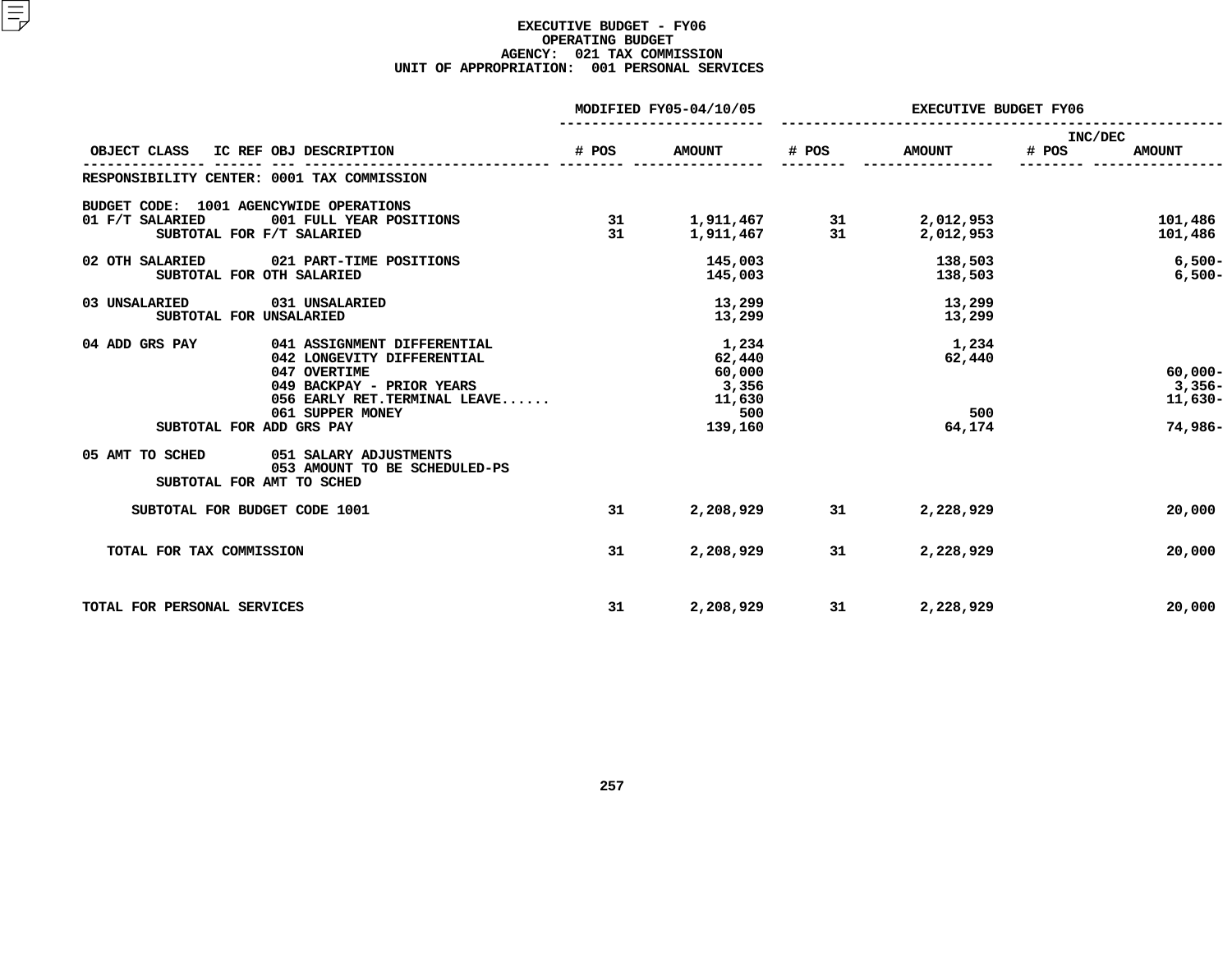#### **EXECUTIVE BUDGET - FY06** UNIT OF APPROPRIATION SUMMARY **OF APPROPRIATION SUMMARY AGENCY:**

# AGENCY: 021 TAX COMMISSION<br>UNIT OF APPROPRIATION: 001 PERSONAL

|                                                                                                                              |         | UNIT OF APPROPRIATION: 001 PERSONAL SERVICES |                         |                         |               |
|------------------------------------------------------------------------------------------------------------------------------|---------|----------------------------------------------|-------------------------|-------------------------|---------------|
|                                                                                                                              |         | <b>CURRENT MODIFIED</b>                      |                         | <b>EXECUTIVE BUDGET</b> |               |
| PERSONAL SERVICES                                                                                                            | NUM POS | <b>BUDGET AMOUNT</b>                         | NUM POS                 | <b>BUDGET AMOUNT</b>    | $INC/DEC$ (-) |
| TOTALS FOR OPERATING BUDGET<br>FINANCIAL PLAN SAVINGS                                                                        | 31      | 2,208,929                                    | 31                      | 2,228,929               | 20,000        |
| <b>APPROPRIATION</b>                                                                                                         | 31      | 2,208,929                                    | 31                      | 2,228,929               | 20,000        |
| FUNDING SUMMARY                                                                                                              |         | <b>CURRENT MODIFIED</b>                      | <b>EXECUTIVE BUDGET</b> | $INC/DEC$ (-)           |               |
| CITY<br>OTHER CATEGORICAL<br>CAPITAL FUNDS - I.F.A.<br><b>STATE</b><br>FEDERAL - C.D.<br>FEDERAL - OTHER<br>INTRA-CITY SALES |         | 2,208,929                                    |                         | 2,228,929               | 20,000        |
| TOTAL                                                                                                                        |         | 2,208,929                                    |                         | 2,228,929               | 20,000        |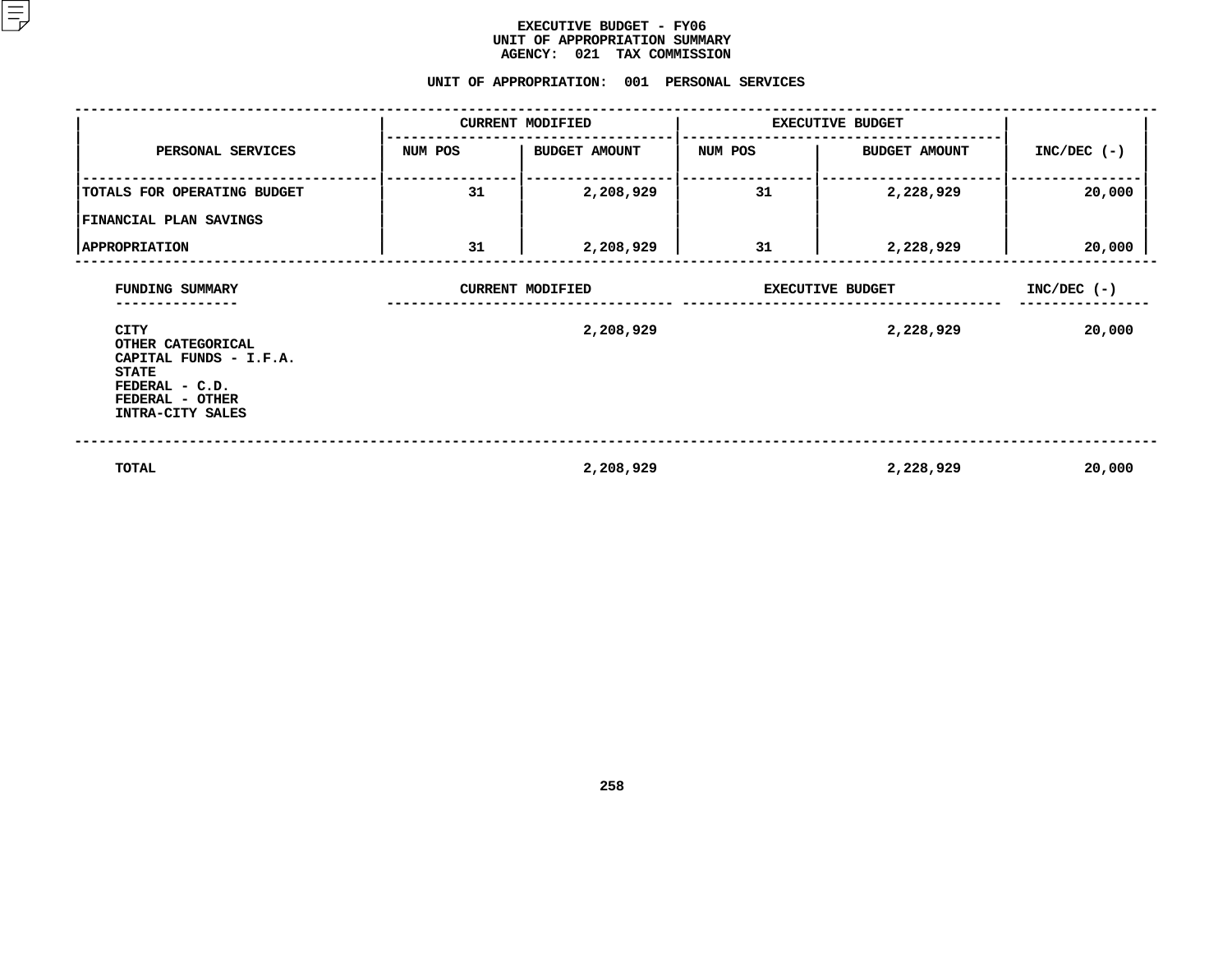#### **EXECUTIVE BUDGET - FY06 POSITIONN SCHEDULE<br>TAX COMM<br>• 001 PE AGENCY: <sup>021</sup> TAX COMMISSION UNIT OF APPROPRIATION: <sup>001</sup> PERSONAL SERVICES**

#### MODIFIED FY05-04/10/05 EXECUTIVE BUDGET FY06

**FY05-04/10/05 EXECUTIVE BUDGET FY06 -----------------------**

| LINE | <b>DESCRIPTION</b>                                   | PAY<br>BANK/# CODE | TITLE | <b>MIN-MAX RATE # POS*</b>  |                   | <b>ANNUAL RATE</b> | # POS* | <b>ANNUAL RATE</b> | # POS | INC/DEC<br><b>ANNUAL RATE</b> |
|------|------------------------------------------------------|--------------------|-------|-----------------------------|-------------------|--------------------|--------|--------------------|-------|-------------------------------|
|      | OBJECT: 001 FULL YEAR POSITIONS                      |                    |       |                             |                   |                    |        |                    |       |                               |
| 1100 | PRESIDENT                                            |                    |       | D 021 12993 152,506-152,506 |                   | 160,217            |        | 160,217            |       |                               |
| 1101 | ADMINISTRATIVE STAFF ANAL D 021 10026 44,492-144,150 |                    |       |                             |                   | 94,000             |        | 94,000             |       |                               |
| 1107 | CITY ASSESSOR                                        | D 021 40202        |       | 46,308- 75,742              | 11                | 751,547            | 11     | 751,547            |       |                               |
| 1108 | ADMINISTRATIVE ASSESSOR D 021 10005                  |                    |       | 44,492-144,150              |                   | 86,598             |        | 86,598             |       |                               |
| 1109 | EXECUTIVE ASSISTANT TO TH D 021 13222 44,492-144,150 |                    |       |                             | $112111$<br>$112$ | 87,072             |        | 87,072             |       |                               |
| 1110 | COUNSEL (TAX COMMISSION) D 021 95335                 |                    |       | 44,492-144,150              |                   | 119,137            |        | 119,137            |       |                               |
| 1115 | PRINCIPAL ADMINISTRATIVE D 021 10124                 |                    |       | 38,205- 62,842              |                   | 81,131             |        | 81,131             |       |                               |
| 1120 | SECRETARY OF THE TAX COMM D 021 12860                |                    |       | 41,000- 47,277              |                   | 47,277             |        | 47,277             |       |                               |
| 1128 | SECRETARY (LEVELS 1A, 2A, 3 D 021 10252              |                    |       | 23,920- 44,319              |                   | 44,690             |        | 44,690             |       |                               |
| 1147 | CLERICAL ASSOCIATE                                   | D 021 10251        |       | $20,095 - 44,319$           |                   | 47,284             |        | 47,284             |       |                               |
| 1150 | COMPUTER PROGRAMMER ANALY D 021 13651                |                    |       | 41,566- 59,080              |                   | 112,794            |        | 112,794            |       |                               |
| 1151 | <b>STAFF ANALYST</b>                                 | D 021 12626        |       | 43,612- 56,401              |                   | 54,325             |        | 54,325             |       |                               |
| 1152 | COMPUTER ASSOCIATE (SOFTW D 021 13631                |                    |       | 54,031- 79,096              |                   | 54,031             |        | 54,031             |       |                               |
| 1156 | CLERICAL AIDE                                        |                    |       | D 021 10250 23,920- 28,971  |                   | 24,360             |        | 24,360             |       |                               |
| 1160 | COMPUTER SPECIALIST (SOFT D 021 13632                |                    |       | 66,489-96,620               |                   | 71,984             |        | 71,984             |       |                               |
|      | SUBTOTAL FOR OBJECT 001                              |                    |       |                             | 27                | 1,836,447          | 27     | 1,836,447          |       |                               |
|      |                                                      |                    |       |                             |                   |                    |        |                    |       |                               |
|      | POSITION SCHEDULE FOR U/A 001                        |                    |       |                             | 27                | 1,836,447          | 27     | 1,836,447          |       |                               |
|      | PLANNED INCREASES/(DECREASES)                        |                    |       |                             | 4                 | 272,066            | 4      | 272,066            |       |                               |
|      | TOTAL FOR U/A 001                                    |                    |       |                             | 31                | 2,108,513          | 31     | 2,108,513          |       |                               |
|      |                                                      |                    |       |                             |                   |                    |        |                    |       |                               |

**\*NOTE: FULL TIME ACTIVE POSITIONS AS OF 02/25/05**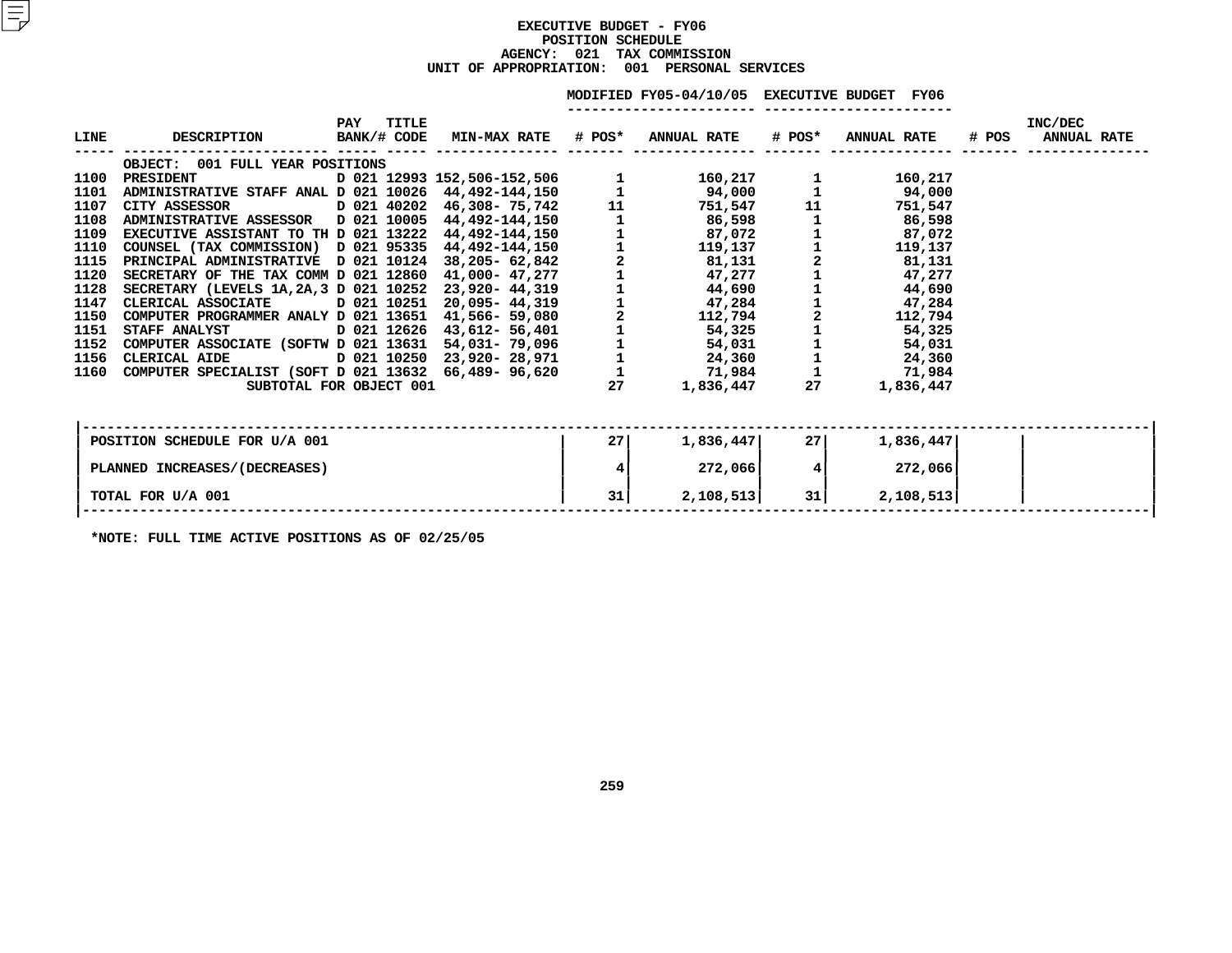#### **EXECUTIVE BUDGET - FY06 OPERATING**G BUDGET<br>TAX COMM<br>2 OTHER **AGENCY: <sup>021</sup> TAX COMMISSION UNIT OF APPROPRIATION: <sup>002</sup> OTHER THAN PERSONAL SERVICE**

|                 |                                                                                                                     |                | MODIFIED FY05-04/10/05                   | <b>EXECUTIVE BUDGET FY06</b> |               |                     |               |
|-----------------|---------------------------------------------------------------------------------------------------------------------|----------------|------------------------------------------|------------------------------|---------------|---------------------|---------------|
| OBJECT CLASS    | IC REF OBJ DESCRIPTION                                                                                              | # CNTRCT       | <b>AMOUNT</b>                            | # CNTRCT                     | <b>AMOUNT</b> | INC/DEC<br># CNTRCT | <b>AMOUNT</b> |
|                 | RESPONSIBILITY CENTER: 0001 TAX COMMISSION                                                                          |                |                                          |                              |               |                     |               |
|                 |                                                                                                                     |                |                                          |                              |               |                     |               |
|                 | BUDGET CODE: 1001 AGENCYWIDE OPERATIONS<br>10 SUPPLYS&MATL 856001 10X SUPPLIES + MATERIALS - GENERAL                |                | $\begin{array}{c} 820 \\ 10 \end{array}$ |                              | 820           |                     |               |
|                 | 100 SUPPLIES + MATERIALS - GENERAL                                                                                  |                |                                          |                              | 9,367         |                     | $1,000-$      |
|                 | 106 MOTOR VEHICLE FUEL                                                                                              |                | 500                                      |                              | 500           |                     |               |
|                 | 117 POSTAGE                                                                                                         |                | 4,083                                    |                              | 6,983         |                     | 2,900         |
|                 | <b>169 MAINTENANCE SUPPLIES</b><br><b>169 MAINTENANCE SUPPLIES<br/>199 DATA PROCESSING SUPPLIES<br/>INDIVISAMET</b> |                | 200                                      |                              | 200           |                     |               |
|                 |                                                                                                                     |                | 76,500                                   |                              | 3,500         |                     | $73,000 -$    |
|                 | SUBTOTAL FOR SUPPLYS&MATL                                                                                           |                | 92,470                                   |                              | 21,370        |                     | 71,100-       |
| 30 PROPTY&EQUIP | 300 EQUIPMENT GENERAL                                                                                               |                | 3,350                                    |                              | 8,850         |                     | 5,500         |
|                 | 314 OFFICE FURITURE                                                                                                 |                | 800                                      |                              | 800           |                     |               |
|                 | 315 OFFICE EQUIPMENT                                                                                                |                | 2,000                                    |                              |               |                     | $2,000-$      |
|                 | 332 PURCH DATA PROCESSING EQUIPT                                                                                    |                | 14,500                                   |                              | 11,000        |                     | $3,500-$      |
|                 | 337 BOOKS-OTHER                                                                                                     |                | 1,600                                    |                              | 1,300         |                     | $300 -$       |
|                 | 338 LIBRARY BOOKS                                                                                                   |                | 8,000                                    |                              | 7,000         |                     | $1,000-$      |
|                 | SUBTOTAL FOR PROPTY&EQUIP                                                                                           |                | 30,250                                   |                              | 28,950        |                     | $1,300-$      |
|                 | 40 OTHR SER&CHR 858001 40B TELEPHONE & OTHER COMMUNICATNS                                                           |                | 16,713                                   |                              | 16,713        |                     |               |
|                 | 856001 40G MAINT & REP OF MOTOR VEH EQUIP                                                                           |                | 2,010                                    |                              | 2,010         |                     |               |
|                 | 856001 40X CONTRACTUAL SERVICES-GENERAL                                                                             |                | 14,400                                   |                              | 1,400         |                     | $13,000-$     |
|                 | 402 TELEPHONE & OTHER COMMUNICATNS                                                                                  |                | 2,062                                    |                              | 2,062         |                     |               |
|                 | 403 OFFICE SERVICES<br>412 RENTALS OF MISC.EQUIP                                                                    |                | 538                                      |                              | 188           |                     | - 350 –       |
|                 |                                                                                                                     |                | 12,834                                   |                              | 15,684        |                     | 2,850         |
|                 | 451 NON OVERNIGHT TRVL EXP-GENERAL                                                                                  |                | 1,300                                    |                              | 300           |                     | $1,000-$      |
|                 | 453 OVERNIGHT TRVL EXP-GENERAL                                                                                      |                | 2,000                                    |                              |               |                     | $2,000-$      |
|                 | SUBTOTAL FOR OTHR SER&CHR                                                                                           |                | 51,857                                   |                              | 38,357        |                     | $13,500-$     |
| 60 CNTRCTL SVCS | 602 TELECOMMUNICATIONS MAINT $\frac{1}{2}$                                                                          |                | 800                                      | 1                            | 800           |                     |               |
|                 |                                                                                                                     |                | 13,500                                   |                              |               | $1 -$               | $13,500-$     |
|                 |                                                                                                                     |                | 2,300                                    | $\frac{1}{1}$                | 2,300         |                     |               |
|                 |                                                                                                                     |                | 4,000                                    |                              | 4,000         |                     |               |
|                 | SUBTOTAL FOR CNTRCTL SVCS                                                                                           |                | 20,600                                   | $\overline{3}$               | 7,100         | $1 -$               | $13,500-$     |
|                 | 70 FXD MIS CHGS 856001 79D TRAINING CITY EMPLOYEES                                                                  |                | 500                                      |                              | 500           |                     |               |
|                 | 794 TRAINING CITY EMPLOYEES                                                                                         |                | 800                                      |                              | 200           |                     | $600 -$       |
|                 | SUBTOTAL FOR FXD MIS CHGS                                                                                           |                | 1,300                                    |                              | 700           |                     | $600 -$       |
|                 | SUBTOTAL FOR BUDGET CODE 1001                                                                                       | $\overline{4}$ | 196,477                                  | $\overline{\mathbf{3}}$      | 96,477        | $1 -$               | $100,000 -$   |
|                 |                                                                                                                     |                |                                          |                              |               |                     |               |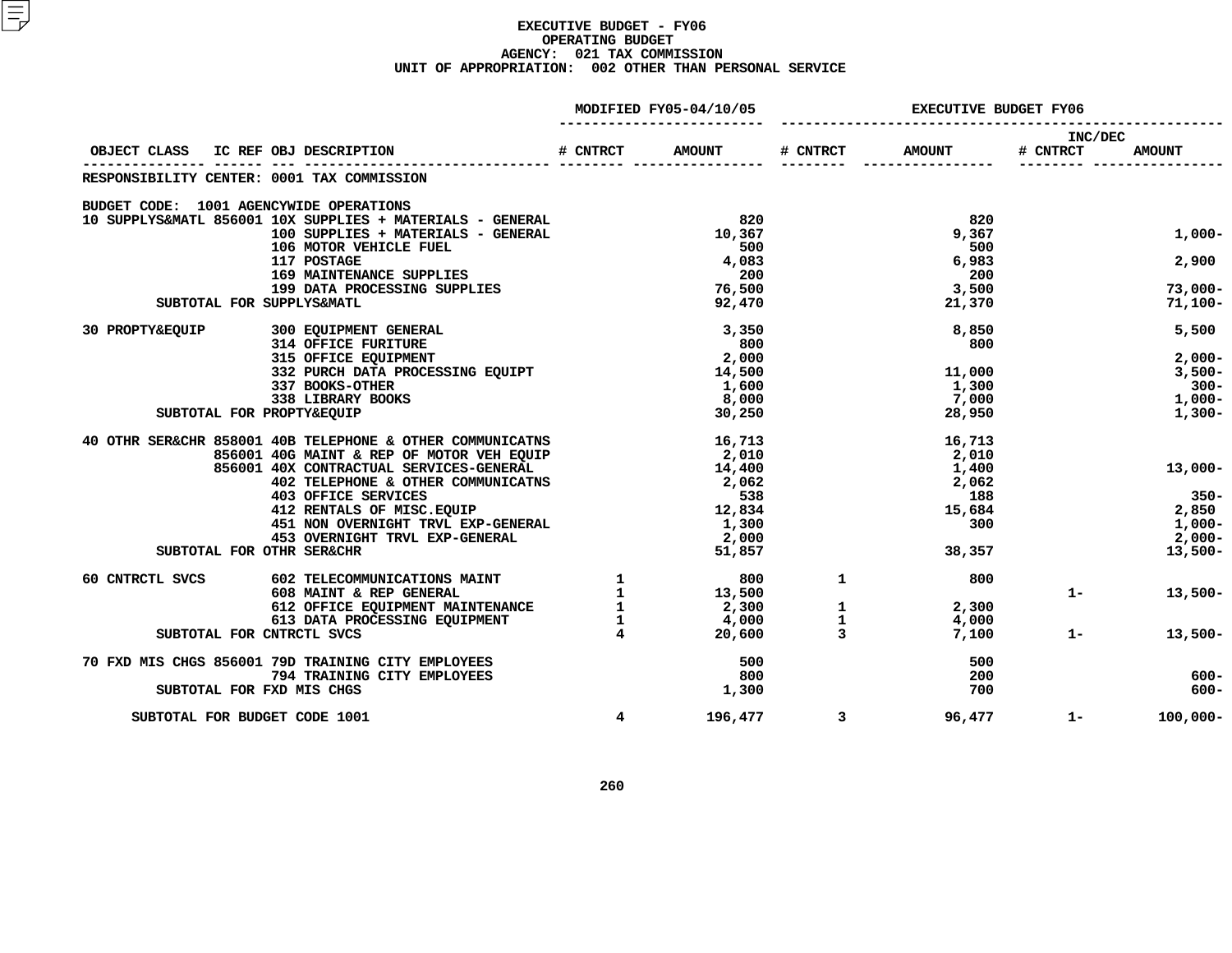#### **EXECUTIVE BUDGET - FY06 OPERATING**G BUDGET<br>TAX COMM<br>2 OTHER **AGENCY: <sup>021</sup> TAX COMMISSION UNIT OF APPROPRIATION: <sup>002</sup> OTHER THAN PERSONAL SERVICE**

|                                        | MODIFIED FY05-04/10/05 |               |          | <b>EXECUTIVE BUDGET FY06</b> |                     |               |
|----------------------------------------|------------------------|---------------|----------|------------------------------|---------------------|---------------|
| OBJECT CLASS<br>IC REF OBJ DESCRIPTION | # CNTRCT               | <b>AMOUNT</b> | # CNTRCT | <b>AMOUNT</b>                | INC/DEC<br># CNTRCT | <b>AMOUNT</b> |
| TOTAL FOR TAX COMMISSION               | 4                      | 196,477       | 3        | 96,477                       | $1 -$               | $100,000 -$   |
| TOTAL FOR OTHER THAN PERSONAL SERVICE  | 4                      | 196,477       | 3        | 96,477                       | $1 -$               | $100,000 -$   |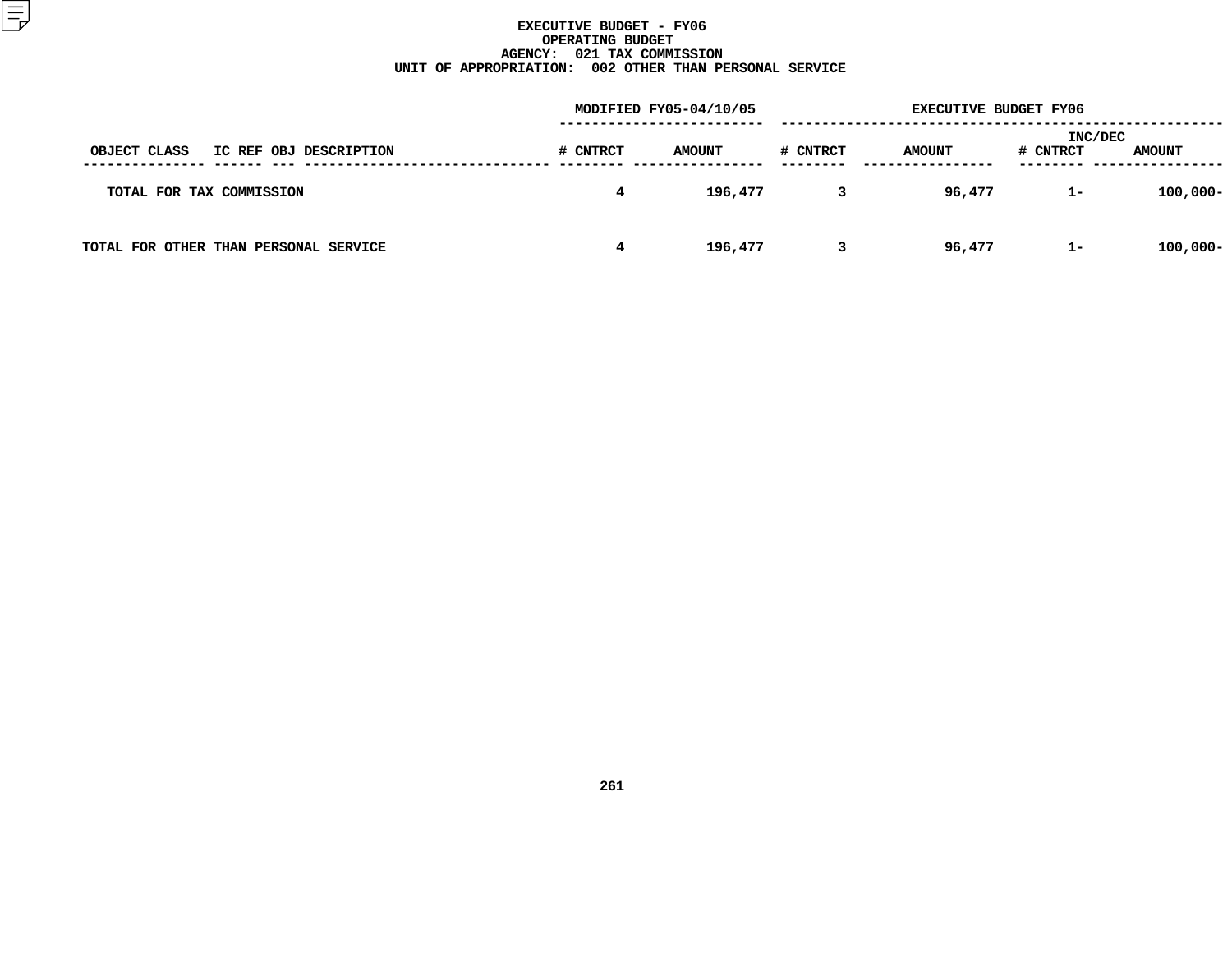#### **EXECUTIVE BUDGET - FY06** UNIT OF APPROPRIATION SUMMARY **OF APPROPRIATION SUMMARY AGENCY:**

|                                                                                                                              |                               | AGENCY: 021 TAX COMMISSION<br>UNIT OF APPROPRIATION: 002 OTHER THAN PERSONAL SERVICE |                         |                         |               |  |
|------------------------------------------------------------------------------------------------------------------------------|-------------------------------|--------------------------------------------------------------------------------------|-------------------------|-------------------------|---------------|--|
|                                                                                                                              |                               | <b>CURRENT MODIFIED</b>                                                              |                         | <b>EXECUTIVE BUDGET</b> |               |  |
| OTHER THAN PERSONAL SERVICE                                                                                                  | INTRACITY \$<br>BUDGET AMOUNT |                                                                                      | INTRACITY \$            | <b>BUDGET AMOUNT</b>    | $INC/DEC$ (-) |  |
| TOTALS FOR OPERATING BUDGET                                                                                                  | 34,443                        | 196,477                                                                              | 21,443                  | 96,477                  | $100,000 -$   |  |
| FINANCIAL PLAN SAVINGS                                                                                                       |                               |                                                                                      |                         |                         |               |  |
| <b>APPROPRIATION</b>                                                                                                         |                               | 196,477                                                                              |                         | 96,477                  | $100,000 -$   |  |
| FUNDING SUMMARY                                                                                                              |                               | <b>CURRENT MODIFIED</b>                                                              | <b>EXECUTIVE BUDGET</b> | $INC/DEC$ (-)           |               |  |
| CITY<br>OTHER CATEGORICAL<br>CAPITAL FUNDS - I.F.A.<br><b>STATE</b><br>FEDERAL - C.D.<br>FEDERAL - OTHER<br>INTRA-CITY SALES |                               | 196,477                                                                              |                         | 96,477                  | $100,000 -$   |  |
| TOTAL                                                                                                                        |                               | 196,477                                                                              |                         | 96,477                  | $100,000 -$   |  |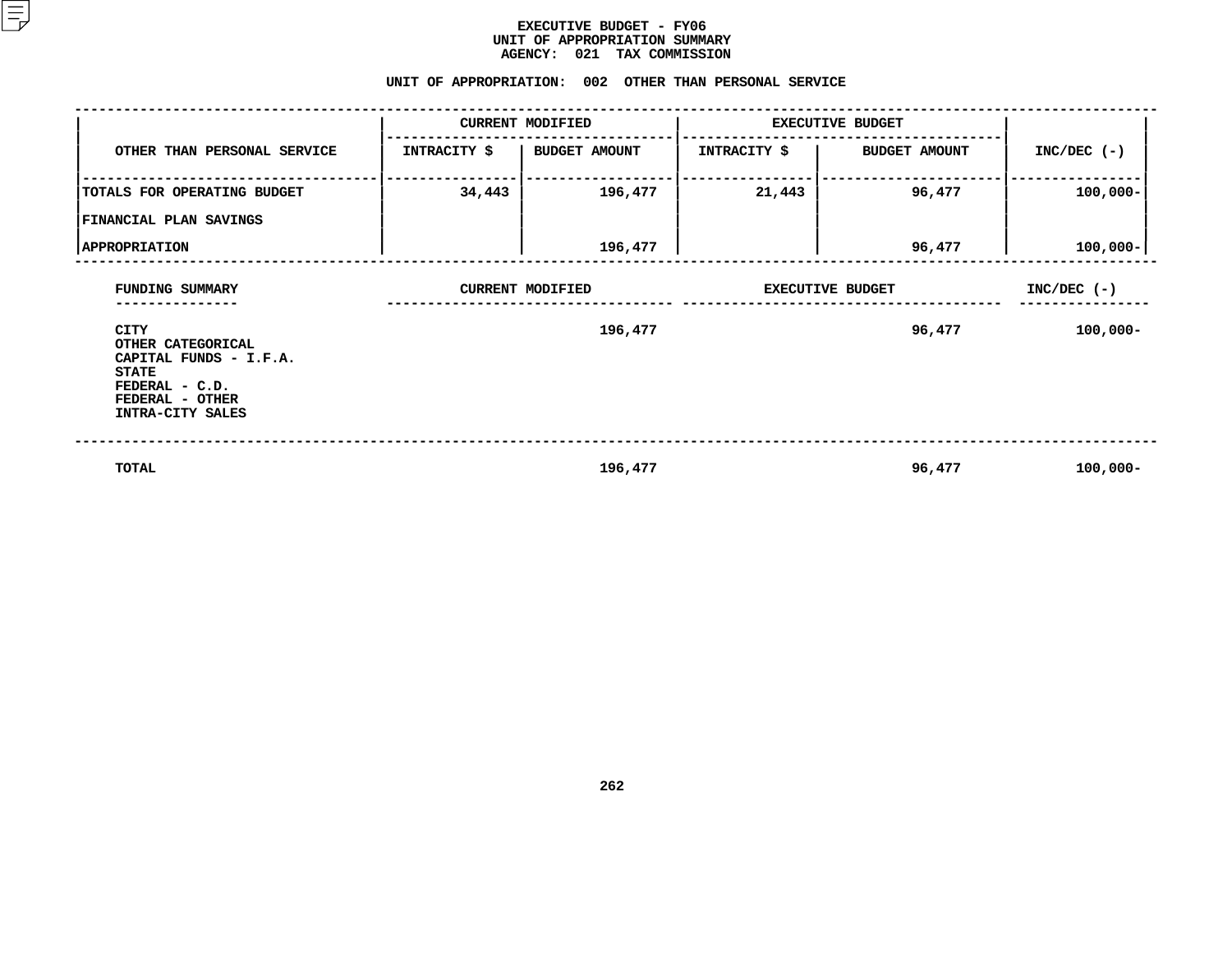### **EXECUTIVE BUDGET- FY06 AGENCY**

## **SUMMARY AGENCY:<sup>021</sup> TAX COMMISSION PERSONAL**

|                                                                               |         | PERSONAL SERVICES                    |                         |                                      |                         |
|-------------------------------------------------------------------------------|---------|--------------------------------------|-------------------------|--------------------------------------|-------------------------|
|                                                                               |         | <b>CURRENT MODIFIED</b>              | <b>EXECUTIVE BUDGET</b> |                                      |                         |
| PERSONAL SERVICES                                                             | NUM POS | <b>BUDGET AMOUNT</b>                 | NUM POS                 | <b>BUDGET AMOUNT</b>                 | $INC/DEC$ (-)           |
| TOTALS FOR OPERATING BUDGET                                                   | 31      | 2,208,929                            | 31                      | 2,228,929                            | 20,000                  |
| FINANCIAL PLAN SAVINGS                                                        |         |                                      |                         |                                      |                         |
| <b>APPROPRIATION</b>                                                          | 31      | 2,208,929                            | 31                      | 2,228,929                            | 20,000                  |
| FUNDING SUMMARY<br><b>CITY</b><br>OTHER CATEGORICAL<br>CAPITAL FUNDS - I.F.A. |         | <b>CURRENT MODIFIED</b><br>2,208,929 |                         | <b>EXECUTIVE BUDGET</b><br>2,228,929 | $INC/DEC$ (-)<br>20,000 |
| <b>STATE</b><br>FEDERAL - C.D.<br>FEDERAL - OTHER<br>INTRA-CITY SALES         |         |                                      |                         |                                      |                         |
| TOTAL                                                                         |         | 2,208,929                            |                         | 2,228,929                            | 20,000                  |
| OTPS MEMO AMOUNTS                                                             |         |                                      |                         |                                      |                         |

**OTPS MEMO AMOUNTS**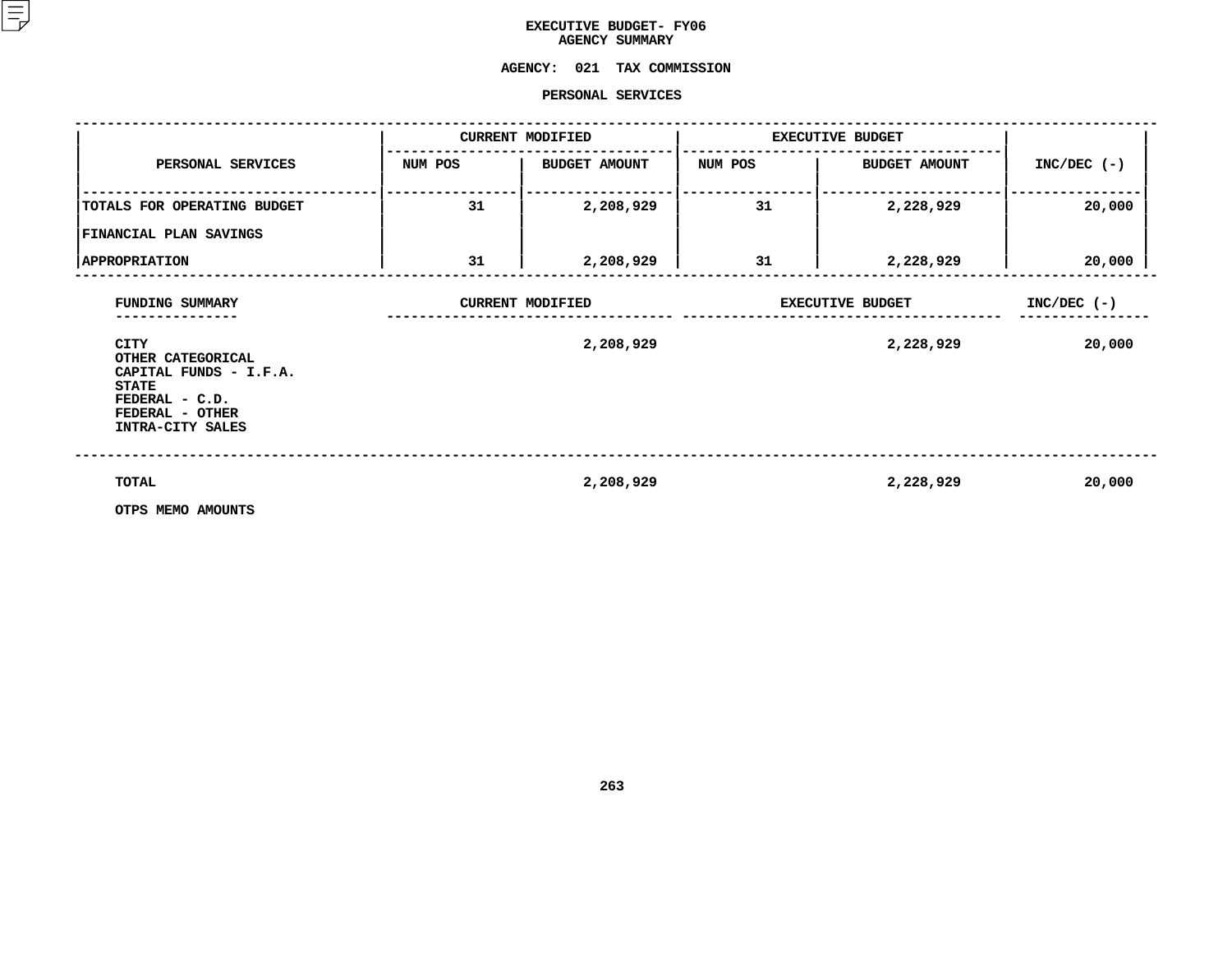## **EXECUTIVE BUDGET- FY06 AGENCY**

## **SUMMARY AGENCY:**

# **<sup>021</sup> TAX COMMISSION OTHER**

|                                                                                                                                     |              | OTHER THAN PERSONAL SERVICES |                         |                         |               |
|-------------------------------------------------------------------------------------------------------------------------------------|--------------|------------------------------|-------------------------|-------------------------|---------------|
|                                                                                                                                     |              | <b>CURRENT MODIFIED</b>      | <b>EXECUTIVE BUDGET</b> |                         |               |
| OTHER THAN PERSONAL SERVICES                                                                                                        | INTRACITY \$ | <b>BUDGET AMOUNT</b>         | INTRACITY \$            | <b>BUDGET AMOUNT</b>    | $INC/DEC$ (-) |
| TOTALS FOR OPERATING BUDGET                                                                                                         | 34,443       | 196,477                      | 21,443                  | 96,477                  | $100,000 -$   |
| FINANCIAL PLAN SAVINGS                                                                                                              |              |                              |                         |                         |               |
| <b>APPROPRIATION</b>                                                                                                                |              | 196,477                      |                         | 96,477                  | $100,000 -$   |
| FUNDING SUMMARY                                                                                                                     |              | <b>CURRENT MODIFIED</b>      |                         | <b>EXECUTIVE BUDGET</b> | $INC/DEC$ (-) |
| <b>CITY</b><br>OTHER CATEGORICAL<br>CAPITAL FUNDS - I.F.A.<br><b>STATE</b><br>FEDERAL - C.D.<br>FEDERAL - OTHER<br>INTRA-CITY SALES |              | 196,477                      |                         | 96,477                  | $100,000 -$   |
| TOTAL<br>PS MEMO AMOUNTS                                                                                                            |              | 196,477                      |                         | 96,477                  | $100,000 -$   |

**PS MEMO AMOUNTS**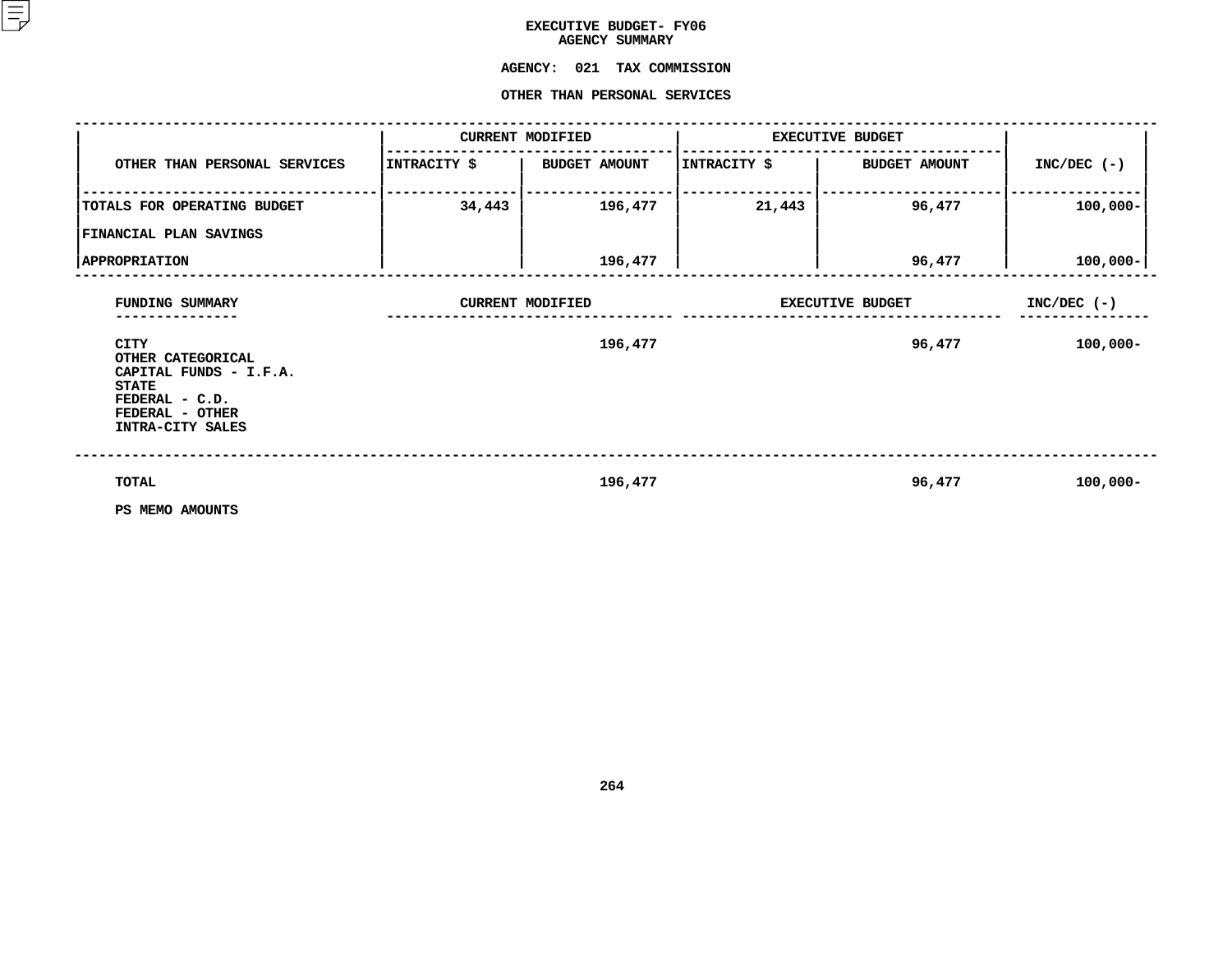#### **EXECUTIVE BUDGET - FY06 AGENCYY SUMMARY<br>TAX COMM<br>...**

|                                                                                                       |                  | <b>AGENCY:</b><br>021 TAX COMMISSION |           |                              |                            |
|-------------------------------------------------------------------------------------------------------|------------------|--------------------------------------|-----------|------------------------------|----------------------------|
|                                                                                                       |                  | MODIFIED FY05 - 04/10/05             |           | <b>EXECUTIVE BUDGET FY06</b> |                            |
|                                                                                                       | <b>POSITIONS</b> | <b>BUDGET AMOUNT</b>                 | POSITIONS | <b>BUDGET AMOUNT</b>         | INC/DEC AMT                |
| PS<br>TOTALS FOR OPERATING BUDGET                                                                     | 31               | 2,208,929                            | 31        | 2,228,929                    | 20,000                     |
| FINANCIAL PLAN SAVINGS<br><b>APPROPRIATION</b>                                                        | 31               | 2,208,929                            | 31        | 2,228,929                    | 20,000                     |
| <b>OTPS</b><br>TOTALS FOR OPERATING BUDGET<br>FINANCIAL PLAN SAVINGS<br><b>APPROPRIATION</b>          |                  | 196,477<br>196,477                   |           | 96,477<br>96,477             | $100,000 -$<br>$100,000 -$ |
| <b>AGENCY TOTALS</b><br>TOTALS FOR OPERATING BUDGET<br>FINANCIAL PLAN SAVINGS<br><b>APPROPRIATION</b> | 31<br>31         | 2,405,406<br>2,405,406               | 31<br>31  | 2,325,406<br>2,325,406       | $80,000 -$<br>$80,000 -$   |
| FUNDING<br><b>CITY</b><br>OTHER CATEGORICAL<br>CAPITAL FUNDS - I.F.A.<br><b>STATE</b>                 |                  | 2,405,406                            |           | 2,325,406                    | $80,000 -$                 |
| FEDERAL - C.D.<br>FEDERAL - OTHER<br>INTRA-CITY SALES<br>TOTAL FUNDING                                |                  | 2,405,406                            |           | 2,325,406                    | $80,000 -$                 |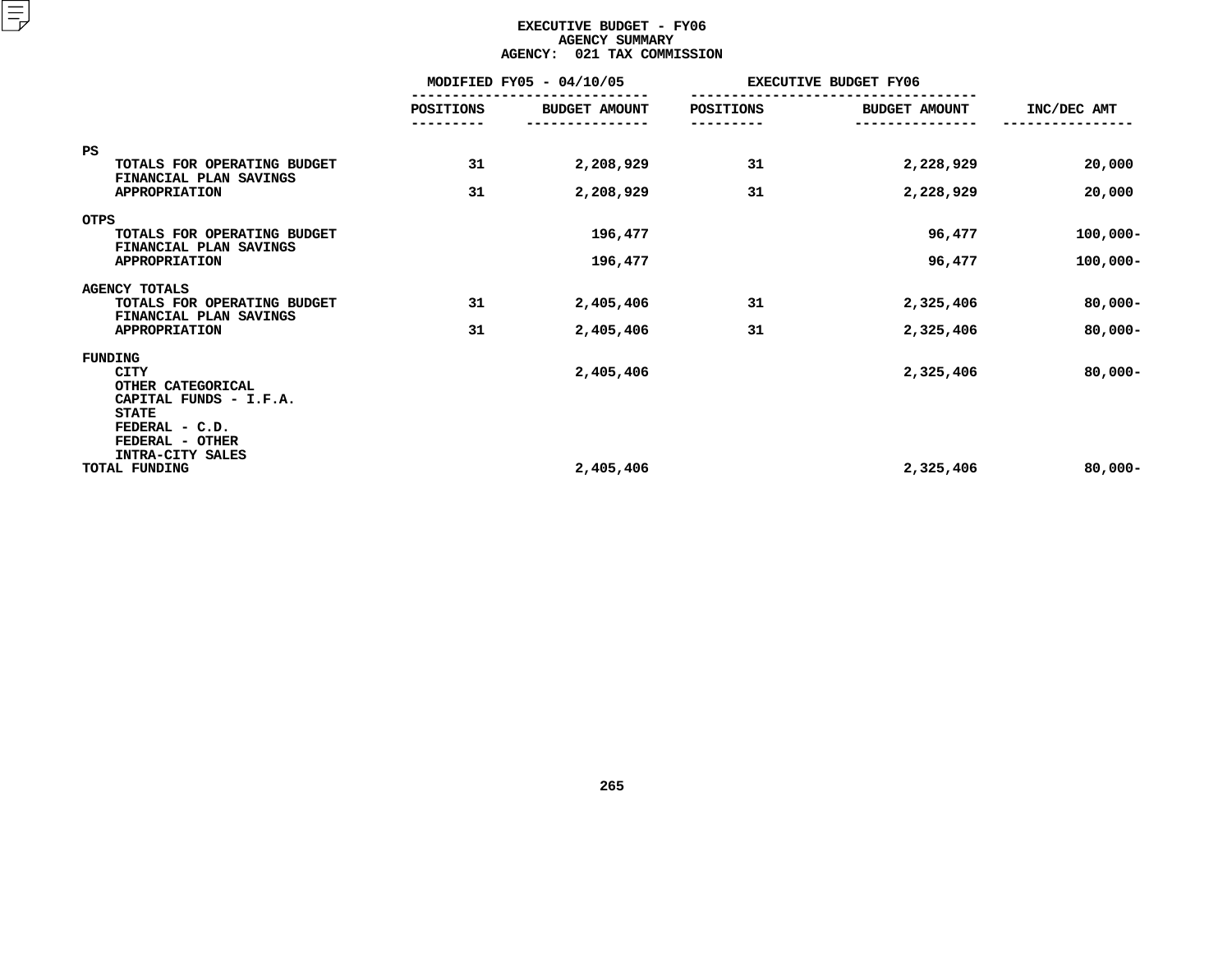| <b>EXECUTIVE BUDGET FY06</b> |       |                                        |                                      | MODIFIED FY05-04/10/05 |                                  |                                                                                             |  |  |  |
|------------------------------|-------|----------------------------------------|--------------------------------------|------------------------|----------------------------------|---------------------------------------------------------------------------------------------|--|--|--|
| INC/DEC<br><b>AMOUNT</b>     | # POS | <b>AMOUNT</b>                          | # POS                                | <b>AMOUNT</b>          | # POS                            | OBJECT CLASS IC REF OBJ DESCRIPTION                                                         |  |  |  |
|                              |       |                                        |                                      |                        | ------- -------- --------------- | RESPONSIBILITY CENTER:                                                                      |  |  |  |
|                              |       |                                        |                                      |                        |                                  |                                                                                             |  |  |  |
|                              |       |                                        |                                      |                        |                                  | BUDGET CODE: 1503 AFFIRMATIVE LIT - WORLD TRADE CENTER                                      |  |  |  |
|                              |       | 106,000                                |                                      |                        | $\mathbf{1}$                     | 01 F/T SALARIED<br>001 FULL YEAR POSITIONS                                                  |  |  |  |
|                              |       | 106,000                                |                                      |                        | $\mathbf{1}$                     | SUBTOTAL FOR F/T SALARIED                                                                   |  |  |  |
|                              |       | 106,000                                | $\mathbf{1}$                         | 106,000                | $\mathbf{1}$                     | SUBTOTAL FOR BUDGET CODE 1503                                                               |  |  |  |
|                              |       |                                        |                                      |                        |                                  | BUDGET CODE: 2003 TORT WORLD TRADE CENTER                                                   |  |  |  |
|                              |       | 3,070,931                              | 59                                   | 3,070,931              | 59                               | 01 F/T SALARIED<br>001 FULL YEAR POSITIONS                                                  |  |  |  |
|                              |       | 3,070,931                              | 59                                   | 3,070,931              | 59                               | SUBTOTAL FOR F/T SALARIED                                                                   |  |  |  |
|                              |       | 3,070,931                              | 3,070,931 59                         |                        | 59                               | SUBTOTAL FOR BUDGET CODE 2003                                                               |  |  |  |
|                              |       |                                        |                                      |                        |                                  | BUDGET CODE: 2801 LABOR & EMPLOYMENT LAW                                                    |  |  |  |
|                              |       | 3,521,513                              | 3,521,513 56                         |                        | 56                               | 01 F/T SALARIED<br>001 FULL YEAR POSITIONS                                                  |  |  |  |
|                              |       | 56 3,521,513                           |                                      | 3,521,513              | 56                               | SUBTOTAL FOR F/T SALARIED                                                                   |  |  |  |
|                              |       | 3,521,513                              | 56 — 1                               | 3,521,513              | 56                               | SUBTOTAL FOR BUDGET CODE 2801                                                               |  |  |  |
|                              |       |                                        |                                      |                        |                                  |                                                                                             |  |  |  |
|                              |       |                                        |                                      |                        | 74                               | BUDGET CODE: 2901 TAX & BANKRUPTCY LITIGATION<br>01 F/T SALARIED<br>001 FULL YEAR POSITIONS |  |  |  |
|                              |       | 4,436,988 74 4,436,988<br>74 4,436,988 |                                      | 4,436,988              | 74                               | SUBTOTAL FOR F/T SALARIED                                                                   |  |  |  |
|                              |       |                                        |                                      |                        |                                  |                                                                                             |  |  |  |
|                              |       | 4,436,988                              | 4,436,988 74                         |                        | 74                               | SUBTOTAL FOR BUDGET CODE 2901                                                               |  |  |  |
|                              |       |                                        |                                      |                        |                                  | BUDGET CODE: 3001 INFORMATION TECHNOLOGY DIVISION                                           |  |  |  |
|                              |       | 2,593,365                              |                                      |                        | 43                               | 01 F/T SALARIED<br>001 FULL YEAR POSITIONS                                                  |  |  |  |
|                              |       | 2,593,365                              | 2,593,365     43<br>2,593,365     43 |                        | 43                               | SUBTOTAL FOR F/T SALARIED                                                                   |  |  |  |
|                              |       | 2,593,365                              | 43 and $\sim$                        | 2,593,365              | 43                               | SUBTOTAL FOR BUDGET CODE 3001                                                               |  |  |  |
|                              |       |                                        |                                      |                        |                                  | BUDGET CODE: 3003 INFORMATION TECHNOLOGY DIVISION - WTC                                     |  |  |  |
|                              |       | 113,211                                |                                      |                        |                                  | 01 F/T SALARIED<br>001 FULL YEAR POSITIONS                                                  |  |  |  |
|                              |       | 113,211                                |                                      |                        | $\mathbf{1}$                     | SUBTOTAL FOR F/T SALARIED                                                                   |  |  |  |
|                              |       |                                        | 113,211 1<br>113,211 1               |                        | 1                                |                                                                                             |  |  |  |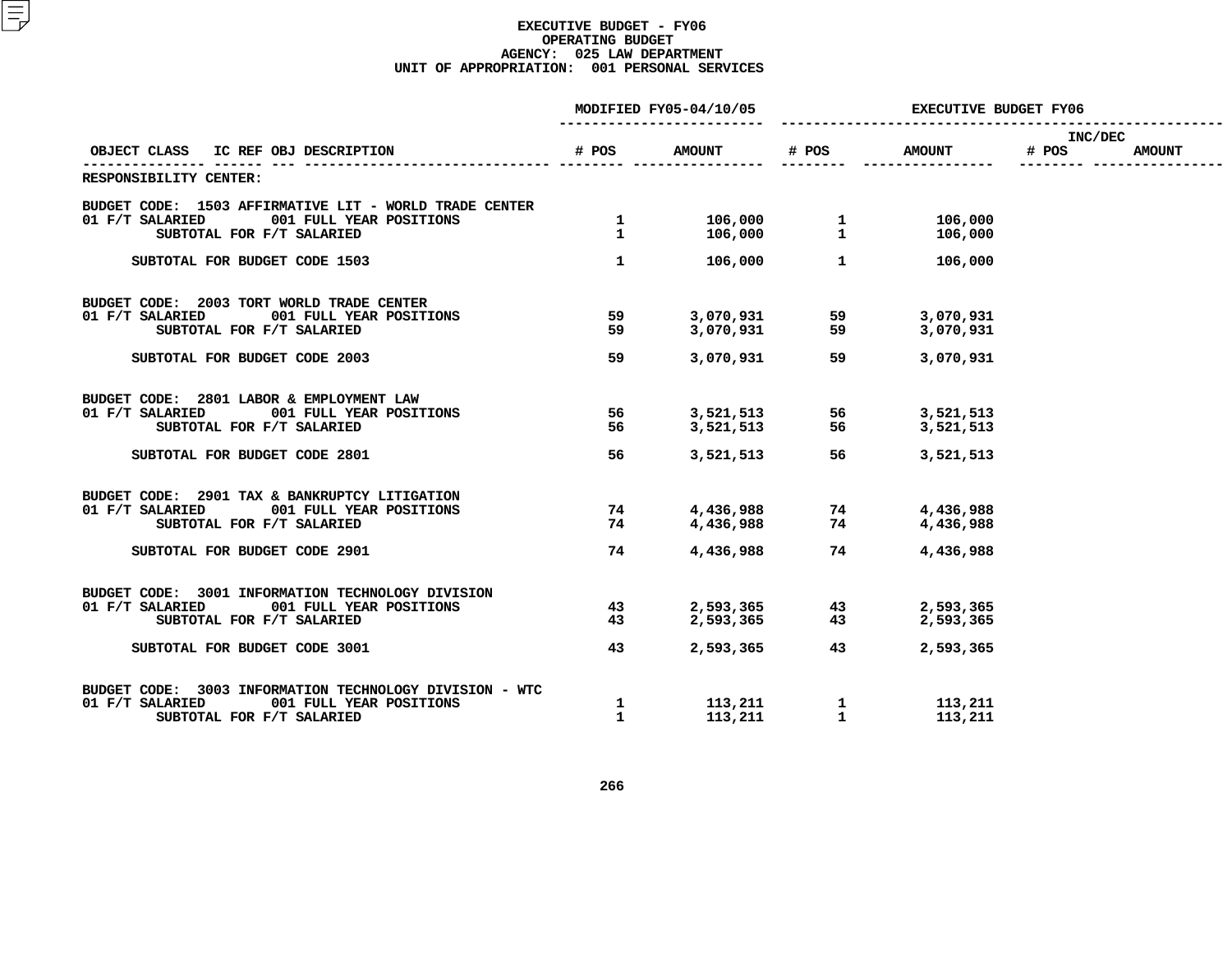|                                                                                                                          |              | MODIFIED FY05-04/10/05 | <b>EXECUTIVE BUDGET FY06</b> |                        |                                   |  |
|--------------------------------------------------------------------------------------------------------------------------|--------------|------------------------|------------------------------|------------------------|-----------------------------------|--|
| OBJECT CLASS<br>IC REF OBJ DESCRIPTION                                                                                   | # POS        | <b>AMOUNT</b>          | # POS                        | <b>AMOUNT</b>          | INC/DEC<br># POS<br><b>AMOUNT</b> |  |
| SUBTOTAL FOR BUDGET CODE 3003                                                                                            | $\mathbf{1}$ | 113,211                | $\mathbf{1}$                 | 113,211                |                                   |  |
|                                                                                                                          |              |                        |                              |                        |                                   |  |
| BUDGET CODE: 3101 CHARTER REVISION COMMISSION<br>01 F/T SALARIED<br>001 FULL YEAR POSITIONS<br>SUBTOTAL FOR F/T SALARIED |              | 700,000<br>700,000     |                              |                        | $700,000 -$<br>$700,000 -$        |  |
| SUBTOTAL FOR BUDGET CODE 3101                                                                                            |              | 700,000                |                              |                        | $700,000 -$                       |  |
| <b>TOTAL FOR</b>                                                                                                         | 234          | 14,542,008             | 234                          | 13,842,008             | $700,000 -$                       |  |
| RESPONSIBILITY CENTER: 0001 EXECUTIVE                                                                                    |              |                        |                              |                        |                                   |  |
| BUDGET CODE: 0101 EXECUTIVE                                                                                              |              |                        |                              |                        |                                   |  |
| 01 F/T SALARIED<br>001 FULL YEAR POSITIONS<br>SUBTOTAL FOR F/T SALARIED                                                  | 21<br>21     | 1,868,411<br>1,868,411 | 21<br>21                     | 1,868,411<br>1,868,411 |                                   |  |
| SUBTOTAL FOR BUDGET CODE 0101                                                                                            | 21           | 1,868,411              | 21                           | 1,868,411              |                                   |  |
| BUDGET CODE: 2401 ENVIRONENTAL LAW                                                                                       |              |                        |                              |                        |                                   |  |
| 01 F/T SALARIED<br>001 FULL YEAR POSITIONS<br>SUBTOTAL FOR F/T SALARIED                                                  | 17<br>17     | 1,378,921<br>1,378,921 | 17<br>17                     | 1,378,921<br>1,378,921 |                                   |  |
|                                                                                                                          |              |                        |                              |                        |                                   |  |
| SUBTOTAL FOR BUDGET CODE 2401                                                                                            | 17           | 1,378,921              | 17                           | 1,378,921              |                                   |  |
| BUDGET CODE: 2501 SPECIAL FEDERAL LITIGATION                                                                             |              |                        |                              |                        |                                   |  |
| 01 F/T SALARIED<br>001 FULL YEAR POSITIONS<br>SUBTOTAL FOR F/T SALARIED                                                  | 59<br>59     | 3,390,828<br>3,390,828 | 59<br>59                     | 3,390,828<br>3,390,828 |                                   |  |
| SUBTOTAL FOR BUDGET CODE 2501                                                                                            | 59           | 3,390,828              | 59                           | 3,390,828              |                                   |  |
| TOTAL FOR EXECUTIVE                                                                                                      | 97           | 6,638,160              | 97                           | 6,638,160              |                                   |  |
|                                                                                                                          |              |                        |                              |                        |                                   |  |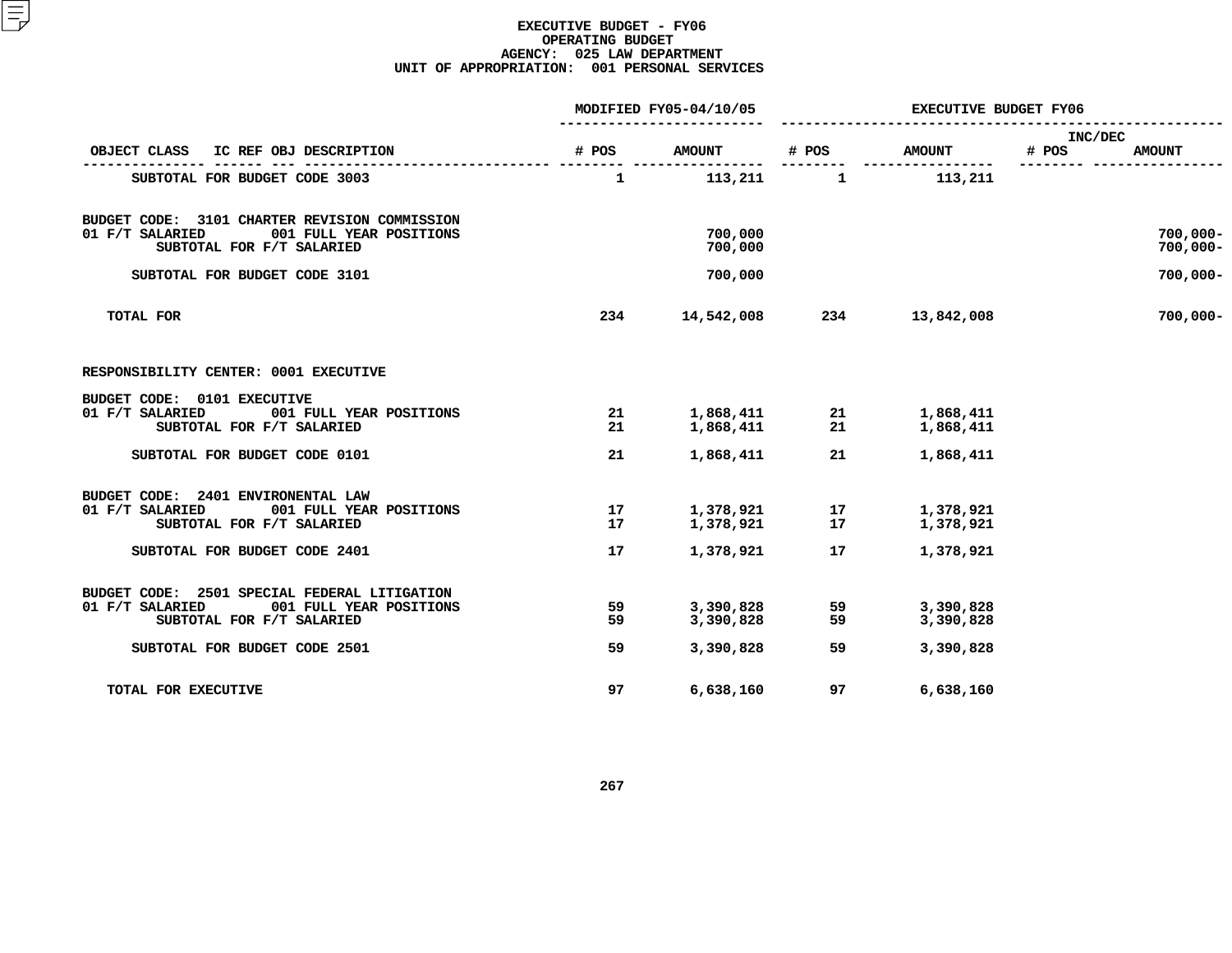|                                                                                                     |       | MODIFIED FY05-04/10/05 | <b>EXECUTIVE BUDGET FY06</b> |                                                          |                  |               |
|-----------------------------------------------------------------------------------------------------|-------|------------------------|------------------------------|----------------------------------------------------------|------------------|---------------|
| OBJECT CLASS IC REF OBJ DESCRIPTION                                                                 | # POS | <b>AMOUNT</b>          | # POS                        | <b>AMOUNT</b>                                            | INC/DEC<br># POS | <b>AMOUNT</b> |
| RESPONSIBILITY CENTER: 0002 ADMINISTRATIVE SERVICES DIV                                             |       |                        |                              |                                                          |                  |               |
|                                                                                                     |       |                        |                              |                                                          |                  |               |
| BUDGET CODE: 0201 ADMINISTRATIVE SERVICES DIV.<br>01 F/T SALARIED                                   | 66    |                        |                              |                                                          |                  |               |
| 001 FULL YEAR POSITIONS                                                                             |       |                        |                              | 3, 210, 840 66 3, 210, 840<br>3, 210, 840 66 3, 210, 840 |                  |               |
| SUBTOTAL FOR F/T SALARIED                                                                           | 66    |                        |                              | 3,210,840                                                |                  |               |
| 02 OTH SALARIED<br>021 PART-TIME POSITIONS                                                          |       | 2,340                  |                              | 2,340                                                    |                  |               |
| SUBTOTAL FOR OTH SALARIED                                                                           |       |                        |                              | 2,340                                                    |                  |               |
| 03 UNSALARIED<br>031 UNSALARIED                                                                     |       | 2,553,792              |                              | 2,553,792                                                |                  |               |
| SUBTOTAL FOR UNSALARIED                                                                             |       | 2,553,792              |                              | 2,553,792                                                |                  |               |
| 04 ADD GRS PAY<br>041 ASSIGNMENT DIFFERENTIAL                                                       |       | 24,083                 |                              | 24,083                                                   |                  |               |
| 042 LONGEVITY DIFFERENTIAL                                                                          |       | 138,272                |                              | 138,272                                                  |                  |               |
| 043 SHIFT DIFFERENTIAL                                                                              |       | 48,167                 |                              | 48,167                                                   |                  |               |
| 043 SHIFT DIFFERENTIFF<br>045 HOLIDAY PAY<br>046 TERMINAL LEAVE<br>047 OVERTIME<br>061 SUPPER MONEY |       | 1,205                  |                              |                                                          |                  |               |
|                                                                                                     |       |                        |                              | 1,205                                                    |                  |               |
|                                                                                                     |       | 1,205                  |                              | 1,205                                                    |                  |               |
|                                                                                                     |       | 1,205                  |                              | 1,205                                                    |                  |               |
|                                                                                                     |       | 17,000                 |                              | 17,000                                                   |                  |               |
| SUBTOTAL FOR ADD GRS PAY                                                                            |       | 231,137                |                              | 231,137                                                  |                  |               |
| 05 AMT TO SCHED<br>051 SALARY ADJUSTMENTS                                                           |       | 88,509                 |                              | 88,509                                                   |                  |               |
| SUBTOTAL FOR AMT TO SCHED                                                                           |       | 88,509                 |                              | 88,509                                                   |                  |               |
| SUBTOTAL FOR BUDGET CODE 0201                                                                       | 66    | 6,086,618 66           |                              | 6,086,618                                                |                  |               |
| TOTAL FOR ADMINISTRATIVE SERVICES DIV                                                               | 66    | 6,086,618              | 66                           | 6,086,618                                                |                  |               |
|                                                                                                     |       |                        |                              |                                                          |                  |               |
| RESPONSIBILITY CENTER: 0003 APPEALS                                                                 |       |                        |                              |                                                          |                  |               |
| BUDGET CODE: 0301 APPEALS DIVISION                                                                  |       |                        |                              |                                                          |                  |               |
| 01 F/T SALARIED<br>001 FULL YEAR POSITIONS                                                          | 43    | 3,509,416              |                              | 3,509,416                                                |                  |               |
| SUBTOTAL FOR F/T SALARIED                                                                           | 43    | 3,509,416              | $\frac{43}{43}$              | 3,509,416                                                |                  |               |
| SUBTOTAL FOR BUDGET CODE 0301                                                                       | 43    | 3,509,416              | 43                           | 3,509,416                                                |                  |               |
|                                                                                                     |       |                        |                              |                                                          |                  |               |

**BUDGET CODE: <sup>0302</sup> APPEALS-IFA**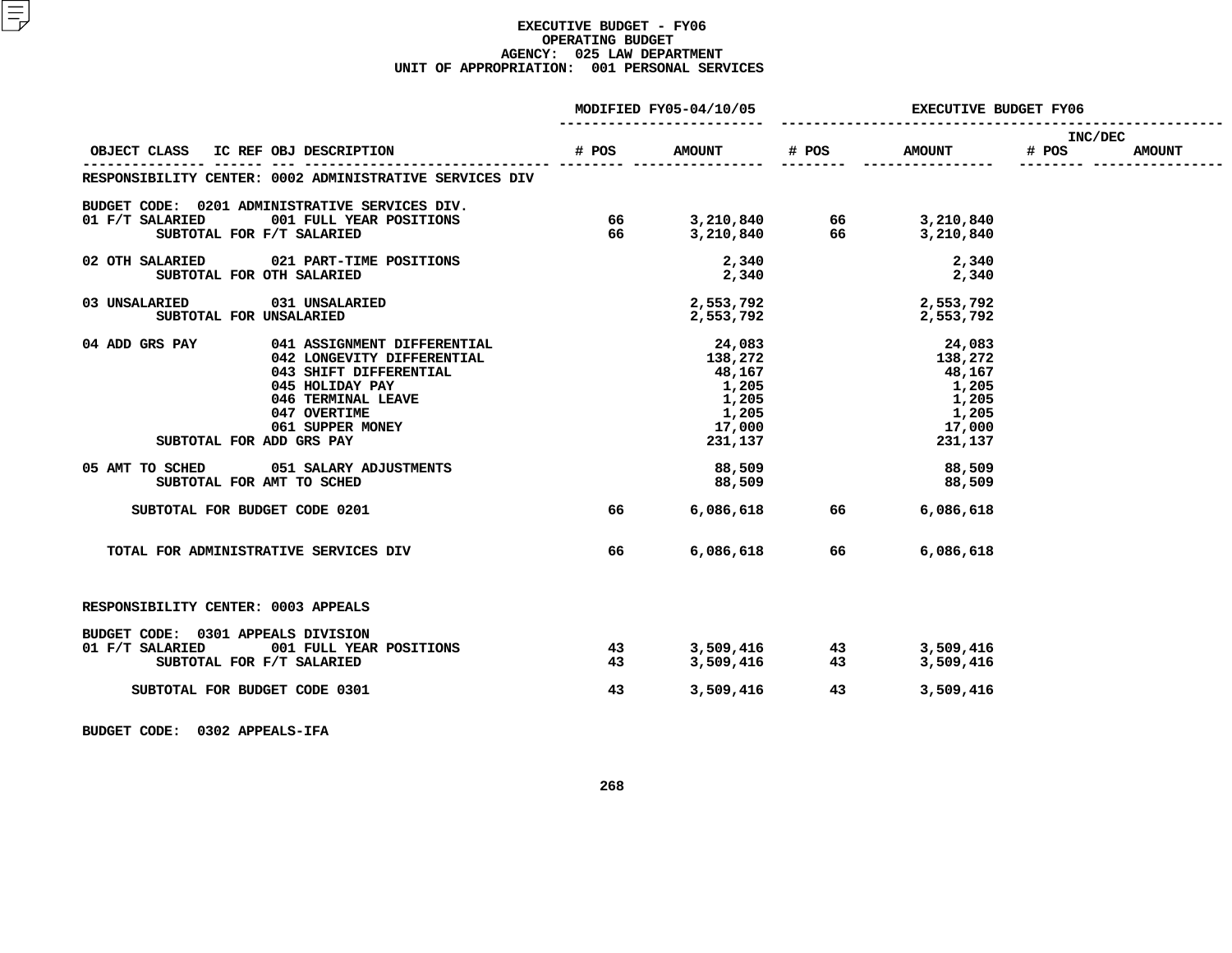|                                                         |                         | MODIFIED FY05-04/10/05 | EXECUTIVE BUDGET FY06                                        |                   |                  |               |
|---------------------------------------------------------|-------------------------|------------------------|--------------------------------------------------------------|-------------------|------------------|---------------|
| OBJECT CLASS IC REF OBJ DESCRIPTION                     |                         | # POS AMOUNT # POS     |                                                              | <b>AMOUNT</b>     | INC/DEC<br># POS | <b>AMOUNT</b> |
| 01 F/T SALARIED 001 FULL YEAR POSITIONS                 | $\overline{\mathbf{3}}$ |                        |                                                              | 168,690 3 168,690 |                  |               |
| SUBTOTAL FOR F/T SALARIED                               | 3                       |                        | $168,690$ 3                                                  | 168,690           |                  |               |
| SUBTOTAL FOR BUDGET CODE 0302                           | $\mathbf{3}$            |                        |                                                              | 168,690 3 168,690 |                  |               |
| TOTAL FOR APPEALS                                       | 46                      |                        | 3,678,106 46                                                 | 3,678,106         |                  |               |
| RESPONSIBILITY CENTER: 0006 CONTRACTS + REAL ESTATE     |                         |                        |                                                              |                   |                  |               |
| BUDGET CODE: 0601 CONTRACTS                             |                         |                        |                                                              |                   |                  |               |
| 01 F/T SALARIED<br>001 FULL YEAR POSITIONS              | 11                      |                        |                                                              | 962,390           |                  |               |
| SUBTOTAL FOR F/T SALARIED                               | 11                      |                        |                                                              | 962,390           |                  |               |
| SUBTOTAL FOR BUDGET CODE 0601                           | 11                      |                        | 962,390 11                                                   | 962,390           |                  |               |
| BUDGET CODE: 0602 CONTRACTS & REAL ESTATE-IFA           |                         |                        |                                                              |                   |                  |               |
| 01 F/T SALARIED 001 FULL YEAR POSITIONS                 | $\mathbf{3}$            |                        | 167,235 3<br>167,235 3                                       | 167,235           |                  |               |
| SUBTOTAL FOR F/T SALARIED                               | $\overline{3}$          |                        |                                                              | 167,235           |                  |               |
| SUBTOTAL FOR BUDGET CODE 0602                           | 3                       | 167,235                | $\overline{\mathbf{3}}$                                      | 167,235           |                  |               |
| TOTAL FOR CONTRACTS + REAL ESTATE                       | 14                      | 1,129,625              | 14                                                           | 1,129,625         |                  |               |
| RESPONSIBILITY CENTER: 0007 OPERATIONS SUPPORT DIVISION |                         |                        |                                                              |                   |                  |               |
| BUDGET CODE: 0701 OPERATIONS SUPPORT                    |                         |                        |                                                              |                   |                  |               |
| 01 F/T SALARIED<br>001 FULL YEAR POSITIONS              | 63                      |                        | 2,599,089               63<br>2,599,089                   63 | 2,599,089         |                  |               |
| SUBTOTAL FOR F/T SALARIED                               | 63                      |                        |                                                              | 2,599,089         |                  |               |
| SUBTOTAL FOR BUDGET CODE 0701                           | 63                      | 2,599,089              | 63 — 1                                                       | 2,599,089         |                  |               |
| TOTAL FOR OPERATIONS SUPPORT DIVISION                   | 63                      | 2,599,089              | 63                                                           | 2,599,089         |                  |               |
|                                                         |                         |                        |                                                              |                   |                  |               |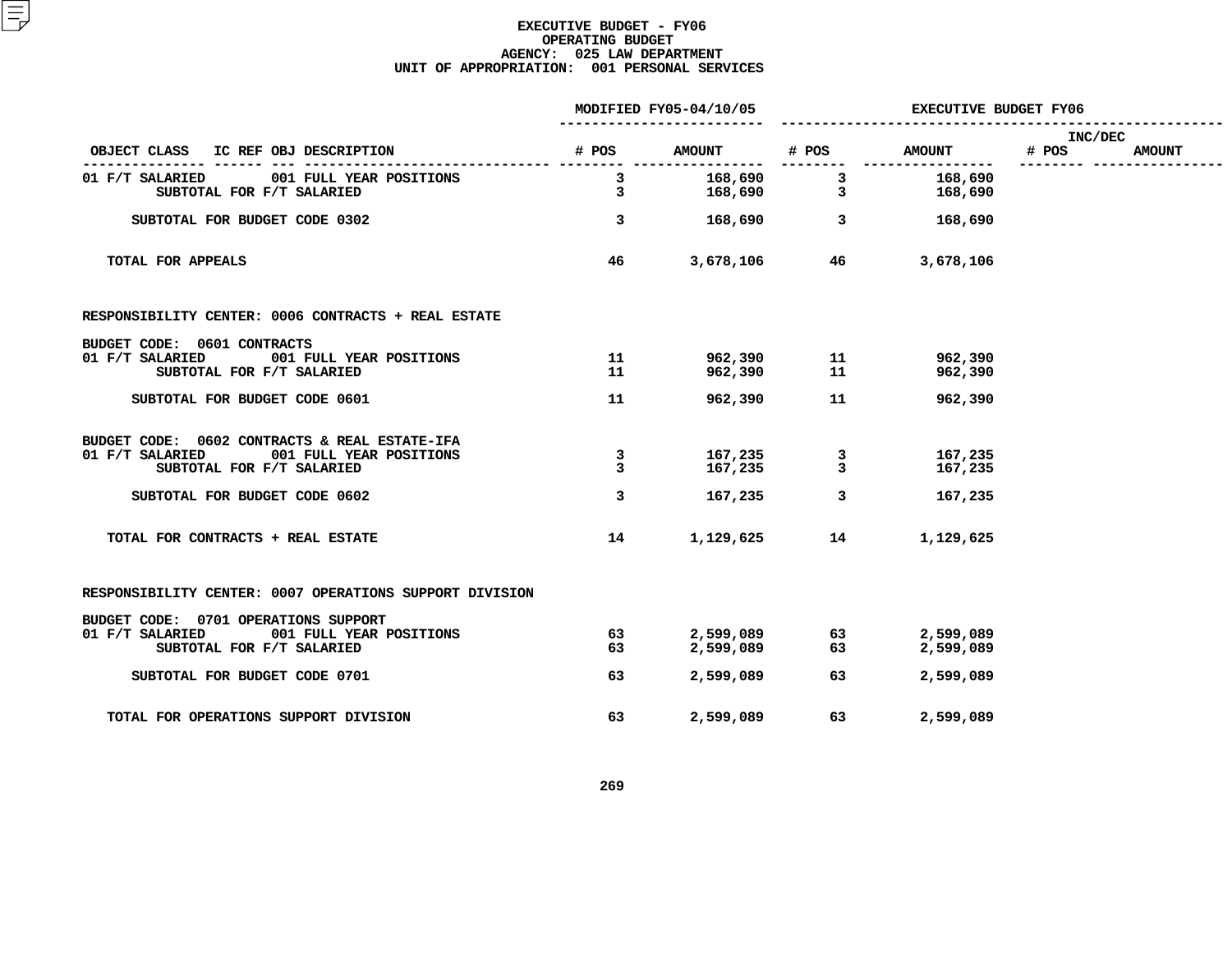|                                                                         |                     | MODIFIED FY05-04/10/05 | <b>EXECUTIVE BUDGET FY06</b> |                        |                  |                              |  |
|-------------------------------------------------------------------------|---------------------|------------------------|------------------------------|------------------------|------------------|------------------------------|--|
| IC REF OBJ DESCRIPTION<br>OBJECT CLASS                                  | # POS               | <b>AMOUNT</b>          | # POS                        | <b>AMOUNT</b>          | INC/DEC<br># POS | <b>AMOUNT</b>                |  |
|                                                                         |                     |                        |                              |                        |                  |                              |  |
| RESPONSIBILITY CENTER: 0009 FAMILY COURT                                |                     |                        |                              |                        |                  |                              |  |
| BUDGET CODE: 0901 FAMILY COURT-USDL                                     |                     |                        |                              |                        |                  |                              |  |
| 01 F/T SALARIED<br>001 FULL YEAR POSITIONS<br>SUBTOTAL FOR F/T SALARIED | 96<br>96            | 7,461,758<br>7,461,758 | 96<br>96                     | 7,461,758<br>7,461,758 |                  |                              |  |
| SUBTOTAL FOR BUDGET CODE 0901                                           | 96                  | 7,461,758              | 96                           | 7,461,758              |                  |                              |  |
| BUDGET CODE: 0902 FAMILY COURT-USDL                                     |                     |                        |                              |                        |                  |                              |  |
| 01 F/T SALARIED<br>001 FULL YEAR POSITIONS<br>SUBTOTAL FOR F/T SALARIED | 41<br>41            | 1,943,000<br>1,943,000 | 41<br>41                     | 1,943,000<br>1,943,000 |                  |                              |  |
| SUBTOTAL FOR BUDGET CODE 0902                                           | 41                  | 1,943,000              | 41                           | 1,943,000              |                  |                              |  |
| BUDGET CODE: 0904 FAMILY COURT - DF GRANT                               |                     |                        |                              |                        |                  |                              |  |
| 01 F/T SALARIED<br>001 FULL YEAR POSITIONS<br>SUBTOTAL FOR F/T SALARIED | 3<br>$\overline{3}$ | 252,315<br>252,315     |                              |                        | $3-$<br>$3-$     | $252, 315 -$<br>$252, 315 -$ |  |
| SUBTOTAL FOR BUDGET CODE 0904                                           | 3                   | 252,315                |                              |                        | $3-$             | $252, 315 -$                 |  |
| BUDGET CODE: 0905 FC - COMMUNITY GUN VIOLENCE PROSECUTION               |                     |                        |                              |                        |                  |                              |  |
| 01 F/T SALARIED<br>001 FULL YEAR POSITIONS<br>SUBTOTAL FOR F/T SALARIED | 4<br>$\overline{4}$ | 160,000<br>160,000     |                              |                        | 4 –<br>$4-$      | $160,000 -$<br>$160,000 -$   |  |
| SUBTOTAL FOR BUDGET CODE 0905                                           | $\overline{4}$      | 160,000                |                              |                        | $4-$             | $160,000 -$                  |  |
| TOTAL FOR FAMILY COURT                                                  | 144                 | 9,817,073              | 137                          | 9,404,758              | $7 -$            | $412,315-$                   |  |
| RESPONSIBILITY CENTER: 0010 GENERAL LITIGATION                          |                     |                        |                              |                        |                  |                              |  |
| BUDGET CODE: 1001 GENERAL LITIGATION DIVISION                           |                     |                        |                              |                        |                  |                              |  |
| 01 F/T SALARIED<br>001 FULL YEAR POSITIONS<br>SUBTOTAL FOR F/T SALARIED | 29<br>29            | 2,117,962<br>2,117,962 | 29<br>29                     | 2,117,962<br>2,117,962 |                  |                              |  |
|                                                                         |                     |                        |                              |                        |                  |                              |  |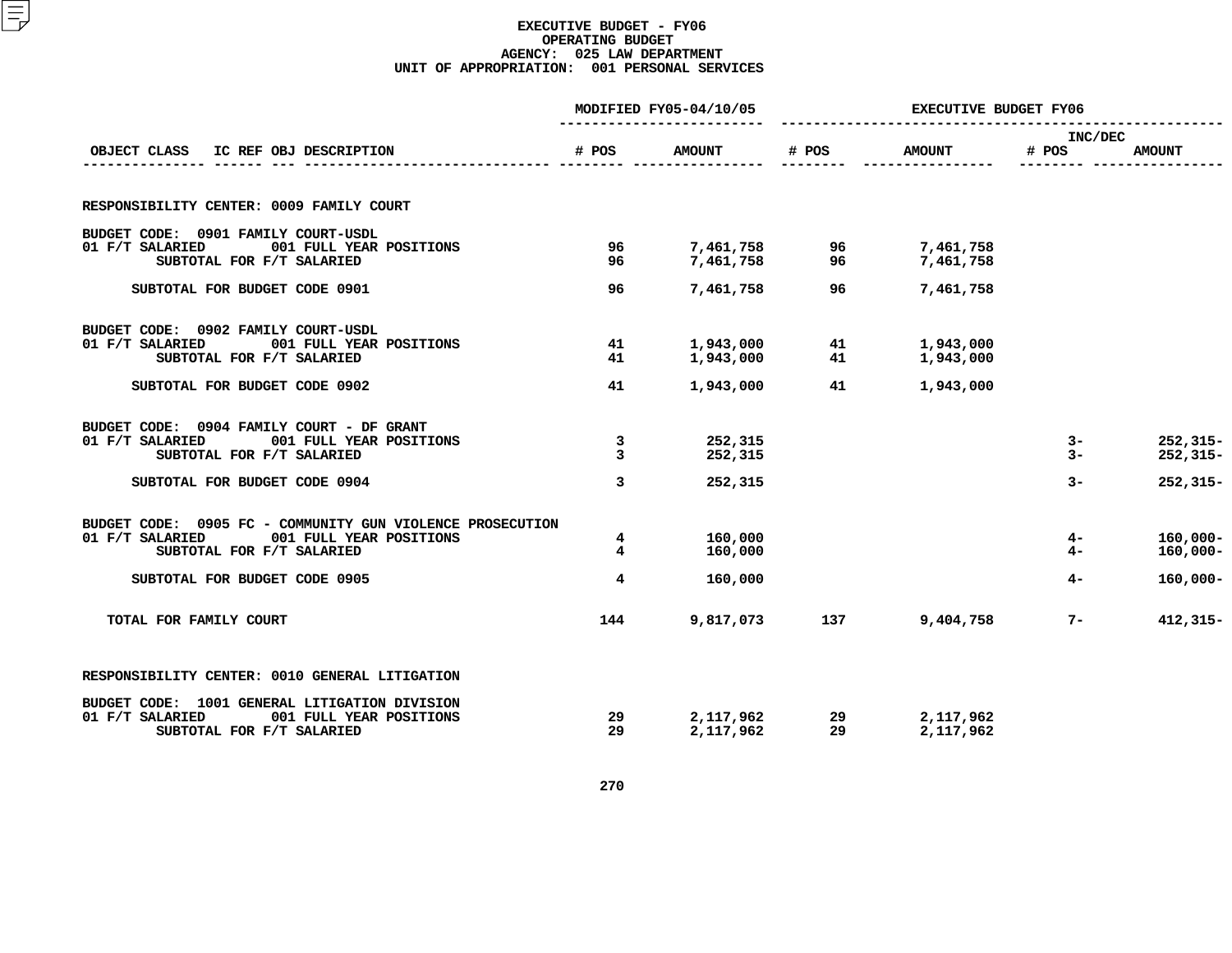|                                                                                                                          |          | MODIFIED FY05-04/10/05 | <b>EXECUTIVE BUDGET FY06</b> |                        |                  |                            |  |
|--------------------------------------------------------------------------------------------------------------------------|----------|------------------------|------------------------------|------------------------|------------------|----------------------------|--|
| OBJECT CLASS<br>IC REF OBJ DESCRIPTION                                                                                   | # POS    | <b>AMOUNT</b>          | # POS                        | <b>AMOUNT</b>          | INC/DEC<br># POS | <b>AMOUNT</b>              |  |
| 05 AMT TO SCHED<br>053 AMOUNT TO BE SCHEDULED-PS<br>SUBTOTAL FOR AMT TO SCHED                                            |          | 105,456<br>105,456     |                              | 105,456<br>105,456     |                  |                            |  |
| SUBTOTAL FOR BUDGET CODE 1001                                                                                            | 29       | 2,223,418              | 29                           | 2,223,418              |                  |                            |  |
| TOTAL FOR GENERAL LITIGATION                                                                                             | 29       | 2,223,418              | 29                           | 2,223,418              |                  |                            |  |
| RESPONSIBILITY CENTER: 0012 LEGAL COUNSEL                                                                                |          |                        |                              |                        |                  |                            |  |
| BUDGET CODE: 1201 LEGAL COUNSEL<br>01 F/T SALARIED<br>001 FULL YEAR POSITIONS<br>SUBTOTAL FOR F/T SALARIED               | 18<br>18 | 1,527,721<br>1,527,721 | 17<br>17                     | 1,407,721<br>1,407,721 | $1-$<br>$1 -$    | $120,000 -$<br>$120,000 -$ |  |
| SUBTOTAL FOR BUDGET CODE 1201                                                                                            | 18       | 1,527,721              | 17                           | 1,407,721              | $1 -$            | $120,000 -$                |  |
| TOTAL FOR LEGAL COUNSEL                                                                                                  | 18       | 1,527,721              | 17                           | 1,407,721              | $1 -$            | $120,000 -$                |  |
| RESPONSIBILITY CENTER: 0013 ADMINISTRATIVE LAW                                                                           |          |                        |                              |                        |                  |                            |  |
| BUDGET CODE: 1301 ADMINISTRATIVE LAW DIVISION<br>01 F/T SALARIED<br>001 FULL YEAR POSITIONS<br>SUBTOTAL FOR F/T SALARIED | 30<br>30 | 2,168,310<br>2,168,310 | 30<br>30                     | 2,168,310<br>2,168,310 |                  |                            |  |
| SUBTOTAL FOR BUDGET CODE 1301                                                                                            | 30       | 2,168,310              | 30                           | 2,168,310              |                  |                            |  |
| TOTAL FOR ADMINISTRATIVE LAW                                                                                             | 30       | 2,168,310              | 30                           | 2,168,310              |                  |                            |  |
| RESPONSIBILITY CENTER: 0014 PENSION                                                                                      |          |                        |                              |                        |                  |                            |  |
| BUDGET CODE: 1401 PENSION DIVISION<br>01 F/T SALARIED<br>001 FULL YEAR POSITIONS                                         | 9        | 718,190                | 9                            | 718,190                |                  |                            |  |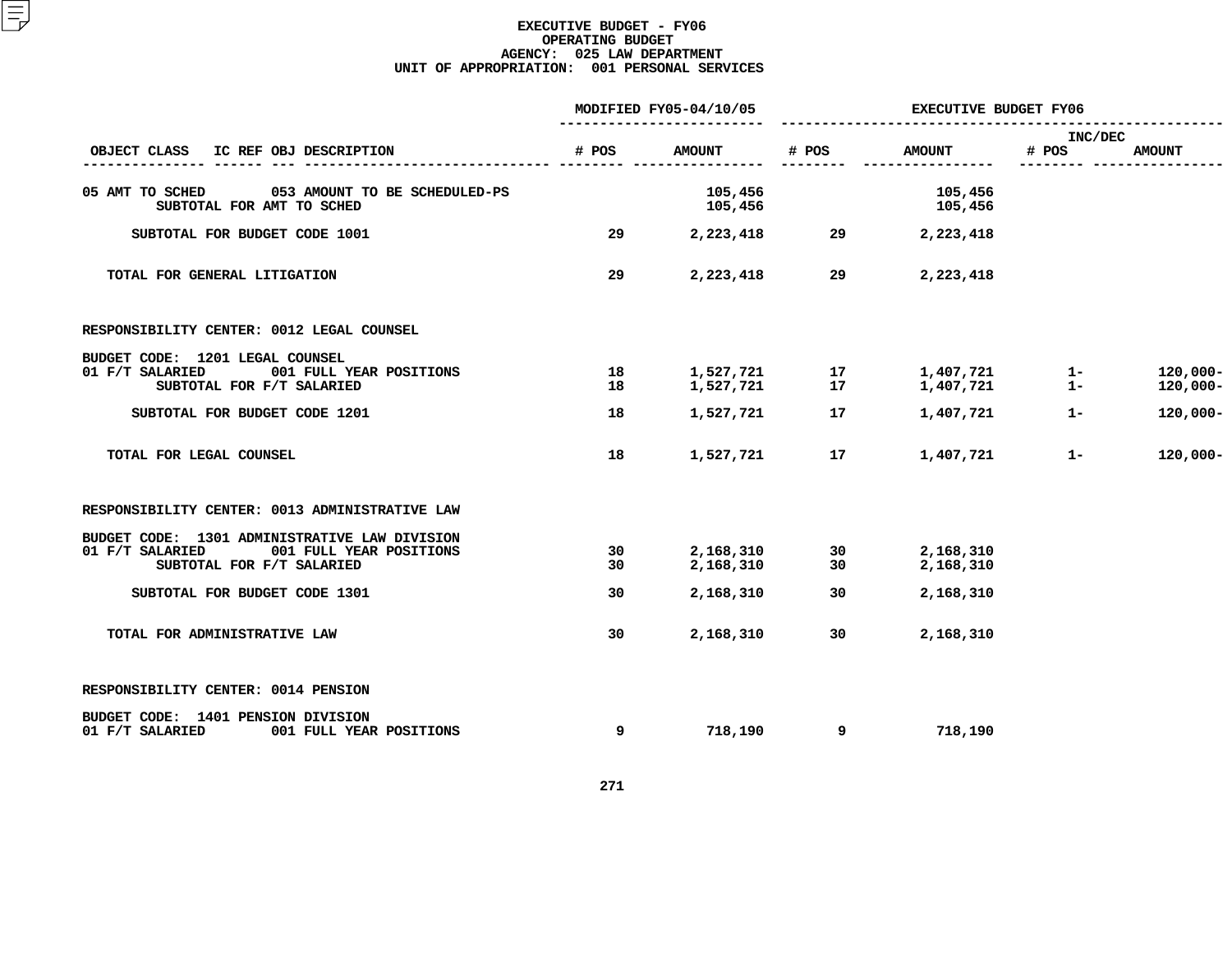|                                                                         |            | MODIFIED FY05-04/10/05   | <b>EXECUTIVE BUDGET FY06</b> |                          |                  |                        |  |
|-------------------------------------------------------------------------|------------|--------------------------|------------------------------|--------------------------|------------------|------------------------|--|
| IC REF OBJ DESCRIPTION<br>OBJECT CLASS                                  | # POS      | <b>AMOUNT</b>            | # POS                        | <b>AMOUNT</b>            | INC/DEC<br># POS | <b>AMOUNT</b>          |  |
| SUBTOTAL FOR F/T SALARIED                                               | 9          | 718,190                  | 9                            | 718,190                  |                  |                        |  |
| SUBTOTAL FOR BUDGET CODE 1401                                           | 9          | 718,190                  | 9                            | 718,190                  |                  |                        |  |
| TOTAL FOR PENSION                                                       | 9          | 718,190                  | 9                            | 718,190                  |                  |                        |  |
| RESPONSIBILITY CENTER: 0015 AFFIRMATIVE LITIGATION                      |            |                          |                              |                          |                  |                        |  |
| BUDGET CODE: 1501 AFFIRMATIVE LITIGATION                                |            |                          |                              |                          |                  |                        |  |
| 01 F/T SALARIED<br>001 FULL YEAR POSITIONS                              | 27         | 1,903,526                | 26                           | 1,783,526                | $1 -$            | $120,000 -$            |  |
| SUBTOTAL FOR F/T SALARIED                                               | 27         | 1,903,526                | 26                           | 1,783,526                | $1 -$            | $120,000 -$            |  |
| SUBTOTAL FOR BUDGET CODE 1501                                           | 27         | 1,903,526                | 26                           | 1,783,526                | $1 -$            | $120,000 -$            |  |
| TOTAL FOR AFFIRMATIVE LITIGATION                                        | 27         | 1,903,526                | 26                           | 1,783,526                | $1 -$            | $120,000 -$            |  |
| RESPONSIBILITY CENTER: 0017 WORKERS' COMPENSATION                       |            |                          |                              |                          |                  |                        |  |
| BUDGET CODE: 1701 WORKER'S COMPENSATION DIV                             |            |                          |                              |                          |                  |                        |  |
| 01 F/T SALARIED<br>001 FULL YEAR POSITIONS                              | 81         | 3,423,509                | 81                           | 3,423,509                |                  |                        |  |
| SUBTOTAL FOR F/T SALARIED                                               | 81         | 3,423,509                | 81                           | 3,423,509                |                  |                        |  |
| SUBTOTAL FOR BUDGET CODE 1701                                           | 81         | 3,423,509                | 81                           | 3,423,509                |                  |                        |  |
| TOTAL FOR WORKERS' COMPENSATION                                         | 81         | 3,423,509                | 81                           | 3,423,509                |                  |                        |  |
| RESPONSIBILITY CENTER: 0020 TORT                                        |            |                          |                              |                          |                  |                        |  |
| BUDGET CODE: 2001 TORT DIVISION                                         |            |                          |                              |                          |                  |                        |  |
| 01 F/T SALARIED<br>001 FULL YEAR POSITIONS<br>SUBTOTAL FOR F/T SALARIED | 328<br>328 | 20,234,539<br>20,234,539 | 328<br>328                   | 22,484,539<br>22,484,539 |                  | 2,250,000<br>2,250,000 |  |
|                                                                         |            |                          |                              |                          |                  |                        |  |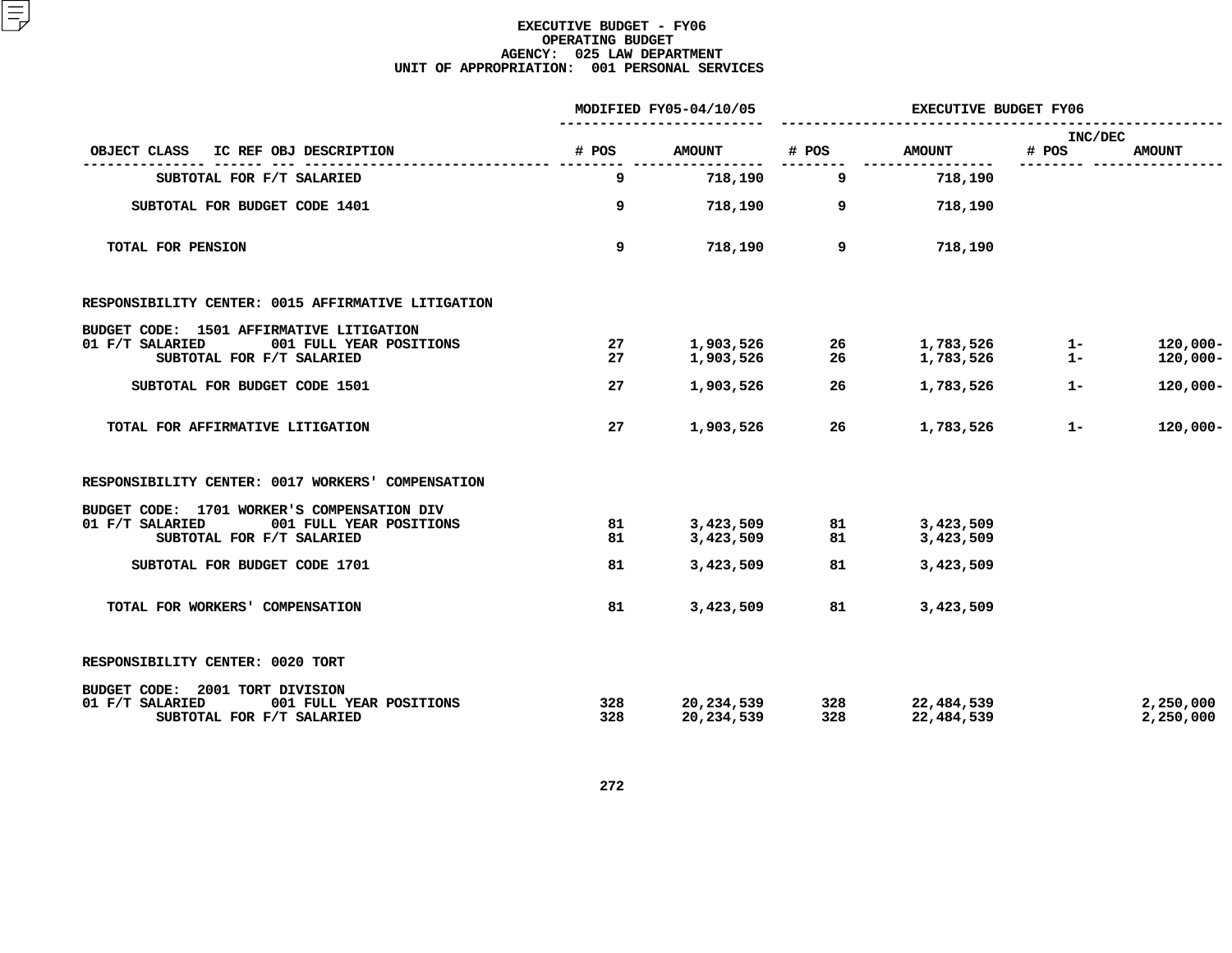|                                                                                                                                                         |                              | MODIFIED FY05-04/10/05              | <b>EXECUTIVE BUDGET FY06</b> |                                     |                                   |  |  |
|---------------------------------------------------------------------------------------------------------------------------------------------------------|------------------------------|-------------------------------------|------------------------------|-------------------------------------|-----------------------------------|--|--|
| OBJECT CLASS<br>IC REF OBJ DESCRIPTION                                                                                                                  | # POS                        | <b>AMOUNT</b>                       | # POS                        | <b>AMOUNT</b>                       | INC/DEC<br># POS<br><b>AMOUNT</b> |  |  |
| SUBTOTAL FOR BUDGET CODE 2001                                                                                                                           | 328                          | 20,234,539                          | 328                          | --------------<br>22,484,539        | 2,250,000                         |  |  |
| TOTAL FOR TORT                                                                                                                                          | 328                          | 20,234,539                          | 328 — 1                      | 22,484,539                          | 2,250,000                         |  |  |
| RESPONSIBILITY CENTER: 0021 COMMERCIAL LITIGATION                                                                                                       |                              |                                     |                              |                                     |                                   |  |  |
| BUDGET CODE: 2101 COMMERCIAL LITIGATION DIV<br>01 F/T SALARIED<br>001 FULL YEAR POSITIONS<br>SUBTOTAL FOR F/T SALARIED                                  | 30<br>30                     | 2,659,941<br>2,659,941              | $\frac{30}{30}$              | 2,659,941<br>2,659,941              |                                   |  |  |
| SUBTOTAL FOR BUDGET CODE 2101                                                                                                                           | 30                           | 2,659,941                           | $\overline{30}$              | 2,659,941                           |                                   |  |  |
| BUDGET CODE: 2102 COMMERCIAL LITIGATION-IFA<br>001 FULL YEAR POSITIONS<br>01 F/T SALARIED<br>SUBTOTAL FOR F/T SALARIED<br>SUBTOTAL FOR BUDGET CODE 2102 | 27<br>27<br>27               | 1,147,544<br>1.147.544<br>1,147,544 | 27<br>27<br>27               | 1,147,544<br>1,147,544<br>1,147,544 |                                   |  |  |
| TOTAL FOR COMMERCIAL LITIGATION                                                                                                                         | 57                           | 3,807,485                           | 57                           | 3,807,485                           |                                   |  |  |
| RESPONSIBILITY CENTER: 0022 ECONOMIC DEVELOPMENT DIVISION                                                                                               |                              |                                     |                              |                                     |                                   |  |  |
| BUDGET CODE: 2201 ECONOMIC DEVELOPMENT DIV<br>01 F/T SALARIED<br>001 FULL YEAR POSITIONS<br>SUBTOTAL FOR F/T SALARIED                                   | 15<br>15                     | 1,288,339<br>1,288,339              | 15<br>15                     | 1,288,339<br>1,288,339              |                                   |  |  |
| SUBTOTAL FOR BUDGET CODE 2201                                                                                                                           | 15                           | 1,288,339                           | 15                           | 1,288,339                           |                                   |  |  |
| BUDGET CODE: 2202 ECONOMIC DEVELOPMENT-IFA<br>01 F/T SALARIED<br>001 FULL YEAR POSITIONS<br>SUBTOTAL FOR F/T SALARIED                                   | $\mathbf{1}$<br>$\mathbf{1}$ | 56,082<br>56,082                    | $\mathbf{1}$<br>$\mathbf{1}$ | 56,082<br>56,082                    |                                   |  |  |
| SUBTOTAL FOR BUDGET CODE 2202                                                                                                                           | $\mathbf{1}$                 | 56,082                              | $\mathbf{1}$                 | 56,082                              |                                   |  |  |
|                                                                                                                                                         |                              |                                     |                              |                                     |                                   |  |  |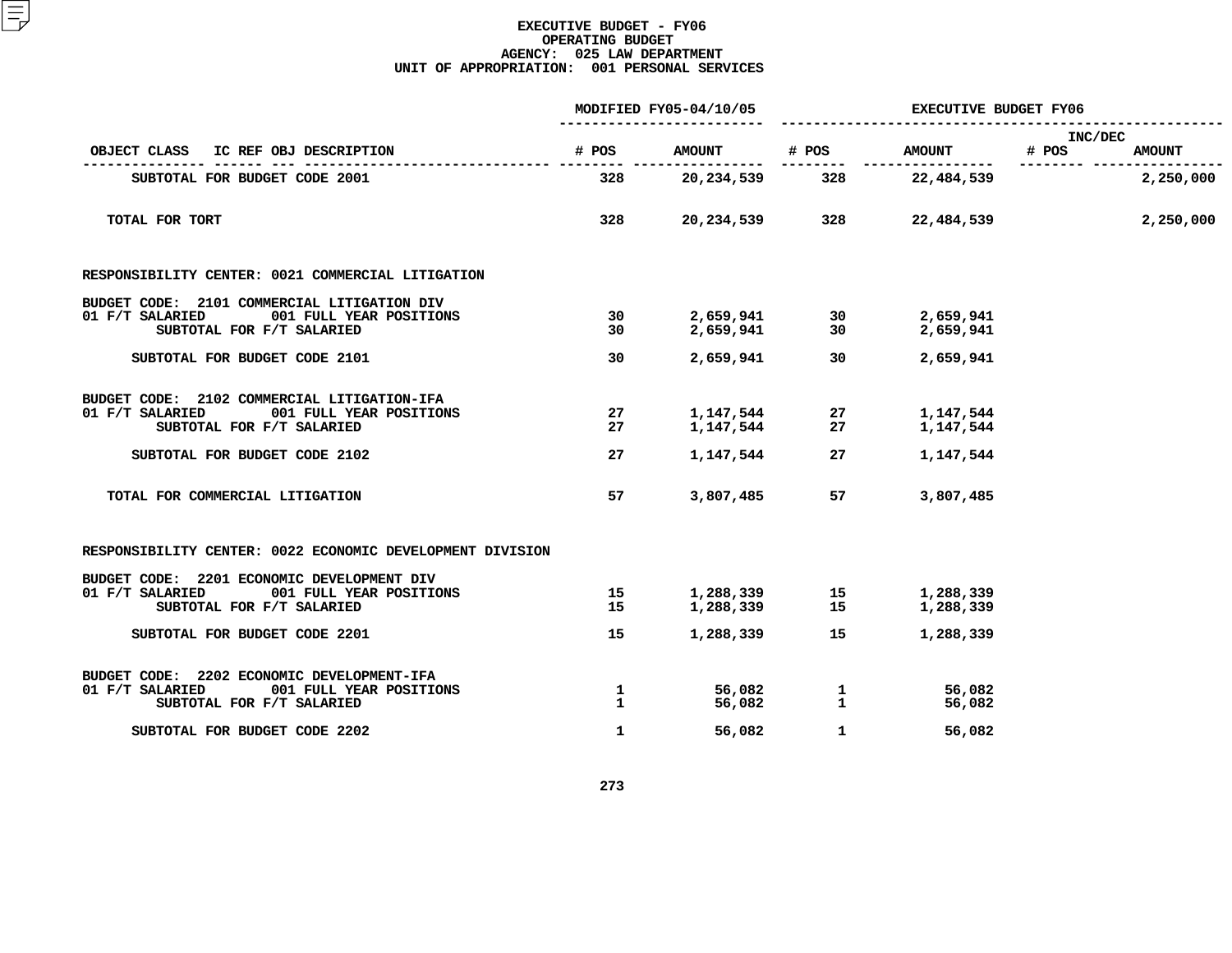|                                                                                                                                                     |                          | MODIFIED FY05-04/10/05        | <b>EXECUTIVE BUDGET FY06</b> |                               |                  |               |  |
|-----------------------------------------------------------------------------------------------------------------------------------------------------|--------------------------|-------------------------------|------------------------------|-------------------------------|------------------|---------------|--|
| OBJECT CLASS<br>IC REF OBJ DESCRIPTION                                                                                                              | # POS                    | <b>AMOUNT</b>                 | # POS                        | <b>AMOUNT</b>                 | INC/DEC<br># POS | <b>AMOUNT</b> |  |
| TOTAL FOR ECONOMIC DEVELOPMENT DIVISION                                                                                                             | 16                       | 1,344,421 16                  |                              | 1,344,421                     |                  |               |  |
| RESPONSIBILITY CENTER: 0023 MUNICIPAL FINANCE                                                                                                       |                          |                               |                              |                               |                  |               |  |
| BUDGET CODE: 2301 MUNICIPAL FINANCE<br>01 F/T SALARIED<br>001 FULL YEAR POSITIONS<br>SUBTOTAL FOR F/T SALARIED                                      | 6<br>6                   | 452, 449<br>452,449           | 6<br>6                       | 452,449<br>452,449            |                  |               |  |
| SUBTOTAL FOR BUDGET CODE 2301                                                                                                                       | 6                        | 452,449                       | 6                            | 452,449                       |                  |               |  |
| TOTAL FOR MUNICIPAL FINANCE                                                                                                                         | 6                        | 452,449                       | 6                            | 452,449                       |                  |               |  |
| RESPONSIBILITY CENTER: 0024 ENVIRONMENTAL LAW                                                                                                       |                          |                               |                              |                               |                  |               |  |
| BUDGET CODE: 2402 ENVIRONMENTAL LAW-IFA<br>01 F/T SALARIED<br>001 FULL YEAR POSITIONS<br>SUBTOTAL FOR F/T SALARIED<br>SUBTOTAL FOR BUDGET CODE 2402 | 3<br>$\overline{3}$<br>3 | 166,862<br>166,862<br>166,862 | 3<br>$\overline{3}$<br>3     | 166,862<br>166,862<br>166,862 |                  |               |  |
| TOTAL FOR ENVIRONMENTAL LAW                                                                                                                         | 3                        | 166,862                       | 3                            | 166,862                       |                  |               |  |
| TOTAL FOR PERSONAL SERVICES                                                                                                                         | 1,268                    | 82,461,109                    | 1,259                        | 83,358,794                    | $9 -$            | 897,685       |  |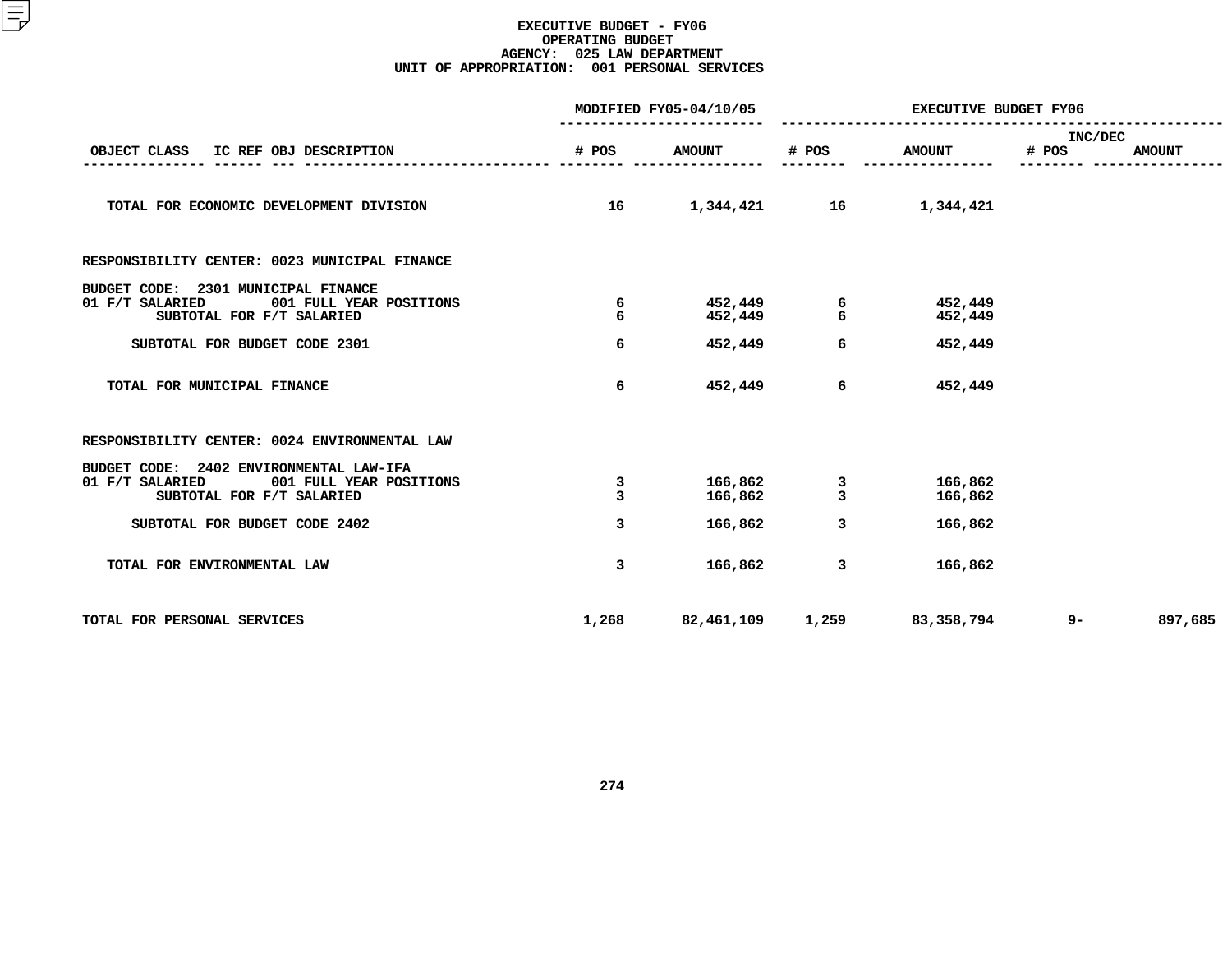## **EXECUTIVE BUDGET - FY06** UNIT OF APPROPRIATION SUMMARY **OF APPROPRIATION SUMMARY AGENCY:**

# AGENCY: 025 LAW DEPARTMENT<br>UNIT OF APPROPRIATION: 001 PERSONAL

|                                                                            |         | <b>CURRENT MODIFIED</b>            | <b>EXECUTIVE BUDGET</b> |                                    |                          |
|----------------------------------------------------------------------------|---------|------------------------------------|-------------------------|------------------------------------|--------------------------|
| PERSONAL SERVICES                                                          | NUM POS | <b>BUDGET AMOUNT</b>               | NUM POS                 | <b>BUDGET AMOUNT</b>               | $INC/DEC$ (-)            |
| TOTALS FOR OPERATING BUDGET                                                | 1,268   | 82,461,109                         | 1,259                   | 83,358,794                         | 897,685                  |
| FINANCIAL PLAN SAVINGS                                                     |         | 53,767                             |                         | 53,767                             |                          |
| <b>APPROPRIATION</b>                                                       | 1,268   | 82,514,876                         | 1,259                   | 83,412,561                         | 897,685                  |
| FUNDING SUMMARY                                                            |         | <b>CURRENT MODIFIED</b>            |                         | <b>EXECUTIVE BUDGET</b>            | $INC/DEC$ (-)            |
| <b>CITY</b><br>OTHER CATEGORICAL<br>CAPITAL FUNDS - I.F.A.<br><b>STATE</b> |         | 76,916,377<br>917,024<br>1,805,231 |                         | 78,466,377<br>677,024<br>1,805,231 | 1,550,000<br>$240,000 -$ |
| FEDERAL - C.D.<br>FEDERAL - OTHER<br>INTRA-CITY SALES                      |         | 412,315<br>2,463,929               |                         | 2,463,929                          | $412,315-$               |
| TOTAL                                                                      |         | 82,514,876                         |                         | 83,412,561                         | 897,685                  |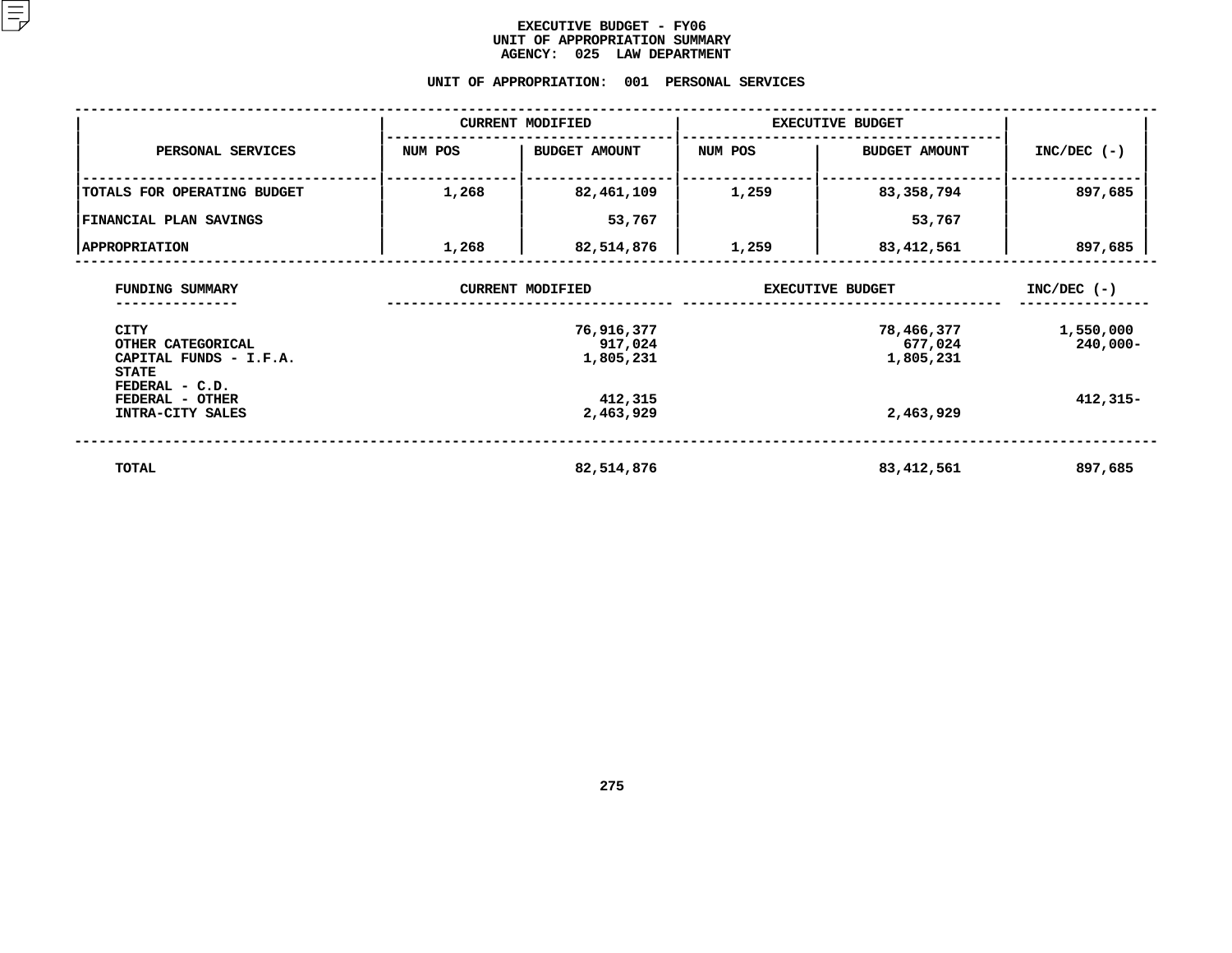## **EXECUTIVE BUDGET - FY06** POSITION SCHEDULE **N SCHEDULE<br>LAW DEPA<br>• 001 PE AGENCY: <sup>025</sup> LAW DEPARTMENT UNITOF APPROPRIATION: <sup>001</sup> PERSONAL SERVICES MODIFIED**

**FY05-04/10/05 EXECUTIVE BUDGET FY06 -----------------------**

| OBJECT: 001 FULL YEAR POSITIONS                                                                                                                                                                                                    |  |  |  |  |  |
|------------------------------------------------------------------------------------------------------------------------------------------------------------------------------------------------------------------------------------|--|--|--|--|--|
|                                                                                                                                                                                                                                    |  |  |  |  |  |
|                                                                                                                                                                                                                                    |  |  |  |  |  |
|                                                                                                                                                                                                                                    |  |  |  |  |  |
|                                                                                                                                                                                                                                    |  |  |  |  |  |
|                                                                                                                                                                                                                                    |  |  |  |  |  |
|                                                                                                                                                                                                                                    |  |  |  |  |  |
|                                                                                                                                                                                                                                    |  |  |  |  |  |
|                                                                                                                                                                                                                                    |  |  |  |  |  |
|                                                                                                                                                                                                                                    |  |  |  |  |  |
|                                                                                                                                                                                                                                    |  |  |  |  |  |
|                                                                                                                                                                                                                                    |  |  |  |  |  |
|                                                                                                                                                                                                                                    |  |  |  |  |  |
|                                                                                                                                                                                                                                    |  |  |  |  |  |
|                                                                                                                                                                                                                                    |  |  |  |  |  |
|                                                                                                                                                                                                                                    |  |  |  |  |  |
|                                                                                                                                                                                                                                    |  |  |  |  |  |
|                                                                                                                                                                                                                                    |  |  |  |  |  |
|                                                                                                                                                                                                                                    |  |  |  |  |  |
|                                                                                                                                                                                                                                    |  |  |  |  |  |
|                                                                                                                                                                                                                                    |  |  |  |  |  |
|                                                                                                                                                                                                                                    |  |  |  |  |  |
|                                                                                                                                                                                                                                    |  |  |  |  |  |
|                                                                                                                                                                                                                                    |  |  |  |  |  |
|                                                                                                                                                                                                                                    |  |  |  |  |  |
|                                                                                                                                                                                                                                    |  |  |  |  |  |
|                                                                                                                                                                                                                                    |  |  |  |  |  |
|                                                                                                                                                                                                                                    |  |  |  |  |  |
|                                                                                                                                                                                                                                    |  |  |  |  |  |
|                                                                                                                                                                                                                                    |  |  |  |  |  |
|                                                                                                                                                                                                                                    |  |  |  |  |  |
|                                                                                                                                                                                                                                    |  |  |  |  |  |
|                                                                                                                                                                                                                                    |  |  |  |  |  |
|                                                                                                                                                                                                                                    |  |  |  |  |  |
|                                                                                                                                                                                                                                    |  |  |  |  |  |
|                                                                                                                                                                                                                                    |  |  |  |  |  |
|                                                                                                                                                                                                                                    |  |  |  |  |  |
|                                                                                                                                                                                                                                    |  |  |  |  |  |
|                                                                                                                                                                                                                                    |  |  |  |  |  |
|                                                                                                                                                                                                                                    |  |  |  |  |  |
|                                                                                                                                                                                                                                    |  |  |  |  |  |
|                                                                                                                                                                                                                                    |  |  |  |  |  |
|                                                                                                                                                                                                                                    |  |  |  |  |  |
| 1.120<br>1.120<br>1.120<br>1.200 - 1.200 - 1.200 - 1.200 - 1.200 - 1.200 - 1.200 - 1.200 - 1.200 - 1.200 - 1.200 - 1.200 - 1.200 - 1.200 - 1.200 - 1.200 - 1.200 - 1.200 - 1.200 - 1.200 - 1.200 - 1.200 - 1.200 - 1.200 - 1.200 - |  |  |  |  |  |
|                                                                                                                                                                                                                                    |  |  |  |  |  |
|                                                                                                                                                                                                                                    |  |  |  |  |  |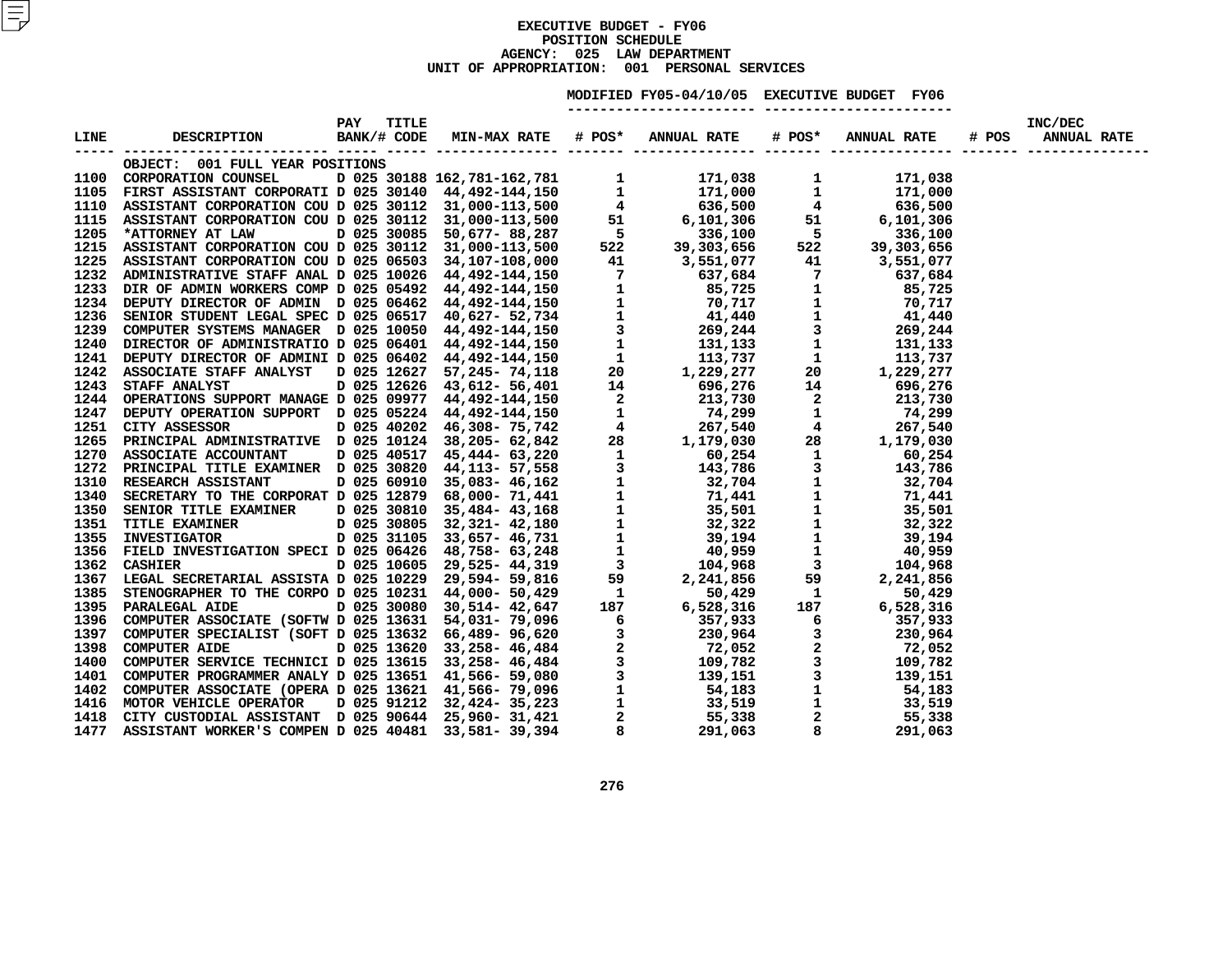# **EXECUTIVE BUDGET - FY06 POSITIONN SCHEDULE<br>LAW DEPA<br>• 001 PE AGENCY: <sup>025</sup> LAW DEPARTMENT UNIT OF APPROPRIATION: <sup>001</sup> PERSONAL SERVICES**

|             |                                                                                                              |             |             |                           |                         | MODIFIED FY05-04/10/05 EXECUTIVE BUDGET FY06                                                   |                |                    |       |                                      |  |
|-------------|--------------------------------------------------------------------------------------------------------------|-------------|-------------|---------------------------|-------------------------|------------------------------------------------------------------------------------------------|----------------|--------------------|-------|--------------------------------------|--|
| <b>LINE</b> | DESCRIPTION                                                                                                  | <b>PAY</b>  | TITLE       |                           |                         | BANK/# CODE MIN-MAX RATE # POS* ANNUAL RATE # POS*                                             |                | <b>ANNUAL RATE</b> | # POS | <b>INC/DEC</b><br><b>ANNUAL RATE</b> |  |
|             | OBJECT: 001 FULL YEAR POSITIONS                                                                              |             |             |                           |                         |                                                                                                |                |                    |       |                                      |  |
| 1478        |                                                                                                              |             |             |                           | 21                      | 719,785                                                                                        |                | 719,785            |       |                                      |  |
| 1479        | WORKER'S COMPENSATION BEN D 025 40482 33,581- 53,608<br>ASSOCIATE WORKER'S COMPEN D 025 40483 41,634- 53,608 |             |             |                           | 11                      | 460,354                                                                                        | 11             | 460,354            |       |                                      |  |
| 1481        | OFFICE MACHINE AIDE                                                                                          |             |             | D 025 11702 23,920-33,700 |                         | 11 (1)<br>301,440                                                                              | 11             | 301,440            |       |                                      |  |
| 1523        | MEDICOLEGAL ANALYST (LAW D 025 06591 48,364- 63,121                                                          |             |             |                           |                         | 48,364 - 63,121   4   206,205<br>31,124 - 40,595   1   30,596<br>27,767   36,970   5   153,401 |                | 206,205            |       |                                      |  |
| 1530        | BOOKKEEPER D 025 40526                                                                                       |             |             |                           |                         |                                                                                                | $\frac{4}{1}$  | 30,596             |       |                                      |  |
| 1533        | PUBLIC RECORDS AIDE    D 025 60215 27,767- 36,970                                                            |             |             |                           |                         |                                                                                                | 5              | 153,401            |       |                                      |  |
| 1536        | CLERICAL ASSOCIATE D 025 10251 20,095- 44,319                                                                |             |             |                           | 107                     | 3,267,253                                                                                      | 107            | 3,267,253          |       |                                      |  |
| 1537        | SECRETARY (LEVELS 1A, 2A, 3 D 025 10252 23, 920- 44, 319                                                     |             |             |                           | 9                       | 296,709                                                                                        | 9              | 296,709            |       |                                      |  |
| 1538        | SUPERVISOR OF OFFICE MACH D 025 11704 29,525- 44,319<br>CLAIM SPECIALIST D 025 30726 33,570- 60,550          |             |             |                           | $\overline{\mathbf{4}}$ | 146,308                                                                                        | 4              | 146,308            |       |                                      |  |
| 1539        |                                                                                                              |             |             |                           |                         | 43 and $\overline{a}$<br>1,682,358                                                             | 43             | 1,682,358          |       |                                      |  |
| 1540        | INVESTIGATOR (EMPLOYEE DI D 025 06688 34,194- 64,115                                                         |             |             |                           |                         | $1 \quad \cdots$<br>40,310                                                                     | $\mathbf{1}$   | 40,310             |       |                                      |  |
| 1543        | SUPERVISING COMPUTER SERV D 025 13616                                                                        |             |             | 49,874- 64,617            |                         | $\overline{6}$ 363,755<br>1 53,611                                                             | 6              | 363,755            |       |                                      |  |
| 1544        | SECRETARY TO THE FIRST AS D 025 06730                                                                        |             |             | 48,096- 61,040            |                         |                                                                                                |                | 53,611             |       |                                      |  |
| 1545        | <b>ASSOCIATE BOOKKEEPER</b>                                                                                  | D 025 40527 |             | 37,890- 48,039            |                         | $\begin{array}{cc} 4 & 165,595 \\ 1 & 40,000 \\ 2 & 83,234 \end{array}$                        |                | 165,595            |       |                                      |  |
| 1546        | PUBLIC RELATIONS ASSISTAN D 025 60810                                                                        |             |             | 28,879- 46,206            |                         |                                                                                                |                | 40,000             |       |                                      |  |
| 1547        | PROCUREMENT ANALYST                                                                                          |             | D 025 12158 | 33,234- 70,423            |                         |                                                                                                | $\overline{2}$ | 83,234             |       |                                      |  |
| 1548        | CERTIFIED APPLICATIONS DE D 025 06748                                                                        |             |             | 66,489-105,315            |                         | 80,000                                                                                         |                | 80,000             |       |                                      |  |
| 1549        | <b>CUSTODIAN</b>                                                                                             |             | D 025 80609 | 26,064- 55,930            |                         | 137,201                                                                                        |                | 137,201            |       |                                      |  |
|             | SUBTOTAL FOR OBJECT 001                                                                                      |             |             |                           | 1,233                   | 74,234,339                                                                                     | 1,233          | 74,234,339         |       |                                      |  |
|             |                                                                                                              |             |             |                           |                         |                                                                                                |                |                    |       |                                      |  |
|             |                                                                                                              |             |             |                           |                         |                                                                                                |                |                    |       |                                      |  |

| POSITION SCHEDULE FOR U/A 001 | 1,233 | 74,234,339 | 1,233     | 74,234,339 |     |            |
|-------------------------------|-------|------------|-----------|------------|-----|------------|
| PLANNED INCREASES/(DECREASES) | 35    | 2,107,220  | <b>26</b> | 1,565,363  | -9  | $-541,857$ |
| TOTAL FOR U/A 001             | 1,268 | 76,341,559 | 1,259     | 75,799,702 | -91 | $-541,857$ |
| ______ _ _ __ _ _ _ _ _       |       |            |           |            |     |            |

**\*NOTE: FULL TIME ACTIVE POSITIONS AS OF 02/25/05**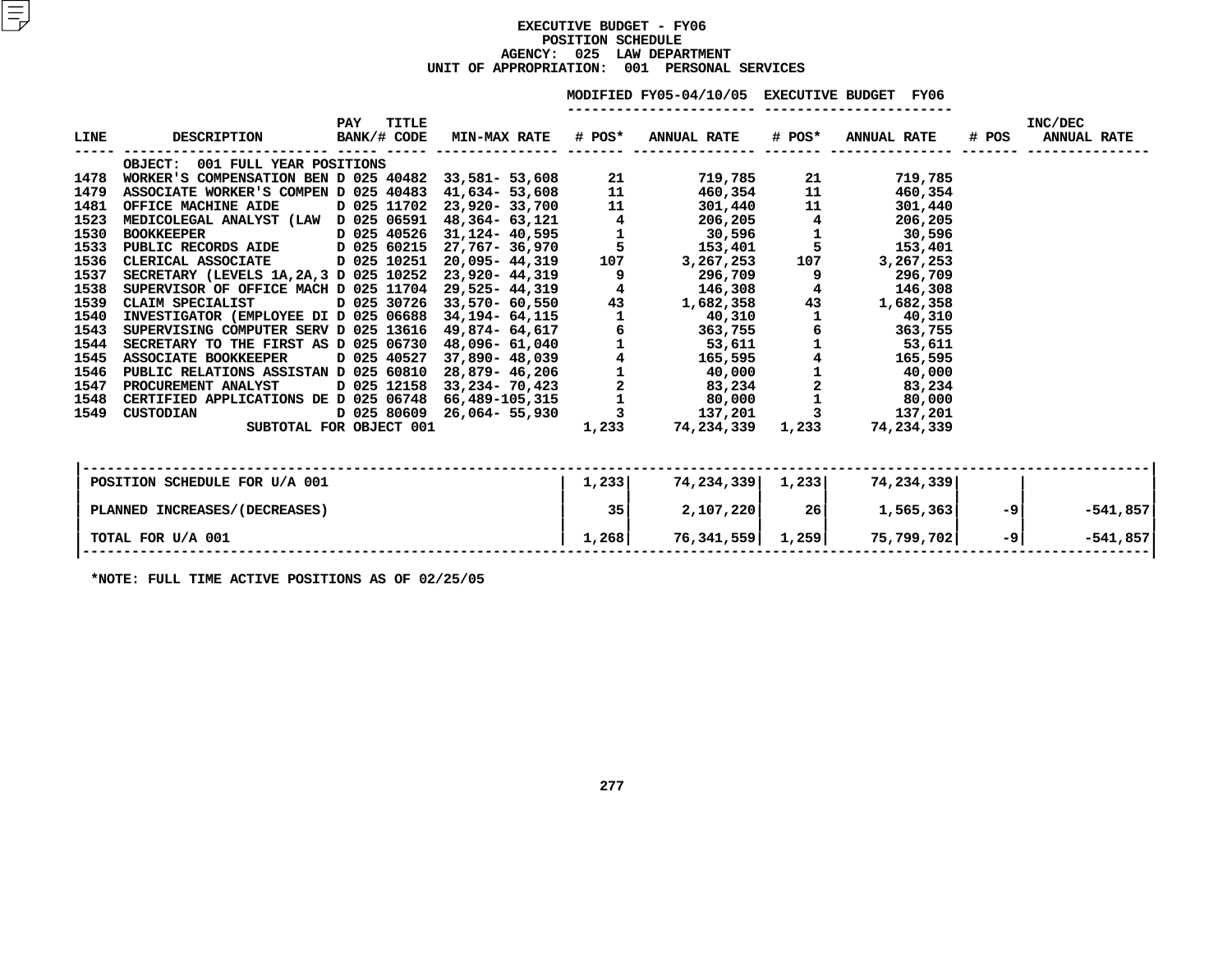|                                     |                                                                                                             |          | MODIFIED FY05-04/10/05 | <b>EXECUTIVE BUDGET FY06</b> |               |                     |               |  |
|-------------------------------------|-------------------------------------------------------------------------------------------------------------|----------|------------------------|------------------------------|---------------|---------------------|---------------|--|
| OBJECT CLASS IC REF OBJ DESCRIPTION |                                                                                                             | # CNTRCT | <b>AMOUNT</b>          | # CNTRCT                     | <b>AMOUNT</b> | INC/DEC<br># CNTRCT | <b>AMOUNT</b> |  |
| RESPONSIBILITY CENTER:              |                                                                                                             |          |                        |                              |               |                     |               |  |
|                                     | BUDGET CODE: 2203 ECONOMIC DEVELOPMENT- OC                                                                  |          |                        |                              |               |                     |               |  |
| 60 CNTRCTL SVCS                     | 682 PROF SERV LEGAL SERVICES                                                                                |          | 1,420,000              |                              | 1,000,000     |                     | $420,000 -$   |  |
|                                     | 686 PROF SERV OTHER                                                                                         |          | 150,000                |                              |               |                     | $150,000 -$   |  |
|                                     | SUBTOTAL FOR CNTRCTL SVCS                                                                                   |          | 1,570,000              |                              | 1,000,000     |                     | $570,000 -$   |  |
| SUBTOTAL FOR BUDGET CODE 2203       |                                                                                                             |          | 1,570,000              |                              | 1,000,000     |                     | $570,000 -$   |  |
|                                     | BUDGET CODE: 3101 CHARTER REVISION COMMISSION                                                               |          |                        |                              |               |                     |               |  |
| 10 SUPPLYS&MATL                     | 100 SUPPLIES + MATERIALS - GENERAL                                                                          |          | 11,251                 |                              | 11,251        |                     |               |  |
|                                     | SUBTOTAL FOR SUPPLYS&MATL                                                                                   |          | 11,251                 |                              | 11,251        |                     |               |  |
| 30 PROPTY&EQUIP                     | 315 OFFICE EQUIPMENT                                                                                        |          | 2,715                  |                              | 2,715         |                     |               |  |
|                                     | 332 PURCH DATA PROCESSING EQUIPT                                                                            |          | 42,870                 |                              | 52,870        |                     | 10,000        |  |
|                                     | 337 BOOKS-OTHER                                                                                             |          | 2,627                  |                              | 2,627         |                     |               |  |
|                                     | SUBTOTAL FOR PROPTY&EQUIP                                                                                   |          | 48,212                 |                              | 58,212        |                     | 10,000        |  |
| 40 OTHR SER&CHR                     | 403 OFFICE SERVICES                                                                                         |          | 3,503                  |                              | 3,503         |                     |               |  |
|                                     | 412 RENTALS OF MISC. EQUIP                                                                                  |          | 8,759                  |                              | 8,759         |                     |               |  |
|                                     | 417 ADVERTISING                                                                                             |          | 89,700                 |                              | 79,700        |                     | $10,000-$     |  |
|                                     | 432 LEASING OF DATA PROC EQUIP                                                                              |          | 1,147                  |                              | 1,147         |                     |               |  |
|                                     | SUBTOTAL FOR OTHR SER&CHR                                                                                   |          | 103,109                |                              | 93,109        |                     | $10,000 -$    |  |
| 60 CNTRCTL SVCS                     | 600 CONTRACTUAL SERVICES GENERAL                                                                            |          | 10,015                 |                              | 10,015        |                     |               |  |
|                                     | 622 TEMPORARY SERVICES                                                                                      |          | 15,765                 |                              | 15,765        |                     |               |  |
|                                     | 633 TRANSPORTATION EXPENDITURES                                                                             |          | 11,648                 |                              | 11,648        |                     |               |  |
|                                     | SUBTOTAL FOR CNTRCTL SVCS                                                                                   |          | 37,428                 |                              | 37,428        |                     |               |  |
| SUBTOTAL FOR BUDGET CODE 3101       |                                                                                                             |          | 200,000                |                              | 200,000       |                     |               |  |
| TOTAL FOR                           |                                                                                                             |          | 1,770,000              |                              | 1,200,000     |                     | $570,000 -$   |  |
|                                     | RESPONSIBILITY CENTER: 0002 ADMINISTRATIVE SERVICES DIV                                                     |          |                        |                              |               |                     |               |  |
|                                     | BUDGET CODE: 0201 ADMINISTRATIVE SERVICES DIV.<br>10 SUPPLYS&MATL 856001 10X SUPPLIES + MATERIALS - GENERAL |          | 160,000                |                              | 160,000       |                     |               |  |
|                                     |                                                                                                             |          |                        |                              |               |                     |               |  |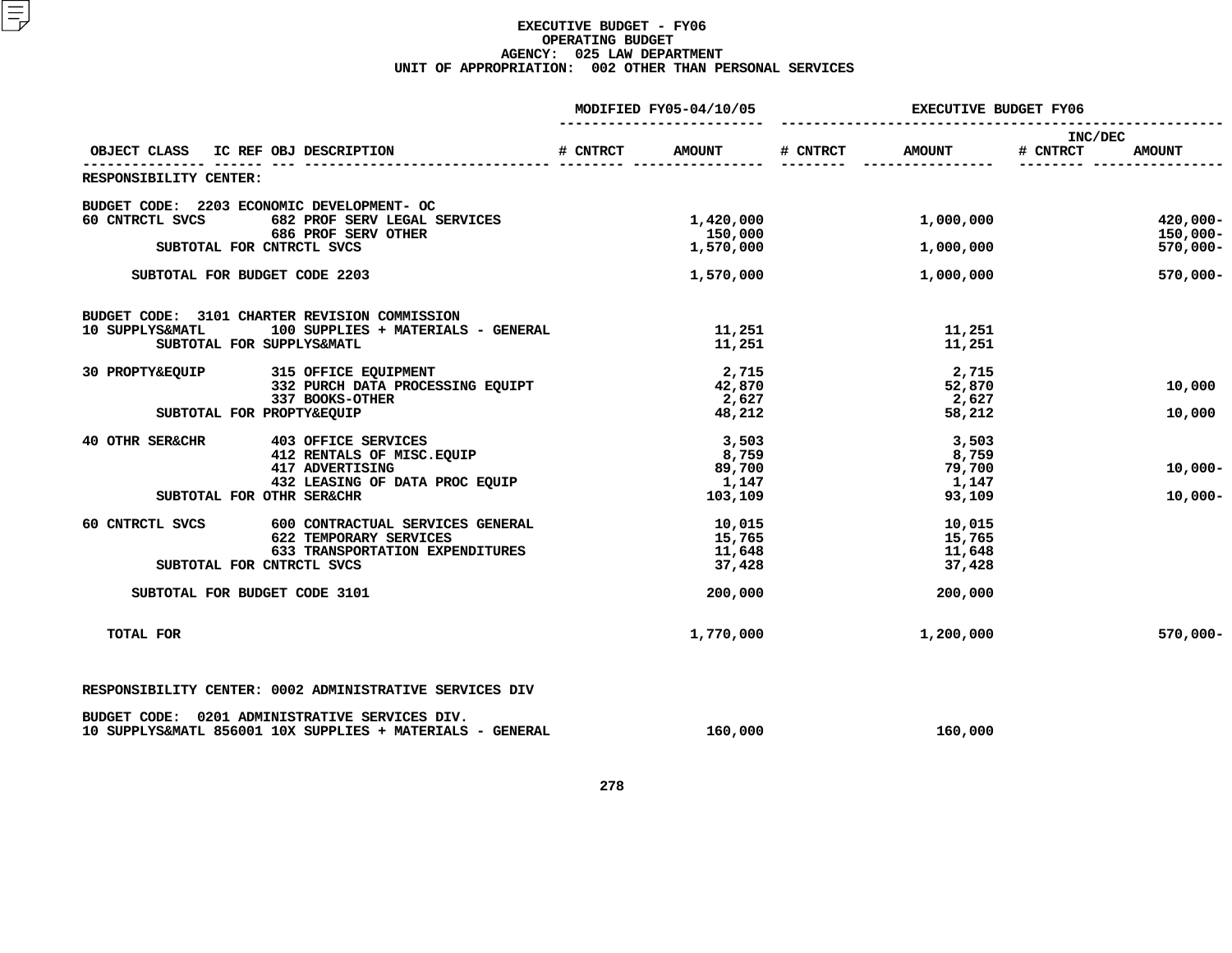|                           |                                                                                                   |                 | MODIFIED FY05-04/10/05                                                                  | <b>EXECUTIVE BUDGET FY06</b> |                                                                                                          |                            |               |  |
|---------------------------|---------------------------------------------------------------------------------------------------|-----------------|-----------------------------------------------------------------------------------------|------------------------------|----------------------------------------------------------------------------------------------------------|----------------------------|---------------|--|
| OBJECT CLASS              | IC REF OBJ DESCRIPTION                                                                            |                 |                                                                                         | # CNTRCT                     | <b>AMOUNT</b>                                                                                            | <b>INC/DEC</b><br># CNTRCT | <b>AMOUNT</b> |  |
|                           |                                                                                                   |                 |                                                                                         |                              |                                                                                                          |                            |               |  |
|                           | 100 SUPPLIES + MATERIALS - GENERAL                                                                |                 | 450,000                                                                                 |                              | 450,000                                                                                                  |                            |               |  |
|                           | 106 MOTOR VEHICLE FUEL                                                                            |                 | 11,000<br>300,000                                                                       |                              | 6,000<br>300,000                                                                                         |                            | $5,000-$      |  |
|                           | 117 POSTAGE                                                                                       |                 |                                                                                         |                              |                                                                                                          |                            |               |  |
|                           | 117 POSTAGE<br>199 DATA PROCESSING SUPPLIES                                                       |                 | 245,000                                                                                 |                              | $270,000$<br>$1,186,000$                                                                                 |                            | 25,000        |  |
| SUBTOTAL FOR SUPPLYS&MATL |                                                                                                   |                 | 1,166,000                                                                               |                              |                                                                                                          |                            | 20,000        |  |
| 30 PROPTY&EQUIP           | 305 MOTOR VEHICLES                                                                                |                 | 58,000                                                                                  |                              |                                                                                                          |                            | 58,000-       |  |
|                           | 314 OFFICE FURITURE                                                                               |                 | 50,000                                                                                  |                              | 25,000                                                                                                   |                            | $25,000-$     |  |
|                           | 315 OFFICE EQUIPMENT<br>319 SECURITY EQUIPMENT                                                    |                 | 107,000                                                                                 |                              | 15,000                                                                                                   |                            | 92,000-       |  |
|                           |                                                                                                   |                 | 14,000                                                                                  |                              | 14,000                                                                                                   |                            |               |  |
|                           | 332 PURCH DATA PROCESSING EQUIPT                                                                  |                 | 20,000                                                                                  |                              | 20,000                                                                                                   |                            |               |  |
|                           | 337 BOOKS-OTHER                                                                                   |                 | 120,000                                                                                 |                              | 120,000                                                                                                  |                            |               |  |
|                           | 338 LIBRARY BOOKS                                                                                 |                 | 360,000                                                                                 |                              | 330,000                                                                                                  |                            | $30,000 -$    |  |
| SUBTOTAL FOR PROPTY&EQUIP |                                                                                                   |                 | 729,000                                                                                 |                              | 524,000                                                                                                  |                            | $205,000 -$   |  |
|                           | 40 OTHR SER&CHR 858001 40B TELEPHONE & OTHER COMMUNICATNS                                         |                 | 1,555,357                                                                               |                              | 1,379,680                                                                                                |                            | 175,677-      |  |
|                           | 856001 40G MAINT & REP OF MOTOR VEH EQUIP                                                         |                 | 20,000                                                                                  |                              | 20,000                                                                                                   |                            |               |  |
|                           | 402 TELEPHONE & OTHER COMMUNICATNS                                                                |                 | 55,000                                                                                  |                              | 55,000                                                                                                   |                            |               |  |
|                           | <b>403 OFFICE SERVICES</b>                                                                        |                 |                                                                                         |                              | 531,077<br>230,000<br>8,770,048                                                                          |                            | 270,000-      |  |
|                           |                                                                                                   |                 | 801,077<br>245,000                                                                      |                              |                                                                                                          |                            | 15,000-       |  |
|                           | 403 OFFICE SERVICES<br>412 RENTALS OF MISC.EQUIP<br>414 RENTALS - LAND BLDGS & STRUCTS (8,333,175 |                 |                                                                                         |                              |                                                                                                          |                            | 436,873       |  |
|                           | 417 ADVERTISING                                                                                   |                 | 80,000                                                                                  |                              | 30,000                                                                                                   |                            | 50,000-       |  |
|                           | 417 ADVERTISING<br>856001 42C HEAT LIGHT & POWER                                                  |                 | 282,818                                                                                 |                              | 280,417                                                                                                  |                            | $2,401-$      |  |
|                           | 451 NON OVERNIGHT TRVL EXP-GENERAL                                                                |                 |                                                                                         |                              | 80,000<br>40,000                                                                                         |                            | 35,000        |  |
|                           | 453 OVERNIGHT TRVL EXP-GENERAL                                                                    |                 |                                                                                         |                              |                                                                                                          |                            | 10,000-       |  |
| SUBTOTAL FOR OTHR SER&CHR |                                                                                                   |                 | $50,000$<br>11,467,427                                                                  |                              | 000,000<br>40,000<br>11,416,222                                                                          |                            | $51,205 -$    |  |
| 60 CNTRCTL SVCS           | 600 CONTRACTUAL SERVICES GENERAL 12                                                               |                 |                                                                                         | 510,000 12                   | 400,000                                                                                                  |                            | $110,000 -$   |  |
|                           | 3<br>612 OFFICE EQUIPMENT MAINTENANCE<br>53<br>619 SECURITY SERVICES                              |                 | 43,500                                                                                  |                              | 18,500                                                                                                   |                            | 25,000-       |  |
|                           |                                                                                                   |                 | $\frac{3}{53}$ $\frac{43,500}{382,000}$                                                 |                              | $\frac{3}{53}$<br>285,000                                                                                |                            | 97,000-       |  |
|                           |                                                                                                   |                 | $\begin{array}{ccc} & 1 & & 125,000 \\ 13 & & 2,306,973 \end{array}$                    |                              |                                                                                                          | $1 -$                      | 125,000-      |  |
|                           | 622 TEMPORARY SERVICES                                                                            |                 |                                                                                         | 13 <sup>7</sup>              | 2,294,973                                                                                                |                            | 12,000-       |  |
|                           | 624 CLEANING SERVICES                                                                             | $7\overline{ }$ | 15,000                                                                                  | $\overline{7}$               | 15,000                                                                                                   |                            |               |  |
|                           | 633 TRANSPORTATION EXPENDITURES                                                                   |                 |                                                                                         | $\frac{2}{2}$                | 165,000<br>85,450                                                                                        |                            | 65,000-       |  |
|                           | 671 TRAINING PRGM CITY EMPLOYEES                                                                  |                 |                                                                                         |                              |                                                                                                          |                            | 10,000-       |  |
|                           | 681 PROF SERV ACCTING & AUDITING                                                                  |                 |                                                                                         |                              |                                                                                                          |                            | $500, 370 -$  |  |
|                           | 682 PROF SERV LEGAL SERVICES                                                                      |                 | $\begin{array}{ccc} 2 & 230,000\ 2 & 95,450\ 5 & 600,370\ 11 & 652,000\ \end{array}$    |                              | $\begin{array}{cc} 2 & 100,000 \\ 1 & 120,000 \\ 11 & 130,000 \\ 28 & 4,136,379 \\ -750,302 \end{array}$ |                            | $532,000 -$   |  |
|                           | 683 PROF SERV ENGINEER & ARCHITECT                                                                |                 | $\begin{array}{ccc} 11 & & 480,000 \ 28 & & 5,193,879 \ 148 & & 10,634,172 \end{array}$ |                              |                                                                                                          |                            | $350,000 -$   |  |
|                           | 686 PROF SERV OTHER                                                                               |                 |                                                                                         |                              |                                                                                                          |                            | 1,057,500-    |  |
| SUBTOTAL FOR CNTRCTL SVCS |                                                                                                   | 148             | 10,634,172                                                                              | 147                          | 7,750,302                                                                                                | $1 -$                      | 2,883,870-    |  |
|                           |                                                                                                   |                 |                                                                                         |                              |                                                                                                          |                            |               |  |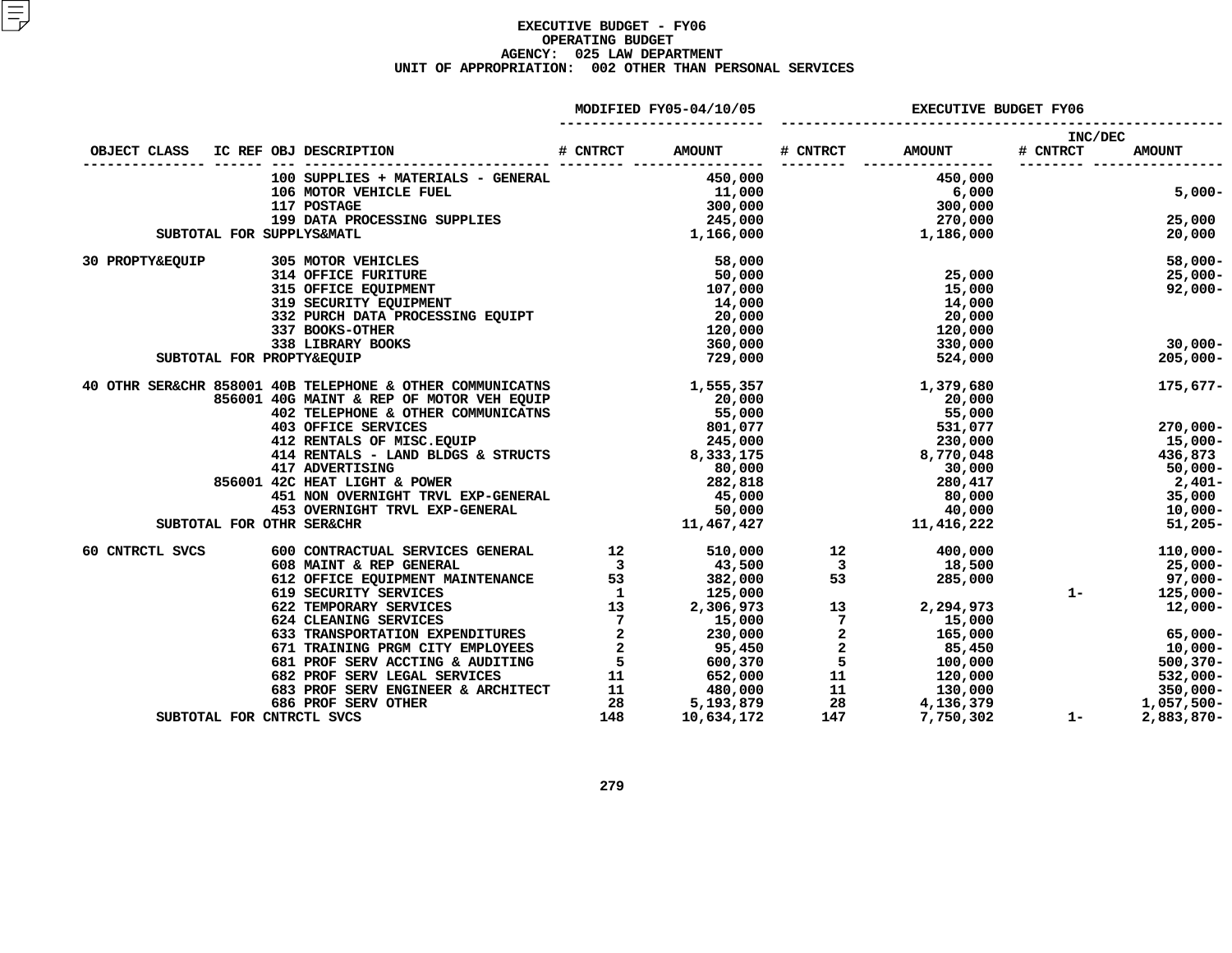|                                                                                                                                                      |          | MODIFIED FY05-04/10/05           | <b>EXECUTIVE BUDGET FY06</b> |                                  |                     |                               |  |
|------------------------------------------------------------------------------------------------------------------------------------------------------|----------|----------------------------------|------------------------------|----------------------------------|---------------------|-------------------------------|--|
| OBJECT CLASS<br>IC REF OBJ DESCRIPTION                                                                                                               | # CNTRCT | <b>AMOUNT</b>                    | # CNTRCT                     | <b>AMOUNT</b>                    | INC/DEC<br># CNTRCT | <b>AMOUNT</b>                 |  |
| 70 FXD MIS CHGS<br>706 PROMPT PAYMENT INTEREST<br>732 MISCELLANEOUS AWARDS<br>856001 79D TRAINING CITY EMPLOYEES<br>SUBTOTAL FOR FXD MIS CHGS        |          | 500<br>13,000<br>4,060<br>17,560 |                              | 500<br>13,000<br>4,060<br>17,560 |                     |                               |  |
| SUBTOTAL FOR BUDGET CODE 0201                                                                                                                        | 148      | 24,014,159                       | 147                          | 20,894,084                       | $1 -$               | $3,120,075-$                  |  |
| BUDGET CODE: 4100 Software License - FISA<br>40 OTHR SER&CHR 127001 40X CONTRACTUAL SERVICES-GENERAL<br>SUBTOTAL FOR OTHR SER&CHR                    |          | 6,400<br>6,400                   |                              |                                  |                     | $6,400-$<br>$6,400-$          |  |
| SUBTOTAL FOR BUDGET CODE 4100                                                                                                                        |          | 6,400                            |                              |                                  |                     | $6,400-$                      |  |
| TOTAL FOR ADMINISTRATIVE SERVICES DIV                                                                                                                | 148      | 24,020,559                       | 147                          | 20,894,084                       | $1 -$               | $3,126,475-$                  |  |
| RESPONSIBILITY CENTER: 0010 GENERAL LITIGATION                                                                                                       |          |                                  |                              |                                  |                     |                               |  |
| BUDGET CODE: 1001 GENERAL LITIGATION DIVISION<br>60 CNTRCTL SVCS<br>682 PROF SERV LEGAL SERVICES<br>686 PROF SERV OTHER<br>SUBTOTAL FOR CNTRCTL SVCS |          | 1,510,000<br>49,794<br>1,559,794 |                              | 1,976,314<br>1,976,314           |                     | 466,314<br>49,794-<br>416,520 |  |
| SUBTOTAL FOR BUDGET CODE 1001                                                                                                                        |          | 1,559,794                        |                              | 1,976,314                        |                     | 416,520                       |  |
| TOTAL FOR GENERAL LITIGATION                                                                                                                         |          | 1,559,794                        |                              | 1,976,314                        |                     | 416,520                       |  |
| RESPONSIBILITY CENTER: 0015 AFFIRMATIVE LITIGATION                                                                                                   |          |                                  |                              |                                  |                     |                               |  |
| BUDGET CODE: 1501 AFFIRMATIVE LITIGATION<br>60 CNTRCTL SVCS<br>682 PROF SERV LEGAL SERVICES<br>686 PROF SERV OTHER                                   | -6<br>11 | 491,002<br>31,000                | -6<br>11                     | 10,000<br>31,000                 |                     | 481,002-                      |  |
| SUBTOTAL FOR CNTRCTL SVCS                                                                                                                            | 17       | 522,002                          | 17                           | 41,000                           |                     | 481,002-                      |  |
| SUBTOTAL FOR BUDGET CODE 1501                                                                                                                        | 17       | 522,002                          | 17                           | 41,000                           |                     | 481,002-                      |  |
|                                                                                                                                                      |          |                                  |                              |                                  |                     |                               |  |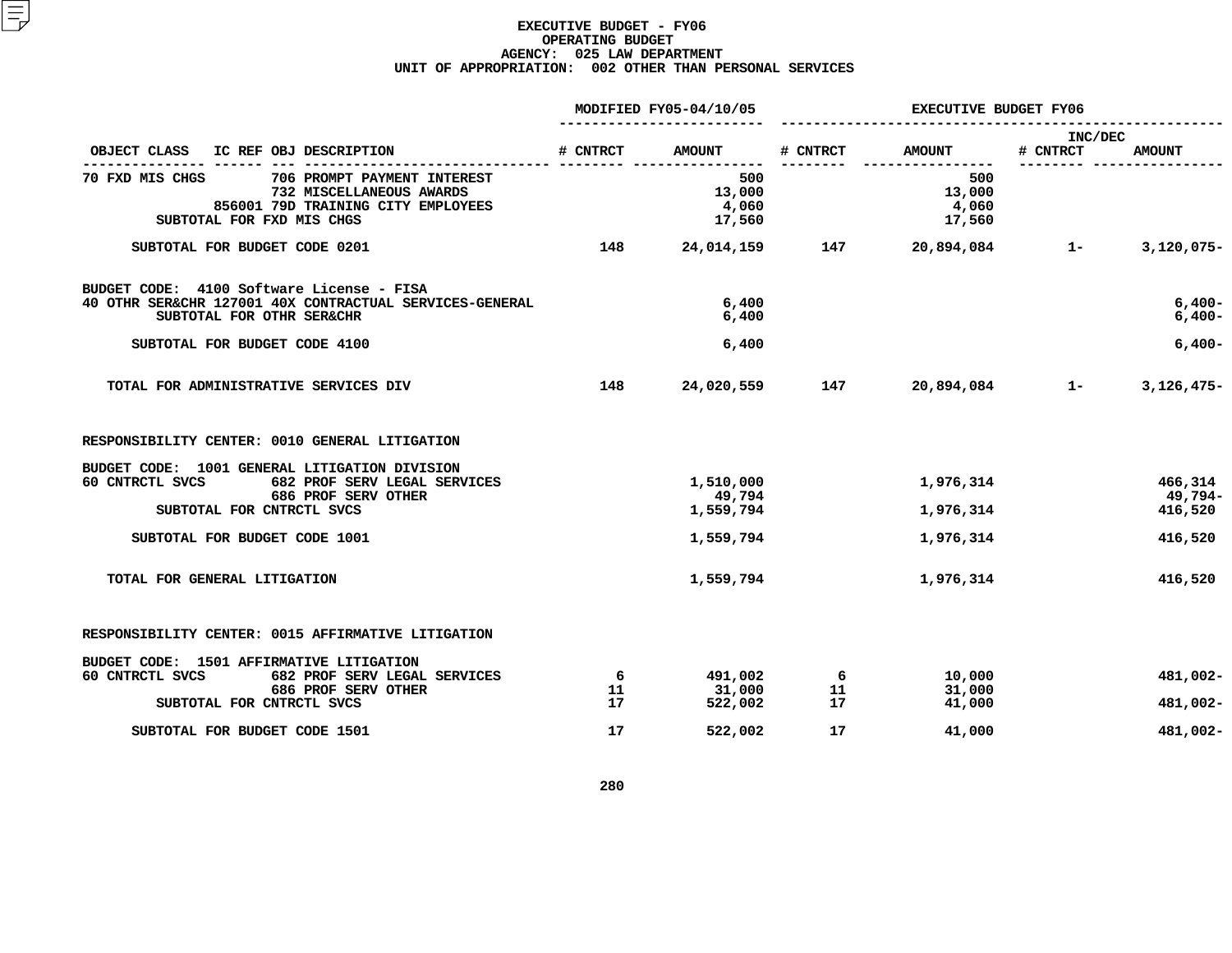|                                                                          |                                                                                             | MODIFIED FY05-04/10/05         |                                                 | <b>EXECUTIVE BUDGET FY06</b> |                                   |                     |                                               |
|--------------------------------------------------------------------------|---------------------------------------------------------------------------------------------|--------------------------------|-------------------------------------------------|------------------------------|-----------------------------------|---------------------|-----------------------------------------------|
| OBJECT CLASS                                                             | IC REF OBJ DESCRIPTION                                                                      | # CNTRCT                       | <b>AMOUNT</b>                                   | # CNTRCT                     | <b>AMOUNT</b>                     | INC/DEC<br># CNTRCT | <b>AMOUNT</b>                                 |
| TOTAL FOR AFFIRMATIVE LITIGATION                                         |                                                                                             | 17                             |                                                 |                              | $522,002$ 17 $41,000$             |                     | 481,002-                                      |
|                                                                          | RESPONSIBILITY CENTER: 0016 MANAGEMENT INFORMATION SVCS                                     |                                |                                                 |                              |                                   |                     |                                               |
| BUDGET CODE: 1601 MANAGEMENT INFO SVCS<br>SUBTOTAL FOR OTHR SER&CHR      | 40 OTHR SER&CHR 858001 40X CONTRACTUAL SERVICES-GENERAL                                     |                                | 3,200<br>3,200                                  |                              |                                   |                     | $3,200-$<br>$3,200-$                          |
| 60 CNTRCTL SVCS<br>SUBTOTAL FOR CNTRCTL SVCS                             | 608 MAINT & REP GENERAL<br>613 DATA PROCESSING EQUIPMENT<br>684 PROF SERV COMPUTER SERVICES | 37<br>9<br><b>1</b><br>47      | 1,096,474 37<br>219,189<br>298,500<br>1,614,163 | 9<br>46                      | 2,175,063<br>700,200<br>2,875,263 | $\frac{1}{1}$       | 1,078,589<br>481,011<br>298,500-<br>1,261,100 |
| SUBTOTAL FOR BUDGET CODE 1601                                            |                                                                                             | 47                             | 1,617,363                                       | 46                           | 2,875,263                         | $1 -$               | 1,257,900                                     |
| TOTAL FOR MANAGEMENT INFORMATION SVCS                                    |                                                                                             | 47                             | 1,617,363                                       | 46                           | 2,875,263                         | $1 -$               | 1,257,900                                     |
|                                                                          | RESPONSIBILITY CENTER: 0017 WORKERS' COMPENSATION                                           |                                |                                                 |                              |                                   |                     |                                               |
| BUDGET CODE: 1701 WORKER'S COMPENSATION DIV<br>SUBTOTAL FOR OTHR SER&CHR | 40 OTHR SER&CHR 856001 41D RENTALS - LAND BLDGS & STRUCTS                                   |                                | 2,006,408<br>2,006,408                          |                              | 2,028,071<br>2,028,071            |                     | 21,663<br>21,663                              |
| 60 CNTRCTL SVCS 622 TEMPORARY SERVICES<br>SUBTOTAL FOR CNTRCTL SVCS      |                                                                                             | $\overline{a}$<br>$\mathbf{2}$ | 34,000<br>34,000                                | $\frac{2}{2}$                | 34,000<br>34,000                  |                     |                                               |
| SUBTOTAL FOR BUDGET CODE 1701                                            |                                                                                             | $\overline{a}$                 | 2,040,408                                       | $\overline{2}$               | 2,062,071                         |                     | 21,663                                        |
| TOTAL FOR WORKERS' COMPENSATION                                          |                                                                                             | $\overline{2}$                 | 2,040,408                                       | $\overline{2}$               | 2,062,071                         |                     | 21,663                                        |

**RESPONSIBILITY CENTER: <sup>0020</sup> TORT**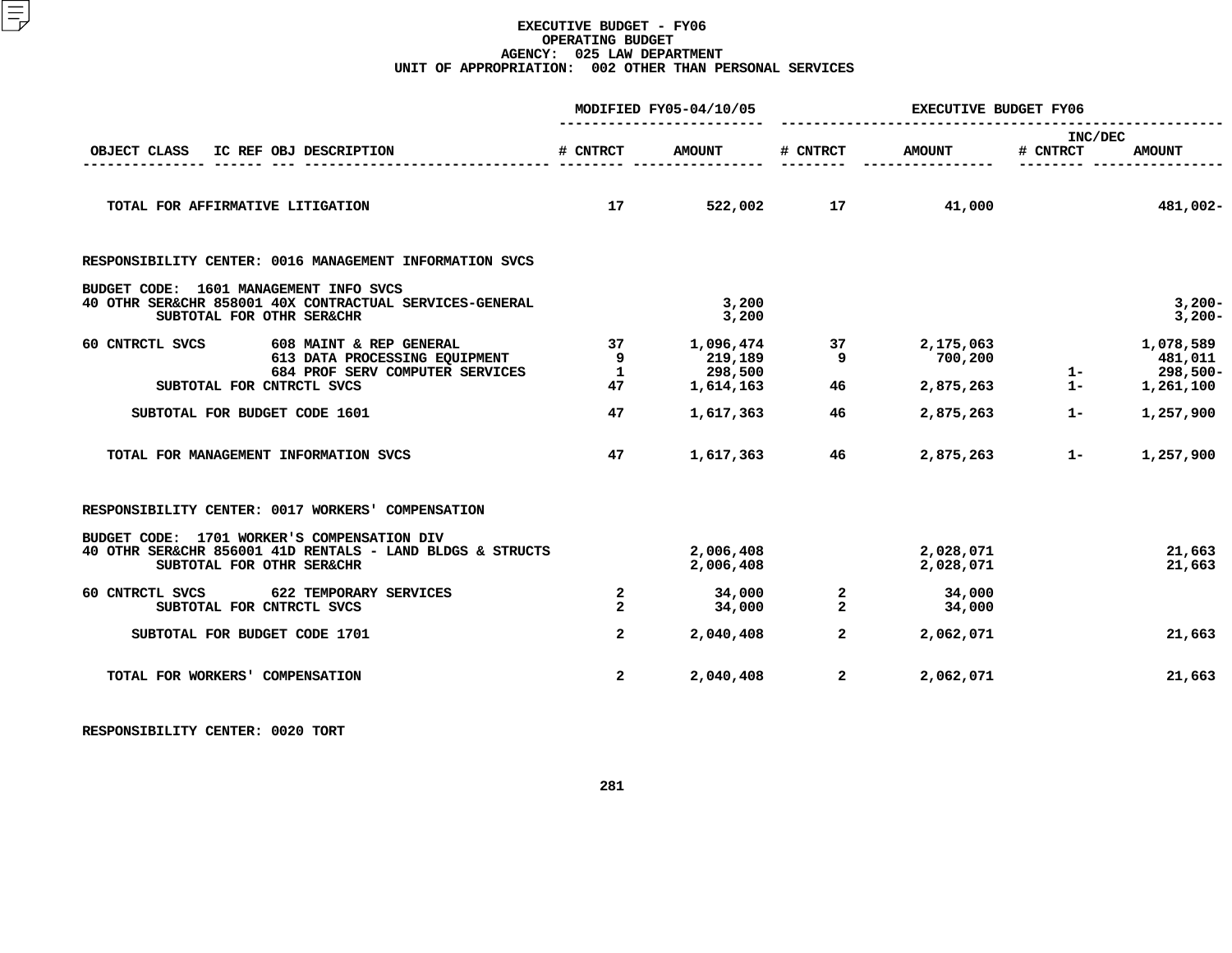|                                 |                                                           |             | MODIFIED FY05-04/10/05 |          | <b>EXECUTIVE BUDGET FY06</b> |                     |               |
|---------------------------------|-----------------------------------------------------------|-------------|------------------------|----------|------------------------------|---------------------|---------------|
| OBJECT CLASS                    | IC REF OBJ DESCRIPTION                                    | # CNTRCT    | <b>AMOUNT</b>          | # CNTRCT | <b>AMOUNT</b>                | INC/DEC<br># CNTRCT | <b>AMOUNT</b> |
|                                 |                                                           |             |                        |          |                              |                     |               |
| BUDGET CODE: 2001 TORT DIVISION |                                                           |             |                        |          |                              |                     |               |
| 10 SUPPLYS&MATL                 |                                                           |             |                        |          |                              |                     |               |
|                                 | 100 SUPPLIES + MATERIALS - GENERAL                        |             | 1,000                  |          |                              |                     | $1,000-$      |
|                                 | SUBTOTAL FOR SUPPLYS&MATL                                 |             | 1,000                  |          |                              |                     | $1,000-$      |
| 30 PROPTY&EQUIP                 | 337 BOOKS-OTHER                                           |             | 500                    |          |                              |                     | $500 -$       |
|                                 | 338 LIBRARY BOOKS                                         |             | 500                    |          |                              |                     | $500 -$       |
|                                 | SUBTOTAL FOR PROPTY&EQUIP                                 |             | 1,000                  |          |                              |                     | $1,000-$      |
|                                 | 40 OTHR SER&CHR 858001 40X CONTRACTUAL SERVICES-GENERAL   |             | 140,000                |          |                              |                     | 140,000-      |
|                                 | <b>403 OFFICE SERVICES</b>                                |             | 2,000                  |          |                              |                     | $2,000-$      |
|                                 | 451 NON OVERNIGHT TRVL EXP-GENERAL                        |             | 1,000                  |          |                              |                     | $1,000-$      |
|                                 | 453 OVERNIGHT TRVL EXP-GENERAL                            |             | 2,000                  |          |                              |                     | $2,000-$      |
|                                 | SUBTOTAL FOR OTHR SER&CHR                                 |             | 145,000                |          |                              |                     | $145,000 -$   |
|                                 |                                                           |             |                        |          |                              |                     |               |
| 60 CNTRCTL SVCS                 | 600 CONTRACTUAL SERVICES GENERAL                          |             | 25,000                 |          |                              |                     | $25,000 -$    |
|                                 | 622 TEMPORARY SERVICES                                    | $5^{\circ}$ | 1,450,000              | 5        | 1,450,000                    |                     |               |
|                                 | 671 TRAINING PRGM CITY EMPLOYEES                          |             | 1,000                  |          |                              |                     | $1,000-$      |
|                                 | 682 PROF SERV LEGAL SERVICES                              |             | 1,660,000              |          | 548,686                      |                     | 1,111,314-    |
|                                 | 684 PROF SERV COMPUTER SERVICES                           |             | 25,000                 |          |                              |                     | $25,000 -$    |
|                                 | 686 PROF SERV OTHER                                       |             | 856,811                |          | 1,392,488                    |                     | 535,677       |
|                                 | SUBTOTAL FOR CNTRCTL SVCS                                 | 5           | 4,017,811              | 5        | 3,391,174                    |                     | $626,637-$    |
|                                 | SUBTOTAL FOR BUDGET CODE 2001                             | 5           | 4,164,811              | 5        | 3,391,174                    |                     | $773,637-$    |
|                                 |                                                           |             |                        |          |                              |                     |               |
| TOTAL FOR TORT                  |                                                           | 5           | 4,164,811              | 5        | 3,391,174                    |                     | $773,637-$    |
|                                 |                                                           |             |                        |          |                              |                     |               |
|                                 | RESPONSIBILITY CENTER: 0022 ECONOMIC DEVELOPMENT DIVISION |             |                        |          |                              |                     |               |
|                                 |                                                           |             |                        |          |                              |                     |               |
|                                 | BUDGET CODE: 2201 ECONOMIC DEVELOPMENT DIV                |             |                        |          |                              |                     |               |
| 60 CNTRCTL SVCS                 | 682 PROF SERV LEGAL SERVICES                              |             | 300,000                |          |                              |                     | $300,000 -$   |
|                                 | SUBTOTAL FOR CNTRCTL SVCS                                 |             | 300,000                |          |                              |                     | $300,000 -$   |
|                                 | SUBTOTAL FOR BUDGET CODE 2201                             |             | 300,000                |          |                              |                     | $300,000 -$   |
|                                 |                                                           |             |                        |          |                              |                     |               |
|                                 | TOTAL FOR ECONOMIC DEVELOPMENT DIVISION                   |             | 300,000                |          |                              |                     | $300,000 -$   |
|                                 |                                                           |             |                        |          |                              |                     |               |
|                                 |                                                           |             |                        |          |                              |                     |               |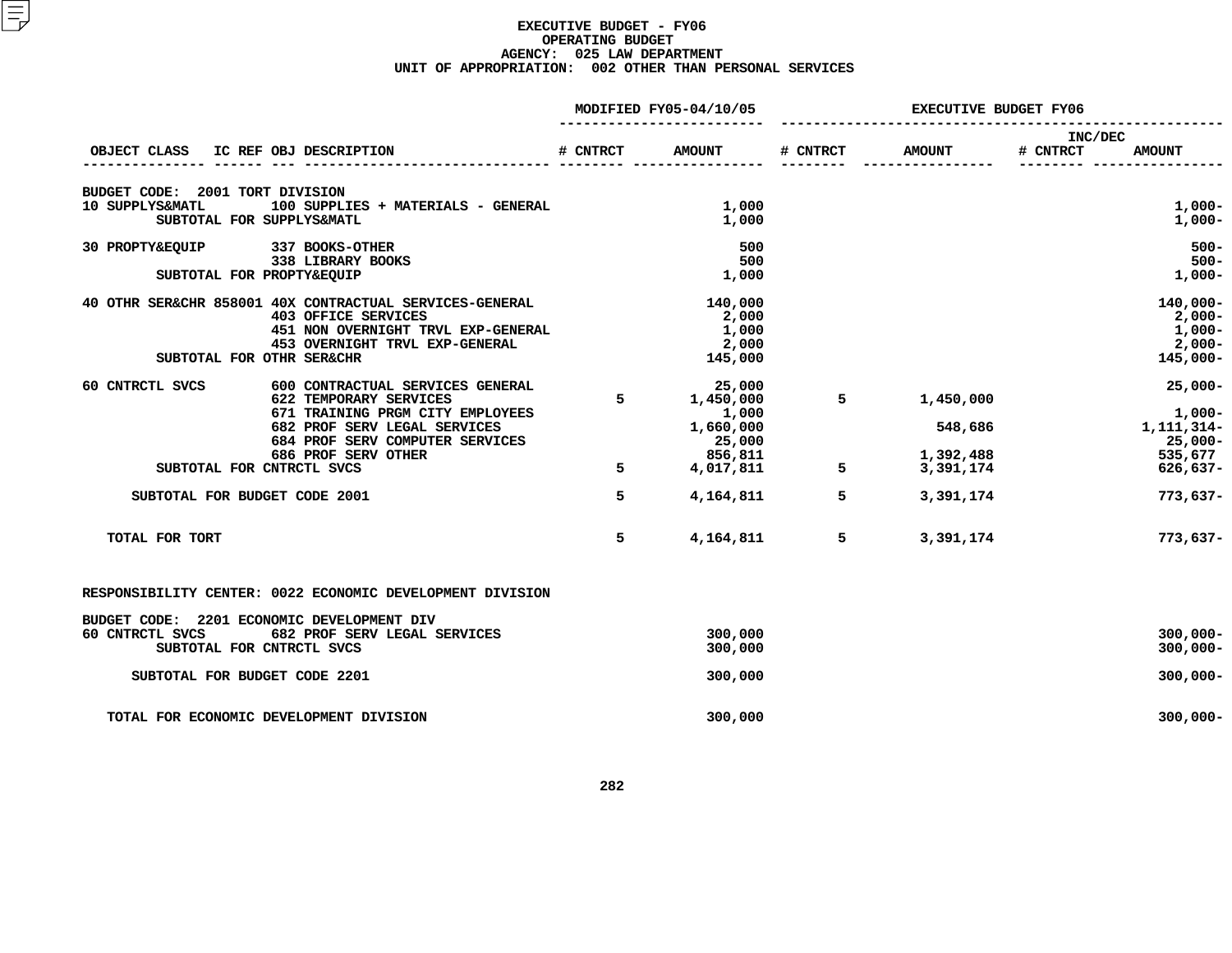|                                        |          | MODIFIED FY05-04/10/05 |          |               | <b>EXECUTIVE BUDGET FY06</b> |               |
|----------------------------------------|----------|------------------------|----------|---------------|------------------------------|---------------|
| OBJECT CLASS<br>IC REF OBJ DESCRIPTION | # CNTRCT | <b>AMOUNT</b>          | # CNTRCT | <b>AMOUNT</b> | INC/DEC<br># CNTRCT          | <b>AMOUNT</b> |
| TOTAL FOR OTHER THAN PERSONAL SERVICES | 219      | 35,994,937             | 217      | 32,439,906    | $2 -$                        | $3,555,031-$  |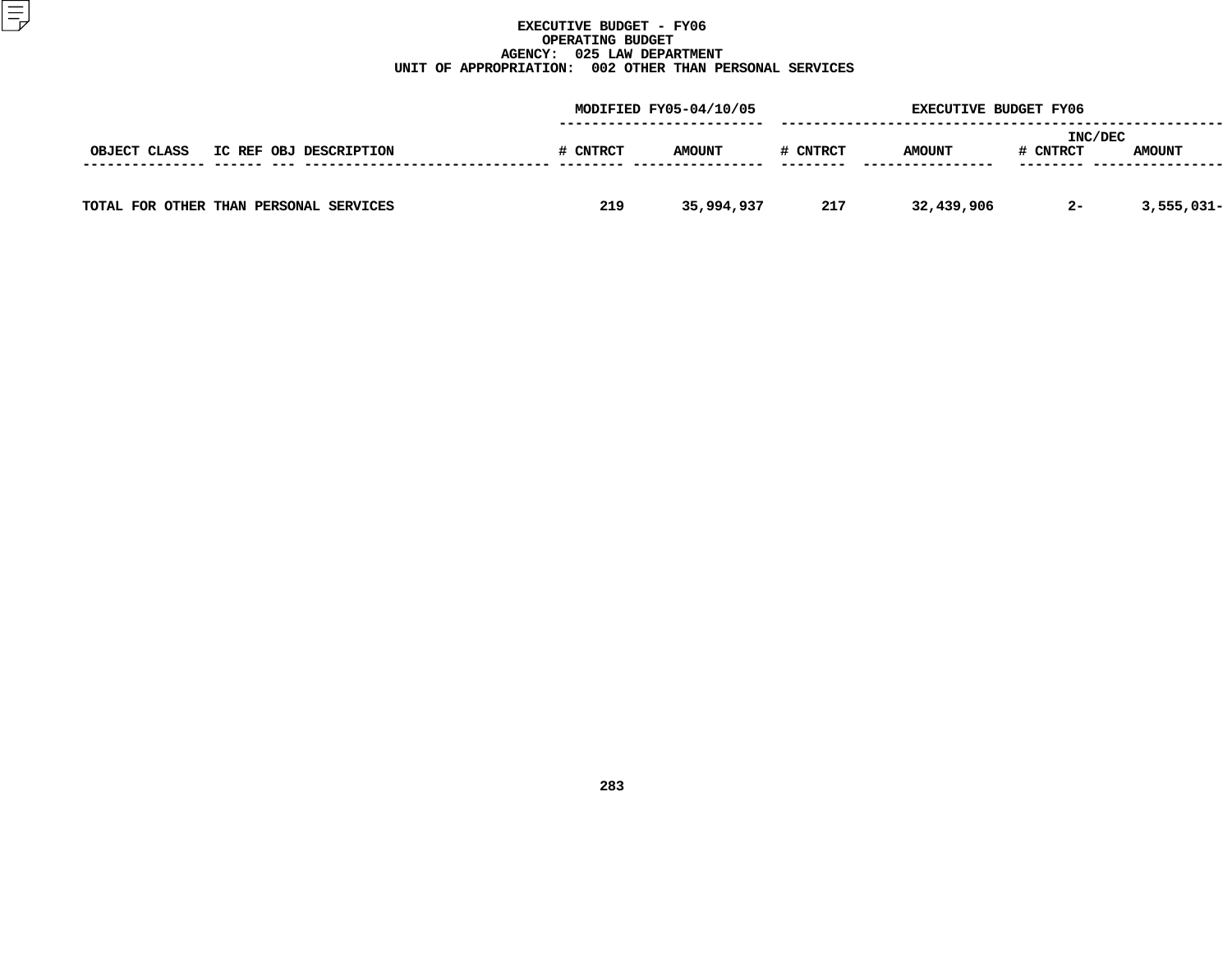## **EXECUTIVE BUDGET - FY06** UNIT OF APPROPRIATION SUMMARY **OF APPROPRIATION SUMMARY AGENCY:**

|                                                                             |                        | <b>AGENCY:</b><br>025 LAW DEPARTMENT |                              |                         |                        |  |
|-----------------------------------------------------------------------------|------------------------|--------------------------------------|------------------------------|-------------------------|------------------------|--|
|                                                                             | UNIT OF APPROPRIATION: | 002                                  | OTHER THAN PERSONAL SERVICES |                         |                        |  |
|                                                                             |                        | <b>CURRENT MODIFIED</b>              | <b>EXECUTIVE BUDGET</b>      |                         |                        |  |
| OTHER THAN PERSONAL SERVICES                                                | <b>INTRACITY \$</b>    | <b>BUDGET AMOUNT</b>                 | <b>INTRACITY \$</b>          | <b>BUDGET AMOUNT</b>    | $INC/DEC$ (-)          |  |
| TOTALS FOR OPERATING BUDGET                                                 | 4,178,243              | 35,994,937                           | 3,872,228                    | 32,439,906              | $3,555,031-$           |  |
| FINANCIAL PLAN SAVINGS                                                      |                        |                                      |                              | 500,000                 | 500,000                |  |
| <b>  APPROPRIATION</b>                                                      |                        | 35,994,937                           |                              | 32,939,906              | $3,055,031 -$          |  |
| FUNDING SUMMARY                                                             |                        | <b>CURRENT MODIFIED</b>              |                              | <b>EXECUTIVE BUDGET</b> |                        |  |
| <b>CITY</b><br>OTHER CATEGORICAL                                            |                        | 34,242,936<br>1,630,594              |                              | 31,928,701<br>1,000,000 | 2,314,235-<br>630,594- |  |
| CAPITAL FUNDS - I.F.A.<br><b>STATE</b><br>FEDERAL - C.D.<br>FEDERAL - OTHER |                        | 30,000                               |                              |                         | $30,000 -$             |  |
| INTRA-CITY SALES                                                            |                        | 91,407                               |                              | 11,205                  | $80,202 -$             |  |
|                                                                             |                        |                                      |                              |                         |                        |  |

 **TOTAL35,994,937 32,939,906 3,055,031-**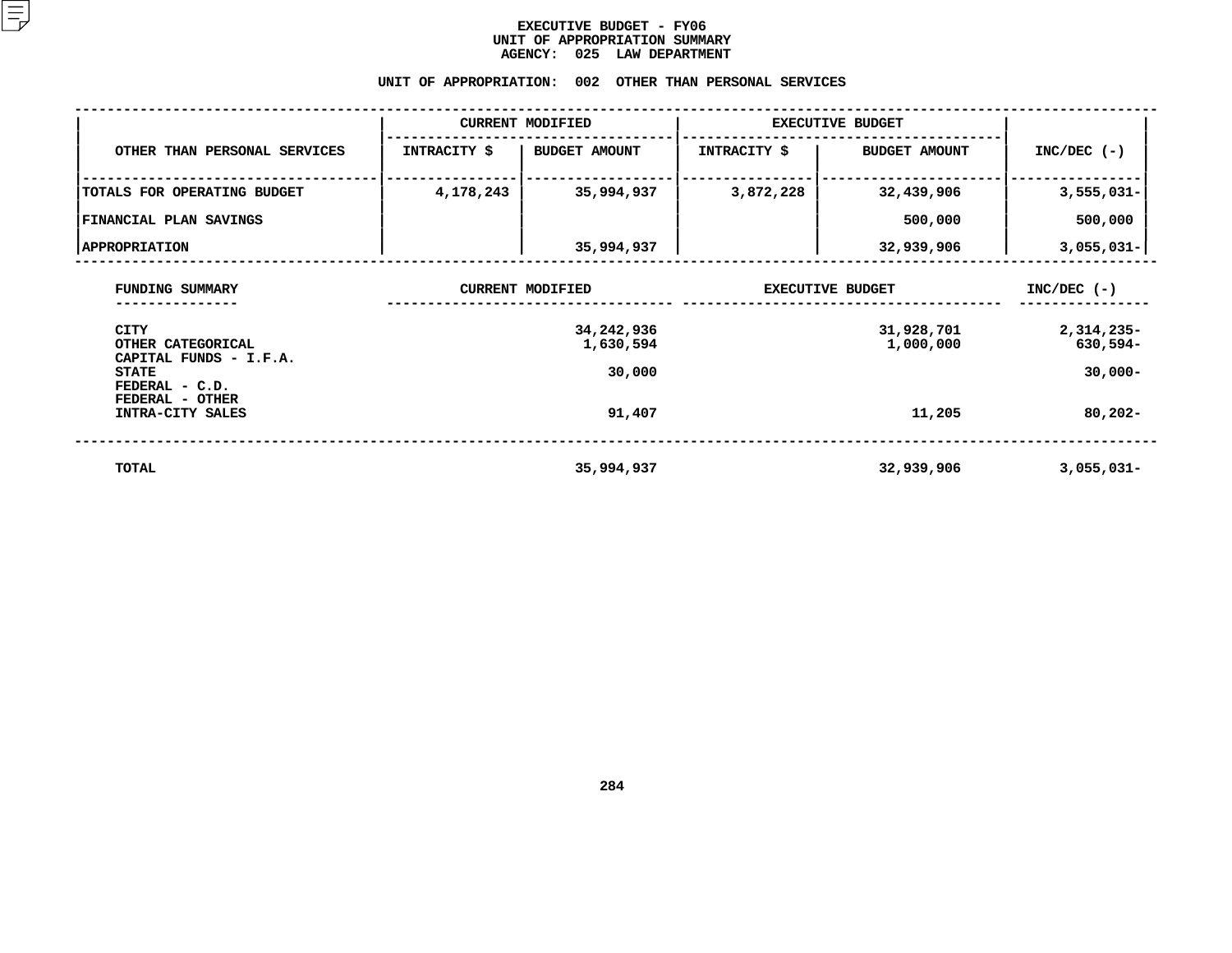# **EXECUTIVE BUDGET- FY06 AGENCY**

# **SUMMARY AGENCY:<sup>025</sup> LAW DEPARTMENT PERSONAL**

|                                                                            |         | PERSONAL SERVICES                  |         |                                    |                          |
|----------------------------------------------------------------------------|---------|------------------------------------|---------|------------------------------------|--------------------------|
|                                                                            |         | <b>CURRENT MODIFIED</b>            |         | <b>EXECUTIVE BUDGET</b>            |                          |
| PERSONAL SERVICES                                                          | NUM POS | <b>BUDGET AMOUNT</b>               | NUM POS | <b>BUDGET AMOUNT</b>               | $INC/DEC$ (-)            |
| TOTALS FOR OPERATING BUDGET                                                | 1,268   | 82,461,109                         | 1,259   | 83,358,794                         | 897,685                  |
| FINANCIAL PLAN SAVINGS                                                     |         | 53,767                             |         | 53,767                             |                          |
| <b>APPROPRIATION</b>                                                       | 1,268   | 82,514,876                         | 1,259   | 83,412,561                         | 897,685                  |
| FUNDING SUMMARY                                                            |         | <b>CURRENT MODIFIED</b>            |         | <b>EXECUTIVE BUDGET</b>            | $INC/DEC$ (-)            |
| <b>CITY</b><br>OTHER CATEGORICAL<br>CAPITAL FUNDS - I.F.A.<br><b>STATE</b> |         | 76,916,377<br>917,024<br>1,805,231 |         | 78,466,377<br>677,024<br>1,805,231 | 1,550,000<br>$240,000 -$ |
| FEDERAL - C.D.<br>FEDERAL - OTHER<br>INTRA-CITY SALES                      |         | 412,315<br>2,463,929               |         | 2,463,929                          | $412,315-$               |
| TOTAL                                                                      |         | 82,514,876                         |         | 83,412,561                         | 897,685                  |
| OTPS MEMO AMOUNTS                                                          |         |                                    |         |                                    |                          |

**OTPS MEMO AMOUNTS**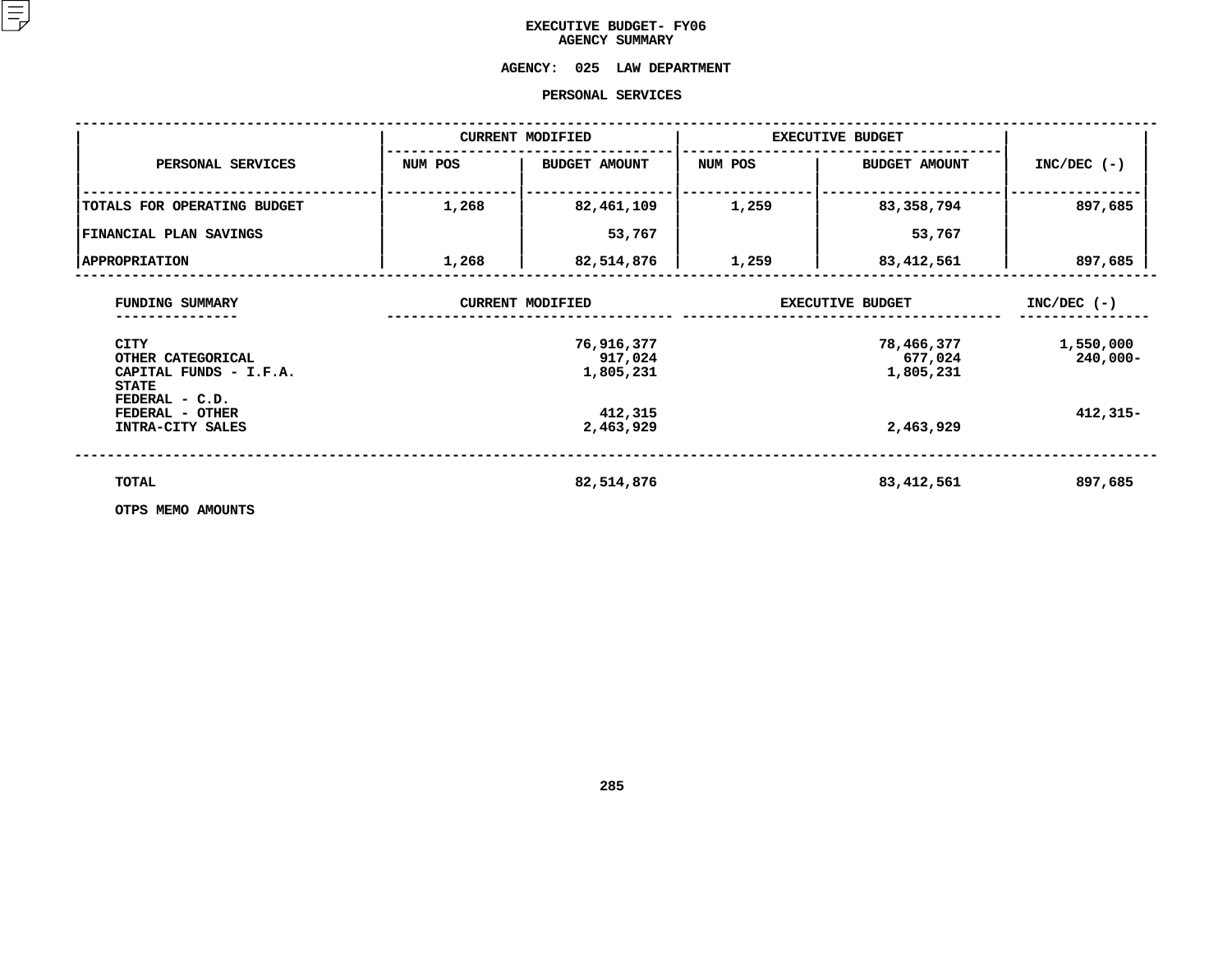# **EXECUTIVE BUDGET- FY06 AGENCY**

# **SUMMARY AGENCY:**

# **<sup>025</sup> LAW DEPARTMENT OTHER**

|                                                            |              | OTHER THAN PERSONAL SERVICES |                         |                         |                        |
|------------------------------------------------------------|--------------|------------------------------|-------------------------|-------------------------|------------------------|
|                                                            |              | <b>CURRENT MODIFIED</b>      | <b>EXECUTIVE BUDGET</b> |                         |                        |
| OTHER THAN PERSONAL SERVICES                               | INTRACITY \$ | <b>BUDGET AMOUNT</b>         | INTRACITY \$            | <b>BUDGET AMOUNT</b>    | $INC/DEC$ (-)          |
| TOTALS FOR OPERATING BUDGET                                | 4,178,243    | 35,994,937                   | 3,872,228               | 32,439,906              | $3,555,031-$           |
| <b>FINANCIAL PLAN SAVINGS</b>                              |              |                              |                         | 500,000                 | 500,000                |
| <b>APPROPRIATION</b>                                       |              | 35,994,937                   |                         | 32,939,906              | $3,055,031-$           |
| FUNDING SUMMARY                                            |              | <b>CURRENT MODIFIED</b>      |                         | <b>EXECUTIVE BUDGET</b> | $INC/DEC$ (-)          |
| <b>CITY</b><br>OTHER CATEGORICAL<br>CAPITAL FUNDS - I.F.A. |              | 34,242,936<br>1,630,594      |                         | 31,928,701<br>1,000,000 | 2,314,235-<br>630,594- |
| <b>STATE</b><br>FEDERAL - C.D.                             |              | 30,000                       |                         |                         | $30,000 -$             |
| FEDERAL - OTHER<br>INTRA-CITY SALES                        |              | 91,407                       |                         | 11,205                  | $80,202 -$             |
| TOTAL                                                      |              | 35,994,937                   |                         | 32,939,906              | $3,055,031-$           |
| PS MEMO AMOUNTS                                            |              |                              |                         |                         |                        |

**PS MEMO AMOUNTS**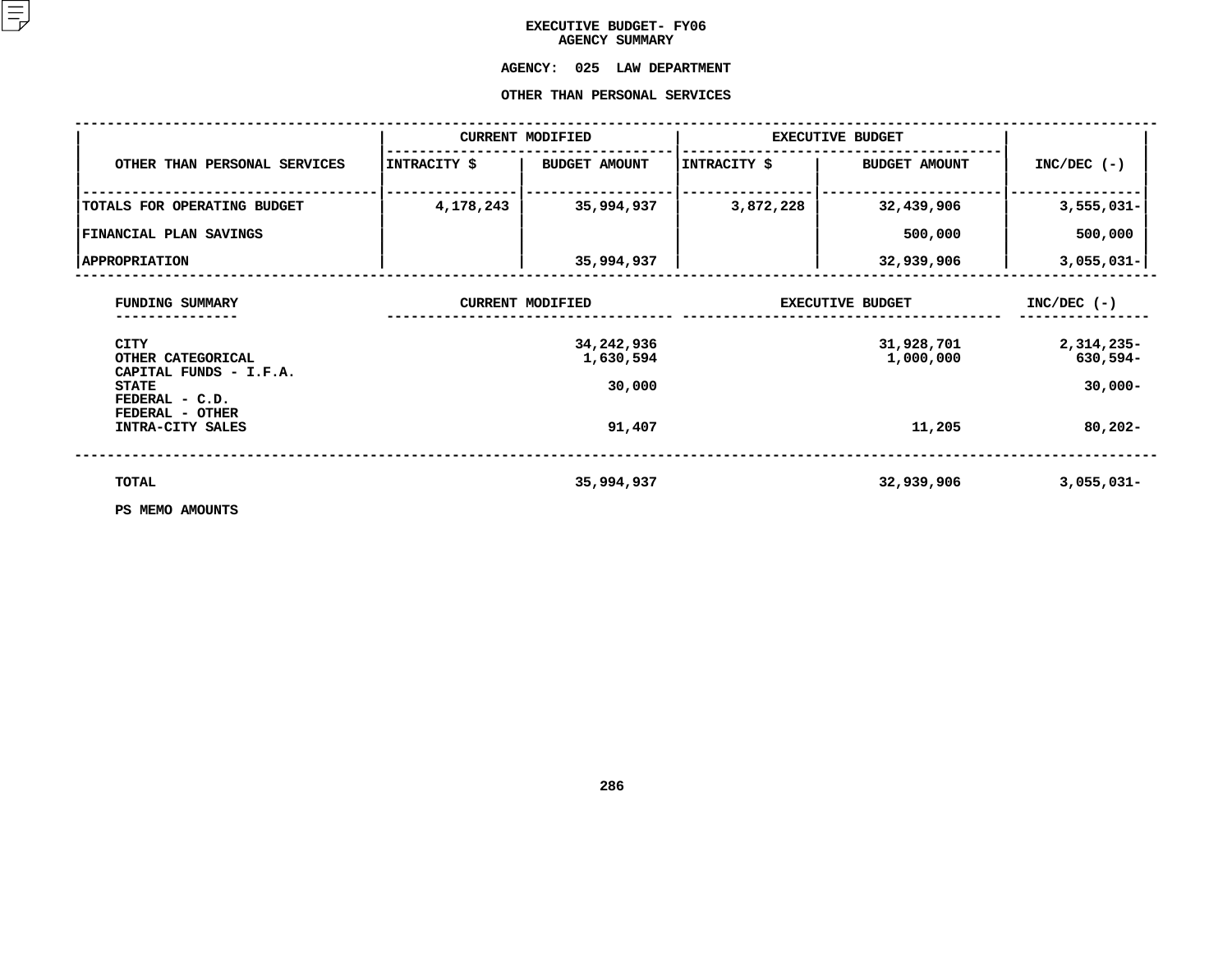# **EXECUTIVE BUDGET - FY06 AGENCY**Y SUMMARY<br>LAW DEPA<br>...

| <b>AGENCY:</b><br>025 LAW DEPARTMENT                  |                          |                       |           |                              |                         |  |  |  |  |
|-------------------------------------------------------|--------------------------|-----------------------|-----------|------------------------------|-------------------------|--|--|--|--|
|                                                       | MODIFIED FY05 - 04/10/05 |                       |           | <b>EXECUTIVE BUDGET FY06</b> |                         |  |  |  |  |
|                                                       | <b>POSITIONS</b>         | <b>BUDGET AMOUNT</b>  | POSITIONS | <b>BUDGET AMOUNT</b>         | INC/DEC AMT             |  |  |  |  |
| <b>PS</b>                                             |                          |                       |           |                              |                         |  |  |  |  |
| TOTALS FOR OPERATING BUDGET<br>FINANCIAL PLAN SAVINGS | 1,268                    | 82,461,109<br>53,767  | 1,259     | 83,358,794<br>53,767         | 897,685                 |  |  |  |  |
| APPROPRIATION                                         | 1,268                    | 82,514,876            | 1,259     | 83,412,561                   | 897,685                 |  |  |  |  |
| <b>OTPS</b>                                           |                          |                       |           |                              |                         |  |  |  |  |
| TOTALS FOR OPERATING BUDGET<br>FINANCIAL PLAN SAVINGS |                          | 35,994,937            |           | 32,439,906<br>500,000        | $3,555,031-$<br>500,000 |  |  |  |  |
| <b>APPROPRIATION</b>                                  |                          | 35,994,937            |           | 32,939,906                   | $3,055,031-$            |  |  |  |  |
| <b>AGENCY TOTALS</b>                                  |                          |                       |           |                              |                         |  |  |  |  |
| TOTALS FOR OPERATING BUDGET<br>FINANCIAL PLAN SAVINGS | 1,268                    | 118,456,046<br>53,767 | 1,259     | 115,798,700<br>553,767       | 2,657,346-<br>500,000   |  |  |  |  |
| <b>APPROPRIATION</b>                                  | 1,268                    | 118,509,813           | 1,259     | 116,352,467                  | 2,157,346-              |  |  |  |  |
| FUNDING                                               |                          |                       |           |                              |                         |  |  |  |  |
| <b>CITY</b>                                           |                          | 111, 159, 313         |           | 110,395,078                  | $764, 235 -$            |  |  |  |  |
| OTHER CATEGORICAL                                     |                          | 2,547,618             |           | 1,677,024                    | 870,594-                |  |  |  |  |
| CAPITAL FUNDS - I.F.A.                                |                          | 1,805,231             |           | 1,805,231                    |                         |  |  |  |  |
| <b>STATE</b><br>FEDERAL - C.D.                        |                          | 30,000                |           |                              | $30,000 -$              |  |  |  |  |
| FEDERAL - OTHER                                       |                          | 412,315               |           |                              | $412,315-$              |  |  |  |  |
| INTRA-CITY SALES                                      |                          | 2,555,336             |           | 2,475,134                    | $80,202 -$              |  |  |  |  |
| TOTAL FUNDING                                         |                          | 118,509,813           |           | 116,352,467                  | 2,157,346-              |  |  |  |  |
|                                                       |                          |                       |           |                              |                         |  |  |  |  |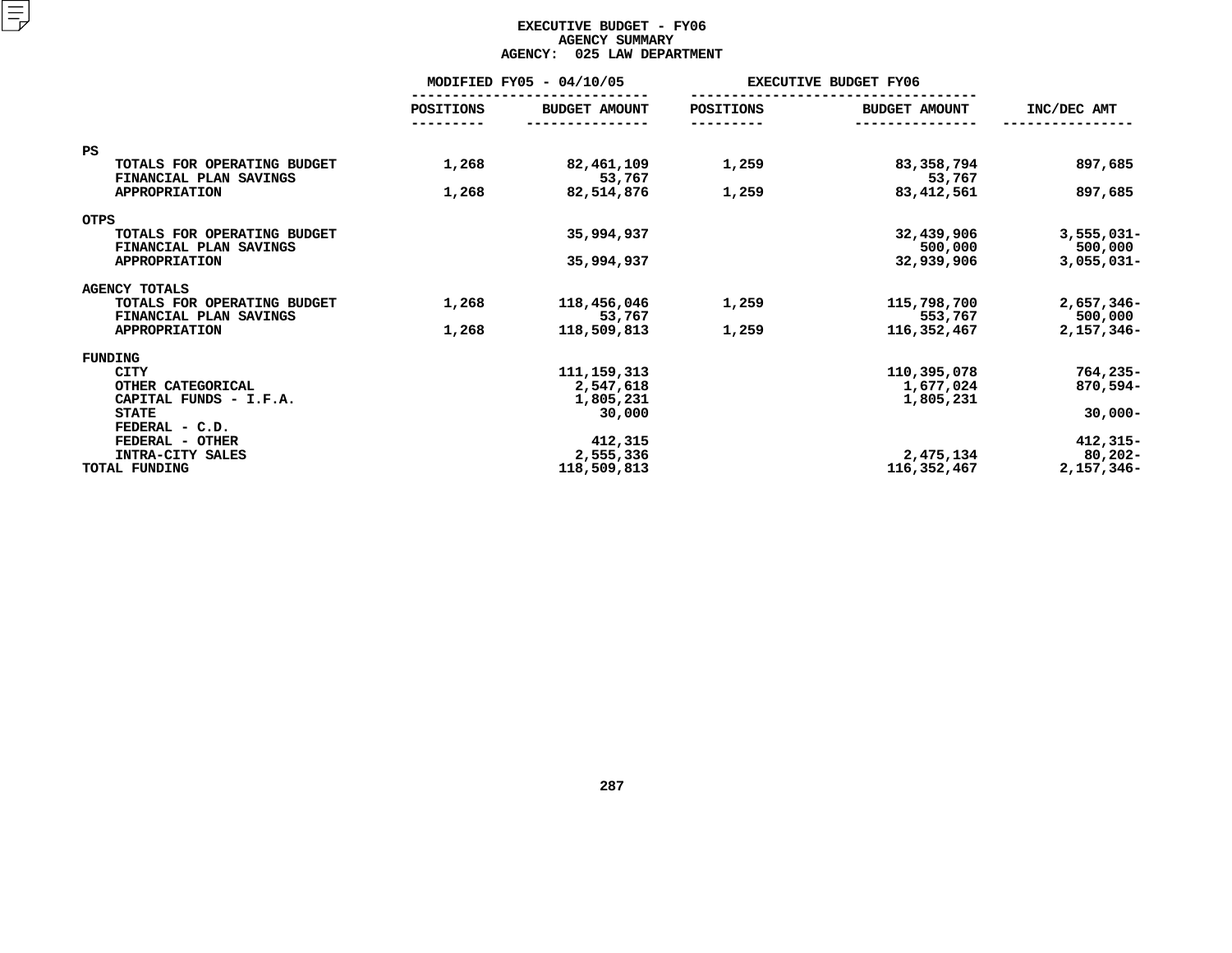|                                                                                                                                             |                              | MODIFIED FY05-04/10/05                     |                                                        | <b>EXECUTIVE BUDGET FY06</b>               |                                   |  |  |
|---------------------------------------------------------------------------------------------------------------------------------------------|------------------------------|--------------------------------------------|--------------------------------------------------------|--------------------------------------------|-----------------------------------|--|--|
| IC REF OBJ DESCRIPTION<br>OBJECT CLASS                                                                                                      | # POS                        | <b>AMOUNT</b>                              | # POS                                                  | <b>AMOUNT</b>                              | INC/DEC<br># POS<br><b>AMOUNT</b> |  |  |
| RESPONSIBILITY CENTER:                                                                                                                      |                              |                                            |                                                        |                                            |                                   |  |  |
| BUDGET CODE: 4011 Zoning and Urban Design<br>001 FULL YEAR POSITIONS<br>01 F/T SALARIED<br>SUBTOTAL FOR F/T SALARIED                        | 10<br>10                     |                                            |                                                        | 614,421<br>614,421                         |                                   |  |  |
| SUBTOTAL FOR BUDGET CODE 4011                                                                                                               | 10                           |                                            | 614,421 10                                             | 614,421                                    |                                   |  |  |
| TOTAL FOR                                                                                                                                   | 10                           |                                            | 614,421 10                                             | 614,421                                    |                                   |  |  |
| RESPONSIBILITY CENTER: 0001 DEPT OF CITY PLANNING                                                                                           |                              |                                            |                                                        |                                            |                                   |  |  |
| BUDGET CODE: 0100 COMMISSION/EXEC MGMT<br>01 F/T SALARIED<br>001 FULL YEAR POSITIONS<br>SUBTOTAL FOR F/T SALARIED                           | 13<br>13 <sup>7</sup>        |                                            | 760,279               13<br>760,279                 13 | 932,633<br>932,633                         | 172,354<br>172,354                |  |  |
| 02 OTH SALARIED 021 PART-TIME POSITIONS<br>SUBTOTAL FOR OTH SALARIED                                                                        |                              | 500,579<br>500,579                         |                                                        | 500,579<br>500,579                         |                                   |  |  |
| 04 ADD GRS PAY<br>041 ASSIGNMENT DIFFERENTIAL<br>042 LONGEVITY DIFFERENTIAL<br>047 OVERTIME<br>061 SUPPER MONEY<br>SUBTOTAL FOR ADD GRS PAY |                              | 3,050<br>6,100<br>6,758<br>4,000<br>19,908 |                                                        | 3,050<br>6,100<br>6,758<br>4,000<br>19,908 |                                   |  |  |
| 05 AMT TO SCHED 051 SALARY ADJUSTMENTS<br>SUBTOTAL FOR AMT TO SCHED                                                                         |                              |                                            |                                                        |                                            |                                   |  |  |
| SUBTOTAL FOR BUDGET CODE 0100                                                                                                               | 13 <sup>7</sup>              |                                            | 1,280,766 13                                           | 1,453,120                                  | 172,354                           |  |  |
| BUDGET CODE: 0150 GOVERNMENT AFFAIRS<br>01 F/T SALARIED<br>001 FULL YEAR POSITIONS<br>SUBTOTAL FOR F/T SALARIED                             | $\mathbf{1}$<br>$\mathbf{1}$ |                                            | 47,917 1<br>47,917 1                                   | 47,917<br>47,917                           |                                   |  |  |
| 04 ADD GRS PAY<br>042 LONGEVITY DIFFERENTIAL<br>043 SHIFT DIFFERENTIAL<br>SUBTOTAL FOR ADD GRS PAY                                          |                              | 3,100<br>3,100<br>6,200                    |                                                        | 3,100<br>3,100<br>6,200                    |                                   |  |  |
|                                                                                                                                             |                              |                                            |                                                        |                                            |                                   |  |  |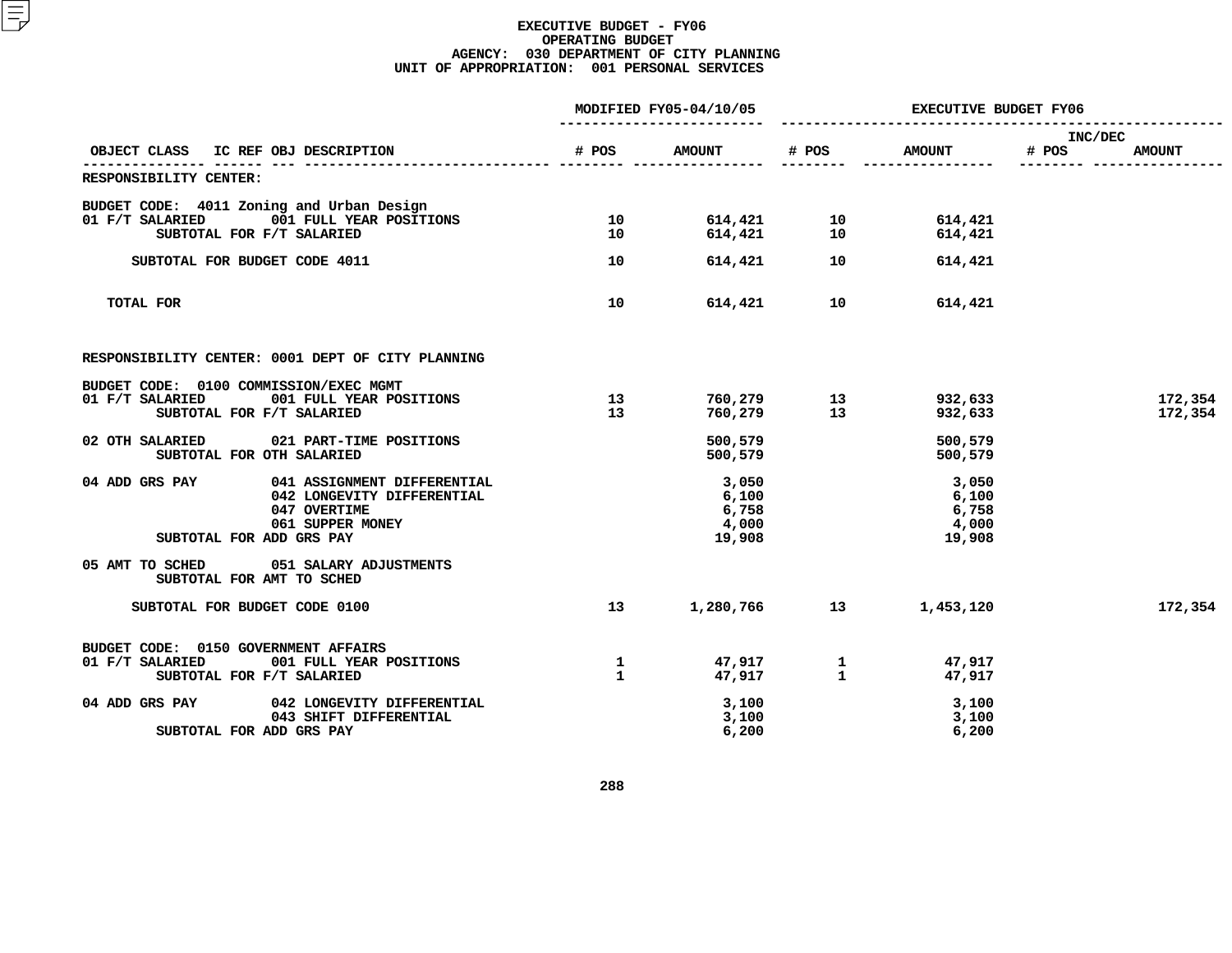|                                                                                                                                                                                                                                              |                                     | MODIFIED FY05-04/10/05                                                      |                                   |                                                                               | <b>EXECUTIVE BUDGET FY06</b> |                    |  |  |
|----------------------------------------------------------------------------------------------------------------------------------------------------------------------------------------------------------------------------------------------|-------------------------------------|-----------------------------------------------------------------------------|-----------------------------------|-------------------------------------------------------------------------------|------------------------------|--------------------|--|--|
| IC REF OBJ DESCRIPTION<br>OBJECT CLASS                                                                                                                                                                                                       | # POS                               | <b>AMOUNT</b>                                                               | # POS                             | <b>AMOUNT</b>                                                                 | INC/DEC<br># POS             | <b>AMOUNT</b>      |  |  |
| SUBTOTAL FOR BUDGET CODE 0150                                                                                                                                                                                                                | $\mathbf{1}$                        | 54,117                                                                      | $\mathbf{1}$                      | 54,117                                                                        |                              |                    |  |  |
| BUDGET CODE: 0200 ADMINISTRATION<br>01 F/T SALARIED<br>001 FULL YEAR POSITIONS<br>SUBTOTAL FOR F/T SALARIED                                                                                                                                  | 11<br>11                            |                                                                             | 663,325 12<br>663,325 12          | 772,876                       1<br>772,876                                  1 |                              | 109,551<br>109,551 |  |  |
| 03 UNSALARIED<br>031 UNSALARIED<br>SUBTOTAL FOR UNSALARIED                                                                                                                                                                                   |                                     | 238,180<br>238,180                                                          |                                   | 238,180<br>238,180                                                            |                              |                    |  |  |
| 04 ADD GRS PAY<br>041 ASSIGNMENT DIFFERENTIAL<br>042 LONGEVITY DIFFERENTIAL<br>043 SHIFT DIFFERENTIAL<br>047 OVERTIME<br>050 PMTS TO BENEFIC DECSD EMPLOYES<br>056 EARLY RET. TERMINAL LEAVE<br>061 SUPPER MONEY<br>SUBTOTAL FOR ADD GRS PAY |                                     | 15,150<br>54,994<br>13,050<br>2,426<br>13,000<br>16,000<br>5,000<br>119,620 |                                   | 15,150<br>54,994<br>13,050<br>2,426<br>13,000<br>16,000<br>5,000<br>119,620   |                              |                    |  |  |
| 05 AMT TO SCHED<br>051 SALARY ADJUSTMENTS<br>SUBTOTAL FOR AMT TO SCHED                                                                                                                                                                       |                                     |                                                                             |                                   |                                                                               |                              |                    |  |  |
| SUBTOTAL FOR BUDGET CODE 0200                                                                                                                                                                                                                | 11                                  | 1,021,125 12                                                                |                                   | 1,130,676 1                                                                   |                              | 109,551            |  |  |
| BUDGET CODE: 0203 TRANSPORTATION-UMTA-ADM.<br>01 F/T SALARIED<br>001 FULL YEAR POSITIONS<br>SUBTOTAL FOR F/T SALARIED                                                                                                                        | 1<br>$\mathbf{1}$                   | 36,170<br>36,170                                                            | 1<br>$\mathbf{1}$<br>$\mathbf{1}$ | 36,170<br>36,170                                                              |                              |                    |  |  |
| SUBTOTAL FOR BUDGET CODE 0203                                                                                                                                                                                                                | $\mathbf{1}$                        | 36,170                                                                      |                                   | 36,170                                                                        |                              |                    |  |  |
| BUDGET CODE: 1010 LAND USE REVIEW<br>01 F/T SALARIED<br>001 FULL YEAR POSITIONS<br>SUBTOTAL FOR F/T SALARIED                                                                                                                                 | 12 <sup>12</sup><br>12 <sup>°</sup> | 556,994<br>556,994                                                          | 13<br>13                          | 606,994<br>606,994                                                            | $\mathbf{1}$<br>$\mathbf{1}$ | 50,000<br>50,000   |  |  |
| 03 UNSALARIED<br>031 UNSALARIED<br>SUBTOTAL FOR UNSALARIED                                                                                                                                                                                   |                                     | 197<br>197                                                                  |                                   | 197<br>197                                                                    |                              |                    |  |  |
| 04 ADD GRS PAY<br>041 ASSIGNMENT DIFFERENTIAL                                                                                                                                                                                                |                                     | 4,150                                                                       |                                   | 4,150                                                                         |                              |                    |  |  |
|                                                                                                                                                                                                                                              |                                     |                                                                             |                                   |                                                                               |                              |                    |  |  |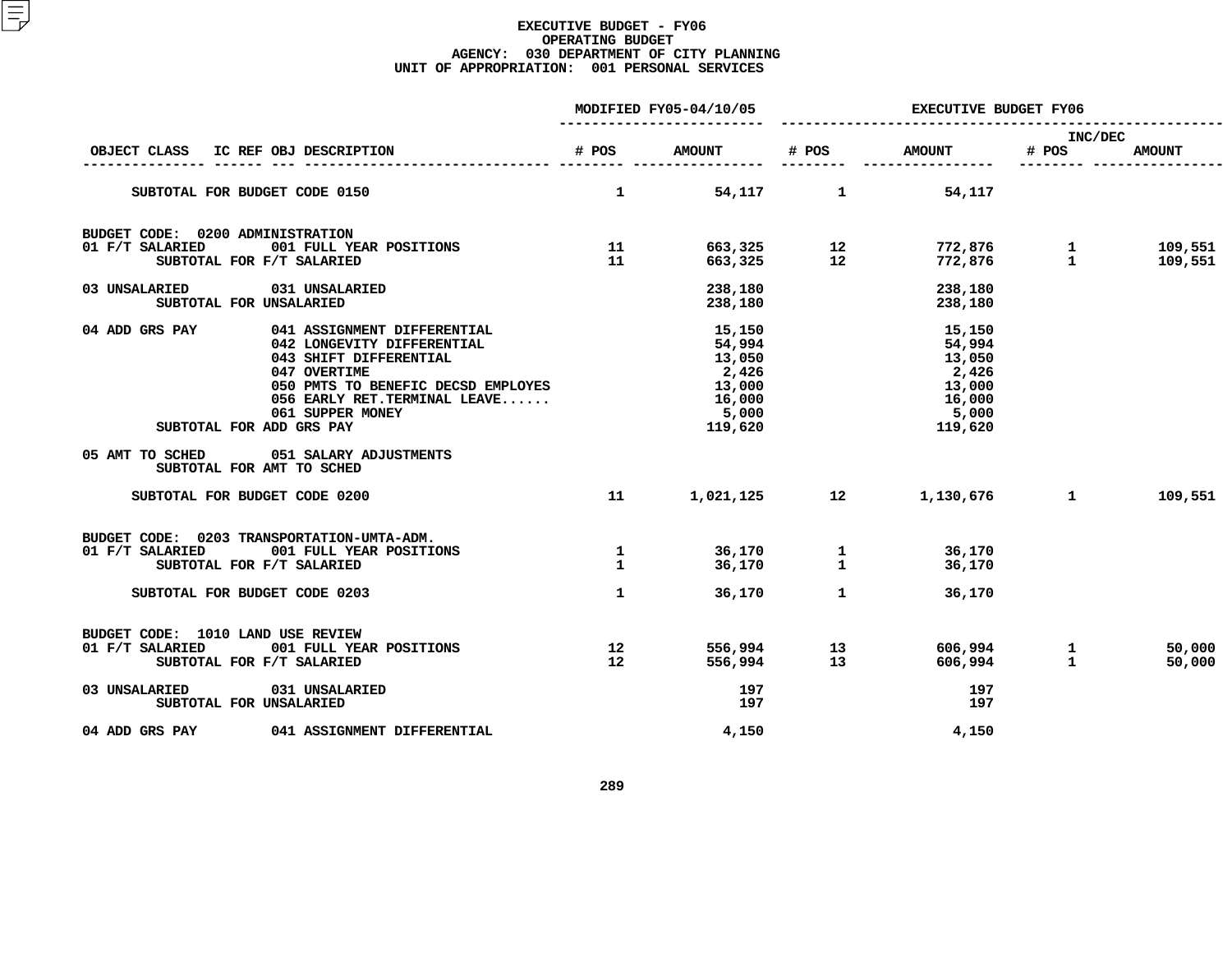|                                                                                         |                                           | MODIFIED FY05-04/10/05    |                                                           | <b>EXECUTIVE BUDGET FY06</b>                                                                                                                                                                                                    |                  |               |  |
|-----------------------------------------------------------------------------------------|-------------------------------------------|---------------------------|-----------------------------------------------------------|---------------------------------------------------------------------------------------------------------------------------------------------------------------------------------------------------------------------------------|------------------|---------------|--|
| OBJECT CLASS IC REF OBJ DESCRIPTION                                                     |                                           |                           |                                                           | # POS AMOUNT # POS AMOUNT                                                                                                                                                                                                       | INC/DEC<br># POS | <b>AMOUNT</b> |  |
| 042 LONGEVITY DIFFERENTIAL<br>056 EARLY RET. TERMINAL LEAVE<br>SUBTOTAL FOR ADD GRS PAY |                                           | 13,598<br>5,000<br>22,748 |                                                           | -------- ----------------<br>13,598<br>5,000<br>22,748                                                                                                                                                                          |                  |               |  |
| 05 AMT TO SCHED 051 SALARY ADJUSTMENTS<br>SUBTOTAL FOR AMT TO SCHED                     |                                           |                           |                                                           |                                                                                                                                                                                                                                 |                  |               |  |
| SUBTOTAL FOR BUDGET CODE 1010                                                           | 12                                        |                           | 579,939 13                                                | 629,939 – 100 – 100 – 100 – 100 – 100 – 100 – 100 – 100 – 100 – 100 – 100 – 100 – 100 – 100 – 100 – 100 – 100 – 100 – 100 – 100 – 100 – 100 – 100 – 100 – 100 – 100 – 100 – 100 – 100 – 100 – 100 – 100 – 100 – 100 – 100 – 100 | $\mathbf{1}$     | 50,000        |  |
| BUDGET CODE: 2001 PLANNING COORDINATION DIVISION                                        |                                           |                           |                                                           |                                                                                                                                                                                                                                 |                  |               |  |
| 01 F/T SALARIED<br>001 FULL YEAR POSITIONS<br>SUBTOTAL FOR F/T SALARIED                 | $\overline{\mathbf{3}}$<br>$\overline{3}$ |                           |                                                           | 670,942<br>670,942                                                                                                                                                                                                              |                  |               |  |
| 03 UNSALARIED 031 UNSALARIED<br>SUBTOTAL FOR UNSALARIED                                 |                                           | 35,000<br>35,000          |                                                           | 35,000<br>35,000                                                                                                                                                                                                                |                  |               |  |
| 05 AMT TO SCHED 051 SALARY ADJUSTMENTS<br>SUBTOTAL FOR AMT TO SCHED                     |                                           |                           |                                                           |                                                                                                                                                                                                                                 |                  |               |  |
| SUBTOTAL FOR BUDGET CODE 2001                                                           | $\overline{3}$                            |                           | 705,942 3                                                 | 705,942                                                                                                                                                                                                                         |                  |               |  |
| BUDGET CODE: 2011 COMMUNITY BASED PLANNING                                              |                                           |                           |                                                           |                                                                                                                                                                                                                                 |                  |               |  |
| 01 F/T SALARIED 001 FULL YEAR POSITIONS<br>SUBTOTAL FOR F/T SALARIED                    | 7<br>$7\phantom{.0}$                      |                           | $311,327$<br>$311,327$<br>7                               | 311,327<br>311,327                                                                                                                                                                                                              |                  |               |  |
| 04 ADD GRS PAY 042 LONGEVITY DIFFERENTIAL<br>SUBTOTAL FOR ADD GRS PAY                   |                                           | 3,246<br>3,246            |                                                           | 3,246<br>3,246                                                                                                                                                                                                                  |                  |               |  |
| SUBTOTAL FOR BUDGET CODE 2011                                                           | $7\overline{ }$                           | 314,573                   |                                                           | 7<br>314,573                                                                                                                                                                                                                    |                  |               |  |
| BUDGET CODE: 3131 ADMINISTRATION CD                                                     |                                           |                           |                                                           |                                                                                                                                                                                                                                 |                  |               |  |
| 01 F/T SALARIED<br>001 FULL YEAR POSITIONS<br>SUBTOTAL FOR F/T SALARIED                 | 10<br>10                                  |                           | 459,670                10<br>459,670                   10 | 459,670<br>459,670                                                                                                                                                                                                              |                  |               |  |
| 03 UNSALARIED 031 UNSALARIED<br>SUBTOTAL FOR UNSALARIED                                 |                                           | 20,472<br>20,472          |                                                           | 20,472<br>20,472                                                                                                                                                                                                                |                  |               |  |
| 05 AMT TO SCHED 051 SALARY ADJUSTMENTS                                                  |                                           |                           |                                                           |                                                                                                                                                                                                                                 |                  |               |  |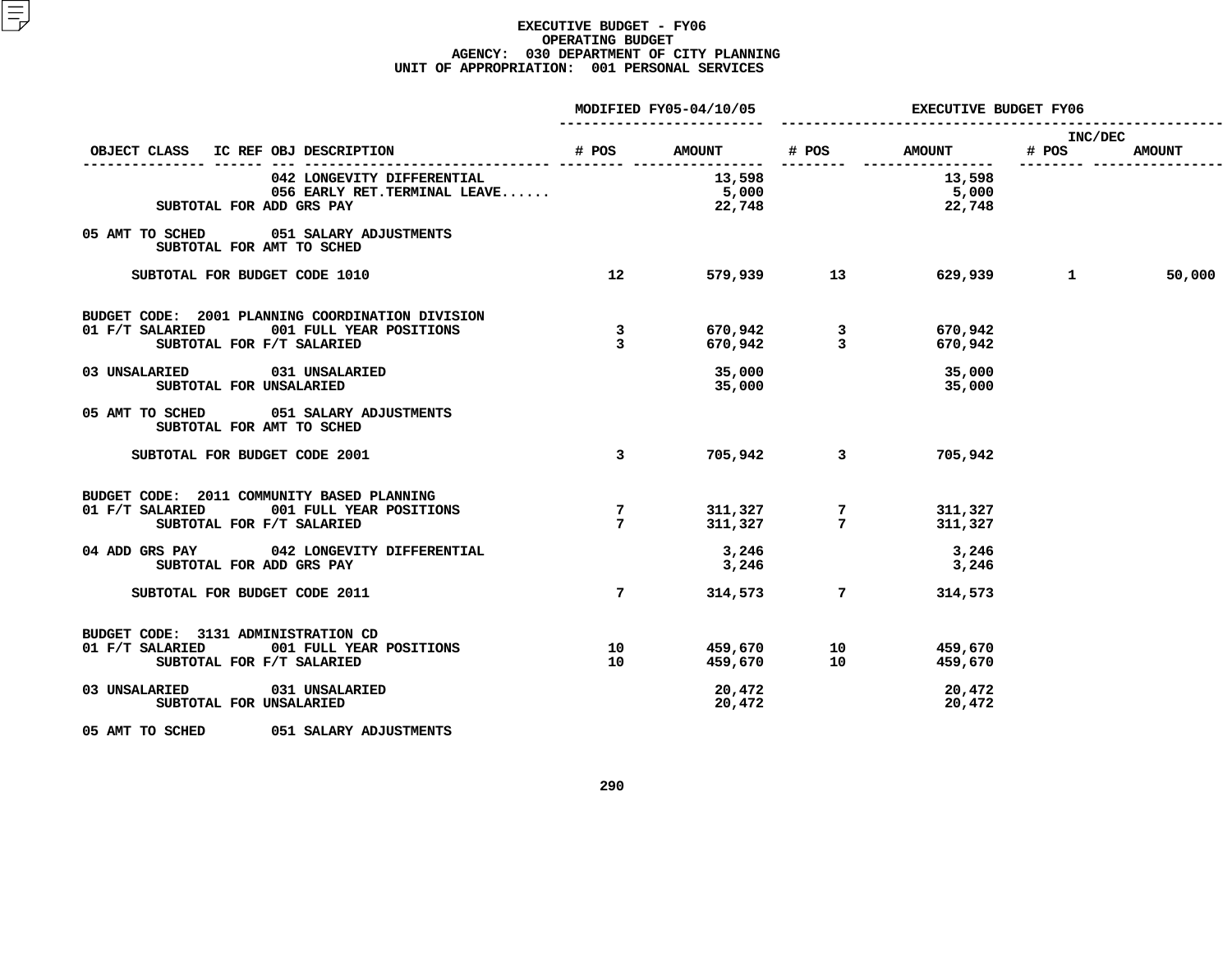|                                                                                                                             |                         | MODIFIED FY05-04/10/05 |                                    |                                              | <b>EXECUTIVE BUDGET FY06</b>   |                          |  |  |
|-----------------------------------------------------------------------------------------------------------------------------|-------------------------|------------------------|------------------------------------|----------------------------------------------|--------------------------------|--------------------------|--|--|
| OBJECT CLASS IC REF OBJ DESCRIPTION                                                                                         | # POS                   | <b>AMOUNT</b>          | # POS                              | <b>AMOUNT</b>                                | INC/DEC<br># POS               | <b>AMOUNT</b>            |  |  |
| SUBTOTAL FOR AMT TO SCHED                                                                                                   |                         |                        |                                    |                                              |                                |                          |  |  |
| SUBTOTAL FOR BUDGET CODE 3131                                                                                               | 10                      |                        | 480,142 10                         | 480,142                                      |                                |                          |  |  |
| BUDGET CODE: 3141 HOUSING ECONOMIC AND INTRA PLG<br>01 F/T SALARIED<br>001 FULL YEAR POSITIONS<br>SUBTOTAL FOR F/T SALARIED | 14<br>14                |                        | 817,941 14<br>817,941 14           | 817,941<br>817,941                           |                                |                          |  |  |
| 03 UNSALARIED 031 UNSALARIED<br>SUBTOTAL FOR UNSALARIED                                                                     |                         | 137,638                | 137,638                            | 137,638<br>137,638                           |                                |                          |  |  |
| 042 LONGEVITY DIFFERENTIAL<br>04 ADD GRS PAY<br>SUBTOTAL FOR ADD GRS PAY                                                    |                         | 9,195<br>9,195         |                                    | 9,195<br>9,195                               |                                |                          |  |  |
| 05 AMT TO SCHED 051 SALARY ADJUSTMENTS<br>SUBTOTAL FOR AMT TO SCHED                                                         |                         |                        |                                    |                                              |                                |                          |  |  |
| SUBTOTAL FOR BUDGET CODE 3141                                                                                               | 14                      |                        | 964,774 14                         | 964,774                                      |                                |                          |  |  |
| BUDGET CODE: 3151 EDUCATION AND SOCIAL PLANNING<br>001 FULL YEAR POSITIONS<br>01 F/T SALARIED<br>SUBTOTAL FOR F/T SALARIED  | 3<br>$\overline{3}$     |                        | 178,920     3<br>178,920     3     | 178,920<br>178,920                           |                                |                          |  |  |
| 04 ADD GRS PAY 042 LONGEVITY DIFFERENTIAL<br>SUBTOTAL FOR ADD GRS PAY                                                       |                         | 1,623<br>1,623         |                                    | 1,623<br>1,623                               |                                |                          |  |  |
| SUBTOTAL FOR BUDGET CODE 3151                                                                                               | $\overline{\mathbf{3}}$ | 180,543                | $\overline{3}$                     | 180,543                                      |                                |                          |  |  |
| BUDGET CODE: 3160 Borough Offices - Tax Levy<br>01 F/T SALARIED 001 FULL YEAR POSITIONS<br>SUBTOTAL FOR F/T SALARIED        | 6<br>6                  | 350,168<br>350,168     | 8<br>8                             | 515,168<br>515,168                           | $\mathbf{2}$<br>$\overline{a}$ | 165,000<br>165,000       |  |  |
| SUBTOTAL FOR BUDGET CODE 3160                                                                                               | 6                       | 350,168                | 8                                  | 515,168                                      | $\overline{a}$                 | 165,000                  |  |  |
| BUDGET CODE: 3161 BOROUGH OFFICES-CD<br>01 F/T SALARIED<br>001 FULL YEAR POSITIONS<br>SUBTOTAL FOR F/T SALARIED             | 58<br>58                | 4,104,945              | 4,104,945 57<br>4,104,945 57<br>57 | 4,054,945<br>4.054 <i>.</i> 945<br>4,054,945 | $1 -$<br>$1 -$                 | $50,000 -$<br>$50,000 -$ |  |  |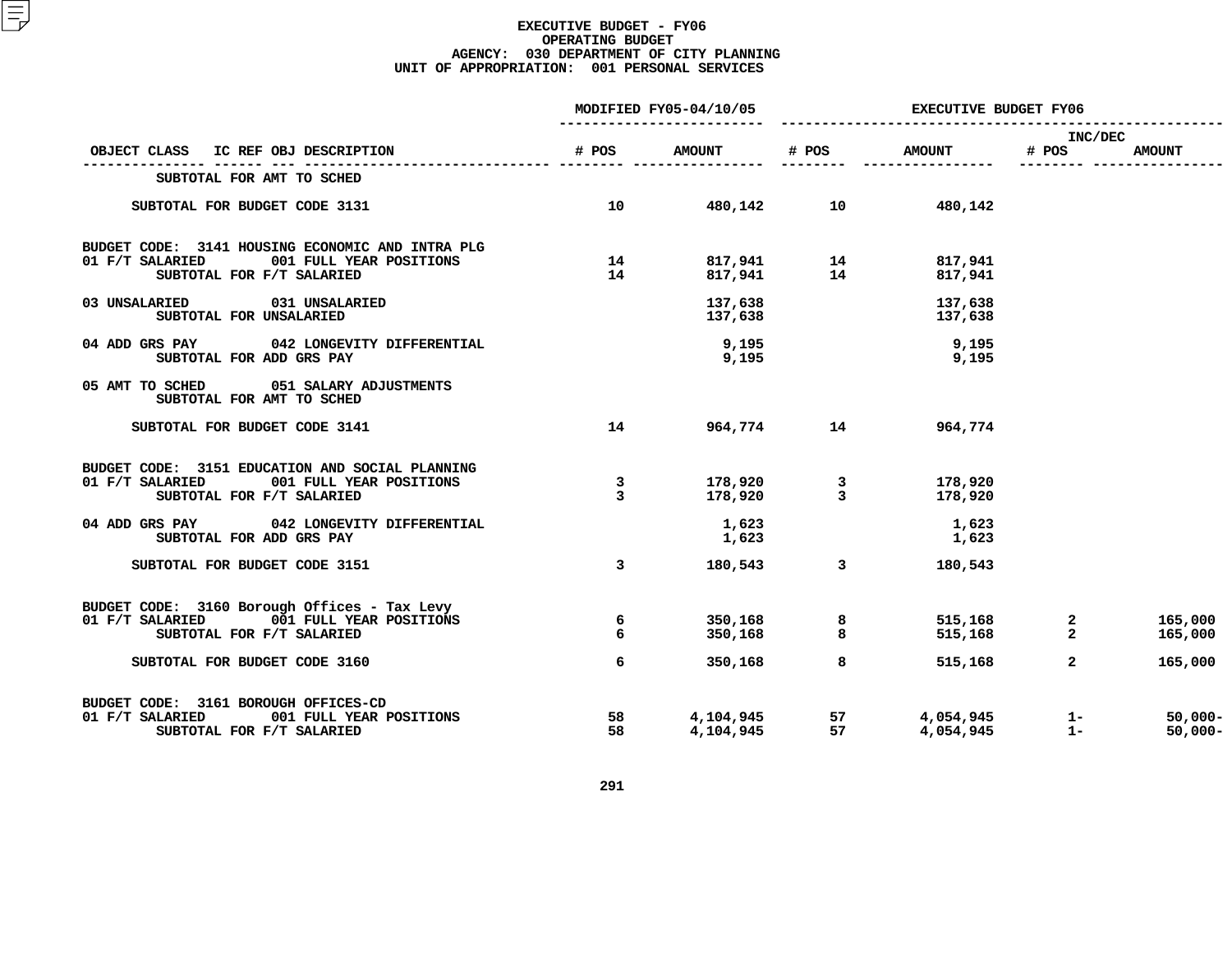|                                          |                                                            |                                   | MODIFIED FY05-04/10/05 |                                           | <b>EXECUTIVE BUDGET FY06</b> |               |             |  |
|------------------------------------------|------------------------------------------------------------|-----------------------------------|------------------------|-------------------------------------------|------------------------------|---------------|-------------|--|
| IC REF OBJ DESCRIPTION<br>OBJECT CLASS   | # POS                                                      | <b>AMOUNT</b>                     | # POS                  | <b>AMOUNT</b>                             | INC/DEC<br># POS             | <b>AMOUNT</b> |             |  |
|                                          |                                                            |                                   |                        |                                           |                              |               |             |  |
| 03 UNSALARIED<br>SUBTOTAL FOR UNSALARIED | 031 UNSALARIED                                             |                                   | 70,648<br>70,648       |                                           | 70,648<br>70,648             |               |             |  |
| 04 ADD GRS PAY                           | 041 ASSIGNMENT DIFFERENTIAL                                |                                   | 2,164                  |                                           | 2,164                        |               |             |  |
|                                          | 042 LONGEVITY DIFFERENTIAL<br>056 EARLY RET.TERMINAL LEAVE |                                   | 77,348                 |                                           | 77,348                       |               |             |  |
|                                          |                                                            |                                   | 15,000                 |                                           | 15,000                       |               |             |  |
|                                          | 061 SUPPER MONEY                                           |                                   | 3,000                  |                                           | 3,000                        |               |             |  |
| SUBTOTAL FOR ADD GRS PAY                 |                                                            |                                   | 97,512                 |                                           | 97,512                       |               |             |  |
| SUBTOTAL FOR BUDGET CODE 3161            |                                                            | 58                                | 4,273,105              |                                           | 57 4,223,105                 | $1 -$         | $50,000 -$  |  |
|                                          | BUDGET CODE: 3163 BOROUGH OFFICES-TRANSPORTATION           |                                   |                        |                                           |                              |               |             |  |
| 01 F/T SALARIED                          | 001 FULL YEAR POSITIONS                                    | $4^{\circ}$                       | 330,185                |                                           |                              | $4-$          | $330,185 -$ |  |
| SUBTOTAL FOR F/T SALARIED                |                                                            | $\overline{4}$                    | 330,185                |                                           |                              | $4-$          | $330,185 -$ |  |
| SUBTOTAL FOR BUDGET CODE 3163            |                                                            | $\overline{4}$                    | 330,185                |                                           |                              | $4-$          | $330,185 -$ |  |
|                                          | BUDGET CODE: 3171 WATERFRONT AND OPEN SPACE PLAN           |                                   |                        |                                           |                              |               |             |  |
| 01 F/T SALARIED                          | 001 FULL YEAR POSITIONS                                    | $4\phantom{1}$                    | 220,987                | $\overline{\mathbf{4}}$                   | 220,987                      |               |             |  |
| SUBTOTAL FOR F/T SALARIED                |                                                            | $\overline{4}$                    | 220,987                | $4\overline{ }$                           | 220,987                      |               |             |  |
|                                          |                                                            |                                   |                        |                                           |                              |               |             |  |
| SUBTOTAL FOR BUDGET CODE 3171            |                                                            | $\overline{4}$                    | 220,987                | $4^{\circ}$                               | 220,987                      |               |             |  |
| BUDGET CODE: 3181 STRATEGIC PLANNING-CD  |                                                            |                                   |                        |                                           |                              |               |             |  |
| 01 F/T SALARIED                          | 001 FULL YEAR POSITIONS                                    | $\overline{\mathbf{3}}$           |                        | 161,062 3<br>161,062 3                    | 161,062                      |               |             |  |
| SUBTOTAL FOR F/T SALARIED                |                                                            | 3                                 | 161,062                |                                           | 161,062                      |               |             |  |
|                                          | 04 ADD GRS PAY 042 LONGEVITY DIFFERENTIAL                  |                                   | 2,705                  |                                           | 2,705                        |               |             |  |
| SUBTOTAL FOR ADD GRS PAY                 |                                                            |                                   | 2,705                  |                                           | 2,705                        |               |             |  |
| SUBTOTAL FOR BUDGET CODE 3181            |                                                            | $\overline{3}$                    | 163,767                | $\overline{\mathbf{3}}$                   | 163,767                      |               |             |  |
|                                          |                                                            |                                   |                        |                                           |                              |               |             |  |
| BUDGET CODE: 3191 ASSET SALES PROGRAM    |                                                            |                                   |                        |                                           |                              |               |             |  |
| 01 F/T SALARIED                          | 001 FULL YEAR POSITIONS                                    | $4\overline{ }$<br>$\overline{4}$ | 125,000<br>125,000     | $\overline{\mathbf{4}}$<br>$\overline{4}$ | 125,000                      |               |             |  |
| SUBTOTAL FOR F/T SALARIED                |                                                            |                                   |                        |                                           | 125,000                      |               |             |  |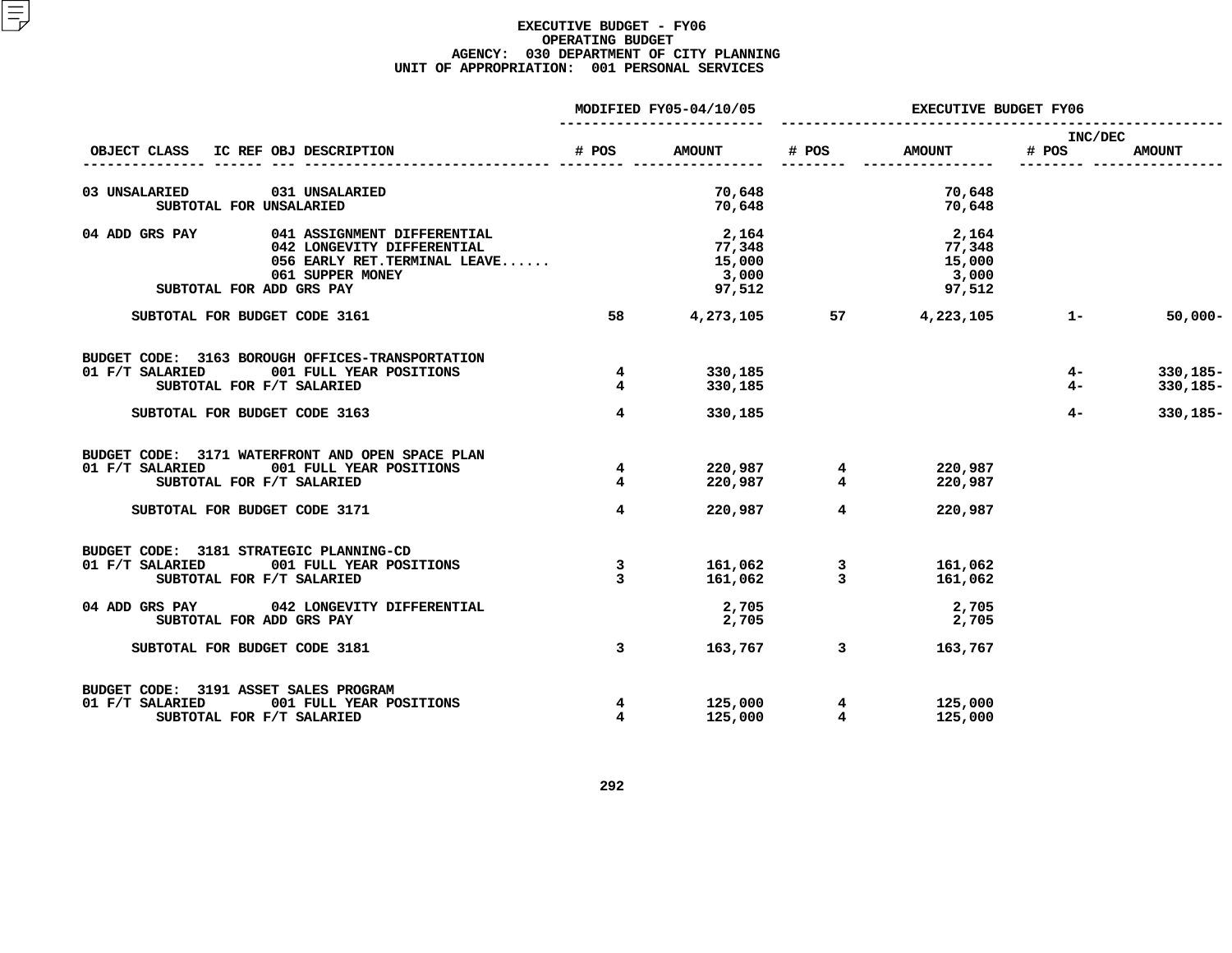|                       |                                   | <b>EXECUTIVE BUDGET FY06</b>            |                                                   |                                                                                                                                                        |                                      |
|-----------------------|-----------------------------------|-----------------------------------------|---------------------------------------------------|--------------------------------------------------------------------------------------------------------------------------------------------------------|--------------------------------------|
|                       |                                   |                                         |                                                   | # POS                                                                                                                                                  | <b>AMOUNT</b>                        |
|                       |                                   |                                         |                                                   |                                                                                                                                                        |                                      |
|                       |                                   |                                         |                                                   |                                                                                                                                                        |                                      |
|                       |                                   |                                         | 114,347<br>114,347                                |                                                                                                                                                        |                                      |
|                       | 9,250<br>6,100<br>6,100<br>21,450 |                                         | 9,250<br>6,100<br>6,100<br>21,450                 |                                                                                                                                                        |                                      |
| 5                     |                                   |                                         | 421,327                                           |                                                                                                                                                        |                                      |
| 11<br>11              |                                   |                                         | 659,794<br>659,794                                |                                                                                                                                                        |                                      |
|                       | 33,059                            |                                         | 33,059<br>33,059                                  |                                                                                                                                                        |                                      |
|                       | 7,250<br>7,250                    |                                         | 7,250<br>7,250                                    |                                                                                                                                                        |                                      |
| 11                    |                                   |                                         | 700,103                                           |                                                                                                                                                        |                                      |
| $\overline{15}$<br>15 |                                   |                                         |                                                   |                                                                                                                                                        | 153,905-<br>153,905-                 |
|                       | 105<br>13,603                     |                                         | 13,498<br>105<br>13,603                           |                                                                                                                                                        |                                      |
|                       |                                   |                                         |                                                   |                                                                                                                                                        |                                      |
|                       |                                   | MODIFIED FY05-04/10/05<br>$\frac{5}{5}$ | 114,347<br>114,347<br>421,327<br>33,059<br>13,498 | 4 125,000 4 125,000<br>285,530 5 285,530<br>285,530 5 285,530<br>$5^{\circ}$<br>700,103 11<br>860,126               13<br>860,126                   13 | INC/DEC<br># POS AMOUNT # POS AMOUNT |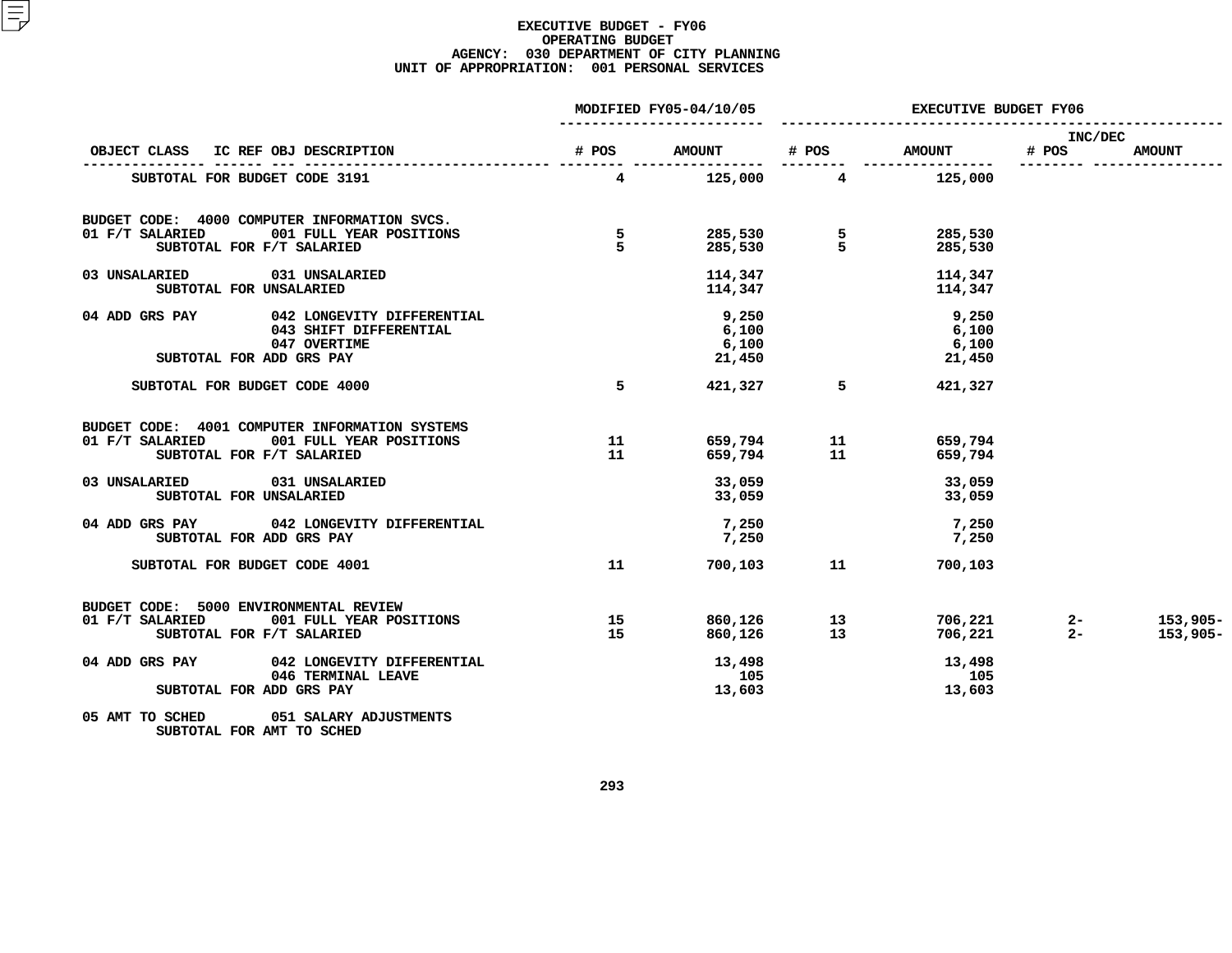|                                                                                                                      |                                           | MODIFIED FY05-04/10/05     | <b>EXECUTIVE BUDGET FY06</b> |                            |                                                          |                    |
|----------------------------------------------------------------------------------------------------------------------|-------------------------------------------|----------------------------|------------------------------|----------------------------|----------------------------------------------------------|--------------------|
| IC REF OBJ DESCRIPTION<br>OBJECT CLASS                                                                               | # POS                                     | <b>AMOUNT</b>              | # POS                        | <b>AMOUNT</b>              | INC/DEC<br># POS<br>---------                            | <b>AMOUNT</b>      |
| SUBTOTAL FOR BUDGET CODE 5000                                                                                        | 15                                        | 873,729 13                 |                              |                            | $719,824$ 2-                                             | 153,905-           |
| BUDGET CODE: 7010 TECHNICAL REVIEW DIVISION<br>01 F/T SALARIED 001 FULL YEAR POSITIONS<br>SUBTOTAL FOR F/T SALARIED  | 16                                        | 16 657,966 17              | 657,966 17                   |                            | 781,196                1<br>781,196                    1 | 123,230<br>123,230 |
| 04 ADD GRS PAY 041 ASSIGNMENT DIFFERENTIAL<br>042 LONGEVITY DIFFERENTIAL<br>SUBTOTAL FOR ADD GRS PAY                 |                                           | 7,200<br>34,496<br>41,696  |                              | 7,200<br>34,496<br>41,696  |                                                          |                    |
| 05 AMT TO SCHED 051 SALARY ADJUSTMENTS<br>SUBTOTAL FOR AMT TO SCHED                                                  |                                           |                            |                              |                            |                                                          |                    |
| SUBTOTAL FOR BUDGET CODE 7010                                                                                        | 16                                        |                            | 699,662 17                   | 822,892                    | $\mathbf{1}$ and $\mathbf{1}$                            | 123,230            |
| BUDGET CODE: 8000 ZONING AND URBAN DESIGN<br>001 FULL YEAR POSITIONS<br>01 F/T SALARIED<br>SUBTOTAL FOR F/T SALARIED |                                           | 118,000<br>118,000         |                              | 118,000<br>118,000         |                                                          |                    |
| 04 ADD GRS PAY 042 LONGEVITY DIFFERENTIAL<br>056 EARLY RET.TERMINAL LEAVE<br>SUBTOTAL FOR ADD GRS PAY                |                                           | 19,398<br>15,000<br>34,398 |                              | 19,398<br>15,000<br>34,398 |                                                          |                    |
| SUBTOTAL FOR BUDGET CODE 8000                                                                                        |                                           | 152,398                    |                              | 152,398                    |                                                          |                    |
| BUDGET CODE: 9300 TRANSPORTATION PLANNING<br>01 F/T SALARIED 001 FULL YEAR POSITIONS<br>SUBTOTAL FOR F/T SALARIED    | $\overline{\mathbf{2}}$<br>$\overline{2}$ |                            |                              | 198,885<br>198,885         |                                                          |                    |
| 04 ADD GRS PAY 042 LONGEVITY DIFFERENTIAL<br>SUBTOTAL FOR ADD GRS PAY                                                |                                           | 2,122<br>2,122             |                              | 2,122<br>2,122             |                                                          |                    |
| 05 AMT TO SCHED 051 SALARY ADJUSTMENTS<br>SUBTOTAL FOR AMT TO SCHED                                                  |                                           |                            |                              |                            |                                                          |                    |
| SUBTOTAL FOR BUDGET CODE 9300                                                                                        | $\overline{a}$                            |                            | 201,007 2                    | 201,007                    |                                                          |                    |
|                                                                                                                      |                                           |                            |                              |                            |                                                          |                    |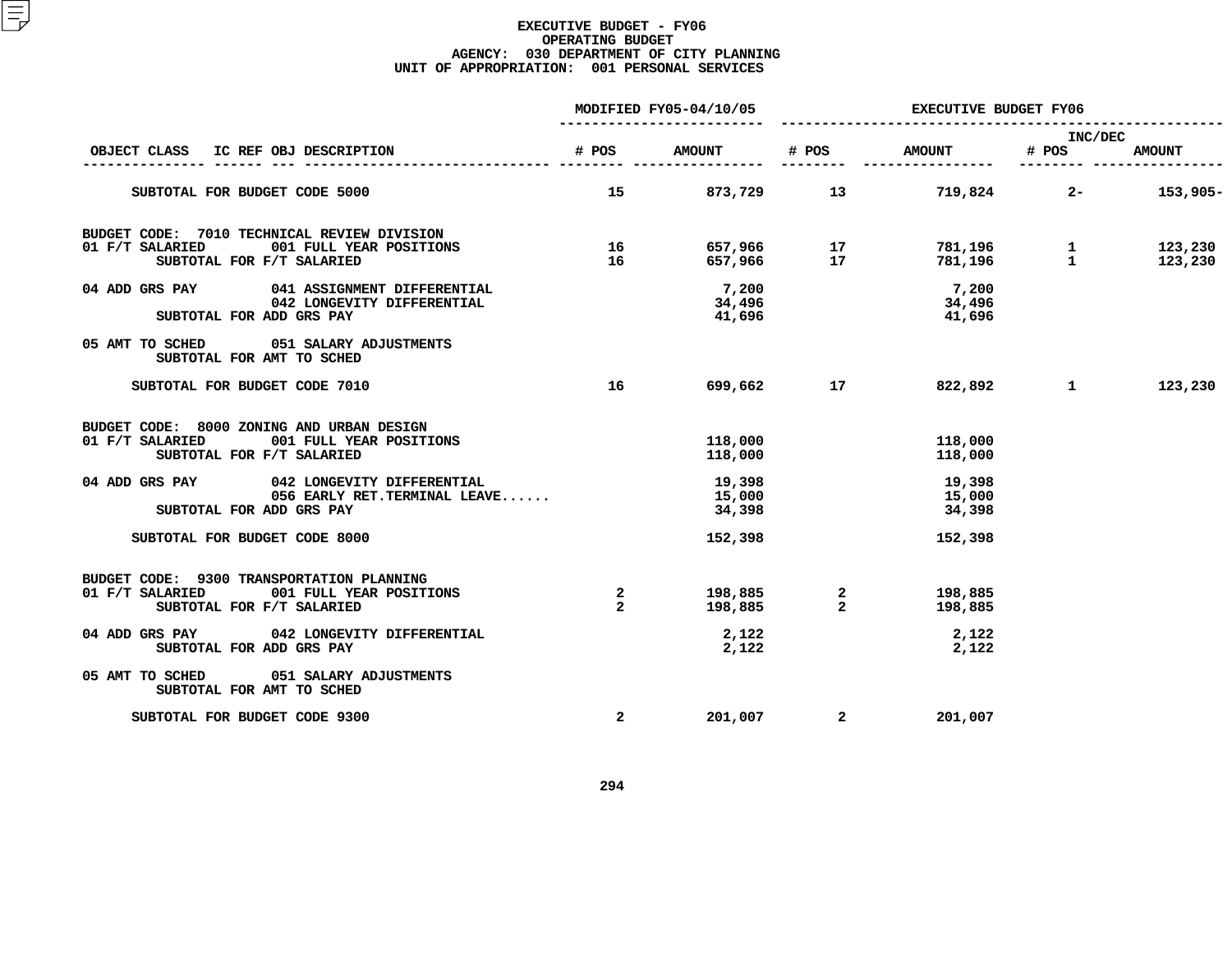|                                        |                                             | MODIFIED FY05-04/10/05 |               |       | <b>EXECUTIVE BUDGET FY06</b> |                  |               |  |  |
|----------------------------------------|---------------------------------------------|------------------------|---------------|-------|------------------------------|------------------|---------------|--|--|
| OBJECT CLASS<br>IC REF OBJ DESCRIPTION |                                             | # POS                  | <b>AMOUNT</b> | # POS | <b>AMOUNT</b>                | INC/DEC<br># POS | <b>AMOUNT</b> |  |  |
|                                        | BUDGET CODE: 9303 TRANSPORTATION-FTA/FHWA   |                        |               |       |                              |                  |               |  |  |
| 01 F/T SALARIED                        | 001 FULL YEAR POSITIONS                     | 37                     | 4,154,693     | 16    | 670,671                      | $21-$            | 3,484,022-    |  |  |
|                                        | SUBTOTAL FOR F/T SALARIED                   | 37                     | 4,154,693     | 16    | 670,671                      | $21 -$           | 3,484,022-    |  |  |
| 03 UNSALARIED                          | 031 UNSALARIED                              |                        | 33,031        |       | 33,031                       |                  |               |  |  |
| SUBTOTAL FOR UNSALARIED                |                                             |                        | 33,031        |       | 33,031                       |                  |               |  |  |
| 04 ADD GRS PAY                         | 041 ASSIGNMENT DIFFERENTIAL                 |                        | 1,993         |       | 1,993                        |                  |               |  |  |
|                                        | 042 LONGEVITY DIFFERENTIAL                  |                        | 1,921         |       | 1,921                        |                  |               |  |  |
|                                        | 046 TERMINAL LEAVE                          |                        | 1,048         |       | 1,048                        |                  |               |  |  |
|                                        | 061 SUPPER MONEY                            |                        | 500           |       | 500                          |                  |               |  |  |
|                                        | SUBTOTAL FOR ADD GRS PAY                    |                        | 5,462         |       | 5,462                        |                  |               |  |  |
| 06 FRINGE BENES                        | 089 FRINGE BENEFITS-OTHER                   |                        | 148,736       |       | 148,736                      |                  |               |  |  |
|                                        | SUBTOTAL FOR FRINGE BENES                   |                        | 148,736       |       | 148,736                      |                  |               |  |  |
| SUBTOTAL FOR BUDGET CODE 9303          |                                             | 37                     | 4,341,922     | 16    | 857,900                      | $21 -$           | 3,484,022-    |  |  |
|                                        | BUDGET CODE: 9402 WATERFRONT REVITALIZATION |                        |               |       |                              |                  |               |  |  |
| 01 F/T SALARIED                        | 001 FULL YEAR POSITIONS                     | 5                      | 203,982       |       |                              | $5-$             | 203,982-      |  |  |
|                                        | SUBTOTAL FOR F/T SALARIED                   | 5                      | 203,982       |       |                              | $5-$             | 203,982-      |  |  |
| SUBTOTAL FOR BUDGET CODE 9402          |                                             | 5                      | 203,982       |       |                              | $5-$             | 203,982-      |  |  |
| TOTAL FOR DEPT OF CITY PLANNING        |                                             | 245                    | 18,675,433    | 217   | 15,073,474                   | $28 -$           | $3,601,959-$  |  |  |
| TOTAL FOR PERSONAL SERVICES            |                                             | 255                    | 19,289,854    | 227   | 15,687,895                   | $28 -$           | $3,601,959-$  |  |  |
|                                        |                                             |                        |               |       |                              |                  |               |  |  |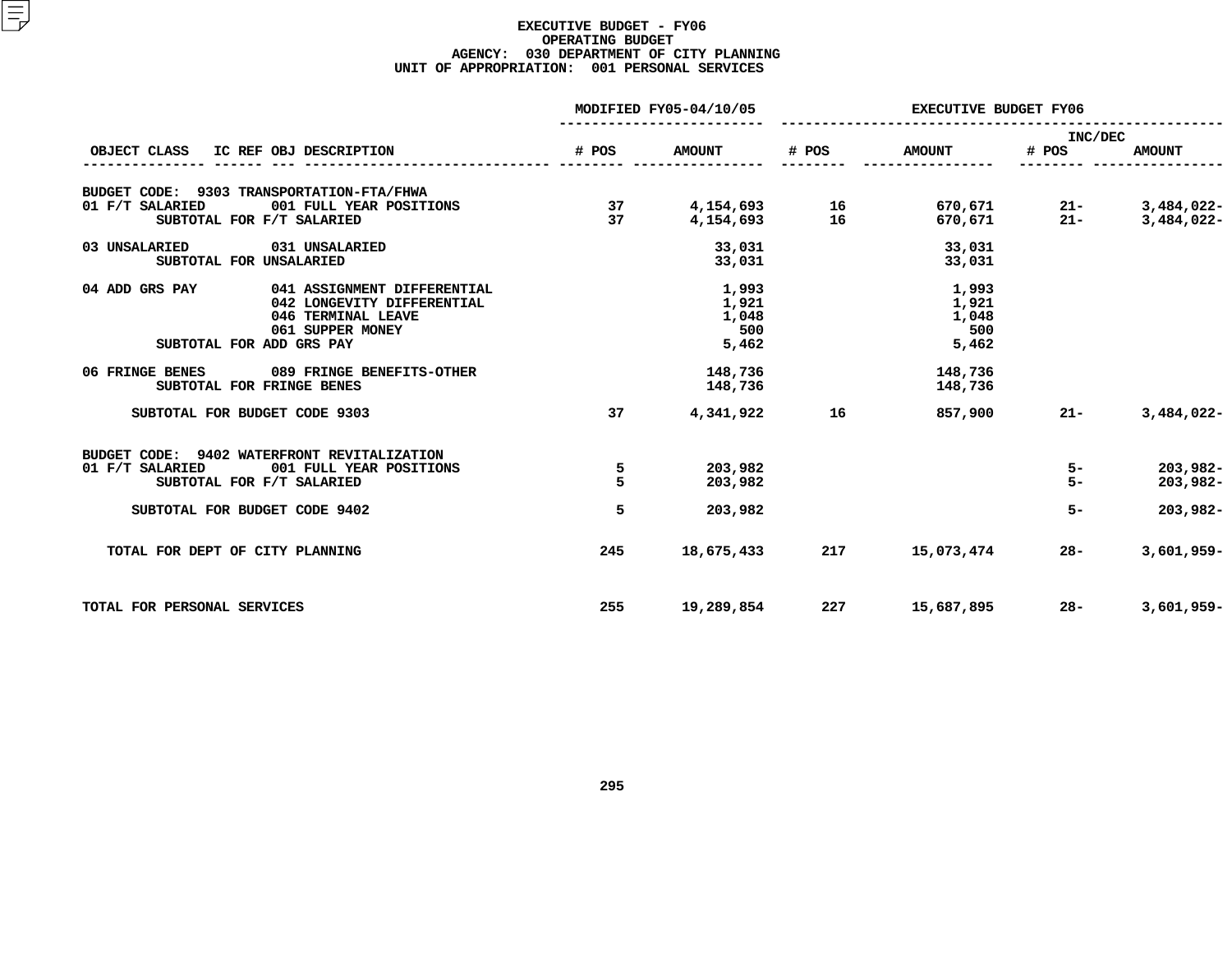## **EXECUTIVE BUDGET - FY06 UNIT OF APPROPRIATION SUMMARY AGENCY:**

**<sup>030</sup> DEPARTMENT OF CITY PLANNING UNIT**

|                                                                       |         | UNIT OF APPROPRIATION:<br>001     | PERSONAL SERVICES       |                                           |                    |
|-----------------------------------------------------------------------|---------|-----------------------------------|-------------------------|-------------------------------------------|--------------------|
|                                                                       |         | <b>CURRENT MODIFIED</b>           | <b>EXECUTIVE BUDGET</b> |                                           |                    |
| PERSONAL SERVICES                                                     | NUM POS | <b>BUDGET AMOUNT</b>              | NUM POS                 | <b>BUDGET AMOUNT</b>                      | $INC/DEC$ (-)      |
| TOTALS FOR OPERATING BUDGET                                           | 255     | 19,289,854                        | 227                     | 15,687,895                                | $3,601,959-$       |
| FINANCIAL PLAN SAVINGS                                                |         | 172,000                           |                         | 172,000                                   |                    |
| <b>APPROPRIATION</b>                                                  | 255     | 19,461,854                        | 227                     | 15,859,895                                | 3,601,959-         |
| FUNDING SUMMARY                                                       |         | <b>CURRENT MODIFIED</b>           | <b>EXECUTIVE BUDGET</b> | $INC/DEC$ (-)                             |                    |
| <b>CITY</b><br>OTHER CATEGORICAL<br>CAPITAL FUNDS - I.F.A.            |         | 5,691,238                         |                         | 5,992,468<br>165,000                      | 301,230<br>165,000 |
| <b>STATE</b><br>FEDERAL - C.D.<br>FEDERAL - OTHER<br>INTRA-CITY SALES |         | 203,982<br>8,743,357<br>4,823,277 |                         | $203,982 -$<br>$50,000 -$<br>$3,814,207-$ |                    |
| <b>TOTAL</b>                                                          |         | 19,461,854                        |                         | 15,859,895                                | $3,601,959-$       |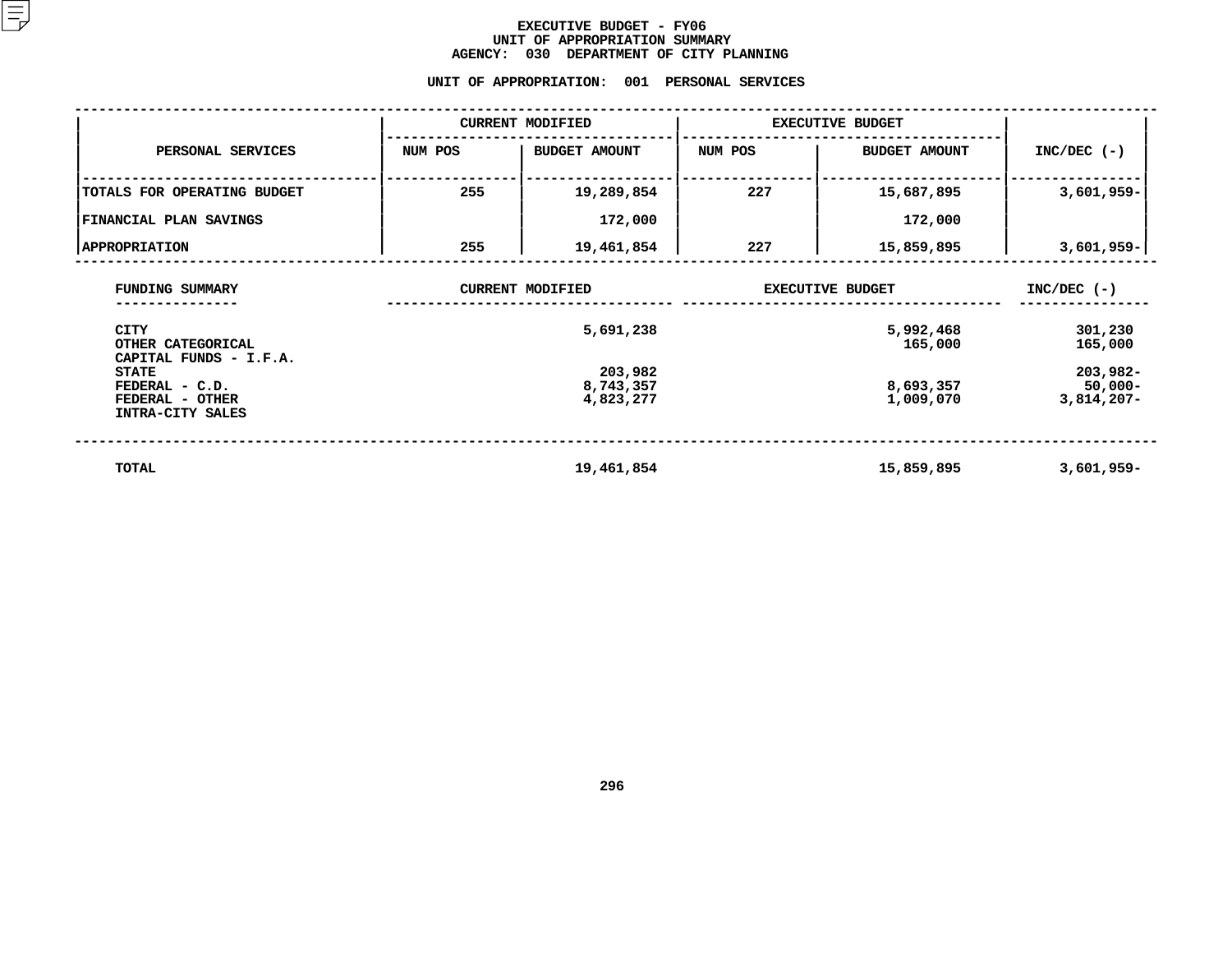## **EXECUTIVE BUDGET - FY06 POSITIONN SCHEDULE<br>TMENT OF C<br>: 001 PE AGENCY: <sup>030</sup> DEPARTMENT OF CITY PLANNING UNITOF APPROPRIATION: <sup>001</sup> PERSONAL SERVICES MODIFIED**

**FY05-04/10/05 EXECUTIVE BUDGET FY06 -----------------------**

| OBJECT: 001 FULL YEAR POSITIONS                                                                                                                                                                                                                                                 |  |  |  |  |  |
|---------------------------------------------------------------------------------------------------------------------------------------------------------------------------------------------------------------------------------------------------------------------------------|--|--|--|--|--|
|                                                                                                                                                                                                                                                                                 |  |  |  |  |  |
|                                                                                                                                                                                                                                                                                 |  |  |  |  |  |
|                                                                                                                                                                                                                                                                                 |  |  |  |  |  |
|                                                                                                                                                                                                                                                                                 |  |  |  |  |  |
|                                                                                                                                                                                                                                                                                 |  |  |  |  |  |
|                                                                                                                                                                                                                                                                                 |  |  |  |  |  |
|                                                                                                                                                                                                                                                                                 |  |  |  |  |  |
|                                                                                                                                                                                                                                                                                 |  |  |  |  |  |
|                                                                                                                                                                                                                                                                                 |  |  |  |  |  |
|                                                                                                                                                                                                                                                                                 |  |  |  |  |  |
|                                                                                                                                                                                                                                                                                 |  |  |  |  |  |
|                                                                                                                                                                                                                                                                                 |  |  |  |  |  |
|                                                                                                                                                                                                                                                                                 |  |  |  |  |  |
|                                                                                                                                                                                                                                                                                 |  |  |  |  |  |
|                                                                                                                                                                                                                                                                                 |  |  |  |  |  |
|                                                                                                                                                                                                                                                                                 |  |  |  |  |  |
|                                                                                                                                                                                                                                                                                 |  |  |  |  |  |
|                                                                                                                                                                                                                                                                                 |  |  |  |  |  |
|                                                                                                                                                                                                                                                                                 |  |  |  |  |  |
|                                                                                                                                                                                                                                                                                 |  |  |  |  |  |
|                                                                                                                                                                                                                                                                                 |  |  |  |  |  |
|                                                                                                                                                                                                                                                                                 |  |  |  |  |  |
|                                                                                                                                                                                                                                                                                 |  |  |  |  |  |
|                                                                                                                                                                                                                                                                                 |  |  |  |  |  |
|                                                                                                                                                                                                                                                                                 |  |  |  |  |  |
|                                                                                                                                                                                                                                                                                 |  |  |  |  |  |
|                                                                                                                                                                                                                                                                                 |  |  |  |  |  |
|                                                                                                                                                                                                                                                                                 |  |  |  |  |  |
|                                                                                                                                                                                                                                                                                 |  |  |  |  |  |
|                                                                                                                                                                                                                                                                                 |  |  |  |  |  |
|                                                                                                                                                                                                                                                                                 |  |  |  |  |  |
|                                                                                                                                                                                                                                                                                 |  |  |  |  |  |
|                                                                                                                                                                                                                                                                                 |  |  |  |  |  |
|                                                                                                                                                                                                                                                                                 |  |  |  |  |  |
|                                                                                                                                                                                                                                                                                 |  |  |  |  |  |
|                                                                                                                                                                                                                                                                                 |  |  |  |  |  |
|                                                                                                                                                                                                                                                                                 |  |  |  |  |  |
|                                                                                                                                                                                                                                                                                 |  |  |  |  |  |
|                                                                                                                                                                                                                                                                                 |  |  |  |  |  |
|                                                                                                                                                                                                                                                                                 |  |  |  |  |  |
|                                                                                                                                                                                                                                                                                 |  |  |  |  |  |
|                                                                                                                                                                                                                                                                                 |  |  |  |  |  |
| $\begin{tabular}{cccccccccccc} 1.168 & 0.168 & 0.168 & 0.168 & 0.168 & 0.168 & 0.168 & 0.168 & 0.168 & 0.168 & 0.168 & 0.168 & 0.168 & 0.168 & 0.168 & 0.168 & 0.168 & 0.168 & 0.168 & 0.168 & 0.168 & 0.168 & 0.168 & 0.168 & 0.168 & 0.168 & 0.168 & 0.168 & 0.168 & 0.168 &$ |  |  |  |  |  |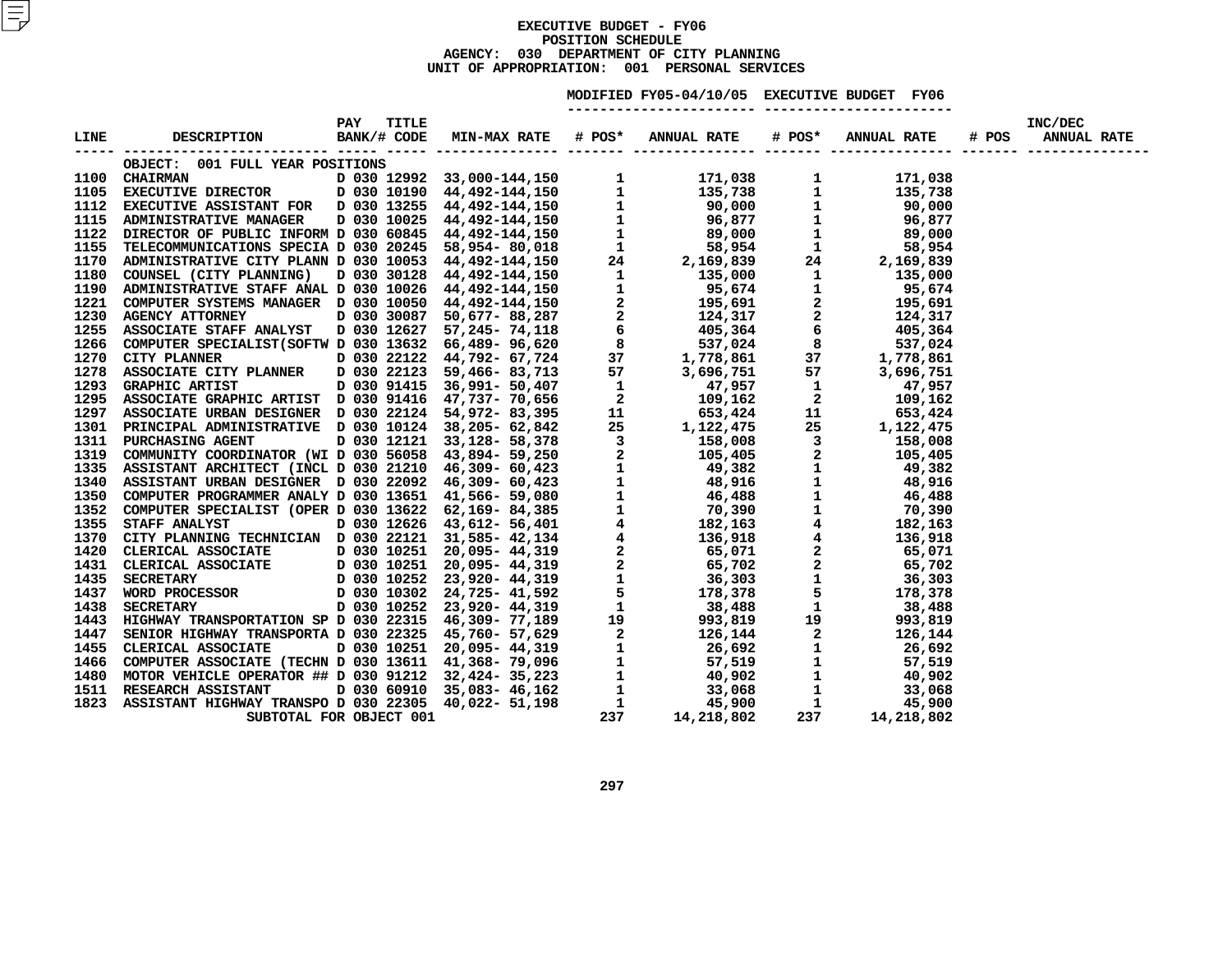## **EXECUTIVE BUDGET - FY06 POSITIONN SCHEDULE<br>TMENT OF C<br>: 001 PE AGENCY: <sup>030</sup> DEPARTMENT OF CITY PLANNING UNIT**

|      |                                           |                             | UNIT OF APPROPRIATION: |        | 001 PERSONAL SERVICES  |        |                                 |       |                               |
|------|-------------------------------------------|-----------------------------|------------------------|--------|------------------------|--------|---------------------------------|-------|-------------------------------|
|      |                                           |                             |                        |        | MODIFIED FY05-04/10/05 |        | <b>EXECUTIVE BUDGET</b><br>FY06 |       |                               |
| LINE | <b>DESCRIPTION</b>                        | TITLE<br>PAY<br>BANK/# CODE | <b>MIN-MAX RATE</b>    | # POS* | <b>ANNUAL RATE</b>     | # POS* | <b>ANNUAL RATE</b>              | # POS | INC/DEC<br><b>ANNUAL RATE</b> |
|      | 001 FULL YEAR POSITIONS<br><b>OBJECT:</b> |                             |                        |        |                        |        |                                 |       |                               |
|      | POSITION SCHEDULE FOR U/A 001             |                             |                        | 237    | 14,218,802             | 237    | 14,218,802                      |       |                               |
|      | PLANNED INCREASES/(DECREASES)             |                             |                        | 18     | 1,079,909              | $-10$  | -599,949                        | $-28$ | $-1,679,858$                  |
|      | TOTAL FOR U/A 001                         |                             |                        | 255    | 15,298,711             | 227    | 13,618,853                      | $-28$ | $-1,679,858$                  |
|      |                                           |                             |                        |        |                        |        |                                 |       |                               |

**\*NOTE: FULL TIME ACTIVE POSITIONS AS OF 02/25/05**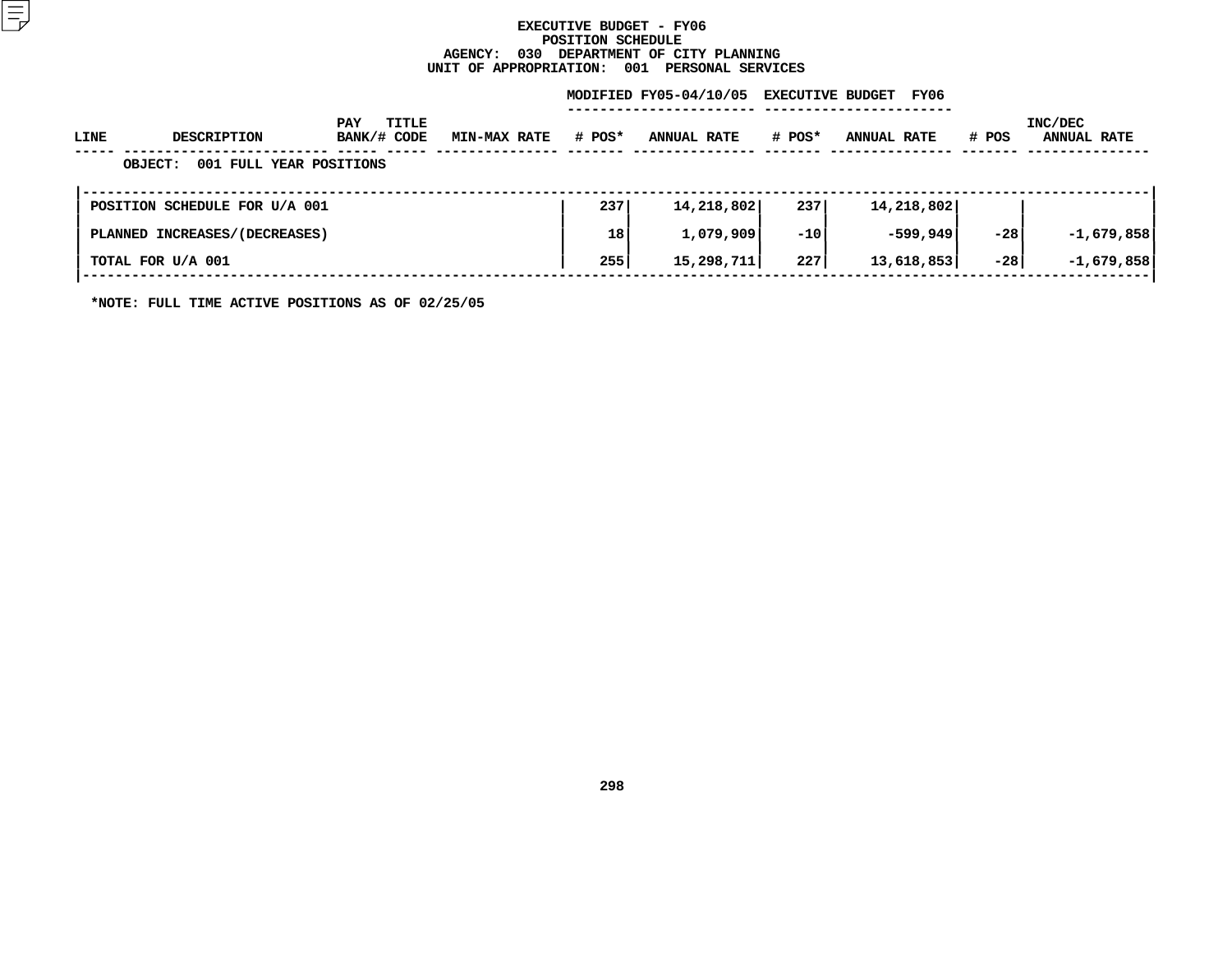|                                  |                           |                                                                                                                                                                                                                            |          | MODIFIED FY05-04/10/05 | <b>EXECUTIVE BUDGET FY06</b> |               |                            |               |
|----------------------------------|---------------------------|----------------------------------------------------------------------------------------------------------------------------------------------------------------------------------------------------------------------------|----------|------------------------|------------------------------|---------------|----------------------------|---------------|
|                                  |                           |                                                                                                                                                                                                                            | # CNTRCT | <b>AMOUNT</b>          | # CNTRCT                     | <b>AMOUNT</b> | <b>INC/DEC</b><br># CNTRCT | <b>AMOUNT</b> |
|                                  |                           | RESPONSIBILITY CENTER: 0001 DEPT OF CITY PLANNING                                                                                                                                                                          |          |                        |                              |               |                            |               |
| BUDGET CODE: 0200 ADMINISTRATION |                           |                                                                                                                                                                                                                            |          |                        |                              |               |                            |               |
|                                  |                           | 10 SUPPLYS&MATL 856001 10E AUTOMOTIVE SUPPLIES & MATERIAL                                                                                                                                                                  |          | 1,652                  |                              | 1,652         |                            |               |
|                                  |                           | 856001 10F MOTOR VEHICLE FUEL                                                                                                                                                                                              |          | 1,500                  |                              | 1,500         |                            |               |
|                                  |                           | $356001$ 10X SUPPLIES + MATERIALS - GENERAL $15,340$                                                                                                                                                                       |          |                        |                              | 37,233        |                            | 21,893        |
|                                  |                           | 100 SUPPLIES + MATERIALS - GENERAL 18,829<br>101 PRINTING SUPPLIES 1,000                                                                                                                                                   |          |                        |                              | 19,797        |                            | 968           |
|                                  |                           |                                                                                                                                                                                                                            |          |                        |                              | 1,000         |                            |               |
|                                  |                           | 106 MOTOR VEHICLE FUEL<br>117 POSTAGE                                                                                                                                                                                      |          | 3,000                  |                              | 3,000         |                            |               |
|                                  |                           |                                                                                                                                                                                                                            |          | 31,999                 |                              | 31,999        |                            |               |
|                                  |                           | 199 DATA PROCESSING SUPPLIES                                                                                                                                                                                               |          | 12,612                 |                              |               | 7,179                      | $5,433-$      |
|                                  | SUBTOTAL FOR SUPPLYS&MATL |                                                                                                                                                                                                                            |          | 85,932                 |                              | 103,360       |                            | 17,428        |
|                                  |                           | 30 PROPTY&EQUIP 300 EQUIPMENT GENERAL                                                                                                                                                                                      |          | $\frac{400}{500}$      |                              | 500           |                            | 100           |
|                                  |                           | 300 EQUIPMENT GENERAL<br>304 MOTOR VEHICLE EQUIPMENT<br>305 MOTOR VEHICLES<br>314 OFFICE FURITURE<br>315 OFFICE EQUIPMENT<br>332 PURCH DATA PROCESSING EQUIPT<br>232 PURCH DATA PROCESSING EQUIPT                          |          |                        |                              | 500           |                            |               |
|                                  |                           |                                                                                                                                                                                                                            |          | 40,000                 |                              |               |                            | 40,000-       |
|                                  |                           |                                                                                                                                                                                                                            |          | 64,585                 |                              | 1,500         |                            | 63,085-       |
|                                  |                           |                                                                                                                                                                                                                            |          | 1,577                  |                              | 16,004        |                            | 14,427        |
|                                  |                           |                                                                                                                                                                                                                            |          | 500                    |                              | 500           |                            |               |
|                                  |                           | 337 BOOKS-OTHER                                                                                                                                                                                                            |          | 16,145                 |                              | 5,200         |                            | 10,945-       |
|                                  |                           | 338 LIBRARY BOOKS                                                                                                                                                                                                          |          | 64                     |                              |               |                            | 1,936         |
|                                  | SUBTOTAL FOR PROPTY&EQUIP |                                                                                                                                                                                                                            |          | 123,771                |                              | 26,204        |                            | $97,567-$     |
|                                  |                           | 40 OTHR SER&CHR 858001 40B TELEPHONE & OTHER COMMUNICATNS                                                                                                                                                                  |          | 227,208                |                              | 227,208       |                            |               |
|                                  |                           | 856001 40G MAINT & REP OF MOTOR VEH EQUIP                                                                                                                                                                                  |          | 3,301                  |                              | 3,301         |                            |               |
|                                  |                           | 400 CONTRACTUAL SERVICES-GENERAL                                                                                                                                                                                           |          | 2,076                  |                              |               |                            | 2,076-        |
|                                  |                           | 402 TELEPHONE & OTHER COMMUNICATNS                                                                                                                                                                                         |          | 6,253                  |                              | 20,000        |                            | 13,747        |
|                                  |                           | 403 OFFICE SERVICES<br>412 RENTALS OF MISC.EQUIP<br>413 RENTAL-DATA PROCESSING EQUIP<br>417 ADVERTISING<br>420 HEAT LIGHT & POWER<br>420 HEAT LIGHT & POWER<br>420 HEAT LIGHT & POWER<br>420 HEAT LIGHT & POWER<br>420 JON |          |                        |                              | 500           |                            | 1,662–        |
|                                  |                           |                                                                                                                                                                                                                            |          |                        |                              | 8,500         |                            | $76,206 -$    |
|                                  |                           |                                                                                                                                                                                                                            |          |                        |                              | 500           |                            | 400           |
|                                  |                           |                                                                                                                                                                                                                            |          |                        |                              | 500           |                            | 727-          |
|                                  |                           |                                                                                                                                                                                                                            |          |                        |                              | 308,532       |                            | 39,381        |
|                                  |                           | 431 LEASING OF MISC EQUIP<br>432 LEASING OF DATA PROC EQUIP                                                                                                                                                                |          | 11,790                 |                              | 5,993         |                            | 5,797-        |
|                                  |                           |                                                                                                                                                                                                                            |          | 173                    |                              | 500           |                            | 327           |
|                                  |                           | 451 NON OVERNIGHT TRVL EXP-GENERAL                                                                                                                                                                                         |          | 1,205                  |                              | 1,405         |                            | 200           |
|                                  |                           |                                                                                                                                                                                                                            |          | 500<br>500             |                              | 500           |                            |               |
|                                  |                           | <b>452 NON OVERNIGHT TRVL EXP-SPECIAL<br/>453 OVERNIGHT TRVL EXP-GENERAL</b>                                                                                                                                               |          |                        |                              | 500           |                            |               |
|                                  |                           | 454 OVERNIGHT TRVL EXP-SPECIAL                                                                                                                                                                                             |          | 500                    |                              | 500           |                            |               |
|                                  |                           | 499 OTHER EXPENSES - GENERAL                                                                                                                                                                                               |          | 14,884                 |                              |               |                            | 14,884-       |
|                                  | SUBTOTAL FOR OTHR SER&CHR |                                                                                                                                                                                                                            |          | 625,736                |                              | 578,439       |                            | $47,297-$     |
|                                  |                           |                                                                                                                                                                                                                            |          |                        |                              |               |                            |               |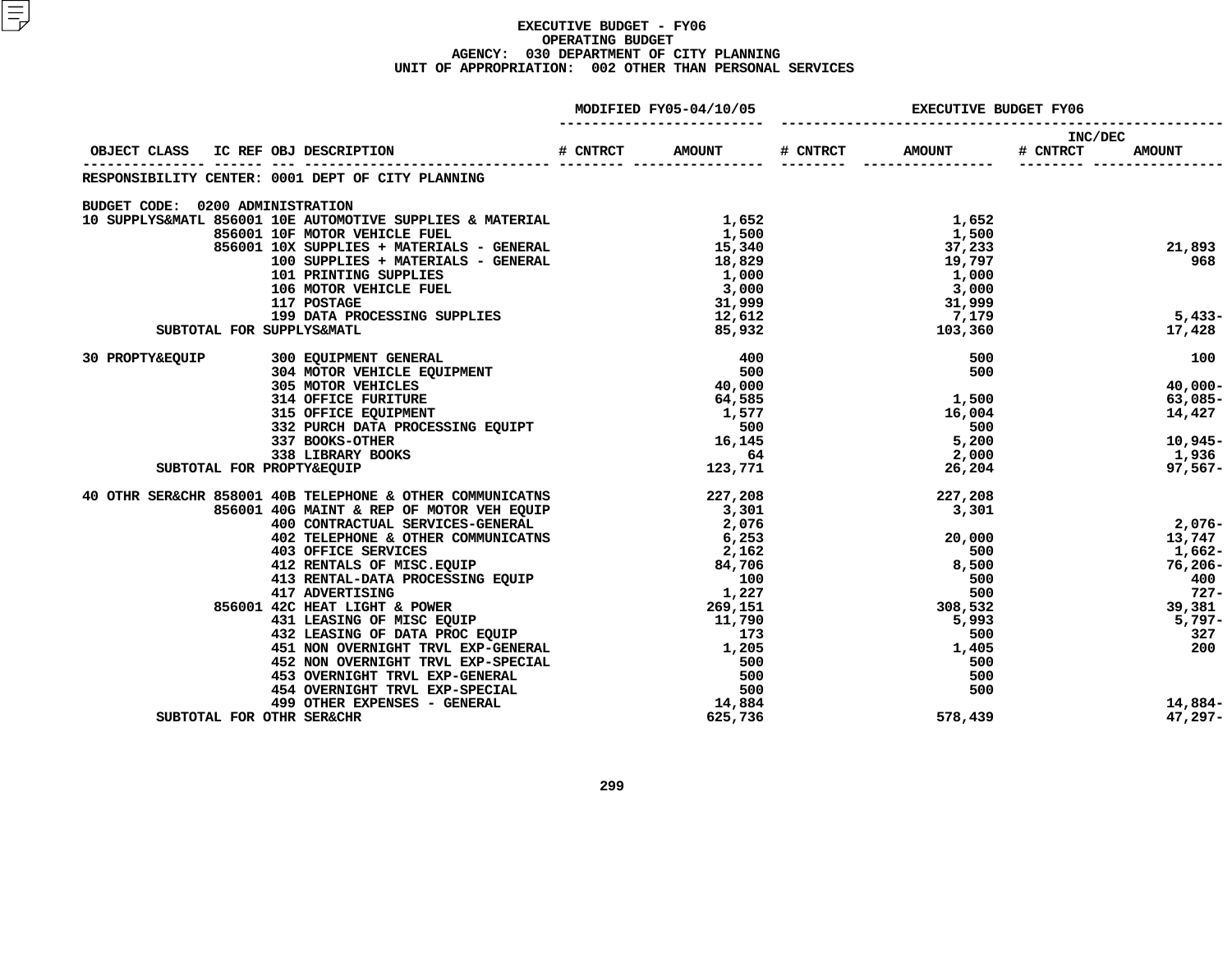|                                              |                                                                                                                                                                                                                                                        |                          | MODIFIED FY05-04/10/05 | <b>EXECUTIVE BUDGET FY06</b>                                    |                            |                                           |                |  |
|----------------------------------------------|--------------------------------------------------------------------------------------------------------------------------------------------------------------------------------------------------------------------------------------------------------|--------------------------|------------------------|-----------------------------------------------------------------|----------------------------|-------------------------------------------|----------------|--|
| OBJECT CLASS IC REF OBJ DESCRIPTION          |                                                                                                                                                                                                                                                        | # CNTRCT                 | <b>AMOUNT</b>          | # CNTRCT                                                        | <b>AMOUNT</b>              | INC/DEC<br># CNTRCT                       | <b>AMOUNT</b>  |  |
| 60 CNTRCTL SVCS                              | 600 CONTRACTUAL SERVICES GENERAL                                                                                                                                                                                                                       |                          |                        |                                                                 | ----------------<br>55,000 | --------- -------------<br>$\overline{a}$ | 55,000         |  |
|                                              |                                                                                                                                                                                                                                                        |                          |                        | $\mathbf{2}$                                                    | 4,438                      |                                           |                |  |
|                                              |                                                                                                                                                                                                                                                        |                          |                        | $\mathbf{2}$                                                    | 14,890                     |                                           | 2,198          |  |
|                                              |                                                                                                                                                                                                                                                        |                          |                        | $\begin{bmatrix} 1 \\ 1 \\ 1 \\ 1 \\ 1 \\ 1 \\ 1 \end{bmatrix}$ |                            |                                           | 8,900          |  |
|                                              |                                                                                                                                                                                                                                                        |                          |                        |                                                                 | 15,000<br>20,000           |                                           | 76,415-        |  |
|                                              |                                                                                                                                                                                                                                                        |                          |                        |                                                                 | 37,800                     |                                           | 19,161-        |  |
|                                              |                                                                                                                                                                                                                                                        |                          |                        |                                                                 | 5,200                      |                                           | 9,200-         |  |
|                                              |                                                                                                                                                                                                                                                        |                          |                        |                                                                 | 5,540                      |                                           | 2,265          |  |
| SUBTOTAL FOR CNTRCTL SVCS                    | 602 TELECOMMUNICATIONS MAINT<br>602 TELECOMMUNICATIONS MAINT<br>608 MAINT & REP GENERAL<br>619 SECURITY SERVICES<br>619 SECURITY SERVICES<br>622 TEMPORARY SERVICES<br>624 CLEANING SERVICES<br>7275 CNTRCTL SVCS<br>7281<br>7275<br>7275<br>7275<br>7 | $9^{\circ}$              | 194,281                |                                                                 | 11 157,868                 | $2^{\circ}$                               | $36,413-$      |  |
|                                              | 70 FXD MIS CHGS 856001 79D TRAINING CITY EMPLOYEES                                                                                                                                                                                                     |                          | 1,000                  |                                                                 | 1,000                      |                                           |                |  |
| SUBTOTAL FOR FXD MIS CHGS                    |                                                                                                                                                                                                                                                        |                          | 1,000                  |                                                                 | 1,000                      |                                           |                |  |
| SUBTOTAL FOR BUDGET CODE 0200                |                                                                                                                                                                                                                                                        | $\overline{\phantom{a}}$ |                        | 1,030,720 11                                                    | 866,871                    | $\sim$ 2                                  | 163,849-       |  |
| BUDGET CODE: 1010 LAND USE REVIEW            |                                                                                                                                                                                                                                                        |                          |                        |                                                                 |                            |                                           |                |  |
| 10 SUPPLYS&MATL<br>SUBTOTAL FOR SUPPLYS&MATL | 100 SUPPLIES + MATERIALS - GENERAL                                                                                                                                                                                                                     |                          |                        |                                                                 | 5,000<br>5,000             |                                           | 5,000<br>5,000 |  |
| SUBTOTAL FOR BUDGET CODE 1010                |                                                                                                                                                                                                                                                        |                          |                        |                                                                 | 5,000                      |                                           | 5,000          |  |
|                                              | BUDGET CODE: 2001 PLANNING COORDINATION DIVISION                                                                                                                                                                                                       |                          |                        |                                                                 |                            |                                           |                |  |
|                                              | 10 SUPPLYS&MATL 856001 10X SUPPLIES + MATERIALS - GENERAL                                                                                                                                                                                              |                          | 15,000                 |                                                                 | 15,000                     |                                           |                |  |
|                                              | 100 SUPPLIES + MATERIALS - GENERAL                                                                                                                                                                                                                     |                          | 1,800                  |                                                                 | 17,000                     |                                           | 15,200         |  |
|                                              | 117 POSTAGE<br>199 DATA PROCESSING SUPPLIES                                                                                                                                                                                                            |                          | 8,504                  |                                                                 | 10,000                     |                                           | 1,496          |  |
|                                              |                                                                                                                                                                                                                                                        |                          | 5,500                  |                                                                 | 1,910                      |                                           | 3,590-         |  |
| SUBTOTAL FOR SUPPLYS&MATL                    |                                                                                                                                                                                                                                                        |                          | 30,804                 |                                                                 | 43,910                     |                                           | 13,106         |  |
| 30 PROPTY&EQUIP                              | 300 EQUIPMENT GENERAL                                                                                                                                                                                                                                  |                          | 8                      |                                                                 | 250                        |                                           | 242            |  |
|                                              | 305 MOTOR VEHICLES                                                                                                                                                                                                                                     |                          | 8,268                  |                                                                 |                            |                                           | $8,268-$       |  |
|                                              | 314 OFFICE FURITURE                                                                                                                                                                                                                                    |                          | 23,210                 |                                                                 |                            |                                           | $23,210-$      |  |
|                                              | 315 OFFICE EQUIPMENT                                                                                                                                                                                                                                   |                          | 2,637                  |                                                                 | 300                        |                                           | $2,337-$       |  |
|                                              | 332 PURCH DATA PROCESSING EQUIPT                                                                                                                                                                                                                       |                          |                        |                                                                 | 1,000                      |                                           | 1,000          |  |
|                                              | 337 BOOKS-OTHER                                                                                                                                                                                                                                        |                          | 250                    |                                                                 | 750                        |                                           | 500            |  |
| SUBTOTAL FOR PROPTY&EQUIP                    |                                                                                                                                                                                                                                                        |                          | 34,373                 |                                                                 | 2,300                      |                                           | $32,073-$      |  |
| 40 OTHR SER&CHR                              | 400 CONTRACTUAL SERVICES-GENERAL<br>402 TELEPHONE & OTHER COMMUNICATNS                                                                                                                                                                                 |                          |                        |                                                                 | 1,000<br>750               |                                           | 1,000<br>750   |  |
|                                              | <b>403 OFFICE SERVICES</b>                                                                                                                                                                                                                             |                          | 1,198                  |                                                                 | 800                        |                                           | $398-$         |  |
|                                              |                                                                                                                                                                                                                                                        |                          |                        |                                                                 |                            |                                           |                |  |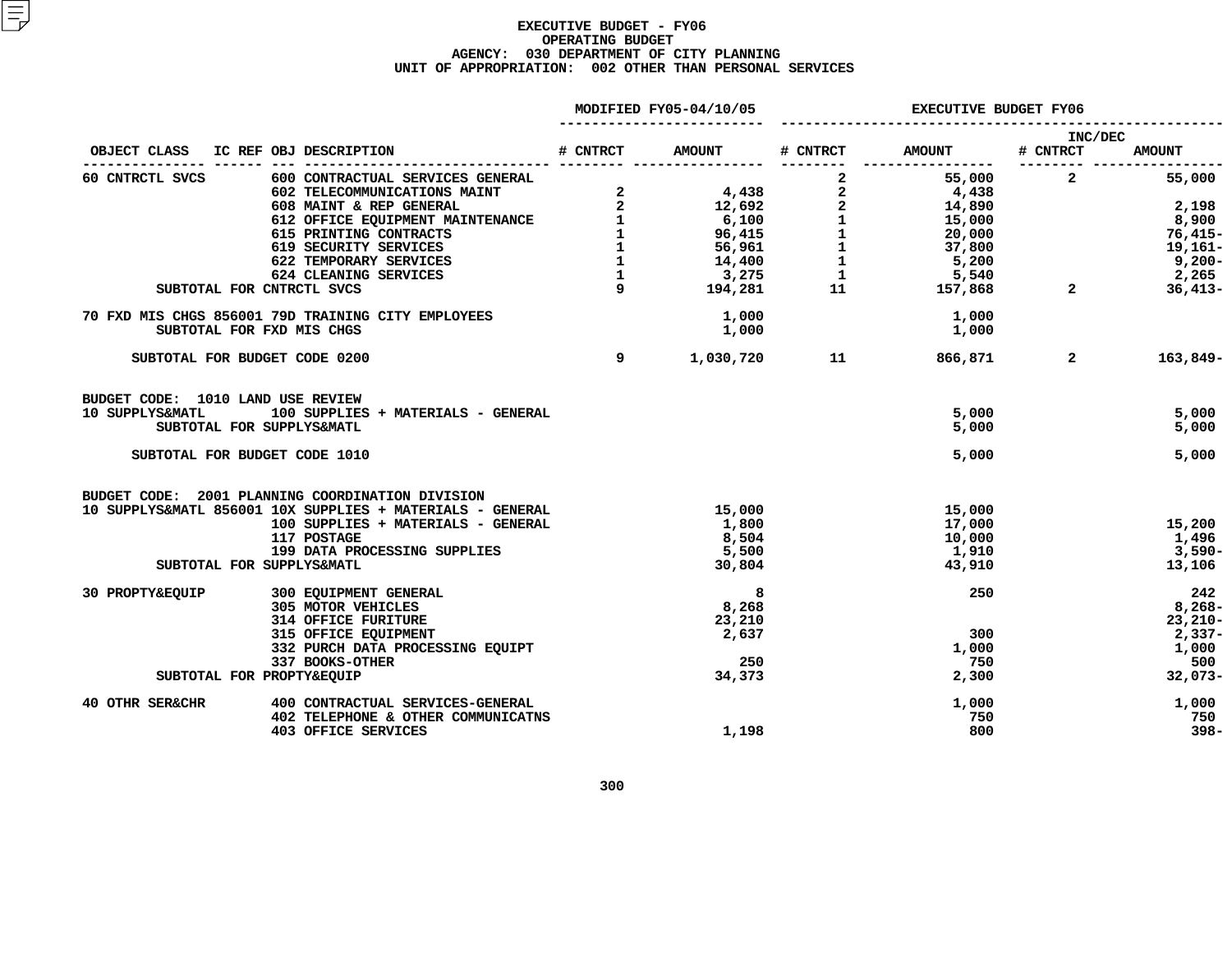|                 |  |                                                                                    |                | MODIFIED FY05-04/10/05 |              | <b>EXECUTIVE BUDGET FY06</b>                                                                                                 |                             |                                            |  |  |
|-----------------|--|------------------------------------------------------------------------------------|----------------|------------------------|--------------|------------------------------------------------------------------------------------------------------------------------------|-----------------------------|--------------------------------------------|--|--|
| OBJECT CLASS    |  |                                                                                    |                |                        |              | # CNTRCT AMOUNT                                                                                                              | INC/DEC<br># CNTRCT         | <b>AMOUNT</b>                              |  |  |
|                 |  | 412 RENTALS OF MISC.EQUIP                                                          |                | 60,793                 |              | 250                                                                                                                          |                             | --------- -----------------<br>$60, 543 -$ |  |  |
|                 |  | 413 RENTAL-DATA PROCESSING EQUIP                                                   |                |                        |              | 100                                                                                                                          |                             | 100                                        |  |  |
|                 |  | 417 ADVERTISING                                                                    |                | 19,785                 |              | 19,925                                                                                                                       |                             | 140                                        |  |  |
|                 |  | 417 ADVERTISING<br>431 LEASING OF MISC EQUIP<br>100 LEASE CURRICULE TELEVE-CENERAL |                | 6,655                  |              | 17,080                                                                                                                       |                             | 10,425                                     |  |  |
|                 |  | 451 NON OVERNIGHT TRVL EXP-GENERAL                                                 |                |                        |              | 1,000                                                                                                                        |                             | 1,000                                      |  |  |
|                 |  | 452 NON OVERNIGHT TRVL EXP-SPECIAL                                                 |                |                        |              | 1,000<br>1,000                                                                                                               |                             | 1,000                                      |  |  |
|                 |  | 453 OVERNIGHT TRVL EXP-GENERAL                                                     |                |                        |              |                                                                                                                              |                             | 1,000                                      |  |  |
|                 |  | 454 OVERNIGHT TRVL EXP-SPECIAL                                                     |                | 495<br>88,926          |              | 1,000<br>43,905                                                                                                              |                             | 505                                        |  |  |
|                 |  | SUBTOTAL FOR OTHR SER&CHR                                                          |                |                        |              |                                                                                                                              |                             | 45,021-                                    |  |  |
| 60 CNTRCTL SVCS |  | 600 CONTRACTUAL SERVICES GENERAL 1                                                 |                | 6,533                  | $\mathbf{1}$ | 55,000                                                                                                                       |                             | 48,467                                     |  |  |
|                 |  | 608 MAINT & REP GENERAL                                                            |                |                        | $\mathbf{1}$ |                                                                                                                              | $\mathbf{1}$                | 150                                        |  |  |
|                 |  | $\frac{1}{1}$<br>615 PRINTING CONTRACTS                                            |                | 57,860<br>700          |              |                                                                                                                              |                             | 47,860-                                    |  |  |
|                 |  | 622 TEMPORARY SERVICES                                                             |                |                        |              |                                                                                                                              |                             | 2,300                                      |  |  |
|                 |  | 686 PROF SERV OTHER                                                                | $\mathbf{3}$   | 65,093                 |              |                                                                                                                              | $\mathbf{1}$<br>$2^{\circ}$ | 1,000                                      |  |  |
|                 |  | SUBTOTAL FOR CNTRCTL SVCS                                                          |                |                        |              | $\begin{array}{ccc} 1 & & & & & \dots \ 1 & & & & 10,000 \ 1 & & & & 3,000 \ 1 & & & & 1,000 \ 5 & & & & 69,150 \end{array}$ |                             | 4,057                                      |  |  |
|                 |  | SUBTOTAL FOR BUDGET CODE 2001                                                      | $\overline{3}$ | 219,196                |              | 159,265<br>$5^{\circ}$                                                                                                       | $\overline{2}$              | 59,931-                                    |  |  |
|                 |  | BUDGET CODE: 3161 BOROUGH OFFICES-CD                                               |                |                        |              |                                                                                                                              |                             |                                            |  |  |
| 10 SUPPLYS&MATL |  | 100 SUPPLIES + MATERIALS - GENERAL                                                 |                | 8,332                  |              | 14,500                                                                                                                       |                             | 6,168                                      |  |  |
|                 |  | 117 POSTAGE                                                                        |                | 1,500                  |              | 1,500                                                                                                                        |                             |                                            |  |  |
|                 |  | 199 DATA PROCESSING SUPPLIES                                                       |                | 41,877                 |              |                                                                                                                              |                             | 41,877-                                    |  |  |
|                 |  | SUBTOTAL FOR SUPPLYS&MATL                                                          |                | 51,709                 |              | 16,000                                                                                                                       |                             | $35,709-$                                  |  |  |
| 30 PROPTY&EQUIP |  | 305 MOTOR VEHICLES                                                                 |                | 21,970                 |              | 3,500                                                                                                                        |                             | 18,470-                                    |  |  |
|                 |  | <b>314 OFFICE FURITURE</b>                                                         |                | 16,083                 |              | 7,115                                                                                                                        |                             | 8,968-                                     |  |  |
|                 |  | 315 OFFICE EQUIPMENT                                                               |                | 664                    |              |                                                                                                                              |                             | 664-                                       |  |  |
|                 |  | 332 PURCH DATA PROCESSING EQUIPT                                                   |                | 30,974                 |              |                                                                                                                              |                             | $30,974-$                                  |  |  |
|                 |  | 337 BOOKS-OTHER                                                                    |                | 360                    |              | 750                                                                                                                          |                             | 390                                        |  |  |
|                 |  | SUBTOTAL FOR PROPTY&EQUIP                                                          |                | 70,051                 |              | 11,365                                                                                                                       |                             | 58,686-                                    |  |  |
| 40 OTHR SER&CHR |  | 402 TELEPHONE & OTHER COMMUNICATNS                                                 |                | 8,040                  |              | 8,540                                                                                                                        |                             | 500                                        |  |  |
|                 |  | 412 RENTALS OF MISC. EQUIP                                                         |                | 7,834                  |              | 7,274                                                                                                                        |                             | -560                                       |  |  |
|                 |  | 414 RENTALS - LAND BLDGS & STRUCTS                                                 |                | 367,662                |              | 367,662                                                                                                                      |                             |                                            |  |  |
|                 |  |                                                                                    |                | 7,000                  |              |                                                                                                                              |                             | $7,000-$                                   |  |  |
|                 |  |                                                                                    |                | 17,675                 |              | 19,720<br>2,000                                                                                                              |                             | 2,045                                      |  |  |
|                 |  |                                                                                    |                | 3,611                  |              |                                                                                                                              |                             | $1,611-$                                   |  |  |
|                 |  | 453 OVERNIGHT TRVL EXP-GENERAL                                                     |                |                        |              | 500                                                                                                                          |                             | 500                                        |  |  |
|                 |  | 499 OTHER EXPENSES - GENERAL                                                       |                | 5,695                  |              | 97,156                                                                                                                       |                             | 91,461                                     |  |  |
|                 |  |                                                                                    |                |                        |              |                                                                                                                              |                             |                                            |  |  |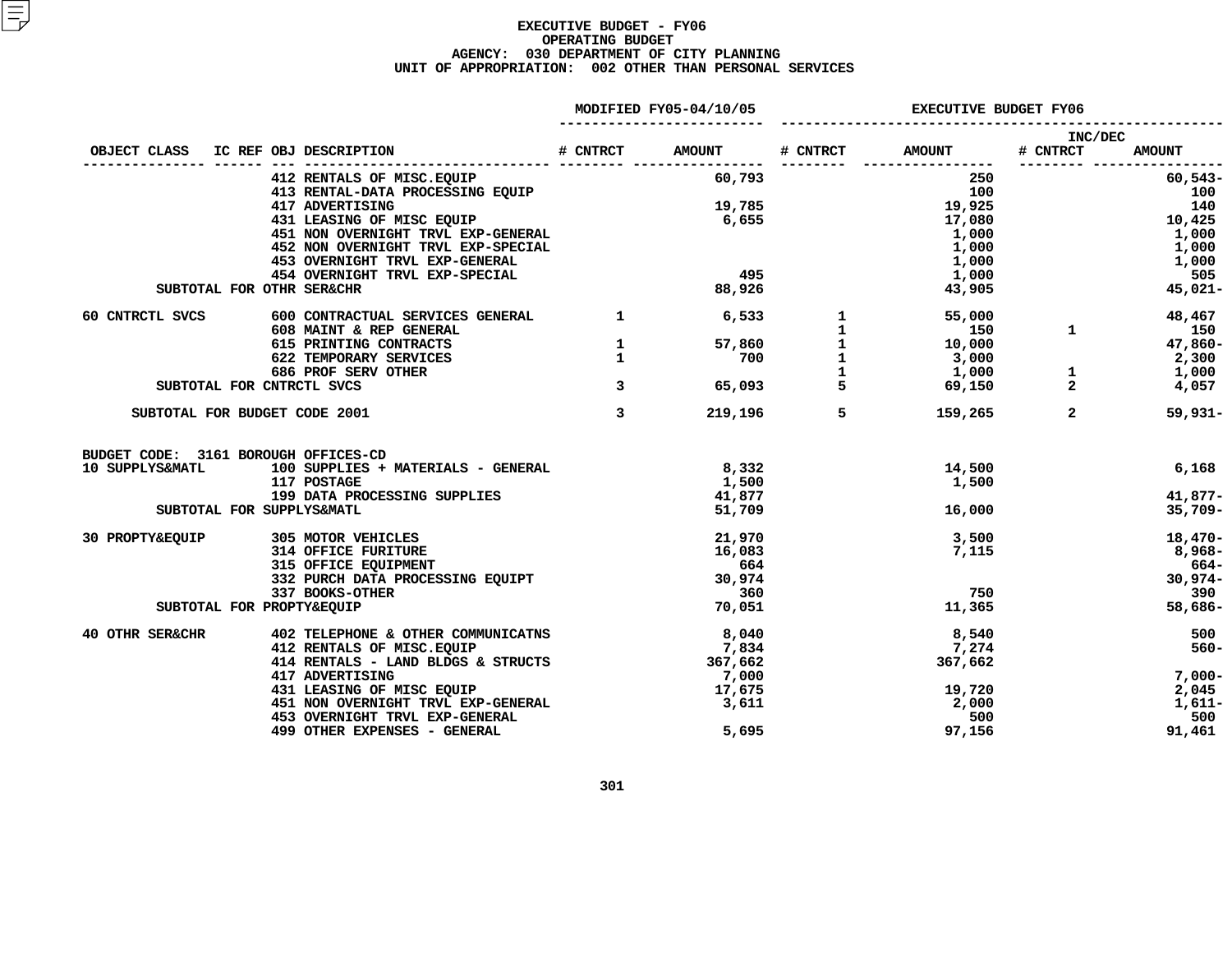|                            |                                                                                                                               |                                                                                                        | MODIFIED FY05-04/10/05 | <b>EXECUTIVE BUDGET FY06</b> |                                                                                                                                                                                                                                                                                                                                                                                                                  |                                  |                  |
|----------------------------|-------------------------------------------------------------------------------------------------------------------------------|--------------------------------------------------------------------------------------------------------|------------------------|------------------------------|------------------------------------------------------------------------------------------------------------------------------------------------------------------------------------------------------------------------------------------------------------------------------------------------------------------------------------------------------------------------------------------------------------------|----------------------------------|------------------|
|                            | OBJECT CLASS IC REF OBJ DESCRIPTION                                                                                           |                                                                                                        | # CNTRCT AMOUNT        | # CNTRCT                     | <b>AMOUNT</b>                                                                                                                                                                                                                                                                                                                                                                                                    | INC/DEC<br># CNTRCT              | <b>AMOUNT</b>    |
|                            | SUBTOTAL FOR OTHR SER&CHR                                                                                                     |                                                                                                        | 417,517                |                              | 502,852                                                                                                                                                                                                                                                                                                                                                                                                          |                                  | 85,335           |
| 60 CNTRCTL SVCS            |                                                                                                                               |                                                                                                        |                        |                              |                                                                                                                                                                                                                                                                                                                                                                                                                  |                                  |                  |
|                            | 600 CONTRACTUAL SERVICES GENERAL<br>602 TELECOMMUNICATIONS MAINT                                                              | $\mathbf{1}$                                                                                           | 6,840<br>500           | $\mathbf{1}$                 | $1,000$<br>$1,500$                                                                                                                                                                                                                                                                                                                                                                                               |                                  | $6,840-$<br>500  |
|                            | 608 MAINT & REP GENERAL                                                                                                       |                                                                                                        | 12,320                 |                              | 1,500                                                                                                                                                                                                                                                                                                                                                                                                            |                                  | 10,820-          |
|                            | 612 OFFICE EQUIPMENT MAINTENANCE                                                                                              |                                                                                                        |                        | $\overline{2}$               | $\begin{array}{c} \texttt{1,500} \\ \texttt{2,800} \end{array} \hspace{1.5cm} \begin{array}{c} \texttt{2} \end{array}$                                                                                                                                                                                                                                                                                           |                                  | 2,800            |
|                            | 613 DATA PROCESSING EQUIPMENT                                                                                                 |                                                                                                        | 1,180                  |                              |                                                                                                                                                                                                                                                                                                                                                                                                                  |                                  | 1,180-           |
|                            | SUBTOTAL FOR CNTRCTL SVCS                                                                                                     | $\begin{array}{ccc} \cdot & & \\ & \cdot & & \\ & & \cdot & \\ & & & \cdot & \\ & & & & 1 \end{array}$ |                        | 20,840<br>$\overline{3}$     |                                                                                                                                                                                                                                                                                                                                                                                                                  | 5,300<br>$\overline{\mathbf{2}}$ | $15,540-$        |
|                            | SUBTOTAL FOR BUDGET CODE 3161                                                                                                 | $\sim$ 1                                                                                               | 560,117                |                              | 535,517<br>$\overline{\mathbf{3}}$ and $\overline{\mathbf{3}}$ and $\overline{\mathbf{3}}$ and $\overline{\mathbf{3}}$ and $\overline{\mathbf{3}}$ and $\overline{\mathbf{3}}$ and $\overline{\mathbf{3}}$ and $\overline{\mathbf{3}}$ and $\overline{\mathbf{3}}$ and $\overline{\mathbf{3}}$ and $\overline{\mathbf{3}}$ and $\overline{\mathbf{3}}$ and $\overline{\mathbf{3}}$ and $\overline{\mathbf{3}}$ a | $\overline{2}$                   | $24,600 -$       |
|                            | BUDGET CODE: 3163 BOROUGH OFFICES-TRANSPORTATION                                                                              |                                                                                                        |                        |                              |                                                                                                                                                                                                                                                                                                                                                                                                                  |                                  |                  |
| 60 CNTRCTL SVCS            | 683 PROF SERV ENGINEER & ARCHITECT                                                                                            |                                                                                                        | 799,300                |                              |                                                                                                                                                                                                                                                                                                                                                                                                                  |                                  | $799,300 -$      |
|                            | SUBTOTAL FOR CNTRCTL SVCS                                                                                                     |                                                                                                        | 799,300                |                              |                                                                                                                                                                                                                                                                                                                                                                                                                  |                                  | 799,300-         |
|                            | SUBTOTAL FOR BUDGET CODE 3163                                                                                                 |                                                                                                        | 799,300                |                              |                                                                                                                                                                                                                                                                                                                                                                                                                  |                                  | 799,300-         |
|                            | BUDGET CODE: 4120 COMPUTER INFORMATION SVCS.                                                                                  |                                                                                                        |                        |                              |                                                                                                                                                                                                                                                                                                                                                                                                                  |                                  |                  |
| 10 SUPPLYS&MATL            | 100 SUPPLIES + MATERIALS - GENERAL                                                                                            |                                                                                                        | 500                    |                              | 500                                                                                                                                                                                                                                                                                                                                                                                                              |                                  |                  |
|                            | 117 POSTAGE                                                                                                                   |                                                                                                        | 500                    |                              | 500                                                                                                                                                                                                                                                                                                                                                                                                              |                                  |                  |
|                            | 170 CLEANING SUPPLIES                                                                                                         |                                                                                                        | 100                    |                              | 100                                                                                                                                                                                                                                                                                                                                                                                                              |                                  |                  |
|                            | 199 DATA PROCESSING SUPPLIES<br>SUBTOTAL FOR SUPPLYS&MATL                                                                     |                                                                                                        | 11,257<br>12,357       |                              | 14,200<br>15,300                                                                                                                                                                                                                                                                                                                                                                                                 |                                  | 2,943<br>2,943   |
|                            |                                                                                                                               |                                                                                                        |                        |                              |                                                                                                                                                                                                                                                                                                                                                                                                                  |                                  |                  |
| 30 PROPTY&EOUIP            | 302 TELECOMMUNICATIONS EQUIPMENT                                                                                              |                                                                                                        | 1,000                  |                              | 1,000                                                                                                                                                                                                                                                                                                                                                                                                            |                                  |                  |
|                            | 315 OFFICE EQUIPMENT                                                                                                          |                                                                                                        | 500                    |                              | 500                                                                                                                                                                                                                                                                                                                                                                                                              |                                  |                  |
|                            | 332 PURCH DATA PROCESSING EQUIPT                                                                                              |                                                                                                        | 12,500                 |                              | 4,500                                                                                                                                                                                                                                                                                                                                                                                                            |                                  | $8,000-$         |
|                            | 337 BOOKS-OTHER                                                                                                               |                                                                                                        | 2,000                  |                              | 1,500                                                                                                                                                                                                                                                                                                                                                                                                            |                                  | $500 -$          |
|                            | SUBTOTAL FOR PROPTY&EQUIP                                                                                                     |                                                                                                        | 16,000                 |                              | 7,500                                                                                                                                                                                                                                                                                                                                                                                                            |                                  | $8,500 -$        |
| <b>40 OTHR SER&amp;CHR</b> | 402 TELEPHONE & OTHER COMMUNICATNS                                                                                            |                                                                                                        | 4,500                  |                              | 500                                                                                                                                                                                                                                                                                                                                                                                                              |                                  | $4,000-$         |
|                            | <b>404 TRAVELING EXPENSES</b>                                                                                                 |                                                                                                        | 50                     |                              | 50                                                                                                                                                                                                                                                                                                                                                                                                               |                                  |                  |
|                            | 453 OVERNIGHT TRVL EXP-GENERAL                                                                                                |                                                                                                        | 500                    |                              | 500                                                                                                                                                                                                                                                                                                                                                                                                              |                                  |                  |
|                            | 499 OTHER EXPENSES - GENERAL<br>SUBTOTAL FOR OTHR SER&CHR                                                                     |                                                                                                        | 843<br>5,893           |                              | 40,000<br>41,050                                                                                                                                                                                                                                                                                                                                                                                                 |                                  | 39,157<br>35,157 |
|                            |                                                                                                                               |                                                                                                        |                        |                              |                                                                                                                                                                                                                                                                                                                                                                                                                  |                                  |                  |
| 60 CNTRCTL SVCS            | 608 MAINT & REP GENERAL<br>608 MAINT & REP GENERAL 5<br>613 DATA PROCESSING EQUIPMENT 4<br>671 TRAINING PRGM CITY EMPLOYEES 1 |                                                                                                        | 17,000                 | 5                            | 8,000                                                                                                                                                                                                                                                                                                                                                                                                            |                                  | 9,000-           |
|                            |                                                                                                                               |                                                                                                        | 8,900                  | $\overline{4}$               | 22,900                                                                                                                                                                                                                                                                                                                                                                                                           |                                  | 14,000           |
|                            | 671 TRAINING PRGM CITY EMPLOYEES                                                                                              |                                                                                                        | 35,400                 | 1                            | 800                                                                                                                                                                                                                                                                                                                                                                                                              |                                  | $34,600 -$       |
|                            |                                                                                                                               |                                                                                                        |                        |                              |                                                                                                                                                                                                                                                                                                                                                                                                                  |                                  |                  |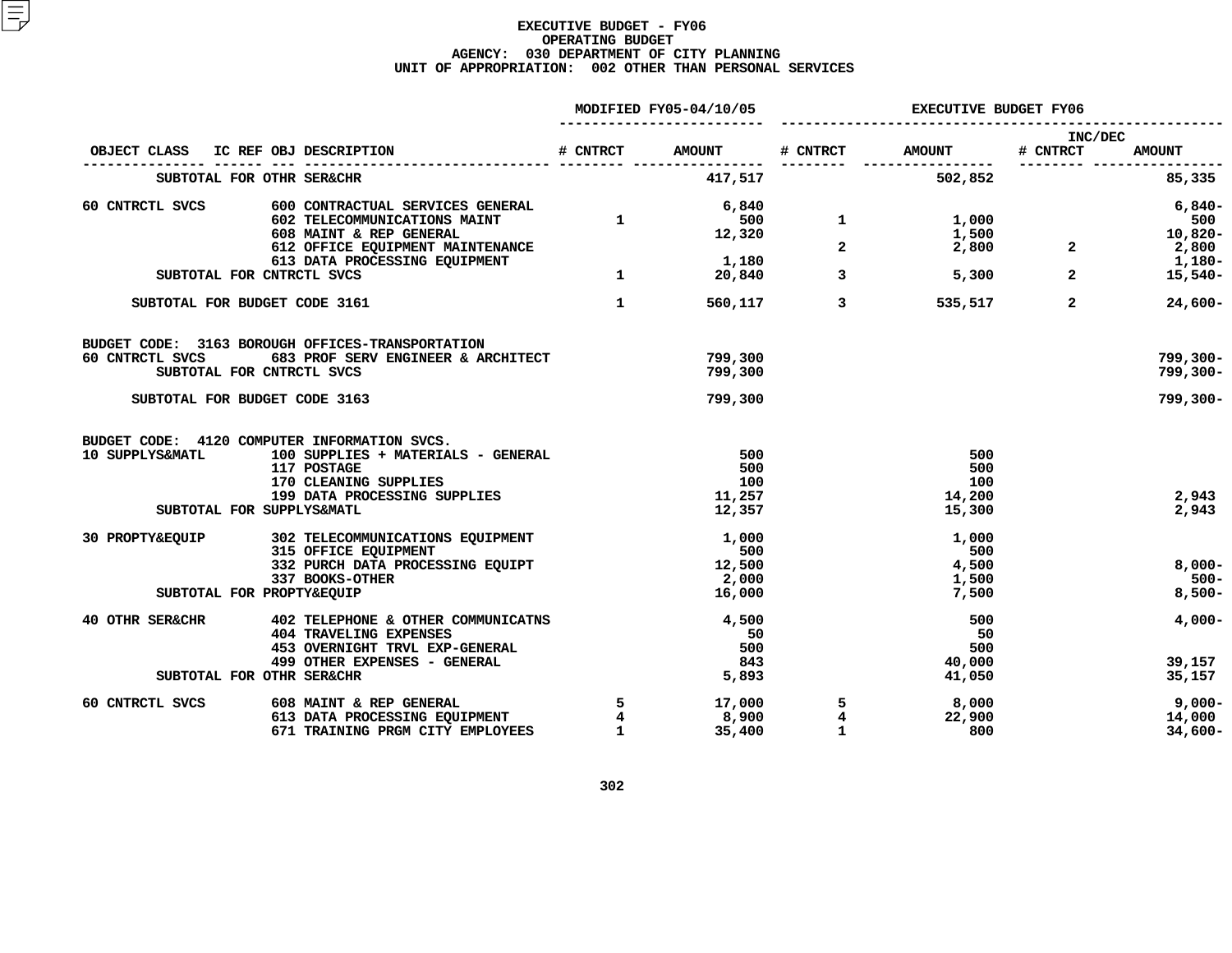|                                                                                                    |                 | MODIFIED FY05-04/10/05 | <b>EXECUTIVE BUDGET FY06</b> |                  |                                      |  |  |
|----------------------------------------------------------------------------------------------------|-----------------|------------------------|------------------------------|------------------|--------------------------------------|--|--|
| OBJECT CLASS<br>IC REF OBJ DESCRIPTION                                                             | # CNTRCT        | <b>AMOUNT</b>          | # CNTRCT                     | <b>AMOUNT</b>    | INC/DEC<br># CNTRCT<br><b>AMOUNT</b> |  |  |
| SUBTOTAL FOR CNTRCTL SVCS                                                                          | 10              | 61,300                 | ---------<br>10              | 31,700           | $29,600 -$                           |  |  |
| SUBTOTAL FOR BUDGET CODE 4120                                                                      | 10 <sup>1</sup> | 95,550                 | $\overline{\mathbf{10}}$     | 95,550           |                                      |  |  |
| BUDGET CODE: 5000 ENVIRONMENTAL REVIEW<br>10 SUPPLYS&MATL<br>100 SUPPLIES + MATERIALS - GENERAL    |                 |                        |                              | 10,000           | 10,000                               |  |  |
| SUBTOTAL FOR SUPPLYS&MATL                                                                          |                 |                        |                              | 10,000           | 10,000                               |  |  |
| SUBTOTAL FOR BUDGET CODE 5000                                                                      |                 |                        |                              | 10,000           | 10,000                               |  |  |
| BUDGET CODE: 7010 TECHNICAL REVIEW DIVISION                                                        |                 |                        |                              |                  |                                      |  |  |
| 100 SUPPLIES + MATERIALS - GENERAL<br>10 SUPPLYS&MATL<br>SUBTOTAL FOR SUPPLYS&MATL                 |                 |                        |                              | 10,000<br>10,000 | 10,000<br>10,000                     |  |  |
| SUBTOTAL FOR BUDGET CODE 7010                                                                      |                 |                        |                              | 10,000           | 10,000                               |  |  |
| BUDGET CODE: 9303 TRANSPORTATION-FTA/FHWA                                                          |                 |                        |                              |                  |                                      |  |  |
| 10 SUPPLYS&MATL<br>100 SUPPLIES + MATERIALS - GENERAL                                              |                 | 10,302                 |                              | 2,000            | $8,302 -$                            |  |  |
| 117 POSTAGE<br>199 DATA PROCESSING SUPPLIES                                                        |                 | 4,349<br>3,756         |                              | 2,000<br>4,821   | $2,349-$<br>1,065                    |  |  |
| SUBTOTAL FOR SUPPLYS&MATL                                                                          |                 | 18,407                 |                              | 8,821            | $9,586-$                             |  |  |
| 30 PROPTY&EQUIP<br>300 EQUIPMENT GENERAL<br>302 TELECOMMUNICATIONS EQUIPMENT                       |                 | 462<br>3,400           |                              | 500              | 38                                   |  |  |
| 332 PURCH DATA PROCESSING EQUIPT                                                                   |                 | 5,262                  |                              | 2,000<br>5,000   | $1,400-$<br>$262-$                   |  |  |
| 337 BOOKS-OTHER                                                                                    |                 | 1,615                  |                              | 500              | 1,115-                               |  |  |
| SUBTOTAL FOR PROPTY&EQUIP                                                                          |                 | 10,739                 |                              | 8,000            | $2,739-$                             |  |  |
| 40 OTHR SER&CHR 801001 40X CONTRACTUAL SERVICES-GENERAL<br>856001 40X CONTRACTUAL SERVICES-GENERAL |                 | 215,000                |                              |                  | $215,000 -$                          |  |  |
| 412 RENTALS OF MISC. EQUIP                                                                         |                 | 7,273                  |                              | 5,000            | $2,273-$                             |  |  |
| 451 NON OVERNIGHT TRVL EXP-GENERAL<br>452 NON OVERNIGHT TRVL EXP-SPECIAL                           |                 | 547<br>1,350           |                              | 1,500<br>500     | 953<br>$850 -$                       |  |  |
| 453 OVERNIGHT TRVL EXP-GENERAL                                                                     |                 | 1,812                  |                              | 1,000            | $812 -$                              |  |  |
| 454 OVERNIGHT TRVL EXP-SPECIAL                                                                     |                 | 1,100                  |                              | 500              | $600 -$                              |  |  |
| SUBTOTAL FOR OTHR SER&CHR                                                                          |                 | 227,082                |                              | 8,500            | 218,582-                             |  |  |
| 600 CONTRACTUAL SERVICES GENERAL<br>60 CNTRCTL SVCS                                                | $\mathbf{1}$    | 5,432                  | $\mathbf{1}$                 | 500              | $4,932-$                             |  |  |
|                                                                                                    |                 |                        |                              |                  |                                      |  |  |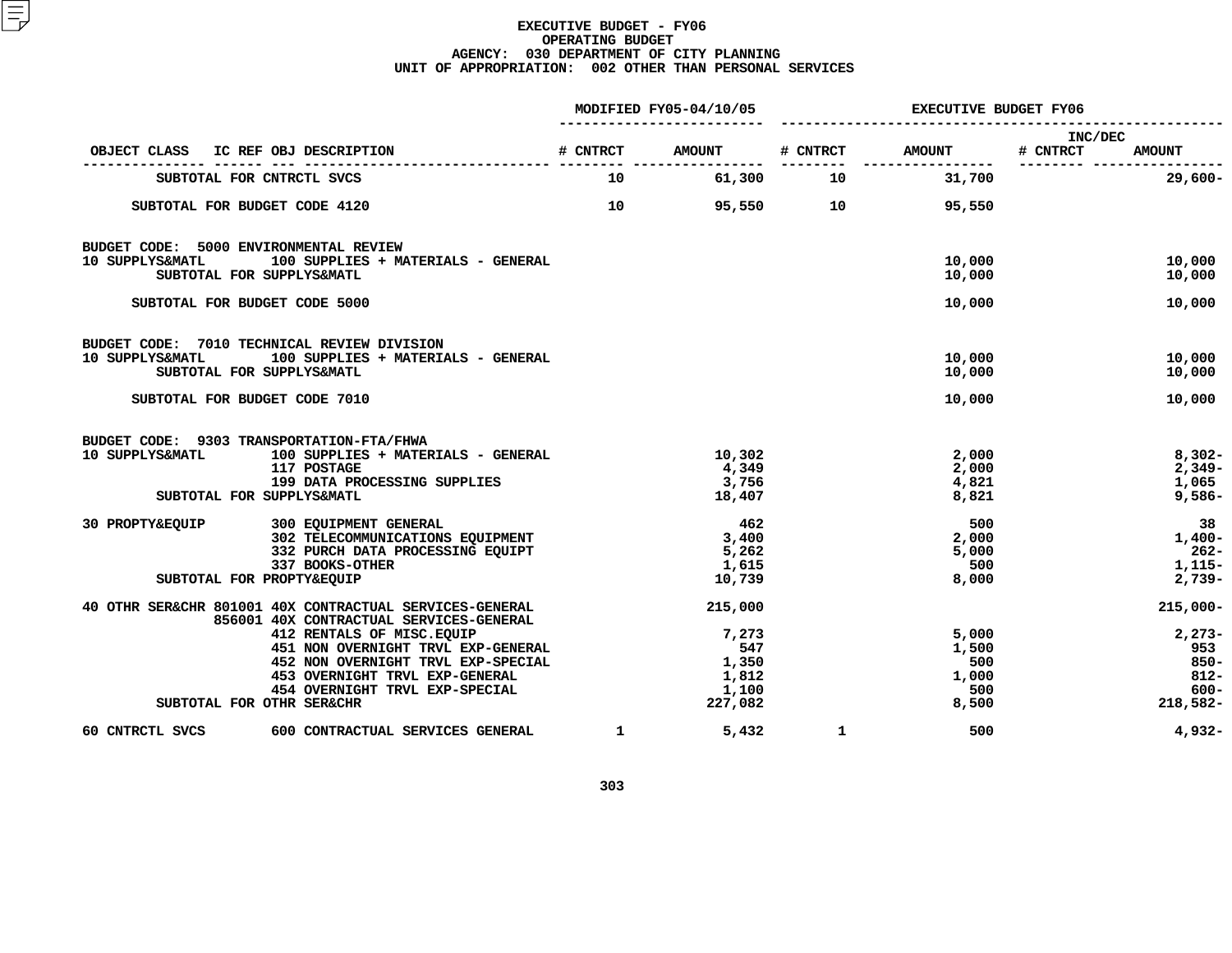|                                                       | MODIFIED FY05-04/10/05 |               | <b>EXECUTIVE BUDGET FY06</b> |               |                     |               |
|-------------------------------------------------------|------------------------|---------------|------------------------------|---------------|---------------------|---------------|
| OBJECT CLASS<br>IC REF OBJ DESCRIPTION                | # CNTRCT               | <b>AMOUNT</b> | # CNTRCT                     | <b>AMOUNT</b> | INC/DEC<br># CNTRCT | <b>AMOUNT</b> |
|                                                       |                        |               |                              |               |                     |               |
| 608 MAINT & REP GENERAL                               |                        | 3,720         |                              |               |                     | $3,720-$      |
| 613 DATA PROCESSING EQUIPMENT                         | $\frac{1}{1}$          | 1,822         | $\frac{1}{1}$                | 500           |                     | 1,322-        |
| 615 PRINTING CONTRACTS                                |                        | 12,888        |                              | 5,000         |                     | 7,888-        |
| 622 TEMPORARY SERVICES                                |                        | 56            |                              |               |                     | $56 -$        |
| 671 TRAINING PRGM CITY EMPLOYEES                      |                        | 14,426        |                              |               |                     | $14,426-$     |
| 683 PROF SERV ENGINEER & ARCHITECT                    | 1                      | 164,743       |                              |               | $\frac{1}{1}$       | 164,743-      |
| SUBTOTAL FOR CNTRCTL SVCS                             |                        | 203,087       | 3                            | 6,000         |                     | 197,087-      |
| SUBTOTAL FOR BUDGET CODE 9303                         | 4                      | 459,315       | 3                            | 31,321        | $1 -$               | 427,994-      |
| BUDGET CODE:<br>9402 WATERFRONT REVITALIZATION        |                        |               |                              |               |                     |               |
| 683 PROF SERV ENGINEER & ARCHITECT<br>60 CNTRCTL SVCS |                        | 220,000       |                              |               |                     | $220,000 -$   |
| SUBTOTAL FOR CNTRCTL SVCS                             |                        | 220,000       |                              |               |                     | $220,000 -$   |
| SUBTOTAL FOR BUDGET CODE 9402                         |                        | 220,000       |                              |               |                     | $220,000 -$   |
|                                                       |                        |               |                              |               |                     |               |
| TOTAL FOR DEPT OF CITY PLANNING                       | 27                     | 3,384,198     | 32                           | 1,713,524     | 5                   | 1,670,674-    |
|                                                       |                        |               |                              |               |                     |               |
|                                                       |                        |               |                              |               |                     |               |
| TOTAL FOR OTHER THAN PERSONAL SERVICES                | 27                     | 3,384,198     | 32                           | 1,713,524     | 5                   | 1,670,674-    |
|                                                       |                        |               |                              |               |                     |               |
|                                                       |                        |               |                              |               |                     |               |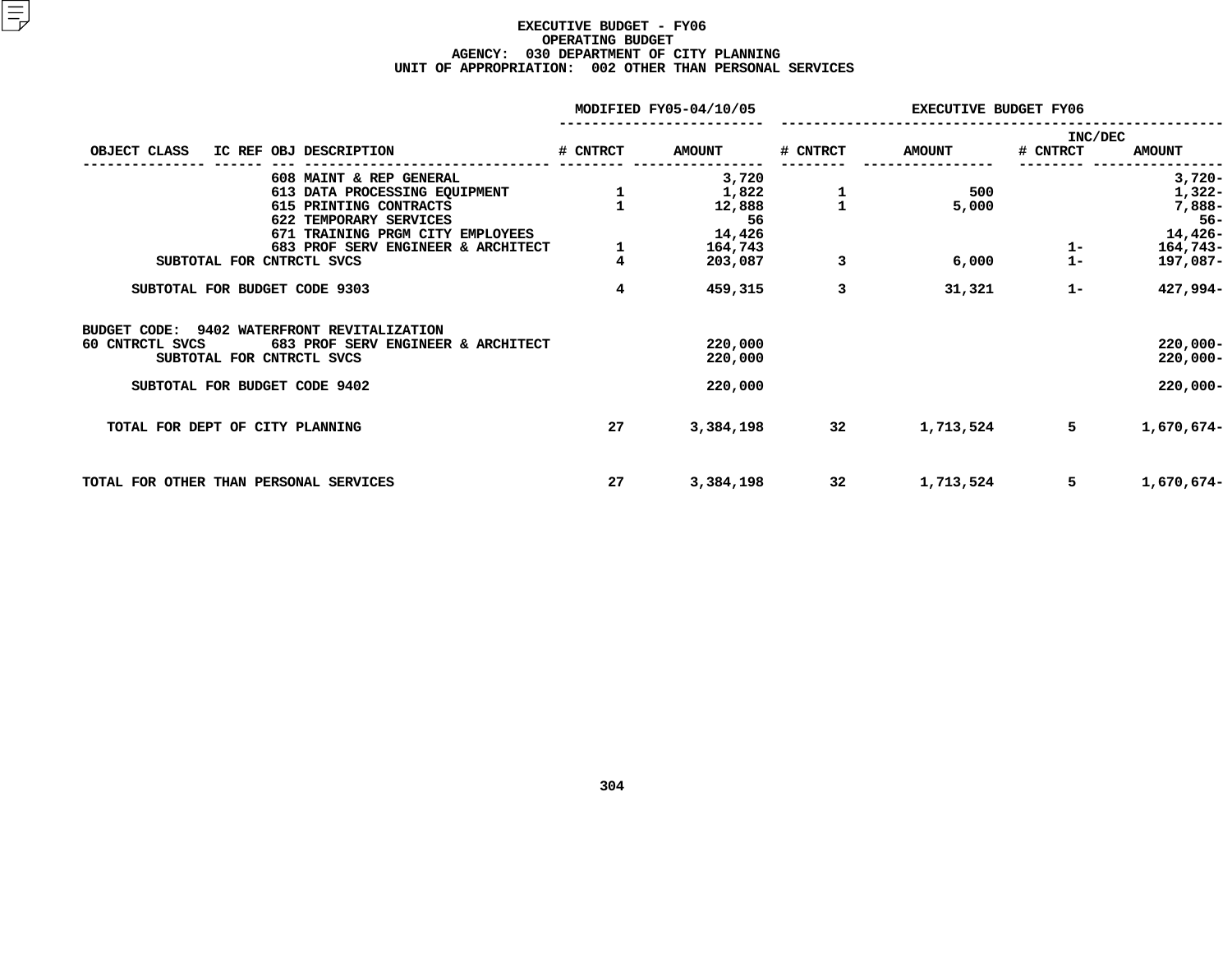## **EXECUTIVE BUDGET - FY06** UNIT OF APPROPRIATION SUMMARY **OF APPROPRIATION SUMMARY AGENCY:**

|                                                                       | <b>AGENCY:</b>          | 030<br>DEPARTMENT OF CITY PLANNING<br>UNIT OF APPROPRIATION: 002 OTHER THAN PERSONAL SERVICES |                         |                      |                                      |
|-----------------------------------------------------------------------|-------------------------|-----------------------------------------------------------------------------------------------|-------------------------|----------------------|--------------------------------------|
|                                                                       | <b>CURRENT MODIFIED</b> |                                                                                               | <b>EXECUTIVE BUDGET</b> |                      |                                      |
| OTHER THAN PERSONAL SERVICES                                          | INTRACITY \$            | <b>BUDGET AMOUNT</b>                                                                          | <b>INTRACITY \$</b>     | <b>BUDGET AMOUNT</b> | $INC/DEC$ (-)                        |
| TOTALS FOR OPERATING BUDGET                                           | 749,152                 | 3,384,198                                                                                     | 595,426                 | 1,713,524            | 1,670,674-                           |
| FINANCIAL PLAN SAVINGS                                                |                         |                                                                                               |                         |                      |                                      |
| <b>APPROPRIATION</b>                                                  |                         | 3,384,198                                                                                     |                         | 1,713,524            | 1,670,674-                           |
| FUNDING SUMMARY                                                       |                         | <b>CURRENT MODIFIED</b>                                                                       | <b>EXECUTIVE BUDGET</b> | $INC/DEC$ (-)        |                                      |
| CITY<br>OTHER CATEGORICAL<br>CAPITAL FUNDS - I.F.A.                   |                         | 976,270                                                                                       |                         | 987,421              | 11,151                               |
| <b>STATE</b><br>FEDERAL - C.D.<br>FEDERAL - OTHER<br>INTRA-CITY SALES |                         | 220,000<br>779,313<br>1,408,615                                                               |                         | 694,782<br>31,321    | $220,000 -$<br>84,531-<br>1,377,294- |
| <b>TOTAL</b>                                                          |                         | 3,384,198                                                                                     |                         | 1,713,524            | 1,670,674-                           |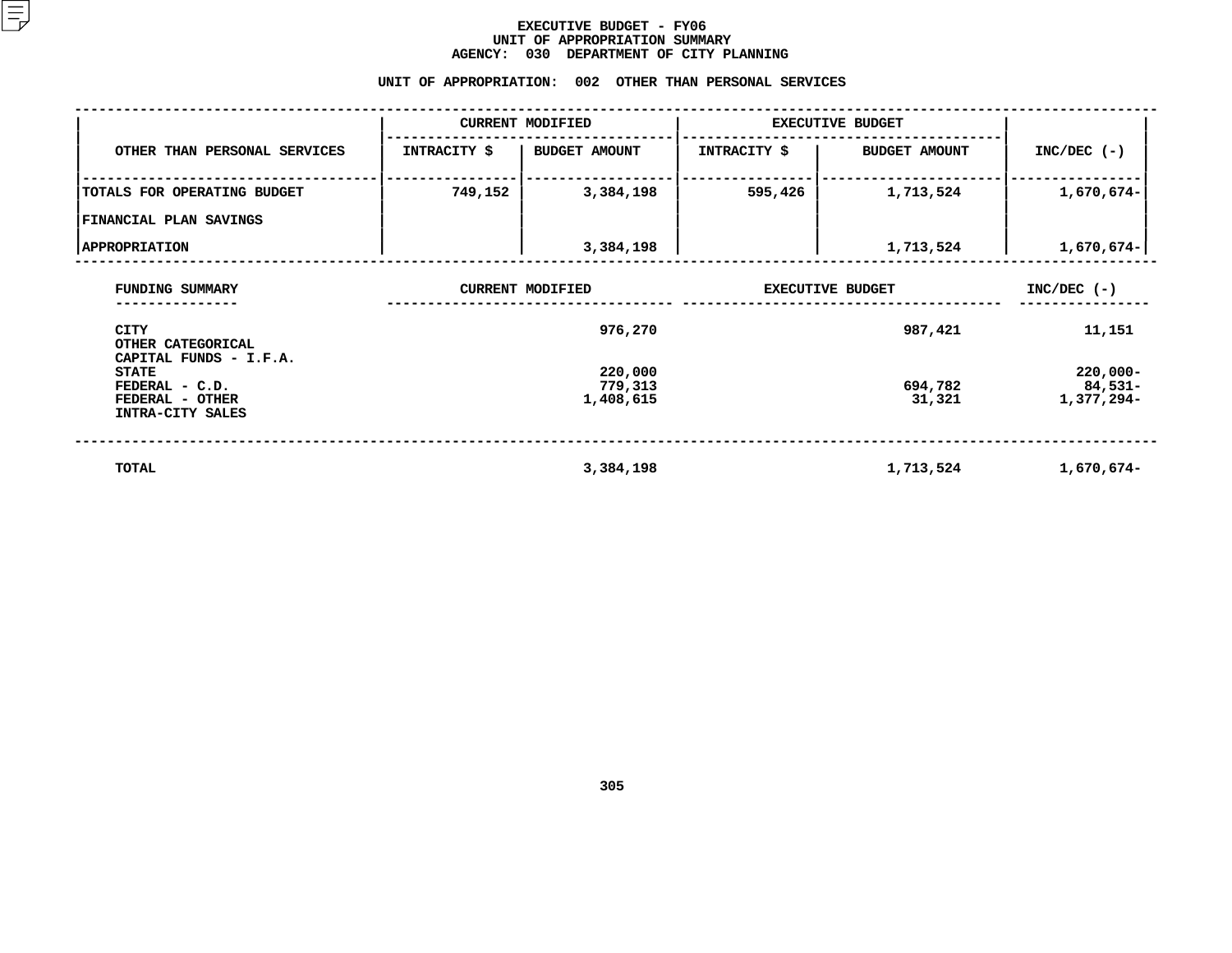#### **EXECUTIVE BUDGET - FY06 OPERATING**G BUDGET<br>MENT OF<br>3 GEOGRA **AGENCY: <sup>030</sup> DEPARTMENT OF CITY PLANNING UNIT OF APPROPRIATION: <sup>003</sup> GEOGRAPHIC SYSTEMS**

|                                                                                                                                                                                                                 | MODIFIED FY05-04/10/05 |                                                    | <b>EXECUTIVE BUDGET FY06</b> |                                                    |                         |               |
|-----------------------------------------------------------------------------------------------------------------------------------------------------------------------------------------------------------------|------------------------|----------------------------------------------------|------------------------------|----------------------------------------------------|-------------------------|---------------|
| OBJECT CLASS IC REF OBJ DESCRIPTION                                                                                                                                                                             | # POS                  | <b>AMOUNT</b>                                      | # POS                        | <b>AMOUNT</b>                                      | <b>INC/DEC</b><br># POS | <b>AMOUNT</b> |
| RESPONSIBILITY CENTER: 0001 DEPT OF CITY PLANNING                                                                                                                                                               |                        |                                                    |                              |                                                    |                         |               |
| BUDGET CODE: 4331 GEOGRAPHIC SYSTEMS SECTION A<br>01 F/T SALARIED 001 FULL YEAR POSITIONS<br>SUBTOTAL FOR F/T SALARIED                                                                                          | 31<br>31               | 1,558,342 31<br>1,558,342                          | 31                           | 1,558,342<br>1,558,342                             |                         |               |
| 03 UNSALARIED 031 UNSALARIED<br>SUBTOTAL FOR UNSALARIED                                                                                                                                                         |                        | 370,555<br>370,555                                 |                              | 370,555<br>370,555                                 |                         |               |
| 04 ADD GRS PAY<br>041 ASSIGNMENT DIFFERENTIAL<br>042 LONGEVITY DIFFERENTIAL<br>043 SHIFT DIFFERENTIAL<br>047 OVERTIME<br>061 SUPPER MONEY<br>SUBTOTAL FOR ADD GRS PAY<br>05 AMT TO SCHED 051 SALARY ADJUSTMENTS |                        | 2,166<br>20,164<br>2,164<br>2,164<br>460<br>27,118 |                              | 2,166<br>20,164<br>2,164<br>2,164<br>460<br>27,118 |                         |               |
| SUBTOTAL FOR AMT TO SCHED                                                                                                                                                                                       |                        |                                                    |                              |                                                    |                         |               |
| SUBTOTAL FOR BUDGET CODE 4331                                                                                                                                                                                   | 31                     | 1,956,015                                          | 31                           | 1,956,015                                          |                         |               |
| TOTAL FOR DEPT OF CITY PLANNING                                                                                                                                                                                 | 31                     | 1,956,015                                          | 31                           | 1,956,015                                          |                         |               |
| TOTAL FOR GEOGRAPHIC SYSTEMS                                                                                                                                                                                    | 31                     | 1,956,015                                          | 31                           | 1,956,015                                          |                         |               |
|                                                                                                                                                                                                                 |                        |                                                    |                              |                                                    |                         |               |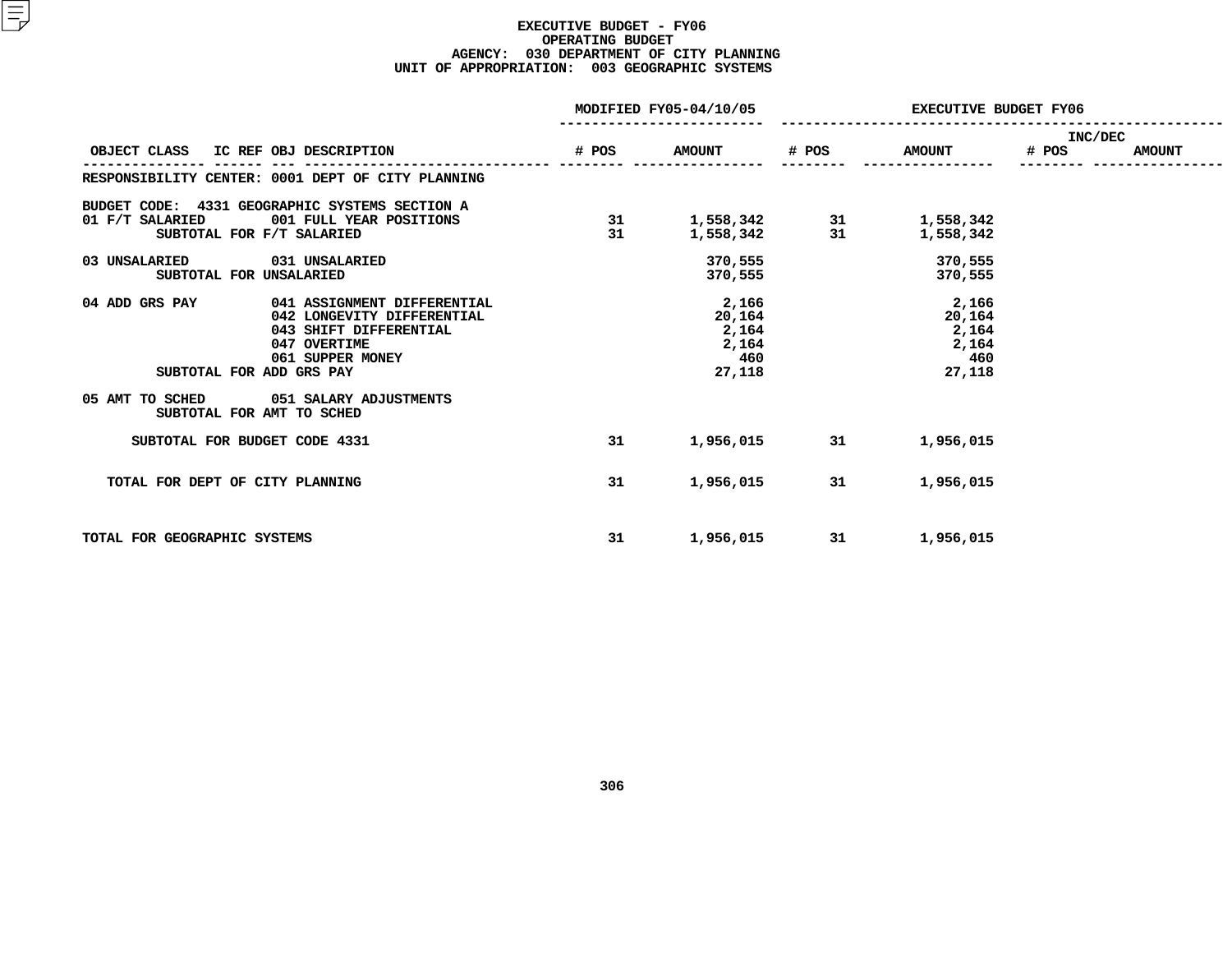#### **EXECUTIVE BUDGET - FY06** UNIT OF APPROPRIATION SUMMARY **OF APPROPRIATION SUMMARY AGENCY:**

**<sup>030</sup> DEPARTMENT OF CITY PLANNING UNIT**

|                                                                                                 |         | UNIT OF APPROPRIATION: 003 GEOGRAPHIC SYSTEMS |                         |                         |               |
|-------------------------------------------------------------------------------------------------|---------|-----------------------------------------------|-------------------------|-------------------------|---------------|
|                                                                                                 |         | <b>CURRENT MODIFIED</b>                       | <b>EXECUTIVE BUDGET</b> |                         |               |
| GEOGRAPHIC SYSTEMS                                                                              | NUM POS | BUDGET AMOUNT                                 | NUM POS                 | <b>BUDGET AMOUNT</b>    | $INC/DEC$ (-) |
| TOTALS FOR OPERATING BUDGET                                                                     | 31      | 1,956,015                                     | 31                      | 1,956,015               |               |
| <b>FINANCIAL PLAN SAVINGS</b>                                                                   |         | $8,213-$                                      |                         | $8,213-$                |               |
| <b>APPROPRIATION</b>                                                                            | 31      | 1,947,802                                     | 31                      | 1,947,802               |               |
| FUNDING SUMMARY<br>CITY<br>OTHER CATEGORICAL                                                    |         | <b>CURRENT MODIFIED</b>                       |                         | <b>EXECUTIVE BUDGET</b> | $INC/DEC$ (-) |
| CAPITAL FUNDS - I.F.A.<br><b>STATE</b><br>FEDERAL - C.D.<br>FEDERAL - OTHER<br>INTRA-CITY SALES |         | 1,947,802                                     |                         | 1,947,802               |               |
| TOTAL                                                                                           |         | 1,947,802                                     |                         | 1,947,802               |               |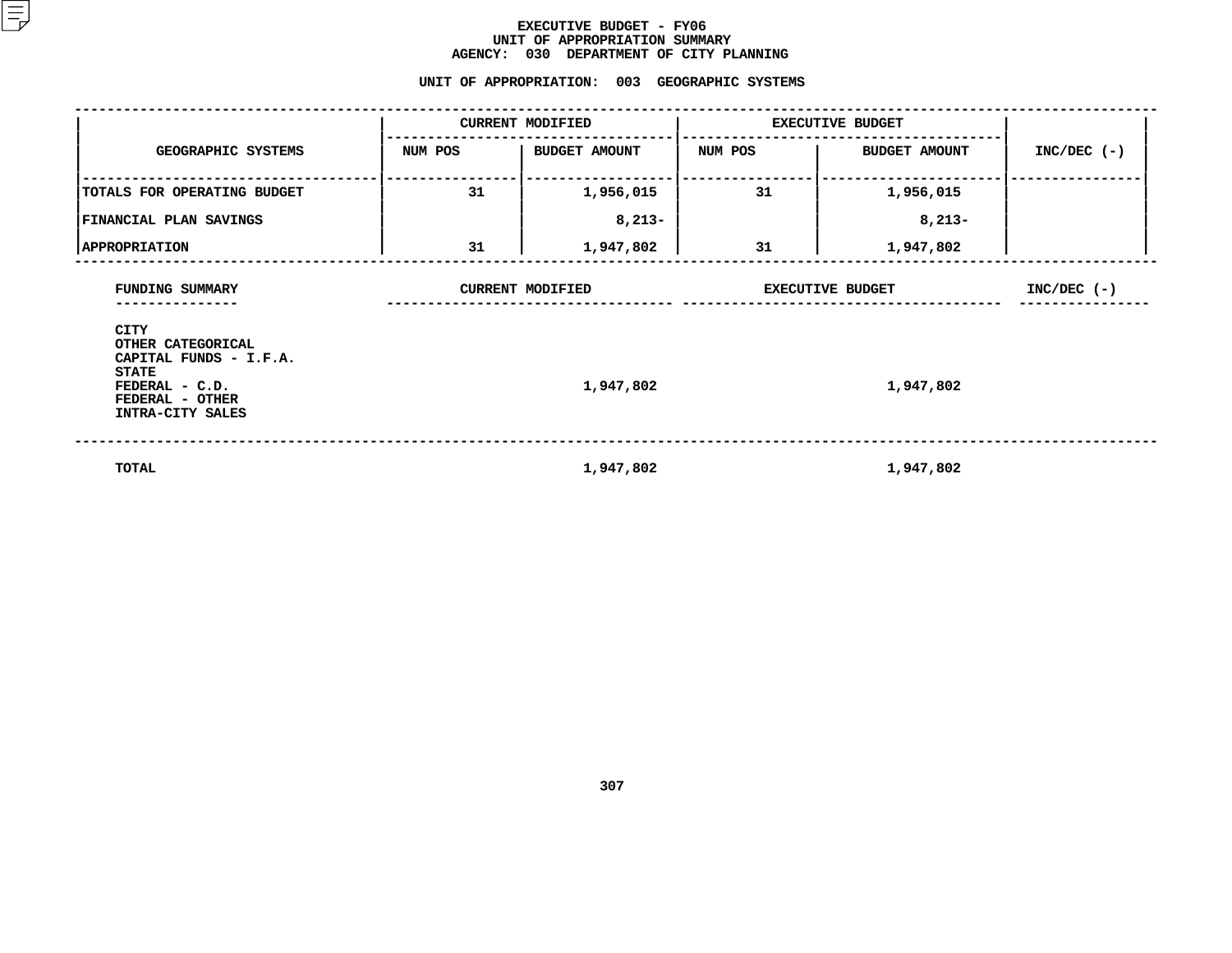### **EXECUTIVEBXECUTIVE BUDGET - FY06<br>POSITION SCHEDULE<br>AGENCY: 030 DEPARTMENT OF CITY POSITIONN SCHEDULE<br>TMENT OF C<br>003 GEO <sup>030</sup> DEPARTMENT OF CITY PLANNING UNIT OF APPROPRIATION: <sup>003</sup> GEOGRAPHIC SYSTEMS**

|      |                                                                                                                                                                                                                                        |                            |                                                                |                | MODIFIED FY05-04/10/05 EXECUTIVE BUDGET FY06 |                                            |                                                                                                                                                                                                                                                                                                         |       |                               |
|------|----------------------------------------------------------------------------------------------------------------------------------------------------------------------------------------------------------------------------------------|----------------------------|----------------------------------------------------------------|----------------|----------------------------------------------|--------------------------------------------|---------------------------------------------------------------------------------------------------------------------------------------------------------------------------------------------------------------------------------------------------------------------------------------------------------|-------|-------------------------------|
|      | LINE DESCRIPTION                                                                                                                                                                                                                       | <b>TITLE</b><br><b>PAY</b> | BANK/# CODE MIN-MAX RATE # POS* ANNUAL RATE # POS* ANNUAL RATE |                |                                              |                                            |                                                                                                                                                                                                                                                                                                         | # POS | INC/DEC<br><b>ANNUAL RATE</b> |
|      | OBJECT: 001 FULL YEAR POSITIONS                                                                                                                                                                                                        |                            |                                                                |                |                                              |                                            |                                                                                                                                                                                                                                                                                                         |       |                               |
| 1221 | OBJECT: 001 FULL YEAR POSITIONS<br>COMPUTER SYSTEMS MANAGER D 030 10050 44,492-144,150 2 170,198<br>ASSOCIATE STAFF ANALYST D 030 10650 44,492-144,150 2 170,198<br>COMPUTER SPECIALIST (SOFT D 030 12627 57,245-74,118 1 57,310 1<br> |                            |                                                                |                |                                              |                                            | 170,198                                                                                                                                                                                                                                                                                                 |       |                               |
| 1255 |                                                                                                                                                                                                                                        |                            |                                                                |                |                                              | $\begin{array}{c} 2 \\ 1 \\ 7 \end{array}$ | 57,310                                                                                                                                                                                                                                                                                                  |       |                               |
| 1266 |                                                                                                                                                                                                                                        |                            |                                                                |                |                                              |                                            | 493,119                                                                                                                                                                                                                                                                                                 |       |                               |
| 1270 |                                                                                                                                                                                                                                        |                            |                                                                |                |                                              |                                            | 193,119<br>2<br>97,698<br>178,633<br>178,633<br>114,411<br>54,8492<br>2<br>44,792<br>84,286<br>63,170<br>29,525<br>2<br>2<br>73,716<br>43,659<br>1<br>1<br>43,659<br>2<br>1<br>38,170<br>29,525<br>2<br>1<br>43,659<br>2<br>1<br>38,170<br>29,525<br>1<br>38,170<br>43,659<br>1<br>38,170<br>43,659<br> |       |                               |
| 1278 |                                                                                                                                                                                                                                        |                            |                                                                |                |                                              |                                            |                                                                                                                                                                                                                                                                                                         |       |                               |
| 1301 |                                                                                                                                                                                                                                        |                            |                                                                |                |                                              |                                            |                                                                                                                                                                                                                                                                                                         |       |                               |
| 1311 |                                                                                                                                                                                                                                        |                            |                                                                |                |                                              |                                            |                                                                                                                                                                                                                                                                                                         |       |                               |
| 1319 |                                                                                                                                                                                                                                        |                            |                                                                |                |                                              |                                            |                                                                                                                                                                                                                                                                                                         |       |                               |
| 1352 |                                                                                                                                                                                                                                        |                            |                                                                |                |                                              |                                            |                                                                                                                                                                                                                                                                                                         |       |                               |
| 1370 |                                                                                                                                                                                                                                        |                            |                                                                |                |                                              |                                            |                                                                                                                                                                                                                                                                                                         |       |                               |
| 1420 |                                                                                                                                                                                                                                        |                            |                                                                |                |                                              |                                            |                                                                                                                                                                                                                                                                                                         |       |                               |
| 1465 |                                                                                                                                                                                                                                        |                            |                                                                |                |                                              |                                            |                                                                                                                                                                                                                                                                                                         |       |                               |
| 1466 |                                                                                                                                                                                                                                        |                            |                                                                |                |                                              |                                            |                                                                                                                                                                                                                                                                                                         |       |                               |
| 1467 |                                                                                                                                                                                                                                        |                            |                                                                |                |                                              |                                            |                                                                                                                                                                                                                                                                                                         |       |                               |
| 1468 |                                                                                                                                                                                                                                        |                            |                                                                |                |                                              |                                            |                                                                                                                                                                                                                                                                                                         |       |                               |
|      |                                                                                                                                                                                                                                        | SUBTOTAL FOR OBJECT 001    |                                                                | 29             | 1,601,367                                    | 29                                         | 1,601,367                                                                                                                                                                                                                                                                                               |       |                               |
|      |                                                                                                                                                                                                                                        |                            |                                                                |                |                                              |                                            |                                                                                                                                                                                                                                                                                                         |       |                               |
|      |                                                                                                                                                                                                                                        |                            |                                                                |                |                                              |                                            |                                                                                                                                                                                                                                                                                                         |       |                               |
|      | POSITION SCHEDULE FOR U/A 003                                                                                                                                                                                                          |                            |                                                                | 29 l           | 1,601,367                                    | <b>291</b>                                 | 1,601,367                                                                                                                                                                                                                                                                                               |       |                               |
|      | PLANNED INCREASES / (DECREASES)                                                                                                                                                                                                        |                            |                                                                | $\overline{a}$ | 110,439                                      | 2 <sup>1</sup>                             | 110,439                                                                                                                                                                                                                                                                                                 |       |                               |
|      | TOTAL FOR U/A 003                                                                                                                                                                                                                      |                            |                                                                | 31             | 1,711,806                                    | 31                                         | 1,711,806                                                                                                                                                                                                                                                                                               |       |                               |
|      |                                                                                                                                                                                                                                        |                            |                                                                |                |                                              |                                            |                                                                                                                                                                                                                                                                                                         |       |                               |

**\*NOTE: FULL TIME ACTIVE POSITIONS AS OF 02/25/05**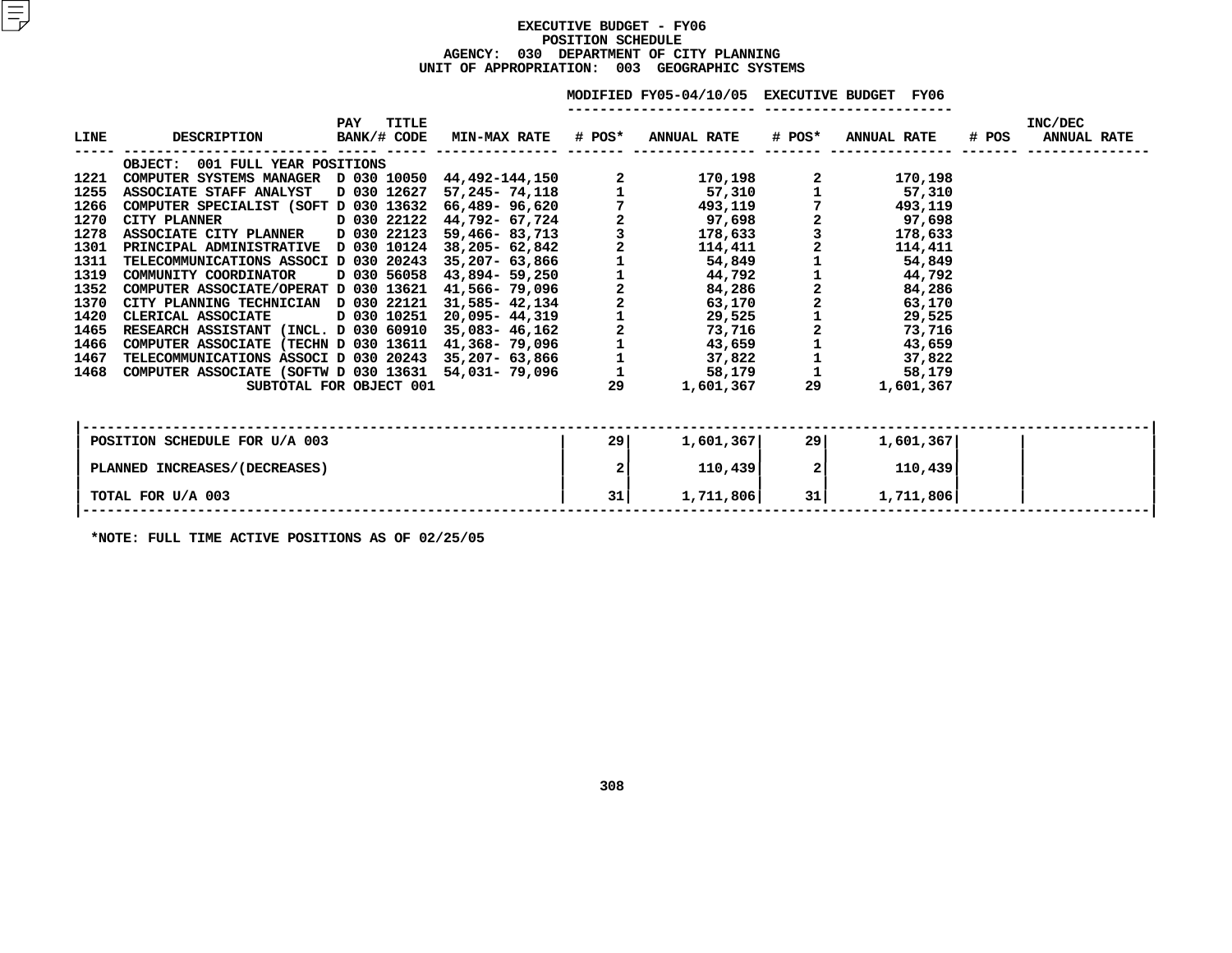#### **EXECUTIVE BUDGET - FY06 OPERATING**G BUDGET<br>MENT OF<br>4 GEOGRA **AGENCY: <sup>030</sup> DEPARTMENT OF CITY PLANNING UNIT OF APPROPRIATION: <sup>004</sup> GEOGRAPHIC SYSTEMS**

|                                 |                                                                                                                                                                                                                                                          | MODIFIED FY05-04/10/05                                                          |               | <b>EXECUTIVE BUDGET FY06</b> |               |                     |               |
|---------------------------------|----------------------------------------------------------------------------------------------------------------------------------------------------------------------------------------------------------------------------------------------------------|---------------------------------------------------------------------------------|---------------|------------------------------|---------------|---------------------|---------------|
| OBJECT CLASS                    | and the state of the state of the contract of the state of the state of the state of the state of the state of the state of the state of the state of the state of the state of the state of the state of the state of the sta<br>IC REF OBJ DESCRIPTION |                                                                                 | <b>AMOUNT</b> | # CNTRCT                     | <b>AMOUNT</b> | INC/DEC<br># CNTRCT | <b>AMOUNT</b> |
|                                 | RESPONSIBILITY CENTER: 0001 DEPT OF CITY PLANNING                                                                                                                                                                                                        |                                                                                 |               |                              |               |                     |               |
|                                 | BUDGET CODE: 4331 GEOGRAPHIC SYSTEMS SECTION A                                                                                                                                                                                                           |                                                                                 |               |                              |               |                     |               |
| 10 SUPPLYS&MATL                 | 100 SUPPLIES + MATERIALS - GENERAL                                                                                                                                                                                                                       |                                                                                 | 2,500         |                              | 2,500         |                     |               |
|                                 | 199 DATA PROCESSING SUPPLIES                                                                                                                                                                                                                             |                                                                                 | 22,938        |                              | 52,588        |                     | 29,650        |
|                                 | SUBTOTAL FOR SUPPLYS&MATL                                                                                                                                                                                                                                |                                                                                 | 25,438        |                              | 55,088        |                     | 29,650        |
|                                 | 30 PROPTY&EQUIP 332 PURCH DATA PROCESSING EQUIPT                                                                                                                                                                                                         |                                                                                 | 25,820        |                              | 49,600        |                     | 23,780        |
|                                 | 337 BOOKS-OTHER                                                                                                                                                                                                                                          |                                                                                 | 2,500         |                              | 2,500         |                     |               |
|                                 | SUBTOTAL FOR PROPTY&EQUIP                                                                                                                                                                                                                                |                                                                                 | 28,320        |                              | 52,100        |                     | 23,780        |
|                                 | 40 OTHR SER&CHR 042001 40X CONTRACTUAL SERVICES-GENERAL                                                                                                                                                                                                  |                                                                                 | 31,780        |                              |               |                     | $31,780 -$    |
|                                 | 858001 40X CONTRACTUAL SERVICES-GENERAL                                                                                                                                                                                                                  |                                                                                 |               |                              |               |                     |               |
|                                 | <b>403 OFFICE SERVICES</b>                                                                                                                                                                                                                               |                                                                                 | 11,600        |                              | 11,600        |                     |               |
|                                 | 412 RENTALS OF MISC.EQUIP                                                                                                                                                                                                                                |                                                                                 | 400           |                              | 400           |                     |               |
|                                 | 431 LEASING OF MISC EQUIP<br>431 LEASING OF MISC EQUIP<br>453 OVERNIGHT TRVL EXP-GENERAL                                                                                                                                                                 |                                                                                 | 14,705        |                              |               |                     | $14,705-$     |
|                                 |                                                                                                                                                                                                                                                          |                                                                                 | 500           |                              | 500           |                     |               |
|                                 | SUBTOTAL FOR OTHR SER&CHR                                                                                                                                                                                                                                |                                                                                 | 58,985        |                              | 12,500        |                     | $46,485-$     |
| 60 CNTRCTL SVCS                 | 608 MAINT & REP GENERAL                                                                                                                                                                                                                                  | $\overline{\mathbf{3}}$ and $\overline{\mathbf{3}}$ and $\overline{\mathbf{4}}$ |               | 129,650 3                    | 68,000        |                     | $61,650-$     |
|                                 | 613 DATA PROCESSING EQUIPMENT                                                                                                                                                                                                                            | 10                                                                              | 29,000        |                              | 69,000        |                     | 40,000        |
|                                 | 671 TRAINING PRGM CITY EMPLOYEES                                                                                                                                                                                                                         | $\overline{a}$                                                                  | 5,000         | $\sim$ 2                     | 5,000         |                     |               |
|                                 | 684 PROF SERV COMPUTER SERVICES                                                                                                                                                                                                                          | $\mathbf{1}$                                                                    | 21,295        | $\mathbf{1}$                 | 36,000        |                     | 14,705        |
|                                 | SUBTOTAL FOR CNTRCTL SVCS                                                                                                                                                                                                                                | 16                                                                              | 184,945       | 16                           | 178,000       |                     | 6,945–        |
|                                 | SUBTOTAL FOR BUDGET CODE 4331                                                                                                                                                                                                                            | 16                                                                              | 297,688       | 16                           | 297,688       |                     |               |
| TOTAL FOR DEPT OF CITY PLANNING |                                                                                                                                                                                                                                                          | 16                                                                              | 297,688       | 16                           | 297,688       |                     |               |
| TOTAL FOR GEOGRAPHIC SYSTEMS    |                                                                                                                                                                                                                                                          | 16                                                                              | 297,688       | 16                           | 297,688       |                     |               |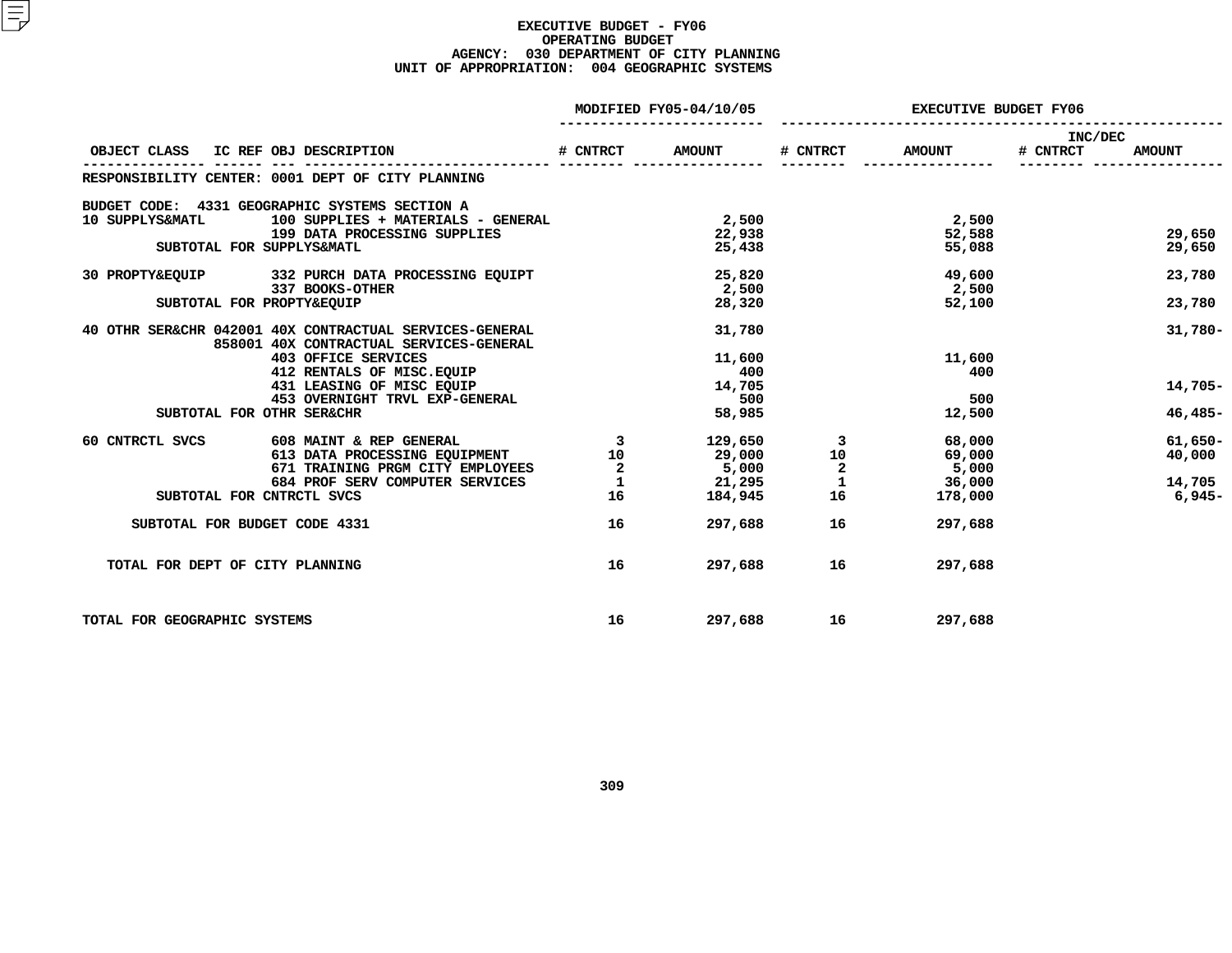#### **EXECUTIVE BUDGET - FY06** UNIT OF APPROPRIATION SUMMARY **OF APPROPRIATION SUMMARY AGENCY:**

**<sup>030</sup> DEPARTMENT OF CITY PLANNING UNIT**

|                                                                                                                              |        | UNIT OF APPROPRIATION: 004 GEOGRAPHIC SYSTEMS |                         |                              |               |  |
|------------------------------------------------------------------------------------------------------------------------------|--------|-----------------------------------------------|-------------------------|------------------------------|---------------|--|
|                                                                                                                              |        | <b>CURRENT MODIFIED</b>                       |                         | <b>EXECUTIVE BUDGET</b>      |               |  |
| GEOGRAPHIC SYSTEMS                                                                                                           |        | INTRACITY \$   BUDGET AMOUNT                  |                         | INTRACITY \$   BUDGET AMOUNT | $INC/DEC$ (-) |  |
| TOTALS FOR OPERATING BUDGET<br><b>FINANCIAL PLAN SAVINGS</b>                                                                 | 31,780 | 297,688                                       |                         | 297,688                      |               |  |
| <b>APPROPRIATION</b>                                                                                                         |        | 297,688                                       |                         | 297,688                      |               |  |
| FUNDING SUMMARY                                                                                                              |        | <b>CURRENT MODIFIED</b>                       | <b>EXECUTIVE BUDGET</b> | $INC/DEC$ (-)                |               |  |
| CITY<br>OTHER CATEGORICAL<br>CAPITAL FUNDS - I.F.A.<br><b>STATE</b><br>FEDERAL - C.D.<br>FEDERAL - OTHER<br>INTRA-CITY SALES |        | 297,688                                       |                         | 297,688                      |               |  |
| TOTAL                                                                                                                        |        | 297,688                                       |                         | 297,688                      |               |  |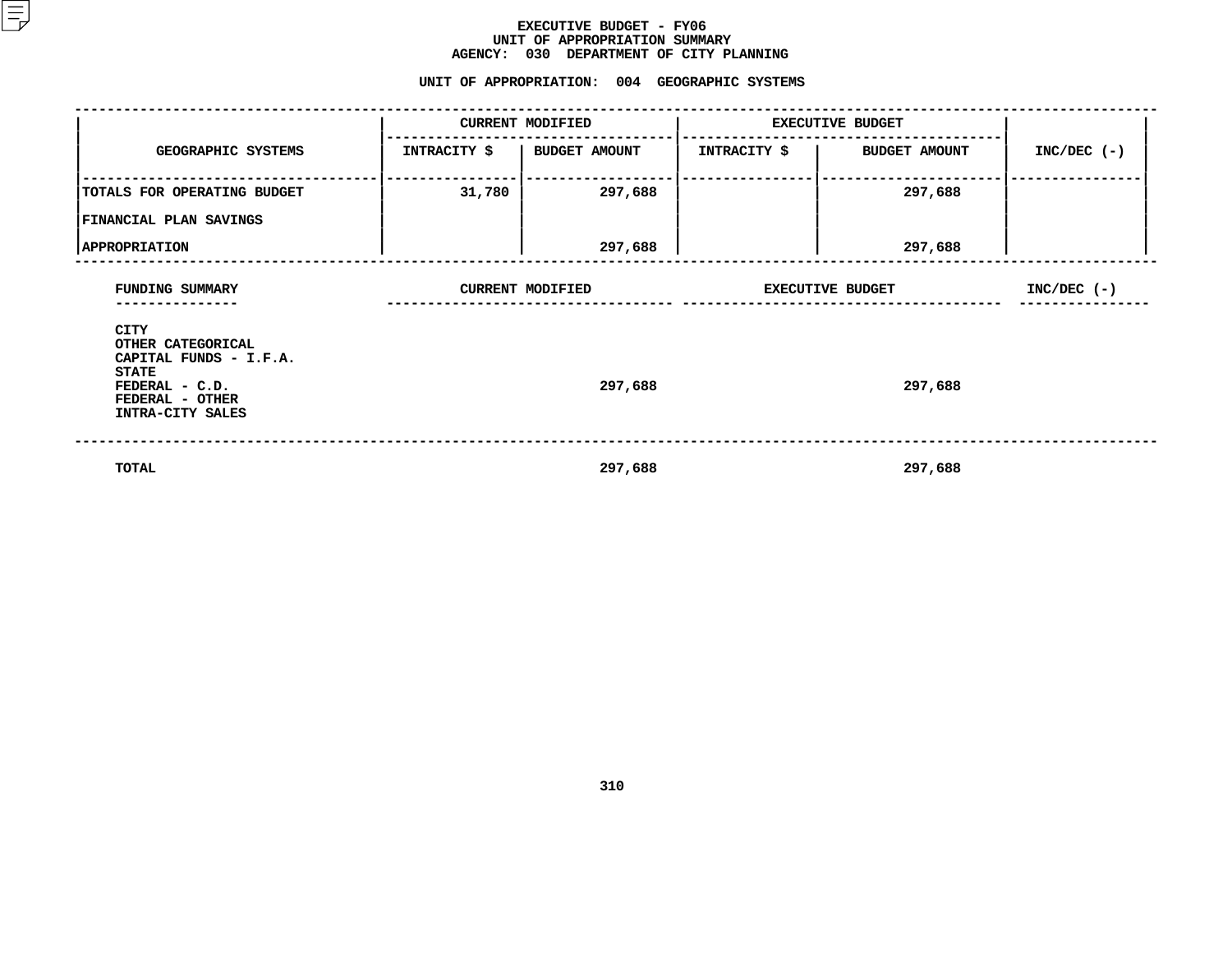# **EXECUTIVE BUDGET- FY06 AGENCY**

# **SUMMARY AGENCY: <sup>030</sup> DEPARTMENT OF CITY PLANNING**

### **PERSONAL**

|                                                                                                                      |         | PERSONAL SERVICES                    |                         |                                                 |                                                   |
|----------------------------------------------------------------------------------------------------------------------|---------|--------------------------------------|-------------------------|-------------------------------------------------|---------------------------------------------------|
|                                                                                                                      |         | <b>CURRENT MODIFIED</b>              | <b>EXECUTIVE BUDGET</b> |                                                 |                                                   |
| PERSONAL SERVICES                                                                                                    | NUM POS | <b>BUDGET AMOUNT</b>                 | NUM POS                 | <b>BUDGET AMOUNT</b>                            | $INC/DEC$ (-)                                     |
| TOTALS FOR OPERATING BUDGET                                                                                          | 286     | 21,245,869                           | 258                     | 17,643,910                                      | $3,601,959-$                                      |
| FINANCIAL PLAN SAVINGS                                                                                               |         | 163,787                              |                         | 163,787                                         |                                                   |
| <b>APPROPRIATION</b>                                                                                                 | 286     | 21,409,656                           | 258                     | 17,807,697                                      | $3,601,959 -$                                     |
| FUNDING SUMMARY<br><b>CITY</b>                                                                                       |         | <b>CURRENT MODIFIED</b><br>5,691,238 | <b>EXECUTIVE BUDGET</b> | $INC/DEC$ (-)<br>301,230                        |                                                   |
| OTHER CATEGORICAL<br>CAPITAL FUNDS - I.F.A.<br><b>STATE</b><br>FEDERAL - C.D.<br>FEDERAL - OTHER<br>INTRA-CITY SALES |         | 203,982<br>10,691,159<br>4,823,277   |                         | 5,992,468<br>165,000<br>10,641,159<br>1,009,070 | 165,000<br>203,982-<br>$50,000 -$<br>$3,814,207-$ |
| TOTAL<br>OTPS MEMO AMOUNTS                                                                                           |         | 21,409,656                           |                         | 17,807,697                                      | $3,601,959 -$                                     |

**OTPS MEMO AMOUNTS**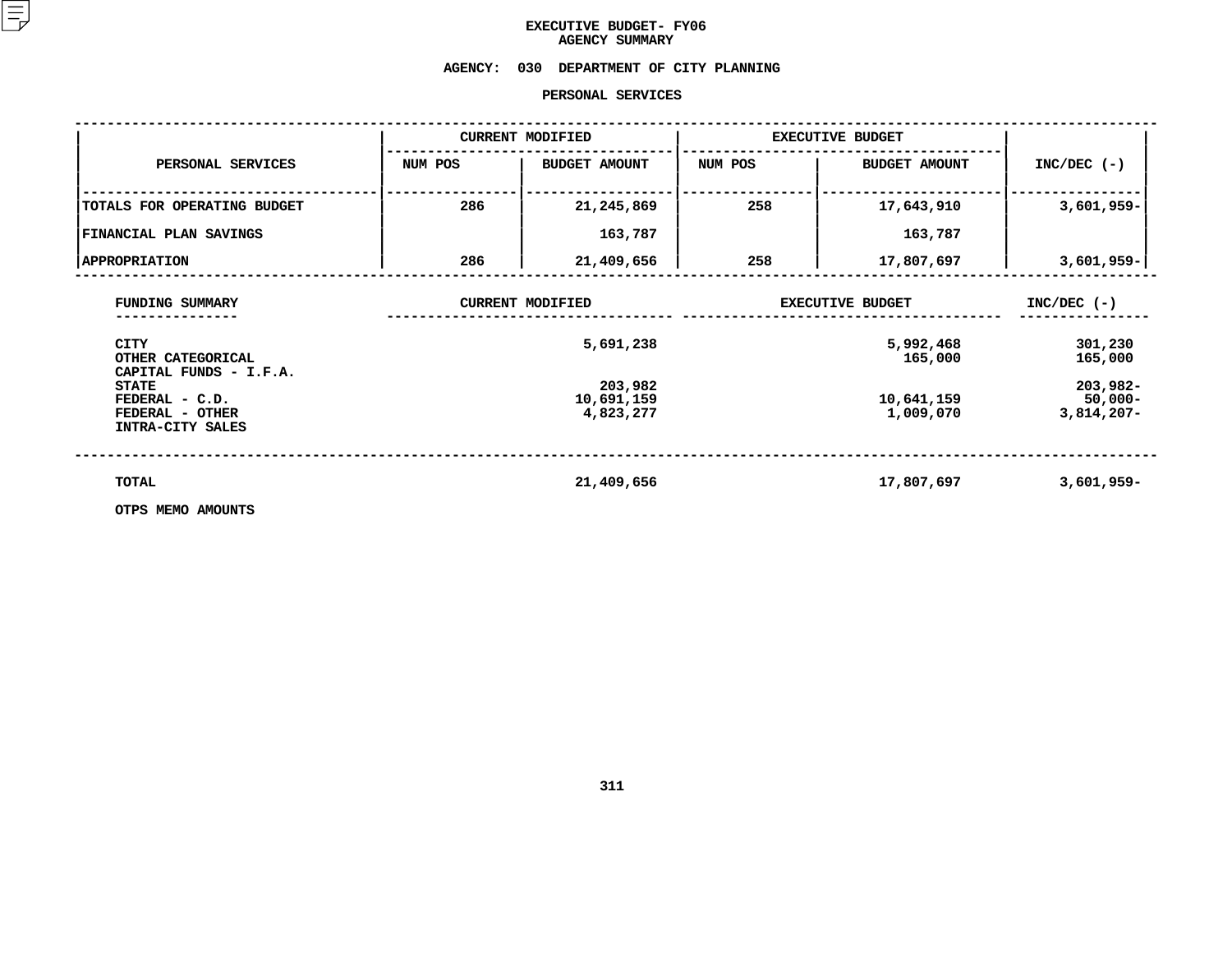# **EXECUTIVE BUDGET- FY06 AGENCY**

# AGENCY SUMMARY<br>AGENCY: 030 DEPARTMENT OF **<sup>030</sup> DEPARTMENT OF CITY PLANNING OTHER**

|                                                                       |              | OTHER THAN PERSONAL SERVICES      |                         |                      |                                      |
|-----------------------------------------------------------------------|--------------|-----------------------------------|-------------------------|----------------------|--------------------------------------|
|                                                                       |              | <b>CURRENT MODIFIED</b>           | <b>EXECUTIVE BUDGET</b> |                      |                                      |
| OTHER THAN PERSONAL SERVICES                                          | INTRACITY \$ | <b>BUDGET AMOUNT</b>              | INTRACITY \$            | <b>BUDGET AMOUNT</b> | $INC/DEC$ (-)                        |
| TOTALS FOR OPERATING BUDGET                                           | 780,932      | 3,681,886                         | 595,426                 | 2,011,212            | 1,670,674-                           |
| <b>FINANCIAL PLAN SAVINGS</b>                                         |              |                                   |                         |                      |                                      |
| <b>APPROPRIATION</b>                                                  |              | 3,681,886                         |                         | 2,011,212            | $1,670,674-$                         |
| FUNDING SUMMARY                                                       |              | <b>CURRENT MODIFIED</b>           | <b>EXECUTIVE BUDGET</b> | $INC/DEC$ (-)        |                                      |
| <b>CITY</b><br>OTHER CATEGORICAL<br>CAPITAL FUNDS - I.F.A.            |              | 976,270                           |                         | 987,421              | 11,151                               |
| <b>STATE</b><br>FEDERAL - C.D.<br>FEDERAL - OTHER<br>INTRA-CITY SALES |              | 220,000<br>1,077,001<br>1,408,615 |                         | 992,470<br>31,321    | $220,000 -$<br>84,531-<br>1,377,294- |
| TOTAL                                                                 |              | 3,681,886                         |                         | 2,011,212            | 1,670,674-                           |
| PS MEMO AMOUNTS                                                       |              |                                   |                         |                      |                                      |

**PS MEMO AMOUNTS**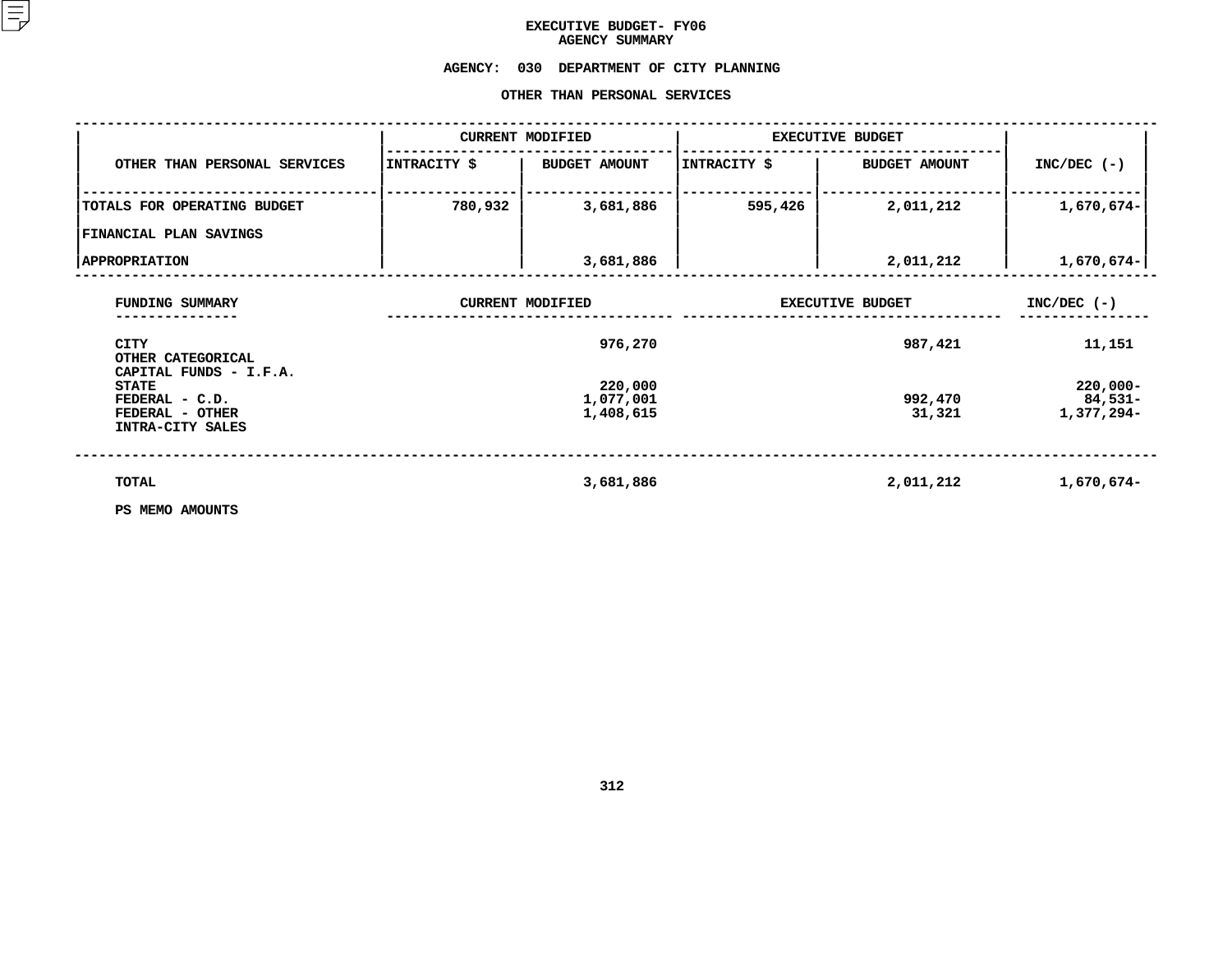## **EXECUTIVE BUDGET - FY06 AGENCYY SUMMARY<br>TMENT OF<br>ACT**

| <b>AGENCY:</b><br>030 DEPARTMENT OF CITY PLANNING           |                          |                         |           |                              |                        |  |  |  |
|-------------------------------------------------------------|--------------------------|-------------------------|-----------|------------------------------|------------------------|--|--|--|
|                                                             | MODIFIED FY05 - 04/10/05 |                         |           | <b>EXECUTIVE BUDGET FY06</b> |                        |  |  |  |
|                                                             | POSITIONS                | <b>BUDGET AMOUNT</b>    | POSITIONS | <b>BUDGET AMOUNT</b>         | INC/DEC AMT            |  |  |  |
|                                                             |                          |                         |           |                              |                        |  |  |  |
| PS<br>TOTALS FOR OPERATING BUDGET<br>FINANCIAL PLAN SAVINGS | 286                      | 21,245,869<br>163,787   | 258       | 17,643,910<br>163,787        | 3,601,959-             |  |  |  |
| <b>APPROPRIATION</b>                                        | 286                      | 21,409,656              | 258       | 17,807,697                   | $3,601,959 -$          |  |  |  |
| <b>OTPS</b>                                                 |                          |                         |           |                              |                        |  |  |  |
| TOTALS FOR OPERATING BUDGET<br>FINANCIAL PLAN SAVINGS       |                          | 3,681,886               |           | 2,011,212                    | 1,670,674-             |  |  |  |
| <b>APPROPRIATION</b>                                        |                          | 3,681,886               |           | 2,011,212                    | 1,670,674-             |  |  |  |
| <b>AGENCY TOTALS</b>                                        |                          |                         |           |                              |                        |  |  |  |
| TOTALS FOR OPERATING BUDGET<br>FINANCIAL PLAN SAVINGS       | 286                      | 24,927,755<br>163,787   | 258       | 19,655,122<br>163,787        | $5,272,633-$           |  |  |  |
| <b>APPROPRIATION</b>                                        | 286                      | 25,091,542              | 258       | 19,818,909                   | $5,272,633-$           |  |  |  |
| FUNDING                                                     |                          |                         |           |                              |                        |  |  |  |
| <b>CITY</b><br>OTHER CATEGORICAL<br>CAPITAL FUNDS - I.F.A.  |                          | 6,667,508               |           | 6,979,889<br>165,000         | 312,381<br>165,000     |  |  |  |
| <b>STATE</b>                                                |                          | 423,982                 |           |                              | 423,982-               |  |  |  |
| FEDERAL - C.D.<br>FEDERAL - OTHER<br>INTRA-CITY SALES       |                          | 11,768,160<br>6,231,892 |           | 11,633,629<br>1,040,391      | 134,531-<br>5,191,501- |  |  |  |
| TOTAL FUNDING                                               |                          | 25,091,542              |           | 19,818,909                   | $5,272,633-$           |  |  |  |
|                                                             |                          |                         |           |                              |                        |  |  |  |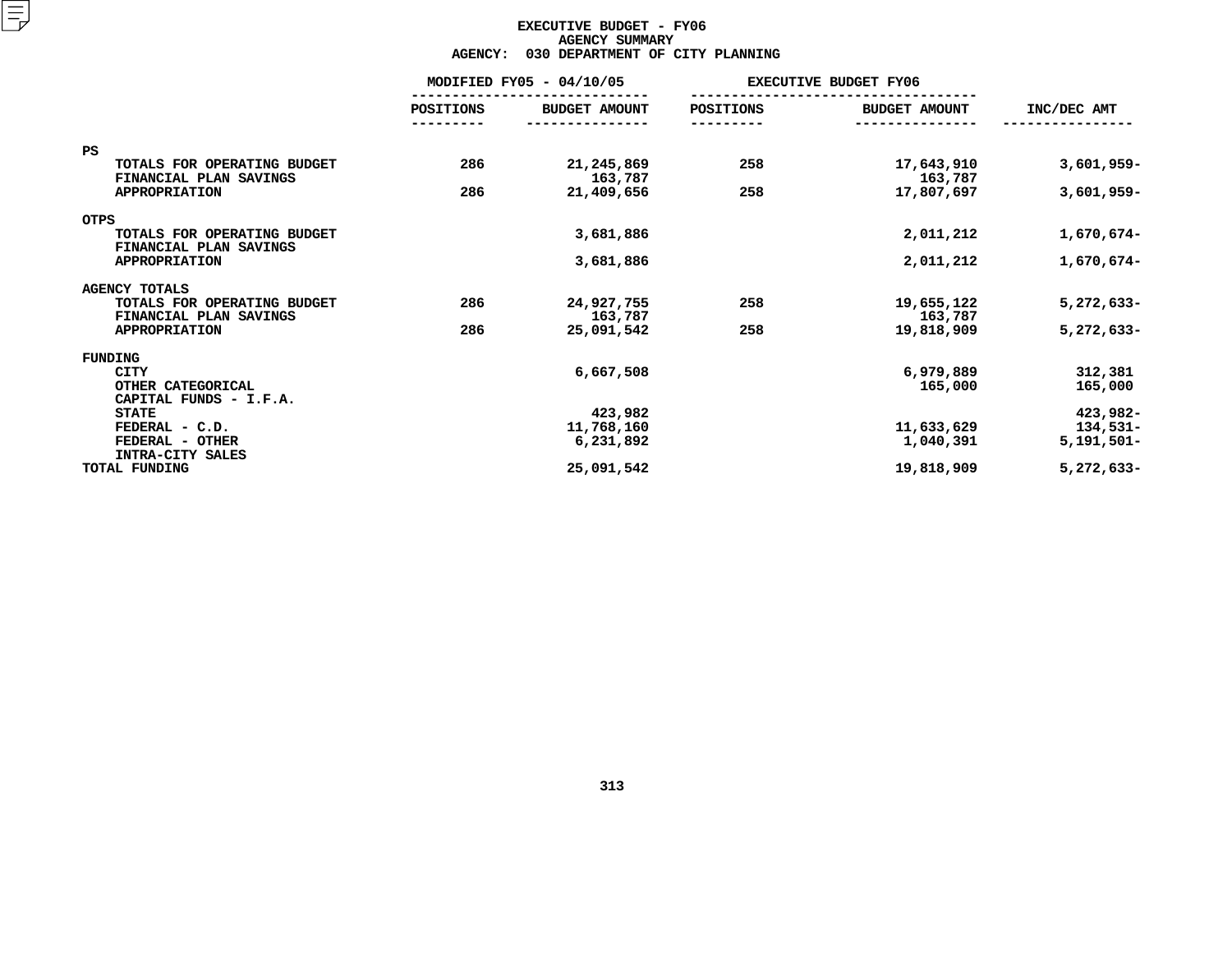|                                                                                                                                             |              | MODIFIED FY05-04/10/05                                                                                       |       | EXECUTIVE BUDGET FY06                        |                                   |  |  |
|---------------------------------------------------------------------------------------------------------------------------------------------|--------------|--------------------------------------------------------------------------------------------------------------|-------|----------------------------------------------|-----------------------------------|--|--|
| OBJECT CLASS IC REF OBJ DESCRIPTION                                                                                                         | # POS        | <b>AMOUNT</b>                                                                                                | # POS | <b>AMOUNT</b>                                | INC/DEC<br># POS<br><b>AMOUNT</b> |  |  |
| RESPONSIBILITY CENTER: 0001 EXECUTIVE                                                                                                       |              |                                                                                                              |       |                                              |                                   |  |  |
| BUDGET CODE: 0101 EXECUTIVE MANAGEMENT<br>01 F/T SALARIED<br>001 FULL YEAR POSITIONS<br>SUBTOTAL FOR F/T SALARIED                           |              | $\begin{array}{cccc} 1 & 1,301,186 & 1 & 1,301,186 \ 1 & 1,301,186 & 1 & 1,301,186 \end{array}$<br>1,301,186 |       | 1,301,186                                    |                                   |  |  |
| 041 ASSIGNMENT DIFFERENTIAL<br>04 ADD GRS PAY<br>042 LONGEVITY DIFFERENTIAL<br>SUBTOTAL FOR ADD GRS PAY                                     |              | 503<br>547<br>1,050                                                                                          |       | 503<br>547<br>1,050                          |                                   |  |  |
| SUBTOTAL FOR BUDGET CODE 0101                                                                                                               | $\mathbf{1}$ | 1,302,236                                                                                                    |       | 1,302,236                                    |                                   |  |  |
| TOTAL FOR EXECUTIVE                                                                                                                         | $\mathbf{1}$ |                                                                                                              |       | 1,302,236 1 1,302,236                        |                                   |  |  |
| RESPONSIBILITY CENTER: 0002 MANAGEMENT+ADMIN                                                                                                |              |                                                                                                              |       |                                              |                                   |  |  |
| BUDGET CODE: 0601 MANAGEMENT & BUDGET<br>01 F/T SALARIED<br>001 FULL YEAR POSITIONS<br>SUBTOTAL FOR F/T SALARIED                            | 36.          | 36<br>1,975,878                                                                                              | 36    | 1,975,878 36 1,986,498<br>1,986,498          | 10,620<br>10,620                  |  |  |
| 041 ASSIGNMENT DIFFERENTIAL<br>04 ADD GRS PAY<br>042 LONGEVITY DIFFERENTIAL<br>047 OVERTIME<br>061 SUPPER MONEY<br>SUBTOTAL FOR ADD GRS PAY |              | 1,025<br>12,422<br>10,757<br>1,500<br>25,704                                                                 |       | 1,025<br>12,422<br>10,757<br>1,500<br>25,704 |                                   |  |  |
| SUBTOTAL FOR BUDGET CODE 0601                                                                                                               | 36           |                                                                                                              |       | 2,001,582 36 2,012,202                       | 10,620                            |  |  |
| BUDGET CODE: 1601 SARA GRANT-STATE FUNDS<br>04 ADD GRS PAY 047 OVERTIME<br>SUBTOTAL FOR ADD GRS PAY<br>SUBTOTAL FOR BUDGET CODE 1601        |              |                                                                                                              |       |                                              |                                   |  |  |
| BUDGET CODE: 3535 Federal Forfeiture Funds<br>001 FULL YEAR POSITIONS<br>01 F/T SALARIED                                                    |              | 71,180                                                                                                       |       |                                              | $71,180 -$                        |  |  |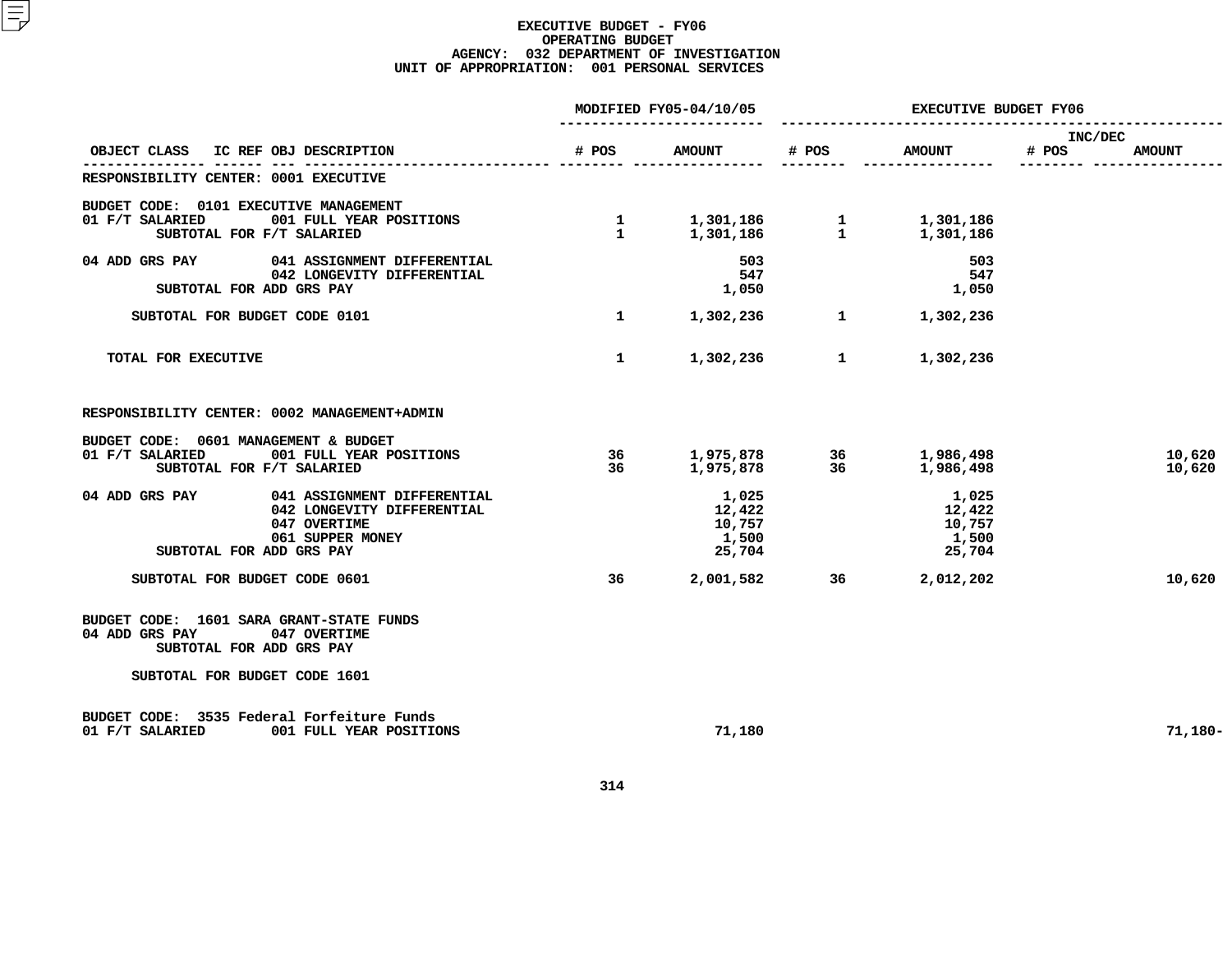|                                                                                                                     | MODIFIED FY05-04/10/05 |                                              | <b>EXECUTIVE BUDGET FY06</b> |                        |                  |               |
|---------------------------------------------------------------------------------------------------------------------|------------------------|----------------------------------------------|------------------------------|------------------------|------------------|---------------|
| OBJECT CLASS<br>IC REF OBJ DESCRIPTION                                                                              | # POS                  | AMOUNT # POS                                 |                              | <b>AMOUNT</b>          | INC/DEC<br># POS | <b>AMOUNT</b> |
| SUBTOTAL FOR F/T SALARIED                                                                                           |                        | 71,180                                       |                              |                        |                  | $71,180 -$    |
| SUBTOTAL FOR BUDGET CODE 3535                                                                                       |                        | 71,180                                       |                              |                        |                  | $71,180-$     |
| BUDGET CODE: 5555 TECHNICAL SUPPORT UNIT<br>001 FULL YEAR POSITIONS<br>01 F/T SALARIED<br>SUBTOTAL FOR F/T SALARIED |                        | 703,846<br>703,846                           |                              | 703,846<br>703,846     |                  |               |
| 05 AMT TO SCHED 053 AMOUNT TO BE SCHEDULED-PS<br>SUBTOTAL FOR AMT TO SCHED                                          | 9<br>9                 |                                              | 9<br>9                       |                        |                  |               |
| SUBTOTAL FOR BUDGET CODE 5555                                                                                       | 9                      | 703,846                                      | 9                            | 703,846                |                  |               |
| TOTAL FOR MANAGEMENT+ADMIN                                                                                          | 45                     |                                              |                              | 2,776,608 45 2,716,048 |                  | $60,560 -$    |
| RESPONSIBILITY CENTER: 0003 INVESTIGATIONS MANAGMENT                                                                |                        |                                              |                              |                        |                  |               |
| BUDGET CODE: 5500 INVESTIGATIVE SUPPORT SVS<br>01 F/T SALARIED 001 FULL YEAR POSITIONS<br>SUBTOTAL FOR F/T SALARIED |                        | $11$ 69,584 11 69,584<br>11 69,584 11 69,584 |                              |                        |                  |               |
| 03 UNSALARIED 031 UNSALARIED<br>SUBTOTAL FOR UNSALARIED                                                             |                        | 36,493<br>36,493                             |                              | 36,493<br>36,493       |                  |               |
| 04 ADD GRS PAY 041 ASSIGNMENT DIFFERENTIAL<br>042 LONGEVITY DIFFERENTIAL<br>SUBTOTAL FOR ADD GRS PAY                |                        | 727<br>2,168<br>2,895                        |                              | 727<br>2,168<br>2,895  |                  |               |
| SUBTOTAL FOR BUDGET CODE 5500                                                                                       | 11                     | 108,972                                      | 11                           | 108,972                |                  |               |
| BUDGET CODE: 5505 INVESTIGATIVE ATTORNEYS<br>01 F/T SALARIED 001 FULL YEAR POSITIONS<br>SUBTOTAL FOR F/T SALARIED   | 7<br>$7\phantom{.0}$   |                                              | 7<br>$7\phantom{.0}$         |                        |                  |               |
| 03 UNSALARIED 031 UNSALARIED<br>SUBTOTAL FOR UNSALARIED                                                             |                        | 103<br>103                                   |                              | 103<br>103             |                  |               |
|                                                                                                                     |                        |                                              |                              |                        |                  |               |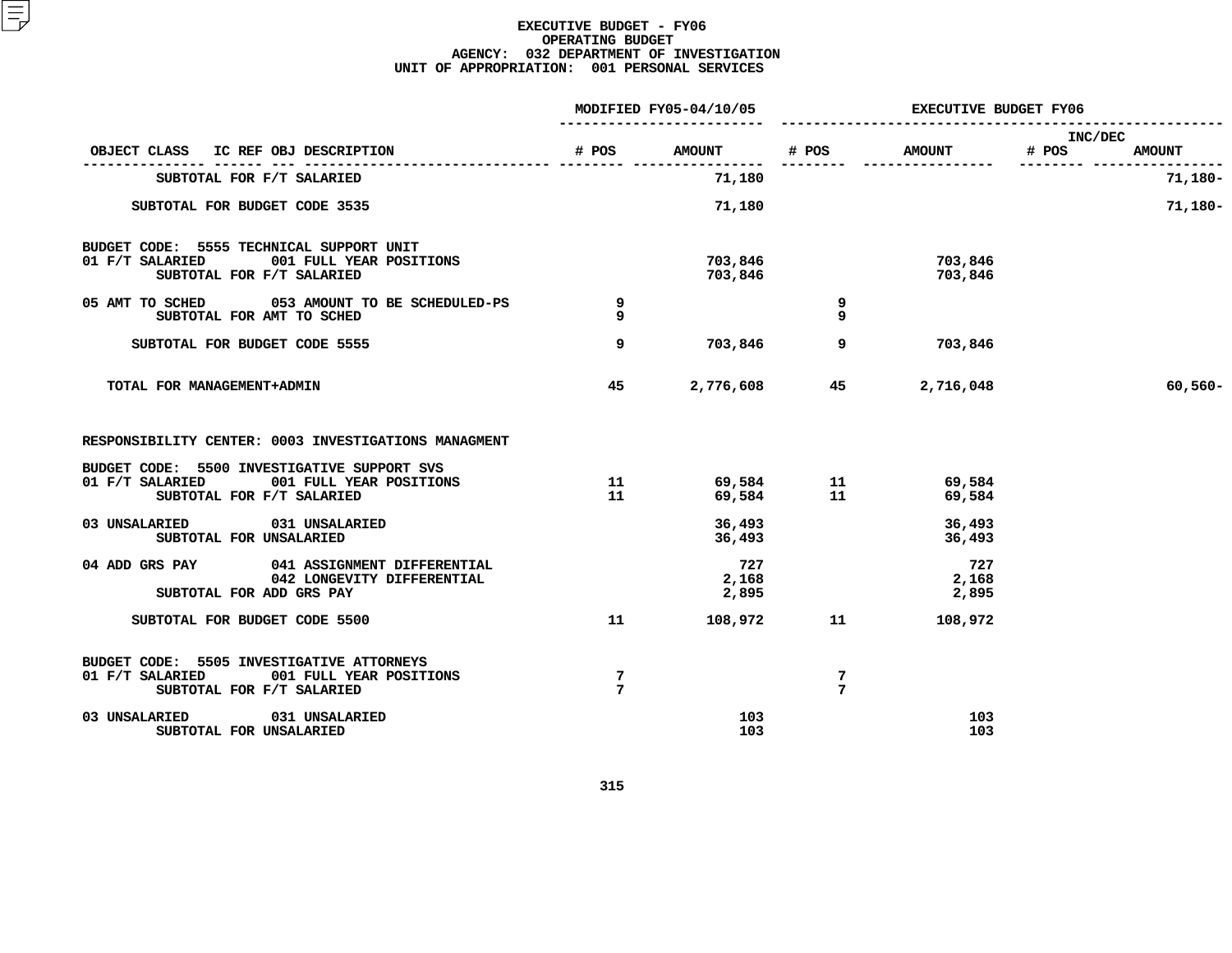|                                                          |                                                                                                                        |                 | MODIFIED FY05-04/10/05 |                                                      | <b>EXECUTIVE BUDGET FY06</b> |                  |               |  |
|----------------------------------------------------------|------------------------------------------------------------------------------------------------------------------------|-----------------|------------------------|------------------------------------------------------|------------------------------|------------------|---------------|--|
| OBJECT CLASS                                             | IC REF OBJ DESCRIPTION                                                                                                 | # POS           | <b>AMOUNT</b>          | # POS                                                | <b>AMOUNT</b>                | INC/DEC<br># POS | <b>AMOUNT</b> |  |
|                                                          | SUBTOTAL FOR BUDGET CODE 5505                                                                                          | $7\overline{ }$ | 103                    | 7                                                    | 103                          |                  |               |  |
| BUDGET CODE: 5510 INVESTIGATIVE AUDIT<br>01 F/T SALARIED | 001 FULL YEAR POSITIONS<br>SUBTOTAL FOR F/T SALARIED                                                                   | 29<br>29        |                        | 29<br>29                                             |                              |                  |               |  |
|                                                          | 04 ADD GRS PAY 061 SUPPER MONEY<br>SUBTOTAL FOR ADD GRS PAY                                                            |                 | 1,000<br>1,000         |                                                      | 1,000<br>1,000               |                  |               |  |
|                                                          | SUBTOTAL FOR BUDGET CODE 5510                                                                                          | 29              | 1,000                  | 29                                                   | 1,000                        |                  |               |  |
| 01 F/T SALARIED                                          | BUDGET CODE: 5515 MANAGEMENT REVIEW & SPECIAL IN<br>001 FULL YEAR POSITIONS<br>SUBTOTAL FOR F/T SALARIED               | 5<br>5          |                        | 5<br>5                                               |                              |                  |               |  |
|                                                          | SUBTOTAL FOR BUDGET CODE 5515                                                                                          | 5               |                        | 5                                                    |                              |                  |               |  |
|                                                          | TOTAL FOR INVESTIGATIONS MANAGMENT                                                                                     | 52              | 110,075                | 52                                                   | 110,075                      |                  |               |  |
|                                                          | RESPONSIBILITY CENTER: 0004 BACKGROUND COMPLAINTS FINGPRT                                                              |                 |                        |                                                      |                              |                  |               |  |
|                                                          | BUDGET CODE: 0701 POLICY & PROGRAM DEVELOPMENT<br>01 F/T SALARIED 001 FULL YEAR POSITIONS<br>SUBTOTAL FOR F/T SALARIED | 17<br>17        |                        | 691,747              17<br>691,747                17 | 691,747<br>691,747           |                  |               |  |
| 03 UNSALARIED                                            | 031 UNSALARIED<br>SUBTOTAL FOR UNSALARIED                                                                              |                 | 28,451<br>28,451       |                                                      | 28,451<br>28,451             |                  |               |  |
| 04 ADD GRS PAY                                           | 042 LONGEVITY DIFFERENTIAL<br>061 SUPPER MONEY<br>SUBTOTAL FOR ADD GRS PAY                                             |                 | 3,579<br>500<br>4,079  |                                                      | 3,579<br>500<br>4,079        |                  |               |  |
|                                                          | SUBTOTAL FOR BUDGET CODE 0701                                                                                          | 17              | 724,277                | 17                                                   | 724,277                      |                  |               |  |
|                                                          |                                                                                                                        |                 |                        |                                                      |                              |                  |               |  |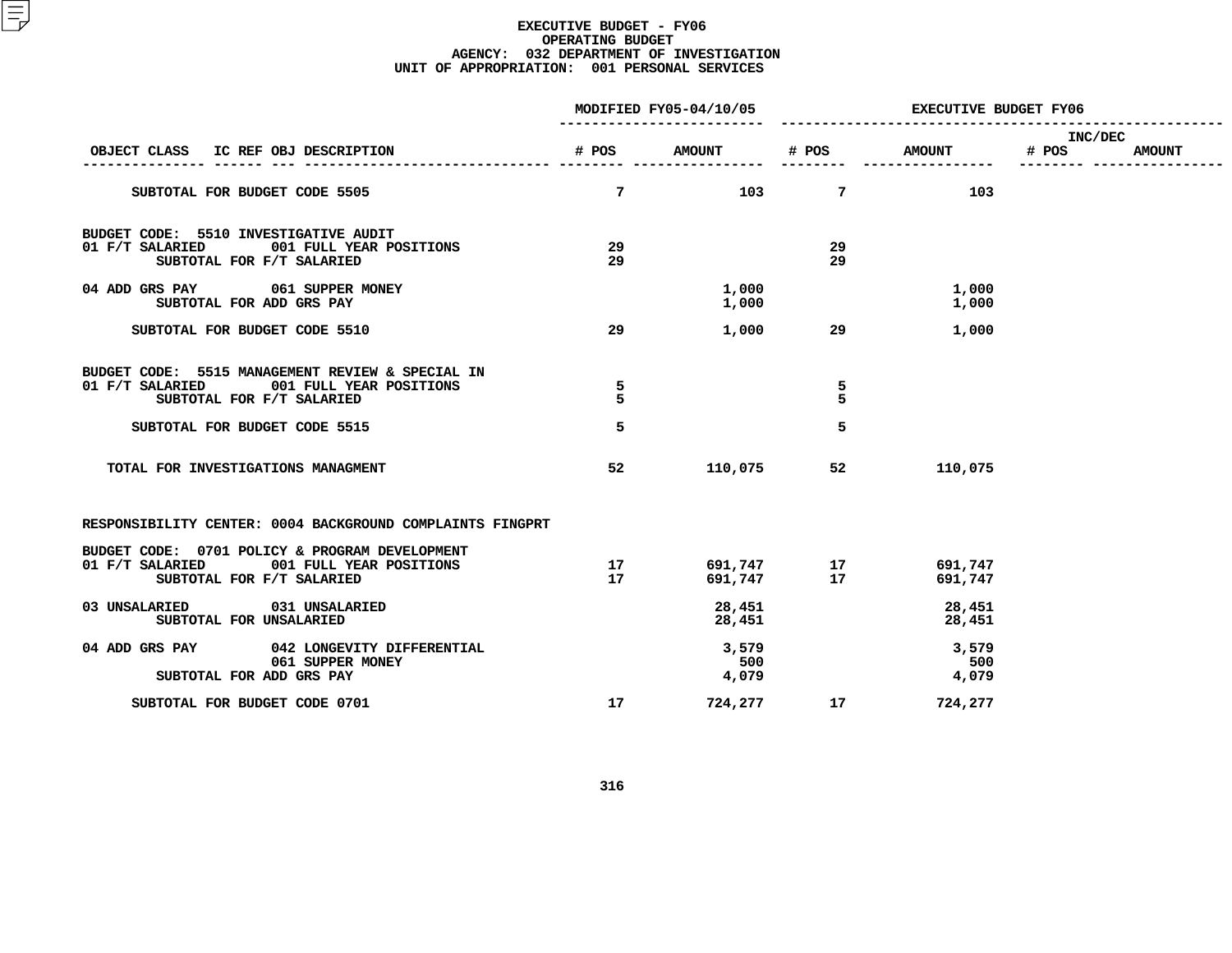|                                                                                                                                     | MODIFIED FY05-04/10/05         |                             | <b>EXECUTIVE BUDGET FY06</b> |                            |                  |                            |
|-------------------------------------------------------------------------------------------------------------------------------------|--------------------------------|-----------------------------|------------------------------|----------------------------|------------------|----------------------------|
| OBJECT CLASS IC REF OBJ DESCRIPTION                                                                                                 |                                | # POS AMOUNT                | # POS                        | <b>AMOUNT</b>              | INC/DEC<br># POS | <b>AMOUNT</b>              |
| BUDGET CODE: 5701 INVESTIGATIVE PROGRAMS<br>001 FULL YEAR POSITIONS<br>01 F/T SALARIED<br>SUBTOTAL FOR F/T SALARIED                 | 7<br>$7\overline{ }$           |                             | 344,849 7<br>344,849 7       | 344,849<br>344,849         |                  |                            |
| 03 UNSALARIED 031 UNSALARIED<br>SUBTOTAL FOR UNSALARIED                                                                             |                                | 22,500<br>22,500<br>22,500  |                              | 22,500<br>22,500           |                  |                            |
| SUBTOTAL FOR BUDGET CODE 5701                                                                                                       | 7                              | 367,349                     |                              | $7\overline{ }$<br>367,349 |                  |                            |
| TOTAL FOR BACKGROUND COMPLAINTS FINGPRT                                                                                             | 24                             | 1,091,626                   | 24 7 1                       | 1,091,626                  |                  |                            |
| RESPONSIBILITY CENTER: 0005 INSPECTOR GENERAL                                                                                       |                                |                             |                              |                            |                  |                            |
| BUDGET CODE: 6700 Housing Development Corp Inspector Gen<br>01 F/T SALARIED<br>001 FULL YEAR POSITIONS<br>SUBTOTAL FOR F/T SALARIED | $\mathbf{3}$<br>$\overline{3}$ |                             | 219,828 3<br>219,828 3       | 219,828<br>219,828         |                  |                            |
| 05 AMT TO SCHED<br>053 AMOUNT TO BE SCHEDULED-PS<br>SUBTOTAL FOR AMT TO SCHED                                                       |                                | 30,000<br>30,000            |                              | 30,000<br>30,000           |                  |                            |
| 06 FRINGE BENES 089 FRINGE BENEFITS-OTHER<br>SUBTOTAL FOR FRINGE BENES                                                              |                                | 56,540<br>56,540            |                              | 56,540<br>56,540           |                  |                            |
| SUBTOTAL FOR BUDGET CODE 6700                                                                                                       | $\mathbf{3}$                   |                             | $306,368$ 3                  | 306,368                    |                  |                            |
| TOTAL FOR INSPECTOR GENERAL                                                                                                         | 3                              | 306,368                     | 3                            | 306,368                    |                  |                            |
| RESPONSIBILITY CENTER: 0006 INSPECTOR GENERAL-IC                                                                                    |                                |                             |                              |                            |                  |                            |
| BUDGET CODE: 5506 INSPECTOR GENERAL<br>01 F/T SALARIED<br>001 FULL YEAR POSITIONS<br>SUBTOTAL FOR F/T SALARIED                      | 50<br>50                       | 5, 114, 747 50<br>5,114,747 | 50                           | 4,984,747<br>4,984,747     |                  | $130,000 -$<br>$130,000 -$ |
| 03 UNSALARIED<br>031 UNSALARIED<br>SUBTOTAL FOR UNSALARIED                                                                          |                                | 120,000<br>120,000          |                              | 120,000<br>120,000         |                  |                            |
|                                                                                                                                     |                                |                             |                              |                            |                  |                            |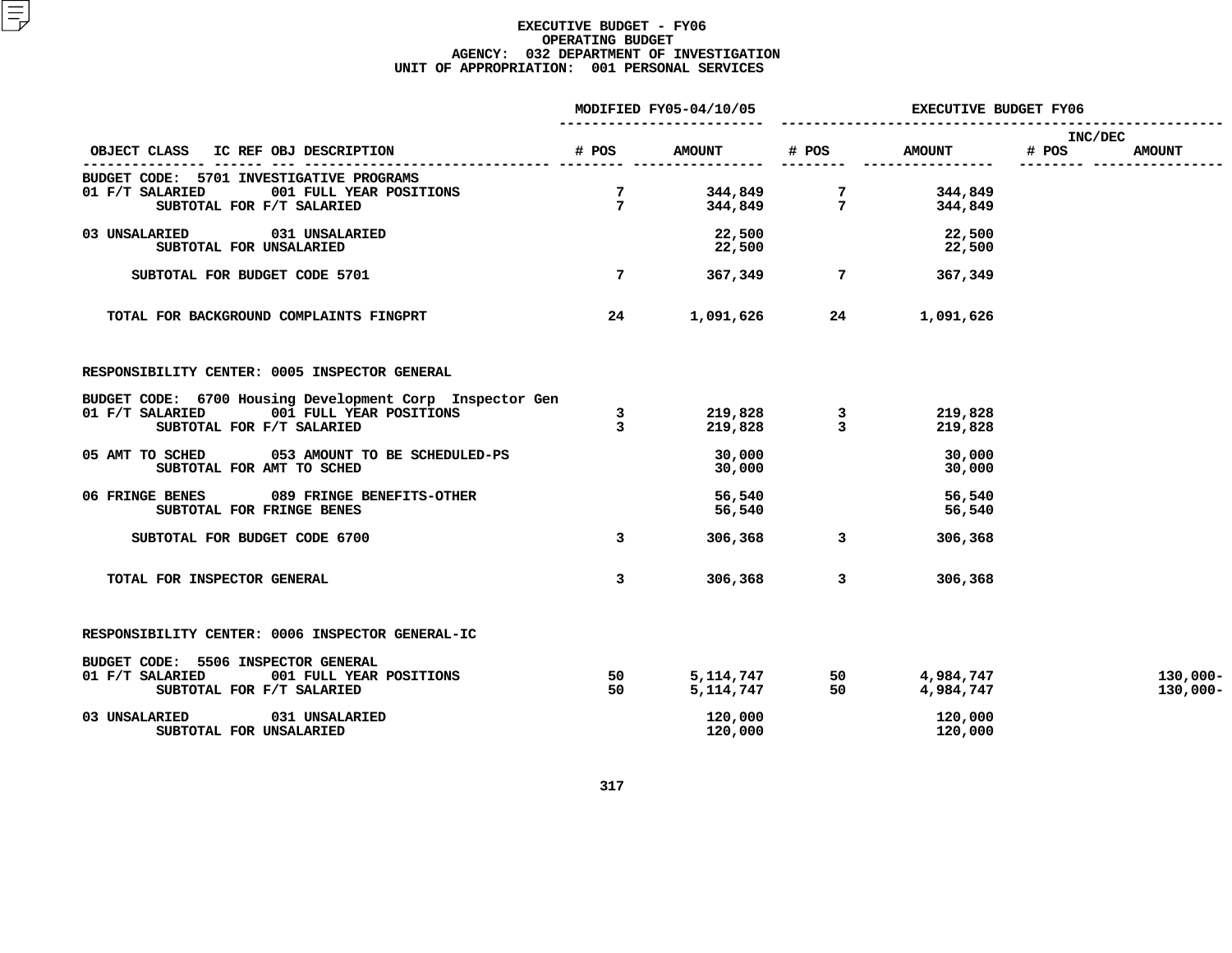|                                                                                                                                                                   | MODIFIED FY05-04/10/05       |                                                        | <b>EXECUTIVE BUDGET FY06</b>       |                                                        |                                   |  |
|-------------------------------------------------------------------------------------------------------------------------------------------------------------------|------------------------------|--------------------------------------------------------|------------------------------------|--------------------------------------------------------|-----------------------------------|--|
| OBJECT CLASS<br>IC REF OBJ DESCRIPTION                                                                                                                            | # POS                        | <b>AMOUNT</b>                                          | # POS                              | <b>AMOUNT</b>                                          | INC/DEC<br># POS<br><b>AMOUNT</b> |  |
| 04 ADD GRS PAY<br>041 ASSIGNMENT DIFFERENTIAL<br>042 LONGEVITY DIFFERENTIAL<br>046 TERMINAL LEAVE<br>047 OVERTIME<br>061 SUPPER MONEY<br>SUBTOTAL FOR ADD GRS PAY |                              | 3,053<br>10,283<br>51,894<br>27,044<br>5,500<br>97,774 |                                    | 3,053<br>10,283<br>51,894<br>27,044<br>5,500<br>97,774 |                                   |  |
| 05 AMT TO SCHED<br>053 AMOUNT TO BE SCHEDULED-PS<br>SUBTOTAL FOR AMT TO SCHED                                                                                     | $\overline{\mathbf{3}}$<br>3 |                                                        | $\overline{\mathbf{3}}$<br>3       |                                                        |                                   |  |
| SUBTOTAL FOR BUDGET CODE 5506                                                                                                                                     | 53                           | 5,332,521                                              |                                    | 5,202,521                                              | $130,000 -$                       |  |
| BUDGET CODE: 5520 SQUAD<br>01 F/T SALARIED<br>001 FULL YEAR POSITIONS<br>SUBTOTAL FOR F/T SALARIED                                                                | $7\phantom{.0}$<br>7         | 168,004<br>168,004                                     | $7\phantom{.0}$<br>$7\overline{ }$ | 168,004<br>168,004                                     |                                   |  |
| 04 ADD GRS PAY 061 SUPPER MONEY<br>SUBTOTAL FOR ADD GRS PAY                                                                                                       |                              | 1,000<br>1,000                                         |                                    | 1,000<br>1,000                                         |                                   |  |
| SUBTOTAL FOR BUDGET CODE 5520                                                                                                                                     | $7^{\circ}$                  |                                                        | 169,004 7                          | 169,004                                                |                                   |  |
| BUDGET CODE: 5525 MARSHALS PROGRAM<br>01 F/T SALARIED<br>001 FULL YEAR POSITIONS<br>SUBTOTAL FOR F/T SALARIED                                                     | 8<br>8                       |                                                        | 603,981 8<br>603,981 8             | 603,981<br>603,981                                     |                                   |  |
| 04 ADD GRS PAY<br>042 LONGEVITY DIFFERENTIAL<br>047 OVERTIME<br>061 SUPPER MONEY<br>SUBTOTAL FOR ADD GRS PAY                                                      |                              | 140<br>2,000<br>1,000<br>3,140                         |                                    | 140<br>2,000<br>1,000<br>3,140                         |                                   |  |
| 05 AMT TO SCHED 053 AMOUNT TO BE SCHEDULED-PS<br>SUBTOTAL FOR AMT TO SCHED                                                                                        | 6<br>6                       |                                                        | 6<br>6                             |                                                        |                                   |  |
| SUBTOTAL FOR BUDGET CODE 5525                                                                                                                                     | 14                           | 607,121                                                | 14                                 | 607,121                                                |                                   |  |
| BUDGET CODE: 5540 CITY SCHOOL DISTRICT-IG<br>001 FULL YEAR POSITIONS<br>01 F/T SALARIED                                                                           |                              | 600                                                    |                                    | 600                                                    |                                   |  |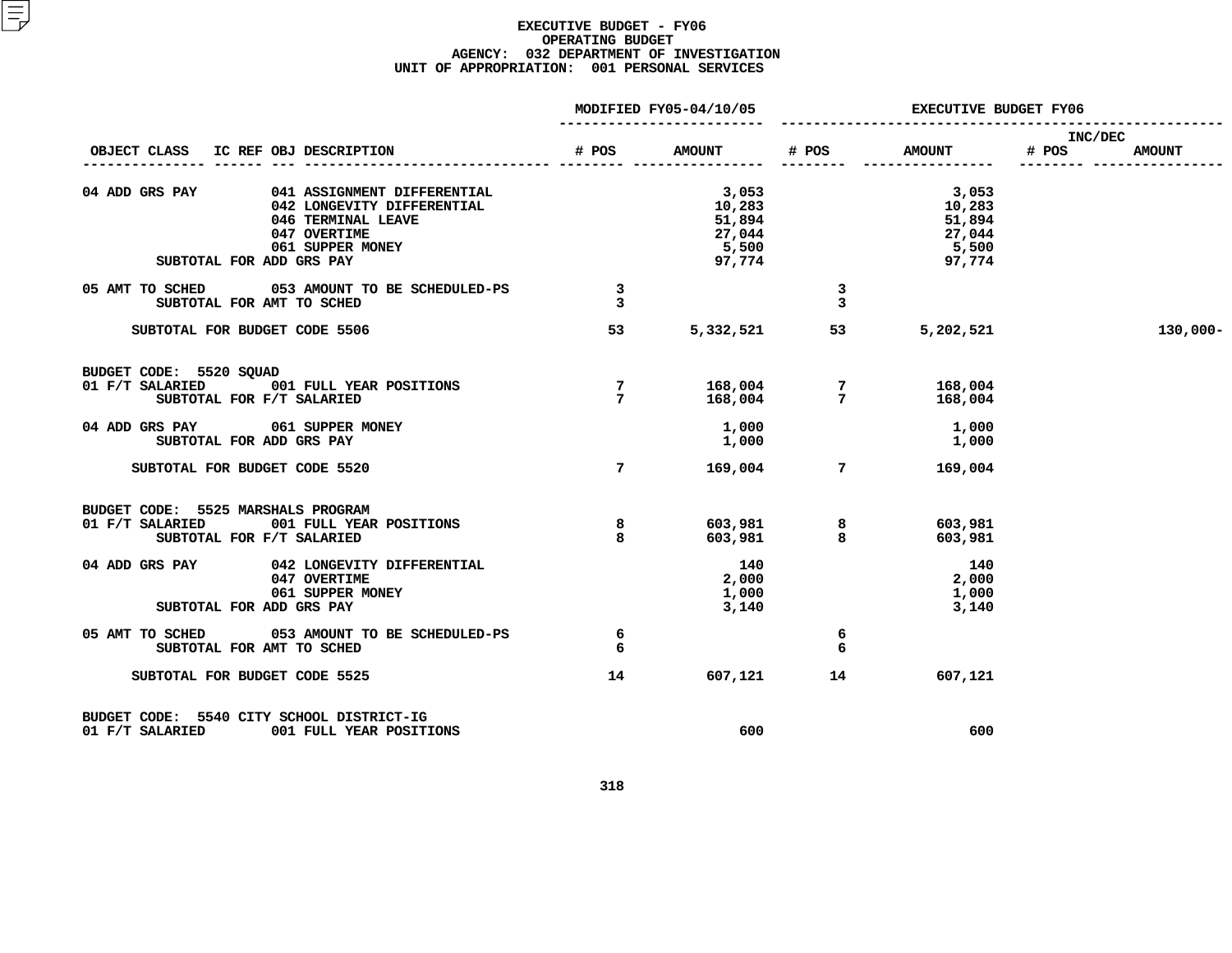|                                                                                                                                |                              | MODIFIED FY05-04/10/05 | EXECUTIVE BUDGET FY06        |                    |                  |               |
|--------------------------------------------------------------------------------------------------------------------------------|------------------------------|------------------------|------------------------------|--------------------|------------------|---------------|
| IC REF OBJ DESCRIPTION<br>OBJECT CLASS                                                                                         | # POS                        | <b>AMOUNT</b>          | # POS                        | <b>AMOUNT</b>      | INC/DEC<br># POS | <b>AMOUNT</b> |
| SUBTOTAL FOR F/T SALARIED                                                                                                      |                              | 600                    |                              | 600                |                  |               |
| SUBTOTAL FOR BUDGET CODE 5540                                                                                                  |                              | 600                    |                              | 600                |                  |               |
| BUDGET CODE:<br>5545 COMMISSION TO COMBAT POLICE CO<br>01 F/T SALARIED<br>001 FULL YEAR POSITIONS<br>SUBTOTAL FOR F/T SALARIED | 7<br>$\overline{7}$          | 421,981<br>421,981     | 7<br>7                       | 421,981<br>421,981 |                  |               |
| 02 OTH SALARIED<br>022 SEASONAL POSITIONS<br>SUBTOTAL FOR OTH SALARIED                                                         |                              | 10,483<br>10,483       |                              | 10,483<br>10,483   |                  |               |
| 03 UNSALARIED<br>031 UNSALARIED<br>SUBTOTAL FOR UNSALARIED                                                                     |                              | 10,483<br>10,483       |                              | 10,483<br>10,483   |                  |               |
| SUBTOTAL FOR BUDGET CODE 5545                                                                                                  | $7\phantom{.0}$              | 442,947                | 7                            | 442,947            |                  |               |
| 5550 CENTRALIZED PUNITIVE SEGREGATI<br>BUDGET CODE:<br>01 F/T SALARIED<br>001 FULL YEAR POSITIONS<br>SUBTOTAL FOR F/T SALARIED | 4<br>$\overline{\mathbf{4}}$ | 110,000<br>110,000     | 4<br>$\overline{\mathbf{4}}$ | 110,000<br>110,000 |                  |               |
| SUBTOTAL FOR BUDGET CODE 5550                                                                                                  | $\overline{\mathbf{4}}$      | 110,000                | 4                            | 110,000            |                  |               |
| TOTAL FOR INSPECTOR GENERAL-IC                                                                                                 | 85                           | 6,662,193              | 85                           | 6,532,193          |                  | $130,000 -$   |
| TOTAL FOR PERSONAL SERVICES                                                                                                    | 210                          | 12,249,106             | 210                          | 12,058,546         |                  | 190,560-      |
|                                                                                                                                |                              |                        |                              |                    |                  |               |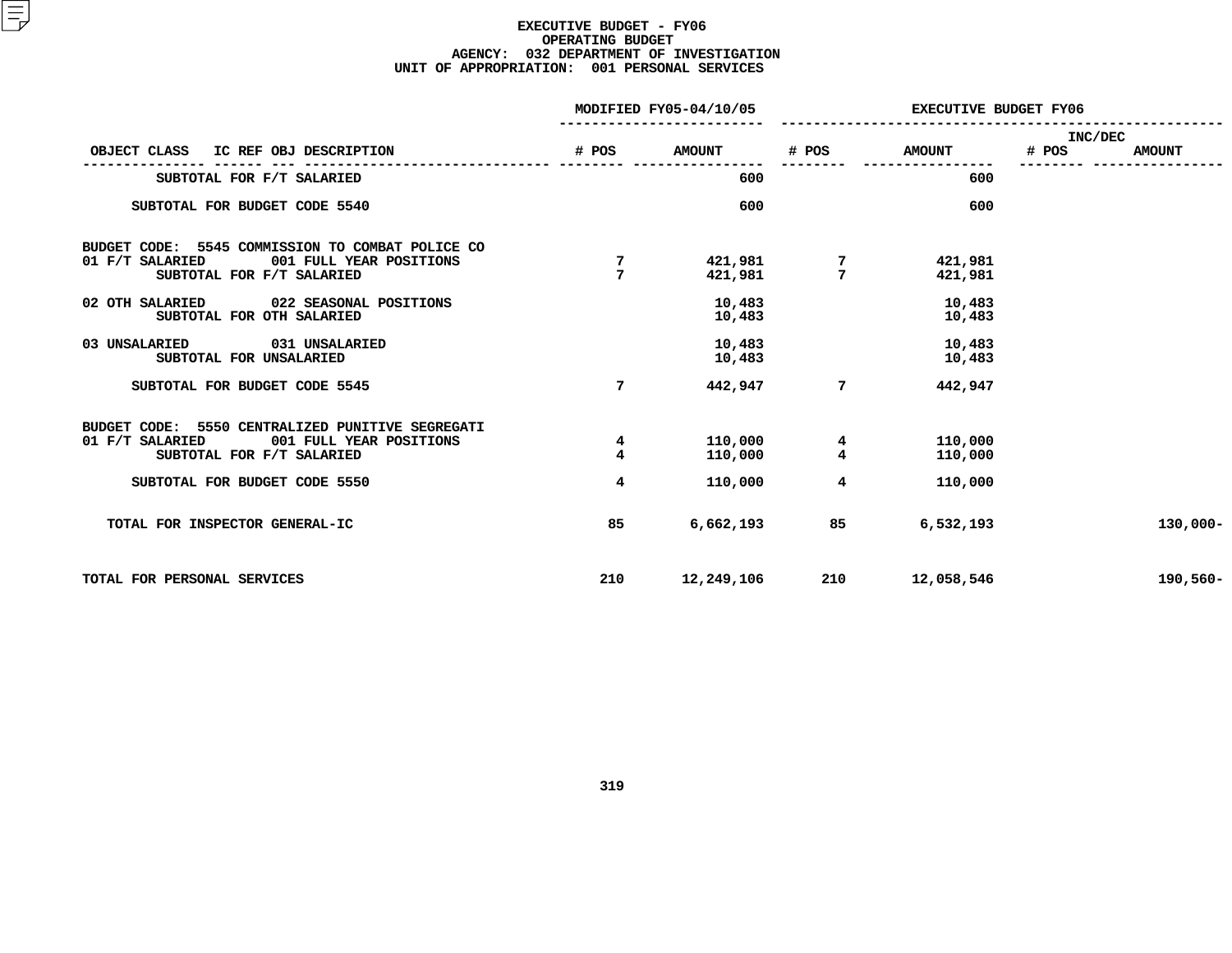#### **EXECUTIVE BUDGET - FY06** UNIT OF APPROPRIATION SUMMARY **OF APPROPRIATION SUMMARY AGENCY:**

**<sup>032</sup> DEPARTMENT OF INVESTIGATION UNIT**

|                                                                            |         | UNIT OF APPROPRIATION:<br>001 | PERSONAL SERVICES       |                         |                     |
|----------------------------------------------------------------------------|---------|-------------------------------|-------------------------|-------------------------|---------------------|
|                                                                            |         | <b>CURRENT MODIFIED</b>       |                         | <b>EXECUTIVE BUDGET</b> |                     |
| PERSONAL SERVICES                                                          | NUM POS | BUDGET AMOUNT                 | NUM POS                 | <b>BUDGET AMOUNT</b>    | $INC/DEC$ (-)       |
| TOTALS FOR OPERATING BUDGET                                                | 210     | 12,249,106                    | 210                     | 12,058,546              | 190,560-            |
| FINANCIAL PLAN SAVINGS<br><b>APPROPRIATION</b>                             | 210     | 12,249,106                    | 210                     | 12,058,546              | 190,560-            |
| FUNDING SUMMARY                                                            |         | <b>CURRENT MODIFIED</b>       | <b>EXECUTIVE BUDGET</b> | $INC/DEC$ (-)           |                     |
| <b>CITY</b><br>OTHER CATEGORICAL<br>CAPITAL FUNDS - I.F.A.<br><b>STATE</b> |         | 11,727,558<br>377,548         |                         | 11,608,178<br>306,368   | 119,380-<br>71,180- |
| FEDERAL - C.D.<br>FEDERAL - OTHER<br>INTRA-CITY SALES                      |         | 144,000                       |                         | 144,000                 |                     |
| TOTAL                                                                      |         | 12,249,106                    |                         | 12,058,546              | 190,560-            |
|                                                                            |         |                               |                         |                         |                     |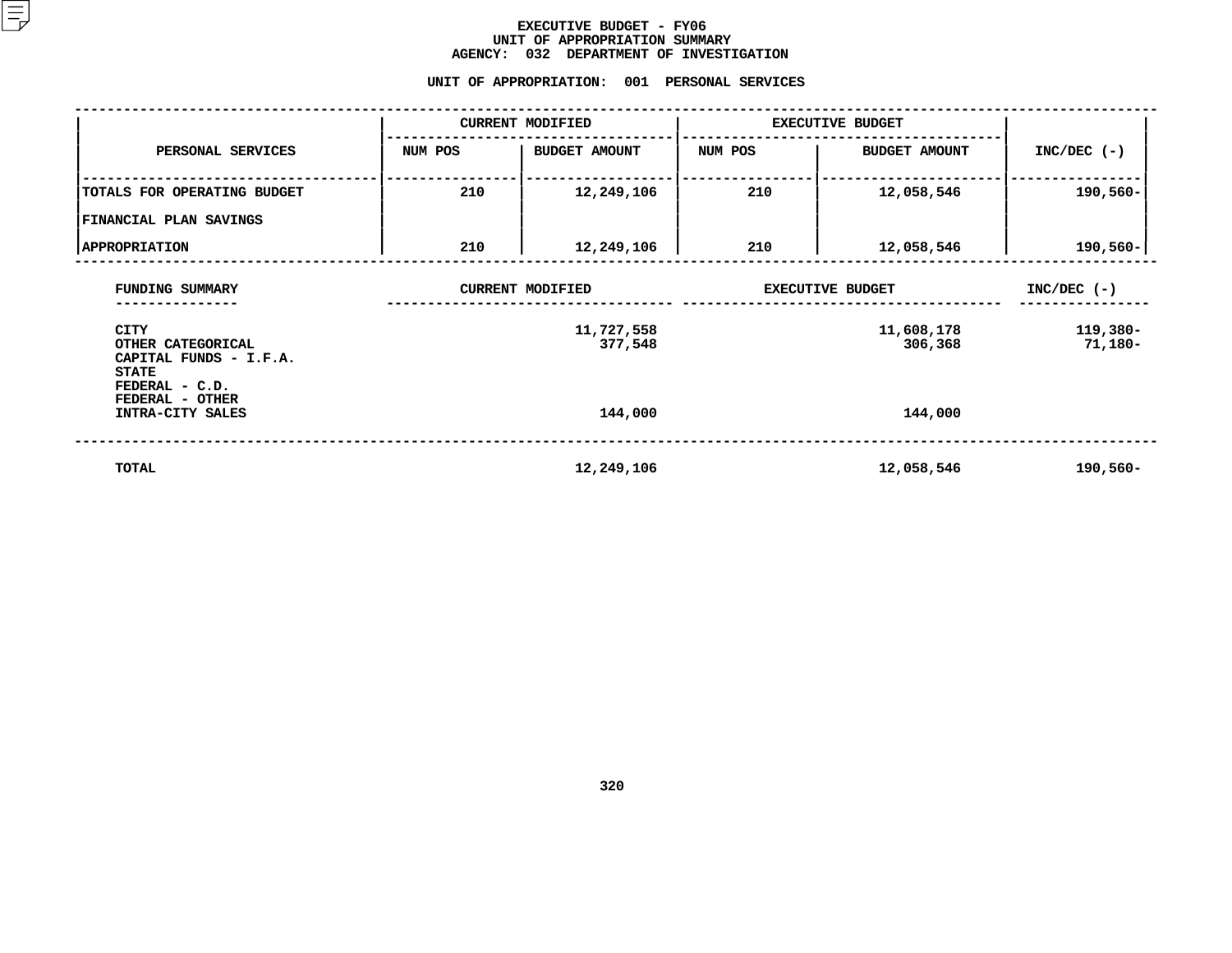#### **EXECUTIVE BUDGET - FY06 POSITIONN SCHEDULE<br>TMENT OF I<br>: 001 PE AGENCY: <sup>032</sup> DEPARTMENT OF INVESTIGATION UNITOF APPROPRIATION: <sup>001</sup> PERSONAL SERVICES MODIFIED**

**FY05-04/10/05 EXECUTIVE BUDGET FY06 -----------------------**

| OBJECT: 001 FULL YEAR POSITIONS |  |  |  |  |  |
|---------------------------------|--|--|--|--|--|
|                                 |  |  |  |  |  |
|                                 |  |  |  |  |  |
|                                 |  |  |  |  |  |
|                                 |  |  |  |  |  |
|                                 |  |  |  |  |  |
|                                 |  |  |  |  |  |
|                                 |  |  |  |  |  |
|                                 |  |  |  |  |  |
|                                 |  |  |  |  |  |
|                                 |  |  |  |  |  |
|                                 |  |  |  |  |  |
|                                 |  |  |  |  |  |
|                                 |  |  |  |  |  |
|                                 |  |  |  |  |  |
|                                 |  |  |  |  |  |
|                                 |  |  |  |  |  |
|                                 |  |  |  |  |  |
|                                 |  |  |  |  |  |
|                                 |  |  |  |  |  |
|                                 |  |  |  |  |  |
|                                 |  |  |  |  |  |
|                                 |  |  |  |  |  |
|                                 |  |  |  |  |  |
|                                 |  |  |  |  |  |
|                                 |  |  |  |  |  |
|                                 |  |  |  |  |  |
|                                 |  |  |  |  |  |
|                                 |  |  |  |  |  |
|                                 |  |  |  |  |  |
|                                 |  |  |  |  |  |
|                                 |  |  |  |  |  |
|                                 |  |  |  |  |  |
|                                 |  |  |  |  |  |
|                                 |  |  |  |  |  |
|                                 |  |  |  |  |  |
|                                 |  |  |  |  |  |
|                                 |  |  |  |  |  |
|                                 |  |  |  |  |  |
|                                 |  |  |  |  |  |
|                                 |  |  |  |  |  |
|                                 |  |  |  |  |  |
|                                 |  |  |  |  |  |
|                                 |  |  |  |  |  |
|                                 |  |  |  |  |  |
|                                 |  |  |  |  |  |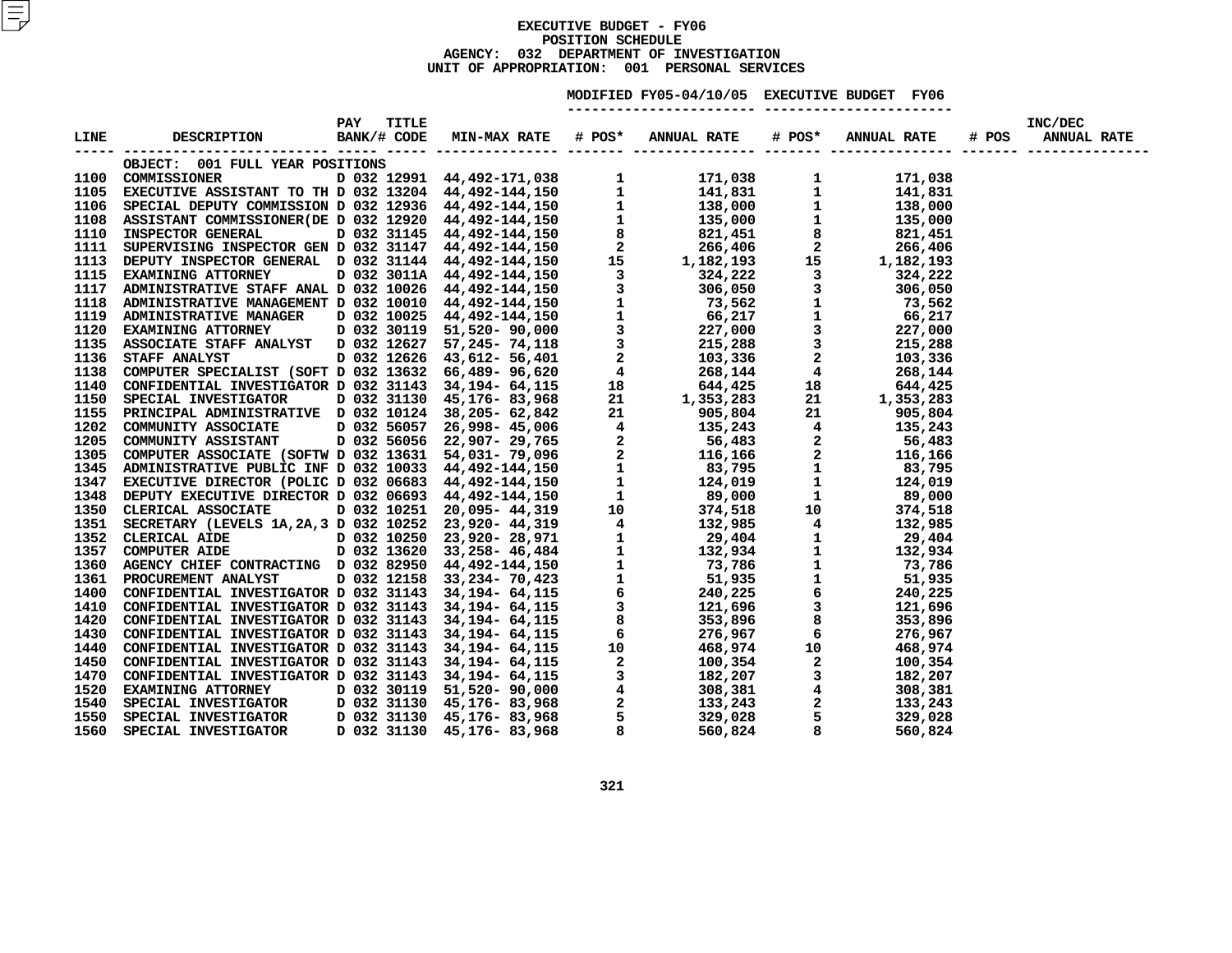#### **EXECUTIVEBXECUTIVE BUDGET - FY06<br>POSITION SCHEDULE<br>AGENCY: 032 DEPARTMENT OF INVE POSITIONN SCHEDULE<br>TMENT OF I<br>: 001 PE <sup>032</sup> DEPARTMENT OF INVESTIGATION UNIT**

|      | UNIT OF APPROPRIATION:<br>001 PERSONAL SERVICES                                                            |                             |  |                     |                                              |       |                           |       |                               |  |
|------|------------------------------------------------------------------------------------------------------------|-----------------------------|--|---------------------|----------------------------------------------|-------|---------------------------|-------|-------------------------------|--|
|      |                                                                                                            |                             |  |                     | MODIFIED FY05-04/10/05 EXECUTIVE BUDGET FY06 |       |                           |       |                               |  |
| LINE | DESCRIPTION                                                                                                | TITLE<br>PAY<br>BANK/# CODE |  |                     | MIN-MAX RATE # POS* ANNUAL RATE              |       | <b># POS* ANNUAL RATE</b> | # POS | INC/DEC<br><b>ANNUAL RATE</b> |  |
| 1617 | OBJECT: 001 FULL YEAR POSITIONS<br>OFFICE MACHINE AIDE D 032 11702 23,920- 33,700                          | SUBTOTAL FOR OBJECT 001     |  | $\mathbf{1}$<br>196 | 21,245<br>11,840,558                         | 196   | 21,245<br>11,840,558      |       |                               |  |
|      | OBJECT: 004 FULL TIME UNIFORMED PERSONNEL<br>1351 SECRETARY (LEVELS 1A, 2A, 3 D 032 10252 23, 920- 44, 319 | SUBTOTAL FOR OBJECT 004     |  |                     | 30,710<br>30,710                             |       | 30,710<br>30,710          |       |                               |  |
|      | POSITION SCHEDULE FOR U/A 001                                                                              |                             |  | 197                 | 11,871,268                                   | 197 l | 11,871,268                |       |                               |  |
|      | PLANNED INCREASES/(DECREASES)                                                                              |                             |  | 13                  | 783,383                                      | 13    | 783,383                   |       |                               |  |
|      | TOTAL FOR U/A 001                                                                                          |                             |  | 210                 | 12,654,651                                   | 210   | 12,654,651                |       |                               |  |
|      |                                                                                                            |                             |  |                     |                                              |       |                           |       |                               |  |

**\*NOTE: FULL TIME ACTIVE POSITIONS AS OF 02/25/05**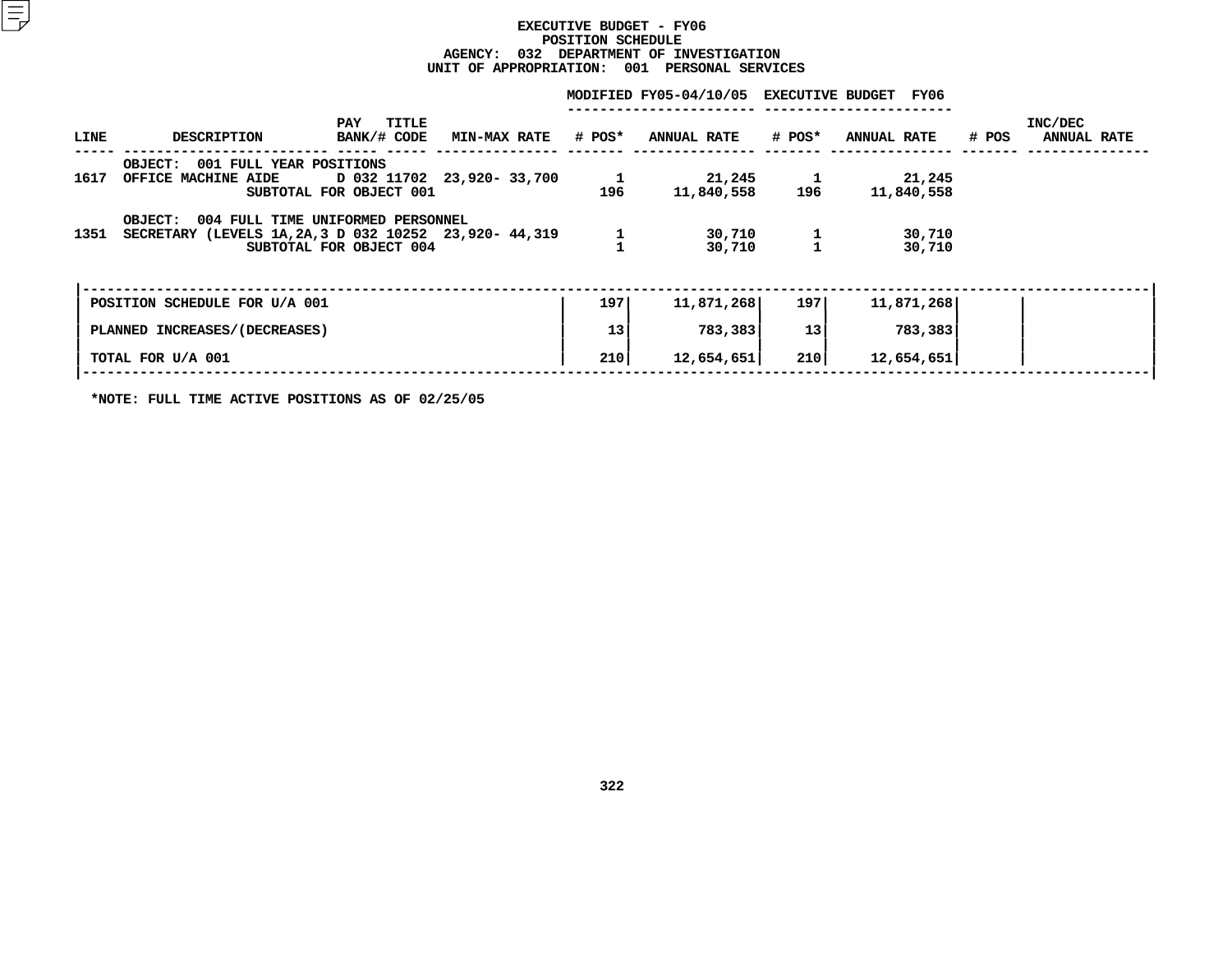|                                                                                        |          | MODIFIED FY05-04/10/05  | <b>EXECUTIVE BUDGET FY06</b> |                     |                     |                    |
|----------------------------------------------------------------------------------------|----------|-------------------------|------------------------------|---------------------|---------------------|--------------------|
| OBJECT CLASS<br>IC REF OBJ DESCRIPTION                                                 | # CNTRCT | <b>AMOUNT</b>           | # CNTRCT                     | <b>AMOUNT</b>       | INC/DEC<br># CNTRCT | <b>AMOUNT</b>      |
| RESPONSIBILITY CENTER: 0002 MANAGEMENT+ADMIN                                           |          |                         |                              |                     |                     |                    |
| BUDGET CODE: 0601 MANAGEMENT & BUDGET                                                  |          |                         |                              |                     |                     |                    |
| 10 SUPPLYS&MATL 856001 10X SUPPLIES + MATERIALS - GENERAL<br>SUBTOTAL FOR SUPPLYS&MATL |          | 35,578<br>35,578        |                              | 35,578<br>35,578    |                     |                    |
| 40 OTHR SER&CHR 858001 40B TELEPHONE & OTHER COMMUNICATNS                              |          | 467,422                 |                              | 467,422             |                     |                    |
| 856001 42C HEAT LIGHT & POWER<br>423 HEAT LIGHT & POWER                                |          | 127,422<br>$\mathbf{1}$ |                              | 131,631<br>$\sim$ 1 |                     | 4,209              |
| SUBTOTAL FOR OTHR SER&CHR                                                              |          | 594,845                 |                              | 599,054             |                     | 4,209              |
| SUBTOTAL FOR BUDGET CODE 0601                                                          |          | 630,423                 |                              | 634,632             |                     | 4,209              |
| BUDGET CODE: 3535 Federal Forfeiture Funds                                             |          |                         |                              |                     |                     |                    |
| <b>40 OTHR SER&amp;CHR</b><br><b>460 SPECIAL EXPENSE</b>                               |          | 280,000                 |                              |                     |                     | 280,000-           |
| SUBTOTAL FOR OTHR SER&CHR                                                              |          | 280,000                 |                              |                     |                     | $280,000 -$        |
| SUBTOTAL FOR BUDGET CODE 3535                                                          |          | 280,000                 |                              |                     |                     | $280,000 -$        |
| BUDGET CODE: 5556 CISAFE                                                               |          |                         |                              |                     |                     |                    |
| 10 SUPPLYS&MATL<br>100 SUPPLIES + MATERIALS - GENERAL                                  |          | 29,182                  |                              | 4,000               |                     | $25,182-$          |
| 199 DATA PROCESSING SUPPLIES<br>SUBTOTAL FOR SUPPLYS&MATL                              |          | 17,883<br>47,065        |                              | 36,250<br>40,250    |                     | 18,367<br>$6,815-$ |
|                                                                                        |          |                         |                              |                     |                     |                    |
| 30 PROPTY&EQUIP<br>300 EQUIPMENT GENERAL                                               |          |                         |                              | 1,000               |                     | 1,000              |
| 302 TELECOMMUNICATIONS EQUIPMENT                                                       |          | 1,825                   |                              |                     |                     | 1,825-             |
| 332 PURCH DATA PROCESSING EQUIPT<br>337 BOOKS-OTHER                                    |          | 4,291<br>1,961          |                              | 40,000<br>1,427     |                     | 35,709<br>$534 -$  |
| SUBTOTAL FOR PROPTY&EQUIP                                                              |          | 8,077                   |                              | 42,427              |                     | 34,350             |
| 414 RENTALS - LAND BLDGS & STRUCTS<br><b>40 OTHR SER&amp;CHR</b>                       |          | 367,282                 |                              | 386,559             |                     | 19,277             |
| <b>460 SPECIAL EXPENSE</b>                                                             |          | 1,080                   |                              | 1,080               |                     |                    |
| SUBTOTAL FOR OTHR SER&CHR                                                              |          | 368,362                 |                              | 387,639             |                     | 19,277             |
| 60 CNTRCTL SVCS<br>622 TEMPORARY SERVICES                                              |          | 35,535                  |                              |                     |                     | $35,535-$          |
| 686 PROF SERV OTHER                                                                    |          | 24,000                  |                              |                     |                     | $24,000-$          |
| SUBTOTAL FOR CNTRCTL SVCS                                                              |          | 59,535                  |                              |                     |                     | $59,535-$          |
| 70 FXD MIS CHGS<br>794 TRAINING CITY EMPLOYEES                                         |          | 500                     |                              | 32,500              |                     | 32,000             |
|                                                                                        |          |                         |                              |                     |                     |                    |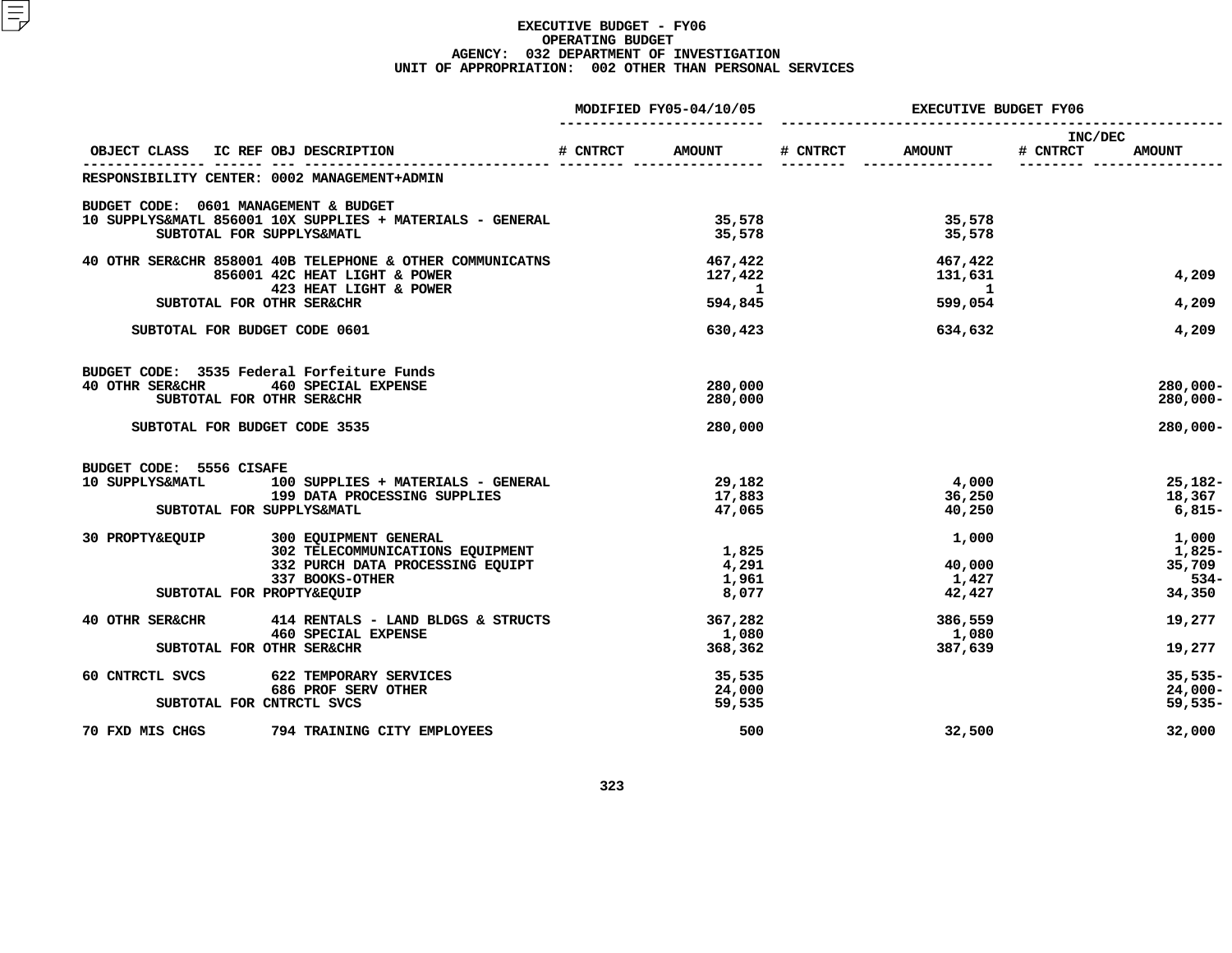|                                |                                                                                                                                                                                                                                    |                         | MODIFIED FY05-04/10/05 | <b>EXECUTIVE BUDGET FY06</b> |                            |                         |               |
|--------------------------------|------------------------------------------------------------------------------------------------------------------------------------------------------------------------------------------------------------------------------------|-------------------------|------------------------|------------------------------|----------------------------|-------------------------|---------------|
| OBJECT CLASS                   | IC REF OBJ DESCRIPTION                                                                                                                                                                                                             | # CNTRCT                | <b>AMOUNT</b>          | # CNTRCT                     | <b>AMOUNT</b>              | INC/DEC<br># CNTRCT     | <b>AMOUNT</b> |
|                                | SUBTOTAL FOR FXD MIS CHGS                                                                                                                                                                                                          |                         | 500                    |                              | ----------------<br>32,500 | _________ _____________ | 32,000        |
|                                | SUBTOTAL FOR BUDGET CODE 5556                                                                                                                                                                                                      |                         | 483,539                |                              | 502,816                    |                         | 19,277        |
| BUDGET CODE: 9110 CENTRAL OTPS |                                                                                                                                                                                                                                    |                         |                        |                              |                            |                         |               |
| 10 SUPPLYS&MATL                | 100 SUPPLIES + MATERIALS - GENERAL                                                                                                                                                                                                 |                         | 39,250                 |                              | 20,161                     |                         | 19,089-       |
|                                | 106 MOTOR VEHICLE FUEL                                                                                                                                                                                                             |                         | 51,000                 |                              | 51,000                     |                         |               |
|                                | 110 FOOD & FORAGE SUPPLIES                                                                                                                                                                                                         |                         | 10,484                 |                              | 6,815                      |                         | 3,669–        |
|                                | 117 POSTAGE                                                                                                                                                                                                                        |                         | 4,180                  |                              | 18,180                     |                         | 14,000        |
|                                | 117 POSTAGE<br>199 DATA PROCESSING SUPPLIES                                                                                                                                                                                        |                         | 34,001                 |                              |                            |                         | 34,001-       |
|                                | SUBTOTAL FOR SUPPLYS&MATL                                                                                                                                                                                                          |                         | 138,915                |                              | 96,156                     |                         | 42,759-       |
| 30 PROPTY&EQUIP                | 300 EQUIPMENT GENERAL                                                                                                                                                                                                              |                         | 34,700                 |                              | 3,200                      |                         | 31,500-       |
|                                | 302 TELECOMMUNICATIONS EQUIPMENT                                                                                                                                                                                                   |                         | 3,020                  |                              | 4,620                      |                         | 1,600         |
|                                | <b>314 OFFICE FURITURE</b>                                                                                                                                                                                                         |                         | 6,400                  |                              | 6,400                      |                         |               |
|                                | 315 OFFICE EQUIPMENT<br>319 SECURITY EQUIPMENT                                                                                                                                                                                     |                         | 3,600                  |                              | 500                        |                         | 3,100-        |
|                                |                                                                                                                                                                                                                                    |                         |                        |                              | 3,825                      |                         | 3,825         |
|                                | 332 PURCH DATA PROCESSING EQUIPT                                                                                                                                                                                                   |                         | 99                     |                              |                            | 11,899                  | 11,800        |
|                                | 337 BOOKS-OTHER                                                                                                                                                                                                                    |                         | 12,023                 |                              | 23,523<br>334,869          |                         | 11,500        |
|                                | 338 LIBRARY BOOKS                                                                                                                                                                                                                  |                         | 335,869                |                              |                            |                         | 1,000-        |
|                                | SUBTOTAL FOR PROPTY&EQUIP                                                                                                                                                                                                          |                         | 395,711                |                              | 388,836                    |                         | $6,875-$      |
| 40 OTHR SER&CHR                | 402 TELEPHONE & OTHER COMMUNICATNS                                                                                                                                                                                                 |                         | 11,000                 |                              | 11,000                     |                         |               |
|                                | 403 OFFICE SERVICES                                                                                                                                                                                                                |                         | 25,766                 |                              | 78,766                     |                         | 53,000        |
|                                | 412 RENTALS OF MISC. EQUIP                                                                                                                                                                                                         |                         | 91,000                 |                              | 63,000                     |                         | 28,000-       |
|                                | 414 RENTALS OF MISC.EQUIP<br>414 RENTALS - LAND BLDGS & STRUCTS 414 RENTALS - LAND BLDGS & STRUCTS 41,592,332                                                                                                                      |                         |                        |                              | 1,978,952                  |                         | 386,620       |
|                                | 417 ADVERTISING                                                                                                                                                                                                                    |                         |                        |                              | 5,000                      |                         | 5,000         |
|                                | 451 NON OVERNIGHT TRVL EXP-GENERAL                                                                                                                                                                                                 |                         | 32,337                 |                              | 47,337                     |                         | 15,000        |
|                                | <b>460 SPECIAL EXPENSE</b>                                                                                                                                                                                                         |                         | 335,285                |                              | 242,285                    |                         | 93,000-       |
|                                | $499$ OTHER EXPENSES - GENERAL                                                                                                                                                                                                     |                         | 34,580                 |                              | 72,080                     |                         | 37,500        |
|                                | SUBTOTAL FOR OTHR SER&CHR                                                                                                                                                                                                          |                         | 2,122,300              |                              | 2,498,420                  |                         | 376,120       |
| 60 CNTRCTL SVCS                | 602 TELECOMMUNICATIONS MAINT 2                                                                                                                                                                                                     |                         | 3,108                  | $\overline{2}$               | 18,408                     |                         | 15,300        |
|                                |                                                                                                                                                                                                                                    |                         |                        |                              | 6,000 000                  |                         | 79,760-       |
|                                |                                                                                                                                                                                                                                    |                         |                        |                              | 3,480                      |                         | 4,900-        |
|                                |                                                                                                                                                                                                                                    |                         |                        |                              | 7,059                      |                         | 7,000         |
|                                | 608 MAINT & REP GENERAL<br>612 OFFICE EQUIPMENT MAINTENANCE<br>613 DATA PROCESSING EQUIPMENT<br>615 PRINTING CONTRACTS<br>619 SECURITY SERVICES<br>622 TEMPORARY SERVICES<br>622 TEMPORARY SERVICES<br>622 TEMPORARY SERVICES<br>4 |                         |                        |                              | 9,490                      |                         | $3,900-$      |
|                                |                                                                                                                                                                                                                                    |                         |                        |                              | 1,500                      |                         |               |
|                                |                                                                                                                                                                                                                                    | $\overline{\mathbf{4}}$ |                        |                              | 11,010                     |                         | $45,400 -$    |
|                                | 684 PROF SERV COMPUTER SERVICES                                                                                                                                                                                                    | $\mathbf{1}$            | 8,731                  | 1                            | 5,000                      |                         | $3,731-$      |
|                                |                                                                                                                                                                                                                                    |                         |                        |                              |                            |                         |               |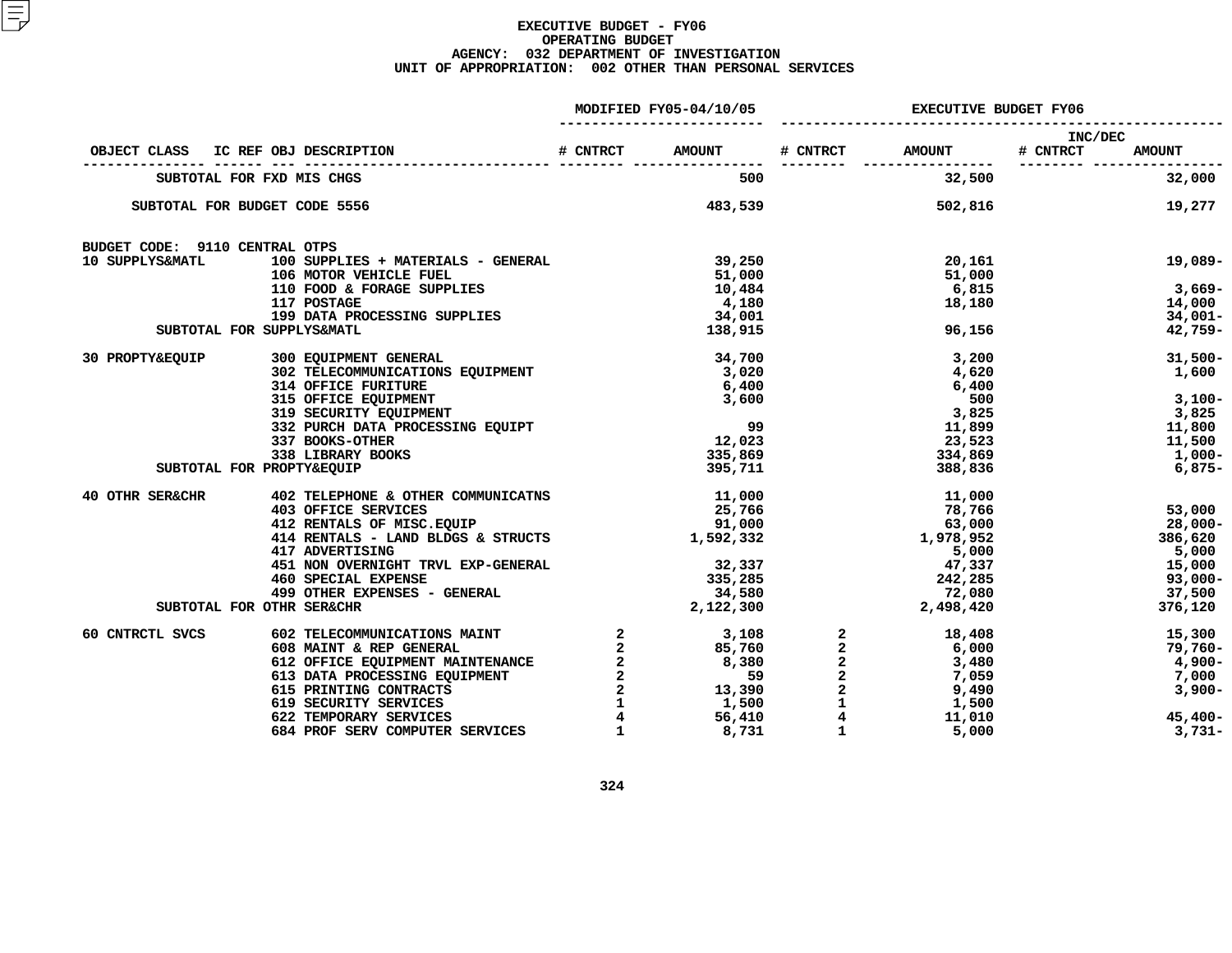|                                                                                       |          | MODIFIED FY05-04/10/05 | <b>EXECUTIVE BUDGET FY06</b>                                                                                                                                                                                                                                                                                                                                                                                                                                                    |                  |                                      |  |
|---------------------------------------------------------------------------------------|----------|------------------------|---------------------------------------------------------------------------------------------------------------------------------------------------------------------------------------------------------------------------------------------------------------------------------------------------------------------------------------------------------------------------------------------------------------------------------------------------------------------------------|------------------|--------------------------------------|--|
| IC REF OBJ DESCRIPTION<br>OBJECT CLASS                                                | # CNTRCT | <b>AMOUNT</b>          | # CNTRCT                                                                                                                                                                                                                                                                                                                                                                                                                                                                        | <b>AMOUNT</b>    | INC/DEC<br># CNTRCT<br><b>AMOUNT</b> |  |
| 686 PROF SERV OTHER                                                                   | 3        | 99,660                 | $\overline{\mathbf{3}}$                                                                                                                                                                                                                                                                                                                                                                                                                                                         | 97,235           | $2,425-$                             |  |
| SUBTOTAL FOR CNTRCTL SVCS                                                             | 19       | 276,998                | 19                                                                                                                                                                                                                                                                                                                                                                                                                                                                              | 159,182          | 117,816-                             |  |
| 70 FXD MIS CHGS<br>794 TRAINING CITY EMPLOYEES<br>SUBTOTAL FOR FXD MIS CHGS           |          |                        |                                                                                                                                                                                                                                                                                                                                                                                                                                                                                 | 14,860<br>14,860 | 14,860<br>14,860                     |  |
| SUBTOTAL FOR BUDGET CODE 9110                                                         | 19       | 2,933,924              | 19                                                                                                                                                                                                                                                                                                                                                                                                                                                                              | 3,157,454        | 223,530                              |  |
| BUDGET CODE: 9125 STATE SARA GRANT-DORIS                                              |          |                        |                                                                                                                                                                                                                                                                                                                                                                                                                                                                                 |                  |                                      |  |
| 60 CNTRCTL SVCS<br>622 TEMPORARY SERVICES<br>SUBTOTAL FOR CNTRCTL SVCS                |          | 31,517<br>31,517       |                                                                                                                                                                                                                                                                                                                                                                                                                                                                                 |                  | $31,517-$<br>$31,517-$               |  |
| SUBTOTAL FOR BUDGET CODE 9125                                                         |          | 31,517                 |                                                                                                                                                                                                                                                                                                                                                                                                                                                                                 |                  | $31,517-$                            |  |
| TOTAL FOR MANAGEMENT+ADMIN                                                            | 19       | 4,359,403              | $\overline{\phantom{1}}$ $\overline{\phantom{1}}$ $\overline{\phantom{1}}$ $\overline{\phantom{1}}$ $\overline{\phantom{1}}$ $\overline{\phantom{1}}$ $\overline{\phantom{1}}$ $\overline{\phantom{1}}$ $\overline{\phantom{1}}$ $\overline{\phantom{1}}$ $\overline{\phantom{1}}$ $\overline{\phantom{1}}$ $\overline{\phantom{1}}$ $\overline{\phantom{1}}$ $\overline{\phantom{1}}$ $\overline{\phantom{1}}$ $\overline{\phantom{1}}$ $\overline{\phantom{1}}$ $\overline{\$ | 4,294,902        | 64,501-                              |  |
| RESPONSIBILITY CENTER: 0005 INSPECTOR GENERAL                                         |          |                        |                                                                                                                                                                                                                                                                                                                                                                                                                                                                                 |                  |                                      |  |
| BUDGET CODE: 3533 HOUSING AUTHORITY GRANT                                             |          |                        |                                                                                                                                                                                                                                                                                                                                                                                                                                                                                 |                  |                                      |  |
| <b>40 OTHR SER&amp;CHR</b><br>460 SPECIAL EXPENSE<br>SUBTOTAL FOR OTHR SER&CHR        |          | 40,000<br>40,000       |                                                                                                                                                                                                                                                                                                                                                                                                                                                                                 |                  | $40,000 -$<br>$40,000 -$             |  |
|                                                                                       |          |                        |                                                                                                                                                                                                                                                                                                                                                                                                                                                                                 |                  |                                      |  |
| SUBTOTAL FOR BUDGET CODE 3533                                                         |          | 40,000                 |                                                                                                                                                                                                                                                                                                                                                                                                                                                                                 |                  | $40,000 -$                           |  |
| BUDGET CODE: 6700 Housing Development Corp Inspector Gen                              |          |                        |                                                                                                                                                                                                                                                                                                                                                                                                                                                                                 |                  |                                      |  |
| 10 SUPPLYS&MATL<br>100 SUPPLIES + MATERIALS - GENERAL<br>199 DATA PROCESSING SUPPLIES |          | 5,952                  |                                                                                                                                                                                                                                                                                                                                                                                                                                                                                 | 5,952<br>1,000   | 1,000                                |  |
| SUBTOTAL FOR SUPPLYS&MATL                                                             |          | 5,952                  |                                                                                                                                                                                                                                                                                                                                                                                                                                                                                 | 6,952            | 1,000                                |  |
| 30 PROPTY&EQUIP<br>300 EQUIPMENT GENERAL                                              |          | 5,000                  |                                                                                                                                                                                                                                                                                                                                                                                                                                                                                 | 5,000            |                                      |  |
| 302 TELECOMMUNICATIONS EQUIPMENT                                                      |          | 1,000                  |                                                                                                                                                                                                                                                                                                                                                                                                                                                                                 |                  | $1,000-$                             |  |
| SUBTOTAL FOR PROPTY&EQUIP                                                             |          | 6,000                  |                                                                                                                                                                                                                                                                                                                                                                                                                                                                                 | 5,000            | $1,000-$                             |  |
| 40 OTHR SER&CHR<br>402 TELEPHONE & OTHER COMMUNICATNS                                 |          | 1,680                  |                                                                                                                                                                                                                                                                                                                                                                                                                                                                                 | 1,680            |                                      |  |
| SUBTOTAL FOR OTHR SER&CHR                                                             |          | 1,680                  |                                                                                                                                                                                                                                                                                                                                                                                                                                                                                 | 1,680            |                                      |  |
|                                                                                       |          |                        |                                                                                                                                                                                                                                                                                                                                                                                                                                                                                 |                  |                                      |  |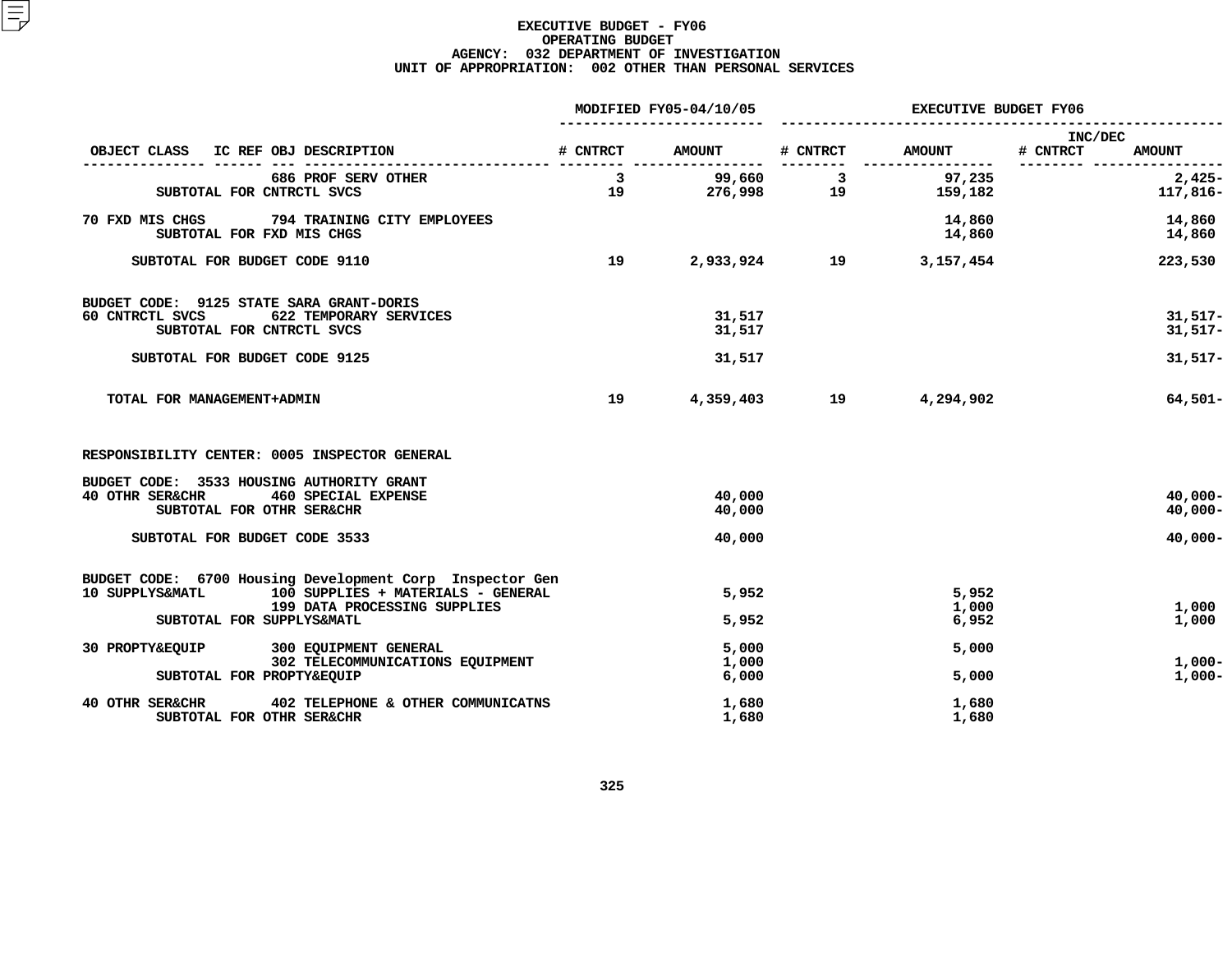|                                     |  |                                                                                                                                                                                           |                                                 | MODIFIED FY05-04/10/05 | EXECUTIVE BUDGET FY06 |                                                        |                            |               |
|-------------------------------------|--|-------------------------------------------------------------------------------------------------------------------------------------------------------------------------------------------|-------------------------------------------------|------------------------|-----------------------|--------------------------------------------------------|----------------------------|---------------|
| OBJECT CLASS IC REF OBJ DESCRIPTION |  |                                                                                                                                                                                           |                                                 | # CNTRCT AMOUNT        | # CNTRCT              | <b>AMOUNT</b>                                          | <b>INC/DEC</b><br># CNTRCT | <b>AMOUNT</b> |
| SUBTOTAL FOR BUDGET CODE 6700       |  |                                                                                                                                                                                           | ____ ________                                   | 13,632                 |                       | 13,632                                                 |                            |               |
|                                     |  |                                                                                                                                                                                           |                                                 |                        |                       |                                                        |                            |               |
|                                     |  | BUDGET CODE: 9120 POLICE INVESTIGATION BOARD                                                                                                                                              |                                                 |                        |                       |                                                        |                            |               |
| 10 SUPPLYS&MATL                     |  | 100 SUPPLIES + MATERIALS - GENERAL                                                                                                                                                        |                                                 | 4,360                  |                       | 24,360                                                 |                            | 20,000        |
|                                     |  | 101 PRINTING SUPPLIES                                                                                                                                                                     |                                                 | 1,000                  |                       | 1,000                                                  |                            |               |
|                                     |  |                                                                                                                                                                                           |                                                 | 500                    |                       | 500                                                    |                            |               |
|                                     |  |                                                                                                                                                                                           |                                                 | 200                    |                       | 200                                                    |                            |               |
|                                     |  |                                                                                                                                                                                           |                                                 | 1,300                  |                       | 1,300                                                  |                            |               |
|                                     |  |                                                                                                                                                                                           |                                                 | 2,000                  |                       | 2,000                                                  |                            |               |
| SUBTOTAL FOR SUPPLYS&MATL           |  | 106 MOTOR VEHICLE FUEL<br>110 FOOD & FORAGE SUPPLIES<br>117 POSTAGE<br>199 DATA PROCESSING SUPPLIES<br>SUPPLYS&MATL<br>200 FOURCETS                                                       |                                                 | 9,360                  |                       | 29,360                                                 |                            | 20,000        |
| 30 PROPTY&EQUIP                     |  | 300 EQUIPMENT GENERAL<br>302 TELECOMMUNICATIONS EQUIPMENT<br>314 OFFICE FURITURE<br>315 OFFICE EQUIPMENT<br>319 SECURITY EQUIPMENT<br>332 PURCH DATA PROCESSING EQUIPT<br>337 BOOKS-OTHER |                                                 | 3,000                  |                       | 3,000                                                  |                            |               |
|                                     |  |                                                                                                                                                                                           |                                                 | 1,000                  |                       | 1,000                                                  |                            |               |
|                                     |  |                                                                                                                                                                                           |                                                 |                        |                       | 6,500                                                  |                            |               |
|                                     |  |                                                                                                                                                                                           |                                                 | 6,500<br>1,000         |                       | 1,000                                                  |                            |               |
|                                     |  |                                                                                                                                                                                           |                                                 | 400                    |                       | 400                                                    |                            |               |
|                                     |  |                                                                                                                                                                                           |                                                 | 16,100                 |                       | 16,100                                                 |                            |               |
|                                     |  |                                                                                                                                                                                           |                                                 | 1,500                  |                       | 1,500                                                  |                            |               |
|                                     |  | 337 BOOKS-OTHER                                                                                                                                                                           |                                                 |                        |                       |                                                        |                            |               |
|                                     |  | 338 LIBRARY BOOKS                                                                                                                                                                         |                                                 | 1,500                  |                       | 1,500                                                  |                            |               |
| SUBTOTAL FOR PROPTY&EQUIP           |  |                                                                                                                                                                                           |                                                 | 31,000                 |                       | 31,000                                                 |                            |               |
| 40 OTHR SER&CHR                     |  | 402 TELEPHONE & OTHER COMMUNICATNS                                                                                                                                                        |                                                 | 4,000                  |                       | 4,000                                                  |                            |               |
|                                     |  | <b>403 OFFICE SERVICES</b>                                                                                                                                                                |                                                 | 500                    |                       | 500                                                    |                            |               |
|                                     |  | 412 RENTALS OF MISC.EQUIP<br>417 ADVERTISING                                                                                                                                              |                                                 | 3,300                  |                       | 3,300                                                  |                            |               |
|                                     |  | 417 ADVERTISING                                                                                                                                                                           |                                                 | 2,000                  |                       | 2,000                                                  |                            |               |
|                                     |  | 451 NON OVERNIGHT TRVL EXP-GENERAL                                                                                                                                                        |                                                 | 4,000                  |                       | 4,000                                                  |                            |               |
| SUBTOTAL FOR OTHR SER&CHR           |  |                                                                                                                                                                                           |                                                 | 13,800                 |                       | 13,800                                                 |                            |               |
| 60 CNTRCTL SVCS                     |  | 615 PRINTING CONTRACTS                                                                                                                                                                    | $\begin{array}{c} 1 \\ 2 \\ 1 \\ 4 \end{array}$ | 700                    |                       | $\begin{array}{c} 1 \\ 2 \\ 1 \\ 4 \end{array}$<br>700 |                            |               |
|                                     |  | 622 TEMPORARY SERVICES                                                                                                                                                                    |                                                 | 1,700                  |                       |                                                        |                            |               |
|                                     |  | 686 PROF SERV OTHER                                                                                                                                                                       |                                                 | 43,300                 |                       | $\frac{1,700}{23,300}$<br>23,300                       |                            | $20,000 -$    |
| SUBTOTAL FOR CNTRCTL SVCS           |  |                                                                                                                                                                                           |                                                 | 45,700                 |                       | 25,700                                                 |                            | $20,000 -$    |
|                                     |  |                                                                                                                                                                                           |                                                 |                        |                       |                                                        |                            |               |
| SUBTOTAL FOR BUDGET CODE 9120       |  |                                                                                                                                                                                           | $\overline{4}$                                  | 99,860                 | $\overline{4}$        | 99,860                                                 |                            |               |
|                                     |  | BUDGET CODE: 9121 CENTRALIZED PUNITIVE SEGREGATI                                                                                                                                          |                                                 |                        |                       |                                                        |                            |               |
| 10 SUPPLYS&MATL                     |  | 100 SUPPLIES + MATERIALS - GENERAL                                                                                                                                                        |                                                 | 15,000                 |                       | 15,000                                                 |                            |               |
| SUBTOTAL FOR SUPPLYS&MATL           |  |                                                                                                                                                                                           |                                                 | 15,000                 |                       | 15,000                                                 |                            |               |
|                                     |  |                                                                                                                                                                                           |                                                 |                        |                       |                                                        |                            |               |
|                                     |  |                                                                                                                                                                                           |                                                 |                        |                       |                                                        |                            |               |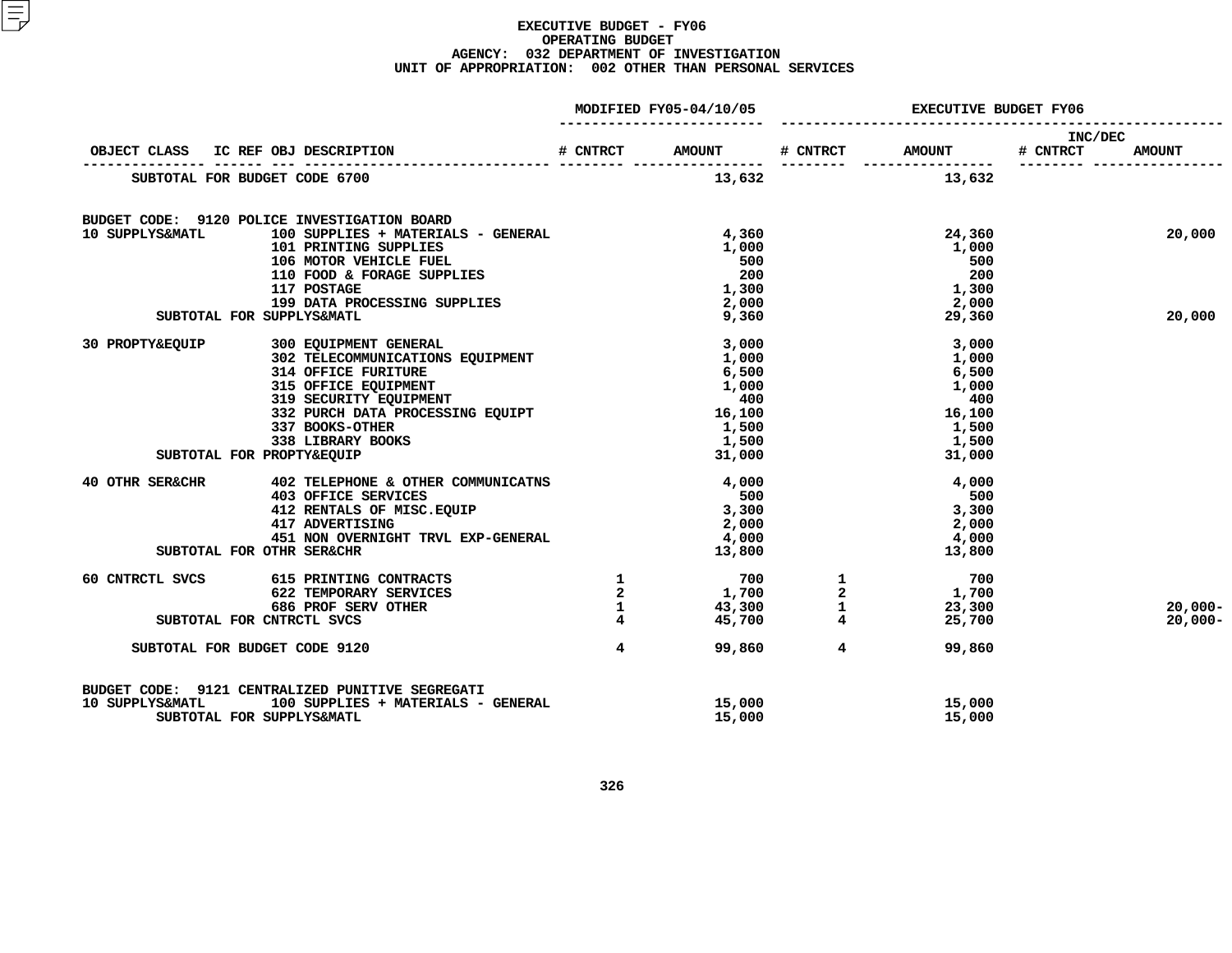|                                                                       |          | MODIFIED FY05-04/10/05 | <b>EXECUTIVE BUDGET FY06</b> |                  |                |               |
|-----------------------------------------------------------------------|----------|------------------------|------------------------------|------------------|----------------|---------------|
|                                                                       |          |                        |                              |                  | <b>INC/DEC</b> |               |
| OBJECT CLASS<br>IC REF OBJ DESCRIPTION                                | # CNTRCT | <b>AMOUNT</b>          | # CNTRCT                     | <b>AMOUNT</b>    | # CNTRCT       | <b>AMOUNT</b> |
| 300 EQUIPMENT GENERAL<br>30 PROPTY&EQUIP<br>SUBTOTAL FOR PROPTY&EQUIP |          | 15,000<br>15,000       |                              | 15,000<br>15,000 |                |               |
| 460 SPECIAL EXPENSE<br>40 OTHR SER&CHR<br>SUBTOTAL FOR OTHR SER&CHR   |          | 15,000<br>15,000       |                              | 15,000<br>15,000 |                |               |
| SUBTOTAL FOR BUDGET CODE 9121                                         |          | 45,000                 |                              | 45,000           |                |               |
| TOTAL FOR INSPECTOR GENERAL                                           | 4        | 198,492                | 4                            | 158,492          |                | $40,000 -$    |
| TOTAL FOR OTHER THAN PERSONAL SERVICES                                | 23       | 4,557,895              | 23                           | 4,453,394        |                | $104,501 -$   |
|                                                                       |          |                        |                              |                  |                |               |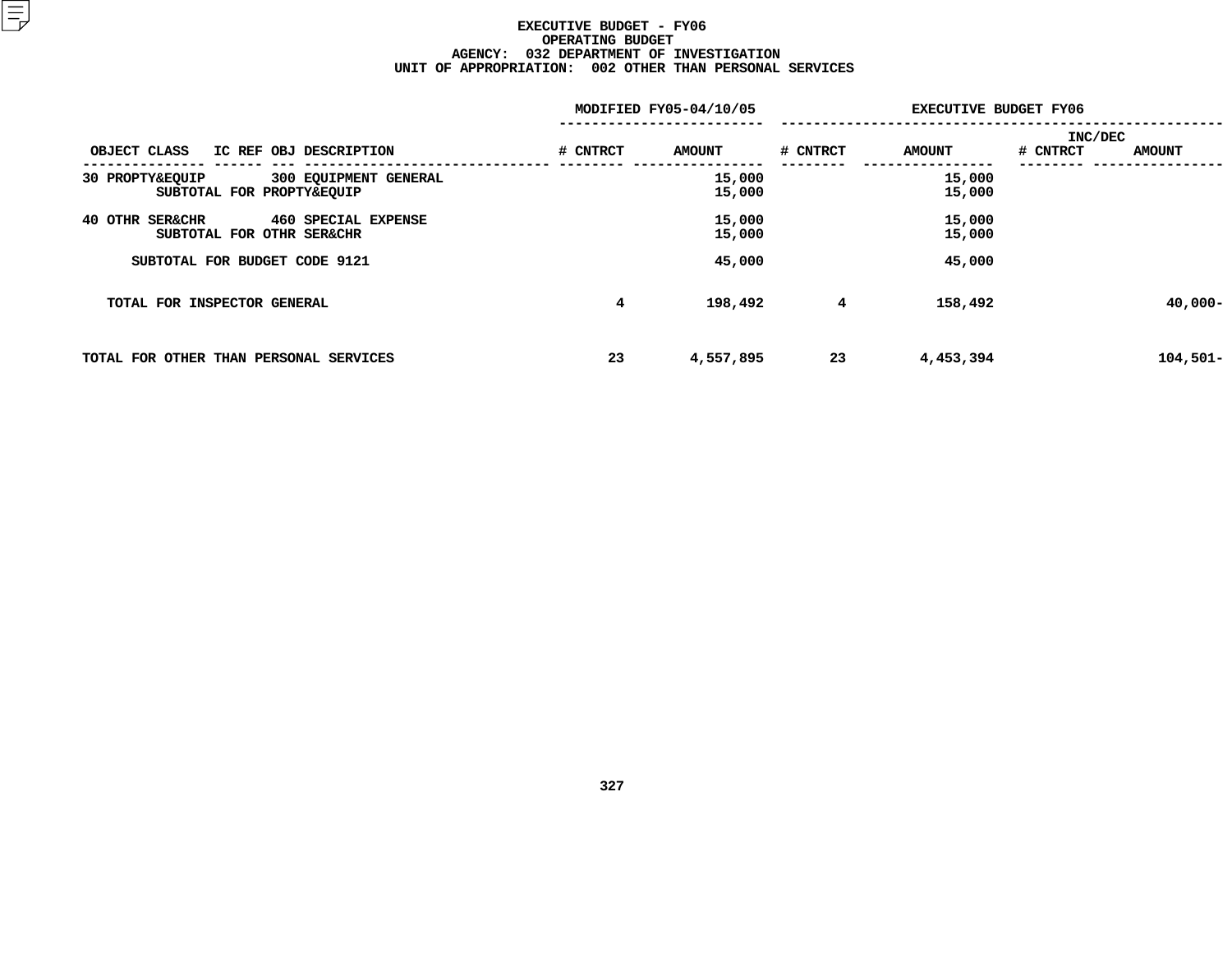#### **EXECUTIVE BUDGET - FY06** UNIT OF APPROPRIATION SUMMARY **OF APPROPRIATION SUMMARY AGENCY:**

| <b>AGENCY:</b><br>032<br>DEPARTMENT OF INVESTIGATION    |              |                         |                         |                         |                        |  |  |  |  |  |  |
|---------------------------------------------------------|--------------|-------------------------|-------------------------|-------------------------|------------------------|--|--|--|--|--|--|
| UNIT OF APPROPRIATION: 002 OTHER THAN PERSONAL SERVICES |              |                         |                         |                         |                        |  |  |  |  |  |  |
|                                                         |              | <b>CURRENT MODIFIED</b> |                         | <b>EXECUTIVE BUDGET</b> |                        |  |  |  |  |  |  |
| OTHER THAN PERSONAL SERVICES                            | INTRACITY \$ | <b>BUDGET AMOUNT</b>    | <b>INTRACITY \$</b>     | <b>BUDGET AMOUNT</b>    | $INC/DEC$ (-)          |  |  |  |  |  |  |
| TOTALS FOR OPERATING BUDGET                             | 630,422      | 4,557,895               | 634,631                 | 4,453,394               | $104,501-$             |  |  |  |  |  |  |
| FINANCIAL PLAN SAVINGS                                  |              |                         |                         |                         |                        |  |  |  |  |  |  |
| <b>APPROPRIATION</b>                                    |              | 4,557,895               |                         | 4,453,394               | $104,501 -$            |  |  |  |  |  |  |
| FUNDING SUMMARY                                         |              | <b>CURRENT MODIFIED</b> | <b>EXECUTIVE BUDGET</b> | $INC/DEC$ (-)           |                        |  |  |  |  |  |  |
| CITY<br>OTHER CATEGORICAL<br>CAPITAL FUNDS - I.F.A.     |              | 4,183,746<br>333,632    |                         | 4,430,762<br>13,632     | 247,016<br>$320,000 -$ |  |  |  |  |  |  |
| <b>STATE</b><br>FEDERAL - C.D.                          |              | 31,517                  |                         |                         | $31,517-$              |  |  |  |  |  |  |
| FEDERAL - OTHER<br>INTRA-CITY SALES                     |              | 9,000                   |                         | 9,000                   |                        |  |  |  |  |  |  |
| <b>TOTAL</b>                                            |              | 4,557,895               |                         | 4,453,394               | $104,501-$             |  |  |  |  |  |  |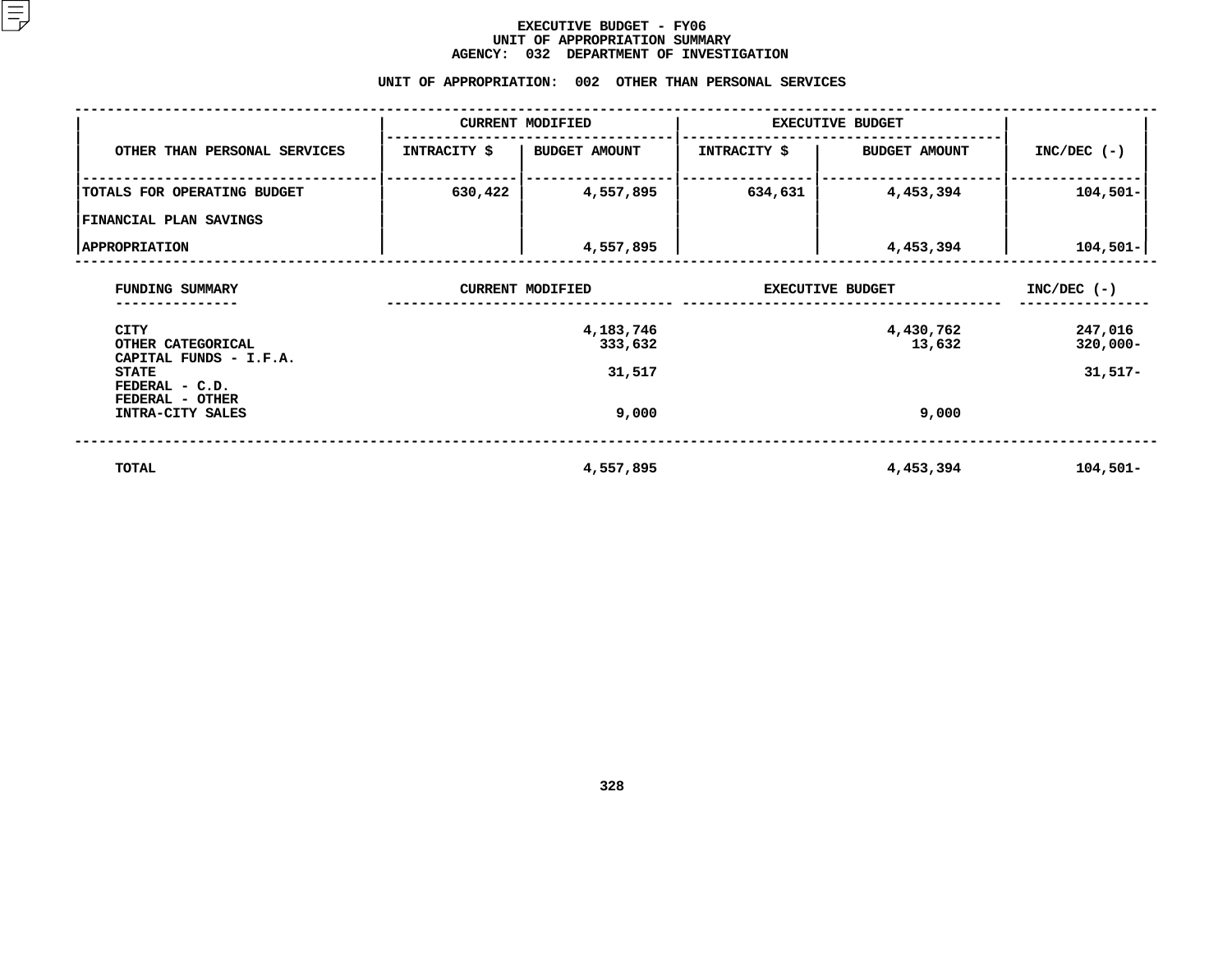#### **EXECUTIVE BUDGET - FY06 OPERATING**G BUDGET<br>MENT OF<br>3 INSPEC **AGENCY: <sup>032</sup> DEPARTMENT OF INVESTIGATION UNIT OF APPROPRIATION: <sup>003</sup> INSPECTOR GENERAL-PS**

|                                                           |                         | MODIFIED FY05-04/10/05                                      |                         | <b>EXECUTIVE BUDGET FY06</b>                                                                                                                                                                                                                                                                                                                  |                  |               |  |
|-----------------------------------------------------------|-------------------------|-------------------------------------------------------------|-------------------------|-----------------------------------------------------------------------------------------------------------------------------------------------------------------------------------------------------------------------------------------------------------------------------------------------------------------------------------------------|------------------|---------------|--|
| OBJECT CLASS IC REF OBJ DESCRIPTION                       | # POS                   | <b>AMOUNT</b>                                               | # POS                   | <b>AMOUNT</b>                                                                                                                                                                                                                                                                                                                                 | INC/DEC<br># POS | <b>AMOUNT</b> |  |
| RESPONSIBILITY CENTER: 0004 BACKGROUND COMPLAINTS FINGPRT |                         |                                                             |                         |                                                                                                                                                                                                                                                                                                                                               |                  |               |  |
| BUDGET CODE: 4701 INTRA CITY                              |                         |                                                             |                         |                                                                                                                                                                                                                                                                                                                                               |                  |               |  |
| 01 F/T SALARIED<br>001 FULL YEAR POSITIONS                |                         |                                                             |                         | 4 168,931                                                                                                                                                                                                                                                                                                                                     |                  |               |  |
| SUBTOTAL FOR F/T SALARIED                                 |                         | $\begin{array}{ccc} 4 & 168,931 \\ 4 & 168,931 \end{array}$ | $\overline{\mathbf{4}}$ | 168,931                                                                                                                                                                                                                                                                                                                                       |                  |               |  |
| SUBTOTAL FOR BUDGET CODE 4701                             | $\overline{4}$          | 168,931                                                     |                         | $\overline{4}$ and $\overline{4}$ and $\overline{4}$ and $\overline{4}$ and $\overline{4}$ and $\overline{4}$ and $\overline{4}$ and $\overline{4}$ and $\overline{4}$ and $\overline{4}$ and $\overline{4}$ and $\overline{4}$ and $\overline{4}$ and $\overline{4}$ and $\overline{4}$ and $\overline{4}$ and $\overline{4}$ and<br>168,931 |                  |               |  |
| TOTAL FOR BACKGROUND COMPLAINTS FINGPRT                   | $4^{\circ}$             | 168,931                                                     | $\overline{4}$          | 168,931                                                                                                                                                                                                                                                                                                                                       |                  |               |  |
| RESPONSIBILITY CENTER: 0008 INSPECTOR GENERAL-IC          |                         |                                                             |                         |                                                                                                                                                                                                                                                                                                                                               |                  |               |  |
| BUDGET CODE: 2533 INTRA CITY-SOCIAL SERVICES              |                         |                                                             |                         |                                                                                                                                                                                                                                                                                                                                               |                  |               |  |
| 01 F/T SALARIED 001 FULL YEAR POSITIONS                   | 45 3                    |                                                             |                         | 1,961,412  41  1,543,412  4-<br>1,961,412  41  1,543,412  4-                                                                                                                                                                                                                                                                                  |                  | 418,000-      |  |
| SUBTOTAL FOR F/T SALARIED                                 | 45                      |                                                             |                         |                                                                                                                                                                                                                                                                                                                                               |                  | 418,000-      |  |
| 04 ADD GRS PAY 041 ASSIGNMENT DIFFERENTIAL                |                         | 2,000                                                       |                         | 2,000                                                                                                                                                                                                                                                                                                                                         |                  |               |  |
| 042 LONGEVITY DIFFERENTIAL                                |                         | 5,500                                                       |                         | 5,500                                                                                                                                                                                                                                                                                                                                         |                  |               |  |
| 047 OVERTIME                                              |                         | 1,000                                                       |                         | 1,000                                                                                                                                                                                                                                                                                                                                         |                  |               |  |
| 061 SUPPER MONEY                                          |                         | 4,000                                                       |                         | 4,000                                                                                                                                                                                                                                                                                                                                         |                  |               |  |
| SUBTOTAL FOR ADD GRS PAY                                  |                         | 12,500                                                      |                         | 12,500                                                                                                                                                                                                                                                                                                                                        |                  |               |  |
| 05 AMT TO SCHED 051 SALARY ADJUSTMENTS                    |                         | 126,905                                                     |                         | 126,905                                                                                                                                                                                                                                                                                                                                       |                  |               |  |
| SUBTOTAL FOR AMT TO SCHED                                 |                         | 126,905                                                     |                         | 126,905                                                                                                                                                                                                                                                                                                                                       |                  |               |  |
| SUBTOTAL FOR BUDGET CODE 2533                             | 45                      |                                                             |                         | 2,100,817 41 1,682,817 4-                                                                                                                                                                                                                                                                                                                     |                  | 418,000-      |  |
| BUDGET CODE: 2534 INTRA CITY-JUVENILE JUSTICE             |                         |                                                             |                         |                                                                                                                                                                                                                                                                                                                                               |                  |               |  |
| 01 F/T SALARIED<br>001 FULL YEAR POSITIONS                | $\overline{\mathbf{3}}$ |                                                             |                         | 108,373                                                                                                                                                                                                                                                                                                                                       |                  |               |  |
| SUBTOTAL FOR F/T SALARIED                                 | 3                       |                                                             | 108,373 3<br>108,373 3  | 108,373                                                                                                                                                                                                                                                                                                                                       |                  |               |  |
| 04 ADD GRS PAY 041 ASSIGNMENT DIFFERENTIAL                |                         |                                                             |                         | 1,387                                                                                                                                                                                                                                                                                                                                         |                  |               |  |
| 042 LONGEVITY DIFFERENTIAL                                |                         | 1,387<br>1,000                                              |                         | 1,000                                                                                                                                                                                                                                                                                                                                         |                  |               |  |
| SUBTOTAL FOR ADD GRS PAY                                  |                         | 2,387                                                       |                         | 2,387                                                                                                                                                                                                                                                                                                                                         |                  |               |  |
| SUBTOTAL FOR BUDGET CODE 2534                             | $\mathbf{3}$            | 110,760                                                     | $\overline{\mathbf{3}}$ | 110,760                                                                                                                                                                                                                                                                                                                                       |                  |               |  |
|                                                           |                         |                                                             |                         |                                                                                                                                                                                                                                                                                                                                               |                  |               |  |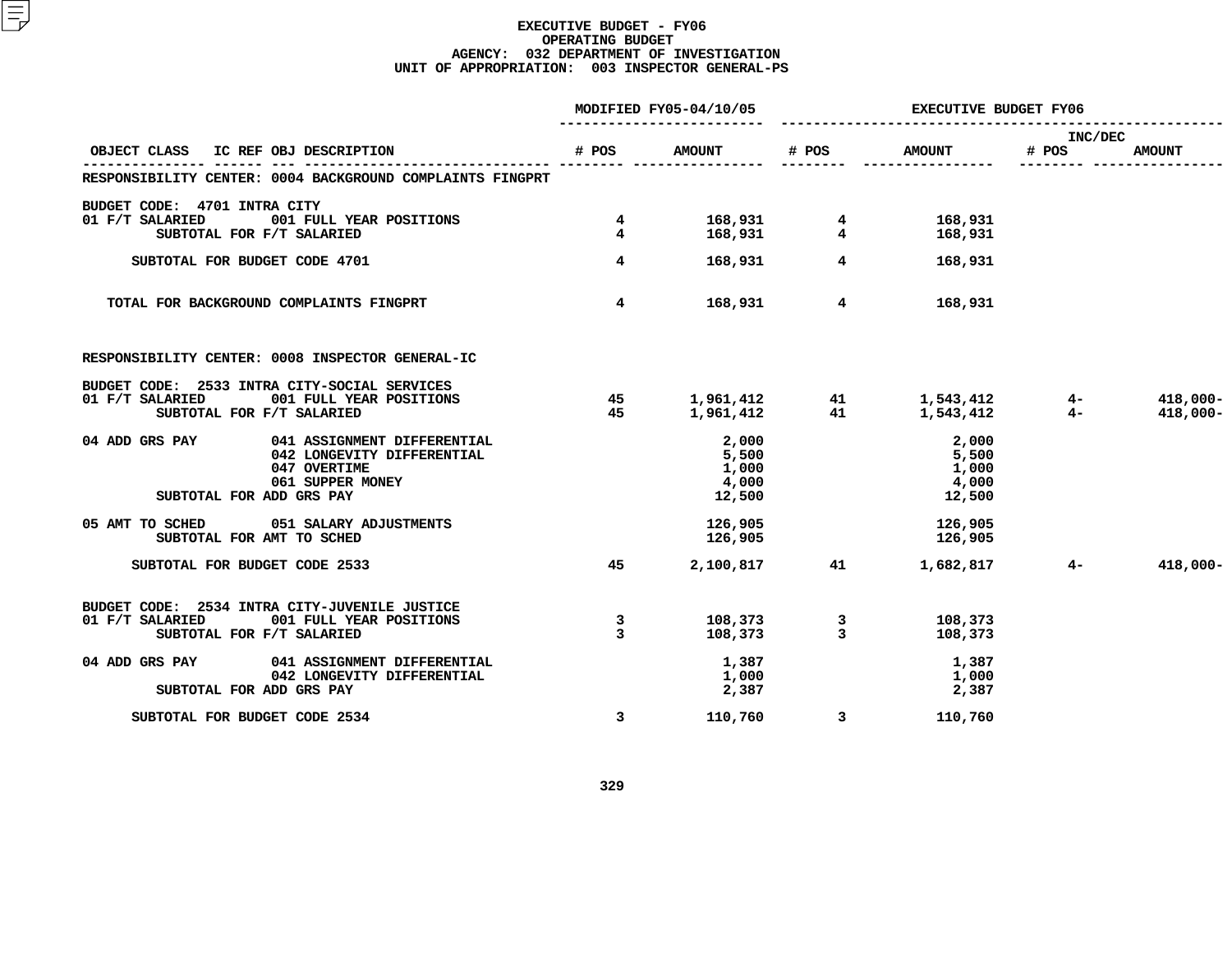#### **EXECUTIVE BUDGET - FY06 OPERATING**G BUDGET<br>MENT OF<br>3 INSPEC **AGENCY: <sup>032</sup> DEPARTMENT OF INVESTIGATION UNIT OF APPROPRIATION: <sup>003</sup> INSPECTOR GENERAL-PS**

|                                                         |                         | MODIFIED FY05-04/10/05                 | <b>EXECUTIVE BUDGET FY06</b> |               |         |               |
|---------------------------------------------------------|-------------------------|----------------------------------------|------------------------------|---------------|---------|---------------|
|                                                         |                         |                                        |                              |               | INC/DEC |               |
| OBJECT CLASS IC REF OBJ DESCRIPTION                     | # POS                   | <b>AMOUNT</b>                          | # POS                        | <b>AMOUNT</b> | # POS   | <b>AMOUNT</b> |
| BUDGET CODE: 2537 INTRA CITY-HUMAN RESOURCES            |                         |                                        |                              |               |         |               |
| 01 F/T SALARIED<br>001 FULL YEAR POSITIONS              | $\overline{\mathbf{3}}$ | 154,341 3 154,341<br>154,341 3 154,341 |                              |               |         |               |
| SUBTOTAL FOR F/T SALARIED                               | $\overline{3}$          |                                        |                              |               |         |               |
| 04 ADD GRS PAY 047 OVERTIME                             |                         | 5,000<br>2,000                         |                              | 5,000         |         |               |
| 061 SUPPER MONEY                                        |                         |                                        |                              | 2,000         |         |               |
| SUBTOTAL FOR ADD GRS PAY                                |                         | 7,000                                  |                              | 7,000         |         |               |
| SUBTOTAL FOR BUDGET CODE 2537                           | $\overline{\mathbf{3}}$ | 161,341                                |                              | 3 161,341     |         |               |
| BUDGET CODE: 2538 INTRA CITY - ENVIRONMENTAL PROTECTION |                         |                                        |                              |               |         |               |
| 01 F/T SALARIED<br>001 FULL YEAR POSITIONS              | $\overline{a}$          | 136,000                                | $\overline{a}$               | 136,000       |         |               |
| SUBTOTAL FOR F/T SALARIED                               | $\overline{2}$          | 136,000                                | $\overline{2}$               | 136,000       |         |               |
| SUBTOTAL FOR BUDGET CODE 2538                           | $\mathbf{2}$            | 136,000                                | $\overline{2}$               | 136,000       |         |               |
| BUDGET CODE: 2539 INTRA CITY - DEPT. OF BUILDINGS       |                         |                                        |                              |               |         |               |
| 01 F/T SALARIED 001 FULL YEAR POSITIONS                 | $\overline{a}$          | 100,000                                | $\mathbf{2}$                 | 100,000       |         |               |
| SUBTOTAL FOR F/T SALARIED                               | $\overline{2}$          | 100,000                                | $\overline{2}$               | 100,000       |         |               |
| 05 AMT TO SCHED 053 AMOUNT TO BE SCHEDULED-PS           | 3                       | 260,610                                | 3                            | 260,610       |         |               |
| SUBTOTAL FOR AMT TO SCHED                               | 3                       | 260,610                                | $\overline{3}$               | 260,610       |         |               |
| SUBTOTAL FOR BUDGET CODE 2539                           | 5                       | 360,610                                | 5 <sup>5</sup>               | 360,610       |         |               |
| TOTAL FOR INSPECTOR GENERAL-IC                          | 58                      | 2,869,528                              |                              | 2,451,528     | $4-$    | 418,000-      |
|                                                         |                         |                                        |                              |               |         |               |
| TOTAL FOR INSPECTOR GENERAL-PS                          | 62                      | 3,038,459                              | 58 — 1                       | 2,620,459     | $4-$    | $418,000 -$   |
|                                                         |                         |                                        |                              |               |         |               |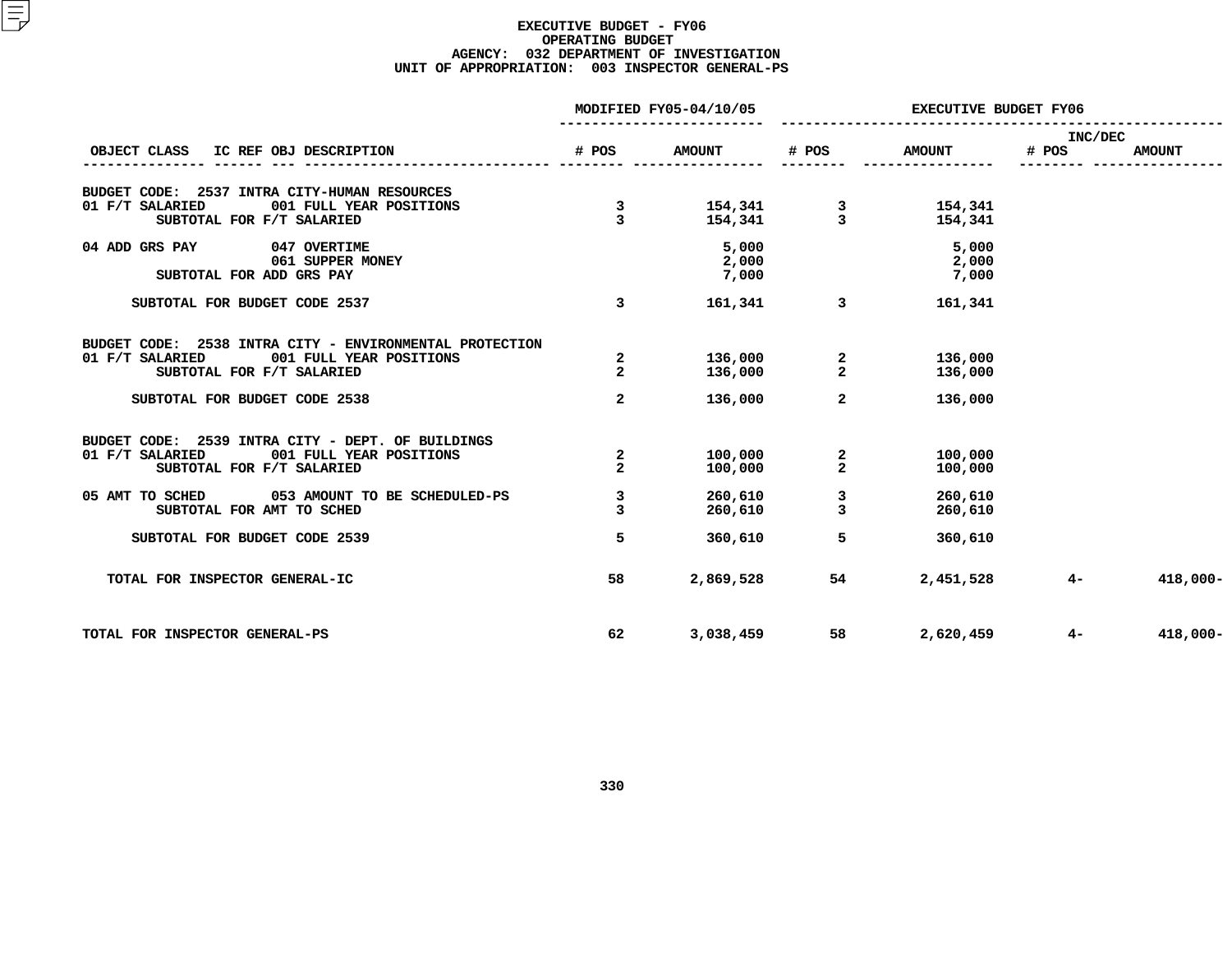#### **EXECUTIVE BUDGET - FY06 UNIT OF APPROPRIATION SUMMARY AGENCY:**

**<sup>032</sup> DEPARTMENT OF INVESTIGATION UNIT**

|                                                                                                                      | UNIT OF APPROPRIATION: | 003                                | INSPECTOR GENERAL-PS |                                    |               |
|----------------------------------------------------------------------------------------------------------------------|------------------------|------------------------------------|----------------------|------------------------------------|---------------|
|                                                                                                                      |                        | <b>CURRENT MODIFIED</b>            |                      | <b>EXECUTIVE BUDGET</b>            |               |
| INSPECTOR GENERAL-PS                                                                                                 | NUM POS                | <b>BUDGET AMOUNT</b>               | NUM POS              | <b>BUDGET AMOUNT</b>               | $INC/DEC$ (-) |
| TOTALS FOR OPERATING BUDGET                                                                                          | 62                     | 3,038,459                          | 58                   | 2,620,459                          | 418,000-      |
| FINANCIAL PLAN SAVINGS                                                                                               |                        | 75,792                             |                      | 75,792                             |               |
| <b>APPROPRIATION</b>                                                                                                 | 62                     | 3, 114, 251                        | 58                   | 2,696,251                          | $418,000 -$   |
| FUNDING SUMMARY<br><b>CITY</b>                                                                                       |                        | <b>CURRENT MODIFIED</b><br>346,697 |                      | <b>EXECUTIVE BUDGET</b><br>346,697 | $INC/DEC$ (-) |
| OTHER CATEGORICAL<br>CAPITAL FUNDS - I.F.A.<br><b>STATE</b><br>FEDERAL - C.D.<br>FEDERAL - OTHER<br>INTRA-CITY SALES |                        | 2,767,554                          |                      | 2,349,554                          | $418,000 -$   |
| <b>TOTAL</b>                                                                                                         |                        | 3, 114, 251                        |                      | 2,696,251                          | 418,000-      |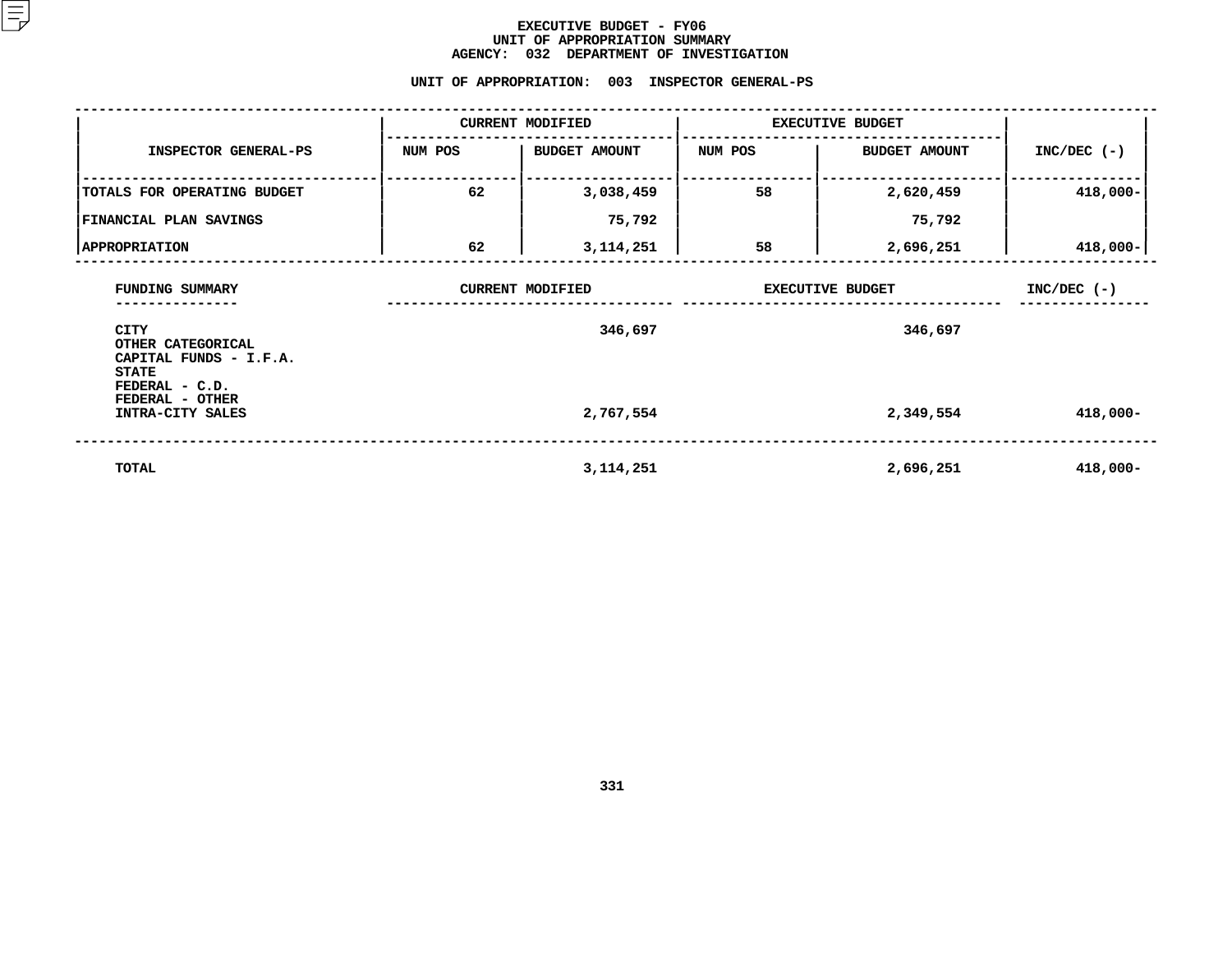#### **EXECUTIVE BUDGET - FY06 POSITIONN SCHEDULE<br>TMENT OF I<br>003 INSP AGENCY: <sup>032</sup> DEPARTMENT OF INVESTIGATION UNIT OF APPROPRIATION: <sup>003</sup> INSPECTOR GENERAL-PS**

|      |                                                                                                             |     |                      |                                 |                                            | MODIFIED FY05-04/10/05 EXECUTIVE BUDGET FY06 |                                            |                    |       |                               |
|------|-------------------------------------------------------------------------------------------------------------|-----|----------------------|---------------------------------|--------------------------------------------|----------------------------------------------|--------------------------------------------|--------------------|-------|-------------------------------|
| LINE | DESCRIPTION                                                                                                 | PAY | TITLE<br>BANK/# CODE | MIN-MAX RATE # POS* ANNUAL RATE |                                            |                                              | # POS*                                     | <b>ANNUAL RATE</b> | # POS | INC/DEC<br><b>ANNUAL RATE</b> |
|      | OBJECT: 001 FULL YEAR POSITIONS                                                                             |     |                      |                                 |                                            |                                              |                                            |                    |       |                               |
| 1110 | INSPECTOR GENERAL D 032 31145 44,492-144,150                                                                |     |                      |                                 | $\mathbf{2}$                               | 194,397                                      |                                            | 194,397            |       |                               |
| 1113 |                                                                                                             |     |                      |                                 |                                            | 426,368                                      |                                            | 426,368            |       |                               |
| 1118 | DEPUTY INSPECTOR GENERAL D 032 31144 44,492-144,150<br>ADMINISTRATIVE MANAGEMENT D 032 10010 44,492-144,150 |     |                      |                                 |                                            | 92,687                                       |                                            | 92,687             |       |                               |
| 1120 | EXAMINING ATTORNEY D 032 30119                                                                              |     |                      | 51,520- 90,000                  |                                            | 51,520                                       |                                            | 51,520             |       |                               |
| 1135 | ASSOCIATE STAFF ANALYST D 032 12627                                                                         |     |                      | 57,245- 74,118                  | $\frac{1}{3}$                              | 64,880                                       |                                            | 64,880             |       |                               |
| 1140 | CONFIDENTIAL INVESTIGATOR D 032 31143 34,194- 64,115                                                        |     |                      |                                 |                                            | 108,471                                      |                                            | 108,471            |       |                               |
| 1150 | SPECIAL INVESTIGATOR D 032 31130 45,176-83,968                                                              |     |                      |                                 | $\overline{5}$                             | 336,566                                      | 5<br>3<br>2<br>2<br>2                      | 336,566            |       |                               |
| 1155 | PRINCIPAL ADMINISTRATIVE D 032 10124 38,205- 62,842                                                         |     |                      |                                 | $\frac{3}{2}$                              | 137,878                                      |                                            | 137,878            |       |                               |
| 1205 | <b>COMMUNITY ASSISTANT</b>                                                                                  |     |                      | D 032 56056 22,907- 29,765      |                                            | 54,402                                       |                                            | 54,402             |       |                               |
| 1350 | CLERICAL ASSOCIATE                                                                                          |     |                      | D 032 10251 20,095- 44,319      |                                            | 62,293                                       |                                            | 62,293             |       |                               |
| 1400 | CONFIDENTIAL INVESTIGATOR D 032 31143 34,194- $64,115$                                                      |     |                      |                                 | $\begin{array}{c} 2 \\ 1 \end{array}$      | 78,592                                       |                                            | 78,592             |       |                               |
| 1410 | CONFIDENTIAL INVESTIGATOR D 032 31143 34,194- $64,115$                                                      |     |                      |                                 |                                            | 38,715                                       |                                            | 38,715             |       |                               |
| 1420 | CONFIDENTIAL INVESTIGATOR D 032 31143 34,194- $64,115$                                                      |     |                      |                                 | 6                                          | 255,722                                      | 6                                          | 255,722            |       |                               |
| 1430 | CONFIDENTIAL INVESTIGATOR D 032 31143 34,194- $64,115$                                                      |     |                      |                                 |                                            | 47,395                                       |                                            | 47,395             |       |                               |
| 1440 | CONFIDENTIAL INVESTIGATOR D 032 31143 34,194- $64,115$                                                      |     |                      |                                 | $\begin{array}{c} 1 \\ 2 \\ 2 \end{array}$ | 94,124                                       | $\begin{array}{c} 2 \\ 2 \\ 7 \end{array}$ | 94,124             |       |                               |
| 1460 | CONFIDENTIAL INVESTIGATOR D 032 31143 34,194- $64,115$                                                      |     |                      |                                 |                                            | 107,816                                      |                                            | 107,816            |       |                               |
| 1470 | CONFIDENTIAL INVESTIGATOR D 032 31143 34,194- 64,115                                                        |     |                      |                                 | $\overline{7}$                             | 393,354                                      |                                            | 393,354            |       |                               |
| 1510 | <b>EXAMINING ATTORNEY</b>                                                                                   |     | D 032 30119          | 51,520- 90,000                  | $\frac{1}{2}$                              | 67,050                                       | $\mathbf 1$                                | 67,050             |       |                               |
| 1560 | SPECIAL INVESTIGATOR                                                                                        |     |                      | D 032 31130 45,176-83,968       |                                            | 139,818                                      | $\overline{a}$                             | 139,818            |       |                               |
|      | SUBTOTAL FOR OBJECT 001                                                                                     |     |                      |                                 | 49                                         | 2,752,048                                    | 49                                         | 2,752,048          |       |                               |
|      |                                                                                                             |     |                      |                                 |                                            |                                              |                                            |                    |       |                               |
|      |                                                                                                             |     |                      |                                 |                                            |                                              |                                            |                    |       |                               |

| POSITION SCHEDULE FOR U/A 003 | 49 | 2,752,048 | ا 49 | 2,752,048 |      |            |
|-------------------------------|----|-----------|------|-----------|------|------------|
| PLANNED INCREASES/(DECREASES) | 13 | 730,135   |      | 505,478   | $-4$ | $-224,657$ |
| TOTAL FOR U/A 003             | 62 | 3,482,183 | 58   | 3,257,526 | $-4$ | $-224,657$ |
| ______ _ _ __ _ _ _ _ _       |    |           |      |           |      |            |

**\*NOTE: FULL TIME ACTIVE POSITIONS AS OF 02/25/05**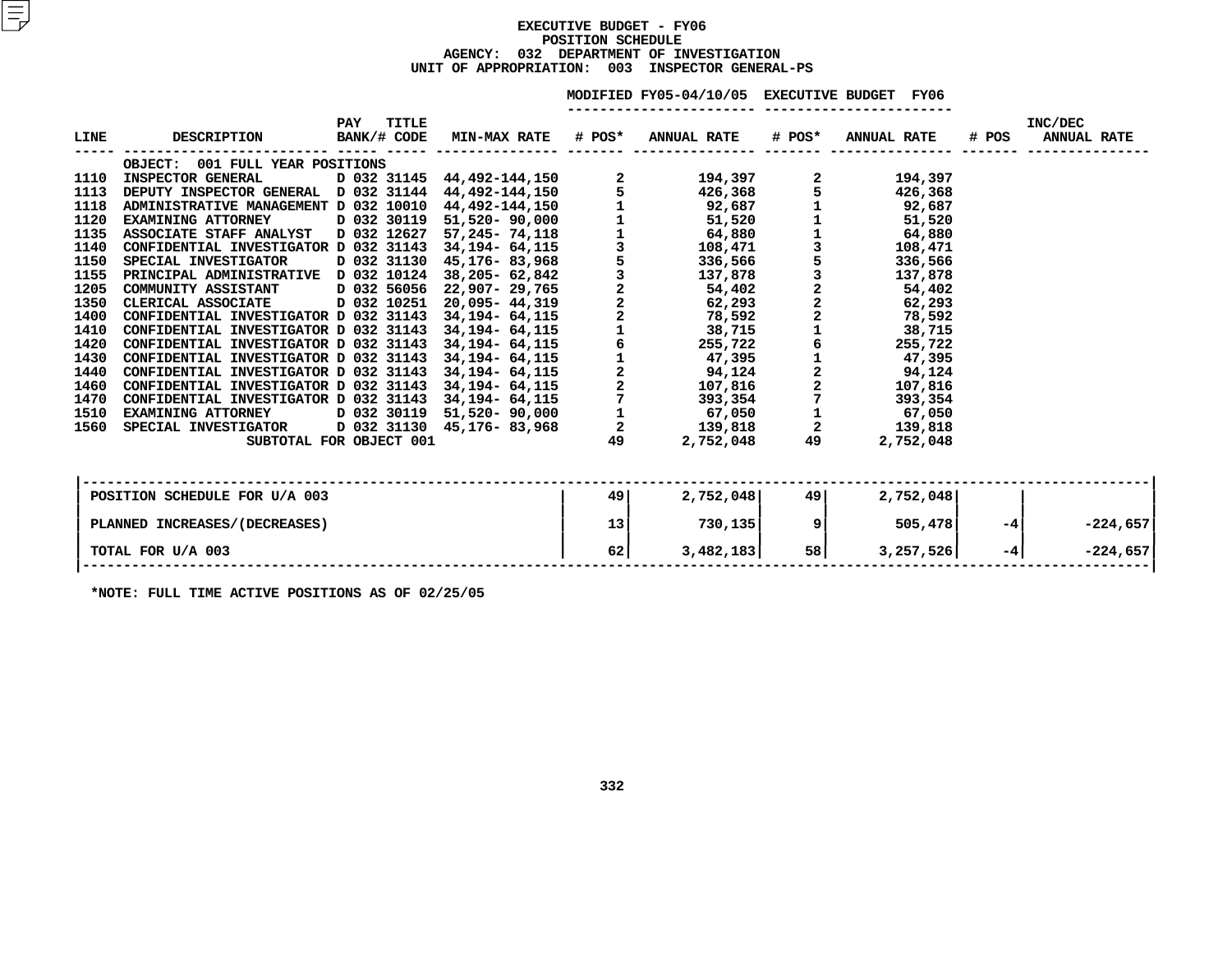#### **EXECUTIVE BUDGET - FY06 OPERATING**G BUDGET<br>MENT OF<br>4 INSPEC **AGENCY: <sup>032</sup> DEPARTMENT OF INVESTIGATION UNIT OF APPROPRIATION: <sup>004</sup> INSPECTOR GENERAL-OTPS**

|                                   |                                                                   | MODIFIED FY05-04/10/05 | <b>EXECUTIVE BUDGET FY06</b>                                 |                                            |                |                     |                     |
|-----------------------------------|-------------------------------------------------------------------|------------------------|--------------------------------------------------------------|--------------------------------------------|----------------|---------------------|---------------------|
|                                   | OBJECT CLASS IC REF OBJ DESCRIPTION                               | # CNTRCT               | <b>AMOUNT</b>                                                | # CNTRCT                                   | <b>AMOUNT</b>  | INC/DEC<br># CNTRCT | <b>AMOUNT</b>       |
|                                   | RESPONSIBILITY CENTER: 0005 INSPECTOR GENERAL                     |                        |                                                              |                                            |                |                     |                     |
|                                   |                                                                   |                        |                                                              |                                            |                |                     |                     |
| BUDGET CODE: 9170 INTRA-CITY OTPS |                                                                   |                        |                                                              |                                            |                |                     |                     |
| 10 SUPPLYS&MATL                   | 100 SUPPLIES + MATERIALS - GENERAL<br>101 PRINTING SUPPLIES       |                        | 3,481                                                        |                                            | 5,781          |                     | 2,300               |
|                                   | 106 MOTOR VEHICLE FUEL                                            |                        | 7,000                                                        |                                            | 1,500<br>7,000 |                     | 1,500               |
|                                   | 110 FOOD & FORAGE SUPPLIES                                        |                        |                                                              |                                            | 900            |                     | 900                 |
|                                   | 199 DATA PROCESSING SUPPLIES                                      |                        | 2,592                                                        |                                            | 6,680          |                     | 4,088               |
|                                   | SUBTOTAL FOR SUPPLYS&MATL                                         |                        | 13,073                                                       |                                            | 21,861         |                     | 8,788               |
|                                   |                                                                   |                        |                                                              |                                            |                |                     |                     |
| 30 PROPTY&EQUIP                   | 300 EQUIPMENT GENERAL<br>302 TELECOMMUNICATIONS EQUIPMENT         |                        | 6,076<br>10,542                                              |                                            | 450            |                     | $6,076-$<br>10,092- |
|                                   | 315 OFFICE EQUIPMENT                                              |                        |                                                              |                                            | 500            |                     | 500                 |
|                                   | 332 PURCH DATA PROCESSING EQUIPT                                  |                        |                                                              |                                            | 16,000         |                     | 16,000              |
|                                   | 337 BOOKS-OTHER                                                   |                        | 625                                                          |                                            | 1,700          |                     | 1,075               |
|                                   | 338 LIBRARY BOOKS                                                 |                        |                                                              |                                            | 3,150          |                     | 3,150               |
|                                   | SUBTOTAL FOR PROPTY&EQUIP                                         |                        | 17,243                                                       |                                            | 21,800         |                     | 4,557               |
| 40 OTHR SER&CHR                   | 402 TELEPHONE & OTHER COMMUNICATNS                                |                        | 2,000                                                        |                                            | 2,000          |                     |                     |
|                                   | 403 OFFICE SERVICES                                               |                        |                                                              |                                            | 2,105          |                     | 2,105               |
|                                   | 451 NON OVERNIGHT TRVL EXP-GENERAL                                |                        | 3,000                                                        |                                            | 3,000          |                     |                     |
|                                   | <b>460 SPECIAL EXPENSE</b>                                        |                        | 29,000                                                       |                                            | 29,000         |                     |                     |
|                                   | SUBTOTAL FOR OTHR SER&CHR                                         |                        | 34,000                                                       |                                            | 36,105         |                     | 2,105               |
| 60 CNTRCTL SVCS                   | 602 TELECOMMUNICATIONS MAINT                                      |                        | $\begin{array}{ccc} 1 & 200 \\ 1 & 9,095 \end{array}$<br>200 | $\mathbf{1}$                               | 200            |                     |                     |
|                                   | 608 MAINT & REP GENERAL                                           |                        |                                                              |                                            |                | $1 -$               | $9,095 -$           |
|                                   | 612 OFFICE EQUIPMENT MAINTENANCE<br>613 DATA PROCESSING EQUIPMENT | $\frac{1}{3}$          | 95، ر<br>2,349<br>ممبر                                       | $\mathbf{1}$                               | 1,500          |                     | -849                |
|                                   |                                                                   |                        |                                                              | $\mathbf{1}$                               | 170            |                     | $3,235-$            |
|                                   | 615 PRINTING CONTRACTS<br>622 TEMPORARY SERVICES                  | $\mathbf{1}$           | 931<br>1,565                                                 | $\begin{array}{c} 1 \\ 1 \\ 1 \end{array}$ | 1,000          |                     | - 69<br>935         |
|                                   | 671 TRAINING PRGM CITY EMPLOYEES                                  |                        |                                                              |                                            | 2,500<br>725   | $\mathbf{1}$        | 725                 |
|                                   | 684 PROF SERV COMPUTER SERVICES                                   |                        |                                                              | $\mathbf 1$                                | 1,000          | $\mathbf{1}$        | 1,000               |
|                                   | 686 PROF SERV OTHER                                               | $\mathbf{1}$           | 9,500                                                        | $\mathbf{1}$                               | 4,500          |                     | $5,000-$            |
|                                   | SUBTOTAL FOR CNTRCTL SVCS                                         | $7^{\circ}$            | 27,045                                                       | 8                                          | 11,595         | $\mathbf{1}$        | $15,450-$           |
| 70 FXD MIS CHGS                   | 794 TRAINING CITY EMPLOYEES                                       |                        | 140                                                          |                                            | 140            |                     |                     |
|                                   | SUBTOTAL FOR FXD MIS CHGS                                         |                        | 140                                                          |                                            | 140            |                     |                     |
|                                   | SUBTOTAL FOR BUDGET CODE 9170                                     | $7\overline{ }$        | 91,501                                                       | 8                                          | 91,501         | $\mathbf{1}$        |                     |
|                                   |                                                                   |                        |                                                              |                                            |                |                     |                     |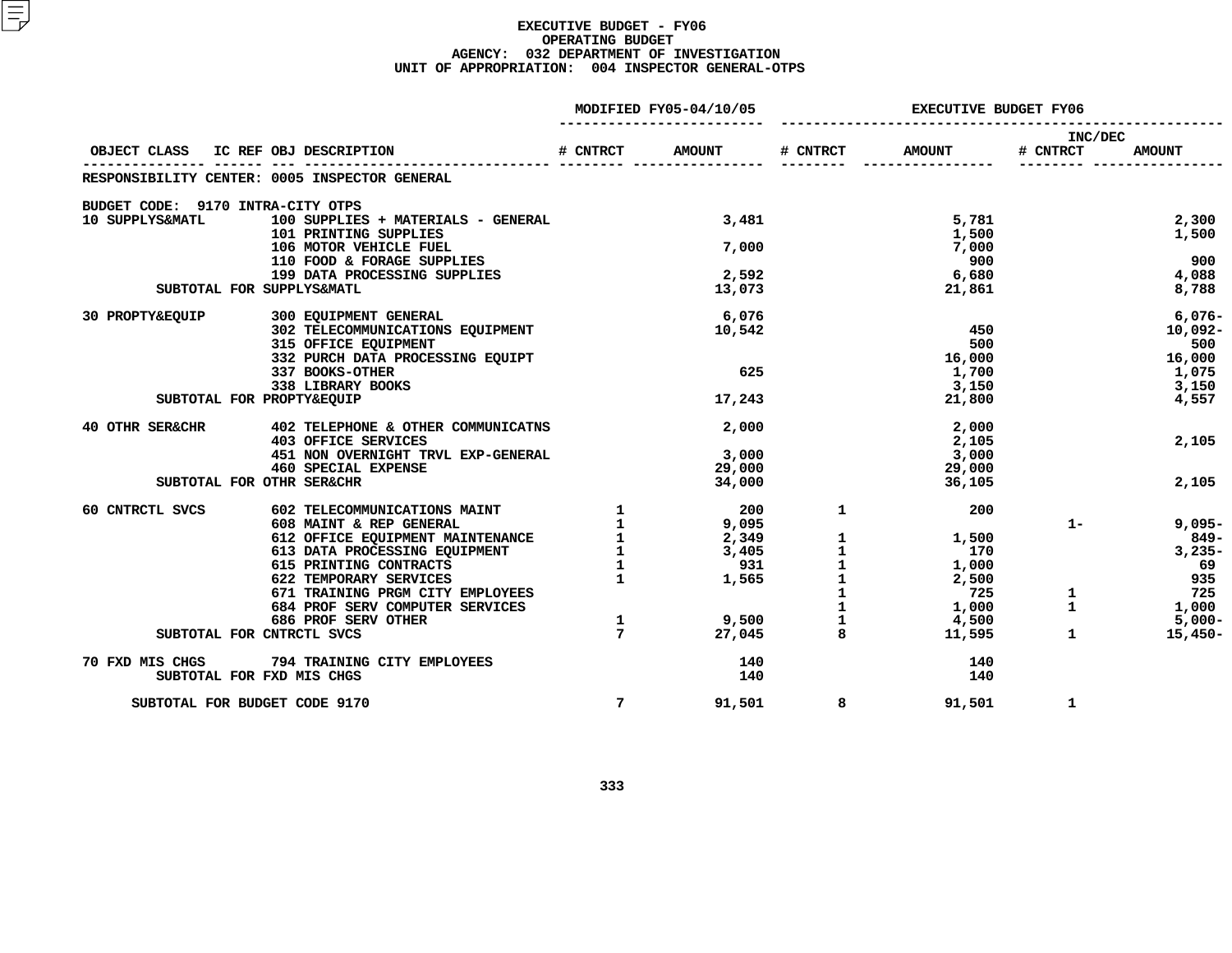#### **EXECUTIVE BUDGET - FY06 OPERATING**G BUDGET<br>MENT OF<br>4 INSPEC **AGENCY: <sup>032</sup> DEPARTMENT OF INVESTIGATION UNIT OF APPROPRIATION: <sup>004</sup> INSPECTOR GENERAL-OTPS**

|                                  |                                                                                                                                                                           |                 | MODIFIED FY05-04/10/05                               |          | <b>EXECUTIVE BUDGET FY06</b> |                     |                                                                        |  |
|----------------------------------|---------------------------------------------------------------------------------------------------------------------------------------------------------------------------|-----------------|------------------------------------------------------|----------|------------------------------|---------------------|------------------------------------------------------------------------|--|
| OBJECT CLASS                     | IC REF OBJ DESCRIPTION                                                                                                                                                    | # CNTRCT        | <b>AMOUNT</b>                                        | # CNTRCT | <b>AMOUNT</b>                | INC/DEC<br># CNTRCT | <b>AMOUNT</b>                                                          |  |
| TOTAL FOR INSPECTOR GENERAL      |                                                                                                                                                                           | 7               | 91,501                                               | 8        | 91,501                       | 1                   |                                                                        |  |
|                                  | RESPONSIBILITY CENTER: 0008 INSPECTOR GENERAL-IC                                                                                                                          |                 |                                                      |          |                              |                     |                                                                        |  |
| 10 SUPPLYS&MATL                  | BUDGET CODE: 2539 INTRA CITY - DEPT. OF BUILDINGS<br>100 SUPPLIES + MATERIALS - GENERAL                                                                                   |                 | 14,000                                               |          | 25,000                       |                     | 11,000                                                                 |  |
|                                  | 199 DATA PROCESSING SUPPLIES<br>SUBTOTAL FOR SUPPLYS&MATL                                                                                                                 |                 | 5,000<br>19,000                                      |          | 25,000                       |                     | $5,000-$<br>6,000                                                      |  |
| 30 PROPTY&EQUIP                  | 337 BOOKS-OTHER<br>338 LIBRARY BOOKS<br>SUBTOTAL FOR PROPTY&EQUIP                                                                                                         |                 | 5,000<br>25,000<br>30,000                            |          | 50,000<br>50,000             |                     | $5,000-$<br>25,000<br>20,000                                           |  |
| 40 OTHR SER&CHR                  | 414 RENTALS - LAND BLDGS & STRUCTS<br>SUBTOTAL FOR OTHR SER&CHR                                                                                                           |                 | 311,568<br>311,568                                   |          | 316,591<br>316,591           |                     | 5,023<br>5,023                                                         |  |
| 60 CNTRCTL SVCS                  | 602 TELECOMMUNICATIONS MAINT<br>608 MAINT & REP GENERAL<br>612 OFFICE EQUIPMENT MAINTENANCE<br>615 PRINTING CONTRACTS<br>686 PROF SERV OTHER<br>SUBTOTAL FOR CNTRCTL SVCS |                 | 2,000<br>4,000<br>7,000<br>5,000<br>58,000<br>76,000 |          | 50,000<br>50,000             |                     | $2,000-$<br>$4,000-$<br>$7,000-$<br>$5,000-$<br>$8,000-$<br>$26,000 -$ |  |
| SUBTOTAL FOR BUDGET CODE 2539    |                                                                                                                                                                           |                 | 436,568                                              |          | 441,591                      |                     | 5,023                                                                  |  |
| TOTAL FOR INSPECTOR GENERAL-IC   |                                                                                                                                                                           |                 | 436,568                                              |          | 441,591                      |                     | 5,023                                                                  |  |
| TOTAL FOR INSPECTOR GENERAL-OTPS |                                                                                                                                                                           | $7\phantom{.0}$ | 528,069                                              | 8        | 533,092                      | $\mathbf{1}$        | 5,023                                                                  |  |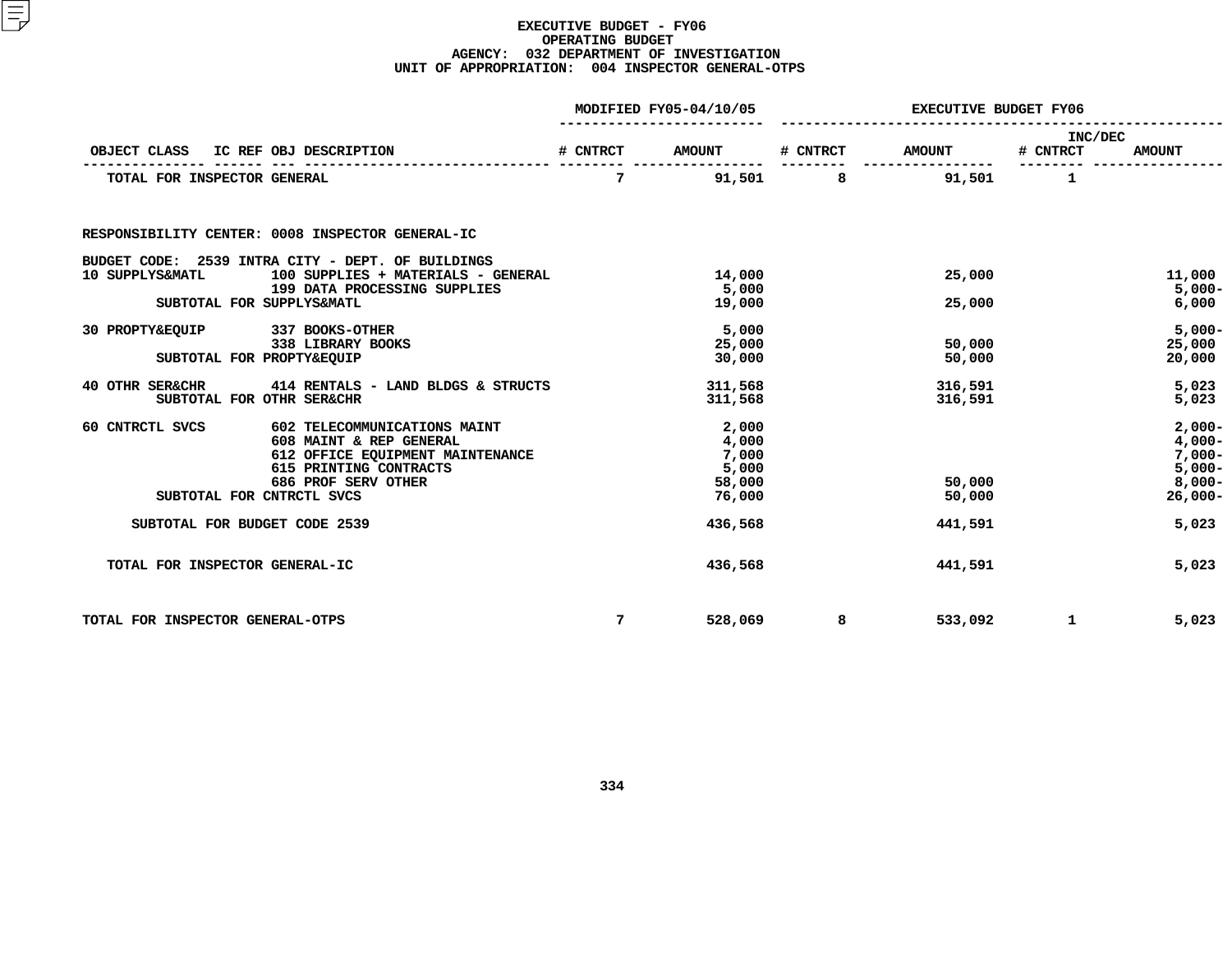#### **EXECUTIVE BUDGET - FY06 UNIT OF APPROPRIATION SUMMARY AGENCY:**

|                                                                     | AGENCY: 032 DEPARTMENT OF INVESTIGATION           |                         |                              |               |
|---------------------------------------------------------------------|---------------------------------------------------|-------------------------|------------------------------|---------------|
|                                                                     | UNIT OF APPROPRIATION: 004 INSPECTOR GENERAL-OTPS |                         |                              |               |
|                                                                     | <b>CURRENT MODIFIED</b>                           | <b>EXECUTIVE BUDGET</b> |                              |               |
| INSPECTOR GENERAL-OTPS                                              | INTRACITY \$   BUDGET AMOUNT                      |                         | INTRACITY \$   BUDGET AMOUNT | $INC/DEC$ (-) |
| TOTALS FOR OPERATING BUDGET                                         | 528,069                                           |                         | 533,092                      | 5,023         |
| FINANCIAL PLAN SAVINGS                                              |                                                   |                         |                              |               |
| <b>APPROPRIATION</b>                                                | 528,069                                           |                         | 533,092                      | 5,023         |
| FUNDING SUMMARY<br>------------                                     | <b>CURRENT MODIFIED</b>                           | <b>EXECUTIVE BUDGET</b> | $INC/DEC$ (-)                |               |
| CITY<br>OTHER CATEGORICAL<br>CAPITAL FUNDS - I.F.A.<br><b>STATE</b> | 9,001                                             |                         | 9,001                        |               |
| FEDERAL - C.D.<br>FEDERAL - OTHER<br>INTRA-CITY SALES               | 519,068                                           |                         | 524,091                      | 5,023         |
| TOTAL                                                               | 528,069                                           |                         | 533,092                      | 5,023         |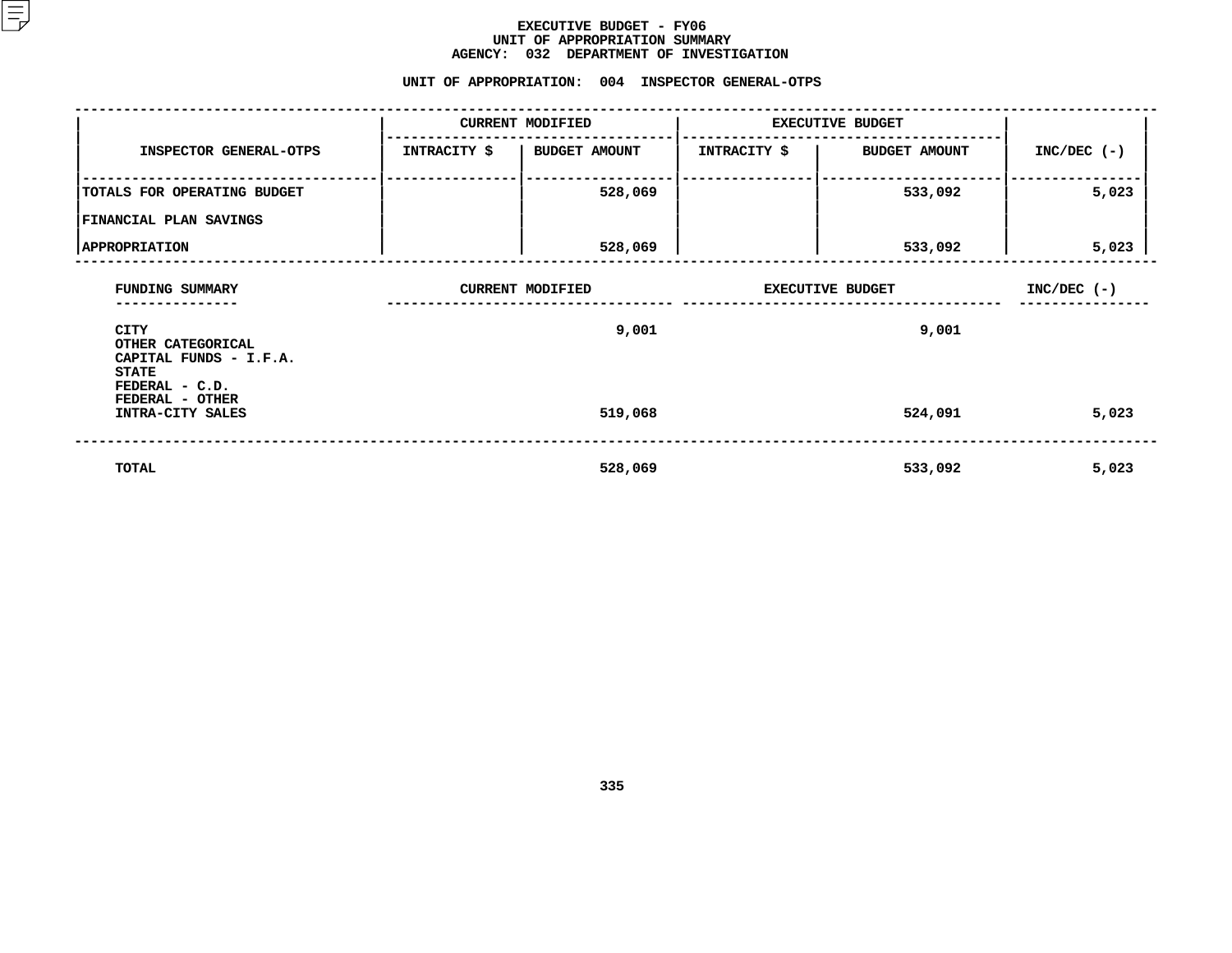# **EXECUTIVE BUDGET- FY06 AGENCY**

# **SUMMARY AGENCY: <sup>032</sup> DEPARTMENT OF INVESTIGATION**

### **PERSONAL**

|                                                                                              |         | PERSONAL SERVICES       |         |                         |                     |
|----------------------------------------------------------------------------------------------|---------|-------------------------|---------|-------------------------|---------------------|
|                                                                                              |         | <b>CURRENT MODIFIED</b> |         | <b>EXECUTIVE BUDGET</b> |                     |
| PERSONAL SERVICES                                                                            | NUM POS | <b>BUDGET AMOUNT</b>    | NUM POS | <b>BUDGET AMOUNT</b>    | $INC/DEC$ (-)       |
| TOTALS FOR OPERATING BUDGET                                                                  | 272     | 15,287,565              | 268     | 14,679,005              | 608,560-            |
| <b>FINANCIAL PLAN SAVINGS</b>                                                                |         | 75,792                  |         | 75,792                  |                     |
| <b>APPROPRIATION</b>                                                                         | 272     | 15,363,357              | 268     | 14,754,797              | $608,560 -$         |
| FUNDING SUMMARY                                                                              |         | <b>CURRENT MODIFIED</b> |         | <b>EXECUTIVE BUDGET</b> | $INC/DEC$ (-)       |
| <b>CITY</b><br>OTHER CATEGORICAL<br>CAPITAL FUNDS - I.F.A.<br><b>STATE</b><br>FEDERAL - C.D. |         | 12,074,255<br>377,548   |         | 11,954,875<br>306,368   | 119,380-<br>71,180- |
| FEDERAL - OTHER<br>INTRA-CITY SALES                                                          |         | 2,911,554               |         | 2,493,554               | $418,000 -$         |
| TOTAL                                                                                        |         | 15,363,357              |         | 14,754,797              | $608,560 -$         |
| OTPS MEMO AMOUNTS                                                                            |         |                         |         |                         |                     |

**OTPS MEMO AMOUNTS**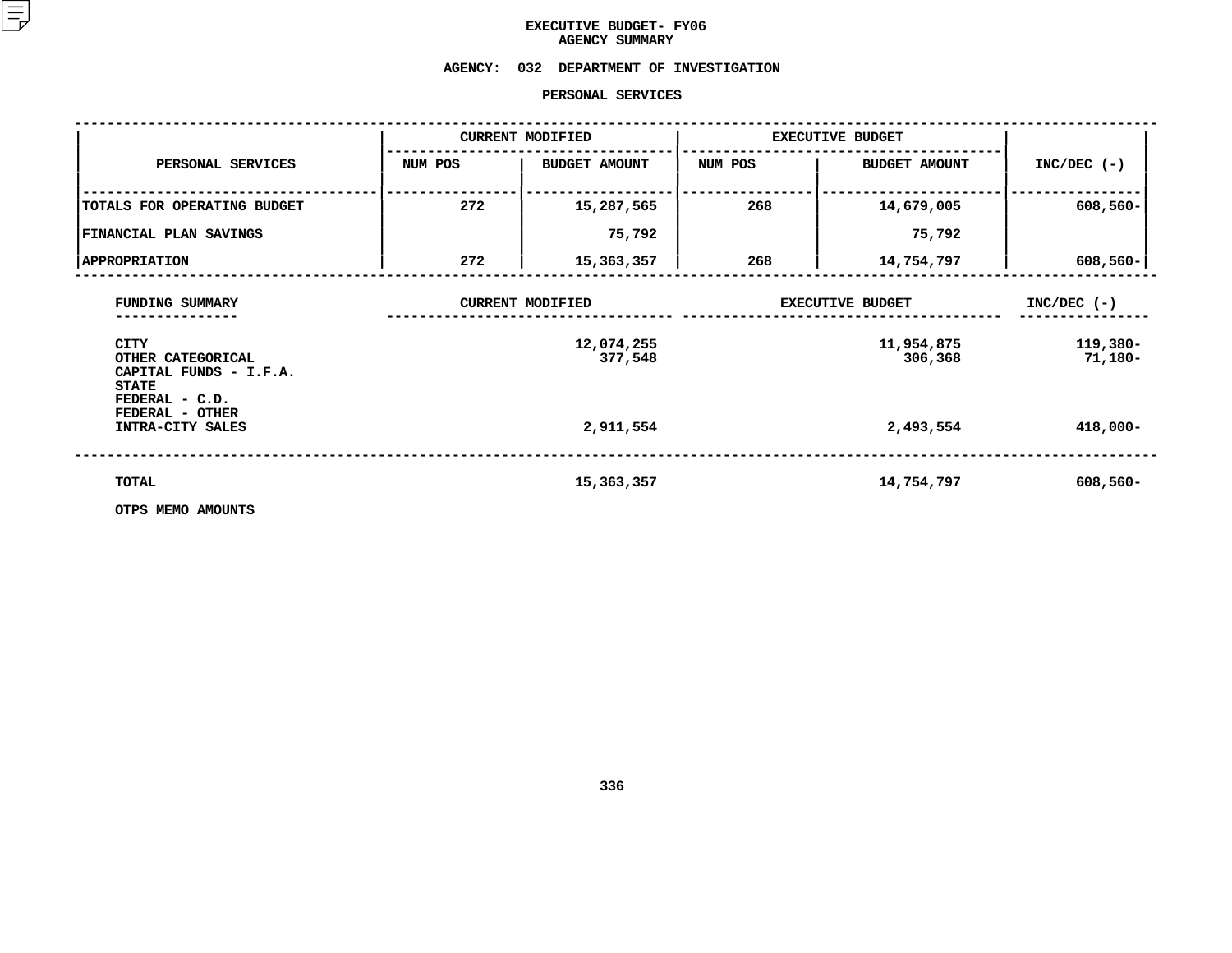# **EXECUTIVE BUDGET- FY06 AGENCY**

# AGENCY SUMMARY<br>AGENCY: 032 DEPARTMENT OF **<sup>032</sup> DEPARTMENT OF INVESTIGATION OTHER**

|                                                            |              | OTHER THAN PERSONAL SERVICES |                         |                         |                        |
|------------------------------------------------------------|--------------|------------------------------|-------------------------|-------------------------|------------------------|
|                                                            |              | <b>CURRENT MODIFIED</b>      |                         | <b>EXECUTIVE BUDGET</b> |                        |
| OTHER THAN PERSONAL SERVICES                               | INTRACITY \$ | <b>BUDGET AMOUNT</b>         | INTRACITY \$            | <b>BUDGET AMOUNT</b>    | $INC/DEC$ (-)          |
| TOTALS FOR OPERATING BUDGET                                | 630,422      | 5,085,964                    | 634,631                 | 4,986,486               | $99,478-$              |
| FINANCIAL PLAN SAVINGS                                     |              |                              |                         |                         |                        |
| <b>APPROPRIATION</b>                                       |              | 5,085,964                    |                         | 4,986,486               | $99,478 -$             |
| FUNDING SUMMARY                                            |              | <b>CURRENT MODIFIED</b>      | <b>EXECUTIVE BUDGET</b> | $INC/DEC$ (-)           |                        |
| <b>CITY</b><br>OTHER CATEGORICAL<br>CAPITAL FUNDS - I.F.A. |              | 4,192,747<br>333,632         |                         | 4,439,763<br>13,632     | 247,016<br>$320,000 -$ |
| <b>STATE</b><br>FEDERAL - C.D.<br>FEDERAL - OTHER          |              | 31,517                       |                         |                         | $31,517-$              |
| INTRA-CITY SALES                                           |              | 528,068                      |                         | 533,091                 | 5,023                  |
| TOTAL                                                      |              | 5,085,964                    |                         | 4,986,486               | 99,478-                |
| PS MEMO AMOUNTS                                            |              |                              |                         |                         |                        |

**PS MEMO AMOUNTS**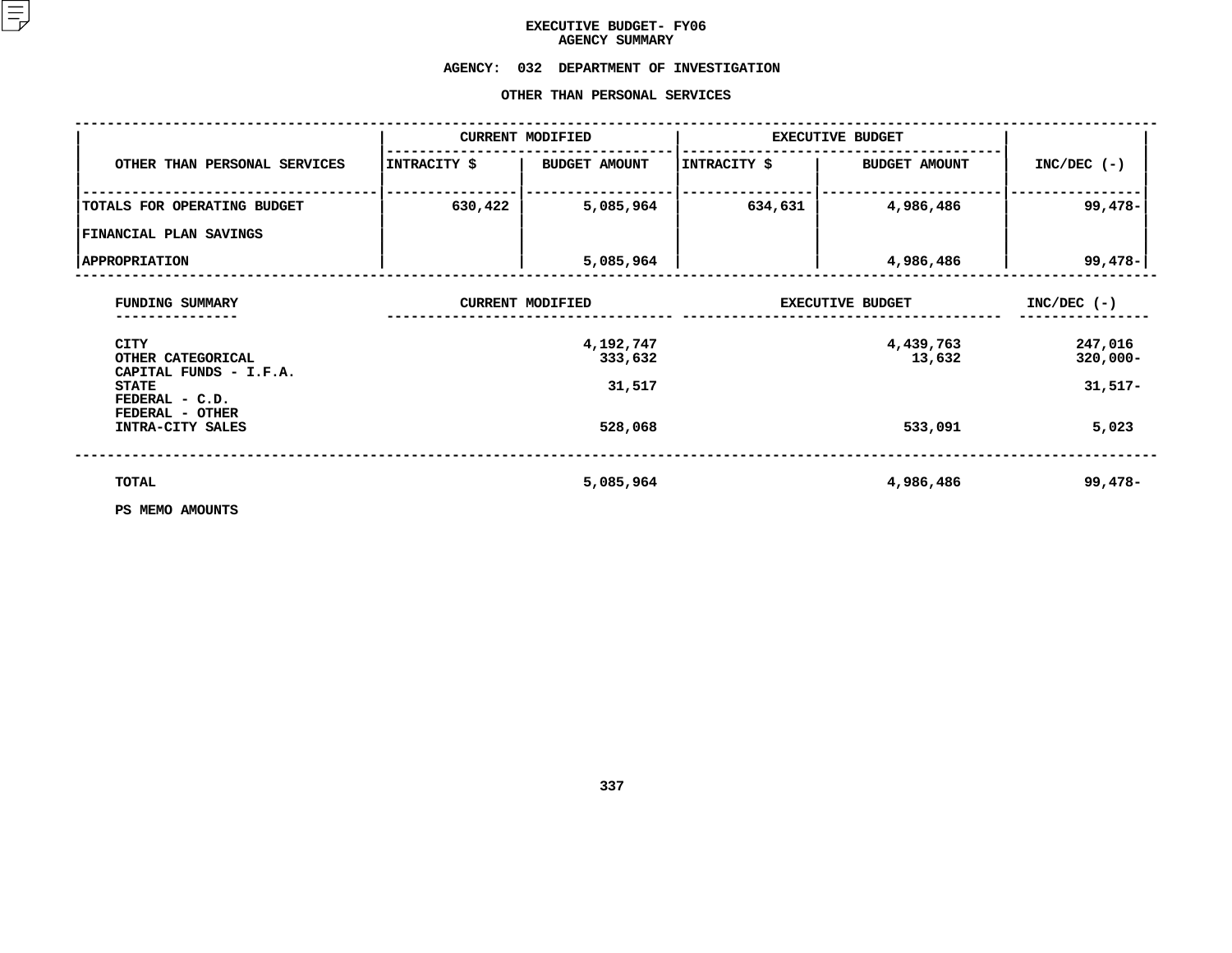## **EXECUTIVE BUDGET - FY06 AGENCYY SUMMARY<br>TMENT OF<br>ACT**

|                                                                    | <b>AGENCY:</b>           | 032 DEPARTMENT OF INVESTIGATION |           |                              |             |
|--------------------------------------------------------------------|--------------------------|---------------------------------|-----------|------------------------------|-------------|
|                                                                    | MODIFIED FY05 - 04/10/05 |                                 |           | <b>EXECUTIVE BUDGET FY06</b> |             |
|                                                                    | <b>POSITIONS</b>         | <b>BUDGET AMOUNT</b>            | POSITIONS | <b>BUDGET AMOUNT</b>         | INC/DEC AMT |
|                                                                    |                          |                                 |           |                              |             |
| <b>PS</b><br>TOTALS FOR OPERATING BUDGET<br>FINANCIAL PLAN SAVINGS | 272                      | 15,287,565<br>75,792            | 268       | 14,679,005<br>75,792         | 608,560-    |
| <b>APPROPRIATION</b>                                               | 272                      | 15,363,357                      | 268       | 14,754,797                   | 608,560-    |
| <b>OTPS</b>                                                        |                          |                                 |           |                              |             |
| TOTALS FOR OPERATING BUDGET<br>FINANCIAL PLAN SAVINGS              |                          | 5,085,964                       |           | 4,986,486                    | $99,478-$   |
| <b>APPROPRIATION</b>                                               |                          | 5,085,964                       |           | 4,986,486                    | $99,478-$   |
| <b>AGENCY TOTALS</b>                                               |                          |                                 |           |                              |             |
| TOTALS FOR OPERATING BUDGET<br>FINANCIAL PLAN SAVINGS              | 272                      | 20,373,529<br>75,792            | 268       | 19,665,491<br>75,792         | 708,038-    |
| <b>APPROPRIATION</b>                                               | 272                      | 20,449,321                      | 268       | 19,741,283                   | 708,038-    |
| FUNDING                                                            |                          |                                 |           |                              |             |
| <b>CITY</b>                                                        |                          | 16,267,002                      |           | 16,394,638                   | 127,636     |
| OTHER CATEGORICAL<br>CAPITAL FUNDS - I.F.A.                        |                          | 711,180                         |           | 320,000                      | 391,180-    |
| <b>STATE</b><br>FEDERAL - C.D.<br>FEDERAL - OTHER                  |                          | 31,517                          |           |                              | $31,517-$   |
| INTRA-CITY SALES                                                   |                          | 3,439,622                       |           | 3,026,645                    | $412,977-$  |
| TOTAL FUNDING                                                      |                          | 20,449,321                      |           | 19,741,283                   | 708,038-    |
|                                                                    |                          |                                 |           |                              |             |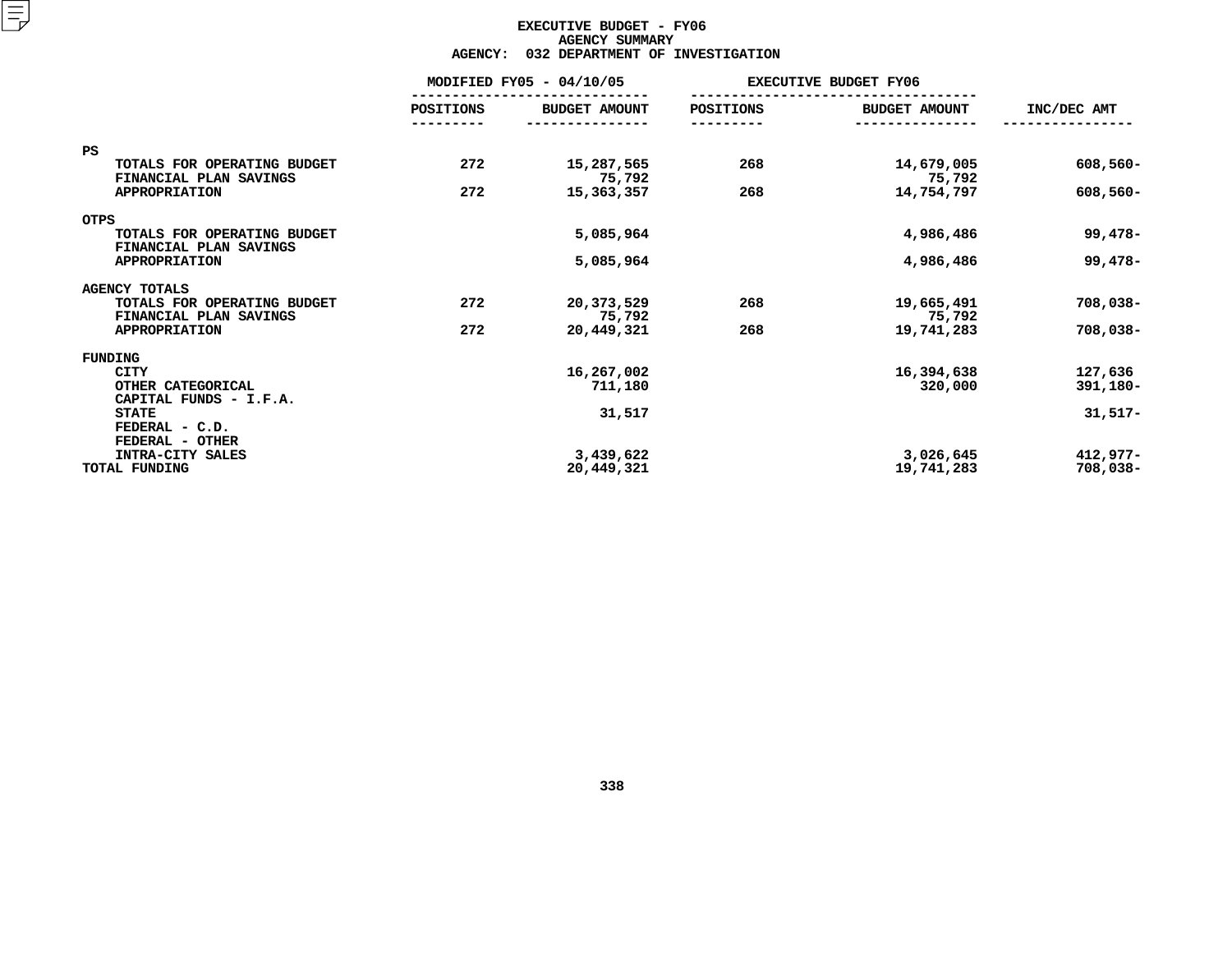#### **EXECUTIVE BUDGET - FY06 OPERATING**G BUDGET<br>ORK RESE<br>1 LUMP S **AGENCY: <sup>035</sup> NEW YORK RESEARCH LIBRARY UNIT OF APPROPRIATION: <sup>001</sup> LUMP SUM APPROPRIATION**

|                                                                                                                                                        |          | MODIFIED FY05-04/10/05        | <b>EXECUTIVE BUDGET FY06</b> |                               |                     |                          |
|--------------------------------------------------------------------------------------------------------------------------------------------------------|----------|-------------------------------|------------------------------|-------------------------------|---------------------|--------------------------|
| OBJECT CLASS<br>IC REF OBJ DESCRIPTION                                                                                                                 | # CNTRCT | <b>AMOUNT</b>                 | # CNTRCT                     | <b>AMOUNT</b>                 | INC/DEC<br># CNTRCT | <b>AMOUNT</b>            |
| RESPONSIBILITY CENTER: 0002 RESEARCH LIBRARIES                                                                                                         |          |                               |                              |                               |                     |                          |
| 2001 CENTRAL BUILDING SUBSIDY<br>BUDGET CODE:<br>40 OTHR SER&CHR 856001 42C HEAT LIGHT & POWER<br>SUBTOTAL FOR OTHR SER&CHR                            |          | 1,600,498<br>1,600,498        |                              | 1,651,066<br>1,651,066        |                     | 50,568<br>50,568         |
| 70 FXD MIS CHGS 716 PAYMENTS TO LIBRARIES<br>SUBTOTAL FOR FXD MIS CHGS                                                                                 |          | 4,188,643<br>4,188,643        |                              | 166,817<br>166,817            |                     | 4,021,826-<br>4,021,826- |
| SUBTOTAL FOR BUDGET CODE 2001                                                                                                                          |          | 5,789,141                     |                              | 1,817,883                     |                     | 3,971,258-               |
| 2002 SCHOMBURG CENTER<br>BUDGET CODE:<br>40 OTHR SER&CHR 856001 42C HEAT LIGHT & POWER<br>SUBTOTAL FOR OTHR SER&CHR                                    |          | 319,085<br>319,085            |                              | 329,167<br>329,167            |                     | 10,082<br>10,082         |
| 70 FXD MIS CHGS<br>716 PAYMENTS TO LIBRARIES<br>SUBTOTAL FOR FXD MIS CHGS                                                                              |          | 2,845,471<br>2,845,471        |                              | 2,077,471<br>2,077,471        |                     | $768,000 -$<br>768,000-  |
| SUBTOTAL FOR BUDGET CODE 2002                                                                                                                          |          | 3,164,556                     |                              | 2,406,638                     |                     | 757,918-                 |
| BUDGET CODE: 2003 ENERGY FOR LINCOLN CENTER<br>40 OTHR SER&CHR<br>423 HEAT LIGHT & POWER<br>SUBTOTAL FOR OTHR SER&CHR<br>SUBTOTAL FOR BUDGET CODE 2003 |          | 764,573<br>764,573<br>764,573 |                              | 764,573<br>764,573<br>764,573 |                     |                          |
| TOTAL FOR RESEARCH LIBRARIES                                                                                                                           |          | 9,718,270                     |                              | 4,989,094                     |                     | 4,729,176-               |
| TOTAL FOR LUMP SUM APPROPRIATION                                                                                                                       |          | 9,718,270                     |                              | 4,989,094                     |                     | 4,729,176-               |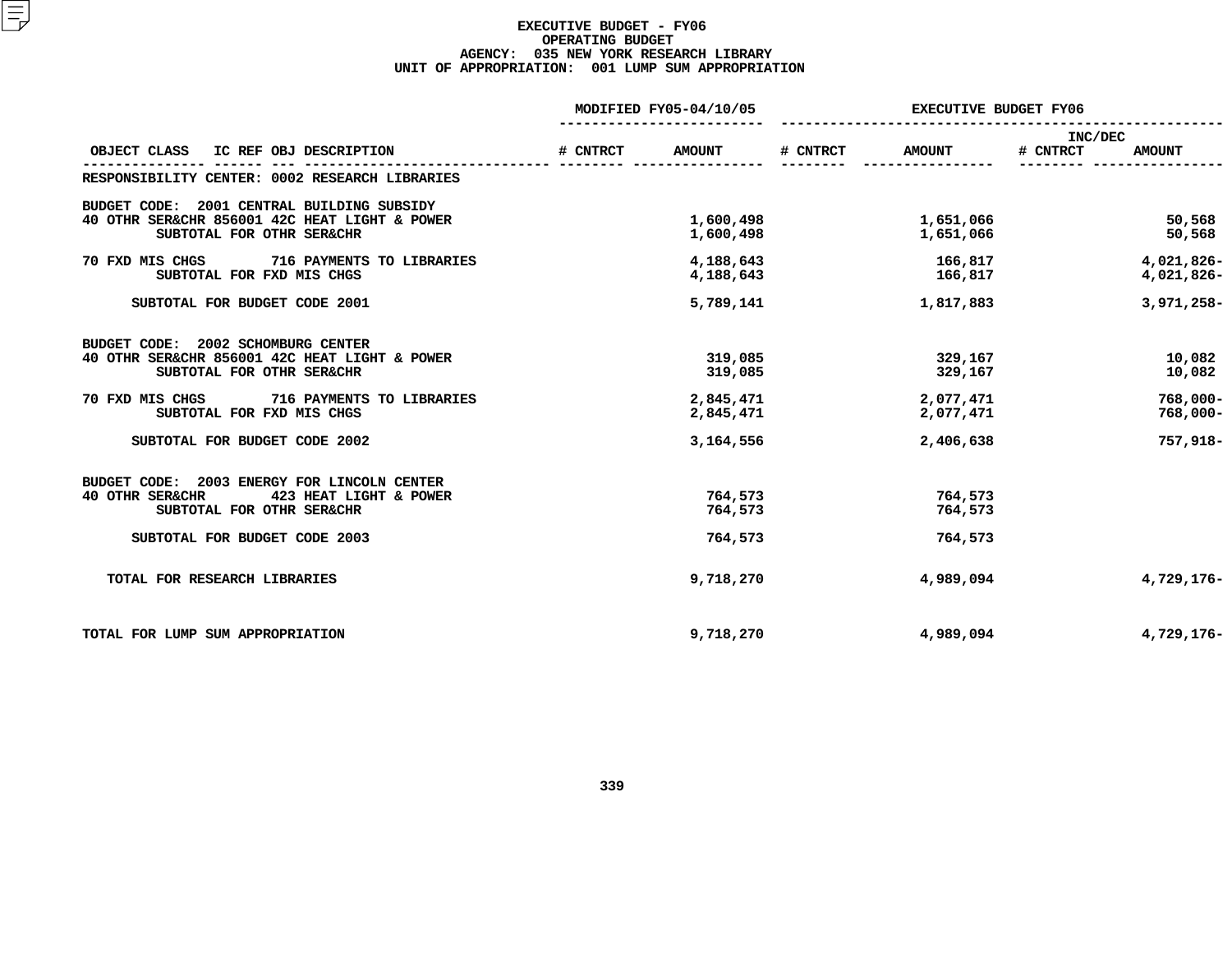#### **EXECUTIVE BUDGET - FY06** UNIT OF APPROPRIATION SUMMARY **OF APPROPRIATION SUMMARY AGENCY:**

**<sup>035</sup> NEW YORK RESEARCH LIBRARY UNIT**

|                                                                                                                                     | UNIT OF APPROPRIATION:  |                      | 001 LUMP SUM APPROPRIATION |                      |               |
|-------------------------------------------------------------------------------------------------------------------------------------|-------------------------|----------------------|----------------------------|----------------------|---------------|
|                                                                                                                                     | <b>CURRENT MODIFIED</b> |                      | <b>EXECUTIVE BUDGET</b>    |                      |               |
| LUMP SUM APPROPRIATION                                                                                                              | INTRACITY \$            | <b>BUDGET AMOUNT</b> | <b>INTRACITY \$</b>        | <b>BUDGET AMOUNT</b> | $INC/DEC$ (-) |
| TOTALS FOR OPERATING BUDGET                                                                                                         | 1,919,583               | 9,718,270            | 1,980,233                  | 4,989,094            | 4,729,176-    |
| FINANCIAL PLAN SAVINGS                                                                                                              |                         | 229,985              |                            |                      | 229,985-      |
| <b>  APPROPRIATION</b>                                                                                                              |                         | 9,948,255            |                            | 4,989,094            | 4,959,161-    |
| FUNDING SUMMARY                                                                                                                     | <b>CURRENT MODIFIED</b> |                      | <b>EXECUTIVE BUDGET</b>    |                      | $INC/DEC$ (-) |
| <b>CITY</b><br>OTHER CATEGORICAL<br>CAPITAL FUNDS - I.F.A.<br><b>STATE</b><br>FEDERAL - C.D.<br>FEDERAL - OTHER<br>INTRA-CITY SALES |                         | 9,948,255            |                            | 4,989,094            | 4,959,161-    |
| <b>TOTAL</b>                                                                                                                        |                         | 9,948,255            |                            | 4,989,094            | 4,959,161-    |

**340**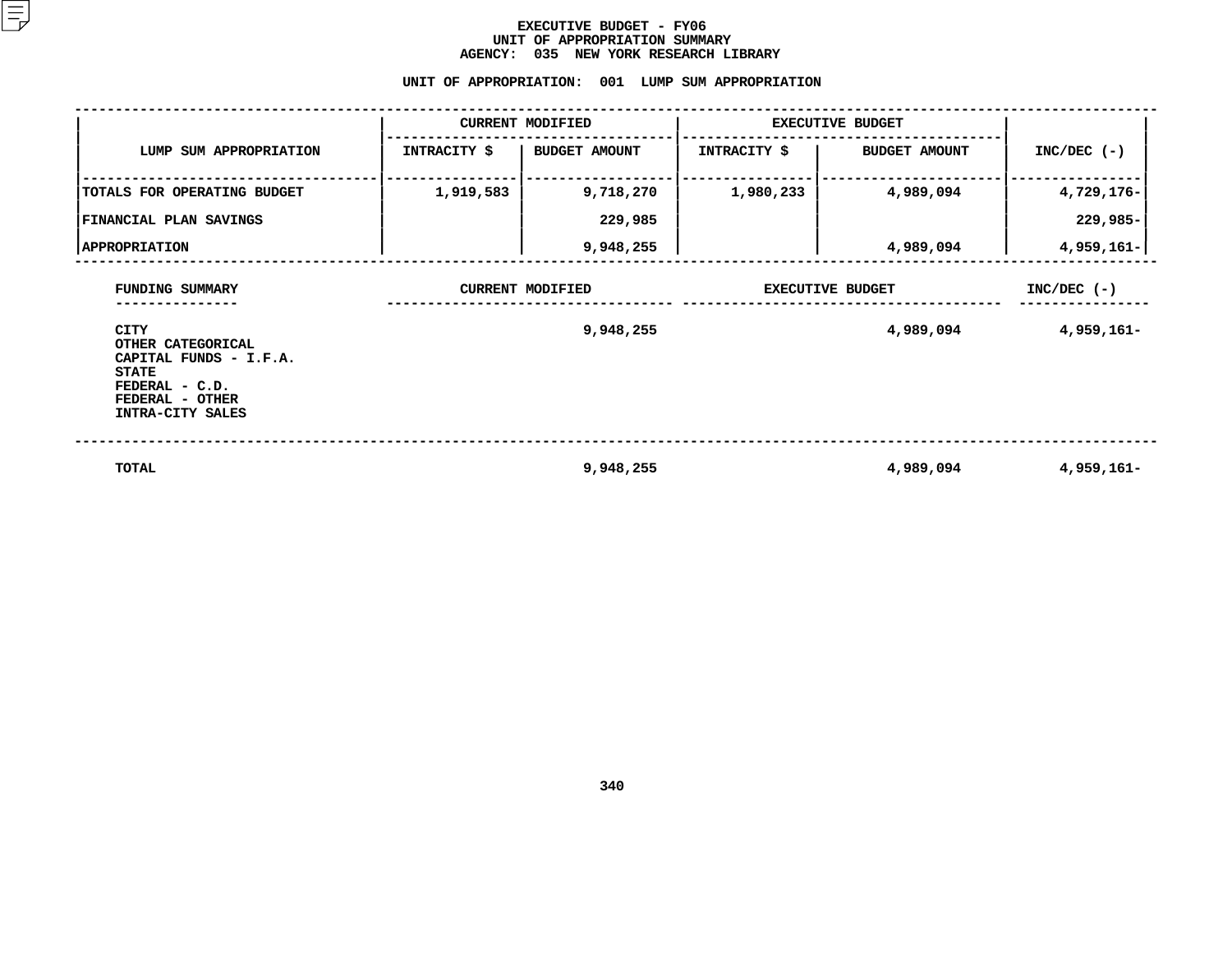# **EXECUTIVE BUDGET- FY06 AGENCY**

# AGENCY SUMMARY<br>AGENCY: 035 NEW YORK RESE **<sup>035</sup> NEW YORK RESEARCH LIBRARY OTHER**

|                                                                                                                                     |                         | OTHER THAN PERSONAL SERVICES |                         |                      |               |
|-------------------------------------------------------------------------------------------------------------------------------------|-------------------------|------------------------------|-------------------------|----------------------|---------------|
|                                                                                                                                     | <b>CURRENT MODIFIED</b> |                              | <b>EXECUTIVE BUDGET</b> |                      |               |
| OTHER THAN PERSONAL SERVICES                                                                                                        | INTRACITY \$            | <b>BUDGET AMOUNT</b>         | INTRACITY \$            | <b>BUDGET AMOUNT</b> | $INC/DEC$ (-) |
| TOTALS FOR OPERATING BUDGET                                                                                                         | 1,919,583               | 9,718,270                    | 1,980,233               | 4,989,094            | 4,729,176-    |
| <b>FINANCIAL PLAN SAVINGS</b>                                                                                                       |                         | 229,985                      |                         |                      | 229,985-      |
| <b>APPROPRIATION</b>                                                                                                                |                         | 9,948,255                    |                         | 4,989,094            | 4,959,161-    |
| FUNDING SUMMARY                                                                                                                     | <b>CURRENT MODIFIED</b> |                              | <b>EXECUTIVE BUDGET</b> |                      | $INC/DEC$ (-) |
| <b>CITY</b><br>OTHER CATEGORICAL<br>CAPITAL FUNDS - I.F.A.<br><b>STATE</b><br>FEDERAL - C.D.<br>FEDERAL - OTHER<br>INTRA-CITY SALES |                         | 9,948,255                    |                         | 4,989,094            | 4,959,161-    |
| TOTAL<br>PS MEMO AMOUNTS                                                                                                            |                         | 9,948,255                    |                         | 4,989,094            | 4,959,161-    |

**PS MEMO AMOUNTS**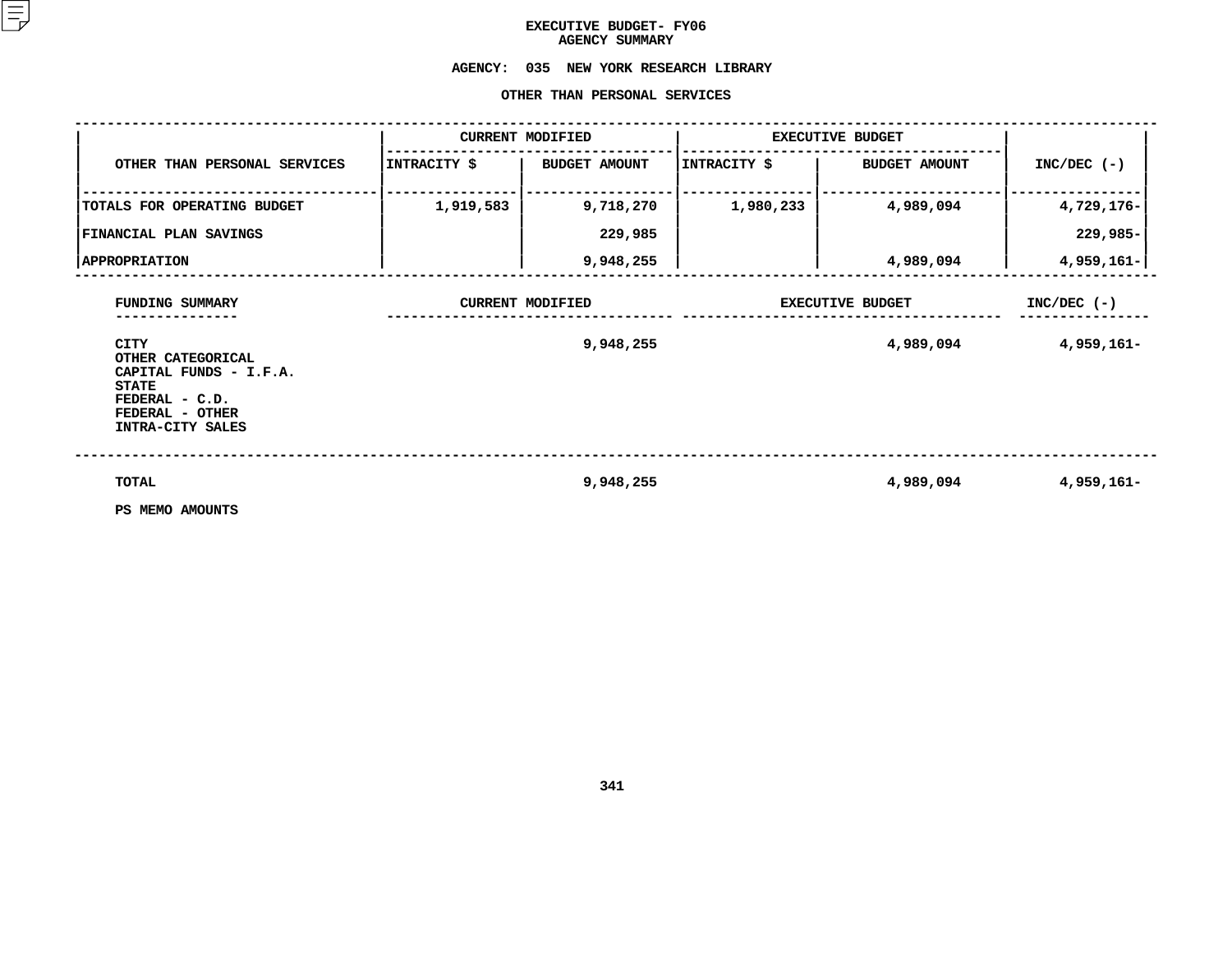#### **EXECUTIVE BUDGET - FY06 AGENCYY SUMMARY<br>YORK RESE<br>ACT**

|                                                                                | <b>AGENCY:</b>           | 035 NEW YORK RESEARCH LIBRARY |                              |                      |                        |
|--------------------------------------------------------------------------------|--------------------------|-------------------------------|------------------------------|----------------------|------------------------|
|                                                                                | MODIFIED FY05 - 04/10/05 |                               | <b>EXECUTIVE BUDGET FY06</b> |                      |                        |
|                                                                                | POSITIONS                | <b>BUDGET AMOUNT</b>          | POSITIONS                    | <b>BUDGET AMOUNT</b> | INC/DEC AMT            |
| <b>OTPS</b>                                                                    |                          |                               |                              |                      |                        |
| TOTALS FOR OPERATING BUDGET<br>FINANCIAL PLAN SAVINGS                          |                          | 9,718,270<br>229,985          |                              | 4,989,094            | 4,729,176-<br>229,985- |
| <b>APPROPRIATION</b>                                                           |                          | 9,948,255                     |                              | 4,989,094            | 4,959,161-             |
| <b>AGENCY TOTALS</b><br>TOTALS FOR OPERATING BUDGET                            |                          | 9,718,270                     |                              | 4,989,094            | 4,729,176-             |
| FINANCIAL PLAN SAVINGS<br><b>APPROPRIATION</b>                                 |                          | 229,985<br>9,948,255          |                              | 4,989,094            | 229,985-<br>4,959,161- |
| FUNDING<br>CITY<br>OTHER CATEGORICAL<br>CAPITAL FUNDS - I.F.A.<br><b>STATE</b> |                          | 9,948,255                     |                              | 4,989,094            | 4,959,161-             |
| FEDERAL - C.D.<br>FEDERAL - OTHER<br>INTRA-CITY SALES<br>TOTAL FUNDING         |                          | 9,948,255                     |                              | 4,989,094            | 4,959,161-             |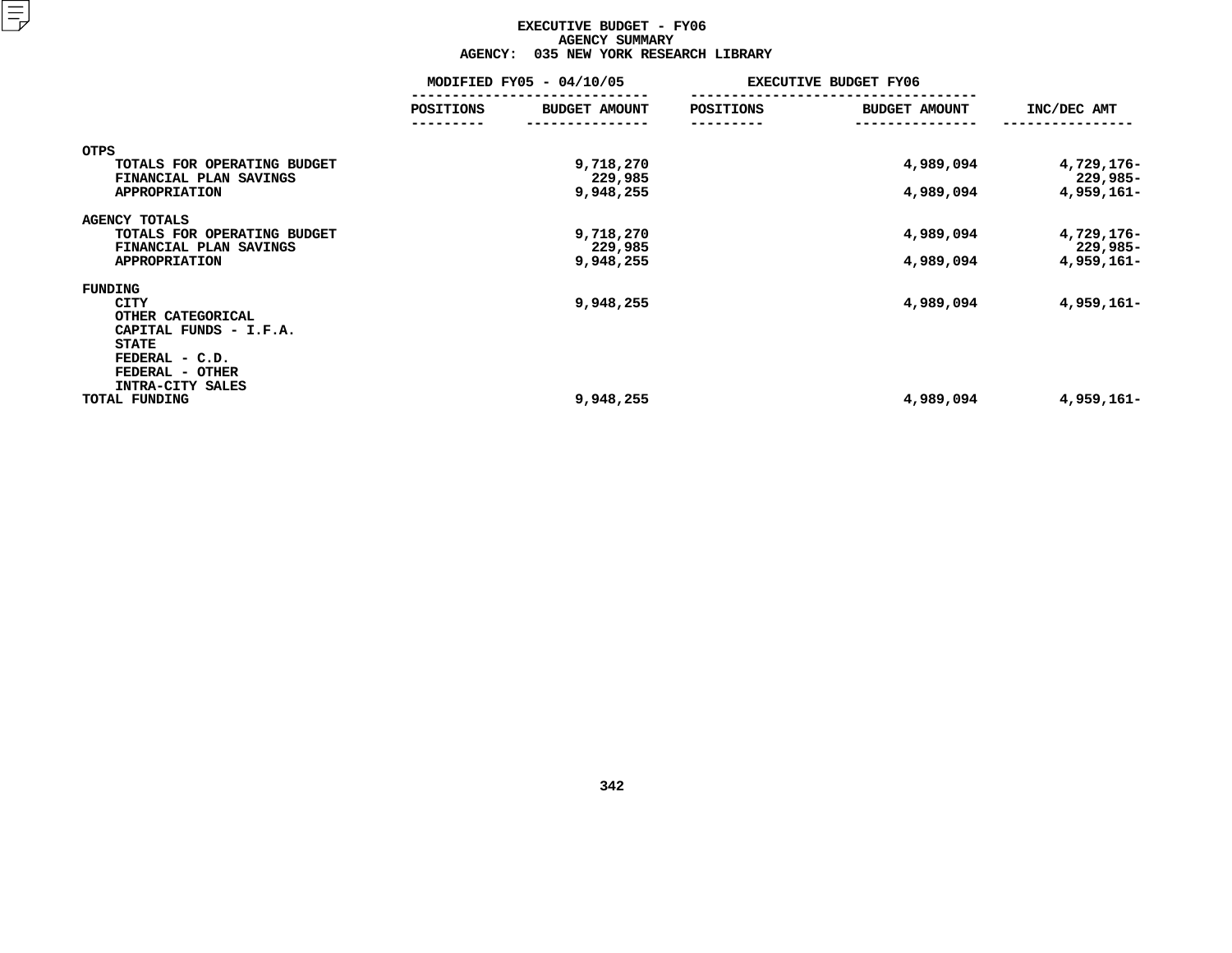#### **EXECUTIVE BUDGET - FY06 OPERATING**G BUDGET<br>YORK PUB<br>3 LUMP S **AGENCY: <sup>037</sup> NEW YORK PUBLIC LIBRARY UNIT OF APPROPRIATION: <sup>003</sup> LUMP SUM-BORO OF MANHATTAN**

|                                                                                                                                | MODIFIED FY05-04/10/05 |                          | <b>EXECUTIVE BUDGET FY06</b> |                        |                     |                            |
|--------------------------------------------------------------------------------------------------------------------------------|------------------------|--------------------------|------------------------------|------------------------|---------------------|----------------------------|
| IC REF OBJ DESCRIPTION<br>OBJECT CLASS                                                                                         | # CNTRCT               | <b>AMOUNT</b>            | # CNTRCT                     | <b>AMOUNT</b>          | INC/DEC<br># CNTRCT | <b>AMOUNT</b>              |
| RESPONSIBILITY CENTER: 0002 NEW YORK CITY PUBLIC LIBRARY                                                                       |                        |                          |                              |                        |                     |                            |
| 2002 L.S.BOROUGH OF MANHATTAN<br>BUDGET CODE:<br>40 OTHR SER&CHR 856001 42C HEAT LIGHT & POWER<br>499 OTHER EXPENSES - GENERAL |                        | 2,438,629<br>2           |                              | 2,515,679<br>2         |                     | 77,050                     |
| SUBTOTAL FOR OTHR SER&CHR                                                                                                      |                        | 2,438,631                |                              | 2,515,681              |                     | 77,050                     |
| 70 FXD MIS CHGS<br><b>716 PAYMENTS TO LIBRARIES</b><br>SUBTOTAL FOR FXD MIS CHGS                                               |                        | 16,599,928<br>16,599,928 |                              | 3,878,756<br>3,878,756 |                     | 12,721,172-<br>12,721,172- |
| SUBTOTAL FOR BUDGET CODE 2002                                                                                                  |                        | 19,038,559               |                              | 6,394,437              |                     | 12,644,122-                |
| BUDGET CODE: 3001 ADULT LITERACY PROG MAC FND<br>70 FXD MIS CHGS<br>716 PAYMENTS TO LIBRARIES<br>SUBTOTAL FOR FXD MIS CHGS     |                        | 511,793<br>511,793       |                              | 511,793<br>511,793     |                     |                            |
| SUBTOTAL FOR BUDGET CODE 3001                                                                                                  |                        | 511,793                  |                              | 511,793                |                     |                            |
| TOTAL FOR NEW YORK CITY PUBLIC LIBRARY                                                                                         |                        | 19,550,352               |                              | 6,906,230              |                     | 12,644,122-                |
| TOTAL FOR LUMP SUM-BORO OF MANHATTAN                                                                                           |                        | 19,550,352               |                              | 6,906,230              |                     | 12,644,122-                |
|                                                                                                                                |                        |                          |                              |                        |                     |                            |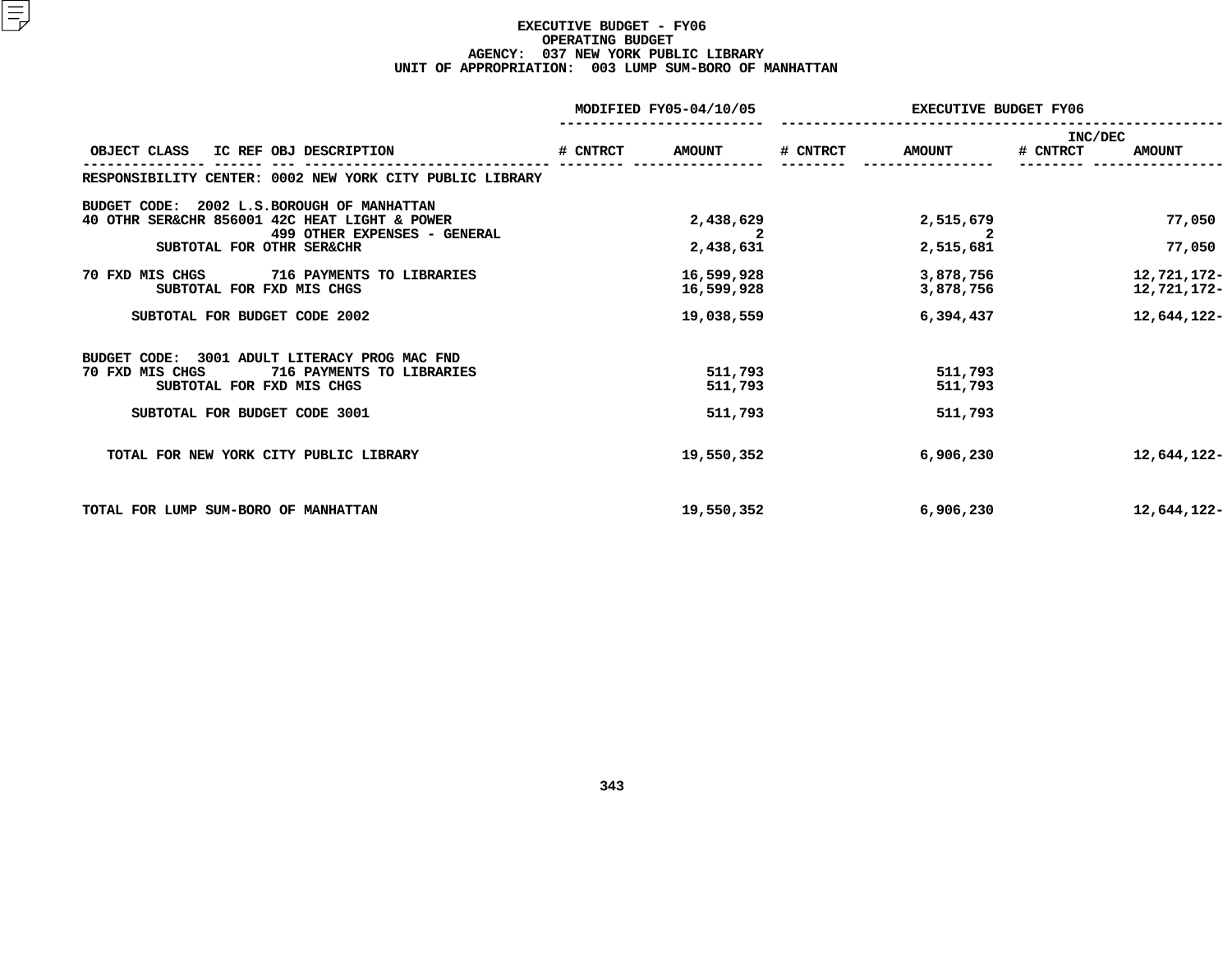#### **EXECUTIVE BUDGET - FY06** UNIT OF APPROPRIATION SUMMARY **OF APPROPRIATION SUMMARY AGENCY:**

| AGENCY: 037 NEW YORK PUBLIC LIBRARY                                                                                                 |                     |                                                       |                     |                         |               |  |  |
|-------------------------------------------------------------------------------------------------------------------------------------|---------------------|-------------------------------------------------------|---------------------|-------------------------|---------------|--|--|
|                                                                                                                                     |                     | UNIT OF APPROPRIATION: 003 LUMP SUM-BORO OF MANHATTAN |                     |                         |               |  |  |
| <b>CURRENT MODIFIED</b><br><b>EXECUTIVE BUDGET</b>                                                                                  |                     |                                                       |                     |                         |               |  |  |
| LUMP SUM-BORO OF MANHATTAN                                                                                                          | <b>INTRACITY \$</b> | <b>BUDGET AMOUNT</b>                                  | <b>INTRACITY \$</b> | <b>BUDGET AMOUNT</b>    | $INC/DEC$ (-) |  |  |
| TOTALS FOR OPERATING BUDGET                                                                                                         | 2,438,629           | 19,550,352                                            | 2,515,679           | 6,906,230               | 12,644,122-   |  |  |
| FINANCIAL PLAN SAVINGS                                                                                                              |                     | 1,633,078                                             |                     |                         | 1,633,078-    |  |  |
| <b>  APPROPRIATION</b>                                                                                                              |                     | 21, 183, 430                                          |                     | 6,906,230               | 14,277,200-   |  |  |
| FUNDING SUMMARY                                                                                                                     |                     | <b>CURRENT MODIFIED</b>                               |                     | <b>EXECUTIVE BUDGET</b> | $INC/DEC$ (-) |  |  |
| <b>CITY</b><br>OTHER CATEGORICAL<br>CAPITAL FUNDS - I.F.A.<br><b>STATE</b><br>FEDERAL - C.D.<br>FEDERAL - OTHER<br>INTRA-CITY SALES |                     | 21, 183, 430                                          |                     | 6,906,230               | 14,277,200-   |  |  |
|                                                                                                                                     |                     |                                                       |                     |                         |               |  |  |

**TOTAL 14,277,200 21,183,430 6,906,230 14,277,200-**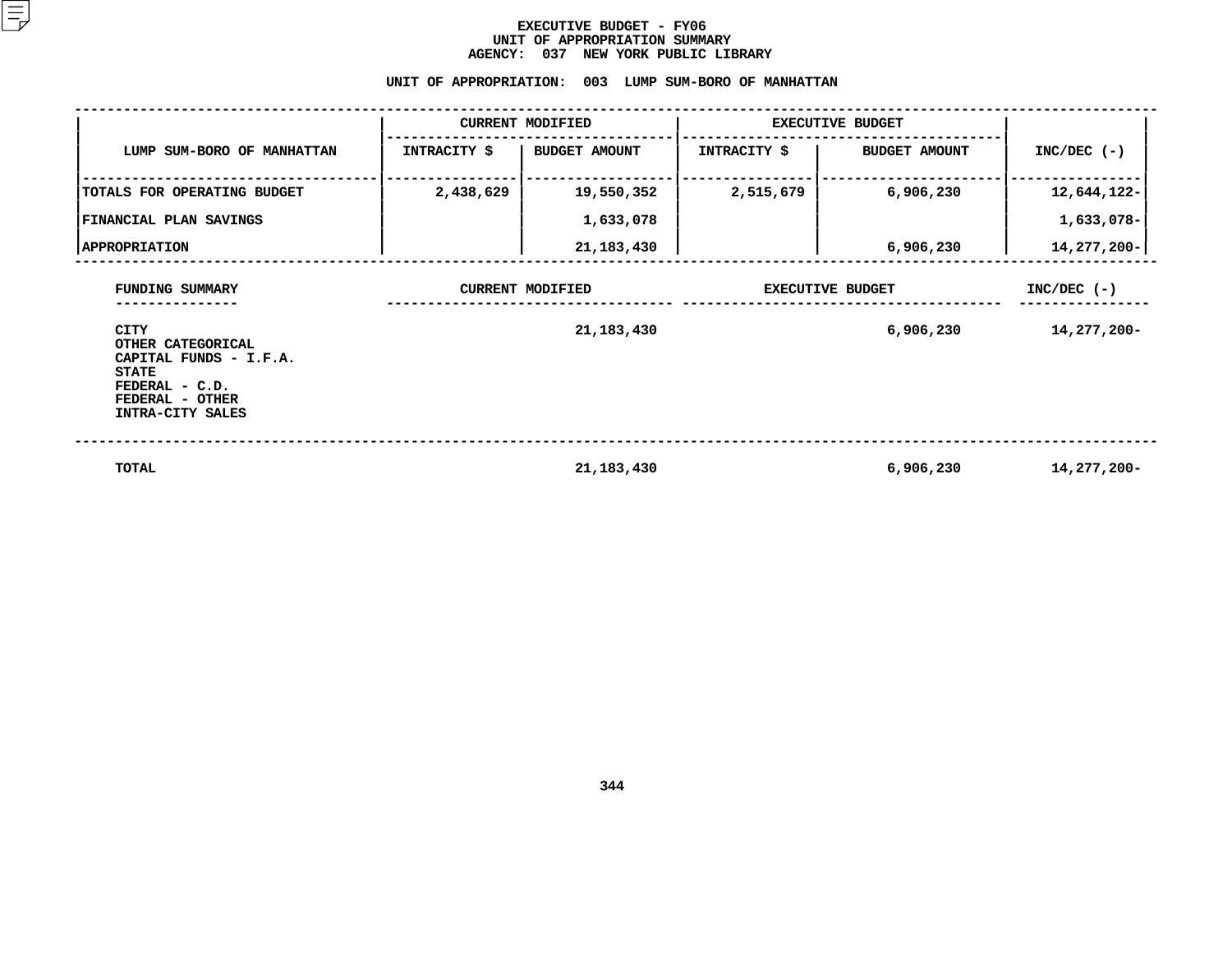#### **EXECUTIVE BUDGET - FY06 OPERATING**G BUDGET<br>YORK PUB<br>4 LUMP S **AGENCY: <sup>037</sup> NEW YORK PUBLIC LIBRARY UNIT OF APPROPRIATION: <sup>004</sup> LUMP SUM- BOR OF BRONX**

|                                                          | MODIFIED FY05-04/10/05 |               | <b>EXECUTIVE BUDGET FY06</b> |               |          |               |
|----------------------------------------------------------|------------------------|---------------|------------------------------|---------------|----------|---------------|
|                                                          |                        |               |                              |               | INC/DEC  |               |
| OBJECT CLASS<br>IC REF OBJ DESCRIPTION                   | # CNTRCT               | <b>AMOUNT</b> | # CNTRCT                     | <b>AMOUNT</b> | # CNTRCT | <b>AMOUNT</b> |
| RESPONSIBILITY CENTER: 0002 NEW YORK CITY PUBLIC LIBRARY |                        |               |                              |               |          |               |
| 2003 L.S.BOROUGH OF THE BRONX<br>BUDGET CODE:            |                        |               |                              |               |          |               |
| 40 OTHR SER&CHR 856001 42C HEAT LIGHT & POWER            |                        | 1,559,801     |                              | 1,609,083     |          | 49,282        |
| SUBTOTAL FOR OTHR SER&CHR                                |                        | 1,559,801     |                              | 1,609,083     |          | 49,282        |
| 716 PAYMENTS TO LIBRARIES<br>70 FXD MIS CHGS             |                        | 9,194,932     |                              | 5,233,285     |          | $3,961,647-$  |
| SUBTOTAL FOR FXD MIS CHGS                                |                        | 9,194,932     |                              | 5,233,285     |          | $3,961,647-$  |
| SUBTOTAL FOR BUDGET CODE 2003                            |                        | 10,754,733    |                              | 6,842,368     |          | $3,912,365-$  |
| 4002 ADULT LITERCY PROG MAC FND<br>BUDGET CODE:          |                        |               |                              |               |          |               |
| 70 FXD MIS CHGS<br>716 PAYMENTS TO LIBRARIES             |                        | 513,699       |                              | 513,699       |          |               |
| SUBTOTAL FOR FXD MIS CHGS                                |                        | 513,699       |                              | 513,699       |          |               |
| SUBTOTAL FOR BUDGET CODE 4002                            |                        | 513,699       |                              | 513,699       |          |               |
| TOTAL FOR NEW YORK CITY PUBLIC LIBRARY                   |                        | 11,268,432    |                              | 7,356,067     |          | $3,912,365-$  |
| TOTAL FOR LUMP SUM- BOR OF BRONX                         |                        | 11,268,432    |                              | 7,356,067     |          | $3,912,365-$  |
|                                                          |                        |               |                              |               |          |               |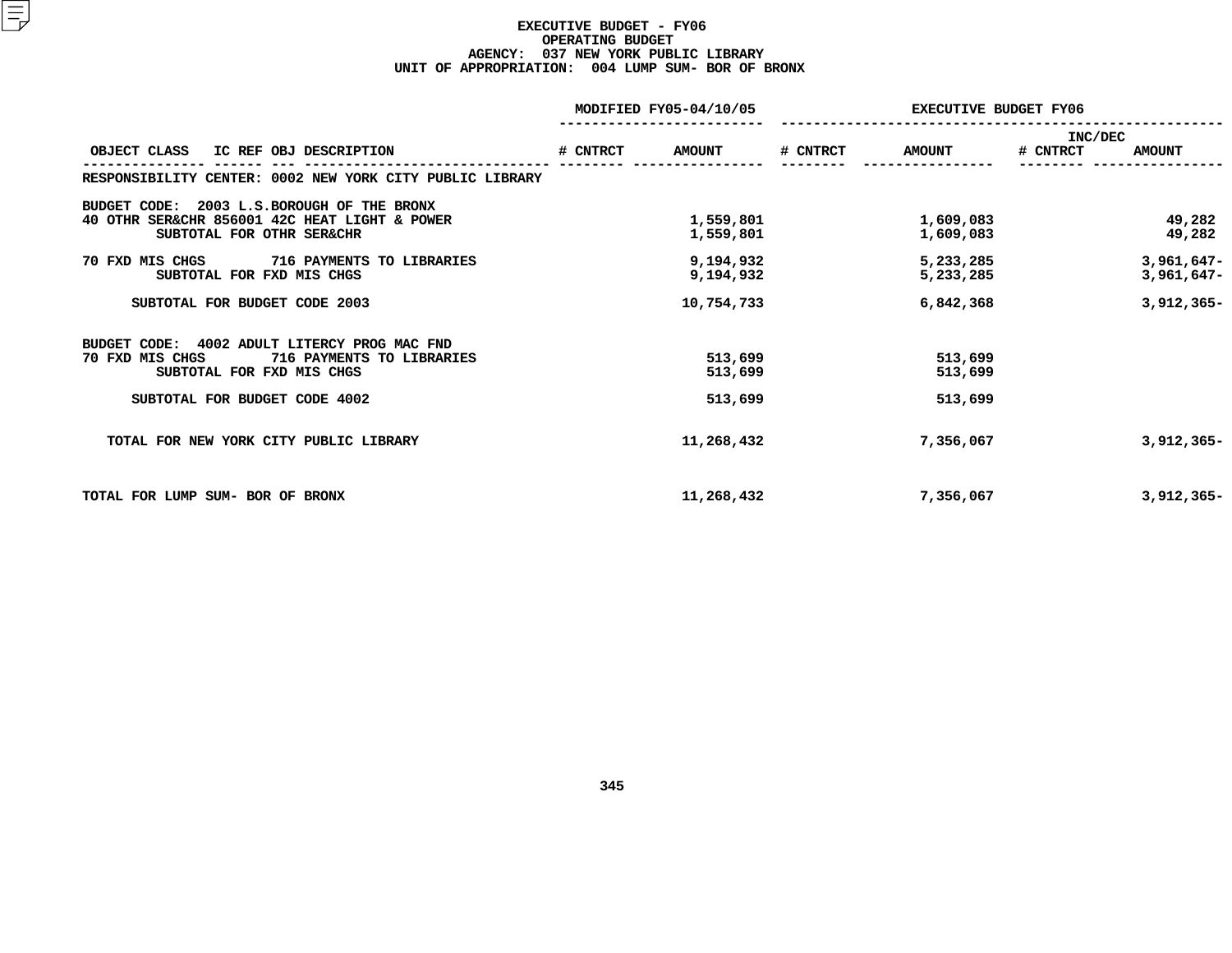#### **EXECUTIVE BUDGET - FY06 UNIT OF APPROPRIATION SUMMARY AGENCY:**

# **<sup>037</sup> NEW YORK PUBLIC LIBRARY UNIT**

|                                                                                                                              |              | UNIT OF APPROPRIATION: 004 LUMP SUM- BOR OF BRONX |                     |                         |               |  |
|------------------------------------------------------------------------------------------------------------------------------|--------------|---------------------------------------------------|---------------------|-------------------------|---------------|--|
|                                                                                                                              |              | <b>CURRENT MODIFIED</b>                           |                     | <b>EXECUTIVE BUDGET</b> |               |  |
| LUMP SUM- BOR OF BRONX                                                                                                       | INTRACITY \$ | <b>BUDGET AMOUNT</b>                              | <b>INTRACITY \$</b> | <b>BUDGET AMOUNT</b>    | $INC/DEC$ (-) |  |
| TOTALS FOR OPERATING BUDGET<br>FINANCIAL PLAN SAVINGS                                                                        | 1,559,801    | 11,268,432                                        | 1,609,083           | 7,356,067               | $3,912,365-$  |  |
| <b>APPROPRIATION</b>                                                                                                         |              | 11,268,432                                        |                     | 7,356,067               | 3,912,365-    |  |
| FUNDING SUMMARY                                                                                                              |              | <b>CURRENT MODIFIED</b>                           |                     | <b>EXECUTIVE BUDGET</b> | $INC/DEC$ (-) |  |
| CITY<br>OTHER CATEGORICAL<br>CAPITAL FUNDS - I.F.A.<br><b>STATE</b><br>FEDERAL - C.D.<br>FEDERAL - OTHER<br>INTRA-CITY SALES |              | 11,268,432                                        |                     | 7,356,067               | $3,912,365-$  |  |
| TOTAL                                                                                                                        |              | 11,268,432                                        |                     | 7,356,067               | $3,912,365-$  |  |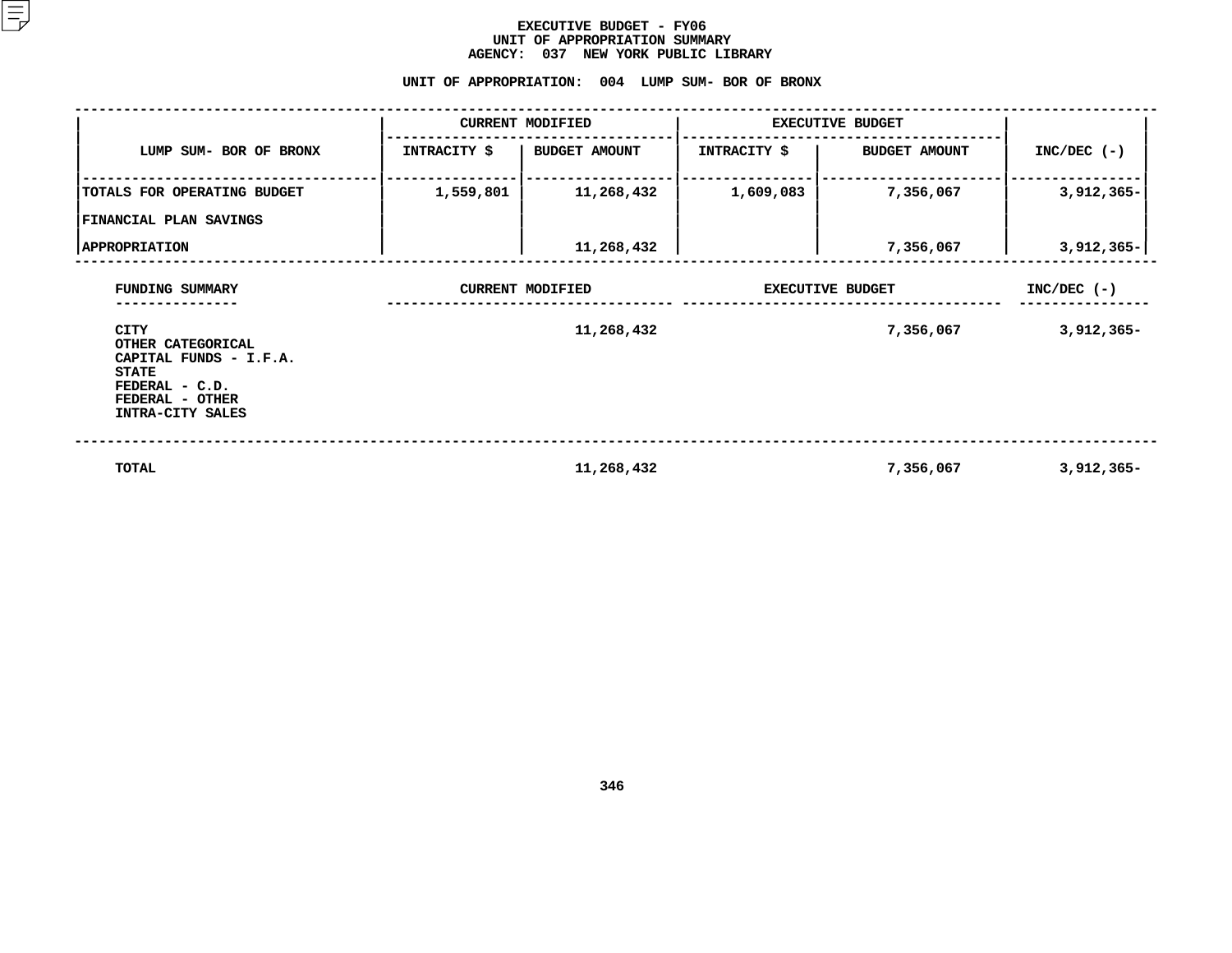#### **EXECUTIVE BUDGET - FY06 OPERATING**G BUDGET<br>YORK PUB<br>5 LUMP S **AGENCY: <sup>037</sup> NEW YORK PUBLIC LIBRARY UNIT OF APPROPRIATION: <sup>005</sup> LUMP SUM-BORO OF STATEN ISL**

|                                                                                                                                 | MODIFIED FY05-04/10/05 |                        | <b>EXECUTIVE BUDGET FY06</b> |                        |                     |                          |
|---------------------------------------------------------------------------------------------------------------------------------|------------------------|------------------------|------------------------------|------------------------|---------------------|--------------------------|
| IC REF OBJ DESCRIPTION<br>OBJECT CLASS                                                                                          | # CNTRCT               | <b>AMOUNT</b>          | # CNTRCT                     | <b>AMOUNT</b>          | INC/DEC<br># CNTRCT | <b>AMOUNT</b>            |
| RESPONSIBILITY CENTER: 0002 NEW YORK CITY PUBLIC LIBRARY                                                                        |                        |                        |                              |                        |                     |                          |
| 2004 L.S.BOROUGH OF STATEN ISLAND<br>BUDGET CODE:<br>40 OTHR SER&CHR 856001 42C HEAT LIGHT & POWER<br>SUBTOTAL FOR OTHR SER&CHR |                        | 480,597<br>480,597     |                              | 495,782<br>495,782     |                     | 15,185<br>15,185         |
| 70 FXD MIS CHGS<br>716 PAYMENTS TO LIBRARIES<br>SUBTOTAL FOR FXD MIS CHGS                                                       |                        | 4,423,374<br>4,423,374 |                              | 2,656,269<br>2,656,269 |                     | 1,767,105-<br>1,767,105- |
| SUBTOTAL FOR BUDGET CODE 2004                                                                                                   |                        | 4,903,971              |                              | 3,152,051              |                     | 1,751,920-               |
| 5003 ADULT LITERCY PROG MAC FUND<br>BUDGET CODE:<br>716 PAYMENTS TO LIBRARIES<br>70 FXD MIS CHGS<br>SUBTOTAL FOR FXD MIS CHGS   |                        | 131,186<br>131,186     |                              | 131,186<br>131,186     |                     |                          |
| SUBTOTAL FOR BUDGET CODE 5003                                                                                                   |                        | 131,186                |                              | 131,186                |                     |                          |
| TOTAL FOR NEW YORK CITY PUBLIC LIBRARY                                                                                          |                        | 5,035,157              |                              | 3,283,237              |                     | 1,751,920-               |
| TOTAL FOR LUMP SUM-BORO OF STATEN ISL                                                                                           |                        | 5,035,157              |                              | 3,283,237              |                     | 1,751,920-               |
|                                                                                                                                 |                        |                        |                              |                        |                     |                          |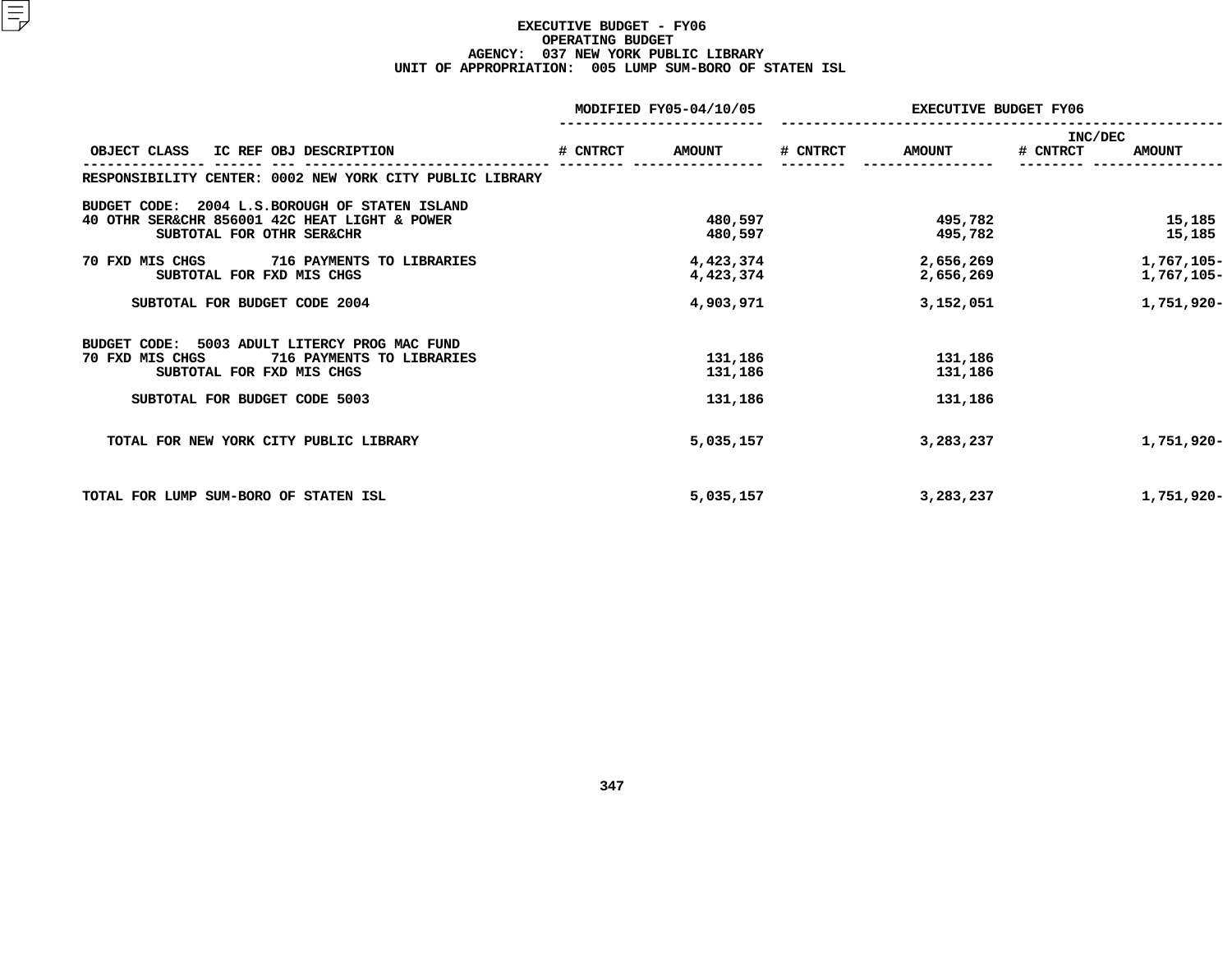#### **EXECUTIVE BUDGET - FY06** UNIT OF APPROPRIATION SUMMARY **OF APPROPRIATION SUMMARY AGENCY:**

|                                                                                                                                     | <b>AGENCY:</b>      | 037<br>NEW YORK PUBLIC LIBRARY<br>UNIT OF APPROPRIATION: 005 LUMP SUM-BORO OF STATEN ISL |                         |                         |               |
|-------------------------------------------------------------------------------------------------------------------------------------|---------------------|------------------------------------------------------------------------------------------|-------------------------|-------------------------|---------------|
|                                                                                                                                     |                     | <b>CURRENT MODIFIED</b>                                                                  | <b>EXECUTIVE BUDGET</b> |                         |               |
| LUMP SUM-BORO OF STATEN ISL                                                                                                         | <b>INTRACITY \$</b> | BUDGET AMOUNT                                                                            | <b>INTRACITY \$</b>     | <b>BUDGET AMOUNT</b>    | $INC/DEC$ (-) |
| TOTALS FOR OPERATING BUDGET<br>FINANCIAL PLAN SAVINGS                                                                               | 480,597             | 5,035,157                                                                                | 495,782                 | 3,283,237               | 1,751,920-    |
| <b>APPROPRIATION</b>                                                                                                                |                     | 5,035,157                                                                                |                         | 3,283,237               | 1,751,920-    |
| FUNDING SUMMARY                                                                                                                     |                     | <b>CURRENT MODIFIED</b>                                                                  |                         | <b>EXECUTIVE BUDGET</b> | $INC/DEC$ (-) |
| <b>CITY</b><br>OTHER CATEGORICAL<br>CAPITAL FUNDS - I.F.A.<br><b>STATE</b><br>FEDERAL - C.D.<br>FEDERAL - OTHER<br>INTRA-CITY SALES |                     | 5,035,157                                                                                |                         | 3,283,237               | 1,751,920-    |
| <b>TOTAL</b>                                                                                                                        |                     | 5,035,157                                                                                |                         | 3,283,237               | 1,751,920-    |

**5,035,157 3,283,237 1,751,920-**

**348**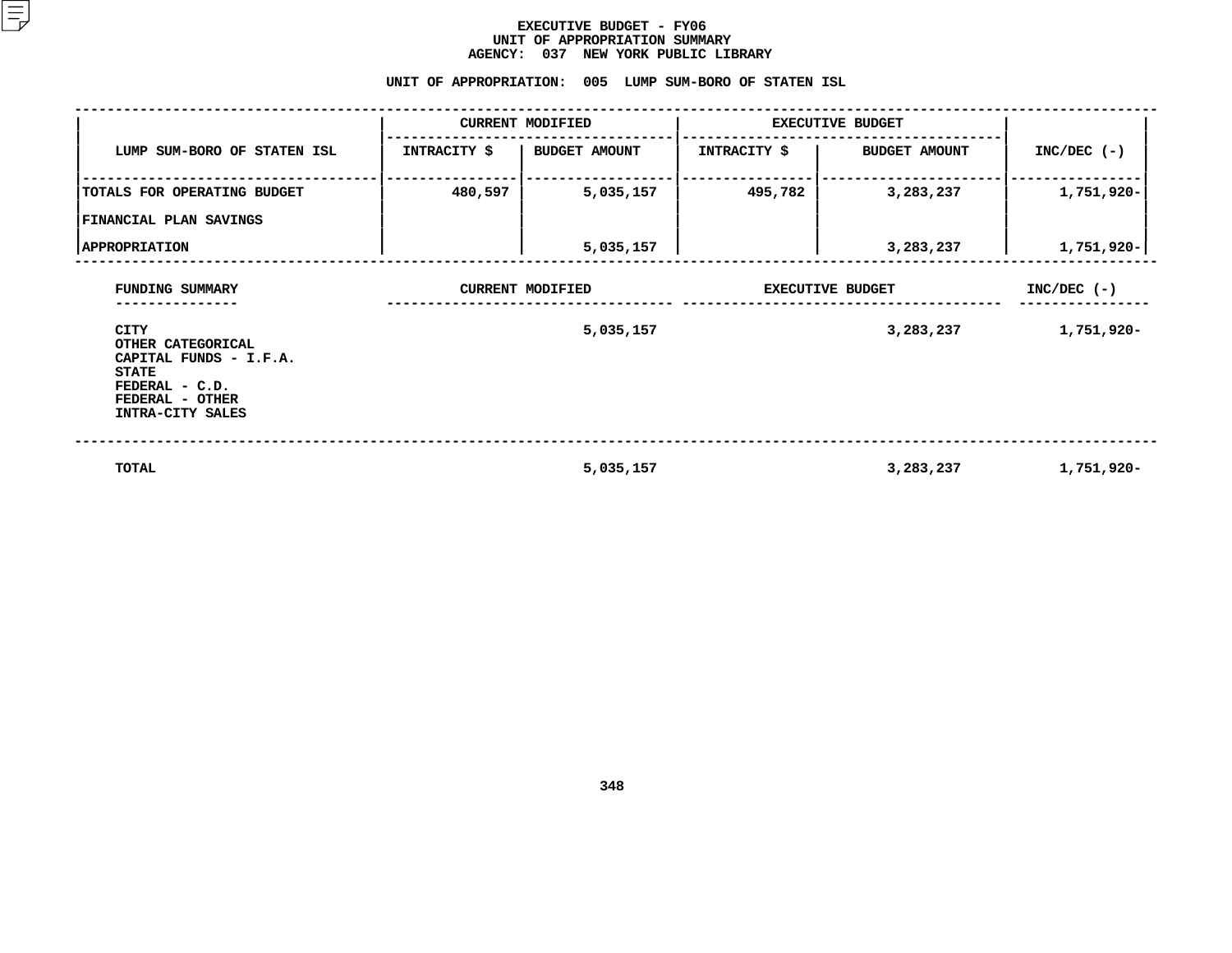#### **EXECUTIVE BUDGET - FY06 OPERATING**G BUDGET<br>YORK PUB<br>6 SYST<mark>EM</mark> **AGENCY: <sup>037</sup> NEW YORK PUBLIC LIBRARY UNIT OF APPROPRIATION: <sup>006</sup> SYSTEMWIDE SERVICES**

|                                                                                                                                                        |          | MODIFIED FY05-04/10/05                 | <b>EXECUTIVE BUDGET FY06</b> |                                     |                            |                                        |
|--------------------------------------------------------------------------------------------------------------------------------------------------------|----------|----------------------------------------|------------------------------|-------------------------------------|----------------------------|----------------------------------------|
| OBJECT CLASS<br>IC REF OBJ DESCRIPTION                                                                                                                 | # CNTRCT | <b>AMOUNT</b>                          | # CNTRCT                     | <b>AMOUNT</b>                       | <b>INC/DEC</b><br># CNTRCT | <b>AMOUNT</b>                          |
| RESPONSIBILITY CENTER: 0002 NEW YORK CITY PUBLIC LIBRARY                                                                                               |          |                                        |                              |                                     |                            |                                        |
| 2006 SYSTEMWIDE SERVICES<br>BUDGET CODE:<br>716 PAYMENTS TO LIBRARIES<br>70 FXD MIS CHGS<br>SUBTOTAL FOR FXD MIS CHGS<br>SUBTOTAL FOR BUDGET CODE 2006 |          | 10,598,840<br>10,598,840<br>10,598,840 |                              | 6,040,334<br>6,040,334<br>6,040,334 |                            | 4,558,506-<br>4,558,506-<br>4,558,506- |
| 2008 PHASE 1 CLASP PROGRAM<br>BUDGET CODE:<br>716 PAYMENTS TO LIBRARIES<br>70 FXD MIS CHGS<br>SUBTOTAL FOR FXD MIS CHGS                                |          | 2,527,150<br>2,527,150                 |                              | 2,527,150<br>2,527,150              |                            |                                        |
| SUBTOTAL FOR BUDGET CODE 2008                                                                                                                          |          | 2,527,150                              |                              | 2,527,150                           |                            |                                        |
| TOTAL FOR NEW YORK CITY PUBLIC LIBRARY                                                                                                                 |          | 13,125,990                             |                              | 8,567,484                           |                            | 4,558,506-                             |
| TOTAL FOR SYSTEMWIDE SERVICES                                                                                                                          |          | 13,125,990                             |                              | 8,567,484                           |                            | 4,558,506-                             |
|                                                                                                                                                        |          |                                        |                              |                                     |                            |                                        |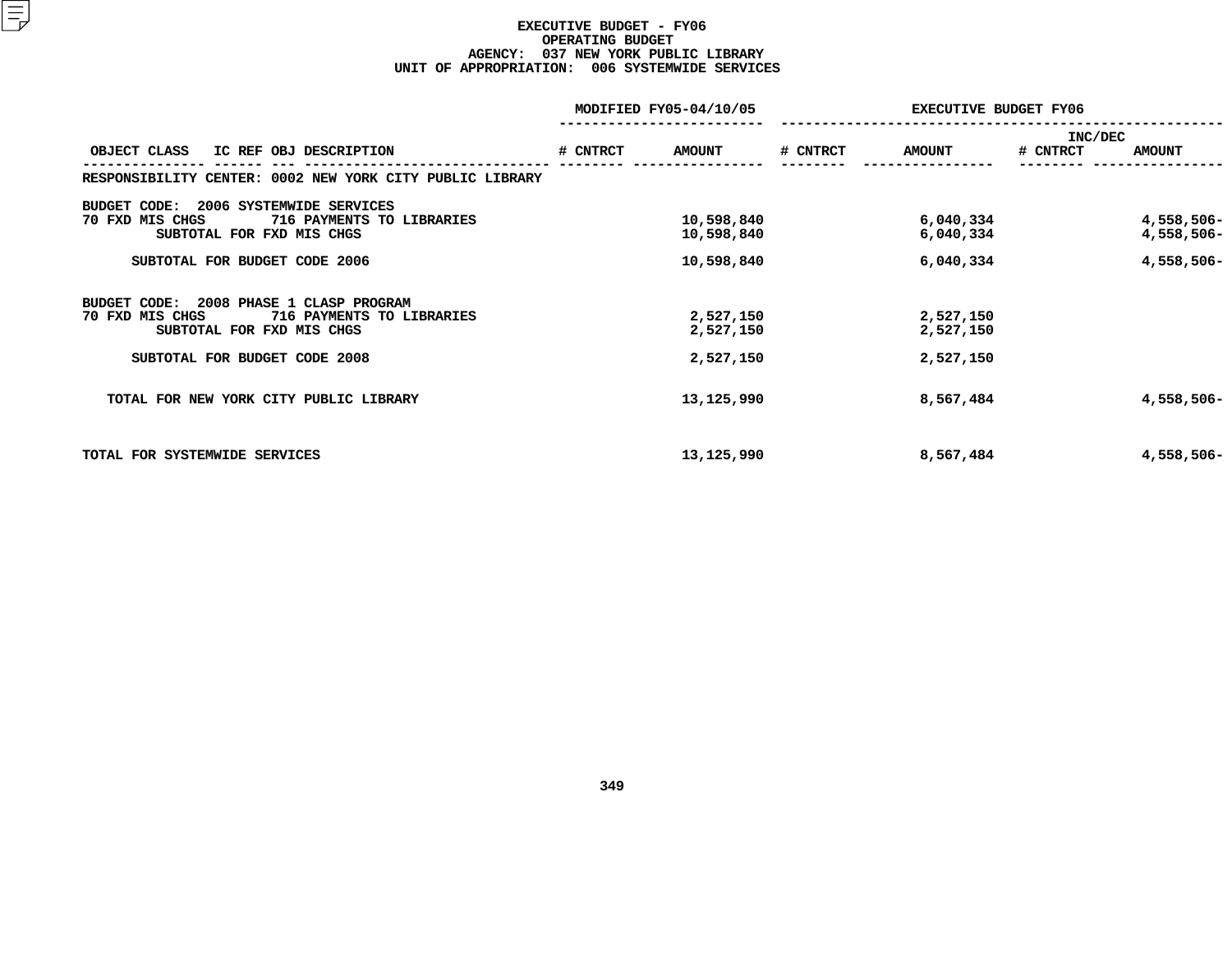#### **EXECUTIVE BUDGET - FY06 UNIT OF APPROPRIATION SUMMARY AGENCY:**

**<sup>037</sup> NEW YORK PUBLIC LIBRARY UNIT**

|                                                                                                                                     |              | UNIT OF APPROPRIATION: 006 SYSTEMWIDE SERVICES |                     |                         |               |  |
|-------------------------------------------------------------------------------------------------------------------------------------|--------------|------------------------------------------------|---------------------|-------------------------|---------------|--|
|                                                                                                                                     |              | <b>CURRENT MODIFIED</b>                        |                     | <b>EXECUTIVE BUDGET</b> |               |  |
| SYSTEMWIDE SERVICES                                                                                                                 | INTRACITY \$ | <b>BUDGET AMOUNT</b>                           | <b>INTRACITY \$</b> | <b>BUDGET AMOUNT</b>    | $INC/DEC$ (-) |  |
| TOTALS FOR OPERATING BUDGET<br>FINANCIAL PLAN SAVINGS                                                                               |              | 13,125,990                                     |                     | 8,567,484               | 4,558,506-    |  |
| <b>APPROPRIATION</b>                                                                                                                |              | 13,125,990                                     |                     | 8,567,484               | $4,558,506 -$ |  |
| FUNDING SUMMARY                                                                                                                     |              | <b>CURRENT MODIFIED</b>                        |                     | <b>EXECUTIVE BUDGET</b> | $INC/DEC$ (-) |  |
| <b>CITY</b><br>OTHER CATEGORICAL<br>CAPITAL FUNDS - I.F.A.<br><b>STATE</b><br>FEDERAL - C.D.<br>FEDERAL - OTHER<br>INTRA-CITY SALES |              | 13,125,990                                     |                     | 8,567,484               | 4,558,506-    |  |
| <b>TOTAL</b>                                                                                                                        |              | 13,125,990                                     |                     | 8,567,484               | 4,558,506-    |  |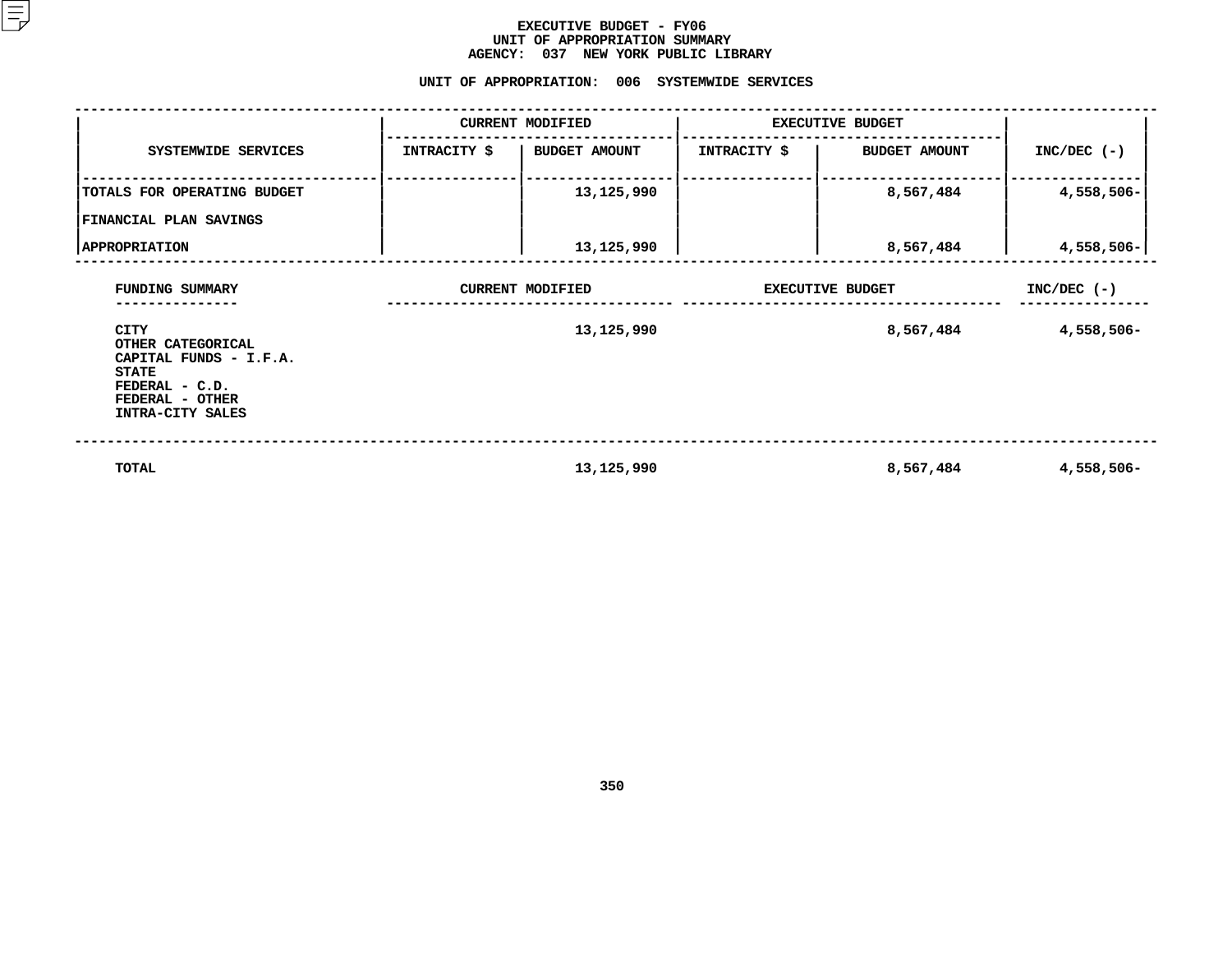#### **EXECUTIVE BUDGET - FY06 OPERATING**G BUDGET<br>YORK PUB<br>7 CONSUL **AGENCY: <sup>037</sup> NEW YORK PUBLIC LIBRARY UNIT OF APPROPRIATION: <sup>007</sup> CONSULTANT & ADVISORY SVCS**

|                                                          |          | MODIFIED FY05-04/10/05 | <b>EXECUTIVE BUDGET FY06</b> |               |          |               |
|----------------------------------------------------------|----------|------------------------|------------------------------|---------------|----------|---------------|
|                                                          |          |                        |                              |               | INC/DEC  |               |
| OBJECT CLASS<br>IC REF OBJ DESCRIPTION                   | # CNTRCT | <b>AMOUNT</b>          | # CNTRCT                     | <b>AMOUNT</b> | # CNTRCT | <b>AMOUNT</b> |
| RESPONSIBILITY CENTER: 0002 NEW YORK CITY PUBLIC LIBRARY |          |                        |                              |               |          |               |
| 2007 CONSULTANT & ADVISORY SERVS<br>BUDGET CODE:         |          |                        |                              |               |          |               |
| 70 FXD MIS CHGS<br>716 PAYMENTS TO LIBRARIES             |          | 662,128                |                              | 444,979       |          | 217, 149-     |
| SUBTOTAL FOR FXD MIS CHGS                                |          | 662,128                |                              | 444,979       |          | 217,149-      |
| SUBTOTAL FOR BUDGET CODE 2007                            |          | 662,128                |                              | 444,979       |          | 217, 149-     |
| TOTAL FOR NEW YORK CITY PUBLIC LIBRARY                   |          | 662,128                |                              | 444,979       |          | 217, 149-     |
| TOTAL FOR CONSULTANT & ADVISORY SVCS                     |          | 662,128                |                              | 444,979       |          | 217, 149-     |
|                                                          |          |                        |                              |               |          |               |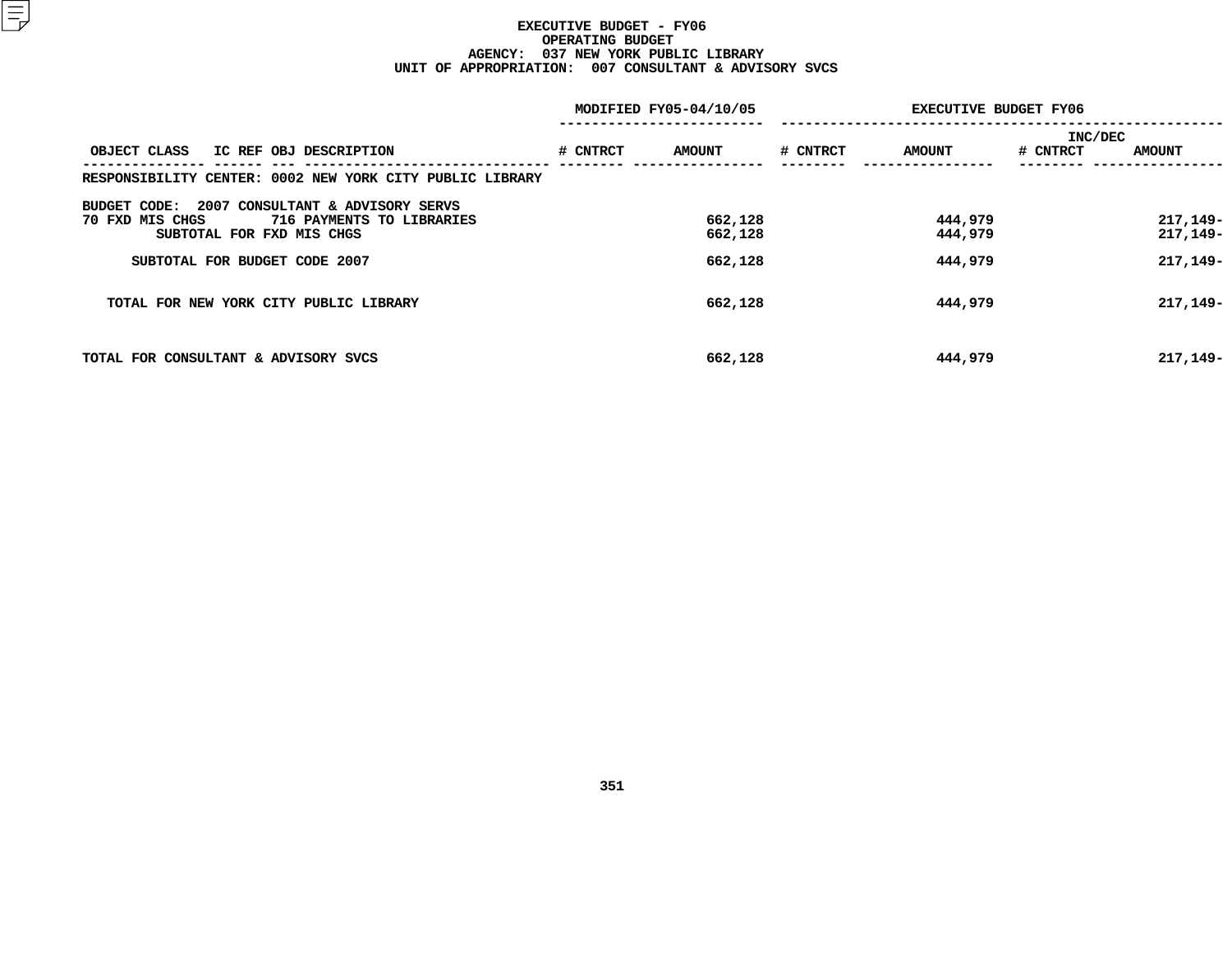#### **EXECUTIVE BUDGET - FY06 UNIT OF APPROPRIATION SUMMARY AGENCY:**

|                                                                                                                              |              | AGENCY: 037 NEW YORK PUBLIC LIBRARY<br>UNIT OF APPROPRIATION: 007 CONSULTANT & ADVISORY SVCS |                     |                         |               |
|------------------------------------------------------------------------------------------------------------------------------|--------------|----------------------------------------------------------------------------------------------|---------------------|-------------------------|---------------|
|                                                                                                                              |              | <b>CURRENT MODIFIED</b>                                                                      |                     | <b>EXECUTIVE BUDGET</b> |               |
| CONSULTANT & ADVISORY SVCS                                                                                                   | INTRACITY \$ | <b>BUDGET AMOUNT</b>                                                                         | <b>INTRACITY \$</b> | <b>BUDGET AMOUNT</b>    | $INC/DEC$ (-) |
| TOTALS FOR OPERATING BUDGET                                                                                                  |              | 662,128                                                                                      |                     | 444,979                 | 217,149-      |
| <b>FINANCIAL PLAN SAVINGS</b>                                                                                                |              |                                                                                              |                     |                         |               |
| <b>APPROPRIATION</b>                                                                                                         |              | 662,128                                                                                      |                     | 444,979                 | $217, 149 -$  |
| FUNDING SUMMARY<br>------------                                                                                              |              | <b>CURRENT MODIFIED</b>                                                                      |                     | <b>EXECUTIVE BUDGET</b> | $INC/DEC$ (-) |
| CITY<br>OTHER CATEGORICAL<br>CAPITAL FUNDS - I.F.A.<br><b>STATE</b><br>FEDERAL - C.D.<br>FEDERAL - OTHER<br>INTRA-CITY SALES |              | 662,128                                                                                      |                     | 444,979                 | 217,149-      |
| <b>TOTAL</b>                                                                                                                 |              | 662,128                                                                                      |                     | 444,979                 | 217,149-      |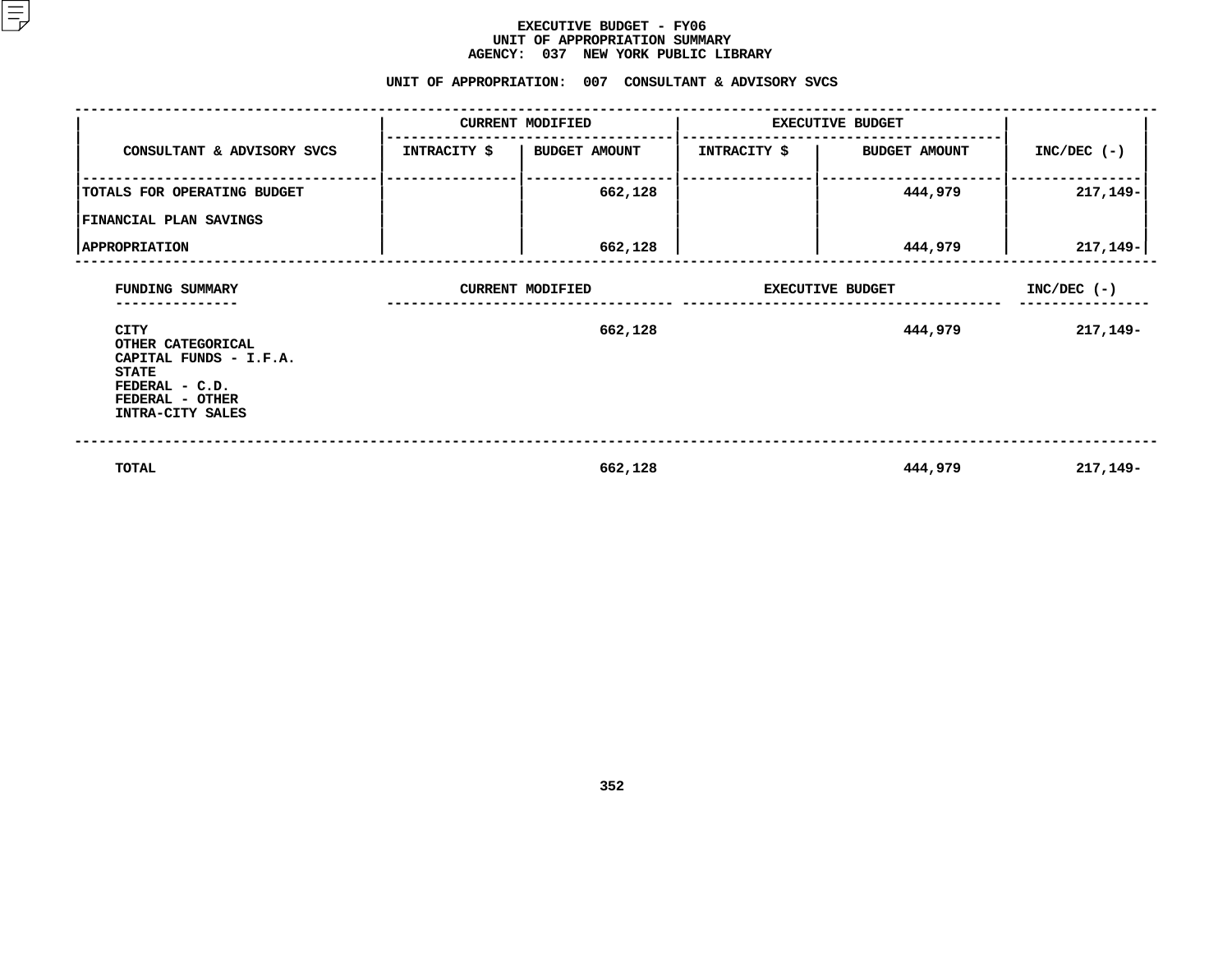### **EXECUTIVE BUDGET- FY06 AGENCY**

## AGENCY SUMMARY<br><mark>AGENCY: 037 NEW YORK</mark> PUB **<sup>037</sup> NEW YORK PUBLIC LIBRARY OTHER**

|                                                                                                                              |              | OTHER THAN PERSONAL SERVICES |              |                         |               |
|------------------------------------------------------------------------------------------------------------------------------|--------------|------------------------------|--------------|-------------------------|---------------|
|                                                                                                                              |              | <b>CURRENT MODIFIED</b>      |              | <b>EXECUTIVE BUDGET</b> |               |
| OTHER THAN PERSONAL SERVICES                                                                                                 | INTRACITY \$ | <b>BUDGET AMOUNT</b>         | INTRACITY \$ | <b>BUDGET AMOUNT</b>    | $INC/DEC$ (-) |
| TOTALS FOR OPERATING BUDGET                                                                                                  | 4,479,027    | 49,642,059                   | 4,620,544    | 26,557,997              | 23,084,062-   |
| FINANCIAL PLAN SAVINGS                                                                                                       |              | 1,633,078                    |              |                         | 1,633,078-    |
| <b>APPROPRIATION</b>                                                                                                         |              | 51,275,137                   |              | 26,557,997              | 24,717,140-   |
| FUNDING SUMMARY                                                                                                              |              | <b>CURRENT MODIFIED</b>      |              | EXECUTIVE BUDGET        | $INC/DEC$ (-) |
| CITY<br>OTHER CATEGORICAL<br>CAPITAL FUNDS - I.F.A.<br><b>STATE</b><br>FEDERAL - C.D.<br>FEDERAL - OTHER<br>INTRA-CITY SALES |              | 51,275,137                   |              | 26,557,997              | 24,717,140-   |
| <b>TOTAL</b><br>PS MEMO AMOUNTS                                                                                              |              | 51,275,137                   |              | 26,557,997              | 24,717,140-   |

**PS MEMO AMOUNTS**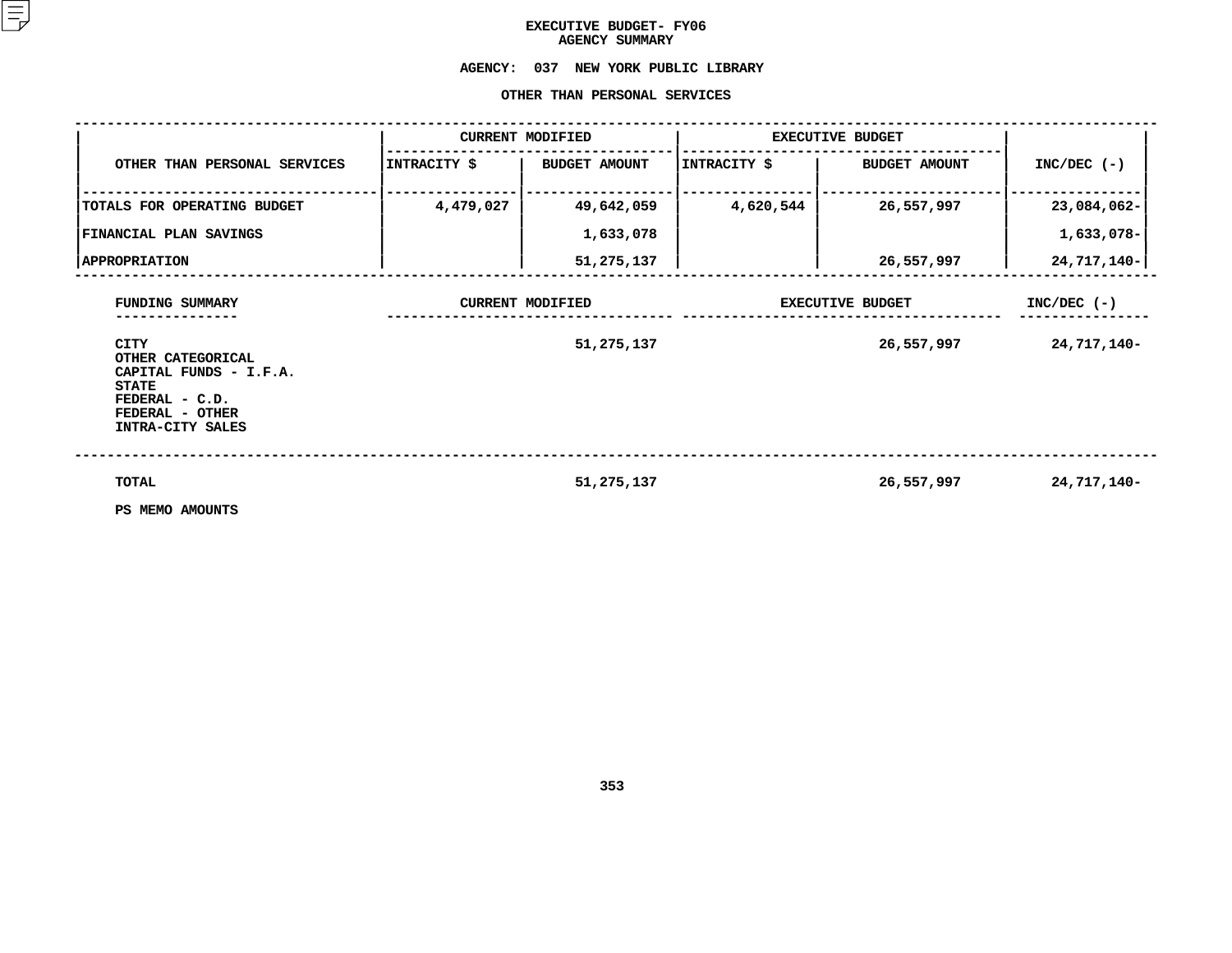#### **EXECUTIVE BUDGET - FY06 AGENCYY SUMMARY<br>'YORK PUB<br>'S-**

|                                                       | 037 NEW YORK PUBLIC LIBRARY<br><b>AGENCY:</b> |                         |           |                              |                           |  |  |
|-------------------------------------------------------|-----------------------------------------------|-------------------------|-----------|------------------------------|---------------------------|--|--|
|                                                       | MODIFIED FY05 - 04/10/05                      |                         |           | <b>EXECUTIVE BUDGET FY06</b> |                           |  |  |
|                                                       | POSITIONS                                     | BUDGET AMOUNT           | POSITIONS | <b>BUDGET AMOUNT</b>         | INC/DEC AMT               |  |  |
| <b>OTPS</b>                                           |                                               |                         |           |                              |                           |  |  |
| TOTALS FOR OPERATING BUDGET<br>FINANCIAL PLAN SAVINGS |                                               | 49,642,059<br>1,633,078 |           | 26,557,997                   | 23,084,062-<br>1,633,078- |  |  |
| <b>APPROPRIATION</b>                                  |                                               | 51,275,137              |           | 26,557,997                   | 24,717,140-               |  |  |
| <b>AGENCY TOTALS</b><br>TOTALS FOR OPERATING BUDGET   |                                               | 49,642,059              |           | 26,557,997                   | 23,084,062-               |  |  |
| FINANCIAL PLAN SAVINGS<br><b>APPROPRIATION</b>        |                                               | 1,633,078<br>51,275,137 |           | 26,557,997                   | 1,633,078-<br>24,717,140- |  |  |
| FUNDING                                               |                                               |                         |           |                              |                           |  |  |
| CITY<br>OTHER CATEGORICAL                             |                                               | 51,275,137              |           | 26,557,997                   | 24,717,140-               |  |  |
| CAPITAL FUNDS - I.F.A.<br><b>STATE</b>                |                                               |                         |           |                              |                           |  |  |
| FEDERAL - C.D.<br>FEDERAL - OTHER                     |                                               |                         |           |                              |                           |  |  |
| INTRA-CITY SALES<br>TOTAL FUNDING                     |                                               | 51,275,137              |           | 26,557,997                   | 24,717,140-               |  |  |
|                                                       |                                               |                         |           |                              |                           |  |  |
|                                                       |                                               |                         |           |                              |                           |  |  |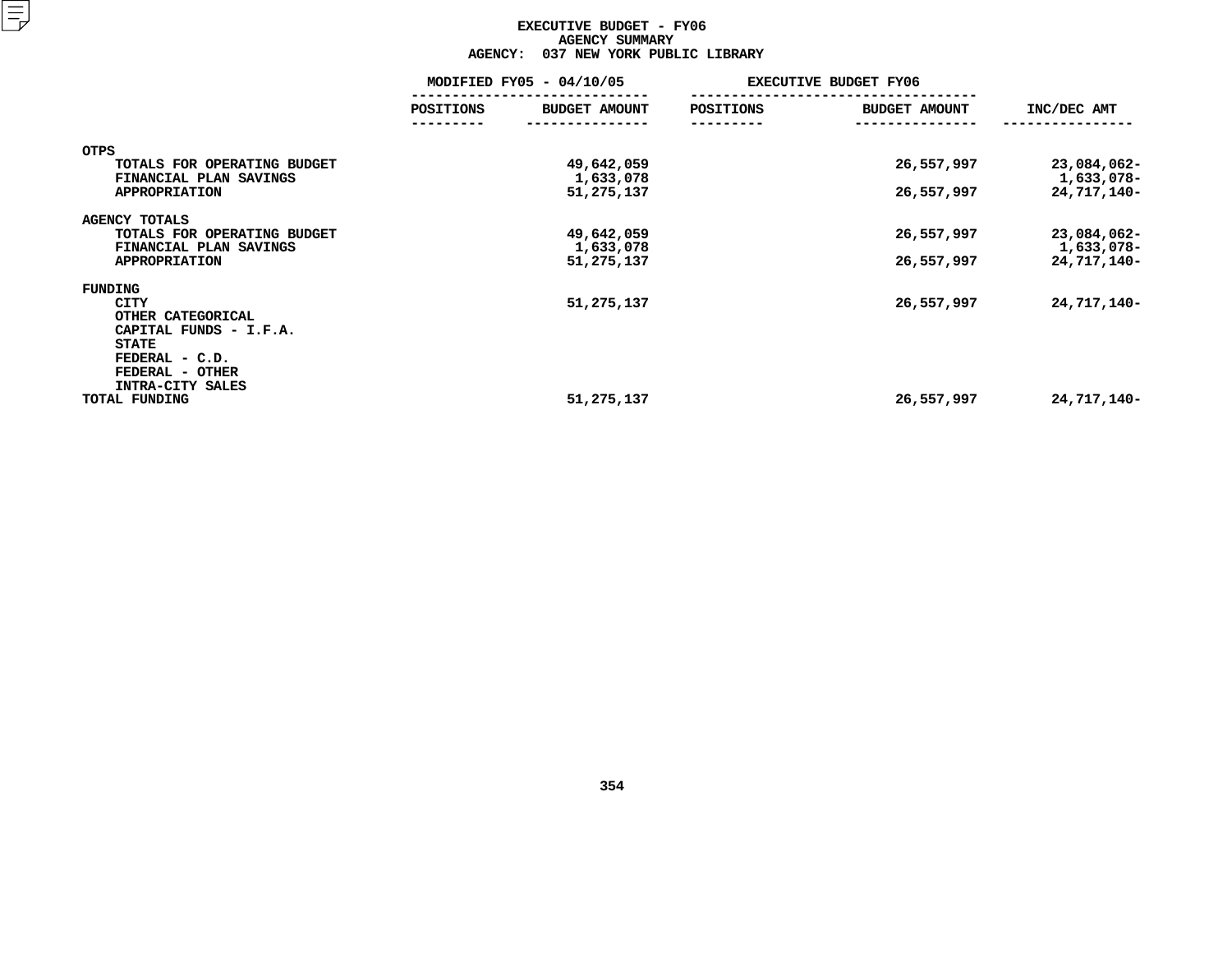#### **EXECUTIVE BUDGET - FY06 OPERATING**G BUDGET<br>KLYN PUB<br>1 LUMP S **AGENCY: <sup>038</sup> BROOKLYN PUBLIC LIBRARY UNIT OF APPROPRIATION: <sup>001</sup> LUMP SUM**

|                                                                                                                                                             |                              | MODIFIED FY05-04/10/05              | <b>EXECUTIVE BUDGET FY06</b> |                                     |                                      |
|-------------------------------------------------------------------------------------------------------------------------------------------------------------|------------------------------|-------------------------------------|------------------------------|-------------------------------------|--------------------------------------|
| OBJECT CLASS<br>IC REF OBJ DESCRIPTION                                                                                                                      | # CNTRCT                     | <b>AMOUNT</b>                       | # CNTRCT                     | <b>AMOUNT</b>                       | INC/DEC<br># CNTRCT<br><b>AMOUNT</b> |
| RESPONSIBILITY CENTER: 0002 BROOKLYN PUBLIC LIBRARY                                                                                                         |                              |                                     |                              |                                     |                                      |
| BUDGET CODE: 2001 BPL OPERATING SUBSIDY<br>10 SUPPLYS&MATL 856001 10F MOTOR VEHICLE FUEL<br>SUBTOTAL FOR SUPPLYS&MATL                                       |                              | 1,250<br>1,250                      |                              | 1,250<br>1,250                      |                                      |
| 40 OTHR SER&CHR 856001 42C HEAT LIGHT & POWER<br>SUBTOTAL FOR OTHR SER&CHR                                                                                  |                              | 2,140,557<br>2,140,557              |                              | 2,561,488<br>2,561,488              | 420,931<br>420,931                   |
| 60 CNTRCTL SVCS 686 PROF SERV OTHER<br>SUBTOTAL FOR CNTRCTL SVCS                                                                                            | $\mathbf{1}$<br>$\mathbf{1}$ | 2,000<br>2,000                      | $\mathbf{1}$<br>$\mathbf{1}$ | 2,000<br>2,000                      |                                      |
| 70 FXD MIS CHGS<br>716 PAYMENTS TO LIBRARIES<br>SUBTOTAL FOR FXD MIS CHGS                                                                                   |                              | 28,491,463<br>28,491,463            |                              | 11,646,853<br>11,646,853            | 16,844,610-<br>16,844,610-           |
| SUBTOTAL FOR BUDGET CODE 2001                                                                                                                               | $\mathbf{1}$                 | 30,635,270                          | 1                            | 14,211,591                          | 16,423,679-                          |
| BUDGET CODE: 2005 PHASE 1 CLASP PROGRAM<br>70 FXD MIS CHGS<br>716 PAYMENTS TO LIBRARIES<br>SUBTOTAL FOR FXD MIS CHGS<br>SUBTOTAL FOR BUDGET CODE 2005       |                              | 5,170,000<br>5,170,000<br>5,170,000 |                              | 5,170,000<br>5,170,000<br>5,170,000 |                                      |
| BUDGET CODE: 3001 ADULT LITERACY PROG MAC FND<br>70 FXD MIS CHGS<br>716 PAYMENTS TO LIBRARIES<br>SUBTOTAL FOR FXD MIS CHGS<br>SUBTOTAL FOR BUDGET CODE 3001 |                              | 801,064<br>801,064<br>801,064       |                              | 801,064<br>801,064<br>801,064       |                                      |
| TOTAL FOR BROOKLYN PUBLIC LIBRARY                                                                                                                           | $\mathbf{1}$                 | 36,606,334                          | $\mathbf{1}$                 | 20,182,655                          | 16,423,679-                          |
| TOTAL FOR LUMP SUM                                                                                                                                          | $\mathbf{1}$                 | 36,606,334                          | 1                            | 20,182,655                          | 16,423,679-                          |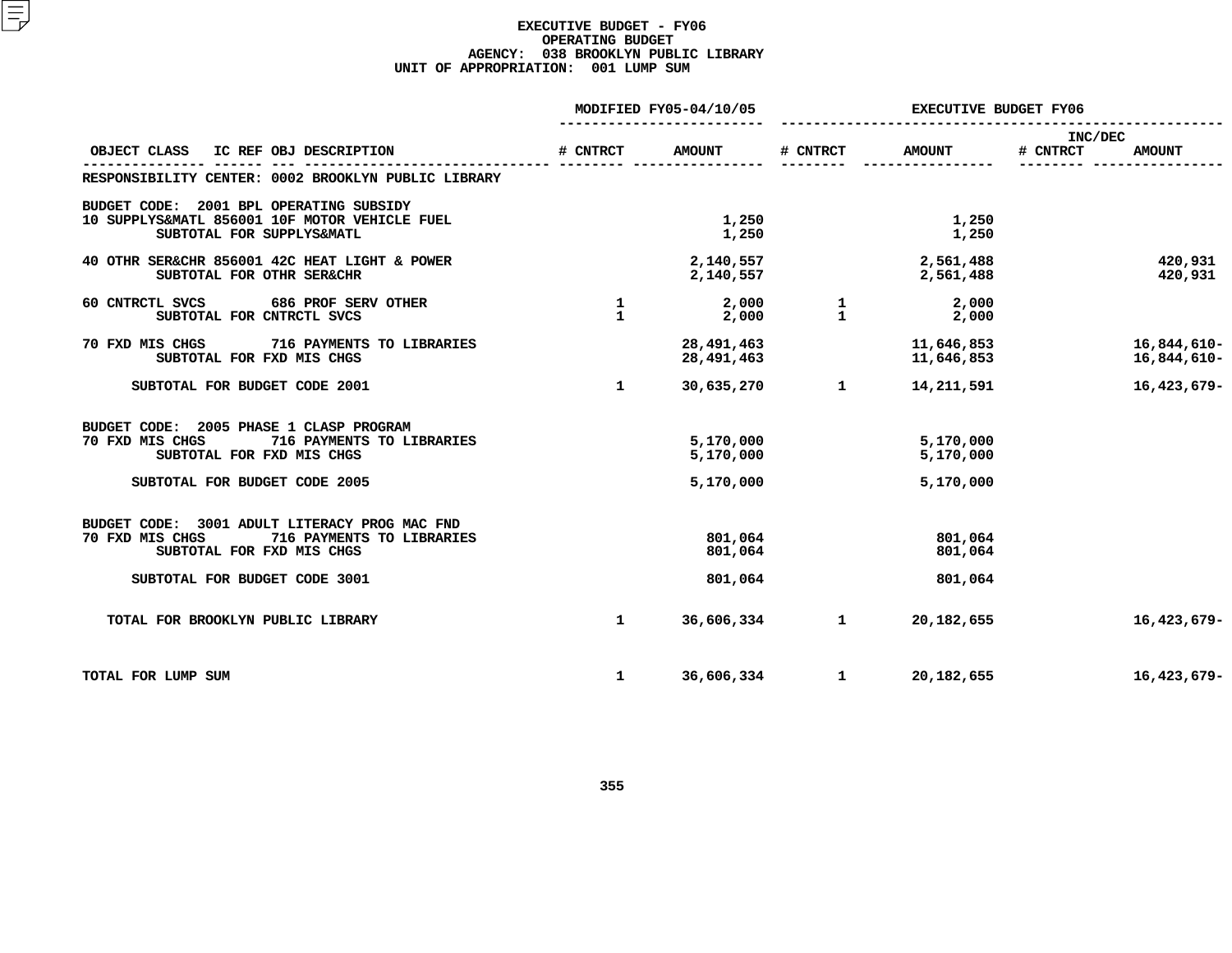#### **EXECUTIVE BUDGET - FY06** UNIT OF APPROPRIATION SUMMARY **OF APPROPRIATION SUMMARY AGENCY:**

**<sup>038</sup> BROOKLYN PUBLIC LIBRARY UNIT**

| UNIT OF APPROPRIATION:<br>001 LUMP SUM                                                                                              |              |                         |                         |                         |               |  |  |
|-------------------------------------------------------------------------------------------------------------------------------------|--------------|-------------------------|-------------------------|-------------------------|---------------|--|--|
|                                                                                                                                     |              | <b>CURRENT MODIFIED</b> | <b>EXECUTIVE BUDGET</b> |                         |               |  |  |
| LUMP SUM                                                                                                                            | INTRACITY \$ | <b>BUDGET AMOUNT</b>    | INTRACITY \$            | <b>BUDGET AMOUNT</b>    | $INC/DEC$ (-) |  |  |
| TOTALS FOR OPERATING BUDGET                                                                                                         | 2,141,807    | 36,606,334              | 2,562,738               | 20,182,655              | 16,423,679-   |  |  |
| FINANCIAL PLAN SAVINGS                                                                                                              |              | 1,414,518               |                         |                         | 1,414,518-    |  |  |
| <b>APPROPRIATION</b>                                                                                                                |              | 38,020,852              |                         | 20,182,655              | 17,838,197-   |  |  |
| FUNDING SUMMARY                                                                                                                     |              | <b>CURRENT MODIFIED</b> |                         | <b>EXECUTIVE BUDGET</b> | $INC/DEC$ (-) |  |  |
| <b>CITY</b><br>OTHER CATEGORICAL<br>CAPITAL FUNDS - I.F.A.<br><b>STATE</b><br>FEDERAL - C.D.<br>FEDERAL - OTHER<br>INTRA-CITY SALES |              | 38,020,852              |                         | 20,182,655              | 17,838,197-   |  |  |
|                                                                                                                                     |              |                         |                         |                         |               |  |  |

 **TOTAL38,020,852 20,182,655 17,838,197-**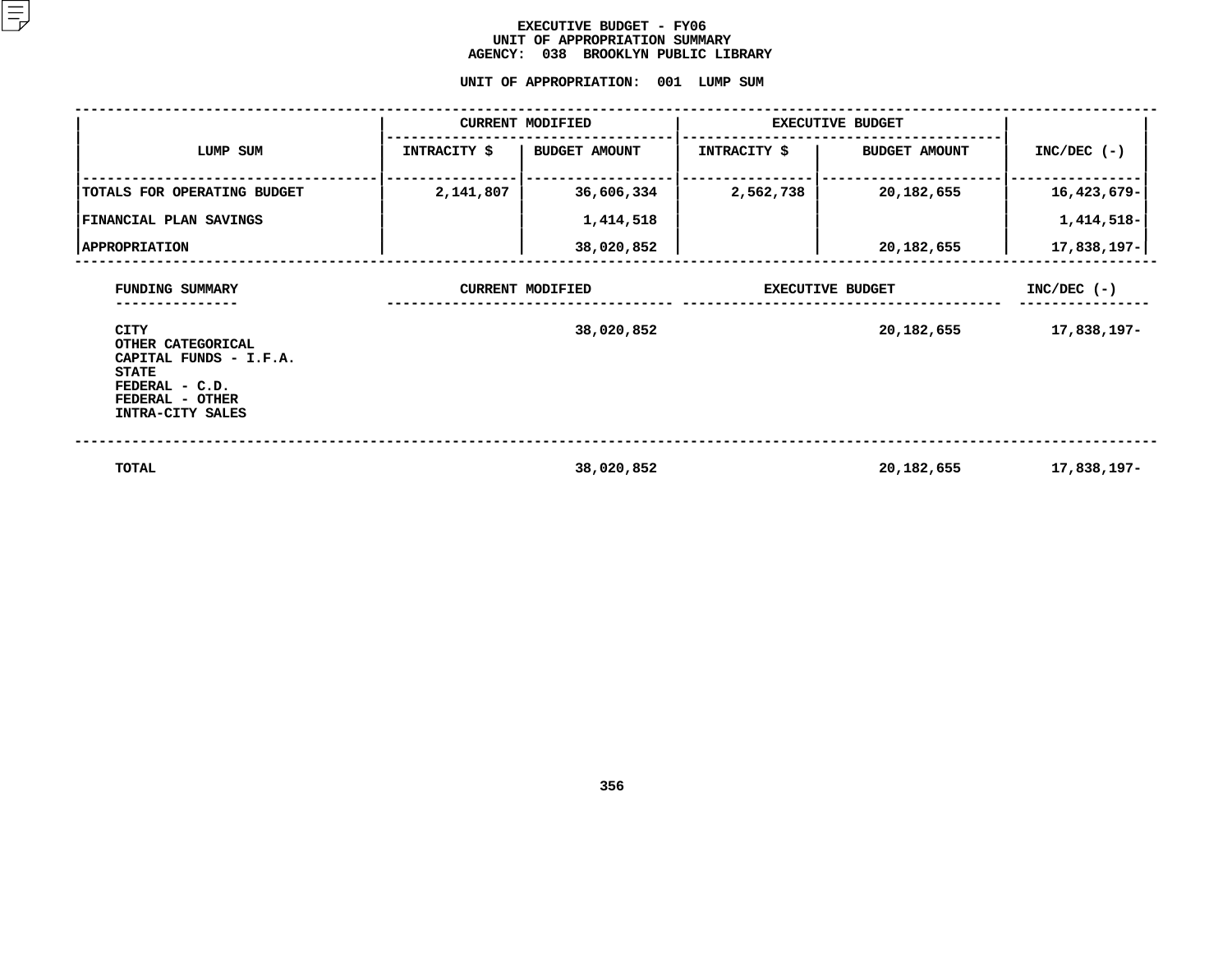### **EXECUTIVE BUDGET- FY06 AGENCY**

## AGENCY SUMMARY<br><mark>AGENCY: 038 BROOKLYN PUB</mark> **<sup>038</sup> BROOKLYN PUBLIC LIBRARY OTHER**

|                                                                                                                              |              | OTHER THAN PERSONAL SERVICES |                         |                         |               |
|------------------------------------------------------------------------------------------------------------------------------|--------------|------------------------------|-------------------------|-------------------------|---------------|
|                                                                                                                              |              | <b>CURRENT MODIFIED</b>      | <b>EXECUTIVE BUDGET</b> |                         |               |
| OTHER THAN PERSONAL SERVICES                                                                                                 | INTRACITY \$ | <b>BUDGET AMOUNT</b>         | INTRACITY \$            | <b>BUDGET AMOUNT</b>    | $INC/DEC$ (-) |
| TOTALS FOR OPERATING BUDGET                                                                                                  | 2,141,807    | 36,606,334                   | 2,562,738               | 20,182,655              | 16,423,679-   |
| FINANCIAL PLAN SAVINGS                                                                                                       |              | 1,414,518                    |                         |                         | 1,414,518-    |
| <b>APPROPRIATION</b>                                                                                                         |              | 38,020,852                   |                         | 20,182,655              | 17,838,197-   |
| FUNDING SUMMARY                                                                                                              |              | <b>CURRENT MODIFIED</b>      |                         | <b>EXECUTIVE BUDGET</b> | $INC/DEC$ (-) |
| CITY<br>OTHER CATEGORICAL<br>CAPITAL FUNDS - I.F.A.<br><b>STATE</b><br>FEDERAL - C.D.<br>FEDERAL - OTHER<br>INTRA-CITY SALES |              | 38,020,852                   |                         | 20,182,655              | 17,838,197-   |
| <b>TOTAL</b><br>PS MEMO AMOUNTS                                                                                              |              | 38,020,852                   |                         | 20,182,655              | 17,838,197-   |

**PS MEMO AMOUNTS**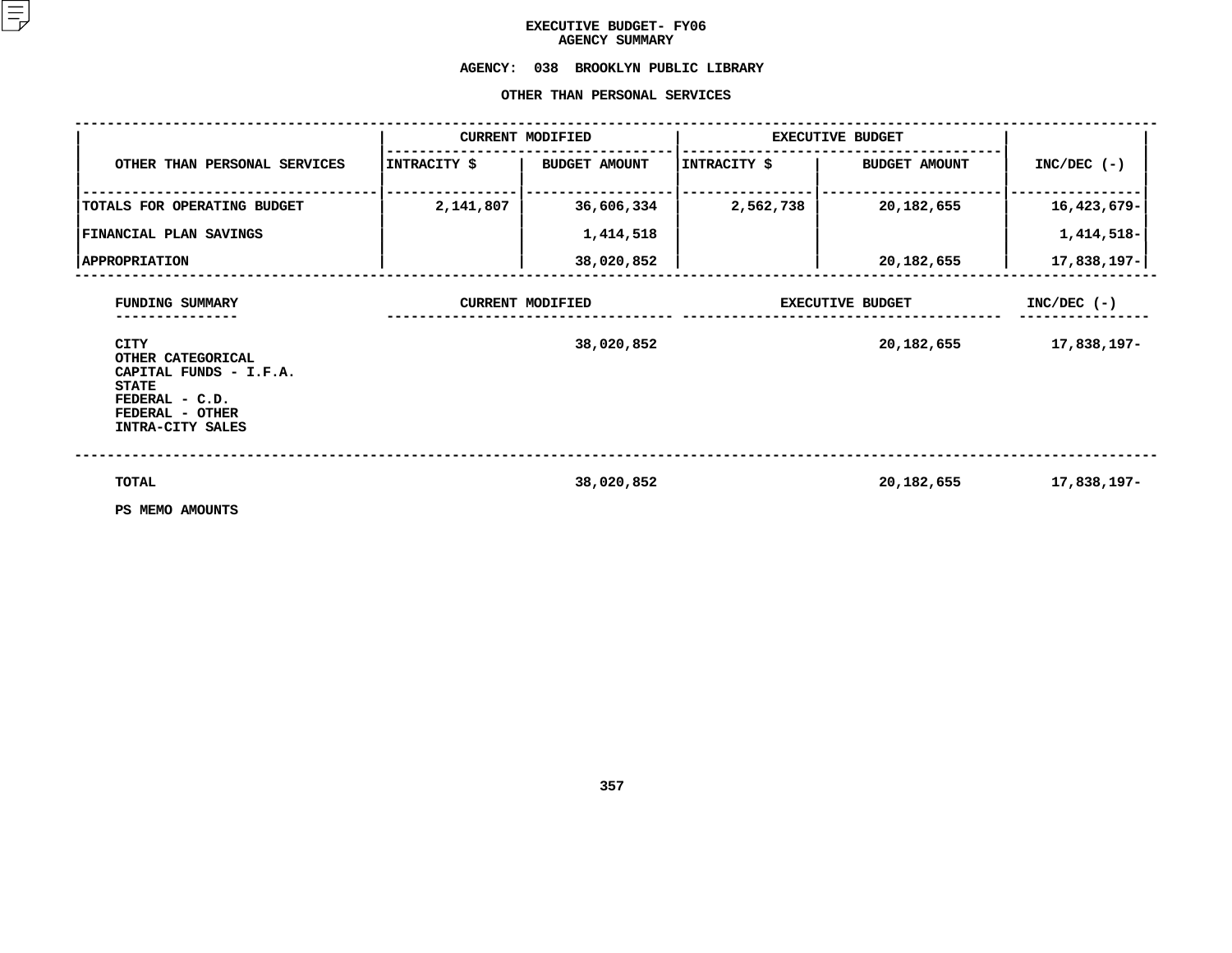#### **EXECUTIVE BUDGET - FY06 AGENCY**Y SUMMARY<br>OKLYN PUB<br>...

|                                                                       | <b>AGENCY:</b><br>038 BROOKLYN PUBLIC LIBRARY |                         |           |                              |                           |  |  |
|-----------------------------------------------------------------------|-----------------------------------------------|-------------------------|-----------|------------------------------|---------------------------|--|--|
|                                                                       | MODIFIED FY05 - 04/10/05                      |                         |           | <b>EXECUTIVE BUDGET FY06</b> |                           |  |  |
|                                                                       | POSITIONS                                     | BUDGET AMOUNT           | POSITIONS | <b>BUDGET AMOUNT</b>         | INC/DEC AMT               |  |  |
| <b>OTPS</b>                                                           |                                               |                         |           |                              |                           |  |  |
| TOTALS FOR OPERATING BUDGET<br>FINANCIAL PLAN SAVINGS                 |                                               | 36,606,334<br>1,414,518 |           | 20, 182, 655                 | 16,423,679-<br>1,414,518- |  |  |
| <b>APPROPRIATION</b>                                                  |                                               | 38,020,852              |           | 20, 182, 655                 | 17,838,197-               |  |  |
| <b>AGENCY TOTALS</b><br>TOTALS FOR OPERATING BUDGET                   |                                               | 36,606,334              |           | 20, 182, 655                 | 16,423,679-               |  |  |
| FINANCIAL PLAN SAVINGS<br><b>APPROPRIATION</b>                        |                                               | 1,414,518<br>38,020,852 |           | 20, 182, 655                 | 1,414,518-<br>17,838,197- |  |  |
| FUNDING                                                               |                                               |                         |           |                              |                           |  |  |
| CITY<br>OTHER CATEGORICAL<br>CAPITAL FUNDS - I.F.A.                   |                                               | 38,020,852              |           | 20, 182, 655                 | 17,838,197-               |  |  |
| <b>STATE</b><br>FEDERAL - C.D.<br>FEDERAL - OTHER<br>INTRA-CITY SALES |                                               |                         |           |                              |                           |  |  |
| TOTAL FUNDING                                                         |                                               | 38,020,852              |           | 20, 182, 655                 | 17,838,197-               |  |  |
|                                                                       |                                               |                         |           |                              |                           |  |  |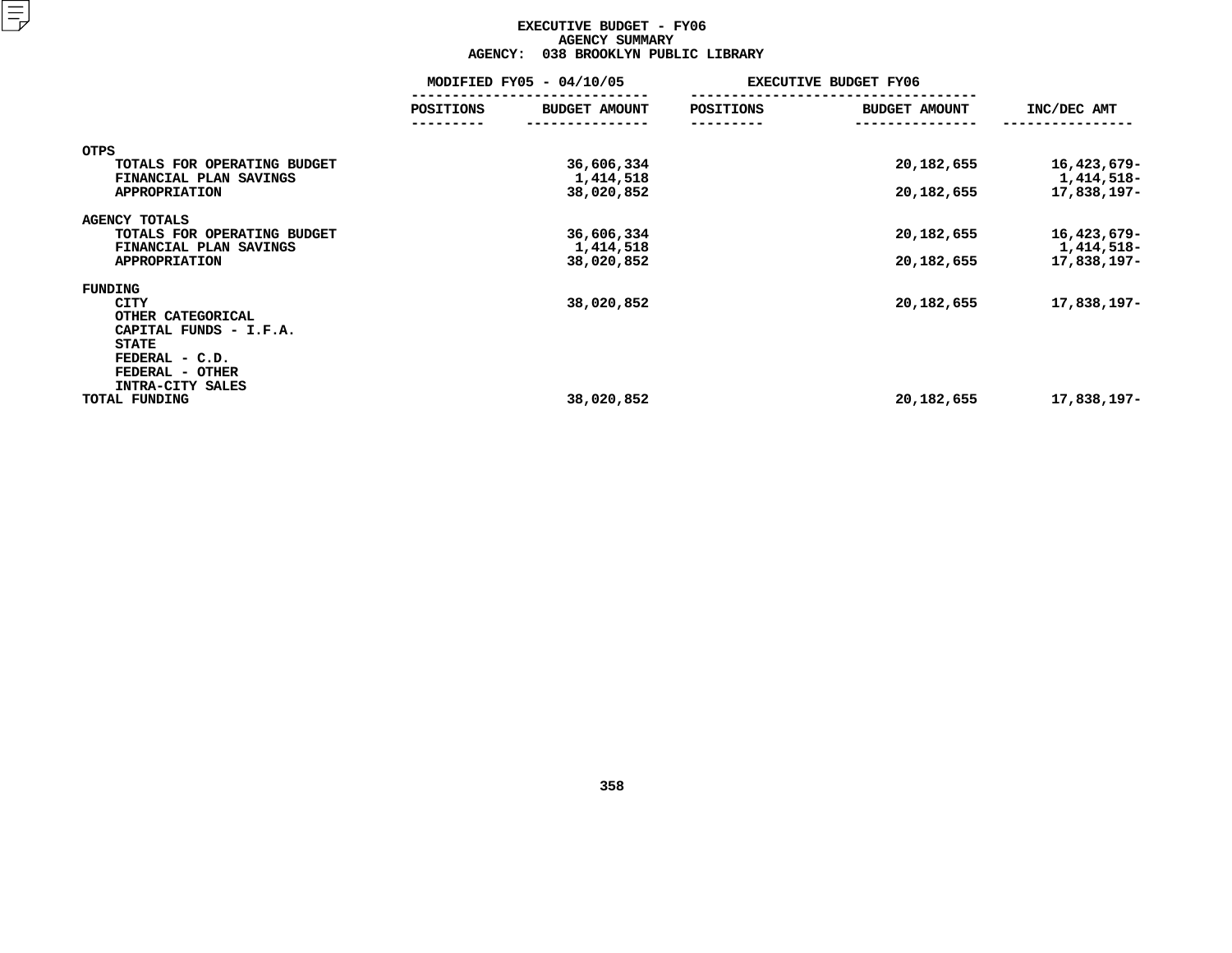#### **EXECUTIVE BUDGET - FY06 OPERATING**G BUDGET<br>BOROUGH<br>1 LUMP S **AGENCY: <sup>039</sup> QUEENS BOROUGH PUBLIC LIBRARY UNIT OF APPROPRIATION: <sup>001</sup> LUMP SUM**

|                                                                                                                                                              |          | MODIFIED FY05-04/10/05              |          | <b>EXECUTIVE BUDGET FY06</b>        |                     |                            |  |
|--------------------------------------------------------------------------------------------------------------------------------------------------------------|----------|-------------------------------------|----------|-------------------------------------|---------------------|----------------------------|--|
| OBJECT CLASS<br>IC REF OBJ DESCRIPTION                                                                                                                       | # CNTRCT | <b>AMOUNT</b>                       | # CNTRCT | <b>AMOUNT</b>                       | INC/DEC<br># CNTRCT | <b>AMOUNT</b>              |  |
| RESPONSIBILITY CENTER: 0002 QUEENS PUBLIC LIBRARY                                                                                                            |          |                                     |          |                                     |                     |                            |  |
| BUDGET CODE: 2001 OPL OPERATING SUBSIDY<br>40 OTHR SER&CHR 856001 42C HEAT LIGHT & POWER<br>SUBTOTAL FOR OTHR SER&CHR                                        |          | 2,063,068<br>2,063,068              |          | 2,259,048<br>2,259,048              |                     | 195,980<br>195,980         |  |
| 716 PAYMENTS TO LIBRARIES<br>70 FXD MIS CHGS<br>SUBTOTAL FOR FXD MIS CHGS                                                                                    |          | 28, 219, 698<br>28, 219, 698        |          | 13,361,021<br>13,361,021            |                     | 14,858,677-<br>14,858,677- |  |
| SUBTOTAL FOR BUDGET CODE 2001                                                                                                                                |          | 30,282,766                          |          | 15,620,069                          |                     | 14,662,697-                |  |
| 2005 PHASE 1 CLASP PROGRAM<br>BUDGET CODE:<br>70 FXD MIS CHGS<br>716 PAYMENTS TO LIBRARIES<br>SUBTOTAL FOR FXD MIS CHGS<br>SUBTOTAL FOR BUDGET CODE 2005     |          | 3,697,000<br>3,697,000<br>3,697,000 |          | 3,697,000<br>3,697,000<br>3,697,000 |                     |                            |  |
| BUDGET CODE: 3001 ADULT LITEYACY PROG MAC FNDS<br>70 FXD MIS CHGS<br>716 PAYMENTS TO LIBRARIES<br>SUBTOTAL FOR FXD MIS CHGS<br>SUBTOTAL FOR BUDGET CODE 3001 |          | 830,000<br>830,000<br>830,000       |          | 830,000<br>830,000<br>830,000       |                     |                            |  |
| TOTAL FOR QUEENS PUBLIC LIBRARY                                                                                                                              |          | 34,809,766                          |          | 20, 147, 069                        |                     | 14,662,697-                |  |
| TOTAL FOR LUMP SUM                                                                                                                                           |          | 34,809,766                          |          | 20, 147, 069                        |                     | 14,662,697-                |  |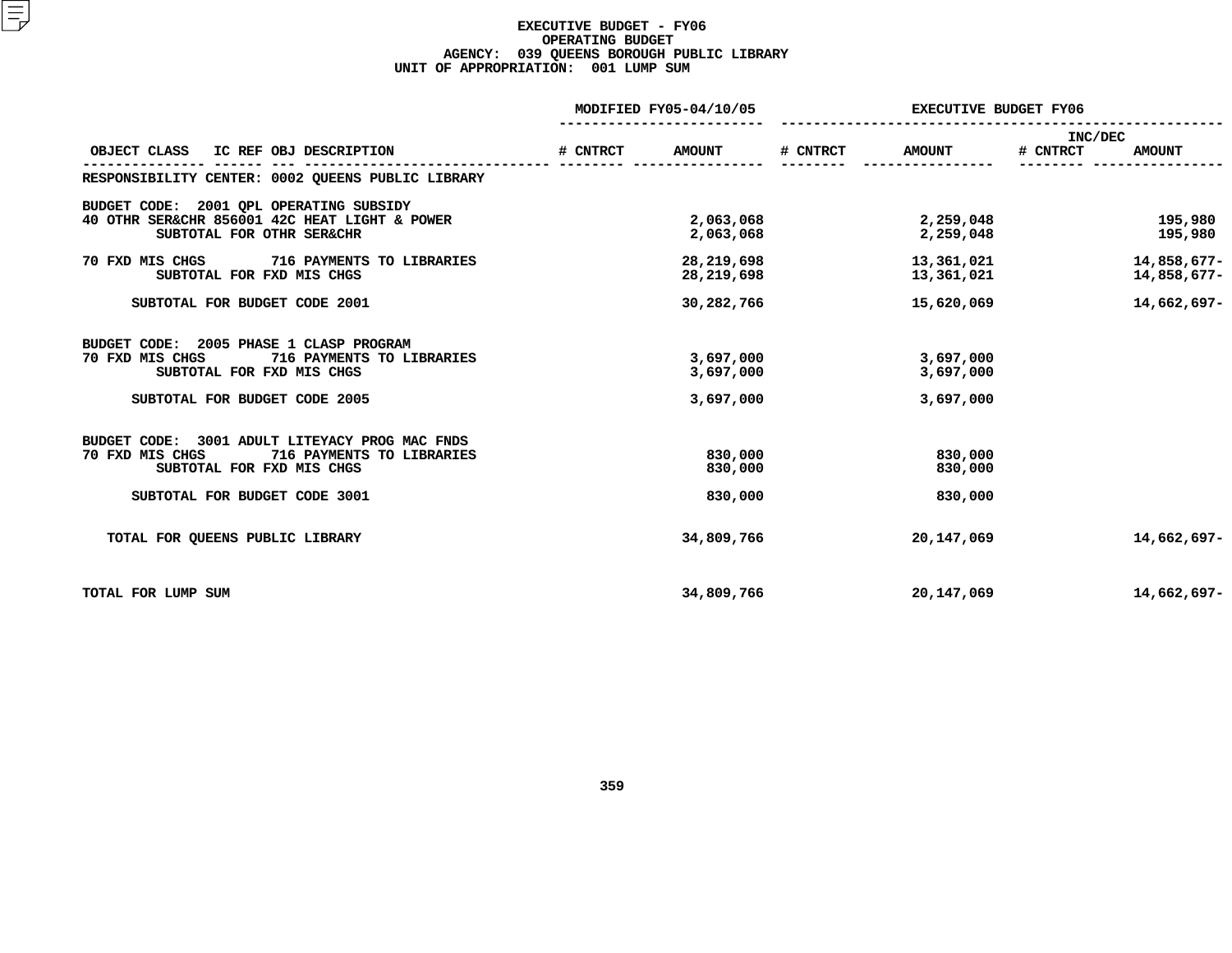#### **EXECUTIVE BUDGET - FY06** UNIT OF APPROPRIATION SUMMARY **OF APPROPRIATION SUMMARY AGENCY:**

**<sup>039</sup> QUEENS BOROUGH PUBLIC LIBRARY UNIT**

|                                                                                                                                     |                         | UNIT OF APPROPRIATION:  | 001 LUMP SUM            |                         |               |  |
|-------------------------------------------------------------------------------------------------------------------------------------|-------------------------|-------------------------|-------------------------|-------------------------|---------------|--|
|                                                                                                                                     |                         | <b>CURRENT MODIFIED</b> |                         | <b>EXECUTIVE BUDGET</b> |               |  |
| LUMP SUM                                                                                                                            | INTRACITY \$            | <b>BUDGET AMOUNT</b>    | INTRACITY \$            | <b>BUDGET AMOUNT</b>    | $INC/DEC$ (-) |  |
| TOTALS FOR OPERATING BUDGET                                                                                                         | 2,063,068               | 34,809,766              | 2,259,048               | 20, 147, 069            | 14,662,697-   |  |
| FINANCIAL PLAN SAVINGS                                                                                                              |                         | 1,288,525               |                         |                         | 1,288,525-    |  |
| <b>APPROPRIATION</b>                                                                                                                |                         | 36,098,291              |                         | 20,147,069              | 15,951,222-   |  |
| FUNDING SUMMARY                                                                                                                     | <b>CURRENT MODIFIED</b> |                         | <b>EXECUTIVE BUDGET</b> |                         | $INC/DEC$ (-) |  |
| <b>CITY</b><br>OTHER CATEGORICAL<br>CAPITAL FUNDS - I.F.A.<br><b>STATE</b><br>FEDERAL - C.D.<br>FEDERAL - OTHER<br>INTRA-CITY SALES |                         | 36,098,291              |                         | 20,147,069              | 15,951,222-   |  |
| TOTAL                                                                                                                               |                         | 36,098,291              |                         | 20, 147, 069            | 15,951,222-   |  |

**36,098,291 20,147,069 15,951,222-**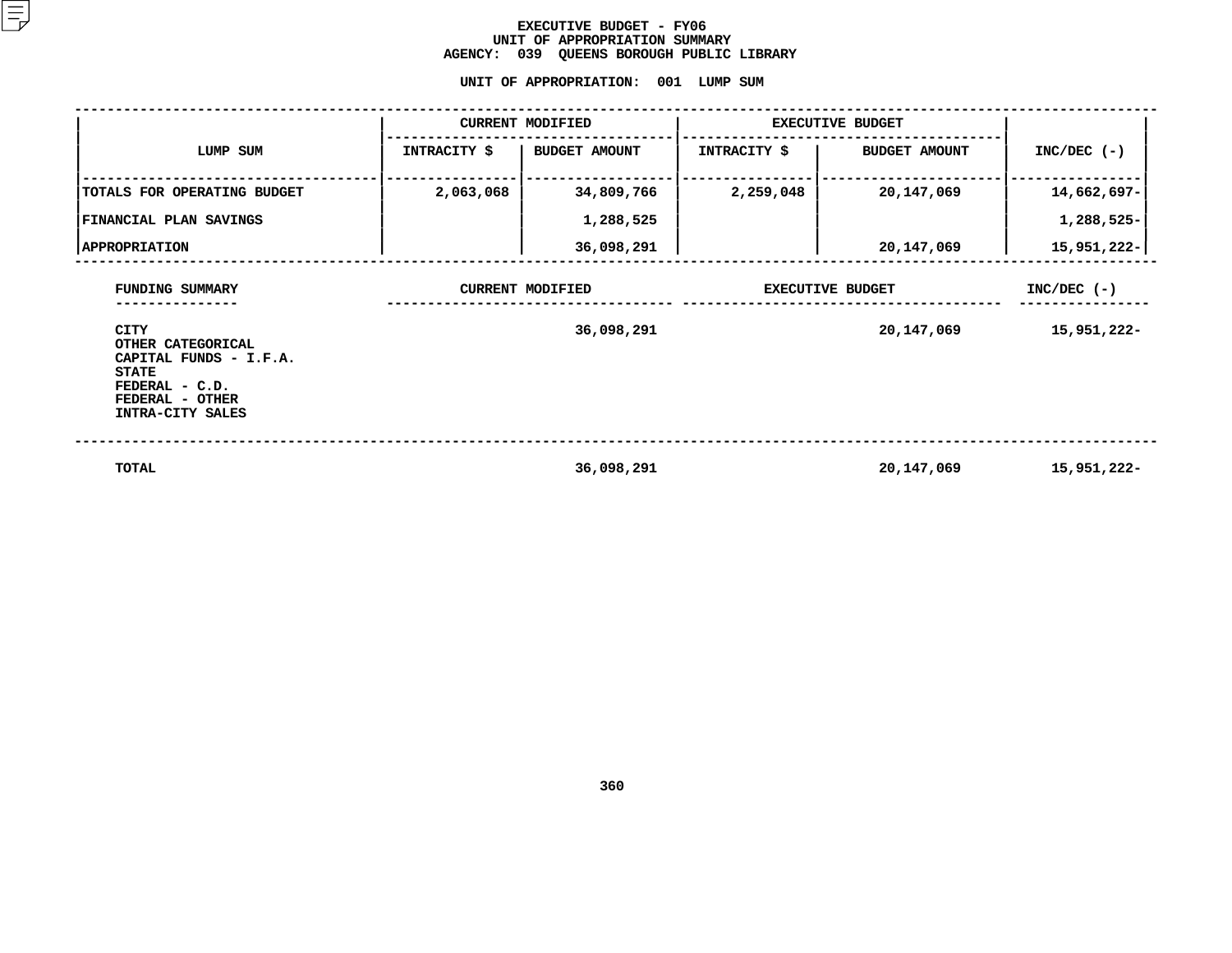### **EXECUTIVE BUDGET- FY06 AGENCY**

## AGENCY SUMMARY<br>AGENCY: 039 QUEENS BOROUGH **<sup>039</sup> QUEENS BOROUGH PUBLIC LIBRARY OTHER**

|                                                                                                                              |              | OTHER THAN PERSONAL SERVICES |                         |                         |               |
|------------------------------------------------------------------------------------------------------------------------------|--------------|------------------------------|-------------------------|-------------------------|---------------|
|                                                                                                                              |              | <b>CURRENT MODIFIED</b>      | <b>EXECUTIVE BUDGET</b> |                         |               |
| OTHER THAN PERSONAL SERVICES                                                                                                 | INTRACITY \$ | <b>BUDGET AMOUNT</b>         | INTRACITY \$            | <b>BUDGET AMOUNT</b>    | $INC/DEC$ (-) |
| TOTALS FOR OPERATING BUDGET                                                                                                  | 2,063,068    | 34,809,766                   | 2,259,048               | 20,147,069              | 14,662,697-   |
| FINANCIAL PLAN SAVINGS                                                                                                       |              | 1,288,525                    |                         |                         | 1,288,525-    |
| <b>APPROPRIATION</b>                                                                                                         |              | 36,098,291                   |                         | 20,147,069              | 15,951,222-   |
| FUNDING SUMMARY                                                                                                              |              | <b>CURRENT MODIFIED</b>      |                         | <b>EXECUTIVE BUDGET</b> | $INC/DEC$ (-) |
| CITY<br>OTHER CATEGORICAL<br>CAPITAL FUNDS - I.F.A.<br><b>STATE</b><br>FEDERAL - C.D.<br>FEDERAL - OTHER<br>INTRA-CITY SALES |              | 36,098,291                   |                         | 20,147,069              | 15,951,222-   |
| <b>TOTAL</b><br>PS MEMO AMOUNTS                                                                                              |              | 36,098,291                   |                         | 20,147,069              | 15,951,222-   |

**PS MEMO AMOUNTS**